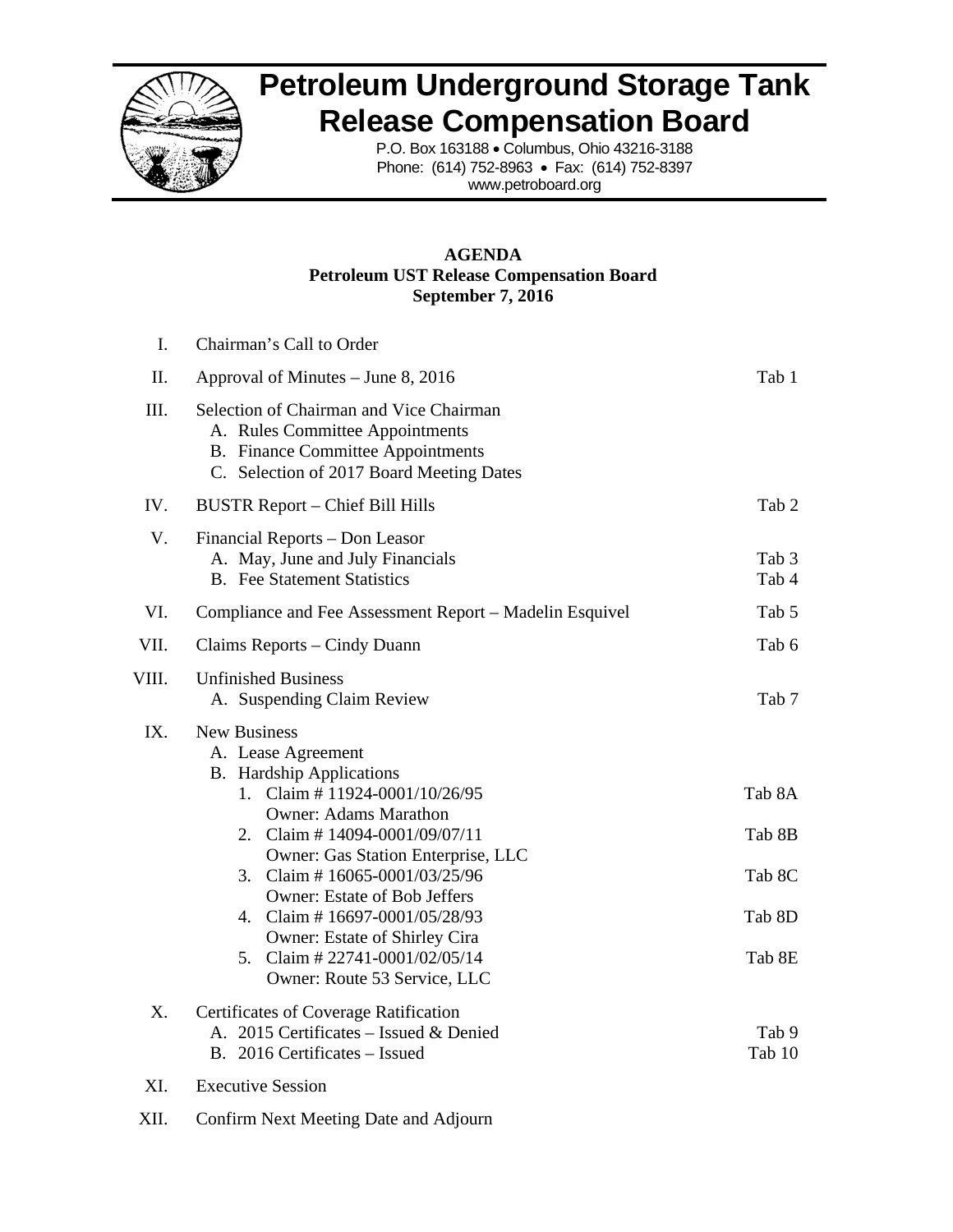# Memorandum

**To:** Petroleum Underground Storage Tank Release Compensation Board **From:** Chief William Hills, BUSTR **Re: BUSTR Report Date:** August 23, 2016 for September 7, 2016

## **PERSONNEL –**

The Attorney and Clerk positions have been funded, posted, and are in a holding pattern with Commerce Human Resources. James Feeman has been hired as a UST Inspector Supervisor. An intermittent has been hired as a File Room Clerk and a paralegal will start on September 1, 2016.

## **ADMINISTRATION –**

The BUSTR Revolving Loan Fund Program that enables Political Subdivisions to address the removal of Underground Storage Tanks is now effective. The application form is available on the State Fire Marshal web site.

The third responsible party search program project has completed 200 case searches. Another 184 cases are being prepared for the vendors this fiscal year.

SFM, OEPA, and Development are working together to develop guidelines for the use of \$20,000,000 available to Development for potential clean-up for UST facilities. Seven grants have been awarded for over one million dollars.

The OTTER upgrade project was awarded to Optimum Technology and work is progressing. Testing of the system is ongoing by Release Prevention, Corrective Action and Testing & Registration.

## **TRAINING AND STAFF DEVELOPMENT –**

Commerce Human Resources and the Department of Administrative Services are providing various training and informational sessions for Commerce employees.

All BUSTR employees are completing their annual Ethics training. Verne Ord and Steven Krichbaum are attending the U.S. EPA Region 5 All-States Meeting on August 24 – 25, 2016.

## **TRAINING TO STAKEHOLDERS –**

Draft rules and a compendium (explaining the modifications) are posted on the SFM/BUSTR web site. BUSTR staff is preparing responses to the comments received from interested parties and they will be posted with the comments on the web site. Meeting with interested parties will be scheduled to discuss outstanding concerns not addressed in the comments.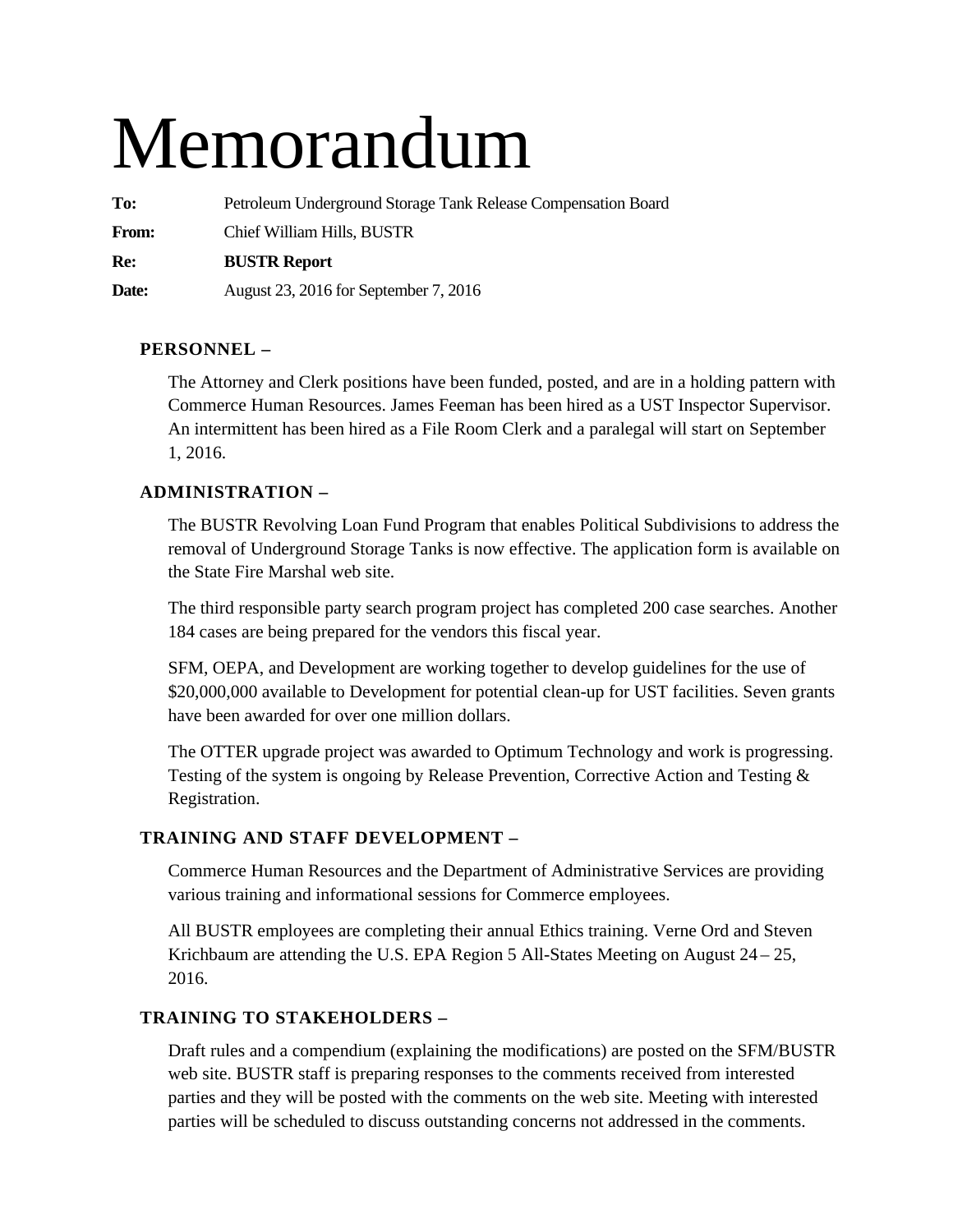Further updating on the draft rules will be made available at the PUSTRCB meeting on September 7, 2016.

#### **ACTIVITY –**

#### **OTTER Database Upgrade Project**

IT Commerce continues to correct minor issues as part of the contract.

#### **Click Scheduling**

There have only been a few minor issues that are being handled in-house.

#### **STATISTICS and/or COMMENTS –**

#### **Release Prevention**

#### **UST Operation Compliance Inspections**

The current 3-year inspection cycle ends June 30, 2019.

For the week ending **August 19, 2016** 

**47** new inspections were performed for a total of **1,187** inspections. (Start of new 3-year inspection cycle).

#### **Corrective Action**

#### **No Further Action Letters (NFA)**

The current grant cycle ends September 30, 2016. For the week ending **August 19, 2016 8** NFA's were generated, for a total of **459** NFA's

To-date target projection of total NFA's is **535** 

| <b>Statistic</b>                          | <b>Count as of 8/19/2016</b> |
|-------------------------------------------|------------------------------|
| Number of Registered Tanks                | 21,594                       |
| Number of Owners of Registered Facilities | 3,638                        |
| Number of Registered Facilities           | 7,305                        |
| Number of Active Releases                 | 2,286                        |
| Number of Active Closures                 | 1,392                        |
| Number of Program No Further Actions      | 29,385                       |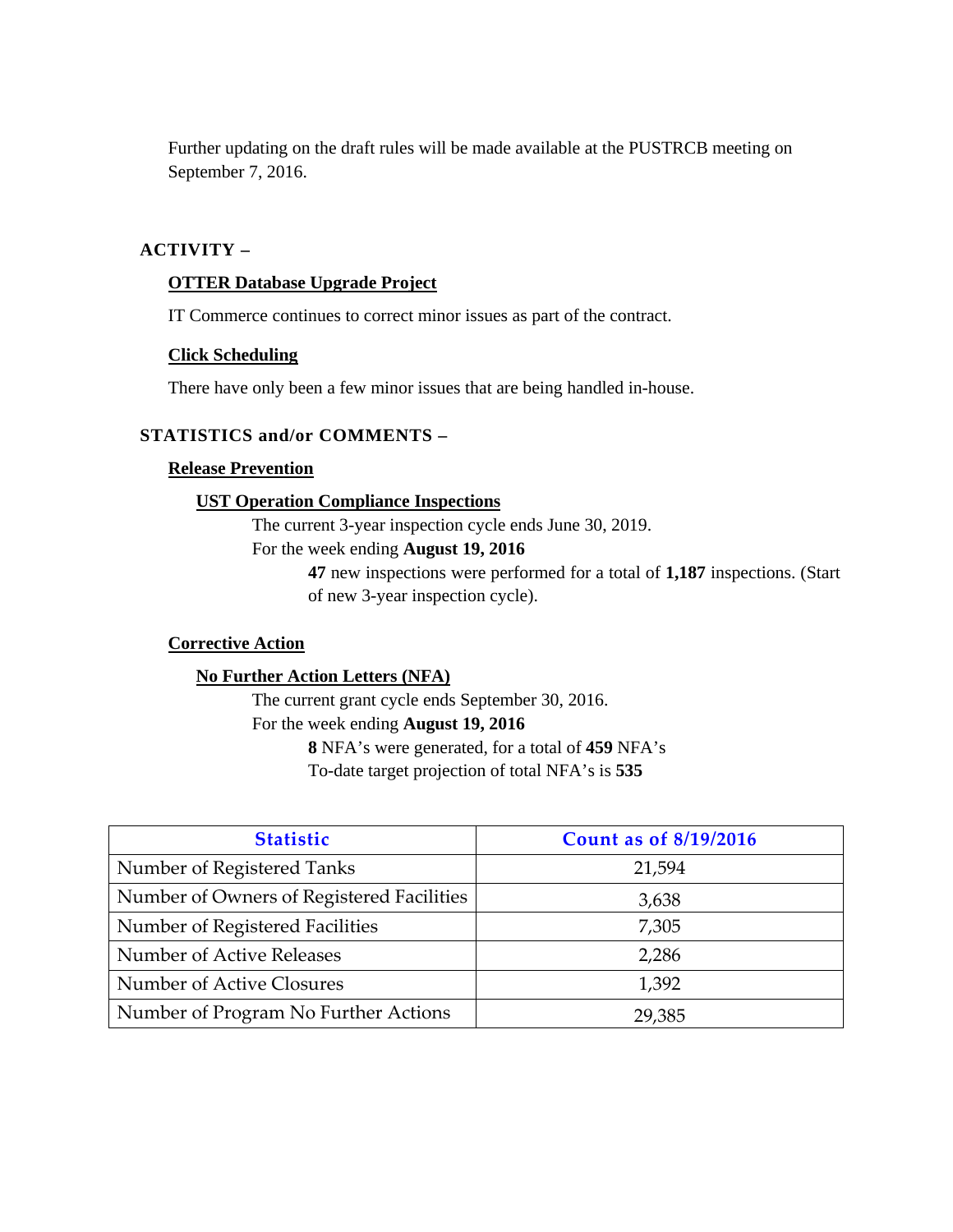#### *MONTHLY INCOME FIGURES AS OF JULY 31, 2016 (CASH BASIS)*

| Fiscal 2017                         |              |                  | % Of          | FY 2017       |
|-------------------------------------|--------------|------------------|---------------|---------------|
|                                     | July         | <b>Total YTD</b> | <b>Budget</b> | <b>Budget</b> |
| <b>Tank Revenue</b>                 |              |                  |               |               |
| In house collections *              | 8,833,156.50 | 8,833,156.50     |               |               |
| Net refunds paid                    | 0.00         | 0.00             |               |               |
| <b>AG</b> collections               | 18,413.37    | 18,413.37        |               |               |
| Collection costs paid by owner      | (5,785.46)   | (5,785.46)       |               |               |
| <b>Total Tank Revenue</b>           | 8,845,784.41 | 8,845,784.41     | 94.00%        | 9,410,000     |
| Interest Income                     |              |                  |               |               |
| <b>Interest Earned</b>              | 26,095.64    | 26,095.64        | 13.33%        | 195,800       |
| Unearned Gain/(Loss) on Investments | (17,200.00)  | (17,200.00)      |               |               |
| <b>Total Interest Income</b>        | 8,895.64     | 8,895.64         |               |               |
| Miscellaneous Income                | 0.00         | 0.00             | 0.00%         | 1,000         |
| <b>Total Income</b>                 | 8,854,680.05 | 8,854,680.05     | 92.17%        | 9,606,800     |
| <b>Claims Expense</b>               | 698,190.03   | 698,190.03       | 7.76%         | 9,000,000     |
| <b>Operating Expenses</b>           |              |                  |               |               |
| <b>Salaries</b>                     | 88,299.32    | 88,299.32        | 6.76%         | 1,305,425     |
| Temp Services*                      | 4,786.70     | 4,786.70         | 10.88%        | 44,000        |
| Rent                                | 10,148.84    | 10,148.84        | 8.00%         | 126,800       |
| <b>Office Supplies</b>              | 609.24       | 609.24           | 3.05%         | 20,000        |
| Printing & Copying *                | 1,277.68     | 1,277.68         | 8.52%         | 15,000        |
| <b>Staff Development</b>            | 0.00         | 0.00             | 0.00%         | 1,000         |
| Advertising                         | 0.00         | 0.00             | 0.00%         | 2,000         |
| Legal & Professional                |              |                  |               |               |
| <b>L&amp;P</b> services             | 1,625.67     | 1,625.67         |               |               |
| Collection costs                    | 6,101.37     | 6,101.37         |               |               |
| Collection costs paid by owner      | (5,785.46)   | (5,785.46)       |               |               |
| Total L & P Expense                 | 1,941.58     | 1,941.58         | 0.84%         | 230,000       |
| Travel                              | 136.80       | 136.80           | 1.71%         | 8,000         |
| <b>Employee Expenses</b>            | 1,885.00     | 1,885.00         | 6.76%         | 27,900        |
| Telephone                           | 1,039.94     | 1,039.94         | 7.48%         | 13,900        |
| Postage *                           | 16,190.22    | 16,190.22        | 53.97%        | 30,000        |
| Depreciation                        | 1,051.85     | 1,051.85         | 8.77%         | 12,000        |
| <b>Total Operating Expenses</b>     | 127,367.17   | 127,367.17       | 6.94%         | 1,836,025     |
| Net Income (Cash method)            | 8,029,122.85 |                  |               |               |

\* Extremely cylical; occurs mainly during and as a result of the fee assessment period.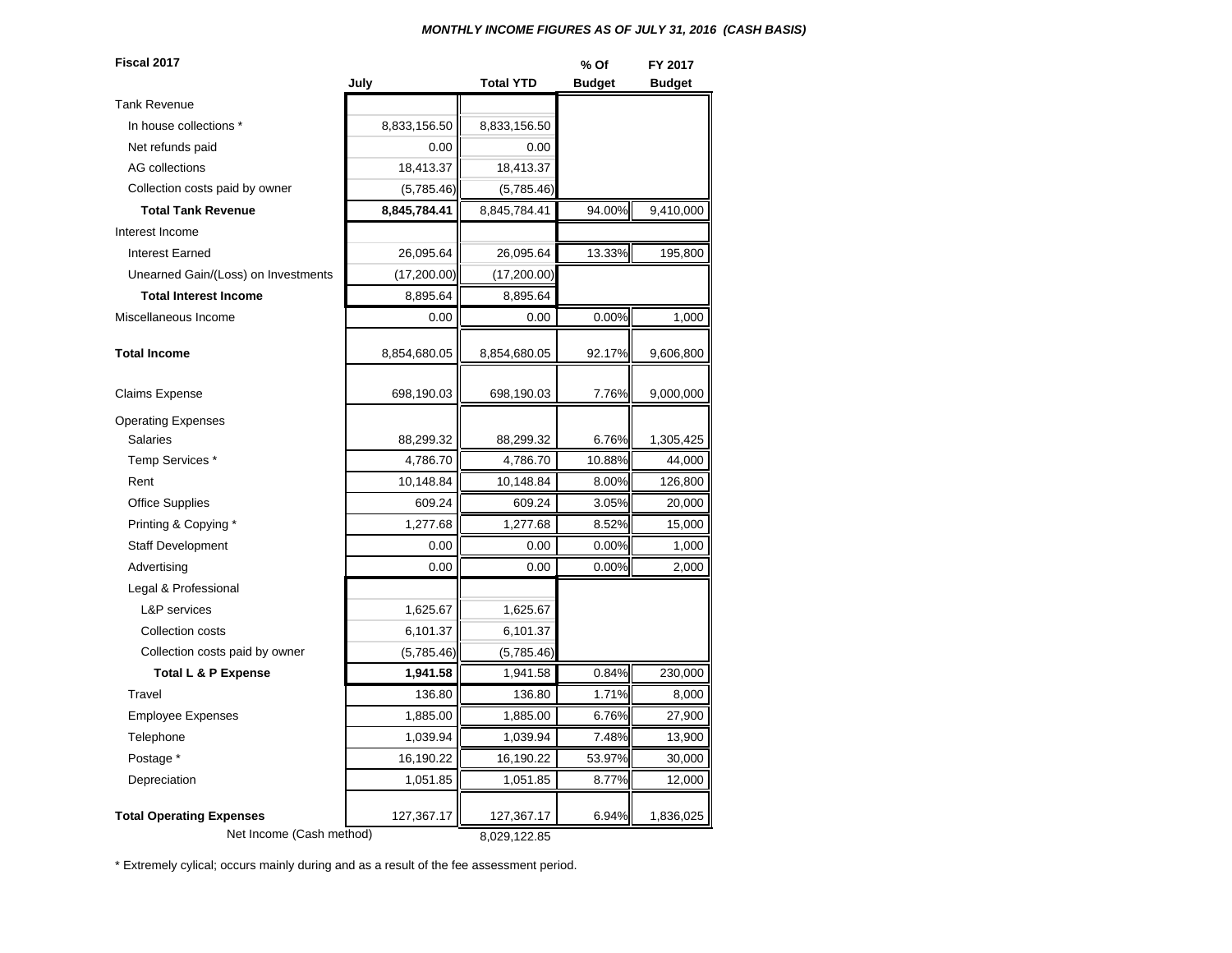## *Petroleum UST Release Compensation Board*  **Balance Sheet As of 07/31/2016**

| <b>Assets</b>                                                                                                                                                                                                                                                                                                                                                                                                                                                                                |                                                                                                                                                         |                                               |  |
|----------------------------------------------------------------------------------------------------------------------------------------------------------------------------------------------------------------------------------------------------------------------------------------------------------------------------------------------------------------------------------------------------------------------------------------------------------------------------------------------|---------------------------------------------------------------------------------------------------------------------------------------------------------|-----------------------------------------------|--|
| <b>Current Assets</b><br>108 State Cash Balance<br>112 Debt Service Fund<br>114 Treasury Notes<br>138 Unclaimed Monies Trust Account<br>140 Investments - Obligated<br>141 Reinvested Interest - Obligated<br>142 Investments - Unobligated<br>143 Reinvested Interest-Unobligated<br><b>Total Current Assets</b><br><b>Fixed Assets</b><br>160 Fixed Asset-Furniture<br>165 Fixed Asset-Data Processing<br>169 Accumulated Depreciation<br><b>Total Fixed Assets</b><br><b>Total Assets</b> | 3,336,373.28<br>0.00<br>14,140,330.86<br>19,777.92<br>8,301,809.97<br>2,439.28<br>8,514,260.29<br>5,076.07<br>106,238.20<br>832,501.58<br>(907, 318.17) | 34,320,067.67<br>31,421.61<br>\$34,351,489.28 |  |
| <b>Liabilities</b>                                                                                                                                                                                                                                                                                                                                                                                                                                                                           |                                                                                                                                                         |                                               |  |
| <b>Current Liabilities</b>                                                                                                                                                                                                                                                                                                                                                                                                                                                                   |                                                                                                                                                         |                                               |  |
| <b>Total Current Liabilities</b>                                                                                                                                                                                                                                                                                                                                                                                                                                                             |                                                                                                                                                         | 0.00                                          |  |
| <b>Long Term Liabilities</b>                                                                                                                                                                                                                                                                                                                                                                                                                                                                 |                                                                                                                                                         |                                               |  |
| <b>Total Long Term Liabilities</b>                                                                                                                                                                                                                                                                                                                                                                                                                                                           |                                                                                                                                                         | 0.00                                          |  |
| <b>Total Liabilities</b>                                                                                                                                                                                                                                                                                                                                                                                                                                                                     |                                                                                                                                                         | \$0.00                                        |  |
| <b>Equity</b>                                                                                                                                                                                                                                                                                                                                                                                                                                                                                |                                                                                                                                                         |                                               |  |
| <b>Equity Accounts</b><br>283 Retained Earnings (Deficiency)<br>Current Year Income (Loss)                                                                                                                                                                                                                                                                                                                                                                                                   | 22,930,271.55<br>11,421,217.73                                                                                                                          |                                               |  |
| <b>Total Equity</b>                                                                                                                                                                                                                                                                                                                                                                                                                                                                          |                                                                                                                                                         | 34,351,489.28                                 |  |
| <b>Total Liabilities and Equity</b>                                                                                                                                                                                                                                                                                                                                                                                                                                                          |                                                                                                                                                         | \$34,351,489.28                               |  |

Г

Г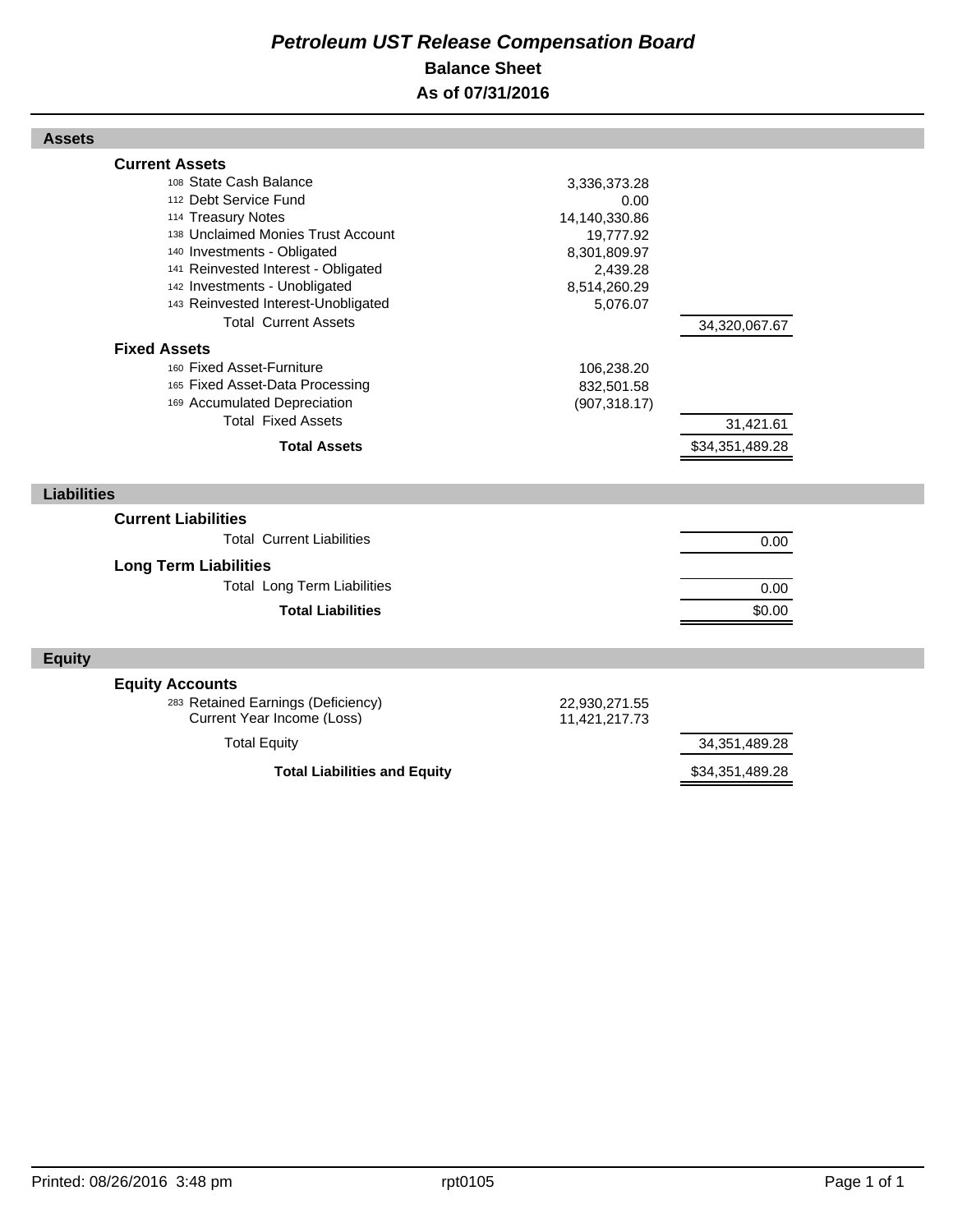## *Petroleum UST Release Compensation Board*  **Income Statement For the Month Ended 07/31/2016**

| <b>Operating Income</b>              |                 | <b>Year To Date</b> |
|--------------------------------------|-----------------|---------------------|
| <b>Tank Fees</b><br>301              | 10,512,748.42   | 10,512,748.42       |
| Investment Income<br>303             | (8,895.64)      | (8,895.64)          |
| <b>Total Operating Income</b>        | 10,503,852.78   | 10,503,852.78       |
| <b>Operating Expenses</b>            |                 |                     |
| <b>Claims Paid</b><br>350            | (799, 860.45)   | (799, 860.45)       |
| <b>Total Operating Expenses</b>      | (799, 860.45)   | (799, 860.45)       |
| <b>Administrative Expenses</b>       |                 |                     |
| <b>Salaries</b><br>621               | (108, 989.43)   | (108, 989.43)       |
| <b>Temporary Services</b><br>626     | 2,016.88        | 2,016.88            |
| Rent<br>634                          | 10,148.84       | 10,148.84           |
| <b>Office Supplies</b><br>638        | (68.90)         | (68.90)             |
| Legal & Professional<br>668          | (24, 588.68)    | (24, 588.68)        |
| <b>Depreciation Expense</b><br>669   | 1,051.85        | 1,051.85            |
| <b>Employee Expenses</b><br>675      | 1,885.00        | 1,885.00            |
| Telephone<br>680                     | 1,039.94        | 1,039.94            |
| <b>Total Administrative Expenses</b> | (117, 504.50)   | (117, 504.50)       |
| Net Income (Loss)                    | \$11,421,217.73 | \$11,421,217.73     |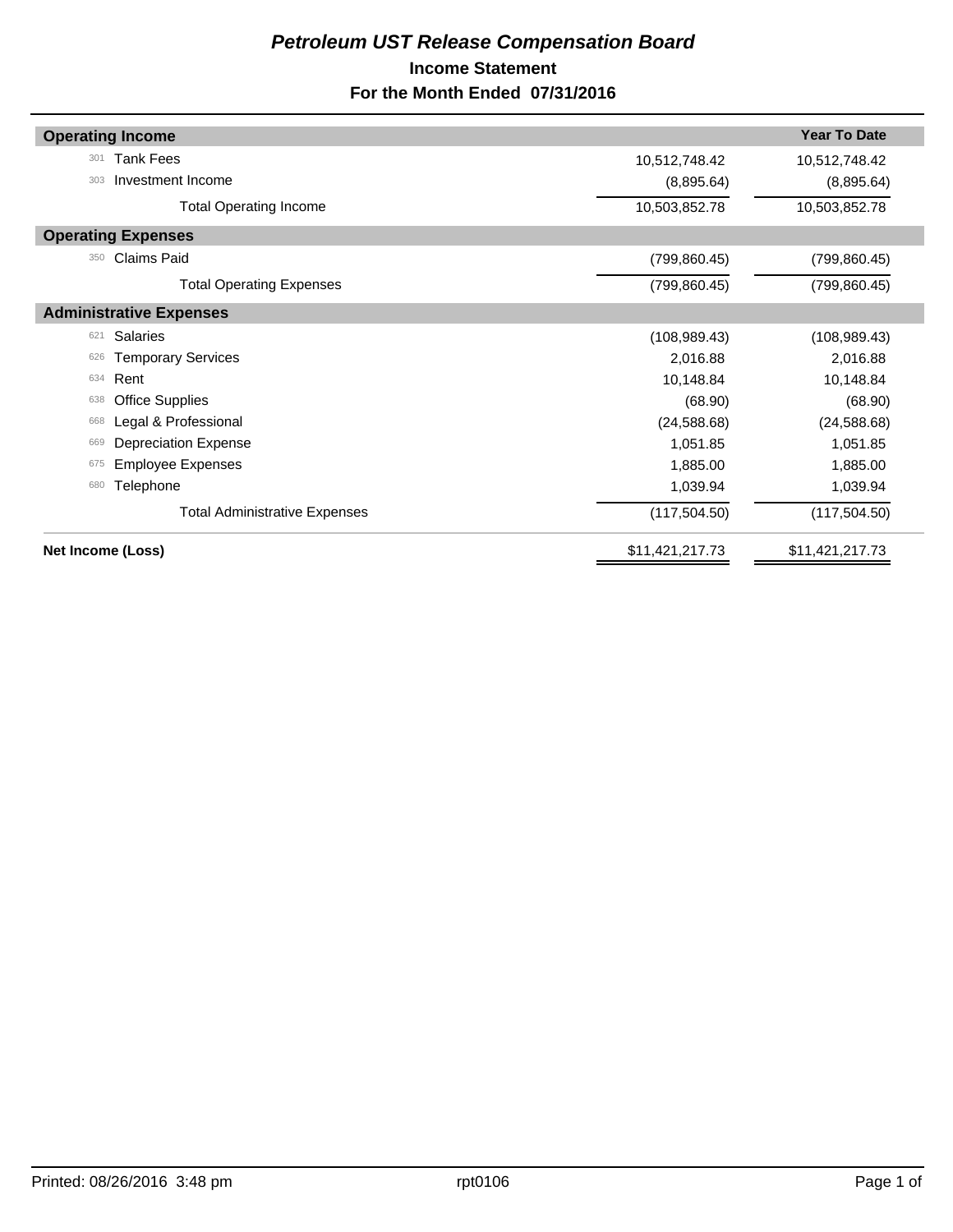## **Trial Balance** *Petroleum UST Release Compensation Board*  **Transaction Dates 07/01/2016 to 07/31/2016**

|     | Account Account                             | <b>Beginning Balance</b> | Transaction       | <b>Ending Balance</b> |
|-----|---------------------------------------------|--------------------------|-------------------|-----------------------|
| 108 | <b>State Cash Balance</b>                   | 2,065,645.37             | 1,270,727.91      | 3,336,373.28          |
| 114 | <b>Treasury Notes</b>                       | 14,156,750.55            | (16, 419.69)      | 14,140,330.86         |
| 138 | <b>Unclaimed Monies Trust Account</b>       | 19,769.22                | 8.70              | 19,777.92             |
| 140 | Investments - Obligated                     | 1,834,937.80             | 6,466,872.17      | 8,301,809.97          |
| 141 | Reinvested Interest - Obligated             | 13,551.53                | (11, 112.25)      | 2,439.28              |
| 142 | Investments - Unobligated                   | 15,627,905.89            | (7, 113, 645.60)  | 8,514,260.29          |
| 143 | Reinvested Interest-Unobligated             | 37,865.07                | (32,789.00)       | 5,076.07              |
| 160 | <b>Fixed Asset-Furniture</b>                | 106,238.20               | 0.00              | 106,238.20            |
| 165 | <b>Fixed Asset-Data Processing</b>          | 833,170.93               | (669.35)          | 832,501.58            |
| 169 | <b>Accumulated Depreciation</b>             | (907, 318.17)            | 0.00              | (907, 318.17)         |
| 171 | <b>Collateral on Lent Securities</b>        | 1,283.79                 | (1,283.79)        | 0.00                  |
| 240 | Accrued Benefits (Employer Contributi       | (14,697.56)              | 14,697.56         | 0.00                  |
| 241 | <b>Accrued Salaries</b>                     | (40, 321.83)             | 40,321.83         | 0.00                  |
| 242 | <b>Accrued Vacation</b>                     | (82, 615.99)             | 82,615.99         | 0.00                  |
| 243 | <b>Compensated Absences</b>                 | (50, 449.07)             | 50,449.07         | 0.00                  |
| 250 | <b>Accounts Payable</b>                     | (26, 247.53)             | 26,247.53         | 0.00                  |
| 252 | Claims Payable                              | (1,498,050.48)           | 1,498,050.48      | 0.00                  |
| 254 | <b>Accrued Liabilities</b>                  | (22, 173.37)             | 22,173.37         | 0.00                  |
| 255 | Fees Received in Advance                    | (7,456,725.00)           | 7,456,725.00      | 0.00                  |
| 257 | Tank Fee Refunds Payable                    | (1,631,604.01)           | 1,631,604.01      | 0.00                  |
| 265 | <b>Obligations Under Securities Lending</b> | (1,283.79)               | 1,283.79          | 0.00                  |
| 266 | <b>Unclaimed Monies Payable</b>             | (35,360.00)              | 35,360.00         | 0.00                  |
| 283 | <b>Retained Earnings (Deficiency)</b>       | (22,930,271.55)          | 0.00              | (22,930,271.55)       |
| 301 | <b>Tank Fees</b>                            | 0.00                     | (10, 512, 748.42) | (10,512,748.42)       |
| 303 | Investment Income                           | 0.00                     | 8,895.64          | 8,895.64              |
| 350 | <b>Claims Paid</b>                          | 0.00                     | (799, 860.45)     | (799, 860.45)         |
| 621 | Salaries                                    | 0.00                     | (108, 989.43)     | (108, 989.43)         |
| 626 | <b>Temporary Services</b>                   | 0.00                     | 2,016.88          | 2,016.88              |
| 634 | Rent                                        | 0.00                     | 10,148.84         | 10,148.84             |
| 638 | <b>Office Supplies</b>                      | 0.00                     | (68.90)           | (68.90)               |
| 668 | Legal & Professional                        | 0.00                     | (24, 588.68)      | (24, 588.68)          |
| 669 | <b>Depreciation Expense</b>                 | 0.00                     | 1,051.85          | 1,051.85              |
| 675 | <b>Employee Expenses</b>                    | 0.00                     | 1,885.00          | 1,885.00              |
| 680 | Telephone                                   | 0.00                     | 1,039.94          | 1,039.94              |
|     |                                             | 0.00                     | 0.00              | 0.00                  |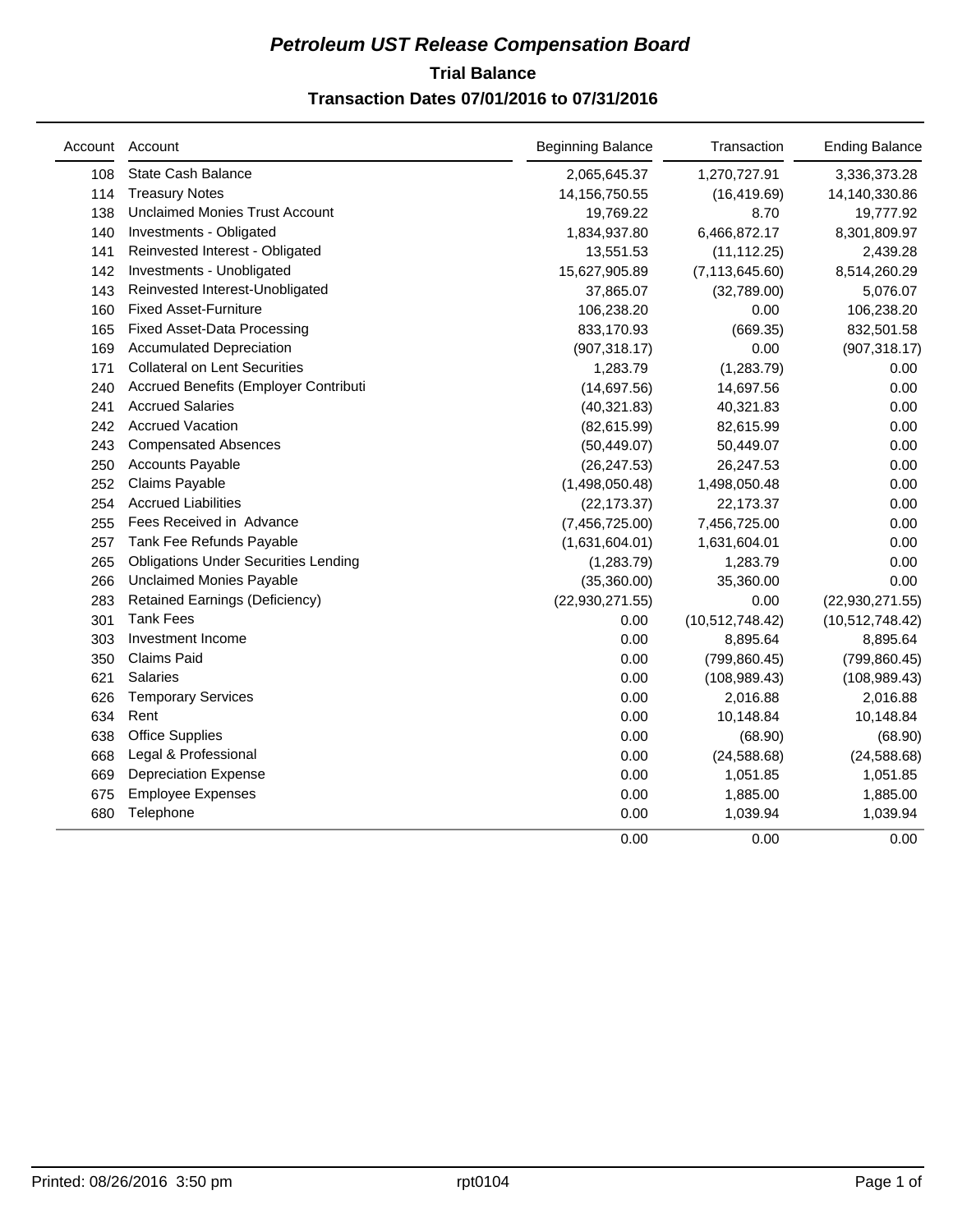#### *MONTHLY INCOME FIGURES AS OF JUNE 30, 2016 (CASH BASIS)*

**Fiscal 2016**

| Fiscal 2016                         |              |             |            |              |                 |                 |            |            |              |             |              |            |                  | % Of          | FY 2016       |
|-------------------------------------|--------------|-------------|------------|--------------|-----------------|-----------------|------------|------------|--------------|-------------|--------------|------------|------------------|---------------|---------------|
|                                     | July         | August      | September  | October      | <b>November</b> | <b>December</b> | January    | February   | March        | April       | May          | June       | <b>Total YTD</b> | <b>Budget</b> | <b>Budget</b> |
| Tank Revenue                        |              |             |            |              |                 |                 |            |            |              |             |              |            |                  |               |               |
| In house collections *              | 9,031,666.00 | 196,648.00  | 94,680.00  | 41,668.00    | 55,663.06       | 30,092.50       | 55,075.50  | 38,357.50  | 27,157.50    | 22,585.50   | 23,024.34    | 54,022.50  | 9,670,640.40     |               |               |
| Net refunds paid                    | (3,800.00)   | (5,250.00)  | (8,250.00) | (14, 470.00) | (1,750.00)      | (5,700.00)      | (7,805.00) | (7,640.00) | (22, 305.00) | (1,850.00)  | (24, 855.00) | (9,075.00) | (112,750.00)     |               |               |
| AG collections                      | 19,129.82    | 28,103.42   | 28,014.51  | 26,513.58    | 20,569.20       | 37,300.15       | 18,392.16  | 21,636.25  | 68,590.41    | 36,161.17   | 33,852.00    | 26,138.07  | 364,400.74       |               |               |
| Collection costs paid by owner      | (1,999.68)   | (2,538.31)  | (3,685.42) | (4,270.06)   | (3,472.02)      | (10, 573.59)    | (6,807.86) | (6,823.56) | (10, 512.65) | (4,824.16)  | (4,763.75)   | (2,409.63) | (62,680.69)      |               |               |
| <b>Total Tank Revenue</b>           | 9,044,996.14 | 216,963.11  | 110,759.09 | 49,441.52    | 71,010.24       | 51,119.06       | 58,854.80  | 45,530.19  | 62,930.26    | 52,072.51   | 27,257.59    | 68,675.94  | 9,859,610.45     | 104.00%       | 9,480,000     |
| Interest Income                     |              |             |            |              |                 |                 |            |            |              |             |              |            |                  |               |               |
| <b>Interest Earned</b>              | 5,911.04     | 6,868.20    | 7,095.36   | 7,695.59     | 8,264.32        | 9,464.84        | 4,952.16   | 19,842.78  | 28,175.96    | 15,931.15   | 16,473.47    | 17,004.92  | 147,679.79       | 206.55%       | 71,500        |
| Unearned Gain/(Loss) on Investments | 870.00       | (8,060.00)  | 16,600.00  | (10,540.00)  | (18,600.00)     | (11, 460.00)    | 36,120.62  | (7,340.32) | 22,330.00    | (7, 130.00) | (22, 643.75) | 74,390.00  | 64,536.55        |               |               |
| <b>Total Interest Income</b>        | 6,781.04     | (1, 191.80) | 23,695.36  | (2,844.41)   | (10, 335.68)    | (1,995.16)      | 41,072.78  | 12,502.46  | 50,505.96    | 8,801.15    | (6, 170.28)  | 91,394.92  | 212,216.34       |               |               |
| Miscellaneous Income                | 5.65         | 83.45       | 31.73      | 0.21         | 18.76           | 13.69           | 2.14       | 1.45       | 1.35         | 31.01       | 0.21         | 4.53       | 194.18           | 19.42%        | 1,000         |
| <b>Total Income</b>                 | 9,051,782.83 | 215,854.76  | 134,486.18 | 46,597.32    | 60,693.32       | 49,137.59       | 99,929.72  | 58,034.10  | 113,437.57   | 60,904.67   | 21,087.52    | 160,075.39 | 10,072,020.97    | 105.44%       | 9,552,500     |
| Claims Expense                      | 597,499.77   | 672,399.95  | 573,113.38 | 541,013.10   | 334,201.06      | 441,517.56      | 636,198.53 | 363,278.66 | 1,099,441.90 | 186,208.77  | 902,877.00   | 809,245.75 | 7,156,995.43     | 79.52%        | 9,000,000     |
| <b>Operating Expenses</b>           |              |             |            |              |                 |                 |            |            |              |             |              |            |                  |               |               |
| Salaries                            | 94,714.00    | 109,509.75  | 91,086.57  | 94,020.33    | 91,028.24       | 96,214.55       | 87,414.7   | 85,615.75  | 95,393.58    | 84,204.75   | 86,261.49    | 87,153.50  | 1,102,617.22     | 81.75%        | 1,348,700     |
| Temp Services                       | 2,504.28     | 730.24      | 0.00       | 0.00         | 0.00            | 987.60          | 4,592.34   | 3,802.26   | 3,629.43     | 3,802.26    | 5,316.64     | 11,674.64  | 37,039.69        | 246.93%       | 15,000        |
| Rent                                | 10,148.84    | 10,148.84   | 10,148.84  | 10,148.84    | 10,148.84       | 10,148.84       | 10,148.84  | 10,148.84  | 10,148.84    | 10,148.84   | 10,148.84    | 10,148.84  | 121,786.08       | 96.05%        | 126,800       |
| <b>Office Supplies</b>              | 585.57       | 865.56      | 4,841.07   | 1,891.50     | 412.56          | 1,533.76        | 5,067.02   | 1,019.67   | 1,230.99     | 763.91      | 1,074.43     | 1,420.06   | 20,706.10        | 108.98%       | 19,000        |
| Printing & Copying                  | 525.88       | 446.78      | 226.57     | 757.51       | 399.94          | 40.00           | 433.63     | 1,019.47   | 392.20       | 1,551.60    | 899.70       | 411.07     | 7,104.35         | 47.36%        | 15,000        |
| Staff Development                   | 0.00         | 0.00        | 0.00       | 0.00         | 0.00            | 0.00            | 0.00       | 0.00       | 0.00         | 0.00        | 0.00         | 0.00       | 0.00             | 0.00%         | 1,000         |
| Advertising                         | 0.00         | 0.00        | 0.00       | 0.00         | 0.00            | 0.00            | 0.00       | 0.00       | 0.00         | 0.00        | 0.00         | 0.00       | 0.00             | 0.00%         | 2,000         |
| Legal & Professional                |              |             |            |              |                 |                 |            |            |              |             |              |            |                  |               |               |
| L&P services                        | 2,695.23     | 10,347.20   | 310.11     | 989.50       | 24,263.51       | 29,995.04       | 2,133.53   | 24,761.44  | 1,500.00     | 36,225.80   | 299.25       | 701.25     | 134,221.86       |               |               |
| Collection costs                    | 3,714.61     | 6,303.47    | 4,667.51   | 5,689.28     | 12,309.70       | 8,744.26        | 10,137.26  | 7,463.39   | 6,498.34     | 9,497.77    | 6,347.39     | 8,270.40   | 89,643.38        |               |               |
| Collection costs paid by owner      | (1,999.68)   | (2,538.31)  | (3,685.42) | (4,270.06)   | (3,472.02)      | (10, 573.59)    | (6,807.86) | (6,823.56) | (10, 512.65) | (4,824.16)  | (4,763.75)   | (2,409.63) | (62,680.69)      |               |               |
| Total L & P Expense                 | 4,410.16     | 14,112.36   | 1,292.20   | 2,408.72     | 33,101.19       | 28,165.71       | 5,462.93   | 25,401.27  | (2, 514.31)  | 40,899.41   | 1.882.89     | 6,562.02   | 161,184.55       | 64.47%        | 250,000       |
| Travel                              | 246.52       | 0.00        | 747.38     | (261.95)     | 0.00            | 409.12          | 160.60     | 0.00       | 130.44       | 0.00        | 136.80       | 294.40     | 1,863.31         | 18.63%        | 10,000        |
| <b>Employee Expenses</b>            | 1,755.00     | 1,755.00    | 1,755.00   | 1,831.98     | 1,755.00        | 1,778.97        | 1,769.27   | 1,899.99   | 1,885.00     | 1,960.22    | 1,876.02     | 1,952.95   | 21,974.40        | 84.84%        | 25,900        |
| Telephone                           | 825.93       | 645.94      | 0.00       | 1,411.88     | 0.00            | 1,411.88        | 710.94     | 3,655.02   | 710.94       | 710.94      | 710.94       | 4,924.16   | 15,718.57        | 142.90%       | 11,000        |
| Postage *                           | 17,665.12    | 141.90      | 70.95      | 179.15       | 4,086.74        | 135.45          | 70.95      | 1,906.38   | 173.97       | 174.08      | 2,140.25     | 141.90     | 26,886.84        | 89.62%        | 30,000        |
| Depreciation                        | 1,481.72     | 1,514.01    | 1,375.51   | 1,261.19     | 983.17          | 983.17          | 983.17     | 983.17     | 983.17       | 983.17      | 1,012.77     | 1,045.64   | 13,589.86        | 93.72%        | 14,500        |
| <b>Total Operating Expenses</b>     | 134,863.02   | 139,870.38  | 111,544.09 | 113,649.15   | 141,915.68      | 141,809.05      | 116,814.40 | 135,451.82 | 112,164.25   | 145,199.18  | 111,460.77   | 125,729.18 | 1,530,470.97     | 81.89%        | 1,868,900     |
| Net Income (Cash method)            |              |             |            |              |                 |                 |            |            |              |             |              |            | 1,384,554.57     |               |               |

\* Extremely cylical; occurs mainly during and as a result of the fee assessment period.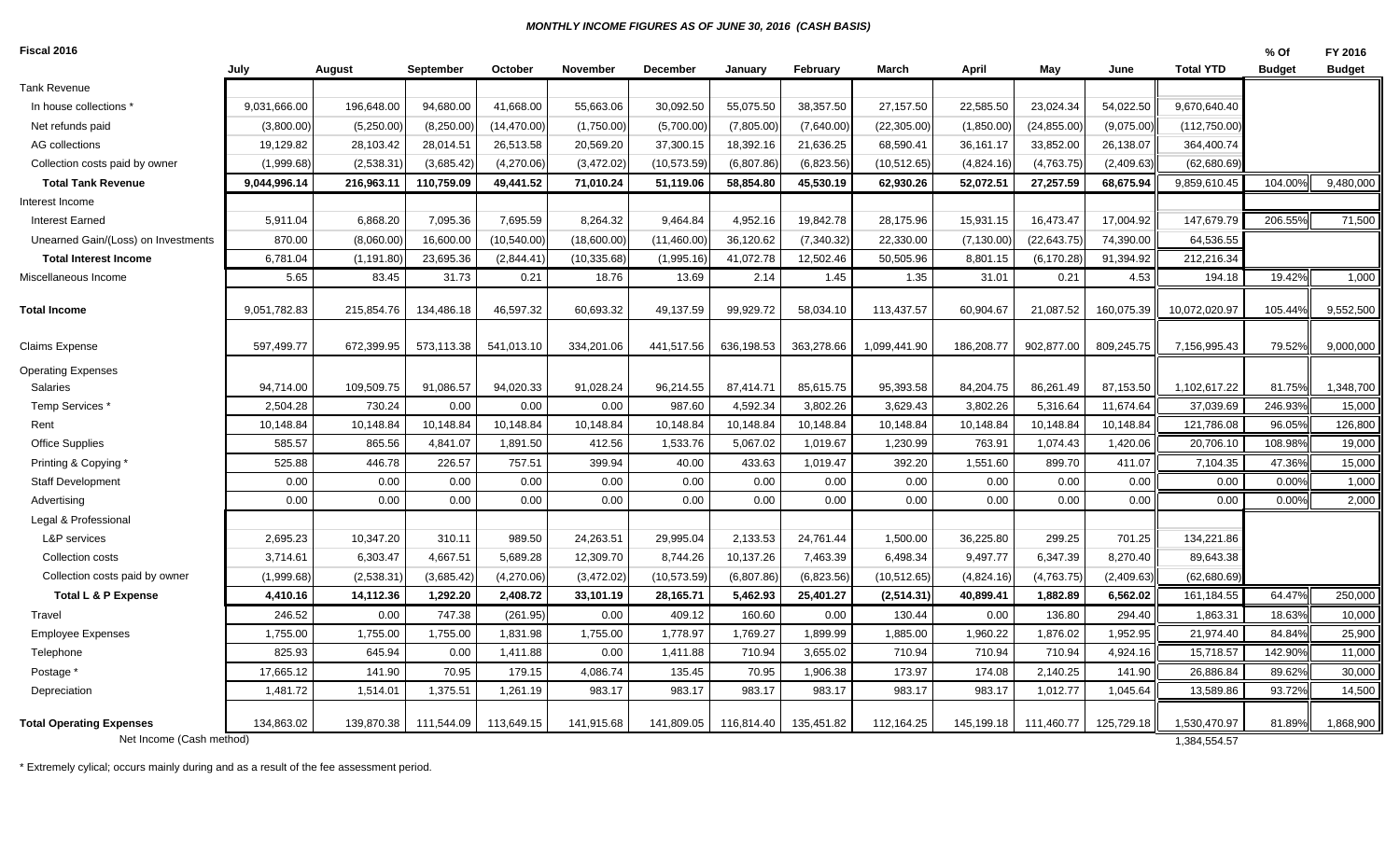## *Petroleum UST Release Compensation Board*  **Balance Sheet As of 06/30/2016**

| <b>Assets</b>                                                                                                                                                                                                                                                                                                                                                                                                                                 |                                                                                                                                                     |                              |  |
|-----------------------------------------------------------------------------------------------------------------------------------------------------------------------------------------------------------------------------------------------------------------------------------------------------------------------------------------------------------------------------------------------------------------------------------------------|-----------------------------------------------------------------------------------------------------------------------------------------------------|------------------------------|--|
| <b>Current Assets</b><br>108 State Cash Balance<br>112 Debt Service Fund<br>114 Treasury Notes<br>138 Unclaimed Monies Trust Account<br>140 Investments - Obligated<br>141 Reinvested Interest - Obligated<br>142 Investments - Unobligated<br>143 Reinvested Interest-Unobligated<br>171 Collateral on Lent Securities<br><b>Total Current Assets</b><br><b>Fixed Assets</b>                                                                 | 2,065,645.37<br>0.00<br>14,156,750.55<br>19,769.22<br>1,834,937.80<br>13,551.53<br>15,627,905.89<br>37,865.07<br>1,283.79                           | 33,757,709.22                |  |
| 160 Fixed Asset-Furniture<br>165 Fixed Asset-Data Processing<br>169 Accumulated Depreciation<br><b>Total Fixed Assets</b><br><b>Total Assets</b>                                                                                                                                                                                                                                                                                              | 106,238.20<br>833,170.93<br>(907, 318.17)                                                                                                           | 32,090.96<br>\$33,789,800.18 |  |
| <b>Liabilities</b>                                                                                                                                                                                                                                                                                                                                                                                                                            |                                                                                                                                                     |                              |  |
|                                                                                                                                                                                                                                                                                                                                                                                                                                               |                                                                                                                                                     |                              |  |
| <b>Current Liabilities</b><br>240 Accrued Benefits (Employer Contributio<br>241 Accrued Salaries<br>242 Accrued Vacation<br>243 Compensated Absences<br>250 Accounts Payable<br>252 Claims Payable<br>254 Accrued Liabilities<br>255 Fees Received in Advance<br>257 Tank Fee Refunds Payable<br>265 Obligations Under Securities Lending<br>266 Unclaimed Monies Payable<br><b>Total Current Liabilities</b><br><b>Long Term Liabilities</b> | 14,697.56<br>40,321.83<br>82,615.99<br>50,449.07<br>26,247.53<br>1,498,050.48<br>22,173.37<br>7,456,725.00<br>1,631,604.01<br>1,283.79<br>35,360.00 | 10,859,528.63                |  |
| <b>Total Long Term Liabilities</b>                                                                                                                                                                                                                                                                                                                                                                                                            |                                                                                                                                                     | 0.00                         |  |

## **Equity**

## **Equity Accounts**

<sup>283</sup> Retained Earnings (Deficiency) 23,079,733.57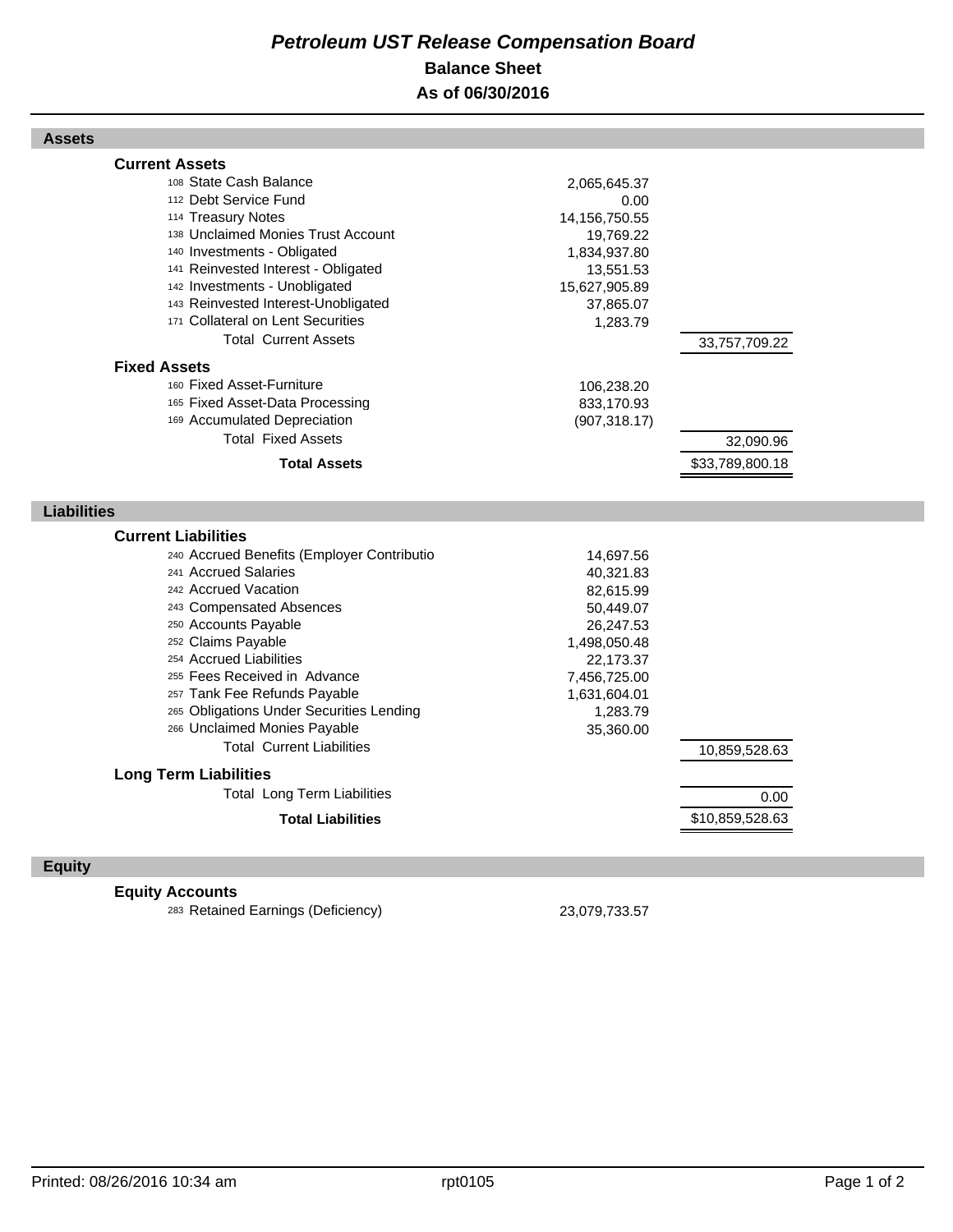## *Petroleum UST Release Compensation Board*  **Balance Sheet As of 06/30/2016**

Current Year Income (Loss) (149,462.02)

Total Equity 22,930,271.55

Total Liabilities and Equity **1988 1998 \$33,789,800.18**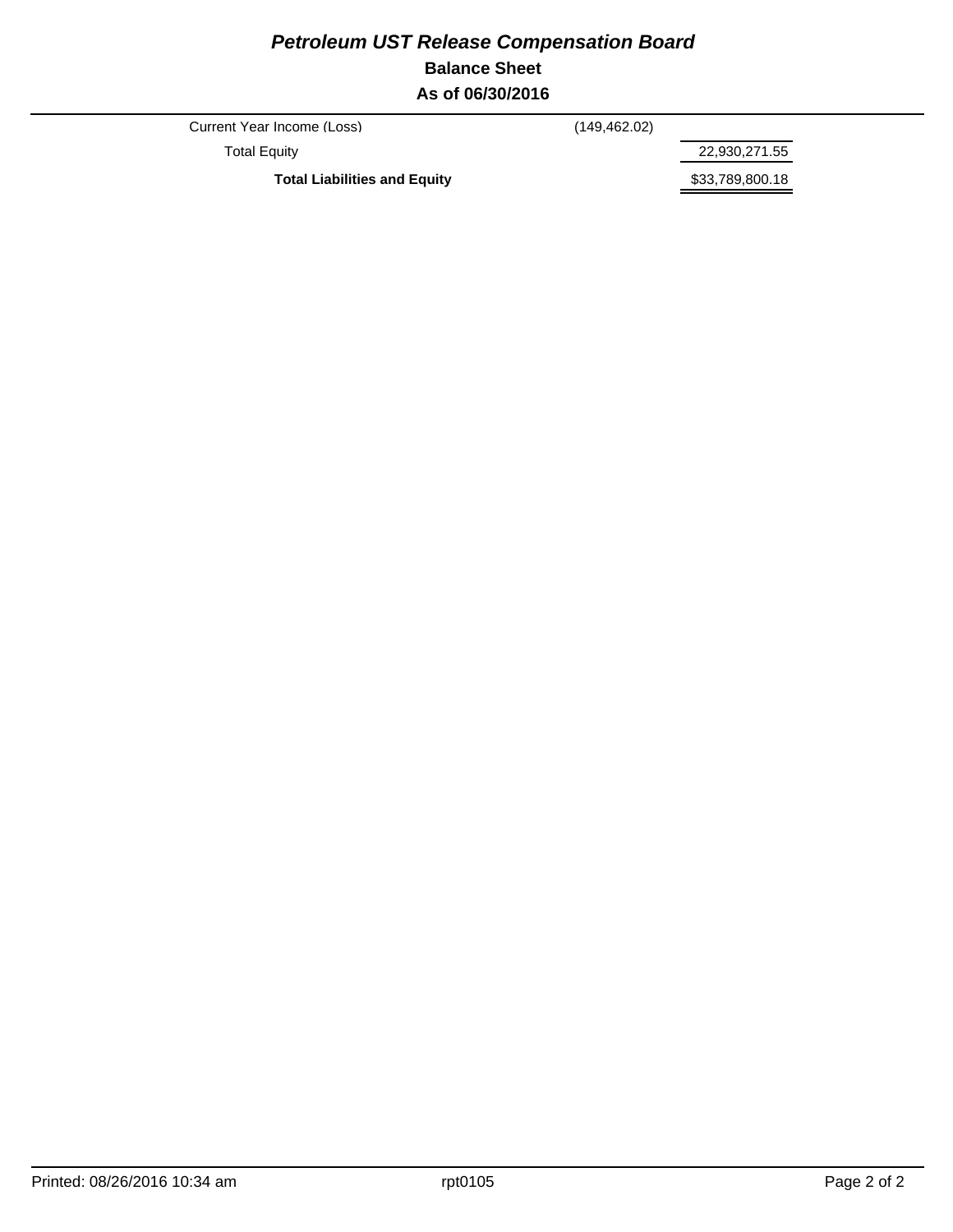## *Petroleum UST Release Compensation Board*  **Income Statement For the Month Ended 06/30/2016**

| <b>Operating Income</b>              |                  | <b>Year To Date</b> |
|--------------------------------------|------------------|---------------------|
| <b>Tank Fees</b><br>301              | (1,459,937.07)   | 8,927,556.21        |
| Investment Income<br>303             | 91,394.92        | 212,216.34          |
| <b>Total Operating Income</b>        | (1,368,542.15)   | 9,139,772.55        |
| <b>Operating Expenses</b>            |                  |                     |
| <b>Claims Paid</b><br>350            | 2,307,296.23     | 7,623,191.44        |
| <b>Total Operating Expenses</b>      | 2,307,296.23     | 7,623,191.44        |
| <b>Administrative Expenses</b>       |                  |                     |
| <b>Refunded Fees</b><br>601          | 113,950.00       | 113,950.00          |
| <b>Salaries</b><br>621               | 268,122.43       | 1,118,170.20        |
| <b>Temporary Services</b><br>626     | 14,444.46        | 38,463.95           |
| Rent<br>634                          | 10,148.84        | 121,786.08          |
| <b>Office Supplies</b><br>638        | 2,098.20         | 18,051.41           |
| Printing & Copying<br>639            | 1,688.75         | 8,174.35            |
| Legal & Professional<br>668          | 33,092.28        | 169,117.10          |
| <b>Depreciation Expense</b><br>669   | 1,045.64         | 13,589.86           |
| Travel<br>672                        | 431.20           | 1,753.59            |
| <b>Employee Expenses</b><br>675      | 1,952.95         | 21,950.43           |
| Telephone<br>680                     | 4,924.16         | 15,718.57           |
| Postage<br>681                       | 16,332.12        | 25,511.77           |
| <b>Total Administrative Expenses</b> | 468,231.03       | 1,666,237.31        |
| <b>Other Income</b>                  |                  |                     |
| Miscellaneous Income<br>701          | 4.53             | 194.18              |
| <b>Total Other Income</b>            | 4.53             | 194.18              |
| Net Income (Loss)                    | (\$4,144,064.88) | (\$149,462.02)      |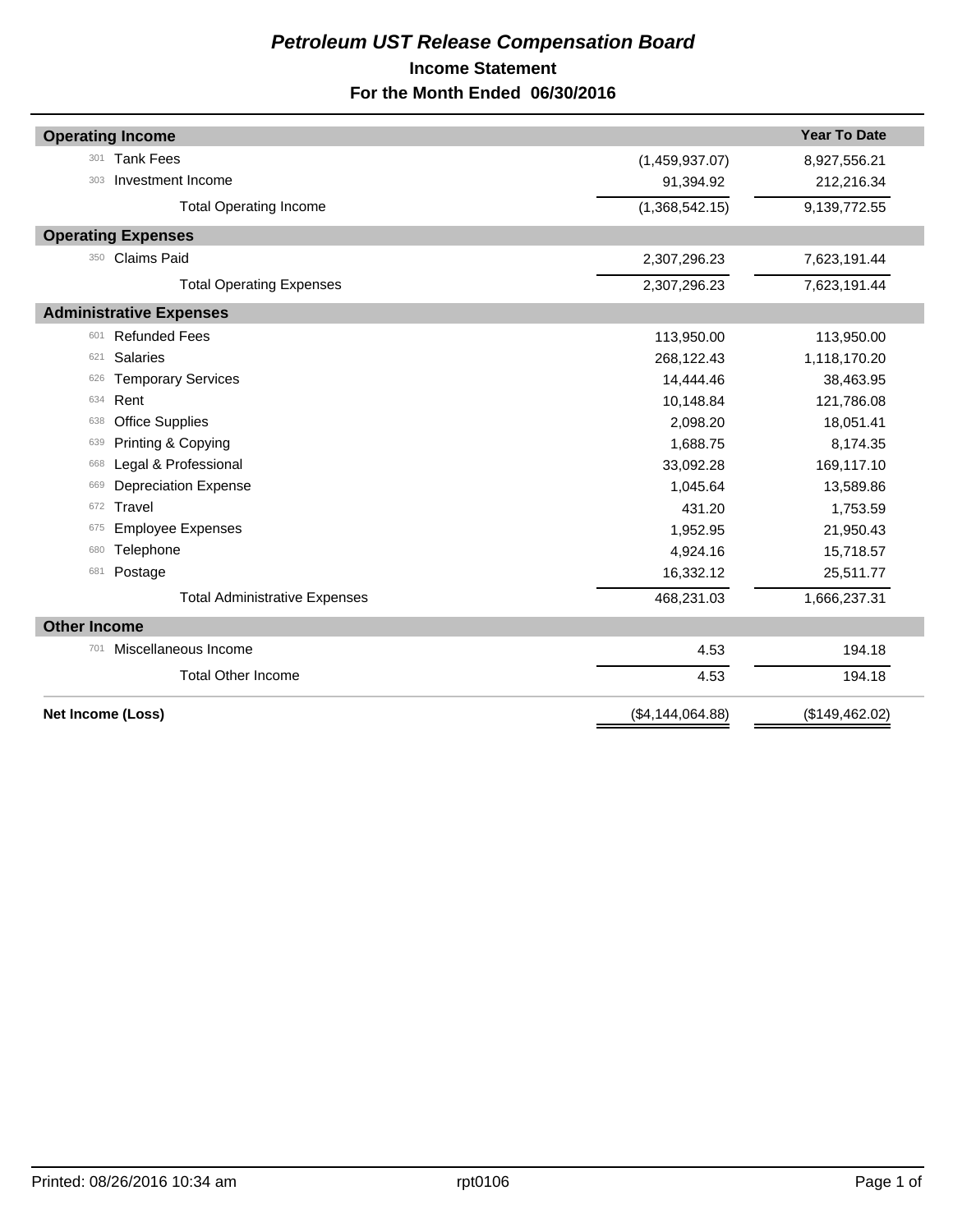## **Trial Balance** *Petroleum UST Release Compensation Board*

## **Transaction Dates 06/01/2016 to 06/30/2016**

|     | Account Account                             | <b>Beginning Balance</b> | Transaction    | <b>Ending Balance</b> |
|-----|---------------------------------------------|--------------------------|----------------|-----------------------|
| 108 | State Cash Balance                          | 2,507,434.42             | (441,789.05)   | 2,065,645.37          |
| 114 | <b>Treasury Notes</b>                       | 14,071,467.22            | 85,283.33      | 14,156,750.55         |
| 138 | <b>Unclaimed Monies Trust Account</b>       | 19,760.74                | 8.48           | 19,769.22             |
| 140 | Investments - Obligated                     | 2,647,578.32             | (812, 640.52)  | 1,834,937.80          |
| 141 | Reinvested Interest - Obligated             | 12,554.30                | 997.23         | 13,551.53             |
| 142 | Investments - Unobligated                   | 10,227,905.89            | 5,400,000.00   | 15,627,905.89         |
| 143 | Reinvested Interest-Unobligated             | 32,876.44                | 4,988.63       | 37,865.07             |
| 160 | <b>Fixed Asset-Furniture</b>                | 106,928.12               | (689.92)       | 106,238.20            |
| 165 | <b>Fixed Asset-Data Processing</b>          | 830,705.40               | 2,465.53       | 833,170.93            |
| 169 | <b>Accumulated Depreciation</b>             | (909, 073.42)            | 1,755.25       | (907, 318.17)         |
| 171 | <b>Collateral on Lent Securities</b>        | 0.00                     | 1,283.79       | 1,283.79              |
| 240 | Accrued Benefits (Employer Contributi       | 0.00                     | (14, 697.56)   | (14,697.56)           |
| 241 | <b>Accrued Salaries</b>                     | 0.00                     | (40, 321.83)   | (40, 321.83)          |
| 242 | <b>Accrued Vacation</b>                     | 0.00                     | (82, 615.99)   | (82,615.99)           |
| 243 | <b>Compensated Absences</b>                 | 0.00                     | (50, 449.07)   | (50, 449.07)          |
| 250 | <b>Accounts Payable</b>                     | 0.00                     | (26, 247.53)   | (26, 247.53)          |
| 252 | Claims Payable                              | 0.00                     | (1,498,050.48) | (1,498,050.48)        |
| 254 | <b>Accrued Liabilities</b>                  | 0.00                     | (22, 173.37)   | (22, 173.37)          |
| 255 | Fees Received in Advance                    | (2,473,801.00)           | (4,982,924.00) | (7,456,725.00)        |
| 257 | Tank Fee Refunds Payable                    | 0.00                     | (1,631,604.01) | (1,631,604.01)        |
| 265 | <b>Obligations Under Securities Lending</b> | 0.00                     | (1,283.79)     | (1,283.79)            |
| 266 | <b>Unclaimed Monies Payable</b>             | 0.00                     | (35,360.00)    | (35,360.00)           |
| 283 | Retained Earnings (Deficiency)              | (23,079,733.57)          | 0.00           | (23,079,733.57)       |
| 301 | <b>Tank Fees</b>                            | (10, 387, 493.28)        | 1,459,937.07   | (8,927,556.21)        |
| 303 | Investment Income                           | (120, 821.42)            | (91, 394.92)   | (212, 216.34)         |
| 350 | <b>Claims Paid</b>                          | 5,315,895.21             | 2,307,296.23   | 7,623,191.44          |
| 601 | <b>Refunded Fees</b>                        | 0.00                     | 113,950.00     | 113,950.00            |
| 621 | <b>Salaries</b>                             | 850,047.77               | 268,122.43     | 1,118,170.20          |
| 626 | <b>Temporary Services</b>                   | 24,019.49                | 14,444.46      | 38,463.95             |
| 634 | Rent                                        | 111,637.24               | 10,148.84      | 121,786.08            |
| 638 | <b>Office Supplies</b>                      | 15,953.21                | 2,098.20       | 18,051.41             |
| 639 | Printing & Copying                          | 6,485.60                 | 1,688.75       | 8,174.35              |
| 668 | Legal & Professional                        | 136,024.82               | 33,092.28      | 169,117.10            |
| 669 | <b>Depreciation Expense</b>                 | 12,544.22                | 1,045.64       | 13,589.86             |
| 672 | Travel                                      | 1,322.39                 | 431.20         | 1,753.59              |
| 675 | <b>Employee Expenses</b>                    | 19,997.48                | 1,952.95       | 21,950.43             |
| 680 | Telephone                                   | 10,794.41                | 4,924.16       | 15,718.57             |
| 681 | Postage                                     | 9,179.65                 | 16,332.12      | 25,511.77             |
| 701 | Miscellaneous Income                        | (189.65)                 | (4.53)         | (194.18)              |
|     |                                             | 0.00                     | 0.00           | 0.00                  |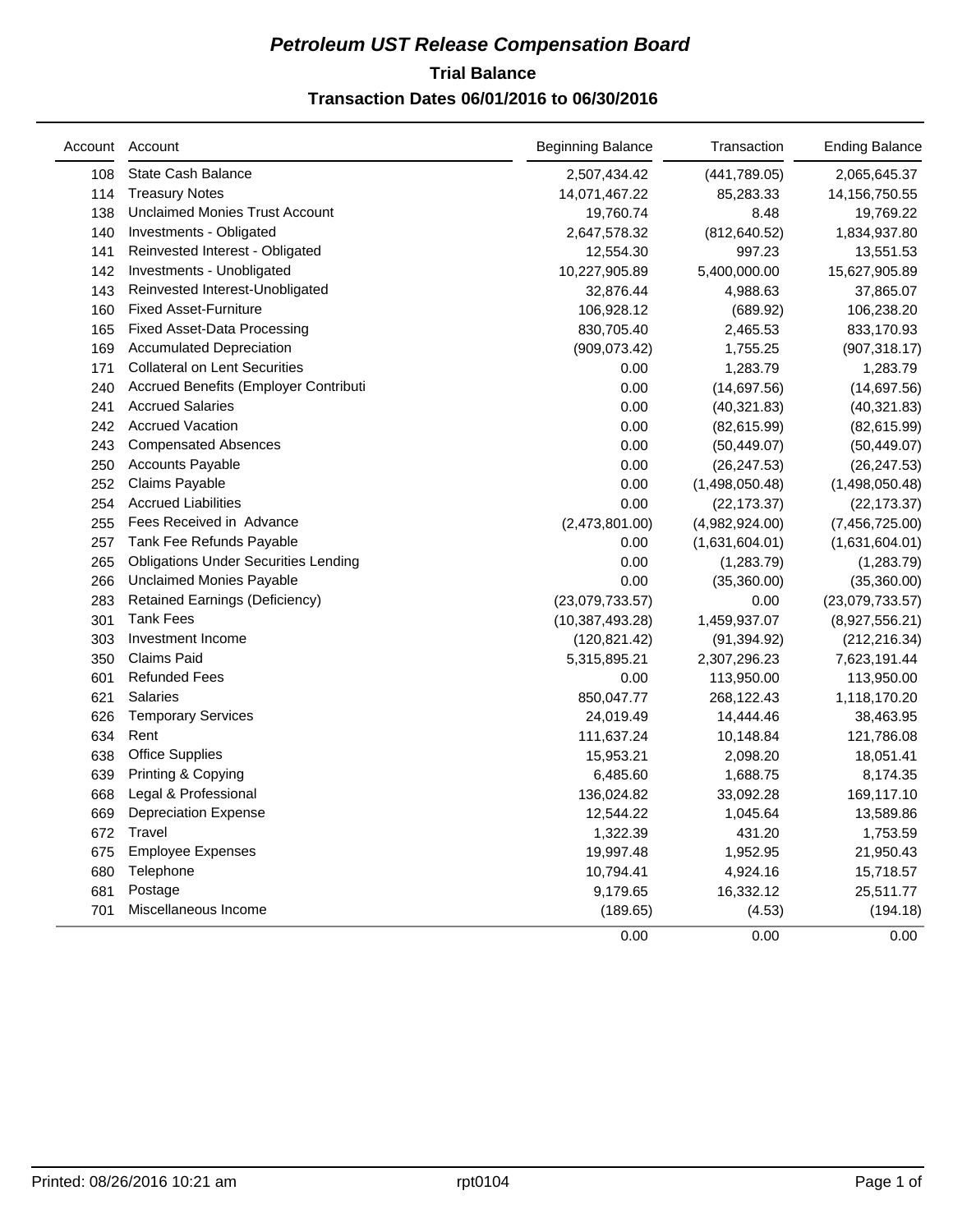#### *MONTHLY INCOME FIGURES AS OF MAY 31, 2016 (CASH BASIS)*

| Fiscal 2016 |  |
|-------------|--|
|-------------|--|

| Fiscal 2016                                                 |              |             |            |              |              |                 |            |             |              |             |              |                              | % Of          | FY 2016       |
|-------------------------------------------------------------|--------------|-------------|------------|--------------|--------------|-----------------|------------|-------------|--------------|-------------|--------------|------------------------------|---------------|---------------|
|                                                             | July         | August      | September  | October      | November     | <b>December</b> | January    | February    | March        | April       | May          | <b>Total YTD</b>             | <b>Budget</b> | <b>Budget</b> |
| <b>Tank Revenue</b>                                         |              |             |            |              |              |                 |            |             |              |             |              |                              |               |               |
| In house collections '                                      | 9,031,666.00 | 196,648.00  | 94,680.00  | 41,668.00    | 55,663.06    | 30,092.50       | 55,075.50  | 38,357.50   | 27,157.50    | 22,585.50   | 23,024.34    | 9,616,617.90                 |               |               |
| Net refunds paid                                            | (3,800.00)   | (5,250.00)  | (8,250.00) | (14, 470.00) | (1,750.00)   | (5,700.00)      | (7,805.00) | (7,640.00)  | (22, 305.00) | (1,850.00)  | (24, 855.00) | (103, 675.00)                |               |               |
| AG collections                                              | 19,129.82    | 28,103.42   | 28,014.51  | 26,513.58    | 20,569.20    | 37,300.15       | 18,392.16  | 21,636.25   | 68,590.41    | 36,161.17   | 33,852.00    | 338,262.67                   |               |               |
| Collection costs paid by owner                              | (1,999.68)   | (2,538.31)  | (3,685.42) | (4,270.06)   | (3,472.02)   | (10, 573.59)    | (6,807.86) | (6,823.56)  | (10, 512.65) | (4,824.16)  | (4,763.75)   | (60, 271.06)                 |               |               |
| <b>Total Tank Revenue</b>                                   | 9,044,996.14 | 216,963.11  | 110.759.09 | 49,441.52    | 71.010.24    | 51,119.06       | 58.854.80  | 45.530.19   | 62,930.26    | 52.072.51   | 27.257.59    | 9,790,934.51                 | 103.28%       | 9,480,000     |
| Interest Income                                             |              |             |            |              |              |                 |            |             |              |             |              |                              |               |               |
| Interest Earned                                             | 5,911.04     | 6,868.20    | 7,095.36   | 7,695.59     | 8,264.32     | 9,464.84        | 4,952.16   | 19,842.78   | 28,175.96    | 15,931.15   | 16,473.47    | 130,674.87                   | 182.76%       | 71,500        |
| Unearned Gain/(Loss) on Investments                         | 870.00       | (8,060.00)  | 16,600.00  | (10, 540.00) | (18,600.00)  | (11,460.00)     | 36,120.62  | (7, 340.32) | 22,330.00    | (7, 130.00) | (22, 643.75) | (9,853.45)                   |               |               |
| <b>Total Interest Income</b>                                | 6,781.04     | (1, 191.80) | 23,695.36  | (2,844.41)   | (10, 335.68) | (1,995.16)      | 41,072.78  | 12,502.46   | 50,505.96    | 8,801.15    | (6, 170.28)  | 120,821.42                   |               |               |
| Miscellaneous Income                                        | 5.65         | 83.45       | 31.73      | 0.21         | 18.76        | 13.69           | 2.14       | 1.45        | 1.35         | 31.01       | 0.21         | 189.65                       | 18.97%        | 1,000         |
| <b>Total Income</b>                                         | 9,051,782.83 | 215,854.76  | 134,486.18 | 46,597.32    | 60.693.32    | 49,137.59       | 99,929.72  | 58,034.10   | 113,437.57   | 60,904.67   | 21,087.52    | 9,911,945.58                 | 103.76%       | 9,552,500     |
| <b>Claims Expense</b>                                       | 597,499.77   | 672,399.95  | 573,113.38 | 541,013.10   | 334,201.06   | 441,517.56      | 636,198.53 | 363,278.66  | 1,099,441.90 | 186,208.77  | 902,877.00   | 6,347,749.68                 | 70.53%        | 9,000,000     |
| <b>Operating Expenses</b>                                   |              |             |            |              |              |                 |            |             |              |             |              |                              |               |               |
| Salaries                                                    | 94,714.00    | 109,509.75  | 91,086.57  | 94,020.33    | 91,028.24    | 96,214.55       | 87,414.71  | 85,615.75   | 95,393.58    | 84,204.75   | 86,261.49    | 1,015,463.72                 | 75.29%        | 1,348,700     |
| Temp Services *                                             | 2,504.28     | 730.24      | 0.00       | 0.00         | 0.00         | 987.60          | 4,592.34   | 3,802.26    | 3,629.43     | 3,802.26    | 5,316.64     | 25,365.05                    | 169.10%       | 15,000        |
| Rent                                                        | 10,148.84    | 10,148.84   | 10,148.84  | 10,148.84    | 10,148.84    | 10,148.84       | 10,148.84  | 10,148.84   | 10,148.84    | 10,148.84   | 10,148.84    | 111,637.24                   | 88.04%        | 126,800       |
| Office Supplies                                             | 585.57       | 865.56      | 4,841.07   | 1,891.50     | 412.56       | 1,533.76        | 5,067.02   | 1,019.67    | 1,230.99     | 763.91      | 1,074.43     | 19,286.04                    | 101.51%       | 19,000        |
| Printing & Copying                                          | 525.88       | 446.78      | 226.57     | 757.51       | 399.94       | 40.00           | 433.63     | 1,019.47    | 392.20       | 1,551.60    | 899.70       | 6,693.28                     | 44.62%        | 15,000        |
| Staff Development                                           | 0.00         | 0.00        | 0.00       | 0.00         | 0.00         | 0.00            | 0.00       | 0.00        | 0.00         | 0.00        | 0.00         | 0.00                         | 0.00%         | 1,000         |
| Advertising                                                 | 0.00         | 0.00        | 0.00       | 0.00         | 0.00         | 0.00            | 0.00       | 0.00        | 0.00         | 0.00        | 0.00         | 0.00                         | 0.00%         | 2,000         |
| Legal & Professional                                        |              |             |            |              |              |                 |            |             |              |             |              |                              |               |               |
| <b>L&amp;P</b> services                                     | 2,695.23     | 10,347.20   | 310.11     | 989.50       | 24,263.51    | 29,995.04       | 2,133.53   | 24,761.44   | 1,500.00     | 36,225.80   | 299.25       | 133,520.61                   |               |               |
| Collection costs                                            | 3,714.61     | 6,303.47    | 4,667.51   | 5,689.28     | 12,309.70    | 8,744.26        | 10,137.26  | 7,463.39    | 6,498.34     | 9,497.77    | 6,347.39     | 81,372.98                    |               |               |
| Collection costs paid by owner                              | (1,999.68)   | (2,538.31)  | (3,685.42) | (4,270.06)   | (3,472.02)   | (10, 573.59)    | (6,807.86) | (6,823.56)  | (10, 512.65) | (4,824.16)  | (4,763.75)   | (60, 271.06)                 |               |               |
| <b>Total L &amp; P Expense</b>                              | 4,410.16     | 14,112.36   | 1,292.20   | 2,408.72     | 33,101.19    | 28,165.71       | 5,462.93   | 25,401.27   | (2,514.31)   | 40,899.41   | 1,882.89     | 154,622.53                   | 61.85%        | 250,000       |
| Travel                                                      | 246.52       | 0.00        | 747.38     | (261.95)     | 0.00         | 409.12          | 160.60     | 0.00        | 130.44       | 0.00        | 136.80       | 1,568.91                     | 15.69%        | 10,000        |
| <b>Employee Expenses</b>                                    | 1,755.00     | 1,755.00    | 1,755.00   | 1,831.98     | 1,755.00     | 1,778.97        | 1,769.27   | 1,899.99    | 1,885.00     | 1,960.22    | 1,876.02     | 20,021.45                    | 77.30%        | 25,900        |
| Telephone                                                   | 825.93       | 645.94      | 0.00       | 1,411.88     | 0.00         | 1,411.88        | 710.94     | 3,655.02    | 710.94       | 710.94      | 710.94       | 10,794.41                    | 98.13%        | 11,000        |
| Postage *                                                   | 17,665.12    | 141.90      | 70.95      | 179.15       | 4,086.74     | 135.45          | 70.95      | 1,906.38    | 173.97       | 174.08      | 2,140.25     | 26,744.94                    | 89.15%        | 30,000        |
| Depreciation                                                | 1,481.72     | 1,514.01    | 1,375.51   | 1,261.19     | 983.17       | 983.17          | 983.17     | 983.17      | 983.17       | 983.17      | 1,012.77     | 12,544.22                    | 86.51%        | 14,500        |
| <b>Total Operating Expenses</b><br>Net Income (Cash method) | 134,863.02   | 139,870.38  | 111,544.09 | 113,649.15   | 141,915.68   | 141,809.05      | 116,814.40 | 135,451.82  | 112,164.25   | 145,199.18  | 111,460.77   | 1,404,741.79<br>2,159,454.11 | 75.16%        | 1,868,900     |
|                                                             |              |             |            |              |              |                 |            |             |              |             |              |                              |               |               |

\* Extremely cylical; occurs mainly during and as a result of the fee assessment period.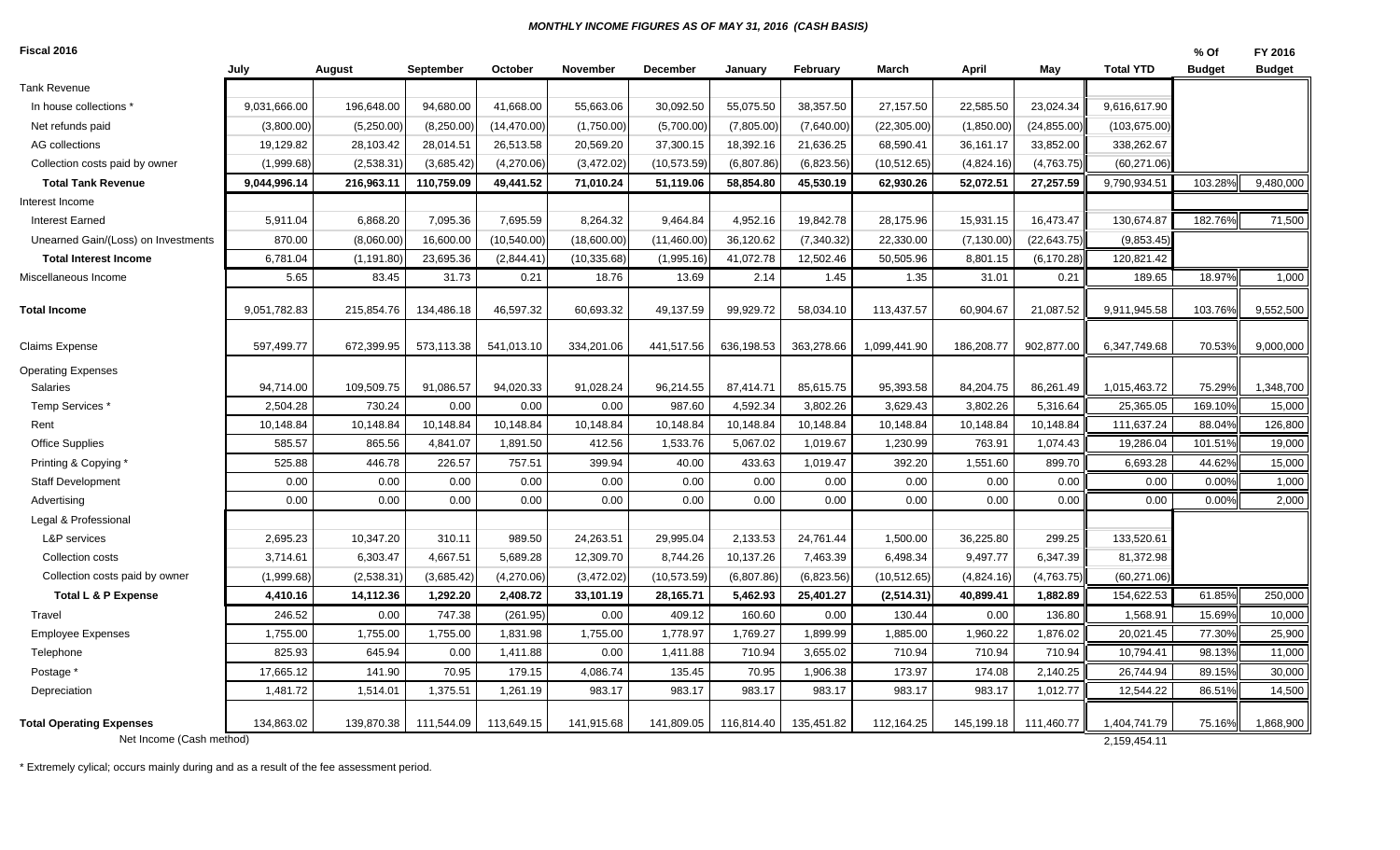## *Petroleum UST Release Compensation Board*  **Balance Sheet As of 05/31/2016**

| <b>Assets</b>                                                                                                                                                                                                                                                                                                     |                                                                                                               |                              |
|-------------------------------------------------------------------------------------------------------------------------------------------------------------------------------------------------------------------------------------------------------------------------------------------------------------------|---------------------------------------------------------------------------------------------------------------|------------------------------|
| <b>Current Assets</b><br>108 State Cash Balance<br>112 Debt Service Fund<br>114 Treasury Notes<br>138 Unclaimed Monies Trust Account<br>140 Investments - Obligated<br>141 Reinvested Interest - Obligated<br>142 Investments - Unobligated<br>143 Reinvested Interest-Unobligated<br><b>Total Current Assets</b> | 2,507,434.42<br>0.00<br>14,071,467.22<br>19,760.74<br>2,647,578.32<br>12,554.30<br>10,227,905.89<br>32,876.44 | 29,519,577.33                |
| <b>Fixed Assets</b><br>160 Fixed Asset-Furniture<br>165 Fixed Asset-Data Processing<br>169 Accumulated Depreciation<br><b>Total Fixed Assets</b><br><b>Total Assets</b>                                                                                                                                           | 106,928.12<br>830,705.40<br>(909, 073.42)                                                                     | 28,560.10<br>\$29,548,137.43 |
| <b>Liabilities</b>                                                                                                                                                                                                                                                                                                |                                                                                                               |                              |
| <b>Current Liabilities</b><br>255 Fees Received in Advance<br><b>Total Current Liabilities</b>                                                                                                                                                                                                                    | 2,473,801.00                                                                                                  | 2,473,801.00                 |
| <b>Long Term Liabilities</b><br><b>Total Long Term Liabilities</b><br><b>Total Liabilities</b>                                                                                                                                                                                                                    |                                                                                                               | 0.00<br>\$2,473,801.00       |
| <b>Equity</b>                                                                                                                                                                                                                                                                                                     |                                                                                                               |                              |
| <b>Equity Accounts</b><br>283 Retained Earnings (Deficiency)<br>Current Year Income (Loss)                                                                                                                                                                                                                        | 23,079,733.57<br>3,994,602.86                                                                                 |                              |
| <b>Total Equity</b>                                                                                                                                                                                                                                                                                               |                                                                                                               | 27,074,336.43                |
| <b>Total Liabilities and Equity</b>                                                                                                                                                                                                                                                                               |                                                                                                               | \$29,548,137.43              |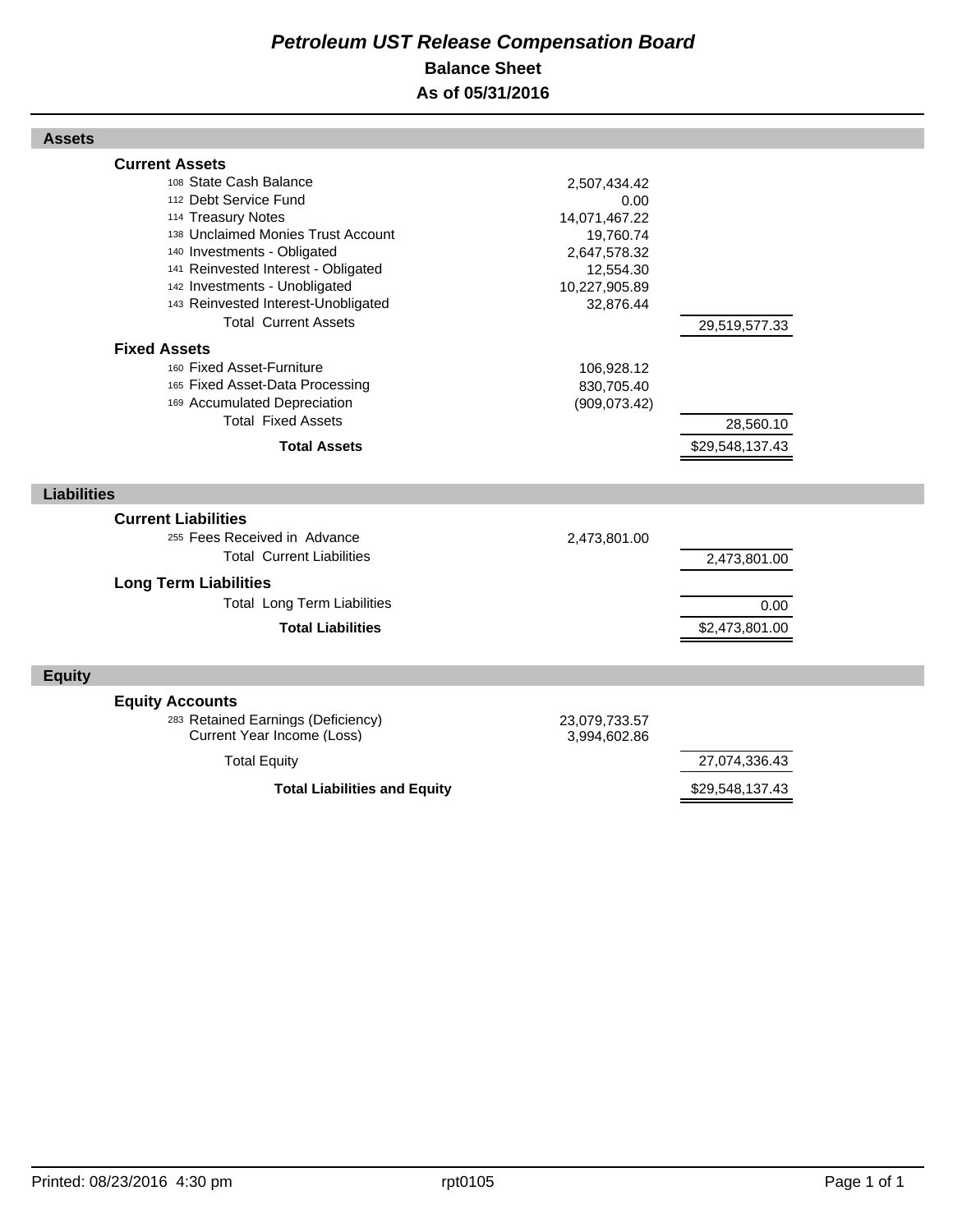## *Petroleum UST Release Compensation Board*  **Income Statement For the Month Ended 05/31/2016**

|                     | <b>Operating Income</b>              |                | <b>Year To Date</b> |
|---------------------|--------------------------------------|----------------|---------------------|
| 301                 | <b>Tank Fees</b>                     | 27,257.59      | 10,387,493.28       |
| 303                 | Investment Income                    | (6, 170.28)    | 120,821.42          |
|                     | <b>Total Operating Income</b>        | 21,087.31      | 10,508,314.70       |
|                     | <b>Operating Expenses</b>            |                |                     |
| 350                 | <b>Claims Paid</b>                   | 902,877.00     | 5,315,895.21        |
|                     | <b>Total Operating Expenses</b>      | 902,877.00     | 5,315,895.21        |
|                     | <b>Administrative Expenses</b>       |                |                     |
| 621                 | <b>Salaries</b>                      | 77,200.00      | 850,047.77          |
| 626                 | <b>Temporary Services</b>            | 5,316.64       | 24,019.49           |
| 634                 | Rent                                 | 10,148.84      | 111,637.24          |
| 638                 | <b>Office Supplies</b>               | 1,074.43       | 15,953.21           |
| 639                 | Printing & Copying                   | 899.70         | 6,485.60            |
| 668                 | Legal & Professional                 | 1,882.89       | 136,024.82          |
| 669                 | <b>Depreciation Expense</b>          | 1,012.77       | 12,544.22           |
| 672                 | Travel                               | 136.80         | 1,322.39            |
| 675                 | <b>Employee Expenses</b>             | 1,876.02       | 19,997.48           |
| 680                 | Telephone                            | 710.94         | 10,794.41           |
| 681                 | Postage                              | 2,140.25       | 9,179.65            |
|                     | <b>Total Administrative Expenses</b> | 102,399.28     | 1,198,006.28        |
| <b>Other Income</b> |                                      |                |                     |
| 701                 | Miscellaneous Income                 | 0.21           | 189.65              |
|                     | <b>Total Other Income</b>            | 0.21           | 189.65              |
|                     | Net Income (Loss)                    | (\$984,188.76) | \$3,994,602.86      |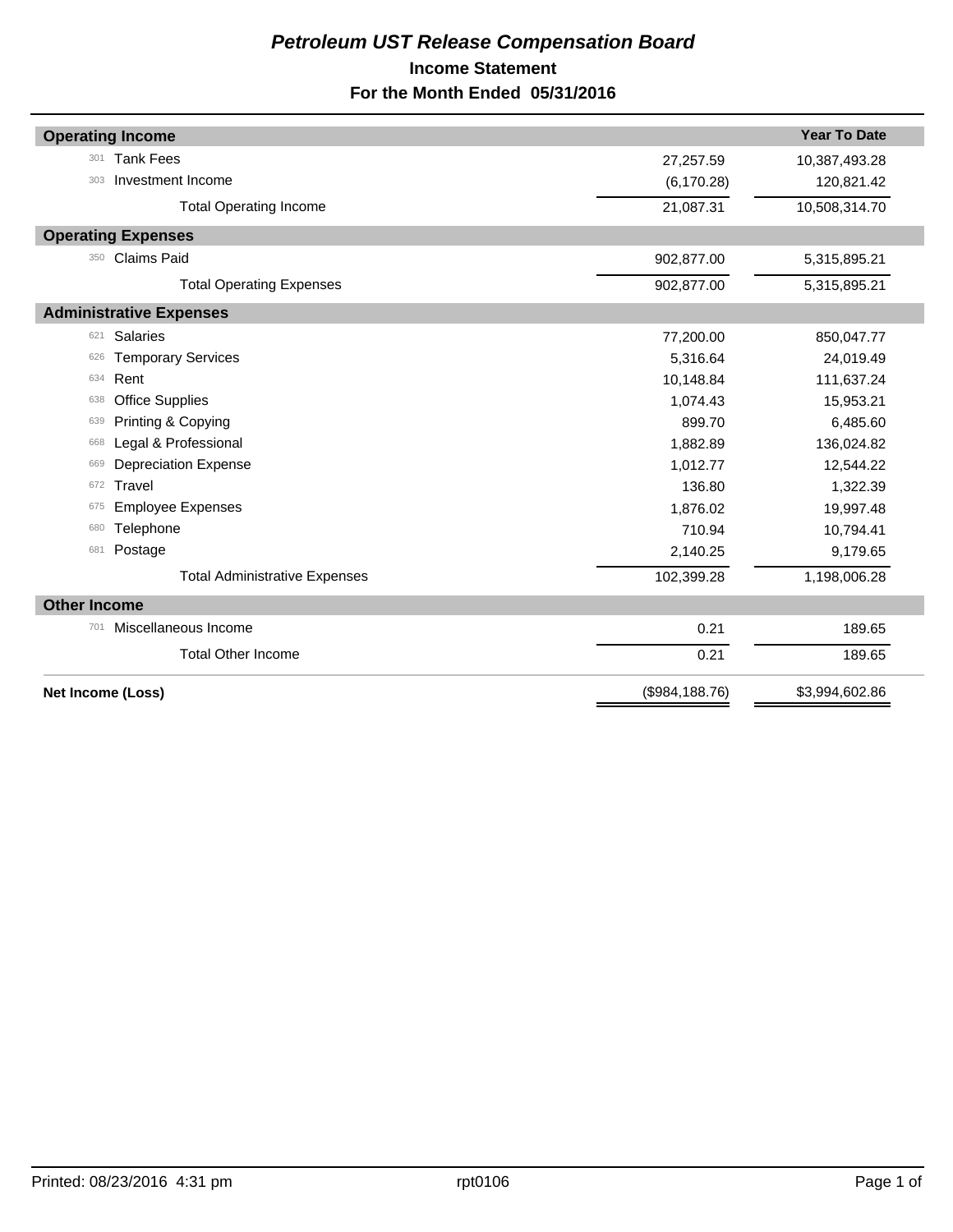## **Trial Balance** *Petroleum UST Release Compensation Board*

## **Transaction Dates 05/01/2016 to 05/31/2016**

|     | Account Account                       | <b>Beginning Balance</b> | Transaction    | <b>Ending Balance</b> |
|-----|---------------------------------------|--------------------------|----------------|-----------------------|
| 108 | <b>State Cash Balance</b>             | 120,662.63               | 2,386,771.79   | 2,507,434.42          |
| 114 | <b>Treasury Notes</b>                 | 14,083,312.88            | (11, 845.66)   | 14,071,467.22         |
| 138 | <b>Unclaimed Monies Trust Account</b> | 19,752.45                | 8.29           | 19,760.74             |
| 140 | Investments - Obligated               | 3,537,410.84             | (889, 832.52)  | 2,647,578.32          |
| 141 | Reinvested Interest - Obligated       | 11,337.03                | 1,217.27       | 12,554.30             |
| 142 | Investments - Unobligated             | 10,227,905.89            | 0.00           | 10,227,905.89         |
| 143 | Reinvested Interest-Unobligated       | 28,570.60                | 4,305.84       | 32,876.44             |
| 160 | <b>Fixed Asset-Furniture</b>          | 106,928.12               | 0.00           | 106,928.12            |
| 165 | <b>Fixed Asset-Data Processing</b>    | 830,705.40               | 0.00           | 830,705.40            |
| 169 | <b>Accumulated Depreciation</b>       | (908,060.65)             | (1,012.77)     | (909, 073.42)         |
| 255 | Fees Received in Advance              | 0.00                     | (2,473,801.00) | (2,473,801.00)        |
| 283 | <b>Retained Earnings (Deficiency)</b> | (23,079,733.57)          | 0.00           | (23,079,733.57)       |
| 301 | <b>Tank Fees</b>                      | (10,360,235.69)          | (27, 257.59)   | (10, 387, 493.28)     |
| 303 | Investment Income                     | (126, 991.70)            | 6,170.28       | (120, 821.42)         |
| 350 | <b>Claims Paid</b>                    | 4,413,018.21             | 902,877.00     | 5,315,895.21          |
| 621 | <b>Salaries</b>                       | 772,847.77               | 77,200.00      | 850,047.77            |
| 626 | <b>Temporary Services</b>             | 18,702.85                | 5,316.64       | 24,019.49             |
| 634 | Rent                                  | 101,488.40               | 10,148.84      | 111,637.24            |
| 638 | <b>Office Supplies</b>                | 14,878.78                | 1,074.43       | 15,953.21             |
| 639 | Printing & Copying                    | 5,585.90                 | 899.70         | 6,485.60              |
| 668 | Legal & Professional                  | 134,141.93               | 1,882.89       | 136,024.82            |
| 669 | <b>Depreciation Expense</b>           | 11,531.45                | 1,012.77       | 12,544.22             |
| 672 | Travel                                | 1,185.59                 | 136.80         | 1,322.39              |
| 675 | <b>Employee Expenses</b>              | 18,121.46                | 1,876.02       | 19,997.48             |
| 680 | Telephone                             | 10,083.47                | 710.94         | 10,794.41             |
| 681 | Postage                               | 7,039.40                 | 2,140.25       | 9,179.65              |
| 701 | Miscellaneous Income                  | (189.44)                 | (0.21)         | (189.65)              |
|     |                                       | 0.00                     | 0.00           | 0.00                  |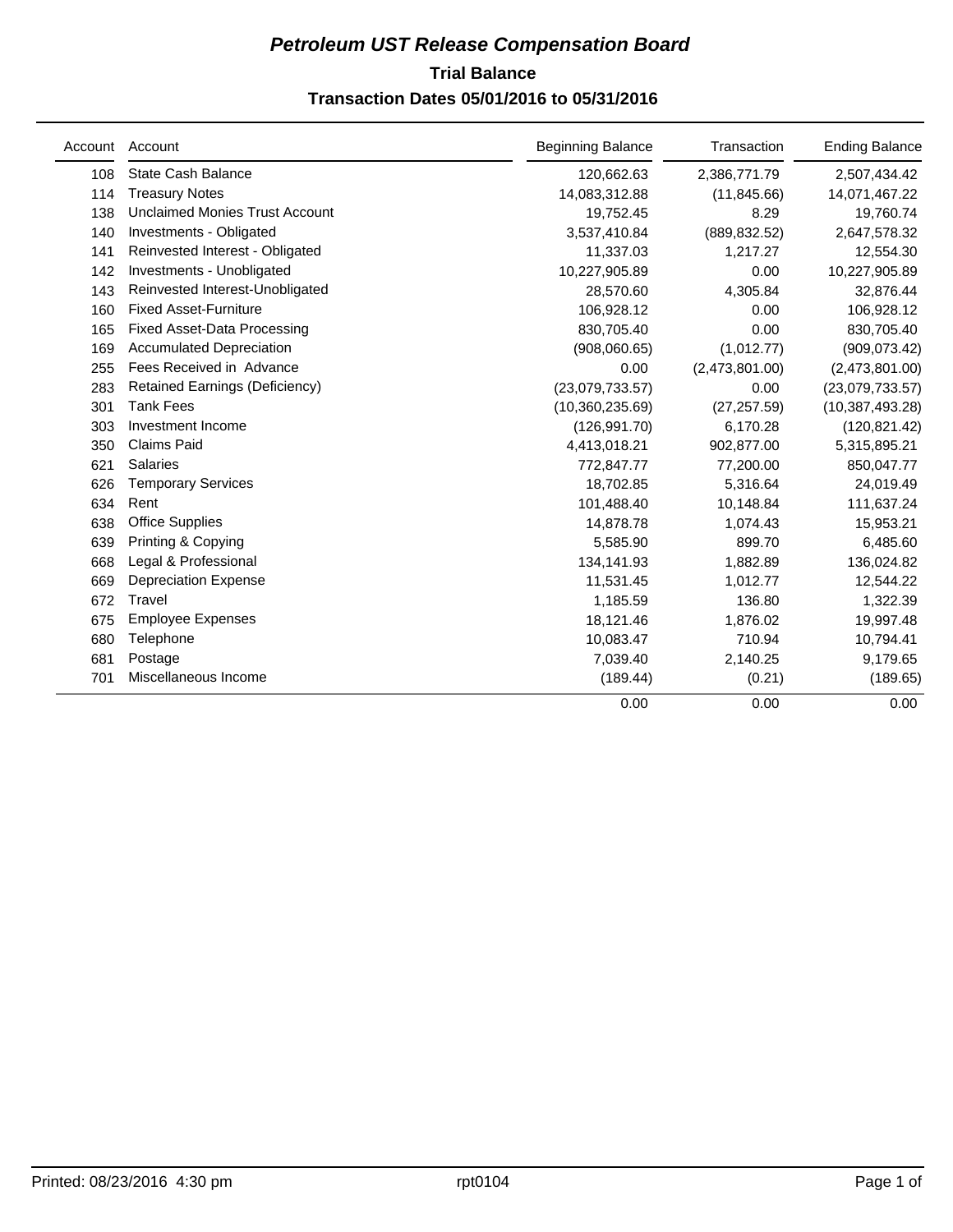#### **PETROLEUM UST RELEASE COMPENSATION BOARDPROGRAM YEAR 2016 FEE STATEMENT STATISTICS AS OF SEPTEMBER 6, 2016**

**PY 2015 / FY 2016**

|                                     | September 6, 2016<br>PY 2016 / FY 2017<br>(7/1/2016 - 6/30/2017)<br><b>Billed</b> | <b>Paid</b> |     | September 6, 2015<br>PY 2015 / FY 2016<br>$(7/1/2015 - 6/30/2016)$ | Percent of<br>PY 2015 / FY 2016 | <b>Actual</b><br><b>To Date</b> |  |
|-------------------------------------|-----------------------------------------------------------------------------------|-------------|-----|--------------------------------------------------------------------|---------------------------------|---------------------------------|--|
| <b>ACTUAL COLLECTIONS:</b>          |                                                                                   |             |     |                                                                    |                                 |                                 |  |
| Fees:                               |                                                                                   |             |     |                                                                    |                                 |                                 |  |
| <b>Current Year Fees</b>            | \$9,563,600                                                                       | \$9,112,902 | 95% | \$9,210,501                                                        | 98.94%                          | \$9,581,917                     |  |
| Prior Year Fees (a)                 |                                                                                   | 129,057     |     | 127,000                                                            |                                 | 467,921 (b)                     |  |
| <b>Total Fees Collected to Date</b> |                                                                                   | \$9,241,959 |     | \$9,337,501                                                        |                                 | \$10,049,838                    |  |
| Number of Tanks:                    |                                                                                   |             |     |                                                                    |                                 |                                 |  |
| <b>Standard Deductible</b>          | 15,485                                                                            | 14,542      | 94% | 14,723                                                             | 98.77%                          | 15,141                          |  |
| Reduced Deductible (c)              | 5,616                                                                             | 5,484       | 98% | 5,440                                                              | 100.81%                         | 5,551                           |  |
| <b>Total Tanks</b>                  | 21,101                                                                            | 20,026      | 95% | 20,163                                                             | 99.32%                          | 20,692                          |  |
| Number of Owners:                   |                                                                                   |             |     |                                                                    |                                 |                                 |  |
| <b>Standard Deductible</b>          |                                                                                   | 1,021       |     | 1,060                                                              | 96.32%                          | 1,154                           |  |
| <b>Reduced Deductible</b>           |                                                                                   | 2,067       |     | 2,092                                                              | 98.80%                          | 2,090                           |  |
| <b>Total Owners</b>                 | 3,377                                                                             | 3,088       | 91% | 3,152                                                              | 97.97%                          | 3,244                           |  |
|                                     |                                                                                   |             |     |                                                                    |                                 |                                 |  |

|                                          |                                         | <b>PY 2016</b>               |                          |
|------------------------------------------|-----------------------------------------|------------------------------|--------------------------|
|                                          | <b>PY 2016</b><br><b>Actual To Date</b> | Recommended<br><b>Budget</b> | % Actual vs<br>Projected |
| PY 2016 ACTUAL VS PROJECTED COLLECTIONS: |                                         |                              |                          |
| Fee Revenue                              | \$9,241,959                             | \$9,410,000                  | 98.21%                   |
| Number of Paid Tanks                     | 20,026                                  | 20,200                       | 99.14%                   |

(a) Net of refunds paid

(b) As of June 30, 2016, net of refunds paid of \$98,740

(c) As of September 6, 2016, the number of tanks paid at the reduced deductible is 27.4% for PY 2016, and was 27% for the same period in PY 2015.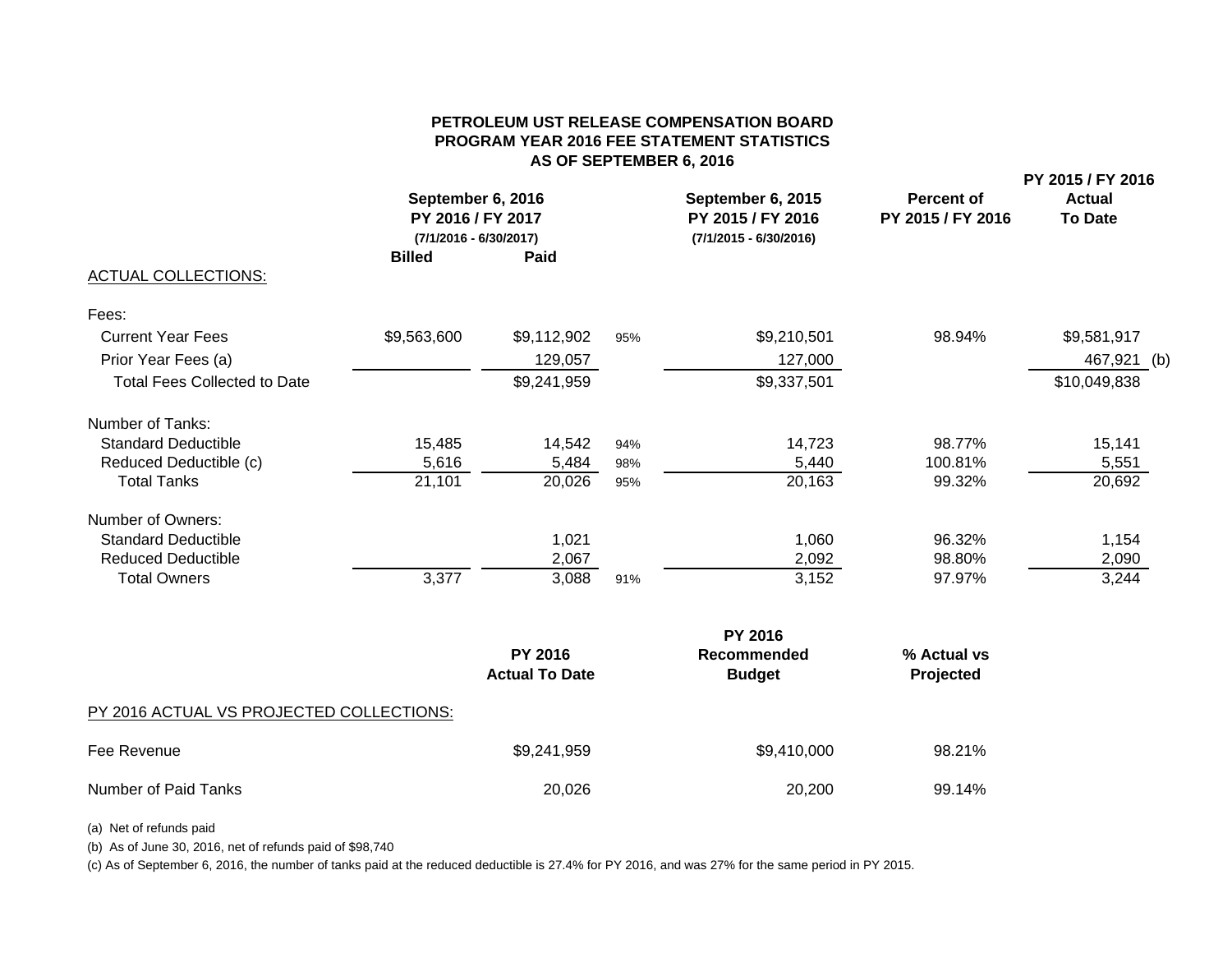#### **PETROLEUM UST RELEASE COMPENSATION BOARD PROGRAM YEAR 2016 COMPLIANCE / FEE ASSESSMENT REPORT AS OF AUGUST 31, 2016**

|                                                              | PY 2016<br>$(7/1/16 - 8/31/16)$ | PY 2015<br>$(7/1/15 - 6/30/16)$ | PY 2014<br>$(7/1/14 - 6/30/15)$ | PY 2013<br>$(7/1/13 - 6/30/14)$ | PY 2012<br>$(7/1/12 - 6/30/13)$ | <b>Percent of</b><br>PY 2016/PY 2015 |
|--------------------------------------------------------------|---------------------------------|---------------------------------|---------------------------------|---------------------------------|---------------------------------|--------------------------------------|
| <b>Refunds</b>                                               |                                 |                                 |                                 |                                 |                                 |                                      |
| Amount of Refunds Paid                                       | $$450$ (a)                      | $$98,740$ (a)                   | $$158,794$ (a)                  | $$212,530$ (a)                  | $$273,165$ (a)                  | 0.46%                                |
| Number of Refunds Paid                                       | 1                               | 311                             | 419                             | 437                             | 636                             | 0.32%                                |
| Number of Owners Paid Refunds                                | -1                              | 89                              | 156                             | 146                             | 220                             | 1.12%                                |
| Number of Pending Refunds                                    | 2,850                           |                                 |                                 |                                 |                                 |                                      |
| Amount of Pending Refunds                                    | \$1,411,405                     |                                 |                                 |                                 |                                 |                                      |
| <b>Collections</b>                                           |                                 |                                 |                                 |                                 |                                 |                                      |
| Amount of Refunds Used to Offset Outstanding Fees            | $$9,400$ (a)                    | $$76,750$ (a)                   | $$61,355$ (a)                   | $$120,635$ (a)                  | $$73,194$ (a)                   | 12%                                  |
| Amount Collected by AG/Special Counsel                       | \$35,242                        | \$364,401                       | \$200,352                       | \$307,108                       | \$384,008                       | 10%                                  |
| <b>Collection Costs</b>                                      | \$14,178                        | \$89,643                        | \$38,727                        | \$80,498                        | \$115,310                       |                                      |
| Amount Collected by AG/Special Counsel Less Collection Costs | \$21,064                        | \$274,758                       | \$161,625                       | \$226,610                       | \$268,698                       |                                      |
| Number of Accounts Certified to the AG's office              | 0                               | 321                             | 340                             | 272                             | 604                             |                                      |
| Number of Owners Certified to the AG's office                | 0                               | 174                             | 196                             | 179                             | 226                             |                                      |
| Amount Certified to the AG's office                          | \$0                             | \$1,124,050                     | 1086440                         | \$1,154,822                     | \$1,939,685                     |                                      |
| <b>Appeals</b>                                               |                                 |                                 |                                 |                                 |                                 |                                      |
| Orders Pursuant to Law                                       | 4                               |                                 | *Current: 4 under review        |                                 |                                 |                                      |
| Determinations to Deny a Certificate of Coverage             | 1                               |                                 | *Current: 1 under review        |                                 |                                 |                                      |
| <b>Ability to Pay Applications</b>                           |                                 |                                 |                                 |                                 |                                 |                                      |
| Ability to Pay Applications Pending Review                   | 3                               |                                 |                                 |                                 |                                 |                                      |
| COC Applications (As of 8/31/16)                             |                                 |                                 |                                 |                                 |                                 |                                      |
| COC Application/Fee Statements Mailed                        | 3,418                           | 3,439                           | 3,477                           | 3,538                           | 3,595                           | 99%                                  |
| # of Owners Issued COC                                       | 2,715                           | 3,139                           | 3,226                           | 3,243                           | 3,254                           | 86%                                  |
| # of Owners w/COCs In-Process                                | 358                             | 41                              | n/a                             | n/a                             | n/a                             |                                      |
| # of Owners w/Unresolved Pending Denials of COC              | 18                              | 11                              | 5                               | 3                               |                                 |                                      |
| # of Owners w/Unresolved Determinations Denying COC          | $\bf{0}$                        | 103                             | 154                             | 164                             |                                 |                                      |
| <b>Unclaimed Monies/Refunds Pending</b>                      |                                 |                                 |                                 |                                 |                                 |                                      |
| Owners on Unclaimed Monies List (Uncashed Checks)            | 50                              |                                 |                                 |                                 |                                 |                                      |
| Amount of Unclaimed Monies (Uncashed Checks)                 | \$39,047                        |                                 |                                 |                                 |                                 |                                      |
| Owners with Refunds Pending - More Info Requested            | 27                              |                                 |                                 |                                 |                                 |                                      |
| Amount of Refunds Pending with More Info Requested           | \$35,165                        |                                 |                                 |                                 |                                 |                                      |

**(a) PY 2016 goal - \$225,000. PY 2016 refund/offsets as of 8/31/16: \$9,850 (4%). PY 2015 refund/offsets: \$175,490. PY 2014 refund/offsets: \$220,149. PY 2013 refund/offsets: \$333,165. PY 2012 refund/offsets: \$346,359.**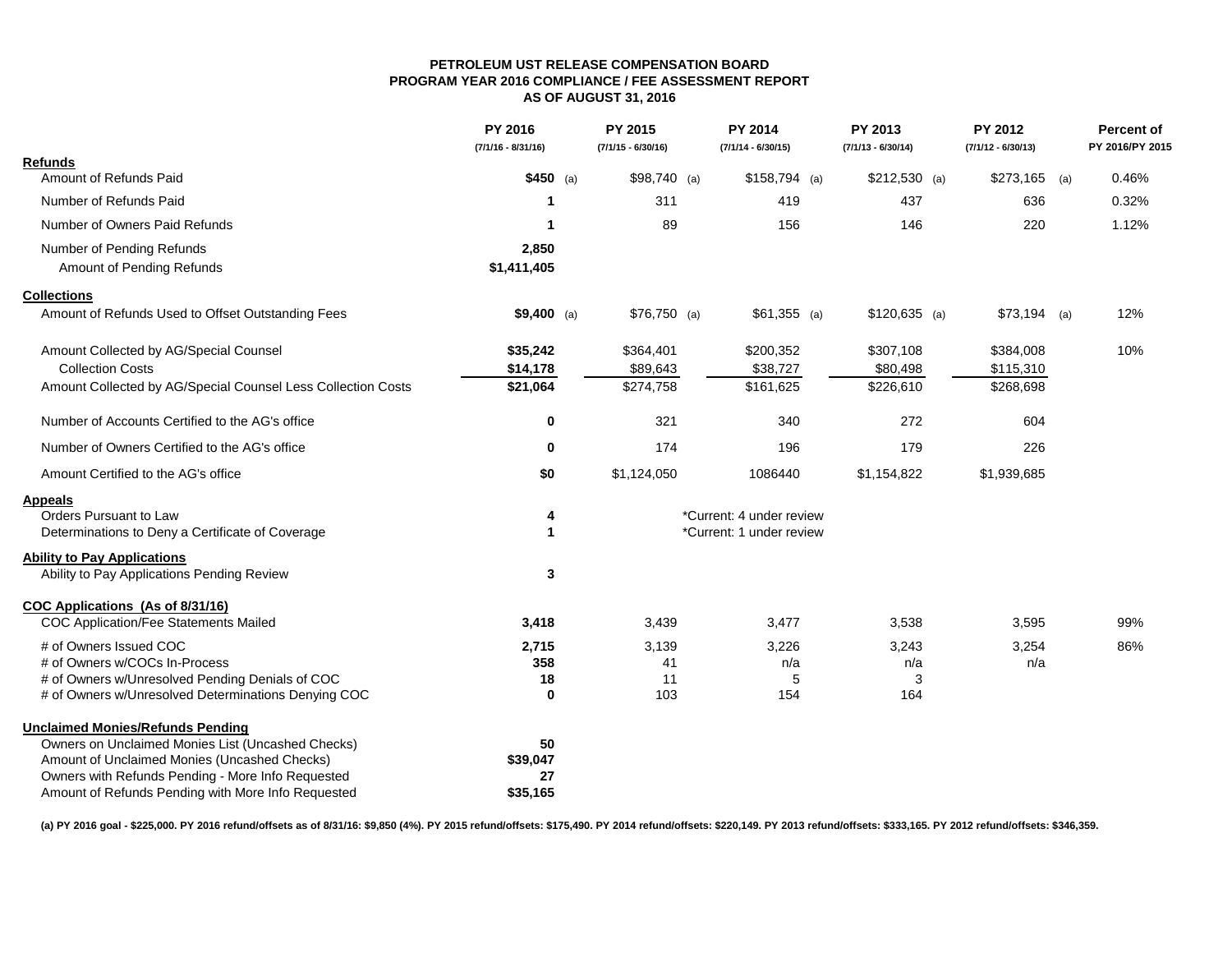## CLAIMS STATISTICS REPORT September 2, 2016

| <b>Total Number of all Sites</b>                                                                   | 3,062 |                   |
|----------------------------------------------------------------------------------------------------|-------|-------------------|
| Face Value of all Claims                                                                           |       | \$461,678,111     |
| <b>Total Deductible Used for Settled Claims</b>                                                    |       | (\$100, 192, 335) |
| Deductible Remaining for Open Claims                                                               |       | (\$6,844,073)     |
| <b>Net Value</b>                                                                                   |       | \$354,641,703     |
| <b>Total Disallowed Costs</b>                                                                      |       | (\$84, 205, 873)  |
| <b>Total Payments &amp; Installments</b>                                                           |       | (\$240,999,432)   |
| <b>Maximum Liability of Unpaid Claims</b>                                                          |       | \$29,436,398      |
| Total Average Gross Value per Closed Site                                                          |       | \$131,523         |
| Total Average Net Value per Closed Site                                                            |       | \$98,037          |
| Total Average Payout per Closed Site (2,392 sites)                                                 |       | \$71,366          |
|                                                                                                    |       |                   |
| Costs for Sites Cleaned Up Exclusively Under BUSTR's 1999, 2005 and/or 2012 Corrective Action Rule |       |                   |
| Above the Deductible (234 sites):                                                                  |       |                   |
| Average clean-up costs per site:                                                                   |       | \$116,622         |
| Average claim payout per site:                                                                     |       | \$45,491          |
|                                                                                                    |       |                   |
| Above and Below the Deductible (466 sites):                                                        |       |                   |
| Average clean-up costs per site:                                                                   |       | \$72,381          |
| Average claim payout per site:                                                                     |       | \$22,843          |
|                                                                                                    |       |                   |
| Breakdown of all claim packages                                                                    |       |                   |
| <b>Work in Progress: Open Claims</b>                                                               |       |                   |
| Number of Claims with More Information Requested                                                   | 5     |                   |
| Number of Claims with More Information Received                                                    | 12    |                   |
| Number of Pending Reviewable Claims                                                                | 1,536 |                   |
|                                                                                                    |       |                   |
| <b>Total Open Claims</b>                                                                           |       | 1,553             |
| <b>Settled/Closed Claims</b>                                                                       |       |                   |
| <b>Number of Settled Claims</b>                                                                    | 5,280 |                   |
| <b>Number of Closed Claims</b>                                                                     | 9,930 |                   |
| Below Deductible/NFA closed without review/Revoked                                                 | 805   |                   |
| Number of Claims on Waiting List                                                                   | 94    |                   |
| <b>Total Settled Claims</b>                                                                        |       | 16,109            |
| <b>Held Claims</b>                                                                                 |       |                   |
| Number of Claims with Appeals Outstanding                                                          | 16    |                   |
| Number of Claims Below the Deductible                                                              | 229   |                   |
|                                                                                                    |       |                   |
| <b>Total Held Claims</b>                                                                           |       | 245               |
| <b>Total Number of Claims</b>                                                                      |       | 17,907            |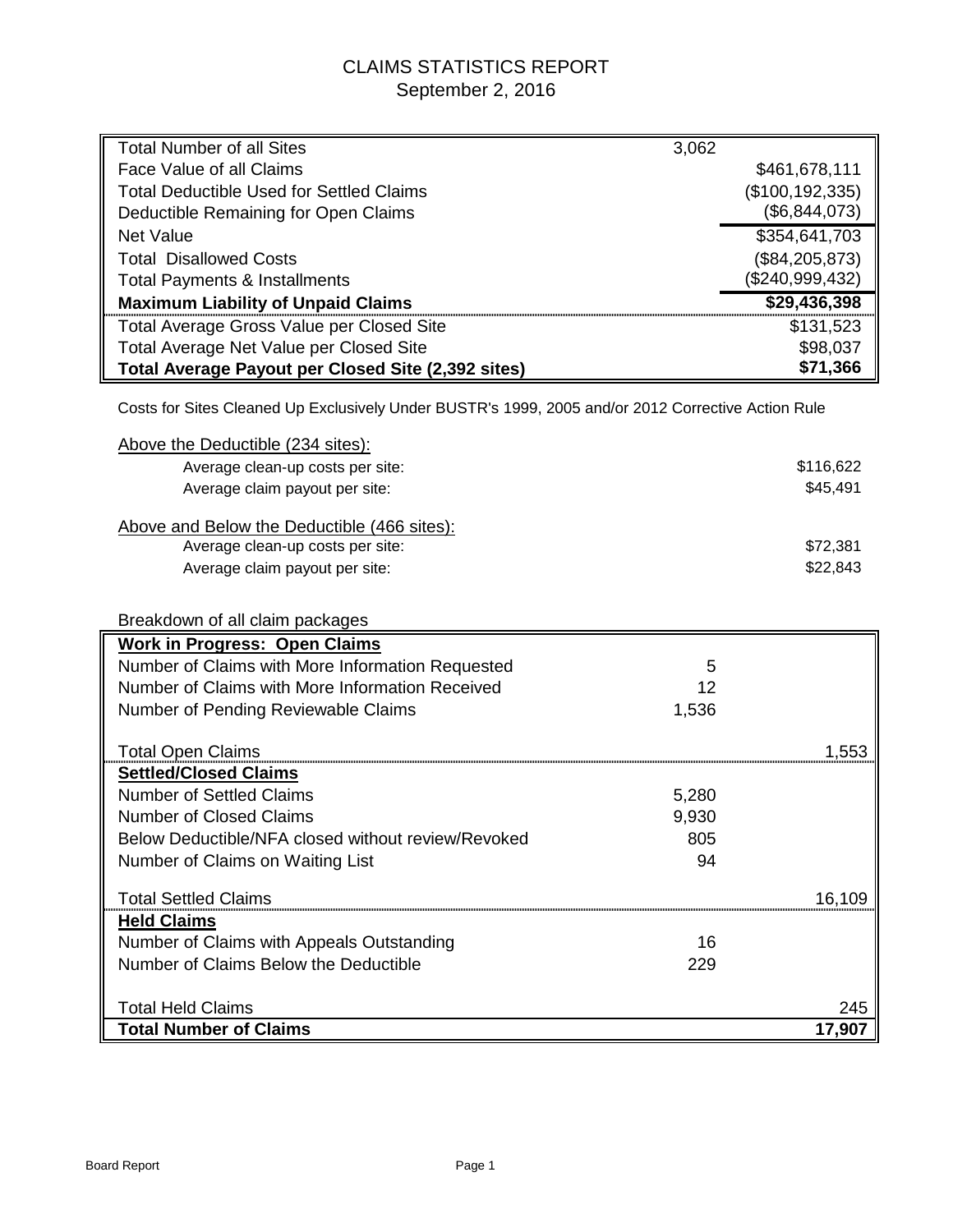#### **CLAIM SETTLEMENT SUMMARY**

|                    | <b>CLAIMS REC'D</b>             |                | SETTLED RVK/BD-NFA+ | <b>FACE VALUE</b> |             | DISALLOWED DEDUCTIBLE USED SETTLEMENT |                              |
|--------------------|---------------------------------|----------------|---------------------|-------------------|-------------|---------------------------------------|------------------------------|
| 2009               | 799 (\$11.078 M)                | 723            | 38                  | \$14,606,030      | \$3,847,769 | \$3,082,306                           | \$<br>7,675,956 <sup>G</sup> |
| <b>AVG/MONTH</b>   | 67 (\$0.923 M)                  | 63             |                     |                   |             | <b>AVERAGE PAYOUT PER CLAIM</b>       | \$<br>10,617                 |
| <b>PERCENTAGES</b> |                                 |                |                     |                   | 26.3%       |                                       | 66.6%                        |
| 2010               | 808 (\$11.406 M)                | 705            | 52                  | \$12,639,804      | \$3,001,516 | \$2,583,509                           | \$<br>7,054,779              |
| <b>AVG/MONTH</b>   | $67 (\$0.951 M)$                | 63             |                     |                   |             | <b>AVERAGE PAYOUT PER CLAIM</b>       | \$<br>10,007                 |
| <b>PERCENTAGES</b> |                                 |                |                     |                   | 23.7%       |                                       | 70.2%                        |
| 2011               | 794 (\$10.536 M)                | 725            | 94                  | \$13,320,431      | \$2,753,772 | \$3,537,439                           | \$<br>7,029,220              |
| <b>AVG/MONTH</b>   | 66 (\$0.878 M)                  | 68             |                     |                   |             | <b>AVERAGE PAYOUT PER CLAIM</b>       | \$<br>9,695                  |
| <b>PERCENTAGES</b> |                                 |                |                     |                   | 20.7%       |                                       | 71.9%                        |
| 2012               | 731 (\$10.055 M)                | 697            | 53                  | \$11,779,357      | \$2,405,669 | \$2,374,716                           | \$<br>6,740,405              |
| <b>AVG/MONTH</b>   | 61 (\$0.84M)                    | 63             |                     |                   |             | <b>AVERAGE PAYOUT PER CLAIM</b>       | \$<br>9,671                  |
| <b>PERCENTAGES</b> |                                 |                |                     |                   | 20.4%       |                                       | 71.7%                        |
| 2013               | 928 (\$12.120 M)                | 891            | 55                  | \$12,513,139      | \$2,334,057 | \$2,874,260                           | \$<br>7,304,822              |
| <b>AVG/MONTH</b>   | 77 (\$1.010 M)                  | 79             |                     |                   |             | <b>AVERAGE PAYOUT PER CLAIM</b>       | \$<br>8,198                  |
| <b>PERCENTAGES</b> |                                 |                |                     |                   | 18.7%       |                                       | 75.8%                        |
| 2014               | 764 (\$10.541 M)                | 898            | 58                  | \$13,546,097      | \$2,466,260 | \$3,040,313                           | \$<br>8,039,525              |
| <b>AVG/MONTH</b>   | 64 (\$0.878 M)                  | 80             |                     |                   |             | <b>AVERAGE PAYOUT PER CLAIM</b>       | \$<br>8,953                  |
| <b>PERCENTAGES</b> |                                 |                |                     |                   | 18.2%       |                                       | 76.5%                        |
| 2015               | 786 (\$11.029 M)                | 792            | 67                  | \$12,587,087      | \$2,517,791 | \$2,451,880                           | \$<br>7,617,416              |
| <b>AVG/MONTH</b>   | 66 (\$0.919 M)                  | 72             |                     |                   |             | <b>AVERAGE PAYOUT PER CLAIM</b>       | \$<br>9,618                  |
| <b>PERCENTAGES</b> |                                 |                |                     |                   | 20.0%       |                                       | 75.2%                        |
| PROGRAM YEAR 2016  |                                 |                |                     |                   |             |                                       |                              |
| <b>MONTH</b>       | <b>CLAIMS REC'D</b>             | <b>SETTLED</b> | RVK/BD-NFA+         | FACE VALUE        | DISALLOWED  | DEDUCTIBLE USED SETTLEMENT            |                              |
| $Jul-16$           | 49 (\$0.746 M)                  | 62             | $\boldsymbol{0}$    | \$1,273,713       | \$401,250   | \$277,145                             | \$595,319                    |
| Aug-16             | 85 (\$0.968 M)                  | 50             | $\overline{0}$      | \$611,606         | \$166,517   | \$121,714                             | \$323,375                    |
| $Sep-16$           |                                 |                |                     |                   |             |                                       |                              |
| $Oct-16$           |                                 |                |                     |                   |             |                                       |                              |
| $Nov-16$           |                                 |                |                     |                   |             |                                       |                              |
| $Dec-16$           |                                 |                |                     |                   |             |                                       |                              |
| $Jan-17$           |                                 |                |                     |                   |             |                                       |                              |
| Feb-17             |                                 |                |                     |                   |             |                                       |                              |
| $Mar-17$           |                                 |                |                     |                   |             |                                       |                              |
| Apr-17             |                                 |                |                     |                   |             |                                       |                              |
| May-17             |                                 |                |                     |                   |             |                                       |                              |
| $Jun-17$           |                                 |                |                     |                   |             |                                       |                              |
| <b>TOTAL</b>       | 134 (\$1.714 M)                 | 112            | $\bf{0}$            | \$1,885,319       | \$567,767   | \$398,859                             | \$918,694                    |
| <b>AVG/MONTH</b>   | $67 (\$0.857 M)$                | 56             |                     |                   |             |                                       |                              |
|                    | <b>AVERAGE PAYOUT PER CLAIM</b> |                |                     |                   |             |                                       | \$8,203                      |
| <b>PERCENTAGES</b> |                                 |                |                     |                   | 30.1%       |                                       | 61.8%                        |

 $<sup>G</sup>$ Includes a settlement agreement in PY 2009 with a major oil company for 96 claims for \$1,215,000 (a payout percentage of 46.9%)</sup> **†**Eligibility revoked and/or Below Deductible claims with an NFA are not included in the claims payout statistics.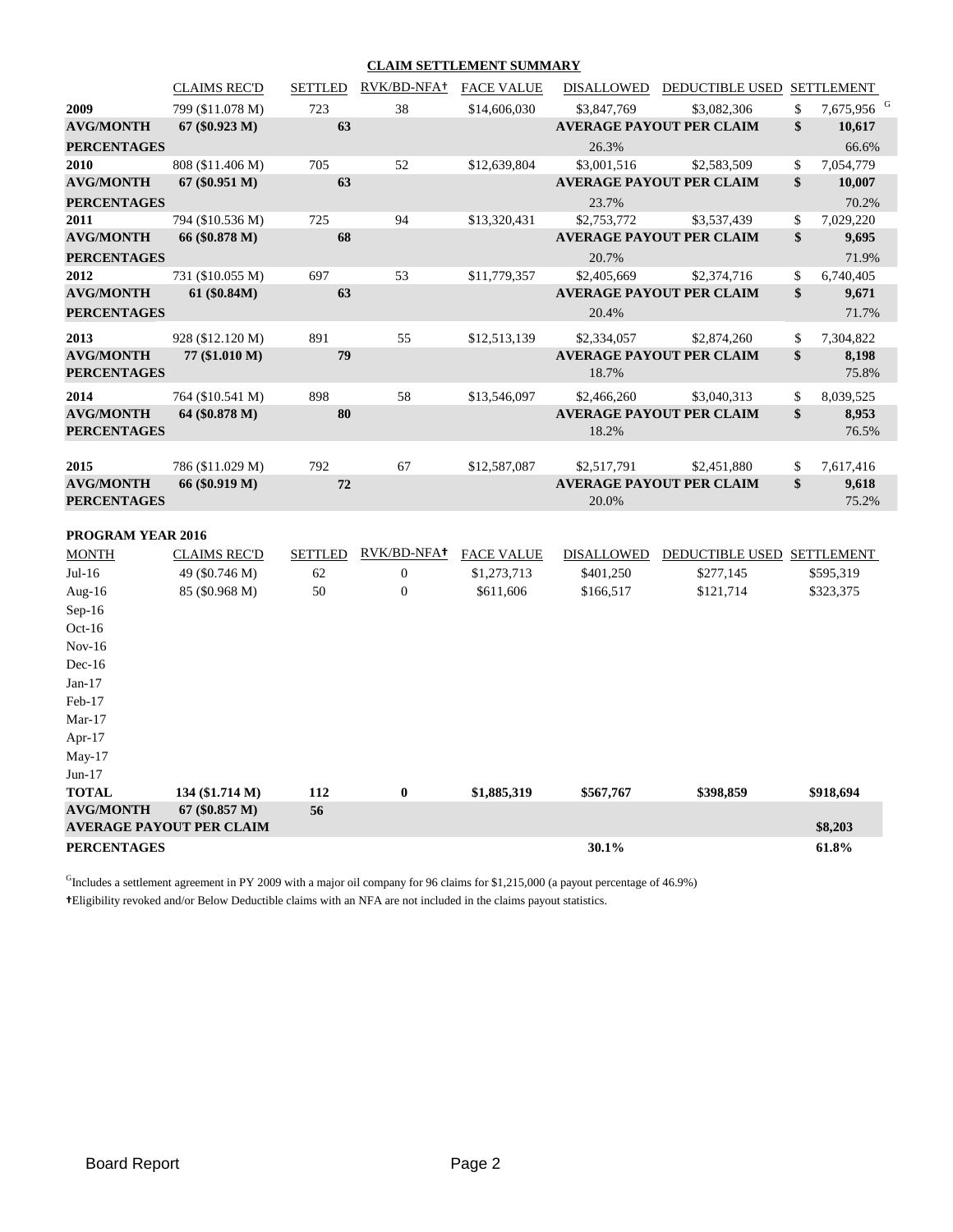#### **ELIGIBILITY STATISTICS REPORT**

September 2, 2016

#### **Breakdown of Applications**

| More Info Requested            | 3  |
|--------------------------------|----|
| In Review                      | 20 |
| <b>Total Open Applications</b> | 23 |

*Eligibility Determinations Under Appeal 4*

|                | <b>REC'D</b>            | <b>APP'D</b> | <b>DENIED</b>  |
|----------------|-------------------------|--------------|----------------|
| <b>PY 2004</b> | 72                      | 81           | 47             |
| Average/mo.    | 6                       |              | 11             |
| <b>PY 2005</b> | 97                      | 72           | 33             |
| Average/mo.    | 8                       |              | 9              |
| <b>PY 2006</b> | 109                     | 73           | 32             |
| Average/mo.    | 9                       |              | 9              |
| <b>PY 2007</b> | 108                     | 74           | 28             |
| Average/mo.    | $\boldsymbol{9}$        |              | 9              |
| <b>PY 2008</b> | 99                      | 68           | 26             |
| Average/mo.    | 8                       |              | 8              |
| <b>PY 2009</b> | 95                      | 84           | 19             |
| Average/mo.    | 8                       |              | 9              |
| <b>PY 2010</b> | 48                      | 51           | 16             |
| Average/mo.    | $\overline{\mathbf{4}}$ |              | 6              |
| <b>PY 2011</b> | 67                      | 47           | 15             |
| Average/mo.    | 6                       |              | 5              |
| <b>PY 2012</b> | 87                      | 54           | 17             |
| Average/mo.    | 7                       |              | 6              |
| <b>PY 2013</b> | 53                      | 65           | $\overline{7}$ |
| Average/mo.    | $\overline{\mathbf{4}}$ |              | 6              |
| <b>PY 2014</b> | 80                      | 64           | 15             |
| Average/mo.    | 7                       |              | 7              |
| <b>PY 2015</b> | 77                      | 41           | 28             |
| Average/mo.    | 6                       |              | 6              |

| Average/mo.    | 8   | 9  |    |
|----------------|-----|----|----|
| <b>PY 2006</b> | 109 | 73 | 32 |
| Average/mo.    | 9   | 9  |    |
| <b>PY 2007</b> | 108 | 74 | 28 |
| Average/mo.    | 9   | 9  |    |
| <b>PY 2008</b> | 99  | 68 | 26 |
| Average/mo.    | 8   | 8  |    |
| <b>PY 2009</b> | 95  | 84 | 19 |
| Average/mo.    | 8   | 9  |    |
| <b>PY 2010</b> | 48  | 51 | 16 |
| Average/mo.    | 4   | 6  |    |
| <b>PY 2011</b> | 67  | 47 | 15 |
| Average/mo.    | 6   | 5  |    |

#### **Program Year 2016**

|              | <b>REC'D</b>   | <b>APP'D</b> | <b>DENIED</b> | <b>Denial Reasons PY 2016</b> |
|--------------|----------------|--------------|---------------|-------------------------------|
| $Jul-16$     | $\overline{0}$ | 3            | 4             | No Release                    |
| Aug- $16$    | 4              | 2            | 0             | Late Filing                   |
| $Sep-16$     |                |              |               | No Valid COC                  |
| $Oct-16$     |                |              |               | Abandoned/OOC Tank            |
| $Nov-16$     |                |              |               | No CA Required                |
| $Dec-16$     |                |              |               | <b>Pre-Fund Release</b>       |
| $Jan-17$     |                |              |               | Incomplete App                |
| $Feb-17$     |                |              |               | <b>Untimely Fees</b>          |
| $Mar-17$     |                |              |               | No Fee Payment                |
| Apr- $17$    |                |              |               | No Response                   |
| $May-17$     |                |              |               | Other                         |
| $Jun-17$     |                |              |               | Total                         |
| <b>TOTAL</b> | 4              | 5            | 4             |                               |
| Average/mo.  | $\mathbf{2}$   |              | 5             |                               |

| <b>Denial Reasons PY 2016</b> |                |
|-------------------------------|----------------|
| No Release                    | $\mathfrak{D}$ |
| Late Filing                   |                |
| No Valid COC                  |                |
| Abandoned/OOC Tank            |                |
| No CA Required                | 2              |
| <b>Pre-Fund Release</b>       |                |
| Incomplete App                |                |
| <b>Untimely Fees</b>          |                |
| No Fee Payment                |                |
| No Response                   |                |
| Other                         |                |
| otal                          |                |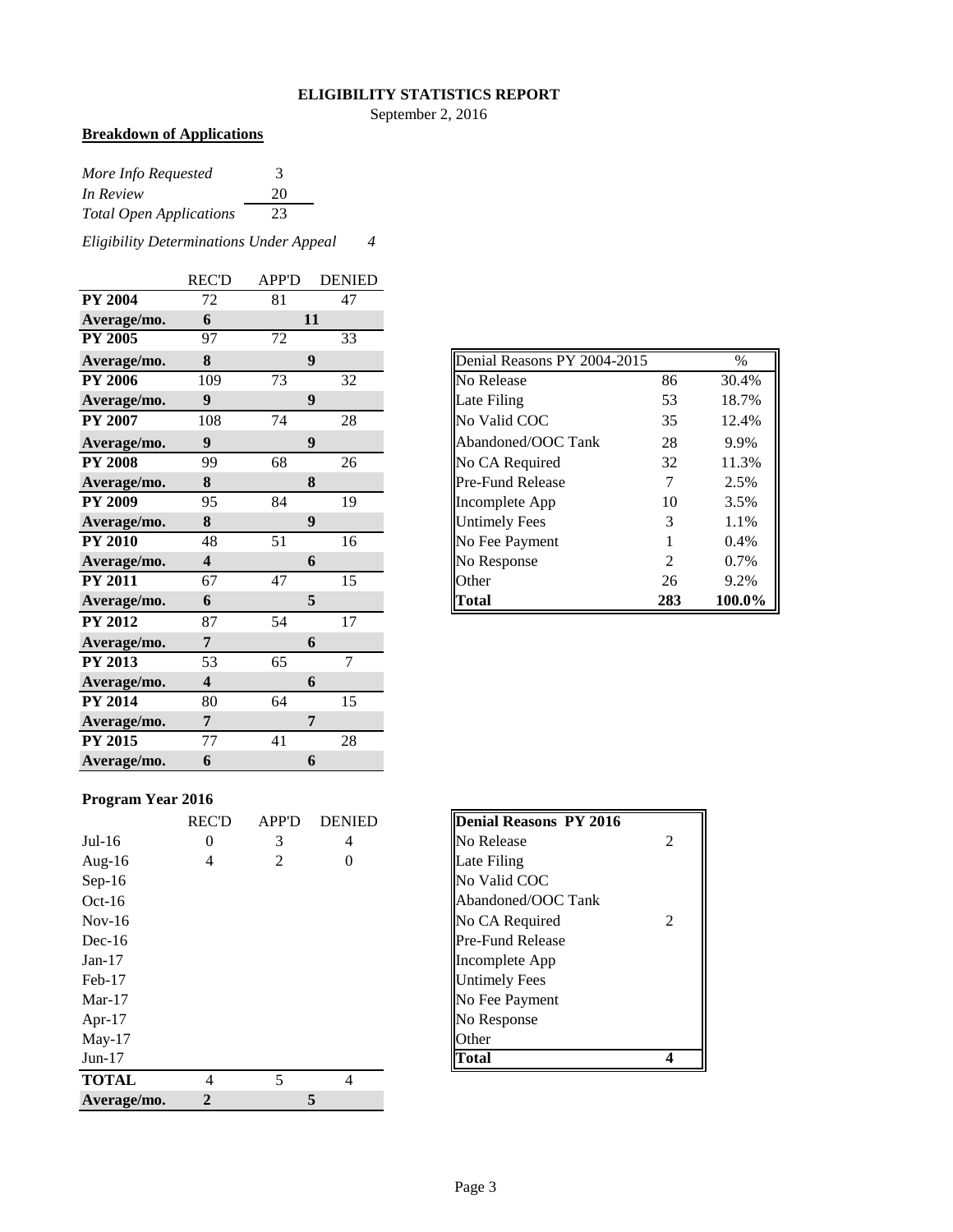## **COST PRE-APPROVAL STATISTICS REPORT**

September 2, 2016

#### **Mandatory Cost Pre-Approvals Voluntary Pre-Approvals**

| INumber Annual RAPs in Review                  |  |
|------------------------------------------------|--|
| Number Annual FPR in Review                    |  |
| All Other Mandatory Open Cost Pre-Approvals:   |  |
| <b>Total Open Mandatory Cost Pre-Approvals</b> |  |

**Number in Review 3 4 Annual Review 3 Number in Review 3 A** 

|                |              | <b>New RAPs</b>     |       | <b>Annual RAP</b><br><b>Cost Pre-</b><br><b>Approvals</b> |       | <b>Annual FPR</b><br><b>Cost Pre-</b><br><b>Approvals</b> |       | <b>Mandatory</b><br>IRA |               | Tier 3       | Monitoring/  | Calibration<br>Plan |              | Notification of<br>Cost<br><b>Execdance</b> |       | <b>Voluntary</b> |       | <b>TOTALS</b> |
|----------------|--------------|---------------------|-------|-----------------------------------------------------------|-------|-----------------------------------------------------------|-------|-------------------------|---------------|--------------|--------------|---------------------|--------------|---------------------------------------------|-------|------------------|-------|---------------|
|                | <b>REC'D</b> | <b>DET'D</b>        | REC'D | <b>DET'D</b>                                              | REC'D | <b>DET'D</b>                                              | REC'D | DET'D                   | <b>REC'D</b>  | <b>DET'D</b> | <b>REC'D</b> | <b>DET'D</b>        | <b>REC'D</b> | DET'D                                       | REC'D | <b>DET'D</b>     | REC'D | <b>DET'D</b>  |
| PY 2010        | 22           | $\mathcal{D}$<br>∠∠ | 21    | 24                                                        | 52    | 66                                                        |       |                         | 23            | 28           | 34           | 38                  |              | Previously                                  | 31    | 30               | 191   | 217           |
| <b>PY 2011</b> | 36           | 30                  | 18    |                                                           | 56    | 55                                                        |       |                         | 22            |              | 45           | 43                  |              | included in                                 | 41    | 46               | 223   | 210           |
| PY 2012        | 26           | 39                  | 18    | 18                                                        | 57    | 68                                                        |       | 10                      | 13            | 23           | 30           | 41                  |              | Annual RAP                                  | 35    | 35               | 186   | 234           |
| PY 2013        | 30           | 29                  | 36    | 38                                                        | 51    | 54                                                        |       |                         | $\mathbf{14}$ | 16           | 20           | 21                  |              | Cost Pre-                                   | 18    | 22               | 174   | 184           |
| PY 2014        | 32           | 35                  | 31    | 33                                                        | 30    | 33                                                        |       |                         | ι3            | Q            | 22           | 20                  |              | Approval column                             | 21    | 20               | 155   | 155           |
| PY 2015        | 24           | 31                  | 20    | 19                                                        | 38    | 37                                                        |       |                         | 10            |              | 22           | 18                  | 23           | 26                                          |       | 16               | 162   | 169           |

|                |       |                 | <b>Annual RAP</b> |                  |                  | <b>Annual FPR</b> |                |                  |             |              | Monitoring / |                    |              | Notification of  |                |           |              |                  |
|----------------|-------|-----------------|-------------------|------------------|------------------|-------------------|----------------|------------------|-------------|--------------|--------------|--------------------|--------------|------------------|----------------|-----------|--------------|------------------|
|                |       |                 |                   | <b>Cost Pre-</b> | <b>Cost Pre-</b> |                   |                | <b>Mandatory</b> |             |              |              | <b>Calibration</b> |              | Cost             |                |           |              |                  |
| <b>PY 2016</b> |       | <b>New RAPs</b> |                   | <b>Approvals</b> |                  | <b>Approvals</b>  |                | <b>IRA</b>       |             | Tier 3       |              | Plan               |              | <b>Exeedance</b> |                | Voluntary |              | <b>TOTALS</b>    |
|                | REC'D | <b>DET'D</b>    | REC'D             | <b>DET'D</b>     | <b>REC'D</b>     | <b>DET'D</b>      | <b>REC'D</b>   |                  | DET'D REC'D | <b>DET'D</b> | RECD         | <b>DET'D</b>       | <b>REC'D</b> | <b>DET'D</b>     | RECD           | DET'D     | <b>REC'D</b> | <b>DET'D</b>     |
| $Jul-16$       | 3     | 2               | $\overline{c}$    |                  | 2                | 2                 | $\overline{0}$ | 0                |             | $\theta$     | 2            |                    | 2            | 2                | 3              | 3         | 15           | 11               |
| Aug-16         | 2     | 0               |                   | 2                | 2                | 3                 | $\mathbf{0}$   | 0                |             | $\theta$     |              | $\Omega$           |              | 2                | $\overline{2}$ | 2         | 10           | 9                |
| Sep-16         |       |                 |                   |                  |                  |                   |                |                  |             |              |              |                    |              |                  |                |           | $\theta$     | $\boldsymbol{0}$ |
| Oct-16         |       |                 |                   |                  |                  |                   |                |                  |             |              |              |                    |              |                  |                |           | $\Omega$     | $\boldsymbol{0}$ |
| $Nov-16$       |       |                 |                   |                  |                  |                   |                |                  |             |              |              |                    |              |                  |                |           | $\Omega$     | $\overline{0}$   |
| Dec-16         |       |                 |                   |                  |                  |                   |                |                  |             |              |              |                    |              |                  |                |           | $\Omega$     | $\boldsymbol{0}$ |
| $Jan-17$       |       |                 |                   |                  |                  |                   |                |                  |             |              |              |                    |              |                  |                |           | $\Omega$     | $\overline{0}$   |
| Feb-17         |       |                 |                   |                  |                  |                   |                |                  |             |              |              |                    |              |                  |                |           | $\theta$     | $\overline{0}$   |
| $Mar-17$       |       |                 |                   |                  |                  |                   |                |                  |             |              |              |                    |              |                  |                |           | $\theta$     | $\overline{0}$   |
| Apr-17         |       |                 |                   |                  |                  |                   |                |                  |             |              |              |                    |              |                  |                |           | $\theta$     | $\boldsymbol{0}$ |
| $May-17$       |       |                 |                   |                  |                  |                   |                |                  |             |              |              |                    |              |                  |                |           | $\theta$     | $\overline{0}$   |
| Jun-17         |       |                 |                   |                  |                  |                   |                |                  |             |              |              |                    |              |                  |                |           | $\Omega$     | $\overline{0}$   |
| <b>TOTALS</b>  | 5     | 2               | 3                 | 3                | 4                |                   | $\Omega$       | $\Omega$         | 2           | $\theta$     | 3            |                    | 3            | 4                | 5.             | 5         | 25           | 20               |
| Avg./Mo        |       |                 |                   |                  |                  |                   |                |                  |             |              |              |                    |              |                  |                |           | 13           | 10               |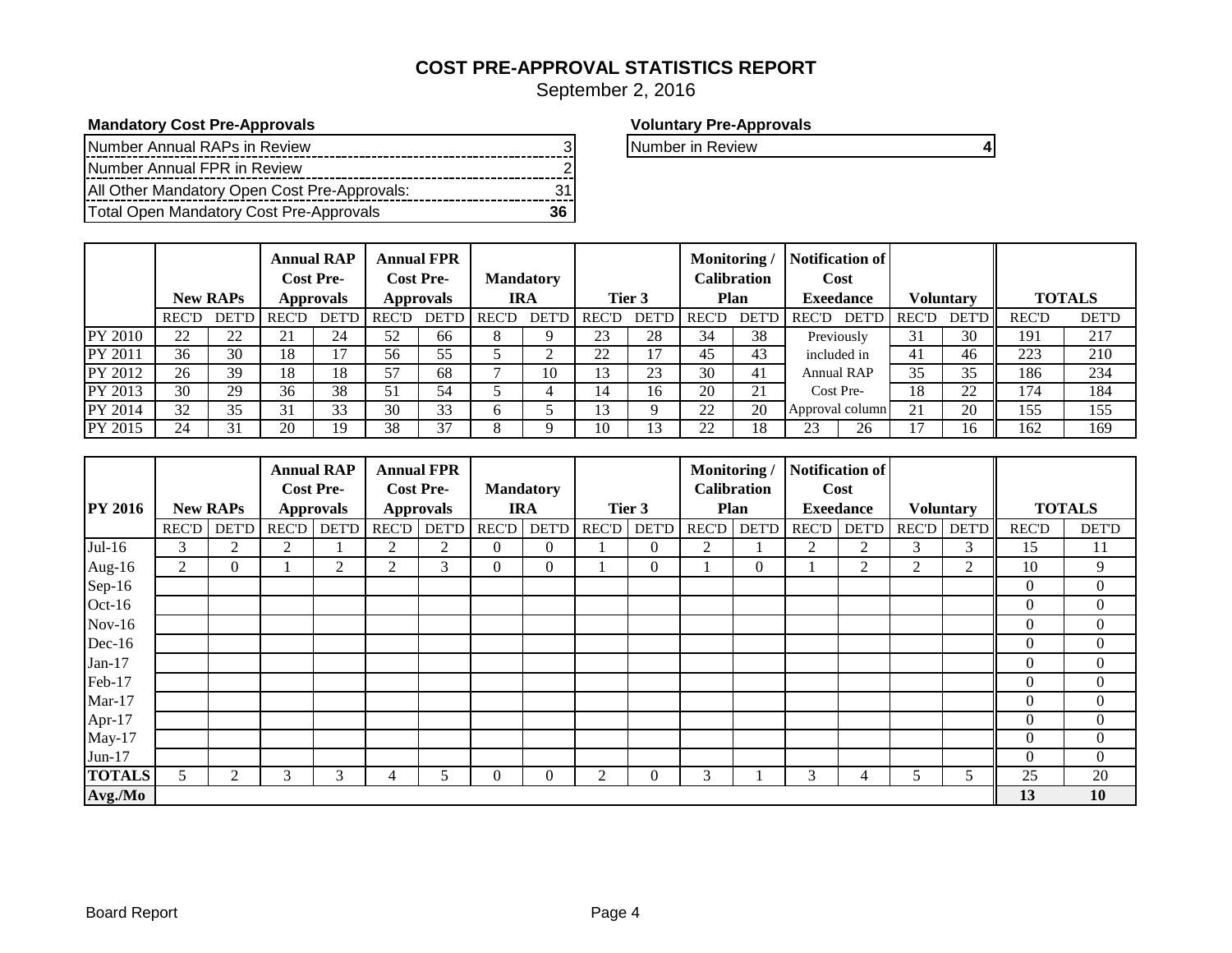## **Summary of Suspended Claims Filed by POA on Behalf of Major Oil Against Which the Board has Authorized Filing of Compliant**

| <b>Englefield Oil Company</b>      | <b>Total Face Value:</b> | \$17,922.47  |  |
|------------------------------------|--------------------------|--------------|--|
|                                    |                          |              |  |
| <b>EZ Energy USA, LLC</b>          | <b>Total Face Value:</b> | \$434,829.55 |  |
|                                    |                          |              |  |
| Giant Oil, LLC / Giant Dayton, LLC | <b>Total Face Value:</b> | \$91,624.84  |  |
|                                    |                          |              |  |
| <b>JMB Investments LLC</b>         | <b>Total Face Value:</b> | \$23,315.86  |  |
|                                    |                          |              |  |
| Lehigh Gas - Ohio, LLC             | <b>Total Face Value:</b> | \$310,935.07 |  |
|                                    |                          |              |  |
| Linebach Funkhouser Inc.           | <b>Total Face Value:</b> | \$16,343.65  |  |
|                                    |                          |              |  |
| <b>Lykins Oil Company</b>          | <b>Total Face Value:</b> | \$9,953.50   |  |
|                                    |                          |              |  |
| <b>Total Number of Claims: 87</b>  | <b>Total Face Value:</b> | \$904,924.94 |  |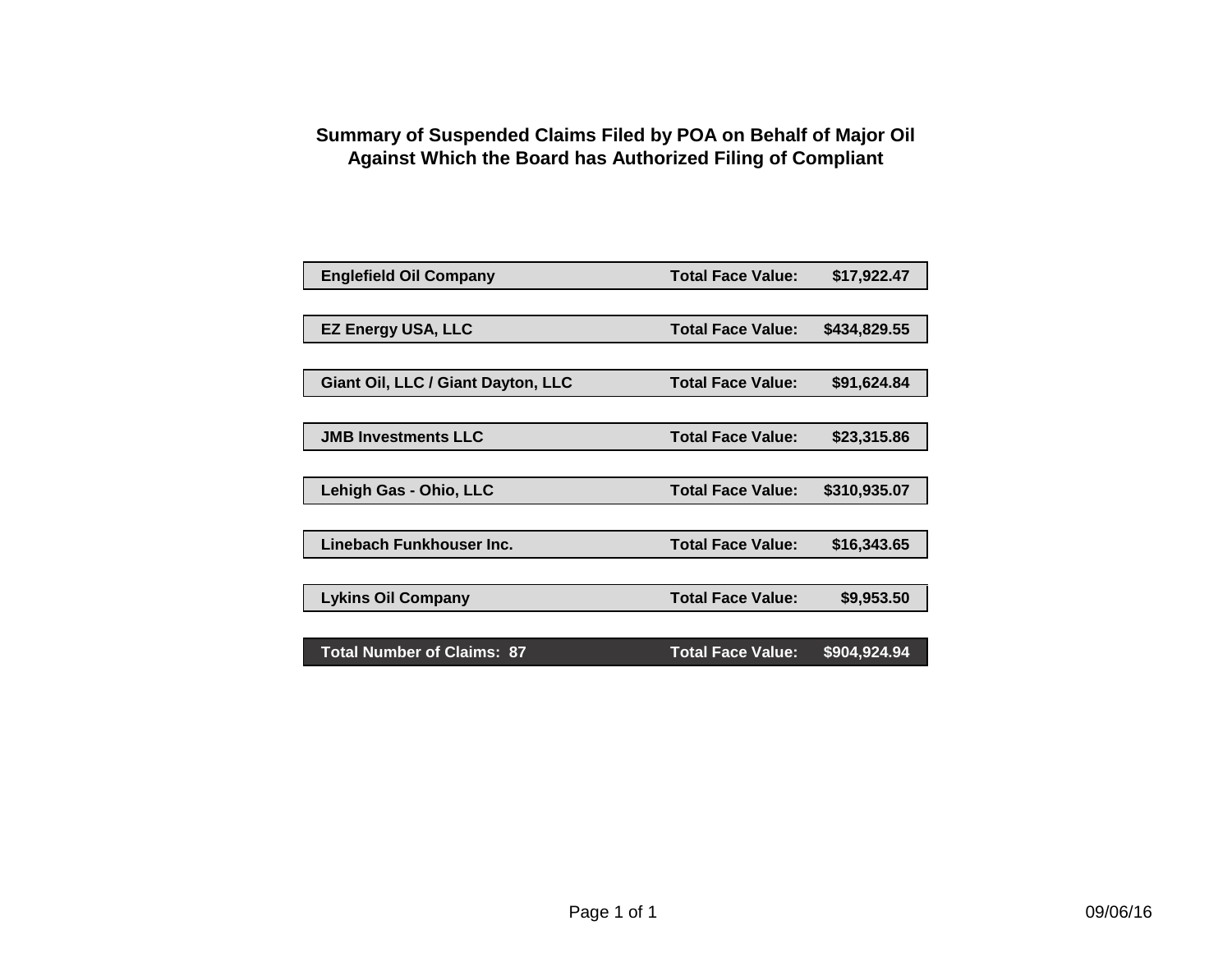## *Petroleum UST Release Compensation Board*

**Facility Certificate Listing**

**Program Year 2015 COC Eff Date: Yes COC Print Date: Yes** 

#### **Printed from 06/08/16 to 09/06/16**

| <b>Owner/Fac</b> |                | UST Cnt Own / Fac Name                                                     | Own / Fac Address                        | <b>Eff Date</b> | <b>Print Date</b> | <b>Override Reason</b>          | <b>Denial Status</b> |
|------------------|----------------|----------------------------------------------------------------------------|------------------------------------------|-----------------|-------------------|---------------------------------|----------------------|
|                  |                |                                                                            |                                          |                 |                   |                                 |                      |
| 7698-0045        | 4              | 127 MaraMart                                                               | 17746 State Route 127, Cecil OH          | 05/31/2016      | 06/28/2016        | Not Required: Post 11-30-09 Pay | N/A                  |
| 8050-0047        | 4              | Ottawa Oil Co., Inc.                                                       | 133 S. Main Street, Arlington OH         | 05/17/2016      | 06/28/2016        | Not Required: Post 11-30-09 Pay | N/A                  |
| 8955-0001        | 5              | Riverside Methodist Hospital                                               | 3535 Olentangy River Road, Columbus OH   | 07/01/2015      | 06/28/2016        | PD Response Accepted            | Accepted             |
| 8955-0003        | $\mathbf{1}$   | McConnell ED/Heart Bldg                                                    | 714 W. North Broadway Street, Columbus ( | 07/01/2015      | 06/28/2016        | Not Required: Post 11-30-09 Pay | N/A                  |
| 8955-0004        | $\mathbf{1}$   | <b>Grant Medical Center</b>                                                | 111 S. Grant Avenue, Columbus OH         | 07/01/2015      | 06/28/2016        | Not Required: Post 11-30-09 Pay | N/A                  |
| 8955-0005        | $\mathbf{1}$   | Grant Eye & Ear Hospital                                                   | 323 E. Town Street, Columbus OH          | 07/01/2015      | 06/28/2016        | Not Required: Post 11-30-09 Pay | N/A                  |
| 8955-0007        | 2              | Doctors Hospital                                                           | 5100 W. Broad Street, Columbus OH        | 07/01/2015      | 06/28/2016        | Not Required: Post 11-30-09 Pay | N/A                  |
| 8955-0008        | $\mathbf{1}$   | <b>Grady Memorial Hospital</b>                                             | 561 W. Central Avenue, Delaware OH       | 07/01/2015      | 06/28/2016        | Not Required: Post 11-30-09 Pay | N/A                  |
| 8955-0009        | $\mathbf{1}$   | Dublin Methodist Hospital                                                  | 7500 Hospital Drive, Dublin OH           | 07/01/2015      | 06/28/2016        | Not Required: Post 11-30-09 Pay | N/A                  |
| 8955-0010        | $\mathbf{1}$   | Hardin Memorial Hospital                                                   | 921 E. Franklin Street, Kenton OH        | 07/01/2015      | 06/28/2016        | Not Required: Post 11-30-09 Pay | N/A                  |
| 8955-0011        | $\mathbf{1}$   | Surgical and Heart Center                                                  | 300 E. Town Street, Columbus OH          | 07/01/2015      | 06/28/2016        | Not Required: Post 11-30-09 Pay | N/A                  |
| 9153-0001        | 2              | <b>Bus Garage</b>                                                          | 9968 Lucasburg Rd, Byesville OH          | 04/01/2016      | 08/22/2016        | PD Response Accepted            | Accepted             |
| 10990-0006       | $\mathbf{1}$   | University Hospital Amherst Medical Cent 254 Cleveland Avenue, Amherst OH  |                                          | 07/29/2015      | 08/08/2016        | Not Required: Post 11-30-09 Pay | N/A                  |
| 10994-0001       | $\overline{2}$ | University of Toledo - PO                                                  | 2925 East Rocket Drive, Toledo OH        | 07/10/2015      | 06/28/2016        | Not Required: Post 11-30-09 Pay | N/A                  |
| 10994-0003       | $\mathbf{1}$   | University of Toledo - Health Science Car 3100 Transverse Drive, Toledo OH |                                          | 07/10/2015      | 06/28/2016        | Not Required: Post 11-30-09 Pay | N/A                  |
| 10994-0005       | $\mathbf{1}$   | University of Toledo - FSB                                                 | 1135 East Medical Loop, Toledo OH        | 07/10/2015      | 06/28/2016        | Not Required: Post 11-30-09 Pay | N/A                  |
| 10994-0007       | $\mathbf{1}$   | University of Toledo - SRC                                                 | 2800 East Rocket Drive, Toledo OH        | 07/10/2015      | 06/28/2016        | Not Required: Post 11-30-09 Pay | N/A                  |
| 10994-0009       | $\mathbf{1}$   | University of Toledo - Savage                                              | 2025 Douglas Road, Toledo OH             | 07/10/2015      | 06/28/2016        | Not Required: Post 11-30-09 Pay | N/A                  |
| 10994-0010       | $\mathbf{1}$   | University of Toledo - HOS                                                 | 3065 Arlington Avenue, Toledo OH         | 07/10/2015      | 06/28/2016        | Not Required: Post 11-30-09 Pay | N/A                  |
| 12260-0002       | $\mathbf{1}$   | <b>Central Transport</b>                                                   | 1985 Crescentville Road, Cincinnati OH   | 11/20/2015      | 08/22/2016        | Not Required: Post 11-30-09 Pay | N/A                  |
| 12260-0014       | 3              | Crown Enterprises Inc                                                      | 5400 W. 137th Street, Brook Park OH      | 11/20/2015      | 08/22/2016        | Not Required: Post 11-30-09 Pay | N/A                  |
| 12260-0017       | 2              | Crown Enterprises Inc                                                      | 2450 Sobeck Road, Columbus OH            | 11/20/2015      | 08/22/2016        | Not Required: Post 11-30-09 Pay | N/A                  |
| 12260-0020       | $\mathbf{1}$   | Crown Enterprise Inc                                                       | 11040 N Dixie Dr, Vandalia OH            | 11/20/2015      | 08/22/2016        | Not Required: Post 11-30-09 Pay | N/A                  |
| 12302-0001       | 5              | <b>Beaver Pike Express</b>                                                 | 5611 Beaver Pike Road, Beaver OH         | 07/01/2015      | 08/08/2016        | Not Required: Post 11-30-09 Pay | N/A                  |
| 12302-0002       | 6              | <b>Bodimer's Grocery</b>                                                   | 3747 Rt-35, Rodney OH                    | 07/01/2015      | 08/08/2016        | Not Required: Post 11-30-09 Pay | N/A                  |
| 12302-0003       | 5              | Brown's Market 1                                                           | Route 4 Box 1508, Gallipolis OH          | 07/01/2015      | 08/08/2016        | Not Required: Post 11-30-09 Pay | N/A                  |
| 12302-0004       | 5              | Spring Valley Marathon                                                     | 391 Jackson Pike, Gallipolis OH          | 07/01/2015      | 08/08/2016        | Not Required: Post 11-30-09 Pay | N/A                  |
| 12302-0009       | 3              | G & G Grocery                                                              | St Rt 7, Addison OH                      | 07/01/2015      | 08/08/2016        | Not Required: Post 11-30-09 Pay | N/A                  |
| 12302-0012       | 5              | Main Express #6                                                            | 259 Chillicothe St, Jackson OH           | 07/01/2015      | 08/08/2016        | Not Required: Post 11-30-09 Pay | N/A                  |
| 12302-0014       | $\sqrt{5}$     | <b>Marathon Food Mart</b>                                                  | 17286 State Route 247, Seaman OH         | 07/01/2015      | 08/08/2016        | Not Required: Post 11-30-09 Pay | N/A                  |
| 12302-0015       | 5              | Food Mart 218                                                              | 6770 SR 7 S, Gallipolis OH               | 07/01/2015      | 08/08/2016        | Not Required: Post 11-30-09 Pay | N/A                  |
| 12302-0016       | $\overline{4}$ | Robert's Five Pt's Exp                                                     | 34110 State Route 7, Pomeroy OH          | 07/01/2015      | 08/08/2016        | Not Required: Post 11-30-09 Pay | N/A                  |
| 12302-0020       | 3              | Main Express #7                                                            | 1390 North Bridge St, Chillicothe OH     | 07/01/2015      | 08/08/2016        | Not Required: Post 11-30-09 Pay | N/A                  |
| 12302-0021       | $\sqrt{5}$     | <b>Marathon Food Mart</b>                                                  | 25360 State Route 41, Peebles OH         | 07/01/2015      | 08/08/2016        | Not Required: Post 11-30-09 Pay | N/A                  |
|                  |                |                                                                            |                                          |                 |                   |                                 |                      |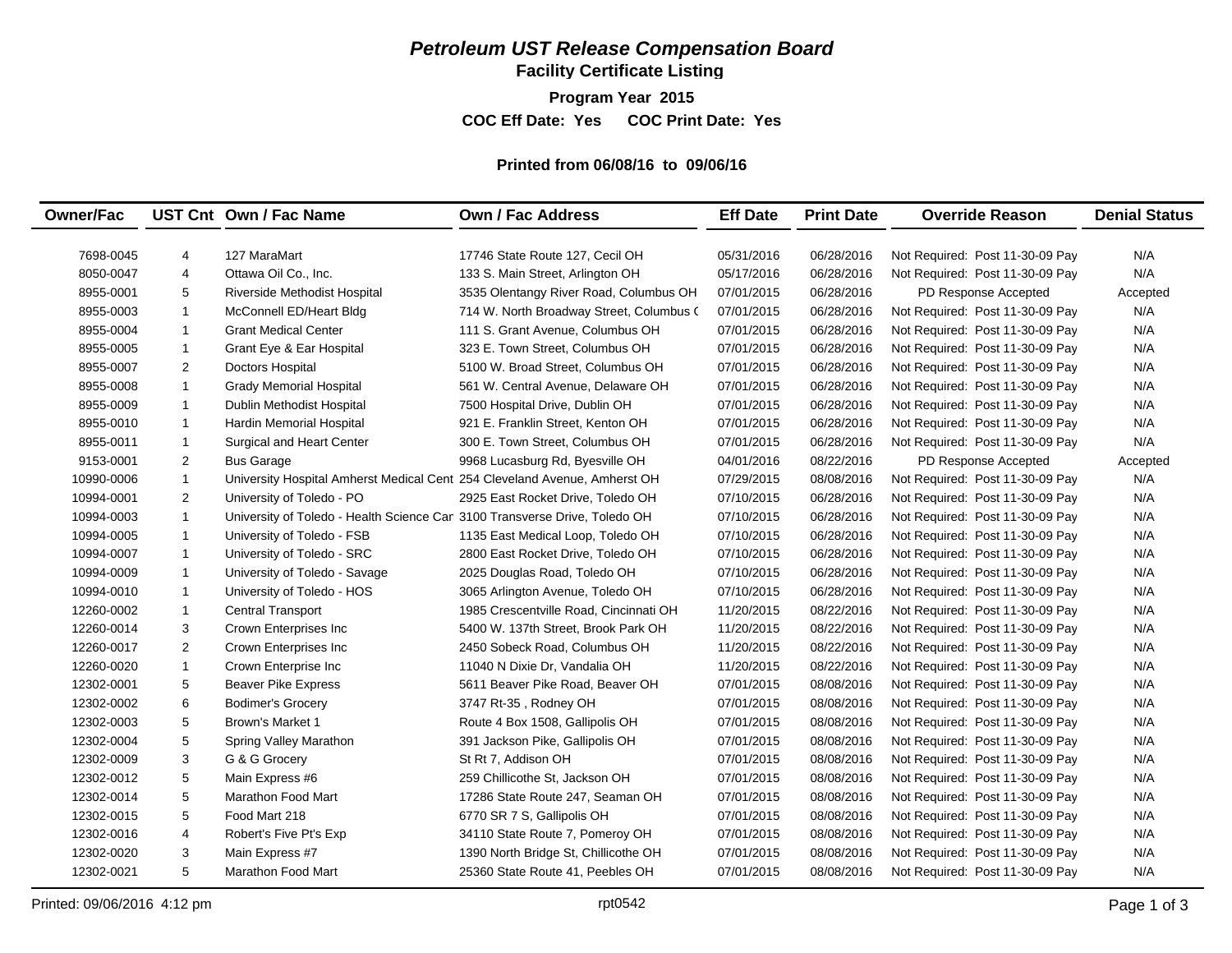| Owner/Fac  |                | UST Cnt Own / Fac Name              | Own / Fac Address                      | <b>Eff Date</b> | <b>Print Date</b> | <b>Override Reason</b>          | <b>Denial Status</b> |
|------------|----------------|-------------------------------------|----------------------------------------|-----------------|-------------------|---------------------------------|----------------------|
| 12302-0031 | 4              | <b>Riverside Food Mart</b>          | 431 West Main, Pomeroy OH              | 07/01/2015      | 08/08/2016        | Not Required: Post 11-30-09 Pay | N/A                  |
| 12302-0032 | 4              | <b>Marathon Food Center</b>         | 5615 Washington Rd, Albany OH          | 07/01/2015      | 08/08/2016        | Not Required: Post 11-30-09 Pay | N/A                  |
| 12302-0035 | 4              | Little Hocking Grocery & Deli       | 15 Arrowhead Road, Little Hocking OH   | 07/01/2015      | 08/08/2016        | Not Required: Post 11-30-09 Pay | N/A                  |
| 12302-0036 | 3              | Guysville Food Mart                 | 19100 Route 50, Guysville OH           | 07/01/2015      | 08/08/2016        | Not Required: Post 11-30-09 Pay | N/A                  |
| 12302-0037 | 5              | <b>Bud's One Stop</b>               | 970 E. Main Street, Jackson OH         | 07/01/2015      | 08/08/2016        | Not Required: Post 11-30-09 Pay | N/A                  |
| 12302-0038 | 3              | Chauncey Food Mart                  | 5 Converse Street, Chauncey OH         | 07/01/2015      | 08/08/2016        | Not Required: Post 11-30-09 Pay | N/A                  |
| 12302-0039 | 3              | <b>Beverly Marathon</b>             | 415 5th Street, Beverly OH             | 07/01/2015      | 08/08/2016        | Not Required: Post 11-30-09 Pay | N/A                  |
| 12302-0040 | 4              | Mason Co. E One Twenty Four Mart    | 31637 Dead Man's Curve Rd., Pomeroy O  | 07/01/2015      | 08/08/2016        | Not Required: Post 11-30-09 Pay | N/A                  |
| 12302-0041 | 4              | The Detour                          | 7575 St. Rt. 327, Wellston OH          | 07/01/2015      | 08/08/2016        | Not Required: Post 11-30-09 Pay | N/A                  |
| 12302-0043 | 4              | Hamden Marathon                     | 38321 State Route 93, Hamden OH        | 07/01/2015      | 08/08/2016        | Not Required: Post 11-30-09 Pay | N/A                  |
| 12302-0044 | 3              | Marietta Marathon                   | 498 Pike Street, Marietta OH           | 07/01/2015      | 08/08/2016        | Not Required: Post 11-30-09 Pay | N/A                  |
| 12302-0045 | 3              | <b>Bud's One Stop</b>               | 5220 State Route 78, Buchtel OH        | 07/01/2015      | 08/08/2016        | Not Required: Post 11-30-09 Pay | N/A                  |
| 12302-0046 | $\overline{2}$ | <b>Gillespies Store</b>             | 1111 N. Main St., Jackson OH           | 07/01/2015      | 08/08/2016        | Not Required: Post 11-30-09 Pay | N/A                  |
| 13815-0059 | $\overline{2}$ | 1st Stop Aberdeen #54               | 767 US 52, Aberdeen OH                 | 06/30/2016      | 07/25/2016        | Not Required: Post 11-30-09 Pay | N/A                  |
| 14218-0710 | 4              | United Dairy Farmers #177           | 2545 W. State Route 122, Franklin OH   | 06/13/2016      | 06/28/2016        | Not Required: Post 11-30-09 Pay | N/A                  |
| 17884-0002 | 4              | Progas 2                            | 1155 Chesnut Street, Nelsonville OH    | 07/01/2015      | 07/08/2016        | Not Required: Post 11-30-09 Pay | N/A                  |
| 18451-0525 | 4              | Speedway #9172                      | 7250 Brookpark Road, Cleveland OH      | 09/23/2015      | 09/02/2016        | Not Required: Post 11-30-09 Pay | N/A                  |
| 18453-0001 | 3              | Little Johns Citgo                  | 1327 E. Main Street, Versailles OH     | 07/01/2015      | 08/08/2016        | PD Response Accepted            | Accepted             |
| 18540-0037 | 4              | Sheetz #605                         | 68500 Addie Way, St Clairsville OH     | 06/27/2016      | 09/02/2016        | Not Required: Post 11-30-09 Pay | N/A                  |
| 18990-0001 | $\overline{2}$ | Beach City Convenience Store        | 110 3rd Avenue NW, Beach City OH       | 07/01/2015      | 08/08/2016        | Not Required: Post 11-30-09 Pay | N/A                  |
| 19000-0002 | $\mathbf{1}$   | Junction Building                   | 310 N. Summit Street, Toledo OH        | 06/13/2016      | 07/08/2016        | PD Response Accepted            | Accepted             |
| 19027-0007 | 3              | Agland Co-Op, Inc.                  | 2000 Beeson Street N.E., Alliance OH   | 05/31/2016      | 06/28/2016        | Not Required: Post 11-30-09 Pay | N/A                  |
| 19260-0001 | 4              | Sunoco Food Mart                    | 2001 Needmore Road, Dayton OH          | 07/01/2015      | 06/28/2016        | Not Required: Post 11-30-09 Pay | N/A                  |
| 19469-0236 | 3              | Circle K Store #5706                | 418 Walton St E., Willard OH           | 05/27/2016      | 06/28/2016        | Not Required: Post 11-30-09 Pay | N/A                  |
| 19469-0239 | 3              | Circle K #5709                      | 3240 Mahoning Road, Canton OH          | 06/06/2016      | 06/28/2016        | Not Required: Post 11-30-09 Pay | N/A                  |
| 19878-0003 | $\mathbf{1}$   | Good Samaritian North Health Center | 9000 N. Main Street, Dayton OH         | 06/21/2016      | 06/28/2016        | Not Required: Post 11-30-09 Pay | N/A                  |
| 20281-0001 | 5              | Citgo                               | 7608 Superior Avenue, Cleveland OH     | 06/28/2016      | 07/08/2016        | PD Response Accepted            | Accepted             |
| 20996-0001 | 3              | Carnegie-Cedar, LLC                 | 8302 Carnegie Avenue, Cleveland OH     | 06/17/2016      | 06/28/2016        | Not Required: Post 11-30-09 Pay | N/A                  |
| 21616-0001 | 3              | PAP Oil Company, LLC                | 602 Lincoln Avenue, Lancaster OH       | 07/01/2015      | 07/08/2016        | Not Required: Post 11-30-09 Pay | N/A                  |
| 21616-0002 | 3              | PAP Oil Company                     | 1326 Oakland Park Avenue, Columbus OH  | 07/01/2015      | 07/08/2016        | Not Required: Post 11-30-09 Pay | N/A                  |
| 21616-0004 | $\overline{a}$ | PAP Oil Company, LLC                | 12500 State Route 235 N., Lakeview OH  | 07/01/2015      | 07/08/2016        | Not Required: Post 11-30-09 Pay | N/A                  |
| 21616-0006 | $\overline{2}$ | PAP Oil Company, LLC                | 3494 State Route 741, Lebanon OH       | 07/01/2015      | 07/08/2016        | Not Required: Post 11-30-09 Pay | N/A                  |
| 21616-0008 | 4              | PAP Oil Company, LLC                | 7077 Harrison Avenue, Cincinnati OH    | 07/01/2015      | 07/08/2016        | Not Required: Post 11-30-09 Pay | N/A                  |
| 21616-0009 | 3              | PAP Oil Company, LLC                | 750 Lexington Avenue, Mansfield OH     | 07/01/2015      | 07/08/2016        | Not Required: Post 11-30-09 Pay | N/A                  |
| 21616-0010 | 5              | PAP Oil Company, LLC                | 104 E. Main Street, St. Paris OH       | 07/01/2015      | 07/08/2016        | Not Required: Post 11-30-09 Pay | N/A                  |
| 21616-0011 | 3              | PAP Oil Company, LLC                | 296 Home Avenue, Xenia OH              | 07/01/2015      | 07/08/2016        | Not Required: Post 11-30-09 Pay | N/A                  |
| 21675-0001 | 5              | West Jefferson Marathon             | 66 W. Main Street, West Jefferson OH   | 11/05/2015      | 08/08/2016        | Not Required: Post 11-30-09 Pay | N/A                  |
| 21706-0003 | 5              | Manya Properties, LLC               | 3406 Warsaw Avenue, Cincinnati OH      | 06/23/2016      | 07/08/2016        | Not Required: Post 11-30-09 Pay | N/A                  |
| 22282-0010 | 2              | Omesh Properties, LLC               | 1155 S. Erie Highway, Hamilton OH      | 06/30/2016      | 07/25/2016        | Not Required: Post 11-30-09 Pay | N/A                  |
| 22338-0002 | 4              | <b>Gabriels Marathon</b>            | 4480 Rocky River Drive, Cleveland OH   | 05/06/2016      | 06/28/2016        | PD Response Accepted            | Accepted             |
| 22982-0001 | -1             | Courtyard at Seasons                | 7300 Dearwester Drive, Cincinnati OH   | 06/13/2016      | 07/08/2016        | PD Response Accepted            | Accepted             |
| 23099-0001 | 4              | Venkateshwara LLC                   | 24655 US Highway 23 S., Circleville OH | 05/26/2016      | 06/28/2016        | PD Response Accepted            | Accepted             |
| 23156-0001 | 3              | Kent Fuel and Minimart Inc.         | 1337 S. Water Street, Kent OH          | 06/02/2016      | 06/28/2016        | PD Response Accepted            | Accepted             |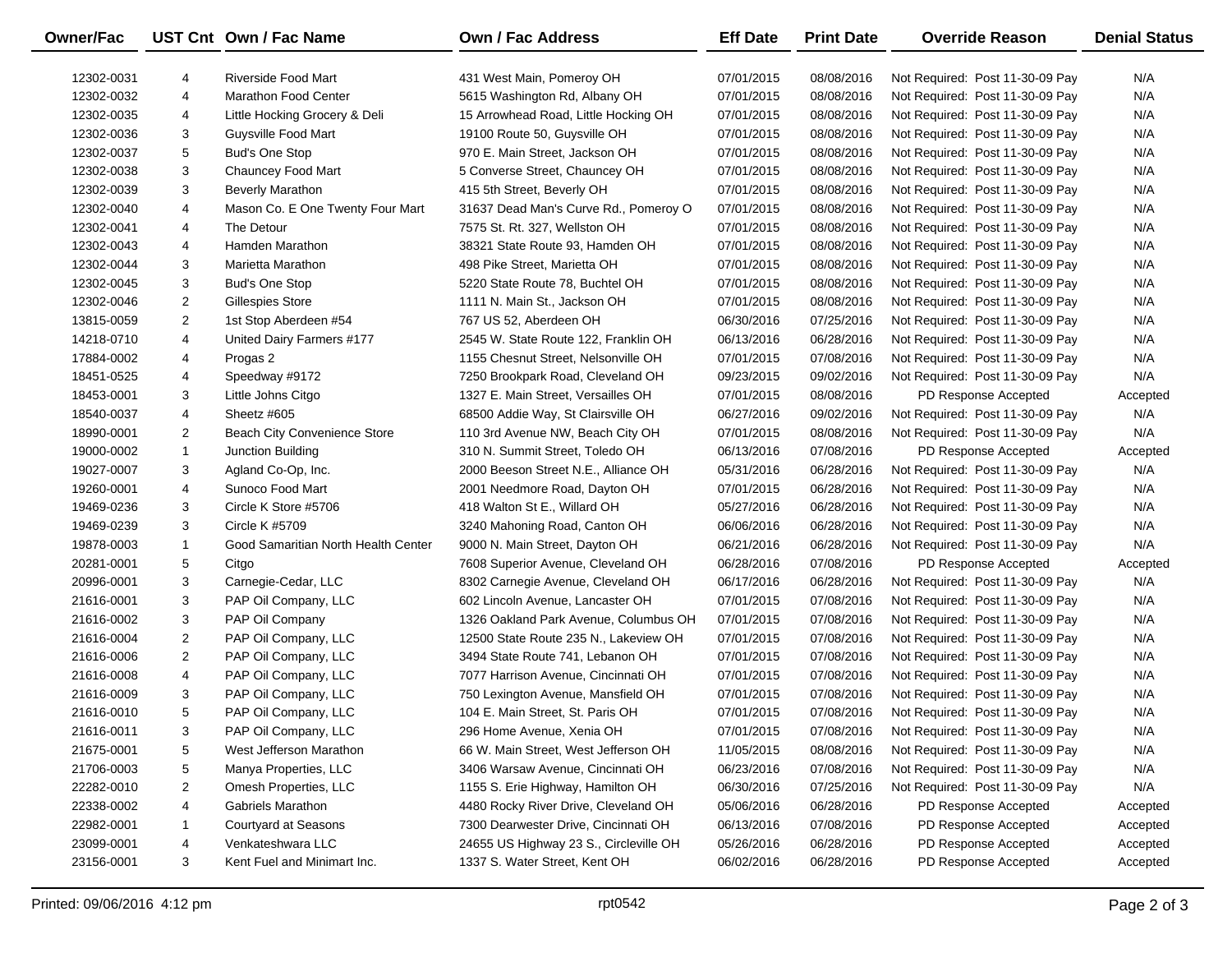| <b>Owner/Fac</b> |                | UST Cnt Own / Fac Name                                                   | Own / Fac Address                       | <b>Eff Date</b> | <b>Print Date</b> | <b>Override Reason</b>          | <b>Denial Status</b> |
|------------------|----------------|--------------------------------------------------------------------------|-----------------------------------------|-----------------|-------------------|---------------------------------|----------------------|
| 23410-0001       | 3              | Willowick Market Inc.                                                    | 27611 Euclid Avenue, Euclid OH          | 06/30/2016      | 07/25/2016        | Not Required: Post 11-30-09 Pay | N/A                  |
| 23489-0001       | 5              | Gateway Express Oregon                                                   | 2460 Navarre Avenue, Oregon OH          | 06/30/2016      | 07/25/2016        | Not Required: Post 11-30-09 Pay | N/A                  |
| 23766-0001       | 3              | Harbor Mini Mart                                                         | 1123 Lake Avenue, Ashtabula OH          | 05/23/2016      | 06/28/2016        | PD Response Accepted            | Accepted             |
| 23814-0001       | $\overline{2}$ | 7730 BOND LLC                                                            | 7730 Bond Street, Glenwillow OH         | 06/13/2016      | 06/28/2016        | PD Response Accepted            | Accepted             |
| 23815-0001       | $\mathbf{1}$   | H C Bd Of Devel Disab Hope                                               | J-169 St Rt 65, McClure OH              | 05/16/2016      | 08/22/2016        | Not Required: Post 11-30-09 Pay | N/A                  |
| 23838-0001       | 4              | Norton Sunoco                                                            | 552 Norton Road, Columbus OH            | 06/20/2016      | 06/28/2016        | Not Required: Post 11-30-09 Pay | N/A                  |
| 23839-0001       | $\overline{2}$ | <b>Hubbard Sunoco</b>                                                    | 175 Youngstown-Hubbard Road, Hubbard (  | 05/16/2016      | 06/28/2016        | Not Required: Post 11-30-09 Pay | N/A                  |
| 23839-0002       | 3              | <b>Big Apple Super Market</b>                                            | 1108 McGuffey Road, Youngstown OH       | 05/16/2016      | 06/28/2016        | Not Required: Post 11-30-09 Pay | N/A                  |
| 23840-0001       | $\overline{2}$ | Detroit Auto Parts Plus, Inc.                                            | 4941 Pearl Rd, Cleveland OH             | 05/19/2016      | 06/28/2016        | Not Required: Post 11-30-09 Pay | N/A                  |
| 23843-0001       | 4              | Salem Gas Stop                                                           | 445 Prospect Street, Salem OH           | 05/11/2016      | 06/28/2016        | Not Required: Post 11-30-09 Pay | N/A                  |
| 23844-0001       | $\mathbf{1}$   | Store Master Funding                                                     | 528 London Road, Delaware OH            | 07/01/2015      | 08/08/2016        | Not Required: Post 11-30-09 Pay | N/A                  |
| 23849-0001       | 3              | GAR-CNG, LLC                                                             | 706 S. Friendship Drive, New Concord OH | 06/13/2016      | 06/28/2016        | PD Response Accepted            | Accepted             |
| 23850-0001       | $\overline{4}$ | Mobil                                                                    | 1104 Columbus Avenue, Washington Cour   | 07/01/2015      | 07/08/2016        | Not Required: Post 11-30-09 Pay | N/A                  |
| 23867-0001       | $\overline{2}$ | Minit Mart #794                                                          | 221 N. Portage Street, Doylestown OH    | 06/30/2016      | 07/25/2016        | Not Required: Post 11-30-09 Pay | N/A                  |
| 23867-0002       | $\overline{2}$ | Minit Mart #790                                                          | 228 S Main St, Creston OH               | 06/30/2016      | 07/25/2016        | Not Required: Post 11-30-09 Pay | N/A                  |
| 23867-0003       | $\overline{2}$ | Minit Mart #791                                                          | 590 Lake Rd, Chippewa OH                | 06/30/2016      | 07/25/2016        | Not Required: Post 11-30-09 Pay | N/A                  |
| 23867-0004       | 4              | Minit Mart #792                                                          | 828 West Liberty St, Medina OH          | 06/30/2016      | 07/25/2016        | Not Required: Post 11-30-09 Pay | N/A                  |
| 23867-0005       | $\overline{2}$ | Minit Mart #793                                                          | 1033 S Court St. Medina OH              | 06/30/2016      | 07/25/2016        | Not Required: Post 11-30-09 Pay | N/A                  |
| 23867-0006       | $\overline{2}$ | Minit Mart #787                                                          | 10 E Sunset St. Rittman OH              | 06/30/2016      | 07/25/2016        | Not Required: Post 11-30-09 Pay | N/A                  |
| 23867-0008       | 3              | Minit Mart #796                                                          | 1010 W Lafayette Rd, Medina OH          | 06/30/2016      | 07/25/2016        | Not Required: Post 11-30-09 Pay | N/A                  |
| 23867-0009       | 3              | Minit Mart #788                                                          | 825 Dover Road, Wooster OH              | 06/30/2016      | 07/25/2016        | Not Required: Post 11-30-09 Pay | N/A                  |
| 23869-0001       | 4              | Gary's Marathon Station                                                  | 2497 East Pike, Zanesville OH           | 06/09/2016      | 08/22/2016        | Not Required: Post 11-30-09 Pay | N/A                  |
| 23870-0001       | 3              | Santoch Oil LLC dba Seymour Food Mart 1900 Seymour Avenue, Cincinnati OH |                                         | 06/30/2016      | 07/25/2016        | Not Required: Post 11-30-09 Pay | N/A                  |
| 23877-0001       | 5              | West Jeff Express                                                        | 63 W. Main Street, West Jefferson OH    | 06/29/2016      | 07/08/2016        | Not Required: Post 11-30-09 Pay | N/A                  |

| <b>Total Owners</b>         | 46  |
|-----------------------------|-----|
| <b>Total Facilities</b>     | 101 |
| <b>Total USTs</b>           | 300 |
| <b>Total Determinations</b> | 41  |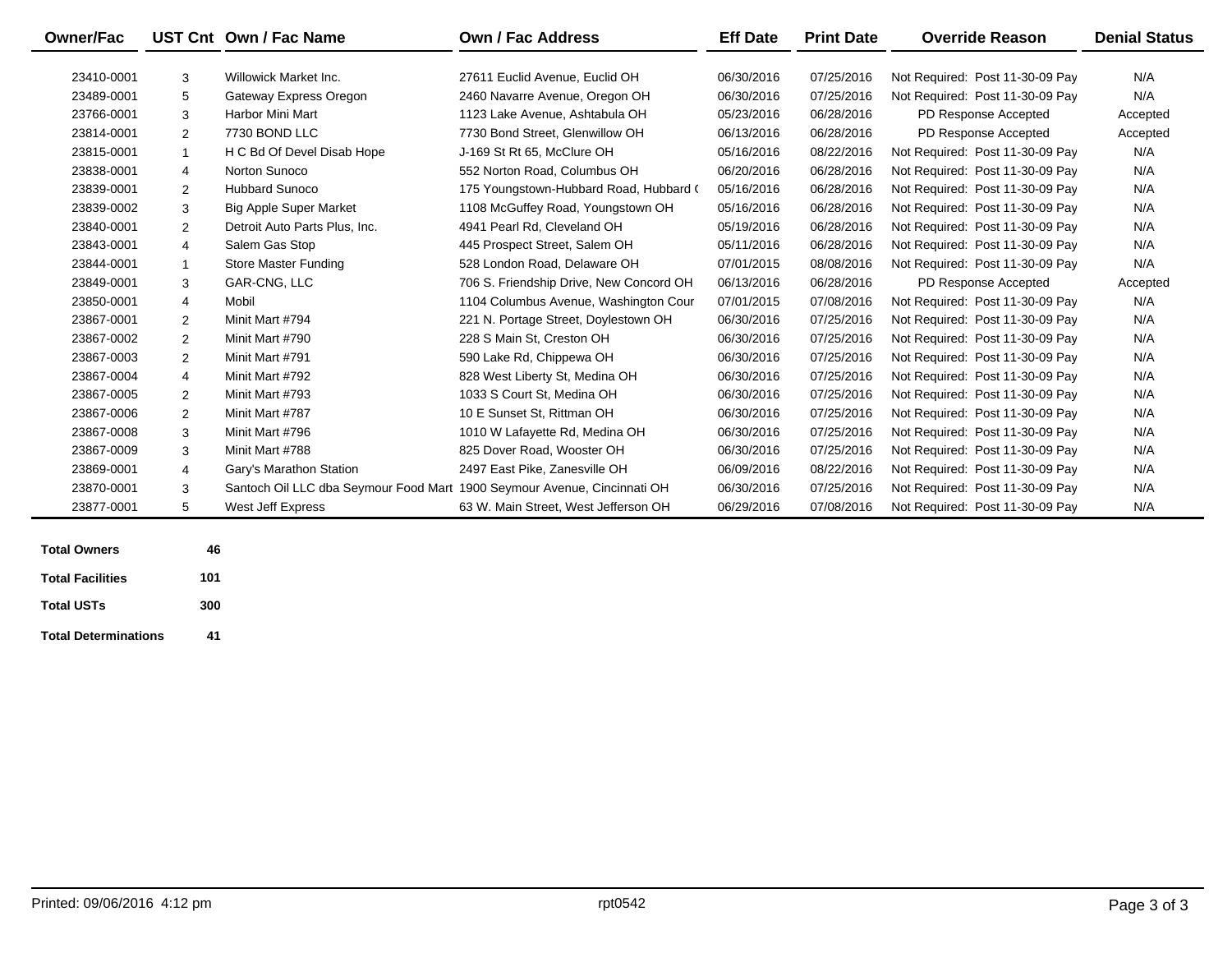#### *Petroleum UST Release Compensation Board*  **Facility Certificate Listing**

**Program Year 2015 COC Eff Date: No COC Print Date: No Denial Status: DETERMINATION**

#### **Date of Determination from 06/08/16 to 9/6/16**

| <b>Glenmont Station</b><br>808 Depot Street, Glenmont OH<br>N/A<br>5505-0001<br>Determination<br>$\mathbf{1}$<br>Mariner Village Yacht Club Inc<br>609 Mariner Village, Huron OH<br>N/A<br>9452-0001<br>$\overline{1}$<br>Determination<br>N/A<br>10990-0007<br>UHHS-Richmond Heights Hospital Inc<br>27100 Chardon Rd, Richmond Heights OH<br>$\mathbf{1}$<br>Determination<br>N/A<br>15113-0001<br><b>Steves Auto Care</b><br>5004 Bayshore Road, Oregon OH<br>$\mathbf{1}$<br>Determination<br><b>Steves Auto Care</b><br>N/A<br>15113-0001<br>3<br>5004 Bayshore Road, Oregon OH<br>Determination<br>N/A<br>Kroger A-935<br>6480 Wilmington Pike, Centerville OH<br>18971-0067<br>3<br>Determination<br>N/A<br>3<br><b>Clark Shurmer Gas</b><br>15387 Pearl Road, Strongsville OH<br>19293-0002<br>Determination<br>N/A<br>19774-0001<br>5<br><b>Bill Tice Services, LLC</b><br>600 Broadway Street, East Liverpool OH<br>Determination<br>N/A<br>19860-0001<br>$\overline{2}$<br><b>West End Marathon</b><br>1912 Hayes Avenue, Fremont OH<br>Determination<br>N/A<br>19860-0002<br>4<br>PRW Inc.<br>1029 Oak Harbor Road, Fremont OH<br>Determination<br>N/A<br>20456-0001<br>3<br>Speedy Mart<br>3377 E. Livingston Avenue, Columbus OH<br>Determination<br>4001 Rosslyn Drive, Cincinnati OH<br>N/A<br>21001-0001<br>$\mathbf{1}$<br>Hyde Park Health Center<br>Determination<br>21558-0001<br>Trademark Land Company, LLC<br>N/A<br>$\mathbf{1}$<br>5377 County Route 626, Millersburg OH<br>Determination<br>$\mathbf{2}$<br>PAP Oil Company, LLC<br>N/A<br>21616-0013<br>1090 Millville Avenue, Hamilton OH<br>Determination<br>21616-0013<br>PAP Oil Company, LLC<br>1090 Millville Avenue, Hamilton OH<br>N/A<br>$\mathbf{1}$<br>Determination<br>N/A<br>21830-0001<br>3<br>Stephanie Jo Barnett Property<br>1301 Eastern Avenue, Gallipolis OH<br>Determination<br>N/A<br>21965-0001<br>$\mathbf{1}$<br>Cincinnati Mall<br>100 Cincinnati Mills Drive, Cincinnati OH<br>Determination<br>N/A<br>3<br>McGee's Express #2 Fuel Center<br>6640 Trenton Franklin Road, Middletown O<br>22176-0001<br>Determination<br>N/A<br>22357-0001<br>$\overline{7}$<br>Air Commerce, LLC<br>One Emery Plaza, Vandalia OH<br>Determination<br>N/A<br>22364-0001<br>3<br>Safa Properties, LLC<br>7318 Superior Avenue, Cleveland OH<br>Determination<br><b>COC Denied</b><br>22406-0002<br>5<br>Ohio Petroleum Organization, LLC<br>302 East Avenue, Hamilton OH<br>Determination | <b>Owner/Fac</b> |   | UST Cnt Own / Fac Name     | <b>Own / Fac Address</b>              | <b>Eff Date</b> | <b>Print Date</b> | <b>Override Reason</b> | <b>Denial Status</b> |
|---------------------------------------------------------------------------------------------------------------------------------------------------------------------------------------------------------------------------------------------------------------------------------------------------------------------------------------------------------------------------------------------------------------------------------------------------------------------------------------------------------------------------------------------------------------------------------------------------------------------------------------------------------------------------------------------------------------------------------------------------------------------------------------------------------------------------------------------------------------------------------------------------------------------------------------------------------------------------------------------------------------------------------------------------------------------------------------------------------------------------------------------------------------------------------------------------------------------------------------------------------------------------------------------------------------------------------------------------------------------------------------------------------------------------------------------------------------------------------------------------------------------------------------------------------------------------------------------------------------------------------------------------------------------------------------------------------------------------------------------------------------------------------------------------------------------------------------------------------------------------------------------------------------------------------------------------------------------------------------------------------------------------------------------------------------------------------------------------------------------------------------------------------------------------------------------------------------------------------------------------------------------------------------------------------------------------------------------------------------------------------------------------------------------------------------------------------------------------------|------------------|---|----------------------------|---------------------------------------|-----------------|-------------------|------------------------|----------------------|
|                                                                                                                                                                                                                                                                                                                                                                                                                                                                                                                                                                                                                                                                                                                                                                                                                                                                                                                                                                                                                                                                                                                                                                                                                                                                                                                                                                                                                                                                                                                                                                                                                                                                                                                                                                                                                                                                                                                                                                                                                                                                                                                                                                                                                                                                                                                                                                                                                                                                                 |                  |   |                            |                                       |                 |                   |                        |                      |
|                                                                                                                                                                                                                                                                                                                                                                                                                                                                                                                                                                                                                                                                                                                                                                                                                                                                                                                                                                                                                                                                                                                                                                                                                                                                                                                                                                                                                                                                                                                                                                                                                                                                                                                                                                                                                                                                                                                                                                                                                                                                                                                                                                                                                                                                                                                                                                                                                                                                                 |                  |   |                            |                                       |                 |                   |                        |                      |
|                                                                                                                                                                                                                                                                                                                                                                                                                                                                                                                                                                                                                                                                                                                                                                                                                                                                                                                                                                                                                                                                                                                                                                                                                                                                                                                                                                                                                                                                                                                                                                                                                                                                                                                                                                                                                                                                                                                                                                                                                                                                                                                                                                                                                                                                                                                                                                                                                                                                                 |                  |   |                            |                                       |                 |                   |                        |                      |
|                                                                                                                                                                                                                                                                                                                                                                                                                                                                                                                                                                                                                                                                                                                                                                                                                                                                                                                                                                                                                                                                                                                                                                                                                                                                                                                                                                                                                                                                                                                                                                                                                                                                                                                                                                                                                                                                                                                                                                                                                                                                                                                                                                                                                                                                                                                                                                                                                                                                                 |                  |   |                            |                                       |                 |                   |                        |                      |
|                                                                                                                                                                                                                                                                                                                                                                                                                                                                                                                                                                                                                                                                                                                                                                                                                                                                                                                                                                                                                                                                                                                                                                                                                                                                                                                                                                                                                                                                                                                                                                                                                                                                                                                                                                                                                                                                                                                                                                                                                                                                                                                                                                                                                                                                                                                                                                                                                                                                                 |                  |   |                            |                                       |                 |                   |                        |                      |
|                                                                                                                                                                                                                                                                                                                                                                                                                                                                                                                                                                                                                                                                                                                                                                                                                                                                                                                                                                                                                                                                                                                                                                                                                                                                                                                                                                                                                                                                                                                                                                                                                                                                                                                                                                                                                                                                                                                                                                                                                                                                                                                                                                                                                                                                                                                                                                                                                                                                                 |                  |   |                            |                                       |                 |                   |                        |                      |
|                                                                                                                                                                                                                                                                                                                                                                                                                                                                                                                                                                                                                                                                                                                                                                                                                                                                                                                                                                                                                                                                                                                                                                                                                                                                                                                                                                                                                                                                                                                                                                                                                                                                                                                                                                                                                                                                                                                                                                                                                                                                                                                                                                                                                                                                                                                                                                                                                                                                                 |                  |   |                            |                                       |                 |                   |                        |                      |
|                                                                                                                                                                                                                                                                                                                                                                                                                                                                                                                                                                                                                                                                                                                                                                                                                                                                                                                                                                                                                                                                                                                                                                                                                                                                                                                                                                                                                                                                                                                                                                                                                                                                                                                                                                                                                                                                                                                                                                                                                                                                                                                                                                                                                                                                                                                                                                                                                                                                                 |                  |   |                            |                                       |                 |                   |                        |                      |
|                                                                                                                                                                                                                                                                                                                                                                                                                                                                                                                                                                                                                                                                                                                                                                                                                                                                                                                                                                                                                                                                                                                                                                                                                                                                                                                                                                                                                                                                                                                                                                                                                                                                                                                                                                                                                                                                                                                                                                                                                                                                                                                                                                                                                                                                                                                                                                                                                                                                                 |                  |   |                            |                                       |                 |                   |                        |                      |
|                                                                                                                                                                                                                                                                                                                                                                                                                                                                                                                                                                                                                                                                                                                                                                                                                                                                                                                                                                                                                                                                                                                                                                                                                                                                                                                                                                                                                                                                                                                                                                                                                                                                                                                                                                                                                                                                                                                                                                                                                                                                                                                                                                                                                                                                                                                                                                                                                                                                                 |                  |   |                            |                                       |                 |                   |                        |                      |
|                                                                                                                                                                                                                                                                                                                                                                                                                                                                                                                                                                                                                                                                                                                                                                                                                                                                                                                                                                                                                                                                                                                                                                                                                                                                                                                                                                                                                                                                                                                                                                                                                                                                                                                                                                                                                                                                                                                                                                                                                                                                                                                                                                                                                                                                                                                                                                                                                                                                                 |                  |   |                            |                                       |                 |                   |                        |                      |
|                                                                                                                                                                                                                                                                                                                                                                                                                                                                                                                                                                                                                                                                                                                                                                                                                                                                                                                                                                                                                                                                                                                                                                                                                                                                                                                                                                                                                                                                                                                                                                                                                                                                                                                                                                                                                                                                                                                                                                                                                                                                                                                                                                                                                                                                                                                                                                                                                                                                                 |                  |   |                            |                                       |                 |                   |                        |                      |
|                                                                                                                                                                                                                                                                                                                                                                                                                                                                                                                                                                                                                                                                                                                                                                                                                                                                                                                                                                                                                                                                                                                                                                                                                                                                                                                                                                                                                                                                                                                                                                                                                                                                                                                                                                                                                                                                                                                                                                                                                                                                                                                                                                                                                                                                                                                                                                                                                                                                                 |                  |   |                            |                                       |                 |                   |                        |                      |
|                                                                                                                                                                                                                                                                                                                                                                                                                                                                                                                                                                                                                                                                                                                                                                                                                                                                                                                                                                                                                                                                                                                                                                                                                                                                                                                                                                                                                                                                                                                                                                                                                                                                                                                                                                                                                                                                                                                                                                                                                                                                                                                                                                                                                                                                                                                                                                                                                                                                                 |                  |   |                            |                                       |                 |                   |                        |                      |
|                                                                                                                                                                                                                                                                                                                                                                                                                                                                                                                                                                                                                                                                                                                                                                                                                                                                                                                                                                                                                                                                                                                                                                                                                                                                                                                                                                                                                                                                                                                                                                                                                                                                                                                                                                                                                                                                                                                                                                                                                                                                                                                                                                                                                                                                                                                                                                                                                                                                                 |                  |   |                            |                                       |                 |                   |                        |                      |
|                                                                                                                                                                                                                                                                                                                                                                                                                                                                                                                                                                                                                                                                                                                                                                                                                                                                                                                                                                                                                                                                                                                                                                                                                                                                                                                                                                                                                                                                                                                                                                                                                                                                                                                                                                                                                                                                                                                                                                                                                                                                                                                                                                                                                                                                                                                                                                                                                                                                                 |                  |   |                            |                                       |                 |                   |                        |                      |
|                                                                                                                                                                                                                                                                                                                                                                                                                                                                                                                                                                                                                                                                                                                                                                                                                                                                                                                                                                                                                                                                                                                                                                                                                                                                                                                                                                                                                                                                                                                                                                                                                                                                                                                                                                                                                                                                                                                                                                                                                                                                                                                                                                                                                                                                                                                                                                                                                                                                                 |                  |   |                            |                                       |                 |                   |                        |                      |
|                                                                                                                                                                                                                                                                                                                                                                                                                                                                                                                                                                                                                                                                                                                                                                                                                                                                                                                                                                                                                                                                                                                                                                                                                                                                                                                                                                                                                                                                                                                                                                                                                                                                                                                                                                                                                                                                                                                                                                                                                                                                                                                                                                                                                                                                                                                                                                                                                                                                                 |                  |   |                            |                                       |                 |                   |                        |                      |
|                                                                                                                                                                                                                                                                                                                                                                                                                                                                                                                                                                                                                                                                                                                                                                                                                                                                                                                                                                                                                                                                                                                                                                                                                                                                                                                                                                                                                                                                                                                                                                                                                                                                                                                                                                                                                                                                                                                                                                                                                                                                                                                                                                                                                                                                                                                                                                                                                                                                                 |                  |   |                            |                                       |                 |                   |                        |                      |
|                                                                                                                                                                                                                                                                                                                                                                                                                                                                                                                                                                                                                                                                                                                                                                                                                                                                                                                                                                                                                                                                                                                                                                                                                                                                                                                                                                                                                                                                                                                                                                                                                                                                                                                                                                                                                                                                                                                                                                                                                                                                                                                                                                                                                                                                                                                                                                                                                                                                                 |                  |   |                            |                                       |                 |                   |                        |                      |
|                                                                                                                                                                                                                                                                                                                                                                                                                                                                                                                                                                                                                                                                                                                                                                                                                                                                                                                                                                                                                                                                                                                                                                                                                                                                                                                                                                                                                                                                                                                                                                                                                                                                                                                                                                                                                                                                                                                                                                                                                                                                                                                                                                                                                                                                                                                                                                                                                                                                                 |                  |   |                            |                                       |                 |                   |                        |                      |
|                                                                                                                                                                                                                                                                                                                                                                                                                                                                                                                                                                                                                                                                                                                                                                                                                                                                                                                                                                                                                                                                                                                                                                                                                                                                                                                                                                                                                                                                                                                                                                                                                                                                                                                                                                                                                                                                                                                                                                                                                                                                                                                                                                                                                                                                                                                                                                                                                                                                                 |                  |   |                            |                                       |                 |                   |                        |                      |
|                                                                                                                                                                                                                                                                                                                                                                                                                                                                                                                                                                                                                                                                                                                                                                                                                                                                                                                                                                                                                                                                                                                                                                                                                                                                                                                                                                                                                                                                                                                                                                                                                                                                                                                                                                                                                                                                                                                                                                                                                                                                                                                                                                                                                                                                                                                                                                                                                                                                                 | 22495-0001       | 4 | <b>Buckeye Convenience</b> | 4235 Middlebranch Avenue NE, Canton O |                 |                   | N/A                    | Determination        |
| <b>COC Denied</b><br>22530-0001<br>American Enterprise Bank Property<br>2260 Heller Road, Alpha OH<br>4<br>Determination                                                                                                                                                                                                                                                                                                                                                                                                                                                                                                                                                                                                                                                                                                                                                                                                                                                                                                                                                                                                                                                                                                                                                                                                                                                                                                                                                                                                                                                                                                                                                                                                                                                                                                                                                                                                                                                                                                                                                                                                                                                                                                                                                                                                                                                                                                                                                        |                  |   |                            |                                       |                 |                   |                        |                      |
| Esha Petroleum<br>N/A<br>22621-0001<br>$\overline{2}$<br>8758 Township Road 239, Lakeview OH<br>Determination                                                                                                                                                                                                                                                                                                                                                                                                                                                                                                                                                                                                                                                                                                                                                                                                                                                                                                                                                                                                                                                                                                                                                                                                                                                                                                                                                                                                                                                                                                                                                                                                                                                                                                                                                                                                                                                                                                                                                                                                                                                                                                                                                                                                                                                                                                                                                                   |                  |   |                            |                                       |                 |                   |                        |                      |
| N/A<br>$\mathbf{2}$<br>Belmont Gas & Food Mart<br>22664-0001<br>911 Belmont Avenue, Youngstown OH<br>Determination                                                                                                                                                                                                                                                                                                                                                                                                                                                                                                                                                                                                                                                                                                                                                                                                                                                                                                                                                                                                                                                                                                                                                                                                                                                                                                                                                                                                                                                                                                                                                                                                                                                                                                                                                                                                                                                                                                                                                                                                                                                                                                                                                                                                                                                                                                                                                              |                  |   |                            |                                       |                 |                   |                        |                      |
| N/A<br>22664-0002<br>$\overline{2}$<br>Ohio Gas & Food Mart<br>2637 Glenwood Ave, Youngstown OH<br>Determination                                                                                                                                                                                                                                                                                                                                                                                                                                                                                                                                                                                                                                                                                                                                                                                                                                                                                                                                                                                                                                                                                                                                                                                                                                                                                                                                                                                                                                                                                                                                                                                                                                                                                                                                                                                                                                                                                                                                                                                                                                                                                                                                                                                                                                                                                                                                                                |                  |   |                            |                                       |                 |                   |                        |                      |
| N/A<br>$\overline{2}$<br>Kaur Property<br>2505 Market Street, Youngstown OH<br>22664-0003<br>Determination                                                                                                                                                                                                                                                                                                                                                                                                                                                                                                                                                                                                                                                                                                                                                                                                                                                                                                                                                                                                                                                                                                                                                                                                                                                                                                                                                                                                                                                                                                                                                                                                                                                                                                                                                                                                                                                                                                                                                                                                                                                                                                                                                                                                                                                                                                                                                                      |                  |   |                            |                                       |                 |                   |                        |                      |
| 22723-0001<br>S.H.A. Petroleum, Inc.<br>162 S. Broadway Street, New Philadelphia<br>N/A<br>4<br>Determination                                                                                                                                                                                                                                                                                                                                                                                                                                                                                                                                                                                                                                                                                                                                                                                                                                                                                                                                                                                                                                                                                                                                                                                                                                                                                                                                                                                                                                                                                                                                                                                                                                                                                                                                                                                                                                                                                                                                                                                                                                                                                                                                                                                                                                                                                                                                                                   |                  |   |                            |                                       |                 |                   |                        |                      |
| 22724-0001<br>3<br>SHLR Petroleum, Inc.<br>2306 Gallia Street, Portsmouth OH<br>N/A<br>Determination                                                                                                                                                                                                                                                                                                                                                                                                                                                                                                                                                                                                                                                                                                                                                                                                                                                                                                                                                                                                                                                                                                                                                                                                                                                                                                                                                                                                                                                                                                                                                                                                                                                                                                                                                                                                                                                                                                                                                                                                                                                                                                                                                                                                                                                                                                                                                                            |                  |   |                            |                                       |                 |                   |                        |                      |
| N/A<br>22724-0002<br>3<br>SHLR Petroleum, Inc.<br>3726 State Route 23, Portsmouth OH<br>Determination                                                                                                                                                                                                                                                                                                                                                                                                                                                                                                                                                                                                                                                                                                                                                                                                                                                                                                                                                                                                                                                                                                                                                                                                                                                                                                                                                                                                                                                                                                                                                                                                                                                                                                                                                                                                                                                                                                                                                                                                                                                                                                                                                                                                                                                                                                                                                                           |                  |   |                            |                                       |                 |                   |                        |                      |
| Smith Hill Gas Grocery<br>N/A<br>22724-0003<br>3<br>8261 State Route 772, Piketon OH<br>Determination                                                                                                                                                                                                                                                                                                                                                                                                                                                                                                                                                                                                                                                                                                                                                                                                                                                                                                                                                                                                                                                                                                                                                                                                                                                                                                                                                                                                                                                                                                                                                                                                                                                                                                                                                                                                                                                                                                                                                                                                                                                                                                                                                                                                                                                                                                                                                                           |                  |   |                            |                                       |                 |                   |                        |                      |
| <b>Buford Store</b><br>N/A<br>23300-0001<br>$\overline{2}$<br>2510 State Route 134, Buford OH<br>Determination                                                                                                                                                                                                                                                                                                                                                                                                                                                                                                                                                                                                                                                                                                                                                                                                                                                                                                                                                                                                                                                                                                                                                                                                                                                                                                                                                                                                                                                                                                                                                                                                                                                                                                                                                                                                                                                                                                                                                                                                                                                                                                                                                                                                                                                                                                                                                                  |                  |   |                            |                                       |                 |                   |                        |                      |
| Certified Gas Station #249<br>N/A<br>23318-0001<br>4<br>2860 Winchester Pk, Columbus OH<br>Determination                                                                                                                                                                                                                                                                                                                                                                                                                                                                                                                                                                                                                                                                                                                                                                                                                                                                                                                                                                                                                                                                                                                                                                                                                                                                                                                                                                                                                                                                                                                                                                                                                                                                                                                                                                                                                                                                                                                                                                                                                                                                                                                                                                                                                                                                                                                                                                        |                  |   |                            |                                       |                 |                   |                        |                      |
| 23457-0001<br>2<br>2760 State Route 193, Dorset OH<br>N/A<br>C & M Land Investments, LLC<br>Determination                                                                                                                                                                                                                                                                                                                                                                                                                                                                                                                                                                                                                                                                                                                                                                                                                                                                                                                                                                                                                                                                                                                                                                                                                                                                                                                                                                                                                                                                                                                                                                                                                                                                                                                                                                                                                                                                                                                                                                                                                                                                                                                                                                                                                                                                                                                                                                       |                  |   |                            |                                       |                 |                   |                        |                      |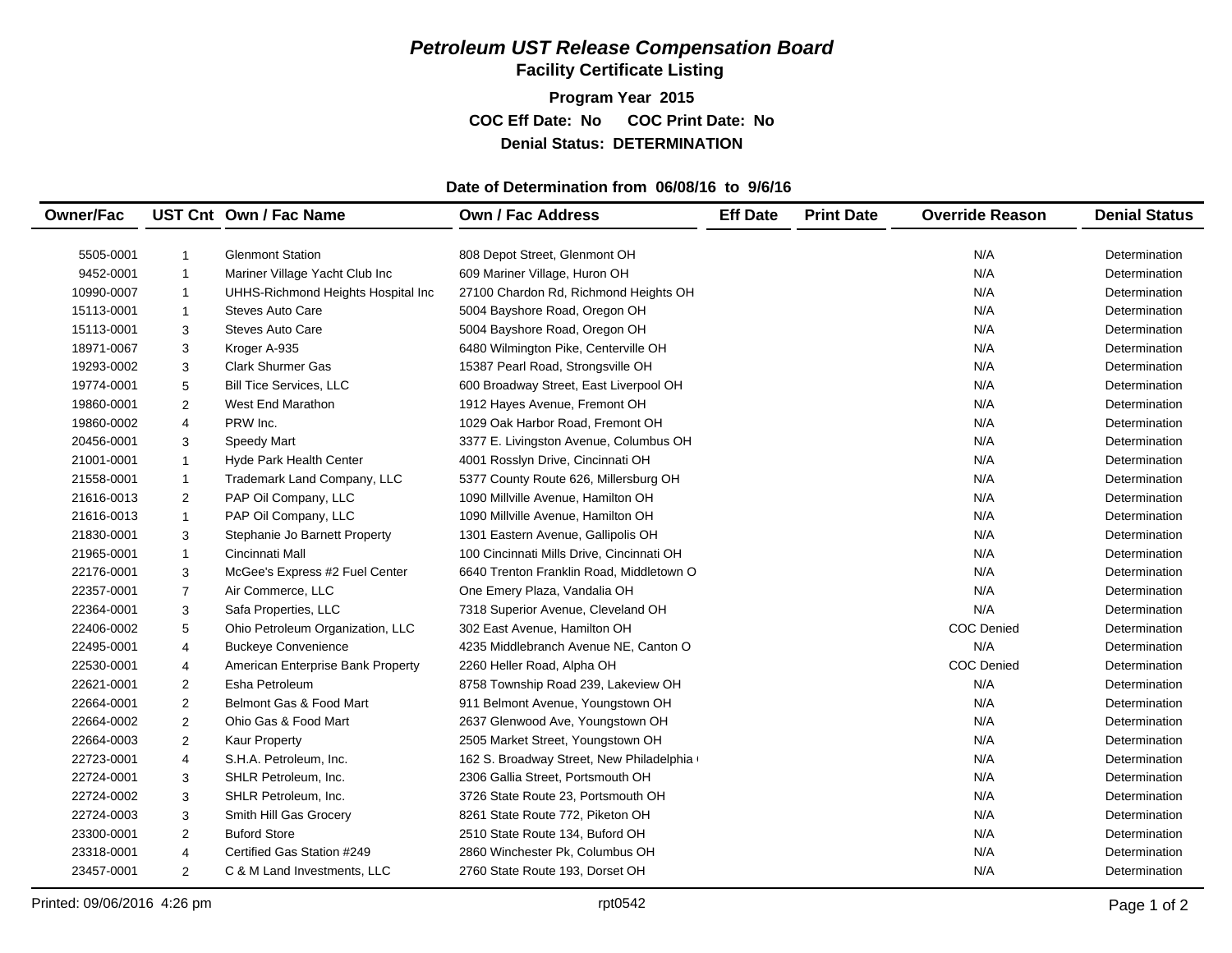| <b>Owner/Fac</b> |                | UST Cnt Own / Fac Name               | <b>Own / Fac Address</b>              | <b>Eff Date</b> | <b>Print Date</b> | <b>Override Reason</b> | <b>Denial Status</b> |
|------------------|----------------|--------------------------------------|---------------------------------------|-----------------|-------------------|------------------------|----------------------|
|                  |                |                                      |                                       |                 |                   |                        |                      |
| 23496-0001       | 4              | Hirsch's Marathon                    | 455 W. Bagley Road, Berea OH          |                 |                   | N/A                    | Determination        |
| 23575-0001       | 3              | DK's Food Mart                       | 1508 11th Street, Portsmouth OH       |                 |                   | N/A                    | Determination        |
| 23577-0001       | 3              | Sahjanand, LLC                       | 703 2nd Street, Portsmouth OH         |                 |                   | N/A                    | Determination        |
| 23579-0001       | 3              | Porter Economic Development Group LL | 5501 Gallia Street. Sciotoville OH    |                 |                   | N/A                    | Determination        |
| 23579-0002       | 3              | Porter Economic Development Group LL | 7151 Old Gallia Pike, Sciotoville OH  |                 |                   | N/A                    | Determination        |
| 23579-0003       | 6              | Porter Economic Development Group, L | 4392 State Route 140, Wheelersburg OH |                 |                   | N/A                    | Determination        |
| 23789-0001       | 4              | Gary R. Bradley                      | 550 Steubenville Avenue, Cambridge OH |                 |                   | N/A                    | Determination        |
| 23796-0001       | $\overline{2}$ | Michael Cole Property                | 1215 Dogwood Ridge Road, Wheelersburg |                 |                   | N/A                    | Determination        |
| 23811-0001       | 4              | Jerry and Del Book Property          | 10781 US Highway 52, Stout OH         |                 |                   | N/A                    | Determination        |
| 23821-0001       | 2              | Carry Out                            | 164 E. Pike Street, Morrow OH         |                 |                   | N/A                    | Determination        |
| 23833-0001       | 3              | 50/50 Fuel Terminals LLC             | 5050 Stickney Avenue, Toledo OH       |                 |                   | N/A                    | Determination        |
| 23836-0001       | 3              | Wickliffe Petroleum LLC              | 30220 Euclid Avenue, Wickliffe OH     |                 |                   | N/A                    | Determination        |
| 23875-0001       | 2              | <b>Green Sinclair LLC</b>            | 5346 Sinclair Road, Columbus OH       |                 |                   | N/A                    | Determination        |

| <b>Total Owners</b>         | 38  |
|-----------------------------|-----|
| <b>Total Facilities</b>     | 45  |
| <b>Total USTs</b>           | 133 |
| <b>Total Determinations</b> | 47  |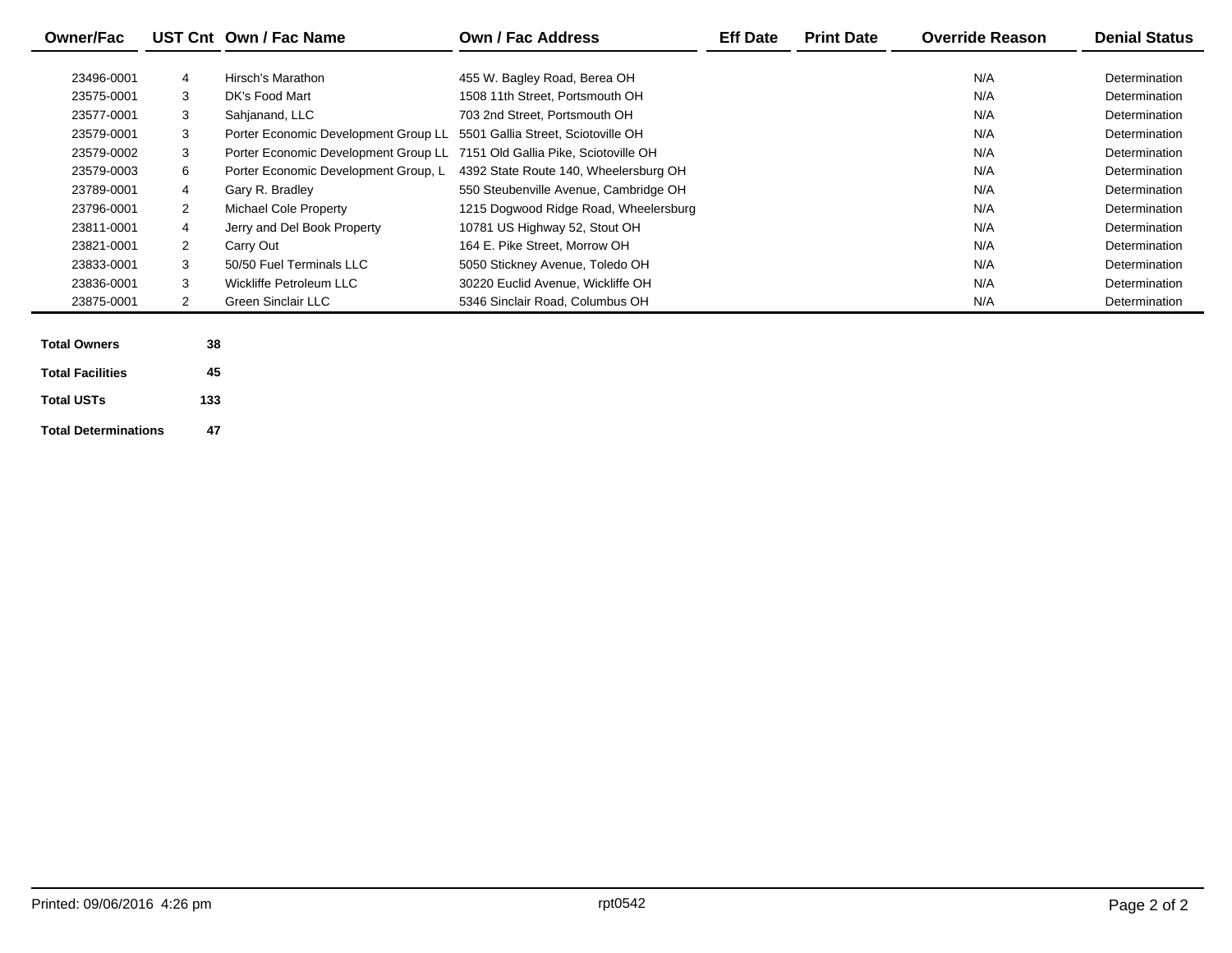## *Petroleum UST Release Compensation Board*

**Facility Certificate Listing**

**Program Year 2016 COC Eff Date: Yes COC Print Date: Yes** 

#### **Printed from 06/08/16 to 09/06/16**

| <b>Owner/Fac</b> |                | UST Cnt Own / Fac Name                                              | <b>Own / Fac Address</b>                | <b>Eff Date</b> | <b>Print Date</b> | <b>Override Reason</b>          | <b>Denial Status</b> |
|------------------|----------------|---------------------------------------------------------------------|-----------------------------------------|-----------------|-------------------|---------------------------------|----------------------|
|                  |                |                                                                     |                                         |                 |                   |                                 |                      |
| 30-0002          | $\overline{c}$ | Express-Mart (Valero)                                               | 150 W. Canal Street, Ottoville OH       | 07/01/2016      | 06/28/2016        | Not Required: Post 11-30-09 Pay | N/A                  |
| 43-0001          | $\mathbf{1}$   | A C Leasing Co                                                      | 3023 E Kemper Road, Sharonville OH      | 07/01/2016      | 09/02/2016        | Not Required: Post 11-30-09 Pay | N/A                  |
| 81-0001          | 5              | Miller's A.M.-P.M., Inc.                                            | 2889 State Route 821, Marietta OH       | 07/01/2016      | 07/25/2016        | Not Required: Post 11-30-09 Pay | N/A                  |
| 97-0001          | $\mathbf{1}$   | SYSCO Food Services of Central Ohio. I                              | 2400 Harrison Road, Columbus OH         | 07/01/2016      | 06/28/2016        | Not Required: Post 11-30-09 Pay | N/A                  |
| 109-0004         | $\mathbf{1}$   | Abf Freight System Inc                                              | 1720 Joyce Ave, Columbus OH             | 07/01/2016      | 06/28/2016        | Not Required: Post 11-30-09 Pay | N/A                  |
| 109-0008         | $\mathbf{1}$   | ABF Freight System Inc.                                             | 6290 Allen Road, West Chester OH        | 07/01/2016      | 06/28/2016        | Not Required: Post 11-30-09 Pay | N/A                  |
| 121-0001         | 3              | Ace Mobil                                                           | 13920 State Route 107, Montpelier OH    | 07/01/2016      | 06/28/2016        | Not Required: Post 11-30-09 Pay | N/A                  |
| 142-0002         | $\overline{2}$ | <b>Adams Cty Airport</b>                                            | 3389 Cross Rd, Winchester OH            | 07/01/2016      | 07/25/2016        | Not Required: Post 11-30-09 Pay | N/A                  |
| 168-0004         | $\overline{4}$ | Eaton Industrial Corporation                                        | 23555 Euclid Avenue, Euclid OH          | 07/01/2016      | 07/08/2016        | Not Required: Post 11-30-09 Pay | N/A                  |
| 210-0001         | 2              | Sand Run Metro Pk                                                   | 1475 Sand Run Pkwy, Akron OH            | 07/01/2016      | 06/28/2016        | Not Required: Post 11-30-09 Pay | N/A                  |
| 213-0001         | 4              | <b>Transportation Service Center</b>                                | 500 E. North Street, Akron OH           | 07/01/2016      | 06/28/2016        | Not Required: Post 11-30-09 Pay | N/A                  |
| 223-0001         | 5              | West Hill Marathon                                                  | 569 W Market St, Akron OH               | 07/01/2016      | 07/25/2016        | Not Required: Post 11-30-09 Pay | N/A                  |
| 230-0001         | 3              | Duebbers Carry Out                                                  | 6095 Cleves Warsaw Ave, Cincinnati OH   | 07/01/2016      | 07/25/2016        | Not Required: Post 11-30-09 Pay | N/A                  |
| 247-0001         | $\mathbf{1}$   | Albert Screenprint Inc                                              | 3704 Summit Rd. Norton OH               | 07/01/2016      | 08/08/2016        | Not Required: Post 11-30-09 Pay | N/A                  |
| 264-0001         | 3              | Gail's Stop and Pop, Inc.                                           | 1115 W. Main Street, Woodville OH       | 07/01/2016      | 06/28/2016        | Not Required: Post 11-30-09 Pay | N/A                  |
| 359-0001         | $\overline{2}$ | American Elec Pwr Svc Corp                                          | 1 Riverside Plaza, Columbus OH          | 07/05/2016      | 08/08/2016        | Not Required: Post 11-30-09 Pay | N/A                  |
| 394-0001         | 2              | Huesman Enterprises, Llc dba Bob's Sun 4201 W 8th St, Cincinnati OH |                                         | 07/01/2016      | 06/28/2016        | Not Required: Post 11-30-09 Pay | N/A                  |
| 407-0001         | 3              | Anchors Away Marina Corp                                            | 5925 Saylor Rd, Marblehead OH           | 07/01/2016      | 06/28/2016        | Not Required: Post 11-30-09 Pay | N/A                  |
| 410-0002         | 4              | Anderson Concrete Corp.                                             | 400 Frank Road, Columbus OH             | 07/01/2016      | 06/28/2016        | Not Required: Post 11-30-09 Pay | N/A                  |
| 410-0004         | $\mathbf{1}$   | Anderson Concrete Corp.                                             | 600 N. Hamilton Road, Columbus OH       | 07/01/2016      | 06/28/2016        | Not Required: Post 11-30-09 Pay | N/A                  |
| 453-0001         | $\overline{2}$ | Anthony Allega Cement Cntrc                                         | 5585 Canal Rd, Valley View OH           | 07/01/2016      | 06/28/2016        | Not Required: Post 11-30-09 Pay | N/A                  |
| 464-0001         | 3              | Anthony Wayne Local School                                          | 6320 Industrial Park, Whitehouse OH     | 07/01/2016      | 06/28/2016        | Not Required: Post 11-30-09 Pay | N/A                  |
| 475-0001         | $\mathbf{1}$   | Apple Valley Marina                                                 | 2925 Apple Valley Drive, Howard OH      | 07/01/2016      | 07/25/2016        | Not Required: Post 11-30-09 Pay | N/A                  |
| 488-0001         | 3              | <b>Wilson Marathon</b>                                              | 2942 Central Pkwy, Cincinnati OH        | 07/01/2016      | 06/28/2016        | Not Required: Post 11-30-09 Pay | N/A                  |
| 511-0001         | $\overline{2}$ | AK Steel Corp Middleton Works                                       | 1801 Crawford Street, Middletown OH     | 07/01/2016      | 06/28/2016        | Not Required: Post 11-30-09 Pay | N/A                  |
| 537-0001         | $\mathbf{1}$   | Arthur W Miller                                                     | 13295 E. State Route 162, Republic OH   | 07/01/2016      | 06/28/2016        | Not Required: Post 11-30-09 Pay | N/A                  |
| 564-0001         | $\mathbf{1}$   | Ashtabula Area City Schools                                         | 5921 Gerald Road, Ashtabula OH          | 07/01/2016      | 06/28/2016        | Not Required: Post 11-30-09 Pay | N/A                  |
| 569-0001         | 3              | Ashtabula Yacht Sales and Service                                   | 970 Bridge Street, Ashtabula OH         | 07/01/2016      | 07/25/2016        | Not Required: Post 11-30-09 Pay | N/A                  |
| 624-0001         | $\mathbf{1}$   | Aurora Bus Garage                                                   | 102 East Garfield Road, Aurora OH       | 07/01/2016      | 06/28/2016        | Not Required: Post 11-30-09 Pay | N/A                  |
| 649-0004         | $\mathbf{1}$   | Avery Dennison Corporation                                          | 170 Monarch Lane, Miamisburg OH         | 07/01/2016      | 06/28/2016        | Not Required: Post 11-30-09 Pay | N/A                  |
| 653-0001         | $\overline{4}$ | <b>Aviation Sales Inc.</b>                                          | 501 N Dixie Dr, Vandalia OH             | 07/01/2016      | 07/25/2016        | Not Required: Post 11-30-09 Pay | N/A                  |
| 653-0002         | 2              | <b>Aviation Sales Inc.</b>                                          | 10600 Springboro Pike, Miamisburg OH    | 07/01/2016      | 07/25/2016        | Not Required: Post 11-30-09 Pay | N/A                  |
| 655-0004         | $\mathbf{1}$   | Avis Rent A Car System LLC                                          | 3801 International Gateway, Columbus OH | 07/01/2016      | 06/28/2016        | Not Required: Post 11-30-09 Pay | N/A                  |
| 655-0008         | $\overline{2}$ | Avis Rent A Car System LLC                                          | 18923 Maplewood Avenue, Cleveland OH    | 07/01/2016      | 06/28/2016        | Not Required: Post 11-30-09 Pay | N/A                  |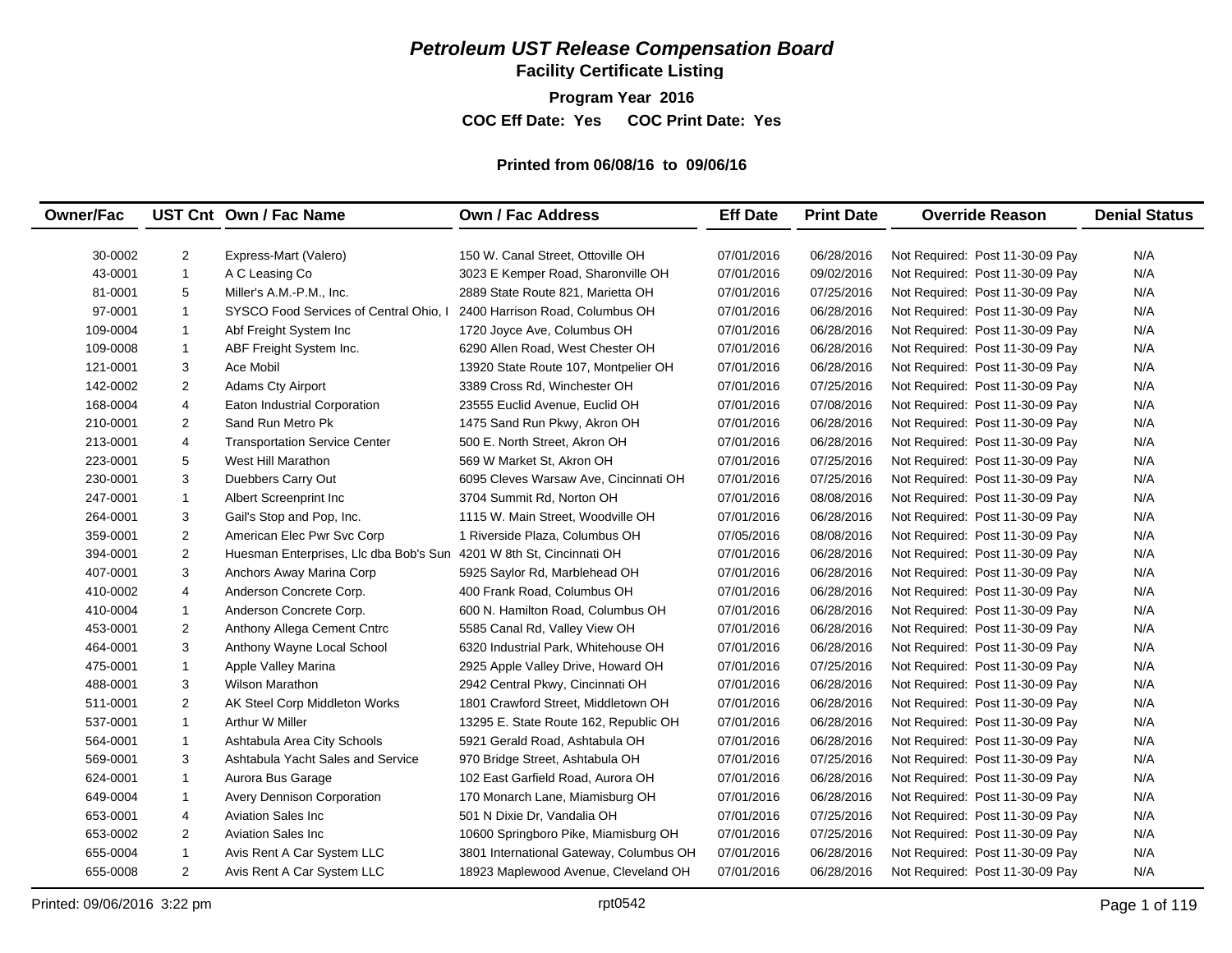| <b>Owner/Fac</b> |                | UST Cnt Own / Fac Name            | <b>Own / Fac Address</b>                  | <b>Eff Date</b> | <b>Print Date</b> | <b>Override Reason</b>          | <b>Denial Status</b> |
|------------------|----------------|-----------------------------------|-------------------------------------------|-----------------|-------------------|---------------------------------|----------------------|
| 657-0001         | $\overline{2}$ | Avon Lake High School             | 175 Avon Belden Road, Avon Lake OH        | 07/01/2016      | 07/08/2016        | Not Required: Post 11-30-09 Pay | N/A                  |
| 659-0001         | $\mathbf{1}$   | Avon Early Learning Center        | 3075 Stoney Ridge Road, Avon OH           | 07/01/2016      | 08/08/2016        | Not Required: Post 11-30-09 Pay | N/A                  |
| 668-0002         | 4              | <b>Hanover Fuel Station</b>       | Hanover And First, Martins Ferry OH       | 07/01/2016      | 06/28/2016        | Not Required: Post 11-30-09 Pay | N/A                  |
| 685-0001         | $\overline{c}$ | B A Miller and Sons Trucking Inc  | St Rt 109 South, Liberty Center OH        | 07/01/2016      | 06/28/2016        | Not Required: Post 11-30-09 Pay | N/A                  |
| 766-0001         | 3              | <b>Baron Enterprises</b>          | 1530 Pole Lane Road, Marion OH            | 07/05/2016      | 08/08/2016        | Not Required: Post 11-30-09 Pay | N/A                  |
| 794-0001         | $\overline{2}$ | <b>Bath Local Schools</b>         | 2650 Bible Road, Lima OH                  | 07/01/2016      | 06/28/2016        | Not Required: Post 11-30-09 Pay | N/A                  |
| 809-0001         | $\overline{c}$ | Bay Village School Bus Garage     | 29230 Wolf Rd, Bay Village OH             | 07/01/2016      | 06/28/2016        | Not Required: Post 11-30-09 Pay | N/A                  |
| 811-0001         | 11             | Bazell Oil Co Inc                 | 15140 St Rt 328 South, Logan OH           | 07/01/2016      | 08/08/2016        | Not Required: Post 11-30-09 Pay | N/A                  |
| 811-0010         | $\overline{2}$ | Summit Motosports Park            | 1300 St Rt 18, Norwalk OH                 | 07/01/2016      | 08/08/2016        | Not Required: Post 11-30-09 Pay | N/A                  |
| 815-0001         | $\mathbf{1}$   | <b>Public Safety Building</b>     | 120 N. Fountain Avenue, Springfield OH    | 07/01/2016      | 06/28/2016        | Not Required: Post 11-30-09 Pay | N/A                  |
| 818-0005         | $\mathbf{1}$   | Plum Creek Maintenance Yard       | Plum Creek Pkwy, Brunswick OH             | 07/01/2016      | 06/28/2016        | Not Required: Post 11-30-09 Pay | N/A                  |
| 818-0008         | 3              | Medina County Hwy Dept            | 6100 Wedgewood Rd, Medina OH              | 07/01/2016      | 06/28/2016        | Not Required: Post 11-30-09 Pay | N/A                  |
| 825-0001         | $\mathbf{1}$   | <b>Otterbein University</b>       | 195 W Park St, Westerville OH             | 07/01/2016      | 07/08/2016        | Not Required: Post 11-30-09 Pay | N/A                  |
| 826-0001         | 3              | Beachwood Board of Education      | 23757 Commerce Park, Beachwood OH         | 07/01/2016      | 06/28/2016        | Not Required: Post 11-30-09 Pay | N/A                  |
| 852-0001         | $\overline{c}$ | Beaver Excavating Co              | 2000 Beaver Place Avenue, Canton OH       | 07/01/2016      | 06/28/2016        | Not Required: Post 11-30-09 Pay | N/A                  |
| 853-0001         | 5              | The Beaver Petroleum Company Inc. | 1507 Waynesburg Drive S.E., Canton OH     | 07/01/2016      | 07/08/2016        | Not Required: Post 11-30-09 Pay | N/A                  |
| 856-0001         | 4              | <b>Transportation Bus Lot</b>     | 1258 Hickory Drive, Beavercreek OH        | 07/05/2016      | 08/08/2016        | Not Required: Post 11-30-09 Pay | N/A                  |
| 860-0001         | $\overline{2}$ | Beck Bros Inc                     | 20-902 US Highway 6, Ridgeville Corners C | 07/01/2016      | 06/28/2016        | Not Required: Post 11-30-09 Pay | N/A                  |
| 862-0006         | 3              | Friendship Food Store #72         | 323 W. Water Street, Oak Harbor OH        | 07/01/2016      | 07/25/2016        | Not Required: Post 11-30-09 Pay | N/A                  |
| 862-0010         | 3              | Friendship Food Store #73         | 1925 W. State Street, Fremont OH          | 07/01/2016      | 07/25/2016        | Not Required: Post 11-30-09 Pay | N/A                  |
| 862-0011         | 6              | <b>Fremont Bulk Plant</b>         | 1000 N. Front Street, Fremont OH          | 07/01/2016      | 07/25/2016        | Not Required: Post 11-30-09 Pay | N/A                  |
| 862-0012         | $\overline{2}$ | Friendship Food Store             | 914 W. State Street, Fremont OH           | 07/01/2016      | 07/25/2016        | Not Required: Post 11-30-09 Pay | N/A                  |
| 862-0017         | 5              | Friendship Food Store #70         | 3800 E. State Street, Port Clinton OH     | 07/01/2016      | 07/25/2016        | Not Required: Post 11-30-09 Pay | N/A                  |
| 862-0018         | 3              | Friendship Food Store #74         | 1965 Byrne Road, Toledo OH                | 07/01/2016      | 07/25/2016        | Not Required: Post 11-30-09 Pay | N/A                  |
| 862-0020         | 3              | Friendship Food Store #77         | 712 N. State Street, Bettsville OH        | 07/01/2016      | 07/25/2016        | Not Required: Post 11-30-09 Pay | N/A                  |
| 862-0021         | 3              | Friendship Food Store #85         | 922 W. Perkins Avenue, Sandusky OH        | 07/01/2016      | 07/25/2016        | Not Required: Post 11-30-09 Pay | N/A                  |
| 862-0022         | 4              | Friendship Food Store #84         | 1318 Cleveland Road, Sandusky OH          | 07/01/2016      | 07/25/2016        | Not Required: Post 11-30-09 Pay | N/A                  |
| 862-0024         | $\overline{c}$ | Friendship Food Store #87         | 1045 Myrtle Avenue, Willard OH            | 07/01/2016      | 07/25/2016        | Not Required: Post 11-30-09 Pay | N/A                  |
| 862-0047         | 3              | Freindship Food Store #75         | 64 E. Main Street, Wakeman OH             | 07/01/2016      | 07/25/2016        | Not Required: Post 11-30-09 Pay | N/A                  |
| 862-0048         | 3              | Friendship Food Store #78         | 3273 Defiance Pike, Wayne OH              | 07/01/2016      | 07/25/2016        | Not Required: Post 11-30-09 Pay | N/A                  |
| 862-0052         | $\overline{c}$ | Friendship Food Store #80         | 1744 Tiffin Road, Fremont OH              | 07/01/2016      | 07/25/2016        | Not Required: Post 11-30-09 Pay | N/A                  |
| 862-0056         | 3              | Rapids Marathon                   | 24010 Front Street, Grand Rapids OH       | 07/01/2016      | 07/25/2016        | Not Required: Post 11-30-09 Pay | N/A                  |
| 862-0059         | 6              | Friendship Food Store #71         | 1 E. Tiffin Street, Attica OH             | 07/01/2016      | 07/25/2016        | Not Required: Post 11-30-09 Pay | N/A                  |
| 862-0070         | 5              | <b>Becks Bulk Plant</b>           | 3515 Tiffin Avenue, Sandusky OH           | 07/01/2016      | 07/25/2016        | Not Required: Post 11-30-09 Pay | N/A                  |
| 862-0075         | 3              | Vermilion Friendship 98           | 1810 State Route 60, Vermilion OH         | 07/01/2016      | 07/25/2016        | Not Required: Post 11-30-09 Pay | N/A                  |
| 862-0076         | 4              | New Haven Corner Carry Out Inc.   | 2700 US Route 224, New Haven OH           | 07/01/2016      | 07/25/2016        | Not Required: Post 11-30-09 Pay | N/A                  |
| 862-0077         | 2              | Huron Market                      | 525 Cleveland Rd. West, Huron OH          | 07/01/2016      | 07/25/2016        | Not Required: Post 11-30-09 Pay | N/A                  |
| 862-0079         | 3              | Archbold Wash-N-Fill Marathon     | 1911 S. Defiance Street, Archbold OH      | 07/01/2016      | 07/25/2016        | Not Required: Post 11-30-09 Pay | N/A                  |
| 862-0081         | 3              | 089 Norwalk Friendship            | 275 Milan Avenue, Norwalk OH              | 07/01/2016      | 07/25/2016        | Not Required: Post 11-30-09 Pay | N/A                  |
| 862-0083         | 4              | Beck Suppliers Inc.               | 100 N. Vance Street, Carey OH             | 07/01/2016      | 07/25/2016        | Not Required: Post 11-30-09 Pay | N/A                  |
| 862-0084         | 5              | 079 Oregon Fuel Mart              | 5805 Navarre Avenue, Oregon OH            | 07/01/2016      | 07/25/2016        | Not Required: Post 11-30-09 Pay | N/A                  |
| 862-0085         | 3              | 76 Port Clinton Marathon          | 1810 E. Perry Street, Port Clinton OH     | 07/01/2016      | 07/25/2016        | Not Required: Post 11-30-09 Pay | N/A                  |
| 862-0086         | 3              | <b>Amherst Friendship</b>         | 47505 Cooper Foster Park Road, Amherst (  | 07/01/2016      | 07/25/2016        | Not Required: Post 11-30-09 Pay | N/A                  |

 $\overline{\phantom{0}}$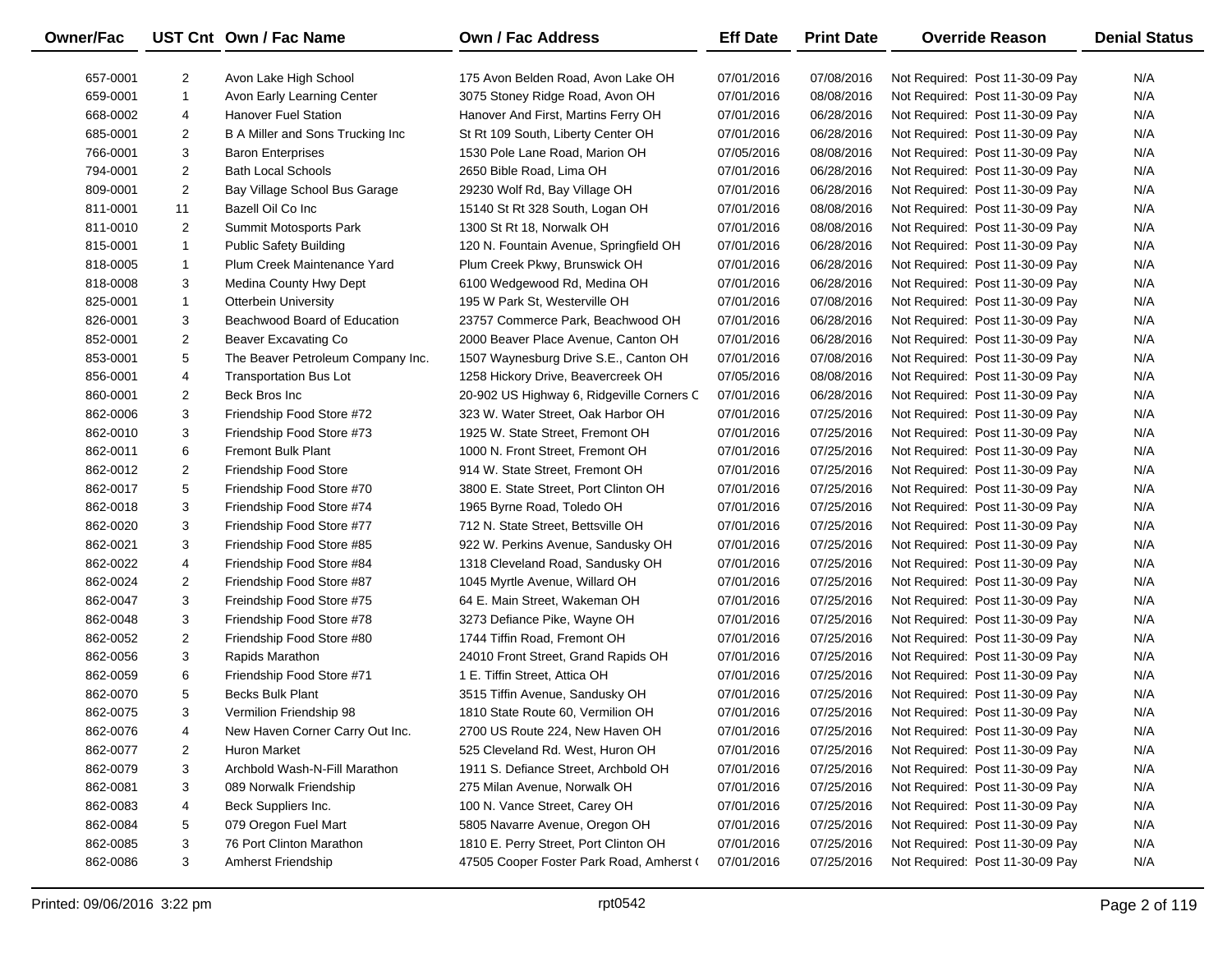| Owner/Fac |                | UST Cnt Own / Fac Name                 | <b>Own / Fac Address</b>                  | <b>Eff Date</b> | <b>Print Date</b> | <b>Override Reason</b>          | <b>Denial Status</b> |
|-----------|----------------|----------------------------------------|-------------------------------------------|-----------------|-------------------|---------------------------------|----------------------|
| 862-0087  | 3              | Friendship #95                         | 600 North Center Street, Lagrange OH      | 07/01/2016      | 07/25/2016        | Not Required: Post 11-30-09 Pay | N/A                  |
| 862-0088  | 3              | Plain City Shell                       | 440 S. Jefferson Avenue, Plain City OH    | 07/01/2016      | 07/25/2016        | Not Required: Post 11-30-09 Pay | N/A                  |
| 862-0089  | 4              | 91 Oak Harbor BP                       | 101 E Water St, Oak Harbor OH             | 07/01/2016      | 07/25/2016        | Not Required: Post 11-30-09 Pay | N/A                  |
| 862-0090  | 3              | Friendship #93                         | 38800 Center Ridge Road, North Ridgevi    | 07/01/2016      | 07/25/2016        | Not Required: Post 11-30-09 Pay | N/A                  |
| 866-0002  | $\overline{2}$ | Bedford Cty Sch Dist                   | 25441 Solon Road, Bedford Heights OH      | 07/07/2016      | 08/08/2016        | Not Required: Post 11-30-09 Pay | N/A                  |
| 905-0001  | $\mathbf{1}$   | <b>Bushs Automotive Service Center</b> | 1401 Portage Street N.W., North Canton O  | 07/25/2016      | 08/22/2016        | Not Required: Post 11-30-09 Pay | N/A                  |
| 922-0001  | $\overline{2}$ | Benton Carroll Salem Bus G             | 601 N Benton St, Oak Harbor OH            | 07/01/2016      | 06/28/2016        | Not Required: Post 11-30-09 Pay | N/A                  |
| 925-0001  | 5              | Beoddy Marathon Mart South             | 400 S Barron St, Eaton OH                 | 07/01/2016      | 07/25/2016        | Not Required: Post 11-30-09 Pay | N/A                  |
| 925-0013  | 4              | Beoddy Mara Mart North                 | 1697 N. Barron Street, Eaton OH           | 07/01/2016      | 07/25/2016        | Not Required: Post 11-30-09 Pay | N/A                  |
| 926-0005  | 3              | <b>Transportation Ctr</b>              | 235 Riveredge Pkwy, Berea OH              | 07/01/2016      | 06/28/2016        | Not Required: Post 11-30-09 Pay | N/A                  |
| 945-0001  | 5              | Attica Hy-Miler Shell                  | Route 4, Attica OH                        | 07/01/2016      | 08/08/2016        | Not Required: Post 11-30-09 Pay | N/A                  |
| 973-0001  | 3              | Bethesda North Hospital                | 10500 Montgomery Road, Montgomery OH      | 07/01/2016      | 06/28/2016        | Not Required: Post 11-30-09 Pay | N/A                  |
| 973-0002  | $\mathbf{1}$   | Bethesda Oak Inc                       | 619 Oak Street, Cincinnati OH             | 07/01/2016      | 06/28/2016        | Not Required: Post 11-30-09 Pay | N/A                  |
| 973-0005  | $\mathbf{1}$   | Good Samaritan Hospital                | 375 Dixmyth Avenue, Cincinnati OH         | 07/01/2016      | 06/28/2016        | Not Required: Post 11-30-09 Pay | N/A                  |
| 1006-0002 | $\mathbf{1}$   | Big Walnut Local School District       | 117 N. Kintner Parkway, Sunbury OH        | 07/01/2016      | 06/28/2016        | Not Required: Post 11-30-09 Pay | N/A                  |
| 1018-0001 | $\mathbf{1}$   | Bill Denoon Lumber Co.                 | 571 County Highway 52, Bergholz OH        | 07/01/2016      | 07/25/2016        | Not Required: Post 11-30-09 Pay | N/A                  |
| 1025-0001 | $\mathbf{1}$   | Haydu & Son Pennzoil                   | 210 N Main, Niles OH                      | 07/01/2016      | 07/25/2016        | Not Required: Post 11-30-09 Pay | N/A                  |
| 1048-0001 | $\mathbf{1}$   | <b>Bishop's Storehouse</b>             | 4431 Marketing Place, Groveport OH        | 07/01/2016      | 06/28/2016        | Not Required: Post 11-30-09 Pay | N/A                  |
| 1066-0002 | $\mathbf{1}$   | <b>Blanchester High School</b>         | 961 Cherry Street, Blanchester OH         | 07/01/2016      | 06/28/2016        | Not Required: Post 11-30-09 Pay | N/A                  |
| 1093-0001 | $\mathbf{1}$   | Bluford Jackon & Son Inc               | 910 U S 50, Milford OH                    | 07/01/2016      | 07/08/2016        | Not Required: Post 11-30-09 Pay | N/A                  |
| 1101-0001 | 3              | Boardman Schools Bus Garage            | 201 McClurg Rd, Youngstown OH             | 07/01/2016      | 06/28/2016        | Not Required: Post 11-30-09 Pay | N/A                  |
| 1103-0004 | $\overline{2}$ | Boardman Township                      | 8299 Market Street, Boardman Township O   | 07/01/2016      | 07/08/2016        | Not Required: Post 11-30-09 Pay | N/A                  |
| 1109-0001 | 3              | <b>Bob Caldwell Inc.</b>               | 1888 Morse Rd, Columbus OH                | 07/01/2016      | 06/28/2016        | Not Required: Post 11-30-09 Pay | N/A                  |
| 1116-0004 | $\overline{a}$ | <b>Bob Evans Trucking Services</b>     | 6088 Green-Field Drive, Springfield OH    | 07/01/2016      | 08/08/2016        | Not Required: Post 11-30-09 Pay | N/A                  |
| 1132-0001 | $\overline{2}$ | Bob Ross Buick GMC                     | 85 Loop Road, Centerville OH              | 07/01/2016      | 07/25/2016        | Not Required: Post 11-30-09 Pay | N/A                  |
| 1132-0002 | 3              | Mercedes                               | 1 Loop Rd, Centerville OH                 | 07/01/2016      | 07/25/2016        | Not Required: Post 11-30-09 Pay | N/A                  |
| 1134-0001 | $\mathbf{1}$   | Bob Ruhe Ag Service, LLC               | 5450 State Route 109, Leipsic OH          | 07/01/2016      | 06/28/2016        | Not Required: Post 11-30-09 Pay | N/A                  |
| 1144-0001 | 3              | Craigo's Service Center                | 300 E Canal St, Newcomerstown OH          | 07/01/2016      | 07/08/2016        | Not Required: Post 11-30-09 Pay | N/A                  |
| 1215-0002 | $\overline{2}$ | Transportation/Maintenance Compound    | 9175 Market Place West, Bradview Height   | 07/05/2016      | 08/08/2016        | Not Required: Post 11-30-09 Pay | N/A                  |
| 1249-0001 | $\mathbf{1}$   | <b>Brookfield Local School Dist</b>    | 7015 Grove St, Brookfield OH              | 07/01/2016      | 06/28/2016        | Not Required: Post 11-30-09 Pay | N/A                  |
| 1250-0001 | $\mathbf{1}$   | Brooklyn Bd Of Edu Bus Gar             | 4500 Ridge Rd, Brooklyn OH                | 07/01/2016      | 06/28/2016        | Not Required: Post 11-30-09 Pay | N/A                  |
| 1257-0001 | 4              | <b>Brookside Convenience Store</b>     | 1301 W Ridge Rd, Van Wert OH              | 07/01/2016      | 07/08/2016        | Not Required: Post 11-30-09 Pay | N/A                  |
| 1260-0001 | $\mathbf{1}$   | <b>Brookville Transportation Ctr</b>   | 185 S Orchard St, Brookville OH           | 07/01/2016      | 06/28/2016        | Not Required: Post 11-30-09 Pay | N/A                  |
| 1265-0001 | $\mathbf{1}$   | Broughton Foods Co.                    | 1701 Greene Street (State Route 26), Mari | 07/01/2016      | 08/08/2016        | Not Required: Post 11-30-09 Pay | N/A                  |
| 1267-0001 | $\mathbf{1}$   | <b>Adult Detention Ctr</b>             | 750 Mt Orab Pike, Georgetown OH           | 07/01/2016      | 06/28/2016        | Not Required: Post 11-30-09 Pay | N/A                  |
| 1267-0004 | 3              | Brown County Maintenance Facility      | 25 Veterans Drive, Georgetown OH          | 07/01/2016      | 06/28/2016        | Not Required: Post 11-30-09 Pay | N/A                  |
| 1270-0001 | $\overline{2}$ | Brown Distr Co                         | 51 Swans Rd, Newark OH                    | 07/01/2016      | 06/28/2016        | Not Required: Post 11-30-09 Pay | N/A                  |
| 1289-0001 | $\mathbf{1}$   | Brubaker Grain & Chem                  | 2918 Quaker Trace Rd, West Alexandria O   | 07/11/2016      | 08/08/2016        | Not Required: Post 11-30-09 Pay | N/A                  |
| 1347-0001 | 2              | <b>Buckeye Schools Bus Garage</b>      | 3044 Columbia Rd, Medina OH               | 07/01/2016      | 06/28/2016        | Not Required: Post 11-30-09 Pay | N/A                  |
| 1369-0001 | 6              | Buckley Bros. Inc. Property            | 143 N. Plains Road, The Plains OH         | 07/01/2016      | 07/08/2016        | Not Required: Post 11-30-09 Pay | N/A                  |
| 1372-0001 | $\overline{2}$ | <b>Bucyrus City Sch Maint</b>          | 900 W Perry St, Bucyrus OH                | 07/01/2016      | 06/28/2016        | Not Required: Post 11-30-09 Pay | N/A                  |
| 1385-0001 | 3              | Buehler Food Mkt Off & Wh              | 1401 Old Mansfield Rd, Wooster OH         | 07/01/2016      | 06/28/2016        | Not Required: Post 11-30-09 Pay | N/A                  |
| 1402-0009 | 4              | Main Express Citgo                     | 502 West Main Street, McArthur OH         | 07/01/2016      | 07/08/2016        | Not Required: Post 11-30-09 Pay | N/A                  |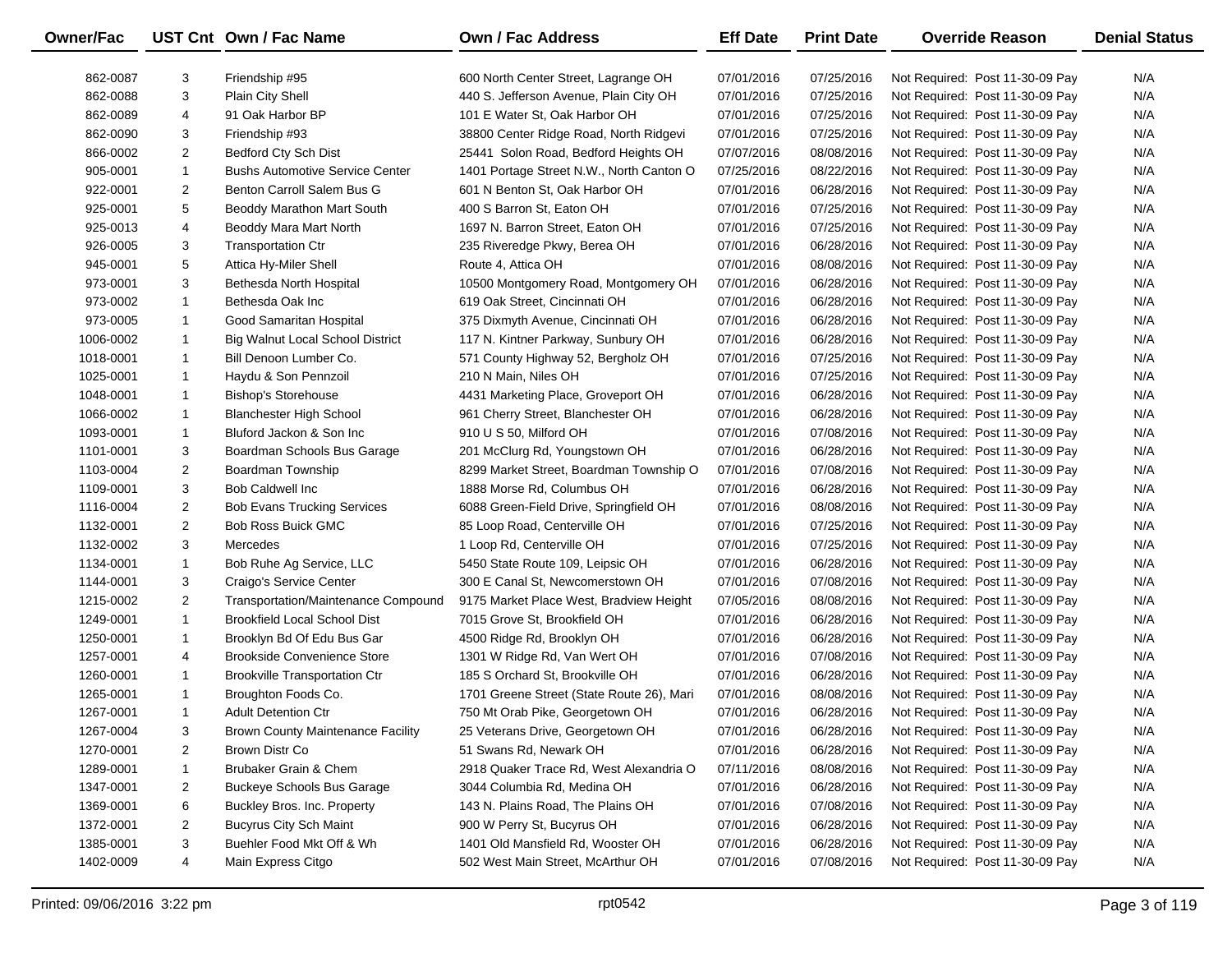| <b>Owner/Fac</b> |                | UST Cnt Own / Fac Name                  | <b>Own / Fac Address</b>                  | <b>Eff Date</b> | <b>Print Date</b> | <b>Override Reason</b>          | <b>Denial Status</b> |
|------------------|----------------|-----------------------------------------|-------------------------------------------|-----------------|-------------------|---------------------------------|----------------------|
| 1402-0019        | 6              | <b>Burlile Petroleum</b>                | 488 Pike St, Gallipolis OH                | 07/01/2016      | 07/08/2016        | Not Required: Post 11-30-09 Pay | N/A                  |
| 1402-0029        | $\mathbf{1}$   | <b>Burlile Petroleum</b>                | 683 State Route 7 North, Gallipolis OH    | 07/01/2016      | 07/08/2016        | Not Required: Post 11-30-09 Pay | N/A                  |
| 1414-0005        | $\mathbf{1}$   | Dimmick Road Pump Station               | 7315 Dimmick Road, West Chester OH        | 07/06/2016      | 08/08/2016        | Not Required: Post 11-30-09 Pay | N/A                  |
| 1423-0003        | $\overline{a}$ | <b>Butler Township Serv Dept</b>        | 3710 W National Rd, Dayton OH             | 07/01/2016      | 06/28/2016        | Not Required: Post 11-30-09 Pay | N/A                  |
| 1424-0001        | $\overline{2}$ | Buurma Farms Inc                        | 3909 Kok Rd, Willard OH                   | 07/01/2016      | 07/25/2016        | Not Required: Post 11-30-09 Pay | N/A                  |
| 1493-0002        | 5              | C Y Oil Co Inc                          | Corner Rt 127 N & City Road 144, Pauldin  | 07/01/2016      | 09/02/2016        | Not Required: Post 11-30-09 Pay | N/A                  |
| 1493-0006        | 4              | Payne Maramart                          | 202 N Main Street, Payne OH               | 07/01/2016      | 09/02/2016        | Not Required: Post 11-30-09 Pay | N/A                  |
| 1516-0001        | $\mathbf{1}$   | Roeder Cartage Co Inc                   | 1979 North Dixie Hwy, Lima OH             | 07/01/2016      | 06/28/2016        | Not Required: Post 11-30-09 Pay | N/A                  |
| 1518-0001        | 1              | Cambridge City Schools                  | Corner N. 11th Street & Scott Avenue, Cam | 07/01/2016      | 08/08/2016        | Not Required: Post 11-30-09 Pay | N/A                  |
| 1532-0008        | 3              | Canal Fulton Bellstores #29             | 2111 Locust Street, Canal Fulton OH       | 07/01/2016      | 08/08/2016        | Not Required: Post 11-30-09 Pay | N/A                  |
| 1532-0023        | 5              | West Liberty Bellstores #25             | 516 W. Liberty Street, Wooster OH         | 07/01/2016      | 08/08/2016        | Not Required: Post 11-30-09 Pay | N/A                  |
| 1532-0029        | 3              | Six Nineteen Bellstores #24             | 2361 E. Turkeyfoot Lake Road, Akron OH    | 07/01/2016      | 08/08/2016        | Not Required: Post 11-30-09 Pay | N/A                  |
| 1532-0032        | 5              | Orrville Bellstores #51                 | 425 W. High Street, Orrville OH           | 07/01/2016      | 08/08/2016        | Not Required: Post 11-30-09 Pay | N/A                  |
| 1532-0033        | 5              | East Market Bellstores #49              | 1805 E. Market Street, Akron OH           | 07/01/2016      | 08/08/2016        | Not Required: Post 11-30-09 Pay | N/A                  |
| 1532-0036        | 4              | Midway Bellstores #35                   | 7170 E. Lincoln Way, Wooster OH           | 07/01/2016      | 08/08/2016        | Not Required: Post 11-30-09 Pay | N/A                  |
| 1532-0038        | 5              | Tuslaw Bellstores #31                   | 13172 Lincoln Way N.W., Massillon OH      | 07/01/2016      | 08/08/2016        | Not Required: Post 11-30-09 Pay | N/A                  |
| 1532-0039        | 5              | Southside Bellstores #65                | 110 Commercial Avenue SE, New Philad      | 07/01/2016      | 08/08/2016        | Not Required: Post 11-30-09 Pay | N/A                  |
| 1532-0040        | 6              | Strasburg Bellstores #66                | 7467 State Route 250 N.W., Strasburg OH   | 07/01/2016      | 08/08/2016        | Not Required: Post 11-30-09 Pay | N/A                  |
| 1532-0042        | 3              | S. Market Bellstores #16                | 404 S. Market Street, Wooster OH          | 07/01/2016      | 08/08/2016        | Not Required: Post 11-30-09 Pay | N/A                  |
| 1532-0043        | 3              | Jackson Bellstores #27                  | 5508 Wales Road N.W., Massillon OH        | 07/01/2016      | 08/08/2016        | Not Required: Post 11-30-09 Pay | N/A                  |
| 1532-0044        | 5              | Wales Road Bellstores #22               | 3917 Wales Road N.W., Massillon OH        | 07/01/2016      | 08/08/2016        | Not Required: Post 11-30-09 Pay | N/A                  |
| 1532-0046        | 4              | Wadsworth Bellstores #33                | 835 High Street, Wadsworth OH             | 07/01/2016      | 08/08/2016        | Not Required: Post 11-30-09 Pay | N/A                  |
| 1532-0048        | $\overline{2}$ | Viaduct Bellstores #26                  | 519 Lincoln Way W., Massillon OH          | 07/01/2016      | 08/08/2016        | Not Required: Post 11-30-09 Pay | N/A                  |
| 1532-0051        | 3              | Waco Bellstores #28                     | 2540 Waynesburg Drive S.E., Canton OH     | 07/01/2016      | 08/08/2016        | Not Required: Post 11-30-09 Pay | N/A                  |
| 1532-0053        | 4              | First Street Bellstores #34             | 108 Lake Avenue, Massillon OH             | 07/01/2016      | 08/08/2016        | Not Required: Post 11-30-09 Pay | N/A                  |
| 1532-0056        | 4              | Navarre Fuel Stop / South Massillon #40 | 100 Navarre Road S.E., Massillon OH       | 07/01/2016      | 08/08/2016        | Not Required: Post 11-30-09 Pay | N/A                  |
| 1532-0057        | 3              | 585 Bellstores #17                      | 2424 Akron Road, Wooster OH               | 07/01/2016      | 08/08/2016        | Not Required: Post 11-30-09 Pay | N/A                  |
| 1532-0058        | 4              | Crossroads Bellstores #36               | 11089 State Route 800 N.E., Magnolia OH   | 07/01/2016      | 08/08/2016        | Not Required: Post 11-30-09 Pay | N/A                  |
| 1532-0073        | 2              | Louisville Fuel Stop                    | 5085 Louisville Street, Louisville OH     | 07/01/2016      | 08/08/2016        | Not Required: Post 11-30-09 Pay | N/A                  |
| 1532-0075        | 3              | Belden Village Bellstores #45           | 3985 Everhard Road N.W., Canton OH        | 07/01/2016      | 08/08/2016        | Not Required: Post 11-30-09 Pay | N/A                  |
| 1532-0082        | 3              | North Market                            | 2820 Market Avenue N., Canton OH          | 07/01/2016      | 08/08/2016        | Not Required: Post 11-30-09 Pay | N/A                  |
| 1532-0089        | 6              | Millersburg Bulk Plant                  | 7257 County Road 623, Millersburg OH      | 07/01/2016      | 08/08/2016        | Not Required: Post 11-30-09 Pay | N/A                  |
| 1532-0090        | 4              | Alliance Bellstores #52                 | 2491 W. State Street, Alliance OH         | 07/01/2016      | 08/08/2016        | Not Required: Post 11-30-09 Pay | N/A                  |
| 1532-0091        | 4              | Canton South Bellstores #53             | 2612 Cleveland Avenue S.W., Canton OH     | 07/01/2016      | 08/08/2016        | Not Required: Post 11-30-09 Pay | N/A                  |
| 1532-0092        | 4              | Market & Easton Bellstores #21          | 6358 Market Avenue N., N Canton OH        | 07/01/2016      | 08/08/2016        | Not Required: Post 11-30-09 Pay | N/A                  |
| 1532-0093        | 8              | Campbell Oil Bulk Plant                 | 652 S. Erie Street, Massillon OH          | 07/01/2016      | 08/08/2016        | Not Required: Post 11-30-09 Pay | N/A                  |
| 1532-0096        | 4              | East Canton Bellstores #69              | 102 E. Nassau Street, East Canton OH      | 07/01/2016      | 08/08/2016        | Not Required: Post 11-30-09 Pay | N/A                  |
| 1532-0097        | 4              | Shreve Bellstores #30                   | 103 S. Market Street, Shreve OH           | 07/01/2016      | 08/08/2016        | Not Required: Post 11-30-09 Pay | N/A                  |
| 1532-0098        | 5              | Minerva Bulk Plant                      | 621 Valley Street, Minerva OH             | 07/01/2016      | 08/08/2016        | Not Required: Post 11-30-09 Pay | N/A                  |
| 1532-0099        | 4              | North End Bellstores #111               | 132 W. Milltown Road, Wooster OH          | 07/01/2016      | 08/08/2016        | Not Required: Post 11-30-09 Pay | N/A                  |
| 1532-0101        | 5              | Hartville Bellstores #15                | 1261 W. Maple Street, Hartville OH        | 07/01/2016      | 08/08/2016        | Not Required: Post 11-30-09 Pay | N/A                  |
| 1532-0103        | 4              | Brewster Bellstores #32                 | 120 Wabash Avenue S., Brewster OH         | 07/01/2016      | 08/08/2016        | Not Required: Post 11-30-09 Pay | N/A                  |
| 1532-0104        | 6              | Dalton Bellstores #18                   | 208 Mill Street S., Dalton OH             | 07/01/2016      | 08/08/2016        | Not Required: Post 11-30-09 Pay | N/A                  |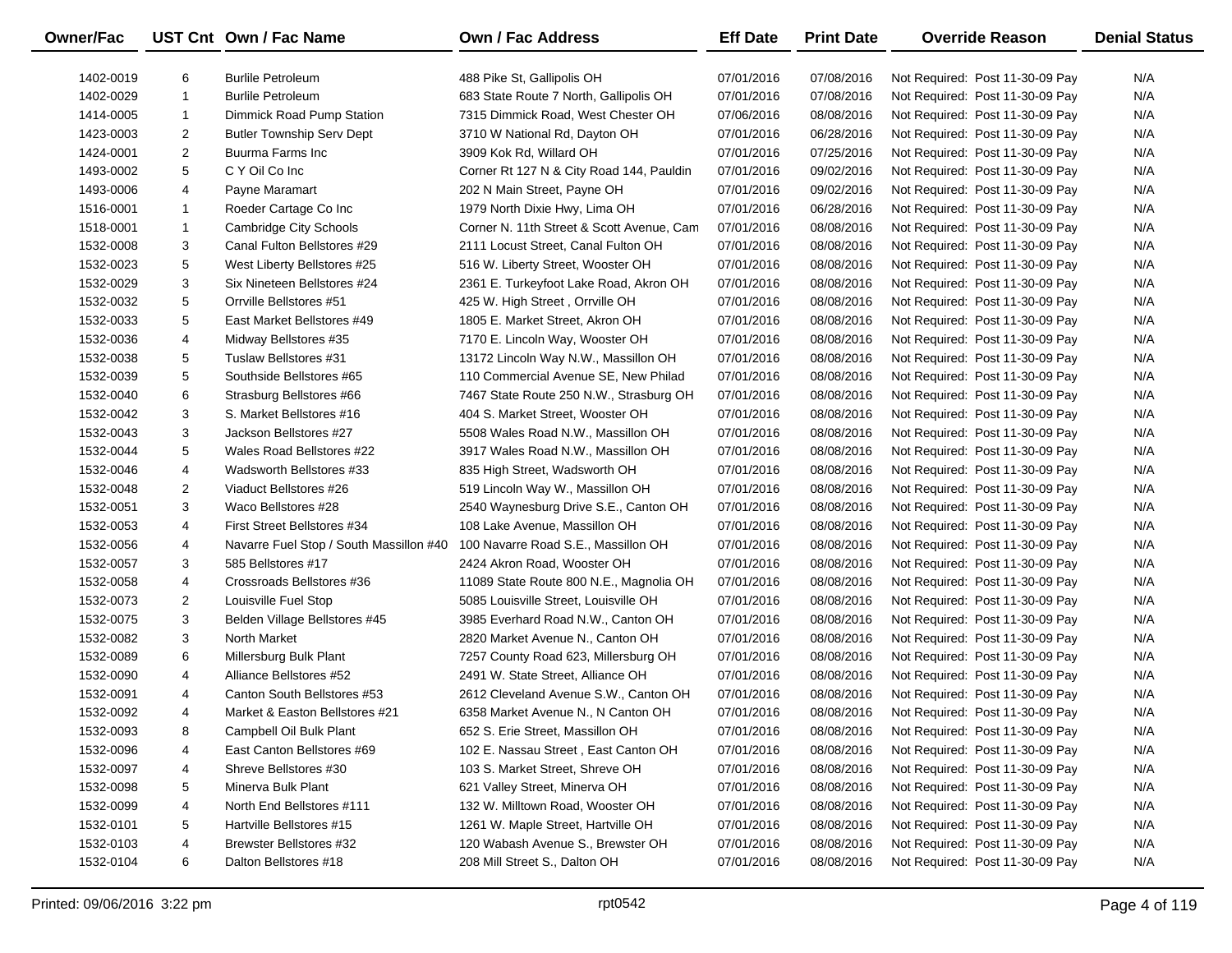| <b>Owner/Fac</b> |                | UST Cnt Own / Fac Name            | <b>Own / Fac Address</b>                  | <b>Eff Date</b> | <b>Print Date</b> | <b>Override Reason</b>          | <b>Denial Status</b> |
|------------------|----------------|-----------------------------------|-------------------------------------------|-----------------|-------------------|---------------------------------|----------------------|
| 1532-0105        | 4              | Ashland Bellstores #56            | 1011 Sugarbrush Drive, Ashland OH         | 07/01/2016      | 08/08/2016        | Not Required: Post 11-30-09 Pay | N/A                  |
| 1532-0106        | 6              | South Wooster Bellstores #50      | 1337 Blachleyville Road, Wooster OH       | 07/01/2016      | 08/08/2016        | Not Required: Post 11-30-09 Pay | N/A                  |
| 1532-0107        | 5              | Mount Eaton Bellstores #54        | 15927 E. Main Street, Mount Eaton OH      | 07/01/2016      | 08/08/2016        | Not Required: Post 11-30-09 Pay | N/A                  |
| 1532-0108        | 6              | Dalton West Marathon #48          | 216 S. Mill Street, Dalton OH             | 07/01/2016      | 08/08/2016        | Not Required: Post 11-30-09 Pay | N/A                  |
| 1532-0109        | $\overline{2}$ | <b>Buehlers Milltown Store</b>    | 3540 Burbank Road, Wooster OH             | 07/01/2016      | 08/08/2016        | Not Required: Post 11-30-09 Pay | N/A                  |
| 1532-0110        | $\overline{2}$ | <b>Buehler's Parkside</b>         | 3000 N. Wooster Avenue, Dover OH          | 07/01/2016      | 08/08/2016        | Not Required: Post 11-30-09 Pay | N/A                  |
| 1532-0112        | 3              | Ashland West #59                  | 2115 Baney Road, Ashland OH               | 07/01/2016      | 08/08/2016        | Not Required: Post 11-30-09 Pay | N/A                  |
| 1532-0113        | 4              | Cherry Street Bellstores #64      | 146 E. Cherry Street, Canal Fulton OH     | 07/01/2016      | 08/08/2016        | Not Required: Post 11-30-09 Pay | N/A                  |
| 1532-0114        | 4              | Holmesville Bellstores #110       | 160 Vermilion Street, Holmesville OH      | 07/01/2016      | 08/08/2016        | Not Required: Post 11-30-09 Pay | N/A                  |
| 1532-0115        | 4              | Ontario Bellstores #112           | 1340 Lexington Springmill Road, Ontario O | 07/01/2016      | 08/08/2016        | Not Required: Post 11-30-09 Pay | N/A                  |
| 1532-0117        | 4              | Coshocton Bellstores #116         | 501 S. Second Street, Coshocton OH        | 07/01/2016      | 08/08/2016        | Not Required: Post 11-30-09 Pay | N/A                  |
| 1532-0118        | 4              | New Lexington Bellstores #117     | 149 W. Broadway Street, New Lexington O   | 07/01/2016      | 08/08/2016        | Not Required: Post 11-30-09 Pay | N/A                  |
| 1532-0119        | 4              | Millersburg West Bellstores #114  | 8490 State Route 39, Millersburg OH       | 07/01/2016      | 08/08/2016        | Not Required: Post 11-30-09 Pay | N/A                  |
| 1532-0120        | 5              | Triway Bellstores #120            | 2240 Columbus Road, Wooster OH            | 07/01/2016      | 08/08/2016        | Not Required: Post 11-30-09 Pay | N/A                  |
| 1532-0121        | 4              | Fredericktown Bellstores #121     | 300 Sandusky Street W., Fredericktown O   | 07/01/2016      | 08/08/2016        | Not Required: Post 11-30-09 Pay | N/A                  |
| 1532-0122        | 3              | Fisher Road Bellstores #124       | 5501 Fisher Road, Columbus OH             | 07/01/2016      | 08/08/2016        | Not Required: Post 11-30-09 Pay | N/A                  |
| 1532-0123        | 3              | Cleveland Ave Bellstores #122     | 3812 Cleveland Avenue N.W., Canton OH     | 07/01/2016      | 08/08/2016        | Not Required: Post 11-30-09 Pay | N/A                  |
| 1532-0124        | 4              | Beal Avenue Bellstore #131        | 1530 Beall Avenue, Wooster OH             | 07/01/2016      | 08/08/2016        | Not Required: Post 11-30-09 Pay | N/A                  |
| 1532-0125        | 4              | Sawmill Road Bellstores #123      | 7200 Sawmill Road, Columbus OH            | 07/01/2016      | 08/08/2016        | Not Required: Post 11-30-09 Pay | N/A                  |
| 1532-0126        | 4              | Dover North Bellstores #133       | 201 W. Ohio Avenue, Dover OH              | 07/01/2016      | 08/08/2016        | Not Required: Post 11-30-09 Pay | N/A                  |
| 1532-0127        | 4              | Hayesville Bellstores #132        | 1923 State Route 60, Ashland OH           | 07/01/2016      | 08/08/2016        | Not Required: Post 11-30-09 Pay | N/A                  |
| 1532-0128        | 5              | Millersburg South Bellstores #136 | 1129 South Washington, Millersburg OH     | 07/01/2016      | 08/08/2016        | Not Required: Post 11-30-09 Pay | N/A                  |
| 1532-0130        | 4              | Walnut Creek Bellstores #142      | 2894 State Route 39, Walnut Creek OH      | 07/01/2016      | 08/08/2016        | Not Required: Post 11-30-09 Pay | N/A                  |
| 1532-0131        | $\overline{2}$ | Stone Creek Bellstores #141       | 112 S. Bridge Street S.W., Stone Creek O  | 07/01/2016      | 08/08/2016        | Not Required: Post 11-30-09 Pay | N/A                  |
| 1532-0132        | 4              | Bolivar Bellstores #140           | 450 Canal Street SE, Bolivar OH           | 07/01/2016      | 08/08/2016        | Not Required: Post 11-30-09 Pay | N/A                  |
| 1532-0133        | 6              | Findlay Bellstores #145           | 1215 West Main Cross Street, Findlay OH   | 07/01/2016      | 08/08/2016        | Not Required: Post 11-30-09 Pay | N/A                  |
| 1532-0134        | 5              | Berlin Bellstores #138            | 4716 State Route 39, Millersburg OH       | 07/01/2016      | 08/08/2016        | Not Required: Post 11-30-09 Pay | N/A                  |
| 1532-0135        | 5              | Hills & Dales Bellstore #147      | 8015 Hills & Dales Rd NW, Massillon OH    | 07/01/2016      | 08/08/2016        | Not Required: Post 11-30-09 Pay | N/A                  |
| 1532-0136        | 5              | <b>Malvern Bellstores</b>         | 7397 Canton Road, Malvern OH              | 08/15/2016      | 08/22/2016        | Not Required: Post 11-30-09 Pay | N/A                  |
| 1554-0001        | $\overline{c}$ | Cantini Inc                       | 3459 S Main St, Rock Creek OH             | 07/05/2016      | 08/08/2016        | Not Required: Post 11-30-09 Pay | N/A                  |
| 1600-0002        | 3              | Cargill Deicing Technology        | 2400 Ships Channel, Cleveland OH          | 07/01/2016      | 06/28/2016        | Not Required: Post 11-30-09 Pay | N/A                  |
| 1612-0001        | 3              | <b>Cliff Towers Marathon</b>      | 18100 Sloane Avenue, Lakewood OH          | 07/01/2016      | 07/08/2016        | Not Required: Post 11-30-09 Pay | N/A                  |
| 1621-0001        | 3              | Steve's Carry Out                 | 10085 SH 108, Wauseon OH                  | 07/01/2016      | 07/08/2016        | Not Required: Post 11-30-09 Pay | N/A                  |
| 1658-0001        | 3              | Carroll County Airport Author     | 253 Airport Road, Carrollton OH           | 08/15/2016      | 08/22/2016        | Not Required: Post 11-30-09 Pay | N/A                  |
| 1674-0002        | $\overline{2}$ | Carson Petroleum Co Bulk          | 108 W. Main Street, Hopedale OH           | 07/01/2016      | 06/28/2016        | Not Required: Post 11-30-09 Pay | N/A                  |
| 1674-0009        | 3              | <b>Lansing Service Station</b>    | 54568 National Rd, Lansing OH             | 07/01/2016      | 06/28/2016        | Not Required: Post 11-30-09 Pay | N/A                  |
| 1685-0004        | 1              | Research Institute                | 2103 Cornell Road, Cleveland OH           | 07/01/2016      | 09/02/2016        | Not Required: Post 11-30-09 Pay | N/A                  |
| 1690-0001        | 1              | <b>Cassens Transport Company</b>  | 24777 Honda Parkway, Marysville OH        | 07/01/2016      | 06/28/2016        | Not Required: Post 11-30-09 Pay | N/A                  |
| 1690-0003        | 3              | <b>Cassens Transport Company</b>  | 633 Matzinger Road, Toledo OH             | 07/01/2016      | 06/28/2016        | Not Required: Post 11-30-09 Pay | N/A                  |
| 1694-0001        | $\overline{c}$ | Hartzell Hardwoods Inc.           | 1025 S. Roosevelt Avenue, Piqua OH        | 07/01/2016      | 07/25/2016        | Not Required: Post 11-30-09 Pay | N/A                  |
| 1698-0002        | $\overline{2}$ | Catawba Island Marina             | 4235 Beach Club Rd, Port Clinton OH       | 07/11/2016      | 08/08/2016        | Not Required: Post 11-30-09 Pay | N/A                  |
| 1700-0002        | $\mathbf{1}$   | <b>Holy Cross Cemetery</b>        | 14609 Brookpark Road, Brookpark OH        | 07/01/2016      | 08/08/2016        | Not Required: Post 11-30-09 Pay | N/A                  |
| 1700-0003        | $\mathbf{1}$   | <b>Calvary Cemetery</b>           | 555 North Ridge Road, Lorain OH           | 07/01/2016      | 08/08/2016        | Not Required: Post 11-30-09 Pay | N/A                  |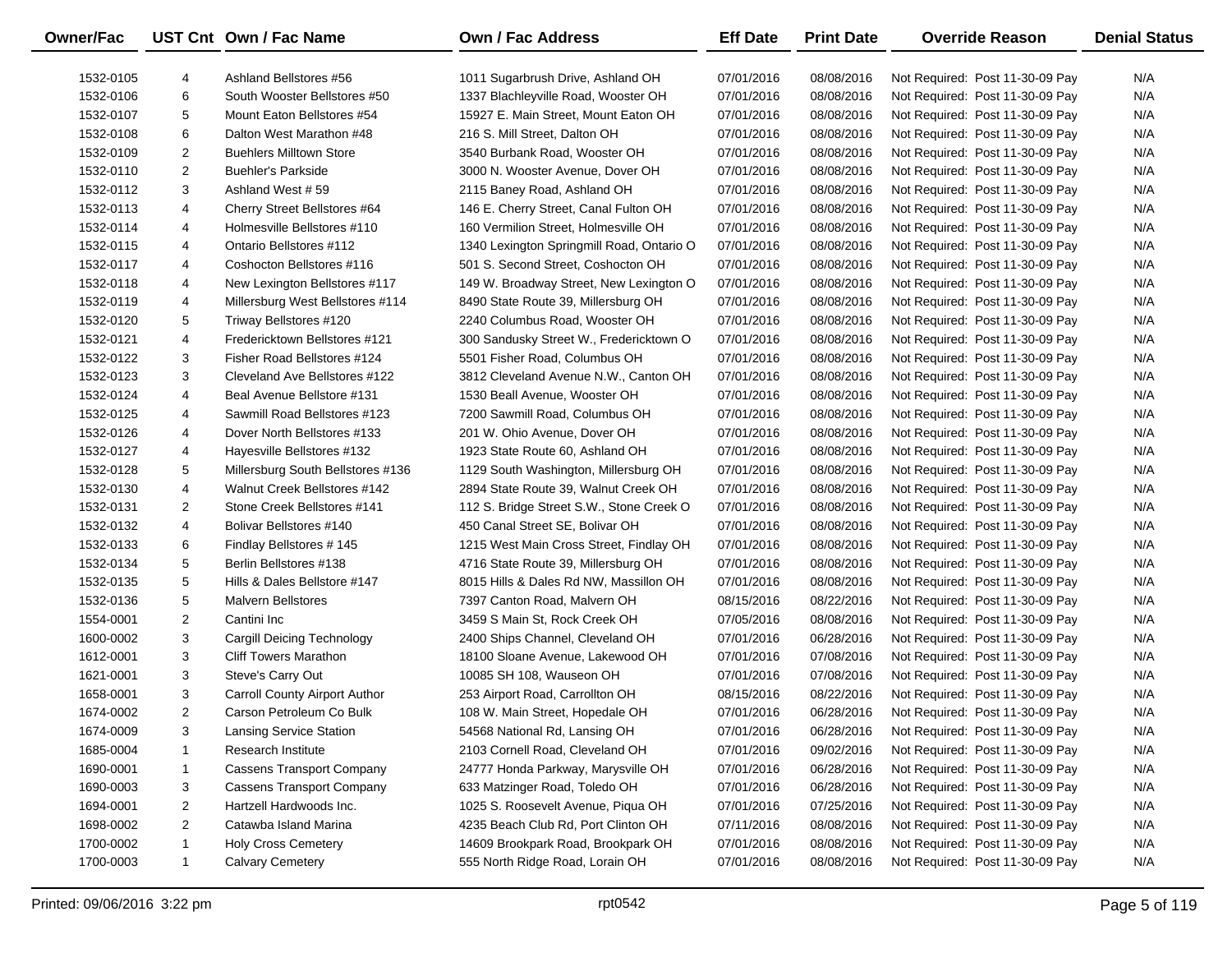| Owner/Fac |                | UST Cnt Own / Fac Name                                                       | <b>Own / Fac Address</b>                                                       | <b>Eff Date</b> | <b>Print Date</b> | <b>Override Reason</b>          | <b>Denial Status</b> |
|-----------|----------------|------------------------------------------------------------------------------|--------------------------------------------------------------------------------|-----------------|-------------------|---------------------------------|----------------------|
| 1700-0005 |                | <b>St Mary Cemetery</b>                                                      | 7284 Lake Avenue, Elyria OH                                                    | 07/01/2016      | 08/08/2016        | Not Required: Post 11-30-09 Pay | N/A                  |
| 1711-0001 | $\overline{7}$ | Cedar Point                                                                  | One Cedar Point Drive, Sandusky OH                                             | 07/01/2016      | 06/28/2016        | Not Required: Post 11-30-09 Pay | N/A                  |
| 1711-0002 | $\overline{2}$ | Geauga Lake                                                                  | 1100 Squires Drive, Aurora OH                                                  | 07/01/2016      | 06/28/2016        | Not Required: Post 11-30-09 Pay | N/A                  |
| 1711-0003 | $\overline{2}$ | Castaway Bay Marina                                                          | 10 Harbour Parkway, Sandusky OH                                                | 07/01/2016      | 06/28/2016        | Not Required: Post 11-30-09 Pay | N/A                  |
| 1713-0002 | $\mathbf{1}$   | <b>Cedarville University</b>                                                 | 2840 Cedarville Yellow Springs Road, Ced                                       | 07/01/2016      | 07/08/2016        | Not Required: Post 11-30-09 Pay | N/A                  |
| 1728-0001 | $\overline{2}$ | Center Heights Service Inc                                                   | 3884 Warrensville Center, Warrensville Hts                                     | 07/05/2016      | 08/08/2016        | Not Required: Post 11-30-09 Pay | N/A                  |
| 1733-0002 | $\overline{2}$ | <b>Transportation Department</b>                                             | 10256 Sheehan Road, Centerville OH                                             | 07/01/2016      | 06/28/2016        | Not Required: Post 11-30-09 Pay | N/A                  |
| 1739-0001 | $\overline{2}$ | Central Cadillac Co                                                          | 2801 Carnegie Ave, Cleveland OH                                                | 07/01/2016      | 06/28/2016        | Not Required: Post 11-30-09 Pay | N/A                  |
| 1750-0001 | $\mathbf{1}$   | Central Mutual Insurance Company                                             | 800 S. Washington Street, Van Wert OH                                          | 07/01/2016      | 06/28/2016        | Not Required: Post 11-30-09 Pay | N/A                  |
| 1757-0001 | 6              | <b>Central Ohio Transt Authority</b>                                         | 1600 McKinley Avenue, Columbus OH                                              | 07/01/2016      | 07/08/2016        | Not Required: Post 11-30-09 Pay | N/A                  |
| 1757-0002 | 6              | <b>Central Ohio Transit Authority</b>                                        | 1333 Fields Avenue, Columbus OH                                                | 07/01/2016      | 07/08/2016        | Not Required: Post 11-30-09 Pay | N/A                  |
| 1757-0003 | $\overline{2}$ | Central Ohio Transit Authority                                               | 1330 Fields Avenue, Columbus OH                                                | 07/01/2016      | 07/08/2016        | Not Required: Post 11-30-09 Pay | N/A                  |
| 1757-0004 | $\mathbf{1}$   | <b>CNG Fueling Facility</b>                                                  | 1438 McKinley Avenue, Columbus OH                                              | 08/08/2016      | 08/22/2016        | Not Required: Post 11-30-09 Pay | N/A                  |
| 1762-0011 | $\mathbf{1}$   | United Telephone Co. of Ohio dba Centu 204 Latin Street, Cortland OH         |                                                                                | 07/01/2016      | 06/28/2016        | Not Required: Post 11-30-09 Pay | N/A                  |
| 1762-0012 | $\mathbf{1}$   | United Telephone Co. of Ohio dba Centu 13474 Cygnet Road, Cygnet OH          |                                                                                | 07/01/2016      | 06/28/2016        | Not Required: Post 11-30-09 Pay | N/A                  |
| 1762-0013 | $\mathbf{1}$   | United Telephone Co. of Ohio dba Centu 415 Second Street, Defiance OH        |                                                                                | 07/01/2016      | 06/28/2016        | Not Required: Post 11-30-09 Pay | N/A                  |
| 1762-0014 | $\mathbf{1}$   | United Telephone Co. of Ohio dba Centu 60 Eastern Road, Doylestown OH        |                                                                                | 07/01/2016      | 06/28/2016        | Not Required: Post 11-30-09 Pay | N/A                  |
| 1762-0015 | $\mathbf{1}$   | United Telephone Co. of Ohio dba Centu 127 N. Main Street, Bellefontaine OH  |                                                                                | 07/01/2016      | 06/28/2016        | Not Required: Post 11-30-09 Pay | N/A                  |
| 1762-0016 | $\mathbf{1}$   | United Telephone Co. of Ohio dba Centu 2303 State Route 88, Bristolville OH  |                                                                                | 07/01/2016      | 06/28/2016        | Not Required: Post 11-30-09 Pay | N/A                  |
| 1762-0017 | $\mathbf{1}$   | United Telephone Co. of Ohio dba Centu 123 S. Walnut Street, Bucyrus OH      |                                                                                | 07/01/2016      | 06/28/2016        | Not Required: Post 11-30-09 Pay | N/A                  |
| 1762-0018 | $\mathbf{1}$   |                                                                              | United Telephone Co. of Ohio dba Centu 4529 Mahoning Avenue N.W., Warren OH    | 07/01/2016      | 06/28/2016        | Not Required: Post 11-30-09 Pay | N/A                  |
| 1762-0019 | $\mathbf{1}$   | United Telephone Co. of Ohio dba Centu 715 E. Main Street, Elida OH          |                                                                                | 07/01/2016      | 06/28/2016        | Not Required: Post 11-30-09 Pay | N/A                  |
| 1762-0020 | $\mathbf{1}$   | United Telephone Co. of Ohio dba Centu 2169 Elm Road N.E., Warren OH         |                                                                                | 07/01/2016      | 06/28/2016        | Not Required: Post 11-30-09 Pay | N/A                  |
| 1762-0021 | $\mathbf{1}$   |                                                                              | United Telephone Co. of Ohio dba Centu 10 N. Pleasant Street, Fredericktown OH | 07/01/2016      | 06/28/2016        | Not Required: Post 11-30-09 Pay | N/A                  |
| 1762-0022 | $\mathbf{1}$   | United Telephone Co. of Ohio dba Centu 200 S. Broadway Street, Greenville OH |                                                                                | 07/01/2016      | 06/28/2016        | Not Required: Post 11-30-09 Pay | N/A                  |
| 1762-0023 | $\mathbf{1}$   | United Telephone Co. of Ohio dba Centu 135 Niles Cortland Road, Howland OH   |                                                                                | 07/01/2016      | 06/28/2016        | Not Required: Post 11-30-09 Pay | N/A                  |
| 1762-0024 | $\mathbf{1}$   | United Telephone Co. of Ohio dba Centu 103 S. Main Street, Johnstown OH      |                                                                                | 07/01/2016      | 06/28/2016        | Not Required: Post 11-30-09 Pay | N/A                  |
| 1762-0025 | $\mathbf{1}$   |                                                                              | United Telephone Co. of Ohio dba Centu 323 Grandview Boulevard, Lake Milton OH | 07/01/2016      | 06/28/2016        | Not Required: Post 11-30-09 Pay | N/A                  |
| 1762-0026 | $\mathbf{1}$   | United Telephone Co. of Ohio dba Centu 20 N. Mechanic Street, Lebanon OH     |                                                                                | 07/01/2016      | 06/28/2016        | Not Required: Post 11-30-09 Pay | N/A                  |
| 1762-0027 | $\mathbf{1}$   | United Telephone Co. of Ohio dba Centu 20 Frederick Street, Lexington OH     |                                                                                | 07/01/2016      | 06/28/2016        | Not Required: Post 11-30-09 Pay | N/A                  |
| 1762-0028 | $\mathbf{1}$   | United Telephone Co. of Ohio dba Centu 122 S. Elizabeth Street, Lima OH      |                                                                                | 07/01/2016      | 06/28/2016        | Not Required: Post 11-30-09 Pay | N/A                  |
| 1762-0029 | $\mathbf{1}$   | United Telephone Co. of Ohio dba Centu 50 S. Main Street, Marengo OH         |                                                                                | 07/01/2016      | 06/28/2016        | Not Required: Post 11-30-09 Pay | N/A                  |
| 1762-0030 | $\mathbf{1}$   | United Telephone Co. of Ohio dba Centu 322 W. Main Street, Mason OH          |                                                                                | 07/01/2016      | 06/28/2016        | Not Required: Post 11-30-09 Pay | N/A                  |
| 1762-0031 | $\mathbf{1}$   |                                                                              | United Telephone Co. of Ohio dba Centu 15 E. Gambier Street, Mount Vernon OH   | 07/01/2016      | 06/28/2016        | Not Required: Post 11-30-09 Pay | N/A                  |
| 1762-0032 | $\mathbf{1}$   | United Telephone Co. of Ohio dba Centu 115 N. Plum Street, Marysville OH     |                                                                                | 07/01/2016      | 06/28/2016        | Not Required: Post 11-30-09 Pay | N/A                  |
| 1762-0033 | -1             |                                                                              | United Telephone Co. of Ohio dba Centu Rear 2031 Park Avenue W., Mansfield OH  | 07/01/2016      | 06/28/2016        | Not Required: Post 11-30-09 Pay | N/A                  |
| 1762-0034 |                | United Telephone Co. of Ohio dba Centu 25 S. Mulberry Street, Mansfield OH   |                                                                                | 07/01/2016      | 06/28/2016        | Not Required: Post 11-30-09 Pay | N/A                  |
| 1762-0035 |                | United Telephone Co. of Ohio dba Centu 654 E. Miltown Road, Madisonburg OH   |                                                                                | 07/01/2016      | 06/28/2016        | Not Required: Post 11-30-09 Pay | N/A                  |
| 1762-0036 |                | United Telephone Co. of Ohio dba Centu 15 S. Center Street, Newton Falls OH  |                                                                                | 07/01/2016      | 06/28/2016        | Not Required: Post 11-30-09 Pay | N/A                  |
| 1762-0037 |                | United Telephone Co. of Ohio dba Centu 1140 Oak Knoll S.E., Warren OH        |                                                                                | 07/01/2016      | 06/28/2016        | Not Required: Post 11-30-09 Pay | N/A                  |
| 1762-0038 |                | United Telephone Co. of Ohio dba Centu 10 E. Walnut Street, Pataskala OH     |                                                                                | 07/01/2016      | 06/28/2016        | Not Required: Post 11-30-09 Pay | N/A                  |
| 1762-0039 | 1              | United Telephone Co. of Ohio dba Centu 125 N. Main Street, Sidney OH         |                                                                                | 07/01/2016      | 06/28/2016        | Not Required: Post 11-30-09 Pay | N/A                  |
| 1762-0040 | $\mathbf{1}$   | United Telephone Co. of Ohio dba Centu 1107 State Route 430, Mansfield OH    |                                                                                | 07/01/2016      | 06/28/2016        | Not Required: Post 11-30-09 Pay | N/A                  |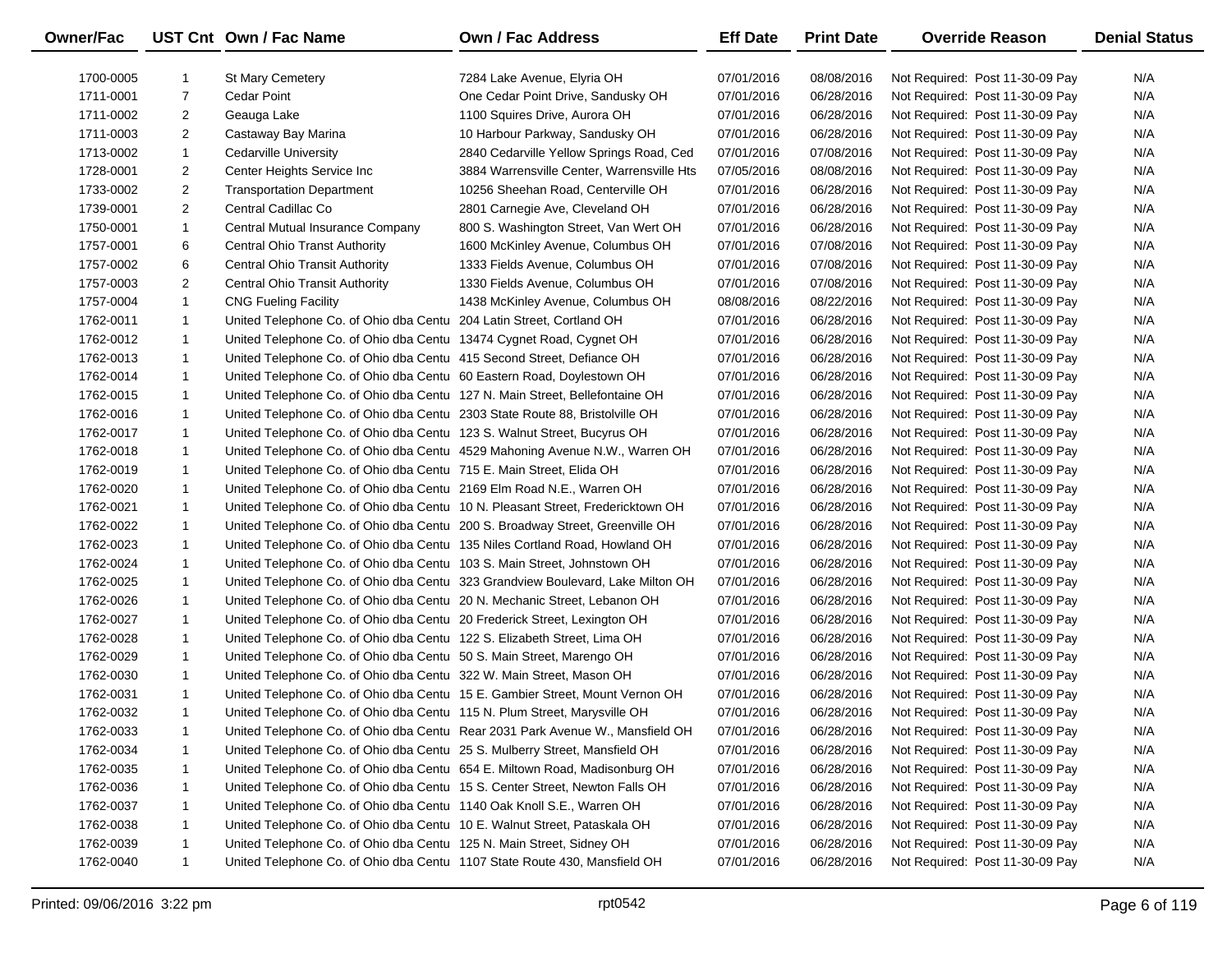| <b>Owner/Fac</b> |                | UST Cnt Own / Fac Name                                                     | Own / Fac Address                      | <b>Eff Date</b> | <b>Print Date</b> | <b>Override Reason</b>          | <b>Denial Status</b> |
|------------------|----------------|----------------------------------------------------------------------------|----------------------------------------|-----------------|-------------------|---------------------------------|----------------------|
| 1762-0041        | $\mathbf{1}$   | United Telephone Co. of Ohio dba Centu 67 E. Grandville Street, Sunbury OH |                                        | 07/01/2016      | 06/28/2016        | Not Required: Post 11-30-09 Pay | N/A                  |
| 1762-0042        | $\mathbf{1}$   | United Telephone Co. of Ohio dba Centu 123 Lincoln Street, Swanton OH      |                                        | 07/01/2016      | 06/28/2016        | Not Required: Post 11-30-09 Pay | N/A                  |
| 1762-0043        | $\mathbf{1}$   | United Telephone Co. of Ohio dba Centu 112 N. Market Street, Van Wert OH   |                                        | 07/01/2016      | 06/28/2016        | Not Required: Post 11-30-09 Pay | N/A                  |
| 1762-0044        | $\mathbf{1}$   | United Telephone Co. of Ohio dba Centu 300 W. Grand Street, Versailles OH  |                                        | 07/01/2016      | 06/28/2016        | Not Required: Post 11-30-09 Pay | N/A                  |
| 1762-0045        | $\mathbf{1}$   | United Telephone Co. of Ohio dba Centu 220 S. Park Avenue, Warren OH       |                                        | 07/01/2016      | 06/28/2016        | Not Required: Post 11-30-09 Pay | N/A                  |
| 1762-0046        | $\mathbf{1}$   | United Telephone Co. of Ohio dba Centu 763 Lexington Avenue, Mansfield OH  |                                        | 07/01/2016      | 06/28/2016        | Not Required: Post 11-30-09 Pay | N/A                  |
| 1762-0047        | $\mathbf{1}$   | United Telephone Co. of Ohio dba Centu 10 Water Street, Shelby OH          |                                        | 07/01/2016      | 06/28/2016        | Not Required: Post 11-30-09 Pay | N/A                  |
| 1762-0048        | $\mathbf{1}$   | United Telephone Co. of Ohio dba Centu 14820 Ovitt Road, Waterville OH     |                                        | 07/01/2016      | 06/28/2016        | Not Required: Post 11-30-09 Pay | N/A                  |
| 1762-0049        | $\mathbf{1}$   | United Telephone Co. of Ohio dba Centu 114 E. Elm Street, Wauseon OH       |                                        | 07/01/2016      | 06/28/2016        | Not Required: Post 11-30-09 Pay | N/A                  |
| 1762-0050        | $\mathbf{1}$   | United Telephone Co. of Ohio dba Centu 224 E. Liberty Street, Wooster OH   |                                        | 07/01/2016      | 06/28/2016        | Not Required: Post 11-30-09 Pay | N/A                  |
| 1762-0051        | $\mathbf{1}$   | United Telephone Co. of Ohio dba Centu 4293 Fort Amanda Road, Lima OH      |                                        | 07/01/2016      | 06/28/2016        | Not Required: Post 11-30-09 Pay | N/A                  |
| 1762-0052        | $\mathbf{1}$   | United Telephone Co. of Ohio dba Centu 1317 Hills Miller Road, Delaware OH |                                        | 07/01/2016      | 06/28/2016        | Not Required: Post 11-30-09 Pay | N/A                  |
| 1762-0053        | $\mathbf{1}$   | United Telephone Co. of Ohio dba Centu 255 N. Canal Street, Delphos OH     |                                        | 07/01/2016      | 06/28/2016        | Not Required: Post 11-30-09 Pay | N/A                  |
| 1764-0001        | $\overline{2}$ | Central Allied Enterp Inc                                                  | 3015 Columbus Rd NE, Canton OH         | 07/01/2016      | 06/28/2016        | Not Required: Post 11-30-09 Pay | N/A                  |
| 1770-0001        | $\mathbf{1}$   | Century Motors of Columbus - Acura                                         | 4340 Dublin Granville Road, Dublin OH  | 07/01/2016      | 06/28/2016        | Not Required: Post 11-30-09 Pay | N/A                  |
| 1777-0001        | 5              | Chagrin Lagoons Yacht Club                                                 | 35111 Lagoons Drive, Eastlake OH       | 07/01/2016      | 06/28/2016        | Not Required: Post 11-30-09 Pay | N/A                  |
| 1781-0001        | $\overline{2}$ | Champaign County Engineer                                                  | 428 Beech St, Urbana OH                | 07/01/2016      | 08/22/2016        | Not Required: Post 11-30-09 Pay | N/A                  |
| 1791-0001        | $\overline{2}$ | <b>Channel Park Marina</b>                                                 | 5300 Whiskey Island, Cleveland OH      | 07/01/2016      | 06/28/2016        | Not Required: Post 11-30-09 Pay | N/A                  |
| 1796-0001        | $\overline{2}$ | Chardon Local Sch Transport                                                | 355 Maple Avenue, Chardon OH           | 07/01/2016      | 06/28/2016        | Not Required: Post 11-30-09 Pay | N/A                  |
| 1798-0001        | $\overline{7}$ | Chardon Oil Co. Inc.                                                       | 1590 W. Jackson Street, Painesville OH | 07/01/2016      | 06/28/2016        | Not Required: Post 11-30-09 Pay | N/A                  |
| 1798-0002        | 6              | Chardon Oil Co. Inc.                                                       | 420 Water Street, Chardon OH           | 07/01/2016      | 06/28/2016        | Not Required: Post 11-30-09 Pay | N/A                  |
| 1806-0001        | $\overline{4}$ | <b>B</b> E Pizza                                                           | 18992 Main Street, Broadway OH         | 07/01/2016      | 08/08/2016        | Not Required: Post 11-30-09 Pay | N/A                  |
| 1806-0002        | $\overline{2}$ | Raceway Mini-Mart Inc                                                      | 9039 Larue Prospect Rd, Larue OH       | 07/01/2016      | 08/08/2016        | Not Required: Post 11-30-09 Pay | N/A                  |
| 1815-0001        | $\overline{2}$ | <b>Bellbrook Fire Dept</b>                                                 | 4254 W Franklin St, Bellbrook OH       | 07/01/2016      | 06/28/2016        | Not Required: Post 11-30-09 Pay | N/A                  |
| 1816-0001        | 6              | <b>Bootsies Carryout Serv</b>                                              | 155 W Columbus St, Lithopolis OH       | 07/01/2016      | 07/25/2016        | Not Required: Post 11-30-09 Pay | N/A                  |
| 1831-0001        | 3              | Care Auto Svc Inc                                                          | 3525 Lost Nation Rd, Willoughby OH     | 07/01/2016      | 07/08/2016        | Not Required: Post 11-30-09 Pay | N/A                  |
| 1873-0001        | $\mathbf{1}$   | Chesapeake Board Of Educa                                                  | 10183 City Rd 1, Chesapeake OH         | 07/01/2016      | 06/28/2016        | Not Required: Post 11-30-09 Pay | N/A                  |
| 1880-0001        | $\overline{2}$ | <b>Chester Township Road Department</b>                                    | 8558 Parkside Drive, Chesterland OH    | 07/01/2016      | 07/08/2016        | Not Required: Post 11-30-09 Pay | N/A                  |
| 1893-0001        | $\mathbf{1}$   | Chillicothe Tele Co                                                        | 68 E. Main Street, Chillicothe OH      | 07/01/2016      | 07/25/2016        | Not Required: Post 11-30-09 Pay | N/A                  |
| 1893-0002        | $\overline{2}$ | Chillicothe Tele Co                                                        | 861 Orange St, Chillicothe OH          | 07/01/2016      | 07/25/2016        | Not Required: Post 11-30-09 Pay | N/A                  |
| 1901-0001        | 3              | <b>Blairs Auto Care</b>                                                    | 18590 W Fifth St, Beloit OH            | 07/01/2016      | 07/25/2016        | Not Required: Post 11-30-09 Pay | N/A                  |
| 1903-0001        | 3              | Finney Bros Inc                                                            | 11061 SR 39, Millersburg OH            | 07/01/2016      | 06/28/2016        | Not Required: Post 11-30-09 Pay | N/A                  |
| 1936-0001        | $\overline{2}$ | <b>Central Maintenance Facility</b>                                        | 1088 W. Liberty Street, Cincinnati OH  | 07/01/2016      | 06/28/2016        | Not Required: Post 11-30-09 Pay | N/A                  |
| 1956-0017        | $\mathbf{1}$   | <b>Columbus Terminal</b>                                                   | 6433 Cosgray Road, Dublin OH           | 07/01/2016      | 07/25/2016        | Not Required: Post 11-30-09 Pay | N/A                  |
| 1956-0018        | $\mathbf{1}$   | Tallmadge Terminal                                                         | 1595 Southeast Ave, Tallmadge OH       | 07/01/2016      | 07/25/2016        | Not Required: Post 11-30-09 Pay | N/A                  |
| 1956-0020        | $\overline{c}$ | <b>Toledo Terminal</b>                                                     | 1840 Otter Creek Rd, Oregon OH         | 07/01/2016      | 07/25/2016        | Not Required: Post 11-30-09 Pay | N/A                  |
| 1956-0021        | $\overline{2}$ | Dayton Terminal                                                            | 1800 Farr Dr, Dayton OH                | 07/01/2016      | 07/25/2016        | Not Required: Post 11-30-09 Pay | N/A                  |
| 1972-0006        | 4              | <b>Street Division</b>                                                     | 310 W. 12th Street, Ashland OH         | 07/01/2016      | 06/28/2016        | Not Required: Post 11-30-09 Pay | N/A                  |
| 1972-0008        | $\mathbf{1}$   | City Wastewater Treatment Plan                                             | 865 US Route 42, Ashland OH            | 07/01/2016      | 06/28/2016        | Not Required: Post 11-30-09 Pay | N/A                  |
| 1976-0001        | $\overline{2}$ | City of Avon Lake Service Department                                       | 750 Avon Belden Road, Avon Lake OH     | 07/01/2016      | 08/08/2016        | Not Required: Post 11-30-09 Pay | N/A                  |
| 1978-0007        | $\mathbf{1}$   | <b>Barberton Pump Station</b>                                              | 60 Snyder Avenue, Barberton OH         | 07/01/2016      | 06/28/2016        | Not Required: Post 11-30-09 Pay | N/A                  |
| 1978-0008        | $\mathbf{1}$   | <b>Barberton Waste Treatment</b>                                           | 5087 S. Van Buren Avenue, Barberton OH | 07/01/2016      | 06/28/2016        | Not Required: Post 11-30-09 Pay | N/A                  |
| 1979-0001        | 4              | Bay Village Service Center                                                 | 31300 Naigle Road, Bay Village OH      | 07/25/2016      | 08/22/2016        | Not Required: Post 11-30-09 Pay | N/A                  |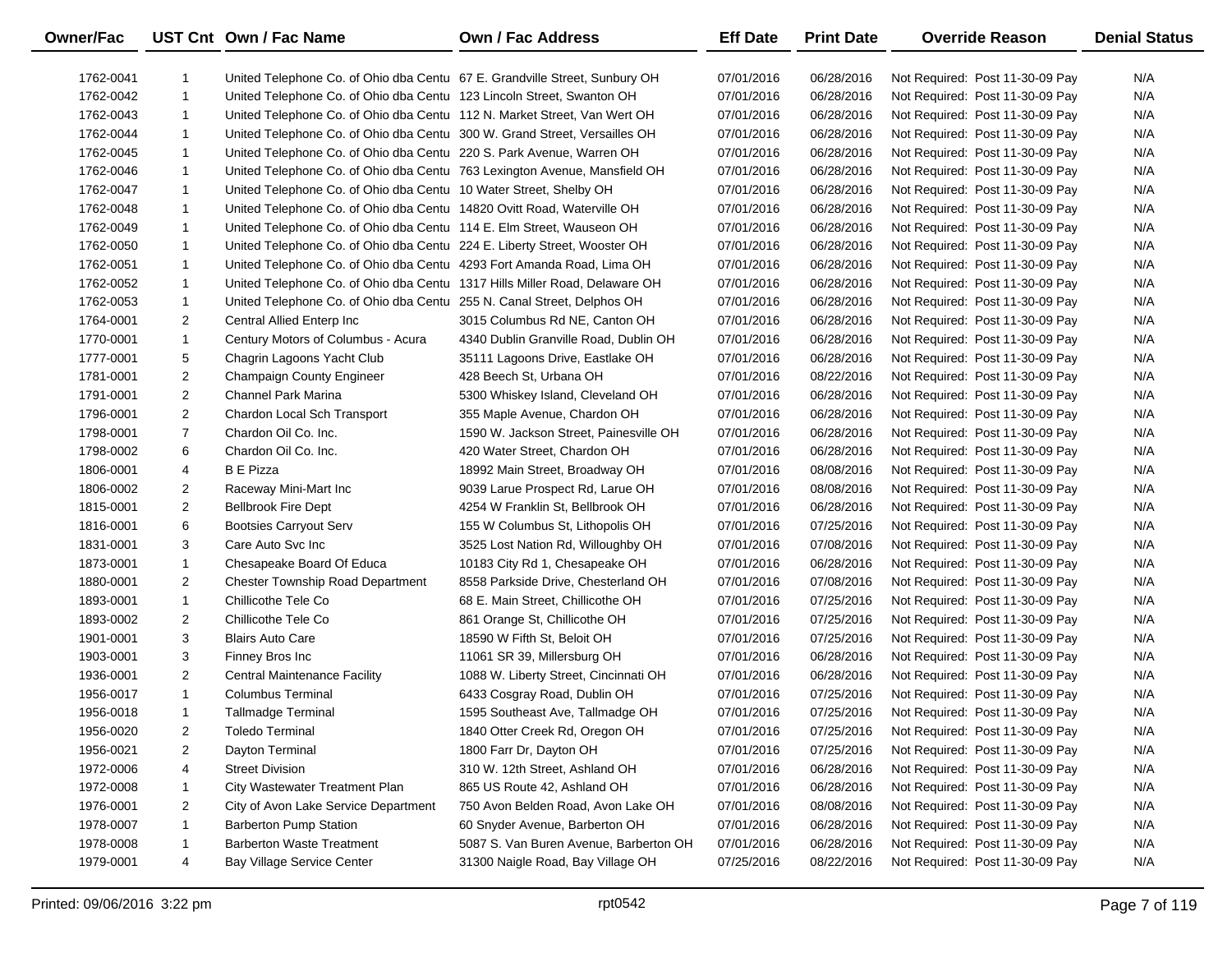| Owner/Fac |                | UST Cnt Own / Fac Name                 | Own / Fac Address                        | <b>Eff Date</b> | <b>Print Date</b> | <b>Override Reason</b>          | <b>Denial Status</b> |
|-----------|----------------|----------------------------------------|------------------------------------------|-----------------|-------------------|---------------------------------|----------------------|
| 1979-0004 |                | <b>Huntington Pump Station</b>         | 431 Longbeach Parkway, Bay Village OH    | 07/25/2016      | 08/22/2016        | Not Required: Post 11-30-09 Pay | N/A                  |
| 1980-0001 | $\overline{2}$ | City Of Bedford/Svc Garage             | 100 Solon Rd, Bedford OH                 | 07/01/2016      | 07/25/2016        | Not Required: Post 11-30-09 Pay | N/A                  |
| 1981-0002 | $\overline{2}$ | <b>Service Department City</b>         | 25401 Solon Road, Bedford Heights OH     | 07/01/2016      | 06/28/2016        | Not Required: Post 11-30-09 Pay | N/A                  |
| 1986-0001 | $\overline{2}$ | <b>Brecksville Ser Garage</b>          | 9023 Brecksville Rd Rear, Brecksville OH | 07/01/2016      | 06/28/2016        | Not Required: Post 11-30-09 Pay | N/A                  |
| 1986-0005 | $\mathbf{1}$   | <b>Brecksville Service Facility</b>    | 6916 Stadium Drive, Brecksville OH       | 07/01/2016      | 06/28/2016        | Not Required: Post 11-30-09 Pay | N/A                  |
| 1992-0001 | $\mathbf{1}$   | City Of Bryan Street Dept              | 330 Town Line Rd, Bryan OH               | 07/01/2016      | 06/28/2016        | Not Required: Post 11-30-09 Pay | N/A                  |
| 1992-0002 | $\mathbf{1}$   | City Of Bryan/Wastewater Tr            | 15443 Ct Rd 15/C, Bryan OH               | 07/01/2016      | 06/28/2016        | Not Required: Post 11-30-09 Pay | N/A                  |
| 1992-0003 | $\overline{2}$ | City Of Bryan Light and Water          | 841 E Edgerton St, Bryan OH              | 07/01/2016      | 06/28/2016        | Not Required: Post 11-30-09 Pay | N/A                  |
| 1992-0004 | $\mathbf{1}$   | City Of Bryan-Maintenance Gar          | 301 S Emmett Street, Bryan OH            | 07/01/2016      | 06/28/2016        | Not Required: Post 11-30-09 Pay | N/A                  |
| 1995-0001 | 3              | Motor Vehicle Division                 | 2436 30th Street NE, Canton OH           | 07/01/2016      | 06/28/2016        | Not Required: Post 11-30-09 Pay | N/A                  |
| 1995-0002 | 3              | Water Pollution Control Ctr            | 3530 Central Avenue SE, Canton OH        | 07/01/2016      | 06/28/2016        | Not Required: Post 11-30-09 Pay | N/A                  |
| 1995-0006 | $\overline{2}$ | Traffic Eng. Paint Post Sign           | 2506 Cleveland Ave, Canton OH            | 07/01/2016      | 06/28/2016        | Not Required: Post 11-30-09 Pay | N/A                  |
| 1995-0007 | $\mathbf{1}$   | Sugarcreek Water Treatment Plant       | 4622 SR 212 NW, Strasburg OH             | 07/01/2016      | 06/28/2016        | Not Required: Post 11-30-09 Pay | N/A                  |
| 1997-0001 | $\overline{2}$ | <b>Cheviot Municipal Building</b>      | 3814 Harrison Avenue, Cheviot OH         | 07/01/2016      | 06/28/2016        | Not Required: Post 11-30-09 Pay | N/A                  |
| 1997-0002 | $\overline{2}$ | <b>Cheviot Municipal Garage</b>        | 3729 Robb Avenue Rear, Cheviot OH        | 07/01/2016      | 06/28/2016        | Not Required: Post 11-30-09 Pay | N/A                  |
| 1999-0001 | 3              | Chillicothe Wastewater                 | 405 Environmental Way, Chillicothe OH    | 07/05/2016      | 08/08/2016        | Not Required: Post 11-30-09 Pay | N/A                  |
| 2005-0001 | $\mathbf{1}$   | Cleveland Heights City Hall            | 40 Severance Circle, Cleveland Heights O | 07/01/2016      | 06/28/2016        | Not Required: Post 11-30-09 Pay | N/A                  |
| 2005-0003 | $\overline{2}$ | Municipal Garage Transfer Station      | 14200 Superior Road, Cleveland Heights O | 07/01/2016      | 06/28/2016        | Not Required: Post 11-30-09 Pay | N/A                  |
| 2012-0006 | $\overline{2}$ | <b>Trash Collection - Refuse</b>       | 1550 Georgesville Road, Columbus OH      | 07/01/2016      | 06/28/2016        | Not Required: Post 11-30-09 Pay | N/A                  |
| 2012-0017 | $\overline{2}$ | Jackson Pike - Wastewater Treatment PI | 2104 Jackson Pike, Columbus OH           | 07/01/2016      | 06/28/2016        | Not Required: Post 11-30-09 Pay | N/A                  |
| 2012-0023 | $\overline{2}$ | Fire Station 1                         | 300 N. 4th Street, Columbus OH           | 07/01/2016      | 06/28/2016        | Not Required: Post 11-30-09 Pay | N/A                  |
| 2012-0030 | $\mathbf{1}$   | Fire Station 30                        | 3555 Fishinger Road, Columbus OH         | 07/01/2016      | 06/28/2016        | Not Required: Post 11-30-09 Pay | N/A                  |
| 2012-0034 | $\overline{2}$ | <b>Refuse Collection Division</b>      | 4260 Morse Road, Columbus OH             | 07/01/2016      | 06/28/2016        | Not Required: Post 11-30-09 Pay | N/A                  |
| 2012-0039 | $\mathbf{1}$   | Fire Station 29                        | 5151 Little Turtle Way, Columbus OH      | 07/01/2016      | 06/28/2016        | Not Required: Post 11-30-09 Pay | N/A                  |
| 2012-0040 | $\mathbf{1}$   | Fire Station 31                        | 5305 Alkire Drive, Columbus OH           | 07/01/2016      | 06/28/2016        | Not Required: Post 11-30-09 Pay | N/A                  |
| 2012-0055 | 6              | <b>Water Services Center</b>           | 910 Dublin Road, Columbus OH             | 07/01/2016      | 06/28/2016        | Not Required: Post 11-30-09 Pay | N/A                  |
| 2012-0073 | $\overline{2}$ | Fairwood Avenue Maintenance            | 1250 Fairwood Avenue, Columbus OH        | 07/01/2016      | 06/28/2016        | Not Required: Post 11-30-09 Pay | N/A                  |
| 2012-0076 | 4              | Fleet Management Service Station       | 4211 Groves Road, Columbus OH            | 07/01/2016      | 06/28/2016        | Not Required: Post 11-30-09 Pay | N/A                  |
| 2015-0002 | $\mathbf{1}$   | Village of Crestline                   | 100 N. Seltzer St., Crestline OH         | 07/01/2016      | 07/08/2016        | Not Required: Post 11-30-09 Pay | N/A                  |
| 2016-0001 | 4              | Cuyahoga Falls Service Center          | 2560 Bailey Road, Cuyahoga Falls OH      | 07/01/2016      | 06/28/2016        | Not Required: Post 11-30-09 Pay | N/A                  |
| 2022-0002 | $\overline{2}$ | City Of Defiance Wtr Pol Ct            | 26273 Route 6 281 East, Defiance OH      | 07/01/2016      | 06/28/2016        | Not Required: Post 11-30-09 Pay | N/A                  |
| 2023-0003 | $\overline{2}$ | Delaware Municipal Airport             | 1075 Pittsburgh Dr, Delaware OH          | 07/01/2016      | 06/28/2016        | Not Required: Post 11-30-09 Pay | N/A                  |
| 2028-0001 | $\overline{2}$ | Eaton Wastewater Plant                 | 901 S. Barron Street, Eaton OH           | 07/01/2016      | 08/08/2016        | Not Required: Post 11-30-09 Pay | N/A                  |
| 2029-0005 | 3              | <b>Elyria Central Maintenance</b>      | 851 Garden Street, Elyria OH             | 07/01/2016      | 06/28/2016        | Not Required: Post 11-30-09 Pay | N/A                  |
| 2029-0006 | 3              | Elyria W W Pollution Contr             | 1194 Gulf Rd, Elyria OH                  | 07/01/2016      | 06/28/2016        | Not Required: Post 11-30-09 Pay | N/A                  |
| 2029-0007 |                | Elyria Water Works                     | 3628 W. Erie Avenue, Lorain OH           | 07/01/2016      | 06/28/2016        | Not Required: Post 11-30-09 Pay | N/A                  |
| 2030-0001 | $\overline{2}$ | City of Englewood Service Center       | 1111 Union Boulevard, Englewood OH       | 07/01/2016      | 06/28/2016        | Not Required: Post 11-30-09 Pay | N/A                  |
| 2031-0005 | $\mathbf{1}$   | <b>Euclid Police Dept</b>              | 545 East 222nd St, Euclid OH             | 07/01/2016      | 06/28/2016        | Not Required: Post 11-30-09 Pay | N/A                  |
| 2031-0006 | $\overline{2}$ | <b>Euclid Municipal Service Garage</b> | 25200 Lakeland Boulevard, Euclid OH      | 07/01/2016      | 06/28/2016        | Not Required: Post 11-30-09 Pay | N/A                  |
| 2032-0004 | 3              | <b>Municipal Garage</b>                | 300 N Third St, Fairborn OH              | 07/01/2016      | 06/28/2016        | Not Required: Post 11-30-09 Pay | N/A                  |
| 2033-0002 | 3              | Fairlawn New Public Service Bldg       | 3300 Service Center Rd., Fairlawn OH     | 07/01/2016      | 07/08/2016        | Not Required: Post 11-30-09 Pay | N/A                  |
| 2034-0003 | 1              | <b>Water Treatment Plant</b>           | 110 N. Blanchard Street, Findlay OH      | 07/01/2016      | 08/08/2016        | Not Required: Post 11-30-09 Pay | N/A                  |
| 2034-0004 | $\overline{2}$ | <b>Findlay Airport</b>                 | 1615 Gray Street, Findlay OH             | 07/01/2016      | 08/08/2016        | Not Required: Post 11-30-09 Pay | N/A                  |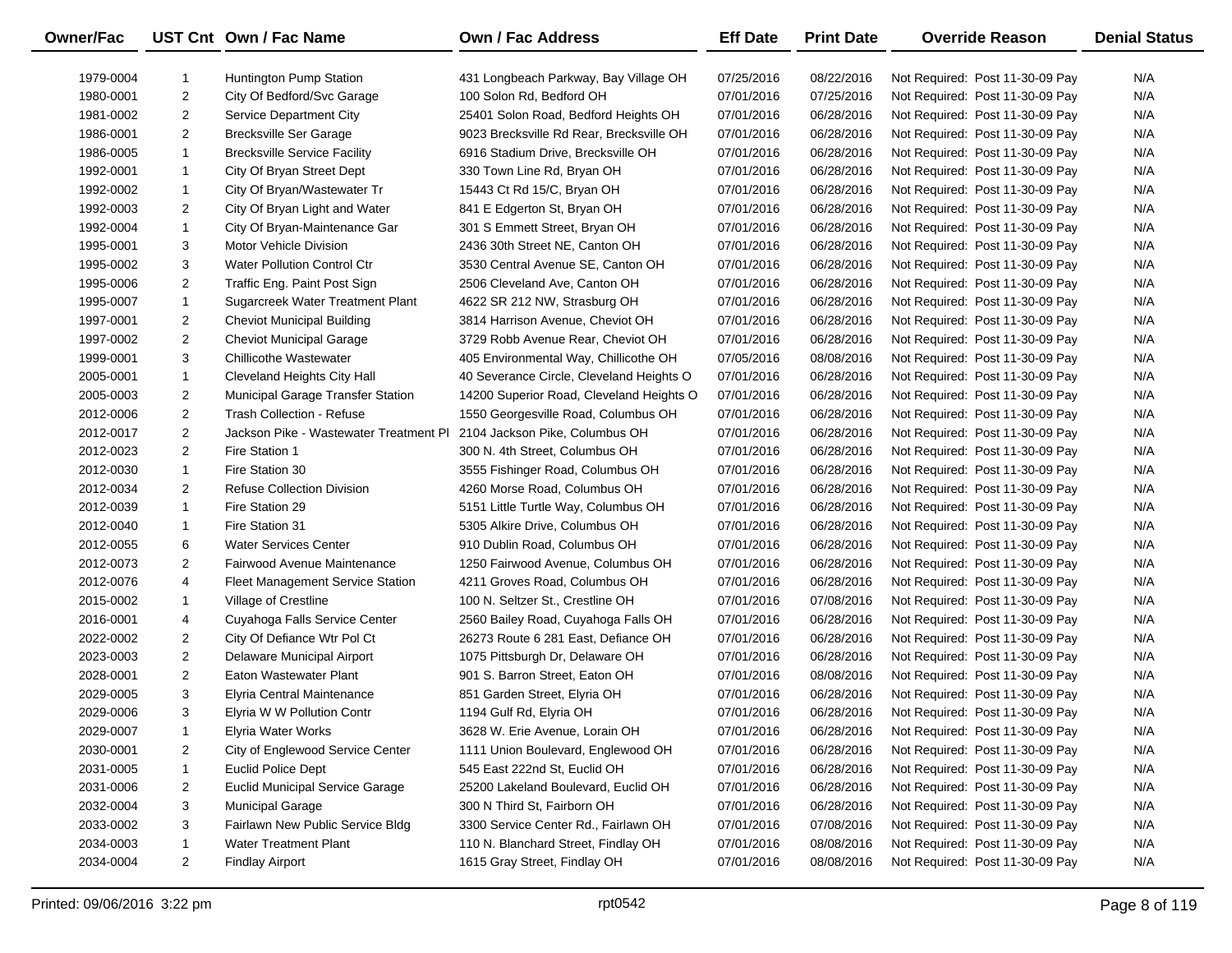| Owner/Fac |                | UST Cnt Own / Fac Name                  | Own / Fac Address                        | <b>Eff Date</b> | <b>Print Date</b> | <b>Override Reason</b>          | <b>Denial Status</b> |
|-----------|----------------|-----------------------------------------|------------------------------------------|-----------------|-------------------|---------------------------------|----------------------|
| 2039-0004 | $\overline{2}$ | Fostoria Metro Airport                  | 4495 N Seneca CR 25, Fostoria OH         | 07/01/2016      | 06/28/2016        | Not Required: Post 11-30-09 Pay | N/A                  |
| 2039-0007 | $\mathbf{1}$   | Fostoria Airport                        | 4497 County Road 25, Fostoria OH         | 07/01/2016      | 06/28/2016        | Not Required: Post 11-30-09 Pay | N/A                  |
| 2045-0001 | 3              | City Hall                               | 5827 Highland Rd, Cty Highland Hts OH    | 07/01/2016      | 06/28/2016        | Not Required: Post 11-30-09 Pay | N/A                  |
| 2046-0002 | $\overline{2}$ | City of Hilliard Street Maintenance     | 3770 Municipal Way, Hilliard OH          | 07/01/2016      | 07/08/2016        | Not Required: Post 11-30-09 Pay | N/A                  |
| 2052-0001 | $\mathbf{1}$   | City of Kettering                       | 3600 Shroyer Road, Kettering OH          | 07/01/2016      | 07/25/2016        | Not Required: Post 11-30-09 Pay | N/A                  |
| 2052-0002 | 3              | City of Kettering                       | 1015 E. Dorothy Lane, Kettering OH       | 07/01/2016      | 07/25/2016        | Not Required: Post 11-30-09 Pay | N/A                  |
| 2056-0002 | $\overline{2}$ | City of Lima Water Treatment            | 1100 East Wayne Street, Lima OH          | 07/01/2016      | 08/08/2016        | Not Required: Post 11-30-09 Pay | N/A                  |
| 2056-0003 | $\mathbf{1}$   | City of Lima Wastewater Treat           | 1200 Fort Amanda Road, Lima OH           | 07/01/2016      | 08/08/2016        | Not Required: Post 11-30-09 Pay | N/A                  |
| 2056-0004 | $\overline{2}$ | <b>Central Services Building</b>        | 900 S. Collett Street, Lima OH           | 07/01/2016      | 08/08/2016        | Not Required: Post 11-30-09 Pay | N/A                  |
| 2058-0001 | $\mathbf{1}$   | Logan Wastewater Treatment Plant        | 875 S Norwood Ave, Logan OH              | 07/01/2016      | 08/08/2016        | Not Required: Post 11-30-09 Pay | N/A                  |
| 2061-0001 | $\overline{2}$ | City of Lyndhurst                       | 5301 Mayfield Road, Lyndhurst OH         | 07/01/2016      | 06/28/2016        | Not Required: Post 11-30-09 Pay | N/A                  |
| 2062-0004 | $\mathbf{1}$   | <b>Highway Maint Station District 5</b> | 948 Twinsburg Rd, Macedonia OH           | 07/01/2016      | 07/25/2016        | Not Required: Post 11-30-09 Pay | N/A                  |
| 2063-0003 | $\mathbf{1}$   | Mansfield Municipal Office              | 30 N. Diamond Street, Mansfield OH       | 07/21/2016      | 08/22/2016        | Not Required: Post 11-30-09 Pay | N/A                  |
| 2063-0005 | $\mathbf{1}$   | <b>Wastewater Treatment Plant</b>       | 385 S. Illinois Avenue, Mansfield OH     | 07/21/2016      | 08/22/2016        | Not Required: Post 11-30-09 Pay | N/A                  |
| 2063-0006 | $\mathbf{1}$   | Sewage Lift Station                     | 480 Park Avenue E., Mansfield OH         | 07/21/2016      | 08/22/2016        | Not Required: Post 11-30-09 Pay | N/A                  |
| 2064-0001 | 3              | City of Maple Heights-Fuel              | 5501 Dunhan Road (rear), Maple Hts OH    | 07/01/2016      | 07/08/2016        | Not Required: Post 11-30-09 Pay | N/A                  |
| 2065-0006 | $\mathbf{1}$   | Marietta Harbor                         | Post & Butler Sts, Marietta OH           | 07/01/2016      | 06/28/2016        | Not Required: Post 11-30-09 Pay | N/A                  |
| 2067-0004 | $\mathbf{1}$   | <b>Marion City Garage</b>               | 960 W. Center Street, Marion OH          | 07/01/2016      | 06/28/2016        | Not Required: Post 11-30-09 Pay | N/A                  |
| 2067-0007 | $\mathbf{1}$   | <b>Marion Municipal</b>                 | 1530 Pole Lane Rd, Marion OH             | 07/01/2016      | 06/28/2016        | Not Required: Post 11-30-09 Pay | N/A                  |
| 2068-0004 | 1              | City of Maumee                          | 2728 Seventh Street, Maumee OH           | 07/01/2016      | 06/28/2016        | Not Required: Post 11-30-09 Pay | N/A                  |
| 2069-0001 | $\overline{2}$ | City Of Mayfield Hts                    | 6154 Mayfield Rd, Mayfield Hts OH        | 07/01/2016      | 06/28/2016        | Not Required: Post 11-30-09 Pay | N/A                  |
| 2070-0001 | $\mathbf{1}$   | City Of Mentor On The Lake              | 5860 Andrews Road, Mentor On The Lake    | 07/01/2016      | 06/28/2016        | Not Required: Post 11-30-09 Pay | N/A                  |
| 2071-0002 | $\mathbf{1}$   | East Side Pump Station                  | 1021 S Main St, Miamisburg OH            | 07/01/2016      | 07/08/2016        | Not Required: Post 11-30-09 Pay | N/A                  |
| 2071-0003 | $\mathbf{1}$   | Waste Water Treatment Plant             | 9139 Cincinnati Pike, Miamisburg OH      | 07/01/2016      | 07/08/2016        | Not Required: Post 11-30-09 Pay | N/A                  |
| 2072-0001 | $\mathbf{1}$   | City Of Middleburg Heights              | 15700 E. Bagley Road, Middleburg Heights | 07/05/2016      | 08/08/2016        | Not Required: Post 11-30-09 Pay | N/A                  |
| 2072-0003 | $\overline{2}$ | City of Middleburg Heights              | 7375 Engle Road, Middleburg Heights OH   | 07/05/2016      | 08/08/2016        | Not Required: Post 11-30-09 Pay | N/A                  |
| 2073-0002 | 4              | Middletown Municipal Garage             | 400 N. Main Street, Middletown OH        | 07/25/2016      | 08/22/2016        | Not Required: Post 11-30-09 Pay | N/A                  |
| 2075-0002 | $\overline{2}$ | City Of Moraine                         | 4720 Vance Road, Moraine OH              | 07/01/2016      | 06/28/2016        | Not Required: Post 11-30-09 Pay | N/A                  |
| 2076-0001 | $\overline{2}$ | City Of Mount Healthy                   | 7700 Perry Street, Mt Healthy OH         | 07/01/2016      | 06/28/2016        | Not Required: Post 11-30-09 Pay | N/A                  |
| 2082-0002 | $\overline{2}$ | City Of Napoleon Fire Stat              | 265 W Riverview Ave, Napoleon OH         | 07/01/2016      | 06/28/2016        | Not Required: Post 11-30-09 Pay | N/A                  |
| 2082-0003 | $\mathbf{1}$   | City of Napoleon                        | 735 East Washington Street, Napoleon OH  | 07/01/2016      | 06/28/2016        | Not Required: Post 11-30-09 Pay | N/A                  |
| 2083-0003 | 3              | Harry Clever Airport                    | 1834 East High Avenue Ext, New Philade   | 07/01/2016      | 08/08/2016        | Not Required: Post 11-30-09 Pay | N/A                  |
| 2085-0001 | $\overline{2}$ | Newark Service Complex                  | 1195 E. Main Street, Newark OH           | 07/01/2016      | 06/28/2016        | Not Required: Post 11-30-09 Pay | N/A                  |
| 2085-0003 | $\mathbf{1}$   | Newark Waste Water Treatment            | 1003 East Main Street, Newark OH         | 07/01/2016      | 06/28/2016        | Not Required: Post 11-30-09 Pay | N/A                  |
| 2086-0003 | $\mathbf{1}$   | City Of Newton Falls Wastewate          | 500 Warren Rd, Newton Falls OH           | 07/01/2016      | 06/28/2016        | Not Required: Post 11-30-09 Pay | N/A                  |
| 2087-0001 | 2              | City Of Niles                           | 15 East State Street, Niles OH           | 07/25/2016      | 08/22/2016        | Not Required: Post 11-30-09 Pay | N/A                  |
| 2089-0001 | 3              | City of North Olmsted                   | 5200 Dover Center Road, North Olmsted O  | 07/01/2016      | 06/28/2016        | Not Required: Post 11-30-09 Pay | N/A                  |
| 2098-0004 | $\overline{2}$ | City of Oberlin Service Complex         | 538 Hill Creek Road, Oberlin OH          | 07/01/2016      | 06/28/2016        | Not Required: Post 11-30-09 Pay | N/A                  |
| 2100-0001 | 2              | R E Lacy Service Center                 | 415 Pine Street, Orrville OH             | 07/01/2016      | 06/28/2016        | Not Required: Post 11-30-09 Pay | N/A                  |
| 2101-0001 | 2              | Garage                                  | Collins Run Rd, Oxford OH                | 07/01/2016      | 06/28/2016        | Not Required: Post 11-30-09 Pay | N/A                  |
| 2101-0002 | $\mathbf{1}$   | Waste Water Treatment Plant             | 501 Mckee Ave, Oxford OH                 | 07/01/2016      | 06/28/2016        | Not Required: Post 11-30-09 Pay | N/A                  |
| 2101-0003 | 1              | <b>Water Treatment Plant</b>            | 4935 Oxford Trenton Road, Oxford OH      | 07/01/2016      | 06/28/2016        | Not Required: Post 11-30-09 Pay | N/A                  |
| 2102-0001 | $\overline{2}$ | <b>City Of Painesville</b>              | 459 Storrs Street, Painesville OH        | 07/01/2016      | 07/08/2016        | Not Required: Post 11-30-09 Pay | N/A                  |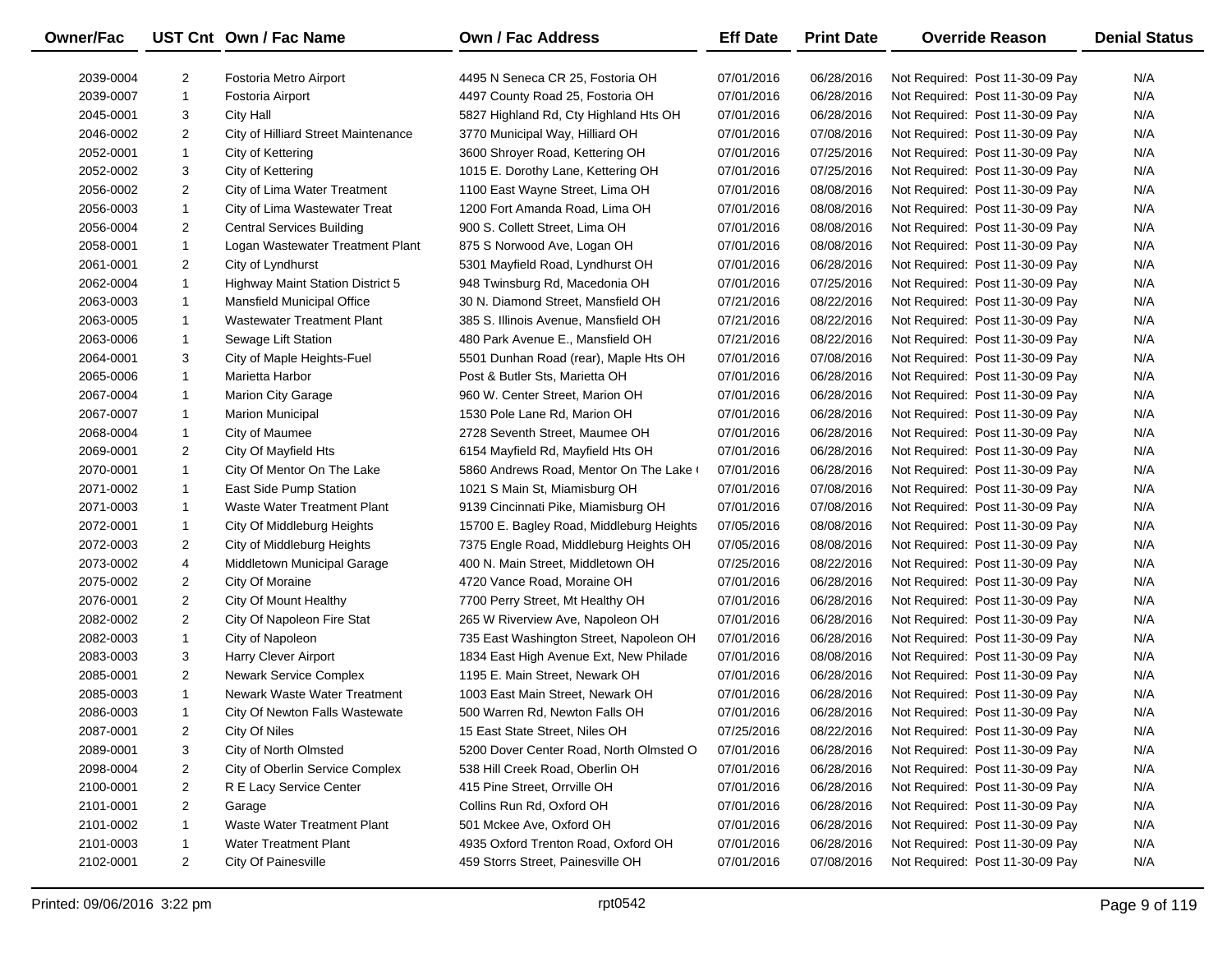| <b>Owner/Fac</b> |                | UST Cnt Own / Fac Name                                                | <b>Own / Fac Address</b>                   | <b>Eff Date</b> | <b>Print Date</b> | <b>Override Reason</b>          | <b>Denial Status</b> |
|------------------|----------------|-----------------------------------------------------------------------|--------------------------------------------|-----------------|-------------------|---------------------------------|----------------------|
| 2103-0007        | 1              | Ridgewood Golf Course                                                 | 6506 Ridge Road, Parma OH                  | 07/01/2016      | 06/28/2016        | Not Required: Post 11-30-09 Pay | N/A                  |
| 2103-0011        | $\mathbf{1}$   | Parma Fire Station 5                                                  | 10220 W. Pleasant Valley Road, Parma O     | 07/01/2016      | 06/28/2016        | Not Required: Post 11-30-09 Pay | N/A                  |
| 2104-0001        | 3              | Parma Hts Service Garage                                              | 6184 Pearl Rd, Parma Heights OH            | 07/01/2016      | 06/28/2016        | Not Required: Post 11-30-09 Pay | N/A                  |
| 2111-0001        | $\mathbf{1}$   | City Of Portsmouth Pub Serv                                           | 55 Maryann St, Portsmouth OH               | 07/01/2016      | 07/25/2016        | Not Required: Post 11-30-09 Pay | N/A                  |
| 2115-0001        | $\overline{2}$ | City Of Richmond Heights                                              | 26260 Chardonview Road, Richmond Heig      | 07/01/2016      | 08/08/2016        | Not Required: Post 11-30-09 Pay | N/A                  |
| 2116-0001        | $\overline{2}$ | City of Rocky River                                                   | 21012 Hilliard Boulevard, Rocky River OH   | 07/01/2016      | 06/28/2016        | Not Required: Post 11-30-09 Pay | N/A                  |
| 2116-0002        | $\overline{2}$ | City of Rocky River Service Garage                                    | 22401 Lake Road, Rocky River OH            | 07/01/2016      | 06/28/2016        | Not Required: Post 11-30-09 Pay | N/A                  |
| 2117-0001        | $\overline{2}$ | City Of South Euclid                                                  | 1349 S Green Rd, S Euclid OH               | 07/01/2016      | 06/28/2016        | Not Required: Post 11-30-09 Pay | N/A                  |
| 2117-0002        | $\mathbf{1}$   | S Euclid Service Ctr                                                  | 4224 Monticello Blvd, S Euclid OH          | 07/01/2016      | 06/28/2016        | Not Required: Post 11-30-09 Pay | N/A                  |
| 2118-0001        | $\overline{2}$ | <b>Water Treatment Plant</b>                                          | 2425 First St, Sandusky OH                 | 07/01/2016      | 06/28/2016        | Not Required: Post 11-30-09 Pay | N/A                  |
| 2120-0001        | $\mathbf{1}$   | City of Shaker Heights Fire Station 2                                 | 2801 Warrensville Ctr Rd, Shaker Hts OH    | 07/01/2016      | 06/28/2016        | Not Required: Post 11-30-09 Pay | N/A                  |
| 2120-0003        | 3              | City of Shaker Heights Service Center                                 | 15600 Chagrin Boulevard, Shaker Heights (  | 07/01/2016      | 06/28/2016        | Not Required: Post 11-30-09 Pay | N/A                  |
| 2125-0001        | $\overline{2}$ | Sidney Airport                                                        | 14833 Sidney-Plattsville Road, Sidney OH   | 07/01/2016      | 06/28/2016        | Not Required: Post 11-30-09 Pay | N/A                  |
| 2125-0004        | $\mathbf{1}$   | Waste Water Treatment Plant                                           | 1091 Children's Home Road, Sidney OH       | 07/01/2016      | 06/28/2016        | Not Required: Post 11-30-09 Pay | N/A                  |
| 2125-0006        | $\mathbf{1}$   | <b>Water Treatment Plant</b>                                          | 880 E. Court Street, Sidney OH             | 07/01/2016      | 06/28/2016        | Not Required: Post 11-30-09 Pay | N/A                  |
| 2125-0007        | $\mathbf{1}$   | <b>Pump Station</b>                                                   | 301 Riverside Drive (State Route 47), Sidn | 07/01/2016      | 06/28/2016        | Not Required: Post 11-30-09 Pay | N/A                  |
| 2127-0001        | $\overline{2}$ | Springdale Municipal Garage                                           | 335 Northland Boulevard, Springdale OH     | 07/01/2016      | 07/08/2016        | Not Required: Post 11-30-09 Pay | N/A                  |
| 2131-0001        | $\mathbf{1}$   | Steubenville Wastewater Plant                                         | 100 N. Water Street, Steubenville OH       | 07/01/2016      | 06/28/2016        | Not Required: Post 11-30-09 Pay | N/A                  |
| 2131-0003        | $\overline{2}$ | Public Works Building                                                 | 238 S. Lake Erie Avenue, Steubenville OH   | 07/01/2016      | 06/28/2016        | Not Required: Post 11-30-09 Pay | N/A                  |
| 2135-0001        | $\overline{2}$ | City of Strongsville Service Center                                   | 16099 Foltz Industrial Parkway, Strongsvil | 07/05/2016      | 08/08/2016        | Not Required: Post 11-30-09 Pay | N/A                  |
| 2136-0001        | $\mathbf{1}$   | City of Struthers                                                     | 6 Elm Street, Struthers OH                 | 07/01/2016      | 06/28/2016        | Not Required: Post 11-30-09 Pay | N/A                  |
| 2137-0001        | 3              | <b>City Maintenance Building</b>                                      | 5509 Harroun Rd, Sylvania OH               | 07/05/2016      | 08/08/2016        | Not Required: Post 11-30-09 Pay | N/A                  |
| 2138-0001        | $\overline{2}$ | John E Western Muncipal Servic                                        | 210 Osceola Ave, Tallmadge OH              | 07/01/2016      | 06/28/2016        | Not Required: Post 11-30-09 Pay | N/A                  |
| 2150-0001        | 4              | <b>Central Maint and Service Facility</b>                             | 1400 Experiment Farm Road, Troy OH         | 07/01/2016      | 06/28/2016        | Not Required: Post 11-30-09 Pay | N/A                  |
| 2153-0001        | 3              | Upper Arlington Maintenance Facility                                  | 4100 Roberts Road, Upper Arlington OH      | 07/01/2016      | 06/28/2016        | Not Required: Post 11-30-09 Pay | N/A                  |
| 2158-0002        | $\overline{2}$ | Service Department Yard                                               | 311 Broad Street, Wadsworth OH             | 07/01/2016      | 06/28/2016        | Not Required: Post 11-30-09 Pay | N/A                  |
| 2158-0003        | 3              | Wadsworth Municipal Airport                                           | 840 Airport Drive, Wadsworth OH            | 07/01/2016      | 06/28/2016        | Not Required: Post 11-30-09 Pay | N/A                  |
| 2162-0001        | $\overline{2}$ | City Westerville, Pub Ser                                             | 350 Park Meadow, Westerville OH            | 07/01/2016      | 06/28/2016        | Not Required: Post 11-30-09 Pay | N/A                  |
| 2163-0001        | $\mathbf{1}$   | <b>City Hall</b>                                                      | 27200 Hilliard Blvd, Westlake OH           | 07/01/2016      | 06/28/2016        | Not Required: Post 11-30-09 Pay | N/A                  |
| 2163-0003        | $\mathbf{1}$   | Meadowood Golf Course                                                 | 29694 Center Ridge Rd, Westlake OH         | 07/01/2016      | 06/28/2016        | Not Required: Post 11-30-09 Pay | N/A                  |
| 2165-0003        | $\mathbf{1}$   | <b>Willard Airport</b>                                                | 3744 St Rt 103, Willard OH                 | 07/01/2016      | 06/28/2016        | Not Required: Post 11-30-09 Pay | N/A                  |
| 2165-0004        | $\mathbf{1}$   | Willard Fire Department                                               | 425 Fort Ball Rd, Willard OH               | 07/01/2016      | 06/28/2016        | Not Required: Post 11-30-09 Pay | N/A                  |
| 2168-0001        | $\overline{2}$ | City of Xenia Service Garage                                          | 966 Towler Road, Xenia OH                  | 07/01/2016      | 06/28/2016        | Not Required: Post 11-30-09 Pay | N/A                  |
| 2171-0001        | $\overline{2}$ | St Clairsvil Rich City Sch                                            | 108 Woodrow Ave, St Clairsville OH         | 07/01/2016      | 06/28/2016        | Not Required: Post 11-30-09 Pay | N/A                  |
| 2187-0001        | $\overline{2}$ | Clark Cty Bd Of DD                                                    | 50 W Leffel Ln, Springfield OH             | 07/01/2016      | 06/28/2016        | Not Required: Post 11-30-09 Pay | N/A                  |
| 2188-0001        | $\overline{2}$ | <b>Clark County Engineer's Department</b>                             | 4075 Laybourne Road, Springfield OH        | 07/01/2016      | 08/08/2016        | Not Required: Post 11-30-09 Pay | N/A                  |
| 2202-0001        | $\overline{2}$ | <b>Clarke Detroit Diesel</b>                                          | 3133 E. Kemper Road, Sharonville OH        | 07/01/2016      | 06/28/2016        | Not Required: Post 11-30-09 Pay | N/A                  |
| 2225-0001        | 1              | Clear Fork School                                                     | 987 St Rt 97, Bellville OH                 | 07/01/2016      | 07/08/2016        | Not Required: Post 11-30-09 Pay | N/A                  |
| 2241-0001        | 1              | Clermont Distr Co                                                     | 1155 Cincinnati-Batavia Pike, Batavia OH   | 07/01/2016      | 06/28/2016        | Not Required: Post 11-30-09 Pay | N/A                  |
| 2246-0001        | $\overline{2}$ | Cleveland Hts Univ Hts Schl                                           | 2155 Miramar Blvd, University Heights OH   | 07/01/2016      | 06/28/2016        | Not Required: Post 11-30-09 Pay | N/A                  |
| 2260-0001        | 8              | MetroHealth Medical Center                                            | 2500 MetroHealth Drive, Cleveland OH       | 07/01/2016      | 06/28/2016        | Not Required: Post 11-30-09 Pay | N/A                  |
| 2260-0003        | $\overline{2}$ | Old Brooklyn Senior Health & Wellness C 4229 Pearl Road, Cleveland OH |                                            | 07/01/2016      | 06/28/2016        | Not Required: Post 11-30-09 Pay | N/A                  |
| 2267-0001        | 4              | Cleveland Yachting Club Inc.                                          | 200 Yacht Club Drive, Rocky River OH       | 07/01/2016      | 06/28/2016        | Not Required: Post 11-30-09 Pay | N/A                  |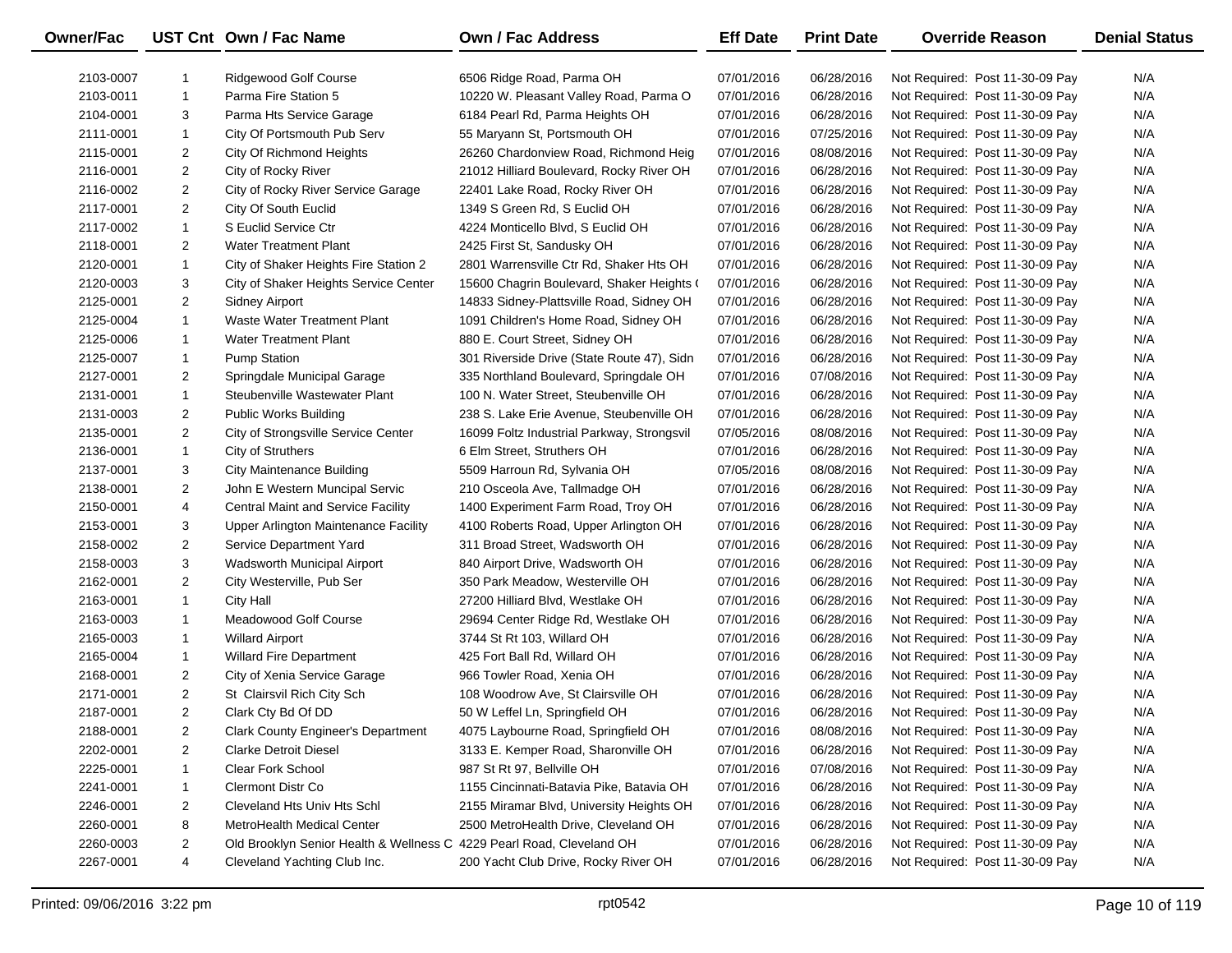| Owner/Fac |                | UST Cnt Own / Fac Name                 | <b>Own / Fac Address</b>                   | <b>Eff Date</b> | <b>Print Date</b> | <b>Override Reason</b>          | <b>Denial Status</b> |
|-----------|----------------|----------------------------------------|--------------------------------------------|-----------------|-------------------|---------------------------------|----------------------|
| 2283-0001 | 4              | Cline Jenkin's Service Center Inc.     | 5435 Gallia Street, Sciotoville OH         | 07/01/2016      | 07/08/2016        | Not Required: Post 11-30-09 Pay | N/A                  |
| 2284-0001 | $\overline{2}$ | Clinton County Highway Dept            | 1326 Fife Avenue, Wilmington OH            | 07/01/2016      | 06/28/2016        | Not Required: Post 11-30-09 Pay | N/A                  |
| 2287-0001 | 3              | <b>Clinton Massie Local</b>            | 2556 Lebanon Road, Clarksville OH          | 07/01/2016      | 07/08/2016        | Not Required: Post 11-30-09 Pay | N/A                  |
| 2312-0001 | $\mathbf{1}$   | Main Yard                              | 601 E. Crosier Street, Akron OH            | 07/01/2016      | 06/28/2016        | Not Required: Post 11-30-09 Pay | N/A                  |
| 2322-0001 | $\mathbf{1}$   | Coca-Cola Refreshments                 | 5100 Duck Creek Road, Cincinnati OH        | 07/01/2016      | 07/25/2016        | Not Required: Post 11-30-09 Pay | N/A                  |
| 2362-0001 | $\overline{2}$ | Columbiana City Highway Department     | 315 South Market St, Lisbon OH             | 07/01/2016      | 06/28/2016        | Not Required: Post 11-30-09 Pay | N/A                  |
| 2380-0001 | $\mathbf{1}$   | Columbus Fair Auto Auction             | 4700 Groveport Rd, Columbus OH             | 07/01/2016      | 06/28/2016        | Not Required: Post 11-30-09 Pay | N/A                  |
| 2391-0001 | $\overline{2}$ | Fort Hayes Bus Compound                | 630 Cleveland Avenue, Columbus OH          | 08/08/2016      | 08/22/2016        | Not Required: Post 11-30-09 Pay | N/A                  |
| 2391-0003 | $\overline{2}$ | Morse Road Bus Compound                | 4001 Appian Way, Columbus OH               | 08/08/2016      | 08/22/2016        | Not Required: Post 11-30-09 Pay | N/A                  |
| 2391-0004 | $\overline{2}$ | <b>Food Production Center</b>          | 450 E Fulton, Columbus OH                  | 08/08/2016      | 08/22/2016        | Not Required: Post 11-30-09 Pay | N/A                  |
| 2391-0007 | $\overline{2}$ | Scarborough Bus Compound               | 3510 Park Crescent Dr, Columbus OH         | 08/08/2016      | 08/22/2016        | Not Required: Post 11-30-09 Pay | N/A                  |
| 2391-0008 | $\overline{2}$ | 17th Ave Vehicle Facility              | 889 E. 17th Avenue, Columbus OH            | 08/08/2016      | 08/22/2016        | Not Required: Post 11-30-09 Pay | N/A                  |
| 2407-0002 | $\mathbf{1}$   | Community Tissue Services - Dayton     | 2900 College Drive, Kettering OH           | 07/01/2016      | 06/28/2016        | Not Required: Post 11-30-09 Pay | N/A                  |
| 2410-0001 | $\mathbf{1}$   | Anthem Blue Cross and Blue Shield      | 1351 William Howard Taft Road, Cincinnati  | 07/01/2016      | 06/28/2016        | Not Required: Post 11-30-09 Pay | N/A                  |
| 2417-0002 | 3              | <b>Completer General Const Co</b>      | 1275 E 5th Ave, Columbus OH                | 07/01/2016      | 06/28/2016        | Not Required: Post 11-30-09 Pay | N/A                  |
| 2430-0001 | 3              | Condor Air, LLC                        | 670 Wilmer Avenue, Cincinnati OH           | 07/01/2016      | 06/28/2016        | Not Required: Post 11-30-09 Pay | N/A                  |
| 2435-0002 | $\mathbf{1}$   | <b>Conneaut Port Authority</b>         | 1203 Broad Street, Conneaut OH             | 07/01/2016      | 06/28/2016        | Not Required: Post 11-30-09 Pay | N/A                  |
| 2455-0005 | 3              | Convenient Food Mart 747               | 102 S Center St, Lagrange OH               | 07/01/2016      | 07/08/2016        | Not Required: Post 11-30-09 Pay | N/A                  |
| 2455-0007 | $\overline{2}$ | Convenient Food Mart 736               | 8703 W. Ridge Road, Elyria OH              | 07/01/2016      | 07/08/2016        | Not Required: Post 11-30-09 Pay | N/A                  |
| 2455-0008 | 3              | Convenient Express #748                | 42163 N Ridge Rd, Elyria OH                | 07/01/2016      | 07/08/2016        | Not Required: Post 11-30-09 Pay | N/A                  |
| 2455-0009 | $\overline{2}$ | Convenient Express #750                | 7580 S Leavitt Rd, Amherst OH              | 07/01/2016      | 07/08/2016        | Not Required: Post 11-30-09 Pay | N/A                  |
| 2455-0010 | $\overline{2}$ | Convenient Express 751                 | 533 N Main St, Grafton OH                  | 07/01/2016      | 07/08/2016        | Not Required: Post 11-30-09 Pay | N/A                  |
| 2483-0001 | $\overline{2}$ | Cooper Hatchery Inc                    | 22348 Road 140, Oakwood OH                 | 07/01/2016      | 06/28/2016        | Not Required: Post 11-30-09 Pay | N/A                  |
| 2491-0001 | $\overline{2}$ | Copley Fairlawn City School Bus Garage | 3395 Trumbull Ave, Copley OH               | 07/01/2016      | 06/28/2016        | Not Required: Post 11-30-09 Pay | N/A                  |
| 2579-0002 | $\overline{2}$ | Swagelok Co                            | 328 Bishop Road, Highland Heights OH       | 07/01/2016      | 06/28/2016        | Not Required: Post 11-30-09 Pay | N/A                  |
| 2585-0001 | 3              | Univ Auto Service                      | 1584 Summit St, Columbus OH                | 07/01/2016      | 06/28/2016        | Not Required: Post 11-30-09 Pay | N/A                  |
| 2585-0002 | 5              | <b>Gateway Mart</b>                    | 207 E. 11th Avenue, Columbus OH            | 07/01/2016      | 06/28/2016        | Not Required: Post 11-30-09 Pay | N/A                  |
| 2606-0001 | 3              | Crosby Oil Co.                         | 188 E. Main Street, St Clairsville OH      | 07/01/2016      | 06/28/2016        | Not Required: Post 11-30-09 Pay | N/A                  |
| 2618-0003 | $\overline{2}$ | <b>Dicke Service Station</b>           | 304 S. Washington Street, New Bremen O     | 07/01/2016      | 08/08/2016        | Not Required: Post 11-30-09 Pay | N/A                  |
| 2656-0003 | $\overline{2}$ | Sanitary Engineer Cmmty Sv             | 6100 West Canal Road, Valleyview OH        | 07/01/2016      | 06/28/2016        | Not Required: Post 11-30-09 Pay | N/A                  |
| 2656-0005 | $\overline{2}$ | Cuyahoga City Airport                  | 355 Richmond Road, Richmond Heights O      | 07/01/2016      | 06/28/2016        | Not Required: Post 11-30-09 Pay | N/A                  |
| 2656-0011 | $\overline{2}$ | <b>Fitch Maint Yard</b>                | 7924 Fitch Road, Olmsted Twp OH            | 07/01/2016      | 06/28/2016        | Not Required: Post 11-30-09 Pay | N/A                  |
| 2656-0012 | $\overline{2}$ | York Maint Yard                        | 14875 York Road, North Royalton OH         | 07/01/2016      | 06/28/2016        | Not Required: Post 11-30-09 Pay | N/A                  |
| 2658-0001 | $\overline{2}$ | Cuyahoga Community College             | 11000 Pleasant Valley Road, Parma OH       | 07/01/2016      | 07/08/2016        | Not Required: Post 11-30-09 Pay | N/A                  |
| 2658-0002 | $\overline{2}$ | Cuyahoga Community College             | 2900 Community College Avenue, Clevel      | 07/01/2016      | 07/08/2016        | Not Required: Post 11-30-09 Pay | N/A                  |
| 2658-0003 | $\overline{c}$ | <b>Cuyahoga Community College</b>      | 4250 Richmond Road, Highland Hills OH      | 07/01/2016      | 07/08/2016        | Not Required: Post 11-30-09 Pay | N/A                  |
| 2662-0001 | $\overline{2}$ | Cuyahoga Heights Board of Education    | 4820 E. 71st Street, Cleveland Cuyah Hts C | 07/01/2016      | 06/28/2016        | Not Required: Post 11-30-09 Pay | N/A                  |
| 2664-0003 | 6              | Cuyahoga Landmark Inc                  | 12966 Prospect Road, Strongsville OH       | 07/01/2016      | 07/08/2016        | Not Required: Post 11-30-09 Pay | N/A                  |
| 2664-0006 | 6              | Cuyahoga Landmark Inc                  | 21079 Westwood Dr, Strongsville OH         | 07/01/2016      | 07/08/2016        | Not Required: Post 11-30-09 Pay | N/A                  |
| 2681-0002 |                | Dayton Freight Lines Inc               | 6265 Executive Boulevard, Dayton OH        | 07/01/2016      | 06/28/2016        | Not Required: Post 11-30-09 Pay | N/A                  |
| 2725-0001 | 3              | Save 4 Store                           | 10637 South, Garrettsville OH              | 07/01/2016      | 07/25/2016        | Not Required: Post 11-30-09 Pay | N/A                  |
| 2743-0002 | 1              | Active Usa Inc 118                     | 148 Colomet Drive, Chillicothe OH          | 07/01/2016      | 06/28/2016        | Not Required: Post 11-30-09 Pay | N/A                  |
| 2748-0001 | 1              | <b>Causeway Sporting Goods</b>         | 2233 Greenville Rd, Cortland OH            | 07/01/2016      | 06/28/2016        | Not Required: Post 11-30-09 Pay | N/A                  |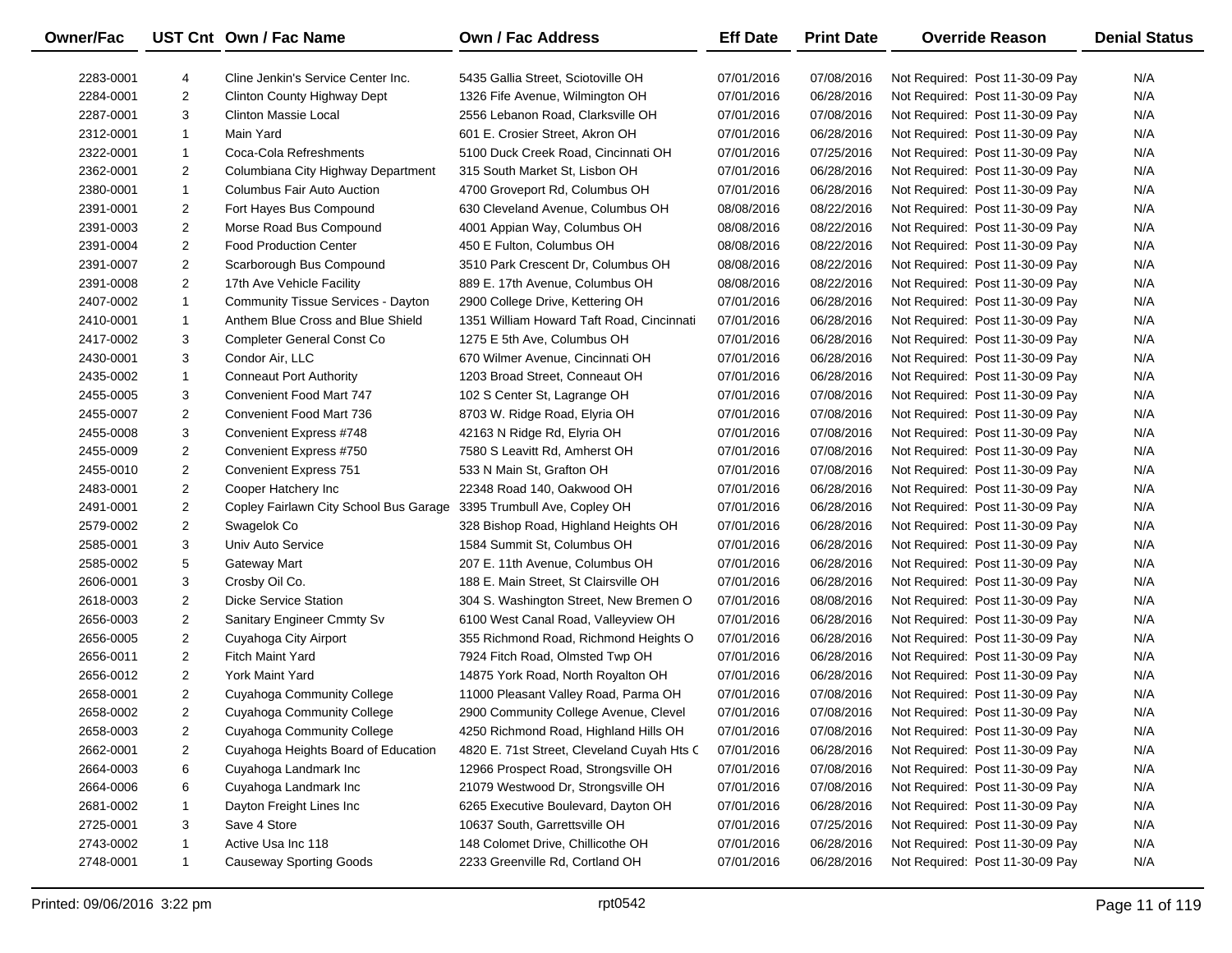| Owner/Fac |                | UST Cnt Own / Fac Name              | <b>Own / Fac Address</b>                 | <b>Eff Date</b> | <b>Print Date</b> | <b>Override Reason</b>          | <b>Denial Status</b> |
|-----------|----------------|-------------------------------------|------------------------------------------|-----------------|-------------------|---------------------------------|----------------------|
| 2759-0001 | 1              | The Swedish Solution                | 27999 Miles Road, Orange Village OH      | 07/01/2016      | 07/08/2016        | Not Required: Post 11-30-09 Pay | N/A                  |
| 2759-0002 | $\mathbf{1}$   | The Swedish Solution                | 1815 S. Taylor Road, Cleveland Heights O | 07/01/2016      | 07/08/2016        | Not Required: Post 11-30-09 Pay | N/A                  |
| 2763-0001 | 3              | <b>Lakeland Marathon</b>            | 29849 Lakeland Boulevard, Wickliffe OH   | 07/01/2016      | 07/08/2016        | Not Required: Post 11-30-09 Pay | N/A                  |
| 2774-0001 | $\overline{2}$ | Darke County Highway Dept           | 7670 Celina Road, Greenville OH          | 07/01/2016      | 06/28/2016        | Not Required: Post 11-30-09 Pay | N/A                  |
| 2774-0002 | $\mathbf{1}$   | Darke County Sheriff's Dept         | 5185 County Home Road, Greenville OH     | 07/01/2016      | 06/28/2016        | Not Required: Post 11-30-09 Pay | N/A                  |
| 2774-0003 | $\overline{2}$ | Darke County Airport                | 9724 State Route 121, Versailles OH      | 07/01/2016      | 06/28/2016        | Not Required: Post 11-30-09 Pay | N/A                  |
| 2775-0001 | 4              | Energy Plus 24                      | 619 Sater St, Greenville OH              | 07/01/2016      | 06/28/2016        | Not Required: Post 11-30-09 Pay | N/A                  |
| 2775-0003 | $\overline{7}$ | <b>McGonigle Facility</b>           | 2173 Millville Oxford Rd, Hamilton OH    | 07/01/2016      | 06/28/2016        | Not Required: Post 11-30-09 Pay | N/A                  |
| 2824-0001 | $\mathbf{1}$   | Dave's Auto Service                 | 102 East Street, Liberty Center OH       | 07/01/2016      | 07/25/2016        | Not Required: Post 11-30-09 Pay | N/A                  |
| 2831-0001 | 4              | Mash Oil & Tire                     | 2279 S. Arlington Street, Akron OH       | 07/01/2016      | 07/08/2016        | Not Required: Post 11-30-09 Pay | N/A                  |
| 2864-0001 | $\mathbf{1}$   | Dayton Service Bldg                 | 1900 Dryden Rd, Dayton OH                | 07/01/2016      | 08/22/2016        | Not Required: Post 11-30-09 Pay | N/A                  |
| 2864-0002 | 6              | O H Hutchings Station               | 9200 Chautauqua Rd, Miamisburg OH        | 07/01/2016      | 08/22/2016        | Not Required: Post 11-30-09 Pay | N/A                  |
| 2864-0004 | $\mathbf{1}$   | <b>Monument Substation</b>          | 1131 E Monument, Dayton OH               | 07/01/2016      | 08/22/2016        | Not Required: Post 11-30-09 Pay | N/A                  |
| 2864-0005 | 1              | <b>Sidney Service Center</b>        | 2385 Campbell Rd, Sidney OH              | 07/01/2016      | 08/22/2016        | Not Required: Post 11-30-09 Pay | N/A                  |
| 2864-0006 | 5              | J.M. Stuart Elec Generating Station | 745 US Highway 52, Aberdeen OH           | 07/01/2016      | 08/22/2016        | Not Required: Post 11-30-09 Pay | N/A                  |
| 2864-0007 | 14             | Yankee Street Substation            | 9975 Yankee St, Centerville OH           | 07/01/2016      | 08/22/2016        | Not Required: Post 11-30-09 Pay | N/A                  |
| 2898-0001 | $\overline{2}$ | Defiance County Airport             | 07557 SR 15, Defiance OH                 | 07/01/2016      | 06/28/2016        | Not Required: Post 11-30-09 Pay | N/A                  |
| 2898-0003 | $\overline{2}$ | Defiance Cty Hwy Garage             | 7495 SR 15, Defiance OH                  | 07/01/2016      | 06/28/2016        | Not Required: Post 11-30-09 Pay | N/A                  |
| 2911-0001 | $\overline{c}$ | Delaware County Svc Ctr             | 1405 US 23 North, Delaware OH            | 07/01/2016      | 06/28/2016        | Not Required: Post 11-30-09 Pay | N/A                  |
| 2911-0002 | 3              | <b>Delaware County Engineers</b>    | 50 Channing St, Delaware OH              | 07/01/2016      | 06/28/2016        | Not Required: Post 11-30-09 Pay | N/A                  |
| 2911-0003 | $\mathbf{1}$   | Olentangy Environmental Con         | 10333 Olentangy River Rd, Powell OH      | 07/01/2016      | 06/28/2016        | Not Required: Post 11-30-09 Pay | N/A                  |
| 2922-0001 | $\mathbf{1}$   | Delhi Township                      | 934 Neeb Road, Cincinnati OH             | 07/01/2016      | 06/28/2016        | Not Required: Post 11-30-09 Pay | N/A                  |
| 2970-0001 | $\overline{2}$ | <b>Upper Valley Medical Center</b>  | 3130 N. Co. Rd. 25A, Troy OH             | 07/01/2016      | 06/28/2016        | Not Required: Post 11-30-09 Pay | N/A                  |
| 2992-0001 | $\mathbf{1}$   | Dick Lavy Trucking Inc              | 8848 St Rt 121, Bradford OH              | 07/01/2016      | 06/28/2016        | Not Required: Post 11-30-09 Pay | N/A                  |
| 3040-0001 | $\overline{2}$ | Zeiter Trucking Inc.                | 2606 State Route 18 E., Norwalk OH       | 07/05/2016      | 08/08/2016        | Not Required: Post 11-30-09 Pay | N/A                  |
| 3050-0001 | 4              | Reed's Country Store Inc.           | 66155 State Route 124, Reedsville OH     | 07/01/2016      | 07/08/2016        | Not Required: Post 11-30-09 Pay | N/A                  |
| 3054-0001 | 4              | Dolph Oil Corporation               | 331 Harris Street, Elmore OH             | 07/01/2016      | 07/08/2016        | Not Required: Post 11-30-09 Pay | N/A                  |
| 3065-0001 | 4              | Hillside Sunoco                     | 7099 Brecksville Road, Independence OH   | 07/01/2016      | 08/08/2016        | Not Required: Post 11-30-09 Pay | N/A                  |
| 3065-0002 | $\overline{2}$ | Shoregate Sunoco                    | 29000 Lakeshore Boulevard, Willowick OH  | 07/01/2016      | 08/08/2016        | Not Required: Post 11-30-09 Pay | N/A                  |
| 3174-0001 | $\mathbf{1}$   | L F Donnell Inc                     | 7955 Market St, Youngstown OH            | 07/01/2016      | 06/28/2016        | Not Required: Post 11-30-09 Pay | N/A                  |
| 3187-0001 | $\overline{2}$ | West Side Store                     | 288 W. Main Street, Norwalk OH           | 07/01/2016      | 06/28/2016        | Not Required: Post 11-30-09 Pay | N/A                  |
| 3238-0001 | $\mathbf{1}$   | Drawbridge Marina Inc               | 247 Lake Shore Drive, Port Clinton OH    | 07/01/2016      | 08/08/2016        | Not Required: Post 11-30-09 Pay | N/A                  |
| 3269-0002 | $\overline{2}$ | Duncan Oil Company                  | 849 Factory Road, Beavercreek OH         | 07/01/2016      | 07/25/2016        | Not Required: Post 11-30-09 Pay | N/A                  |
| 3269-0035 | $\overline{2}$ | <b>Clark 8097</b>                   | 5450 Glenway Ave, Cincinnati OH          | 07/01/2016      | 07/25/2016        | Not Required: Post 11-30-09 Pay | N/A                  |
| 3269-0040 | 3              | <b>Bellbrook Citgo</b>              | 34 West Franklin, Bellbrook OH           | 07/01/2016      | 07/25/2016        | Not Required: Post 11-30-09 Pay | N/A                  |
| 3269-0041 | 5              | All In One Food & Fuel              | 119 N. James H McGee Boulevard, Dayton   | 07/01/2016      | 07/25/2016        | Not Required: Post 11-30-09 Pay | N/A                  |
| 3269-0045 | 4              | <b>Strategic Bio Energy</b>         | 3287 Hart Road, Lebanon OH               | 07/01/2016      | 07/25/2016        | Not Required: Post 11-30-09 Pay | N/A                  |
| 3269-0047 | 3              | Duncan Oil Company                  | 90 S. Main Street, Mechanicsburg OH      | 07/01/2016      | 07/25/2016        | Not Required: Post 11-30-09 Pay | N/A                  |
| 3269-0048 | 7              | Fat Daddy's Road Dog, LLC           | 2901 Main Street, Moraine OH             | 07/01/2016      | 07/25/2016        | Not Required: Post 11-30-09 Pay | N/A                  |
| 3275-0001 | $\mathbf{1}$   | Dupont Service Co                   | East And Maple, Dupont OH                | 07/01/2016      | 06/28/2016        | Not Required: Post 11-30-09 Pay | N/A                  |
| 3305-0001 | $\overline{2}$ | E Clinton Local School Dist         | 97 Astro Way, Sabina OH                  | 08/03/2016      | 08/22/2016        | Not Required: Post 11-30-09 Pay | N/A                  |
| 3321-0001 | 1              | E L Mustee and Sons Inc.            | 5431 W. 164th Street, Brook Park OH      | 07/01/2016      | 06/28/2016        | Not Required: Post 11-30-09 Pay | N/A                  |
| 3336-0003 | 4              | <b>Earhart Petroleum</b>            | 5445 Webster Street, Dayton OH           | 07/01/2016      | 06/28/2016        | Not Required: Post 11-30-09 Pay | N/A                  |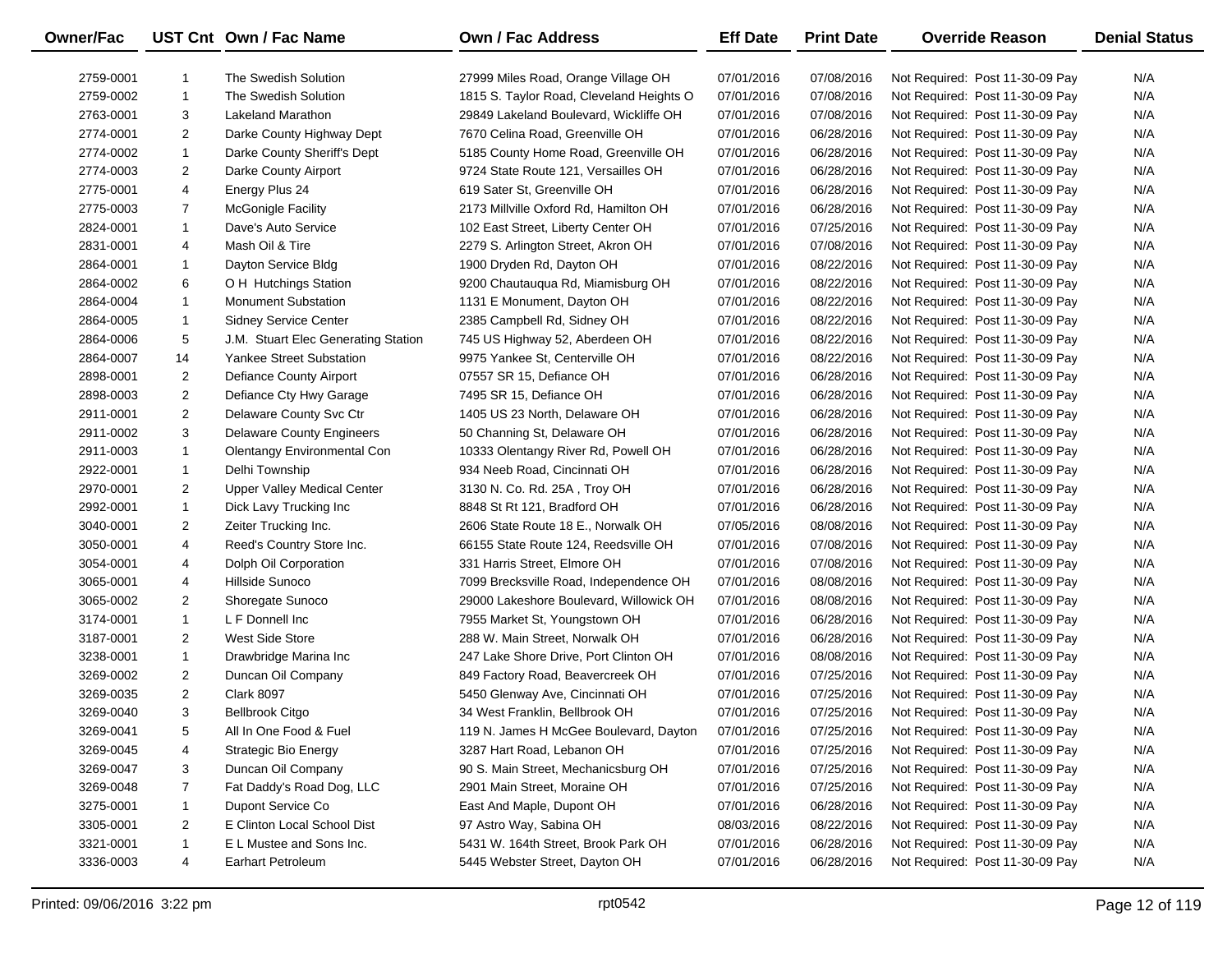| Owner/Fac |                | UST Cnt Own / Fac Name                  | Own / Fac Address                        | <b>Eff Date</b> | <b>Print Date</b> | <b>Override Reason</b>          | <b>Denial Status</b> |
|-----------|----------------|-----------------------------------------|------------------------------------------|-----------------|-------------------|---------------------------------|----------------------|
| 3336-0004 | 3              | <b>Earhart Petroleum</b>                | 4945 Duff Road, Cincinnati OH            | 07/01/2016      | 06/28/2016        | Not Required: Post 11-30-09 Pay | N/A                  |
| 3336-0005 | 3              | <b>Earhart Petroleum</b>                | 80 S. Stanfield Road, Troy OH            | 07/01/2016      | 06/28/2016        | Not Required: Post 11-30-09 Pay | N/A                  |
| 3336-0007 | 3              | <b>Earhart Petroleum</b>                | 2500 E. River Road, Moraine OH           | 07/01/2016      | 06/28/2016        | Not Required: Post 11-30-09 Pay | N/A                  |
| 3364-0001 | $\mathbf{1}$   | East Muskingum Schools                  | 13505 John Glenn School Rd, New Concor   | 07/01/2016      | 07/08/2016        | Not Required: Post 11-30-09 Pay | N/A                  |
| 3365-0023 | $\mathbf{1}$   | West Ohio Gas                           | 150 S. Jackson Street, Lima OH           | 07/01/2016      | 06/28/2016        | Not Required: Post 11-30-09 Pay | N/A                  |
| 3380-0001 | $\mathbf{1}$   | Eastwood Schools                        | 4800 Sugar Ridge, Pemberville OH         | 07/01/2016      | 07/08/2016        | Not Required: Post 11-30-09 Pay | N/A                  |
| 3423-0001 | $\overline{2}$ | Edgewater Yacht Club Inc                | 6700 Memorial Shoreway, Cleveland OH     | 07/01/2016      | 08/08/2016        | Not Required: Post 11-30-09 Pay | N/A                  |
| 3424-0001 | $\overline{2}$ | Edgewood Board of Education             | 3500 Busenbark Road, Trenton OH          | 07/01/2016      | 07/08/2016        | Not Required: Post 11-30-09 Pay | N/A                  |
| 3432-0001 | $\overline{2}$ | Springfield Bus Garage                  | State Route 164 / Kilgore Road, Amsterda | 07/01/2016      | 06/28/2016        | Not Required: Post 11-30-09 Pay | N/A                  |
| 3457-0001 | 4              | Glouster EZ Mart, Inc.                  | 10 Toledo St, Glouster OH                | 07/01/2016      | 06/28/2016        | Not Required: Post 11-30-09 Pay | N/A                  |
| 3497-0001 | 3              | Carrollton Ace Hardware                 | 1285 Canton Rd NW, Carrollton OH         | 07/01/2016      | 07/08/2016        | Not Required: Post 11-30-09 Pay | N/A                  |
| 3550-0001 | $\mathbf{1}$   | <b>Emery Transportation</b>             | 500 Manor Park Dr, Columbus OH           | 07/01/2016      | 06/28/2016        | Not Required: Post 11-30-09 Pay | N/A                  |
| 3552-0001 | 6              | Emil Pawuk and Assoc Inc                | 2958 Brecksville Rd, Richfield OH        | 07/01/2016      | 06/28/2016        | Not Required: Post 11-30-09 Pay | N/A                  |
| 3575-0001 | 3              | Pataskala Duke & Duchess                | 110 W. Broad Street, Pataskala OH        | 07/01/2016      | 09/02/2016        | Not Required: Post 11-30-09 Pay | N/A                  |
| 3575-0002 | 5              | Mount Gilead Duke & Duchess             | 100 W. High Street, Mount Gilead OH      | 07/01/2016      | 09/02/2016        | Not Required: Post 11-30-09 Pay | N/A                  |
| 3575-0003 | $\overline{2}$ | Hebron Duke & Duchess                   | 102 E. Main Street, Hebron OH            | 07/01/2016      | 09/02/2016        | Not Required: Post 11-30-09 Pay | N/A                  |
| 3575-0004 | 3              | Lodi Duke & Duchess                     | 10185 Avon Lake Road, Lodi OH            | 07/01/2016      | 09/02/2016        | Not Required: Post 11-30-09 Pay | N/A                  |
| 3575-0005 | 4              | Smithville Duke & Duchess               | 265 W. Main Street, Smithville OH        | 07/01/2016      | 09/02/2016        | Not Required: Post 11-30-09 Pay | N/A                  |
| 3575-0006 | 3              | <b>Bucyrus Duke &amp; Duchess</b>       | 1880 E. Mansfield Street, Bucyrus OH     | 07/01/2016      | 09/02/2016        | Not Required: Post 11-30-09 Pay | N/A                  |
| 3575-0010 | 3              | Blue and Adair Duke & Duchess           | 1209 Blue Street, Zanesville OH          | 07/01/2016      | 09/02/2016        | Not Required: Post 11-30-09 Pay | N/A                  |
| 3575-0011 | 4              | Frazeysburg Duke & Duchess              | 259 W. 3rd Street, Frazeysburg OH        | 07/01/2016      | 09/02/2016        | Not Required: Post 11-30-09 Pay | N/A                  |
| 3575-0012 | 4              | <b>Church Street Duke &amp; Duchess</b> | 1175 W. Church Street, Newark OH         | 07/01/2016      | 09/02/2016        | Not Required: Post 11-30-09 Pay | N/A                  |
| 3575-0013 | 3              | Pleasant Grove Duke & Duchess           | 140 Pleasant Grove Road, Zanesville OH   | 07/01/2016      | 09/02/2016        | Not Required: Post 11-30-09 Pay | N/A                  |
| 3575-0014 | 3              | Ashland Road Duke & Duchess             | 1000 Ashland Road, Mansfield OH          | 07/01/2016      | 09/02/2016        | Not Required: Post 11-30-09 Pay | N/A                  |
| 3575-0015 | 3              | Jefferson Woods Duke & Duchess          | 900 N. 21st Street, Newark OH            | 07/01/2016      | 09/02/2016        | Not Required: Post 11-30-09 Pay | N/A                  |
| 3575-0016 | 3              | Newark Duke & Duchess                   | 1919 Mount Vernon Road Rt. 13, Newark C  | 07/01/2016      | 09/02/2016        | Not Required: Post 11-30-09 Pay | N/A                  |
| 3575-0017 | 6              | Etna Road Duke & Duchess                | 10202 Hazelton Etna Road, Pataskala OH   | 07/01/2016      | 09/02/2016        | Not Required: Post 11-30-09 Pay | N/A                  |
| 3575-0018 | 4              | Mount Vernon Duke & Duchess             | 814 Coshocton Road, Mount Vernon OH      | 07/01/2016      | 09/02/2016        | Not Required: Post 11-30-09 Pay | N/A                  |
| 3575-0019 | 3              | <b>Bellville Duke &amp; Duchess</b>     | 250 Main Street, Bellville OH            | 07/01/2016      | 09/02/2016        | Not Required: Post 11-30-09 Pay | N/A                  |
| 3575-0020 | 4              | Shelby Duke & Duchess                   | 10 Broadway Street, Shelby OH            | 07/01/2016      | 09/02/2016        | Not Required: Post 11-30-09 Pay | N/A                  |
| 3575-0022 | 3              | Butler Duke & Duchess                   | 11 W. Elm Street, Butler OH              | 07/01/2016      | 09/02/2016        | Not Required: Post 11-30-09 Pay | N/A                  |
| 3575-0023 | 5              | <b>Buffalo Duke &amp; Duchess</b>       | 11830 Clay Pike Road, Pleasant City OH   | 07/01/2016      | 09/02/2016        | Not Required: Post 11-30-09 Pay | N/A                  |
| 3575-0024 | $\overline{4}$ | Woodsfield Duchess / BP                 | 204 W. Court Street, Woodsfield OH       | 07/01/2016      | 09/02/2016        | Not Required: Post 11-30-09 Pay | N/A                  |
| 3575-0025 | 4              | Lowell Duke & Duchess                   | 100 Main Street, Lowell OH               | 07/01/2016      | 09/02/2016        | Not Required: Post 11-30-09 Pay | N/A                  |
| 3575-0027 | 3              | Lancaster Duke & Duchess                | 189 E. 6th Street, Lancaster OH          | 07/01/2016      | 09/02/2016        | Not Required: Post 11-30-09 Pay | N/A                  |
| 3575-0028 | 4              | Marion Duke & Duchess                   | 1881 Marion Mount Gilead Road, Marion O  | 07/01/2016      | 09/02/2016        | Not Required: Post 11-30-09 Pay | N/A                  |
| 3575-0029 | 3              | Johnstown Duke & Duchess                | 233 W. Coshocton Street, Johnstown OH    | 07/01/2016      | 09/02/2016        | Not Required: Post 11-30-09 Pay | N/A                  |
| 3575-0030 | 3              | Circleville Duke & Duchess              | 235 E. Main Street, Circleville OH       | 07/01/2016      | 09/02/2016        | Not Required: Post 11-30-09 Pay | N/A                  |
| 3575-0031 | $\overline{2}$ | Newcomerstown Duke & Duchess            | 550 E. State Street, Newcomerstown OH    | 07/01/2016      | 09/02/2016        | Not Required: Post 11-30-09 Pay | N/A                  |
| 3575-0032 | 3              | Fairpark Duke & Duchess                 | 440 E. Fairground Street, Marion OH      | 07/01/2016      | 09/02/2016        | Not Required: Post 11-30-09 Pay | N/A                  |
| 3575-0033 | 4              | Maple Avenue Duke & Duchess             | 3415 Maple Avenue, Zanesville OH         | 07/01/2016      | 09/02/2016        | Not Required: Post 11-30-09 Pay | N/A                  |
| 3575-0034 | 4              | Cardington Duke & Duchess               | 101 Gilead Street, Cardington OH         | 07/01/2016      | 09/02/2016        | Not Required: Post 11-30-09 Pay | N/A                  |
| 3575-0035 | 5              | Maysville Duke & Duchess                | 2830 Maysville Pike, Zanesville OH       | 07/01/2016      | 09/02/2016        | Not Required: Post 11-30-09 Pay | N/A                  |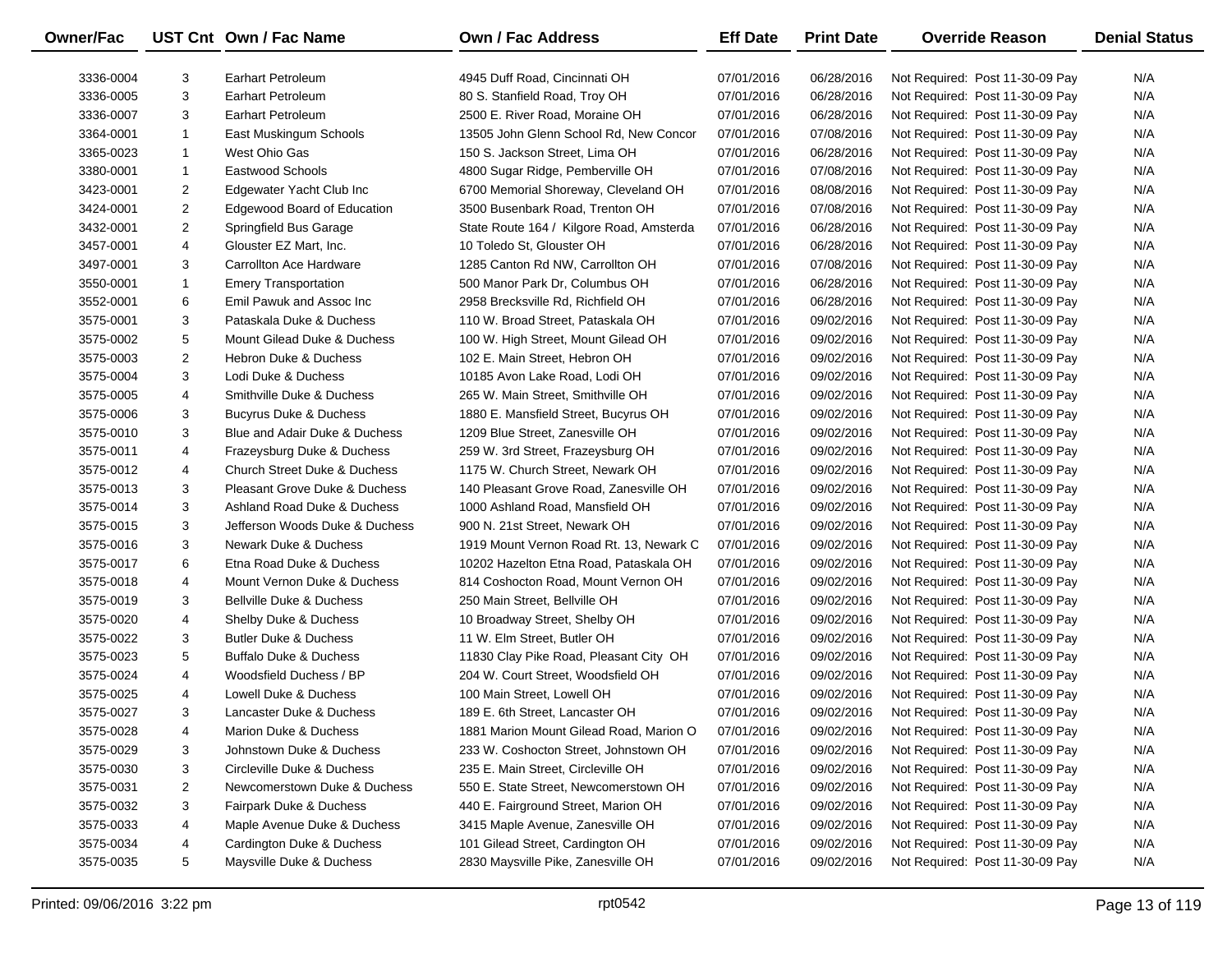| Owner/Fac |                | UST Cnt Own / Fac Name          | <b>Own / Fac Address</b>                | <b>Eff Date</b> | <b>Print Date</b> | <b>Override Reason</b>          | <b>Denial Status</b> |
|-----------|----------------|---------------------------------|-----------------------------------------|-----------------|-------------------|---------------------------------|----------------------|
| 3575-0036 | 5              | Utica Duke & Duchess            | 12 Columbus Road, Utica OH              | 07/01/2016      | 09/02/2016        | Not Required: Post 11-30-09 Pay | N/A                  |
| 3575-0037 | 4              | East Main Duke & Duchess        | 999 E. Main Street, Newark OH           | 07/01/2016      | 09/02/2016        | Not Required: Post 11-30-09 Pay | N/A                  |
| 3575-0038 | 3              | Galion Duke & Duchess           | 745 Harding Way W., Galion OH           | 07/01/2016      | 09/02/2016        | Not Required: Post 11-30-09 Pay | N/A                  |
| 3575-0040 | 3              | Mansfield Duke & Duchess        | 595 S. Main Street, Mansfield OH        | 07/01/2016      | 09/02/2016        | Not Required: Post 11-30-09 Pay | N/A                  |
| 3575-0045 | 4              | Waldo Duke & Duchess            | 262 N. Marion Street, Waldo OH          | 07/01/2016      | 09/02/2016        | Not Required: Post 11-30-09 Pay | N/A                  |
| 3575-0046 | 5              | Dillon Duke & Duchess           | 5955 Newark Road, Nashport OH           | 07/01/2016      | 09/02/2016        | Not Required: Post 11-30-09 Pay | N/A                  |
| 3575-0047 | 5              | Pike Street Duke & Duchess      | 120 Pike Street, Marietta OH            | 07/01/2016      | 09/02/2016        | Not Required: Post 11-30-09 Pay | N/A                  |
| 3575-0048 | 4              | Heath Duke & Duchess            | 1101 Hebron Road, Heath OH              | 07/01/2016      | 09/02/2016        | Not Required: Post 11-30-09 Pay | N/A                  |
| 3575-0050 | 5              | Piketon Duke & Duchess          | 615 S. West Street, Piketon OH          | 07/01/2016      | 09/02/2016        | Not Required: Post 11-30-09 Pay | N/A                  |
| 3575-0054 | $\overline{2}$ | Mount Gilead Truck Plaza        | 6173 State Route 95, Mount Gilead OH    | 07/01/2016      | 09/02/2016        | Not Required: Post 11-30-09 Pay | N/A                  |
| 3575-0056 | $\overline{7}$ | Newcomerstown Truck Stop        | 311 Adena Drive, Newcomerstown OH       | 07/01/2016      | 09/02/2016        | Not Required: Post 11-30-09 Pay | N/A                  |
| 3575-0058 | 4              | Somerset Duke & Duchess         | 110 N. Columbus Street, Somerset OH     | 07/01/2016      | 09/02/2016        | Not Required: Post 11-30-09 Pay | N/A                  |
| 3575-0062 | 3              | Ontario Duke & Duchess          | 3675 Park Avenue W., Ontario OH         | 07/01/2016      | 09/02/2016        | Not Required: Post 11-30-09 Pay | N/A                  |
| 3575-0087 | 4              | Fifth Avenue Duke & Duchess     | 1580 E. 5th Avenue, Columbus OH         | 07/01/2016      | 09/02/2016        | Not Required: Post 11-30-09 Pay | N/A                  |
| 3575-0093 | 3              | East Avenue Duke & Duchess      | 2215 East Avenue, Akron OH              | 07/01/2016      | 09/02/2016        | Not Required: Post 11-30-09 Pay | N/A                  |
| 3575-0096 | 4              | Leavittsburg Duke & Duchess     | 2891 W. Market Street, Leavittsburg OH  | 07/01/2016      | 09/02/2016        | Not Required: Post 11-30-09 Pay | N/A                  |
| 3575-0098 | 4              | Ashtabula Duke & Duchess        | 1415 Lake Avenue, Ashtabula OH          | 07/01/2016      | 09/02/2016        | Not Required: Post 11-30-09 Pay | N/A                  |
| 3575-0100 | 4              | Norton Duke & Duchess           | 2257 Wadsworth Road, Norton OH          | 07/01/2016      | 09/02/2016        | Not Required: Post 11-30-09 Pay | N/A                  |
| 3575-0101 | 3              | Union Street Duke & Duchess     | 224 Union Street, Newark OH             | 07/01/2016      | 09/02/2016        | Not Required: Post 11-30-09 Pay | N/A                  |
| 3575-0103 | 4              | Columbiana Duke & Duchess       | 19 County Line Road W., Columbiana OH   | 07/01/2016      | 09/02/2016        | Not Required: Post 11-30-09 Pay | N/A                  |
| 3575-0104 | 5              | Alliance Duke & Duchess         | 22465 State Route 62, Alliance OH       | 07/01/2016      | 09/02/2016        | Not Required: Post 11-30-09 Pay | N/A                  |
| 3575-0108 | 3              | Tallmadge Duke & Duchess        | 876 Southeast Avenue, Tallmadge OH      | 07/01/2016      | 09/02/2016        | Not Required: Post 11-30-09 Pay | N/A                  |
| 3575-0121 | 3              | Refugee Road Pacific Pride      | 1561 Refugee Road, Columbus OH          | 07/01/2016      | 09/02/2016        | Not Required: Post 11-30-09 Pay | N/A                  |
| 3575-0122 | 3              | Enterprise Avenue Pacific Pride | 3550 Enterprise Avenue, Columbus OH     | 07/01/2016      | 09/02/2016        | Not Required: Post 11-30-09 Pay | N/A                  |
| 3575-0123 | 4              | Wilmington Duke & Duchess       | 2495 Rombach Avenue, Wilmington OH      | 07/01/2016      | 09/02/2016        | Not Required: Post 11-30-09 Pay | N/A                  |
| 3575-0124 | 4              | Alum Creek Duke & Duchess       | 3911 Alum Creek Drive, Columbus OH      | 07/01/2016      | 09/02/2016        | Not Required: Post 11-30-09 Pay | N/A                  |
| 3575-0125 | 5              | Norton Duke & Duchess           | 3650 Wadsworth Road, Norton OH          | 07/01/2016      | 09/02/2016        | Not Required: Post 11-30-09 Pay | N/A                  |
| 3575-0128 | 3              | Hamilton Road Duke & Duchess    | 3458 Hamilton Road, Columbus OH         | 07/01/2016      | 09/02/2016        | Not Required: Post 11-30-09 Pay | N/A                  |
| 3575-0134 | 4              | New Albany Duke & Duchess       | 37 Dublin Granville Road, New Albany OH | 07/01/2016      | 09/02/2016        | Not Required: Post 11-30-09 Pay | N/A                  |
| 3575-0135 | 4              | Marengo Duke & Duchess          | 636 State Route 61, Marengo OH          | 07/01/2016      | 09/02/2016        | Not Required: Post 11-30-09 Pay | N/A                  |
| 3575-0137 | 3              | Sunbury Road Duke & Duchess     | 900 South Sunbury Road, Westerville OH  | 07/01/2016      | 09/02/2016        | Not Required: Post 11-30-09 Pay | N/A                  |
| 3575-0138 | 4              | Deo Drive Duke & Duchess        | 1073 Mount Vernon Road, Newark OH       | 07/01/2016      | 09/02/2016        | Not Required: Post 11-30-09 Pay | N/A                  |
| 3575-0139 | 3              | Union Street Pacific Pride      | 151 Union Street, Newark OH             | 07/01/2016      | 09/02/2016        | Not Required: Post 11-30-09 Pay | N/A                  |
| 3575-0144 | 3              | Lee Street Pacific Pride        | 930 Lee Street, Zanesville OH           | 07/01/2016      | 09/02/2016        | Not Required: Post 11-30-09 Pay | N/A                  |
| 3575-0146 | 5              | Airport Duke & Duchess          | 4455 E. 5th Avenue, Columbus OH         | 07/01/2016      | 09/02/2016        | Not Required: Post 11-30-09 Pay | N/A                  |
| 3575-0147 | 3              | Thornville Duke & Duchess       | 10638 Jacksontown Road, Thornville OH   | 07/01/2016      | 09/02/2016        | Not Required: Post 11-30-09 Pay | N/A                  |
| 3575-0152 | 4              | Dover Duke & Duchess            | 1120 N. Tuscarawas Avenue, Dover OH     | 07/01/2016      | 09/02/2016        | Not Required: Post 11-30-09 Pay | N/A                  |
| 3575-0153 | 4              | <b>Uhrichsville Duchess</b>     | 110 E. McCauley Road, Uhrichsville OH   | 07/01/2016      | 09/02/2016        | Not Required: Post 11-30-09 Pay | N/A                  |
| 3575-0155 | 3              | Newcomerstown Duke & Duchess    | 111 Adena Drive, Newcomerstown OH       | 07/01/2016      | 09/02/2016        | Not Required: Post 11-30-09 Pay | N/A                  |
| 3575-0156 | 3              | East Pike Duke & Duchess        | 4985 East Pike, Zanesville OH           | 07/01/2016      | 09/02/2016        | Not Required: Post 11-30-09 Pay | N/A                  |
| 3575-0158 | 4              | Zanesville BP Oil Co.           | 1305 Maple Avenue, Zanesville OH        | 07/01/2016      | 09/02/2016        | Not Required: Post 11-30-09 Pay | N/A                  |
| 3575-0159 | 4              | Main Street Duke & Duchess      | 153 E. Main Street, Ashland OH          | 07/01/2016      | 09/02/2016        | Not Required: Post 11-30-09 Pay | N/A                  |
| 3575-0164 | 3              | Lancaster BP Oil Co.            | 561 East Main Street, Lancaster OH      | 07/01/2016      | 09/02/2016        | Not Required: Post 11-30-09 Pay | N/A                  |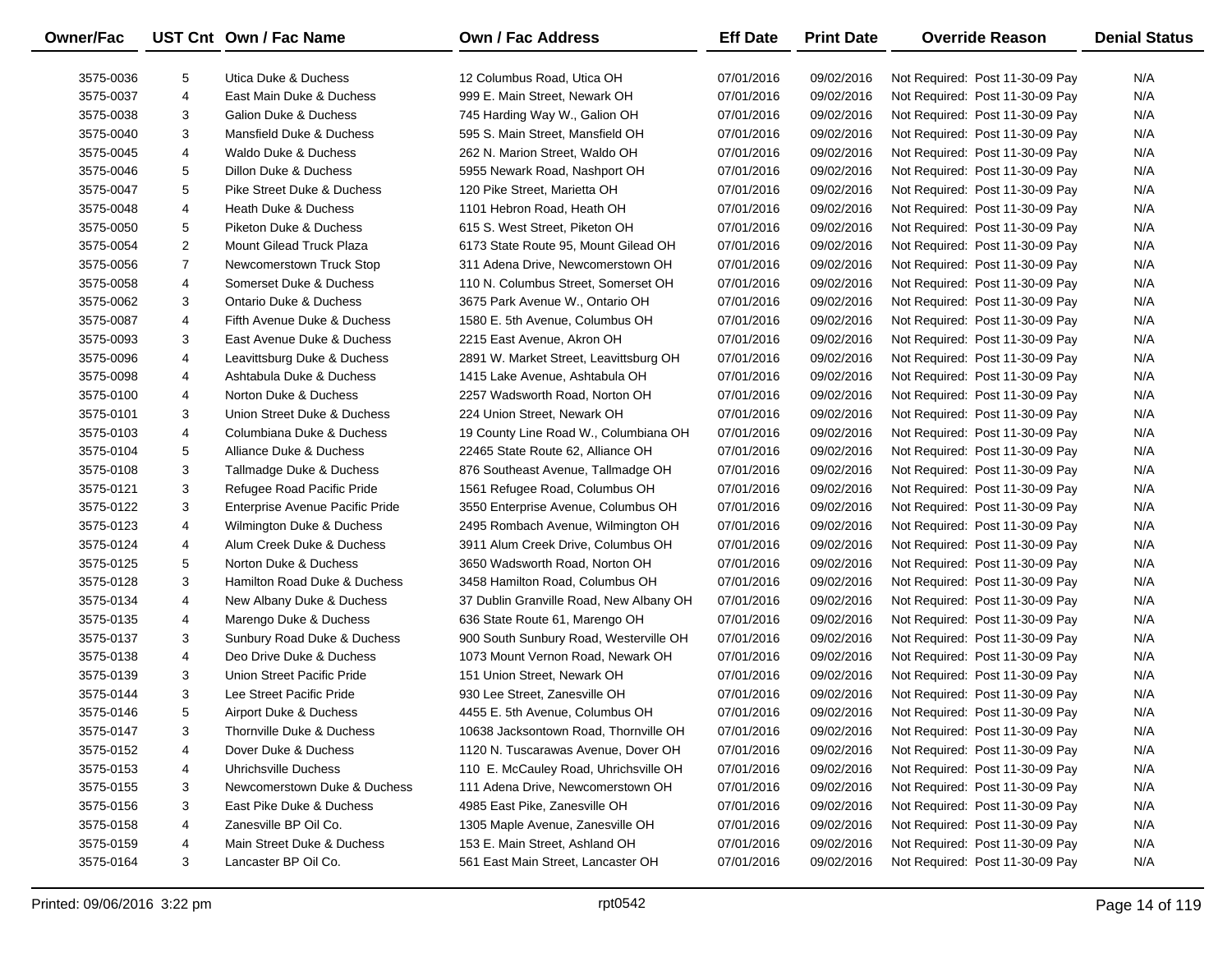| <b>Owner/Fac</b> |                | UST Cnt Own / Fac Name               | Own / Fac Address                         | <b>Eff Date</b> | <b>Print Date</b> | <b>Override Reason</b>          | <b>Denial Status</b> |
|------------------|----------------|--------------------------------------|-------------------------------------------|-----------------|-------------------|---------------------------------|----------------------|
| 3575-0165        | 3              | Lancaster Duke & Duchess             | 603 N. Memorial Drive, Lancaster OH       | 07/01/2016      | 09/02/2016        | Not Required: Post 11-30-09 Pay | N/A                  |
| 3575-0171        | 3              | Delaware BP Oil Co.                  | 1360 Delaware Avenue, Marion OH           | 07/01/2016      | 09/02/2016        | Not Required: Post 11-30-09 Pay | N/A                  |
| 3575-0173        | 3              | Clover BP Oil Co. & Procare          | 1070 Mount Vernon Avenue, Marion OH       | 07/01/2016      | 09/02/2016        | Not Required: Post 11-30-09 Pay | N/A                  |
| 3575-0176        | 3              | BP Oil Co.                           | 860 State Route 97, Bellville OH          | 07/01/2016      | 09/02/2016        | Not Required: Post 11-30-09 Pay | N/A                  |
| 3575-0177        | 4              | Main Street Duke & Duchess           | 680 N. Main Street, Mansfield OH          | 07/01/2016      | 09/02/2016        | Not Required: Post 11-30-09 Pay | N/A                  |
| 3575-0181        | 4              | #186 National Parkway Duke & Duchess | 1020 National Parkway, Mansfield OH       | 07/01/2016      | 09/02/2016        | Not Required: Post 11-30-09 Pay | N/A                  |
| 3575-0183        | 3              | E. Main Street Duke & Duchess        | 1141 E. Main Street, Chillicothe OH       | 07/01/2016      | 09/02/2016        | Not Required: Post 11-30-09 Pay | N/A                  |
| 3575-0184        | 4              | Bridge Street BP Oil Co.             | 760 N. Bridge Street, Chillicothe OH      | 07/01/2016      | 09/02/2016        | Not Required: Post 11-30-09 Pay | N/A                  |
| 3575-0185        | 4              | High & Orange Duke & Duchess         | 741 Safford Avenue, Chillicothe OH        | 07/01/2016      | 09/02/2016        | Not Required: Post 11-30-09 Pay | N/A                  |
| 3575-0188        | 3              | Shawnee Road Duke & Duchess          | 2401 Shawnee Road, Lima OH                | 07/01/2016      | 09/02/2016        | Not Required: Post 11-30-09 Pay | N/A                  |
| 3575-0189        | 4              | Allentown Road Duke & Duchess        | 2075 Allentown Road, Lima OH              | 07/01/2016      | 09/02/2016        | Not Required: Post 11-30-09 Pay | N/A                  |
| 3575-0194        | 3              | Dayton Road Duke & Duchess           | 57 Dayton Road N.E., Newark OH            | 07/01/2016      | 09/02/2016        | Not Required: Post 11-30-09 Pay | N/A                  |
| 3575-0196        | 3              | Etna Crest Duke & Duchess            | 103 Etna Crest Boulevard, Pataskala OH    | 07/01/2016      | 09/02/2016        | Not Required: Post 11-30-09 Pay | N/A                  |
| 3575-0198        | 3              | West Main St. Duchess                | 462 W. Main Street, Westerville OH        | 07/01/2016      | 09/02/2016        | Not Required: Post 11-30-09 Pay | N/A                  |
| 3575-0199        | 3              | E. 5th Duchess                       | 2365 E. 5th Avenue, Columbus OH           | 07/01/2016      | 09/02/2016        | Not Required: Post 11-30-09 Pay | N/A                  |
| 3575-0200        | 3              | <b>Wilson Road Duchess</b>           | 850 Wilson Road, Columbus OH              | 07/01/2016      | 09/02/2016        | Not Required: Post 11-30-09 Pay | N/A                  |
| 3575-0204        | 3              | High and Henderson BP #263           | 4387 N. High Street, Columbus OH          | 07/01/2016      | 09/02/2016        | Not Required: Post 11-30-09 Pay | N/A                  |
| 3575-0205        | 4              | S. High Street Duchess               | 4569 S. High Street, Columbus OH          | 07/01/2016      | 09/02/2016        | Not Required: Post 11-30-09 Pay | N/A                  |
| 3575-0206        | 4              | Dublin Granville Duchess             | 1263 Dublin-Granville Road, Columbus OH   | 07/01/2016      | 09/02/2016        | Not Required: Post 11-30-09 Pay | N/A                  |
| 3575-0207        | 4              | <b>Olentangy/Bethel Duchess</b>      | 5067 Olentangy River Road, Columbus OH    | 07/01/2016      | 09/02/2016        | Not Required: Post 11-30-09 Pay | N/A                  |
| 3575-0208        | 5              | W. Broad St. Duchess                 | 4100 W. Broad Street, Columbus OH         | 07/01/2016      | 09/02/2016        | Not Required: Post 11-30-09 Pay | N/A                  |
| 3575-0209        | 3              | <b>Bethel Road Duchess</b>           | 2827 Bethel Road, Columbus OH             | 07/01/2016      | 09/02/2016        | Not Required: Post 11-30-09 Pay | N/A                  |
| 3575-0210        | $\overline{2}$ | Sancus Blvd Duchess                  | 7525 Sancus Boulevard, Worthington OH     | 07/01/2016      | 09/02/2016        | Not Required: Post 11-30-09 Pay | N/A                  |
| 3575-0211        | $\overline{2}$ | <b>Linworth Duchess</b>              | 2230 W. Dublin Granville Road, Worthingt  | 07/01/2016      | 09/02/2016        | Not Required: Post 11-30-09 Pay | N/A                  |
| 3575-0213        | 4              | East State St. Duchess               | 798 S. State Street, Westerville OH       | 07/01/2016      | 09/02/2016        | Not Required: Post 11-30-09 Pay | N/A                  |
| 3575-0214        | 3              | <b>Pickerington Duchess</b>          | 995 Refugee Road, Pickerington OH         | 07/01/2016      | 09/02/2016        | Not Required: Post 11-30-09 Pay | N/A                  |
| 3575-0215        | $\overline{2}$ | E. Broad/New Albany Rd Duchess       | 6840 E. Broad Street, Columbus OH         | 07/01/2016      | 09/02/2016        | Not Required: Post 11-30-09 Pay | N/A                  |
| 3575-0216        | 3              | <b>Stringtown Road Duchess</b>       | 2487 Stringtown Road, Grove City OH       | 07/01/2016      | 09/02/2016        | Not Required: Post 11-30-09 Pay | N/A                  |
| 3575-0217        | 3              | Olentangy & 5th Duchess              | 1347 Olentangy River Road, Columbus OH    | 07/01/2016      | 09/02/2016        | Not Required: Post 11-30-09 Pay | N/A                  |
| 3575-0218        | 4              | Gahanna Duchess                      | 407 Granville Street, Gahanna OH          | 07/01/2016      | 09/02/2016        | Not Required: Post 11-30-09 Pay | N/A                  |
| 3575-0219        | 4              | <b>Canal Winchester Duchess</b>      | 800 W. Waterloo Sreet, Canal Winchester ( | 07/01/2016      | 09/02/2016        | Not Required: Post 11-30-09 Pay | N/A                  |
| 3575-0220        | $\overline{2}$ | High and Greenlawn Duchess           | 1091 S. High Street, Columbus OH          | 07/01/2016      | 09/02/2016        | Not Required: Post 11-30-09 Pay | N/A                  |
| 3575-0221        | $\overline{2}$ | Dublin & Grandview Duchess           | 1090 Dublin Road, Columbus OH             | 07/01/2016      | 09/02/2016        | Not Required: Post 11-30-09 Pay | N/A                  |
| 3575-0222        | 3              | <b>Tussing/Brice Duchess</b>         | 6310 Tussing Road, Reynoldsburg OH        | 07/01/2016      | 09/02/2016        | Not Required: Post 11-30-09 Pay | N/A                  |
| 3575-0223        | $\overline{2}$ | Morse Road Duchess                   | 927 Morse Road, Columbus OH               | 07/01/2016      | 09/02/2016        | Not Required: Post 11-30-09 Pay | N/A                  |
| 3575-0224        | $\overline{c}$ | E. Broad Duchess                     | 825 E. Broad Street, Columbus OH          | 07/01/2016      | 09/02/2016        | Not Required: Post 11-30-09 Pay | N/A                  |
| 3575-0225        | 4              | I-71/36/37 Duchess                   | 7331 E. State Route 37, Sunbury OH        | 07/01/2016      | 09/02/2016        | Not Required: Post 11-30-09 Pay | N/A                  |
| 3575-0226        | 3              | Harrisburg Pike Duchess              | 1825 Harrisburg Pike, Grove City OH       | 07/01/2016      | 09/02/2016        | Not Required: Post 11-30-09 Pay | N/A                  |
| 3575-0227        | 2              | I-71 Polaris Parkway Duchess         | 1925 Polaris Parkway, Columbus OH         | 07/01/2016      | 09/02/2016        | Not Required: Post 11-30-09 Pay | N/A                  |
| 3575-0228        | 3              | I-70 and Rome Hilliard Rd Duchess    | 925 Rome Hilliard Road, Columbus OH       | 07/01/2016      | 09/02/2016        | Not Required: Post 11-30-09 Pay | N/A                  |
| 3575-0230        | 3              | <b>Tuttle Crossing Duchess</b>       | 5099 Tuttle Crossing, Dublin OH           | 07/01/2016      | 09/02/2016        | Not Required: Post 11-30-09 Pay | N/A                  |
| 3575-0231        | 3              | Sawmill I-270 Duchess                | 7310 Sawmill Road, Columbus OH            | 07/01/2016      | 09/02/2016        | Not Required: Post 11-30-09 Pay | N/A                  |
| 3575-0232        | 3              | <b>Westerville Duchess</b>           | 6241 Sunbury Road, Westerville OH         | 07/01/2016      | 09/02/2016        | Not Required: Post 11-30-09 Pay | N/A                  |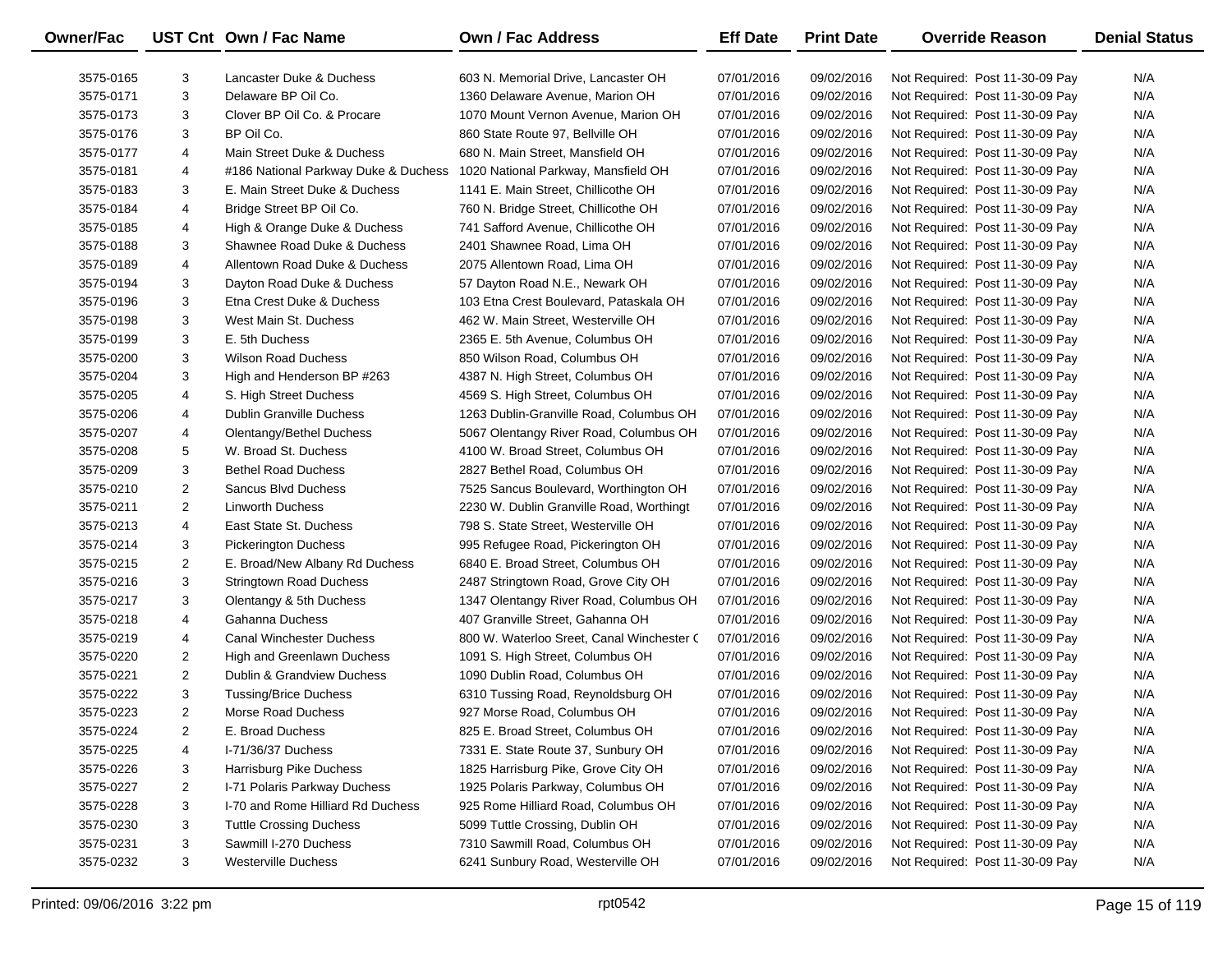| Owner/Fac |                | UST Cnt Own / Fac Name                                                  | Own / Fac Address                         | <b>Eff Date</b> | <b>Print Date</b> | <b>Override Reason</b>          | <b>Denial Status</b> |
|-----------|----------------|-------------------------------------------------------------------------|-------------------------------------------|-----------------|-------------------|---------------------------------|----------------------|
| 3575-0233 | 3              | <b>Worthington Duchess</b>                                              | 7141 N. High Street, Worthington OH       | 07/01/2016      | 09/02/2016        | Not Required: Post 11-30-09 Pay | N/A                  |
| 3575-0234 | 3              | Sawmill Pkwy Duchess                                                    | 9760 Sawmill Parkway, Powell OH           | 07/01/2016      | 09/02/2016        | Not Required: Post 11-30-09 Pay | N/A                  |
| 3575-0235 | 3              | <b>Groveport Duchess</b>                                                | 5100 Groveport Pike, Columbus OH          | 07/01/2016      | 09/02/2016        | Not Required: Post 11-30-09 Pay | N/A                  |
| 3575-0236 | 3              | <b>Columbus Duchess</b>                                                 | 4835 N. Hamilton Road, Columbus OH        | 07/01/2016      | 09/02/2016        | Not Required: Post 11-30-09 Pay | N/A                  |
| 3575-0237 | $\overline{2}$ | Reynoldsburg Duchess                                                    | 2220 Baltimore Reynoldsburg Road, Reyno   | 07/01/2016      | 09/02/2016        | Not Required: Post 11-30-09 Pay | N/A                  |
| 3575-0238 | $\overline{2}$ | Polaris Fashion Mall Duchess                                            | 1060 Polaris Parkway, Columbus OH         | 07/01/2016      | 09/02/2016        | Not Required: Post 11-30-09 Pay | N/A                  |
| 3575-0239 | $\overline{2}$ | <b>Easton Duchess</b>                                                   | 4024 Morse Road, Columbus OH              | 07/01/2016      | 09/02/2016        | Not Required: Post 11-30-09 Pay | N/A                  |
| 3590-0006 | 3              | Huron Basin Wastewater Treatment Plan                                   | 554 River Road, Huron OH                  | 07/01/2016      | 06/28/2016        | Not Required: Post 11-30-09 Pay | N/A                  |
| 3590-0008 | $\overline{2}$ | Erie County Service Center                                              | 2900 Columbus Avenue, Sandusky OH         | 07/01/2016      | 06/28/2016        | Not Required: Post 11-30-09 Pay | N/A                  |
| 3590-0009 | $\mathbf{1}$   | Erie County Jail                                                        | 2800 Columbus Avenue, Sandusky OH         | 07/01/2016      | 06/28/2016        | Not Required: Post 11-30-09 Pay | N/A                  |
| 3593-0001 | $\mathbf{1}$   | Erie Concrete and Steel Supply                                          | 490 North River Road, Warren OH           | 07/01/2016      | 07/25/2016        | Not Required: Post 11-30-09 Pay | N/A                  |
| 3605-0076 | 3              | Esber Beverage Co                                                       | 2217 Bolivar Rd SW, Canton OH             | 07/01/2016      | 07/25/2016        | Not Required: Post 11-30-09 Pay | N/A                  |
| 3617-0001 | $\overline{2}$ | <b>Euclid City Schools Bus</b>                                          | 463 Babbitt Road, Euclid OH               | 07/01/2016      | 06/28/2016        | Not Required: Post 11-30-09 Pay | N/A                  |
| 3618-0001 | 3              | Erie Vu Maintenance                                                     | 38303 Airport Parkway, Willoughby OH      | 07/01/2016      | 07/25/2016        | Not Required: Post 11-30-09 Pay | N/A                  |
| 3619-0001 | $\mathbf{1}$   | <b>Euclid Fish Company</b>                                              | 7839 Enterprise Drive, Mentor OH          | 07/01/2016      | 06/28/2016        | Not Required: Post 11-30-09 Pay | N/A                  |
| 3647-0004 | $\mathbf{1}$   | Evergreen Highschool                                                    | 14544 Co Road 6, Metamora OH              | 07/01/2016      | 06/28/2016        | Not Required: Post 11-30-09 Pay | N/A                  |
| 3677-0001 | 10             | Chagrin Oil and Gas Co.                                                 | 15385 Oil State Road, Middlefield OH      | 07/01/2016      | 08/08/2016        | Not Required: Post 11-30-09 Pay | N/A                  |
| 3703-0001 | $\mathbf{1}$   | Fairlawn High School                                                    | 18800 Johnston Road, Sidney OH            | 07/01/2016      | 06/28/2016        | Not Required: Post 11-30-09 Pay | N/A                  |
| 3711-0001 | $\overline{2}$ | Crow Executive Air, Inc.                                                | 28331 Lemoyne Road, Millbury OH           | 07/05/2016      | 08/08/2016        | Not Required: Post 11-30-09 Pay | N/A                  |
| 3718-0001 | $\mathbf{1}$   | Fallsway Equipment Co                                                   | 1277 Devalera Avenue, Akron OH            | 07/01/2016      | 06/28/2016        | Not Required: Post 11-30-09 Pay | N/A                  |
| 3753-0001 | $\mathbf{1}$   | Fdrl Hocking Lcl Schl Bus                                               | State Rt 144, Stewart OH                  | 07/01/2016      | 06/28/2016        | Not Required: Post 11-30-09 Pay | N/A                  |
| 3758-0001 | $\overline{2}$ | Macy's, Inc                                                             | Hanger 28 422 Wilmer Avenue, Cincinnati ( | 07/01/2016      | 07/08/2016        | Not Required: Post 11-30-09 Pay | N/A                  |
| 3774-0001 | $\mathbf{1}$   | Ferris Chevrolet, Inc.                                                  | 634 Wabash Avenue NW, New Philadelp       | 07/01/2016      | 07/25/2016        | Not Required: Post 11-30-09 Pay | N/A                  |
| 3790-0002 | $\mathbf{1}$   | University of Findlay                                                   | 415 College Street, Findlay OH            | 07/01/2016      | 06/28/2016        | Not Required: Post 11-30-09 Pay | N/A                  |
| 3800-0001 | $\mathbf{1}$   | DBA Firelands Community Hospital                                        | 1111 Hayes Avenue, Sandusky OH            | 07/01/2016      | 07/25/2016        | Not Required: Post 11-30-09 Pay | N/A                  |
| 3800-0003 | 3              | Firelands Regional Medical Center - Sout 1912 Hayes Avenue, Sandusky OH |                                           | 07/01/2016      | 07/25/2016        | Not Required: Post 11-30-09 Pay | N/A                  |
| 3837-0001 | $\overline{2}$ | <b>Fisher Titus Medical Center</b>                                      | 272 Benedict Avenue, Norwalk OH           | 07/01/2016      | 06/28/2016        | Not Required: Post 11-30-09 Pay | N/A                  |
| 3879-0001 | $\overline{2}$ | Andy Barnhart Memorial Airport                                          | 10639 Milton Carlisle Rd, New Carlisle OH | 07/01/2016      | 06/28/2016        | Not Required: Post 11-30-09 Pay | N/A                  |
| 3902-0002 | $\overline{2}$ | Ford Ohio Assembly Plant                                                | 650 Miller Road, Avon Lake OH             | 07/01/2016      | 06/28/2016        | Not Required: Post 11-30-09 Pay | N/A                  |
| 3902-0003 | $\mathbf{1}$   | Ford Walton Hills Stamping                                              | 7845 Northfield Road, Walton Hills OH     | 07/01/2016      | 06/28/2016        | Not Required: Post 11-30-09 Pay | N/A                  |
| 3902-0004 | 3              | Ford Lima Engine Plant                                                  | 1155 Bible Road, Lima OH                  | 07/01/2016      | 06/28/2016        | Not Required: Post 11-30-09 Pay | N/A                  |
| 3911-0001 | $\mathbf{1}$   | Forest City Yacht Club                                                  | 5301 N Marginal Rd, Cleveland OH          | 07/01/2016      | 06/28/2016        | Not Required: Post 11-30-09 Pay | N/A                  |
| 3913-0001 | $\mathbf{1}$   | Forest Hills School District Transportatio                              | 7600 Forest Road, Cincinnati OH           | 07/01/2016      | 06/28/2016        | Not Required: Post 11-30-09 Pay | N/A                  |
| 3940-0001 | $\overline{2}$ | Fox Cleaners Inc                                                        | 4333 N Main St, Dayton OH                 | 07/01/2016      | 08/08/2016        | Not Required: Post 11-30-09 Pay | N/A                  |
| 3943-0001 | 5              | FoxHaven Marina Inc                                                     | 2737 N.E. Catawba Road, Port Clinton OH   | 07/01/2016      | 07/25/2016        | Not Required: Post 11-30-09 Pay | N/A                  |
| 3987-0001 | $\overline{2}$ | Moritz Concrete Inc.                                                    | 362 N. Trimble Road, Mansfield OH         | 07/01/2016      | 07/08/2016        | Not Required: Post 11-30-09 Pay | N/A                  |
| 4007-0001 | 2              | Frank City Schools Bus Garage                                           | 150 E. 6th Street, Franklin OH            | 07/05/2016      | 08/08/2016        | Not Required: Post 11-30-09 Pay | N/A                  |
| 4020-0001 | $\mathbf{1}$   | Franklin Blvd Nursing Home                                              | 3600 Franklin Blvd, Cleveland OH          | 07/28/2016      | 08/22/2016        | Not Required: Post 11-30-09 Pay | N/A                  |
| 4071-0001 | 3              | Fremont Ross High School                                                | 1100 North St, Fremont OH                 | 07/01/2016      | 06/28/2016        | Not Required: Post 11-30-09 Pay | N/A                  |
| 4108-0002 | 2              | <b>Fulton County Airport</b>                                            | 9460 County Rd 14, Wauseon OH             | 07/01/2016      | 06/28/2016        | Not Required: Post 11-30-09 Pay | N/A                  |
| 4120-0005 | $\overline{2}$ | Pepsi Cola BotIng Co.                                                   | 1241 Gibbard Avenue, Columbus OH          | 07/01/2016      | 06/28/2016        | Not Required: Post 11-30-09 Pay | N/A                  |
| 4120-0007 | 3              | Pepsi Cola Botting Co                                                   | 4587 Gallia Pike, Franklin Furnace OH     | 07/01/2016      | 06/28/2016        | Not Required: Post 11-30-09 Pay | N/A                  |
| 4127-0001 | $\mathbf{1}$   | G A Wintzer and Son Co                                                  | 12279 County Rd 25A, Wapakoneta OH        | 07/01/2016      | 06/28/2016        | Not Required: Post 11-30-09 Pay | N/A                  |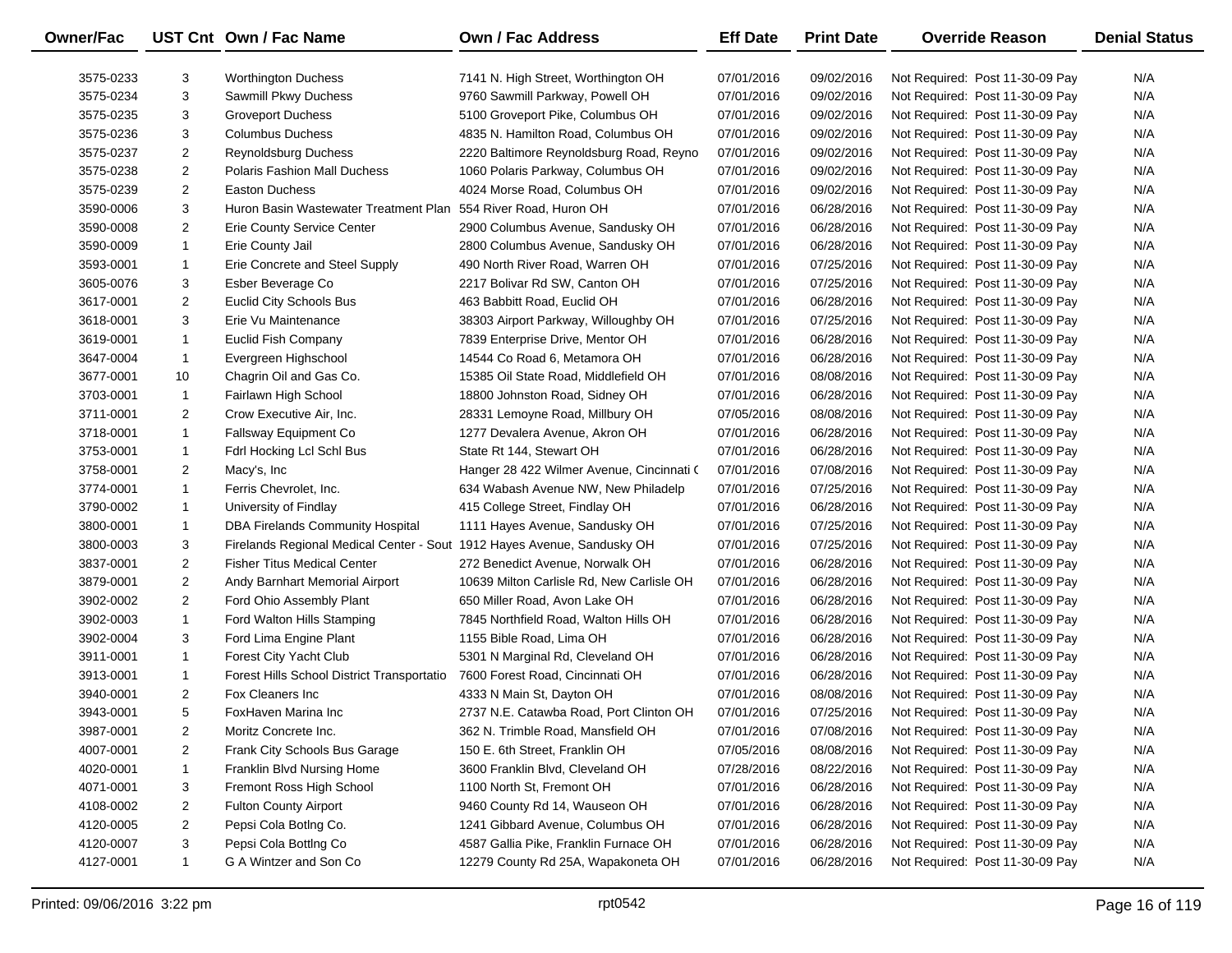| Owner/Fac |                | UST Cnt Own / Fac Name                 | Own / Fac Address                       | <b>Eff Date</b> | <b>Print Date</b> | <b>Override Reason</b>          | <b>Denial Status</b> |
|-----------|----------------|----------------------------------------|-----------------------------------------|-----------------|-------------------|---------------------------------|----------------------|
| 4154-0002 | 1              | Earl K. Estep                          | 899 Reed Road, Mansfield OH             | 07/01/2016      | 08/08/2016        | Not Required: Post 11-30-09 Pay | N/A                  |
| 4155-0001 | $\mathbf{1}$   | Galion Inc                             | 515 North East St, Galion OH            | 07/11/2016      | 08/08/2016        | Not Required: Post 11-30-09 Pay | N/A                  |
| 4158-0001 | $\mathbf{1}$   | Gallia Meigs Regional Airport          | 312 Airport Road, Gallipolis OH         | 07/01/2016      | 06/28/2016        | Not Required: Post 11-30-09 Pay | N/A                  |
| 4162-0001 | 5              | Gampps Inc                             | 2229 St Rt 140, Portsmouth OH           | 07/01/2016      | 06/28/2016        | Not Required: Post 11-30-09 Pay | N/A                  |
| 4244-0001 | 10             | <b>Ge Aircraft Engines</b>             | 1 Neumann Way Md N123, Cincinnati OH    | 07/01/2016      | 06/28/2016        | Not Required: Post 11-30-09 Pay | N/A                  |
| 4259-0003 | $\mathbf{1}$   | General Car and Truck Leasing System I | 20311 Hannan Parkway, Walton Hills OH   | 07/01/2016      | 07/08/2016        | Not Required: Post 11-30-09 Pay | N/A                  |
| 4270-0001 | $\mathbf{1}$   | <b>Fremont Airport</b>                 | 365 S State Route 53, Fremont OH        | 07/01/2016      | 06/28/2016        | Not Required: Post 11-30-09 Pay | N/A                  |
| 4299-0002 | $\overline{2}$ | Geneva Area High School                | 839 Sherman Street, Geneva OH           | 07/01/2016      | 07/25/2016        | Not Required: Post 11-30-09 Pay | N/A                  |
| 4318-0004 | $\overline{2}$ | <b>Hertz Truck Rental</b>              | 669 Sullivant Ave, Columbus OH          | 07/01/2016      | 06/28/2016        | Not Required: Post 11-30-09 Pay | N/A                  |
| 4318-0005 | $\mathbf{1}$   | <b>Hertz Car Rental</b>                | 4200 International Gateway, Columbus OH | 07/01/2016      | 06/28/2016        | Not Required: Post 11-30-09 Pay | N/A                  |
| 4384-0001 | $\overline{2}$ | <b>Wren's Service Station</b>          | 427 W. Miami Street, Degraff OH         | 07/01/2016      | 07/25/2016        | Not Required: Post 11-30-09 Pay | N/A                  |
| 4420-0002 | 3              | Neil's Dyna Gard                       | 3031 Clark Ave, Cleveland OH            | 07/01/2016      | 08/08/2016        | Not Required: Post 11-30-09 Pay | N/A                  |
| 4420-0005 | 3              | <b>Harvard Ave Serv</b>                | 9015 Harvard Ave, Cleveland OH          | 07/01/2016      | 08/08/2016        | Not Required: Post 11-30-09 Pay | N/A                  |
| 4420-0009 | 4              | Mikes Marathon Inc                     | 5075 Lee Rd, Maple Heights OH           | 07/01/2016      | 08/08/2016        | Not Required: Post 11-30-09 Pay | N/A                  |
| 4420-0010 | 4              | Bucks East 40th St Marathon            | 3980 Saint Clair Avenue, Cleveland OH   | 07/01/2016      | 08/08/2016        | Not Required: Post 11-30-09 Pay | N/A                  |
| 4420-0012 | 5              | El Hage Marathon                       | 5571 Turney Road, Garfield Heights OH   | 07/01/2016      | 08/08/2016        | Not Required: Post 11-30-09 Pay | N/A                  |
| 4420-0013 | 4              | 57 Marathon                            | 8775 Wadsworth Ave, Wadsworth OH        | 07/01/2016      | 08/08/2016        | Not Required: Post 11-30-09 Pay | N/A                  |
| 4420-0017 | 4              | Garfield & Missouri Marathon           | 2312 Garfield Blvd, Lorain OH           | 07/01/2016      | 08/08/2016        | Not Required: Post 11-30-09 Pay | N/A                  |
| 4420-0018 | $\overline{7}$ | <b>Rudas Marathon</b>                  | 13915 Brookpark Road, Cleveland OH      | 07/01/2016      | 08/08/2016        | Not Required: Post 11-30-09 Pay | N/A                  |
| 4420-0020 | $\overline{2}$ | <b>Express Muffler and Brake Corp</b>  | 9247 Chillicothe Road, Kirtland OH      | 07/01/2016      | 08/08/2016        | Not Required: Post 11-30-09 Pay | N/A                  |
| 4420-0021 | 3              | Dave's Auto Service                    | 4095 Colorado Ave, Sheffield Village OH | 07/01/2016      | 08/08/2016        | Not Required: Post 11-30-09 Pay | N/A                  |
| 4420-0022 | 3              | Broadview and Wallings Marathon        | 8109 Broadview Rd, Broadview Hts OH     | 07/01/2016      | 08/08/2016        | Not Required: Post 11-30-09 Pay | N/A                  |
| 4420-0024 | 4              | <b>Broadview Schaaf Marathon</b>       | 4661 Broadview Road, Cleveland OH       | 07/01/2016      | 08/08/2016        | Not Required: Post 11-30-09 Pay | N/A                  |
| 4469-0001 | $\overline{2}$ | Go-Mart Store 039                      | 1875 Eastern Avenue, Gallipolis OH      | 07/01/2016      | 06/28/2016        | Not Required: Post 11-30-09 Pay | N/A                  |
| 4469-0002 | $\overline{7}$ | Go-Mart Store 057                      | 64322 Wintergreen Road, Lore City OH    | 07/01/2016      | 06/28/2016        | Not Required: Post 11-30-09 Pay | N/A                  |
| 4469-0003 | 6              | Go-Mart Store 058                      | 820 Pike Street, Marietta OH            | 07/01/2016      | 06/28/2016        | Not Required: Post 11-30-09 Pay | N/A                  |
| 4469-0004 | 4              | <b>Belpre Go-Mart</b>                  | 206 Washington Boulevard, Belpre OH     | 07/01/2016      | 06/28/2016        | Not Required: Post 11-30-09 Pay | N/A                  |
| 4469-0005 | 4              | Go-Mart #111                           | 928 E. State Street, Athens OH          | 07/01/2016      | 06/28/2016        | Not Required: Post 11-30-09 Pay | N/A                  |
| 4469-0006 | 4              | Go-Mart #112                           | 707 W. Union Street, Athens OH          | 07/01/2016      | 06/28/2016        | Not Required: Post 11-30-09 Pay | N/A                  |
| 4469-0007 | 4              | Go-Mart #113                           | 311 Canal Street, Nelsonville OH        | 07/01/2016      | 06/28/2016        | Not Required: Post 11-30-09 Pay | N/A                  |
| 4469-0008 | 3              | Go-Mart Store #114                     | 10730 Jackson Street, Rockbridge OH     | 07/01/2016      | 06/28/2016        | Not Required: Post 11-30-09 Pay | N/A                  |
| 4469-0009 | 4              | Go-Mart Store #116                     | 25780 Brimstone Road, Coolville OH      | 07/01/2016      | 06/28/2016        | Not Required: Post 11-30-09 Pay | N/A                  |
| 4469-0010 | 4              | Go-Mart Store #117                     | 41820 State Route 7, Tuppers Plains OH  | 07/01/2016      | 06/28/2016        | Not Required: Post 11-30-09 Pay | N/A                  |
| 4475-0001 | $\overline{2}$ | Golf Inc                               | 1316 Mudbrook Rd, Huron OH              | 07/01/2016      | 07/08/2016        | Not Required: Post 11-30-09 Pay | N/A                  |
| 4495-0002 | $\overline{4}$ | Gordon Food Service                    | 4980 Gateway Boulevard, Springfield OH  | 07/05/2016      | 08/08/2016        | Not Required: Post 11-30-09 Pay | N/A                  |
| 4505-0001 | 1              | Goshen Schools Bus Garage              | 6757 Linton Rd, Goshen OH               | 07/01/2016      | 06/28/2016        | Not Required: Post 11-30-09 Pay | N/A                  |
| 4515-0002 | 2              | Sandridge Food Corp                    | 155 Commerce Drive, Medina OH           | 07/01/2016      | 06/28/2016        | Not Required: Post 11-30-09 Pay | N/A                  |
| 4519-0001 | $\overline{2}$ | Marietta City Sch Bus Gara             | 400 Millcreek Rd, Marietta OH           | 07/01/2016      | 07/25/2016        | Not Required: Post 11-30-09 Pay | N/A                  |
| 4533-0005 | 1              | <b>Bus Garage</b>                      | Grand Valley Avenue, Orwell OH          | 07/01/2016      | 06/28/2016        | Not Required: Post 11-30-09 Pay | N/A                  |
| 4542-0001 | 3              | Great American Insurance               | 500 Wilmer Avenue, Cincinnati OH        | 07/01/2016      | 06/28/2016        | Not Required: Post 11-30-09 Pay | N/A                  |
| 4556-0002 | 5              | RTA Comm Respon Transit Service        | 4601 Euclid Avenue, Cleveland OH        | 07/01/2016      | 06/28/2016        | Not Required: Post 11-30-09 Pay | N/A                  |
| 4556-0003 | 3              | <b>RTA Service Building</b>            | 6000 Grand Avenue, Cleveland OH         | 07/01/2016      | 06/28/2016        | Not Required: Post 11-30-09 Pay | N/A                  |
| 4556-0004 | 3              | <b>RTA Triskett District</b>           | 13405 Lakewood Heights Boulevard, Clev  | 07/01/2016      | 06/28/2016        | Not Required: Post 11-30-09 Pay | N/A                  |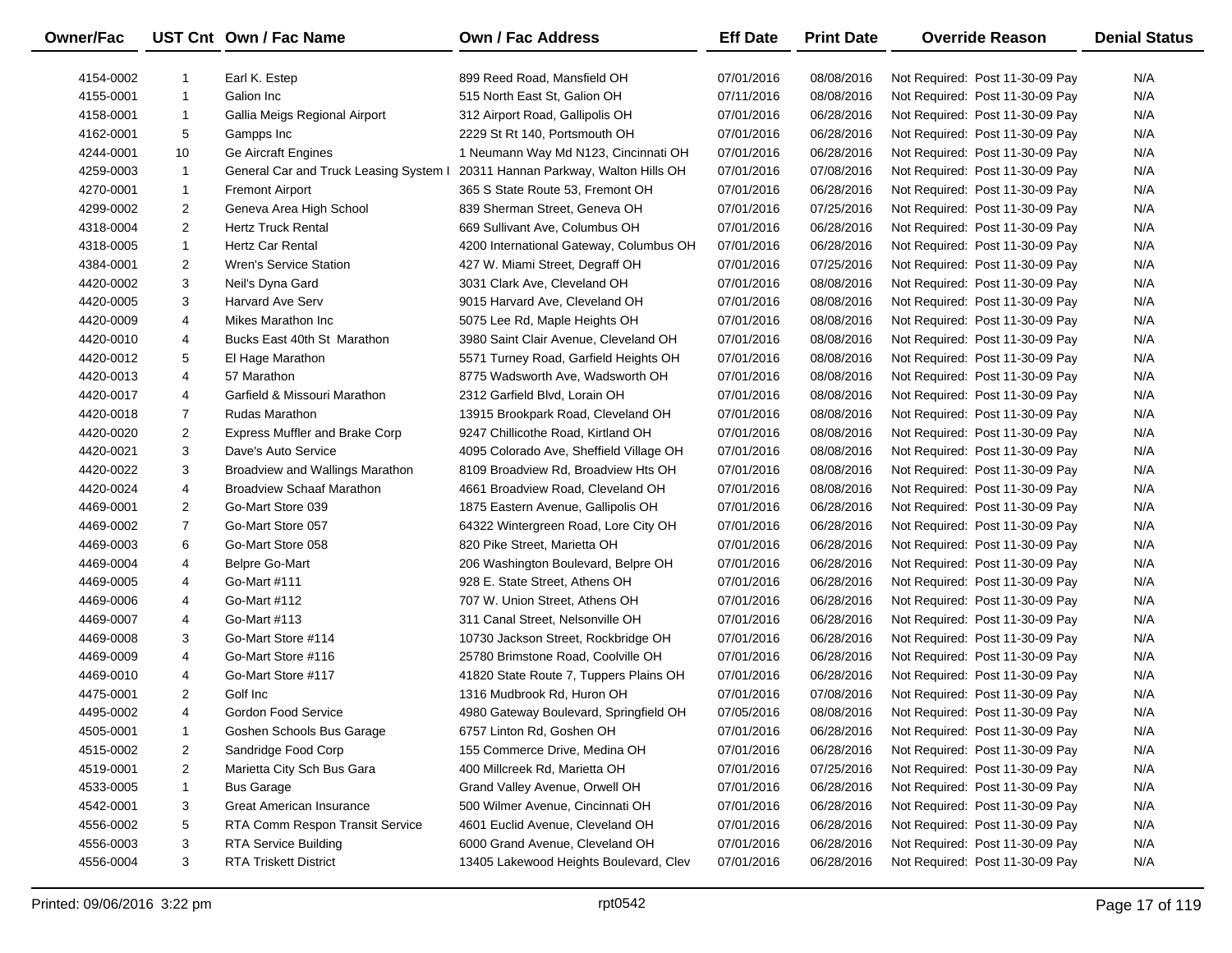| Owner/Fac |                | UST Cnt Own / Fac Name               | Own / Fac Address                         | <b>Eff Date</b> | <b>Print Date</b> | <b>Override Reason</b>          | <b>Denial Status</b> |
|-----------|----------------|--------------------------------------|-------------------------------------------|-----------------|-------------------|---------------------------------|----------------------|
| 4556-0006 | 1              | <b>RTA Brooklyn District</b>         | 4371 Pearl Road, Cleveland OH             | 07/01/2016      | 06/28/2016        | Not Required: Post 11-30-09 Pay | N/A                  |
| 4556-0009 | 4              | RTA Central Bus Maintenance Facility | 2500 Woodhill Road, Cleveland OH          | 07/01/2016      | 06/28/2016        | Not Required: Post 11-30-09 Pay | N/A                  |
| 4556-0010 | 5              | <b>RTA Harvard District</b>          | 2501 Harvard Avenue, Newburgh Heights (   | 07/01/2016      | 06/28/2016        | Not Required: Post 11-30-09 Pay | N/A                  |
| 4559-0001 | $\mathbf{1}$   | Green Bay Packaging Fremont Div      | 2323 Commerce Drive, Fremont OH           | 08/01/2016      | 08/22/2016        | Not Required: Post 11-30-09 Pay | N/A                  |
| 4572-0002 | $\overline{2}$ | Green Township Fire Station 55       | 5410 Audro Drive, Cincinnati OH           | 07/01/2016      | 06/28/2016        | Not Required: Post 11-30-09 Pay | N/A                  |
| 4577-0001 | 3              | Sugarcreek Wastewater Treatment Faci | 2365 State Route 725, Spring Valley OH    | 07/01/2016      | 07/25/2016        | Not Required: Post 11-30-09 Pay | N/A                  |
| 4577-0002 | $\overline{2}$ | Beavercreek Wastewater Trtmt         | 420 Factory Rd, Beavercreek OH            | 07/01/2016      | 07/25/2016        | Not Required: Post 11-30-09 Pay | N/A                  |
| 4577-0004 | $\overline{2}$ | Vehicle Maintenance                  | 1126 Beaver Valley Rd, Beavercreek OH     | 07/01/2016      | 07/25/2016        | Not Required: Post 11-30-09 Pay | N/A                  |
| 4586-0001 | 3              | Winton Woods School Bus Garage       | 10020 Corbett Road, Cincinnati OH         | 07/01/2016      | 06/28/2016        | Not Required: Post 11-30-09 Pay | N/A                  |
| 4610-0002 | $\mathbf{1}$   | Greyhound Lines Inc #250305          | 1005 Gilbert Street, Cincinnati OH        | 07/01/2016      | 06/28/2016        | Not Required: Post 11-30-09 Pay | N/A                  |
| 4610-0004 | $\mathbf{1}$   | Greyhound Lines Inc #250327          | 1465 Chester Avenue, Cleveland OH         | 07/01/2016      | 06/28/2016        | Not Required: Post 11-30-09 Pay | N/A                  |
| 4610-0007 | $\mathbf{1}$   | Greyhound Lines Inc. #250338         | 111 E. Town Street, Columbus OH           | 07/01/2016      | 06/28/2016        | Not Required: Post 11-30-09 Pay | N/A                  |
| 4638-0001 | $\mathbf{1}$   | Guenther and Sons Inc.               | 2578 Long Street, Ross OH                 | 07/01/2016      | 06/28/2016        | Not Required: Post 11-30-09 Pay | N/A                  |
| 4641-0001 | $\mathbf{1}$   | SE Ohio Regional Medical Center      | 1341 N. Clark Street, Cambridge OH        | 07/01/2016      | 08/08/2016        | Not Required: Post 11-30-09 Pay | N/A                  |
| 4672-0001 | 5              | H. F. Everett Gas & Oil Company      | 1346 Youngstown Kingsville Road SE, Vie   | 07/01/2016      | 06/28/2016        | Not Required: Post 11-30-09 Pay | N/A                  |
| 4683-0001 | $\overline{2}$ | Borden Dairy Co. of Cincinnati       | 757 Elliott Avenue, Cincinnati OH         | 07/01/2016      | 06/28/2016        | Not Required: Post 11-30-09 Pay | N/A                  |
| 4696-0001 | $\overline{2}$ | East Canton Union 76                 | 109 Walnut St East, East Canton OH        | 07/01/2016      | 07/08/2016        | Not Required: Post 11-30-09 Pay | N/A                  |
| 4698-0001 | 4              | <b>Haas Service Station</b>          | 5814 Fremont Pike, Stony Ridge OH         | 07/01/2016      | 07/25/2016        | Not Required: Post 11-30-09 Pay | N/A                  |
| 4707-0001 | 8              | Hahn Oil Inc                         | 23089 County Road 621, Coshocton OH       | 07/01/2016      | 06/28/2016        | Not Required: Post 11-30-09 Pay | N/A                  |
| 4729-0001 | 3              | <b>Hamilton County Engineers</b>     | 223 W Galbraith Rd, Cincinnati OH         | 07/01/2016      | 07/08/2016        | Not Required: Post 11-30-09 Pay | N/A                  |
| 4729-0002 | $\overline{2}$ | <b>Hamilton County Engineers</b>     | 3504 Round Bottom Rd, Newtown OH          | 07/01/2016      | 07/08/2016        | Not Required: Post 11-30-09 Pay | N/A                  |
| 4729-0003 | $\overline{2}$ | <b>Hamilton County Engineers</b>     | 6950 Ripple Rd, Cleves OH                 | 07/01/2016      | 07/08/2016        | Not Required: Post 11-30-09 Pay | N/A                  |
| 4729-0005 | $\overline{2}$ | <b>Hamilton County Engineers</b>     | 934 Neeb Road, Cincinnati OH              | 07/01/2016      | 07/08/2016        | Not Required: Post 11-30-09 Pay | N/A                  |
| 4747-0001 | 3              | Hancock County Engineer              | 1900 Lima Avenue, Findlay OH              | 07/01/2016      | 07/25/2016        | Not Required: Post 11-30-09 Pay | N/A                  |
| 4747-0002 | $\mathbf{1}$   | Hancock County Jail                  | 200 W. Crawford Street, Findlay OH        | 07/01/2016      | 07/25/2016        | Not Required: Post 11-30-09 Pay | N/A                  |
| 4751-0002 | $\overline{2}$ | Hancock-Wood Electric                | 1399 Business Park Drive S., North Baltim | 07/01/2016      | 06/28/2016        | Not Required: Post 11-30-09 Pay | N/A                  |
| 4755-0001 | 3              | Pearces Auto Care                    | 6014 Hamilton Avenue, Cincinnati OH       | 07/05/2016      | 08/08/2016        | Not Required: Post 11-30-09 Pay | N/A                  |
| 4767-0001 | $\overline{2}$ | Happy Jack's Car Wash                | 1718 W State St, Fremont OH               | 07/01/2016      | 07/08/2016        | Not Required: Post 11-30-09 Pay | N/A                  |
| 4773-0001 | $\overline{2}$ | Hardin County Airport Authority      | 13975 County Road 135, Kenton OH          | 07/01/2016      | 06/28/2016        | Not Required: Post 11-30-09 Pay | N/A                  |
| 4774-0001 | $\mathbf{1}$   | Hardin-Houston Local Schools         | 5300 Houston Road, Houston OH             | 07/01/2016      | 06/28/2016        | Not Required: Post 11-30-09 Pay | N/A                  |
| 4813-0001 | $\overline{2}$ | Harold J Pohl Inc                    | 9394 Mcgreevey Rd, Versailles OH          | 07/01/2016      | 06/28/2016        | Not Required: Post 11-30-09 Pay | N/A                  |
| 4818-0001 | $\overline{2}$ | Dixie Deli                           | 6687 Dixie Hwy, Fairfield OH              | 07/01/2016      | 06/28/2016        | Not Required: Post 11-30-09 Pay | N/A                  |
| 4829-0001 | $\mathbf{1}$   | Harris Motor Express                 | 4261 Crawford Avenue, Cincinnati OH       | 07/01/2016      | 06/28/2016        | Not Required: Post 11-30-09 Pay | N/A                  |
| 4834-0001 | 3              | Harrison Marina Limited              | 3840 N. Summit Street, Toledo OH          | 07/01/2016      | 07/25/2016        | Not Required: Post 11-30-09 Pay | N/A                  |
| 4862-0001 | $\mathbf{1}$   | <b>Mayors Corner</b>                 | 36881 State Route 541, Warsaw OH          | 07/08/2016      | 08/08/2016        | Not Required: Post 11-30-09 Pay | N/A                  |
| 4876-0001 | 4              | Harshman and Sons Inc                | 4403 St Rt 305, Southington OH            | 07/01/2016      | 07/25/2016        | Not Required: Post 11-30-09 Pay | N/A                  |
| 4877-0001 | 2              | Mail Contractors of America, Inc.    | 3065 Crescentville Road, West Chester O   | 07/01/2016      | 06/28/2016        | Not Required: Post 11-30-09 Pay | N/A                  |
| 4882-0002 | 8              | The Hartley Company                  | 319 Wheeling Ave, Cambridge OH            | 07/01/2016      | 07/25/2016        | Not Required: Post 11-30-09 Pay | N/A                  |
| 4882-0006 | 5              | Starfire 5                           | 1002 Wheeling Avenue, Cambridge OH        | 07/01/2016      | 07/25/2016        | Not Required: Post 11-30-09 Pay | N/A                  |
| 4882-0009 | 4              | Starfire 8                           | 727 Pershing Rd, Zanesville OH            | 07/01/2016      | 07/25/2016        | Not Required: Post 11-30-09 Pay | N/A                  |
| 4882-0011 | 5              | Starfire 10                          | 431 National Rd, Bridgeport OH            | 07/01/2016      | 07/25/2016        | Not Required: Post 11-30-09 Pay | N/A                  |
| 4882-0013 | 3              | Rose Moore Inc                       | 841 Main Street, Zanesville OH            | 07/01/2016      | 07/25/2016        | Not Required: Post 11-30-09 Pay | N/A                  |
| 4882-0018 | 3              | Starfire 17                          | 300 W Main St, Byesville OH               | 07/01/2016      | 07/25/2016        | Not Required: Post 11-30-09 Pay | N/A                  |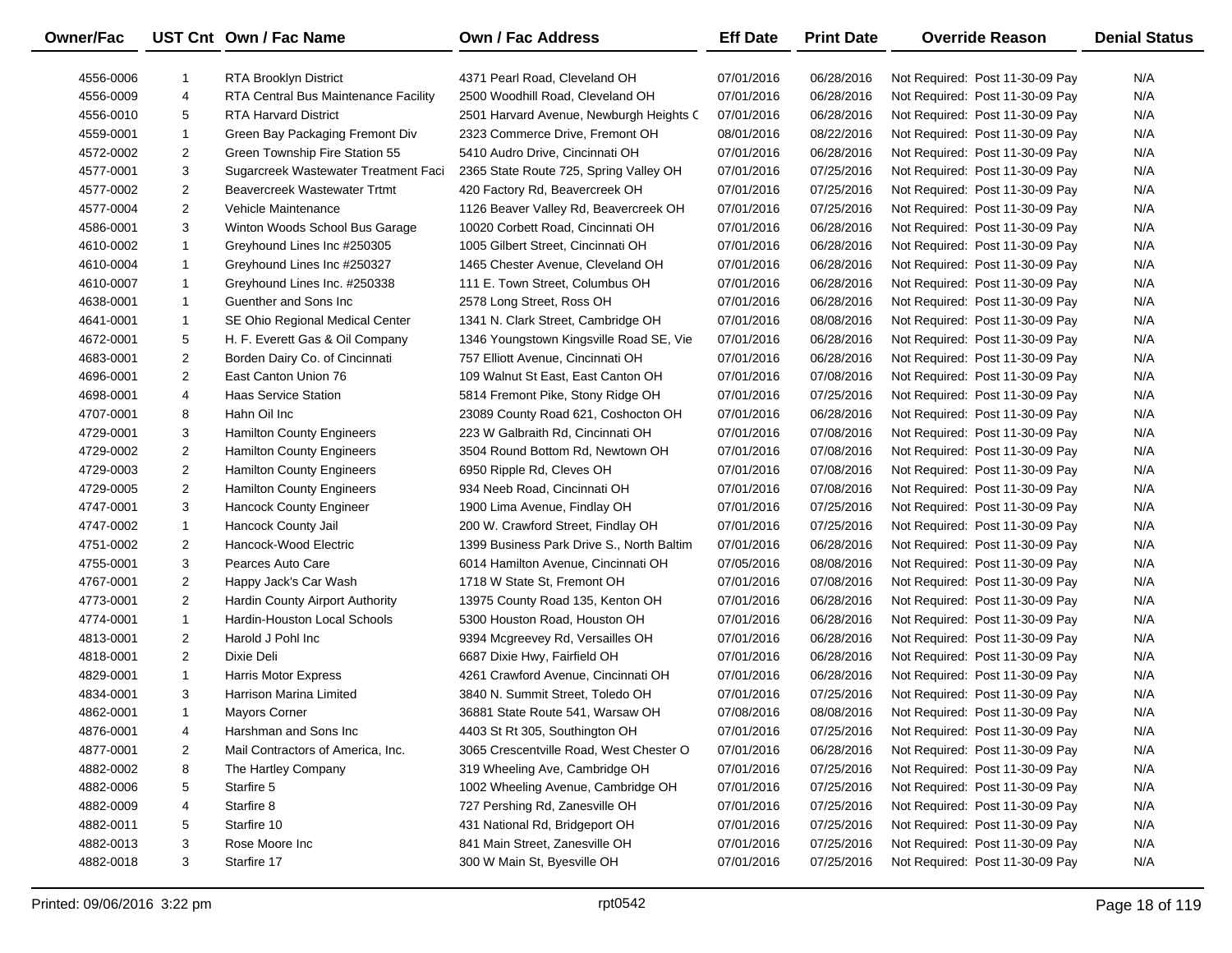| Owner/Fac |                | UST Cnt Own / Fac Name     | Own / Fac Address                          | <b>Eff Date</b> | <b>Print Date</b> | <b>Override Reason</b>          | <b>Denial Status</b> |
|-----------|----------------|----------------------------|--------------------------------------------|-----------------|-------------------|---------------------------------|----------------------|
| 4882-0019 | 3              | Marietta Starfire 18       | 277 Muskingum Drive, Marietta OH           | 07/01/2016      | 07/25/2016        | Not Required: Post 11-30-09 Pay | N/A                  |
| 4882-0023 | 5              | Woolfes Huff and Puff      | 605 W Main, New Lexington OH               | 07/01/2016      | 07/25/2016        | Not Required: Post 11-30-09 Pay | N/A                  |
| 4882-0025 | 3              | 24 JJI                     | 1648 50 Linden Ave, Zanesville OH          | 07/01/2016      | 07/25/2016        | Not Required: Post 11-30-09 Pay | N/A                  |
| 4882-0028 | 4              | Shop Mart                  | Stimson Ave, Athens OH                     | 07/01/2016      | 07/25/2016        | Not Required: Post 11-30-09 Pay | N/A                  |
| 4882-0029 | 3              | G and L Service            | 781 S 2nd St, Coshocton OH                 | 07/01/2016      | 07/25/2016        | Not Required: Post 11-30-09 Pay | N/A                  |
| 4882-0030 | 4              | Duncan Falls Shell         | 252 Main St, Duncan Falls OH               | 07/01/2016      | 07/25/2016        | Not Required: Post 11-30-09 Pay | N/A                  |
| 4882-0032 | 4              | <b>Cartners Shell</b>      | 9760 Plainfield Rd, N Salem OH             | 07/01/2016      | 07/25/2016        | Not Required: Post 11-30-09 Pay | N/A                  |
| 4882-0033 | 4              | Starfire 36                | 204 E Main, Barnsville OH                  | 07/01/2016      | 07/25/2016        | Not Required: Post 11-30-09 Pay | N/A                  |
| 4882-0034 | 4              | 37 Norwich                 | 8490 E Pike, Norwich OH                    | 07/01/2016      | 07/25/2016        | Not Required: Post 11-30-09 Pay | N/A                  |
| 4882-0036 | 4              | Starfire 39                | 507-511 Crawford-broadway, Martinsferry C  | 07/01/2016      | 07/25/2016        | Not Required: Post 11-30-09 Pay | N/A                  |
| 4882-0037 | 5              | 209 Shell                  | 2246 Southgate Pkway, Cambridge OH         | 07/01/2016      | 07/25/2016        | Not Required: Post 11-30-09 Pay | N/A                  |
| 4882-0043 | 5              | West Pike Shell            | 2655 W. Pike, Zanesville OH                | 07/01/2016      | 07/25/2016        | Not Required: Post 11-30-09 Pay | N/A                  |
| 4882-0046 | 4              | 51 Shell                   | 10583 Jacksontown Rd, Thornville OH        | 07/01/2016      | 07/25/2016        | Not Required: Post 11-30-09 Pay | N/A                  |
| 4882-0047 | 4              | L and R Shell              | 2nd and Chestnut, Coshocton OH             | 07/01/2016      | 07/25/2016        | Not Required: Post 11-30-09 Pay | N/A                  |
| 4882-0048 | 3              | <b>Jims Shell</b>          | 129 State St, New Comerstown OH            | 07/01/2016      | 07/25/2016        | Not Required: Post 11-30-09 Pay | N/A                  |
| 4882-0049 | 4              | <b>Hicks Shell</b>         | 1414 E Chestnut, Coshocton OH              | 07/01/2016      | 07/25/2016        | Not Required: Post 11-30-09 Pay | N/A                  |
| 4882-0051 | 4              | <b>Clarington Starfire</b> | Main & Market Sts, Clarington OH           | 07/01/2016      | 07/25/2016        | Not Required: Post 11-30-09 Pay | N/A                  |
| 4882-0052 | 4              | Gene's 63                  | 324 Dewey Ave, Cambridge OH                | 07/01/2016      | 07/25/2016        | Not Required: Post 11-30-09 Pay | N/A                  |
| 4882-0053 | 4              | Shadyside Starfire 64      | 41st and Central Ave, Shadyside OH         | 07/01/2016      | 07/25/2016        | Not Required: Post 11-30-09 Pay | N/A                  |
| 4882-0068 | 4              | 54 One Stop Drive Thru     | 2550 E Pike, Zanesville OH                 | 07/01/2016      | 07/25/2016        | Not Required: Post 11-30-09 Pay | N/A                  |
| 4882-0070 | 5              | Starfire 61                | 901 N Main St, Orrville OH                 | 07/01/2016      | 07/25/2016        | Not Required: Post 11-30-09 Pay | N/A                  |
| 4882-0071 | 6              | Starfire 60                | 101 McCauley Drive, Uhrichsville OH        | 07/01/2016      | 07/25/2016        | Not Required: Post 11-30-09 Pay | N/A                  |
| 4882-0072 | 4              | Cadiz Shell                | 655 Lincoln Avenue, Cadiz OH               | 07/01/2016      | 07/25/2016        | Not Required: Post 11-30-09 Pay | N/A                  |
| 4882-0081 | 3              | <b>Bp Oil 08259</b>        | 9547 Cadiz Road, Cambridge OH              | 07/01/2016      | 07/25/2016        | Not Required: Post 11-30-09 Pay | N/A                  |
| 4882-0087 | 4              | <b>Bp Oil 08206</b>        | 542 Richland Avenue, Athens OH             | 07/01/2016      | 07/25/2016        | Not Required: Post 11-30-09 Pay | N/A                  |
| 4882-0088 | 3              | <b>Bp Oil 08351</b>        | 971 Chestnut St, Nelsonville OH            | 07/01/2016      | 07/25/2016        | Not Required: Post 11-30-09 Pay | N/A                  |
| 4882-0091 | 4              | <b>Bp Oil 08382</b>        | 418 S. Marietta Street, St. Clairsville OH | 07/01/2016      | 07/25/2016        | Not Required: Post 11-30-09 Pay | N/A                  |
| 4882-0092 | 3              | <b>Bp Oil 08406</b>        | 302 S Third St, Steubenville OH            | 07/01/2016      | 07/25/2016        | Not Required: Post 11-30-09 Pay | N/A                  |
| 4882-0095 | 3              | <b>Bp Oil 08429</b>        | 1528 Franklin Avenue, Toronto OH           | 07/01/2016      | 07/25/2016        | Not Required: Post 11-30-09 Pay | N/A                  |
| 4882-0097 | $\overline{2}$ | <b>Bp Oil 08251</b>        | 339 Lincoln Ave, Cadiz OH                  | 07/01/2016      | 07/25/2016        | Not Required: Post 11-30-09 Pay | N/A                  |
| 4882-0099 | 5              | <b>BP Oil 05107</b>        | 103 Main, Apple Creek OH                   | 07/01/2016      | 07/25/2016        | Not Required: Post 11-30-09 Pay | N/A                  |
| 4882-0100 | 3              | <b>BP Oil 05380</b>        | 310 South Market, Wooster OH               | 07/01/2016      | 07/25/2016        | Not Required: Post 11-30-09 Pay | N/A                  |
| 4882-0101 | 4              | <b>BP Oil 05976</b>        | 111 East Jackson, Millersburg OH           | 07/01/2016      | 07/25/2016        | Not Required: Post 11-30-09 Pay | N/A                  |
| 4882-0103 | 3              | <b>Bp Oil 05379</b>        | 2958 Cleveland Rd, Wooster OH              | 07/01/2016      | 07/25/2016        | Not Required: Post 11-30-09 Pay | N/A                  |
| 4882-0104 | 3              | <b>Bp Oil 05383</b>        | 3013 Lincolnway East, Wooster OH           | 07/01/2016      | 07/25/2016        | Not Required: Post 11-30-09 Pay | N/A                  |
| 4882-0106 | 4              | <b>Bp Oil 05371</b>        | 5 West Buckeye St, W Salem OH              | 07/01/2016      | 07/25/2016        | Not Required: Post 11-30-09 Pay | N/A                  |
| 4882-0108 | 4              | The Fort                   | 102 5th Street, Beverly OH                 | 07/01/2016      | 07/25/2016        | Not Required: Post 11-30-09 Pay | N/A                  |
| 4883-0002 | 6              | Flagway Inc 6              | 122 E Main St, Hillsboro OH                | 07/01/2016      | 06/28/2016        | Not Required: Post 11-30-09 Pay | N/A                  |
| 4883-0003 | 5              | Flagway Inc 7              | 635 Dayton Ave, Washington C H OH          | 07/01/2016      | 06/28/2016        | Not Required: Post 11-30-09 Pay | N/A                  |
| 4883-0004 | 5              | Flagway Inc 9              | 113 W Washington St, Jamestown OH          | 07/01/2016      | 06/28/2016        | Not Required: Post 11-30-09 Pay | N/A                  |
| 4883-0005 | 5              | Flagway Inc 10             | 810 Highland Ave, Washington Ch OH         | 07/01/2016      | 06/28/2016        | Not Required: Post 11-30-09 Pay | N/A                  |
| 4883-0006 | 5              | Flagway Inc 1              | 1537 N North St, Washington Ch OH          | 07/01/2016      | 06/28/2016        | Not Required: Post 11-30-09 Pay | N/A                  |
| 4883-0007 | 5              | Flagway Inc 2              | 915 E Market, Washington Ch OH             | 07/01/2016      | 06/28/2016        | Not Required: Post 11-30-09 Pay | N/A                  |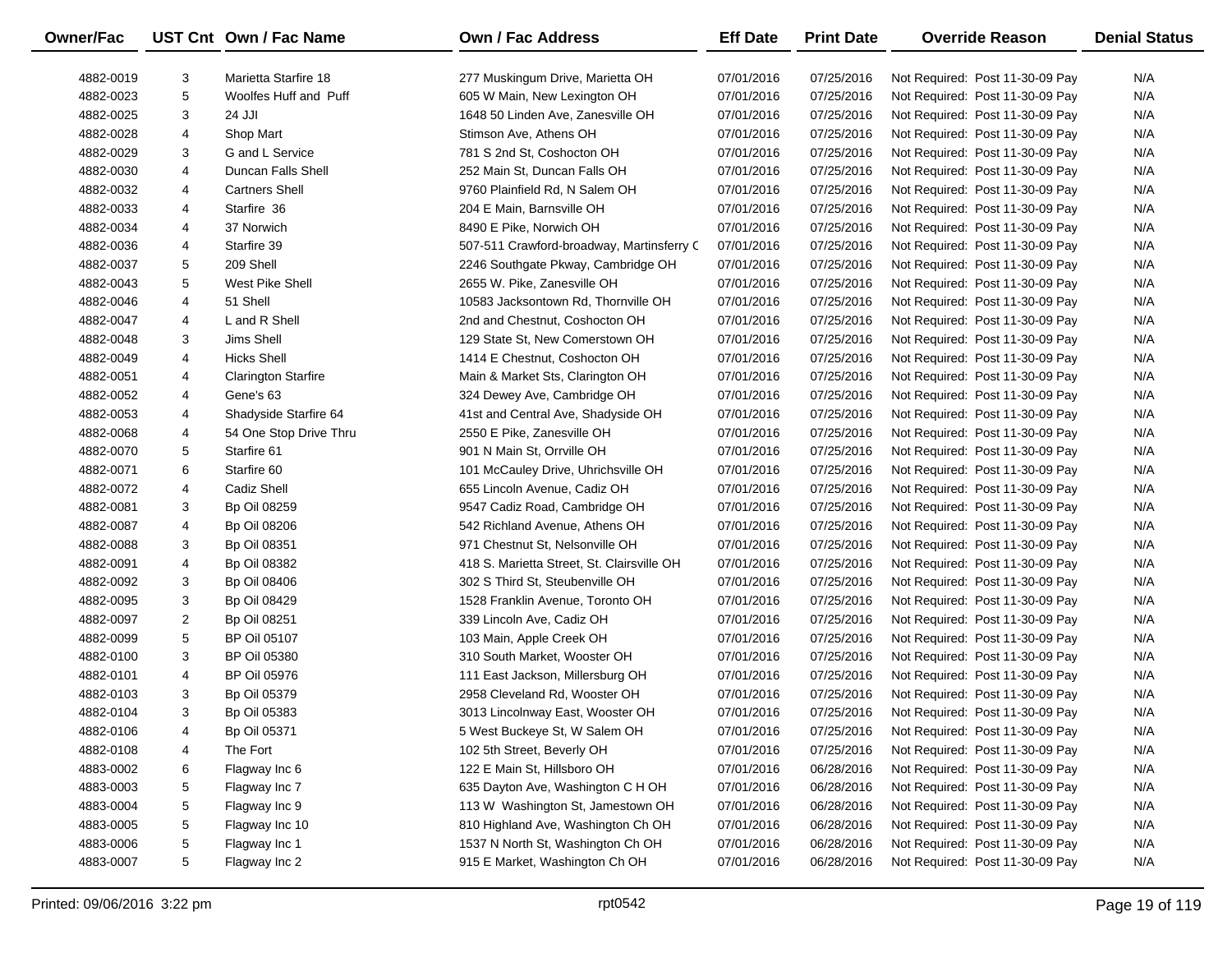| Owner/Fac |                | UST Cnt Own / Fac Name           | Own / Fac Address                        | <b>Eff Date</b> | <b>Print Date</b> | <b>Override Reason</b>          | <b>Denial Status</b> |
|-----------|----------------|----------------------------------|------------------------------------------|-----------------|-------------------|---------------------------------|----------------------|
| 4883-0009 | 5              | Flagway Inc 11                   | 1129 US Rt 22w, Washington Courthouse C  | 07/01/2016      | 06/28/2016        | Not Required: Post 11-30-09 Pay | N/A                  |
| 4883-0010 | 3              | <b>Bowersville Mini Mart</b>     | 3191 Maysville St, Bowersville OH        | 07/01/2016      | 06/28/2016        | Not Required: Post 11-30-09 Pay | N/A                  |
| 4883-0011 | 5              | Flagway Inc 12                   | 203 Jefferson St, Greenfield OH          | 07/01/2016      | 06/28/2016        | Not Required: Post 11-30-09 Pay | N/A                  |
| 4883-0013 | 6              | Flagway 15                       | 225 W. Main, Leesburg OH                 | 07/01/2016      | 06/28/2016        | Not Required: Post 11-30-09 Pay | N/A                  |
| 4883-0014 | 3              | Flagway # 16                     | 1119 Jefferson Street, Greenfield OH     | 07/01/2016      | 06/28/2016        | Not Required: Post 11-30-09 Pay | N/A                  |
| 4883-0015 | 4              | Flagway #18                      | 373 West Washington Street, Sabina OH    | 07/01/2016      | 06/28/2016        | Not Required: Post 11-30-09 Pay | N/A                  |
| 4891-0001 | $\overline{2}$ | Hartzell Propeller Inc           | 5465 W St Rt 185, Piqua OH               | 07/01/2016      | 06/28/2016        | Not Required: Post 11-30-09 Pay | N/A                  |
| 4908-0001 | 5              | Lassus Brothers                  | 225 E High St, Hicksville OH             | 07/01/2016      | 08/08/2016        | Not Required: Post 11-30-09 Pay | N/A                  |
| 4932-0003 | 6              | Heiby Oil Co                     | 1020 S Detroit St, Bellefontaine OH      | 07/01/2016      | 07/08/2016        | Not Required: Post 11-30-09 Pay | N/A                  |
| 4936-0002 | $\mathbf{1}$   | Heinen's Inc                     | 20101 South Miles Rd, Warrensville Hghts | 07/01/2016      | 06/28/2016        | Not Required: Post 11-30-09 Pay | N/A                  |
| 4955-0001 | $\mathbf{1}$   | Hemmelgarn & Sons Inc.           | 3763 Philothea Road, Coldwater OH        | 07/01/2016      | 06/28/2016        | Not Required: Post 11-30-09 Pay | N/A                  |
| 4957-0002 | $\overline{2}$ | Henderson Oil Co.                | 2518 Oxford State Road, Middletown OH    | 07/01/2016      | 07/25/2016        | Not Required: Post 11-30-09 Pay | N/A                  |
| 4961-0001 | $\overline{2}$ | Henry A Selinsky Inc             | 4015 23rd Street SW, Canton OH           | 07/01/2016      | 07/08/2016        | Not Required: Post 11-30-09 Pay | N/A                  |
| 4962-0001 | $\overline{2}$ | Henry Bierce Co.                 | 50 S. East Avenue, Tallmadge OH          | 08/03/2016      | 08/22/2016        | Not Required: Post 11-30-09 Pay | N/A                  |
| 4963-0001 | $\overline{a}$ | Henry County Hwy Dept            | Bales Rd, Napoleon OH                    | 07/01/2016      | 08/08/2016        | Not Required: Post 11-30-09 Pay | N/A                  |
| 4963-0003 | $\overline{2}$ | Henry County Airport             | 10-646 County Road O, Napoleon OH        | 07/01/2016      | 08/08/2016        | Not Required: Post 11-30-09 Pay | N/A                  |
| 4966-0001 | 3              | Henry Gurtzweiler, Inc.          | 921 Galena Street, Toledo OH             | 07/01/2016      | 06/28/2016        | Not Required: Post 11-30-09 Pay | N/A                  |
| 4968-0001 | $\overline{2}$ | Henry Jergens Contractor         | 1280 Brandt Pike, Dayton OH              | 07/01/2016      | 06/28/2016        | Not Required: Post 11-30-09 Pay | N/A                  |
| 5016-0001 | $\overline{2}$ | <b>Highland County Airport</b>   | 9585 N. Shore Drive, Hillsboro OH        | 07/01/2016      | 08/08/2016        | Not Required: Post 11-30-09 Pay | N/A                  |
| 5017-0001 | $\mathbf{1}$   | <b>Highland County Engineer</b>  | 138 Bowers Ave, Hillsboro OH             | 07/01/2016      | 06/28/2016        | Not Required: Post 11-30-09 Pay | N/A                  |
| 5019-0001 | $\overline{a}$ | <b>Highland Bus Garage</b>       | 3940 Ridge Rd, Medina OH                 | 07/01/2016      | 06/28/2016        | Not Required: Post 11-30-09 Pay | N/A                  |
| 5034-0001 | 3              | Hilliard Transportation Fac      | 4970 Davidson Rd, Hilliard OH            | 07/01/2016      | 06/28/2016        | Not Required: Post 11-30-09 Pay | N/A                  |
| 5052-0001 | $\overline{2}$ | Skeets Airport Inc.              | 3599 Herr Fieldhouse Road, Southington O | 07/01/2016      | 07/25/2016        | Not Required: Post 11-30-09 Pay | N/A                  |
| 5081-0001 | $\overline{2}$ | Holiday Camplands Assoc Inc      | 4273 Pymatuning Lake Rd North, Andover ( | 07/01/2016      | 09/02/2016        | Not Required: Post 11-30-09 Pay | N/A                  |
| 5082-0001 | $\mathbf{1}$   | Holiday Harbor Marina, Inc.      | 944 Main Street, Huron OH                | 07/25/2016      | 08/22/2016        | Not Required: Post 11-30-09 Pay | N/A                  |
| 5110-0001 | $\mathbf{1}$   | Home Run, Inc.                   | 1299 Lavelle Drive, Xenia OH             | 07/01/2016      | 06/28/2016        | Not Required: Post 11-30-09 Pay | N/A                  |
| 5117-0001 | 11             | Honda East Liberty Plant         | 11000 State Route 347, East Liberty OH   | 07/01/2016      | 06/28/2016        | Not Required: Post 11-30-09 Pay | N/A                  |
| 5117-0002 | 11             | Honda of America Marysville      | 24000 Honda Parkway, Marysville OH       | 07/01/2016      | 06/28/2016        | Not Required: Post 11-30-09 Pay | N/A                  |
| 5117-0003 | 13             | Honda Of America Engine Plant    | 12500 Meranda Road, Anna OH              | 07/01/2016      | 06/28/2016        | Not Required: Post 11-30-09 Pay | N/A                  |
| 5117-0005 | 16             | Honda Research and Development   | 21001 State Route 739, Raymond OH        | 07/01/2016      | 06/28/2016        | Not Required: Post 11-30-09 Pay | N/A                  |
| 5176-0001 | $\overline{2}$ | Howards Friendly Service LLC     | 808 N. Perry Street, Napoleon OH         | 07/05/2016      | 08/08/2016        | Not Required: Post 11-30-09 Pay | N/A                  |
| 5184-0001 | $\overline{2}$ | Hubbard Board Bus Garage         | 345 Hall Avenue, Hubbard OH              | 07/01/2016      | 09/02/2016        | Not Required: Post 11-30-09 Pay | N/A                  |
| 5185-0001 | 3              | <b>Transportation Department</b> | 7450 Taylorsville Road, Huber Hts OH     | 07/01/2016      | 07/08/2016        | Not Required: Post 11-30-09 Pay | N/A                  |
| 5200-0001 | $\mathbf{1}$   | Hull Builders Supply Inc         | 685 Main St, Vermilion OH                | 07/01/2016      | 06/28/2016        | Not Required: Post 11-30-09 Pay | N/A                  |
| 5210-0001 | $\overline{2}$ | Huron County                     | 150 Jefferson St, Norwalk OH             | 07/01/2016      | 06/28/2016        | Not Required: Post 11-30-09 Pay | N/A                  |
| 5211-0001 | $\overline{2}$ | Huron County Airport             | 961 State Highway 20 East, Norwalk OH    | 07/01/2016      | 06/28/2016        | Not Required: Post 11-30-09 Pay | N/A                  |
| 5212-0001 | $\overline{7}$ | Sunrise Cooperative, Inc.        | 82 Townsend Avenue, Norwalk OH           | 07/01/2016      | 06/28/2016        | Not Required: Post 11-30-09 Pay | N/A                  |
| 5212-0006 | 1              | Sunrise Cooperative, Inc.        | 419 East Street, New Washington OH       | 07/01/2016      | 06/28/2016        | Not Required: Post 11-30-09 Pay | N/A                  |
| 5268-0001 | 2              | Independence Bd Of Ed            | 7733 Stone Rd, Independence OH           | 07/01/2016      | 06/28/2016        | Not Required: Post 11-30-09 Pay | N/A                  |
| 5270-0001 | $\overline{2}$ | Independence Excavating, Inc.    | 5720 Schaaf Road, Independence OH        | 07/01/2016      | 06/28/2016        | Not Required: Post 11-30-09 Pay | N/A                  |
| 5277-0001 | $\mathbf{1}$   | Ind Lake Local Sch Bus Gar       | 6210 St Rt 235 North, Lewistown OH       | 07/01/2016      | 07/08/2016        | Not Required: Post 11-30-09 Pay | N/A                  |
| 5304-0001 | 1              | Instantwhip-Akron, Inc.          | 4870 Hudson Drive, Stow OH               | 07/01/2016      | 06/28/2016        | Not Required: Post 11-30-09 Pay | N/A                  |
| 5328-0001 | $\mathbf{1}$   | <b>Inverness Club</b>            | 4601 Dorr Street, Toledo OH              | 07/01/2016      | 08/08/2016        | Not Required: Post 11-30-09 Pay | N/A                  |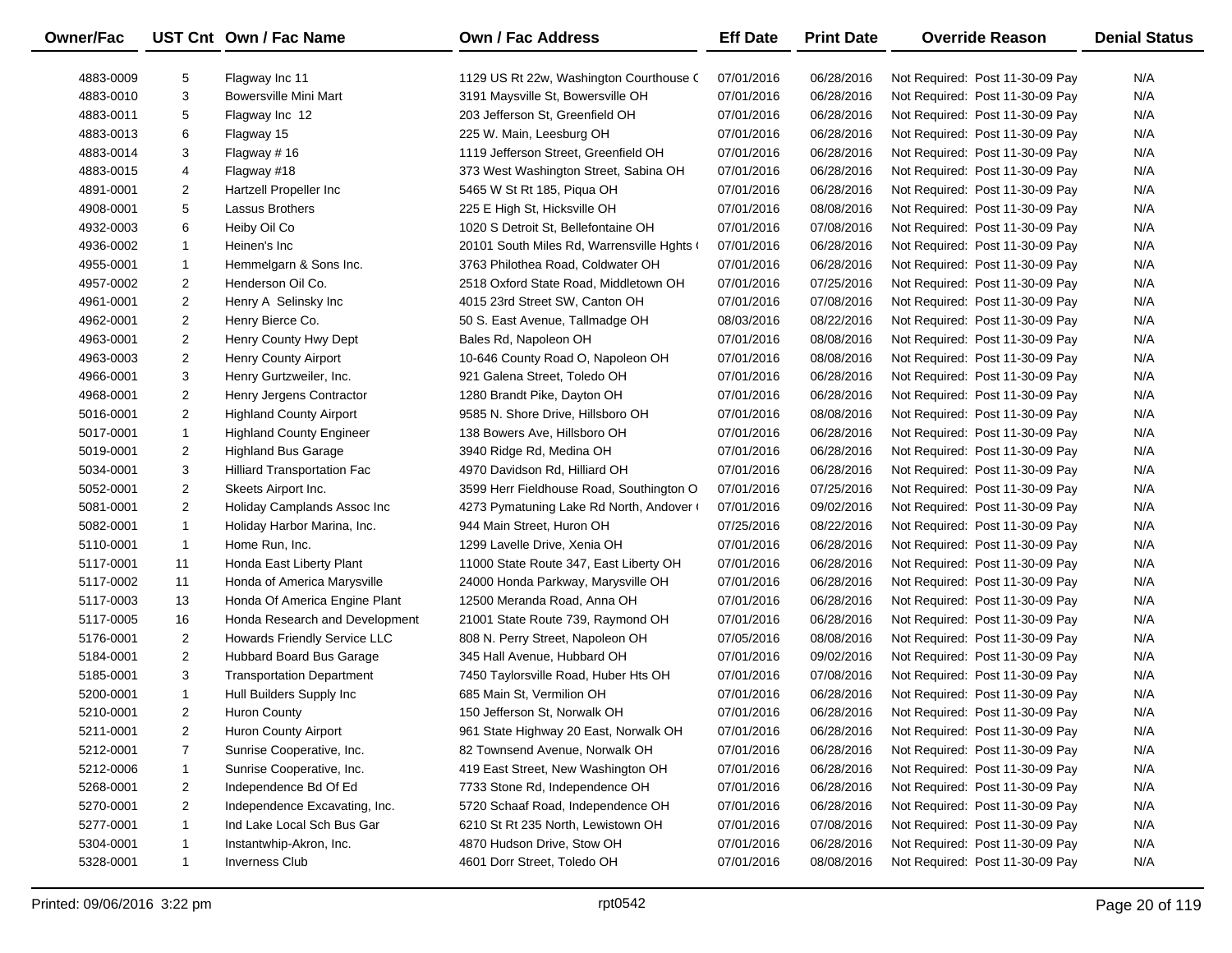| <b>Owner/Fac</b> |                | UST Cnt Own / Fac Name                 | Own / Fac Address                       | <b>Eff Date</b> | <b>Print Date</b> | <b>Override Reason</b>          | <b>Denial Status</b> |
|------------------|----------------|----------------------------------------|-----------------------------------------|-----------------|-------------------|---------------------------------|----------------------|
| 5376-0003        |                | 340 McCoy                              | 340 S. Cleveland Avenue, Westerville OH | 07/01/2016      | 06/28/2016        | Not Required: Post 11-30-09 Pay | N/A                  |
| 5376-0007        | $\mathbf{1}$   | 370 McCoy                              | 370 S. Cleveland Avenue, Westerville OH | 07/01/2016      | 06/28/2016        | Not Required: Post 11-30-09 Pay | N/A                  |
| 5376-0008        | $\mathbf{1}$   | <b>Chase Corporate Center</b>          | 1111 Polaris Parkway, Columbus OH       | 07/01/2016      | 06/28/2016        | Not Required: Post 11-30-09 Pay | N/A                  |
| 5384-0001        | 3              | J D Williamson Const Co Inc            | 441 Geneva Ave, Tallmadge OH            | 07/01/2016      | 07/25/2016        | Not Required: Post 11-30-09 Pay | N/A                  |
| 5434-0001        | 3              | Fishburn Services Ltd Prtship          | 5012 St Rt 229, Marengo OH              | 07/01/2016      | 07/08/2016        | Not Required: Post 11-30-09 Pay | N/A                  |
| 5455-0001        | $\overline{2}$ | Jackson County Highway Department      | 3062 Clary Road, Jackson OH             | 07/01/2016      | 06/28/2016        | Not Required: Post 11-30-09 Pay | N/A                  |
| 5457-0001        | $\overline{2}$ | Jackson Local School Bus Garage        | 7241 Mudbrook Street NW, Massillon OH   | 07/01/2016      | 06/28/2016        | Not Required: Post 11-30-09 Pay | N/A                  |
| 5486-0001        | $\mathbf{1}$   | James A Garfield Schools               | 10233 State Route 88, Garrettsville OH  | 07/01/2016      | 06/28/2016        | Not Required: Post 11-30-09 Pay | N/A                  |
| 5488-0001        | 5              | Lucas Enterprises Inc.                 | 14005 Madison Avenue, Lakewood OH       | 07/01/2016      | 06/28/2016        | Not Required: Post 11-30-09 Pay | N/A                  |
| 5533-0001        | $\overline{2}$ | <b>Huffman Enterprises</b>             | 831 S. Union Road, Dayton OH            | 07/01/2016      | 06/28/2016        | Not Required: Post 11-30-09 Pay | N/A                  |
| 5595-0002        | $\mathbf{1}$   | Chrysler Group LLC, Toledo Assembly C  | 4400 Chrysler Drive, Toledo OH          | 07/01/2016      | 07/25/2016        | Not Required: Post 11-30-09 Pay | N/A                  |
| 5606-0001        | 3              | Jefferson County Serv Complex          | 598 St Rt 43, Steubenville OH           | 07/01/2016      | 06/28/2016        | Not Required: Post 11-30-09 Pay | N/A                  |
| 5608-0001        | $\overline{2}$ | Jefferson County Board of DD           | 256 John Scott Highway, Steubenville OH | 07/01/2016      | 06/28/2016        | Not Required: Post 11-30-09 Pay | N/A                  |
| 5621-0001        | $\overline{2}$ | Jefferson Township Bus Garage          | 7000 Dayton Farmersville Road, Dayton O | 07/01/2016      | 07/08/2016        | Not Required: Post 11-30-09 Pay | N/A                  |
| 5651-0003        | 3              | <b>Henderson Road Sunoco</b>           | 2122 Henderson Road, Columbus OH        | 07/01/2016      | 07/25/2016        | Not Required: Post 11-30-09 Pay | N/A                  |
| 5682-0001        | 3              | Jims Carry Out                         | 406 N State, Pioneer OH                 | 07/01/2016      | 06/28/2016        | Not Required: Post 11-30-09 Pay | N/A                  |
| 5714-0001        | 5              | <b>Brown's Distributions</b>           | 100 E. Main Street, Martinsville OH     | 07/01/2016      | 06/28/2016        | Not Required: Post 11-30-09 Pay | N/A                  |
| 5761-0001        | $\overline{2}$ | Altheirs Oil Inc. d/b/a Johns Place    | 140 West Main Street, Corning OH        | 07/01/2016      | 06/28/2016        | Not Required: Post 11-30-09 Pay | N/A                  |
| 5777-0001        | 3              | John Cheeseman Trucking Inc.           | 2200 State Route 119, Fort Recovery OH  | 07/01/2016      | 06/28/2016        | Not Required: Post 11-30-09 Pay | N/A                  |
| 5783-0001        | $\overline{7}$ | Weaver Gas and Oil, Inc.               | 22428 State Route 73, West Portsmouth O | 07/01/2016      | 07/08/2016        | Not Required: Post 11-30-09 Pay | N/A                  |
| 5787-0001        | $\overline{2}$ | Village Marathon                       | 31 S. Main Street, Jeffersonville OH    | 07/05/2016      | 08/08/2016        | Not Required: Post 11-30-09 Pay | N/A                  |
| 5819-0001        | 3              | Genie Management LLC                   | 65919 Batesville Rd, Quaker City OH     | 07/01/2016      | 06/28/2016        | Not Required: Post 11-30-09 Pay | N/A                  |
| 5854-0001        | $\mathbf{1}$   | Lumberton Airport Inc                  | 231 New Burlington Road, Wilmington OH  | 07/01/2016      | 07/08/2016        | Not Required: Post 11-30-09 Pay | N/A                  |
| 5872-0001        | $\overline{2}$ | Beaver Park North Inc                  | 6000 W Erie Ave, Lorain OH              | 07/01/2016      | 07/08/2016        | Not Required: Post 11-30-09 Pay | N/A                  |
| 5896-0001        | $\mathbf{1}$   | Jonathan Alder Junior High School      | 6440 Kilbury-Huber Road, Plain City OH  | 07/01/2016      | 06/28/2016        | Not Required: Post 11-30-09 Pay | N/A                  |
| 5901-0001        | $\overline{2}$ | Jones Fuel Co                          | 350 Frank Rd, Columbus OH               | 07/01/2016      | 06/28/2016        | Not Required: Post 11-30-09 Pay | N/A                  |
| 5917-0001        | $\overline{2}$ | Heights Mechanical                     | 2785 Mayfield Rd, Cleveland Hts OH      | 07/01/2016      | 06/28/2016        | Not Required: Post 11-30-09 Pay | N/A                  |
| 5922-0001        | $\overline{2}$ | Joseph L Hamilton School Bus Service I | 100 Hamilton Boulevard, Cincinnati OH   | 07/01/2016      | 06/28/2016        | Not Required: Post 11-30-09 Pay | N/A                  |
| 5956-0001        | 3              | Julian W Perkins Inc                   | 40657 Butternut Ridge Road, Elyria OH   | 07/01/2016      | 06/28/2016        | Not Required: Post 11-30-09 Pay | N/A                  |
| 5968-0037        | $\overline{2}$ | K Mart 4169                            | 2600 Lincoln Way E., Massillon OH       | 07/01/2016      | 07/25/2016        | Not Required: Post 11-30-09 Pay | N/A                  |
| 5968-0038        | $\overline{2}$ | K Mart 4175                            | 3801 Harmont Avenue N.E., Canton OH     | 07/01/2016      | 07/25/2016        | Not Required: Post 11-30-09 Pay | N/A                  |
| 5968-0104        | $\overline{2}$ | K Mart 3555                            | 61690 Southgate Parkway, Cambridge OH   | 07/01/2016      | 07/25/2016        | Not Required: Post 11-30-09 Pay | N/A                  |
| 5968-0108        | $\overline{2}$ | Big K Express #4966                    | 7700 Brookpark Road, Brooklyn OH        | 07/01/2016      | 07/25/2016        | Not Required: Post 11-30-09 Pay | N/A                  |
| 5983-0001        | $\overline{2}$ | Kaleel Bros Inc                        | 761 Bev Rd, Youngstown OH               | 07/01/2016      | 07/25/2016        | Not Required: Post 11-30-09 Pay | N/A                  |
| 6012-0002        | $\mathbf{1}$   | <b>Kealy Trucking</b>                  | 3184 E 79th St., Cleveland OH           | 07/01/2016      | 06/28/2016        | Not Required: Post 11-30-09 Pay | N/A                  |
| 6021-0002        | 3              | Keim Lumber Company                    | 4465 State Route 557 (Box 40), Charm OH | 07/01/2016      | 06/28/2016        | Not Required: Post 11-30-09 Pay | N/A                  |
| 6034-0001        | 1              | Kempthorn Motors Inc.                  | 1449 Cleveland Avenue NW, Canton OH     | 07/01/2016      | 06/28/2016        | Not Required: Post 11-30-09 Pay | N/A                  |
| 6038-0001        | 1              | Jacobs and Sons Logging, LTD           | 132 Sycamore, St Henry OH               | 07/01/2016      | 07/08/2016        | Not Required: Post 11-30-09 Pay | N/A                  |
| 6049-0004        | 3              | <b>Commercial Fuel Depots</b>          | 1541 Harvard Avenue, Findlay OH         | 07/01/2016      | 07/25/2016        | Not Required: Post 11-30-09 Pay | N/A                  |
| 6052-0001        | 4              | Kenmore Construction Co Inc            | 700 Home Ave, Akron OH                  | 07/01/2016      | 06/28/2016        | Not Required: Post 11-30-09 Pay | N/A                  |
| 6082-0001        | 1              | Kenston Local Schools                  | 17419 Snyder Road, Chagrin Falls OH     | 07/01/2016      | 07/25/2016        | Not Required: Post 11-30-09 Pay | N/A                  |
| 6090-0001        | 2              | Kent State University Airport          | 4020 Kent Rd, Stow OH                   | 07/01/2016      | 06/28/2016        | Not Required: Post 11-30-09 Pay | N/A                  |
| 6092-0001        | $\mathbf{1}$   | <b>Bus Garage</b>                      | State Route 67 E., Kenton OH            | 07/01/2016      | 06/28/2016        | Not Required: Post 11-30-09 Pay | N/A                  |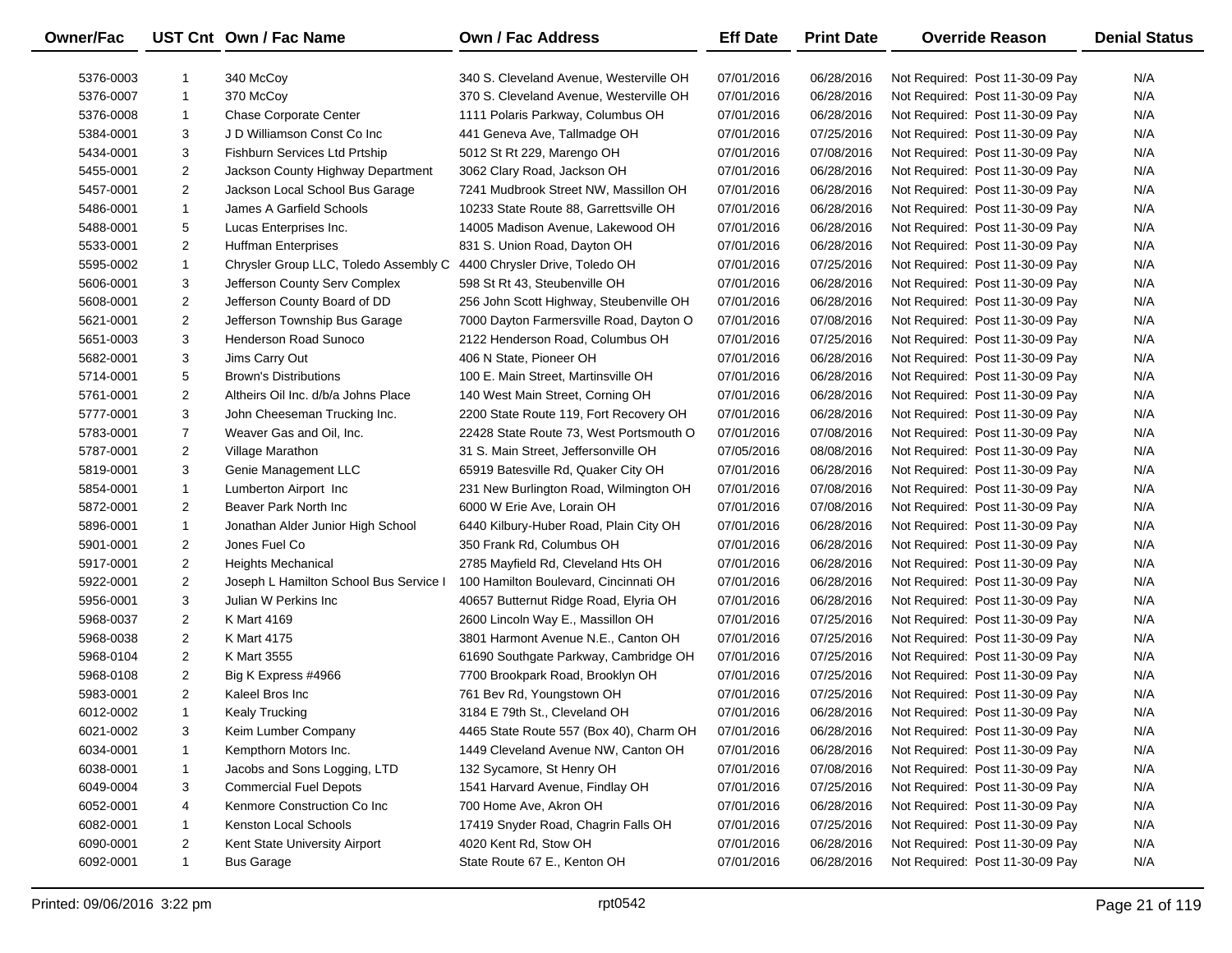| <b>Owner/Fac</b> |                | UST Cnt Own / Fac Name                                             | Own / Fac Address                         | <b>Eff Date</b> | <b>Print Date</b> | <b>Override Reason</b>          | <b>Denial Status</b> |
|------------------|----------------|--------------------------------------------------------------------|-------------------------------------------|-----------------|-------------------|---------------------------------|----------------------|
| 6104-0001        | $\overline{2}$ | <b>Bus Garage</b>                                                  | 2640 Wilmingtom Pike, Kettering OH        | 07/01/2016      | 06/28/2016        | Not Required: Post 11-30-09 Pay | N/A                  |
| 6104-0002        | $\mathbf{1}$   | Kettering Fairmont High School                                     | 3301 Shroyer Rd, Kettering OH             | 07/01/2016      | 06/28/2016        | Not Required: Post 11-30-09 Pay | N/A                  |
| 6129-0001        | $\overline{2}$ | Dutch Valley Industries                                            | 7667 Blizzard Ridge Rd SE, Uhrichsville O | 07/01/2016      | 07/08/2016        | Not Required: Post 11-30-09 Pay | N/A                  |
| 6137-0001        | $\mathbf{1}$   | Kings Island                                                       | 6300 Kings Island Dr, Kings Island OH     | 07/01/2016      | 06/28/2016        | Not Required: Post 11-30-09 Pay | N/A                  |
| 6171-0001        | $\mathbf{1}$   | Klostermans Baking Co                                              | 1000 E. Ross Avenue, Cincinnati OH        | 07/01/2016      | 06/28/2016        | Not Required: Post 11-30-09 Pay | N/A                  |
| 6173-0001        | 3              | Klug School Bus Service                                            | 1053 Ebenezer Road, Cincinnati OH         | 07/01/2016      | 07/08/2016        | Not Required: Post 11-30-09 Pay | N/A                  |
| 6199-0002        | $\mathbf{1}$   | Kolcz Concrete Block Co                                            | 7620 Oakleaf Road, Oakwood Village OH     | 07/01/2016      | 07/08/2016        | Not Required: Post 11-30-09 Pay | N/A                  |
| 6223-0003        | $\overline{2}$ | Lima Division                                                      | 1610 E. 4th Street, Lima OH               | 07/01/2016      | 06/28/2016        | Not Required: Post 11-30-09 Pay | N/A                  |
| 6223-0004        | $\overline{2}$ | <b>Mansfield Division</b>                                          | 1500 Old Bowman Road, Mansfield OH        | 07/01/2016      | 06/28/2016        | Not Required: Post 11-30-09 Pay | N/A                  |
| 6223-0007        | 4              | <b>Toledo Ferrous Division</b>                                     | 5130 North Detroit Avenue, Toledo OH      | 07/01/2016      | 06/28/2016        | Not Required: Post 11-30-09 Pay | N/A                  |
| 6223-0008        | $\mathbf{1}$   | <b>Omnisource Transport</b>                                        | 5159 N. Detroit Avenue, Toldeo OH         | 07/01/2016      | 06/28/2016        | Not Required: Post 11-30-09 Pay | N/A                  |
| 6231-0001        | 3              | KSB Inc.                                                           | 1828 S. Taylor Road, Cleveland Hts OH     | 07/01/2016      | 07/25/2016        | Not Required: Post 11-30-09 Pay | N/A                  |
| 6244-0001        | 5              | <b>Garver's Service Station</b>                                    | 205 W Front St, Killbuck OH               | 07/01/2016      | 06/28/2016        | Not Required: Post 11-30-09 Pay | N/A                  |
| 6294-0001        | 3              | <b>Gtr Mentor Waste Wtr Treat</b>                                  | 8471 Lakeshore Blvd, Mentor OH            | 07/01/2016      | 07/25/2016        | Not Required: Post 11-30-09 Pay | N/A                  |
| 6294-0003        | $\mathbf{1}$   | <b>Aquarius Water Plant</b>                                        | 38265 Aquarius Parkway, Willoughby OH     | 07/01/2016      | 07/25/2016        | Not Required: Post 11-30-09 Pay | N/A                  |
| 6294-0009        | $\overline{2}$ | <b>Aquarius Water Plant</b>                                        | 38270 Aquarius Parkway, Willoghby OH      | 07/01/2016      | 07/25/2016        | Not Required: Post 11-30-09 Pay | N/A                  |
| 6294-0010        | $\mathbf{1}$   | Redmill Creek Pump Station                                         | 4169 Middle Ridge Road, Perry OH          | 07/01/2016      | 07/25/2016        | Not Required: Post 11-30-09 Pay | N/A                  |
| 6294-0011        | $\mathbf{1}$   | Lake Co Emerency Operations                                        | 8505 Garfield Road, Mentor OH             | 07/01/2016      | 07/25/2016        | Not Required: Post 11-30-09 Pay | N/A                  |
| 6294-0015        | $\mathbf{1}$   | Lake County Jail                                                   | 74 East Erie Street, Painesville OH       | 07/01/2016      | 07/25/2016        | Not Required: Post 11-30-09 Pay | N/A                  |
| 6295-0001        | $\mathbf{1}$   | Lake County Board of DD/Deepwood                                   | 8121 Deepwood Boulevard, Mentor OH        | 07/01/2016      | 06/28/2016        | Not Required: Post 11-30-09 Pay | N/A                  |
| 6307-0001        | $\overline{2}$ | Concord Woods                                                      | 11211 Spear Road, Concord OH              | 07/01/2016      | 06/28/2016        | Not Required: Post 11-30-09 Pay | N/A                  |
| 6307-0004        | $\mathbf{1}$   | Lake Metroparks Golf                                               | 30601 Ridge Road, Wickliffe OH            | 07/01/2016      | 06/28/2016        | Not Required: Post 11-30-09 Pay | N/A                  |
| 6308-0001        | $\mathbf{1}$   | Lake Mohawk Marina                                                 | 92 E. Mohawk Drive, Malvern OH            | 07/01/2016      | 06/28/2016        | Not Required: Post 11-30-09 Pay | N/A                  |
| 6316-0001        | $\mathbf{1}$   | Lake Waynoka Marinia                                               | Beach Cove, Sardinia OH                   | 07/01/2016      | 06/28/2016        | Not Required: Post 11-30-09 Pay | N/A                  |
| 6318-0001        | 3              | Lakefield Airport                                                  | 6177 State Route 219, Celina OH           | 07/01/2016      | 06/28/2016        | Not Required: Post 11-30-09 Pay | N/A                  |
| 6324-0001        | $\overline{2}$ | Lakeside Yacht Club Inc                                            | 4851 N Marginal Road, Cleveland OH        | 07/01/2016      | 07/25/2016        | Not Required: Post 11-30-09 Pay | N/A                  |
| 6333-0001        | $\overline{2}$ | Lakota Local School District                                       | 6947 Yankee Road, Middletown OH           | 07/01/2016      | 08/08/2016        | Not Required: Post 11-30-09 Pay | N/A                  |
| 6349-0007        | $\mathbf{1}$   | City Of Lancaster Wtr Plltn                                        | 800 Lawrence St, Lancaster OH             | 07/01/2016      | 06/28/2016        | Not Required: Post 11-30-09 Pay | N/A                  |
| 6349-0009        | $\overline{2}$ | City Of Lancaster Centralized                                      | 746 Lawrence St, Lancaster OH             | 07/01/2016      | 06/28/2016        | Not Required: Post 11-30-09 Pay | N/A                  |
| 6367-0006        | $\overline{2}$ | <b>College Shell</b>                                               | 480 E. Main Street, Wilmington OH         | 07/01/2016      | 07/08/2016        | Not Required: Post 11-30-09 Pay | N/A                  |
| 6368-0001        | 11             | Port Columbus International Airport Tan                            | 4800 Sawyer Road, Columbus OH             | 07/01/2016      | 06/28/2016        | Not Required: Post 11-30-09 Pay | N/A                  |
| 6368-0002        | 9              | Lane Aviation                                                      | Pt Cols 4925 Sawyer Road, Columbus OH     | 07/01/2016      | 06/28/2016        | Not Required: Post 11-30-09 Pay | N/A                  |
| 6370-0003        | 3              | 74 Fuel Stop                                                       | 9990 Harrison Avenue, Harrison OH         | 07/01/2016      | 07/25/2016        | Not Required: Post 11-30-09 Pay | N/A                  |
| 6371-0001        | 4              | Dba Langs Marathon                                                 | 5994 Mayfield Rd, Mayfield Heights OH     | 07/21/2016      | 08/22/2016        | Not Required: Post 11-30-09 Pay | N/A                  |
| 6439-0002        | 5              | Leake Oil Co Inc                                                   | 1020 E Taggart St, E Palestine OH         | 07/01/2016      | 06/28/2016        | Not Required: Post 11-30-09 Pay | N/A                  |
| 6441-0001        | 8              | Hydro-Aire Inc., Lear Romec Division                               | 241 S Abbe Road, Elyria OH                | 07/01/2016      | 06/28/2016        | Not Required: Post 11-30-09 Pay | N/A                  |
| 6496-0001        | $\overline{2}$ | Leppo Inc                                                          | 176 West Ave, Tallmadge OH                | 07/01/2016      | 07/08/2016        | Not Required: Post 11-30-09 Pay | N/A                  |
| 6507-0001        | 4              | Delta Snack Shop                                                   | 430 Delta Avenue, Cincinnati OH           | 07/01/2016      | 08/08/2016        | Not Required: Post 11-30-09 Pay | N/A                  |
| 6526-0001        | 2              | Lexington Schools Bus Grg                                          | 301 Delaware St, Lexington OH             | 07/01/2016      | 06/28/2016        | Not Required: Post 11-30-09 Pay | N/A                  |
| 6529-0001        | $\overline{2}$ | Liberty School Bus Garage                                          | 317 Churchill Hubbard Road, Youngstown (  | 07/01/2016      | 06/28/2016        | Not Required: Post 11-30-09 Pay | N/A                  |
| 6535-0001        | $\overline{2}$ | <b>Liberty Steel Products Inc</b>                                  | 7193 Masury Rd SE, Hubbard OH             | 07/01/2016      | 07/25/2016        | Not Required: Post 11-30-09 Pay | N/A                  |
| 6545-0008        | -1             | <b>Licking County Justice Center</b>                               | 155 E. Main Street, Newark OH             | 07/01/2016      | 06/28/2016        | Not Required: Post 11-30-09 Pay | N/A                  |
| 6545-0009        | 3              | Licking County Regional Airport Authority 530 Heath Road, Heath OH |                                           | 07/01/2016      | 06/28/2016        | Not Required: Post 11-30-09 Pay | N/A                  |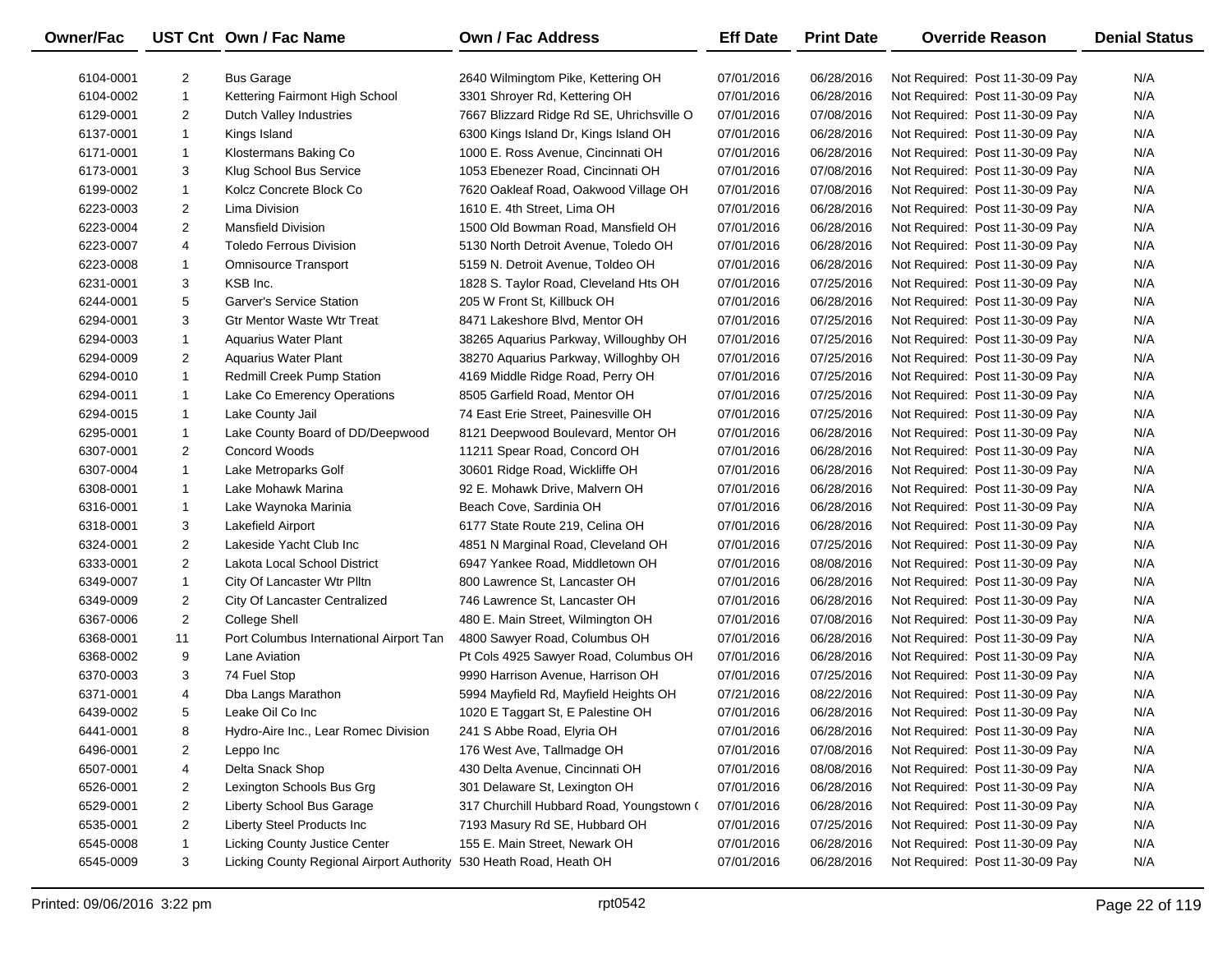| <b>Owner/Fac</b> |                | UST Cnt Own / Fac Name                                                    | Own / Fac Address                                                               | <b>Eff Date</b> | <b>Print Date</b> | <b>Override Reason</b>          | <b>Denial Status</b> |
|------------------|----------------|---------------------------------------------------------------------------|---------------------------------------------------------------------------------|-----------------|-------------------|---------------------------------|----------------------|
| 6549-0001        | 4              | Licking Memorial Hospital                                                 | 1320 West Main St, Newark OH                                                    | 07/01/2016      | 06/28/2016        | Not Required: Post 11-30-09 Pay | N/A                  |
| 6552-0001        | $\mathbf{1}$   | <b>Liebert Corp</b>                                                       | 1050 Dearborn Drive, Columbus OH                                                | 07/01/2016      | 06/28/2016        | Not Required: Post 11-30-09 Pay | N/A                  |
| 6552-0002        | 1              | Liebert Corp                                                              | 975 Pittsburgh Drive, Delaware OH                                               | 07/01/2016      | 06/28/2016        | Not Required: Post 11-30-09 Pay | N/A                  |
| 6552-0003        | 1              | Liebert Corp.                                                             | 3040 S. 9th Street, Ironton OH                                                  | 07/01/2016      | 06/28/2016        | Not Required: Post 11-30-09 Pay | N/A                  |
| 6566-0001        | $\mathbf{1}$   | University of Cincinnati Maint Departmen 3141 Reading Road, Cincinnati OH |                                                                                 | 07/01/2016      | 07/25/2016        | Not Required: Post 11-30-09 Pay | N/A                  |
| 6573-0001        | $\mathbf{1}$   | Lippingcott Plumbing-Heating and Air Cor 872 Saint Johns Avenue, Lima OH  |                                                                                 | 07/01/2016      | 06/28/2016        | Not Required: Post 11-30-09 Pay | N/A                  |
| 6606-0003        | $\mathbf{1}$   | Laurelville Elementary School                                             | 16138 Pike St, Laurelville OH                                                   | 07/01/2016      | 08/08/2016        | Not Required: Post 11-30-09 Pay | N/A                  |
| 6606-0005        | $\mathbf{1}$   | Mc Dowell Exchange School                                                 | 9579 Tarlton Rd, Circleville OH                                                 | 07/01/2016      | 08/08/2016        | Not Required: Post 11-30-09 Pay | N/A                  |
| 6607-0001        | $\overline{2}$ | Logan-Hocking School District                                             | 13483 Maysville Williams Road, Logan OH                                         | 07/01/2016      | 06/28/2016        | Not Required: Post 11-30-09 Pay | N/A                  |
| 6625-0003        | 3              | <b>Lorain County Garage</b>                                               | 42100 Russia Road, Elyria OH                                                    | 07/01/2016      | 06/28/2016        | Not Required: Post 11-30-09 Pay | N/A                  |
| 6630-0001        | 3              | Lordstown Village                                                         | 1491 Salt Springs Road S.W., Lordstown O                                        | 07/01/2016      | 06/28/2016        | Not Required: Post 11-30-09 Pay | N/A                  |
| 6630-0002        | $\overline{2}$ | Lordstown Village                                                         | 1583 Salt Springs Rd SW, Lordstown OH                                           | 07/01/2016      | 06/28/2016        | Not Required: Post 11-30-09 Pay | N/A                  |
| 6668-0018        | 3              | The Lube Stop Inc                                                         | 6119 Mayfield Road, Mayfield Heights OH                                         | 07/01/2016      | 07/08/2016        | Not Required: Post 11-30-09 Pay | N/A                  |
| 6668-0019        | 3              | The Lube Stop Inc                                                         | 5191 Turney Road, Garfield Heights OH                                           | 07/01/2016      | 07/08/2016        | Not Required: Post 11-30-09 Pay | N/A                  |
| 6668-0033        | $\overline{2}$ | The Lube Stop Inc                                                         | 3908 Medina Rd, Akron OH                                                        | 07/01/2016      | 07/08/2016        | Not Required: Post 11-30-09 Pay | N/A                  |
| 6670-0002        | $\overline{2}$ | <b>Transportation Ctr</b>                                                 | 1154 Larc Lane, Toledo OH                                                       | 07/01/2016      | 06/28/2016        | Not Required: Post 11-30-09 Pay | N/A                  |
| 6671-0001        | $\mathbf{1}$   | Lucas County Corrections Center                                           | 1622 Spielbush Ave, Toledo OH                                                   | 07/01/2016      | 06/28/2016        | Not Required: Post 11-30-09 Pay | N/A                  |
| 6671-0002        | $\mathbf{1}$   | <b>Family Court Center</b>                                                | 429 Michigan St, Toledo OH                                                      | 07/01/2016      | 06/28/2016        | Not Required: Post 11-30-09 Pay | N/A                  |
| 6671-0004        | $\mathbf{1}$   | Vehicle Maint                                                             | 644 State Street, Toledo OH                                                     | 07/01/2016      | 06/28/2016        | Not Required: Post 11-30-09 Pay | N/A                  |
| 6671-0005        | $\overline{2}$ | <b>Wastewater Treatment Plant</b>                                         | 5758 River Rd, Waterville OH                                                    | 07/01/2016      | 06/28/2016        | Not Required: Post 11-30-09 Pay | N/A                  |
| 6671-0010        | $\mathbf{1}$   | Lucas Co Correctional Treatmen                                            | 1100 Jefferson Avenue, Toledo OH                                                | 07/01/2016      | 06/28/2016        | Not Required: Post 11-30-09 Pay | N/A                  |
| 6671-0011        | $\mathbf{1}$   | Lucas County Commissioners- Sanitary E 2639 Holloway Rd, Maumee OH        |                                                                                 | 07/01/2016      | 06/28/2016        | Not Required: Post 11-30-09 Pay | N/A                  |
| 6671-0012        | $\mathbf{1}$   |                                                                           | Lucas County Commissioners - Sanitary I 3945 N Holland Sylvania Rd, Sylvania OH | 07/01/2016      | 06/28/2016        | Not Required: Post 11-30-09 Pay | N/A                  |
| 6671-0013        | $\mathbf{1}$   | The Source                                                                | 1301 Monroe Street, Toledo OH                                                   | 07/01/2016      | 06/28/2016        | Not Required: Post 11-30-09 Pay | N/A                  |
| 6671-0014        | $\overline{2}$ | Lucas County Engineer Rd Maintenance   1049 South McCord Road, Holland OH |                                                                                 | 07/01/2016      | 06/28/2016        | Not Required: Post 11-30-09 Pay | N/A                  |
| 6677-0001        | 5              | Lucky Farmers, Inc.                                                       | 3940 Fremont Pike, Lemoyne OH                                                   | 07/01/2016      | 07/08/2016        | Not Required: Post 11-30-09 Pay | N/A                  |
| 6677-0004        | $\overline{2}$ | Lucky Farmers, Inc.                                                       | 123 W. Elm Street, Lindsey OH                                                   | 07/01/2016      | 07/08/2016        | Not Required: Post 11-30-09 Pay | N/A                  |
| 6677-0005        | 5              | Lucky Farmers, Inc.                                                       | 640 N Locust, Oak Harbor OH                                                     | 07/01/2016      | 07/08/2016        | Not Required: Post 11-30-09 Pay | N/A                  |
| 6697-0064        | 3              | Lyden Oll Company, Fleet Oil                                              | 3710 Leharps Drive, Youngstown OH                                               | 07/01/2016      | 08/22/2016        | Not Required: Post 11-30-09 Pay | N/A                  |
| 6701-0031        | 4              | Git N Go Drive Thru                                                       | 403 E Main St, Somerset OH                                                      | 07/01/2016      | 06/28/2016        | Not Required: Post 11-30-09 Pay | N/A                  |
| 6701-0033        | 6              | Waynesville BP                                                            | 400 S Main Street, Waynesville OH                                               | 07/01/2016      | 06/28/2016        | Not Required: Post 11-30-09 Pay | N/A                  |
| 6701-0034        | 4              | Lavy's Service                                                            | 103 W Main St, Gettysburg OH                                                    | 07/01/2016      | 06/28/2016        | Not Required: Post 11-30-09 Pay | N/A                  |
| 6701-0035        | 4              | <b>Zane Trace Station</b>                                                 | 4985 Cincinnati Zanesville Rd, Lancaster O                                      | 07/01/2016      | 06/28/2016        | Not Required: Post 11-30-09 Pay | N/A                  |
| 6705-0001        | $\mathbf{1}$   | Lychburg Clay Middle School                                               | 8250 State Route 134, Lynchburg OH                                              | 07/01/2016      | 06/28/2016        | Not Required: Post 11-30-09 Pay | N/A                  |
| 6719-0001        | $\mathbf{1}$   | MA Brienza Field - Noble County Airport                                   | 48501 Cty Rd 14A, Caldwell OH                                                   | 07/01/2016      | 06/28/2016        | Not Required: Post 11-30-09 Pay | N/A                  |
| 6759-0001        | 3              | Mad River Local Schools                                                   | 1837 Harshman Road, Riverside OH                                                | 07/01/2016      | 08/08/2016        | Not Required: Post 11-30-09 Pay | N/A                  |
| 6760-0001        | 1              | Greenon Local School                                                      | 4059 Dayton Road, Springfield OH                                                | 07/01/2016      | 06/28/2016        | Not Required: Post 11-30-09 Pay | N/A                  |
| 6766-0001        | 2              | Madison High School                                                       | 1368 Middletown Eaton Rd, Middletown O                                          | 07/01/2016      | 06/28/2016        | Not Required: Post 11-30-09 Pay | N/A                  |
| 6784-0001        | $\overline{a}$ | <b>MCBDD</b>                                                              | 4791 Woodridge Dr, Austintown OH                                                | 07/01/2016      | 06/28/2016        | Not Required: Post 11-30-09 Pay | N/A                  |
| 6790-0001        | $\overline{2}$ | Sanitary Engineering Dept                                                 | 761 Industrial Road, Youngstown OH                                              | 07/01/2016      | 07/08/2016        | Not Required: Post 11-30-09 Pay | N/A                  |
| 6790-0003        | -1             | Boardman Wastewater Plant                                                 | 7980 E Parkside Drive, Boardman Twp OH                                          | 07/01/2016      | 07/08/2016        | Not Required: Post 11-30-09 Pay | N/A                  |
| 6790-0006        | -1             | Craig Beach Waste Wtr Trtmt                                               | 2599 Grandview Road, Lake Milton OH                                             | 07/01/2016      | 07/08/2016        | Not Required: Post 11-30-09 Pay | N/A                  |
| 6790-0007        | 1              | New Middletown Wastewater                                                 | 11435 Unity Road, New Springfield OH                                            | 07/01/2016      | 07/08/2016        | Not Required: Post 11-30-09 Pay | N/A                  |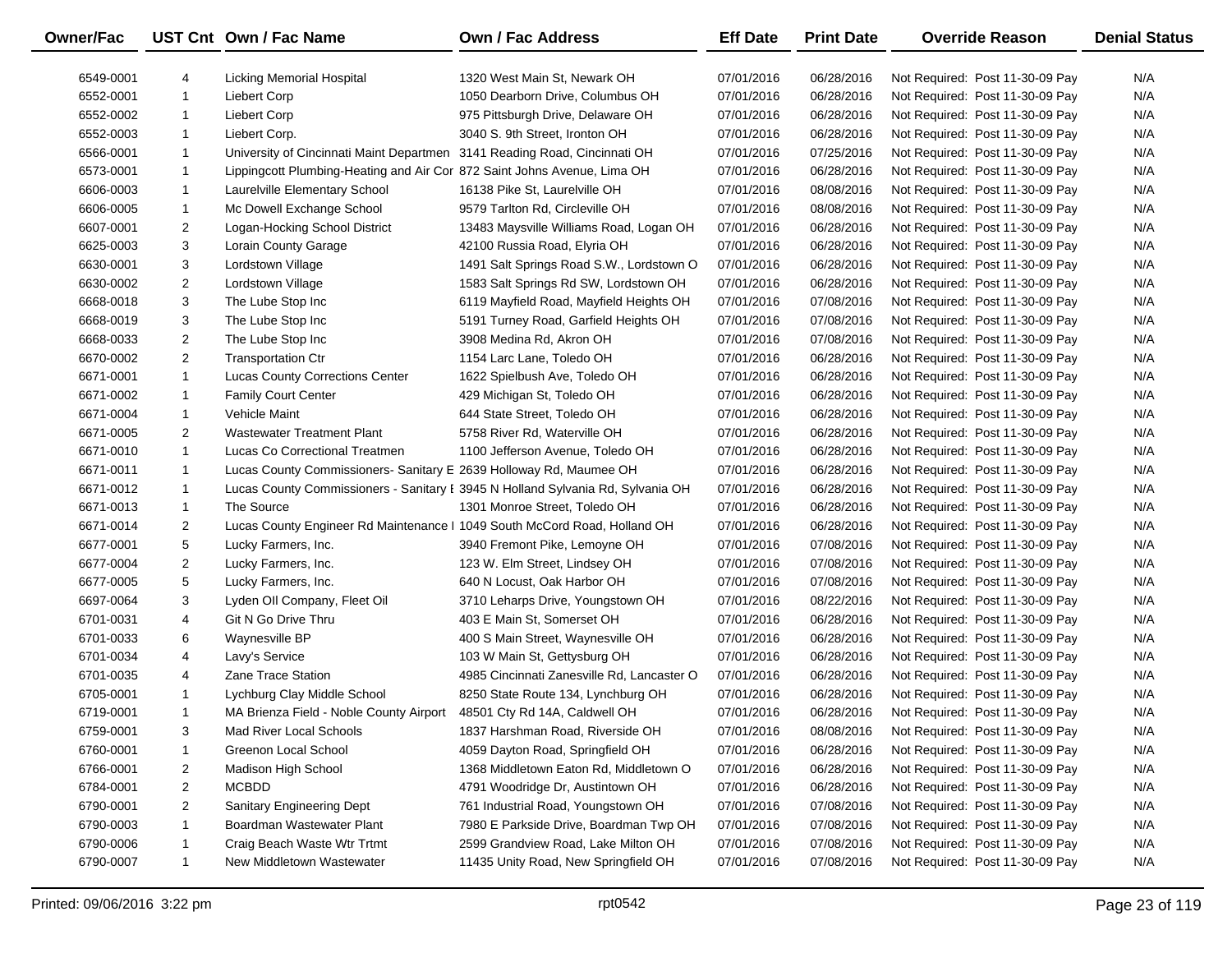| Owner/Fac |                | UST Cnt Own / Fac Name                | Own / Fac Address                        | <b>Eff Date</b> | <b>Print Date</b> | <b>Override Reason</b>          | <b>Denial Status</b> |
|-----------|----------------|---------------------------------------|------------------------------------------|-----------------|-------------------|---------------------------------|----------------------|
| 6790-0008 | 2              | Campbell Wastewater Treatment         | 4200 Wilson Avenue, Campbell OH          | 07/01/2016      | 07/08/2016        | Not Required: Post 11-30-09 Pay | N/A                  |
| 6790-0009 | $\overline{2}$ | Juvenile Justice Center               | 300 E. Scott Street, Youngstown OH       | 07/01/2016      | 07/08/2016        | Not Required: Post 11-30-09 Pay | N/A                  |
| 6816-0003 | $\mathbf{1}$   | DistTech, Inc.                        | 1708 Sawmill Creek Parkway, Huron OH     | 07/01/2016      | 07/25/2016        | Not Required: Post 11-30-09 Pay | N/A                  |
| 6863-0001 | 3              | 4-E, Inc. d/b/a M'N M Petrol'n Pantry | 201 S. Main Street, Ansonia OH           | 07/01/2016      | 07/08/2016        | Not Required: Post 11-30-09 Pay | N/A                  |
| 6868-0001 | $\mathbf{1}$   | Margaretta Transportation             | 205 W. Lucas Street, Castalia OH         | 07/01/2016      | 07/08/2016        | Not Required: Post 11-30-09 Pay | N/A                  |
| 6885-0001 | $\overline{2}$ | Mariners Landing Inc.                 | 7405 Forbes Road, Cincinnati OH          | 07/01/2016      | 07/25/2016        | Not Required: Post 11-30-09 Pay | N/A                  |
| 6889-0001 | $\mathbf{1}$   | <b>Marion County</b>                  | 348 E. Fairground Street, Marion OH      | 07/01/2016      | 06/28/2016        | Not Required: Post 11-30-09 Pay | N/A                  |
| 6924-0001 | $\overline{2}$ | <b>Marlington Local Schls</b>         | 10320 Moulin Ave NE, Alliance OH         | 07/01/2016      | 07/08/2016        | Not Required: Post 11-30-09 Pay | N/A                  |
| 6950-0001 | 5              | <b>Martins Meat Mart</b>              | 204 E Lima, Forest OH                    | 07/01/2016      | 06/28/2016        | Not Required: Post 11-30-09 Pay | N/A                  |
| 6986-0002 | 3              | Mason School Bus Garage               | 5025 Enterprise Drive, Mason OH          | 07/01/2016      | 06/28/2016        | Not Required: Post 11-30-09 Pay | N/A                  |
| 6995-0003 | $\mathbf{1}$   | Washington High School                | 1 Paul E Brown Dr SE, Massilion OH       | 07/01/2016      | 07/08/2016        | Not Required: Post 11-30-09 Pay | N/A                  |
| 6996-0001 | $\mathbf{1}$   | Massillon Cable TV Inc                | 814 Cable Court NW, Massillon OH         | 07/01/2016      | 08/08/2016        | Not Required: Post 11-30-09 Pay | N/A                  |
| 7021-0001 | $\overline{2}$ | Service Center Maumee City Schools    | 950 Cass Road, Maumee OH                 | 07/01/2016      | 06/28/2016        | Not Required: Post 11-30-09 Pay | N/A                  |
| 7032-0001 | $\mathbf{1}$   | <b>Bus Garage</b>                     | 1123 Som Center Rd, Mayfield Hts OH      | 07/14/2016      | 08/08/2016        | Not Required: Post 11-30-09 Pay | N/A                  |
| 7097-0001 | 8              | Lexis-Nexis                           | 9333 Springboro Pike, Miamisburg OH      | 07/01/2016      | 06/28/2016        | Not Required: Post 11-30-09 Pay | N/A                  |
| 7097-0003 | $\mathbf{1}$   | Lexis Nexis                           | 601 Benjamin Drive, Springfield OH       | 07/01/2016      | 06/28/2016        | Not Required: Post 11-30-09 Pay | N/A                  |
| 7108-0002 | $\overline{2}$ | <b>Medina City Schools</b>            | 1122 W. Smith Road, Medina OH            | 07/01/2016      | 06/28/2016        | Not Required: Post 11-30-09 Pay | N/A                  |
| 7114-0001 | $\mathbf{1}$   | Medina Recycling, Inc.                | 370 Lake Rd, Medina OH                   | 07/01/2016      | 07/08/2016        | Not Required: Post 11-30-09 Pay | N/A                  |
| 7119-0002 | 5              | Meijer 51 Gas Station                 | 2200 Tiffin Ave, Findlay OH              | 07/01/2016      | 06/28/2016        | Not Required: Post 11-30-09 Pay | N/A                  |
| 7119-0004 | 5              | Meijer 61 Gas Station                 | 3651 Towne Blvd, Franklin OH             | 07/01/2016      | 06/28/2016        | Not Required: Post 11-30-09 Pay | N/A                  |
| 7119-0006 | 5              | Meijer 102 Gas Station                | 4095 Wilmington Pike, Kettering OH       | 07/01/2016      | 06/28/2016        | Not Required: Post 11-30-09 Pay | N/A                  |
| 7119-0007 | 5              | Meijer 103 Gas Station                | 5888 Springboro Pike, Dayton OH          | 07/01/2016      | 06/28/2016        | Not Required: Post 11-30-09 Pay | N/A                  |
| 7119-0008 | 6              | Meijer 106 Gas Station                | 9210 N Main, Englewood OH                | 07/01/2016      | 06/28/2016        | Not Required: Post 11-30-09 Pay | N/A                  |
| 7119-0009 | 6              | Meijer 104 Gas Station                | 1675 Hilliard Rome Rd, Columbus OH       | 07/01/2016      | 06/28/2016        | Not Required: Post 11-30-09 Pay | N/A                  |
| 7119-0010 | 6              | Meijer 111 Gas Station                | 2153 Marion Mt Gilead Rd, Marion OH      | 07/01/2016      | 06/28/2016        | Not Required: Post 11-30-09 Pay | N/A                  |
| 7119-0011 | 6              | Meijer 112 Gas Station                | 1990 W. Main Street, Troy OH             | 07/01/2016      | 06/28/2016        | Not Required: Post 11-30-09 Pay | N/A                  |
| 7119-0012 | 6              | Meijer 110 Gas Station                | 3180 Elida Rd, Lima OH                   | 07/01/2016      | 06/28/2016        | Not Required: Post 11-30-09 Pay | N/A                  |
| 7119-0013 | 6              | Meijer 107 Gas Station                | 3928 Colonel Glen Hwy, Fairborn OH       | 07/01/2016      | 06/28/2016        | Not Required: Post 11-30-09 Pay | N/A                  |
| 7119-0020 | 6              | Meijer #114 Gas Station               | 5030 N. Hamilton Road, Columbus OH       | 07/01/2016      | 06/28/2016        | Not Required: Post 11-30-09 Pay | N/A                  |
| 7119-0021 | 6              | Meijer 116 Gas Station                | 2801 Curtice Road, Northwood OH          | 07/01/2016      | 06/28/2016        | Not Required: Post 11-30-09 Pay | N/A                  |
| 7119-0022 | 6              | Meijer 117 Gas Station                | 7240 W Central, Toledo OH                | 07/01/2016      | 06/28/2016        | Not Required: Post 11-30-09 Pay | N/A                  |
| 7119-0023 | 6              | Meijer 118 Gas Station                | 1500 E Alexis, Toledo OH                 | 07/01/2016      | 06/28/2016        | Not Required: Post 11-30-09 Pay | N/A                  |
| 7119-0024 | 5              | Meijer Gas Station 126                | 1321 N. Lexington Springmill Road, Mansf | 07/01/2016      | 06/28/2016        | Not Required: Post 11-30-09 Pay | N/A                  |
| 7119-0025 | 5              | Meijer Gas Station 144                | 3000 Columbus Lancaster, Lancaster OH    | 07/01/2016      | 06/28/2016        | Not Required: Post 11-30-09 Pay | N/A                  |
| 7119-0026 | 5              | Meijer Gas Station 142                | 4714 Milan Rd, Sandusky OH               | 07/01/2016      | 06/28/2016        | Not Required: Post 11-30-09 Pay | N/A                  |
| 7119-0027 | 5              | Meijer Gas Station 135                | 1554 Main Street, Hamilton OH            | 07/01/2016      | 06/28/2016        | Not Required: Post 11-30-09 Pay | N/A                  |
| 7119-0028 | 4              | Meijer 143 Gas Station                | 8870 Columbus Pike, Westerville OH       | 07/01/2016      | 06/28/2016        | Not Required: Post 11-30-09 Pay | N/A                  |
| 7119-0029 | 4              | Meijer 147 Gas Station                | 7420 Tylersville Road, Westchester OH    | 07/01/2016      | 06/28/2016        | Not Required: Post 11-30-09 Pay | N/A                  |
| 7119-0030 | 4              | Meijer 148 Gas Station                | 887 Eastgate N Drive, Cincinnati OH      | 07/01/2016      | 06/28/2016        | Not Required: Post 11-30-09 Pay | N/A                  |
| 7119-0031 | 5              | Meijer Gas Station 150                | 4039 W. State Route 22-3, Loveland OH    | 07/01/2016      | 06/28/2016        | Not Required: Post 11-30-09 Pay | N/A                  |
| 7119-0032 | 4              | Meijer Gas Station 157                | 1084 St Rt 28, Milford OH                | 07/01/2016      | 06/28/2016        | Not Required: Post 11-30-09 Pay | N/A                  |
| 7119-0033 | 4              | Meijer Gas Station 156                | 2029 E Wooster St, Bowling Green OH      | 07/01/2016      | 06/28/2016        | Not Required: Post 11-30-09 Pay | N/A                  |
| 7119-0034 | 4              | Meijer 181 Gas Station                | 50 Polaris Parkway, Westerville OH       | 07/01/2016      | 06/28/2016        | Not Required: Post 11-30-09 Pay | N/A                  |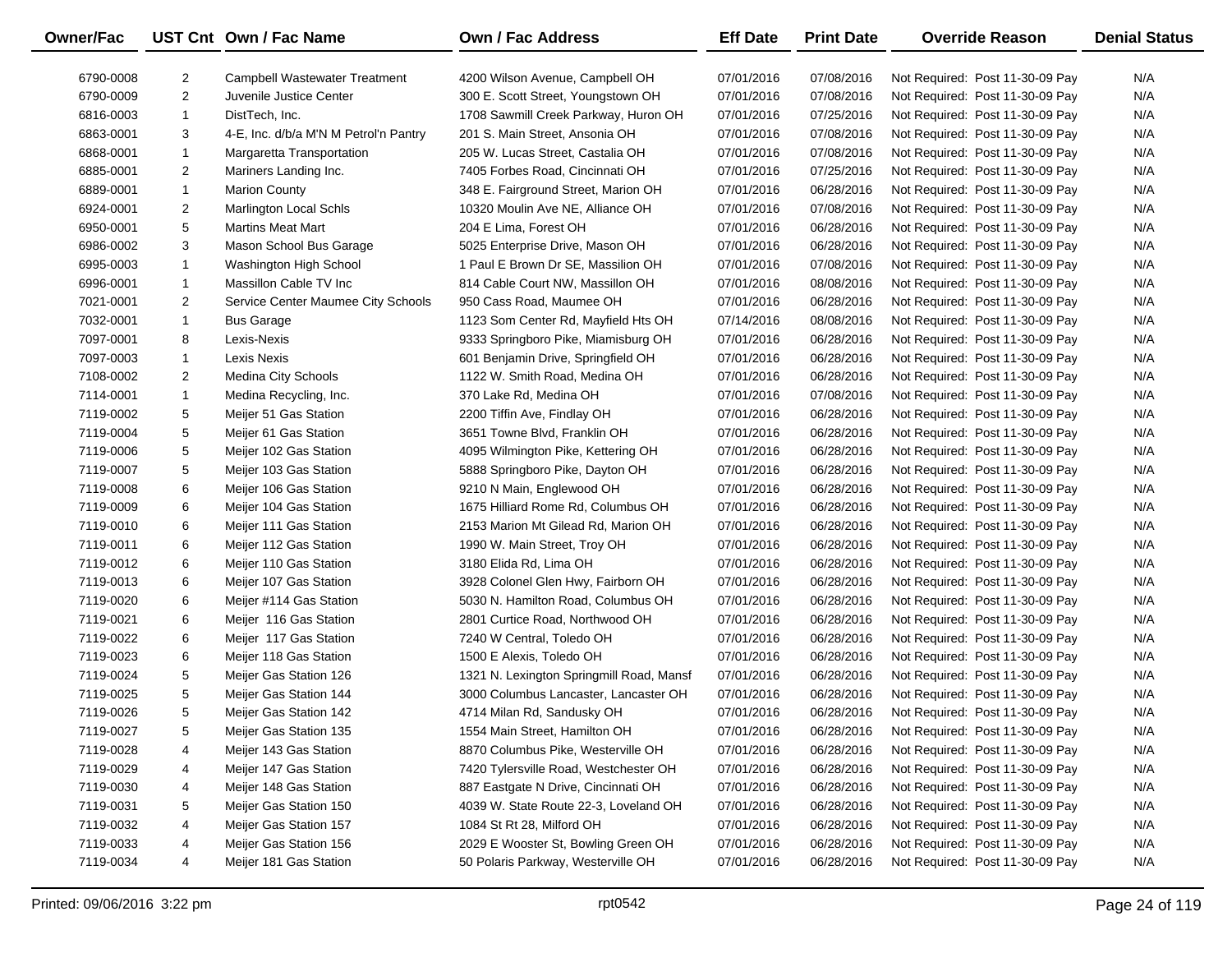| <b>Owner/Fac</b> |                | UST Cnt Own / Fac Name                   | Own / Fac Address                         | <b>Eff Date</b> | <b>Print Date</b> | <b>Override Reason</b>          | <b>Denial Status</b> |
|------------------|----------------|------------------------------------------|-------------------------------------------|-----------------|-------------------|---------------------------------|----------------------|
| 7119-0035        | 5              | Meijer 189 Gas Station                   | 1961 N. Clinton Street, Defiance OH       | 07/01/2016      | 06/28/2016        | Not Required: Post 11-30-09 Pay | N/A                  |
| 7119-0036        | 4              | Meijer 212 Gas Station                   | 7930 E Broad St, Reynoldsburg OH          | 07/01/2016      | 06/28/2016        | Not Required: Post 11-30-09 Pay | N/A                  |
| 7119-0037        | 3              | Meijer 211                               | 10075 Meijer Drive, Rossford OH           | 07/01/2016      | 06/28/2016        | Not Required: Post 11-30-09 Pay | N/A                  |
| 7119-0038        | 5              | Meijer Gas Station #241                  | 7266 Executive Boulevard, Huber Heights ( | 07/01/2016      | 06/28/2016        | Not Required: Post 11-30-09 Pay | N/A                  |
| 7119-0039        | 5              | Meijer Gas Station #234                  | 2859 London Groveport Road, Grove City (  | 07/01/2016      | 06/28/2016        | Not Required: Post 11-30-09 Pay | N/A                  |
| 7119-0040        | 5              | Meijer Gas Station #246                  | 7685 Kings Crossing, Canal Winchester O   | 07/01/2016      | 06/28/2016        | Not Required: Post 11-30-09 Pay | N/A                  |
| 7119-0041        | 5              | Meijer #249                              | 1380 Sunbury Road, Delaware OH            | 07/01/2016      | 06/28/2016        | Not Required: Post 11-30-09 Pay | N/A                  |
| 7119-0042        | $\mathbf{1}$   | Meijer Tipp City Distribution Center     | 4200 S. County Road 25A, Tipp City OH     | 07/01/2016      | 06/28/2016        | Not Required: Post 11-30-09 Pay | N/A                  |
| 7129-0001        | $\overline{2}$ | <b>Memorial Health</b>                   | 500 London Avenue, Marysville OH          | 07/01/2016      | 06/28/2016        | Not Required: Post 11-30-09 Pay | N/A                  |
| 7132-0001        | 3              | <b>Mentor Schools Service Building</b>   | 7060 Hopkins Road, Mentor OH              | 07/01/2016      | 06/28/2016        | Not Required: Post 11-30-09 Pay | N/A                  |
| 7133-0001        | $\overline{2}$ | Mentor Harbor Yachting Club              | 5330 Coronado Dr, Mentor On The Lake O    | 07/01/2016      | 07/25/2016        | Not Required: Post 11-30-09 Pay | N/A                  |
| 7179-0018        | 3              | Metropolitan Sewer District of Greater C | 1865 Queen City, Cincinnati OH            | 07/01/2016      | 07/08/2016        | Not Required: Post 11-30-09 Pay | N/A                  |
| 7195-0002        | $\overline{2}$ | Miami Cty Hwy Dept                       | 2100 N CR 25 A, Troy OH                   | 07/01/2016      | 06/28/2016        | Not Required: Post 11-30-09 Pay | N/A                  |
| 7208-0001        | $\overline{2}$ | Miami University - Cole Service Bldg     | 101 S. Fisher Drive, Oxford OH            | 07/05/2016      | 08/08/2016        | Not Required: Post 11-30-09 Pay | N/A                  |
| 7208-0002        | $\mathbf{1}$   | Miami University Airport                 | 7101 Fairfield Road, Oxford OH            | 07/05/2016      | 08/08/2016        | Not Required: Post 11-30-09 Pay | N/A                  |
| 7208-0005        | $\overline{2}$ | (Former) Talawanda High School           | 101 W. Chestnut Street, Oxford OH         | 07/05/2016      | 08/08/2016        | Not Required: Post 11-30-09 Pay | N/A                  |
| 7209-0001        | 3              | Miami Valley Construction                | 11997 Runyan Drive, Sharonville OH        | 07/01/2016      | 06/28/2016        | Not Required: Post 11-30-09 Pay | N/A                  |
| 7210-0001        | $\overline{7}$ | Miami Valley Hospital                    | 1 Wyoming Street, Dayton OH               | 07/01/2016      | 07/08/2016        | Not Required: Post 11-30-09 Pay | N/A                  |
| 7210-0002        | $\overline{2}$ | Miami Valley Hospital South Campus       | 5801 Clyo Road, Centerville OH            | 07/01/2016      | 07/08/2016        | Not Required: Post 11-30-09 Pay | N/A                  |
| 7216-0001        | 9              | 600 Building                             | 600 Longworth Street, Dayton OH           | 07/01/2016      | 06/28/2016        | Not Required: Post 11-30-09 Pay | N/A                  |
| 7216-0002        | 3              | 601 Building                             | 601 Longworth Street, Dayton OH           | 07/01/2016      | 06/28/2016        | Not Required: Post 11-30-09 Pay | N/A                  |
| 7219-0002        | $\overline{2}$ | Miamisburg School Transportation Cente   | 200 12th Street, Miamisburg OH            | 07/01/2016      | 06/28/2016        | Not Required: Post 11-30-09 Pay | N/A                  |
| 7220-0001        | 4              | L and M Automotive                       | 2120 Sylvania Ave, Toledo OH              | 07/01/2016      | 08/08/2016        | Not Required: Post 11-30-09 Pay | N/A                  |
| 7222-0001        | $\overline{2}$ | Alger Carryout                           | 106 E. Lee Street, Alger OH               | 07/01/2016      | 06/28/2016        | Not Required: Post 11-30-09 Pay | N/A                  |
| 7249-0001        | $\mathbf{1}$   | Mid State Systems, Inc.                  | 9455 Lancaster Road, Hebron OH            | 08/10/2016      | 08/22/2016        | Not Required: Post 11-30-09 Pay | N/A                  |
| 7256-0005        | $\overline{7}$ | Mid Wood Inc                             | 12818 E Gypsy Lane Rd, Bowling Green O    | 07/01/2016      | 07/08/2016        | Not Required: Post 11-30-09 Pay | N/A                  |
| 7266-0001        | 4              | Midei Service Center Inc.                | 700 Walden Avenue, Tiltonsville OH        | 07/01/2016      | 07/08/2016        | Not Required: Post 11-30-09 Pay | N/A                  |
| 7266-0002        | 3              | Midei Service Center Inc.                | 301 Walden Avenue, Tiltonsville OH        | 07/01/2016      | 07/08/2016        | Not Required: Post 11-30-09 Pay | N/A                  |
| 7270-0001        | $\overline{2}$ | <b>Grimes Field Airport</b>              | 1636 N Main St, Urbana OH                 | 07/01/2016      | 06/28/2016        | Not Required: Post 11-30-09 Pay | N/A                  |
| 7274-0002        | $\mathbf{1}$   | Midview Bus Garage                       | 37901 W. Capel Road, Grafton OH           | 07/01/2016      | 07/08/2016        | Not Required: Post 11-30-09 Pay | N/A                  |
| 7275-0001        | $\overline{2}$ | Midway Marina Inc                        | 1871 NE Catawba Rd, Port Clinton OH       | 07/01/2016      | 07/25/2016        | Not Required: Post 11-30-09 Pay | N/A                  |
| 7286-0003        | $\overline{2}$ | Sysco Food Services of Cleveland         | 4747 Grayton Road, Cleveland OH           | 07/01/2016      | 06/28/2016        | Not Required: Post 11-30-09 Pay | N/A                  |
| 7292-0001        | $\overline{2}$ | Mike Coates Const Co Inc                 | 800 Summit Ave, Niles OH                  | 07/01/2016      | 08/08/2016        | Not Required: Post 11-30-09 Pay | N/A                  |
| 7299-0001        | 4              | Mike Amoco                               | 3 East Avenue, Tallmadge OH               | 07/25/2016      | 08/22/2016        | Not Required: Post 11-30-09 Pay | N/A                  |
| 7319-0002        | $\overline{2}$ | Service Building                         | 996 Bears Den Rd, Youngstown OH           | 07/01/2016      | 06/28/2016        | Not Required: Post 11-30-09 Pay | N/A                  |
| 7365-0001        | $\overline{c}$ | Manufactured Housing Ent                 | 09302 St Rt 6, Bryan OH                   | 07/01/2016      | 06/28/2016        | Not Required: Post 11-30-09 Pay | N/A                  |
| 7392-0001        | $\overline{2}$ | <b>Monroe County Airport</b>             | 47073 SR 26, Woodsfield OH                | 07/01/2016      | 06/28/2016        | Not Required: Post 11-30-09 Pay | N/A                  |
| 7409-0001        | $\mathbf{1}$   | Montgomery County DDS                    | 5450 Salem Avenue, Dayton OH              | 07/01/2016      | 07/25/2016        | Not Required: Post 11-30-09 Pay | N/A                  |
| 7431-0001        | 2              | <b>Moraine Airpark</b>                   | 3800 Clearview Drive, Dayton OH           | 07/01/2016      | 06/28/2016        | Not Required: Post 11-30-09 Pay | N/A                  |
| 7449-0001        | $\overline{2}$ | Morris Oil Co                            | 1003 Spruce St, Wooster OH                | 07/01/2016      | 06/28/2016        | Not Required: Post 11-30-09 Pay | N/A                  |
| 7466-0002        | 1              | Motorists Mutual Insurance Co.           | 6650 New Albany Road E., New Albany O     | 07/01/2016      | 08/08/2016        | Not Required: Post 11-30-09 Pay | N/A                  |
| 7490-0001        | 1              | Mt Calvary Cemetery                      | Mt Calvary Lane, Steubenville OH          | 07/01/2016      | 07/08/2016        | Not Required: Post 11-30-09 Pay | N/A                  |
| 7497-0001        | $\overline{2}$ | Mt Pleasant Blackopping Co. Inc.         | 3199 Production Drive, Fairfield OH       | 07/01/2016      | 06/28/2016        | Not Required: Post 11-30-09 Pay | N/A                  |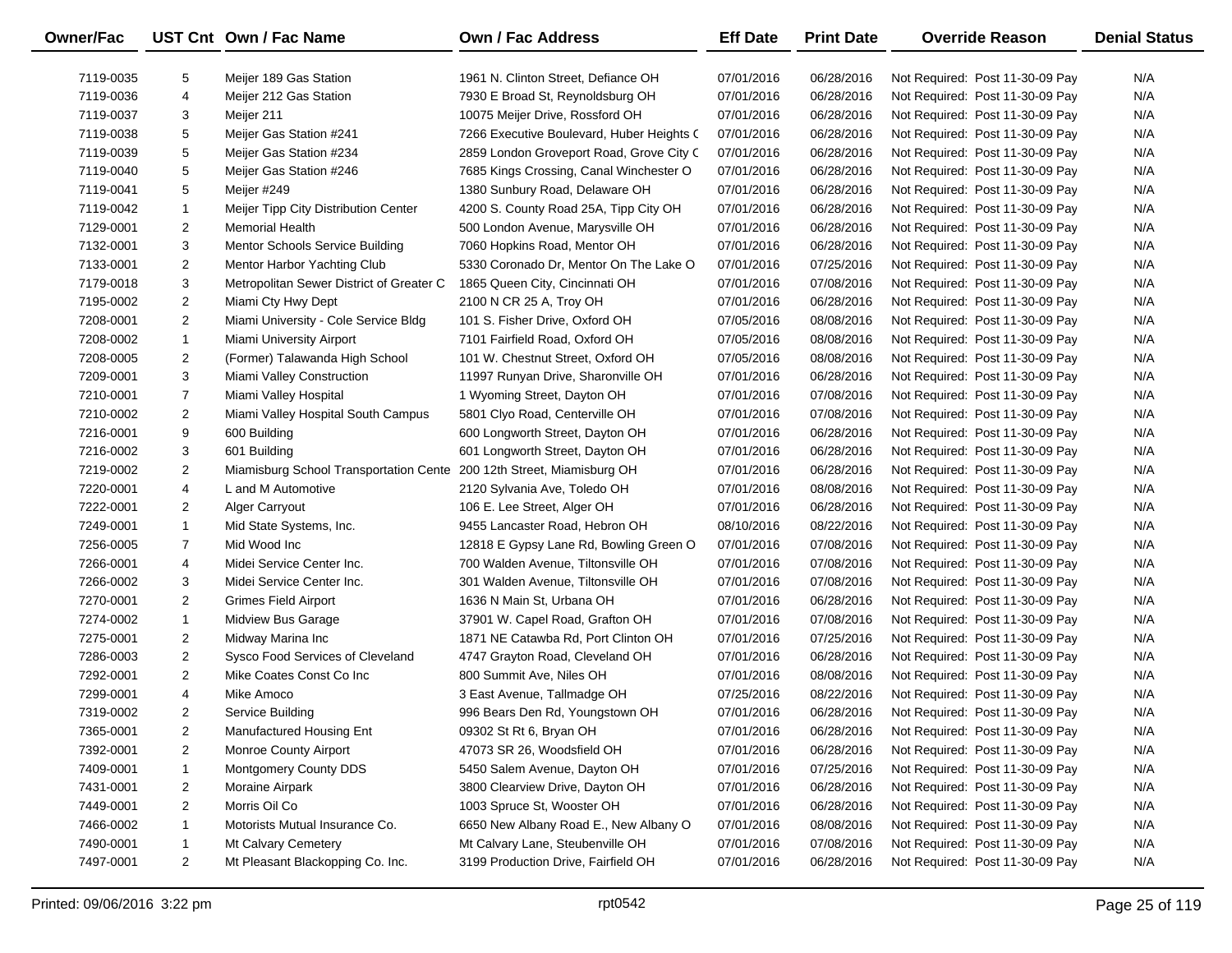| Owner/Fac |                | UST Cnt Own / Fac Name                       | Own / Fac Address                        | <b>Eff Date</b> | <b>Print Date</b> | <b>Override Reason</b>          | <b>Denial Status</b> |
|-----------|----------------|----------------------------------------------|------------------------------------------|-----------------|-------------------|---------------------------------|----------------------|
| 7501-0001 |                | <b>Transportation Dept</b>                   | 920 Harcourt Road, Mt Vernon OH          | 07/01/2016      | 06/28/2016        | Not Required: Post 11-30-09 Pay | N/A                  |
| 7515-0001 | $\mathbf{1}$   | <b>Wastewater Treatment Plant</b>            | 901 North Dunbridge Rd, Bowling Green O  | 07/01/2016      | 06/28/2016        | Not Required: Post 11-30-09 Pay | N/A                  |
| 7550-0001 | $\overline{2}$ | Maple Auto Repair                            | 6120 Dunham Road, Maple Heights OH       | 07/01/2016      | 08/08/2016        | Not Required: Post 11-30-09 Pay | N/A                  |
| 7550-0002 | 3              | Perry One Stop                               | 2500 N. Ridge Road, Painesville OH       | 07/01/2016      | 08/08/2016        | Not Required: Post 11-30-09 Pay | N/A                  |
| 7563-0001 | 4              | Sahlani Bros Inc                             | 3161 Mayfield, Cleveland Hts OH          | 07/01/2016      | 07/25/2016        | Not Required: Post 11-30-09 Pay | N/A                  |
| 7571-0002 | 3              | Defiance Wash N Fill                         | 619 Davidson St, Defiance OH             | 07/01/2016      | 07/08/2016        | Not Required: Post 11-30-09 Pay | N/A                  |
| 7593-0001 | $\overline{2}$ | Nationwide Plaza 3                           | Three Nationwide Plaza, Columbus OH      | 08/15/2016      | 09/02/2016        | Not Required: Post 11-30-09 Pay | N/A                  |
| 7593-0002 | $\overline{2}$ | <b>Enterprise Data Center</b>                | 281 E. Powell Road, Lewis Center OH      | 08/15/2016      | 09/02/2016        | Not Required: Post 11-30-09 Pay | N/A                  |
| 7593-0004 | $\mathbf{1}$   | Nationwide Plaza 2                           | Two Nationwide Plaza, Columbus OH        | 08/15/2016      | 09/02/2016        | Not Required: Post 11-30-09 Pay | N/A                  |
| 7593-0005 | 4              | Nationwide Data Center                       | 7300 Souder Road, New Albany OH          | 08/15/2016      | 09/02/2016        | Not Required: Post 11-30-09 Pay | N/A                  |
| 7668-0001 | $\overline{2}$ | <b>Bus Garage</b>                            | 229 Front Street, New Richmond OH        | 07/01/2016      | 06/28/2016        | Not Required: Post 11-30-09 Pay | N/A                  |
| 7668-0002 | $\mathbf{1}$   | New Richmond Transportation Departme         | 1967 Franklin Laurel Road, New Richmond  | 07/01/2016      | 06/28/2016        | Not Required: Post 11-30-09 Pay | N/A                  |
| 7686-0001 | 3              | Newmans Marathon                             | 525 N. Main Street, Bowling Green OH     | 07/01/2016      | 06/28/2016        | Not Required: Post 11-30-09 Pay | N/A                  |
| 7697-0001 | 4              | <b>Newtons Service</b>                       | 601 N Main, Columbiana OH                | 07/01/2016      | 08/08/2016        | Not Required: Post 11-30-09 Pay | N/A                  |
| 7698-0045 | 4              | 127 MaraMart                                 | 17746 State Route 127, Cecil OH          | 07/01/2016      | 08/08/2016        | Not Required: Post 11-30-09 Pay | N/A                  |
| 7713-0001 | 3              | Nicolozakes Trucking Const                   | 8555 Georgetown Road, Cambridge OH       | 07/01/2016      | 06/28/2016        | Not Required: Post 11-30-09 Pay | N/A                  |
| 7724-0001 | 3              | Noble County Commissioners                   | 46003 Sr821, Caldwell OH                 | 07/01/2016      | 06/28/2016        | Not Required: Post 11-30-09 Pay | N/A                  |
| 7739-0001 | $\overline{2}$ | Nordonia Hills City School                   | 7943 S Bedford Rd, Macedonia OH          | 07/01/2016      | 07/08/2016        | Not Required: Post 11-30-09 Pay | N/A                  |
| 7745-0001 | 3              | Park Avery General Store, Inc.               | 104 Mason Road, Milan OH                 | 07/01/2016      | 06/28/2016        | Not Required: Post 11-30-09 Pay | N/A                  |
| 7754-0001 | $\overline{2}$ | N Canton City Sch Bus Garag                  | 341 Wise Avenue NE, N Canton OH          | 07/01/2016      | 06/28/2016        | Not Required: Post 11-30-09 Pay | N/A                  |
| 7755-0001 | $\mathbf{1}$   | North Canton Transfer Co                     | 2515 Greensburg Road, North Canton OH    | 07/01/2016      | 07/25/2016        | Not Required: Post 11-30-09 Pay | N/A                  |
| 7756-0001 | $\mathbf{1}$   | North Central Local Sch                      | 400 Baubice Street, Pioneer OH           | 07/01/2016      | 06/28/2016        | Not Required: Post 11-30-09 Pay | N/A                  |
| 7762-0001 | $\overline{2}$ | North Fork Bus Garage                        | 318 Spring Street, Utica OH              | 07/01/2016      | 06/28/2016        | Not Required: Post 11-30-09 Pay | N/A                  |
| 7769-0001 | $\overline{2}$ | N Ridgeville City Sch                        | 7012 Pitts Blvd., North Ridgeville OH    | 07/01/2016      | 06/28/2016        | Not Required: Post 11-30-09 Pay | N/A                  |
| 7775-0002 | $\mathbf{1}$   | Neorsd Easterly WWTP                         | 14021 Lakeshore Blvd, Cleveland OH       | 07/01/2016      | 06/28/2016        | Not Required: Post 11-30-09 Pay | N/A                  |
| 7775-0003 | $\overline{2}$ | <b>Environmental and Maintenance Service</b> | 4747 E. 49th Street, Cuyahoga Heights OH | 07/01/2016      | 06/28/2016        | Not Required: Post 11-30-09 Pay | N/A                  |
| 7775-0004 | $\mathbf{1}$   | Neorsd Southerly WWTC                        | 6000 Canal Rd, Cuyahoga Heights OH       | 07/01/2016      | 06/28/2016        | Not Required: Post 11-30-09 Pay | N/A                  |
| 7777-0003 | $\mathbf{1}$   | Northeastern Boad Of Education               | 1414 Bowman Road, Springfield OH         | 07/01/2016      | 08/08/2016        | Not Required: Post 11-30-09 Pay | N/A                  |
| 7784-0001 | $\overline{2}$ | Northfield Park Associates                   | 10705 Northfield Road, Northfield OH     | 07/01/2016      | 06/28/2016        | Not Required: Post 11-30-09 Pay | N/A                  |
| 7788-0001 | $\overline{2}$ | Northmont Service Ctr                        | 7277 Hoke Rd, Englewood OH               | 07/01/2016      | 07/08/2016        | Not Required: Post 11-30-09 Pay | N/A                  |
| 7806-0001 | $\mathbf{1}$   | N W Local School Bus Garage                  | 7569 N. Elyria Road, West Salem OH       | 07/01/2016      | 06/28/2016        | Not Required: Post 11-30-09 Pay | N/A                  |
| 7812-0001 | $\overline{2}$ | Norton City Schools                          | 4128 Cleveland Massillon Road, Barberton | 07/01/2016      | 06/28/2016        | Not Required: Post 11-30-09 Pay | N/A                  |
| 7841-0001 | 4              | O and P Oil and Gas Inc                      | 220 Center St, Andover OH                | 07/01/2016      | 07/25/2016        | Not Required: Post 11-30-09 Pay | N/A                  |
| 7841-0002 | 5              | O and P Oil and Gas Inc                      | 2515 S Ridge E, Ashtabula OH             | 07/01/2016      | 07/25/2016        | Not Required: Post 11-30-09 Pay | N/A                  |
| 7855-0001 | $\mathbf{1}$   | OD Miller Electric Co. Inc.                  | 1115 W. Main Street, Louisville OH       | 07/01/2016      | 07/25/2016        | Not Required: Post 11-30-09 Pay | N/A                  |
| 7859-0001 | $\overline{2}$ | Oak Hills Loc Sch District                   | 6465 Bridgetown Rd, Cincinnati OH        | 07/01/2016      | 06/28/2016        | Not Required: Post 11-30-09 Pay | N/A                  |
| 7867-0003 | $\overline{2}$ | Oberfields, LLC                              | 10075 Sheehan Road, Centerville OH       | 07/01/2016      | 06/28/2016        | Not Required: Post 11-30-09 Pay | N/A                  |
| 7868-0001 | 1              | Oberlin City School District                 | 153 N. Main Street, Oberlin OH           | 07/01/2016      | 06/28/2016        | Not Required: Post 11-30-09 Pay | N/A                  |
| 7869-0002 | 1              | <b>Mudd Center</b>                           | 148 W. College Street, Oberlin OH        | 07/07/2016      | 08/08/2016        | Not Required: Post 11-30-09 Pay | N/A                  |
| 7874-0001 | 1              | Oclc Online Comp Lib Ctr                     | 6565 Kilgour Place, Dublin OH            | 08/29/2016      | 09/02/2016        | Not Required: Post 11-30-09 Pay | N/A                  |
| 7880-0001 | 2              | Oglesby Const Inc                            | 1600 Toledo Rd, Norwalk OH               | 07/21/2016      | 08/22/2016        | Not Required: Post 11-30-09 Pay | N/A                  |
| 7883-0002 | 2              | <b>Canton South Service Center</b>           | 2100 Shepler Church Avenue SW, Canton    | 07/01/2016      | 08/08/2016        | Not Required: Post 11-30-09 Pay | N/A                  |
| 7883-0003 | $\overline{2}$ | New Philadelphia Serv Ctr                    | 337 S Broadway, New Philadephia OH       | 07/01/2016      | 08/08/2016        | Not Required: Post 11-30-09 Pay | N/A                  |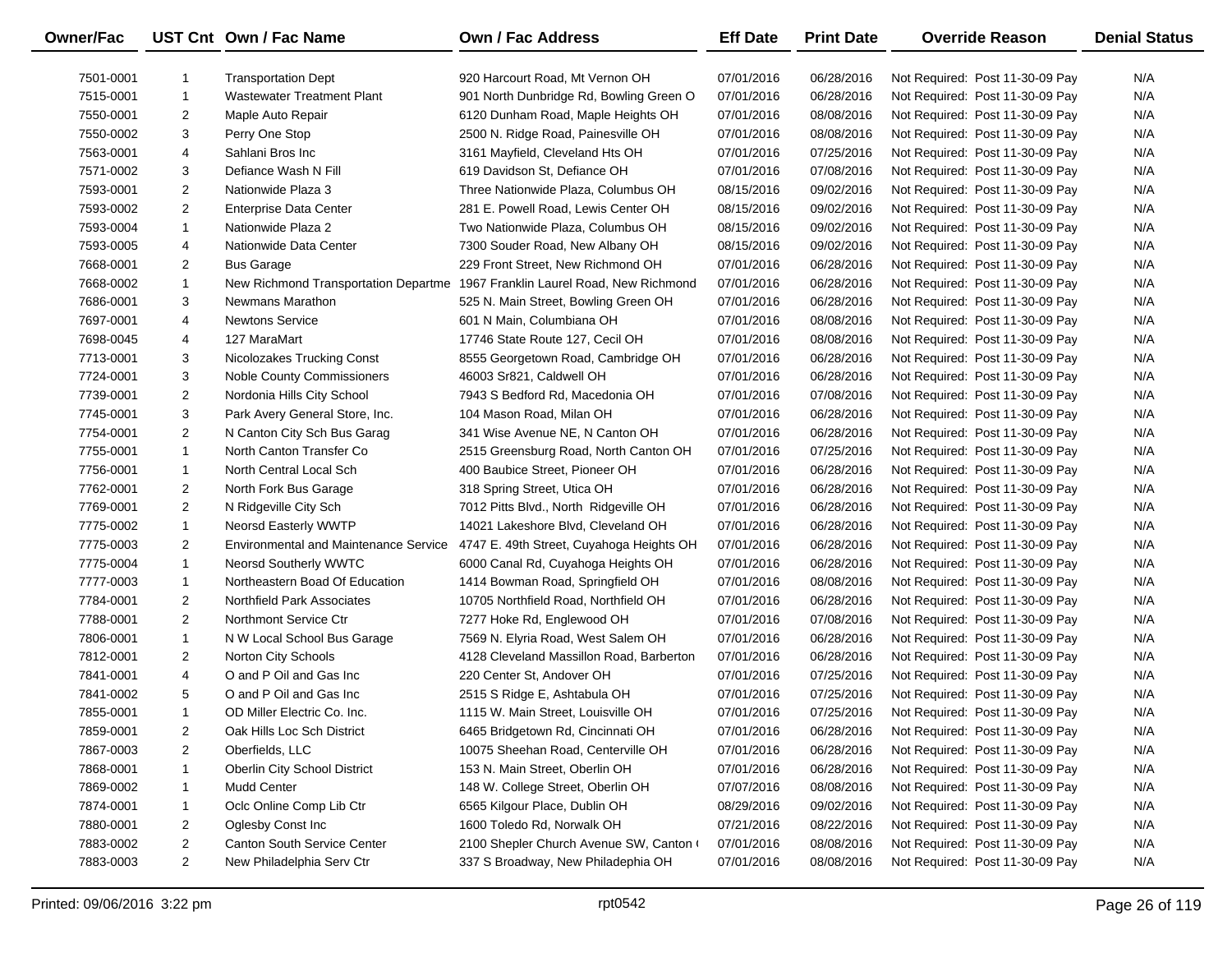| Owner/Fac |                | UST Cnt Own / Fac Name                  | <b>Own / Fac Address</b>                  | <b>Eff Date</b> | <b>Print Date</b> | <b>Override Reason</b>          | <b>Denial Status</b> |
|-----------|----------------|-----------------------------------------|-------------------------------------------|-----------------|-------------------|---------------------------------|----------------------|
| 7883-0004 | 2              | <b>Wooster Service Center</b>           | 500 Maple Street, Wooster OH              | 07/01/2016      | 08/08/2016        | Not Required: Post 11-30-09 Pay | N/A                  |
| 7883-0007 | 3              | <b>Newark Service Center</b>            | 777 Hopewell Drive, Heath OH              | 07/01/2016      | 08/08/2016        | Not Required: Post 11-30-09 Pay | N/A                  |
| 7883-0008 | $\overline{2}$ | Mt Vernon Service Center                | Boyle Street, Mt Vernon OH                | 07/01/2016      | 08/08/2016        | Not Required: Post 11-30-09 Pay | N/A                  |
| 7883-0009 | $\overline{2}$ | Lancaster Service Center                | 1320 Sugar Grove Road, Lancaster OH       | 07/01/2016      | 08/08/2016        | Not Required: Post 11-30-09 Pay | N/A                  |
| 7883-0011 | 3              | <b>Portsmouth Service Center</b>        | 3225 Scioto Trail, Portsmouth OH          | 07/01/2016      | 08/08/2016        | Not Required: Post 11-30-09 Pay | N/A                  |
| 7883-0012 | $\mathbf{1}$   | Fremont Off Serv Bldg                   | 1408 Oakwood StPO428, Fremont OH          | 07/01/2016      | 08/08/2016        | Not Required: Post 11-30-09 Pay | N/A                  |
| 7883-0013 | $\overline{2}$ | <b>Tiffin Service Center</b>            | 2622 State Route 100 S., Tiffin OH        | 07/01/2016      | 08/08/2016        | Not Required: Post 11-30-09 Pay | N/A                  |
| 7883-0014 | $\overline{2}$ | <b>Bucyrus Serv Center</b>              | 2552 Quaker Rd, Bucyrus OH                | 07/01/2016      | 08/08/2016        | Not Required: Post 11-30-09 Pay | N/A                  |
| 7883-0018 | 5              | Steubenville Service Center             | 120 John Scott Hwy, Steubenville OH       | 07/01/2016      | 08/08/2016        | Not Required: Post 11-30-09 Pay | N/A                  |
| 7883-0026 | 13             | <b>General Service Center</b>           | 5300 Navarre Rd SW, Canton OH             | 07/01/2016      | 08/08/2016        | Not Required: Post 11-30-09 Pay | N/A                  |
| 7883-0027 | $\overline{2}$ | Columbia Center                         | 12220 Columbus Rd SW SR 16, Pataskala     | 07/01/2016      | 08/08/2016        | Not Required: Post 11-30-09 Pay | N/A                  |
| 7883-0029 | 3              | Lima Service Building                   | 369 E O'Connor Ave, Lima OH               | 07/01/2016      | 08/08/2016        | Not Required: Post 11-30-09 Pay | N/A                  |
| 7883-0030 | $\overline{2}$ | <b>Findlay Service Center</b>           | 430 Emma St, Findlay OH                   | 07/01/2016      | 08/08/2016        | Not Required: Post 11-30-09 Pay | N/A                  |
| 7883-0032 | $\overline{2}$ | Van Wert Service Center                 | 690 N. Cherry Street, Van Wert OH         | 07/01/2016      | 08/08/2016        | Not Required: Post 11-30-09 Pay | N/A                  |
| 7883-0033 | $\overline{2}$ | Zanesville Service Center               | 1900 Licking Rd, Zanesville OH            | 07/01/2016      | 08/08/2016        | Not Required: Post 11-30-09 Pay | N/A                  |
| 7883-0034 | $\overline{2}$ | Cambridge Service Center                | 6558 Glenn Highway (Route 40), Cambridg   | 07/01/2016      | 08/08/2016        | Not Required: Post 11-30-09 Pay | N/A                  |
| 7883-0038 | 4              | <b>Belmont Service Center</b>           | 47687 National Road, St Clairsville OH    | 07/01/2016      | 08/08/2016        | Not Required: Post 11-30-09 Pay | N/A                  |
| 7883-0039 | $\overline{2}$ | Mcconnelsville Serv Ctr                 | 4991 SR 60, Mcconnelsville OH             | 07/01/2016      | 08/08/2016        | Not Required: Post 11-30-09 Pay | N/A                  |
| 7883-0040 | $\overline{2}$ | Canton North East Serv Ctr              | 3525 Middle Branch Rd NE, Canton OH       | 07/01/2016      | 08/08/2016        | Not Required: Post 11-30-09 Pay | N/A                  |
| 7883-0042 | $\overline{2}$ | <b>Chillicothe Serv</b>                 | 701 Hardin Drive, Chillicothe OH          | 07/01/2016      | 08/08/2016        | Not Required: Post 11-30-09 Pay | N/A                  |
| 7883-0043 | 4              | <b>Grandview Service</b>                | 1333 Goodale Boulevard, Grandview Heigh   | 07/01/2016      | 08/08/2016        | Not Required: Post 11-30-09 Pay | N/A                  |
| 7883-0044 | $\mathbf{1}$   | <b>Central Operations Center</b>        | 4500 S. Hamilton Road, Columbus OH        | 07/01/2016      | 08/08/2016        | Not Required: Post 11-30-09 Pay | N/A                  |
| 7883-0045 | $\overline{2}$ | Northeast Quadrant                      | 4909 Westerville Road, Columbus OH        | 07/01/2016      | 08/08/2016        | Not Required: Post 11-30-09 Pay | N/A                  |
| 7883-0046 | $\overline{c}$ | Northwest Quadrant                      | 5721 Shier-Rings Road, Dublin OH          | 07/01/2016      | 08/08/2016        | Not Required: Post 11-30-09 Pay | N/A                  |
| 7883-0047 | $\overline{2}$ | Southeast Quadrant                      | 5900 Refugee Road, Columbus OH            | 07/01/2016      | 08/08/2016        | Not Required: Post 11-30-09 Pay | N/A                  |
| 7883-0048 | $\overline{c}$ | Southwest Quadrant                      | 1770 Georgesville Road, Columbus OH       | 07/01/2016      | 08/08/2016        | Not Required: Post 11-30-09 Pay | N/A                  |
| 7883-0049 | $\overline{c}$ | <b>Athens Service Center</b>            | 9135 State Route 682, Athens OH           | 07/01/2016      | 08/08/2016        | Not Required: Post 11-30-09 Pay | N/A                  |
| 7883-0050 | $\overline{c}$ | AEP - Transmission Operation Center     | 8400 Smith's Mill Road, New Albany OH     | 07/01/2016      | 08/08/2016        | Not Required: Post 11-30-09 Pay | N/A                  |
| 7927-0001 | $\mathbf{1}$   | Drexel J Trash Training Center          | 25721 Coshocton Road, Howard OH           | 07/01/2016      | 06/28/2016        | Not Required: Post 11-30-09 Pay | N/A                  |
| 7929-0002 | $\mathbf{1}$   | Ohio Machinery Co                       | 900 Ken Mar Dr, Broadview Hts OH          | 07/01/2016      | 07/25/2016        | Not Required: Post 11-30-09 Pay | N/A                  |
| 7929-0004 | $\mathbf{1}$   | Ohio Machinery Co                       | US Hghwy 250, Cadiz OH                    | 07/01/2016      | 07/25/2016        | Not Required: Post 11-30-09 Pay | N/A                  |
| 7929-0006 | 4              | The Cat Rental Store                    | 7700 Medusa Rd, Oakwood Village OH        | 07/01/2016      | 07/25/2016        | Not Required: Post 11-30-09 Pay | N/A                  |
| 7929-0007 | $\mathbf{1}$   | Ohio Machinery Co.                      | 4476 Applegrove Street NW, Canton OH      | 07/01/2016      | 07/25/2016        | Not Required: Post 11-30-09 Pay | N/A                  |
| 7941-0001 | $\overline{2}$ | Ohio Packaging                          | 777 3rd Street NW, Massillon OH           | 07/01/2016      | 07/25/2016        | Not Required: Post 11-30-09 Pay | N/A                  |
| 7966-0001 | 4              | <b>Ohio University Bush Airport</b>     | 747 Columbia Road, Albany OH              | 07/01/2016      | 07/25/2016        | Not Required: Post 11-30-09 Pay | N/A                  |
| 7966-0002 | 4              | <b>University Garage</b>                | 100 Factory St, Athens OH                 | 07/01/2016      | 07/25/2016        | <b>Tank Removed</b>             | N/A                  |
| 7966-0005 | 1              | <b>Ridges Power Plant</b>               | Richland Avenue, Ridges Building 34, Athe | 07/01/2016      | 07/25/2016        | Not Required: Post 11-30-09 Pay | N/A                  |
| 7966-0006 | 1              | Building 20                             | Richland Avenue, Ridges Building 20, Athe | 07/01/2016      | 07/25/2016        | Not Required: Post 11-30-09 Pay | N/A                  |
| 7970-0002 | 1              | Kyger Creek Station                     | State Route 7, Cheshire OH                | 07/01/2016      | 06/28/2016        | Not Required: Post 11-30-09 Pay | N/A                  |
| 7972-0001 | $\mathbf{1}$   | <b>Trinity Medical Center East</b>      | 380 Summit Ave, Steubenville OH           | 07/01/2016      | 07/25/2016        | Not Required: Post 11-30-09 Pay | N/A                  |
| 7981-0004 | 1              | Ecology Services/Waste Management       | 10237 Cutts Road, Chardon OH              | 07/01/2016      | 07/08/2016        | Not Required: Post 11-30-09 Pay | N/A                  |
| 7981-0010 | 3              | Waste Management of Ohio Inc.           | 6525 Wales Road, Northwood OH             | 07/01/2016      | 07/08/2016        | Not Required: Post 11-30-09 Pay | N/A                  |
| 7981-0012 | $\mathbf{1}$   | Evergreen Recycling & Disposal Facility | 2625 E. Broadway, Northwood OH            | 07/01/2016      | 07/08/2016        | Not Required: Post 11-30-09 Pay | N/A                  |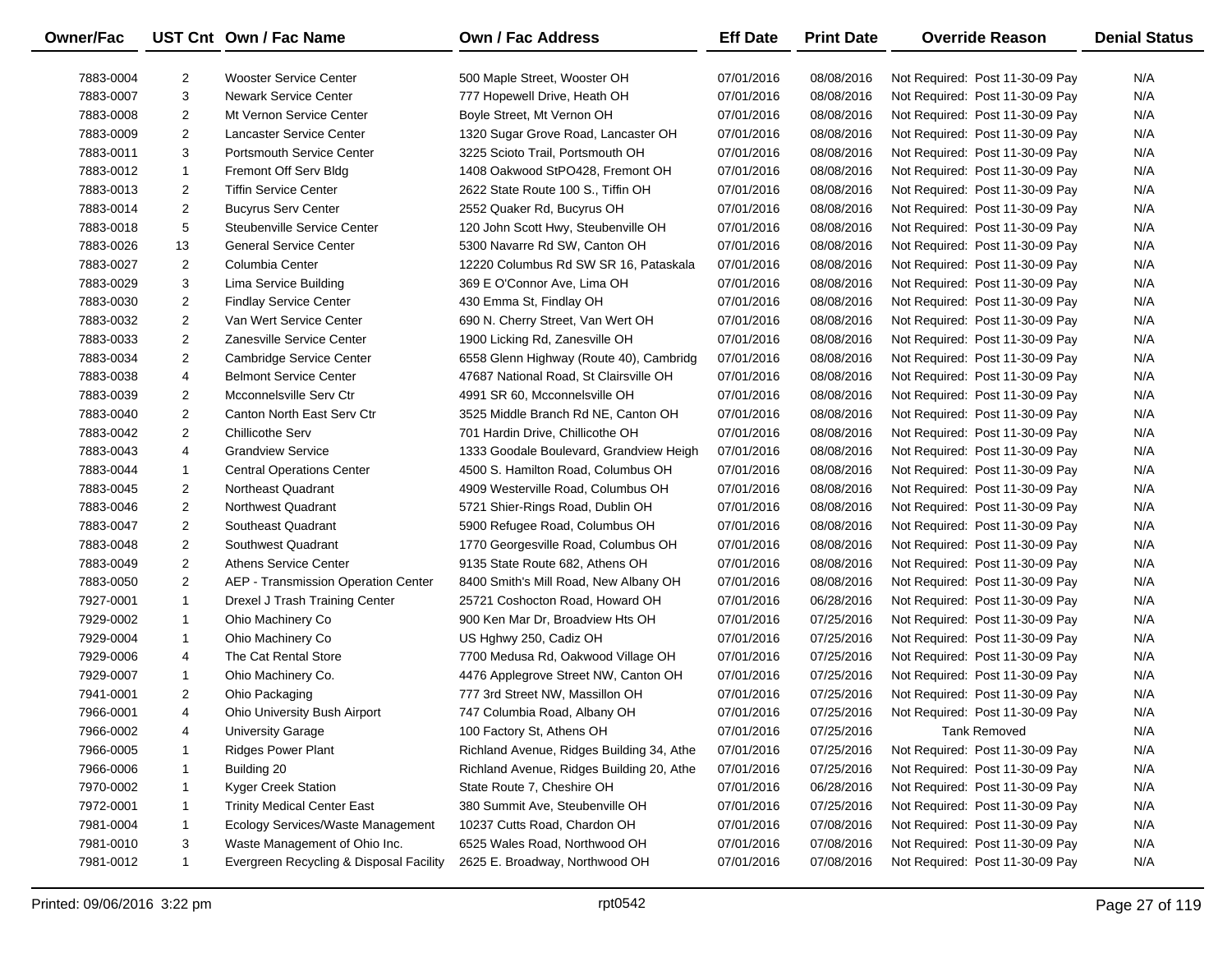| Owner/Fac |                | UST Cnt Own / Fac Name             | Own / Fac Address                                                          | <b>Eff Date</b> | <b>Print Date</b> | <b>Override Reason</b>          | <b>Denial Status</b> |
|-----------|----------------|------------------------------------|----------------------------------------------------------------------------|-----------------|-------------------|---------------------------------|----------------------|
| 7981-0013 | 4              | Industrial Waste Disposal          | 3975 Wagoner Ford Road, Dayton OH                                          | 07/01/2016      | 07/08/2016        | Not Required: Post 11-30-09 Pay | N/A                  |
| 7981-0017 | 5              | Koogler Suburban                   | 1700 N. Broad Street, Fairborn OH                                          | 07/01/2016      | 07/08/2016        | Not Required: Post 11-30-09 Pay | N/A                  |
| 7981-0023 | $\mathbf{1}$   | Waste Management dba Suburban Land | 3415 Township Road 447, Glenford OH                                        | 07/01/2016      | 07/08/2016        | Not Required: Post 11-30-09 Pay | N/A                  |
| 8001-0001 | $\overline{2}$ | <b>Bus Garage</b>                  | 26894 Schady Road, Olmsted Township O                                      | 07/01/2016      | 06/28/2016        | Not Required: Post 11-30-09 Pay | N/A                  |
| 8014-0002 | $\mathbf{1}$   | Fire Station 362                   | 7307 S. Old State Road, Lewis Center OH                                    | 07/01/2016      | 07/25/2016        | Not Required: Post 11-30-09 Pay | N/A                  |
| 8014-0003 | $\mathbf{1}$   | Fire Station 361                   | 7700 Gooding Boulevard, Delaware OH                                        | 07/01/2016      | 07/25/2016        | Not Required: Post 11-30-09 Pay | N/A                  |
| 8017-0001 | $\mathbf{1}$   | Oregon Board of Education          | 5721 Seaman Road, Oregon OH                                                | 07/01/2016      | 07/08/2016        | Not Required: Post 11-30-09 Pay | N/A                  |
| 8027-0001 | $\mathbf{1}$   | Orrville Trucking & Grading Co.    | 475 Orr Street, Orrville OH                                                | 07/25/2016      | 08/22/2016        | Not Required: Post 11-30-09 Pay | N/A                  |
| 8048-0001 | $\mathbf{1}$   | Ottawa County R V Nursing          | 8180 W State Route 163, Oak Harbor OH                                      | 07/01/2016      | 06/28/2016        | Not Required: Post 11-30-09 Pay | N/A                  |
| 8048-0002 | $\overline{2}$ | Ottawa County Highway Garage       | 8247 W State Route 163, Oak Harbor OH                                      | 07/01/2016      | 06/28/2016        | Not Required: Post 11-30-09 Pay | N/A                  |
| 8048-0004 | $\overline{2}$ |                                    | Portage Catawba Waste Water Treatmen 1209 NW Catawba Road, Port Clinton OH | 07/01/2016      | 06/28/2016        | Not Required: Post 11-30-09 Pay | N/A                  |
| 8048-0005 | $\mathbf{1}$   | Danbury Wastewater Treatment       | 1875 Danbury Rd, Lakeside OH                                               | 07/01/2016      | 06/28/2016        | Not Required: Post 11-30-09 Pay | N/A                  |
| 8048-0006 | $\mathbf{1}$   | Danbury Wastewater Treatment       | 5802 E Harbor Rd, Lakeside OH                                              | 07/01/2016      | 06/28/2016        | Not Required: Post 11-30-09 Pay | N/A                  |
| 8048-0007 | $\mathbf{1}$   | Ottawa Co Regional Water Plant     | 1405 W Fremont Rd, Port Clinton OH                                         | 07/01/2016      | 06/28/2016        | Not Required: Post 11-30-09 Pay | N/A                  |
| 8050-0001 | $\overline{2}$ | <b>Tablers Drive Thru</b>          | 715 S. Main Street, Columbus Grove OH                                      | 07/01/2016      | 09/02/2016        | Not Required: Post 11-30-09 Pay | N/A                  |
| 8050-0002 | 3              | <b>Ottawa Party Mart</b>           | 746 N. Perry Street, Ottawa OH                                             | 07/01/2016      | 09/02/2016        | Not Required: Post 11-30-09 Pay | N/A                  |
| 8050-0003 | 5              | <b>Ottawa Shell Service</b>        | 241 N. Elm Street, Ottawa OH                                               | 07/01/2016      | 09/02/2016        | Not Required: Post 11-30-09 Pay | N/A                  |
| 8050-0004 | 5              | Main Street Party Mart             | 1724 E. Main Street, Ottawa OH                                             | 07/01/2016      | 09/02/2016        | Not Required: Post 11-30-09 Pay | N/A                  |
| 8050-0005 | 3              | <b>Teds Market</b>                 | 311 E. Washington Street, Pandora OH                                       | 07/01/2016      | 09/02/2016        | Not Required: Post 11-30-09 Pay | N/A                  |
| 8050-0006 | $\mathbf{1}$   | Rainbow Party Shop                 | 404 N. Main Street, Columbus Grove OH                                      | 07/01/2016      | 09/02/2016        | Not Required: Post 11-30-09 Pay | N/A                  |
| 8050-0007 | 3              | Kalida Party Mart                  | 313 E. North Street, Kalida OH                                             | 07/01/2016      | 09/02/2016        | Not Required: Post 11-30-09 Pay | N/A                  |
| 8050-0010 | 5              | South Clinton Party Mart           | 1163 S. Clinton Street, Defiance OH                                        | 07/01/2016      | 09/02/2016        | Not Required: Post 11-30-09 Pay | N/A                  |
| 8050-0012 | 3              | <b>Courtview Mart</b>              | 151 S. Fulton Street, Wauseon OH                                           | 07/01/2016      | 09/02/2016        | Not Required: Post 11-30-09 Pay | N/A                  |
| 8050-0013 | 4              | Defiance Party Mart                | 1841 E. 2nd Street, Defiance OH                                            | 07/01/2016      | 09/02/2016        | Not Required: Post 11-30-09 Pay | N/A                  |
| 8050-0014 | 4              | Morning Star Convenience Store     | 605 Superior Street, Melrose OH                                            | 07/01/2016      | 09/02/2016        | Not Required: Post 11-30-09 Pay | N/A                  |
| 8050-0015 | 3              | <b>Holgate Party Mart</b>          | 148 Railway Avenue, Holgate OH                                             | 07/01/2016      | 09/02/2016        | Not Required: Post 11-30-09 Pay | N/A                  |
| 8050-0017 | 4              | One Stop Party Shop                | 309 S. Belmore Street, Leipsic OH                                          | 07/01/2016      | 09/02/2016        | Not Required: Post 11-30-09 Pay | N/A                  |
| 8050-0020 | 4              | Napoleon Party Mart                | 330 S. Perry Street, Napoleon OH                                           | 07/01/2016      | 09/02/2016        | Not Required: Post 11-30-09 Pay | N/A                  |
| 8050-0023 | 4              | Allentown Carryout                 | 4675 Allentown Road, Lima OH                                               | 07/01/2016      | 09/02/2016        | Not Required: Post 11-30-09 Pay | N/A                  |
| 8050-0024 | 4              | <b>Findlay Party Mart</b>          | 1100 Trenton Avenue, Findlay OH                                            | 07/01/2016      | 09/02/2016        | Not Required: Post 11-30-09 Pay | N/A                  |
| 8050-0025 | 3              | Get N Go Party Mart                | 1535 Ottawa Avenue, Defiance OH                                            | 07/01/2016      | 09/02/2016        | Not Required: Post 11-30-09 Pay | N/A                  |
| 8050-0027 | 6              | Ottawa Bulk Plant                  | 10305 State Route 224, Ottawa OH                                           | 07/01/2016      | 09/02/2016        | Not Required: Post 11-30-09 Pay | N/A                  |
| 8050-0028 | 3              | 10-K Korner Mart                   | 204 W. Main Street, Deshler OH                                             | 07/01/2016      | 09/02/2016        | Not Required: Post 11-30-09 Pay | N/A                  |
| 8050-0029 | $\mathbf{1}$   | Vaughnsville Fuel Stop             | 21026 State Route 115, Columbus Grove C                                    | 07/01/2016      | 09/02/2016        | Not Required: Post 11-30-09 Pay | N/A                  |
| 8050-0031 | 3              | <b>Eastside Party Mart</b>         | 2451 Tiffin Avenue, Findlay OH                                             | 07/01/2016      | 09/02/2016        | Not Required: Post 11-30-09 Pay | N/A                  |
| 8050-0032 | 3              | Benroth Drive-Thru                 | 5777 Ottawa Road, Elida OH                                                 | 07/01/2016      | 09/02/2016        | Not Required: Post 11-30-09 Pay | N/A                  |
| 8050-0034 | 4              | Celina Party Mart                  | 317 S. Main Street, Celina OH                                              | 07/01/2016      | 09/02/2016        | Not Required: Post 11-30-09 Pay | N/A                  |
| 8050-0036 | 3              | Wapakoneta Party Mart              | 102 N. Defiance Street, Wapakoneta OH                                      | 07/01/2016      | 09/02/2016        | Not Required: Post 11-30-09 Pay | N/A                  |
| 8050-0037 | 4              | Fort Recovery Party Mart           | 302 E. Butler Street, Fort Recovery OH                                     | 07/01/2016      | 09/02/2016        | Not Required: Post 11-30-09 Pay | N/A                  |
| 8050-0038 | 3              | Westown Party Mart                 | 901 W. Main Street, Coldwater OH                                           | 07/01/2016      | 09/02/2016        | Not Required: Post 11-30-09 Pay | N/A                  |
| 8050-0040 | 3              | Eastown Party Mart                 | 701 Grand Lake Road, Celina OH                                             | 07/01/2016      | 09/02/2016        | Not Required: Post 11-30-09 Pay | N/A                  |
| 8050-0041 | 3              | St Marys Party Mart                | 1302 Indiana Avenue, St Marys OH                                           | 07/01/2016      | 09/02/2016        | Not Required: Post 11-30-09 Pay | N/A                  |
| 8050-0042 | 3              | Zuma Drive Thru                    | 6941 State Route 219, Celina OH                                            | 07/01/2016      | 09/02/2016        | Not Required: Post 11-30-09 Pay | N/A                  |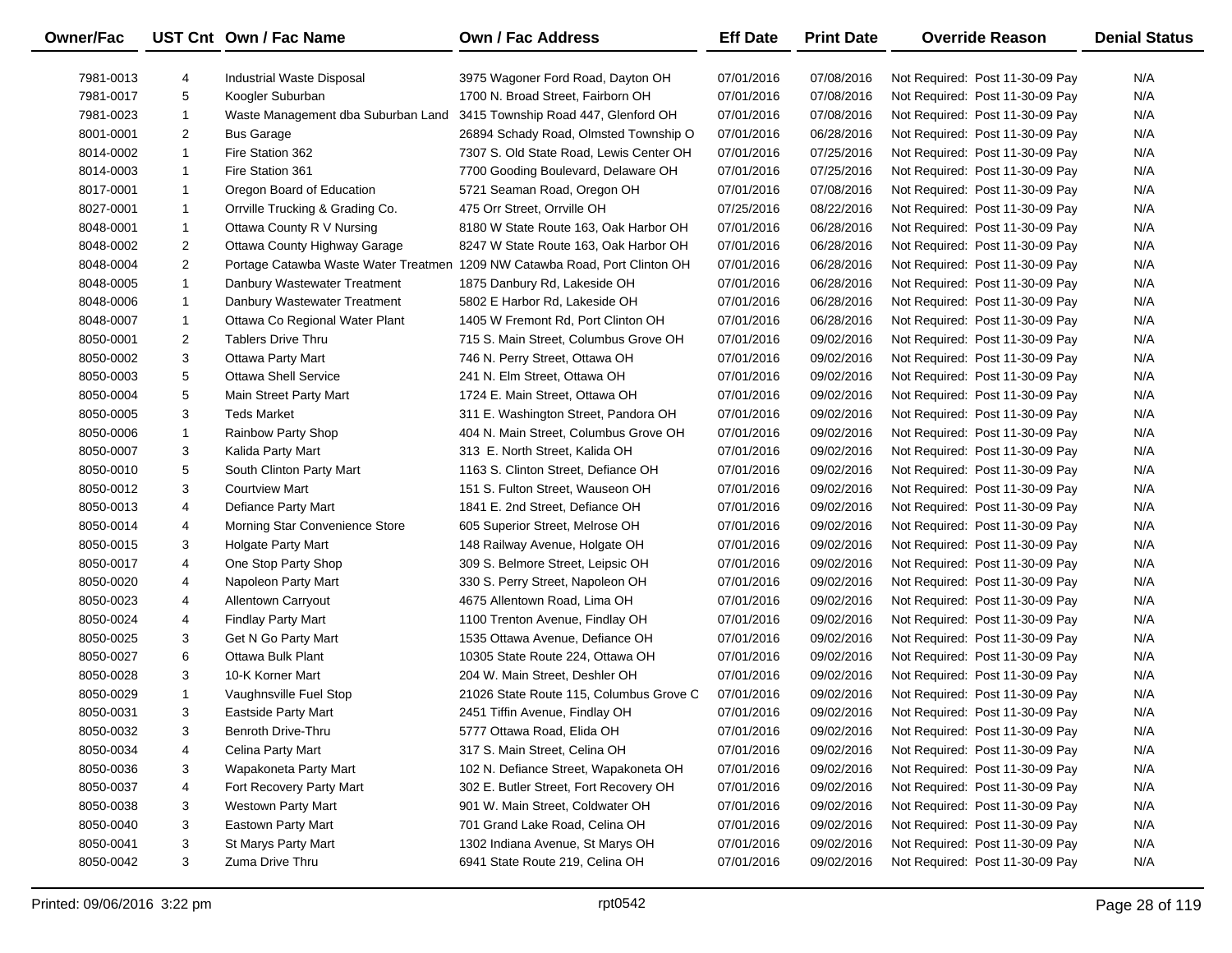| Owner/Fac |                | UST Cnt Own / Fac Name                 | Own / Fac Address                       | <b>Eff Date</b> | <b>Print Date</b> | <b>Override Reason</b>          | <b>Denial Status</b> |
|-----------|----------------|----------------------------------------|-----------------------------------------|-----------------|-------------------|---------------------------------|----------------------|
| 8050-0043 | 3              | Northside Party Mart                   | 3900 Ventura Drive, Findlay OH          | 07/01/2016      | 09/02/2016        | Not Required: Post 11-30-09 Pay | N/A                  |
| 8050-0044 | $\overline{2}$ | <b>Greenville Party Mart</b>           | 1525 B Wagner Avenue, Greenville OH     | 07/01/2016      | 09/02/2016        | Not Required: Post 11-30-09 Pay | N/A                  |
| 8050-0046 | 4              | Van Wert Party Mart                    | 1042 S. Washington Street, Van Wert OH  | 07/01/2016      | 09/02/2016        | Not Required: Post 11-30-09 Pay | N/A                  |
| 8050-0047 | 4              | Ottawa Oil Co., Inc.                   | 133 S. Main Street, Arlington OH        | 07/01/2016      | 09/02/2016        | Not Required: Post 11-30-09 Pay | N/A                  |
| 8051-0001 | 4              | Otto Falkenberg Excavat Inc            | 9350 Coit Rd, Mantua OH                 | 07/01/2016      | 06/28/2016        | Not Required: Post 11-30-09 Pay | N/A                  |
| 8076-0001 | 3              | Oxford Oil Service Co                  | 4985 College Corner Rd, Oxford OH       | 07/01/2016      | 07/08/2016        | Not Required: Post 11-30-09 Pay | N/A                  |
| 8100-0001 | $\overline{2}$ | Painesville Local Board of Education   | 585 Riverside Drive, Painesville OH     | 07/01/2016      | 06/28/2016        | Not Required: Post 11-30-09 Pay | N/A                  |
| 8136-0002 | $\overline{2}$ | School Bus Garage                      | 7600 Day Drive, Parma OH                | 07/01/2016      | 07/08/2016        | Not Required: Post 11-30-09 Pay | N/A                  |
| 8178-0001 | 3              | Gem Beach Marina Inc                   | 3000 N Carolina St, Port Clinton OH     | 07/01/2016      | 07/25/2016        | Not Required: Post 11-30-09 Pay | N/A                  |
| 8193-0001 | 3              | <b>Blue Ash Shell Inc</b>              | 10415 Kenwood Rd, Blue Ash OH           | 07/01/2016      | 06/28/2016        | Not Required: Post 11-30-09 Pay | N/A                  |
| 8205-0001 | $\overline{a}$ | Paulding County Hwy Garage             | 801 West Wayne St, Paulding OH          | 07/01/2016      | 06/28/2016        | Not Required: Post 11-30-09 Pay | N/A                  |
| 8205-0003 | $\overline{2}$ | Paulding County Jail                   | 500 E. Perry Street, Paulding OH        | 07/01/2016      | 06/28/2016        | Not Required: Post 11-30-09 Pay | N/A                  |
| 8213-0001 | $\mathbf{1}$   | Paullin Milk Cartage Inc               | 2285 Co Rd 377, Loudonville OH          | 07/01/2016      | 06/28/2016        | Not Required: Post 11-30-09 Pay | N/A                  |
| 8242-0001 | $\mathbf{1}$   | Peoples Cartage Inc                    | 8045 Navarre Road SW, Massillon OH      | 07/01/2016      | 07/08/2016        | Not Required: Post 11-30-09 Pay | N/A                  |
| 8273-0001 | $\overline{2}$ | Perry Schools Transporation Department | 3829 Main Street, Perry OH              | 07/01/2016      | 06/28/2016        | Not Required: Post 11-30-09 Pay | N/A                  |
| 8273-0002 | $\mathbf{1}$   | Perry Community Education Vil          | One Success Boulevard, Perry OH         | 07/01/2016      | 06/28/2016        | Not Required: Post 11-30-09 Pay | N/A                  |
| 8276-0001 | $\overline{2}$ | Perry County Board of Commissioners    | 499 N. State Street, New Lexington OH   | 07/01/2016      | 06/28/2016        | Not Required: Post 11-30-09 Pay | N/A                  |
| 8288-0003 | 3              | Perrysburg Bus Garage                  | 25715 Fort Meigs Road, Perrysburg OH    | 07/01/2016      | 07/08/2016        | Not Required: Post 11-30-09 Pay | N/A                  |
| 8314-0001 | $\mathbf{1}$   | Petron Oil Bulk Plant II               | 90 Renick Lane, Chillicothe OH          | 07/01/2016      | 08/08/2016        | Not Required: Post 11-30-09 Pay | N/A                  |
| 8314-0009 | 4              | East Main Sunoco                       | 1112 E Main St, Chillicothe OH          | 07/01/2016      | 08/08/2016        | Not Required: Post 11-30-09 Pay | N/A                  |
| 8314-0010 | 3              | Petron 24 Hr Feul Stop                 | 199 W Main St, Chillicothe OH           | 07/01/2016      | 08/08/2016        | Not Required: Post 11-30-09 Pay | N/A                  |
| 8318-0001 | $\overline{2}$ | Pettits Auto Elel Inc                  | 911 Kenmore Blvd, Akron OH              | 07/01/2016      | 07/25/2016        | Not Required: Post 11-30-09 Pay | N/A                  |
| 8386-0001 | $\mathbf{1}$   | Pioneer Rural Elec Coop Inc            | 344 West US Route 36, Piqua OH          | 07/01/2016      | 06/28/2016        | Not Required: Post 11-30-09 Pay | N/A                  |
| 8391-0001 | $\mathbf{1}$   | Piqua Concrete Corp.                   | 8395 N. Piqua-Lockington Road, Piqua OH | 07/01/2016      | 08/08/2016        | Not Required: Post 11-30-09 Pay | N/A                  |
| 8398-0001 | $\overline{2}$ | Pit Stop C Store Inc.                  | 210 N. Washington Street, Tiffin OH     | 07/01/2016      | 06/28/2016        | Not Required: Post 11-30-09 Pay | N/A                  |
| 8403-0002 | 6              | The Plain Dealer                       | 4800 Tiedeman Road, Brooklyn OH         | 07/01/2016      | 06/28/2016        | Not Required: Post 11-30-09 Pay | N/A                  |
| 8406-0001 | $\overline{2}$ | Plain Township Fire Dept               | 3625 Middlebranch NE, Canton OH         | 07/01/2016      | 06/28/2016        | Not Required: Post 11-30-09 Pay | N/A                  |
| 8406-0002 | $\overline{2}$ | Plain Township Road Department         | 6300 Heminger Avenue NE, North Canton ( | 07/01/2016      | 06/28/2016        | Not Required: Post 11-30-09 Pay | N/A                  |
| 8416-0001 | $\overline{2}$ | Plastipak Packaging Inc                | 18015 State Route 65, Jackson Center OH | 07/01/2016      | 06/28/2016        | Not Required: Post 11-30-09 Pay | N/A                  |
| 8437-0001 | $\mathbf{1}$   | Poland Bus Garage                      | 3199 Dobbins Road, Poland OH            | 07/01/2016      | 07/25/2016        | Not Required: Post 11-30-09 Pay | N/A                  |
| 8439-0001 | $\overline{2}$ | Polaris Joint Vocational School        | 7285 Old Oak Boulevard, Middleburg Heig | 07/01/2016      | 06/28/2016        | Not Required: Post 11-30-09 Pay | N/A                  |
| 8468-0003 | 5              | Fuel Mart 701                          | 7225 Northfield Rd, Walton Hills OH     | 07/01/2016      | 06/28/2016        | Not Required: Post 11-30-09 Pay | N/A                  |
| 8468-0004 | 6              | Fuel Mart 714                          | 2185 Grant Rd, N Baltimore OH           | 07/01/2016      | 06/28/2016        | Not Required: Post 11-30-09 Pay | N/A                  |
| 8468-0011 | $\overline{7}$ | Fuel Mart 764                          | 404 N Urbana St, S Vienna OH            | 07/01/2016      | 06/28/2016        | Not Required: Post 11-30-09 Pay | N/A                  |
| 8468-0012 | 6              | Fuel Mart 767                          | 1004 Bowling Green Rd, Bradner OH       | 07/01/2016      | 06/28/2016        | Not Required: Post 11-30-09 Pay | N/A                  |
| 8468-0018 | 4              | Fuel Mart 706                          | 201 W Main St, New Concord OH           | 07/01/2016      | 06/28/2016        | Not Required: Post 11-30-09 Pay | N/A                  |
| 8468-0029 | 5              | Fuel Mart 727                          | 21927 Bridgewater Road, Quaker City OH  | 07/01/2016      | 06/28/2016        | Not Required: Post 11-30-09 Pay | N/A                  |
| 8468-0042 | 5              | Fuel Mart 782                          | 101 S. Dixie Highway, Cridersville OH   | 07/01/2016      | 06/28/2016        | Not Required: Post 11-30-09 Pay | N/A                  |
| 8468-0046 | 4              | Fuel Mart 626                          | 302 S Detroit St, Kenton OH             | 07/01/2016      | 06/28/2016        | Not Required: Post 11-30-09 Pay | N/A                  |
| 8468-0057 | 6              | Fuel Mart 641                          | 3654 Libbey Road, Perrysburg OH         | 07/01/2016      | 06/28/2016        | Not Required: Post 11-30-09 Pay | N/A                  |
| 8468-0061 | 4              | Fuel Mart 646                          | 500 N Barron St, Eaton OH               | 07/01/2016      | 06/28/2016        | Not Required: Post 11-30-09 Pay | N/A                  |
| 8484-0001 | 2              | Preble County Hwy Dept                 | 1000 Preble Dr, Eaton OH                | 07/01/2016      | 06/28/2016        | Not Required: Post 11-30-09 Pay | N/A                  |
| 8556-0001 | $\overline{2}$ | Putnam County Garage                   | 304 E. 2nd Street, Ottawa OH            | 07/01/2016      | 06/28/2016        | Not Required: Post 11-30-09 Pay | N/A                  |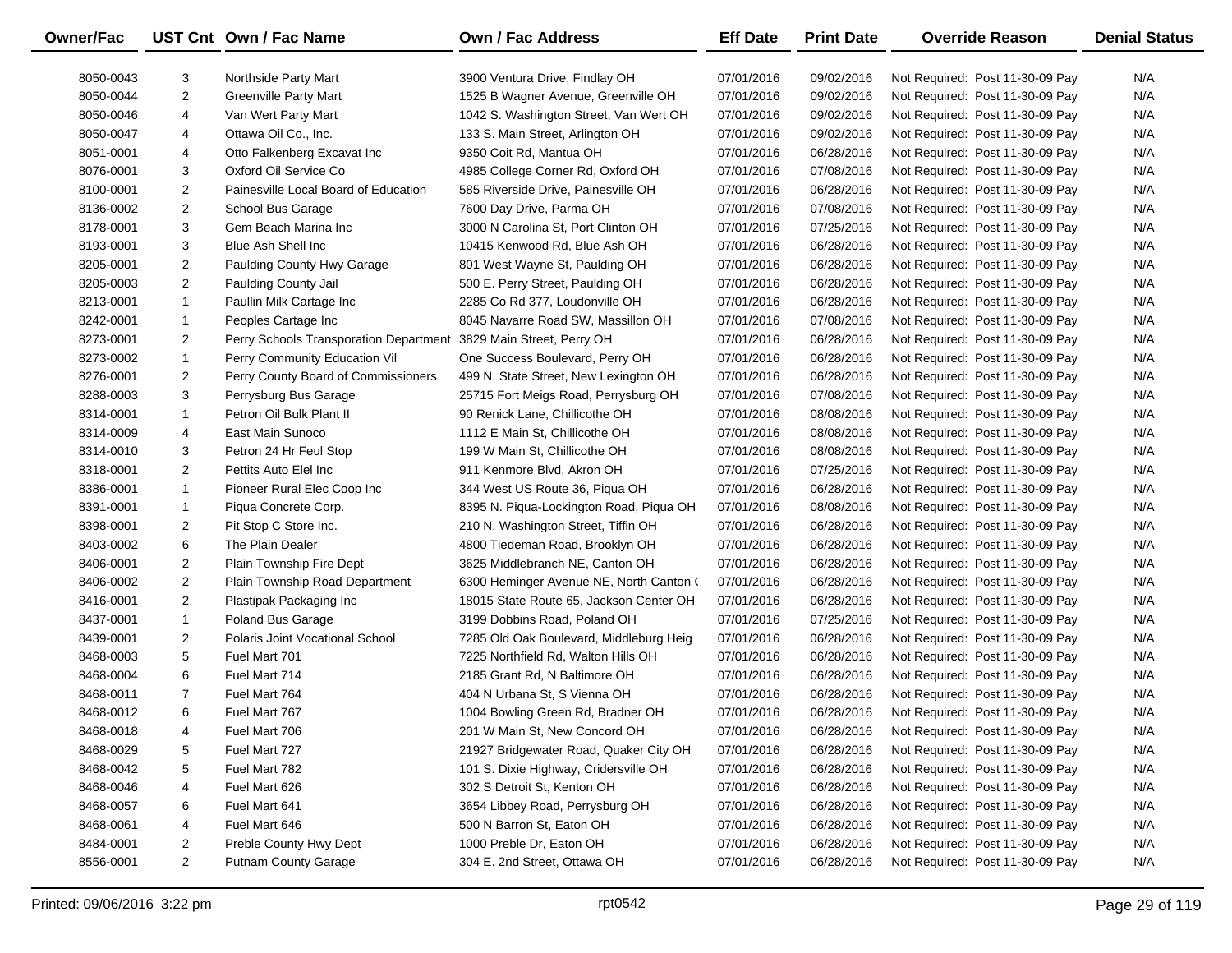| Owner/Fac |                | UST Cnt Own / Fac Name               | Own / Fac Address                        | <b>Eff Date</b> | <b>Print Date</b> | <b>Override Reason</b>          | <b>Denial Status</b> |
|-----------|----------------|--------------------------------------|------------------------------------------|-----------------|-------------------|---------------------------------|----------------------|
| 8560-0001 |                | <b>Pymatuning Valley Schools</b>     | 191 W. Main Street, Andover OH           | 07/01/2016      | 06/28/2016        | Not Required: Post 11-30-09 Pay | N/A                  |
| 8601-0001 | 4              | <b>Quinns Johnston Market</b>        | 6210 Youngstown Kingsville Road, Cortla  | 07/01/2016      | 06/28/2016        | Not Required: Post 11-30-09 Pay | N/A                  |
| 8616-0001 | $\mathbf{1}$   | R C Hemm Glass Shops Inc             | 514 S Main St, Piqua OH                  | 07/01/2016      | 07/08/2016        | Not Required: Post 11-30-09 Pay | N/A                  |
| 8628-0001 | 5              | Stephenson Oil Co                    | 3938 Stillwell Beckett Rd, Hamilton OH   | 07/01/2016      | 06/28/2016        | Not Required: Post 11-30-09 Pay | N/A                  |
| 8628-0002 | 4              | Larrys Food Mart Car Wash            | 3917 Wade Mill Rd, Ross OH               | 07/01/2016      | 06/28/2016        | Not Required: Post 11-30-09 Pay | N/A                  |
| 8628-0006 | 3              | Millville Ave Marathon               | 1405 Millville Ave, Hamilton OH          | 07/01/2016      | 06/28/2016        | Not Required: Post 11-30-09 Pay | N/A                  |
| 8628-0008 | 3              | <b>Snack Shack</b>                   | 2560 Oxford Millville Rd, Oxford OH      | 07/01/2016      | 06/28/2016        | Not Required: Post 11-30-09 Pay | N/A                  |
| 8628-0015 | 3              | <b>Reading Marathon</b>              | 3041 Reading Rd, Cincinnati OH           | 07/01/2016      | 06/28/2016        | Not Required: Post 11-30-09 Pay | N/A                  |
| 8628-0016 | 4              | Queensgate Marathon                  | 811 West 8th, Cincinnati OH              | 07/01/2016      | 06/28/2016        | Not Required: Post 11-30-09 Pay | N/A                  |
| 8628-0017 | 3              | Victory Chevron                      | 2377 Victory, Cincinnati OH              | 07/01/2016      | 06/28/2016        | Not Required: Post 11-30-09 Pay | N/A                  |
| 8638-0001 | 3              | R. R. Donnelley & Sons Co.           | 1145 Conwell Avenue, Willard OH          | 07/01/2016      | 07/08/2016        | Not Required: Post 11-30-09 Pay | N/A                  |
| 8669-0001 | $\overline{2}$ | Dettys Inc.                          | 10 W. High Street, Jeffersonville OH     | 07/01/2016      | 06/28/2016        | Not Required: Post 11-30-09 Pay | N/A                  |
| 8682-0001 | 4              | Detroit Lakewood Automotive          | 12511 Detroit Ave, Lakewood OH           | 07/01/2016      | 06/28/2016        | Not Required: Post 11-30-09 Pay | N/A                  |
| 8713-0001 | 4              | Randy's Auto Service                 | 1901 Jefferson Avenue, Toledo OH         | 07/01/2016      | 07/25/2016        | Not Required: Post 11-30-09 Pay | N/A                  |
| 8720-0002 | 12             | Ravenna Oil Co. Bulk Plant           | 102 E. Lake Street, Ravenna OH           | 07/01/2016      | 07/25/2016        | Not Required: Post 11-30-09 Pay | N/A                  |
| 8720-0003 | 4              | Lake St Station                      | 102 Lake St, Ravenna OH                  | 07/01/2016      | 07/25/2016        | Not Required: Post 11-30-09 Pay | N/A                  |
| 8745-0001 | 4              | Hemmelgarn Marathon & Detailing, LLC | 121 E. Main Street, St Henry OH          | 07/01/2016      | 07/25/2016        | Not Required: Post 11-30-09 Pay | N/A                  |
| 8763-0001 | $\mathbf{1}$   | Reading Rock Inc                     | 4600 Devitt Dr, Cincinnati OH            | 07/01/2016      | 07/08/2016        | Not Required: Post 11-30-09 Pay | N/A                  |
| 8826-0001 | 4              | Dill Oil Company Inc.                | 401 Union Street, Greenville OH          | 07/01/2016      | 06/28/2016        | Not Required: Post 11-30-09 Pay | N/A                  |
| 8830-0003 | $\mathbf{1}$   | Ricart Ford Inc.                     | 4255 S. Hamilton Road, Columbus OH       | 07/01/2016      | 06/28/2016        | Not Required: Post 11-30-09 Pay | N/A                  |
| 8871-0001 | 6              | Glotzbecker Service Center           | 1911 South Ridge E, Ashtabula OH         | 07/01/2016      | 08/08/2016        | Not Required: Post 11-30-09 Pay | N/A                  |
| 8895-0001 | $\overline{2}$ | Richcreek's Amoco                    | 38 State Route 7, Pierpont OH            | 07/05/2016      | 08/08/2016        | Not Required: Post 11-30-09 Pay | N/A                  |
| 8897-0001 | $\overline{2}$ | <b>Richland Aviation Inc.</b>        | Mansfield Lahm Airport, Mansfield OH     | 07/07/2016      | 08/08/2016        | Not Required: Post 11-30-09 Pay | N/A                  |
| 8905-0001 | $\overline{2}$ | <b>Richland Township Trustees</b>    | Rt 9 South, St Clairsville OH            | 07/01/2016      | 06/28/2016        | Not Required: Post 11-30-09 Pay | N/A                  |
| 8908-0001 | 4              | Dale's Marathon                      | 175 E. Ohio Avenue, Rittman OH           | 07/01/2016      | 08/08/2016        | Not Required: Post 11-30-09 Pay | N/A                  |
| 8950-0001 | $\mathbf{1}$   | <b>River View Yacht Club</b>         | 5981 Edgewater Dr, Toledo OH             | 07/01/2016      | 06/28/2016        | Not Required: Post 11-30-09 Pay | N/A                  |
| 8955-0001 | 5              | Riverside Methodist Hospital         | 3535 Olentangy River Road, Columbus OH   | 07/01/2016      | 08/22/2016        | Not Required: Post 11-30-09 Pay | N/A                  |
| 8955-0003 | $\mathbf{1}$   | McConnell ED/Heart Bldg              | 714 W. North Broadway Street, Columbus ( | 07/01/2016      | 08/22/2016        | Not Required: Post 11-30-09 Pay | N/A                  |
| 8955-0004 | $\mathbf{1}$   | <b>Grant Medical Center</b>          | 111 S. Grant Avenue, Columbus OH         | 07/01/2016      | 08/22/2016        | Not Required: Post 11-30-09 Pay | N/A                  |
| 8955-0005 | $\mathbf{1}$   | Grant Eye & Ear Hospital             | 323 E. Town Street, Columbus OH          | 07/01/2016      | 08/22/2016        | Not Required: Post 11-30-09 Pay | N/A                  |
| 8955-0007 | $\overline{2}$ | Doctors Hospital                     | 5100 W. Broad Street, Columbus OH        | 07/01/2016      | 08/22/2016        | Not Required: Post 11-30-09 Pay | N/A                  |
| 8955-0008 | $\mathbf{1}$   | <b>Grady Memorial Hospital</b>       | 561 W. Central Avenue, Delaware OH       | 07/01/2016      | 08/22/2016        | Not Required: Post 11-30-09 Pay | N/A                  |
| 8955-0009 | $\mathbf{1}$   | Dublin Methodist Hospital            | 7500 Hospital Drive, Dublin OH           | 07/01/2016      | 08/22/2016        | Not Required: Post 11-30-09 Pay | N/A                  |
| 8955-0010 | $\mathbf{1}$   | Hardin Memorial Hospital             | 921 E. Franklin Street, Kenton OH        | 07/01/2016      | 08/22/2016        | Not Required: Post 11-30-09 Pay | N/A                  |
| 8955-0011 | $\mathbf{1}$   | Surgical and Heart Center            | 300 E. Town Street, Columbus OH          | 07/01/2016      | 08/22/2016        | Not Required: Post 11-30-09 Pay | N/A                  |
| 8955-0012 | $\overline{2}$ | Mansfield Hospital                   | 335 Glessner Ave, Mansfield OH           | 07/01/2016      | 08/22/2016        | Not Required: Post 11-30-09 Pay | N/A                  |
| 8955-0013 | 1              | <b>MedCentral Shelby Hosptial</b>    | 199 W. Main Street, Shelby OH            | 07/01/2016      | 08/22/2016        | Not Required: Post 11-30-09 Pay | N/A                  |
| 8959-0001 | 2              | River View High School               | 26496 State Route 60 N., Warsaw OH       | 07/01/2016      | 06/28/2016        | Not Required: Post 11-30-09 Pay | N/A                  |
| 8978-0001 | 3              | Zapps Gastore                        | 9946 Johnnycake Ridge Rd, Concord OH     | 07/01/2016      | 06/28/2016        | Not Required: Post 11-30-09 Pay | N/A                  |
| 9013-0001 | $\overline{2}$ | <b>Mathews Service Center</b>        | 310 W Main St, Cardington OH             | 07/01/2016      | 07/25/2016        | Not Required: Post 11-30-09 Pay | N/A                  |
| 9042-0001 | 8              | Marshall's Shell                     | 2190 S. Hamilton Road, Columbus OH       | 07/01/2016      | 07/25/2016        | Not Required: Post 11-30-09 Pay | N/A                  |
| 9042-0002 | 6              | <b>Eastland Shell</b>                | 2191 S. Hamilton Road, Columbus OH       | 07/01/2016      | 07/25/2016        | Not Required: Post 11-30-09 Pay | N/A                  |
| 9046-0001 | $\mathbf{1}$   | A and A Market                       | 7697 E. Harbor Road, Marblehead OH       | 07/01/2016      | 07/25/2016        | Not Required: Post 11-30-09 Pay | N/A                  |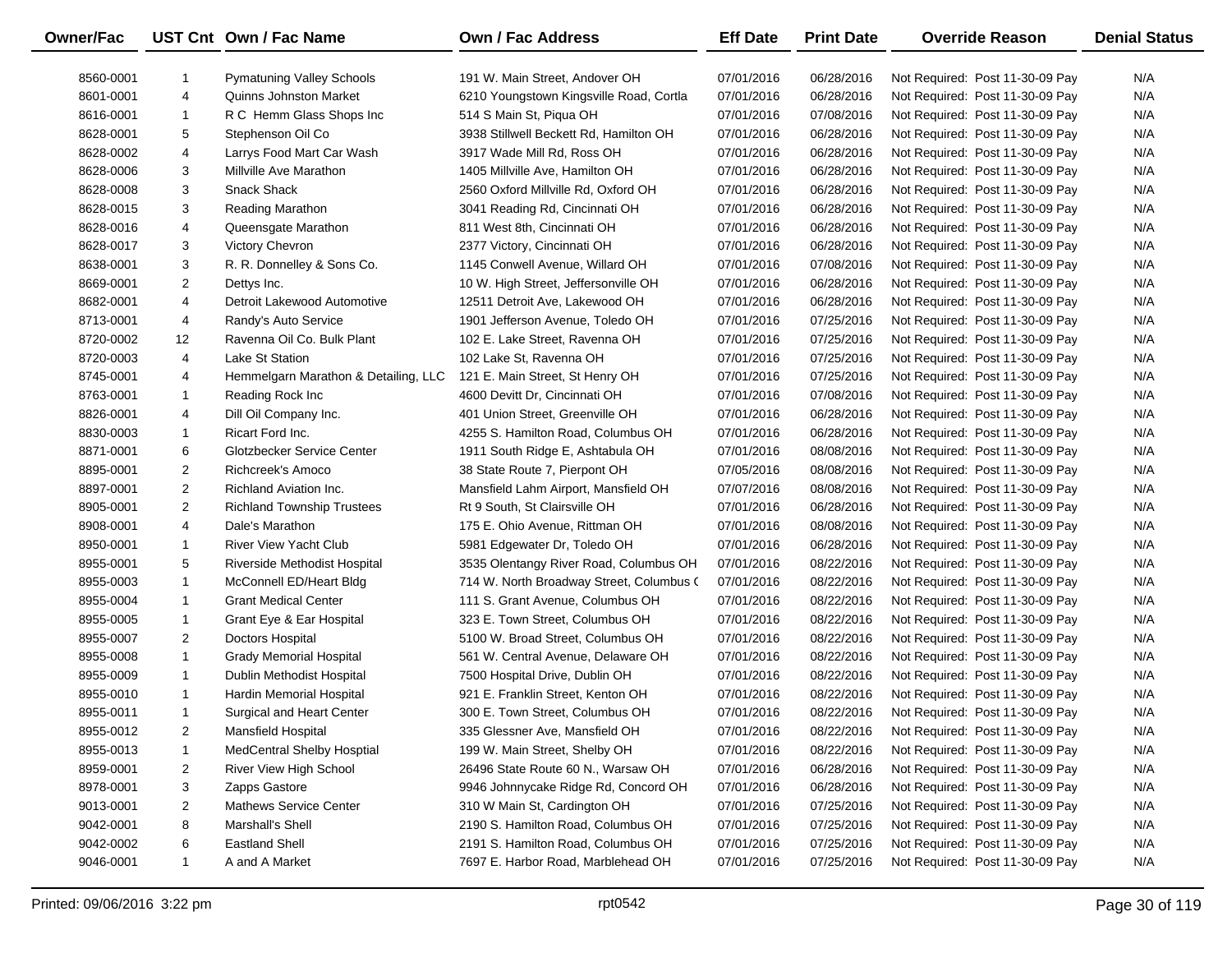| Owner/Fac |                | UST Cnt Own / Fac Name                     | Own / Fac Address                        | <b>Eff Date</b> | <b>Print Date</b> | <b>Override Reason</b>          | <b>Denial Status</b> |
|-----------|----------------|--------------------------------------------|------------------------------------------|-----------------|-------------------|---------------------------------|----------------------|
| 9048-0005 | 3              | Hi Grade Oil Co                            | 435 S. VanDemark Road, Sidney OH         | 07/01/2016      | 06/28/2016        | Not Required: Post 11-30-09 Pay | N/A                  |
| 9119-0001 | 5              | Muletown Mini Mart                         | 9445 State Route 335, Minford OH         | 07/01/2016      | 06/28/2016        | Not Required: Post 11-30-09 Pay | N/A                  |
| 9153-0001 | $\overline{2}$ | <b>Bus Garage</b>                          | 9968 Lucasburg Rd, Byesville OH          | 07/01/2016      | 08/22/2016        | Not Required: Post 11-30-09 Pay | N/A                  |
| 9160-0001 | $\mathbf{1}$   | Romps Water Port Inc                       | 5055 Liberty Ave, Vermilion OH           | 07/01/2016      | 06/28/2016        | Not Required: Post 11-30-09 Pay | N/A                  |
| 9164-0001 | $\overline{2}$ | R and J Truch Auto Body                    | 8063 Southern Blvd, Youngstown OH        | 07/01/2016      | 07/08/2016        | Not Required: Post 11-30-09 Pay | N/A                  |
| 9198-0001 | 4              | Ron's Noble Shell                          | 2603 Noble Road, Cleveland Hts OH        | 07/01/2016      | 08/22/2016        | Not Required: Post 11-30-09 Pay | N/A                  |
| 9202-0001 | $\mathbf{1}$   | Rood Trucking Co., Inc.                    | 3505 Union Street, Mineral Ridge OH      | 07/05/2016      | 08/08/2016        | Not Required: Post 11-30-09 Pay | N/A                  |
| 9208-0001 | $\overline{2}$ | Roppe Corporation                          | 1602 N. Union Street, Fostoria OH        | 07/01/2016      | 06/28/2016        | Not Required: Post 11-30-09 Pay | N/A                  |
| 9224-0001 | $\mathbf{1}$   | Ross County Court House                    | 2 N. Paint Street, Chillicothe OH        | 07/01/2016      | 06/28/2016        | Not Required: Post 11-30-09 Pay | N/A                  |
| 9224-0003 | $\overline{2}$ | Ross County Airport                        | 1296 Stone Road, Chillicothe OH          | 07/01/2016      | 06/28/2016        | Not Required: Post 11-30-09 Pay | N/A                  |
| 9224-0004 | 4              | Ross County Engineer                       | 755 Fairgrounds Road, Chillicothe OH     | 07/01/2016      | 06/28/2016        | Not Required: Post 11-30-09 Pay | N/A                  |
| 9230-0001 | $\mathbf{1}$   | <b>Bus Compound</b>                        | 28546 Lime City Road, Perrysburg Twp O   | 07/01/2016      | 07/08/2016        | Not Required: Post 11-30-09 Pay | N/A                  |
| 9263-0001 | 3              | Hudson Marathon                            | 744 E. Hudson Street, Columbus OH        | 07/01/2016      | 06/28/2016        | Not Required: Post 11-30-09 Pay | N/A                  |
| 9282-0002 | 4              | Rumpke Sanitary Landfill Inc               | 3800 Struble Rd, Cincinnati OH           | 07/01/2016      | 06/28/2016        | Not Required: Post 11-30-09 Pay | N/A                  |
| 9284-0004 | $\overline{2}$ | Rumpke Waste Inc.                          | 9507 State Route 68, Georgetown OH       | 07/01/2016      | 08/08/2016        | Not Required: Post 11-30-09 Pay | N/A                  |
| 9330-0001 | $\mathbf{1}$   | Ryder Transportation Svcs 0116A            | 11250 Brookpark Road, Cleveland OH       | 07/01/2016      | 08/08/2016        | Not Required: Post 11-30-09 Pay | N/A                  |
| 9330-0002 | $\overline{2}$ | Ryder Transportation Svcs 0562A            | 7540 Independence Drive, Walton Hills OH | 07/01/2016      | 08/08/2016        | Not Required: Post 11-30-09 Pay | N/A                  |
| 9330-0007 | $\mathbf{1}$   | Ryder Transportation Svcs 0312A            | 10382 US 224 West, Findlay OH            | 07/01/2016      | 08/08/2016        | Not Required: Post 11-30-09 Pay | N/A                  |
| 9330-0017 | $\mathbf{1}$   | <b>Ryder Transportation Services 1554A</b> | 1250 N Main St, Mansfield OH             | 07/01/2016      | 08/08/2016        | Not Required: Post 11-30-09 Pay | N/A                  |
| 9330-0018 | $\mathbf{1}$   | Ryder Transportation Svcs 1137 B           | 780 Killian Road, Akron OH               | 07/01/2016      | 08/08/2016        | Not Required: Post 11-30-09 Pay | N/A                  |
| 9330-0019 | $\mathbf{1}$   | Ryder Transportation Services 0322A        | 1190 Gest St, Cincinnati OH              | 07/01/2016      | 08/08/2016        | Not Required: Post 11-30-09 Pay | N/A                  |
| 9330-0020 | $\mathbf{1}$   | Ryder Transportation Services 0372A        | 2575 Commodity Circle, Sharonville OH    | 07/01/2016      | 08/08/2016        | Not Required: Post 11-30-09 Pay | N/A                  |
| 9330-0021 | $\mathbf{1}$   | Ryder Transportation Services 0473A        | 3580 Needmore Road, Dayton OH            | 07/01/2016      | 08/08/2016        | Not Required: Post 11-30-09 Pay | N/A                  |
| 9330-0022 | $\overline{2}$ | Ryder Transportation Services 0120A        | 2600 E Westbelt Dr, Columbus OH          | 07/01/2016      | 08/08/2016        | Not Required: Post 11-30-09 Pay | N/A                  |
| 9330-0023 | $\overline{2}$ | Ryder Transportation Services 0639A        | 775 Schrock Rd, Columbus OH              | 07/01/2016      | 08/08/2016        | Not Required: Post 11-30-09 Pay | N/A                  |
| 9330-0024 | $\mathbf{1}$   | Ryder Transportation Services 2649A        | 2269 Williams Road, Obetz OH             | 07/01/2016      | 08/08/2016        | Not Required: Post 11-30-09 Pay | N/A                  |
| 9330-0027 | 3              | Ryder Transportation Services 1680 C       | 1101 E. Lutz Road, Archbold OH           | 07/01/2016      | 08/08/2016        | Not Required: Post 11-30-09 Pay | N/A                  |
| 9330-0028 | $\mathbf{1}$   | Ryder Transportation Services #0740        | 515 Independence Drive, Napoleon OH      | 07/01/2016      | 08/08/2016        | Not Required: Post 11-30-09 Pay | N/A                  |
| 9330-0029 | $\mathbf{1}$   | Ryder Transportation Serv #0345B           | 4196 E Pike, Zanesville OH               | 07/01/2016      | 08/08/2016        | Not Required: Post 11-30-09 Pay | N/A                  |
| 9330-0031 | $\mathbf{1}$   | <b>Ryder Transportation Service #0631</b>  | 2024 E Manhattan Blvd, Toledo OH         | 07/01/2016      | 08/08/2016        | Not Required: Post 11-30-09 Pay | N/A                  |
| 9345-0001 | $\overline{2}$ | SB Morabito Trucking Co                    | 3560 E. 55th Street, Cleveland OH        | 07/25/2016      | 08/22/2016        | Not Required: Post 11-30-09 Pay | N/A                  |
| 9347-0003 | $\mathbf{1}$   | South Central Power Co.                    | 2100 Chickasaw Drive, Circleville OH     | 08/08/2016      | 08/22/2016        | Not Required: Post 11-30-09 Pay | N/A                  |
| 9354-0001 | $\overline{2}$ | S Euclid-Lyndhurst Board Of                | 5044 Mayfield Rd, Lyndhurst OH           | 07/01/2016      | 06/28/2016        | Not Required: Post 11-30-09 Pay | N/A                  |
| 9368-0001 | $\overline{2}$ | Sabina Farmers Exchange, Inc.              | 292 N. Howard Street, Sabina OH          | 07/01/2016      | 08/08/2016        | Not Required: Post 11-30-09 Pay | N/A                  |
| 9383-0001 | $\mathbf{1}$   | Salem Senior High School                   | 1200 East Sixth Street, Salem OH         | 07/01/2016      | 06/28/2016        | Not Required: Post 11-30-09 Pay | N/A                  |
| 9395-0001 | 2              | <b>Regional Airport</b>                    | 9732 Brick Church Road, Cambridge OH     | 07/01/2016      | 08/08/2016        | Not Required: Post 11-30-09 Pay | N/A                  |
| 9403-0001 | 3              | One Stop Sunoco                            | 4402 Lorain Avenue, Cleveland OH         | 07/01/2016      | 06/28/2016        | Not Required: Post 11-30-09 Pay | N/A                  |
| 9416-0001 | $\overline{2}$ | <b>Battery Park Marina</b>                 | 701 E. Water Street, Sandusky OH         | 07/01/2016      | 07/25/2016        | Not Required: Post 11-30-09 Pay | N/A                  |
| 9420-0002 | $\mathbf{1}$   | Sandusky County Sheriff Off                | 2323 Countryside Dr, Fremont OH          | 07/01/2016      | 06/28/2016        | Not Required: Post 11-30-09 Pay | N/A                  |
| 9420-0003 | $\mathbf{1}$   | Sandusky Cty Eng Hghwy Dept                | 2520 W State St, Fremont OH              | 07/01/2016      | 06/28/2016        | Not Required: Post 11-30-09 Pay | N/A                  |
| 9420-0004 | 2              | Sandusky County Co                         | 2039 Countryside PI, Fremont OH          | 07/01/2016      | 06/28/2016        | Not Required: Post 11-30-09 Pay | N/A                  |
| 9430-0001 | $\mathbf{1}$   | Sandy Beach Marina                         | 3719 S Main St, Akron OH                 | 07/01/2016      | 06/28/2016        | Not Required: Post 11-30-09 Pay | N/A                  |
| 9434-0002 | 4              | Delta Kwik Stop                            | 105 W. Main Street, Delta OH             | 07/01/2016      | 06/28/2016        | Not Required: Post 11-30-09 Pay | N/A                  |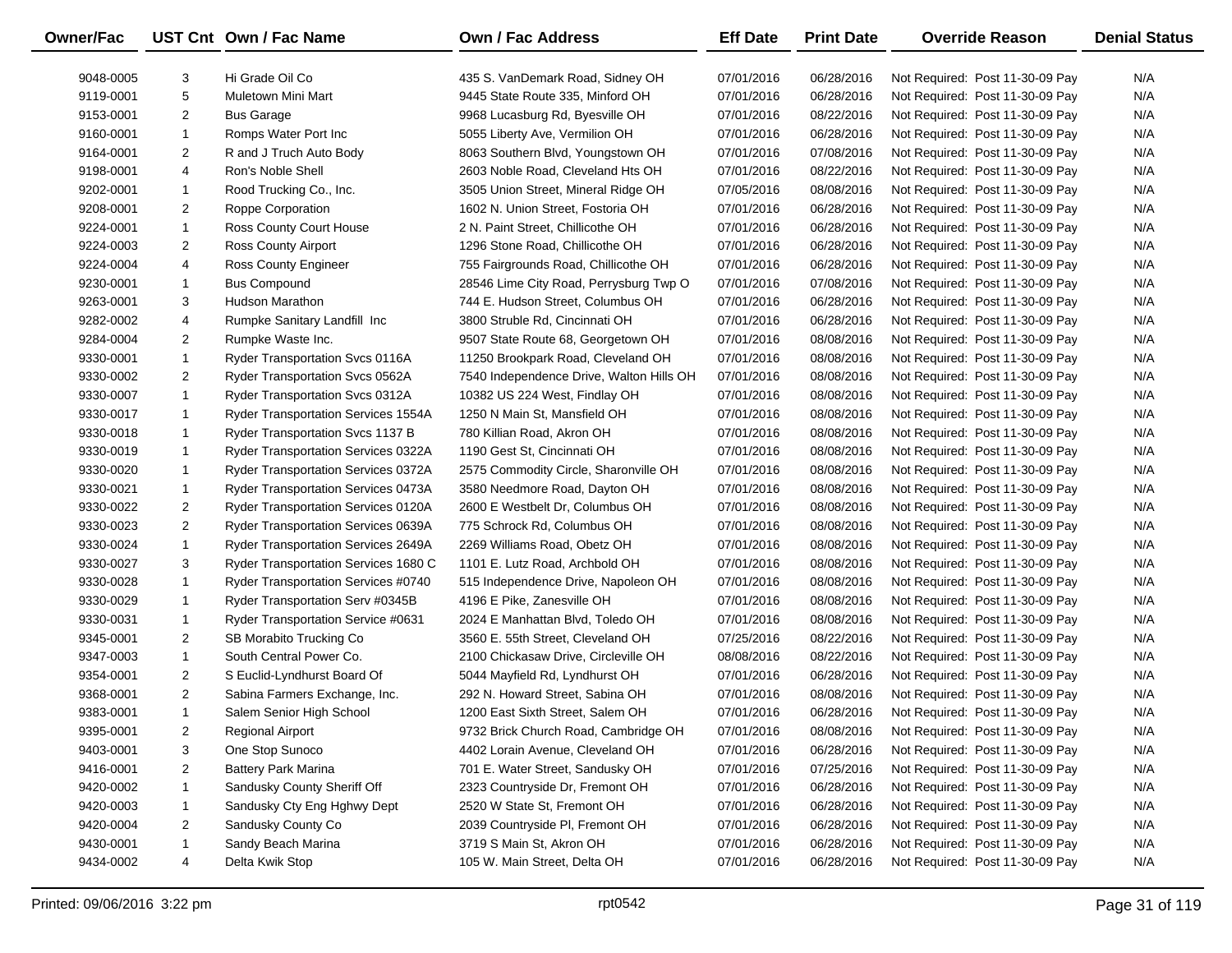| Owner/Fac |                | UST Cnt Own / Fac Name                    | <b>Own / Fac Address</b>                   | <b>Eff Date</b> | <b>Print Date</b> | <b>Override Reason</b>          | <b>Denial Status</b> |
|-----------|----------------|-------------------------------------------|--------------------------------------------|-----------------|-------------------|---------------------------------|----------------------|
| 9434-0003 | 4              | Unity Mini Mart                           | 205 W. Jackson Street, West Unity OH       | 07/01/2016      | 06/28/2016        | Not Required: Post 11-30-09 Pay | N/A                  |
| 9434-0004 | 3              | <b>Stryker Main Stop</b>                  | 101 E. Curtis Street, Stryker OH           | 07/01/2016      | 06/28/2016        | Not Required: Post 11-30-09 Pay | N/A                  |
| 9434-0005 | 4              | Montpelier Main Stop                      | 501 W. Main Street, Montpelier OH          | 07/01/2016      | 06/28/2016        | Not Required: Post 11-30-09 Pay | N/A                  |
| 9434-0009 | 3              | Bryan Main Stop                           | 232 S. Union Street, Bryan OH              | 07/01/2016      | 06/28/2016        | Not Required: Post 11-30-09 Pay | N/A                  |
| 9434-0012 | 3              | US 20 Main Stop                           | 17980 US Highway 20, Fayette OH            | 07/01/2016      | 06/28/2016        | Not Required: Post 11-30-09 Pay | N/A                  |
| 9434-0013 | 3              | <b>Main Street Station</b>                | 13125 Main Street S., Weston OH            | 07/01/2016      | 06/28/2016        | Not Required: Post 11-30-09 Pay | N/A                  |
| 9434-0015 | 3              | Lyons Union 76                            | 105 W. Morenci Street, Lyons OH            | 07/01/2016      | 06/28/2016        | Not Required: Post 11-30-09 Pay | N/A                  |
| 9434-0016 | $\overline{2}$ | Denny's IGA                               | 112 E. Maple Street, Liberty Center OH     | 07/01/2016      | 06/28/2016        | Not Required: Post 11-30-09 Pay | N/A                  |
| 9434-0017 | $\overline{2}$ | Edon Main Stop                            | 11024 State Route 49, Edon OH              | 07/01/2016      | 06/28/2016        | Not Required: Post 11-30-09 Pay | N/A                  |
| 9434-0019 | 3              | West Unity Main Stop                      | 204 E. Jackson Street, West Unity OH       | 07/01/2016      | 06/28/2016        | Not Required: Post 11-30-09 Pay | N/A                  |
| 9434-0020 | 2              | Johnnie's Kwik Stop                       | 102 N. Turkeyfoot Avenue, Malinta OH       | 07/01/2016      | 06/28/2016        | Not Required: Post 11-30-09 Pay | N/A                  |
| 9434-0021 | $\overline{2}$ | <b>Evansport Carryout</b>                 | 1582 Evensport Road, Defiance OH           | 07/01/2016      | 06/28/2016        | Not Required: Post 11-30-09 Pay | N/A                  |
| 9434-0022 | 3              | Jamar Kwik Stop                           | 20968 Road E., Coninental OH               | 07/01/2016      | 06/28/2016        | Not Required: Post 11-30-09 Pay | N/A                  |
| 9434-0025 | $\overline{2}$ | <b>Edgerton Main Stop</b>                 | 314 W. Vine Street, Edgerton OH            | 07/01/2016      | 06/28/2016        | Not Required: Post 11-30-09 Pay | N/A                  |
| 9434-0026 | $\overline{2}$ | Obes Country Carry Out                    | 19963 Otsego Pike, Bowling Green OH        | 07/01/2016      | 06/28/2016        | Not Required: Post 11-30-09 Pay | N/A                  |
| 9434-0027 | 3              | Archbold Main Stop                        | 1200 Stryker Street, Archbold OH           | 07/01/2016      | 06/28/2016        | Not Required: Post 11-30-09 Pay | N/A                  |
| 9434-0028 | $\overline{2}$ | <b>Brookside Express</b>                  | 602 E. Perry Street, Paulding OH           | 07/01/2016      | 06/28/2016        | Not Required: Post 11-30-09 Pay | N/A                  |
| 9434-0031 | 3              | Liberty Main Stop                         | T526 State Route 109, Liberty Center OH    | 07/01/2016      | 06/28/2016        | Not Required: Post 11-30-09 Pay | N/A                  |
| 9439-0001 | 4              | Santmyer Oil Co                           | 1055 Lincoln Way W, Wooster OH             | 07/01/2016      | 07/25/2016        | Not Required: Post 11-30-09 Pay | N/A                  |
| 9439-0002 | 5              | Santymyer Oil Of Ashland                  | 1011 Jacobson Ave, Ashland OH              | 07/01/2016      | 07/25/2016        | Not Required: Post 11-30-09 Pay | N/A                  |
| 9439-0003 | 4              | Santmeyer Marathon Mart                   | 1058 Lincolnway West, Wooster OH           | 07/01/2016      | 07/25/2016        | Not Required: Post 11-30-09 Pay | N/A                  |
| 9439-0004 | 6              | Rowe Oil Co.                              | 9090 Columbus Road, Mt Vernon OH           | 07/01/2016      | 07/25/2016        | Not Required: Post 11-30-09 Pay | N/A                  |
| 9472-0002 | 4              | Cooks Super Duper                         | 2323 Greenville Rd, Mecca OH               | 07/01/2016      | 08/08/2016        | Not Required: Post 11-30-09 Pay | N/A                  |
| 9472-0003 | 3              | <b>Cooks Market</b>                       | 6144 St Rt 45, Bristolville OH             | 07/01/2016      | 08/08/2016        | Not Required: Post 11-30-09 Pay | N/A                  |
| 9472-0005 | 3              | Convenient Food Mart 3814                 | 288 Highway 7, Powhatan Point OH           | 07/01/2016      | 08/08/2016        | Not Required: Post 11-30-09 Pay | N/A                  |
| 9472-0010 | 3              | Orwell Golden Dawn                        | 23 South Maple, Orwell OH                  | 07/01/2016      | 08/08/2016        | Not Required: Post 11-30-09 Pay | N/A                  |
| 9472-0012 | $\overline{2}$ | Castalia Markets                          | 507 North Washington Street, Castalia OH   | 07/01/2016      | 08/08/2016        | Not Required: Post 11-30-09 Pay | N/A                  |
| 9472-0013 | 3              | Scheck's IGA                              | 405 W South St, Shreve OH                  | 07/01/2016      | 08/08/2016        | Not Required: Post 11-30-09 Pay | N/A                  |
| 9472-0016 | $\overline{2}$ | <b>Convenient Food Mart</b>               | 215 E Main St, Richmond OH                 | 07/01/2016      | 08/08/2016        | Not Required: Post 11-30-09 Pay | N/A                  |
| 9472-0019 | $\overline{2}$ | <b>Convenient Food Mart</b>               | 113 High St, Flushing OH                   | 07/01/2016      | 08/08/2016        | Not Required: Post 11-30-09 Pay | N/A                  |
| 9472-0020 | 3              | <b>Frankford IGA</b>                      | 617 Frankfort Clarksburg Pike, Frankford C | 07/01/2016      | 08/08/2016        | Not Required: Post 11-30-09 Pay | N/A                  |
| 9472-0022 | 3              | Amherst IGA Foodliner                     | 1190 Milan Ave, Amherst OH                 | 07/01/2016      | 08/08/2016        | Not Required: Post 11-30-09 Pay | N/A                  |
| 9472-0024 | $\overline{2}$ | Shadyside BP                              | 4131 Central Avenue, Shadyside OH          | 07/01/2016      | 08/08/2016        | Not Required: Post 11-30-09 Pay | N/A                  |
| 9472-0025 | 4              | Valley Fresh IGA                          | 570 E. Main Street, Bainbridge OH          | 07/01/2016      | 08/08/2016        | Not Required: Post 11-30-09 Pay | N/A                  |
| 9472-0026 | 3              | Village Market                            | 816 N. Main Street, Wellington OH          | 07/01/2016      | 08/08/2016        | Not Required: Post 11-30-09 Pay | N/A                  |
| 9472-0027 | 3              | <b>Convenient Food Mart</b>               | 43032 Ohio Avenue, Beallsville OH          | 07/01/2016      | 08/08/2016        | Not Required: Post 11-30-09 Pay | N/A                  |
| 9472-0028 | 3              | Shop N' Save                              | 37 Ridge Road, Newton Falls OH             | 08/22/2016      | 09/02/2016        | Not Required: Post 11-30-09 Pay | N/A                  |
| 9488-0001 | 1              | <b>Schrocks Woodcrafts</b>                | 3413 State Route 39, Millersburg OH        | 07/01/2016      | 06/28/2016        | Not Required: Post 11-30-09 Pay | N/A                  |
| 9492-0001 | 3              | Schulhoff Tool Rental Inc                 | 2709 Woodburn Ave, Cincinnati OH           | 07/01/2016      | 07/25/2016        | Not Required: Post 11-30-09 Pay | N/A                  |
| 9555-0001 | 5              | Seaway Gas and Petroleum Inc              | 1690 Columbus Rd, Cleveland OH             | 07/01/2016      | 08/08/2016        | Not Required: Post 11-30-09 Pay | N/A                  |
| 9556-0001 | 3              | Capital Control Inc. dba Kelleys Island S | 240 E. Lakeshore Boulevard, Village of Ke  | 07/01/2016      | 07/08/2016        | Not Required: Post 11-30-09 Pay | N/A                  |
| 9568-0002 | 2              | Seneca County Highway Garag               | 3210 S State Route 100, Tiffin OH          | 07/01/2016      | 08/08/2016        | Not Required: Post 11-30-09 Pay | N/A                  |
| 9568-0004 | $\mathbf{1}$   | Seneca County Jail                        | 3040 State Route 100, Tiffin OH            | 07/01/2016      | 08/08/2016        | Not Required: Post 11-30-09 Pay | N/A                  |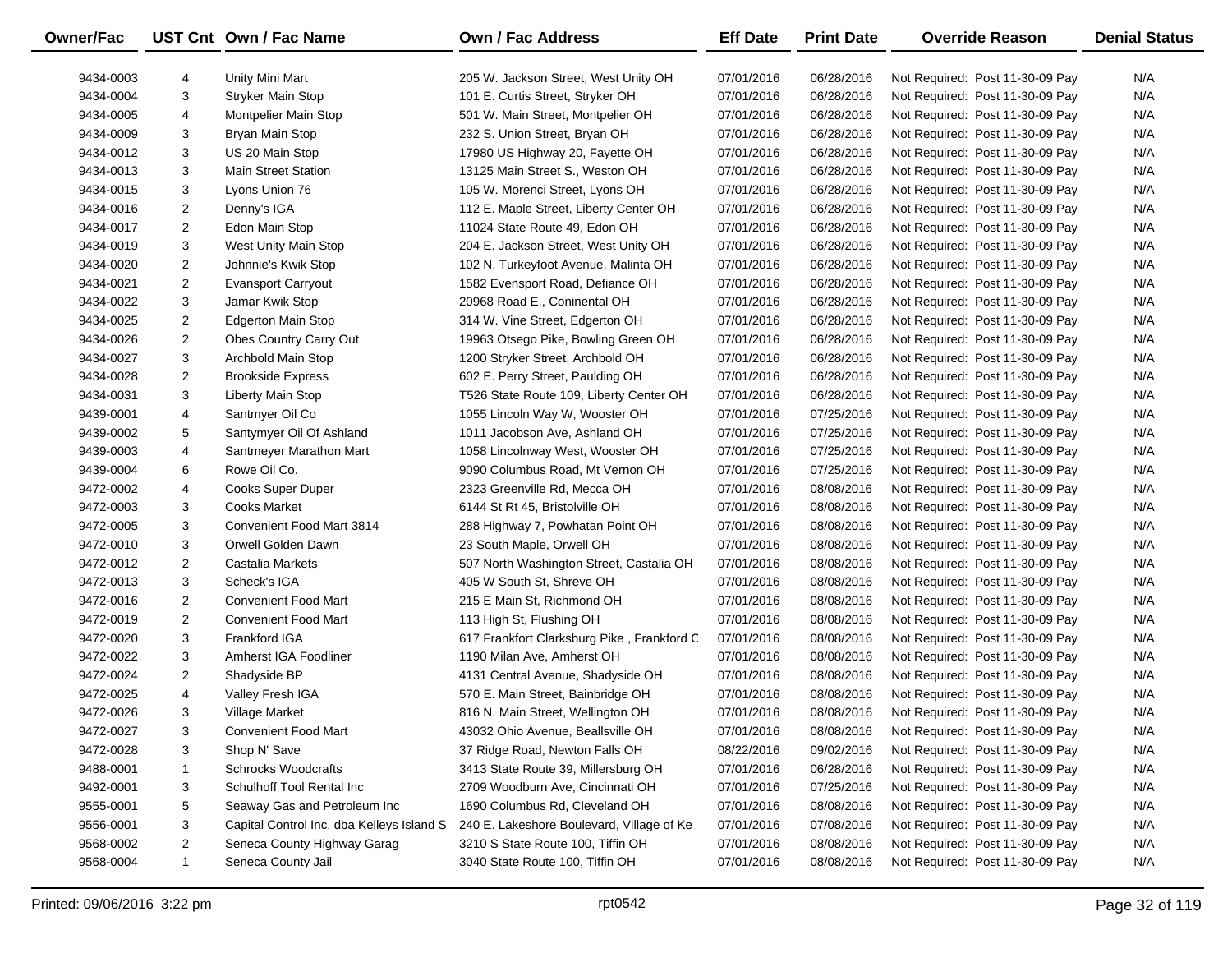| Owner/Fac |                | UST Cnt Own / Fac Name              | Own / Fac Address                         | <b>Eff Date</b> | <b>Print Date</b> | <b>Override Reason</b>          | <b>Denial Status</b> |
|-----------|----------------|-------------------------------------|-------------------------------------------|-----------------|-------------------|---------------------------------|----------------------|
| 9577-0001 | 3              | Sensmeier and Sons Oil Co Inc       | 375 N. Main Street, Mansfield OH          | 07/01/2016      | 07/25/2016        | Not Required: Post 11-30-09 Pay | N/A                  |
| 9590-0002 | 4              | FedEx Ground                        | 6120 S. Meadows Drive, Grove City OH      | 07/01/2016      | 07/25/2016        | Not Required: Post 11-30-09 Pay | N/A                  |
| 9590-0005 | $\mathbf{1}$   | Fed Ex Ground                       | 3201 Columbia Rd., Richfield OH           | 07/01/2016      | 07/25/2016        | Not Required: Post 11-30-09 Pay | N/A                  |
| 9590-0006 | $\overline{2}$ | FedEx Ground                        | 100 J. Street, Perrysburg OH              | 07/01/2016      | 07/25/2016        | Not Required: Post 11-30-09 Pay | N/A                  |
| 9590-0007 | $\mathbf{1}$   | FedEx Ground                        | 4600 Poth Road, Whitehall OH              | 07/01/2016      | 07/25/2016        | Not Required: Post 11-30-09 Pay | N/A                  |
| 9601-0001 | $\overline{2}$ | Schwebel Baking Co                  | 920 E. Midlothian Boulevard, Youngstown ( | 07/01/2016      | 06/28/2016        | Not Required: Post 11-30-09 Pay | N/A                  |
| 9606-0001 | $\mathbf{1}$   | Shadyside Local Schools             | 3890 Lincoln Avenue, Shadyside OH         | 07/01/2016      | 06/28/2016        | Not Required: Post 11-30-09 Pay | N/A                  |
| 9612-0001 | $\overline{2}$ | Shaker Heights Schl Transp Dept     | 3680 Lee Rd, Shaker Heights OH            | 07/01/2016      | 07/25/2016        | Not Required: Post 11-30-09 Pay | N/A                  |
| 9626-0001 | $\overline{2}$ | Shawnee Local School District       | 3255 Zurmehly Rd, Lima OH                 | 07/01/2016      | 06/28/2016        | Not Required: Post 11-30-09 Pay | N/A                  |
| 9627-0001 | 4              | Shaw Realty Holding LLC             | 70 Graham Road, Cuyahoga Falls OH         | 07/01/2016      | 06/28/2016        | Not Required: Post 11-30-09 Pay | N/A                  |
| 9632-0001 | $\mathbf{1}$   | Sheffield School District           | 1812 Harris Road, Sheffield Village OH    | 07/01/2016      | 06/28/2016        | Not Required: Post 11-30-09 Pay | N/A                  |
| 9633-0001 | $\overline{2}$ | Shelby City Schls Bus Gar           | 27 Walnut St, Shelby OH                   | 07/01/2016      | 06/28/2016        | Not Required: Post 11-30-09 Pay | N/A                  |
| 9672-0001 | 6              | Shoemaker's Service Ctr, Inc.       | 10595 State Route 139, Minford OH         | 07/01/2016      | 07/25/2016        | Not Required: Post 11-30-09 Pay | N/A                  |
| 9697-0001 | $\mathbf{1}$   | Sidney Transportation Services, LLC | 777 W. Russell Road, Sidney OH            | 07/01/2016      | 07/25/2016        | Not Required: Post 11-30-09 Pay | N/A                  |
| 9727-0001 | $\overline{2}$ | <b>Sinclair Community College</b>   | 444 West Third St, Dayton OH              | 07/01/2016      | 06/28/2016        | Not Required: Post 11-30-09 Pay | N/A                  |
| 9730-0001 | $\mathbf{1}$   | Sisters Of Charity                  | 5900 Delhi Rd, Mt St Joseph OH            | 07/01/2016      | 06/28/2016        | Not Required: Post 11-30-09 Pay | N/A                  |
| 9740-0001 | $\mathbf{1}$   | Skypark Inc                         | 3071 Greenwich Rd, Wadsworth OH           | 08/18/2016      | 09/02/2016        | Not Required: Post 11-30-09 Pay | N/A                  |
| 9748-0001 | 3              | Sherwood Marathon                   | 542 North Harrison Street, Sherwood OH    | 07/01/2016      | 07/25/2016        | Not Required: Post 11-30-09 Pay | N/A                  |
| 9748-0002 | 4              | Slattery Oil Co Inc                 | 506 E High St, Hicksville OH              | 07/01/2016      | 07/25/2016        | Not Required: Post 11-30-09 Pay | N/A                  |
| 9748-0004 | 4              | <b>Slattery Marathon</b>            | 107 W Indiana, Edon OH                    | 07/01/2016      | 07/25/2016        | Not Required: Post 11-30-09 Pay | N/A                  |
| 9748-0006 | 4              | Slattery Oil Co                     | RR 3 13454 SR 15, Montipelier OH          | 07/01/2016      | 07/25/2016        | Not Required: Post 11-30-09 Pay | N/A                  |
| 9748-0007 | $\overline{2}$ | Slattery Oil Co. Inc.               | 102 N. Main Street, Antwerp OH            | 07/01/2016      | 07/25/2016        | Not Required: Post 11-30-09 Pay | N/A                  |
| 9750-0001 | $\overline{2}$ | Slesnick Iron and Metal             | 927 Warner Rd SE, Canton OH               | 07/01/2016      | 06/28/2016        | Not Required: Post 11-30-09 Pay | N/A                  |
| 9751-0001 | 5              | Smart Oil LLC                       | 1254 Columbus Ave, Marysville OH          | 07/01/2016      | 06/28/2016        | Not Required: Post 11-30-09 Pay | N/A                  |
| 9761-0003 | $\mathbf{1}$   | <b>Smiths Dairy</b>                 | 135 Sara Ave, Marion OH                   | 07/01/2016      | 07/08/2016        | Not Required: Post 11-30-09 Pay | N/A                  |
| 9761-0004 | $\overline{2}$ | Smith Dairy Products                | 1201 Sterling Ave, Orrville OH            | 07/01/2016      | 07/08/2016        | Not Required: Post 11-30-09 Pay | N/A                  |
| 9762-0001 | $\overline{2}$ | Smith Evergreen Nursery             | 562 Morges Road, Magnolia OH              | 07/25/2016      | 08/22/2016        | Not Required: Post 11-30-09 Pay | N/A                  |
| 9764-0001 | 4              | Smith Oil Co 101                    | 393 Canton Road, Wintersville OH          | 07/01/2016      | 07/08/2016        | Not Required: Post 11-30-09 Pay | N/A                  |
| 9764-0002 | 4              | Smith Oil Co 102                    | 320 Walden Avenue, Tiltonsville OH        | 07/01/2016      | 07/08/2016        | Not Required: Post 11-30-09 Pay | N/A                  |
| 9764-0003 | 3              | Smith Oil Co 105                    | 3232 St. Clair Avenue, East Liverpool OH  | 07/01/2016      | 07/08/2016        | Not Required: Post 11-30-09 Pay | N/A                  |
| 9764-0004 | 4              | Smith Oil Co 106                    | 275 E. Lincoln Way, Lisbon OH             | 07/01/2016      | 07/08/2016        | Not Required: Post 11-30-09 Pay | N/A                  |
| 9764-0005 | 4              | Smith Oil Co 109                    | 968 E. State Street, Salem OH             | 07/01/2016      | 07/08/2016        | Not Required: Post 11-30-09 Pay | N/A                  |
| 9764-0006 | 4              | Smith Oil Co 110                    | 16292 E. Liverpool Road, E Liverpool OH   | 07/01/2016      | 07/08/2016        | Not Required: Post 11-30-09 Pay | N/A                  |
| 9764-0007 | 4              | Smith Oil Co 111                    | 3395 Guernsey Street, Bellaire OH         | 07/01/2016      | 07/08/2016        | Not Required: Post 11-30-09 Pay | N/A                  |
| 9764-0008 | 4              | Smith Oil Co 112                    | 1424 Cadiz Road, Wintersville OH          | 07/01/2016      | 07/08/2016        | Not Required: Post 11-30-09 Pay | N/A                  |
| 9775-0001 | $\overline{2}$ | Smithville Western Commons          | 4110 Smithville Western Road, Wooster O   | 07/01/2016      | 06/28/2016        | Not Required: Post 11-30-09 Pay | N/A                  |
| 9808-0001 | $\overline{2}$ | Pikewood Manor Inc                  | 1800 Lorain Blvd, Elyria OH               | 07/01/2016      | 06/28/2016        | Not Required: Post 11-30-09 Pay | N/A                  |
| 9824-0004 | 3              | <b>Transportation Complex</b>       | 3427 Southwest Boulevard, Grove City OH   | 08/22/2016      | 09/02/2016        | Not Required: Post 11-30-09 Pay | N/A                  |
| 9846-0001 | 3              | Southwest Gerneral Health Ctr       | 18697 Bagley Rd, Middleburg Heights OH    | 07/01/2016      | 08/22/2016        | Not Required: Post 11-30-09 Pay | N/A                  |
| 9851-0001 | 5              | Metro S O R T A - Queensgate        | 1401 Bank St, Cincinnati OH               | 07/11/2016      | 08/08/2016        | Not Required: Post 11-30-09 Pay | N/A                  |
| 9851-0002 | 5              | Metro S O R T A - Bondhill          | 4700 Paddock Rd, Cincinnati OH            | 07/11/2016      | 08/08/2016        | Not Required: Post 11-30-09 Pay | N/A                  |
| 9851-0003 | $\mathbf{1}$   | Metro SORTA - Access                | 1801 Transpark Drive, Cincinnati OH       | 07/11/2016      | 08/08/2016        | Not Required: Post 11-30-09 Pay | N/A                  |
| 9876-0001 | $\mathbf{1}$   | <b>Staunton Country Store</b>       | 17 South St Rt 202, Troy OH               | 07/01/2016      | 07/25/2016        | Not Required: Post 11-30-09 Pay | N/A                  |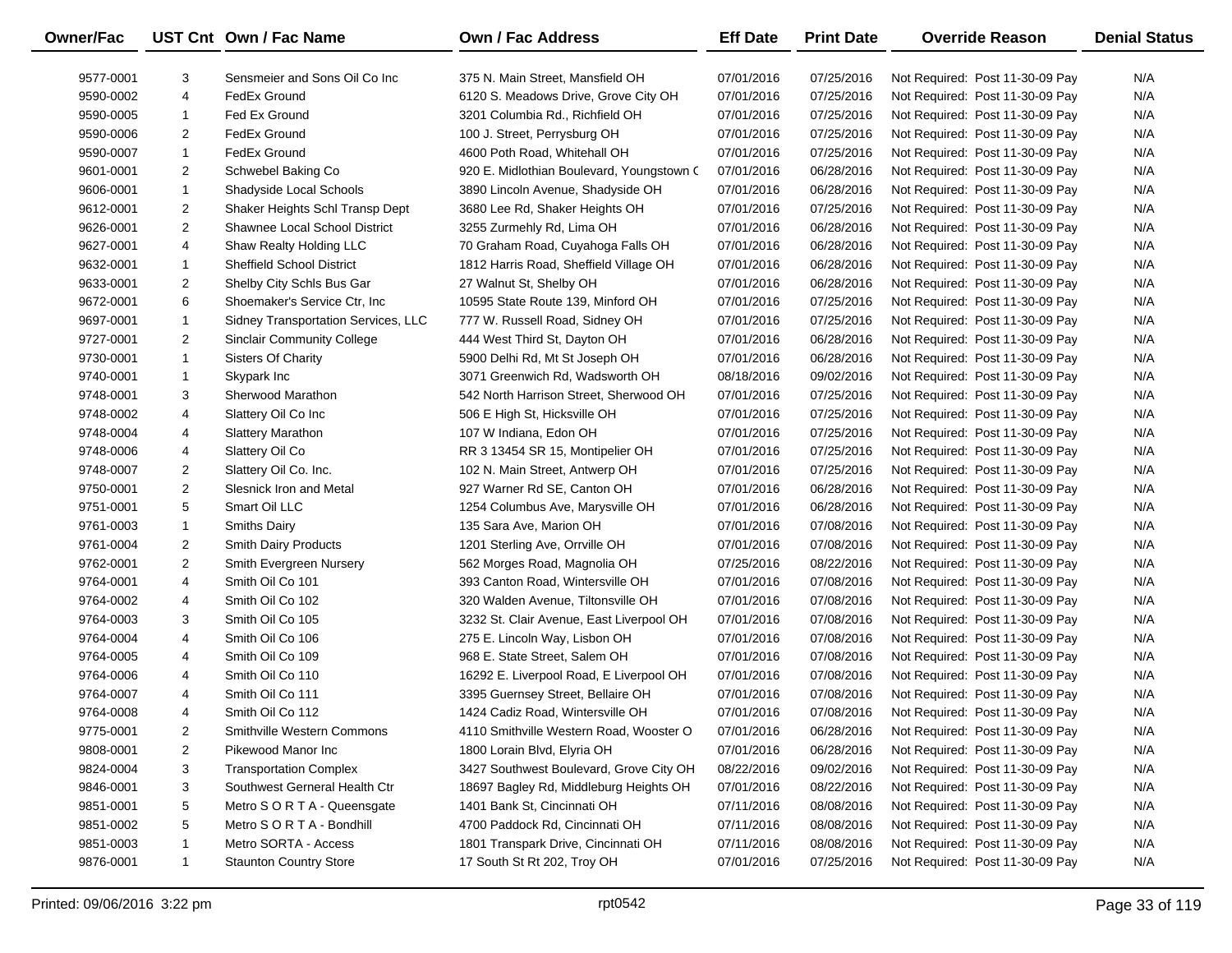| Owner/Fac  |                | UST Cnt Own / Fac Name                  | Own / Fac Address                       | <b>Eff Date</b> | <b>Print Date</b> | <b>Override Reason</b>          | <b>Denial Status</b> |
|------------|----------------|-----------------------------------------|-----------------------------------------|-----------------|-------------------|---------------------------------|----------------------|
| 9890-0001  | 3              | Grafton Citgo Inc                       | 879 Main Street, Grafton OH             | 07/01/2016      | 07/08/2016        | Not Required: Post 11-30-09 Pay | N/A                  |
| 9895-0005  | 3              | Circle K 5664                           | 20220 Lorain Road, Fairview Park OH     | 07/01/2016      | 07/08/2016        | Not Required: Post 11-30-09 Pay | N/A                  |
| 9904-0001  | $\mathbf{1}$   | Springfield High School                 | 701 E Home Rd, Springfield OH           | 07/01/2016      | 06/28/2016        | Not Required: Post 11-30-09 Pay | N/A                  |
| 9908-0001  | -1             | Springfield Local High School           | 11335 Youngstown Pittsburgh Road, New M | 07/01/2016      | 06/28/2016        | Not Required: Post 11-30-09 Pay | N/A                  |
| 9911-0001  | -1             | Shawnee High School                     | 1675 E Possum Rd, Springfield OH        | 07/01/2016      | 06/28/2016        | Not Required: Post 11-30-09 Pay | N/A                  |
| 9916-0001  | $\mathbf{1}$   | Springfield Twp Police Dept             | 1130 Compton Rd, Cincinnati OH          | 07/01/2016      | 06/28/2016        | Not Required: Post 11-30-09 Pay | N/A                  |
| 10005-0001 | 5              | Circle K #5695                          | 8 N. Main Street, Johnstown OH          | 07/01/2016      | 07/08/2016        | Not Required: Post 11-30-09 Pay | N/A                  |
| 10016-0001 | 3              | <b>Stanwade Metal Products</b>          | 6868 State Route 305, Hartford OH       | 07/01/2016      | 06/28/2016        | Not Required: Post 11-30-09 Pay | N/A                  |
| 10018-0001 | 3              | Star American Inc                       | 1415 US 62, Wilmot OH                   | 07/01/2016      | 07/25/2016        | Not Required: Post 11-30-09 Pay | N/A                  |
| 10030-0001 | $\overline{2}$ | <b>Bus Garage</b>                       | 3059 Cleveland Ave SW, Canton OH        | 07/01/2016      | 07/08/2016        | Not Required: Post 11-30-09 Pay | N/A                  |
| 10049-0001 | $\overline{2}$ | Steinkes Inc                            | 102 S Main St, Botkins OH               | 07/01/2016      | 06/28/2016        | Not Required: Post 11-30-09 Pay | N/A                  |
| 10090-0001 | $\overline{2}$ | Stocker Concrete Co                     | 7574 State Route 36 SE, Gnadenhutten O  | 07/01/2016      | 06/28/2016        | Not Required: Post 11-30-09 Pay | N/A                  |
| 10091-0001 | $\overline{2}$ | Stocker Sand & Gravel Co.               | 7574 State Route 36 SE, Gnadenhutten O  | 07/01/2016      | 06/28/2016        | Not Required: Post 11-30-09 Pay | N/A                  |
| 10092-0001 | 4              | Stocker Trucking Inc.                   | 537 Frys Valley Road, Gnadenhutten OH   | 07/01/2016      | 07/25/2016        | Not Required: Post 11-30-09 Pay | N/A                  |
| 10115-0001 | $\mathbf{1}$   | <b>WTVG Inc</b>                         | 4247 Dorr St, Toledo OH                 | 07/01/2016      | 08/08/2016        | Not Required: Post 11-30-09 Pay | N/A                  |
| 10120-0001 | 3              | Stow Munroe Falls City School           | 4158 Newcomer Road, Stow OH             | 07/01/2016      | 06/28/2016        | Not Required: Post 11-30-09 Pay | N/A                  |
| 10135-0001 | $\mathbf{1}$   | <b>Streetsboro City Schools</b>         | 1901 Annalane Drive, Streetsboro OH     | 07/01/2016      | 06/28/2016        | Not Required: Post 11-30-09 Pay | N/A                  |
| 10137-0002 | 2              | <b>Strongsville City Schools</b>        | 15650 Pearl Road, Strongsville OH       | 07/01/2016      | 07/08/2016        | Not Required: Post 11-30-09 Pay | N/A                  |
| 10190-0001 | $\mathbf{1}$   | Sunshine Inc. Residential and Support S | 7223 Maumee Western Road, Maumee O      | 07/01/2016      | 06/28/2016        | Not Required: Post 11-30-09 Pay | N/A                  |
| 10197-0001 | 5              | Super Quik 5                            | US 23 & Clough St, Waverly OH           | 07/01/2016      | 06/28/2016        | Not Required: Post 11-30-09 Pay | N/A                  |
| 10197-0002 | 5              | Super Quik 7                            | 2926 Scioto Trail, Portsmouth OH        | 07/01/2016      | 06/28/2016        | Not Required: Post 11-30-09 Pay | N/A                  |
| 10197-0003 | 5              | Super Quik 10                           | 1051 Galena Pike, West Portsmouth OH    | 07/01/2016      | 06/28/2016        | Not Required: Post 11-30-09 Pay | N/A                  |
| 10197-0004 | 4              | Super Quik                              | 700 W. Emmitt Avenue, Waverly OH        | 07/01/2016      | 06/28/2016        | Not Required: Post 11-30-09 Pay | N/A                  |
| 10200-0002 | -1             | Superior Beverage Group, Ltd.           | 31031 Diamond Parkway, Solon OH         | 07/01/2016      | 06/28/2016        | Not Required: Post 11-30-09 Pay | N/A                  |
| 10201-0002 | $\mathbf{1}$   | Superior Honda                          | 4777 Spring Grove Avenue, Cincinnati OH | 07/01/2016      | 07/25/2016        | Not Required: Post 11-30-09 Pay | N/A                  |
| 10241-0001 | 4              | Sycamore Bus Compound                   | 5751 Cooper Rd, Cincinnati OH           | 07/01/2016      | 06/28/2016        | Not Required: Post 11-30-09 Pay | N/A                  |
| 10244-0003 | 4              | <b>Support Services Facility</b>        | 7400 Cougar Lane, Sylvania OH           | 07/01/2016      | 06/28/2016        | Not Required: Post 11-30-09 Pay | N/A                  |
| 10245-0001 | $\mathbf{1}$   | Sylvania Country Club                   | 5201 Corey Road, Sylvania OH            | 07/01/2016      | 07/08/2016        | Not Required: Post 11-30-09 Pay | N/A                  |
| 10247-0001 | $\overline{2}$ | Sylvania Township Building              | 4927 Holland Sylvania Road, Sylvania OH | 07/01/2016      | 06/28/2016        | Not Required: Post 11-30-09 Pay | N/A                  |
| 10247-0005 | $\mathbf{1}$   | Sylvania Township Police Department     | 4420 King Road, Sylvania OH             | 07/01/2016      | 06/28/2016        | Not Required: Post 11-30-09 Pay | N/A                  |
| 10269-0001 | $\overline{2}$ | Tallmadge Cty Schl Bus Gar              | 89 West Overdale Dr, Tallmadge OH       | 07/01/2016      | 07/08/2016        | Not Required: Post 11-30-09 Pay | N/A                  |
| 10296-0003 | $\overline{2}$ | Teays Valley Bus Garage                 | 385 Viking Way, Ashville OH             | 07/01/2016      | 06/28/2016        | Not Required: Post 11-30-09 Pay | N/A                  |
| 10361-0004 | $\overline{2}$ | The Andersons Maumee Complex            | 507 Illinois Avenue, Maumee OH          | 07/01/2016      | 08/22/2016        | Not Required: Post 11-30-09 Pay | N/A                  |
| 10361-0005 | $\mathbf{1}$   | The Andersons Edwin Dr Elevator         | 125 Edwin Drive, Toledo OH              | 07/01/2016      | 08/22/2016        | Not Required: Post 11-30-09 Pay | N/A                  |
| 10361-0006 | $\mathbf{1}$   | The Andersons, Inc.                     | 552 Illinois Avenue, Maumee OH          | 07/01/2016      | 08/22/2016        | Not Required: Post 11-30-09 Pay | N/A                  |
| 10380-0001 | $\overline{2}$ | The Christ Hospital                     | 2139 Auburn Avenue, Cincinnati OH       | 07/01/2016      | 06/28/2016        | Not Required: Post 11-30-09 Pay | N/A                  |
| 10399-0001 | -1             | Defiance College-Physical P             | 825 Webster St, Defiance OH             | 07/01/2016      | 06/28/2016        | Not Required: Post 11-30-09 Pay | N/A                  |
| 10418-0002 | 3              | Great Lakes Construction Co.            | 2608 Great Lakes Way, Hinckley OH       | 07/01/2016      | 06/28/2016        | Not Required: Post 11-30-09 Pay | N/A                  |
| 10449-0001 | 19             | The Lubrizol Corp                       | 29400 Lakeland Blvd, Wickliffe OH       | 07/01/2016      | 07/25/2016        | Not Required: Post 11-30-09 Pay | N/A                  |
| 10464-0001 | $\overline{2}$ | N Regional Farm                         | 8787 Sullivan Road, Tipp City OH        | 07/01/2016      | 06/28/2016        | Not Required: Post 11-30-09 Pay | N/A                  |
| 10487-0001 | -1             | Peerless Transportation                 | 1440 Miami Chapel Road, Dayton OH       | 07/01/2016      | 07/08/2016        | Not Required: Post 11-30-09 Pay | N/A                  |
| 10555-0001 | 1              | Theodore Fritz Inc                      | G410 County Road 18, Holgate OH         | 07/01/2016      | 06/28/2016        | Not Required: Post 11-30-09 Pay | N/A                  |
| 10574-0001 | 4              | <b>Bi-Lo Tom Brewster</b>               | 1937 Tennyson Road, Piketon OH          | 07/01/2016      | 07/08/2016        | Not Required: Post 11-30-09 Pay | N/A                  |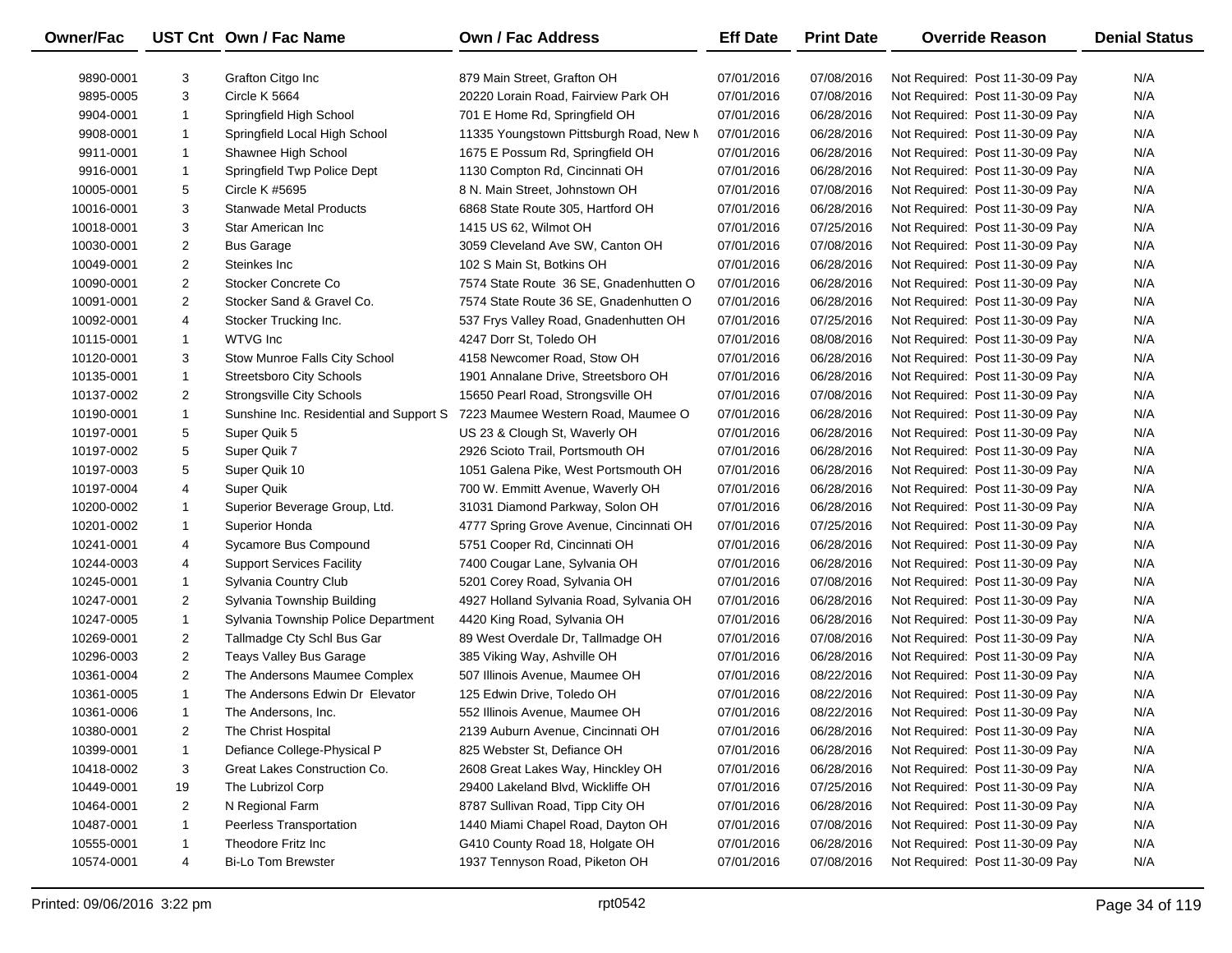| Owner/Fac  |                | UST Cnt Own / Fac Name                 | <b>Own / Fac Address</b>               | <b>Eff Date</b> | <b>Print Date</b> | <b>Override Reason</b>          | <b>Denial Status</b> |
|------------|----------------|----------------------------------------|----------------------------------------|-----------------|-------------------|---------------------------------|----------------------|
| 10577-0002 | 2              | Top Cat Concrete                       | 3296 Paris Court, Westerville OH       | 07/01/2016      | 06/28/2016        | Not Required: Post 11-30-09 Pay | N/A                  |
| 10580-0001 | $\mathbf{1}$   | Thomas E Keller Trucking Co            | 24862 Elliot Rd, Defiance OH           | 07/01/2016      | 06/28/2016        | Not Required: Post 11-30-09 Pay | N/A                  |
| 10591-0001 | 4              | Toms Bunker Hill Marathon              | 918 Bunker Hill Road, Ashtabula OH     | 07/01/2016      | 07/08/2016        | Not Required: Post 11-30-09 Pay | N/A                  |
| 10602-0001 | $\mathbf{1}$   | Sysco Cincinnati, LLC                  | 10510 Evendale Dr, Evendale OH         | 07/01/2016      | 06/28/2016        | Not Required: Post 11-30-09 Pay | N/A                  |
| 10610-0003 | 3              | Thorntons Inc. #36                     | 4600 Winchester Pike, Columbus OH      | 07/01/2016      | 08/08/2016        | Not Required: Post 11-30-09 Pay | N/A                  |
| 10610-0006 | 4              | Thorntons Inc. #67                     | 4360 Newberry Dr, Batavia OH           | 07/01/2016      | 08/08/2016        | Not Required: Post 11-30-09 Pay | N/A                  |
| 10610-0010 | 4              | Thorntons Inc. #74                     | 1030 Reading Rd, Mason OH              | 07/01/2016      | 08/08/2016        | Not Required: Post 11-30-09 Pay | N/A                  |
| 10610-0011 | 5              | Thorntons Inc. #75                     | 664 Riverside Dr, Hamilton OH          | 07/01/2016      | 08/08/2016        | Not Required: Post 11-30-09 Pay | N/A                  |
| 10610-0012 | 5              | Thorntons Inc. #65                     | 4530 Reading Road, Cincinnati OH       | 07/01/2016      | 08/08/2016        | Not Required: Post 11-30-09 Pay | N/A                  |
| 10610-0014 | 5              | Thorntons Inc. #70                     | 4990 W. Broad Street, Columbus OH      | 07/01/2016      | 08/08/2016        | Not Required: Post 11-30-09 Pay | N/A                  |
| 10610-0016 | 5              | Thortons Inc. #63                      | 2568 W. North Bend Road, Cincinnati OH | 07/01/2016      | 08/08/2016        | Not Required: Post 11-30-09 Pay | N/A                  |
| 10610-0018 | 5              | Thorntons Inc. #66                     | 1771 Norton Rd, Columbus OH            | 07/01/2016      | 08/08/2016        | Not Required: Post 11-30-09 Pay | N/A                  |
| 10610-0020 | 5              | Thorntons Inc. #550                    | 6347 Dixie Highway, Fairfield OH       | 07/01/2016      | 08/08/2016        | Not Required: Post 11-30-09 Pay | N/A                  |
| 10610-0021 | 5              | Thorntons Inc. #500                    | 3898 Alum Creek Dr, Columbus OH        | 07/01/2016      | 08/08/2016        | Not Required: Post 11-30-09 Pay | N/A                  |
| 10610-0022 | 4              | Thorntons Inc. #552                    | 7301 Kingsgate Way, West Chester OH    | 07/01/2016      | 08/08/2016        | Not Required: Post 11-30-09 Pay | N/A                  |
| 10610-0023 | 4              | Thorntons Inc. #551                    | 2225 Sharon Road, Sharonville OH       | 07/01/2016      | 08/08/2016        | Not Required: Post 11-30-09 Pay | N/A                  |
| 10610-0024 | 4              | Thorntons Inc. #501                    | 2333 N. Wilson Road, Columbus OH       | 07/01/2016      | 08/08/2016        | Not Required: Post 11-30-09 Pay | N/A                  |
| 10610-0025 | 3              | Thorntons Inc. #554                    | 798 State Route 28, Milford OH         | 07/01/2016      | 08/08/2016        | Not Required: Post 11-30-09 Pay | N/A                  |
| 10610-0026 | 4              | Thornton's Inc. #557                   | 945 W. Central Avenue, Springboro OH   | 07/01/2016      | 08/08/2016        | Not Required: Post 11-30-09 Pay | N/A                  |
| 10610-0027 | 4              | Thornton's #559                        | 1550 Grand Boulevard, Hamilton OH      | 07/01/2016      | 08/08/2016        | Not Required: Post 11-30-09 Pay | N/A                  |
| 10610-0028 | 4              | Thornton's #560                        | 12185 Princeton Pike, Springdale OH    | 07/01/2016      | 08/08/2016        | Not Required: Post 11-30-09 Pay | N/A                  |
| 10610-0029 | 4              | Thornton's #558                        | 3196 W. Galbraith Road, Cincinnati OH  | 07/01/2016      | 08/08/2016        | Not Required: Post 11-30-09 Pay | N/A                  |
| 10622-0001 | $\overline{2}$ | Tiffin Aire Inc.                       | 1778 W US Route 224, Tiffin OH         | 07/01/2016      | 06/28/2016        | Not Required: Post 11-30-09 Pay | N/A                  |
| 10644-0001 | 3              | Ernst Service Ctr Inc                  | 10685 St Rt 66, Ft Loramie OH          | 07/01/2016      | 08/08/2016        | Not Required: Post 11-30-09 Pay | N/A                  |
| 10652-0001 | $\mathbf{1}$   | Scotts Carryout                        | 8015 St Rt 119, Maria Stein OH         | 07/01/2016      | 06/28/2016        | Not Required: Post 11-30-09 Pay | N/A                  |
| 10656-0001 | 2              | H Hafner & Sons Inc                    | 5445 Wooster Pike, Cincinnati OH       | 08/01/2016      | 08/22/2016        | Not Required: Post 11-30-09 Pay | N/A                  |
| 10657-0001 | 3              | Toledo 76 Inc. #102                    | 1896 Front Street, Toledo OH           | 07/01/2016      | 07/25/2016        | Not Required: Post 11-30-09 Pay | N/A                  |
| 10657-0003 | 4              | Toledo 76 Inc #104                     | 1540 Front St, Toledo OH               | 07/01/2016      | 07/25/2016        | Not Required: Post 11-30-09 Pay | N/A                  |
| 10657-0004 | 4              | Toledo 76 Inc #103                     | 4711 S Detroit Ave, Toledo OH          | 07/01/2016      | 07/25/2016        | Not Required: Post 11-30-09 Pay | N/A                  |
| 10657-0006 | 3              | Toledo 76 Inc                          | 5432 Summit St, Toledo OH              | 07/01/2016      | 07/25/2016        | Not Required: Post 11-30-09 Pay | N/A                  |
| 10657-0010 | 5              | Toledo 76 Inc #109                     | 552 Illinois Avenue, Maumee OH         | 07/01/2016      | 07/25/2016        | Not Required: Post 11-30-09 Pay | N/A                  |
| 10657-0011 | 4              | Toledo 76 Inc #110                     | 7503 Airport Highway, Holland OH       | 07/01/2016      | 07/25/2016        | Not Required: Post 11-30-09 Pay | N/A                  |
| 10657-0012 | 4              | Toledo 76 Inc. #111                    | 102 Airport Highway, Swanton OH        | 07/01/2016      | 07/25/2016        | Not Required: Post 11-30-09 Pay | N/A                  |
| 10657-0013 | $\overline{2}$ | Toledo 79 INC #112                     | 1625 Miami Street, Toledo OH           | 07/01/2016      | 07/25/2016        | Not Required: Post 11-30-09 Pay | N/A                  |
| 10658-0001 | 6              | Tarta                                  | 1127 W. Central Avenue, Toledo OH      | 07/01/2016      | 07/25/2016        | Not Required: Post 11-30-09 Pay | N/A                  |
| 10658-0002 | 1              | Toledo Area Regional Transit Authority | 130 Knapp Street, Toledo OH            | 07/01/2016      | 07/25/2016        | Not Required: Post 11-30-09 Pay | N/A                  |
| 10668-0001 | 2              | The Toledo Hospital                    | 2142 N. Cove Boulevard, Toledo OH      | 08/11/2016      | 08/22/2016        | Not Required: Post 11-30-09 Pay | N/A                  |
| 10673-0001 | 2              | <b>Rbt S Pearson Maint Center</b>      | 130 S. Hawley Street, Toledo OH        | 07/01/2016      | 06/28/2016        | Not Required: Post 11-30-09 Pay | N/A                  |
| 10673-0002 | $\overline{2}$ | <b>Transportation Center</b>           | 5600 Hill Avenue, Toledo OH            | 07/01/2016      | 06/28/2016        | Not Required: Post 11-30-09 Pay | N/A                  |
| 10673-0010 | 1              | YMCA of Greater Toledo                 | 306 Bush Street, Toledo OH             | 07/01/2016      | 06/28/2016        | Not Required: Post 11-30-09 Pay | N/A                  |
| 10751-0001 | $\overline{2}$ | Transportation Equipment Sales Corp.   | 6401 Seaman Road, Oregon OH            | 07/01/2016      | 07/08/2016        | Not Required: Post 11-30-09 Pay | N/A                  |
| 10773-0001 | $\mathbf{1}$   | Tri Fab Inc                            | 10370 W South Range Rd, Salem OH       | 07/01/2016      | 08/08/2016        | Not Required: Post 11-30-09 Pay | N/A                  |
| 10780-0001 | $\overline{2}$ | Tri Valley Bus Garage                  | 35 E. Muskingum Avenue, Dresden OH     | 07/01/2016      | 06/28/2016        | Not Required: Post 11-30-09 Pay | N/A                  |
|            |                |                                        |                                        |                 |                   |                                 |                      |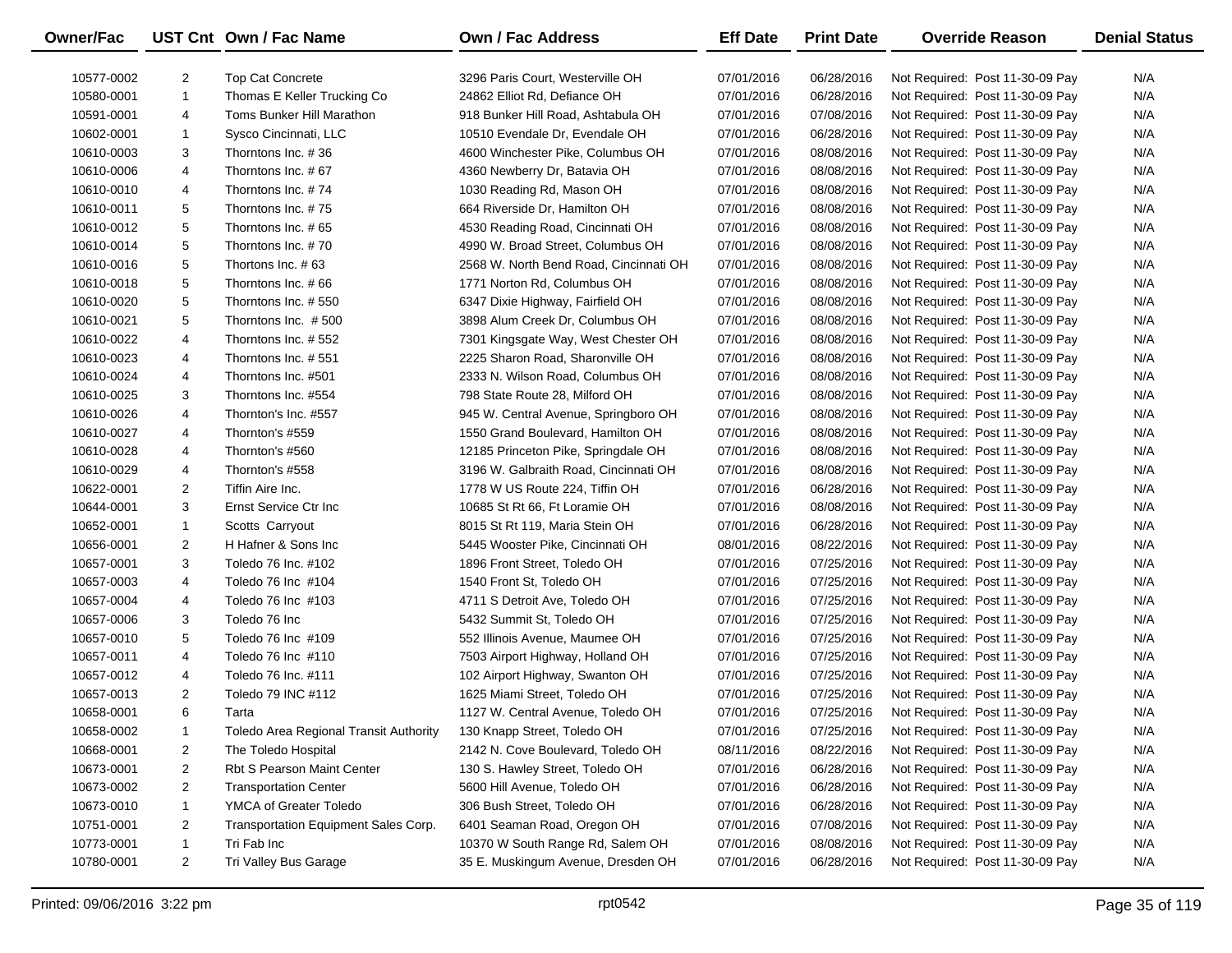| Owner/Fac  |                | UST Cnt Own / Fac Name             | Own / Fac Address                        | <b>Eff Date</b> | <b>Print Date</b> | <b>Override Reason</b>          | <b>Denial Status</b> |
|------------|----------------|------------------------------------|------------------------------------------|-----------------|-------------------|---------------------------------|----------------------|
| 10783-0002 |                | Triad Local Bd Of Education        | 7920 Brush Lake Rd, North Lewisburg OH   | 07/01/2016      | 06/28/2016        | Not Required: Post 11-30-09 Pay | N/A                  |
| 10785-0001 | 3              | Triangle Machine Prod Co           | 6055 Hillcrest Drive, Valley View OH     | 07/01/2016      | 07/08/2016        | Not Required: Post 11-30-09 Pay | N/A                  |
| 10796-0001 | 4              | The Town Pump                      | 199 E. Union Street, Mt Gilead OH        | 07/01/2016      | 07/08/2016        | Not Required: Post 11-30-09 Pay | N/A                  |
| 10796-0002 | $\overline{2}$ | <b>Union Street Station</b>        | 215 E Union St, Mt. Gilead OH            | 07/01/2016      | 07/08/2016        | Not Required: Post 11-30-09 Pay | N/A                  |
| 10799-0014 | 4              | #38 Stringtown Bp                  | 1881 Stringtown Rd, Grove City OH        | 07/01/2016      | 07/25/2016        | Not Required: Post 11-30-09 Pay | N/A                  |
| 10799-0019 | 4              | Dry Fork BP                        | 9055 Dry Fork Road, Harrison OH          | 07/01/2016      | 07/25/2016        | Not Required: Post 11-30-09 Pay | N/A                  |
| 10799-0052 | 4              | <b>West Carrollton Shell</b>       | 106 S. Alex Road, West Carrollton OH     | 07/01/2016      | 07/25/2016        | Not Required: Post 11-30-09 Pay | N/A                  |
| 10799-0060 | 3              | Zip In BP                          | 4750 S Charleston Pike, Springfield OH   | 07/01/2016      | 07/25/2016        | Not Required: Post 11-30-09 Pay | N/A                  |
| 10799-0067 | 4              | Main Street BP                     | 930 Main St, Hamilton OH                 | 07/01/2016      | 07/25/2016        | Not Required: Post 11-30-09 Pay | N/A                  |
| 10799-0078 | 4              | Brown St. Sunoco #39               | 1927 Brown St., Dayton OH                | 07/01/2016      | 07/25/2016        | Not Required: Post 11-30-09 Pay | N/A                  |
| 10799-0079 | 4              | Sayler Park Sunoco                 | 6340 River Road, Cincinnati OH           | 07/01/2016      | 07/25/2016        | Not Required: Post 11-30-09 Pay | N/A                  |
| 10799-0080 | 3              | Bob Day's Sunoco                   | 1275 W. Main Street, Hamilton OH         | 07/01/2016      | 07/25/2016        | Not Required: Post 11-30-09 Pay | N/A                  |
| 10799-0081 | 4              | Middletown Eaton Sunoco            | 1066 Middletown-Eaton Road, Middletown ( | 07/01/2016      | 07/25/2016        | Not Required: Post 11-30-09 Pay | N/A                  |
| 10799-0083 | 3              | Delhi Shell #33                    | 5272 Delhi Pike, Cincinnati OH           | 07/01/2016      | 07/25/2016        | Not Required: Post 11-30-09 Pay | N/A                  |
| 10799-0084 | 3              | <b>Boudinot BP</b>                 | 3200 Harrison Avenue, Cincinnati OH      | 07/01/2016      | 07/25/2016        | Not Required: Post 11-30-09 Pay | N/A                  |
| 10799-0087 | 3              | Monfort Heights Shell              | 5233 North Bend Road, Cincinnati OH      | 07/01/2016      | 07/25/2016        | Not Required: Post 11-30-09 Pay | N/A                  |
| 10799-0090 | 3              | New Haven BP                       | 10515 New Haven Road, Harrison OH        | 07/01/2016      | 07/25/2016        | Not Required: Post 11-30-09 Pay | N/A                  |
| 10799-0091 | 3              | Winton Rd Shell                    | 1199 Kemper Meadows Drive, Forest Park   | 07/01/2016      | 07/25/2016        | Not Required: Post 11-30-09 Pay | N/A                  |
| 10799-0092 | 5              | Western Hills BP                   | 6510 Glenway Avenue, Cincinnati OH       | 07/01/2016      | 07/25/2016        | Not Required: Post 11-30-09 Pay | N/A                  |
| 10801-0001 | 5              | Trl Inc                            | 3500 Parkway Road, Brookfield OH         | 07/01/2016      | 06/28/2016        | Not Required: Post 11-30-09 Pay | N/A                  |
| 10816-0001 | 4              | <b>Truck World Inc</b>             | 6985 Truck World Blvd, Hubbard OH        | 07/01/2016      | 06/28/2016        | Not Required: Post 11-30-09 Pay | N/A                  |
| 10816-0002 | 4              | Shell Food Mart                    | 6965 Truck World Blvd, Hubbard OH        | 07/01/2016      | 06/28/2016        | Not Required: Post 11-30-09 Pay | N/A                  |
| 10816-0004 | 4              | Shell Food Mart                    | 998 East Western Reserve Rd, Boardman (  | 07/01/2016      | 06/28/2016        | Not Required: Post 11-30-09 Pay | N/A                  |
| 10844-0012 | $\overline{2}$ | <b>Tuscarawas County Sheriff's</b> | 2295 Reiser Ave SE, New Philadelphia OH  | 07/01/2016      | 06/28/2016        | Not Required: Post 11-30-09 Pay | N/A                  |
| 10858-0001 | $\mathbf{1}$   | R B Chamberlin High School         | 10270 Ravenna Road, Twinsburg OH         | 07/01/2016      | 06/28/2016        | Not Required: Post 11-30-09 Pay | N/A                  |
| 10893-0001 | $\overline{2}$ | Unibilt Industries Inc.            | 4671 Poplar Creek Rd, Vandalia OH        | 07/01/2016      | 07/08/2016        | Not Required: Post 11-30-09 Pay | N/A                  |
| 10910-0001 | $\mathbf{1}$   | Us Tsubaki Engineering Chain D     | 1010 Edgewater Dr, Sandusky OH           | 07/01/2016      | 06/28/2016        | Not Required: Post 11-30-09 Pay | N/A                  |
| 10913-0001 | $\overline{2}$ | Union Co Airport Auth              | 760 Clymer Rd, Marysville OH             | 07/01/2016      | 06/28/2016        | Not Required: Post 11-30-09 Pay | N/A                  |
| 10916-0001 | $\overline{2}$ | Union Local Bus Garage             | 66859 Belmont Morristown Rd, Belmont O   | 07/01/2016      | 06/28/2016        | Not Required: Post 11-30-09 Pay | N/A                  |
| 10942-0002 | $\overline{2}$ | United Dairy Inc                   | S 4th and Madison St., Martins Ferry OH  | 07/01/2016      | 06/28/2016        | Not Required: Post 11-30-09 Pay | N/A                  |
| 10946-0001 | $\mathbf{1}$   | United Loc Sch District            | 8143 St Rt 9, Hanoverton OH              | 07/01/2016      | 06/28/2016        | Not Required: Post 11-30-09 Pay | N/A                  |
| 10961-0001 | $\mathbf{1}$   | <b>United Parcel Service</b>       | 1635 Industrial Parkway, Akron OH        | 07/01/2016      | 09/02/2016        | Not Required: Post 11-30-09 Pay | N/A                  |
| 10961-0004 | $\overline{2}$ | <b>United Parcel Service</b>       | 331 Bishop Road, Highland Heights OH     | 07/01/2016      | 09/02/2016        | Not Required: Post 11-30-09 Pay | N/A                  |
| 10961-0006 | 4              | <b>United Parcel Service</b>       | 17940 Englewood Drive, Middleburg Heigh  | 07/01/2016      | 09/02/2016        | Not Required: Post 11-30-09 Pay | N/A                  |
| 10961-0007 | $\overline{2}$ | <b>United Parcel Service</b>       | 800 Trumbull Road, Girard OH             | 07/01/2016      | 09/02/2016        | Not Required: Post 11-30-09 Pay | N/A                  |
| 10961-0008 | -1             | <b>United Parcel Service</b>       | 1851 Industrial Drive, Celina OH         | 07/01/2016      | 09/02/2016        | Not Required: Post 11-30-09 Pay | N/A                  |
| 10961-0009 | -1             | <b>United Parcel Service</b>       | 820 Carpenter Road, Defiance OH          | 07/01/2016      | 09/02/2016        | Not Required: Post 11-30-09 Pay | N/A                  |
| 10961-0010 | -1             | <b>United Parcel Service</b>       | 1301 Commerce Parkway, Findlay OH        | 07/01/2016      | 09/02/2016        | Not Required: Post 11-30-09 Pay | N/A                  |
| 10961-0012 | 1              | <b>United Parcel Service</b>       | 801 Industrial Drive, Lima OH            | 07/01/2016      | 09/02/2016        | Not Required: Post 11-30-09 Pay | N/A                  |
| 10961-0013 | 1              | <b>United Parcel Service</b>       | 12614 Route 250, Milan OH                | 07/01/2016      | 09/02/2016        | Not Required: Post 11-30-09 Pay | N/A                  |
| 10961-0014 | 4              | <b>United Parcel Service</b>       | 1550 Holland Road, Maumee OH             | 07/01/2016      | 09/02/2016        | Not Required: Post 11-30-09 Pay | N/A                  |
| 10961-0017 | 1              | <b>United Parcel Service</b>       | 4850 Navarre Road SW, Canton OH          | 07/01/2016      | 09/02/2016        | Not Required: Post 11-30-09 Pay | N/A                  |
| 10961-0018 | 4              | <b>United Parcel Service</b>       | 2450 Rathmell Road, Columbus OH          | 07/01/2016      | 09/02/2016        | Not Required: Post 11-30-09 Pay | N/A                  |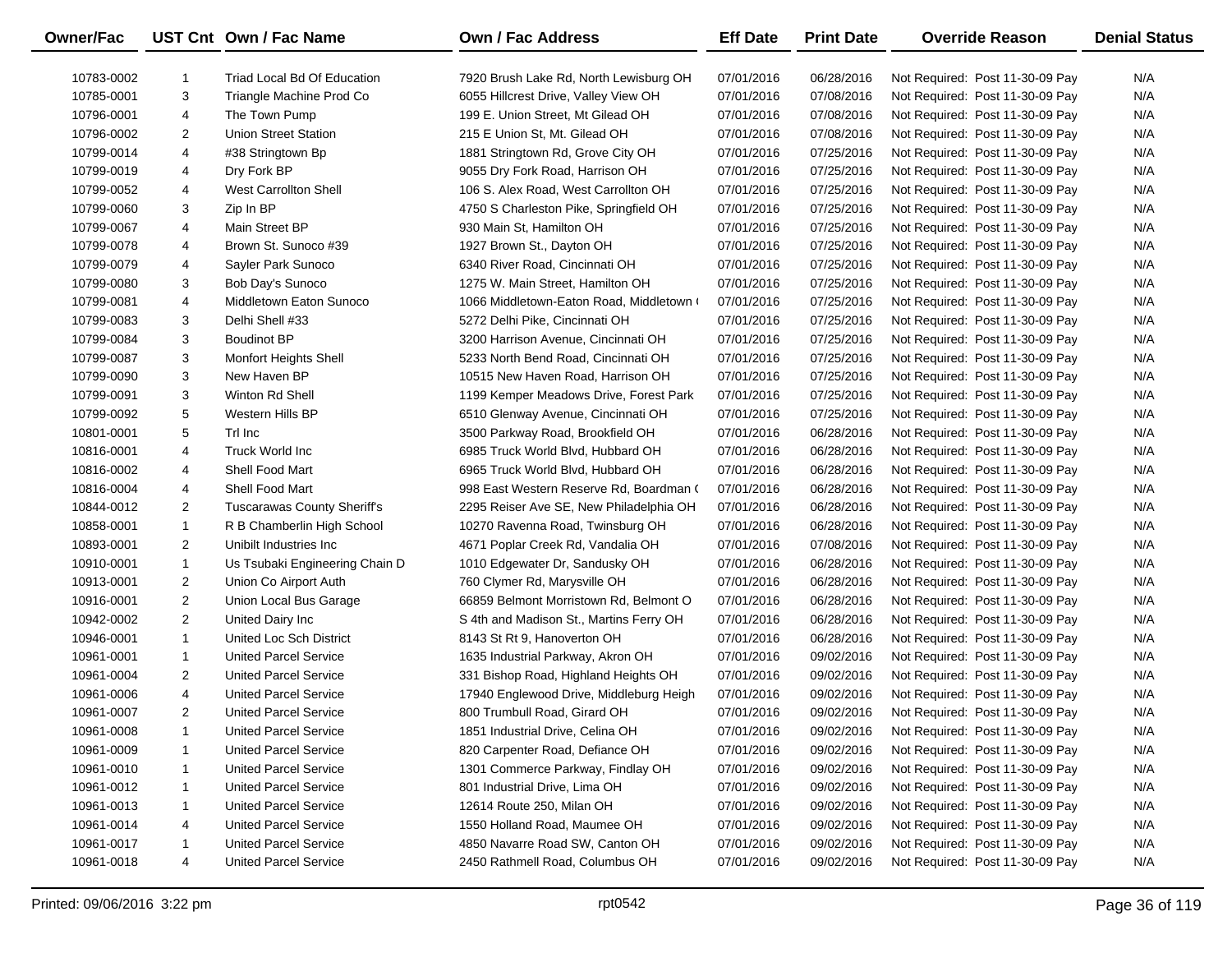| Owner/Fac  |                | UST Cnt Own / Fac Name                                                     | <b>Own / Fac Address</b>                 | <b>Eff Date</b> | <b>Print Date</b> | <b>Override Reason</b>          | <b>Denial Status</b> |
|------------|----------------|----------------------------------------------------------------------------|------------------------------------------|-----------------|-------------------|---------------------------------|----------------------|
| 10961-0019 | 1              | <b>United Parcel Service</b>                                               | 875 West Longview, Mansfield OH          | 07/01/2016      | 09/02/2016        | Not Required: Post 11-30-09 Pay | N/A                  |
| 10961-0020 | $\mathbf{1}$   | <b>United Parcel Service</b>                                               | 105 Industrial Road, Marietta OH         | 07/01/2016      | 09/02/2016        | Not Required: Post 11-30-09 Pay | N/A                  |
| 10961-0021 | $\mathbf{1}$   | <b>United Parcel Service</b>                                               | 1476 Likens Road, Marion OH              | 07/01/2016      | 09/02/2016        | Not Required: Post 11-30-09 Pay | N/A                  |
| 10961-0022 | $\mathbf{1}$   | <b>United Parcel Service</b>                                               | 1099 East Main Street, Newark OH         | 07/01/2016      | 09/02/2016        | Not Required: Post 11-30-09 Pay | N/A                  |
| 10961-0023 | $\mathbf{1}$   | <b>United Parcel Service</b>                                               | 241 Eighth Street SW, New Philadelphia O | 07/01/2016      | 09/02/2016        | Not Required: Post 11-30-09 Pay | N/A                  |
| 10961-0024 | $\mathbf{1}$   | <b>United Parcel Service</b>                                               | 500 Labelle, Brilliant OH                | 07/01/2016      | 09/02/2016        | Not Required: Post 11-30-09 Pay | N/A                  |
| 10961-0025 | $\mathbf{1}$   | <b>United Parcel Service</b>                                               | 5101 Trabue Road, Columbus OH            | 08/24/2016      | 09/02/2016        | Tank Qty Split for COC          | N/A                  |
| 10961-0025 | 5              | <b>United Parcel Service</b>                                               | 5101 Trabue Road, Columbus OH            | 07/01/2016      | 09/02/2016        | Not Required: Post 11-30-09 Pay | N/A                  |
| 10961-0026 | $\mathbf{1}$   | <b>United Parcel Service</b>                                               | 3250 Old Airport Road, Wooster OH        | 07/01/2016      | 09/02/2016        | Not Required: Post 11-30-09 Pay | N/A                  |
| 10961-0027 | 2              | <b>United Parcel Service</b>                                               | 500 Gest Street, Cincinnati OH           | 07/01/2016      | 09/02/2016        | Not Required: Post 11-30-09 Pay | N/A                  |
| 10961-0028 | $\mathbf{1}$   | <b>United Parcel Service</b>                                               | 1536 North Bridge Street, Chillicothe OH | 07/01/2016      | 09/02/2016        | Not Required: Post 11-30-09 Pay | N/A                  |
| 10961-0029 | 2              | <b>United Parcel Service</b>                                               | 1308 Brandt Pike, Dayton OH              | 07/01/2016      | 09/02/2016        | Not Required: Post 11-30-09 Pay | N/A                  |
| 10961-0030 | $\mathbf{1}$   | <b>United Parcel Service</b>                                               | 1951 Logan Avenue, Hamilton OH           | 07/01/2016      | 09/02/2016        | Not Required: Post 11-30-09 Pay | N/A                  |
| 10961-0031 | $\mathbf{1}$   | <b>United Parcel Service</b>                                               | 8460 Industrial Parkway, Piqua OH        | 07/01/2016      | 09/02/2016        | Not Required: Post 11-30-09 Pay | N/A                  |
| 10961-0032 | $\mathbf{1}$   | <b>United Parcel Service</b>                                               | Gingersnap Drive, Portsmouth OH          | 07/01/2016      | 09/02/2016        | Not Required: Post 11-30-09 Pay | N/A                  |
| 10961-0033 | 4              | <b>United Parcel Service</b>                                               | 11141 Canal Road, Sharonville OH         | 07/01/2016      | 09/02/2016        | Not Required: Post 11-30-09 Pay | N/A                  |
| 10961-0034 | $\mathbf{1}$   | <b>United Parcel Service</b>                                               | 500 West Leffel Road, Springfield OH     | 07/01/2016      | 09/02/2016        | Not Required: Post 11-30-09 Pay | N/A                  |
| 10961-0035 | 2              | <b>United Parcel Service</b>                                               | 225 South Alex Road, West Carrollton OH  | 07/01/2016      | 09/02/2016        | Not Required: Post 11-30-09 Pay | N/A                  |
| 10961-0037 | $\overline{2}$ | <b>United Parcel Service</b>                                               | 4300 E 68th St, Cleveland OH             | 07/01/2016      | 09/02/2016        | Not Required: Post 11-30-09 Pay | N/A                  |
| 10961-0042 | $\mathbf{1}$   | <b>UPS Ground Freight</b>                                                  | 3250 E. Kemper Road, Cincinnati OH       | 07/01/2016      | 09/02/2016        | Not Required: Post 11-30-09 Pay | N/A                  |
| 10961-0043 | $\mathbf{1}$   | <b>UPS Ground Freight</b>                                                  | 3495 Brecksville Road, Richfield OH      | 07/01/2016      | 09/02/2016        | Not Required: Post 11-30-09 Pay | N/A                  |
| 10961-0044 | 2              | <b>UPS Ground Freight</b>                                                  | 3400 Refugee Road, Columbus OH           | 07/01/2016      | 09/02/2016        | Not Required: Post 11-30-09 Pay | N/A                  |
| 10961-0045 | $\mathbf{1}$   | <b>UPS Ground Freight</b>                                                  | 3730 Valley Street, Dayton OH            | 07/01/2016      | 09/02/2016        | Not Required: Post 11-30-09 Pay | N/A                  |
| 10961-0046 | $\mathbf{1}$   | <b>UPS Ground Freight</b>                                                  | 3235 Nebraska Avenue, Toledo OH          | 07/01/2016      | 09/02/2016        | Not Required: Post 11-30-09 Pay | N/A                  |
| 10961-0047 | $\mathbf{1}$   | <b>UPS Ground Freight</b>                                                  | 7945 S.E. 3rd Street, Masury OH          | 07/01/2016      | 09/02/2016        | Not Required: Post 11-30-09 Pay | N/A                  |
| 10961-0048 | $\mathbf{1}$   | <b>UPS Ground Freight</b>                                                  | 15775 Industrial Parkway, Cleveland OH   | 07/01/2016      | 09/02/2016        | Not Required: Post 11-30-09 Pay | N/A                  |
| 10966-0013 | $\mathbf{1}$   | Kwik Fill S 253 289                                                        | 195 N. Main Street, Rittman OH           | 08/18/2016      | 09/02/2016        | Not Required: Post 11-30-09 Pay | N/A                  |
| 10989-0001 | 2              | University Circle Inc.                                                     | 12100 Euclid Ave., Cleveland OH          | 07/05/2016      | 08/08/2016        | Not Required: Post 11-30-09 Pay | N/A                  |
| 10991-0002 | $\overline{2}$ | University of Akron/ Purchasing                                            | 100 Lincoln Street, Akron OH             | 07/01/2016      | 06/28/2016        | Not Required: Post 11-30-09 Pay | N/A                  |
| 10991-0004 | $\mathbf{1}$   | Institute of Polymer Science                                               | 170 University Avenue, Akron OH          | 07/01/2016      | 06/28/2016        | Not Required: Post 11-30-09 Pay | N/A                  |
| 10991-0005 | $\mathbf{1}$   | University of Akron - Leigh Hall                                           | 308 Buchtel Common, Akron OH             | 07/01/2016      | 06/28/2016        | Not Required: Post 11-30-09 Pay | N/A                  |
| 10991-0006 | $\mathbf{1}$   | College of Business Administration                                         | 259 S. Broadway Street, Akron OH         | 07/01/2016      | 06/28/2016        | Not Required: Post 11-30-09 Pay | N/A                  |
| 10992-0004 | $\mathbf{1}$   | University of Cincinnati                                                   | 231 Albert Sabin Way, Cincinnati OH      | 07/01/2016      | 06/28/2016        | Not Required: Post 11-30-09 Pay | N/A                  |
| 10992-0007 | $\mathbf{1}$   | University Cincinnati East Campus                                          | 3220 Eden Ave, Cincinnati OH             | 07/01/2016      | 06/28/2016        | Not Required: Post 11-30-09 Pay | N/A                  |
| 10992-0012 | $\mathbf{1}$   | University Of Cincinnati West Campus                                       | 345 Clifton Court, Cincinnati OH         | 07/01/2016      | 06/28/2016        | Not Required: Post 11-30-09 Pay | N/A                  |
| 10992-0013 | $\mathbf 1$    | University Of Cincinnati West Campus                                       | 2925 Campus Green Drive, Cincinnati OH   | 07/01/2016      | 06/28/2016        | Not Required: Post 11-30-09 Pay | N/A                  |
| 10992-0016 | 2              | University of Cincinnati Hoxworth Blood                                    | 667 Lincoln Ave, Cincinnati OH           | 07/01/2016      | 06/28/2016        | Not Required: Post 11-30-09 Pay | N/A                  |
| 10992-0017 | 1              | University if Cincinnati Inst Of Env Hlth                                  | 123 E Shields St, Cincinnati OH          | 07/01/2016      | 06/28/2016        | Not Required: Post 11-30-09 Pay | N/A                  |
| 10992-0020 | 1              | University of Cincinnati                                                   | 2190 E. Galbraith Rd., Reading OH        | 07/01/2016      | 06/28/2016        | Not Required: Post 11-30-09 Pay | N/A                  |
| 10993-0002 | $\mathbf{1}$   | University of Dayton                                                       | 1700 S. Patterson Boulevard, Dayton OH   | 07/01/2016      | 06/28/2016        | Not Required: Post 11-30-09 Pay | N/A                  |
| 10994-0001 | $\overline{2}$ | University of Toledo - PO                                                  | 2925 East Rocket Drive, Toledo OH        | 07/01/2016      | 07/25/2016        | Not Required: Post 11-30-09 Pay | N/A                  |
| 10994-0003 | 1              | University of Toledo - Health Science Car 3100 Transverse Drive, Toledo OH |                                          | 07/01/2016      | 07/25/2016        | Not Required: Post 11-30-09 Pay | N/A                  |
| 10994-0005 | $\mathbf{1}$   | University of Toledo - FSB                                                 | 1135 East Medical Loop, Toledo OH        | 07/01/2016      | 07/25/2016        | Not Required: Post 11-30-09 Pay | N/A                  |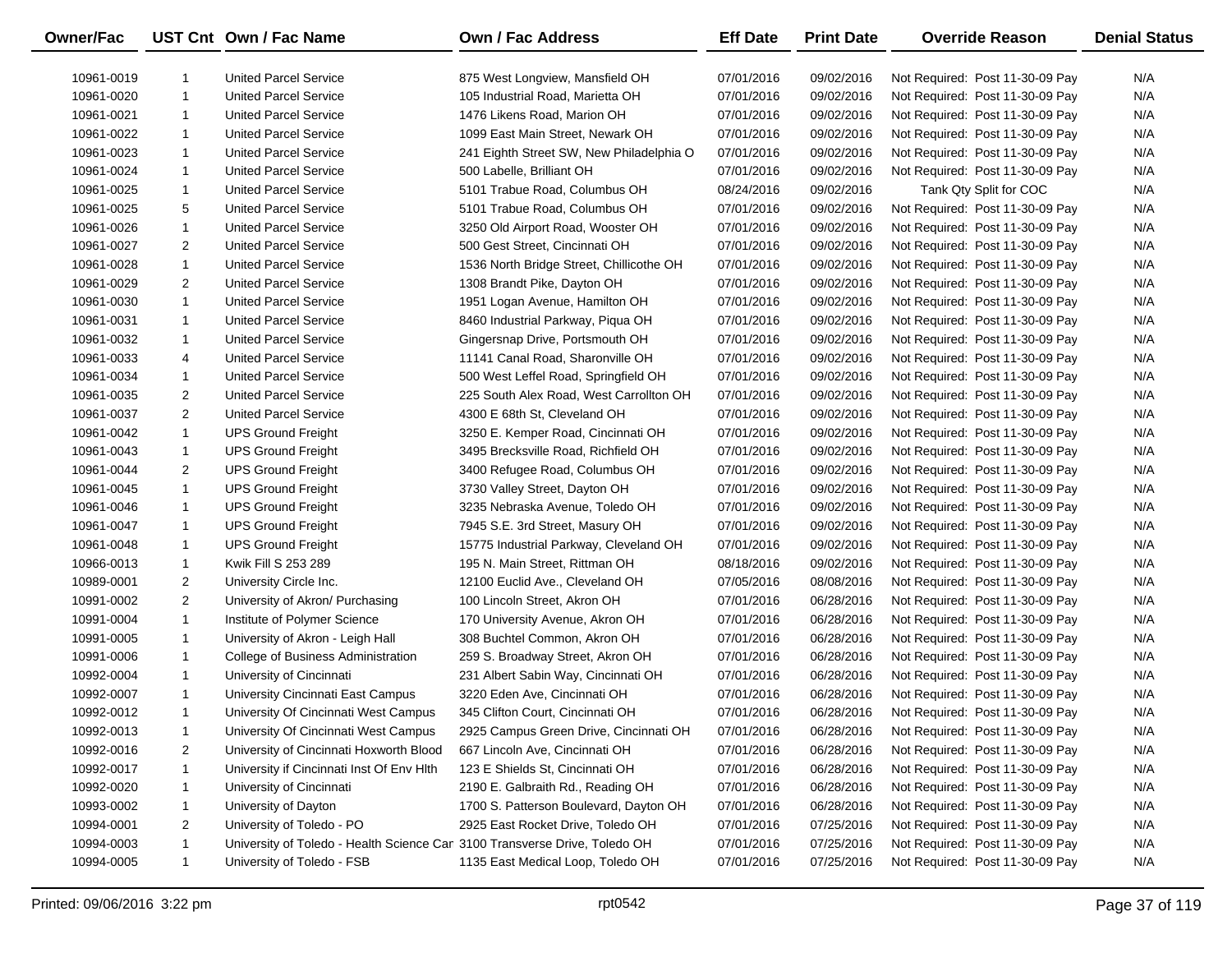| Owner/Fac  |                | UST Cnt Own / Fac Name           | Own / Fac Address                         | <b>Eff Date</b> | <b>Print Date</b> | <b>Override Reason</b>          | <b>Denial Status</b> |
|------------|----------------|----------------------------------|-------------------------------------------|-----------------|-------------------|---------------------------------|----------------------|
| 10994-0007 | -1             | University of Toledo - SRC       | 2800 East Rocket Drive, Toledo OH         | 07/01/2016      | 07/25/2016        | Not Required: Post 11-30-09 Pay | N/A                  |
| 10994-0009 | $\mathbf{1}$   | University of Toledo - Savage    | 2025 Douglas Road, Toledo OH              | 07/01/2016      | 07/25/2016        | Not Required: Post 11-30-09 Pay | N/A                  |
| 10994-0010 | $\mathbf{1}$   | University of Toledo - HOS       | 3065 Arlington Avenue, Toledo OH          | 07/01/2016      | 07/25/2016        | Not Required: Post 11-30-09 Pay | N/A                  |
| 10999-0001 | $\overline{2}$ | Upper Arli Cy Sch Trans Dep      | 4104 Roberts Rd, Columbus OH              | 07/01/2016      | 06/28/2016        | Not Required: Post 11-30-09 Pay | N/A                  |
| 11005-0001 | $\mathbf{1}$   | Ursuline Academy Of Cleveland    | 2600 Lander Rd, Pepper Pike OH            | 07/01/2016      | 06/28/2016        | Not Required: Post 11-30-09 Pay | N/A                  |
| 11015-0002 | $\mathbf{1}$   | Cincinnati Pop                   | 1120 West 6th Street, Cincinnati OH       | 08/12/2016      | 08/22/2016        | Not Required: Post 11-30-09 Pay | N/A                  |
| 11015-0003 | $\mathbf{1}$   | Cleveland Pop                    | 2650 Broadway, Cleveland OH               | 08/12/2016      | 08/22/2016        | Not Required: Post 11-30-09 Pay | N/A                  |
| 11015-0004 | 1              | Columbus Pop                     | 161 Goodale Blvd, Columbus OH             | 08/12/2016      | 08/22/2016        | Not Required: Post 11-30-09 Pay | N/A                  |
| 11045-0001 | $\overline{2}$ | Valley Fleet Services, Inc.      | One Valley Drive, Ashland OH              | 07/01/2016      | 07/08/2016        | Not Required: Post 11-30-09 Pay | N/A                  |
| 11046-0001 | $\mathbf{1}$   | Valley View Local Schools        | 64 Comstock Street, Germantown OH         | 07/27/2016      | 08/22/2016        | Not Required: Post 11-30-09 Pay | N/A                  |
| 11062-0001 | 1              | Van Wert County Regional Airport | 1400 Leeson Avenue, Van Wert OH           | 07/01/2016      | 06/28/2016        | Not Required: Post 11-30-09 Pay | N/A                  |
| 11082-0001 | $\overline{2}$ | Pats Place                       | 223 North Main Street, Waynesville OH     | 07/01/2016      | 06/28/2016        | Not Required: Post 11-30-09 Pay | N/A                  |
| 11086-0001 | $\overline{a}$ | Vermilion School Bus Garage      | 1065 Decatur Street, Vermilion OH         | 07/01/2016      | 06/28/2016        | Not Required: Post 11-30-09 Pay | N/A                  |
| 11087-0001 | $\overline{2}$ | Vermilion Power Boats Inc        | 5054 Liberty Ave, Vermilion OH            | 07/01/2016      | 07/25/2016        | Not Required: Post 11-30-09 Pay | N/A                  |
| 11144-0001 | 3              | Glendale Svc Dept                | 528 E Sharon Ave, Glendale OH             | 07/01/2016      | 06/28/2016        | Not Required: Post 11-30-09 Pay | N/A                  |
| 11160-0001 | 2              | Svc Garage                       | 3976 Rhodes Ave, New Boston OH            | 07/01/2016      | 06/28/2016        | Not Required: Post 11-30-09 Pay | N/A                  |
| 11171-0001 | $\overline{2}$ | Village Of Silver Lake           | 2961 Kent Road, Village of Silver Lake OH | 07/01/2016      | 06/28/2016        | Not Required: Post 11-30-09 Pay | N/A                  |
| 11174-0001 | $\mathbf{1}$   | Vos Stratton Garage              | Stratton Heights Park, Stratton OH        | 07/01/2016      | 06/28/2016        | Not Required: Post 11-30-09 Pay | N/A                  |
| 11181-0001 | $\mathbf{1}$   | Village of West Jefferson        | 450 Cemetery Road, West Jefferson OH      | 07/01/2016      | 06/28/2016        | Not Required: Post 11-30-09 Pay | N/A                  |
| 11201-0001 | $\overline{2}$ | Vinton County Highway Department | 300 Mill Street, McArthur OH              | 07/01/2016      | 06/28/2016        | Not Required: Post 11-30-09 Pay | N/A                  |
| 11262-0002 | $\mathbf{1}$   | W.L. Tucker Supply Co.           | 3624 State Road, Cuyahoga Falls OH        | 07/01/2016      | 07/08/2016        | Not Required: Post 11-30-09 Pay | N/A                  |
| 11282-0001 | $\overline{2}$ | W L Logan Trucking Co.           | 3224 Navarre Road SW, Canton OH           | 07/01/2016      | 06/28/2016        | Not Required: Post 11-30-09 Pay | N/A                  |
| 11308-0001 | 5              | Wellington Mickey Mart           | 508 SR 58 South, Wellington OH            | 07/07/2016      | 08/22/2016        | Not Required: Post 11-30-09 Pay | N/A                  |
| 11308-0002 | 3              | <b>Bellevue Mickey Mart</b>      | 1365 East Main Street, Bellevue OH        | 07/07/2016      | 08/22/2016        | Not Required: Post 11-30-09 Pay | N/A                  |
| 11308-0003 | 4              | <b>Bellville Mickey Mart</b>     | 750 St Rt 97 West, Bellville OH           | 07/07/2016      | 08/22/2016        | Not Required: Post 11-30-09 Pay | N/A                  |
| 11308-0004 | 5              | <b>Plymouth Mickey Mart</b>      | 189 Plymouth Shelby Rd, Plymouth OH       | 07/07/2016      | 08/22/2016        | Not Required: Post 11-30-09 Pay | N/A                  |
| 11308-0005 | 5              | Norwalk Mickey Mart              | 331 Milan Ave, Norwalk OH                 | 07/07/2016      | 08/22/2016        | Not Required: Post 11-30-09 Pay | N/A                  |
| 11308-0006 | 4              | Shelby Mickey Mart #17           | 116 West Main Street, Shelby OH           | 07/07/2016      | 08/22/2016        | Not Required: Post 11-30-09 Pay | N/A                  |
| 11308-0008 | 2              | Wakeman Mickey Mart              | 52 West Main St, Wakeman OH               | 07/07/2016      | 08/22/2016        | Not Required: Post 11-30-09 Pay | N/A                  |
| 11308-0009 | 4              | Birmingham Mickey Mart           | 14824 SR 113, Birmingham OH               | 07/07/2016      | 08/22/2016        | Not Required: Post 11-30-09 Pay | N/A                  |
| 11308-0011 | 6              | New London Mickey Mart           | 72 North Main Street, New London OH       | 07/07/2016      | 08/22/2016        | Not Required: Post 11-30-09 Pay | N/A                  |
| 11308-0013 | 4              | Loudonville Mickey Mart          | 327 W. Main Street, Loudonville OH        | 07/07/2016      | 08/22/2016        | Not Required: Post 11-30-09 Pay | N/A                  |
| 11308-0014 | 4              | <b>Oberlin Mickey Mart</b>       | 155 S Main St, Oberlin OH                 | 07/07/2016      | 08/22/2016        | Not Required: Post 11-30-09 Pay | N/A                  |
| 11308-0015 | 4              | <b>Fremont Mickey Mart</b>       | 1201 E State St, Fremont OH               | 07/07/2016      | 08/22/2016        | Not Required: Post 11-30-09 Pay | N/A                  |
| 11308-0016 | 3              | Mickey Mart #32                  | 61 Mill Road, Bellville OH                | 07/07/2016      | 08/22/2016        | Not Required: Post 11-30-09 Pay | N/A                  |
| 11308-0017 | 3              | Mickey Mart #31                  | 6020 East Harbor Road, Marblehead OH      | 07/07/2016      | 08/22/2016        | Not Required: Post 11-30-09 Pay | N/A                  |
| 11308-0018 | 3              | Sandusky Mickey Mart             | 3608 Venice Rd, Sandusky OH               | 07/07/2016      | 08/22/2016        | Not Required: Post 11-30-09 Pay | N/A                  |
| 11308-0019 | 3              | Coles Energy #07345              | 254 E Market & Circular, Tiffin OH        | 07/07/2016      | 08/22/2016        | Not Required: Post 11-30-09 Pay | N/A                  |
| 11308-0021 | 3              | Mickey Mart #44                  | 2801 Milan, Sandusky OH                   | 07/07/2016      | 08/22/2016        | Not Required: Post 11-30-09 Pay | N/A                  |
| 11308-0023 | 4              | Mickey Mart #36                  | 2228 Hayes, Sandusky OH                   | 07/07/2016      | 08/22/2016        | Not Required: Post 11-30-09 Pay | N/A                  |
| 11308-0024 | 3              | Mickey Mart #39                  | 3704 Columbus Avenue, Sandusky OH         | 07/07/2016      | 08/22/2016        | Not Required: Post 11-30-09 Pay | N/A                  |
| 11308-0027 | 3              | Mickey Mart #38                  | 102 Main Street, Castalia OH              | 07/07/2016      | 08/22/2016        | Not Required: Post 11-30-09 Pay | N/A                  |
| 11308-0028 | 3              | Mickey Mart #51                  | 4690 Liberty, Vermilion OH                | 07/07/2016      | 08/22/2016        | Not Required: Post 11-30-09 Pay | N/A                  |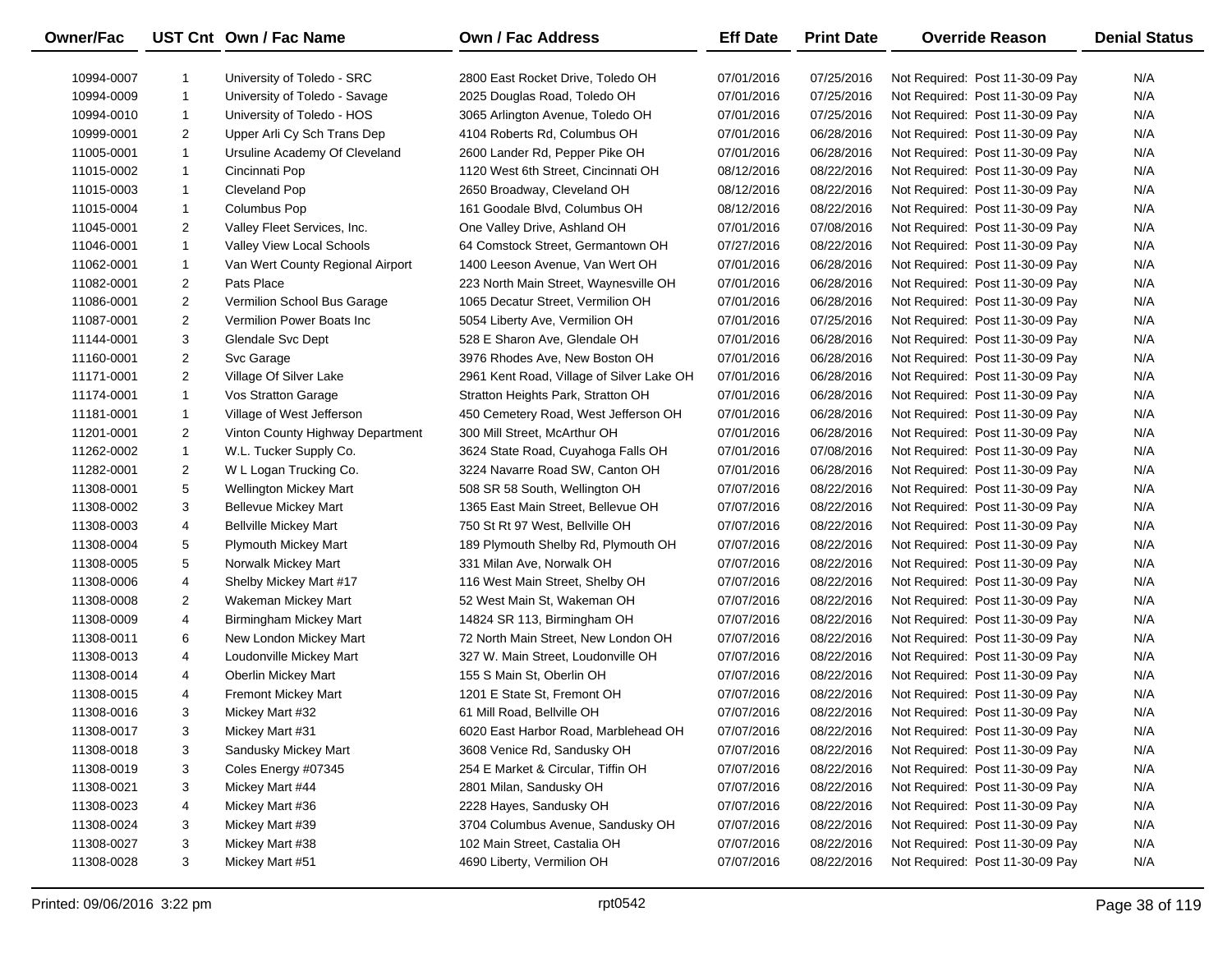| Owner/Fac  |                | UST Cnt Own / Fac Name             | Own / Fac Address                        | <b>Eff Date</b> | <b>Print Date</b> | <b>Override Reason</b>          | <b>Denial Status</b> |
|------------|----------------|------------------------------------|------------------------------------------|-----------------|-------------------|---------------------------------|----------------------|
| 11308-0029 | 3              | Mickey Mart #53                    | 1804 West SR 18, Tiffin OH               | 07/07/2016      | 08/22/2016        | Not Required: Post 11-30-09 Pay | N/A                  |
| 11308-0031 | 4              | Mickey Mart #35                    | 501 Main Street, Huron OH                | 07/07/2016      | 08/22/2016        | Not Required: Post 11-30-09 Pay | N/A                  |
| 11308-0032 | 3              | Mickey Mart #49                    | 411 West Washington, Sandusky OH         | 07/07/2016      | 08/22/2016        | Not Required: Post 11-30-09 Pay | N/A                  |
| 11308-0034 | 4              | New Washington Mickey Mart #45     | 125 S. Kibler Street, New Washington OH  | 07/07/2016      | 08/22/2016        | Not Required: Post 11-30-09 Pay | N/A                  |
| 11308-0035 | 3              | Mickey Mart #54                    | 187 E Herrick, Wellington OH             | 07/07/2016      | 08/22/2016        | Not Required: Post 11-30-09 Pay | N/A                  |
| 11308-0036 | 3              | Coles Energy Inc.                  | 302 W. Jefferson Street, Republic OH     | 07/07/2016      | 08/22/2016        | Not Required: Post 11-30-09 Pay | N/A                  |
| 11308-0038 | 4              | Vermilion Mickey Mart #52          | 1718 State Route 60, Vermilion OH        | 07/07/2016      | 08/22/2016        | Not Required: Post 11-30-09 Pay | N/A                  |
| 11360-0001 | 6              | Wardway Fuels Inc                  | 4555 Bridgetown Road, Cincinnati OH      | 07/01/2016      | 07/25/2016        | Not Required: Post 11-30-09 Pay | N/A                  |
| 11373-0003 | $\overline{2}$ | Human Services Building            | 416 S. East Street, Lebanon OH           | 07/01/2016      | 06/28/2016        | Not Required: Post 11-30-09 Pay | N/A                  |
| 11373-0005 | $\mathbf{1}$   | Deerfield Hamilton WWTP            | 6193 Stryker Road, Maineville OH         | 07/01/2016      | 06/28/2016        | Not Required: Post 11-30-09 Pay | N/A                  |
| 11376-0001 | $\mathbf{1}$   | Warren Local School District       | 220 Sweetapple Road, Vincent OH          | 07/01/2016      | 06/28/2016        | Not Required: Post 11-30-09 Pay | N/A                  |
| 11393-0001 | 3              | Washington Local School Bus Garage | 5201 Douglas Road, Toledo OH             | 07/01/2016      | 06/28/2016        | Not Required: Post 11-30-09 Pay | N/A                  |
| 11406-0001 | 4              | Wasko's Marathon Inc.              | 8177 Brecksville Road, Brecksville OH    | 07/01/2016      | 07/25/2016        | Not Required: Post 11-30-09 Pay | N/A                  |
| 11410-0002 | $\overline{2}$ | Waterloo Board of Education        | 1464 Industry Road, Atwater OH           | 07/01/2016      | 06/28/2016        | Not Required: Post 11-30-09 Pay | N/A                  |
| 11416-0004 | $\overline{2}$ | Watson Oil Co.                     | 1510 Sheridan Drive, Lancaster OH        | 07/01/2016      | 07/25/2016        | Not Required: Post 11-30-09 Pay | N/A                  |
| 11417-0001 | $\mathbf{1}$   | Wauseon High School                | 840 Parkview Street, Wauseon OH          | 07/01/2016      | 06/28/2016        | Not Required: Post 11-30-09 Pay | N/A                  |
| 11419-0001 | $\mathbf{1}$   | Waverly City Schls Bus Grg         | 500 East 2nd Street, Waverly OH          | 07/01/2016      | 06/28/2016        | Not Required: Post 11-30-09 Pay | N/A                  |
| 11434-0001 | $\mathbf{1}$   | Wayne Hospital Co.                 | 835 Sweitzer Street, Greenville OH       | 07/01/2016      | 06/28/2016        | Not Required: Post 11-30-09 Pay | N/A                  |
| 11436-0001 | $\mathbf{1}$   | Wayne Local Schools                | 659 Dayton Rd, Waynesville OH            | 07/01/2016      | 06/28/2016        | Not Required: Post 11-30-09 Pay | N/A                  |
| 11440-0001 | $\overline{2}$ | Wayne Oil Co., Inc.                | 92 Railroad Street, Ft Recovery OH       | 07/01/2016      | 06/28/2016        | Not Required: Post 11-30-09 Pay | N/A                  |
| 11468-0001 | 3              | 7 & 14 Plaza                       | 44952 State Route 14, Columbiana OH      | 07/01/2016      | 07/25/2016        | Not Required: Post 11-30-09 Pay | N/A                  |
| 11503-0001 | $\overline{2}$ | Wenger Excavating Inc              | 26 N Cochran St, Dalton OH               | 07/01/2016      | 06/28/2016        | Not Required: Post 11-30-09 Pay | N/A                  |
| 11510-0001 | $\mathbf{1}$   | Werlor Inc                         | 1420 Ralston Ave, Defiance OH            | 07/01/2016      | 06/28/2016        | Not Required: Post 11-30-09 Pay | N/A                  |
| 11550-0001 | $\overline{2}$ | <b>Westerville City Schools</b>    | 125 E. Walnut Street, Westerville OH     | 07/13/2016      | 08/08/2016        | Not Required: Post 11-30-09 Pay | N/A                  |
| 11550-0003 | $\overline{2}$ | <b>Building Services Wcs</b>       | 816 County Line Rd, Westerville OH       | 07/13/2016      | 08/08/2016        | Not Required: Post 11-30-09 Pay | N/A                  |
| 11584-0001 | 5              | Pomeroy Exxon                      | 282 West Main Street, Pomeroy OH         | 07/01/2016      | 06/28/2016        | Not Required: Post 11-30-09 Pay | N/A                  |
| 11595-0002 | $\mathbf{1}$   | White Allen Chevrolet              | 442 N Main St, Dayton OH                 | 07/01/2016      | 08/08/2016        | Not Required: Post 11-30-09 Pay | N/A                  |
| 11603-0001 | $\overline{2}$ | <b>Whitehall Bus Garage</b>        | 4000 Washburn St, Whitehall OH           | 07/01/2016      | 07/08/2016        | Not Required: Post 11-30-09 Pay | N/A                  |
| 11617-0001 | $\overline{2}$ | <b>Wickliffe City Schools</b>      | 2221 Rockefeller Rd, Wickliffe OH        | 07/01/2016      | 06/28/2016        | Not Required: Post 11-30-09 Pay | N/A                  |
| 11619-0001 | $\overline{2}$ | Wiers Farm Inc                     | 4465 St Rt 103 S, Willard OH             | 07/01/2016      | 07/08/2016        | Not Required: Post 11-30-09 Pay | N/A                  |
| 11619-0002 | $\mathbf{1}$   | Seven Cousins Truck Terminal       | 3377 US 224 East, Willard OH             | 07/01/2016      | 07/08/2016        | Not Required: Post 11-30-09 Pay | N/A                  |
| 11625-0001 | 3              | Wm E Fagaly & Son Inc              | 6858 Hill St, Miamitown OH               | 07/01/2016      | 06/28/2016        | Not Required: Post 11-30-09 Pay | N/A                  |
| 11632-0001 | $\mathbf{1}$   | Wildwood Golf Club                 | 601 Aberdeen Drive, Middletown OH        | 07/01/2016      | 06/28/2016        | Not Required: Post 11-30-09 Pay | N/A                  |
| 11650-0001 | 4              | Arnold's Oil Co                    | 466 Old US 52, New Richmond OH           | 07/05/2016      | 08/08/2016        | Not Required: Post 11-30-09 Pay | N/A                  |
| 11658-0001 | 3              | Hasty Service Inc                  | 4738 Dorr St, Toledo OH                  | 07/01/2016      | 07/08/2016        | Not Required: Post 11-30-09 Pay | N/A                  |
| 11665-0001 |                | Jonick & Company, Inc.             | 4768-4900 French Creek Road, Sheffield O | 07/01/2016      | 07/08/2016        | Not Required: Post 11-30-09 Pay | N/A                  |
| 11679-0001 | 1              | H & D Steel Service                | 9960 York Alpha Dr, North Royalton OH    | 07/05/2016      | 08/08/2016        | Not Required: Post 11-30-09 Pay | N/A                  |
| 11686-0001 | $\mathbf{1}$   | Haines & Co. Inc.                  | 6420 Promler Avenue NW, North Canton O   | 07/01/2016      | 06/28/2016        | Not Required: Post 11-30-09 Pay | N/A                  |
| 11716-0001 | $\overline{a}$ | Clean Car Wash Inc                 | 29906 Lakeland Blvd, Wickliffe OH        | 07/01/2016      | 07/08/2016        | Not Required: Post 11-30-09 Pay | N/A                  |
| 11732-0001 | 2              | <b>Transportation Department</b>   | 33505 Curtis Road, Eastlake OH           | 07/01/2016      | 06/28/2016        | Not Required: Post 11-30-09 Pay | N/A                  |
| 11737-0002 | $\mathbf{1}$   | Wilmington City School Bus Garage  | 341 S. Nelson Avenue, Wilmington OH      | 07/01/2016      | 06/28/2016        | Not Required: Post 11-30-09 Pay | N/A                  |
| 11784-0002 | 3              | <b>Wood County Airport</b>         | 1261 E. Poe Road, Bowling Green OH       | 07/01/2016      | 06/28/2016        | Not Required: Post 11-30-09 Pay | N/A                  |
| 11785-0011 | $\mathbf{1}$   | Wood County Justice Center         | 1960 E. Gypsy Lane, Bowling Green OH     | 07/01/2016      | 06/28/2016        | Not Required: Post 11-30-09 Pay | N/A                  |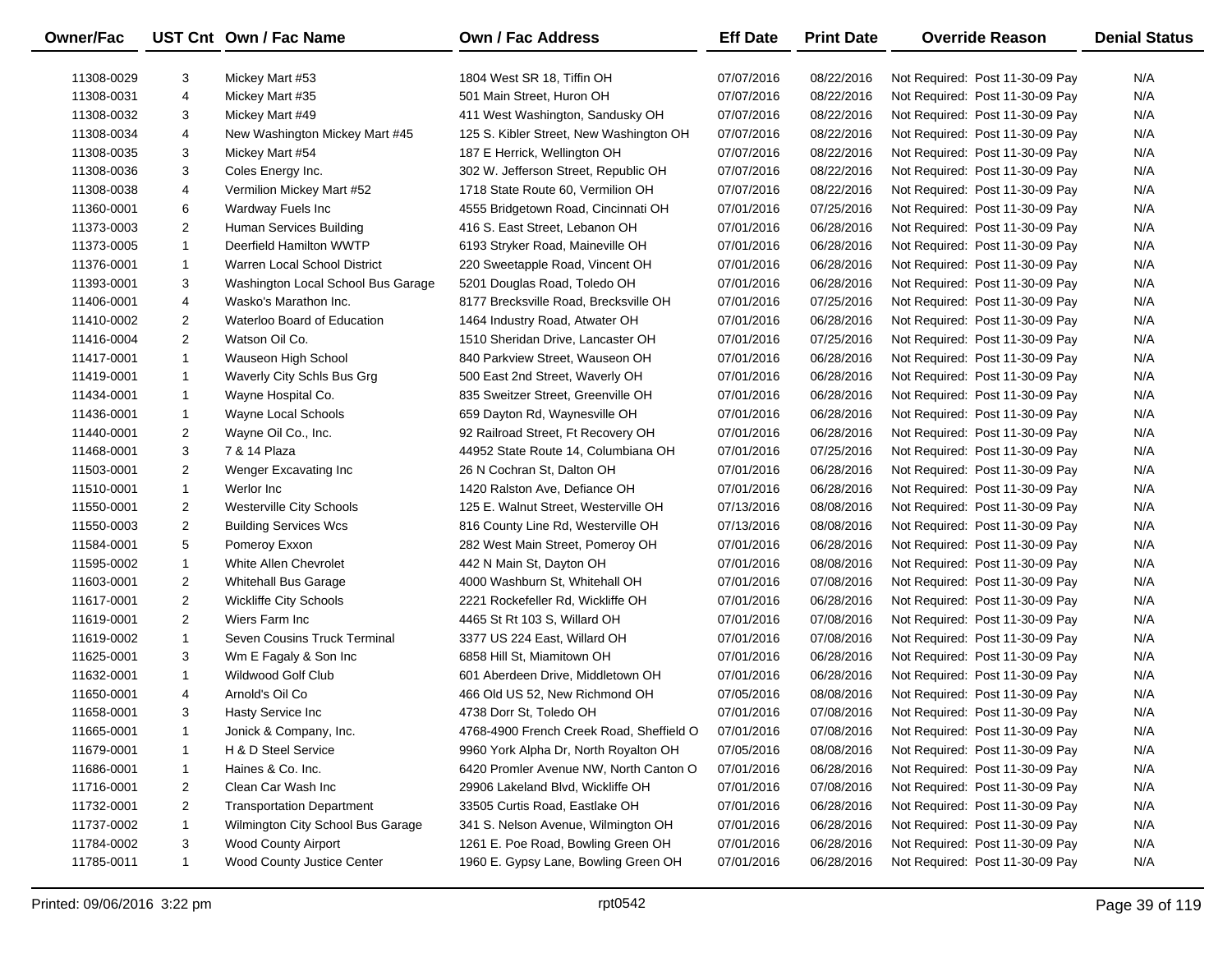| Owner/Fac  |                | UST Cnt Own / Fac Name               | <b>Own / Fac Address</b>                 | <b>Eff Date</b> | <b>Print Date</b> | <b>Override Reason</b>          | <b>Denial Status</b> |
|------------|----------------|--------------------------------------|------------------------------------------|-----------------|-------------------|---------------------------------|----------------------|
| 11785-0012 | 2              | <b>Wood County Fuel Facility</b>     | 1934 Gypsy Lane Road, Bowling Green O    | 07/01/2016      | 06/28/2016        | Not Required: Post 11-30-09 Pay | N/A                  |
| 11809-0001 | $\overline{2}$ | Worthington Steel Company            | 1127 Dearborn Drive, Columbus OH         | 07/05/2016      | 08/08/2016        | Not Required: Post 11-30-09 Pay | N/A                  |
| 11813-0001 | 4              | Wright Bros Fuel Farm-Ctr 2          | Dixie Drive, Vandalia OH                 | 07/01/2016      | 07/08/2016        | Not Required: Post 11-30-09 Pay | N/A                  |
| 11813-0004 | $\mathbf{1}$   | <b>Wright Brothers Aero</b>          | 3603 Cargo Road, Vandalia OH             | 07/01/2016      | 07/08/2016        | Not Required: Post 11-30-09 Pay | N/A                  |
| 11813-0005 | $\mathbf{1}$   | Wright Bros. Aero, Inc. - Hangar 5   | 3550 Wright Drive, Vandalia OH           | 07/01/2016      | 07/08/2016        | Not Required: Post 11-30-09 Pay | N/A                  |
| 11814-0001 | $\overline{2}$ | <b>Wright State University</b>       | 3640 Colonel Glenn Hwy, Fairborn OH      | 07/01/2016      | 06/28/2016        | Not Required: Post 11-30-09 Pay | N/A                  |
| 11825-0001 | $\overline{2}$ | Wynford High Sch                     | 3288 Holmes Center Rd, Bucyrus OH        | 07/01/2016      | 06/28/2016        | Not Required: Post 11-30-09 Pay | N/A                  |
| 11842-0001 | $\overline{2}$ | United Garage & Service Corp.        | 2069 W. 3rd Street, Cleveland OH         | 07/01/2016      | 07/08/2016        | Not Required: Post 11-30-09 Pay | N/A                  |
| 11869-0001 | 3              | Zachrich Trucking Inc                | Route 2 State Rt 281 & Rd 18, Holgate OH | 07/01/2016      | 08/08/2016        | Not Required: Post 11-30-09 Pay | N/A                  |
| 11897-0001 | $\mathbf{1}$   | Zumstein Land Company Inc.           | 524 N. Water Street, Lewisburg OH        | 07/01/2016      | 06/28/2016        | Not Required: Post 11-30-09 Pay | N/A                  |
| 11947-0001 | $\mathbf{1}$   | Ainsley Oil Co Inc                   | 440 South Mecca Street, Cortland OH      | 07/01/2016      | 06/28/2016        | Not Required: Post 11-30-09 Pay | N/A                  |
| 11964-0003 | $\overline{2}$ | Marimor School & Inds                | 2550 Ada Rd, Lima OH                     | 07/01/2016      | 08/22/2016        | Not Required: Post 11-30-09 Pay | N/A                  |
| 11964-0006 | $\overline{2}$ | <b>Board of County Commissioners</b> | 1501 N Sugar Street, Lima OH             | 07/01/2016      | 08/22/2016        | Not Required: Post 11-30-09 Pay | N/A                  |
| 11970-0001 | $\overline{2}$ | Alliance C C                         | 725 E Milton, Alliance OH                | 07/01/2016      | 06/28/2016        | Not Required: Post 11-30-09 Pay | N/A                  |
| 11983-0001 | 4              | Laccheo's Marathon                   | 30490 Euclid Avenue, Wickliffe OH        | 08/03/2016      | 08/22/2016        | Not Required: Post 11-30-09 Pay | N/A                  |
| 12022-0002 | $\overline{7}$ | Western Reserve Farm Coop            | 195 E. Satin Street, Jefferson OH        | 07/01/2016      | 07/25/2016        | Not Required: Post 11-30-09 Pay | N/A                  |
| 12022-0004 | 5              | Western Reserve Farm Coop., Inc.     | 10508 Freedom Street, Garrettsville OH   | 07/01/2016      | 07/25/2016        | Not Required: Post 11-30-09 Pay | N/A                  |
| 12022-0005 | 3              | Western Reserve Farm Cooperative     | 13762 Ford Lane, Burton OH               | 07/01/2016      | 07/25/2016        | Not Required: Post 11-30-09 Pay | N/A                  |
| 12022-0006 | $\overline{7}$ | Western Reserve Farm Cooperative     | 2091 US Route 322, Williamsfield OH      | 07/01/2016      | 07/25/2016        | Not Required: Post 11-30-09 Pay | N/A                  |
| 12057-0002 | 5              | Lite Star Oil                        | 402 N. Warpole Street, Upper Sandusky O  | 07/01/2016      | 06/28/2016        | Not Required: Post 11-30-09 Pay | N/A                  |
| 12057-0004 | 4              | Jen Cor Food Store                   | 7792 St Rt 309, Galion OH                | 07/01/2016      | 06/28/2016        | Not Required: Post 11-30-09 Pay | N/A                  |
| 12093-0003 | 2              | Auglaize Cty Eng'r Fuel Cmp          | 1014 S Blackhoof St, Wapakoneta OH       | 07/01/2016      | 08/08/2016        | Not Required: Post 11-30-09 Pay | N/A                  |
| 12093-0004 | $\mathbf{1}$   | Old Way Hanger                       | Neil Armstrong Airport, New Knoxville OH | 07/01/2016      | 08/08/2016        | Not Required: Post 11-30-09 Pay | N/A                  |
| 12093-0007 | 3              | Neil Armstrong Airport               | 7776 State Route 219, New Knoxville OH   | 07/01/2016      | 08/08/2016        | Not Required: Post 11-30-09 Pay | N/A                  |
| 12094-0001 | $\overline{2}$ | Transportation Center/Warren Schools | 600 Roanoke Street S.E., Warren OH       | 07/01/2016      | 06/28/2016        | Not Required: Post 11-30-09 Pay | N/A                  |
| 12126-0001 | 4              | <b>Bailey's Convenient Mart</b>      | 4321 Gallia Pike, Franklin Furnace OH    | 07/01/2016      | 07/08/2016        | Not Required: Post 11-30-09 Pay | N/A                  |
| 12140-0001 | 4              | Rickenbacker BP                      | 2560 London Groveport Road, Groveport O  | 07/01/2016      | 06/28/2016        | Not Required: Post 11-30-09 Pay | N/A                  |
| 12140-0007 | 3              | The 23 Mart                          | 6301 S. High Street, Shadeville OH       | 07/01/2016      | 06/28/2016        | Not Required: Post 11-30-09 Pay | N/A                  |
| 12143-0001 | $\mathbf{1}$   | <b>Blennerhassett Yacht Club</b>     | 800 O'neil Street, Belpre OH             | 07/01/2016      | 07/08/2016        | Not Required: Post 11-30-09 Pay | N/A                  |
| 12157-0001 | 3              | Myers 76 Station Inc.                | 1333 State Route 83, Millersburg OH      | 07/01/2016      | 07/08/2016        | Not Required: Post 11-30-09 Pay | N/A                  |
| 12200-0001 | 4              | Reno Mini Mart                       | 26960 State Route 7, Marrietta OH        | 07/01/2016      | 07/08/2016        | Not Required: Post 11-30-09 Pay | N/A                  |
| 12200-0002 | 3              | Newport Mini Mart                    | 38175 State Route 7, Newport OH          | 07/01/2016      | 07/08/2016        | Not Required: Post 11-30-09 Pay | N/A                  |
| 12219-0001 | 3              | Canton Erectors Inc                  | 2009 Quimby Ave S W, Canton OH           | 07/28/2016      | 08/22/2016        | Not Required: Post 11-30-09 Pay | N/A                  |
| 12219-0002 | $\mathbf{1}$   | Canton Erectors Inc                  | 3035 21st St SW, Canton OH               | 07/28/2016      | 08/22/2016        | Not Required: Post 11-30-09 Pay | N/A                  |
| 12223-0001 | $\overline{2}$ | Carron Asphalt Paving Inc            | 7615 Bond St, Glenwillow OH              | 07/01/2016      | 06/28/2016        | Not Required: Post 11-30-09 Pay | N/A                  |
| 12244-0001 | 3              | The Catawba Moorings                 | 2313 N E Catawba Rd, Port Clinton OH     | 07/01/2016      | 06/28/2016        | Not Required: Post 11-30-09 Pay | N/A                  |
| 12251-0007 | 1              | <b>Clinton Substation</b>            | 9200 Clinton Road, Brooklyn OH           | 07/01/2016      | 08/22/2016        | Not Required: Post 11-30-09 Pay | N/A                  |
| 12251-0009 | 2              | East 24th Street Service Center      | 1561 E. 24th Street, Cleveland OH        | 07/01/2016      | 08/22/2016        | Not Required: Post 11-30-09 Pay | N/A                  |
| 12251-0010 | 1              | Huntsburg Radio Facility             | 11680 Clay Street, Huntsburg OH          | 07/01/2016      | 08/22/2016        | Not Required: Post 11-30-09 Pay | N/A                  |
| 12251-0013 | 1              | <b>Mayfield Substation</b>           | 8754 Mayfield Road, Chester OH           | 07/01/2016      | 08/22/2016        | Not Required: Post 11-30-09 Pay | N/A                  |
| 12251-0014 | 2              | Miles Service Center                 | 4295 E. 146th Street, Cleveland OH       | 07/01/2016      | 08/22/2016        | Not Required: Post 11-30-09 Pay | N/A                  |
| 12251-0015 | 1              | <b>Sheffield Radio Facility</b>      | Plymouth Ridge Road, Kingsville OH       | 07/01/2016      | 08/22/2016        | Not Required: Post 11-30-09 Pay | N/A                  |
| 12251-0016 | $\overline{2}$ | <b>System Operation Center</b>       | 6896 Miller Road, Brecksville OH         | 07/01/2016      | 08/22/2016        | Not Required: Post 11-30-09 Pay | N/A                  |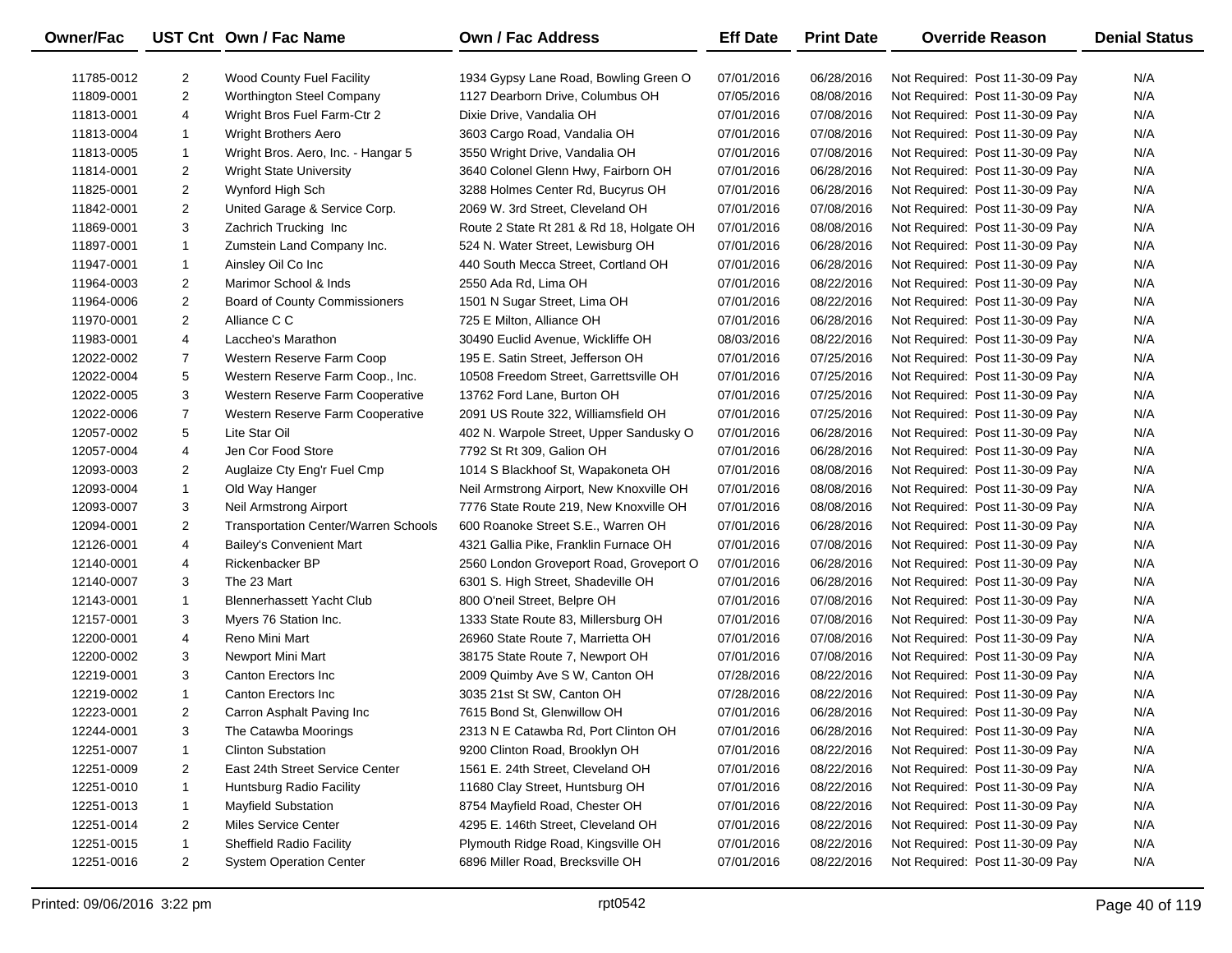| <b>Owner/Fac</b> |                | UST Cnt Own / Fac Name                | <b>Own / Fac Address</b>                 | <b>Eff Date</b> | <b>Print Date</b> | <b>Override Reason</b>          | <b>Denial Status</b> |
|------------------|----------------|---------------------------------------|------------------------------------------|-----------------|-------------------|---------------------------------|----------------------|
| 12251-0017       | $\mathbf 1$    | <b>Thompson Substation</b>            | Route 528 (South of Thompson Village), T | 07/01/2016      | 08/22/2016        | Not Required: Post 11-30-09 Pay | N/A                  |
| 12251-0024       | $\overline{2}$ | Wadsworth Secondary Data Center       | 9681 Silvercreek Road, Wadsworth OH      | 07/01/2016      | 08/22/2016        | Not Required: Post 11-30-09 Pay | N/A                  |
| 12251-0029       | 4              | Lakewood Operations Center            | 900 LeMoyne Road, Northwood OH           | 07/01/2016      | 08/22/2016        | Not Required: Post 11-30-09 Pay | N/A                  |
| 12251-0031       | $\overline{2}$ | <b>Toledo Edison Western District</b> | 134 Lawrence Avenue, Wauseon OH          | 07/01/2016      | 08/22/2016        | Not Required: Post 11-30-09 Pay | N/A                  |
| 12251-0032       | 3              | <b>Bay Service Building</b>           | 2508 W. Perkins Avenue, Sandusky OH      | 07/01/2016      | 08/22/2016        | Not Required: Post 11-30-09 Pay | N/A                  |
| 12251-0033       | 6              | Fairlawn Service Center               | 1910 W. Market Street, Akron OH          | 07/01/2016      | 08/22/2016        | Not Required: Post 11-30-09 Pay | N/A                  |
| 12251-0035       | 5              | Lake Erie Service Building            | 6326 Lake Avenue, Elyria OH              | 07/01/2016      | 08/22/2016        | Not Required: Post 11-30-09 Pay | N/A                  |
| 12251-0036       | $\mathbf{1}$   | Macedonia Line Shop                   | 470 E. Highland Road, Macedonia OH       | 07/01/2016      | 08/22/2016        | Not Required: Post 11-30-09 Pay | N/A                  |
| 12251-0041       | $\overline{2}$ | Salem Line Shop                       | 1441 S. Ellsworth Road, Salem OH         | 07/01/2016      | 08/22/2016        | Not Required: Post 11-30-09 Pay | N/A                  |
| 12251-0042       | $\overline{2}$ | Springfield Service Center            | 420 York Street, Springfield OH          | 07/01/2016      | 08/22/2016        | Not Required: Post 11-30-09 Pay | N/A                  |
| 12251-0043       | 5              | <b>Stark Service Building</b>         | 2600 S. Erie Avenue, Massillon OH        | 07/01/2016      | 08/22/2016        | Not Required: Post 11-30-09 Pay | N/A                  |
| 12251-0045       | 3              | Warren Service Building               | 2231 W. Market Street, Warren OH         | 07/01/2016      | 08/22/2016        | Not Required: Post 11-30-09 Pay | N/A                  |
| 12251-0046       | 5              | Youngstown Service Center             | 730 South Avenue, Youngstown OH          | 07/01/2016      | 08/22/2016        | Not Required: Post 11-30-09 Pay | N/A                  |
| 12251-0047       | $\mathbf{1}$   | Bay Shore Plant                       | 4701 Bay Shore Road, Oregon OH           | 07/01/2016      | 08/22/2016        | Not Required: Post 11-30-09 Pay | N/A                  |
| 12251-0049       | $\overline{2}$ | W. H. Sammis Plant                    | Route 7 Box 176, Stration OH             | 07/01/2016      | 08/22/2016        | Not Required: Post 11-30-09 Pay | N/A                  |
| 12251-0050       | $\overline{2}$ | <b>Wadsworth Control Center</b>       | 9681 Silvercreek Road, Wadsworth OH      | 07/01/2016      | 08/22/2016        | Not Required: Post 11-30-09 Pay | N/A                  |
| 12251-0052       | $\mathbf{1}$   | West Akron Campus                     | 341 White Pond Drive, Akron OH           | 07/01/2016      | 08/22/2016        | Not Required: Post 11-30-09 Pay | N/A                  |
| 12251-0053       | $\mathbf{1}$   | <b>Akron Control Center</b>           | 885 Mull Avenue, Akron OH                | 07/01/2016      | 08/22/2016        | Not Required: Post 11-30-09 Pay | N/A                  |
| 12269-0001       | $\mathbf{1}$   | Chagrin Falls Exempted                | 1155 Bell Street, Chagrin Falls OH       | 07/01/2016      | 06/28/2016        | Not Required: Post 11-30-09 Pay | N/A                  |
| 12270-0004       | 3              | Heritage Cooperative                  | 252 North Franklin, Richwood OH          | 07/01/2016      | 06/28/2016        | Not Required: Post 11-30-09 Pay | N/A                  |
| 12270-0005       | 4              | <b>Heritage Cooperative</b>           | 304 Bloomfield Avenue, Urbana OH         | 07/01/2016      | 06/28/2016        | Not Required: Post 11-30-09 Pay | N/A                  |
| 12270-0011       | $\overline{2}$ | Heritage Cooperative - Mechanicsburg  | 140 S. Main, Mechanicsburg OH            | 07/01/2016      | 06/28/2016        | Not Required: Post 11-30-09 Pay | N/A                  |
| 12270-0012       | 4              | Heritage Cooperative                  | 1305 South Main Street & Bales Road, Ken | 07/01/2016      | 06/28/2016        | Not Required: Post 11-30-09 Pay | N/A                  |
| 12302-0001       | 5              | <b>Beaver Pike Express</b>            | 5611 Beaver Pike Road, Beaver OH         | 07/01/2016      | 08/08/2016        | Not Required: Post 11-30-09 Pay | N/A                  |
| 12302-0002       | 6              | <b>Bodimer's Grocery</b>              | 3747 Rt-35, Rodney OH                    | 07/01/2016      | 08/08/2016        | Not Required: Post 11-30-09 Pay | N/A                  |
| 12302-0003       | 5              | Brown's Market 1                      | Route 4 Box 1508, Gallipolis OH          | 07/01/2016      | 08/08/2016        | Not Required: Post 11-30-09 Pay | N/A                  |
| 12302-0004       | 5              | Spring Valley Marathon                | 391 Jackson Pike, Gallipolis OH          | 07/01/2016      | 08/08/2016        | Not Required: Post 11-30-09 Pay | N/A                  |
| 12302-0009       | 3              | G & G Grocery                         | St Rt 7, Addison OH                      | 07/01/2016      | 08/08/2016        | Not Required: Post 11-30-09 Pay | N/A                  |
| 12302-0012       | 5              | Main Express #6                       | 259 Chillicothe St, Jackson OH           | 07/01/2016      | 08/08/2016        | Not Required: Post 11-30-09 Pay | N/A                  |
| 12302-0014       | 5              | Marathon Food Mart                    | 17286 State Route 247, Seaman OH         | 07/01/2016      | 08/08/2016        | Not Required: Post 11-30-09 Pay | N/A                  |
| 12302-0015       | 5              | Food Mart 218                         | 6770 SR 7 S, Gallipolis OH               | 07/01/2016      | 08/08/2016        | Not Required: Post 11-30-09 Pay | N/A                  |
| 12302-0016       | 4              | Robert's Five Pt's Exp                | 34110 State Route 7, Pomeroy OH          | 07/01/2016      | 08/08/2016        | Not Required: Post 11-30-09 Pay | N/A                  |
| 12302-0020       | 3              | Main Express #7                       | 1390 North Bridge St, Chillicothe OH     | 07/01/2016      | 08/08/2016        | Not Required: Post 11-30-09 Pay | N/A                  |
| 12302-0021       | 5              | Marathon Food Mart                    | 25360 State Route 41, Peebles OH         | 07/01/2016      | 08/08/2016        | Not Required: Post 11-30-09 Pay | N/A                  |
| 12302-0031       | 4              | Riverside Food Mart                   | 431 West Main, Pomeroy OH                | 07/01/2016      | 08/08/2016        | Not Required: Post 11-30-09 Pay | N/A                  |
| 12302-0032       | 4              | Marathon Food Center                  | 5615 Washington Rd, Albany OH            | 07/01/2016      | 08/08/2016        | Not Required: Post 11-30-09 Pay | N/A                  |
| 12302-0035       | 4              | Little Hocking Grocery & Deli         | 15 Arrowhead Road, Little Hocking OH     | 07/01/2016      | 08/08/2016        | Not Required: Post 11-30-09 Pay | N/A                  |
| 12302-0036       | 3              | Guysville Food Mart                   | 19100 Route 50, Guysville OH             | 07/01/2016      | 08/08/2016        | Not Required: Post 11-30-09 Pay | N/A                  |
| 12302-0037       | 5              | <b>Bud's One Stop</b>                 | 970 E. Main Street, Jackson OH           | 07/01/2016      | 08/08/2016        | Not Required: Post 11-30-09 Pay | N/A                  |
| 12302-0038       | 3              | Chauncey Food Mart                    | 5 Converse Street, Chauncey OH           | 07/01/2016      | 08/08/2016        | Not Required: Post 11-30-09 Pay | N/A                  |
| 12302-0039       | 3              | <b>Beverly Marathon</b>               | 415 5th Street, Beverly OH               | 07/01/2016      | 08/08/2016        | Not Required: Post 11-30-09 Pay | N/A                  |
| 12302-0040       | 4              | Mason Co. E One Twenty Four Mart      | 31637 Dead Man's Curve Rd., Pomeroy O    | 07/01/2016      | 08/08/2016        | Not Required: Post 11-30-09 Pay | N/A                  |
| 12302-0041       | 4              | The Detour                            | 7575 St. Rt. 327, Wellston OH            | 07/01/2016      | 08/08/2016        | Not Required: Post 11-30-09 Pay | N/A                  |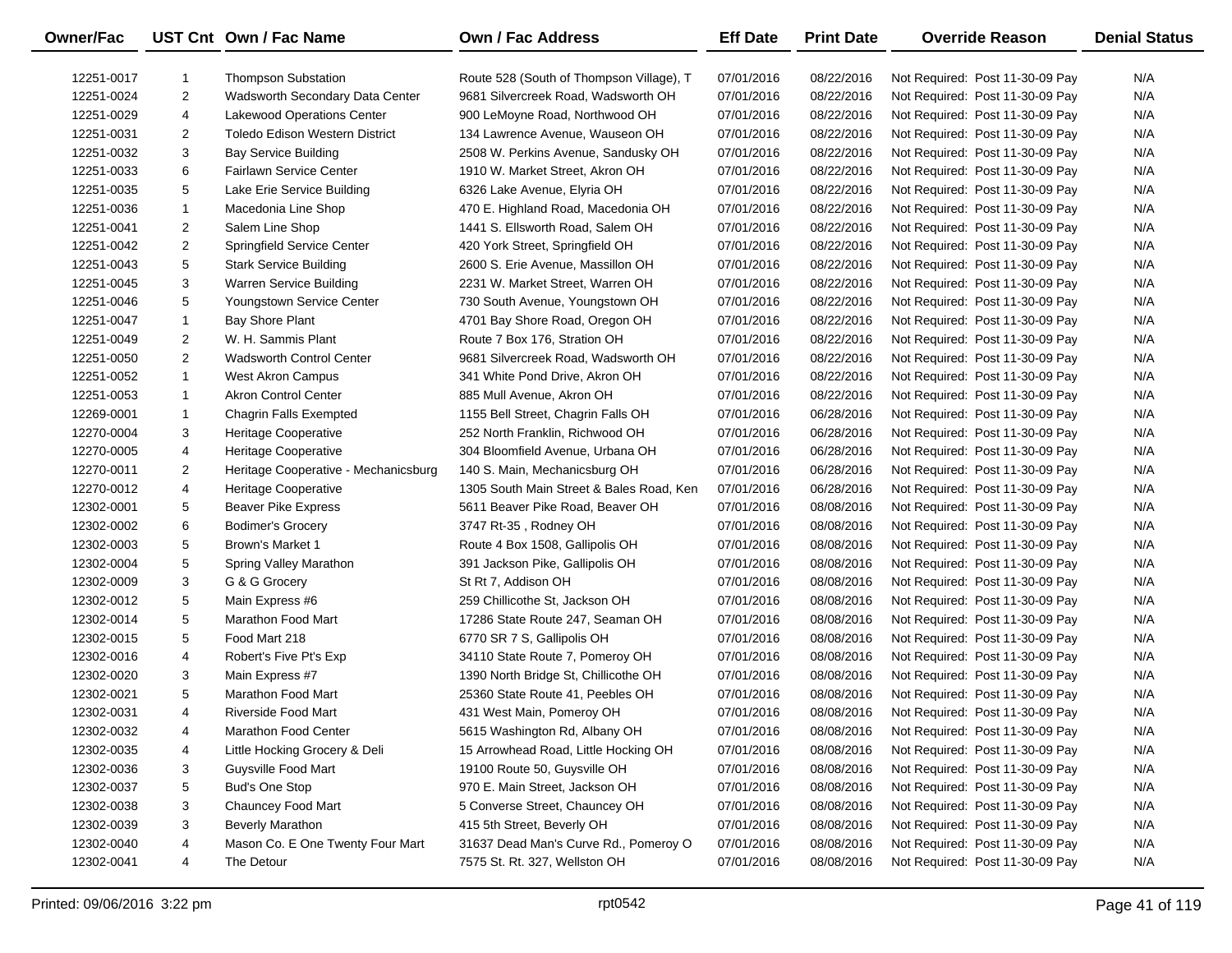| Owner/Fac  |                | UST Cnt Own / Fac Name                                                | Own / Fac Address                        | <b>Eff Date</b> | <b>Print Date</b> | <b>Override Reason</b>          | <b>Denial Status</b> |
|------------|----------------|-----------------------------------------------------------------------|------------------------------------------|-----------------|-------------------|---------------------------------|----------------------|
| 12302-0043 | 4              | Hamden Marathon                                                       | 38321 State Route 93, Hamden OH          | 07/01/2016      | 08/08/2016        | Not Required: Post 11-30-09 Pay | N/A                  |
| 12302-0044 | 3              | Marietta Marathon                                                     | 498 Pike Street, Marietta OH             | 07/01/2016      | 08/08/2016        | Not Required: Post 11-30-09 Pay | N/A                  |
| 12302-0045 | 3              | <b>Bud's One Stop</b>                                                 | 5220 State Route 78, Buchtel OH          | 07/01/2016      | 08/08/2016        | Not Required: Post 11-30-09 Pay | N/A                  |
| 12302-0046 | $\overline{2}$ | Gillespies Store                                                      | 1111 N. Main St., Jackson OH             | 07/01/2016      | 08/08/2016        | Not Required: Post 11-30-09 Pay | N/A                  |
| 12308-0002 | $\overline{2}$ | Ashtabula City Public Works Department                                | 501 W. 24th Street, Ashtabula OH         | 07/01/2016      | 06/28/2016        | Not Required: Post 11-30-09 Pay | N/A                  |
| 12313-0001 | $\mathbf{1}$   | Berea Police City Hall                                                | 11 Berea Commons, Berea OH               | 07/01/2016      | 06/28/2016        | Not Required: Post 11-30-09 Pay | N/A                  |
| 12314-0003 | 3              | <b>Brook Park Service Center</b>                                      | 19065 Holland Road, Brook Park OH        | 07/25/2016      | 08/22/2016        | Not Required: Post 11-30-09 Pay | N/A                  |
| 12314-0004 | $\mathbf{1}$   | <b>Fairlawn Pump Station</b>                                          | 5180 Smith Road, Brook Park OH           | 07/25/2016      | 08/22/2016        | Not Required: Post 11-30-09 Pay | N/A                  |
| 12316-0001 | $\mathbf{1}$   | <b>Bucyrus Airport</b>                                                | 2254 Isaac Beal Rd, Bucyrus OH           | 07/01/2016      | 07/08/2016        | Not Required: Post 11-30-09 Pay | N/A                  |
| 12323-0002 | $\mathbf{1}$   | City Of Clyde - Municipal Bldg                                        | 222 Main Street, Clyde OH                | 07/01/2016      | 06/28/2016        | Not Required: Post 11-30-09 Pay | N/A                  |
| 12333-0001 | $\overline{2}$ | City Of Eastlake                                                      | 35150 Lakeshore Boulevard, Eastlake OH   | 07/01/2016      | 06/28/2016        | Not Required: Post 11-30-09 Pay | N/A                  |
| 12344-0001 | 3              | Central Maintenance Garage                                            | 1220 Mogadore Rd, Kent OH                | 07/01/2016      | 07/08/2016        | Not Required: Post 11-30-09 Pay | N/A                  |
| 12346-0004 | 3              | City Of Lakewood City Hall                                            | 12650 Detroit Ave, Lakewood OH           | 07/01/2016      | 06/28/2016        | Not Required: Post 11-30-09 Pay | N/A                  |
| 12346-0006 | $\mathbf{1}$   | Lakewood Wastewater Treat                                             | Metro Park Dr Metro Pks, Lakewood OH     | 07/01/2016      | 06/28/2016        | Not Required: Post 11-30-09 Pay | N/A                  |
| 12346-0007 | $\mathbf{1}$   | Lakewood Incinerator                                                  | 12920 Berea Rd, Lakewood OH              | 07/01/2016      | 06/28/2016        | Not Required: Post 11-30-09 Pay | N/A                  |
| 12346-0008 | $\overline{2}$ | Fire Station 1                                                        | 14601 Madison Avenue, Lakewood OH        | 07/01/2016      | 06/28/2016        | Not Required: Post 11-30-09 Pay | N/A                  |
| 12348-0005 | 4              | Philip Q Maiorana Waste Water Treatmer 6301 W. Erie Avenue, Lorain OH |                                          | 07/01/2016      | 06/28/2016        | Not Required: Post 11-30-09 Pay | N/A                  |
| 12348-0006 | 3              | <b>City Garage Department</b>                                         | 114 E. 35th Street, Lorain OH            | 07/01/2016      | 06/28/2016        | Not Required: Post 11-30-09 Pay | N/A                  |
| 12353-0002 | $\mathbf{1}$   | Golf Center of Kings Island                                           | 6042 Fairway Drive, Mason OH             | 07/01/2016      | 06/28/2016        | Not Required: Post 11-30-09 Pay | N/A                  |
| 12361-0002 | $\mathbf{1}$   | Sewer Plant A                                                         | 11675 Royalton Rd, North Royalton OH     | 07/01/2016      | 07/08/2016        | Not Required: Post 11-30-09 Pay | N/A                  |
| 12361-0004 | $\mathbf{1}$   | Sewer Plant B                                                         | 11355 Sprague Rd, North Royalton OH      | 07/01/2016      | 07/08/2016        | Not Required: Post 11-30-09 Pay | N/A                  |
| 12361-0005 | 2              | North Royalton Service Center                                         | 11545 Royalton Road, North Royalton OH   | 07/01/2016      | 07/08/2016        | Not Required: Post 11-30-09 Pay | N/A                  |
| 12361-0006 | $\mathbf{1}$   | City Of North Royalton Sewer Plant                                    | 3008 Valley Lane, North Royalton OH      | 07/01/2016      | 07/08/2016        | Not Required: Post 11-30-09 Pay | N/A                  |
| 12373-0002 | $\mathbf{1}$   | City of Seven Hills                                                   | 7325 Summitview Drive, Seven Hills OH    | 07/01/2016      | 06/28/2016        | Not Required: Post 11-30-09 Pay | N/A                  |
| 12379-0010 | 2              | Springfield Beckly Airport                                            | 1251 W Blee Rd, Springfield OH           | 07/01/2016      | 07/08/2016        | Not Required: Post 11-30-09 Pay | N/A                  |
| 12379-0011 | 2              | <b>Bus Maintenance Facility</b>                                       | 100 West Jefferson St, Springfield OH    | 07/01/2016      | 07/08/2016        | Not Required: Post 11-30-09 Pay | N/A                  |
| 12379-0012 | $\overline{2}$ | <b>City Services Center</b>                                           | 2100 Lagonda Avenue, Springfield OH      | 07/01/2016      | 07/08/2016        | Not Required: Post 11-30-09 Pay | N/A                  |
| 12384-0001 | $\overline{2}$ | <b>City Fuel Facility</b>                                             | 300 N Miami Ave, West Carrollton OH      | 07/01/2016      | 06/28/2016        | Not Required: Post 11-30-09 Pay | N/A                  |
| 12384-0002 | $\mathbf{1}$   | <b>West Carrollton Civic Center</b>                                   | 300 E Central Avenue, West Carrollton OH | 07/01/2016      | 06/28/2016        | Not Required: Post 11-30-09 Pay | N/A                  |
| 12386-0001 | $\mathbf{1}$   | City Of Willoughby Hills                                              | 35405 Chardon Road, Willoughby Hills OH  | 07/01/2016      | 06/28/2016        | Not Required: Post 11-30-09 Pay | N/A                  |
| 12388-0001 | 4              | City Worthington Service Dpt                                          | 380 Highland Avenue, Worthington OH      | 07/01/2016      | 06/28/2016        | Not Required: Post 11-30-09 Pay | N/A                  |
| 12391-0001 | $\mathbf{1}$   | City Of Wyoming                                                       | 800 Oak Avenue, Wyoming OH               | 07/01/2016      | 06/28/2016        | Not Required: Post 11-30-09 Pay | N/A                  |
| 12393-0016 | 2              | <b>Street Dept</b>                                                    | 1475 Teamster Dr, Youngstown OH          | 08/15/2016      | 08/22/2016        | Not Required: Post 11-30-09 Pay | N/A                  |
| 12393-0021 | $\overline{2}$ | Henry Stambaugh Golf Course                                           | 202 Gypsy Lane, Youngstown OH            | 08/15/2016      | 08/22/2016        | Not Required: Post 11-30-09 Pay | N/A                  |
| 12393-0022 | $\mathbf{1}$   | <b>City Water Department</b>                                          | 160 N. West Ave., Youngstown OH          | 08/15/2016      | 08/22/2016        | Not Required: Post 11-30-09 Pay | N/A                  |
| 12394-0001 | 4              | <b>Bubba's Corner</b>                                                 | 11500 US Route 62, Orient OH             | 07/01/2016      | 07/08/2016        | Not Required: Post 11-30-09 Pay | N/A                  |
| 12415-0005 | -1             | <b>Garfield Park Reservation</b>                                      | 11410 Broadway Ave, Garfield Heights OH  | 07/01/2016      | 06/28/2016        | Not Required: Post 11-30-09 Pay | N/A                  |
| 12415-0010 | 2              | Scenic Park Marina                                                    | 1500 Scenic Park Dr, Rocky River OH      | 07/01/2016      | 06/28/2016        | Not Required: Post 11-30-09 Pay | N/A                  |
| 12415-0014 | 1              | Sleepy Hollow Golf Course                                             | 9445 Brecksville Road, Brecksville OH    | 07/01/2016      | 06/28/2016        | Not Required: Post 11-30-09 Pay | N/A                  |
| 12415-0016 | 1              | Cleveland Metropark Zoo                                               | 4001 Fulton Parkway, Cleveland OH        | 07/01/2016      | 06/28/2016        | Not Required: Post 11-30-09 Pay | N/A                  |
| 12415-0017 | 1              | Seneca Golf Course                                                    | 1901 East Edgerton Road, Broadview Hei   | 07/01/2016      | 06/28/2016        | Not Required: Post 11-30-09 Pay | N/A                  |
| 12415-0018 | 2              | Cleveland Wildwood Marina                                             | 16800 Neff Road, Cleveland OH            | 07/01/2016      | 06/28/2016        | Not Required: Post 11-30-09 Pay | N/A                  |
| 12415-0019 | $\overline{2}$ | Cleveland E 55th St Marina                                            | 5555 N. Marginal Road, Cleveland OH      | 07/01/2016      | 06/28/2016        | Not Required: Post 11-30-09 Pay | N/A                  |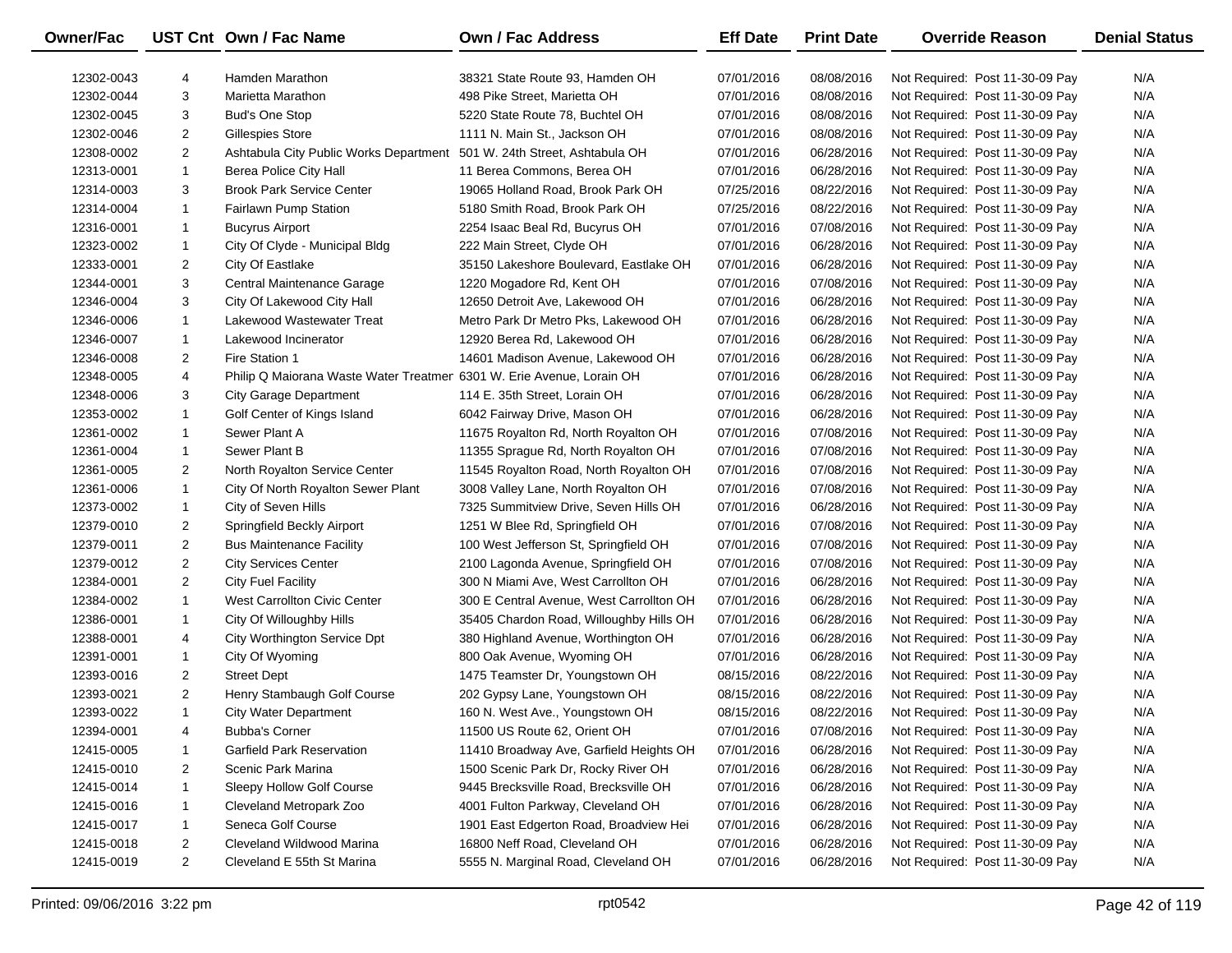| <b>Owner/Fac</b> |                | UST Cnt Own / Fac Name             | <b>Own / Fac Address</b>                   | <b>Eff Date</b> | <b>Print Date</b> | <b>Override Reason</b>          | <b>Denial Status</b> |
|------------------|----------------|------------------------------------|--------------------------------------------|-----------------|-------------------|---------------------------------|----------------------|
| 12415-0020       | 3              | Cleveland Edgewater Marina         | 6500 Memorial Shoreway W., Cleveland O     | 07/01/2016      | 06/28/2016        | Not Required: Post 11-30-09 Pay | N/A                  |
| 12435-0001       | $\overline{2}$ | Col Buick Olds Cadillac Inc        | 21 E Railroad St, Columbiana OH            | 07/01/2016      | 06/28/2016        | Not Required: Post 11-30-09 Pay | N/A                  |
| 12448-0002       | $\mathbf{1}$   | <b>Montpelier Hospital</b>         | 909 E. Snyder Avenue, Montpelier OH        | 07/01/2016      | 06/28/2016        | Not Required: Post 11-30-09 Pay | N/A                  |
| 12472-0001       | $\mathbf{1}$   | Corrections Center Of NW Ohio      | 03151 Rd 2425 Rt1 Box 100 A, Stryker OH    | 07/01/2016      | 06/28/2016        | Not Required: Post 11-30-09 Pay | N/A                  |
| 12478-0002       | 4              | Country Fair Store 67              | 1143 Canfield-Niles Rd, Austintown OH      | 07/01/2016      | 06/28/2016        | Not Required: Post 11-30-09 Pay | N/A                  |
| 12478-0006       | 3              | Country Fair Store 85              | 3342 Mahoning Ave, Warren OH               | 07/01/2016      | 06/28/2016        | Not Required: Post 11-30-09 Pay | N/A                  |
| 12478-0007       | 3              | Country Fair Store 94              | 7565 South Ave, Boardman OH                | 07/01/2016      | 06/28/2016        | Not Required: Post 11-30-09 Pay | N/A                  |
| 12478-0008       | 3              | Country Fair Store 60              | 800 Youngstown Warren Rd, Niles OH         | 07/01/2016      | 06/28/2016        | Not Required: Post 11-30-09 Pay | N/A                  |
| 12478-0009       | 4              | Country Fair 74                    | 1841 Niles-Cortland Rd, Warren OH          | 07/01/2016      | 06/28/2016        | Not Required: Post 11-30-09 Pay | N/A                  |
| 12496-0002       | $\mathbf{1}$   | Crestwood Schools Bus Garag        | 10921 Main St, Mantua OH                   | 07/01/2016      | 06/28/2016        | Not Required: Post 11-30-09 Pay | N/A                  |
| 12536-0001       | 5              | Dave Gill Pontiac GMC              | 4700 E. Broad Street, Columbus OH          | 07/01/2016      | 08/08/2016        | Not Required: Post 11-30-09 Pay | N/A                  |
| 12540-0001       | 5              | 444 Properties LTD                 | 3830 St Rt 444, Fairborn OH                | 07/01/2016      | 06/28/2016        | Not Required: Post 11-30-09 Pay | N/A                  |
| 12544-0001       | 4              | Main & High Shortstop              | 81 Main St, Frankfort OH                   | 07/01/2016      | 06/28/2016        | Not Required: Post 11-30-09 Pay | N/A                  |
| 12582-0001       | 3              | <b>Felicity Pay Less</b>           | 617 Market Street, Felicity OH             | 07/01/2016      | 06/28/2016        | Not Required: Post 11-30-09 Pay | N/A                  |
| 12626-0001       | $\mathbf{1}$   | <b>Drake Farms</b>                 | 31251 US Route 35, Chillicothe OH          | 07/05/2016      | 08/08/2016        | Not Required: Post 11-30-09 Pay | N/A                  |
| 12630-0001       | $\mathbf{1}$   | Dunn Chevrolet Olds Inc.           | 3000 Dustin Road, Oregon OH                | 07/25/2016      | 08/22/2016        | Not Required: Post 11-30-09 Pay | N/A                  |
| 12659-0001       | 3              | Stop N Shop                        | 15 Hurley St, Mcdermott OH                 | 07/21/2016      | 08/22/2016        | Not Required: Post 11-30-09 Pay | N/A                  |
| 12678-0001       | $\overline{2}$ | Elpe Co.                           | 650 N. Meridian Road, Youngstown OH        | 07/01/2016      | 07/08/2016        | Not Required: Post 11-30-09 Pay | N/A                  |
| 12689-0001       | $\overline{2}$ | Erie County Highway Engineer       | 2700 Columbus Avenue, Sandusky OH          | 07/01/2016      | 06/28/2016        | Not Required: Post 11-30-09 Pay | N/A                  |
| 12708-0001       | 3              | <b>Fairfield County Airport</b>    | 3430 Old Columbus Road NW, Carroll OH      | 07/01/2016      | 07/25/2016        | Not Required: Post 11-30-09 Pay | N/A                  |
| 12709-0001       | $\mathbf{1}$   | Fairfield County Board Of DD       | 795 College Ave., Lancaster OH             | 07/01/2016      | 06/28/2016        | Not Required: Post 11-30-09 Pay | N/A                  |
| 12725-0004       | $\overline{2}$ | <b>Firestone Test Ctr</b>          | 410 Lipply Road, Columbiana OH             | 07/01/2016      | 07/25/2016        | Not Required: Post 11-30-09 Pay | N/A                  |
| 12757-0001       | 5              | Frank Sunoco Food Mart             | 5391 State Road, Parma OH                  | 07/01/2016      | 07/25/2016        | Not Required: Post 11-30-09 Pay | N/A                  |
| 12764-0001       | $\overline{2}$ | Dimaiolo's Marathon                | 1236 Salt Spring Rd, Youngstown OH         | 07/01/2016      | 07/25/2016        | Not Required: Post 11-30-09 Pay | N/A                  |
| 12778-0001       | 3              | <b>Frantom Sunoco Service</b>      | 2006 W Michigan, Sidney OH                 | 07/01/2016      | 06/28/2016        | Not Required: Post 11-30-09 Pay | N/A                  |
| 12782-0001       | 5              | Fred M Miller                      | 1552 State Route 139, Portsmouth OH        | 07/01/2016      | 07/25/2016        | Not Required: Post 11-30-09 Pay | N/A                  |
| 12791-0001       | $\mathbf{1}$   | Friendship Vill Of Dublin          | 6000 Riverside Dr, Dublin OH               | 07/01/2016      | 06/28/2016        | Not Required: Post 11-30-09 Pay | N/A                  |
| 12819-0001       | 4              | Newton's                           | 100 W. Main Street, Washingtonville OH     | 07/05/2016      | 08/08/2016        | Not Required: Post 11-30-09 Pay | N/A                  |
| 12822-0001       | $\mathbf{1}$   | Rustic Haven Campground            | 00935 Kohen Rd., St Marys OH               | 07/01/2016      | 06/28/2016        | Not Required: Post 11-30-09 Pay | N/A                  |
| 12838-0001       | 3              | Gemco Aviation Serv Inc            | 10800 Sharrott Rd, North Lima OH           | 07/01/2016      | 06/28/2016        | Not Required: Post 11-30-09 Pay | N/A                  |
| 12877-0001       | 3              | Or's Sunoco                        | 118 N Findlay St, Haskins OH               | 07/01/2016      | 06/28/2016        | Not Required: Post 11-30-09 Pay | N/A                  |
| 12880-0001       | 4              | Glockner Oil Co., Inc.             | 4407 US Highway 23, Piketon OH             | 07/01/2016      | 06/28/2016        | Not Required: Post 11-30-09 Pay | N/A                  |
| 12892-0001       | $\mathbf{1}$   | <b>Green Local School District</b> | 1888 Greensburg Road, Green OH             | 07/01/2016      | 07/08/2016        | Not Required: Post 11-30-09 Pay | N/A                  |
| 12899-0001       | $\overline{2}$ | <b>Mifflin Market</b>              | 31 Maine Street, Ashland OH                | 07/01/2016      | 06/28/2016        | Not Required: Post 11-30-09 Pay | N/A                  |
| 12947-0001       | 6              | Robbie's BP                        | 87 Vine Street, Gallipolis OH              | 07/01/2016      | 06/28/2016        | Not Required: Post 11-30-09 Pay | N/A                  |
| 12962-0001       | 4              | Heffelfinger Marathon              | 236 N. Union Street, Loudonville OH        | 07/01/2016      | 07/08/2016        | Not Required: Post 11-30-09 Pay | N/A                  |
| 12979-0001       | 1              | Hillsboro Transportation Co.       | 2889 E. Cresentville Road, Cincinnati OH   | 07/01/2016      | 06/28/2016        | Not Required: Post 11-30-09 Pay | N/A                  |
| 13021-0001       | 2              | Huntington Operation Center        | 2361 Morse Rd, Columbus OH                 | 07/01/2016      | 06/28/2016        | Not Required: Post 11-30-09 Pay | N/A                  |
| 13021-0002       | 2              | Huntington Business Service        | 7 Easton Oval, Columbus OH                 | 07/01/2016      | 06/28/2016        | Not Required: Post 11-30-09 Pay | N/A                  |
| 13021-0003       | 1              | Huntington Mortgage Operations     | 7575 Huntington Park Dr., Columbus OH      | 07/01/2016      | 06/28/2016        | Not Required: Post 11-30-09 Pay | N/A                  |
| 13027-0001       | 1              | <b>Brubakers Ashland</b>           | 53261 Steinersville Road, Powhatan Point ( | 07/01/2016      | 07/08/2016        | Not Required: Post 11-30-09 Pay | N/A                  |
| 13078-0001       | 4              | Tom's Sunoco                       | 602 E Main St, Lancaster OH                | 07/01/2016      | 07/25/2016        | Not Required: Post 11-30-09 Pay | N/A                  |
| 13085-0001       | $\overline{2}$ | Ross' Service Station              | 101 Main Street, Grover Hill OH            | 07/01/2016      | 07/25/2016        | Not Required: Post 11-30-09 Pay | N/A                  |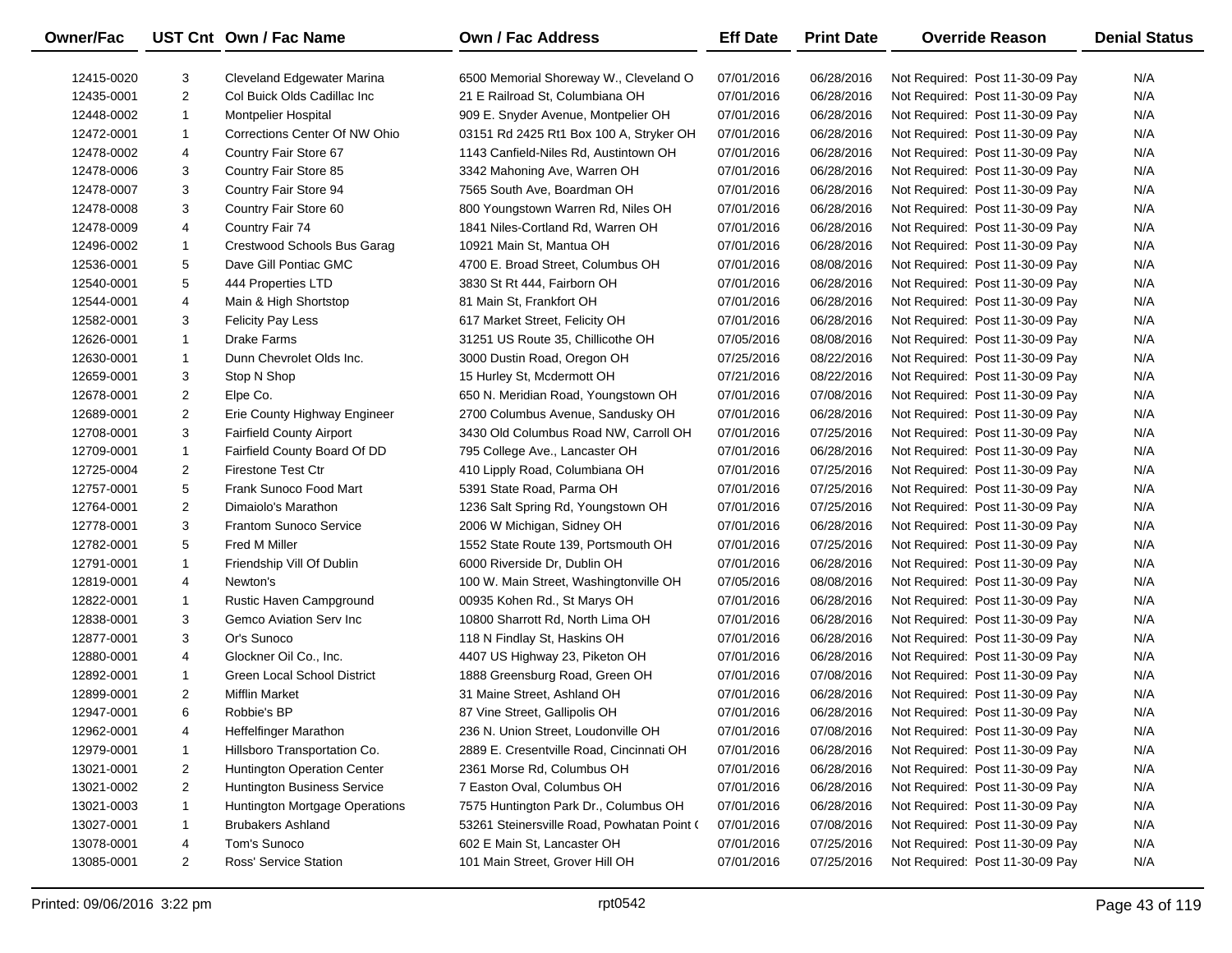| Owner/Fac  |                | UST Cnt Own / Fac Name                  | <b>Own / Fac Address</b>                  | <b>Eff Date</b> | <b>Print Date</b> | <b>Override Reason</b>          | <b>Denial Status</b> |
|------------|----------------|-----------------------------------------|-------------------------------------------|-----------------|-------------------|---------------------------------|----------------------|
| 13116-0001 | -1             | Joe Kidd Dodge Inc                      | 1065 Ohio Pike, Cincinnati OH             | 07/01/2016      | 07/08/2016        | Not Required: Post 11-30-09 Pay | N/A                  |
| 13142-0001 | $\mathbf{1}$   | M C Tank Transport                      | 8555 N. Gilmore Road, Fairfield OH        | 07/01/2016      | 06/28/2016        | Not Required: Post 11-30-09 Pay | N/A                  |
| 13162-0001 | 4              | <b>Corner Market</b>                    | 3761 US Rt 42 South, Delaware OH          | 07/01/2016      | 07/08/2016        | Not Required: Post 11-30-09 Pay | N/A                  |
| 13166-0002 | $\mathbf{1}$   | Floro's Marina                          | 6627 N Thompson Rd, Oak Harbor OH         | 07/01/2016      | 07/08/2016        | Not Required: Post 11-30-09 Pay | N/A                  |
| 13192-0001 | 4              | Springfield Shell                       | 1543 Moorefield Rd, Springfield OH        | 07/01/2016      | 07/25/2016        | Not Required: Post 11-30-09 Pay | N/A                  |
| 13193-0001 | $\overline{2}$ | Glenn's Market                          | 6085 Fallsburg Rd NE, Newark OH           | 07/01/2016      | 07/25/2016        | Not Required: Post 11-30-09 Pay | N/A                  |
| 13196-0001 | 6              | Jump N Jims                             | 1255 S. Main Street, Kenton OH            | 07/01/2016      | 06/28/2016        | Not Required: Post 11-30-09 Pay | N/A                  |
| 13206-0001 | $\mathbf{1}$   | Lake Lorelei Property Owners Associatio | 49 Keil Drive, Fayetteville OH            | 07/01/2016      | 07/25/2016        | Not Required: Post 11-30-09 Pay | N/A                  |
| 13208-0001 | $\mathbf{1}$   | Lakewood Country Club Co                | 2613 Bradley Rd, Westlake OH              | 07/01/2016      | 06/28/2016        | Not Required: Post 11-30-09 Pay | N/A                  |
| 13282-0003 | 3              | Lube Stop                               | 5010 Mahoning Avenue, Youngstown OH       | 07/05/2016      | 08/08/2016        | Not Required: Post 11-30-09 Pay | N/A                  |
| 13284-0001 | $\mathbf{1}$   | <b>Lucas Local Schools</b>              | 84 Lucas North Road, Lucas OH             | 07/01/2016      | 06/28/2016        | Not Required: Post 11-30-09 Pay | N/A                  |
| 13306-0001 | 3              | Madison Auto                            | 14588 Madison, Lakewood OH                | 07/05/2016      | 08/08/2016        | Not Required: Post 11-30-09 Pay | N/A                  |
| 13338-0001 | $\mathbf{1}$   | Mark Schaffer Excavating & Trucking, I  | 1623 Old State Road, Norwalk OH           | 07/01/2016      | 07/08/2016        | Not Required: Post 11-30-09 Pay | N/A                  |
| 13345-0001 | 3              | B & J Carryout                          | 38710 State Route 7, Newport OH           | 07/01/2016      | 06/28/2016        | Not Required: Post 11-30-09 Pay | N/A                  |
| 13369-0001 | $\overline{2}$ | Cincinnati West Airport                 | 10004 West Rd, Harrison OH                | 07/01/2016      | 07/08/2016        | Not Required: Post 11-30-09 Pay | N/A                  |
| 13394-0008 | $\overline{7}$ | Cw Service-Bulk Plant                   | 5215 St Rt 118, Coldwater OH              | 07/01/2016      | 07/25/2016        | Not Required: Post 11-30-09 Pay | N/A                  |
| 13424-0001 | 3              | Quinn's Food Barn                       | 8845 State Route 45, North Bloomfield OH  | 07/01/2016      | 06/28/2016        | Not Required: Post 11-30-09 Pay | N/A                  |
| 13429-0002 | $\mathbf{1}$   | <b>Atrium Medical Center</b>            | 1 Medical Center Drive, Franklin OH       | 07/01/2016      | 07/08/2016        | Not Required: Post 11-30-09 Pay | N/A                  |
| 13434-0001 | $\overline{2}$ | <b>East Richland Mkt</b>                | 46030 National Rd West, St Clairsville OH | 07/01/2016      | 06/28/2016        | Not Required: Post 11-30-09 Pay | N/A                  |
| 13436-0001 | $\overline{a}$ | <b>Higgins Gulf</b>                     | 51090 Or & W Street-Key, Bellaire OH      | 07/01/2016      | 08/08/2016        | Not Required: Post 11-30-09 Pay | N/A                  |
| 13477-0001 | $\overline{2}$ | Mount Carmel Medical Center             | 793 W. State Street, Columbus OH          | 07/01/2016      | 07/08/2016        | Not Required: Post 11-30-09 Pay | N/A                  |
| 13477-0002 | 4              | Mount Carmel East Hospital              | 6001 E. Broad Street, Columbus OH         | 07/01/2016      | 07/08/2016        | Not Required: Post 11-30-09 Pay | N/A                  |
| 13477-0004 | 3              | St Anns Hospital                        | 500 S. Cleveland Avenue, Westerville OH   | 07/01/2016      | 07/08/2016        | Not Required: Post 11-30-09 Pay | N/A                  |
| 13477-0005 | $\mathbf{1}$   | Diley Ridge Medical Park                | 7911 Diley Ridge, Canal Winchester OH     | 07/01/2016      | 07/08/2016        | Not Required: Post 11-30-09 Pay | N/A                  |
| 13477-0006 | $\mathbf{1}$   | Mount Carmel Medical Center - Grove C   | 5300 North Meadows Drive, Grove City OH   | 07/01/2016      | 07/08/2016        | Not Required: Post 11-30-09 Pay | N/A                  |
| 13542-0003 | $\mathbf{1}$   | Northwest Transportation Department     | 3113 Springdale Road, Cincinnati OH       | 07/01/2016      | 06/28/2016        | Not Required: Post 11-30-09 Pay | N/A                  |
| 13553-0001 | 3              | Oakland Grocery                         | 9101 Chilli Lane Road SW, Amanda OH       | 07/01/2016      | 06/28/2016        | Not Required: Post 11-30-09 Pay | N/A                  |
| 13576-0001 | $\mathbf{1}$   | Midlake 644 CO L41113                   | 517-533 Portage Lakes Dr, Coventry Towns  | 07/01/2016      | 06/28/2016        | Not Required: Post 11-30-09 Pay | N/A                  |
| 13576-0002 | $\mathbf{1}$   | Parkway 724 CO L41104                   | 400 E Wilbeth Rd, Akron OH                | 07/01/2016      | 06/28/2016        | Not Required: Post 11-30-09 Pay | N/A                  |
| 13576-0003 | $\mathbf{1}$   | Stadium 784 CO L41118                   | 115 Massillon Rd, Akron OH                | 07/01/2016      | 06/28/2016        | Not Required: Post 11-30-09 Pay | N/A                  |
| 13576-0008 | $\mathbf{1}$   | University 864 CO L42103                | 1600 W Market St, Akron OH                | 07/01/2016      | 06/28/2016        | Not Required: Post 11-30-09 Pay | N/A                  |
| 13576-0010 | 3              | Akron Data Center L42110                | 700 Bell St, Akron OH                     | 07/01/2016      | 06/28/2016        | Not Required: Post 11-30-09 Pay | N/A                  |
| 13576-0012 | $\mathbf{1}$   | West Bowery EQRM L42101                 | 50 W Bowery St, Akron OH                  | 07/01/2016      | 06/28/2016        | Not Required: Post 11-30-09 Pay | N/A                  |
| 13576-0013 | $\mathbf{1}$   | Alliance 821 CO L43506                  | 861 S Arch St, Alliance OH                | 07/01/2016      | 06/28/2016        | Not Required: Post 11-30-09 Pay | N/A                  |
| 13576-0014 | $\mathbf{1}$   | Alton 878 ESS CO L37107                 | 100 Norton Rd, New Rome OH                | 07/01/2016      | 06/28/2016        | Not Required: Post 11-30-09 Pay | N/A                  |
| 13576-0015 |                | Sherwood 745 CO L41105                  | 72 E Hiram, Barberton OH                  | 07/01/2016      | 06/28/2016        | Not Required: Post 11-30-09 Pay | N/A                  |
| 13576-0016 | -1             | Valley 825 CO L41134                    | 83 31st Street, Barberton OH              | 07/01/2016      | 06/28/2016        | Not Required: Post 11-30-09 Pay | N/A                  |
| 13576-0018 | -1             | Barnesville 425 CO L35214               | 142 N Arch St, Barnesville OH             | 07/01/2016      | 06/28/2016        | Not Required: Post 11-30-09 Pay | N/A                  |
| 13576-0019 | -1             | Bevercreek 426 CO L56126                | 3262 Dayton-Xenia Rd, Beavercreek OH      | 07/01/2016      | 06/28/2016        | Not Required: Post 11-30-09 Pay | N/A                  |
| 13576-0020 | 1              | Bedford 232 CO L28101                   | 739 S Broadway Ave, Bedford OH            | 07/01/2016      | 06/28/2016        | Not Required: Post 11-30-09 Pay | N/A                  |
| 13576-0021 | 1              | Bellaire 676 CO L35308                  | 3373 Guernsey Ave, Bellaire OH            | 07/01/2016      | 06/28/2016        | Not Required: Post 11-30-09 Pay | N/A                  |
| 13576-0022 | 1              | Berea 234 CO L21112                     | 20 Bagley Rd, Berea OH                    | 07/01/2016      | 06/28/2016        | Not Required: Post 11-30-09 Pay | N/A                  |
| 13576-0024 | $\mathbf{1}$   | Skyline 758 CO L47126                   | 80 Boardman-Canfield Rd, Boardman OH      | 07/01/2016      | 06/28/2016        | Not Required: Post 11-30-09 Pay | N/A                  |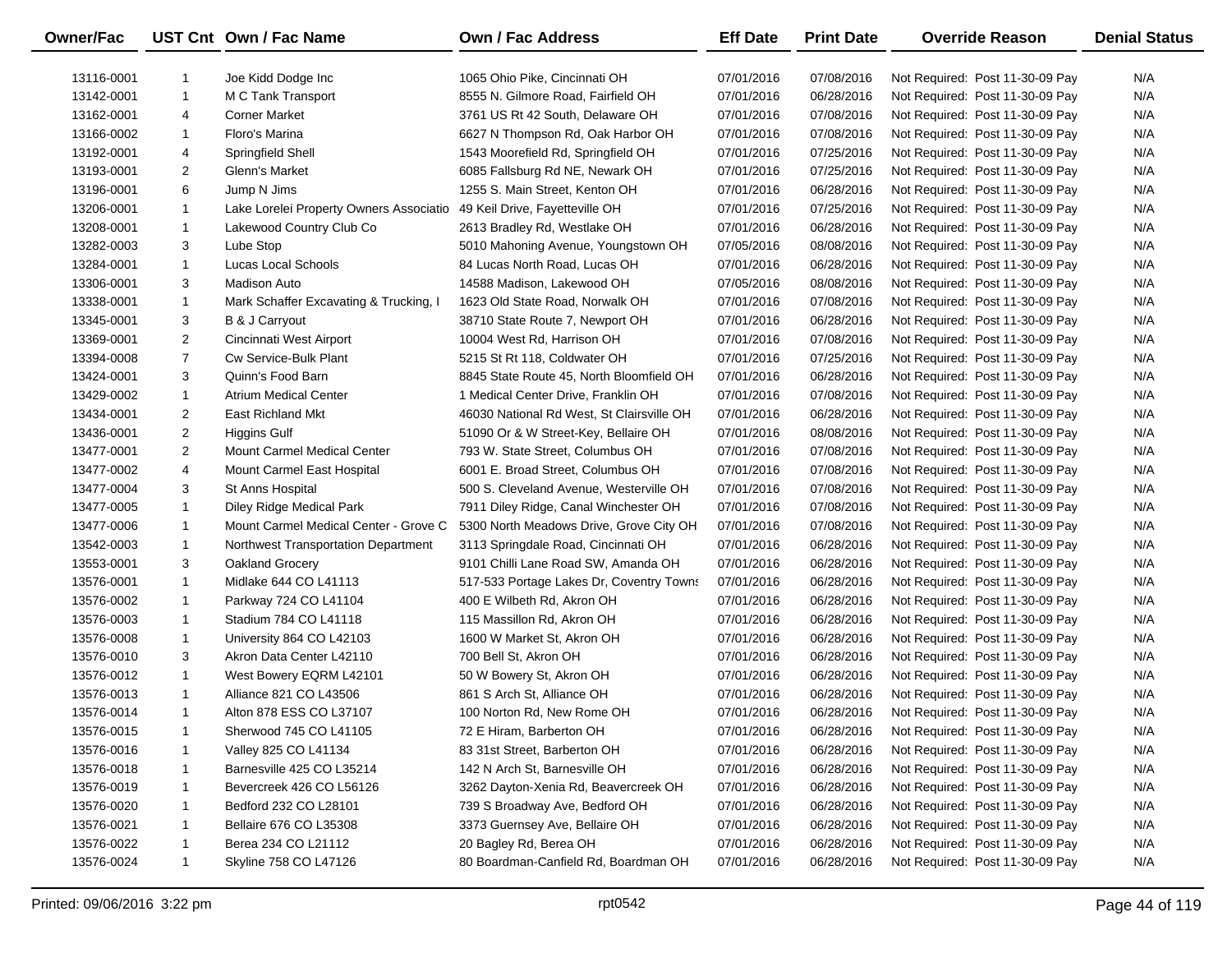| <b>Owner/Fac</b> |                | UST Cnt Own / Fac Name            | <b>Own / Fac Address</b>             | <b>Eff Date</b> | <b>Print Date</b> | <b>Override Reason</b>          | <b>Denial Status</b> |
|------------------|----------------|-----------------------------------|--------------------------------------|-----------------|-------------------|---------------------------------|----------------------|
| 13576-0025       | $\mathbf{1}$   | Brecksville 526 CO L24116         | 7411 Chippewa Rd, Brecksville OH     | 07/01/2016      | 06/28/2016        | Not Required: Post 11-30-09 Pay | N/A                  |
| 13576-0026       | $\mathbf{1}$   | Corporate Data Center L24118      | 6889 Snowville, Brecksville OH       | 07/01/2016      | 06/28/2016        | Not Required: Post 11-30-09 Pay | N/A                  |
| 13576-0028       | $\mathbf{1}$   | Brookfield Masury L47120          | 7931 Warren-Sharon Rd, Brookfield OH | 07/01/2016      | 06/28/2016        | Not Required: Post 11-30-09 Pay | N/A                  |
| 13576-0030       | $\mathbf{1}$   | Clearwater South 267 L21117       | 16351 Brookpark Rd, Brookpark OH     | 07/01/2016      | 06/28/2016        | Not Required: Post 11-30-09 Pay | N/A                  |
| 13576-0031       | $\mathbf{1}$   | Burton 834 CO L26201              | 14524 Main St, Burton OH             | 07/01/2016      | 06/28/2016        | Not Required: Post 11-30-09 Pay | N/A                  |
| 13576-0032       | $\mathbf{1}$   | Canal Winchester 837 L34119       | 6301 Bixby Rd, Canal Winchester OH   | 07/01/2016      | 06/28/2016        | Not Required: Post 11-30-09 Pay | N/A                  |
| 13576-0033       | $\mathbf{1}$   | Canfield 533 CO L46146            | 18 Scott Street, Canfield OH         | 07/01/2016      | 06/28/2016        | Not Required: Post 11-30-09 Pay | N/A                  |
| 13576-0034       | $\mathbf{1}$   | Glendale 452 #1ESS L43112         | 420 Mckinley Ave NW, Canton OH       | 07/01/2016      | 06/28/2016        | Not Required: Post 11-30-09 Pay | N/A                  |
| 13576-0037       | $\mathbf{1}$   | Dayton 433 CO L56119              | 7201 Far Hills Ave, Centerville OH   | 07/01/2016      | 06/28/2016        | Not Required: Post 11-30-09 Pay | N/A                  |
| 13576-0038       | $\mathbf{1}$   | Ohio Bell Tele Co                 | 29 E Orange St, Chagrin Falls OH     | 07/01/2016      | 06/28/2016        | Not Required: Post 11-30-09 Pay | N/A                  |
| 13576-0039       | $\mathbf{1}$   | Scotland 729 CO L25140            | 7631 Mayfield Rd, Chesterland OH     | 07/01/2016      | 06/28/2016        | Not Required: Post 11-30-09 Pay | N/A                  |
| 13576-0042       | $\mathbf{1}$   | Clearwater 251 CO L21113          | 13630 Lorain, Cleveland OH           | 07/01/2016      | 06/28/2016        | Not Required: Post 11-30-09 Pay | N/A                  |
| 13576-0044       | $\mathbf{1}$   | Melrose 631 CO L22103             | 6513 Guthrie Ave, Cleveland OH       | 07/01/2016      | 06/28/2016        | Not Required: Post 11-30-09 Pay | N/A                  |
| 13576-0045       | $\mathbf{1}$   | Shadyside 741 CO L22107           | 4314 State Rd, Cleveland OH          | 07/01/2016      | 06/28/2016        | Not Required: Post 11-30-09 Pay | N/A                  |
| 13576-0046       | $\mathbf{1}$   | 621 CO L23105                     | 700-750 Huron Rd, Cleveland OH       | 07/01/2016      | 06/28/2016        | Not Required: Post 11-30-09 Pay | N/A                  |
| 13576-0048       | $\mathbf{1}$   | Henderson 431 CO L24105           | 5400 Prospect Ave, Cleveland OH      | 07/01/2016      | 06/28/2016        | Not Required: Post 11-30-09 Pay | N/A                  |
| 13576-0049       | $\mathbf{1}$   | Michigan 641 CO L24108            | 7225 Broadway Ave, Cleveland OH      | 07/01/2016      | 06/28/2016        | Not Required: Post 11-30-09 Pay | N/A                  |
| 13576-0051       | $\mathbf{1}$   | Garfield 421 CO L25103            | 2130 E 107th St, Cleveland OH        | 07/01/2016      | 06/28/2016        | Not Required: Post 11-30-09 Pay | N/A                  |
| 13576-0053       | $\mathbf{1}$   | Glenville 451 CO L27104           | 12223 Saint Clair Ave, Cleveland OH  | 07/01/2016      | 06/28/2016        | Not Required: Post 11-30-09 Pay | N/A                  |
| 13576-0054       | $\mathbf{1}$   | Kenmore 531 CO L27107             | 18900 Nottingham Rd, Cleveland OH    | 07/01/2016      | 06/28/2016        | Not Required: Post 11-30-09 Pay | N/A                  |
| 13576-0057       | $\mathbf{1}$   | Fairmount 381 CO L25106           | 13174 Cedar Rd, Cleveland Heights OH | 07/01/2016      | 06/28/2016        | Not Required: Post 11-30-09 Pay | N/A                  |
| 13576-0060       | $\mathbf{1}$   | Columbus 291 CO L31302            | 1265 Indianola Ave, Columbus OH      | 07/01/2016      | 06/28/2016        | Not Required: Post 11-30-09 Pay | N/A                  |
| 13576-0062       | $\overline{2}$ | Columbus 262 CO & PA L32107       | 3419 Indianola, Columbus OH          | 07/01/2016      | 06/28/2016        | Not Required: Post 11-30-09 Pay | N/A                  |
| 13576-0064       | $\mathbf{1}$   | Columbus 451 CO L32114            | 4646 Reed Rd, Columbus OH            | 07/01/2016      | 06/28/2016        | Not Required: Post 11-30-09 Pay | N/A                  |
| 13576-0066       | $\mathbf{1}$   | Columbus 25 CO L33105             | 1415 Franklin Ave, Columbus OH       | 07/01/2016      | 06/28/2016        | Not Required: Post 11-30-09 Pay | N/A                  |
| 13576-0067       | $\mathbf{1}$   | Columbus 44 CO L33110             | 355 Thurman Ave, Columbus OH         | 07/01/2016      | 06/28/2016        | Not Required: Post 11-30-09 Pay | N/A                  |
| 13576-0068       | $\mathbf{1}$   | Columbus 23 CO L34104             | 3101 Main St, Columbus OH            | 07/01/2016      | 06/28/2016        | Not Required: Post 11-30-09 Pay | N/A                  |
| 13576-0071       | $\mathbf{1}$   | Columbus 274 CO L37110            | 2615 W Broad St, Columbus OH         | 07/01/2016      | 06/28/2016        | Not Required: Post 11-30-09 Pay | N/A                  |
| 13576-0073       | $\mathbf{1}$   | Columbus 486 CO L37101            | 2025 Northwest Blvd, Columbus OH     | 07/01/2016      | 06/28/2016        | Not Required: Post 11-30-09 Pay | N/A                  |
| 13576-0074       | $\mathbf{1}$   | Coshocton 622 CO L35408           | 641 Walnut St, Coshocton OH          | 07/01/2016      | 06/28/2016        | Not Required: Post 11-30-09 Pay | N/A                  |
| 13576-0075       | $\mathbf{1}$   | Walbridge 928 CO L41114           | 208 W Portage St, Cuyahoga Falls OH  | 07/01/2016      | 06/28/2016        | Not Required: Post 11-30-09 Pay | N/A                  |
| 13576-0076       | $\mathbf{1}$   | Dayton 141 CO L54105              | 564 Kolping Ave, Dayton OH           | 07/01/2016      | 06/28/2016        | Not Required: Post 11-30-09 Pay | N/A                  |
| 13576-0077       | $\mathbf{1}$   | 300 W. 1st Street Building L54147 | 300 W First St, Dayton OH            | 07/01/2016      | 06/28/2016        | Not Required: Post 11-30-09 Pay | N/A                  |
| 13576-0078       | $\mathbf{1}$   | Dayton 274 CO L55107              | 2220 Catalpa Dr, Dayton OH           | 07/01/2016      | 06/28/2016        | Not Required: Post 11-30-09 Pay | N/A                  |
| 13576-0080       | $\mathbf{1}$   | Dayton 233 CO L55137              | 4401 Brandt Pike, Dayton OH          | 07/01/2016      | 06/28/2016        | Not Required: Post 11-30-09 Pay | N/A                  |
| 13576-0082       | $\mathbf{1}$   | Dayton 263 CO-ESS L56106          | 4209 W Third St, Dayton OH           | 07/01/2016      | 06/28/2016        | Not Required: Post 11-30-09 Pay | N/A                  |
| 13576-0083       | $\mathbf{1}$   | Dayton 293 CO L56108              | 3001 Far Hills, Dayton OH            | 07/01/2016      | 06/28/2016        | Not Required: Post 11-30-09 Pay | N/A                  |
| 13576-0086       | $\mathbf{1}$   | Dublin 889 CO # 5 ESS L32229      | 4270 Tuller Rd, Dublin OH            | 07/01/2016      | 06/28/2016        | Not Required: Post 11-30-09 Pay | N/A                  |
| 13576-0087       | $\mathbf{1}$   | East Liverpool 385 CO L47609      | 214 W Fifth St, East Liverpool OH    | 07/01/2016      | 06/28/2016        | Not Required: Post 11-30-09 Pay | N/A                  |
| 13576-0088       | $\mathbf{1}$   | Redwood 731 CO L27110             | 25900 Lakeland Blvd, Euclid OH       | 07/01/2016      | 06/28/2016        | Not Required: Post 11-30-09 Pay | N/A                  |
| 13576-0090       | $\mathbf{1}$   | Fairborn 878 CO L54132            | 21 Pleasant Ave, Fairborn OH         | 07/01/2016      | 06/28/2016        | Not Required: Post 11-30-09 Pay | N/A                  |
| 13576-0091       | $\mathbf{1}$   | Findlay 422 CO L52203             | 121 W Hardin St, Findlay OH          | 07/01/2016      | 06/28/2016        | Not Required: Post 11-30-09 Pay | N/A                  |
| 13576-0093       | $\mathbf{1}$   | Fostoria 435 CO L52101            | 121 E North St, Fostoria OH          | 07/01/2016      | 06/28/2016        | Not Required: Post 11-30-09 Pay | N/A                  |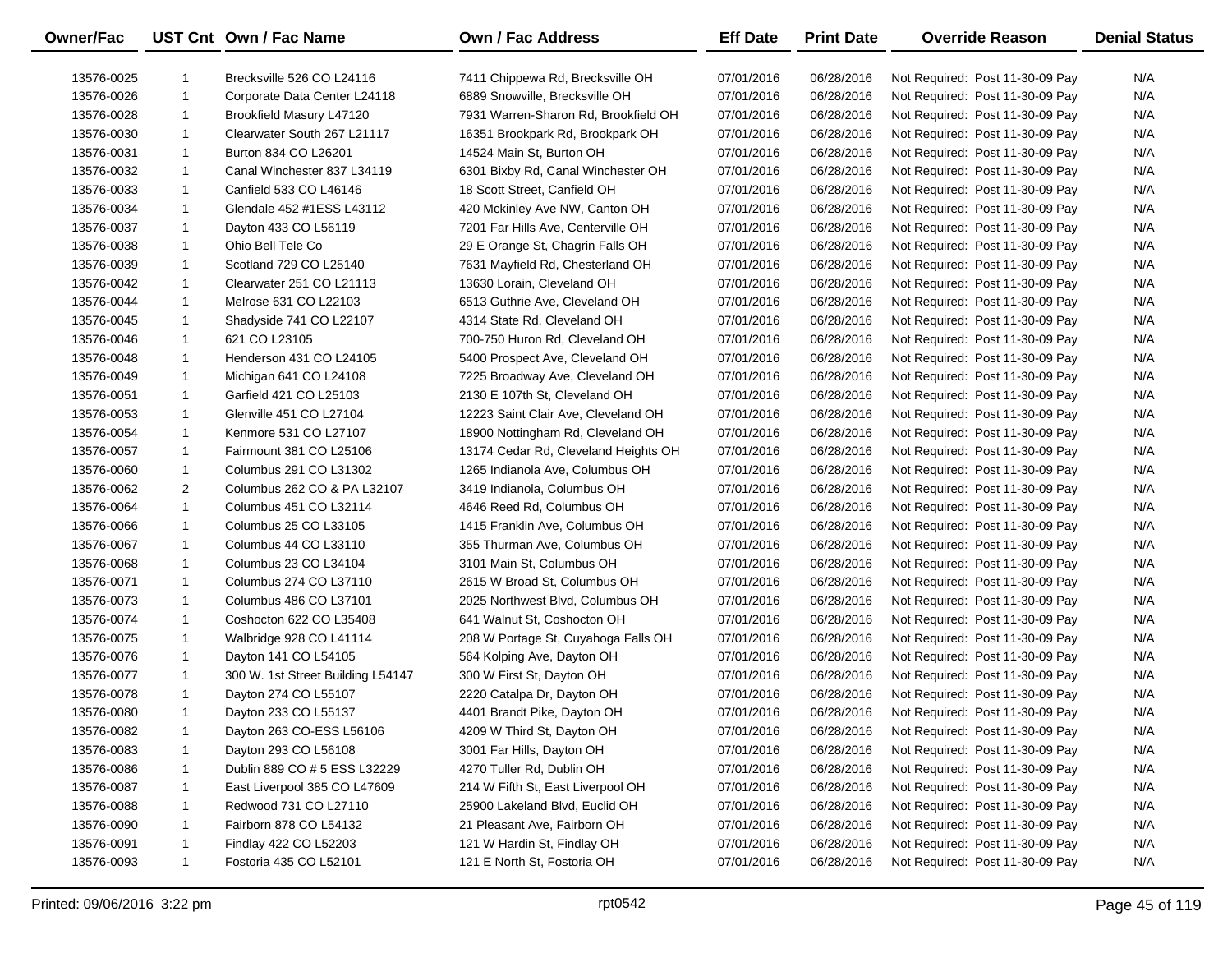| Owner/Fac  |              | UST Cnt Own / Fac Name              | <b>Own / Fac Address</b>              | <b>Eff Date</b> | <b>Print Date</b> | <b>Override Reason</b>          | <b>Denial Status</b> |
|------------|--------------|-------------------------------------|---------------------------------------|-----------------|-------------------|---------------------------------|----------------------|
| 13576-0094 | 1            | Franklin 746 CO ESS L57702          | 254 S Main St, Franklin OH            | 07/01/2016      | 06/28/2016        | Not Required: Post 11-30-09 Pay | N/A                  |
| 13576-0095 | $\mathbf{1}$ | Fremont 332 CO L52305               | 903-911 Croghan St, Fremont OH        | 07/01/2016      | 06/28/2016        | Not Required: Post 11-30-09 Pay | N/A                  |
| 13576-0096 | $\mathbf{1}$ | Gahanna 47 CO L33118                | 2580 McCutcheon Rd, Gahanna OH        | 07/01/2016      | 06/28/2016        | Not Required: Post 11-30-09 Pay | N/A                  |
| 13576-0097 | $\mathbf{1}$ | Gallpolis 446 CO L36301             | 54-62 Locust St, Gallipolis OH        | 07/01/2016      | 06/28/2016        | Not Required: Post 11-30-09 Pay | N/A                  |
| 13576-0098 | $\mathbf{1}$ | Greenburg 896 CO L41146             | 4344 S Arlington Rd, Greensburg OH    | 07/01/2016      | 06/28/2016        | Not Required: Post 11-30-09 Pay | N/A                  |
| 13576-0099 | $\mathbf{1}$ | Hartville 877 CO ES L43140          | 120 Prospect Ave, Hartville OH        | 07/01/2016      | 06/28/2016        | Not Required: Post 11-30-09 Pay | N/A                  |
| 13576-0102 | $\mathbf{1}$ | Hilliard 876 CO ESS L37128          | 4055 E Columbia St, Hilliard OH       | 07/01/2016      | 06/28/2016        | Not Required: Post 11-30-09 Pay | N/A                  |
| 13576-0103 | $\mathbf{1}$ | Hillsboro #39 Central Office L57208 | 134 W. Beech Street, Hillsboro OH     | 07/01/2016      | 06/28/2016        | Not Required: Post 11-30-09 Pay | N/A                  |
| 13576-0104 | $\mathbf{1}$ | Holland 86X CO-ESS L51112           | 1155 Clark St, Holland OH             | 07/01/2016      | 06/28/2016        | Not Required: Post 11-30-09 Pay | N/A                  |
| 13576-0105 | $\mathbf{1}$ | Hubbard 534 CO #2 ESS L46145        | 32 Oak Knoll Dr, Hubbard OH           | 07/01/2016      | 06/28/2016        | Not Required: Post 11-30-09 Pay | N/A                  |
| 13576-0106 | $\mathbf{1}$ | Independence 524 CO L24103          | 7207 Valley View Rd, Independence OH  | 07/01/2016      | 06/28/2016        | Not Required: Post 11-30-09 Pay | N/A                  |
| 13576-0107 | $\mathbf{1}$ | Ironton 532 CO L36411               | 821 Park Ave, Ironton OH              | 07/01/2016      | 06/28/2016        | Not Required: Post 11-30-09 Pay | N/A                  |
| 13576-0108 | $\mathbf{1}$ | Kent 673 CO L41301                  | 203 N. Depeyster Street, Kent OH      | 07/01/2016      | 06/28/2016        | Not Required: Post 11-30-09 Pay | N/A                  |
| 13576-0109 | $\mathbf{1}$ | Lakewood 521 CO L21106              | 14223 Detroit Ave, Lakewood OH        | 07/01/2016      | 06/28/2016        | Not Required: Post 11-30-09 Pay | N/A                  |
| 13576-0111 | $\mathbf{1}$ | London 852 CO L36613                | 56 S Union St, London OH              | 07/01/2016      | 06/28/2016        | Not Required: Post 11-30-09 Pay | N/A                  |
| 13576-0112 | $\mathbf{1}$ | Lockbourne 491 CO L34113            | 1200 Rathmell Rd, Lockbourne OH       | 07/01/2016      | 06/28/2016        | Not Required: Post 11-30-09 Pay | N/A                  |
| 13576-0113 | $\mathbf{1}$ | Trojan_Louisville 87 L43116         | 110 N Mill St, Louisville OH          | 07/01/2016      | 06/28/2016        | Not Required: Post 11-30-09 Pay | N/A                  |
| 13576-0114 | $\mathbf{1}$ | Montrose 622 CO L28104              | 15915 Libby Rd, Maple Heights OH      | 07/01/2016      | 06/28/2016        | Not Required: Post 11-30-09 Pay | N/A                  |
| 13576-0115 | $\mathbf{1}$ | Marietta 373 CO L35705              | 526 N Fourth St, Marietta OH          | 07/01/2016      | 06/28/2016        | Not Required: Post 11-30-09 Pay | N/A                  |
| 13576-0116 | $\mathbf{1}$ | Manchester 882 CO L41132            | 1001 W Nimisila Rd, Manchester OH     | 07/01/2016      | 06/28/2016        | Not Required: Post 11-30-09 Pay | N/A                  |
| 13576-0117 | $\mathbf{1}$ | Martins Ferry CO L35309             | 1123 Zane Highway, Martins Ferry OH   | 07/01/2016      | 06/28/2016        | Not Required: Post 11-30-09 Pay | N/A                  |
| 13576-0118 | $\mathbf{1}$ | Massillon 833 CO-E L43607           | 188 E Charles St, Massillon OH        | 07/01/2016      | 06/28/2016        | Not Required: Post 11-30-09 Pay | N/A                  |
| 13576-0119 | $\mathbf{1}$ | Maumee 893 CO-ESS L51111            | 523 Conant St, Maumee OH              | 07/01/2016      | 06/28/2016        | Not Required: Post 11-30-09 Pay | N/A                  |
| 13576-0120 | $\mathbf{1}$ | Hillcrest L25116                    | 5775 Mayfield Rd, Mayfield Heights OH | 07/01/2016      | 06/28/2016        | Not Required: Post 11-30-09 Pay | N/A                  |
| 13576-0121 | $\mathbf{1}$ | Medway 849 CO L55138                | Carlisle Rd, Medway OH                | 07/01/2016      | 06/28/2016        | Not Required: Post 11-30-09 Pay | N/A                  |
| 13576-0122 | $\mathbf{1}$ | Mentor 255 CO ESS#2 L26219          | 8440 Prospect St, Mentor OH           | 07/01/2016      | 06/28/2016        | Not Required: Post 11-30-09 Pay | N/A                  |
| 13576-0124 | $\mathbf{1}$ | Mentor on the Lake 2 L26204         | 8266 Lake Shore Blvd, Mentor OH       | 07/01/2016      | 06/28/2016        | Not Required: Post 11-30-09 Pay | N/A                  |
| 13576-0126 | $\mathbf{1}$ | Miamisburg 866 CO ESS L56111        | 1501 E Central Ave, Miamisburg OH     | 07/01/2016      | 06/28/2016        | Not Required: Post 11-30-09 Pay | N/A                  |
| 13576-0127 | $\mathbf{1}$ | Middletown 422 CO L57701            | 1505 Central, Middletown OH           | 07/01/2016      | 06/28/2016        | Not Required: Post 11-30-09 Pay | N/A                  |
| 13576-0131 | $\mathbf{1}$ | Nelsonville 753 CO L36703           | 164 W Washington Ave, Nelsonville OH  | 07/01/2016      | 06/28/2016        | Not Required: Post 11-30-09 Pay | N/A                  |
| 13576-0132 | $\mathbf{1}$ | New Albany 855 CO #5 L33109         | 14 W Main St, New Albany OH           | 07/01/2016      | 06/28/2016        | Not Required: Post 11-30-09 Pay | N/A                  |
| 13576-0133 | $\mathbf{1}$ | New Carlise 845 CO L57117           | 115 W Jefferson, New Carlisle OH      | 07/01/2016      | 06/28/2016        | Not Required: Post 11-30-09 Pay | N/A                  |
| 13576-0134 | $\mathbf{1}$ | New Lexington 342 CO L36813         | 220 S Main St, New Lexington OH       | 07/01/2016      | 06/28/2016        | Not Required: Post 11-30-09 Pay | N/A                  |
| 13576-0135 | $\mathbf{1}$ | Niles CO L46117                     | 145 N Main St, Niles OH               | 07/01/2016      | 06/28/2016        | Not Required: Post 11-30-09 Pay | N/A                  |
| 13576-0137 | $\mathbf{1}$ | Hyacinmth 494 CO L43114             | 1295 S Main St, North Canton OH       | 07/01/2016      | 06/28/2016        | Not Required: Post 11-30-09 Pay | N/A                  |
| 13576-0138 | 1            | Huxley 494 CO L43123                | 511 Faircrest, North Industry OH      | 07/01/2016      | 06/28/2016        | Not Required: Post 11-30-09 Pay | N/A                  |
| 13576-0139 | 1            | Spring 777 CO L21107                | 24150 Lorain Rd, North Olmsted OH     | 07/01/2016      | 06/28/2016        | Not Required: Post 11-30-09 Pay | N/A                  |
| 13576-0142 | 1            | Beacon 237 CO L22120                | 14090 Ridge Rd, North Royalton OH     | 07/01/2016      | 06/28/2016        | Not Required: Post 11-30-09 Pay | N/A                  |
| 13576-0144 | 1            | Olmstead Falls 235 CO L21115        | 25200 Bagley Rd, Olmsted Falls OH     | 07/01/2016      | 06/28/2016        | Not Required: Post 11-30-09 Pay | N/A                  |
| 13576-0145 | 1            | Toledo 691 CO-ESS L53113            | 3100 Navarre Ave, Oregon OH           | 07/01/2016      | 06/28/2016        | Not Required: Post 11-30-09 Pay | N/A                  |
| 13576-0146 | 1            | Tuxedo 842 CO L22118                | 7205 Southington Dr, Parma OH         | 07/01/2016      | 06/28/2016        | Not Required: Post 11-30-09 Pay | N/A                  |
| 13576-0147 | 1            | Elmwood-Painesville L26206          | 34 S St Clair, Painesville OH         | 07/01/2016      | 06/28/2016        | Not Required: Post 11-30-09 Pay | N/A                  |
| 13576-0148 | $\mathbf{1}$ | Perrysburg 874 CO L51107            | 144 Second St, Perrysburg OH          | 07/01/2016      | 06/28/2016        | Not Required: Post 11-30-09 Pay | N/A                  |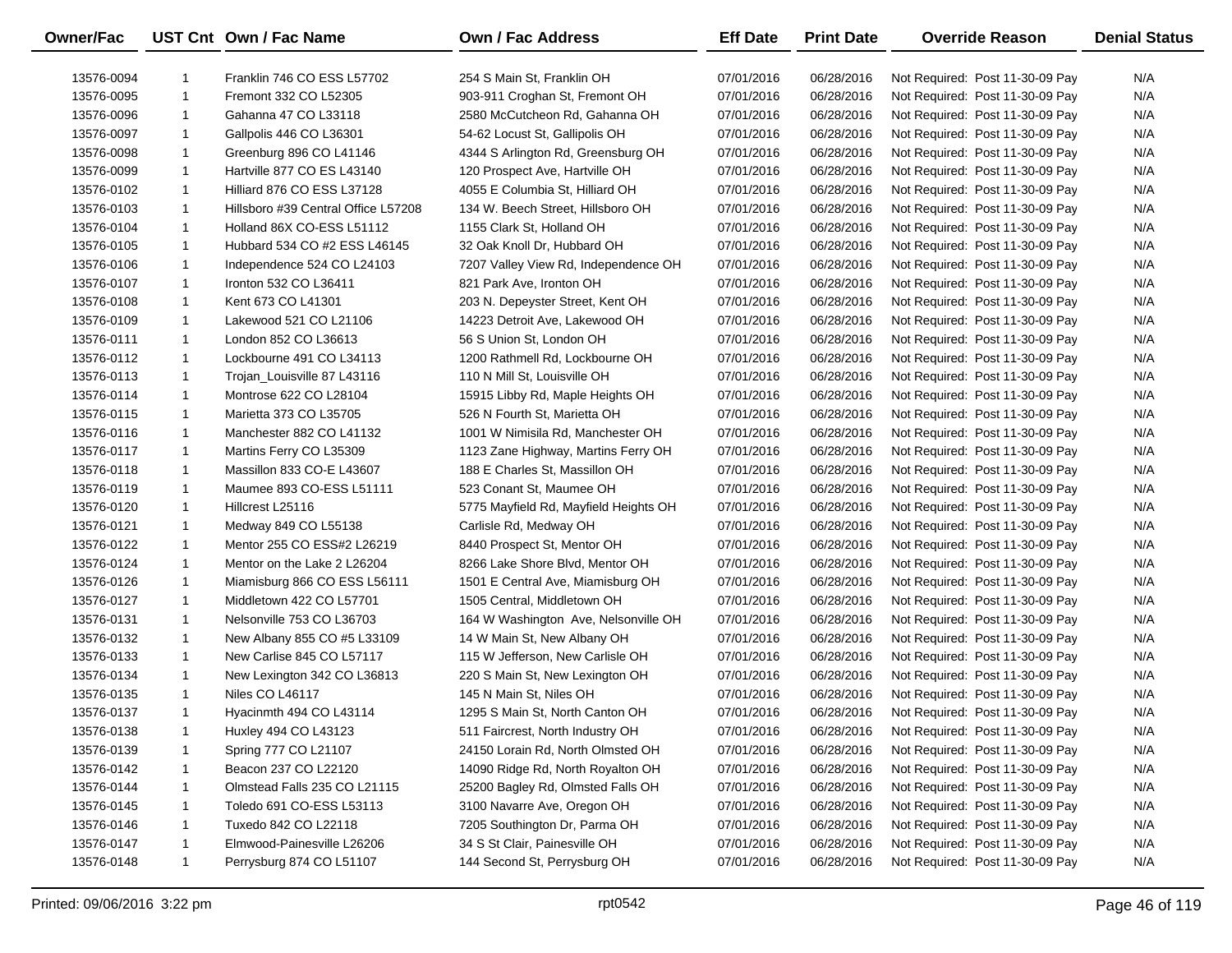| Owner/Fac  |              | UST Cnt Own / Fac Name               | <b>Own / Fac Address</b>                | <b>Eff Date</b> | <b>Print Date</b> | <b>Override Reason</b>          | <b>Denial Status</b> |
|------------|--------------|--------------------------------------|-----------------------------------------|-----------------|-------------------|---------------------------------|----------------------|
|            |              |                                      |                                         |                 |                   |                                 |                      |
| 13576-0149 |              | Toledo 666 CO L53139                 | 7345 Walbridge, Perrysburg OH           | 07/01/2016      | 06/28/2016        | Not Required: Post 11-30-09 Pay | N/A                  |
| 13576-0151 | $\mathbf 1$  | Piqua 773 CO L57306                  | 630 W. High Street, Piqua OH            | 07/01/2016      | 06/28/2016        | Not Required: Post 11-30-09 Pay | N/A                  |
| 13576-0152 | 1            | Ravenna 296 CO L41307                | 147 N Prospect Ave, Ravenna OH          | 07/01/2016      | 06/28/2016        | Not Required: Post 11-30-09 Pay | N/A                  |
| 13576-0153 | $\mathbf{1}$ | Reynoldsburg 866 CO L34117           | 1126 McNaughton Rd, Columbus OH         | 07/01/2016      | 06/28/2016        | Not Required: Post 11-30-09 Pay | N/A                  |
| 13576-0155 | $\mathbf{1}$ | Edison 331 CO L21122                 | 1588 Wagar Rd, Rocky River OH           | 07/01/2016      | 06/28/2016        | Not Required: Post 11-30-09 Pay | N/A                  |
| 13576-0156 | $\mathbf{1}$ | St. Clairsville 695 CO L35502        | 155 Woodrow Ave, St Clairsville OH      | 07/01/2016      | 06/28/2016        | Not Required: Post 11-30-09 Pay | N/A                  |
| 13576-0157 | $\mathbf 1$  | Salem 332 CO & Service Center L47511 | 165 N Lundy St, Salem OH                | 07/01/2016      | 06/28/2016        | Not Required: Post 11-30-09 Pay | N/A                  |
| 13576-0159 | -1           | Sandusky 625 CO-PO L52407            | 429 Wayne St, Sandusky OH               | 07/01/2016      | 06/28/2016        | Not Required: Post 11-30-09 Pay | N/A                  |
| 13576-0160 | $\mathbf{1}$ | Washington 921 CO L28106             | 15715 Chagrin Blvd, Shaker Heights OH   | 07/01/2016      | 06/28/2016        | Not Required: Post 11-30-09 Pay | N/A                  |
| 13576-0161 | $\mathbf 1$  | Churchhill-Solon 24 L28107           | 6130 Som Center Rd, Solon OH            | 07/01/2016      | 06/28/2016        | Not Required: Post 11-30-09 Pay | N/A                  |
| 13576-0163 | -1           | Centerville 885 CO L56507            | 368 E Lytle-Five Pts, Springboro OH     | 07/01/2016      | 06/28/2016        | Not Required: Post 11-30-09 Pay | N/A                  |
| 13576-0164 | 1            | Evergreen 381 CO L25107              | 1424 Argonne Rd, S Euclid OH            | 07/01/2016      | 06/28/2016        | Not Required: Post 11-30-09 Pay | N/A                  |
| 13576-0165 | -1           | Springfield 399 CO L57102            | 4332 Derr Rd, Springfield OH            | 07/01/2016      | 06/28/2016        | Not Required: Post 11-30-09 Pay | N/A                  |
| 13576-0166 | -1           | Springfield 323 CO L57115            | 121 S Spring St, Springfield OH         | 07/01/2016      | 06/28/2016        | Not Required: Post 11-30-09 Pay | N/A                  |
| 13576-0168 | -1           | Stubenville 264 CO L35106            | 3901 Sunset Blvd, Steubenville OH       | 07/01/2016      | 06/28/2016        | Not Required: Post 11-30-09 Pay | N/A                  |
| 13576-0169 | $\mathbf{1}$ | Overdale 688 CO ESS L41142           | 3410 Kent Rd, Stow OH                   | 07/01/2016      | 06/28/2016        | Not Required: Post 11-30-09 Pay | N/A                  |
| 13576-0170 | -1           | Strongsville 238 CO L22102           | 14001 Pearl Rd, Strongsville OH         | 07/01/2016      | 06/28/2016        | Not Required: Post 11-30-09 Pay | N/A                  |
| 13576-0171 | -1           | Plaza_Struthers 75 L47113            | 69 Stewart St, Struthers OH             | 07/01/2016      | 06/28/2016        | Not Required: Post 11-30-09 Pay | N/A                  |
| 13576-0172 | $\mathbf{1}$ | Tallmadge 633 CO L41101              | 83 W Ave, Tallmadge OH                  | 07/01/2016      | 06/28/2016        | Not Required: Post 11-30-09 Pay | N/A                  |
| 13576-0173 | $\mathbf{1}$ | Tiffin 447 CO L52501                 | 41 Madison St, Tiffin OH                | 07/01/2016      | 06/28/2016        | Not Required: Post 11-30-09 Pay | N/A                  |
| 13576-0174 | $\mathbf 1$  | Toledo 536 CO/JEFFERS L51103         | 3332 Dorr St, Toledo OH                 | 07/01/2016      | 06/28/2016        | Not Required: Post 11-30-09 Pay | N/A                  |
| 13576-0175 | 1            | Toledo Greenwood 472 L51101          | 2414 Sylvania, Toledo OH                | 07/01/2016      | 06/28/2016        | Not Required: Post 11-30-09 Pay | N/A                  |
| 13576-0176 | $\mathbf{1}$ | Toledo Evergreen CO L51109           | 2406 Glendale Ave, Toledo OH            | 07/01/2016      | 06/28/2016        | Not Required: Post 11-30-09 Pay | N/A                  |
| 13576-0178 | 1            | Toledo 476CO-ESS L51149              | 4840 Lewis Ave, Toledo OH               | 07/01/2016      | 06/28/2016        | Not Required: Post 11-30-09 Pay | N/A                  |
| 13576-0179 | $\mathbf{1}$ | Toledo 726 CO RANDOL L53107          | 408 New York Ave, Toledo OH             | 07/01/2016      | 06/28/2016        | Not Required: Post 11-30-09 Pay | N/A                  |
| 13576-0180 | $\mathbf{1}$ | Toledo 241 CO ESS L53121             | 130 Erie St, Toledo OH                  | 07/01/2016      | 06/28/2016        | Not Required: Post 11-30-09 Pay | N/A                  |
| 13576-0182 | $\mathbf{1}$ | Toronto 537 CO # 5 RS L35107         | 204 Sixth St, Toronto OH                | 07/01/2016      | 06/28/2016        | Not Required: Post 11-30-09 Pay | N/A                  |
| 13576-0183 | $\mathbf{1}$ | Uniontown 699 CO L41143              | 13500 Cleveland Ave, Uniontown OH       | 07/01/2016      | 06/28/2016        | Not Required: Post 11-30-09 Pay | N/A                  |
| 13576-0184 | $\mathbf{1}$ | Upper Sandusky 294 CO L52604         | 129 N Seventh St, Upper Sandusky OH     | 07/01/2016      | 06/28/2016        | Not Required: Post 11-30-09 Pay | N/A                  |
| 13576-0185 | -1           | Vandalia 890 CO L55122               | 3465 Little York Rd, Vandalia OH        | 07/01/2016      | 06/28/2016        | Not Required: Post 11-30-09 Pay | N/A                  |
| 13576-0188 | $\mathbf{1}$ | Trinity 871 CO L21108                | 1425 Dover Center Rd, Westlake OH       | 07/01/2016      | 06/28/2016        | Not Required: Post 11-30-09 Pay | N/A                  |
| 13576-0189 | $\mathbf{1}$ | Whitehall 942/976 CO L26208          | 38043 Third St, Willoughby OH           | 07/01/2016      | 06/28/2016        | Not Required: Post 11-30-09 Pay | N/A                  |
| 13576-0192 | $\mathbf{1}$ | Xenia 372 CO L57610                  | 230 E Main St, Xenia OH                 | 07/01/2016      | 06/28/2016        | Not Required: Post 11-30-09 Pay | N/A                  |
| 13576-0194 | $\mathbf 1$  | Girard_Hubbard 759 CO L46102         | 1127 Churchill-Hubbard Rd, Youngstown O | 07/01/2016      | 06/28/2016        | Not Required: Post 11-30-09 Pay | N/A                  |
| 13576-0196 | $\mathbf{1}$ | Ohio Bell Tele Co L46111             | 7 N Osborn Ave, Youngstown OH           | 07/01/2016      | 06/28/2016        | Not Required: Post 11-30-09 Pay | N/A                  |
| 13576-0197 |              | Riverside 743 CO ESS L46114          | 221 W Rayen, Youngstown OH              | 07/01/2016      | 06/28/2016        | Not Required: Post 11-30-09 Pay | N/A                  |
| 13576-0200 | -1           | Sterling 782 CO L47110               | 3715 Southern Blvd, Youngstown OH       | 07/01/2016      | 06/28/2016        | Not Required: Post 11-30-09 Pay | N/A                  |
| 13576-0203 | -1           | Zanesville 452 CO L36110             | 160 N 6th St, Zanesville OH             | 07/01/2016      | 06/28/2016        | Not Required: Post 11-30-09 Pay | N/A                  |
| 13576-0204 | -1           | Streetsboro Mail 626 L41313          | 9024 SR 43, Streetsboro OH              | 07/01/2016      | 06/28/2016        | Not Required: Post 11-30-09 Pay | N/A                  |
| 13576-0205 | -1           | Beachwood Village CO L28108          | 3445 Richmond Rd, Beachwood Village O   | 07/01/2016      | 06/28/2016        | Not Required: Post 11-30-09 Pay | N/A                  |
| 13576-0207 | -1           | Lenox-Wellsville 532 L47611          | 515 Riverside Dr, Wellsville OH         | 07/01/2016      | 06/28/2016        | Not Required: Post 11-30-09 Pay | N/A                  |
| 13576-0208 | -1           | Worthington 885 CO L32117            | 6650 N High St, Worthington OH          | 07/01/2016      | 06/28/2016        | Not Required: Post 11-30-09 Pay | N/A                  |
|            | 1            | Kirkland 256 CO L26202               | 7786 Maple St, Kirtland OH              |                 | 06/28/2016        | Not Required: Post 11-30-09 Pay |                      |
| 13576-0210 |              |                                      |                                         | 07/01/2016      |                   |                                 | N/A                  |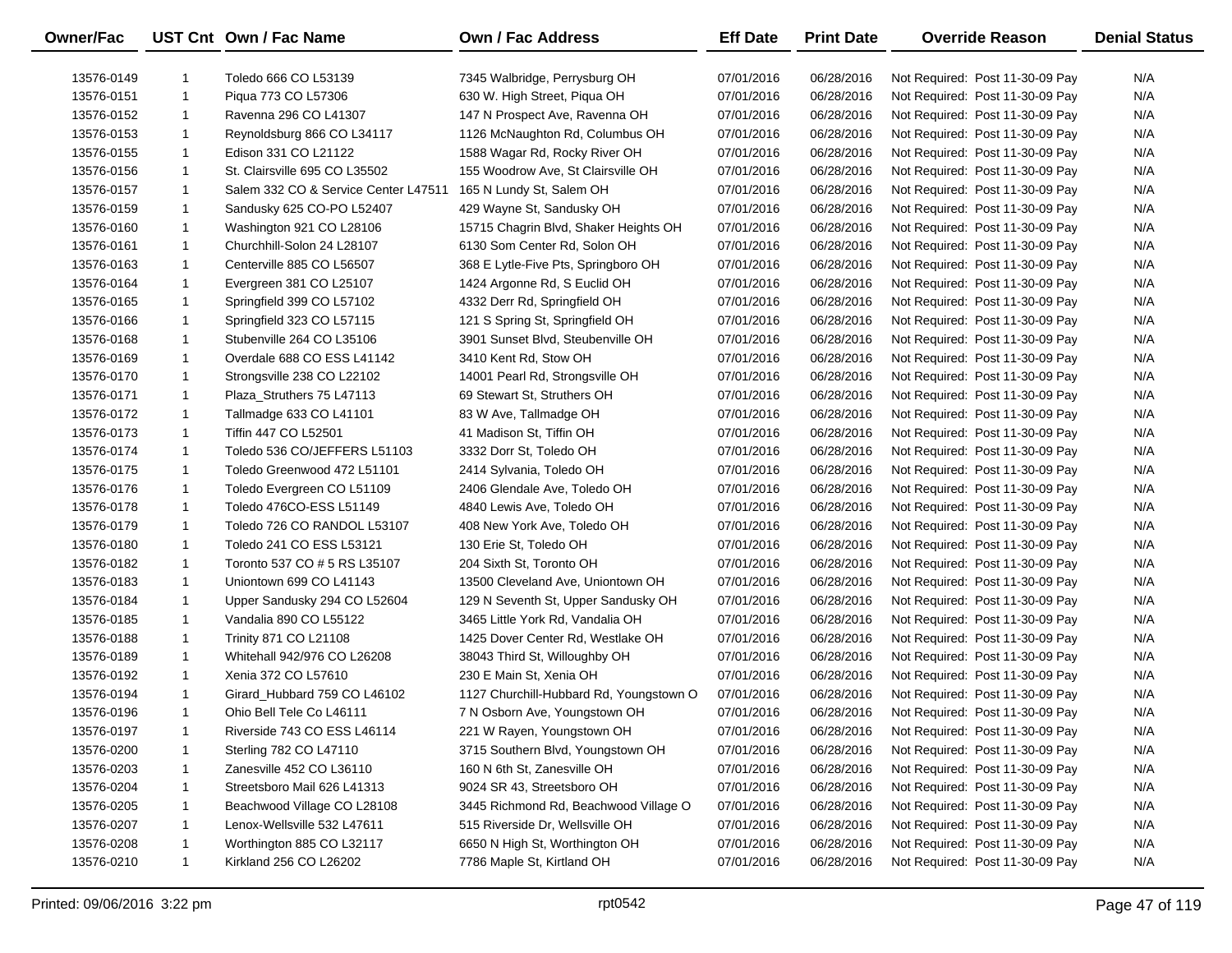| Owner/Fac  |                | UST Cnt Own / Fac Name         | <b>Own / Fac Address</b>                  | <b>Eff Date</b> | <b>Print Date</b> | <b>Override Reason</b>          | <b>Denial Status</b> |
|------------|----------------|--------------------------------|-------------------------------------------|-----------------|-------------------|---------------------------------|----------------------|
| 13576-0212 | 1              | Columbiana 482 CO L47510       | 34 S Elm St, Columbiana OH                | 07/01/2016      | 06/28/2016        | Not Required: Post 11-30-09 Pay | N/A                  |
| 13576-0213 | $\mathbf{1}$   | Poland 757 CO L47108           | 118 S Main St, Poland OH                  | 07/01/2016      | 06/28/2016        | Not Required: Post 11-30-09 Pay | N/A                  |
| 13576-0224 | $\mathbf{1}$   | Bloomingville 359 CO L52404    | 5808 Taylor Rd, Bloomingville OH          | 07/01/2016      | 06/28/2016        | Not Required: Post 11-30-09 Pay | N/A                  |
| 13576-0225 | $\mathbf{1}$   | Canal Fulton 854 CO L43619     | 322 E Cherry St, Canal Fulton OH          | 07/01/2016      | 06/28/2016        | Not Required: Post 11-30-09 Pay | N/A                  |
| 13576-0226 | $\mathbf{1}$   | Grove City 875 CO L37130       | 4581 Haughn Rd, Grove City OH             | 07/01/2016      | 06/28/2016        | Not Required: Post 11-30-09 Pay | N/A                  |
| 13576-0227 | $\mathbf{1}$   | Uhrichsville 922 CO L35601     | 219 N Uhrich St, Uhrichsville OH          | 07/01/2016      | 06/28/2016        | Not Required: Post 11-30-09 Pay | N/A                  |
| 13576-0229 | $\mathbf{1}$   | Ashland Pop                    | 540 Orange Street, Ashland OH             | 07/01/2016      | 06/28/2016        | Not Required: Post 11-30-09 Pay | N/A                  |
| 13576-0230 | $\mathbf{1}$   | Sidney Fiber Pop               | 900 Vandermark Road, Sidney OH            | 07/01/2016      | 06/28/2016        | Not Required: Post 11-30-09 Pay | N/A                  |
| 13576-0231 | $\mathbf{1}$   | Xenia                          | 2716 E Spring Vly Paintersvlle, Xenia OH  | 07/01/2016      | 06/28/2016        | Not Required: Post 11-30-09 Pay | N/A                  |
| 13576-0232 | $\mathbf{1}$   | <b>Bluffton</b>                | 15821 County Road 15, Bluffton OH         | 07/01/2016      | 06/28/2016        | Not Required: Post 11-30-09 Pay | N/A                  |
| 13576-0233 | $\mathbf{1}$   | Dayton                         | 215 W. 2nd Street, Dayton OH              | 07/01/2016      | 06/28/2016        | Not Required: Post 11-30-09 Pay | N/A                  |
| 13576-0234 | $\mathbf{1}$   | Whitehouse                     | 7630 Finzel Rd, Whitehouse OH             | 07/01/2016      | 06/28/2016        | Not Required: Post 11-30-09 Pay | N/A                  |
| 13576-0235 | $\mathbf{1}$   | Youngstown                     | 106 W Rayen, Youngstown OH                | 07/01/2016      | 06/28/2016        | Not Required: Post 11-30-09 Pay | N/A                  |
| 13576-0236 | 2              | Medina                         | 3833 Weymouth Rd, Medina OH               | 07/01/2016      | 06/28/2016        | Not Required: Post 11-30-09 Pay | N/A                  |
| 13576-0237 | $\overline{2}$ | AT and T                       | 48 W. Bowrey Street, Akron OH             | 07/01/2016      | 06/28/2016        | Not Required: Post 11-30-09 Pay | N/A                  |
| 13576-0238 | 2              | AT&T Cleveland                 | 700 Huron Road E., Cleveland OH           | 07/01/2016      | 06/28/2016        | Not Required: Post 11-30-09 Pay | N/A                  |
| 13609-0001 | $\mathbf{1}$   | Otis Wright & Sons, Inc.       | 707 E. Wayne Street, Lima OH              | 07/01/2016      | 08/08/2016        | Not Required: Post 11-30-09 Pay | N/A                  |
| 13628-0001 | 3              | Pat's Auto Service             | 19415 Detroit Rd, Rocky River OH          | 07/01/2016      | 07/25/2016        | Not Required: Post 11-30-09 Pay | N/A                  |
| 13643-0003 | $\mathbf{1}$   | PC Campana Inc                 | 1374 E 28th St, Lorain OH                 | 07/01/2016      | 06/28/2016        | Not Required: Post 11-30-09 Pay | N/A                  |
| 13646-0001 | 3              | Steve's Bp                     | 110 S Bierley Ave, Pemberville OH         | 07/01/2016      | 06/28/2016        | Not Required: Post 11-30-09 Pay | N/A                  |
| 13657-0001 | $\mathbf{1}$   | Perry Twp                      | 7125 Sawmill Rd, Dublin OH                | 07/01/2016      | 07/25/2016        | Not Required: Post 11-30-09 Pay | N/A                  |
| 13705-0006 | 3              | Procter & Gamble Hangar #51    | 700 Wilmer Avenue, Cincinnati OH          | 07/01/2016      | 06/28/2016        | Not Required: Post 11-30-09 Pay | N/A                  |
| 13712-0002 | $\overline{2}$ | Putnam County Airport          | 10218 Road 5-H, Ottawa OH                 | 07/01/2016      | 06/28/2016        | Not Required: Post 11-30-09 Pay | N/A                  |
| 13729-0002 | 6              | Dogwood Crossing Travel Center | 4400 Coonpath Road, Carroll OH            | 07/01/2016      | 07/08/2016        | Not Required: Post 11-30-09 Pay | N/A                  |
| 13729-0003 | 4              | Dogwood Crossing Too           | 25381 Clear Creek Road, Rockbridge OH     | 07/01/2016      | 07/08/2016        | Not Required: Post 11-30-09 Pay | N/A                  |
| 13762-0001 | 2              | Reitter Stucco, inc            | 1100 King Ave, Columbus OH                | 07/01/2016      | 06/28/2016        | Not Required: Post 11-30-09 Pay | N/A                  |
| 13774-0001 | $\overline{2}$ | Mikes Tire Shop                | 428 Cumberland Street, Caldwell OH        | 07/01/2016      | 06/28/2016        | Not Required: Post 11-30-09 Pay | N/A                  |
| 13818-0001 | 3              | Mooneys Gulf Serv              | 27000 Chagrin Boulevard, Orange Village C | 07/01/2016      | 06/28/2016        | Not Required: Post 11-30-09 Pay | N/A                  |
| 13824-0001 | 3              | Truckway Leasing               | 1745 Dreman Avenue, Cincinnati OH         | 07/01/2016      | 07/25/2016        | Not Required: Post 11-30-09 Pay | N/A                  |
| 13830-0001 | $\mathbf{1}$   | Bob's M Trkg Inc               | 8251 Claude Thomas Rd, Franklin OH        | 07/01/2016      | 06/28/2016        | Not Required: Post 11-30-09 Pay | N/A                  |
| 13832-0001 | 3              | <b>Tankers Travel Center</b>   | 7906 Yochum Road, Sardinia OH             | 07/01/2016      | 06/28/2016        | Not Required: Post 11-30-09 Pay | N/A                  |
| 13867-0002 | $\overline{2}$ | Rosiers Deli Mart              | 1428 S State Route 53, Tiffin OH          | 07/01/2016      | 07/08/2016        | Not Required: Post 11-30-09 Pay | N/A                  |
| 13871-0001 | $\mathbf{1}$   | Roush Honda                    | 104 W. Schrock Road, Westerville OH       | 07/01/2016      | 07/25/2016        | Not Required: Post 11-30-09 Pay | N/A                  |
| 13871-0003 | $\mathbf{1}$   | Roush Honda                    | 560 Charring Cross Drive, Westerville OH  | 07/01/2016      | 07/25/2016        | Not Required: Post 11-30-09 Pay | N/A                  |
| 13871-0004 | $\mathbf{1}$   | Roush Honda Inventory Lot      | 875 S. State Street, Westerville OH       | 07/01/2016      | 07/25/2016        | Not Required: Post 11-30-09 Pay | N/A                  |
| 13897-0002 | 4              | Salineville Carryout           | 43 W. Main Street, Salineville OH         | 07/01/2016      | 06/28/2016        | Not Required: Post 11-30-09 Pay | N/A                  |
| 13903-0001 | $\mathbf{1}$   | Samaritan Hospital             | 1025 Center Street, Ashland OH            | 07/05/2016      | 08/08/2016        | Not Required: Post 11-30-09 Pay | N/A                  |
| 13917-0001 | 2              | Schafer Oil Co Inc             | 9109 St Rt 66, Fort Loramie OH            | 07/01/2016      | 07/08/2016        | Not Required: Post 11-30-09 Pay | N/A                  |
| 13917-0002 | 4              | Schafer Oil Co Inc             | 1533 Riverside Dr, Sidney OH              | 07/01/2016      | 07/08/2016        | Not Required: Post 11-30-09 Pay | N/A                  |
| 13917-0003 | 3              | Meyers Garage                  | 6377 St Rt 66, Fort Loramie OH            | 07/01/2016      | 07/08/2016        | Not Required: Post 11-30-09 Pay | N/A                  |
| 13917-0005 | $\overline{2}$ | Minster Marathon               | 54 S. Main Street, Minster OH             | 07/01/2016      | 07/08/2016        | Not Required: Post 11-30-09 Pay | N/A                  |
| 13917-0007 | $\overline{c}$ | M & W Development              | 1120 Milligan Court, Sidney OH            | 07/01/2016      | 07/08/2016        | Not Required: Post 11-30-09 Pay | N/A                  |
| 13917-0009 | 4              | <b>Greenville Marathon</b>     | 1201 Russ Rd, Greenville OH               | 07/01/2016      | 07/08/2016        | Not Required: Post 11-30-09 Pay | N/A                  |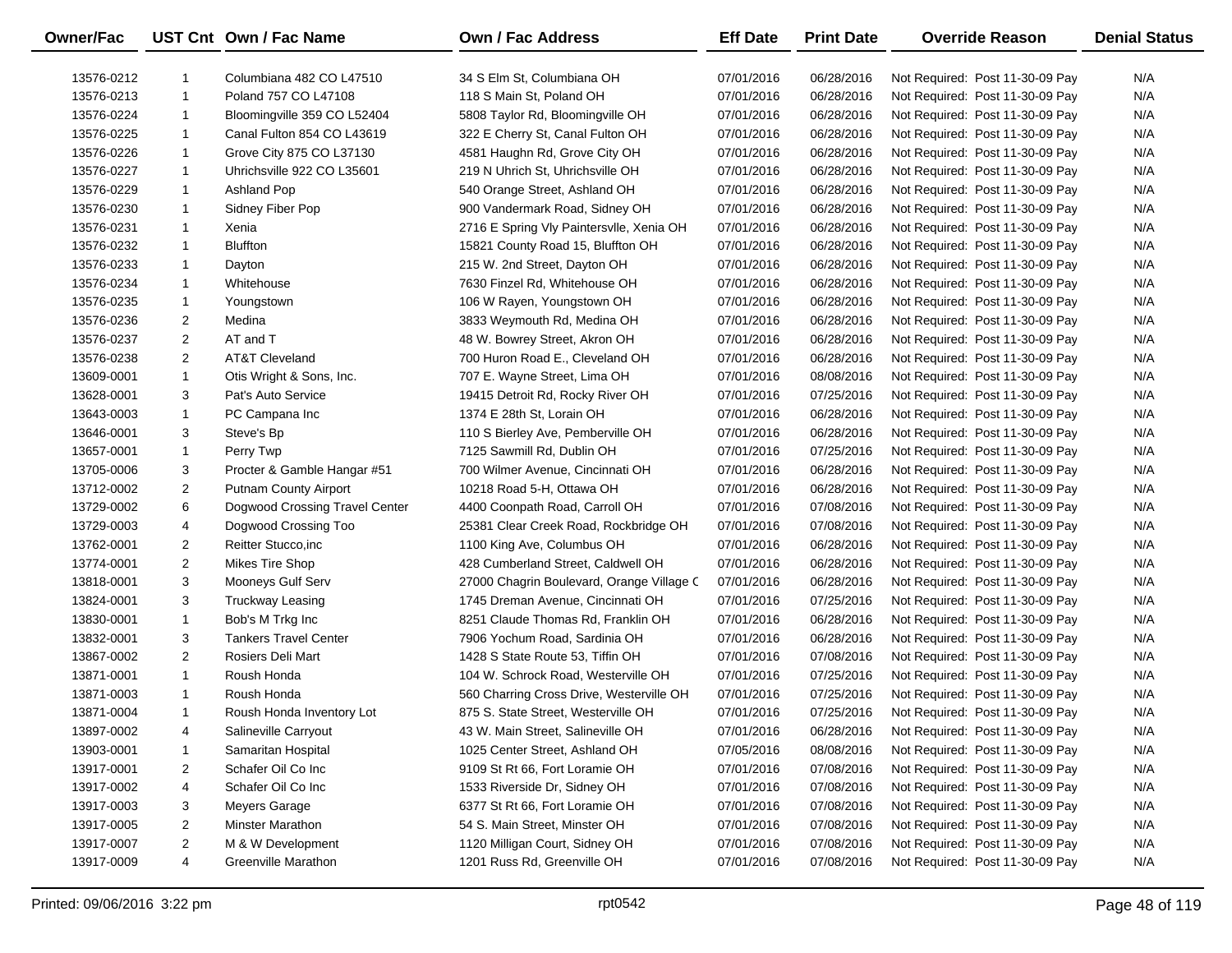| Owner/Fac  |                | UST Cnt Own / Fac Name             | Own / Fac Address                        | <b>Eff Date</b> | <b>Print Date</b> | <b>Override Reason</b>          | <b>Denial Status</b> |
|------------|----------------|------------------------------------|------------------------------------------|-----------------|-------------------|---------------------------------|----------------------|
| 13917-0010 | 4              | <b>Clayton Sunoco</b>              | 6529 W. National Road, Brookville OH     | 07/01/2016      | 07/08/2016        | Not Required: Post 11-30-09 Pay | N/A                  |
| 13917-0011 | 3              | <b>Sidney Marathon</b>             | 2190 Fair Road, Sidney OH                | 07/01/2016      | 07/08/2016        | Not Required: Post 11-30-09 Pay | N/A                  |
| 13917-0012 | 3              | New Lebanon Marathon               | 500 West Main Street, New Lebanon OH     | 07/01/2016      | 07/08/2016        | Not Required: Post 11-30-09 Pay | N/A                  |
| 13917-0013 | 3              | Englewood Marathon                 | 311 S Main St, Englewood OH              | 07/01/2016      | 07/08/2016        | Not Required: Post 11-30-09 Pay | N/A                  |
| 13917-0014 | 4              | Marysville Marathon                | 236 N Main St, Marysville OH             | 07/01/2016      | 07/08/2016        | Not Required: Post 11-30-09 Pay | N/A                  |
| 13917-0015 | 3              | New Breman Marathon                | 8 S Washington, New Bremen OH            | 07/01/2016      | 07/08/2016        | Not Required: Post 11-30-09 Pay | N/A                  |
| 13917-0016 | 5              | Piqua Marathon                     | 226 W Water St, Piqua OH                 | 07/01/2016      | 07/08/2016        | Not Required: Post 11-30-09 Pay | N/A                  |
| 13917-0017 | 5              | <b>Troy Marathon</b>               | 801 W Main St, Troy OH                   | 07/01/2016      | 07/08/2016        | Not Required: Post 11-30-09 Pay | N/A                  |
| 13917-0018 | 3              | Schafer Oil Co. Inc.               | 109 Lynn Street, Russia OH               | 07/01/2016      | 07/08/2016        | Not Required: Post 11-30-09 Pay | N/A                  |
| 13917-0019 | 4              | <b>Brooklyn Street Marathon</b>    | 525 E North St, Sidney OH                | 07/01/2016      | 07/08/2016        | Not Required: Post 11-30-09 Pay | N/A                  |
| 13917-0020 | 4              | Eagle Acres Marathon               | 410 N. Main Street, Minster OH           | 07/01/2016      | 07/08/2016        | Not Required: Post 11-30-09 Pay | N/A                  |
| 13917-0021 | 3              | Versailles Marathon                | 7 N. 2nd Street, Versailles OH           | 07/01/2016      | 07/08/2016        | Not Required: Post 11-30-09 Pay | N/A                  |
| 13917-0022 | 3              | <b>Coldwater Marathon</b>          | 555 N. Second Street, Coldwater OH       | 07/01/2016      | 07/08/2016        | Not Required: Post 11-30-09 Pay | N/A                  |
| 13926-0001 | 3              | Schumacher Dugan Construction Inc. | 6355 Centre Park Drive, West Chester OH  | 07/01/2016      | 07/08/2016        | Not Required: Post 11-30-09 Pay | N/A                  |
| 13953-0001 | 5              | Huels Kamp & Kremer Inc            | 3579 Miamisburg-Cent Rd, W Carrollton O  | 07/01/2016      | 06/28/2016        | Not Required: Post 11-30-09 Pay | N/A                  |
| 13953-0002 | 3              | Englewood Clark                    | 709 South Main St, Englewood OH          | 07/01/2016      | 06/28/2016        | Not Required: Post 11-30-09 Pay | N/A                  |
| 13953-0003 | 3              | Kettering Cruise-Thru              | 1890 E Stroop Rd, Kettering OH           | 07/01/2016      | 06/28/2016        | Not Required: Post 11-30-09 Pay | N/A                  |
| 13953-0004 | 3              | Dixie Drive-Thru                   | 4520 S. Dixie Highway, Moraine OH        | 07/01/2016      | 06/28/2016        | Not Required: Post 11-30-09 Pay | N/A                  |
| 13985-0005 | $\overline{2}$ | Spee-D-Foods 21                    | 2337 South Main Street, Akron OH         | 07/01/2016      | 06/28/2016        | Not Required: Post 11-30-09 Pay | N/A                  |
| 13985-0006 | $\overline{a}$ | Spee D Foods 19                    | 561 North Main, Navarre OH               | 07/01/2016      | 06/28/2016        | Not Required: Post 11-30-09 Pay | N/A                  |
| 13985-0007 | $\overline{2}$ | Spee-D-Foods 22                    | 4318 12th St NW, Canton OH               | 07/01/2016      | 06/28/2016        | Not Required: Post 11-30-09 Pay | N/A                  |
| 13985-0008 | $\overline{2}$ | Spee-D-Foods #11                   | 4516 Everhard Road NW, Canton OH         | 07/01/2016      | 06/28/2016        | Not Required: Post 11-30-09 Pay | N/A                  |
| 13985-0010 | $\overline{a}$ | Spee-D-Foods #28                   | 953 S Main St, N Canton OH               | 07/01/2016      | 06/28/2016        | Not Required: Post 11-30-09 Pay | N/A                  |
| 13985-0011 | 3              | Spee-D-Foods #29                   | 5875 Ravenna Ave Acess Rd/SR44, Lousi    | 07/01/2016      | 06/28/2016        | Not Required: Post 11-30-09 Pay | N/A                  |
| 13985-0012 | 3              | Speed-D-Foods #31                  | 3002 Market Ave North, Canton OH         | 07/01/2016      | 06/28/2016        | Not Required: Post 11-30-09 Pay | N/A                  |
| 13985-0013 | $\overline{a}$ | Spee-D-Foods #30                   | 9831 Cleveland Ave. NW, Greentown OH     | 07/01/2016      | 06/28/2016        | Not Required: Post 11-30-09 Pay | N/A                  |
| 13988-0001 | $\overline{a}$ | Marina International               | 301 Lakeside Avenue, Lorain OH           | 07/01/2016      | 07/25/2016        | Not Required: Post 11-30-09 Pay | N/A                  |
| 14013-0005 | $\overline{2}$ | <b>Stark County Engineer</b>       | 5165 Southway SW, Canton OH              | 07/01/2016      | 06/28/2016        | Not Required: Post 11-30-09 Pay | N/A                  |
| 14013-0008 | $\overline{2}$ | Georgetown Outpost                 | 12647 Georgetown Rd NE, Paris OH         | 07/01/2016      | 06/28/2016        | Not Required: Post 11-30-09 Pay | N/A                  |
| 14013-0009 | $\overline{2}$ | Alabama Outpost                    | 1350 Alabama Avenue SW, Navarre OH       | 07/01/2016      | 06/28/2016        | Not Required: Post 11-30-09 Pay | N/A                  |
| 14017-0002 | $\mathbf{1}$   | State Auto Data Center DC1         | 268 Greif Parkway, Delaware OH           | 07/01/2016      | 06/28/2016        | Not Required: Post 11-30-09 Pay | N/A                  |
| 14074-0001 | $\overline{2}$ | <b>Tesar Industrial Contractor</b> | 3920 Jennings Rd, Cleveland OH           | 08/08/2016      | 08/22/2016        | Not Required: Post 11-30-09 Pay | N/A                  |
| 14101-0006 | $\overline{2}$ | Hertz Rent A Car                   | 19025 Maplewood Avenue, Cleveland OH     | 07/01/2016      | 06/28/2016        | Not Required: Post 11-30-09 Pay | N/A                  |
| 14101-0007 | $\mathbf{1}$   | Dollar/Thrifty Rent A Car          | 19727 Maplewood Ave, Cleveland OH        | 07/01/2016      | 06/28/2016        | Not Required: Post 11-30-09 Pay | N/A                  |
| 14132-0001 | $\mathbf{1}$   | Standy Emergency Backup Fac        | 11599 East Miami River Rd, Cincinnati OH | 07/01/2016      | 06/28/2016        | Not Required: Post 11-30-09 Pay | N/A                  |
| 14149-0001 | -1             | <b>Bus Garage</b>                  | 555 N Hyatt St, Tipp City OH             | 07/01/2016      | 06/28/2016        | Not Required: Post 11-30-09 Pay | N/A                  |
| 14151-0001 | -1             | Toledo/Lucas Convention Br         | 401 Jefferson Avenue, Toledo OH          | 07/01/2016      | 08/08/2016        | Not Required: Post 11-30-09 Pay | N/A                  |
| 14182-0001 | 8              | d/b/a Carnes Sunoco                | 103 Liberty Street, Belle Valley OH      | 07/01/2016      | 07/08/2016        | Not Required: Post 11-30-09 Pay | N/A                  |
| 14193-0001 | 2              | <b>Trumbull Country Club</b>       | 600 Golf Drive, Warren OH                | 07/01/2016      | 08/08/2016        | Not Required: Post 11-30-09 Pay | N/A                  |
| 14208-0001 | 2              | Underground Utilities Inc          | 416 W Monroe St, Monroeville OH          | 07/01/2016      | 06/28/2016        | Not Required: Post 11-30-09 Pay | N/A                  |
| 14263-0001 | 3              | Vanlue Marathon                    | 417 S Buffalo, Vanlue OH                 | 07/01/2016      | 07/08/2016        | Not Required: Post 11-30-09 Pay | N/A                  |
| 14282-0001 | 3              | Cuyahoga Heights Service Center    | 7201 Canal Road, Cuyahoga Heights OH     | 07/01/2016      | 06/28/2016        | Not Required: Post 11-30-09 Pay | N/A                  |
| 14284-0002 | $\mathbf{1}$   | Delta Wastewater Treatment         | 516 Locust Street, Delta OH              | 07/01/2016      | 06/28/2016        | Not Required: Post 11-30-09 Pay | N/A                  |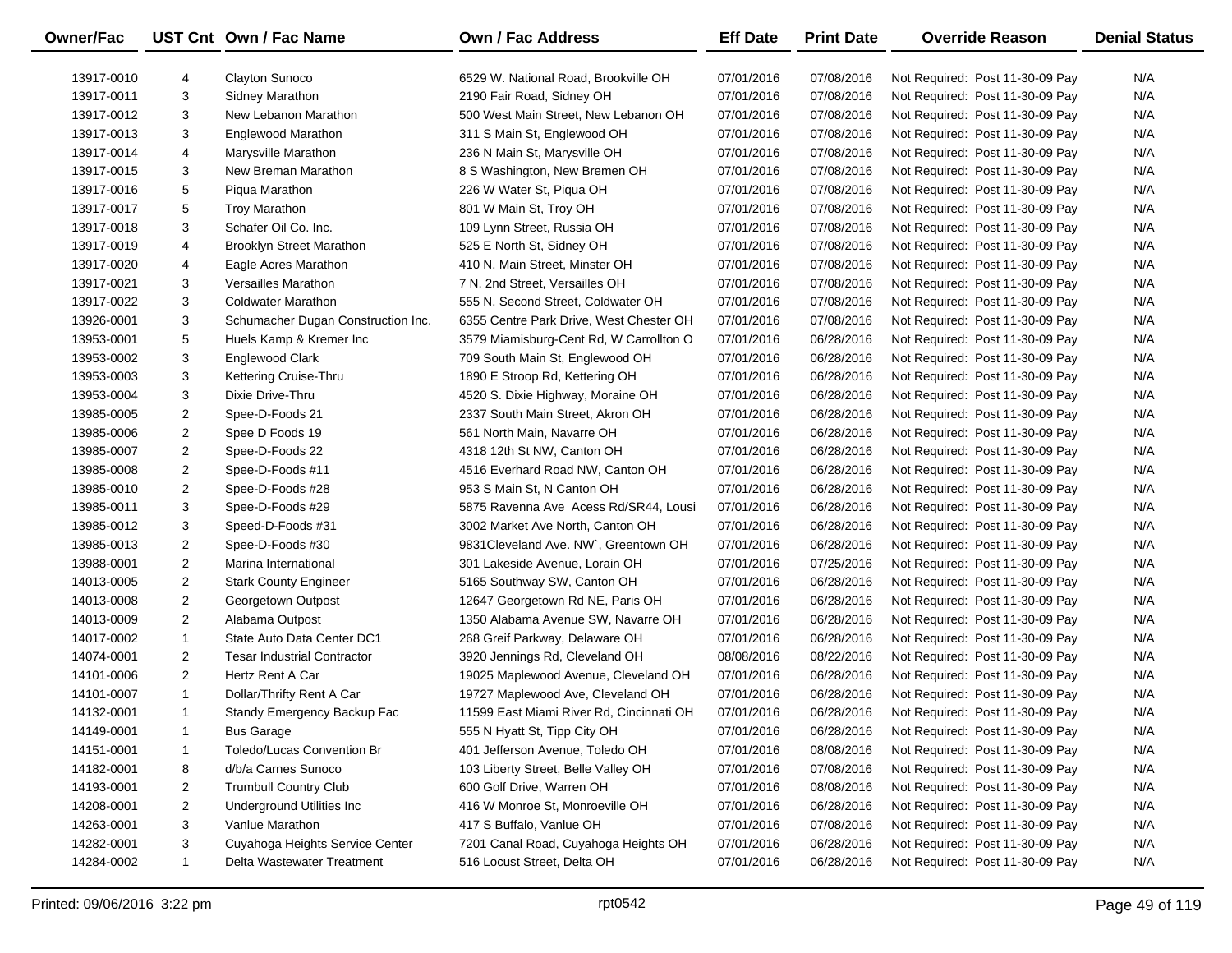| <b>Owner/Fac</b> |                | UST Cnt Own / Fac Name                 | <b>Own / Fac Address</b>                 | <b>Eff Date</b> | <b>Print Date</b> | <b>Override Reason</b>          | <b>Denial Status</b> |
|------------------|----------------|----------------------------------------|------------------------------------------|-----------------|-------------------|---------------------------------|----------------------|
| 14287-0001       | $\overline{2}$ | Village Of Gates Mills                 | 1470 Chagrin River Road, Gates Mills OH  | 07/01/2016      | 06/28/2016        | Not Required: Post 11-30-09 Pay | N/A                  |
| 14297-0001       | $\mathbf{1}$   | Monroevill Water Plant                 | 136 Monroe Street, Monroeville OH        | 07/01/2016      | 06/28/2016        | Not Required: Post 11-30-09 Pay | N/A                  |
| 14310-0001       | $\overline{2}$ | Village Street Department              | 139 Mill Street SW, Sugarcreek OH        | 07/01/2016      | 06/28/2016        | Not Required: Post 11-30-09 Pay | N/A                  |
| 14316-0001       | 3              | Atwood Deli Ltd                        | 3 Smith St, Dellroy OH                   | 07/01/2016      | 06/28/2016        | Not Required: Post 11-30-09 Pay | N/A                  |
| 14336-0001       | $\overline{2}$ | Warren Township Road Department        | 3765 W. Market Street, Leavittsburg OH   | 07/01/2016      | 06/28/2016        | Not Required: Post 11-30-09 Pay | N/A                  |
| 14345-0001       | 4              | <b>Gilchrist Convenience Store</b>     | 19661 State Route 550, Sharpsburg OH     | 07/01/2016      | 07/08/2016        | Not Required: Post 11-30-09 Pay | N/A                  |
| 14365-0001       | $\mathbf{1}$   | Northwest Catawba Marina Inc           | 1560 N W Catawba Rd, Port Clinton OH     | 07/01/2016      | 06/28/2016        | Not Required: Post 11-30-09 Pay | N/A                  |
| 14398-0001       | 3              | <b>Schwarz Sunoco Service</b>          | 1800 W Lane Ave, Upper Arlington OH      | 07/01/2016      | 08/08/2016        | Not Required: Post 11-30-09 Pay | N/A                  |
| 14421-0001       | $\mathbf{1}$   | Windy Point Marina Inc                 | 5275 Windy Point Rd, Celina OH           | 07/01/2016      | 06/28/2016        | Not Required: Post 11-30-09 Pay | N/A                  |
| 14434-0001       | $\mathbf{1}$   | Wolff Bros Supply Inc                  | 6078 Wolff Road, Medina OH               | 07/01/2016      | 06/28/2016        | Not Required: Post 11-30-09 Pay | N/A                  |
| 14464-0001       | $\overline{2}$ | Maketewah Country Club                 | 5401 Reading Rd, Cincinnati OH           | 07/01/2016      | 07/25/2016        | Not Required: Post 11-30-09 Pay | N/A                  |
| 14466-0001       | $\overline{2}$ | Scioto Country Club                    | 2196 Riverside Dr, Columbus OH           | 07/01/2016      | 08/08/2016        | Not Required: Post 11-30-09 Pay | N/A                  |
| 14492-0001       | $\mathbf{1}$   | Ottawa River Yacht Club                | 5847 Edgewater Dr, Toledo OH             | 07/01/2016      | 06/28/2016        | Not Required: Post 11-30-09 Pay | N/A                  |
| 14502-0003       | 4              | State of Ohio Computer Center          | 1320 Arthur E. Adams Drive, Columbus O   | 07/01/2016      | 07/08/2016        | Not Required: Post 11-30-09 Pay | N/A                  |
| 14502-0004       | $\mathbf{1}$   | Michael V. DiSalle Government Center   | 1 Government Center, Toledo OH           | 07/01/2016      | 07/08/2016        | Not Required: Post 11-30-09 Pay | N/A                  |
| 14502-0005       | $\mathbf{1}$   | Frank J. Lausche State Office Building | 615 W. Superior Avenue, Cleveland OH     | 07/01/2016      | 07/08/2016        | Not Required: Post 11-30-09 Pay | N/A                  |
| 14502-0006       | $\mathbf{1}$   | Vern Riffe Center for Government       | 77 S. High Street, Columbus OH           | 07/01/2016      | 07/08/2016        | Not Required: Post 11-30-09 Pay | N/A                  |
| 14509-0011       | $\mathbf{1}$   | Northwest Psych Hospital               | 930 S Detroit Ave, Toledo OH             | 07/20/2016      | 08/22/2016        | Not Required: Post 11-30-09 Pay | N/A                  |
| 14515-0012       | 6              | Indian Meadow Service Plaza            | 21738 County Road M-50, West Unity OH    | 07/01/2016      | 06/28/2016        | Not Required: Post 11-30-09 Pay | N/A                  |
| 14515-0013       | 6              | <b>Tiffin River Service Plaza</b>      | 21747 County Road M, West Unity OH       | 07/01/2016      | 06/28/2016        | Not Required: Post 11-30-09 Pay | N/A                  |
| 14515-0016       | 6              | <b>Blue Heron Serv Plaza</b>           | 6164 County Road 65, Woodville OH        | 07/01/2016      | 06/28/2016        | Not Required: Post 11-30-09 Pay | N/A                  |
| 14515-0017       | 6              | Wyandot Service Plaza                  | 6410 County Road 165, Woodville OH       | 07/01/2016      | 06/28/2016        | Not Required: Post 11-30-09 Pay | N/A                  |
| 14515-0018       | 6              | Erie Islands Service Plaza             | 1012 N. County Road 260, Clyde OH        | 07/01/2016      | 06/28/2016        | Not Required: Post 11-30-09 Pay | N/A                  |
| 14515-0019       | 6              | Commodore Perry Serv Plaza             | 888 N. County Road 260, Clyde OH         | 07/01/2016      | 06/28/2016        | Not Required: Post 11-30-09 Pay | N/A                  |
| 14515-0020       | 6              | Middle Ridge Service Plaza             | 46402 Middle Ridge Road, Amherst OH      | 07/01/2016      | 06/28/2016        | Not Required: Post 11-30-09 Pay | N/A                  |
| 14515-0021       | 6              | Vermilion Valley Serv Plaza            | 7998 Leavitt Road, Amherst OH            | 07/01/2016      | 06/28/2016        | Not Required: Post 11-30-09 Pay | N/A                  |
| 14515-0022       | 6              | Great Lakes Service Plaza              | 2000 Edgerton Road, Broadview Heights O  | 07/01/2016      | 06/28/2016        | Not Required: Post 11-30-09 Pay | N/A                  |
| 14515-0023       | 6              | <b>Towpath Service Plaza</b>           | 10037 Broadview Road, Broadview Height   | 07/01/2016      | 06/28/2016        | Not Required: Post 11-30-09 Pay | N/A                  |
| 14515-0024       | 6              | Portage Service Plaza                  | 9270 Limeridge Road, Mantua OH           | 07/01/2016      | 06/28/2016        | Not Required: Post 11-30-09 Pay | N/A                  |
| 14515-0025       | 6              | Brady's Leap Service Plaza             | 9250 Limeridge Road S., Mantua OH        | 07/01/2016      | 06/28/2016        | Not Required: Post 11-30-09 Pay | N/A                  |
| 14515-0026       | 6              | Mahoning Valley Service Plaza          | 3500 E. South Range Road, New Springfi   | 07/01/2016      | 06/28/2016        | Not Required: Post 11-30-09 Pay | N/A                  |
| 14515-0027       | 6              | Glacier Hills Service Plaza            | 12500 Beard Road, New Springfield OH     | 07/01/2016      | 06/28/2016        | Not Required: Post 11-30-09 Pay | N/A                  |
| 14515-0028       | $\overline{2}$ | Kunkle Maintenance Bldg                | C R 17, West Unity OH                    | 07/01/2016      | 06/28/2016        | Not Required: Post 11-30-09 Pay | N/A                  |
| 14515-0029       | $\overline{2}$ | Swanton Maintenance Bldg               | Fulton County Line Rd, Swanton OH        | 07/01/2016      | 06/28/2016        | Not Required: Post 11-30-09 Pay | N/A                  |
| 14515-0030       | $\overline{2}$ | Elmore Maintenance Bldg                | S R 105, Elmore OH                       | 07/01/2016      | 06/28/2016        | Not Required: Post 11-30-09 Pay | N/A                  |
| 14515-0031       | $\overline{c}$ | Castalia Maintenance Bldg              | S R 269, Bellevue OH                     | 07/01/2016      | 06/28/2016        | Not Required: Post 11-30-09 Pay | N/A                  |
| 14515-0032       | 2              | Amherst Maintenance Bldg               | Oberlin Rd, Amherst OH                   | 07/01/2016      | 06/28/2016        | Not Required: Post 11-30-09 Pay | N/A                  |
| 14515-0033       | 2              | <b>Boston Maintenance Bldg</b>         | Boston Mills Rd, Richfield OH            | 07/01/2016      | 06/28/2016        | Not Required: Post 11-30-09 Pay | N/A                  |
| 14515-0034       | 2              | Hiram Maintenance Bldg                 | S R 700, Garrettsville OH                | 07/01/2016      | 06/28/2016        | Not Required: Post 11-30-09 Pay | N/A                  |
| 14515-0035       | 2              | Canfield Maintenance Bldg              | Tippecanoe Rd, Canfield OH               | 07/01/2016      | 06/28/2016        | Not Required: Post 11-30-09 Pay | N/A                  |
| 14529-0001       | 5              | New Madison Mini Mart                  | 406 S. Main Street, New Madison OH       | 07/01/2016      | 06/28/2016        | Not Required: Post 11-30-09 Pay | N/A                  |
| 14532-0001       | 1              | C & D Transportation                   | 7307 Young Drive, Walton Hills OH        | 07/01/2016      | 07/25/2016        | Not Required: Post 11-30-09 Pay | N/A                  |
| 14545-0001       | 4              | Two O Eight Fuel Plaza                 | 66682 Belmont Morristown Road, Belmont ( | 07/01/2016      | 07/08/2016        | Not Required: Post 11-30-09 Pay | N/A                  |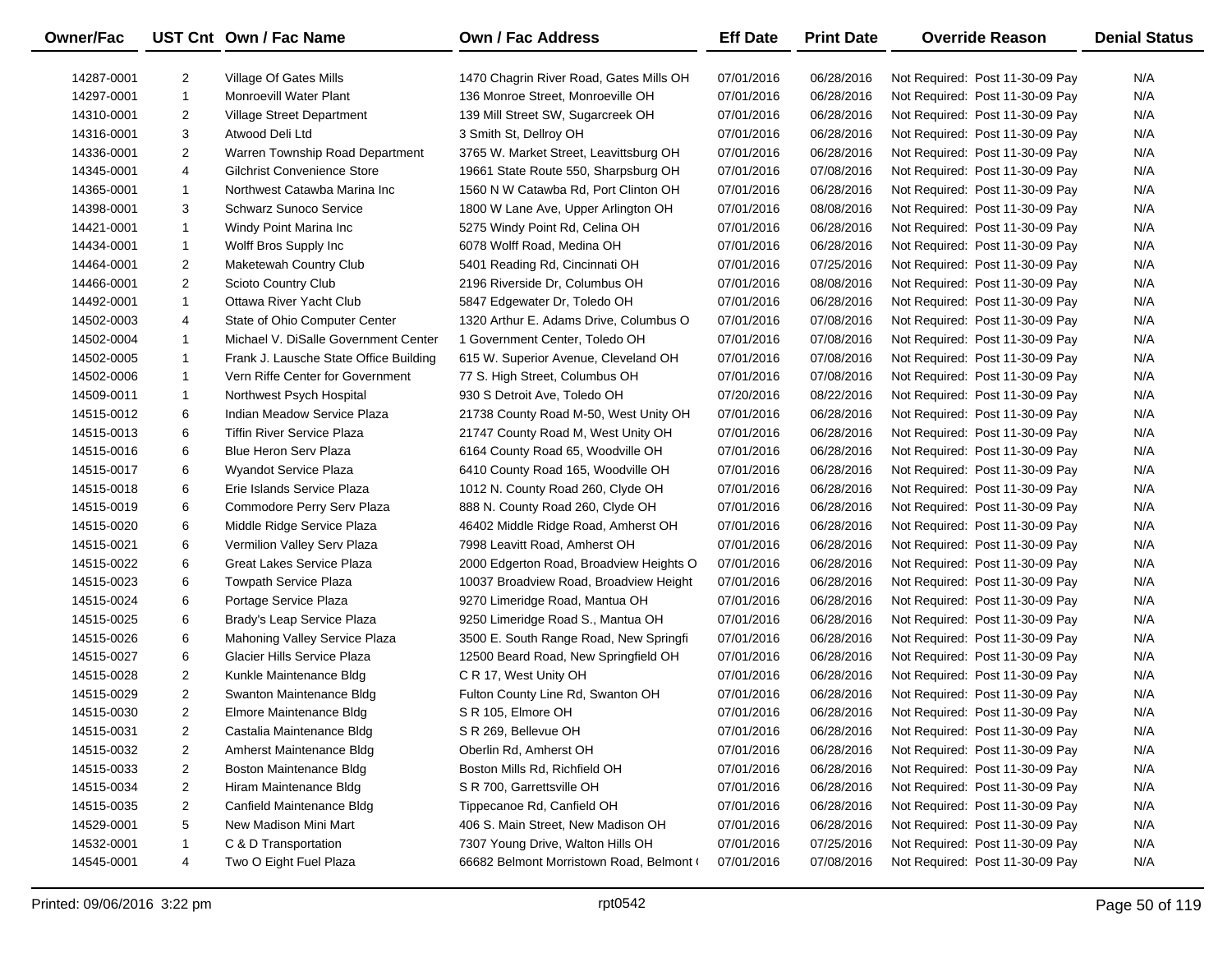| Owner/Fac  |                | UST Cnt Own / Fac Name           | <b>Own / Fac Address</b>                 | <b>Eff Date</b> | <b>Print Date</b> | <b>Override Reason</b>          | <b>Denial Status</b> |
|------------|----------------|----------------------------------|------------------------------------------|-----------------|-------------------|---------------------------------|----------------------|
| 14556-0001 | 2              | Harlan Twp Fire Dept             | 9009 Morrow Rossburg Rd, Pleasant Plain  | 07/01/2016      | 07/08/2016        | Not Required: Post 11-30-09 Pay | N/A                  |
| 14557-0001 | $\overline{2}$ | <b>Harrison County Airport</b>   | 43000 Airport Road, Cadiz OH             | 07/01/2016      | 06/28/2016        | Not Required: Post 11-30-09 Pay | N/A                  |
| 14564-0002 | 6              | Knight Enterprises 83            | 849 5th Avenue, Columbus OH              | 07/01/2016      | 07/08/2016        | Not Required: Post 11-30-09 Pay | N/A                  |
| 14564-0011 | 3              | Sunoco                           | 5800 Cleveland Avenue, Columbus OH       | 07/01/2016      | 07/08/2016        | Not Required: Post 11-30-09 Pay | N/A                  |
| 14564-0013 | 6              | Knight Enterprises Inc. (Sunoco) | 6027 State Route 95, Mount Gilead OH     | 07/01/2016      | 07/08/2016        | Not Required: Post 11-30-09 Pay | N/A                  |
| 14565-0001 | $\overline{2}$ | Knisely Inc                      | 5885 Crown Road NW, Dover OH             | 07/01/2016      | 06/28/2016        | Not Required: Post 11-30-09 Pay | N/A                  |
| 14568-0001 | $\overline{2}$ | Libbey Glass Inc                 | 940 Ash St, Toledo OH                    | 07/07/2016      | 08/08/2016        | Not Required: Post 11-30-09 Pay | N/A                  |
| 14578-0001 | $\mathbf{1}$   | Nieman Plumbing                  | 2030 Stapleton Ct, Cincinnati OH         | 07/01/2016      | 06/28/2016        | Not Required: Post 11-30-09 Pay | N/A                  |
| 14594-0001 | 3              | <b>West River Marathon</b>       | 803 W River Rd, Elyria OH                | 07/01/2016      | 08/08/2016        | Not Required: Post 11-30-09 Pay | N/A                  |
| 14596-0001 | $\overline{2}$ | Jet Express Inc                  | 4518 Webster Street, Dayton OH           | 07/01/2016      | 06/28/2016        | Not Required: Post 11-30-09 Pay | N/A                  |
| 14599-0001 | 3              | Rudys Mini Mart                  | 8910 Buckeye, Cleveland OH               | 07/01/2016      | 08/08/2016        | Not Required: Post 11-30-09 Pay | N/A                  |
| 15028-0001 | $\overline{2}$ | FPT Cleveland LLC                | 8550 Aetna Road, Cleveland OH            | 07/01/2016      | 07/08/2016        | Not Required: Post 11-30-09 Pay | N/A                  |
| 15031-0001 | $\overline{2}$ | <b>Holmes County Airport</b>     | 4501 Township Road 307, Millersburg OH   | 07/01/2016      | 07/08/2016        | Not Required: Post 11-30-09 Pay | N/A                  |
| 15055-0001 | 4              | Roberts Rd Sunoco                | 4400 Roberts Rd, Columbus OH             | 07/01/2016      | 08/08/2016        | Not Required: Post 11-30-09 Pay | N/A                  |
| 15058-0001 | 4              | Le'monde Sunoco Inc              | 3569 Lee Rd, Shaker Hts OH               | 07/01/2016      | 06/28/2016        | Not Required: Post 11-30-09 Pay | N/A                  |
| 15080-0001 | 1              | Harbor View Yacht Club           | 2180 Autokee, Oregon OH                  | 07/01/2016      | 06/28/2016        | Not Required: Post 11-30-09 Pay | N/A                  |
| 15082-0001 | 4              | Surfside Sunoco                  | 36241 Lakehore Blvd, Eastlake OH         | 07/27/2016      | 08/22/2016        | Not Required: Post 11-30-09 Pay | N/A                  |
| 15094-0001 | $\mathbf{1}$   | Class 8 Truck Repair Inc         | 22250 St Rt 12, Fostoria OH              | 07/01/2016      | 06/28/2016        | Not Required: Post 11-30-09 Pay | N/A                  |
| 15121-0001 | 3              | Hudson Hudson Fuel Oil Co.       | 2598 State Route 222, New Richmond OH    | 07/01/2016      | 08/08/2016        | Not Required: Post 11-30-09 Pay | N/A                  |
| 15124-0001 | 5              | Caves Road Sunoco                | 7820 Mayfield Road, Chesterland OH       | 07/01/2016      | 07/08/2016        | Not Required: Post 11-30-09 Pay | N/A                  |
| 15140-0001 | 1              | Cincinnati Country Club          | 2348 Grandin Rd, Cincinnati OH           | 07/01/2016      | 07/08/2016        | Not Required: Post 11-30-09 Pay | N/A                  |
| 15147-0001 | $\mathbf{1}$   | Kroger Corp Data Center          | 9935 Carver Road, Blue Ash OH            | 07/01/2016      | 07/08/2016        | Not Required: Post 11-30-09 Pay | N/A                  |
| 15155-0001 | 4              | Tom Lin Entrp Reynold Sunoco     | 7098 E Main St, Reynoldsburg OH          | 07/01/2016      | 07/25/2016        | Not Required: Post 11-30-09 Pay | N/A                  |
| 15156-0001 | $\mathbf{1}$   | Miami Valley Golf Club           | 3311 Salem Ave, Dayton OH                | 07/01/2016      | 06/28/2016        | Not Required: Post 11-30-09 Pay | N/A                  |
| 15161-0002 | 1              | Portage County Motor Pool        | 3480 St Rt 59, Ravenna OH                | 07/01/2016      | 06/28/2016        | Not Required: Post 11-30-09 Pay | N/A                  |
| 15164-0001 | $\mathbf{1}$   | Sardinia Ready Mix Inc           | 9 Oakdale Ave, Sardinia OH               | 07/01/2016      | 06/28/2016        | Not Required: Post 11-30-09 Pay | N/A                  |
| 15180-0001 | 8              | Short Stop Truck Plaza           | 6152 W. Market Street, Leavittsburg OH   | 07/01/2016      | 08/08/2016        | Not Required: Post 11-30-09 Pay | N/A                  |
| 15181-0001 | $\overline{2}$ | Service Garage                   | 1238 West 130th Street, Brunswick OH     | 07/01/2016      | 06/28/2016        | Not Required: Post 11-30-09 Pay | N/A                  |
| 15181-0002 | $\overline{2}$ | Fire Station/Parks Garage        | 4383 Center Road, Brunswick OH           | 07/01/2016      | 06/28/2016        | Not Required: Post 11-30-09 Pay | N/A                  |
| 15197-0001 | $\overline{2}$ | West Side Marathon               | 503 Huron St, Elyria OH                  | 07/01/2016      | 08/08/2016        | Not Required: Post 11-30-09 Pay | N/A                  |
| 15205-0001 | $\mathbf{1}$   | Carr Bros Inc                    | 7177 Northfield Road, Bedford OH         | 07/01/2016      | 06/28/2016        | Not Required: Post 11-30-09 Pay | N/A                  |
| 15230-0001 | $\overline{2}$ | Keystone Local Schools           | 301 Liberty Street, LaGrange OH          | 07/01/2016      | 06/28/2016        | Not Required: Post 11-30-09 Pay | N/A                  |
| 15234-0001 | 6              | Western Reserve Trans Auth       | 604 Mahoning Ave, Youngstown OH          | 07/01/2016      | 06/28/2016        | Not Required: Post 11-30-09 Pay | N/A                  |
| 15251-0001 | $\overline{2}$ | Hupp's Sunoco                    | 1218 Lincoln Way W, Massillon OH         | 07/01/2016      | 07/08/2016        | Not Required: Post 11-30-09 Pay | N/A                  |
| 15268-0001 | $\overline{2}$ | <b>Wozniak's Sunoco</b>          | 1495 W. Lakeshore Drive, Port Clinton OH | 07/01/2016      | 07/25/2016        | Not Required: Post 11-30-09 Pay | N/A                  |
| 15281-0002 | 3              | Fort Recovery Pak A Sak          | 219 N. Wayne Street, Fort Recovery OH    | 07/01/2016      | 07/08/2016        | Not Required: Post 11-30-09 Pay | N/A                  |
| 15281-0004 | 3              | Pak A Sak 16                     | 800 N Washington St, Van Wert OH         | 07/01/2016      | 07/08/2016        | Not Required: Post 11-30-09 Pay | N/A                  |
| 15281-0005 | 4              | Pak A Sak 17                     | 1052 S Shannon St, Van Wert OH           | 07/01/2016      | 07/08/2016        | Not Required: Post 11-30-09 Pay | N/A                  |
| 15281-0007 | 4              | Pak A Sak # 37                   | 3433 SR 49, Arcanum OH                   | 07/01/2016      | 07/08/2016        | Not Required: Post 11-30-09 Pay | N/A                  |
| 15281-0008 | 4              | Pak A Sak #38                    | 14428 US 127, New Weston OH              | 07/01/2016      | 07/08/2016        | Not Required: Post 11-30-09 Pay | N/A                  |
| 15291-0001 | 1              | Richmond Mill, Inc.              | State Route 152, Toronto OH              | 07/01/2016      | 06/28/2016        | Not Required: Post 11-30-09 Pay | N/A                  |
| 15293-0001 | 1              | <b>Bay Point Management</b>      | 10948 E. Bayshore Road, Marblehead OH    | 07/01/2016      | 07/08/2016        | Not Required: Post 11-30-09 Pay | N/A                  |
| 15307-0002 | 2              | Mid-Ohio Aviation Inc.           | 6250 N. Honeytown Road, Smithville OH    | 07/01/2016      | 08/08/2016        | Not Required: Post 11-30-09 Pay | N/A                  |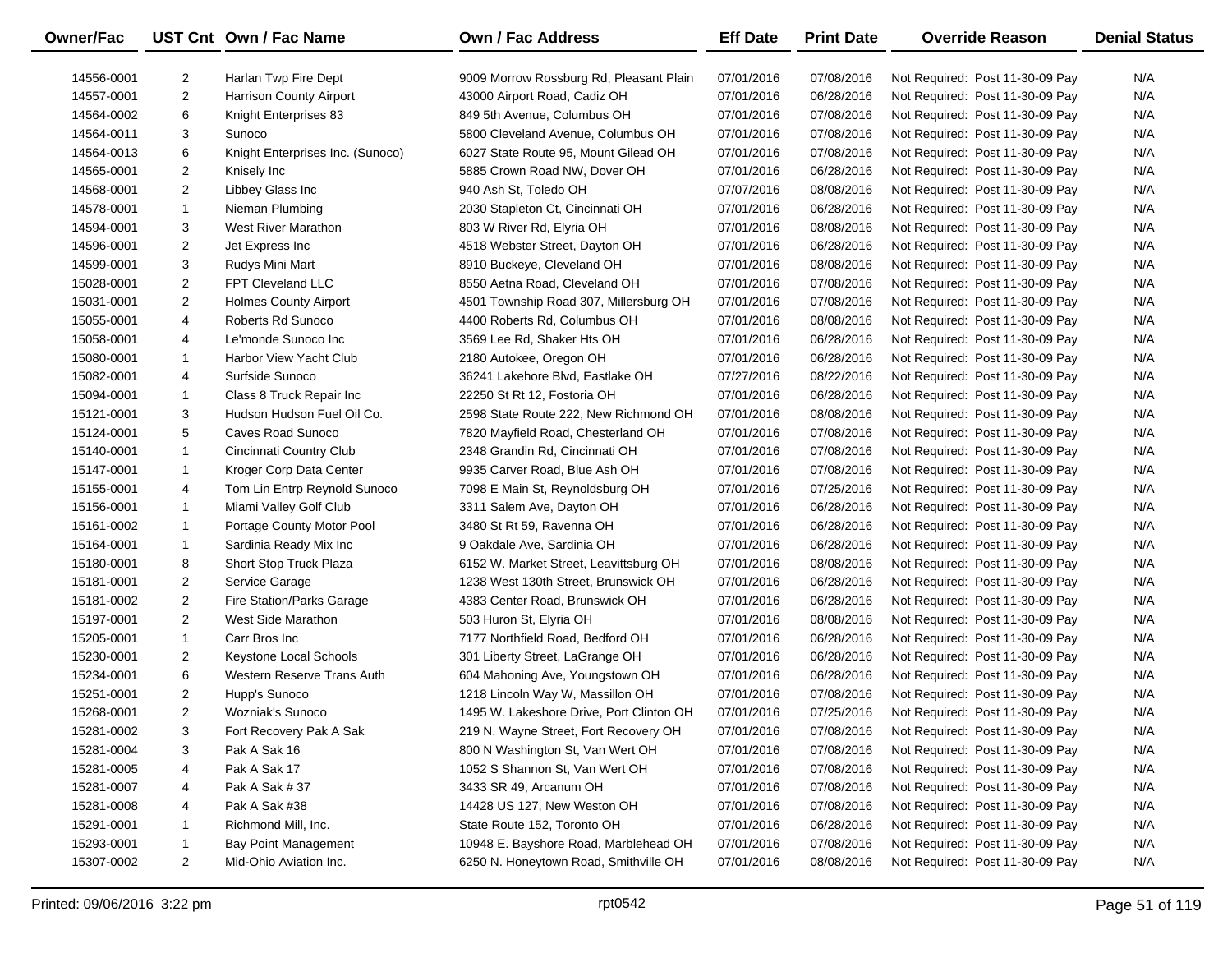| Owner/Fac  |                | UST Cnt Own / Fac Name              | Own / Fac Address                         | <b>Eff Date</b> | <b>Print Date</b> | <b>Override Reason</b>          | <b>Denial Status</b> |
|------------|----------------|-------------------------------------|-------------------------------------------|-----------------|-------------------|---------------------------------|----------------------|
| 15310-0001 |                | <b>Hocking Valley Concrete</b>      | St Rt 56/748 W. Union Street, Athens OH   | 07/01/2016      | 08/22/2016        | Not Required: Post 11-30-09 Pay | N/A                  |
| 15319-0001 | $\mathbf{1}$   | Powers and Sons, LLC                | 1613 Magda Drive, Montpelier OH           | 07/01/2016      | 08/22/2016        | Not Required: Post 11-30-09 Pay | N/A                  |
| 15320-0001 | $\mathbf{1}$   | Willoughby Eastlake/W Plltn         | 221 Erie Rd, Eastlake OH                  | 07/01/2016      | 06/28/2016        | Not Required: Post 11-30-09 Pay | N/A                  |
| 15320-0002 | 3              | Willoughby Svc Garage               | 37400 N Industrial Pkwy, Willoughby OH    | 07/01/2016      | 06/28/2016        | Not Required: Post 11-30-09 Pay | N/A                  |
| 15321-0001 | 3              | Spend A Day Marina                  | 9481 State Route 708, Russells Point OH   | 07/01/2016      | 07/08/2016        | Not Required: Post 11-30-09 Pay | N/A                  |
| 15323-0001 | $\overline{2}$ | Sheely's Furniture Appl             | 11450 South Ave Ext, North Lima OH        | 07/01/2016      | 08/08/2016        | Not Required: Post 11-30-09 Pay | N/A                  |
| 15327-0001 | $\mathbf{1}$   | <b>Broadway Garage</b>              | 300 Broadway, Cincinnati OH               | 07/01/2016      | 07/08/2016        | Not Required: Post 11-30-09 Pay | N/A                  |
| 15334-0001 | $\overline{c}$ | Sycamore Township                   | 8540 Kenwood Road, Cincinnati OH          | 07/01/2016      | 06/28/2016        | Not Required: Post 11-30-09 Pay | N/A                  |
| 15341-0001 | $\overline{2}$ | Shaker Hts Country Club             | 3300 Courtland Blvd, Shaker Hts OH        | 07/01/2016      | 07/25/2016        | Not Required: Post 11-30-09 Pay | N/A                  |
| 15345-0001 | 3              | Stan's Wash & Fill                  | 103 S. Main Street, Continental OH        | 07/01/2016      | 06/28/2016        | Not Required: Post 11-30-09 Pay | N/A                  |
| 15359-0001 | 4              | <b>Continental Express Inc</b>      | 10450 St Rt 47, Sidney OH                 | 07/01/2016      | 06/28/2016        | Not Required: Post 11-30-09 Pay | N/A                  |
| 15370-0001 | 3              | Bay View Yacht Club                 | 3902 North Summit Street, Toledo OH       | 07/01/2016      | 06/28/2016        | Not Required: Post 11-30-09 Pay | N/A                  |
| 15376-0001 | 5              | Danville Mini Mart                  | 601 Market Street, Danville OH            | 07/01/2016      | 06/28/2016        | Not Required: Post 11-30-09 Pay | N/A                  |
| 15376-0002 | 4              | Lyons Den                           | 3 S. Market Street, Danville OH           | 07/01/2016      | 06/28/2016        | Not Required: Post 11-30-09 Pay | N/A                  |
| 15381-0001 | 5              | Fast Max                            | 950 Baltimore Somerset Rd NE, Baltimore ( | 07/01/2016      | 07/25/2016        | Not Required: Post 11-30-09 Pay | N/A                  |
| 15394-0001 | 5              | Hine Motors Inc.                    | 8065 State Route 7, Kinsman OH            | 07/01/2016      | 06/28/2016        | Not Required: Post 11-30-09 Pay | N/A                  |
| 15399-0002 | $\overline{2}$ | Mercer County Engineering Facility  | 4884 Mud Pike, Celina OH                  | 07/01/2016      | 06/28/2016        | Not Required: Post 11-30-09 Pay | N/A                  |
| 15403-0001 | $\mathbf{1}$   | Champaign Telephone Co              | 126 Scioto St, Urbana OH                  | 07/01/2016      | 06/28/2016        | Not Required: Post 11-30-09 Pay | N/A                  |
| 15404-0001 | $\mathbf{1}$   | Summer Breeze Assoc                 | 2125 Sand Rd, Port Clinton OH             | 07/01/2016      | 08/08/2016        | Not Required: Post 11-30-09 Pay | N/A                  |
| 15410-0001 | 3              | Cal's Marathon                      | 7777 Lakeshore Blvd, Mentor On The Lake   | 07/01/2016      | 07/25/2016        | Not Required: Post 11-30-09 Pay | N/A                  |
| 15429-0001 | 5              | Franklin's Marathon Inc.            | 2635 Gilchrist Road, Akron OH             | 07/01/2016      | 06/28/2016        | Not Required: Post 11-30-09 Pay | N/A                  |
| 15432-0001 | 3              | Village Drive Thru                  | 57-59 Main Street, Kingston OH            | 07/01/2016      | 06/28/2016        | Not Required: Post 11-30-09 Pay | N/A                  |
| 15432-0002 | 4              | Stoutsville Mini Mart               | 11387 Main Street, Stoutsville OH         | 07/01/2016      | 06/28/2016        | Not Required: Post 11-30-09 Pay | N/A                  |
| 15444-0001 | 4              | <b>Ross Service Station</b>         | 710 Dryden Road, Zanesville OH            | 07/01/2016      | 08/08/2016        | Not Required: Post 11-30-09 Pay | N/A                  |
| 15455-0001 | 3              | <b>Smitties</b>                     | 3594 State Route 309, Iberia OH           | 07/01/2016      | 07/25/2016        | Not Required: Post 11-30-09 Pay | N/A                  |
| 15460-0001 | $\overline{2}$ | Meridian Gas Serv Inc               | 3605 Mahoning Avenue, Youngstown OH       | 07/01/2016      | 06/28/2016        | Not Required: Post 11-30-09 Pay | N/A                  |
| 15475-0001 | $\mathbf{1}$   | City of Washington Court House WWTP | 1210 S. Elm Street, Washington Court Hou  | 07/01/2016      | 06/28/2016        | Not Required: Post 11-30-09 Pay | N/A                  |
| 15481-0001 | 3              | Lyndhurst Valero                    | 5615 Mayfield Rd, Lyndhurst OH            | 07/01/2016      | 07/08/2016        | Not Required: Post 11-30-09 Pay | N/A                  |
| 15511-0002 | 3              | Port Columbus Airport Term          | 4600 International Gateway, Columbus OH   | 07/01/2016      | 07/25/2016        | Not Required: Post 11-30-09 Pay | N/A                  |
| 15511-0003 | 5              | Port Columbus Airport Maintenance   | 4605 Bridgeway Avenue, Columbus OH        | 07/01/2016      | 07/25/2016        | Not Required: Post 11-30-09 Pay | N/A                  |
| 15511-0010 | 4              | Port Columbus Rent-A Car            | 4600 International Gateway, Columbus OH   | 07/01/2016      | 07/25/2016        | Not Required: Post 11-30-09 Pay | N/A                  |
| 15513-0002 | $\mathbf{1}$   | Lorain Sailing Club                 | 108 Alabama Avenue, Lorain OH             | 07/01/2016      | 06/28/2016        | Not Required: Post 11-30-09 Pay | N/A                  |
| 15564-0001 | 3              | Fleetmaster Leasing Corp            | 300 E Naghten St, Columbus OH             | 07/01/2016      | 06/28/2016        | Not Required: Post 11-30-09 Pay | N/A                  |
| 15578-0001 | $\mathbf{1}$   | Springfield Local Schools           | 6900 Hall Street, Holland OH              | 07/01/2016      | 06/28/2016        | Not Required: Post 11-30-09 Pay | N/A                  |
| 15584-0001 | $\overline{2}$ | Piqua Country Club                  | 9812 N Country Club, Piqua OH             | 07/01/2016      | 07/25/2016        | Not Required: Post 11-30-09 Pay | N/A                  |
| 15602-0001 | 2              | Perry High School Bus Garage        | 3737 13th Street SW, Massillon OH         | 07/01/2016      | 06/28/2016        | Not Required: Post 11-30-09 Pay | N/A                  |
| 15612-0001 | 3              | West 14th and Clark Corporation     | 1303 Clark Avenue, Cleveland OH           | 07/01/2016      | 06/28/2016        | Not Required: Post 11-30-09 Pay | N/A                  |
| 15625-0001 | 3              | North Loramie Drive Thur            | 300 N. Main Street, Ft Loramie OH         | 07/01/2016      | 06/28/2016        | Not Required: Post 11-30-09 Pay | N/A                  |
| 15634-0001 | 2              | City Of Twinsburg, Service Garage   | 10231 Ravenna Rd, Twinsburg OH            | 07/01/2016      | 06/28/2016        | Not Required: Post 11-30-09 Pay | N/A                  |
| 15634-0002 | 3              | City Of Twinsburg, Gov't Center     | 10075 Ravenna Road, Twinsburg OH          | 07/01/2016      | 06/28/2016        | Not Required: Post 11-30-09 Pay | N/A                  |
| 15658-0001 | 2              | Pickaway County Memorial Airport    | 28181 McCrady Road, Circleville OH        | 07/01/2016      | 07/08/2016        | Not Required: Post 11-30-09 Pay | N/A                  |
| 15658-0003 | 1              | Pickaway Countylaw Enforcement      | 600 Island Road, Circleville OH           | 07/01/2016      | 07/08/2016        | Not Required: Post 11-30-09 Pay | N/A                  |
| 15667-0001 | $\overline{2}$ | Acheson's Resort                    | 9050 Acheson Resort Drive, Lakeview OH    | 07/01/2016      | 07/08/2016        | Not Required: Post 11-30-09 Pay | N/A                  |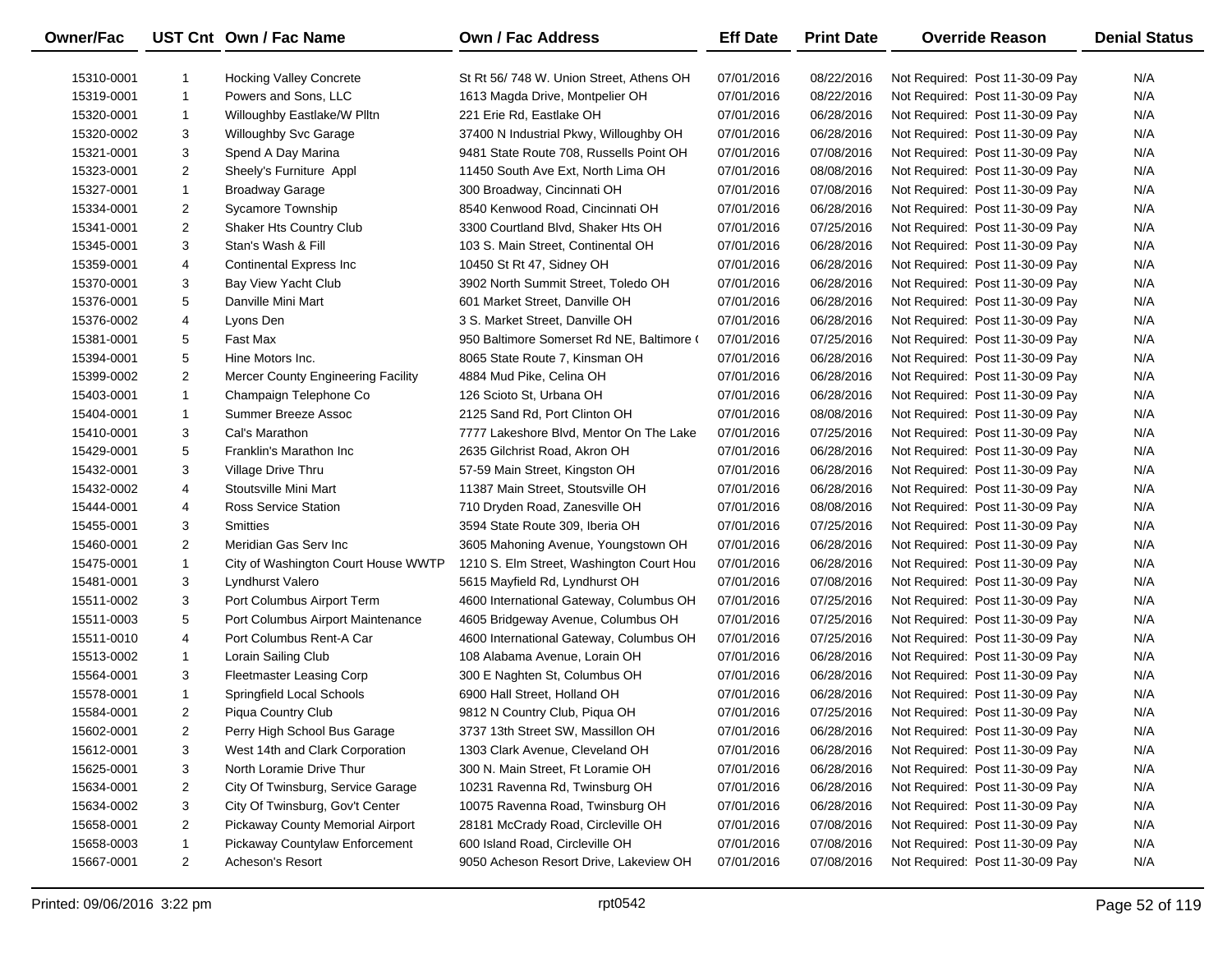| Owner/Fac  |                | UST Cnt Own / Fac Name            | <b>Own / Fac Address</b>                  | <b>Eff Date</b> | <b>Print Date</b> | <b>Override Reason</b>          | <b>Denial Status</b> |
|------------|----------------|-----------------------------------|-------------------------------------------|-----------------|-------------------|---------------------------------|----------------------|
| 15673-0001 | $\overline{2}$ | Otterbein Lebanon Ret Comm        | 585 N. State Route 741, Lebanon OH        | 07/01/2016      | 07/25/2016        | Not Required: Post 11-30-09 Pay | N/A                  |
| 15681-0002 | $\mathbf{1}$   | Royal Ice Cream Co                | 6200 Euclid Ave, Cleveland OH             | 07/01/2016      | 07/08/2016        | Not Required: Post 11-30-09 Pay | N/A                  |
| 15692-0001 | 3              | Ted's Marathon                    | 182 E 6th Ave, Lancaster OH               | 07/01/2016      | 08/08/2016        | Not Required: Post 11-30-09 Pay | N/A                  |
| 15709-0001 | $\overline{2}$ | <b>Guenther Mechanical Inc.</b>   | 1248 Middle Rowsburg Road, Ashland OH     | 07/01/2016      | 06/28/2016        | Not Required: Post 11-30-09 Pay | N/A                  |
| 15710-0001 | $\overline{2}$ | <b>Richland County Transit</b>    | 232 N. Main Street, Mansfield OH          | 07/01/2016      | 07/08/2016        | Not Required: Post 11-30-09 Pay | N/A                  |
| 15732-0001 | $\mathbf{1}$   | <b>Madison Local Schools</b>      | 600 Esley Lane, Mansfield OH              | 07/01/2016      | 06/28/2016        | Not Required: Post 11-30-09 Pay | N/A                  |
| 15734-0001 | 3              | Par Mar Food Store 2              | 8600 State Route 339, Vincent OH          | 07/01/2016      | 06/28/2016        | Not Required: Post 11-30-09 Pay | N/A                  |
| 15747-0002 | $\mathbf{1}$   | VZB-WYVLOH                        | 9073-9172 Lytle Ferry Rd, Waynesville OH  | 07/01/2016      | 06/28/2016        | Not Required: Post 11-30-09 Pay | N/A                  |
| 15747-0003 | $\mathbf{1}$   | VZB-HOGFOH                        | Rt 108 & Railway 3/4 Mi E Holg, Holgate O | 07/01/2016      | 06/28/2016        | Not Required: Post 11-30-09 Pay | N/A                  |
| 15747-0004 | $\mathbf{1}$   | VZB-HYVFOH                        | Hwy 18, Hoytville OH                      | 07/01/2016      | 06/28/2016        | Not Required: Post 11-30-09 Pay | N/A                  |
| 15747-0005 | $\mathbf{1}$   | <b>VZB-KNTROH</b>                 | MOGADORE RD, Kent OH                      | 07/01/2016      | 06/28/2016        | Not Required: Post 11-30-09 Pay | N/A                  |
| 15747-0006 | $\mathbf{1}$   | <b>VZB-CRENOH</b>                 | Hays St, Creston OH                       | 07/01/2016      | 06/28/2016        | Not Required: Post 11-30-09 Pay | N/A                  |
| 15747-0007 | $\mathbf{1}$   | VZB-EVEROH                        | Riverview Rd, Everett OH                  | 07/01/2016      | 06/28/2016        | Not Required: Post 11-30-09 Pay | N/A                  |
| 15747-0008 | $\mathbf{1}$   | VZB-FSTFOH                        | 536 Columbus Ave, Fostoria OH             | 07/01/2016      | 06/28/2016        | Not Required: Post 11-30-09 Pay | N/A                  |
| 15747-0009 | $\mathbf{1}$   | <b>VZB-LESTOH</b>                 | 7060 SPIETH RD, Lester OH                 | 07/01/2016      | 06/28/2016        | Not Required: Post 11-30-09 Pay | N/A                  |
| 15747-0010 | $\mathbf{1}$   | VZB-NOVFOH                        | 219 State Route 511, Nova OH              | 07/01/2016      | 06/28/2016        | Not Required: Post 11-30-09 Pay | N/A                  |
| 15747-0012 | $\mathbf{1}$   | VZB-RBLFOH                        | Kilbaum Rd, Republic OH                   | 07/01/2016      | 06/28/2016        | Not Required: Post 11-30-09 Pay | N/A                  |
| 15747-0013 | $\mathbf{1}$   | VZB-WAYLOH                        | Minyoung Rd3, Wayland OH                  | 07/01/2016      | 06/28/2016        | Not Required: Post 11-30-09 Pay | N/A                  |
| 15747-0014 | $\mathbf{1}$   | VZB-WLDFOH                        | Woodland St, Willard OH                   | 07/01/2016      | 06/28/2016        | Not Required: Post 11-30-09 Pay | N/A                  |
| 15747-0016 | 6              | VZB-NRYLOH                        | 12300 Ridge Rd, North Royalton OH         | 07/01/2016      | 06/28/2016        | Not Required: Post 11-30-09 Pay | N/A                  |
| 15747-0018 | $\mathbf{1}$   | VZB-LEMFOH                        | Lemoyne Rd & Fremont Pk, Lemoyne OH       | 07/01/2016      | 06/28/2016        | Not Required: Post 11-30-09 Pay | N/A                  |
| 15747-0019 | $\mathbf{1}$   | VZB-TBNFOH                        | City Rd 134, Defiance OH                  | 07/01/2016      | 06/28/2016        | Not Required: Post 11-30-09 Pay | N/A                  |
| 15803-0001 | 3              | Huron Yacht Club                  | 350 Huron Street, Huron OH                | 07/01/2016      | 07/08/2016        | Not Required: Post 11-30-09 Pay | N/A                  |
| 15809-0002 | 8              | Parker Hannifin Corp/Airborne     | 711 Taylor Street, Elyria OH              | 07/01/2016      | 06/28/2016        | Not Required: Post 11-30-09 Pay | N/A                  |
| 15809-0003 | 4              | Parker Hannifin Corp              | 725 N Beech Street, Eaton OH              | 07/01/2016      | 06/28/2016        | Not Required: Post 11-30-09 Pay | N/A                  |
| 15822-0001 | $\mathbf{1}$   | Genesis Hospital                  | 2951 Maple Avenue, Zanesville OH          | 07/01/2016      | 07/08/2016        | Not Required: Post 11-30-09 Pay | N/A                  |
| 15827-0001 | 3              | Medina Quality Gas                | 245 Lafayette Road, Medina OH             | 07/01/2016      | 07/25/2016        | Not Required: Post 11-30-09 Pay | N/A                  |
| 15829-0001 | $\overline{2}$ | Notre Dame Educational Center     | 13000 Auburn Road, Chardon OH             | 07/01/2016      | 06/28/2016        | Not Required: Post 11-30-09 Pay | N/A                  |
| 15869-0001 | $\overline{2}$ | <b>Columbus Operations Center</b> | 4499 Fisher Road, Columbus OH             | 07/01/2016      | 06/28/2016        | Not Required: Post 11-30-09 Pay | N/A                  |
| 15869-0002 | $\mathbf{1}$   | IBM Corp.                         | 4600 Lakehurst Court, Dublin OH           | 07/01/2016      | 06/28/2016        | Not Required: Post 11-30-09 Pay | N/A                  |
| 15883-0001 | 4              | Action Gbw Inc                    | 201 E. Staunton Road, Troy OH             | 07/01/2016      | 07/25/2016        | Not Required: Post 11-30-09 Pay | N/A                  |
| 15893-0001 | 3              | Hissom's Gas Glo                  | 827 East Main Street, Barnesville OH      | 07/01/2016      | 07/25/2016        | Not Required: Post 11-30-09 Pay | N/A                  |
| 15924-0003 | 3              | Shell Food Mart                   | 9370 Union Center Blvd, West Chester OH   | 07/01/2016      | 06/28/2016        | Not Required: Post 11-30-09 Pay | N/A                  |
| 15931-0001 | $\overline{2}$ | Ken's Drive Thru Beverage         | 101 W. Walnut Street, Painesville OH      | 07/01/2016      | 07/25/2016        | Not Required: Post 11-30-09 Pay | N/A                  |
| 15972-0001 | $\overline{2}$ | <b>Scioto County Airport</b>      | 138 Barklow Road, Minford OH              | 07/01/2016      | 08/22/2016        | Not Required: Post 11-30-09 Pay | N/A                  |
| 15989-0002 | 1              | Lake Hospital System West         | 36000 Euclid Avenue, Willoughby OH        | 07/01/2016      | 06/28/2016        | Not Required: Post 11-30-09 Pay | N/A                  |
| 15989-0004 | 2              | <b>Tripoint Medical Center</b>    | 7590 Auburn Road, Concord Township OH     | 07/01/2016      | 06/28/2016        | Not Required: Post 11-30-09 Pay | N/A                  |
| 15996-0001 | 4              | Hirns Corner                      | 3504 US Rt 50, Bainbridge OH              | 07/01/2016      | 07/25/2016        | Not Required: Post 11-30-09 Pay | N/A                  |
| 16005-0003 | 1              | Vacant                            | 5215 US Route 50 W., Hillsboro OH         | 08/15/2016      | 08/22/2016        | Not Required: Post 11-30-09 Pay | N/A                  |
| 16021-0005 | 4              | Crossroads of Logan East          | 930 E. Front Street, Logan OH             | 07/01/2016      | 08/08/2016        | Not Required: Post 11-30-09 Pay | N/A                  |
| 16051-0002 | 1              | Jiffy Lube 909                    | 6410 Glenway Avenue, Cincinnati OH        | 07/01/2016      | 06/28/2016        | Not Required: Post 11-30-09 Pay | N/A                  |
| 16051-0003 | 1              | Jiffy Lube 1220                   | 5013 Cooper Road, Blue Ash OH             | 07/01/2016      | 06/28/2016        | Not Required: Post 11-30-09 Pay | N/A                  |
| 16051-0005 | $\mathbf{1}$   | Jiffy Lube 1263                   | 9435 Fields Ertel Road, Cincinnati OH     | 07/01/2016      | 06/28/2016        | Not Required: Post 11-30-09 Pay | N/A                  |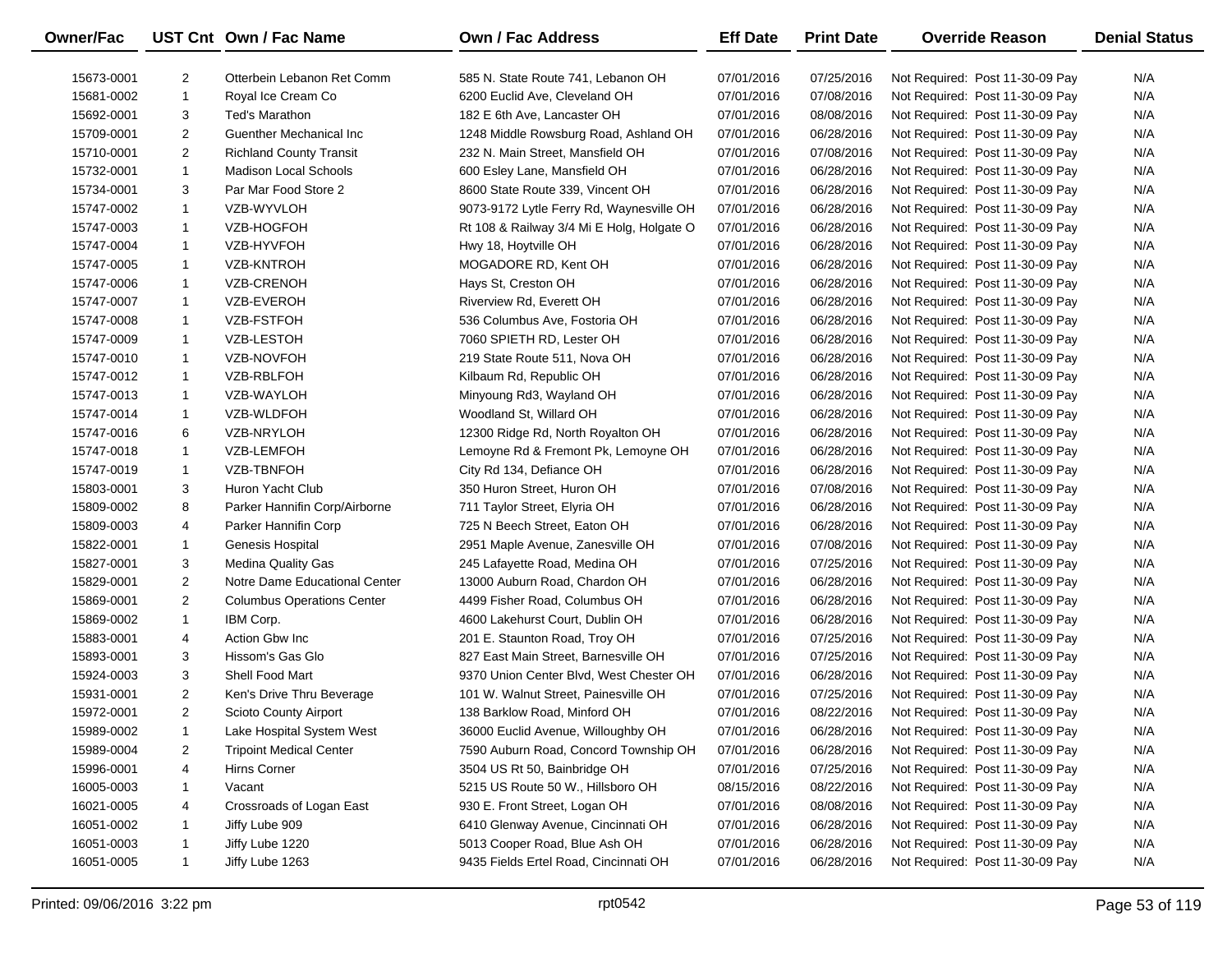| Owner/Fac  |                | UST Cnt Own / Fac Name            | Own / Fac Address                         | <b>Eff Date</b> | <b>Print Date</b> | <b>Override Reason</b>          | <b>Denial Status</b> |
|------------|----------------|-----------------------------------|-------------------------------------------|-----------------|-------------------|---------------------------------|----------------------|
| 16051-0006 | -1             | Jiffy Lube 1306                   | 4403 Gleneste/Withamsville Rd, Cincinnati | 07/01/2016      | 06/28/2016        | Not Required: Post 11-30-09 Pay | N/A                  |
| 16055-0001 | 3              | 7-Eleven #17534                   | 2601 Bancroft Avenue, Toledo OH           | 07/01/2016      | 08/08/2016        | Not Required: Post 11-30-09 Pay | N/A                  |
| 16055-0005 | $\overline{2}$ | 7 11 19775                        | 4505 Lewis Avenue, Toledo OH              | 07/01/2016      | 08/08/2016        | Not Required: Post 11-30-09 Pay | N/A                  |
| 16055-0018 | $\overline{2}$ | 7-Eleven Store No. 35958          | 604 Main Street, Belpre OH                | 07/01/2016      | 08/08/2016        | Not Required: Post 11-30-09 Pay | N/A                  |
| 16055-0019 | 4              | 7-Eleven Store No. 36173          | 26 W. Main Street, Lexington OH           | 07/01/2016      | 08/08/2016        | Not Required: Post 11-30-09 Pay | N/A                  |
| 16055-0020 | 3              | 7-Eleven Store No. 36174          | 2264 S. Main Street, Mansfield OH         | 07/01/2016      | 08/08/2016        | Not Required: Post 11-30-09 Pay | N/A                  |
| 16055-0022 | 4              | 7-Eleven Store No. 36176          | 101 E. Main Street, Crestline OH          | 07/01/2016      | 08/08/2016        | Not Required: Post 11-30-09 Pay | N/A                  |
| 16055-0023 | 4              | 7-Eleven Store No. 36177          | 876 Park Avenue E., Mansfield OH          | 07/01/2016      | 08/08/2016        | Not Required: Post 11-30-09 Pay | N/A                  |
| 16055-0024 | 5              | 7-Eleven Store No. 36178          | 2424 O'Possum Run Road, Mansfield OH      | 07/01/2016      | 08/08/2016        | Not Required: Post 11-30-09 Pay | N/A                  |
| 16055-0025 | 5              | 7-Eleven Store No. 36180          | 150 Sandusky Street, Monroeville OH       | 07/01/2016      | 08/08/2016        | Not Required: Post 11-30-09 Pay | N/A                  |
| 16055-0027 | 3              | 7-Eleven Store No. 36208          | 9202 State Route 14, Streetsboro OH       | 07/01/2016      | 08/08/2016        | Not Required: Post 11-30-09 Pay | N/A                  |
| 16055-0029 | 3              | 7-Eleven Store No. 36210          | 3349 W. Kent Road, Stow OH                | 07/01/2016      | 08/08/2016        | Not Required: Post 11-30-09 Pay | N/A                  |
| 16055-0034 | 3              | 7-Eleven Store No. 36215          | 8 E. Erie Street, Painesville OH          | 07/01/2016      | 08/08/2016        | Not Required: Post 11-30-09 Pay | N/A                  |
| 16055-0035 | 3              | 7-Eleven Store No. 36216          | 35068 Vine Street, Eastlake OH            | 07/01/2016      | 08/08/2016        | Not Required: Post 11-30-09 Pay | N/A                  |
| 16055-0037 | 3              | 7-Eleven Store No. 36218          | 17644 Chillicothe Road, Chagrin Falls OH  | 07/01/2016      | 08/08/2016        | Not Required: Post 11-30-09 Pay | N/A                  |
| 16055-0039 | $\overline{2}$ | 7-Eleven Store No. 36220          | 15 Pearl Road, Brunswick OH               | 07/01/2016      | 08/08/2016        | Not Required: Post 11-30-09 Pay | N/A                  |
| 16055-0040 | 4              | 7-Eleven Store No. 36221          | 5711 Heisley Road, Mentor OH              | 07/01/2016      | 08/08/2016        | Not Required: Post 11-30-09 Pay | N/A                  |
| 16055-0041 | 3              | 7-Eleven Store No. 36222          | 1205 Main Street, Cuyahoga Falls OH       | 07/01/2016      | 08/08/2016        | Not Required: Post 11-30-09 Pay | N/A                  |
| 16055-0044 | 3              | 7-Eleven Store No. 36225          | 8775 Darrow Road, Twinsburg OH            | 07/01/2016      | 08/08/2016        | Not Required: Post 11-30-09 Pay | N/A                  |
| 16055-0045 | 4              | 7-Eleven Store No. 36226          | 316 E. Highland Road, Macedonia OH        | 07/01/2016      | 08/08/2016        | Not Required: Post 11-30-09 Pay | N/A                  |
| 16055-0046 | 4              | 7-Eleven Store No. 36227          | 8360 Broadmoor Road, Mentor OH            | 07/01/2016      | 08/08/2016        | Not Required: Post 11-30-09 Pay | N/A                  |
| 16055-0047 | 3              | 7-Eleven Store No. 36228          | 30502 Lakeland Boulevard, Wickliffe OH    | 07/01/2016      | 08/08/2016        | Not Required: Post 11-30-09 Pay | N/A                  |
| 16055-0048 | 4              | 7-Eleven Store No. 36229          | 2481 Som Center Road, Willoughby OH       | 07/01/2016      | 08/08/2016        | Not Required: Post 11-30-09 Pay | N/A                  |
| 16055-0050 | 3              | 7-Eleven Store No. 36231          | 16625 Royalton Road, Strongsville OH      | 07/01/2016      | 08/08/2016        | Not Required: Post 11-30-09 Pay | N/A                  |
| 16055-0051 | 3              | 7-Eleven Store No. 36232          | 34050 Aurora Road, Solon OH               | 07/01/2016      | 08/08/2016        | Not Required: Post 11-30-09 Pay | N/A                  |
| 16055-0052 | 3              | 7-Eleven Store No. 36233          | 2865 Bishop Road, Willoughby Hills OH     | 07/01/2016      | 08/08/2016        | Not Required: Post 11-30-09 Pay | N/A                  |
| 16055-0053 | 3              | 7-Eleven Store No. 36234          | 6709 Center Street, Mentor OH             | 07/01/2016      | 08/08/2016        | Not Required: Post 11-30-09 Pay | N/A                  |
| 16055-0054 | 4              | 7-Eleven Store No. 36235          | 6680 Mayfield Road, Mayfield Heights OH   | 07/01/2016      | 08/08/2016        | Not Required: Post 11-30-09 Pay | N/A                  |
| 16055-0055 | 4              | 7-Eleven Store No. 36236          | 7515 Auburn Road, Concord OH              | 07/01/2016      | 08/08/2016        | Not Required: Post 11-30-09 Pay | N/A                  |
| 16055-0056 | 4              | 7-Eleven Store No. 36237          | 1035 E. 185th Street, Cleveland OH        | 07/01/2016      | 08/08/2016        | Not Required: Post 11-30-09 Pay | N/A                  |
| 16055-0057 | $\overline{2}$ | 7-Eleven Store No. 36238          | 1614 Merriman Road, Akron OH              | 07/01/2016      | 08/08/2016        | Not Required: Post 11-30-09 Pay | N/A                  |
| 16055-0058 | $\overline{2}$ | 7-Eleven Store No. 36239          | 1050 N. Court Street, Medina OH           | 07/01/2016      | 08/08/2016        | Not Required: Post 11-30-09 Pay | N/A                  |
| 16055-0059 | 4              | 7-Eleven Store No. 36240          | 959 E. Steels Corners Road, Stow OH       | 07/01/2016      | 08/08/2016        | Not Required: Post 11-30-09 Pay | N/A                  |
| 16055-0060 | 3              | 7-Eleven Store No. 36241          | 3050 Graham Road, Stow OH                 | 07/01/2016      | 08/08/2016        | Not Required: Post 11-30-09 Pay | N/A                  |
| 16055-0061 | 5              | 7-Eleven Store No. 36246          | 20 E. Washington Street, Chagrin Falls OH | 07/01/2016      | 08/08/2016        | Not Required: Post 11-30-09 Pay | N/A                  |
| 16055-0063 | 3              | 7-Eleven Store No. 36248          | 16 W. Streetsboro Road, Peninsula OH      | 07/01/2016      | 08/08/2016        | Not Required: Post 11-30-09 Pay | N/A                  |
| 16055-0064 | 3              | 7-Eleven Store No. 36116          | 11690 Snow Road, Parma OH                 | 07/01/2016      | 08/08/2016        | Not Required: Post 11-30-09 Pay | N/A                  |
| 16055-0065 | 3              | 7-Eleven Store No. 19743          | 3054 Leavitt Road, Lorain OH              | 07/01/2016      | 08/08/2016        | Not Required: Post 11-30-09 Pay | N/A                  |
| 16059-0001 | 2              | <b>Transportation East Garage</b> | 7001 Euclid Avenue, Cleveland OH          | 07/01/2016      | 06/28/2016        | Not Required: Post 11-30-09 Pay | N/A                  |
| 16077-0001 | 2              | The Brewer Company                | 30060 Lakeland Blvd, Wickliffe OH         | 07/07/2016      | 08/08/2016        | Not Required: Post 11-30-09 Pay | N/A                  |
| 16095-0001 | 2              | Belden Brick Co.                  | 475 Dover Road, Sugar Creek OH            | 07/01/2016      | 06/28/2016        | Not Required: Post 11-30-09 Pay | N/A                  |
| 16098-0002 | 2              | City of Norwood                   | 3001 Harris Avenue, Norwood OH            | 07/01/2016      | 08/08/2016        | Not Required: Post 11-30-09 Pay | N/A                  |
| 16106-0003 | $\overline{2}$ | FedEx Freight                     | 10 Commerce Parkway, West Jefferson O     | 07/01/2016      | 06/28/2016        | Not Required: Post 11-30-09 Pay | N/A                  |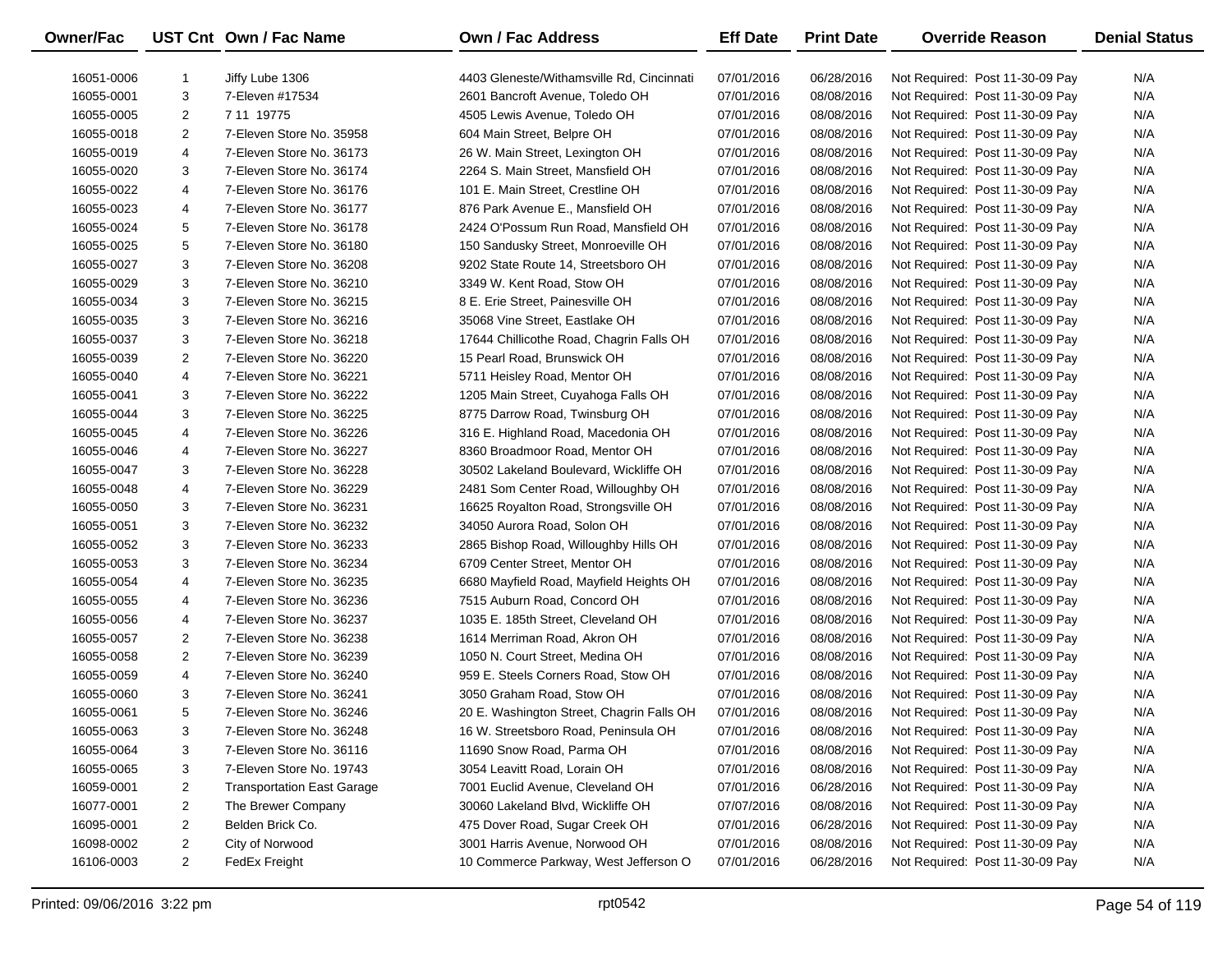| Owner/Fac  |                | UST Cnt Own / Fac Name                                                  | Own / Fac Address                         | <b>Eff Date</b> | <b>Print Date</b> | <b>Override Reason</b>          | <b>Denial Status</b> |
|------------|----------------|-------------------------------------------------------------------------|-------------------------------------------|-----------------|-------------------|---------------------------------|----------------------|
| 16106-0004 | $\overline{2}$ | Fedex Freight, Inc. - TOL                                               | 7779 Arbor Drive, Northwood OH            | 07/01/2016      | 06/28/2016        | Not Required: Post 11-30-09 Pay | N/A                  |
| 16106-0005 | $\mathbf{1}$   | FedEx Freight Inc. - MFD                                                | 160 Industrial Pkwy Dr, Mansfield OH      | 07/01/2016      | 06/28/2016        | Not Required: Post 11-30-09 Pay | N/A                  |
| 16106-0006 | 5              | FedEx Freight Inc. - DAY                                                | 8101 Terminal Place, Huber Heights OH     | 07/01/2016      | 06/28/2016        | Not Required: Post 11-30-09 Pay | N/A                  |
| 16106-0008 | $\mathbf{1}$   | FedEx Freight Inc. - CCI                                                | 590 Quality Blvd, Fairfield OH            | 07/01/2016      | 06/28/2016        | Not Required: Post 11-30-09 Pay | N/A                  |
| 16106-0009 | $\mathbf{1}$   | FedEx Freight Inc. - YNG                                                | 415 S Bailey Rd, North Jackson OH         | 07/01/2016      | 06/28/2016        | Not Required: Post 11-30-09 Pay | N/A                  |
| 16110-0001 | 3              | <b>Howser's Discount</b>                                                | 3420 Tri-County Highway, Mount Orab OH    | 07/01/2016      | 06/28/2016        | Not Required: Post 11-30-09 Pay | N/A                  |
| 16114-0001 | $\overline{2}$ | <b>Bailey Lakes General Store</b>                                       | 910 Main St Rt 5, Ashland OH              | 07/01/2016      | 08/08/2016        | Not Required: Post 11-30-09 Pay | N/A                  |
| 16118-0001 | 4              | Frank's Marathon/Gillespie Co Inc                                       | 3116 Riverside Drive, Columbus OH         | 07/01/2016      | 07/25/2016        | Not Required: Post 11-30-09 Pay | N/A                  |
| 16152-0001 | $\mathbf{1}$   | Mount Augustine Regina Health                                           | 5232 Broadview Rd, Richfield OH           | 07/01/2016      | 07/08/2016        | Not Required: Post 11-30-09 Pay | N/A                  |
| 16173-0001 | 3              | Greenho's Inc.                                                          | 550 North Main Street, North Canton OH    | 07/01/2016      | 08/08/2016        | Not Required: Post 11-30-09 Pay | N/A                  |
| 16184-0001 | $\mathbf{1}$   | Trumbull County Vehicle Maintenance                                     | 605 Panther Drive, Warren OH              | 07/01/2016      | 06/28/2016        | Not Required: Post 11-30-09 Pay | N/A                  |
| 16184-0002 | 3              | Fairhaven School                                                        | 420 Lincoln Way, Niles OH                 | 07/01/2016      | 06/28/2016        | Not Required: Post 11-30-09 Pay | N/A                  |
| 16184-0003 | $\mathbf{1}$   | Brookfield Wastewater Treatment Facility 921 Standard Avenue, Masury OH |                                           | 07/01/2016      | 06/28/2016        | Not Required: Post 11-30-09 Pay | N/A                  |
| 16184-0004 | 3              | <b>Trumbull County Engineer</b>                                         | 650 N. River Road NW, Warren OH           | 07/01/2016      | 06/28/2016        | Not Required: Post 11-30-09 Pay | N/A                  |
| 16190-0001 | 6              | Chrysler Toledo Machining                                               | 8000 Chrysler Drive, Perrysburg OH        | 07/01/2016      | 06/28/2016        | Not Required: Post 11-30-09 Pay | N/A                  |
| 16272-0001 | $\overline{2}$ | Barnes Nursery Garden Ctr                                               | 3511 W Cleveland Rd, Huron OH             | 07/01/2016      | 06/28/2016        | Not Required: Post 11-30-09 Pay | N/A                  |
| 16289-0001 | $\overline{2}$ | Matt's Mart                                                             | 1215 Lexington Ave, Mansfield OH          | 07/01/2016      | 06/28/2016        | Not Required: Post 11-30-09 Pay | N/A                  |
| 16324-0001 | 5              | Wilson B P                                                              | 100 S Main St, Prospect OH                | 07/01/2016      | 08/08/2016        | Not Required: Post 11-30-09 Pay | N/A                  |
| 16332-0001 | $\mathbf{1}$   | BP - Husky Refining, LLC                                                | 4001 Cedar Point Road, Oregon OH          | 07/01/2016      | 06/28/2016        | Not Required: Post 11-30-09 Pay | N/A                  |
| 16337-0004 | 15             | Air Bp Cleveland                                                        | Cleveland Hopkins Airport, Cleveland OH   | 07/01/2016      | 06/28/2016        | Not Required: Post 11-30-09 Pay | N/A                  |
| 16342-0001 | 3              | One Stop Sunoco #1                                                      | 6225 Storer Ave, Cleveland OH             | 07/01/2016      | 06/28/2016        | Not Required: Post 11-30-09 Pay | N/A                  |
| 16344-0001 | $\mathbf{1}$   | Castaway Harbor                                                         | 9438 E. Bayshore Road, Marblehead OH      | 07/05/2016      | 08/08/2016        | Not Required: Post 11-30-09 Pay | N/A                  |
| 16350-0001 | 2              | Vermilion Yacht Club                                                    | 5440 Anchorage Way, Vermilion OH          | 07/01/2016      | 06/28/2016        | Not Required: Post 11-30-09 Pay | N/A                  |
| 16371-0001 | $\overline{2}$ | Great Lakes Western Star Td                                             | 6003 Benore Road, Toledo OH               | 07/25/2016      | 08/22/2016        | Not Required: Post 11-30-09 Pay | N/A                  |
| 16391-0001 | $\overline{2}$ | Tibbels Marina                                                          | 6965 E Harbor Rd, Marblehead OH           | 07/01/2016      | 06/28/2016        | Not Required: Post 11-30-09 Pay | N/A                  |
| 16409-0001 | 3              | Cin-Air L.P.                                                            | 400 Wilmer Ave, Cincinnati OH             | 07/01/2016      | 06/28/2016        | Not Required: Post 11-30-09 Pay | N/A                  |
| 16452-0001 | 4              | Mosier's Iga                                                            | 21701 Main St, Raymond OH                 | 07/01/2016      | 06/28/2016        | Not Required: Post 11-30-09 Pay | N/A                  |
| 16460-0001 | $\mathbf{1}$   | Northern Haserot                                                        | 21500 Alexander Rd, Oakwood Village OH    | 07/01/2016      | 08/08/2016        | Not Required: Post 11-30-09 Pay | N/A                  |
| 16468-0001 | 4              | Main Express                                                            | 116 N Front St, Oakhill OH                | 07/01/2016      | 07/25/2016        | Not Required: Post 11-30-09 Pay | N/A                  |
| 16500-0001 | 6              | Wal Mart Distr Ctr 6024                                                 | 3880 SW Blvd, Grove City OH               | 07/01/2016      | 06/28/2016        | Not Required: Post 11-30-09 Pay | N/A                  |
| 16500-0002 | 3              | Sam's Club 6375                                                         | 1150 Greely Chapel Rd, Lima OH            | 07/01/2016      | 06/28/2016        | Not Required: Post 11-30-09 Pay | N/A                  |
| 16500-0003 | 3              | Sams Club Gas Station #6450                                             | 5375 North Bend Rd, Cincinnati OH         | 07/01/2016      | 06/28/2016        | Not Required: Post 11-30-09 Pay | N/A                  |
| 16500-0004 | 3              | Sam's Club 4750                                                         | 1189 Buckholzer Rd., Cuyahoga Falls OH    | 07/01/2016      | 06/28/2016        | Not Required: Post 11-30-09 Pay | N/A                  |
| 16500-0005 | 3              | Sam's Club 6314                                                         | 5225 Cobblestone Square, Sheffield Villa  | 07/01/2016      | 06/28/2016        | Not Required: Post 11-30-09 Pay | N/A                  |
| 16500-0006 | 3              | Sam's Club 6317                                                         | 4790 Portage Street, North Canton OH      | 07/01/2016      | 06/28/2016        | Not Required: Post 11-30-09 Pay | N/A                  |
| 16500-0007 | 3              | Sam's Club 6326                                                         | 2675 Taylor Rd S.W., Reynoldsburg OH      | 07/01/2016      | 06/28/2016        | Not Required: Post 11-30-09 Pay | N/A                  |
| 16500-0008 | 3              | Sam's Club 6380                                                         | 6955 Miller Lane, Dayton OH               | 07/01/2016      | 06/28/2016        | Not Required: Post 11-30-09 Pay | N/A                  |
| 16500-0009 | 3              | Sam's Club 6407                                                         | 1070 Lexington-Springmill Rd., Ontario OH | 07/01/2016      | 06/28/2016        | Not Required: Post 11-30-09 Pay | N/A                  |
| 16500-0010 | 3              | Sam's Club 6528                                                         | 815 Clepper Lane, Cincinnati OH           | 07/01/2016      | 06/28/2016        | Not Required: Post 11-30-09 Pay | N/A                  |
| 16500-0011 | 3              | Sam's Club 6544                                                         | 9570 Fields-Ertel Rd., Loveland OH        | 07/01/2016      | 06/28/2016        | Not Required: Post 11-30-09 Pay | N/A                  |
| 16500-0012 | 3              | Sam's Club 8131                                                         | 4825 C Marburg Avenue, Cincinnati OH      | 07/01/2016      | 06/28/2016        | Not Required: Post 11-30-09 Pay | N/A                  |
| 16500-0013 | 3              | Sam's Club 8139                                                         | 1300 East Mall Drive, Holland OH          | 07/01/2016      | 06/28/2016        | Not Required: Post 11-30-09 Pay | N/A                  |
| 16500-0014 | 3              | Sam's Club 8152                                                         | 432 Private Drive 288, South Point OH     | 07/01/2016      | 06/28/2016        | Not Required: Post 11-30-09 Pay | N/A                  |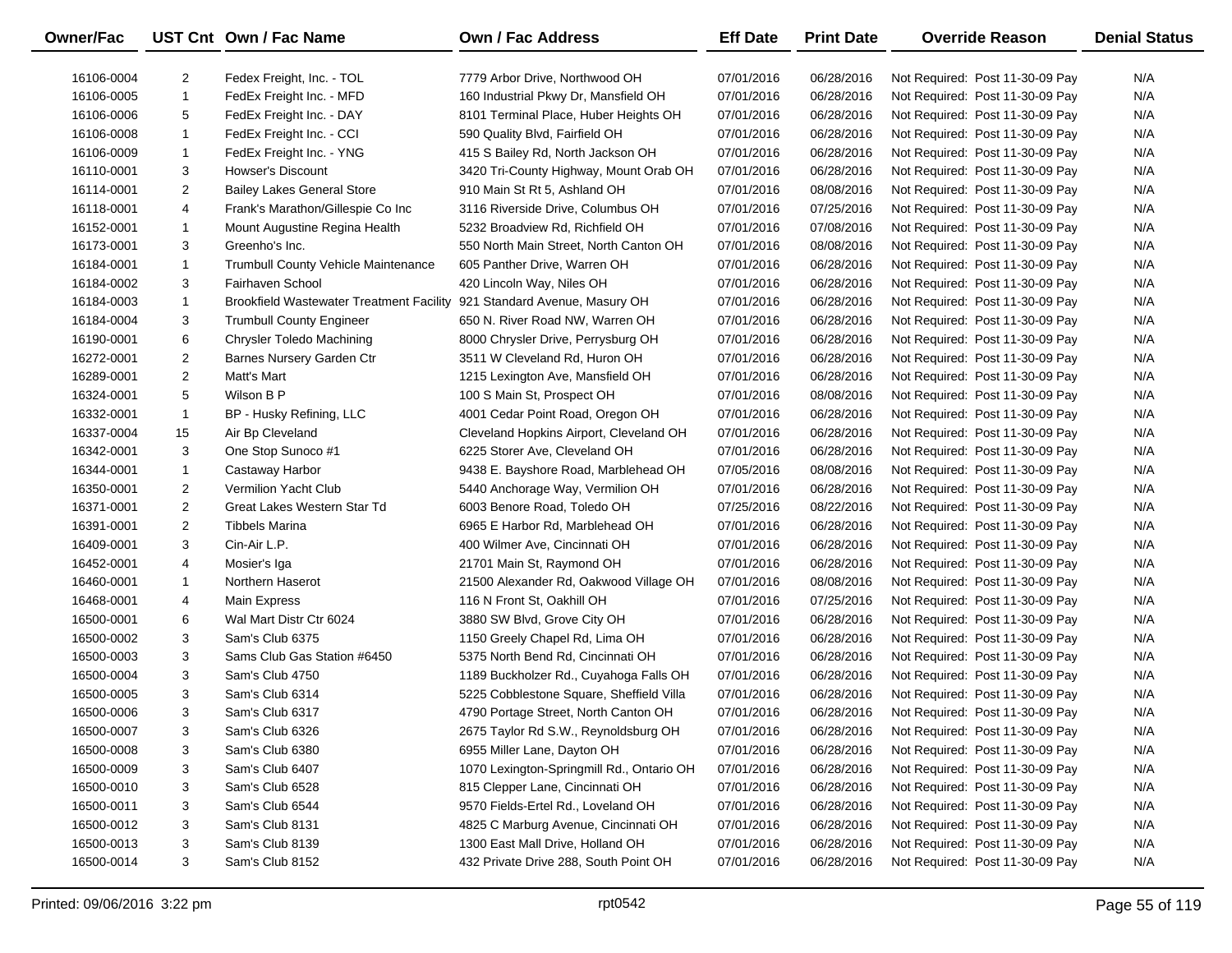| Owner/Fac  |                | UST Cnt Own / Fac Name                | Own / Fac Address                            | <b>Eff Date</b> | <b>Print Date</b> | <b>Override Reason</b>          | <b>Denial Status</b> |
|------------|----------------|---------------------------------------|----------------------------------------------|-----------------|-------------------|---------------------------------|----------------------|
| 16500-0015 | 4              | Wal Mart Distribution Center 7012     | 1400 Chillicothe Road, Washington Court H    | 07/01/2016      | 06/28/2016        | Not Required: Post 11-30-09 Pay | N/A                  |
| 16500-0017 | 3              | Sam's Club #6308                      | 1755 Hilliard Rome Rd., Columbus OH          | 07/01/2016      | 06/28/2016        | Not Required: Post 11-30-09 Pay | N/A                  |
| 16500-0018 | 3              | Wal Mart DC# 7017                     | 843 State Route 43, Wintersville OH          | 07/01/2016      | 06/28/2016        | Not Required: Post 11-30-09 Pay | N/A                  |
| 16500-0019 | 3              | Sams Club Gas #6322                   | 6361 South Avenue, Boardman OH               | 07/01/2016      | 06/28/2016        | Not Required: Post 11-30-09 Pay | N/A                  |
| 16500-0020 | 3              | Sams Club Gas 6305                    | 10250 Brookpark Rd, Cleveland OH             | 07/01/2016      | 06/28/2016        | Not Required: Post 11-30-09 Pay | N/A                  |
| 16500-0021 | 3              | Sam's Club Fueling Station Inc. #4846 | 5640 Emerald Court, Mentor OH                | 07/01/2016      | 06/28/2016        | Not Required: Post 11-30-09 Pay | N/A                  |
| 16500-0022 | 3              | Sams Club # 6242                      | 5870 Sawmill Rd, Dublin OH                   | 07/01/2016      | 06/28/2016        | Not Required: Post 11-30-09 Pay | N/A                  |
| 16500-0024 | 4              | Sam's Club 6302                       | 23300 Broadway Avenue, Bedford OH            | 07/01/2016      | 06/28/2016        | Not Required: Post 11-30-09 Pay | N/A                  |
| 16500-0025 | 4              | Sam's Club #4963                      | 1270 N. Bridge Road, Chillicothe OH          | 07/01/2016      | 06/28/2016        | Not Required: Post 11-30-09 Pay | N/A                  |
| 16500-0026 | 3              | Sam's Club # 6327                     | 1000 Niles-Cortland Road, Warren OH          | 07/01/2016      | 06/28/2016        | Not Required: Post 11-30-09 Pay | N/A                  |
| 16500-0027 | 4              | Sam's Club # 4962                     | 614 Crossings Road, Sandusky OH              | 07/01/2016      | 06/28/2016        | Not Required: Post 11-30-09 Pay | N/A                  |
| 16500-0028 | 4              | Sam's Club # 8136                     | 1111 Miamisburg Centerville Road, Dayton     | 07/01/2016      | 06/28/2016        | Not Required: Post 11-30-09 Pay | N/A                  |
| 16500-0029 | 4              | Sam's Club # 4947                     | 3724 Northpointe Drive, Zanesville OH        | 07/01/2016      | 06/28/2016        | Not Required: Post 11-30-09 Pay | N/A                  |
| 16500-0032 | 4              | Sam's Club # 6517                     | 3446 Pentagon Boulevard, Beavercreek O       | 07/27/2016      | 08/08/2016        | Not Required: Post 11-30-09 Pay | N/A                  |
| 16534-0001 | 4              | Camden Food Mart                      | 311 W. Central Avenue, Camden OH             | 07/01/2016      | 08/22/2016        | Not Required: Post 11-30-09 Pay | N/A                  |
| 16534-0003 | 4              | Tipp City Citgo                       | 1200 W. Main Street, Tipp City OH            | 07/01/2016      | 08/22/2016        | Not Required: Post 11-30-09 Pay | N/A                  |
| 16534-0005 | 5              | <b>Spring Valley General Store</b>    | 1616 W. Spring Valley Paintersville Road, S. | 07/01/2016      | 08/22/2016        | Not Required: Post 11-30-09 Pay | N/A                  |
| 16555-0001 | 3              | Smith's Exxon                         | 45820 National Rd, St Clairsville OH         | 07/01/2016      | 06/28/2016        | Not Required: Post 11-30-09 Pay | N/A                  |
| 16556-0001 | 4              | <b>Hilltop Sunoco</b>                 | 52645 National Road, St Clairsville OH       | 07/01/2016      | 07/08/2016        | Not Required: Post 11-30-09 Pay | N/A                  |
| 16710-0001 | 5              | Ti's Grocerette                       | 301 N. Main Street, Rockford OH              | 07/01/2016      | 08/08/2016        | Not Required: Post 11-30-09 Pay | N/A                  |
| 16733-0002 | $\overline{2}$ | Village Of Minerva                    | 505 1/2 E Lincolnway, Minerva OH             | 07/01/2016      | 07/25/2016        | Not Required: Post 11-30-09 Pay | N/A                  |
| 16735-0001 | 4              | TJ's Grocerette Willshire Inc         | 603 Rockford Rd., Willshire OH               | 07/01/2016      | 07/08/2016        | Not Required: Post 11-30-09 Pay | N/A                  |
| 16751-0001 | $\overline{2}$ | <b>Zillig Excavating Paving</b>       | 5510 Old Blue Rock Rd, Cincinnati OH         | 07/01/2016      | 06/28/2016        | Not Required: Post 11-30-09 Pay | N/A                  |
| 16755-0001 | 3              | Mt Victory Service Plaza              | 481 S Main, Mt Victory OH                    | 07/01/2016      | 07/08/2016        | Not Required: Post 11-30-09 Pay | N/A                  |
| 16778-0001 | $\overline{2}$ | Caskey Cleaning Co.                   | 47 W. Gates St., Columbus OH                 | 07/01/2016      | 07/08/2016        | Not Required: Post 11-30-09 Pay | N/A                  |
| 16791-0001 | $\overline{2}$ | Meinke Marina West                    | 10955 Corduroy Rd, Curtice OH                | 07/07/2016      | 08/08/2016        | Not Required: Post 11-30-09 Pay | N/A                  |
| 16791-0002 | $\mathbf{1}$   | Meinke Marina East                    | 12805 Bono Rd, Curtice OH                    | 07/07/2016      | 08/08/2016        | Not Required: Post 11-30-09 Pay | N/A                  |
| 16791-0003 | $\mathbf{1}$   | Meinke Marina West-Annex              | 11109 Cordoroy Rd, Curtice OH                | 07/07/2016      | 08/08/2016        | Not Required: Post 11-30-09 Pay | N/A                  |
| 16798-0001 | $\overline{2}$ | <b>Farmerstown General Store</b>      | 2845 SR 557, Sugarcreek OH                   | 07/01/2016      | 08/08/2016        | Not Required: Post 11-30-09 Pay | N/A                  |
| 16799-0001 | 5              | Grewal Bros Napoleon Auto             | US 6 & 24 Bypass, Napoleon OH                | 07/01/2016      | 08/08/2016        | Not Required: Post 11-30-09 Pay | N/A                  |
| 16806-0001 | $\mathbf{1}$   | Mullins Construction Co, Inc.         | 8867 Green Street, Wheelersburg OH           | 07/01/2016      | 06/28/2016        | Not Required: Post 11-30-09 Pay | N/A                  |
| 16818-0001 | $\mathbf{1}$   | Cbc Companies                         | 1691 NW Professional Plaza, Columbus O       | 07/01/2016      | 06/28/2016        | Not Required: Post 11-30-09 Pay | N/A                  |
| 16820-0001 | $\mathbf{1}$   | Ashtabula Co Medical Center           | 2420 Lake Ave, Ashtabula OH                  | 07/01/2016      | 06/28/2016        | Not Required: Post 11-30-09 Pay | N/A                  |
| 16824-0001 | $\overline{2}$ | <b>Water Pollution Control Center</b> | 2323 Main Avenue S.W., Warren OH             | 07/01/2016      | 06/28/2016        | Not Required: Post 11-30-09 Pay | N/A                  |
| 16824-0002 | $\mathbf{1}$   | D-2 Pumping Station                   | Parkman Road N.W., Warren OH                 | 07/01/2016      | 06/28/2016        | Not Required: Post 11-30-09 Pay | N/A                  |
| 16824-0003 | $\overline{2}$ | <b>Water Filtration Plant</b>         | SR 5 Elm Road Extension, Cortland OH         | 07/01/2016      | 06/28/2016        | Not Required: Post 11-30-09 Pay | N/A                  |
| 16824-0004 | -1             | <b>Water Distribution</b>             | 540 Laird Avenue, Warren OH                  | 07/01/2016      | 06/28/2016        | Not Required: Post 11-30-09 Pay | N/A                  |
| 16824-0005 | -1             | <b>Tod Avenue Pumping Station</b>     | SR 45 Tod Avenue S.W., Warren OH             | 07/01/2016      | 06/28/2016        | Not Required: Post 11-30-09 Pay | N/A                  |
| 16824-0010 | 1              | <b>Municipal Building</b>             | 141 South Street S.W., Warren OH             | 07/01/2016      | 06/28/2016        | Not Required: Post 11-30-09 Pay | N/A                  |
| 16829-0001 | 1              | Terminal Leasing, Inc.                | 15220 Industrial Parkway, Cleveland OH       | 07/01/2016      | 06/28/2016        | Not Required: Post 11-30-09 Pay | N/A                  |
| 16829-0002 |                | Terminal Leasing, Inc.                | 2101 Hardy Parkway Street, Grove City O      | 07/01/2016      | 06/28/2016        | Not Required: Post 11-30-09 Pay | N/A                  |
| 16829-0003 | 1              | Pitt Ohio                             | 5000 Duff Drive, Cincinnati OH               | 07/01/2016      | 06/28/2016        | Not Required: Post 11-30-09 Pay | N/A                  |
| 16832-0001 | $\mathbf{1}$   | Northeast Ohio Regional Airport       | 2382 Airport Rd, Jefferson OH                | 07/01/2016      | 06/28/2016        | Not Required: Post 11-30-09 Pay | N/A                  |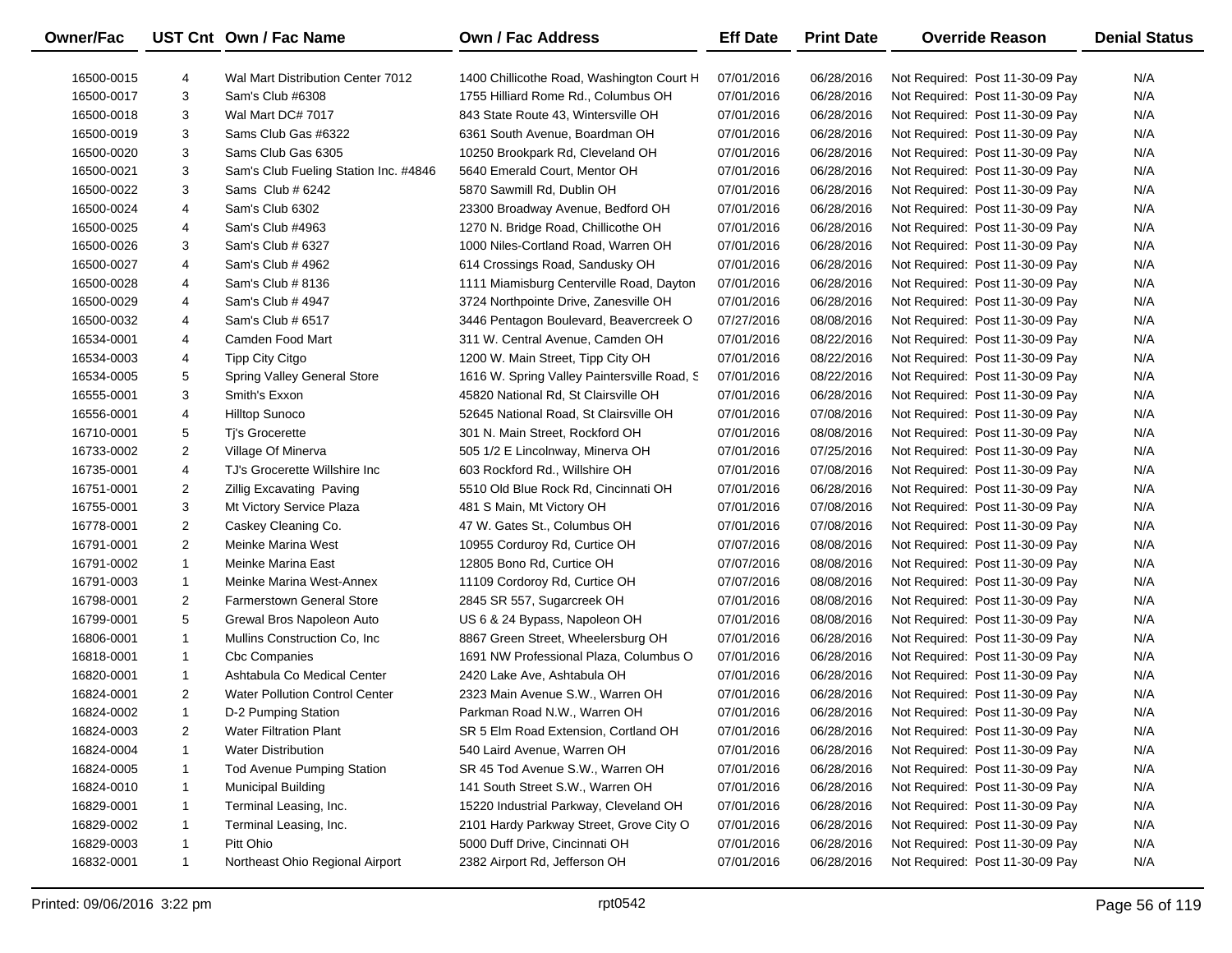| Owner/Fac  |                | UST Cnt Own / Fac Name                                                | Own / Fac Address                         | <b>Eff Date</b> | <b>Print Date</b> | <b>Override Reason</b>          | <b>Denial Status</b> |
|------------|----------------|-----------------------------------------------------------------------|-------------------------------------------|-----------------|-------------------|---------------------------------|----------------------|
| 16851-0001 | $\overline{2}$ | Hartsgrove Bp                                                         | 5599 US Rt 6, Rome OH                     | 07/01/2016      | 07/25/2016        | Not Required: Post 11-30-09 Pay | N/A                  |
| 16855-0001 | $\overline{2}$ | Middleburg Service Center                                             | 12020 Green Street, Middleburg OH         | 07/01/2016      | 07/08/2016        | Not Required: Post 11-30-09 Pay | N/A                  |
| 16856-0001 | 3              | Children's Hospital Medical Center                                    | 3333 Burnet Avenue, Cincinnati OH         | 07/18/2016      | 08/08/2016        | Not Required: Post 11-30-09 Pay | N/A                  |
| 16856-0002 | $\mathbf{1}$   | <b>Children's Outpatient North</b>                                    | 9560 Children's Drive, Mason OH           | 07/18/2016      | 08/08/2016        | Not Required: Post 11-30-09 Pay | N/A                  |
| 16860-0001 | 3              | Greenhills                                                            | 1211 W. Sharon Road, Greenhills OH        | 07/01/2016      | 06/28/2016        | Not Required: Post 11-30-09 Pay | N/A                  |
| 16871-0001 | $\overline{2}$ | Kenco Quik Mart Dba Big P's Ps                                        | 6551 Marion Agosta Rd, Marion OH          | 07/01/2016      | 07/25/2016        | Not Required: Post 11-30-09 Pay | N/A                  |
| 16872-0001 | $\mathbf{1}$   | Bass Haven West Inc                                                   | 6657 E Harbor Rd, Marblehead OH           | 07/01/2016      | 06/28/2016        | Not Required: Post 11-30-09 Pay | N/A                  |
| 16875-0002 | $\overline{2}$ | Municipal Maintenance Facility                                        | 789 Orchard Lane, Beavercreek OH          | 07/01/2016      | 06/28/2016        | Not Required: Post 11-30-09 Pay | N/A                  |
| 16898-0001 | 3              | City Of Galion                                                        | 301 Harding Way East, Galion OH           | 07/01/2016      | 07/08/2016        | Not Required: Post 11-30-09 Pay | N/A                  |
| 16898-0002 | $\mathbf{1}$   | City of Galion - Waste Water Treatment P 6374 Hosford Road, Galion OH |                                           | 07/01/2016      | 07/08/2016        | Not Required: Post 11-30-09 Pay | N/A                  |
| 16898-0003 | $\mathbf{1}$   | City of Galion Airport                                                | 8240 State Route 309, Galion OH           | 07/01/2016      | 07/08/2016        | Not Required: Post 11-30-09 Pay | N/A                  |
| 16909-0002 | 6              | L G Truckers City                                                     | 1775 Bellfontaine Street, Wapakoneta OH   | 07/01/2016      | 06/28/2016        | Not Required: Post 11-30-09 Pay | N/A                  |
| 16936-0001 | $\overline{2}$ | Motor Carrier Service, LLC                                            | 815 Lemoyne Rd, Northwood OH              | 07/01/2016      | 08/08/2016        | Not Required: Post 11-30-09 Pay | N/A                  |
| 16939-0001 | 4              | Lincoln Shell Service Inc                                             | 29200 Euclid Ave, Wickliffe OH            | 07/01/2016      | 08/08/2016        | Not Required: Post 11-30-09 Pay | N/A                  |
| 16941-0001 | 4              | <b>B C Carryout</b>                                                   | 7841 St Rt 93, Shawnee OH                 | 07/01/2016      | 07/08/2016        | Not Required: Post 11-30-09 Pay | N/A                  |
| 16965-0002 | 3              | Cleveland Ave Sunoco                                                  | 3317 Cleveland Avenue, Columbus OH        | 07/01/2016      | 08/08/2016        | Not Required: Post 11-30-09 Pay | N/A                  |
| 16965-0003 | 3              | <b>Blue Ball Shell</b>                                                | 2012 Cincinnati Dayton Road, Middletown ( | 07/01/2016      | 08/08/2016        | Not Required: Post 11-30-09 Pay | N/A                  |
| 16969-0001 | $\mathbf{1}$   | East Ohio Regional Hospital                                           | 90 N. 4th Street, Martins Ferry OH        | 07/01/2016      | 06/28/2016        | Not Required: Post 11-30-09 Pay | N/A                  |
| 16970-0001 | $\overline{2}$ | South East Area Transit                                               | 375 Fairbanks Street, Zanesville OH       | 07/01/2016      | 07/08/2016        | Not Required: Post 11-30-09 Pay | N/A                  |
| 16973-0001 | 2              | <b>Robert Sherlock</b>                                                | State Route 821, Marietta OH              | 07/01/2016      | 06/28/2016        | Not Required: Post 11-30-09 Pay | N/A                  |
| 16973-0004 | 6              | Sherlock Oil Company, Inc.                                            | 20805 State Route 60 N., Beverly OH       | 07/01/2016      | 06/28/2016        | Not Required: Post 11-30-09 Pay | N/A                  |
| 16981-0001 | 4              | Niedermier Sunoco                                                     | 100 E Mansfield Rd, New Washington OH     | 07/01/2016      | 06/28/2016        | Not Required: Post 11-30-09 Pay | N/A                  |
| 16982-0001 | $\overline{2}$ | BH & H Snacks & Gas                                                   | 210 Front Street, Cygnet OH               | 07/01/2016      | 08/08/2016        | Not Required: Post 11-30-09 Pay | N/A                  |
| 16985-0001 | $\mathbf{1}$   | Beau Townsend Ford Inc                                                | 1020 W. National Road, Vandalia OH        | 07/01/2016      | 07/08/2016        | Not Required: Post 11-30-09 Pay | N/A                  |
| 16992-0001 | 4              | <b>Baxters General Store</b>                                          | 7339 Roswell Rd, Sherrodsville OH         | 07/01/2016      | 06/28/2016        | Not Required: Post 11-30-09 Pay | N/A                  |
| 17022-0001 | $\mathbf{1}$   | <b>Cutler Station</b>                                                 | 9731 State Route 555, Cutler OH           | 07/01/2016      | 08/08/2016        | Not Required: Post 11-30-09 Pay | N/A                  |
| 17032-0001 | $\overline{2}$ | Terre Haute Mall, LLC                                                 | 5834 State Route 55, Urbana OH            | 07/01/2016      | 08/22/2016        | Not Required: Post 11-30-09 Pay | N/A                  |
| 17037-0001 | $\overline{2}$ | Loveland Marathon                                                     | 106 W. Loveland Avenue, Loveland OH       | 07/01/2016      | 07/08/2016        | Not Required: Post 11-30-09 Pay | N/A                  |
| 17042-0001 | $\overline{2}$ | Eastern Cincinnati Aviation In                                        | 2001 Sporty's Drive, Batavia OH           | 07/01/2016      | 06/28/2016        | Not Required: Post 11-30-09 Pay | N/A                  |
| 17049-0001 | $\overline{2}$ | Don Wartko Construction, Inc.                                         | 975 Tallmadge Road, Kent OH               | 07/01/2016      | 06/28/2016        | Not Required: Post 11-30-09 Pay | N/A                  |
| 17084-0001 | $\overline{2}$ | <b>Meigs County Engineer</b>                                          | 34110 Fairgrounds Road, Pomeroy OH        | 07/01/2016      | 06/28/2016        | Not Required: Post 11-30-09 Pay | N/A                  |
| 17092-0001 | $\mathbf{1}$   | Riverfront Marina & Campgrounds                                       | 4257 N. State Route 53, Fremont OH        | 07/01/2016      | 07/08/2016        | Not Required: Post 11-30-09 Pay | N/A                  |
| 17105-0001 | $\overline{2}$ | <b>Cintas Corp Aviation Dept</b>                                      | 418 Wilmer Ave, Cincinnati OH             | 07/01/2016      | 06/28/2016        | Not Required: Post 11-30-09 Pay | N/A                  |
| 17124-0001 | 3              | Yorktown Automotive Inc.                                              | 6177 Pearl Road, Parma Heights OH         | 07/01/2016      | 07/08/2016        | Not Required: Post 11-30-09 Pay | N/A                  |
| 17127-0002 | 3              | Clark Gas                                                             | 39479 Center Ridge Road, North Ridgevi    | 07/01/2016      | 06/28/2016        | Not Required: Post 11-30-09 Pay | N/A                  |
| 17167-0001 | 2              | <b>Midmark Corporation</b>                                            | 7696 Chase Road, Versailles OH            | 07/01/2016      | 07/08/2016        | Not Required: Post 11-30-09 Pay | N/A                  |
| 17171-0001 | 4              | Main Street Marathon Service                                          | 8 N. Union Avenue, Alliance OH            | 07/01/2016      | 06/28/2016        | Not Required: Post 11-30-09 Pay | N/A                  |
| 17179-0001 | 1              | The Cleveland Museum of Art                                           | 11150 East Boulevard, Cleveland OH        | 07/01/2016      | 06/28/2016        | Not Required: Post 11-30-09 Pay | N/A                  |
| 17213-0001 | 2              | Joey's Pizza And Video                                                | 6941 State Route 753, Hillsboro OH        | 07/01/2016      | 08/08/2016        | Not Required: Post 11-30-09 Pay | N/A                  |
| 17243-0002 | 1              | TRM Aviation - City of Galion Airport                                 | 8240 State Route 309, Galion OH           | 07/01/2016      | 08/08/2016        | Not Required: Post 11-30-09 Pay | N/A                  |
| 17250-0001 | 4              | Sardinia Fuel Mart                                                    | 153 Winchester Street, Sardinia OH        | 07/01/2016      | 09/02/2016        | Not Required: Post 11-30-09 Pay | N/A                  |
| 17251-0001 | 5              | Aldi Inc - Warehouse                                                  | 1319 W 130th Street, Hinckley OH          | 07/01/2016      | 07/08/2016        | Not Required: Post 11-30-09 Pay | N/A                  |
| 17251-0002 | $\overline{2}$ | Aldi Distribution Center                                              | 4400 S. Charleston Pike, Springfiled OH   | 07/01/2016      | 07/08/2016        | Not Required: Post 11-30-09 Pay | N/A                  |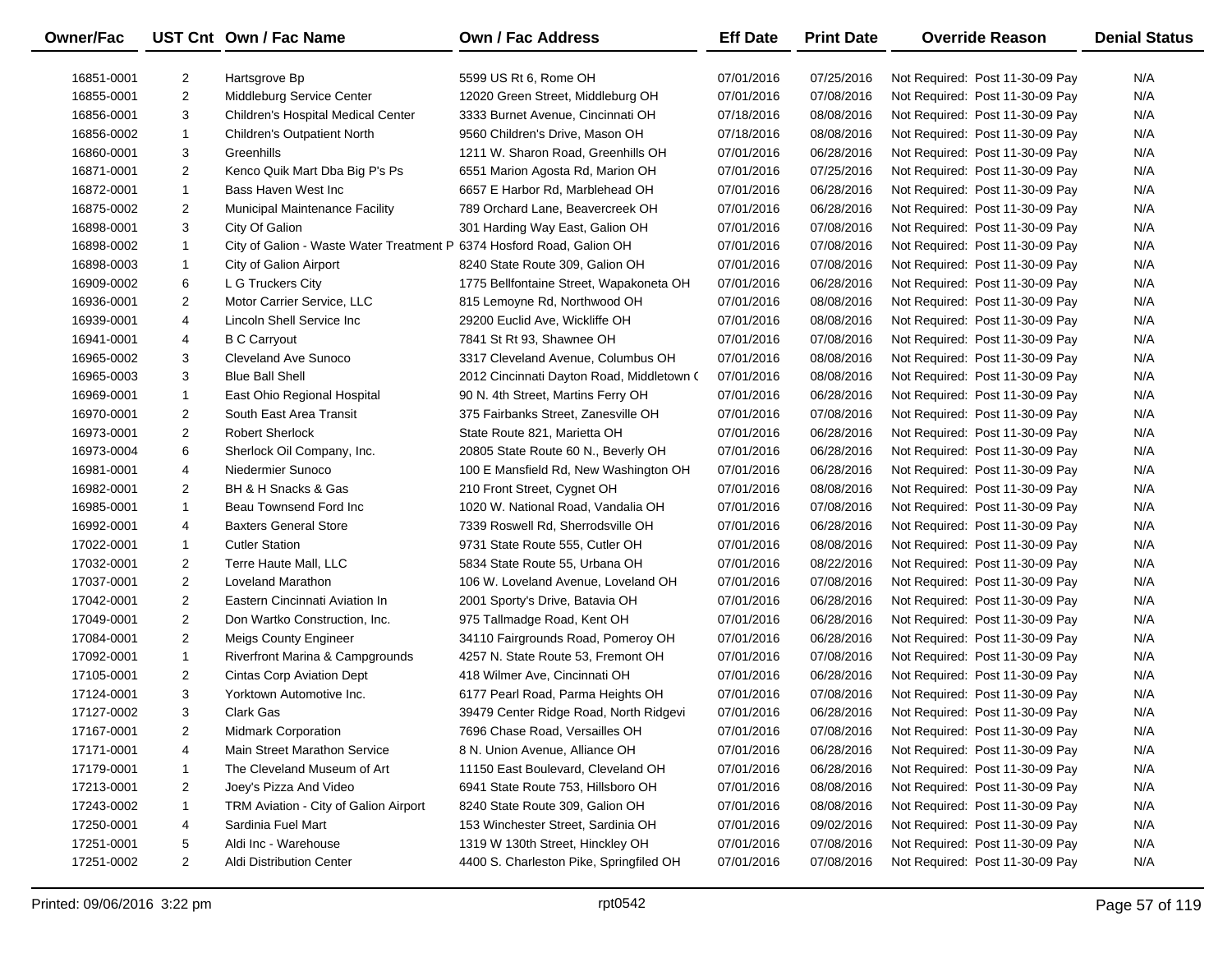| <b>Owner/Fac</b> |                | UST Cnt Own / Fac Name                | Own / Fac Address                       | <b>Eff Date</b> | <b>Print Date</b> | <b>Override Reason</b>          | <b>Denial Status</b> |
|------------------|----------------|---------------------------------------|-----------------------------------------|-----------------|-------------------|---------------------------------|----------------------|
| 17253-0001       | 5              | Seamans Marathon                      | 295 W Union Street, Athens OH           | 07/01/2016      | 06/28/2016        | Not Required: Post 11-30-09 Pay | N/A                  |
| 17255-0001       | 3              | <b>Richard Beechler</b>               | 1659 Rt 22e, Washington Ch OH           | 07/01/2016      | 07/08/2016        | Not Required: Post 11-30-09 Pay | N/A                  |
| 17257-0001       | 3              | Lakers, Inc.                          | 15723 Mahoning Avenue, Diamond OH       | 07/25/2016      | 08/22/2016        | Not Required: Post 11-30-09 Pay | N/A                  |
| 17267-0001       | $\overline{2}$ | Robert Jacobs Inc                     | 3743 Struble Rd, Cincinnati OH          | 07/01/2016      | 07/08/2016        | Not Required: Post 11-30-09 Pay | N/A                  |
| 17274-0001       | 4              | Pioneer Main Stop                     | 600 S State Street, Pioneer OH          | 07/01/2016      | 06/28/2016        | Not Required: Post 11-30-09 Pay | N/A                  |
| 17282-0001       | 3              | Laketran                              | 555 Lakeshore, Painesville OH           | 07/01/2016      | 06/28/2016        | Not Required: Post 11-30-09 Pay | N/A                  |
| 17301-0001       | $\mathbf{1}$   | Poston's Carry Out                    | 8910 St Rt 144, Stewart OH              | 07/01/2016      | 06/28/2016        | Not Required: Post 11-30-09 Pay | N/A                  |
| 17306-0003       | $\mathbf{1}$   | Solid Waste Authority of Central Ohio | 4109 London-Groveport Rd., Grove City O | 07/01/2016      | 08/08/2016        | Not Required: Post 11-30-09 Pay | N/A                  |
| 17306-0004       | $\mathbf{1}$   | <b>SWACO</b>                          | 3859 London Groveport Rd., Grove City O | 07/01/2016      | 08/08/2016        | Not Required: Post 11-30-09 Pay | N/A                  |
| 17308-0001       | $\overline{2}$ | Gene's Auto Service                   | 43 Noble Street, Marengo OH             | 07/01/2016      | 08/08/2016        | Not Required: Post 11-30-09 Pay | N/A                  |
| 17340-0001       | $\overline{2}$ | <b>Bayview Sun Snow</b>               | 5350 Bayview Road, Celina OH            | 07/01/2016      | 07/25/2016        | Not Required: Post 11-30-09 Pay | N/A                  |
| 17367-0001       | $\overline{2}$ | Hittle Buick GMC Inc.                 | 1270 Sweitzer Street, Greenville OH     | 07/01/2016      | 06/28/2016        | Not Required: Post 11-30-09 Pay | N/A                  |
| 17376-0001       | $\mathbf{1}$   | Hogan Real Estate Lp                  | 2550 Westbelt Drive, Columbus OH        | 07/01/2016      | 06/28/2016        | Not Required: Post 11-30-09 Pay | N/A                  |
| 17391-0001       | $\mathbf{1}$   | Norris Milk Hauling                   | 14414 Bay Rd, Wapakoneta OH             | 07/01/2016      | 06/28/2016        | Not Required: Post 11-30-09 Pay | N/A                  |
| 17408-0002       | 3              | <b>Reading Shell</b>                  | 8397 Reading Road, Cincinnati OH        | 07/01/2016      | 08/08/2016        | Not Required: Post 11-30-09 Pay | N/A                  |
| 17439-0001       | 3              | East Ave Marathon                     | 1425 East Avenue, Elyria OH             | 07/01/2016      | 06/28/2016        | Not Required: Post 11-30-09 Pay | N/A                  |
| 17447-0001       | 5              | <b>Kwik Stop</b>                      | 8420 St Rt 335, Minford OH              | 07/01/2016      | 06/28/2016        | Not Required: Post 11-30-09 Pay | N/A                  |
| 17470-0001       | 3              | M N One Stop Fuel Mart Inc            | 127 Lowellville Rd, Struthers OH        | 07/01/2016      | 06/28/2016        | Not Required: Post 11-30-09 Pay | N/A                  |
| 17492-0001       | 3              | Hilltop Quick Stop 1                  | 418 East Main Street, Williamsburg OH   | 07/01/2016      | 06/28/2016        | Not Required: Post 11-30-09 Pay | N/A                  |
| 17492-0002       | 4              | Hilltop Quick Stop 2                  | 647 Old State Route 74, Cincinnati OH   | 07/01/2016      | 06/28/2016        | Not Required: Post 11-30-09 Pay | N/A                  |
| 17493-0001       | $\overline{2}$ | Save 4 Store                          | 3025 SR 303, Mantua OH                  | 07/01/2016      | 07/25/2016        | Not Required: Post 11-30-09 Pay | N/A                  |
| 17499-0001       | 3              | Dba Marathon Mini Mart                | 16601 Euclid Ave, Cleveland OH          | 07/01/2016      | 06/28/2016        | Not Required: Post 11-30-09 Pay | N/A                  |
| 17511-0001       | 3              | St Henry Food Mart                    | 502 N Eastern Ave, St Henry OH          | 07/01/2016      | 06/28/2016        | Not Required: Post 11-30-09 Pay | N/A                  |
| 17535-0001       | $\overline{2}$ | City Of Oregon                        | 5330 Seaman Road, Oregon OH             | 07/01/2016      | 07/25/2016        | Not Required: Post 11-30-09 Pay | N/A                  |
| 17535-0003       | $\overline{2}$ | <b>Wastewater Treatment Plant</b>     | 4657 Dupont Road, Oregon OH             | 07/01/2016      | 07/25/2016        | Not Required: Post 11-30-09 Pay | N/A                  |
| 17541-0001       | $\mathbf{1}$   | <b>Akron Canton Airport</b>           | 5430 Lauby Rd Bldg 28, N Canton OH      | 07/01/2016      | 06/28/2016        | Not Required: Post 11-30-09 Pay | N/A                  |
| 17569-0001       | 4              | Seabreeze North Corporation           | 2920 Brecksville Road, Richfield OH     | 07/01/2016      | 06/28/2016        | Not Required: Post 11-30-09 Pay | N/A                  |
| 17591-0001       | $\mathbf{1}$   | Good Samaritan School                 | 195 Island Park Ave, Defiance OH        | 07/01/2016      | 06/28/2016        | Not Required: Post 11-30-09 Pay | N/A                  |
| 17601-0001       | $\overline{2}$ | <b>Coventry Fire Department</b>       | 68 Portage Lakes Drive, Akron OH        | 07/01/2016      | 06/28/2016        | Not Required: Post 11-30-09 Pay | N/A                  |
| 17612-0001       | $\mathbf{1}$   | <b>Fifth Third Center</b>             | 1 South Main Street, Dayton OH          | 07/01/2016      | 06/28/2016        | Not Required: Post 11-30-09 Pay | N/A                  |
| 17630-0001       | $\mathbf{1}$   | Eby-Brown Company, LLC                | 1982 Commerce Road, Springfield OH      | 07/01/2016      | 06/28/2016        | Not Required: Post 11-30-09 Pay | N/A                  |
| 17634-0001       | 3              | Dunham Square Conv Center             | 3876 St Rt 339, Belpre OH               | 07/01/2016      | 06/28/2016        | Not Required: Post 11-30-09 Pay | N/A                  |
| 17647-0001       | 5              | Werner Enterprises, Inc.              | 4395 Layborn Road, Springfield OH       | 07/01/2016      | 07/08/2016        | Not Required: Post 11-30-09 Pay | N/A                  |
| 17651-0001       | $\mathbf{1}$   | South Campus                          | 1248 Kinneys Lane, Portsmouth OH        | 08/01/2016      | 08/22/2016        | Not Required: Post 11-30-09 Pay | N/A                  |
| 17651-0002       | $\mathbf{1}$   | Southern Ohio Medical Center          | 1805 27th Street, Portsmouth OH         | 08/01/2016      | 08/22/2016        | Not Required: Post 11-30-09 Pay | N/A                  |
| 17657-0001       | 5              | Castle's Gas And Deli                 | 4789 State Route 229, Marengo OH        | 08/10/2016      | 08/22/2016        | Not Required: Post 11-30-09 Pay | N/A                  |
| 17660-0001       | 3              | Valero Farm Market                    | 4269 St Rt 732, Eaton OH                | 07/01/2016      | 07/08/2016        | Not Required: Post 11-30-09 Pay | N/A                  |
| 17671-0001       | 3              | Reynolds Road Marathon                | 2149 N. Reynolds Road, Toledo OH        | 07/01/2016      | 07/25/2016        | Not Required: Post 11-30-09 Pay | N/A                  |
| 17685-0001       | 4              | Youngs Foodtown                       | 16055 Main Street, Laurelville OH       | 07/01/2016      | 06/28/2016        | Not Required: Post 11-30-09 Pay | N/A                  |
| 17690-0001       | $\overline{2}$ | Wickliffe Serv Gar                    | 28730 Ridge Rd, Wickliffe OH            | 07/01/2016      | 06/28/2016        | Not Required: Post 11-30-09 Pay | N/A                  |
| 17701-0003       | $\mathbf{1}$   | Inland Property Management Inc.       | 147 Curtis Drive, Shelby OH             | 07/01/2016      | 07/08/2016        | Not Required: Post 11-30-09 Pay | N/A                  |
| 17711-0001       | 5              | Clinger's Bp Service                  | 806 N. Market Street, Felicity OH       | 07/07/2016      | 08/08/2016        | Not Required: Post 11-30-09 Pay | N/A                  |
| 17714-0001       | $\overline{2}$ | Quick Fuel                            | 2502 Commerce Boulevard, Sharonville O  | 07/01/2016      | 06/28/2016        | Not Required: Post 11-30-09 Pay | N/A                  |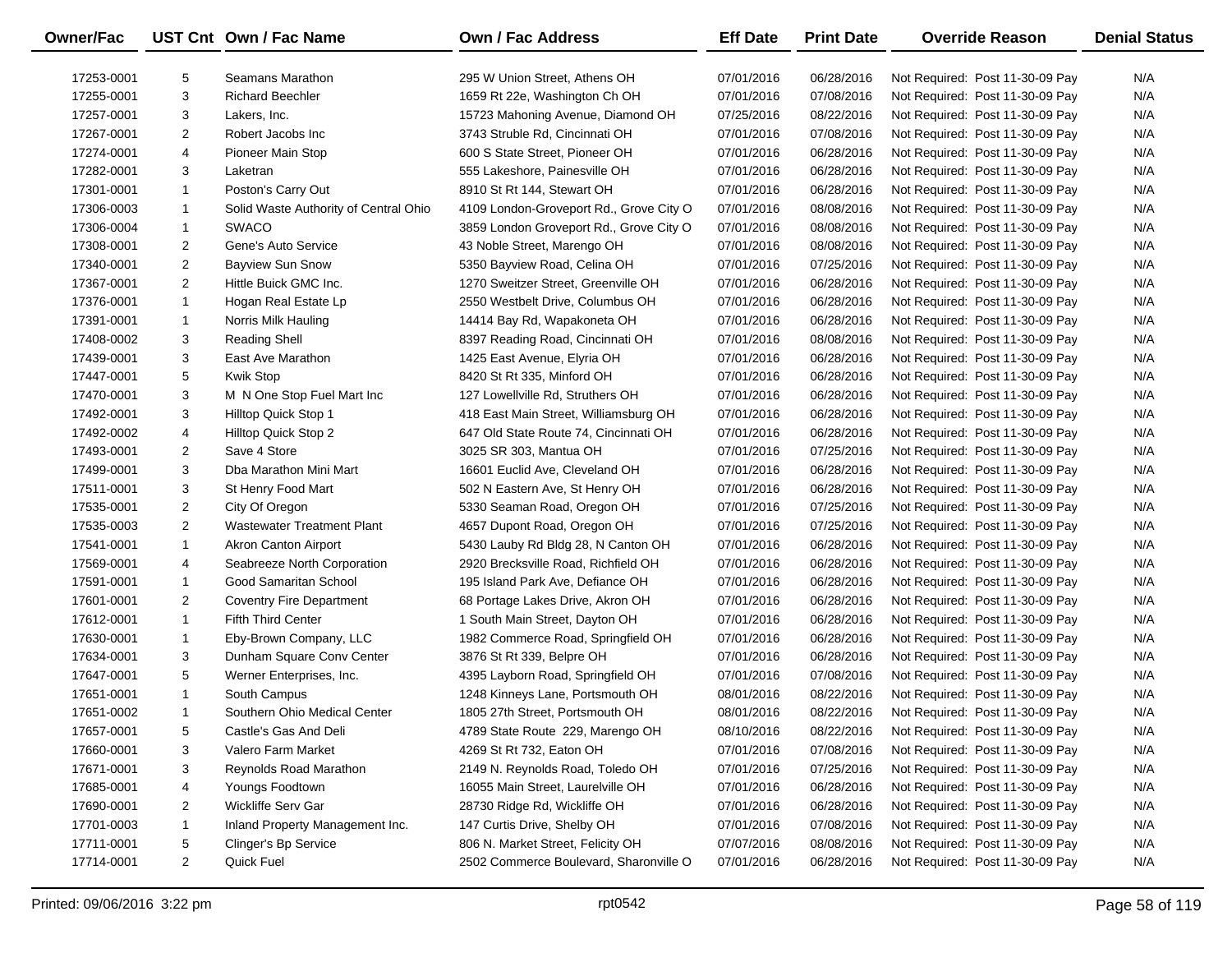| Owner/Fac  |                | UST Cnt Own / Fac Name                     | Own / Fac Address                         | <b>Eff Date</b> | <b>Print Date</b> | <b>Override Reason</b>          | <b>Denial Status</b> |
|------------|----------------|--------------------------------------------|-------------------------------------------|-----------------|-------------------|---------------------------------|----------------------|
| 17714-0002 | 2              | <b>Quick Fuel</b>                          | 910 Frank Road, Columbus OH               | 07/01/2016      | 06/28/2016        | Not Required: Post 11-30-09 Pay | N/A                  |
| 17714-0003 | $\overline{2}$ | Quick Fuel                                 | 5715 Enterprise Boulevard, Toledo OH      | 07/01/2016      | 06/28/2016        | Not Required: Post 11-30-09 Pay | N/A                  |
| 17714-0004 | $\overline{2}$ | Quick Fuel Inc                             | 2699 Westbelt Drive, Columbus OH          | 07/01/2016      | 06/28/2016        | Not Required: Post 11-30-09 Pay | N/A                  |
| 17714-0005 | $\overline{2}$ | Quick Fuel                                 | 15430 Diane Drive, Brookpark OH           | 07/01/2016      | 06/28/2016        | Not Required: Post 11-30-09 Pay | N/A                  |
| 17729-0001 | $\overline{2}$ | Erie Ottawa Regional Airport               | 3255 East State Street, Port Clinton OH   | 07/01/2016      | 06/28/2016        | Not Required: Post 11-30-09 Pay | N/A                  |
| 17735-0001 | 4              | Lassus Bros Oil Inc 551                    | 107 E Main St, Montpelier OH              | 07/05/2016      | 08/08/2016        | Not Required: Post 11-30-09 Pay | N/A                  |
| 17735-0006 | 3              | Lassus Bros Oil Inc 565                    | 1201 N Scott, Napoleon OH                 | 07/05/2016      | 08/08/2016        | Not Required: Post 11-30-09 Pay | N/A                  |
| 17735-0007 | 3              | Lassus Bp 556                              | 104 W Airport, Swanton OH                 | 07/05/2016      | 08/08/2016        | Not Required: Post 11-30-09 Pay | N/A                  |
| 17735-0011 | 4              | Lassus Bros Oil Inc 559                    | 419 E. Main Street, Delta OH              | 07/05/2016      | 08/08/2016        | Not Required: Post 11-30-09 Pay | N/A                  |
| 17735-0012 | 3              | Lassus Bros Oil Inc 557                    | 885 N Washington, Van Wert OH             | 07/05/2016      | 08/08/2016        | Not Required: Post 11-30-09 Pay | N/A                  |
| 17740-0003 | $\overline{2}$ | Southridge Marathon                        | 863 South Street, Wilmington OH           | 07/01/2016      | 06/28/2016        | Not Required: Post 11-30-09 Pay | N/A                  |
| 17740-0004 | $\overline{c}$ | Sabri and Nadera Salhieh                   | 1321 Moorefield Road, Springfield OH      | 07/01/2016      | 06/28/2016        | Not Required: Post 11-30-09 Pay | N/A                  |
| 17749-0001 | 5              | <b>Phillips Grocey Inc.</b>                | 16117 State Route 93, Pedro OH            | 07/01/2016      | 06/28/2016        | Not Required: Post 11-30-09 Pay | N/A                  |
| 17756-0001 | 3              | Dan's Shell                                | 600 N Main St, Piqua OH                   | 07/01/2016      | 07/08/2016        | Not Required: Post 11-30-09 Pay | N/A                  |
| 17758-0001 | 4              | Fredericktown Marathon                     | 17391 Zolman Road, Fredericktown OH       | 07/01/2016      | 08/08/2016        | Not Required: Post 11-30-09 Pay | N/A                  |
| 17759-0001 | $\mathbf{1}$   | <b>Canton Regency Retirement Community</b> | 4515 22nd Street NW, Canton OH            | 07/01/2016      | 09/02/2016        | Not Required: Post 11-30-09 Pay | N/A                  |
| 17760-0001 | $\mathbf{1}$   | Great Lakes Packers Inc                    | 400 Great Lakes Parkway, Bellevue OH      | 07/01/2016      | 07/08/2016        | Not Required: Post 11-30-09 Pay | N/A                  |
| 17776-0001 | 3              | Germantown Sunoco                          | 114 E. Market Street, Germantown OH       | 07/01/2016      | 08/08/2016        | Not Required: Post 11-30-09 Pay | N/A                  |
| 17785-0001 | 3              | T-Mart Inc                                 | 109 E. Main Street, Metamora OH           | 07/01/2016      | 07/08/2016        | Not Required: Post 11-30-09 Pay | N/A                  |
| 17793-0001 | 4              | <b>B B Carry Out</b>                       | 2028 East State Route 73, Waynesville OH  | 07/01/2016      | 06/28/2016        | Not Required: Post 11-30-09 Pay | N/A                  |
| 17806-0001 | $\mathbf{1}$   | <b>Hiney Trucking</b>                      | 1101 South Columbus Street, Xenia OH      | 07/01/2016      | 06/28/2016        | Not Required: Post 11-30-09 Pay | N/A                  |
| 17848-0001 | $\mathbf{1}$   | Wexner Heritage House                      | 1151 College Avenue, Columbus OH          | 07/01/2016      | 08/08/2016        | Not Required: Post 11-30-09 Pay | N/A                  |
| 17854-0001 | $\mathbf{1}$   | <b>Kuchta Brothers</b>                     | 14255 Granger Road, Maple Heights OH      | 07/07/2016      | 08/08/2016        | Not Required: Post 11-30-09 Pay | N/A                  |
| 17861-0001 | $\mathbf{1}$   | Anthony Thomas Candy Co                    | 1777 Arlingate Lane, Columbus OH          | 07/01/2016      | 06/28/2016        | Not Required: Post 11-30-09 Pay | N/A                  |
| 17862-0001 | 3              | Barber's Ashland                           | 119 S High Street, Mt Orab OH             | 07/01/2016      | 06/28/2016        | Not Required: Post 11-30-09 Pay | N/A                  |
| 17901-0001 | $\mathbf{1}$   | Park Place                                 | 18951 Snow Road, Brook Park OH            | 07/01/2016      | 06/28/2016        | Not Required: Post 11-30-09 Pay | N/A                  |
| 17902-0001 | $\mathbf{1}$   | Saia, Inc                                  | 1717 Krieger Street, Columbus OH          | 07/01/2016      | 07/08/2016        | Not Required: Post 11-30-09 Pay | N/A                  |
| 17905-0002 | 3              | Sidney BP                                  | 5131 Glenway Avenue, Cincinnati OH        | 07/01/2016      | 08/08/2016        | Not Required: Post 11-30-09 Pay | N/A                  |
| 17907-0001 | $\mathbf{1}$   | <b>Emergency Operations Center</b>         | 2855 W. Dublin Granville Road, Columbus ( | 07/05/2016      | 08/08/2016        | Not Required: Post 11-30-09 Pay | N/A                  |
| 17909-0001 | 4              | <b>William Krummert</b>                    | 620 Wooster Pike, Terrace Park OH         | 07/01/2016      | 06/28/2016        | Not Required: Post 11-30-09 Pay | N/A                  |
| 17911-0001 | 3              | Tnt Pit Stop 1                             | 28451 State Route 7, Middleport OH        | 07/01/2016      | 08/08/2016        | Not Required: Post 11-30-09 Pay | N/A                  |
| 17911-0002 | 6              | TNT Pit Stop 2                             | 36270 State Route 7, Chester OH           | 07/01/2016      | 08/08/2016        | Not Required: Post 11-30-09 Pay | N/A                  |
| 17911-0003 | 5              | TNT Pit Stop 3                             | 2377 3rd Street, Syracuse OH              | 07/01/2016      | 08/08/2016        | Not Required: Post 11-30-09 Pay | N/A                  |
| 17911-0004 | 4              | <b>TNT Pit Stop</b>                        | 382 N. 2nd Street, Middleport OH          | 07/01/2016      | 08/08/2016        | Not Required: Post 11-30-09 Pay | N/A                  |
| 17911-0005 | 3              | <b>TNT Pit Stop</b>                        | 540 General Hartinger Parkway, Middlepo   | 07/01/2016      | 08/08/2016        | Not Required: Post 11-30-09 Pay | N/A                  |
| 17920-0001 | -1             | Grand River Marine, Inc.                   | 93 River Street, Grand River OH           | 07/01/2016      | 08/22/2016        | Not Required: Post 11-30-09 Pay | N/A                  |
| 17931-0001 | 5              | <b>Strebers Market</b>                     | 299 N S Street, New Vienna OH             | 07/01/2016      | 06/28/2016        | Not Required: Post 11-30-09 Pay | N/A                  |
| 17933-0001 | 3              | <b>Plevris Auto Service</b>                | 3902 Copley Road, Copley OH               | 07/01/2016      | 06/28/2016        | Not Required: Post 11-30-09 Pay | N/A                  |
| 17940-0001 | 2              | <b>Cleveland Hopkins Airport</b>           | 6100 Cargo Road, Cleveland OH             | 07/01/2016      | 07/08/2016        | Not Required: Post 11-30-09 Pay | N/A                  |
| 17943-0001 | $\mathbf{1}$   | Holy Family Home                           | 6707 State Road, Parma OH                 | 07/01/2016      | 08/08/2016        | Not Required: Post 11-30-09 Pay | N/A                  |
| 17944-0001 | 3              | Herb's Marathon                            | 153 S. Chestnut Street, Barnesville OH    | 07/01/2016      | 06/28/2016        | Not Required: Post 11-30-09 Pay | N/A                  |
| 17949-0001 | 3              | C J's Market                               | 5 S Mill Street, Milford Center OH        | 07/01/2016      | 06/28/2016        | Not Required: Post 11-30-09 Pay | N/A                  |
| 17957-0001 | $\overline{2}$ | The Gas Station                            | 16016 Hilliard Road, Lakewood OH          | 07/01/2016      | 08/08/2016        | Not Required: Post 11-30-09 Pay | N/A                  |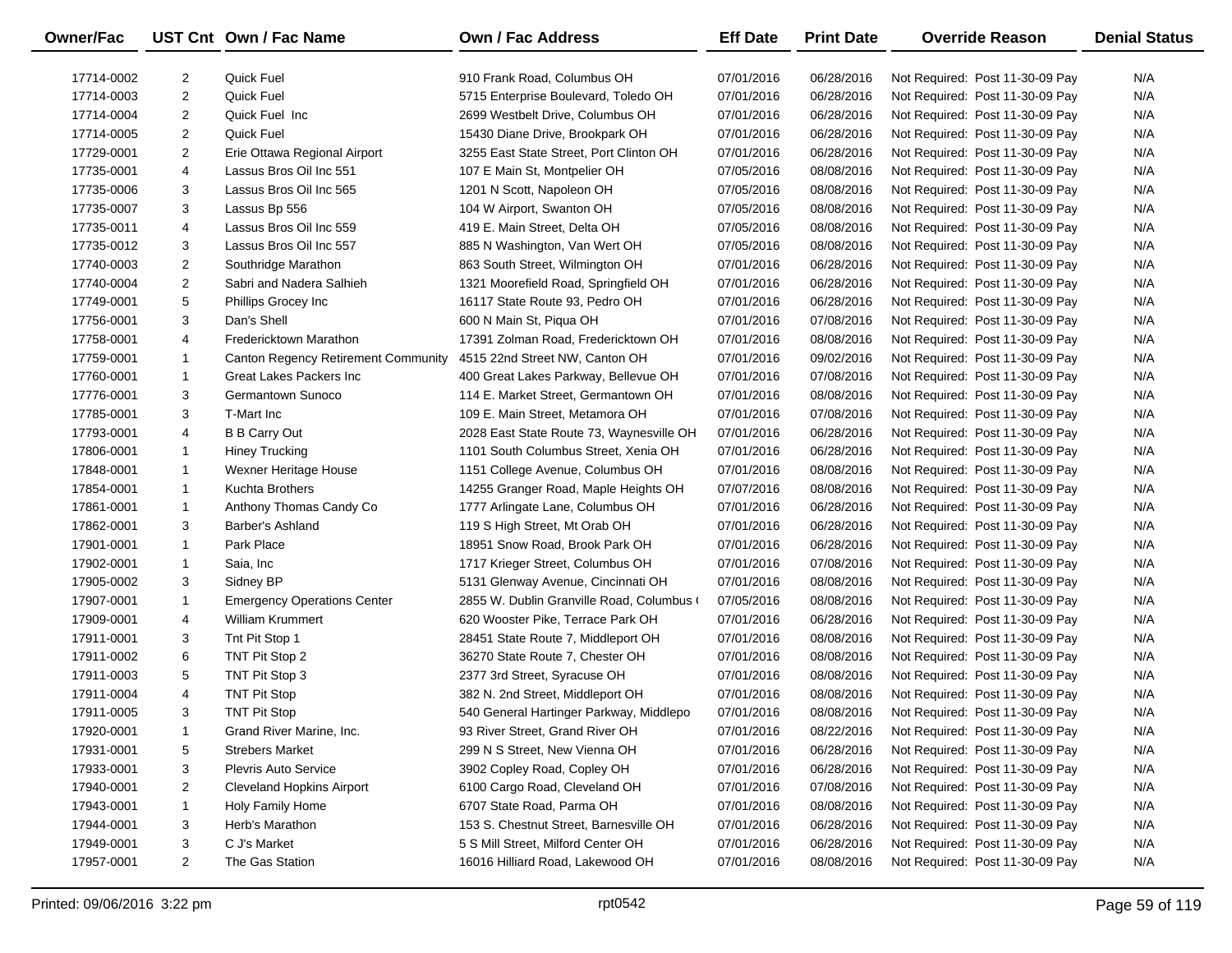| <b>Owner/Fac</b> |                | UST Cnt Own / Fac Name            | <b>Own / Fac Address</b>                   | <b>Eff Date</b> | <b>Print Date</b> | <b>Override Reason</b>          | <b>Denial Status</b> |
|------------------|----------------|-----------------------------------|--------------------------------------------|-----------------|-------------------|---------------------------------|----------------------|
| 17972-0001       | 3              | McKinney's Mart                   | 205 W. Main Street, Hamersville OH         | 07/05/2016      | 08/08/2016        | Not Required: Post 11-30-09 Pay | N/A                  |
| 17982-0001       | 8              | Seaway Fuels Trucking Inc.        | 2925 Airport Highway, Toledo OH            | 07/05/2016      | 08/08/2016        | Not Required: Post 11-30-09 Pay | N/A                  |
| 17989-0001       | 3              | Newbury Plaza Marathon Mart       | 12418 Kinsman Road, Newbury OH             | 07/01/2016      | 07/08/2016        | Not Required: Post 11-30-09 Pay | N/A                  |
| 17996-0001       | 5              | 31 Litchfield Sunoco              | 9240 Norwalk Rd, Litchfield OH             | 07/01/2016      | 06/28/2016        | Not Required: Post 11-30-09 Pay | N/A                  |
| 17997-0001       | 3              | Westside Marathon                 | 740 W Liberty, Medina OH                   | 07/01/2016      | 06/28/2016        | Not Required: Post 11-30-09 Pay | N/A                  |
| 18011-0001       | 5              | Richwood Mini-Mart                | 3 E. Bomford Street, Richwood OH           | 07/01/2016      | 06/28/2016        | Not Required: Post 11-30-09 Pay | N/A                  |
| 18030-0001       | 3              | <b>Stoney Hills Station</b>       | 4640 Medina Road, Copley OH                | 07/01/2016      | 06/28/2016        | Not Required: Post 11-30-09 Pay | N/A                  |
| 18052-0001       | 5              | Eagle Auto Truck Plaza Ltd        | 217 16th Street SW, New Philadelphia OH    | 07/01/2016      | 07/08/2016        | Not Required: Post 11-30-09 Pay | N/A                  |
| 18061-0001       | 3              | Moreland Hills Auto Service, Inc. | 4975 Som Center Road, Moreland Hills OH    | 07/01/2016      | 06/28/2016        | Not Required: Post 11-30-09 Pay | N/A                  |
| 18066-0001       | 3              | <b>Food Center Convient</b>       | 100 Olive Street, Caldwell OH              | 07/01/2016      | 06/28/2016        | Not Required: Post 11-30-09 Pay | N/A                  |
| 18069-0001       | 3              | <b>ULP 214</b>                    | 214 Underwood Street, Zanesville OH        | 07/01/2016      | 06/28/2016        | Not Required: Post 11-30-09 Pay | N/A                  |
| 18076-0001       | 2              | Summit Exxon                      | 1866 Summit Street, Columbus OH            | 07/01/2016      | 08/08/2016        | Not Required: Post 11-30-09 Pay | N/A                  |
| 18076-0002       | 3              | LAne Ave Exxon                    | 2187 Neil Avenue, Columbus OH              | 07/01/2016      | 08/08/2016        | Not Required: Post 11-30-09 Pay | N/A                  |
| 18076-0008       | 3              | Mill Run Exxon                    | 3880 Parkmill Run Drive, Columbus OH       | 07/01/2016      | 08/08/2016        | Not Required: Post 11-30-09 Pay | N/A                  |
| 18076-0012       | 3              | Gilligan Oil                      | 1305 Harrisburg Pike, Columbus OH          | 07/01/2016      | 08/08/2016        | Not Required: Post 11-30-09 Pay | N/A                  |
| 18076-0019       | 3              | Gilligan Oil                      | 4375 E. Galbraith Road, Deer Park OH       | 07/01/2016      | 08/08/2016        | Not Required: Post 11-30-09 Pay | N/A                  |
| 18076-0020       | 3              | Gilligan Oil                      | 4600 Dixie Highway, Fairfield OH           | 07/01/2016      | 08/08/2016        | Not Required: Post 11-30-09 Pay | N/A                  |
| 18076-0021       | 3              | Gilligan Oil                      | 11820 Lebanon Road, Sharonville OH         | 07/01/2016      | 08/08/2016        | Not Required: Post 11-30-09 Pay | N/A                  |
| 18076-0022       | 5              | Gilligan Oil                      | 4382 Elick Lane, Batavia OH                | 07/01/2016      | 08/08/2016        | Not Required: Post 11-30-09 Pay | N/A                  |
| 18076-0023       | 2              | Gilligan Oil                      | 55 Kibby Lane, Cincinnati OH               | 07/01/2016      | 08/08/2016        | Not Required: Post 11-30-09 Pay | N/A                  |
| 18076-0024       | 3              | Gilligan Oil                      | 7504 Dixie Highway, Fairfield OH           | 07/01/2016      | 08/08/2016        | Not Required: Post 11-30-09 Pay | N/A                  |
| 18076-0025       | 4              | Gilligan Oil                      | 8267 Princeton Glendale Road, West Ches    | 07/01/2016      | 08/08/2016        | Not Required: Post 11-30-09 Pay | N/A                  |
| 18076-0026       | 2              | Gilligan Oil                      | 4200 Hamilton Middletown Road, Liberty T   | 07/01/2016      | 08/08/2016        | Not Required: Post 11-30-09 Pay | N/A                  |
| 18076-0030       | 3              | Gilligan Oil                      | 2564 Williams Road, Norwood OH             | 07/01/2016      | 08/08/2016        | Not Required: Post 11-30-09 Pay | N/A                  |
| 18076-0032       | 4              | Gilligan Oil                      | 11595 Princeton Pike, Springdale OH        | 07/01/2016      | 08/08/2016        | Not Required: Post 11-30-09 Pay | N/A                  |
| 18076-0033       | 3              | Gilligan Oil                      | 9188 Plainfield Road, Blue Ash OH          | 07/01/2016      | 08/08/2016        | Not Required: Post 11-30-09 Pay | N/A                  |
| 18076-0034       | 3              | Gilligan Oil                      | 205 Calhoun Street, Cincinnati OH          | 07/01/2016      | 08/08/2016        | Not Required: Post 11-30-09 Pay | N/A                  |
| 18076-0035       | 3              | Gilligan Oil                      | 9760 Colerain Avenue, Cincinnati OH        | 07/01/2016      | 08/08/2016        | Not Required: Post 11-30-09 Pay | N/A                  |
| 18076-0036       | $\overline{2}$ | Gilligan Oil                      | 2700 Madison Road, Cincinnati OH           | 07/01/2016      | 08/08/2016        | Not Required: Post 11-30-09 Pay | N/A                  |
| 18076-0037       | 3              | Gilligan Oil                      | 10809 Montgomery Road, Cincinnati OH       | 07/01/2016      | 08/08/2016        | Not Required: Post 11-30-09 Pay | N/A                  |
| 18076-0039       | 3              | Gilligan Oil                      | 8051 Montgomery Road, Cincinnati OH        | 07/01/2016      | 08/08/2016        | Not Required: Post 11-30-09 Pay | N/A                  |
| 18076-0042       | $\overline{2}$ | Gilligan Oil                      | 9791 Mason Montgomery Road, Mason O        | 07/01/2016      | 08/08/2016        | Not Required: Post 11-30-09 Pay | N/A                  |
| 18076-0043       | $\overline{2}$ | Gilligan Oil                      | 2430 Kings Mills Road, Mason OH            | 07/01/2016      | 08/08/2016        | Not Required: Post 11-30-09 Pay | N/A                  |
| 18076-0044       | $\overline{c}$ | Gilligan Oil                      | 1280 Hamilton Lebanon Road, Monroe OH      | 07/01/2016      | 08/08/2016        | Not Required: Post 11-30-09 Pay | N/A                  |
| 18076-0045       | 3              | Gilligan Oil                      | 6840 Hamilton Avenue, North College Hill C | 07/01/2016      | 08/08/2016        | Not Required: Post 11-30-09 Pay | N/A                  |
| 18076-0047       | 3              | Gilligan Oil                      | 653 Ohio Pike, Cincinnati OH               | 07/01/2016      | 08/08/2016        | Not Required: Post 11-30-09 Pay | N/A                  |
| 18076-0048       | 2              | Gilligan Oil                      | 7088 Liberty Centre Drive, Liberty Townshi | 07/01/2016      | 08/08/2016        | Not Required: Post 11-30-09 Pay | N/A                  |
| 18076-0049       | 3              | Ridge Shell                       | 5301 Ridge Avenue, Cincinnati OH           | 07/01/2016      | 08/08/2016        | Not Required: Post 11-30-09 Pay | N/A                  |
| 18076-0050       | 3              | West 8th Sunoco                   | 901 W. 8th Street, Cincinnati OH           | 07/01/2016      | 08/08/2016        | Not Required: Post 11-30-09 Pay | N/A                  |
| 18076-0051       | 3              | <b>Liberty Shell</b>              | 30 E. Liberty Street, Cincinnati OH        | 07/01/2016      | 08/08/2016        | Not Required: Post 11-30-09 Pay | N/A                  |
| 18076-0052       | 2              | <b>Gilbert Shell</b>              | 2967 Gilbert Avenue, Cincinnati OH         | 07/01/2016      | 08/08/2016        | Not Required: Post 11-30-09 Pay | N/A                  |
| 18076-0053       | 4              | Gilligan Oil                      | 1326 N. Fairfield Road, Beavercreek OH     | 07/01/2016      | 08/08/2016        | Not Required: Post 11-30-09 Pay | N/A                  |
| 18077-0001       | 3              | Jc Kovach Ent Inc                 | 1290 N Warpole, Upper Sandusky OH          | 07/01/2016      | 06/28/2016        | Not Required: Post 11-30-09 Pay | N/A                  |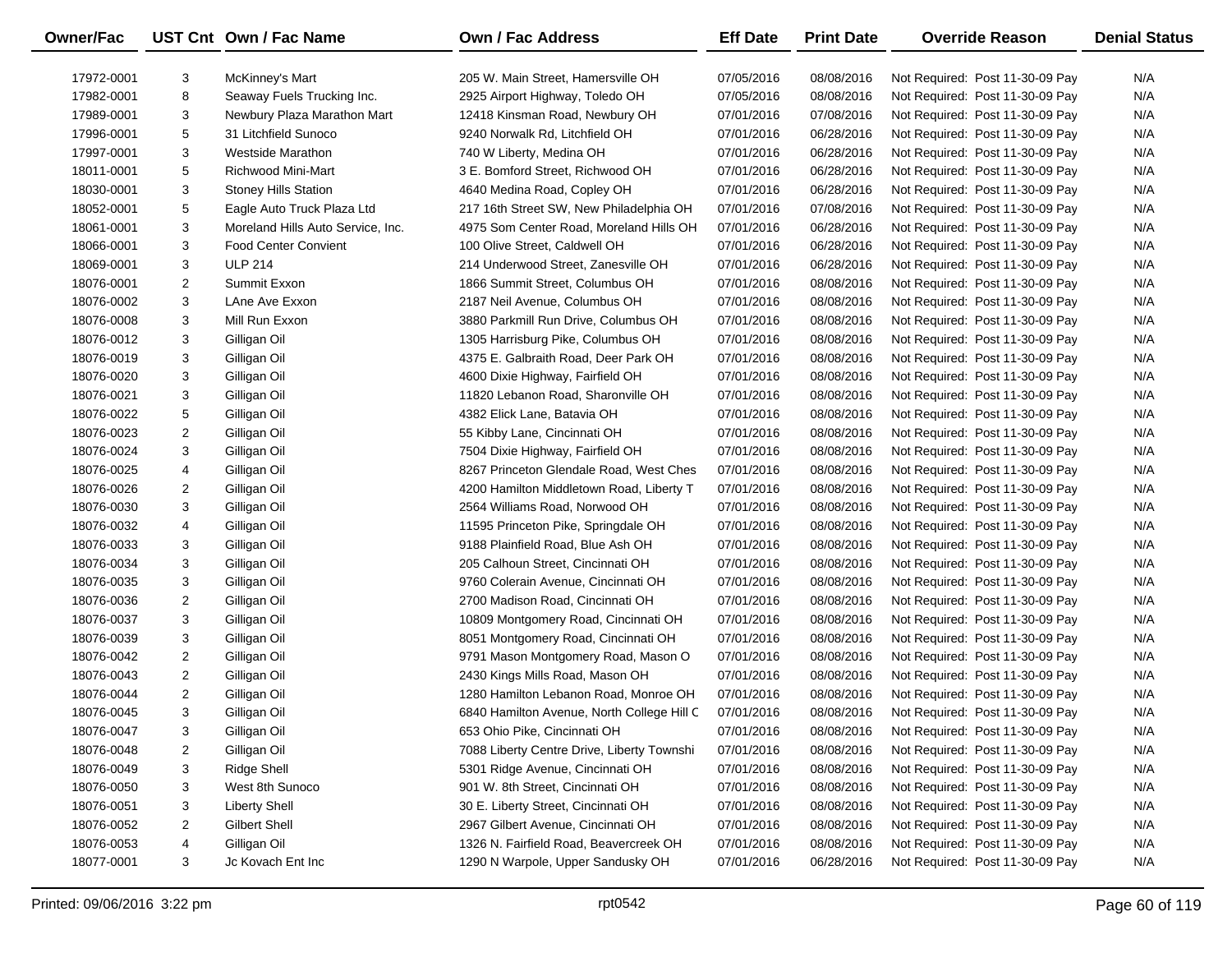| <b>Owner/Fac</b> |                | UST Cnt Own / Fac Name                  | <b>Own / Fac Address</b>                 | <b>Eff Date</b> | <b>Print Date</b> | <b>Override Reason</b>          | <b>Denial Status</b> |
|------------------|----------------|-----------------------------------------|------------------------------------------|-----------------|-------------------|---------------------------------|----------------------|
| 18085-0001       | 3              | Maria Stein Oil Company                 | 8014 St Rt 119, Maria Stein OH           | 07/01/2016      | 06/28/2016        | Not Required: Post 11-30-09 Pay | N/A                  |
| 18104-0001       | $\mathbf{1}$   | US Foods, Inc.                          | 8000 Bavaria Rd, Twinsburg OH            | 07/01/2016      | 08/08/2016        | Not Required: Post 11-30-09 Pay | N/A                  |
| 18105-0001       | 4              | Uncle Max                               | 1221 E Hudson St, Columbus OH            | 07/01/2016      | 07/08/2016        | Not Required: Post 11-30-09 Pay | N/A                  |
| 18114-0001       | 5              | <b>Kenco Quick Mart</b>                 | 51 West Main Street, Richmond OH         | 07/01/2016      | 07/08/2016        | Not Required: Post 11-30-09 Pay | N/A                  |
| 18117-0001       | 3              | Dublin Sohio/Bp                         | 215 West Bridge Street, Dublin OH        | 07/01/2016      | 08/08/2016        | Not Required: Post 11-30-09 Pay | N/A                  |
| 18127-0001       | 4              | Shue's Marathon                         | 2855 Medina Road, Medina OH              | 07/01/2016      | 07/08/2016        | Not Required: Post 11-30-09 Pay | N/A                  |
| 18127-0002       | 4              | Medina Sunoco                           | 2884 Medina Road, Medina OH              | 07/01/2016      | 07/08/2016        | Not Required: Post 11-30-09 Pay | N/A                  |
| 18129-0001       | $\mathbf{1}$   | Progressive Insurance                   | 755 Alpha Drive, Highland Heights OH     | 07/01/2016      | 08/08/2016        | Not Required: Post 11-30-09 Pay | N/A                  |
| 18129-0002       | $\mathbf{1}$   | Progressive Insurance                   | 26260 Curtis Wright Parkway, Richmond H  | 07/01/2016      | 08/08/2016        | Not Required: Post 11-30-09 Pay | N/A                  |
| 18131-0001       | $\overline{2}$ | <b>Bedford Heights Auto Service</b>     | 21860 Libby Road, Bedford Hts OH         | 07/01/2016      | 06/28/2016        | Not Required: Post 11-30-09 Pay | N/A                  |
| 18132-0001       | $\overline{2}$ | Tic Toc Food Mart 206                   | 1109 State Route 14, Columbiana OH       | 07/01/2016      | 07/25/2016        | Not Required: Post 11-30-09 Pay | N/A                  |
| 18132-0002       | 3              | Tic Toc Food Mart                       | 10020 Youngstown Pittsburgh Road, New M  | 07/01/2016      | 07/25/2016        | Not Required: Post 11-30-09 Pay | N/A                  |
| 18135-0001       | 2              | Amherst Citgo, Inc.                     | 1999 Cooper-Foster Park Rd, Amherst OH   | 07/01/2016      | 08/08/2016        | Not Required: Post 11-30-09 Pay | N/A                  |
| 18135-0002       | 3              | Amherst Citgo Inc.                      | 109 Cleveland Street, Amherst OH         | 07/01/2016      | 08/08/2016        | Not Required: Post 11-30-09 Pay | N/A                  |
| 18137-0001       | $\overline{2}$ | HTP Rack & Marina                       | 625 Prospect Street, Fairport Harbor OH  | 07/01/2016      | 08/08/2016        | Not Required: Post 11-30-09 Pay | N/A                  |
| 18144-0001       | 4              | <b>T</b> R Enterprises                  | 2155 Pearl Road, Brunswick OH            | 07/01/2016      | 06/28/2016        | Not Required: Post 11-30-09 Pay | N/A                  |
| 18149-0004       | 2              | Center-Marks Sunoco                     | 5329 Center Rd, Brunswick OH             | 07/01/2016      | 06/28/2016        | Not Required: Post 11-30-09 Pay | N/A                  |
| 18163-0001       | 3              | Hammers's Marathon                      | 2608 Linclon Way West, Massillon OH      | 07/01/2016      | 07/08/2016        | Not Required: Post 11-30-09 Pay | N/A                  |
| 18182-0001       | 4              | Westwood Mini Mart                      | 2454 Harrison Avenue, Cincinnati OH      | 07/01/2016      | 06/28/2016        | Not Required: Post 11-30-09 Pay | N/A                  |
| 18183-0001       | 4              | Brunswick Sunoco #27                    | 3240 Center Road, Brunswick OH           | 07/01/2016      | 06/28/2016        | Not Required: Post 11-30-09 Pay | N/A                  |
| 18186-0001       | 2              | Ohio Pike Marathon                      | 1723A E. Ohio Pike, Amelia OH            | 07/01/2016      | 06/28/2016        | Not Required: Post 11-30-09 Pay | N/A                  |
| 18187-0001       | $\overline{2}$ | <b>Ashland County Airport Authority</b> | 700 Township Road 1102, Ashland OH       | 07/01/2016      | 07/08/2016        | Not Required: Post 11-30-09 Pay | N/A                  |
| 18194-0002       | $\mathbf{1}$   | McQuaids                                | 1795 N. State Street, Girard OH          | 07/01/2016      | 07/25/2016        | Not Required: Post 11-30-09 Pay | N/A                  |
| 18204-0001       | 3              | Clifton Blvd E-Z Shop                   | 11521 Clifton Blvd, Cleveland OH         | 07/01/2016      | 06/28/2016        | Not Required: Post 11-30-09 Pay | N/A                  |
| 18212-0001       | 3              | Mikes                                   | 1746 South Clinton St, Defiance OH       | 07/01/2016      | 06/28/2016        | Not Required: Post 11-30-09 Pay | N/A                  |
| 18212-0002       | 3              | Mikes                                   | 1310 W High St, Bryan OH                 | 07/01/2016      | 06/28/2016        | Not Required: Post 11-30-09 Pay | N/A                  |
| 18217-0001       | 4              | <b>Tarlton Market</b>                   | 25 Harrison Street, Tarlton OH           | 07/01/2016      | 07/08/2016        | Not Required: Post 11-30-09 Pay | N/A                  |
| 18219-0001       | $\overline{2}$ | Subi Inc                                | 863 W Exchange St, Akron OH              | 07/01/2016      | 06/28/2016        | Not Required: Post 11-30-09 Pay | N/A                  |
| 18232-0001       | 4              | Turner's 1 Stop Shop                    | 18971 State Route 339, Waterford OH      | 07/01/2016      | 07/25/2016        | Not Required: Post 11-30-09 Pay | N/A                  |
| 18235-0001       | $\overline{2}$ | Jerry Noe                               | 12302 Sylvania Metamora, Berkey OH       | 07/01/2016      | 07/25/2016        | Not Required: Post 11-30-09 Pay | N/A                  |
| 18242-0001       | $\overline{2}$ | The Wright Place                        | 5319 Rt 46, New Lyme OH                  | 07/01/2016      | 06/28/2016        | Not Required: Post 11-30-09 Pay | N/A                  |
| 18243-0002       | 5              | R A Corp                                | 7851 Old Troy Pike, Huber Heights OH     | 07/01/2016      | 06/28/2016        | Not Required: Post 11-30-09 Pay | N/A                  |
| 18243-0004       | 4              | R A Corp                                | 4600 Old Troy Pike, Dayton OH            | 07/01/2016      | 06/28/2016        | Not Required: Post 11-30-09 Pay | N/A                  |
| 18243-0006       | 3              | R & A Corporation                       | 3887 Colonel Glenn Highway, Beavercreek  | 07/01/2016      | 06/28/2016        | Not Required: Post 11-30-09 Pay | N/A                  |
| 18243-0008       | 3              | Sunoco                                  | 601 Jackson Street, Saint Marys OH       | 07/01/2016      | 06/28/2016        | Not Required: Post 11-30-09 Pay | N/A                  |
| 18243-0009       | 3              | R & A Corporation                       | 931 E. 2nd Street, Franklin OH           | 07/01/2016      | 06/28/2016        | Not Required: Post 11-30-09 Pay | N/A                  |
| 18243-0011       | 3              | R & A Corporation                       | 2676 Cleveland Avenue, Columbus OH       | 07/01/2016      | 06/28/2016        | Not Required: Post 11-30-09 Pay | N/A                  |
| 18253-0001       | 2              | <b>Beverage Express</b>                 | 4900 South Main St, Akron OH             | 07/01/2016      | 06/28/2016        | Not Required: Post 11-30-09 Pay | N/A                  |
| 18259-0001       | 4              | 7 Westbourne Sunoco                     | 3217 Westbourne Dr, Cincinnati OH        | 07/01/2016      | 08/08/2016        | Not Required: Post 11-30-09 Pay | N/A                  |
| 18259-0002       | 2              | 6 Jeffersonville BP                     | 304 State Street, Jeffersonville OH      | 07/01/2016      | 08/08/2016        | Not Required: Post 11-30-09 Pay | N/A                  |
| 18264-0001       | 4              | Pettit Enterprise Inc                   | 303 E Court St, Washington CH OH         | 07/01/2016      | 07/08/2016        | Not Required: Post 11-30-09 Pay | N/A                  |
| 18264-0005       | 4              | Pettit Enterprises Inc.                 | 10848 Main Street, Clarksburg OH         | 07/01/2016      | 07/08/2016        | Not Required: Post 11-30-09 Pay | N/A                  |
| 18264-0007       | 4              | Pettit's #5                             | 117 Greenfield Sabina Road, Greenfield O | 07/01/2016      | 07/08/2016        | Not Required: Post 11-30-09 Pay | N/A                  |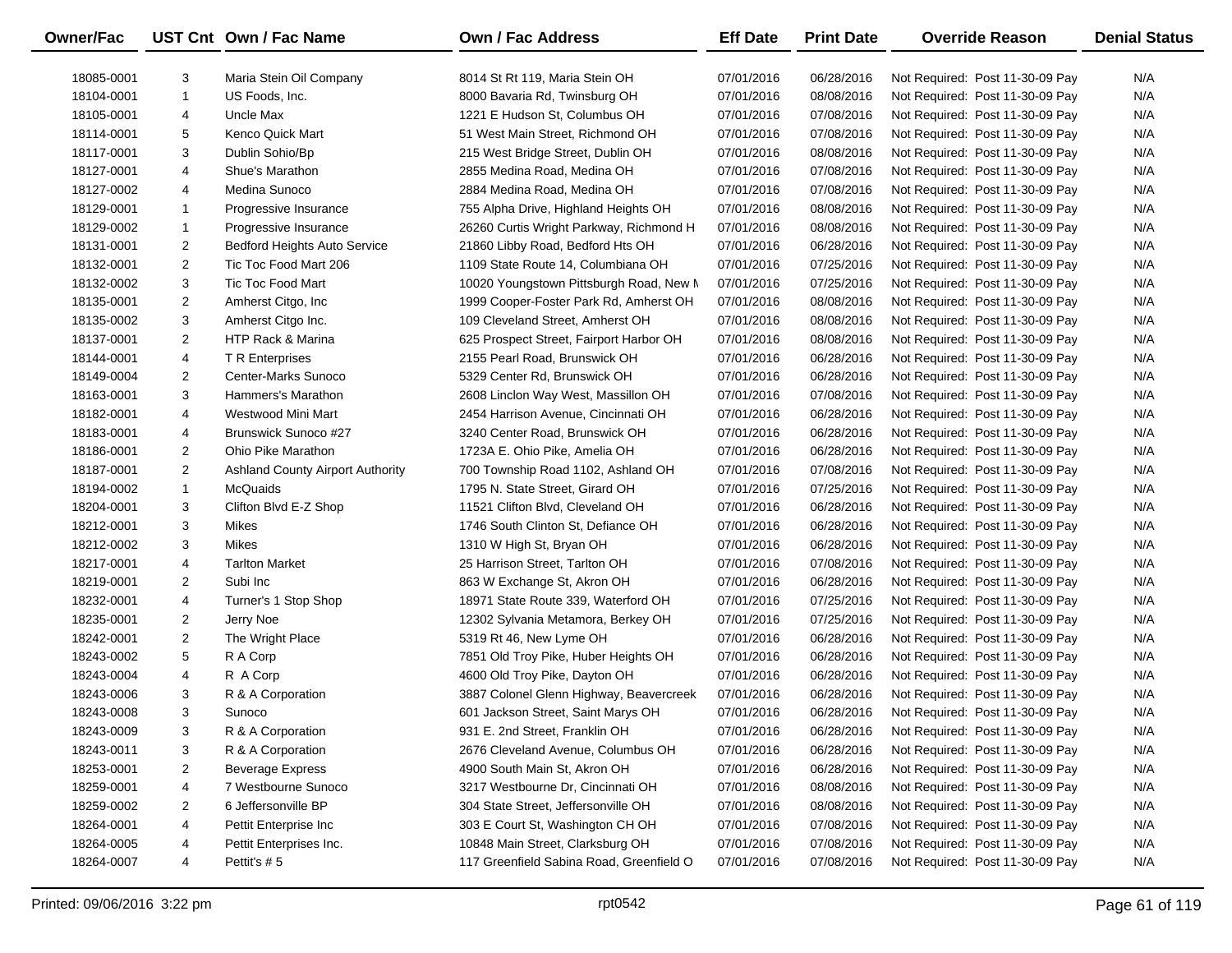| Owner/Fac  |                | UST Cnt Own / Fac Name                                                     | Own / Fac Address                         | <b>Eff Date</b> | <b>Print Date</b> | <b>Override Reason</b>          | <b>Denial Status</b> |
|------------|----------------|----------------------------------------------------------------------------|-------------------------------------------|-----------------|-------------------|---------------------------------|----------------------|
| 18267-0001 | 3              | Zeakes Sunoco                                                              | 401 Main Street, Bridgeport OH            | 07/01/2016      | 08/08/2016        | Not Required: Post 11-30-09 Pay | N/A                  |
| 18277-0002 | $\mathbf{1}$   | Wooster Motor Ways, Inc                                                    | 3501 W. Old Lincoln Way, Wooster OH       | 07/01/2016      | 06/28/2016        | Not Required: Post 11-30-09 Pay | N/A                  |
| 18277-0003 | $\mathbf{1}$   | Wooster Motor Ways, Inc.                                                   | 2000 Integrity Drive S., Columbus OH      | 07/01/2016      | 06/28/2016        | Not Required: Post 11-30-09 Pay | N/A                  |
| 18295-0001 | 3              | One Stop Gas Mart                                                          | 858 N Park, Warren OH                     | 07/01/2016      | 06/28/2016        | Not Required: Post 11-30-09 Pay | N/A                  |
| 18299-0001 | 3              | Center Point Shell #8                                                      | 8007 St Rt 235, Huber Heights OH          | 07/01/2016      | 08/08/2016        | Not Required: Post 11-30-09 Pay | N/A                  |
| 18299-0002 | 3              | OSU Sunoco                                                                 | 2825 Olentangy River Road, Columbus OH    | 07/01/2016      | 08/08/2016        | Not Required: Post 11-30-09 Pay | N/A                  |
| 18306-0001 | 3              | Sami Quick Stop                                                            | 2141 Western Reserve Road, Youngstown     | 07/01/2016      | 08/08/2016        | Not Required: Post 11-30-09 Pay | N/A                  |
| 18307-0001 | 4              | <b>Shurfast Food Mart</b>                                                  | 217 E. Market Street, Cadiz OH            | 07/01/2016      | 07/25/2016        | Not Required: Post 11-30-09 Pay | N/A                  |
| 18310-0001 | 4              | Terry's Grocery                                                            | 1505 US 50, Lynchburg OH                  | 07/01/2016      | 07/25/2016        | Not Required: Post 11-30-09 Pay | N/A                  |
| 18325-0001 | 3              | Singer Mart LLC                                                            | 17010 McConnelsville Road, Caldwell OH    | 07/01/2016      | 06/28/2016        | Not Required: Post 11-30-09 Pay | N/A                  |
| 18326-0001 | 4              | Rich's Mini Mart                                                           | 10550 W. Pleasant Valley, Parma OH        | 07/01/2016      | 06/28/2016        | Not Required: Post 11-30-09 Pay | N/A                  |
| 18330-0001 | $\overline{2}$ | Agmet, LLC                                                                 | 5533 Dunham Road, Maple Heights OH        | 07/01/2016      | 08/08/2016        | Not Required: Post 11-30-09 Pay | N/A                  |
| 18338-0001 | 3              | Continental Plaza Inc                                                      | 1265 N Shoop Ave, Wauseon OH              | 07/01/2016      | 06/28/2016        | Not Required: Post 11-30-09 Pay | N/A                  |
| 18356-0002 | $\mathbf{1}$   | <b>Boyd Brothers Transportation</b>                                        | 2521 Glendale Milford Road, Cincinnati OH | 07/01/2016      | 08/08/2016        | Not Required: Post 11-30-09 Pay | N/A                  |
| 18358-0001 | 5              | <b>Kirtland Sunoco</b>                                                     | 9100 Chillicothe Road, Kirtland OH        | 07/01/2016      | 08/08/2016        | Not Required: Post 11-30-09 Pay | N/A                  |
| 18359-0001 | $\mathbf{1}$   | Fraley Schilling Inc                                                       | 708 Dan Dee Lane, Brilliant OH            | 07/01/2016      | 06/28/2016        | Not Required: Post 11-30-09 Pay | N/A                  |
| 18360-0002 | $\mathbf{1}$   | <b>Sheriff Patrol Headquarters</b>                                         | 11021 Hamilton Avenue, Cincinnati OH      | 07/01/2016      | 08/22/2016        | Not Required: Post 11-30-09 Pay | N/A                  |
| 18360-0003 | $\mathbf{1}$   | Hamilton County Justice Center                                             | 1000 Sycamore Street, Cincinnati OH       | 07/01/2016      | 08/22/2016        | Not Required: Post 11-30-09 Pay | N/A                  |
| 18360-0004 | $\mathbf{1}$   | Hamilton County Communications                                             | 2377 Civic Center Drive, Cincinnati OH    | 07/01/2016      | 08/22/2016        | Not Required: Post 11-30-09 Pay | N/A                  |
| 18360-0005 | $\mathbf{1}$   | <b>Hillcrest Training School</b>                                           | 246 Bonham Road, Cincinnati OH            | 07/01/2016      | 08/22/2016        | Not Required: Post 11-30-09 Pay | N/A                  |
| 18363-0001 | 2              | McNillen Paving, Inc.                                                      | 3781 Sullivant Avenue, Columbus OH        | 07/11/2016      | 08/08/2016        | Not Required: Post 11-30-09 Pay | N/A                  |
| 18374-0001 | $\mathbf{1}$   | Aster's Garage                                                             | 1107 South Main Street, Franklin OH       | 07/01/2016      | 06/28/2016        | Not Required: Post 11-30-09 Pay | N/A                  |
| 18378-0001 | $\mathbf{1}$   | Pomerene Memorial Hosp                                                     | 981 Wooster, Millersburg OH               | 07/01/2016      | 06/28/2016        | Not Required: Post 11-30-09 Pay | N/A                  |
| 18389-0001 | 6              | Cole Distributing Inc.                                                     | 6312 State Route 598, Shelby OH           | 07/01/2016      | 06/28/2016        | Not Required: Post 11-30-09 Pay | N/A                  |
| 18389-0002 | 5              | Cole Distributing Inc.                                                     | 3851 W. 4th Street, Ontario OH            | 07/01/2016      | 06/28/2016        | Not Required: Post 11-30-09 Pay | N/A                  |
| 18395-0001 | $\mathbf{1}$   | <b>Key Tower</b>                                                           | 127 Public Square, Cleveland OH           | 07/01/2016      | 06/28/2016        | Not Required: Post 11-30-09 Pay | N/A                  |
| 18396-0001 | $\overline{2}$ | City Limits Valero                                                         | 235 Columbus Road, Athens OH              | 07/01/2016      | 07/08/2016        | Not Required: Post 11-30-09 Pay | N/A                  |
| 18404-0001 | $\mathbf{1}$   | Riverdale Local School District                                            | 20613 State Route 37, Mt Blanchard OH     | 07/01/2016      | 06/28/2016        | Not Required: Post 11-30-09 Pay | N/A                  |
| 18406-0001 | $\mathbf{1}$   | Permatex                                                                   | 6875 Parkland Blvd, Solon OH              | 07/01/2016      | 06/28/2016        | Not Required: Post 11-30-09 Pay | N/A                  |
| 18411-0001 | $\overline{2}$ | Village Of Mingo Junction                                                  | 501 Commercial St, Mingo Junction OH      | 07/01/2016      | 06/28/2016        | Not Required: Post 11-30-09 Pay | N/A                  |
| 18419-0001 | $\overline{2}$ | Ohio Masonic Home                                                          | 2655 West National Road, Springfield OH   | 07/01/2016      | 06/28/2016        | Not Required: Post 11-30-09 Pay | N/A                  |
| 18429-0016 | 3              | Adapt 05635                                                                | 188 N Portage Street, Doylestown OH       | 07/01/2016      | 08/08/2016        | Not Required: Post 11-30-09 Pay | N/A                  |
| 18438-0001 | $\mathbf{1}$   | Kdm Transport                                                              | 1341 Township Road 167, Sugar Creek O     | 07/01/2016      | 07/25/2016        | Not Required: Post 11-30-09 Pay | N/A                  |
| 18439-0001 | 3              | D D Fast Foods                                                             | 2998 Belmont Street, Bellaire OH          | 07/01/2016      | 06/28/2016        | Not Required: Post 11-30-09 Pay | N/A                  |
| 18444-0001 | $\mathbf{1}$   | Marathon Ashland Petroleum E Canton G 8040 Lincolin Street, East Canton OH |                                           | 07/01/2016      | 07/25/2016        | Not Required: Post 11-30-09 Pay | N/A                  |
| 18444-0081 | $\overline{2}$ | Marathon Oil 003                                                           | 224 E. Hardin Street, Findlay OH          | 07/01/2016      | 07/25/2016        | Not Required: Post 11-30-09 Pay | N/A                  |
| 18444-0082 | 3              | Marathon Petroleum Company LLC, Mar                                        | 539 S. Main Street, Findlay OH            | 07/01/2016      | 07/25/2016        | Not Required: Post 11-30-09 Pay | N/A                  |
| 18445-0001 | 3              | The Haylett Corporation                                                    | 4699 State Route 82, Mantua OH            | 07/01/2016      | 06/28/2016        | Not Required: Post 11-30-09 Pay | N/A                  |
| 18447-0001 | $\overline{2}$ | Sunoco 0001 8572                                                           | 2039 Broadview Road, Cleveland OH         | 07/05/2016      | 08/08/2016        | Not Required: Post 11-30-09 Pay | N/A                  |
| 18449-0001 | 1              | State Teachers Retirement Sys                                              | 275 E Broad St, Columbus OH               | 07/01/2016      | 06/28/2016        | Not Required: Post 11-30-09 Pay | N/A                  |
| 18450-0001 | 4              | Railway Express                                                            | 13040 Pleasant Valley Road, Chillicothe O | 07/01/2016      | 08/08/2016        | Not Required: Post 11-30-09 Pay | N/A                  |
| 18450-0377 | 3              | Little Bear Market                                                         | 131 Harrison Street, Circleville OH       | 07/01/2016      | 08/08/2016        | Not Required: Post 11-30-09 Pay | N/A                  |
| 18453-0001 | 3              | Little Johns Citgo                                                         | 1327 E. Main Street, Versailles OH        | 07/01/2016      | 08/08/2016        | Not Required: Post 11-30-09 Pay | N/A                  |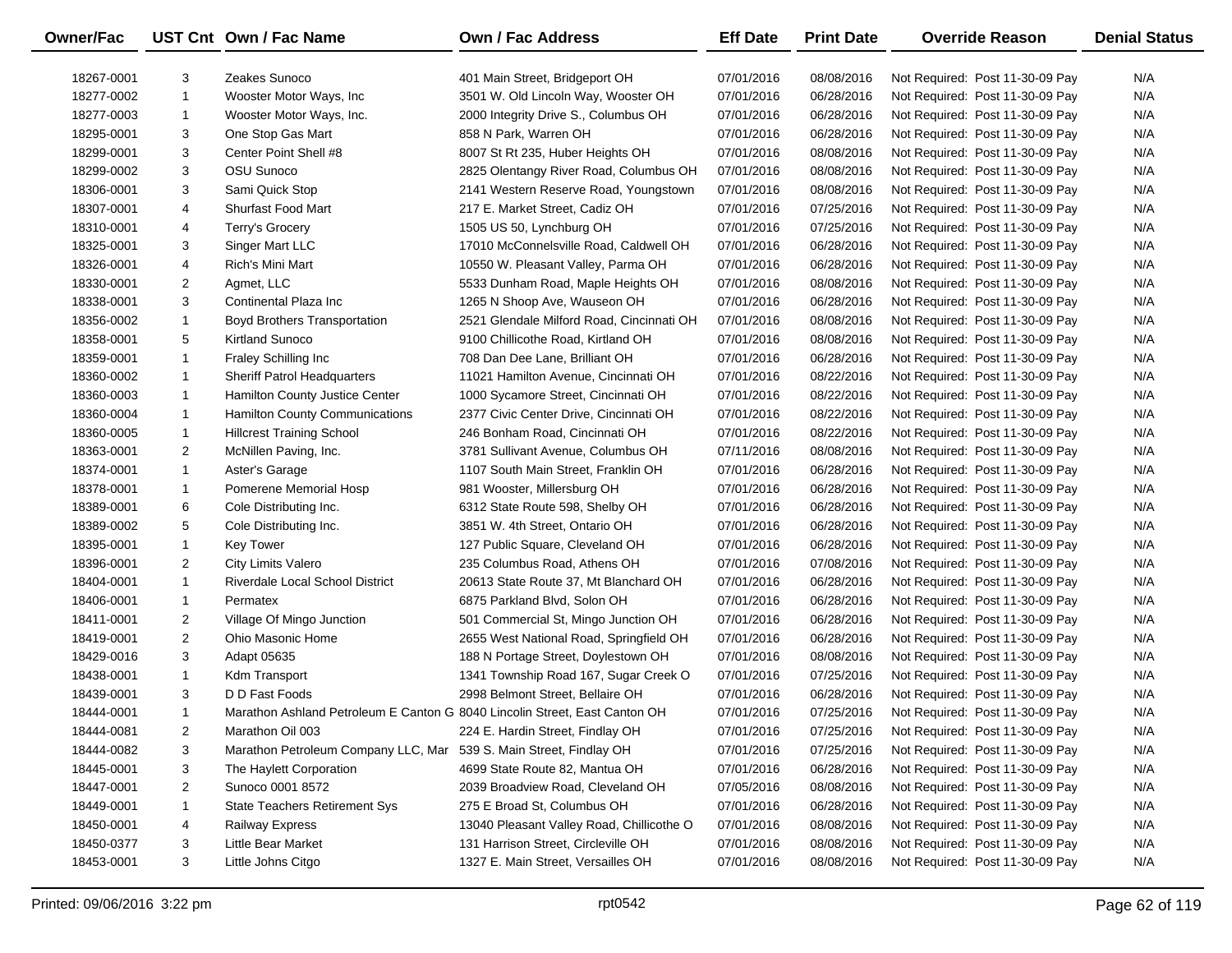| <b>Owner/Fac</b> |                | UST Cnt Own / Fac Name               | <b>Own / Fac Address</b>                | <b>Eff Date</b> | <b>Print Date</b> | <b>Override Reason</b>          | <b>Denial Status</b> |
|------------------|----------------|--------------------------------------|-----------------------------------------|-----------------|-------------------|---------------------------------|----------------------|
| 18457-0001       | 3              | S Taylor Amoco                       | 1895 S Taylor, Cleveland Heights OH     | 07/07/2016      | 08/08/2016        | Not Required: Post 11-30-09 Pay | N/A                  |
| 18459-0001       | $\mathbf{1}$   | Kent City Schools/Trans Center       | 1633 St Clair Ave, Kent OH              | 07/01/2016      | 06/28/2016        | Not Required: Post 11-30-09 Pay | N/A                  |
| 18465-0001       | 2              | Columbia Cook Sunoco                 | 7512 Columbia Road, Olmsted Falls OH    | 07/01/2016      | 06/28/2016        | Not Required: Post 11-30-09 Pay | N/A                  |
| 18466-0001       | 4              | Becks Petro Country Store Ltd        | 20813 US Route 6, Ridgeville Corners OH | 07/01/2016      | 06/28/2016        | Not Required: Post 11-30-09 Pay | N/A                  |
| 18470-0001       | 5              | <b>USA Gas Mart</b>                  | 667 South Meridian Road, Youngstown OH  | 07/05/2016      | 08/08/2016        | Not Required: Post 11-30-09 Pay | N/A                  |
| 18474-0001       | $\mathbf{1}$   | Former Abf                           | 7400 Wall Street, Cleveland OH          | 07/01/2016      | 06/28/2016        | Not Required: Post 11-30-09 Pay | N/A                  |
| 18481-0005       | 4              | <b>Bfs Petroleum</b>                 | Route 550 East W Union St, Athens OH    | 07/01/2016      | 06/28/2016        | Not Required: Post 11-30-09 Pay | N/A                  |
| 18481-0008       | 4              | <b>BFS</b>                           | 224 Center St, Woodsfield OH            | 07/01/2016      | 06/28/2016        | Not Required: Post 11-30-09 Pay | N/A                  |
| 18481-0009       | 6              | BFS Petroleum Products Inc.          | 506 China St, Crooksville OH            | 07/01/2016      | 06/28/2016        | Not Required: Post 11-30-09 Pay | N/A                  |
| 18481-0010       | 3              | <b>BFS</b>                           | 218 Lisbon Street, Wellsville OH        | 07/01/2016      | 06/28/2016        | Not Required: Post 11-30-09 Pay | N/A                  |
| 18481-0011       | 4              | <b>BFS / Marietta</b>                | 18088 St Rt 7, Marietta OH              | 07/01/2016      | 06/28/2016        | Not Required: Post 11-30-09 Pay | N/A                  |
| 18481-0012       | 3              | BFS Petroleum Products Inc.          | 383 W Riverside Dr, Mcconnelsville OH   | 07/01/2016      | 06/28/2016        | Not Required: Post 11-30-09 Pay | N/A                  |
| 18489-0001       | 3              | <b>Whitacres Store</b>               | 35651 St Rt 537, Graysville OH          | 07/01/2016      | 06/28/2016        | Not Required: Post 11-30-09 Pay | N/A                  |
| 18502-0001       | 2              | Dachisen Marathon                    | 305 W Main St, Marblehead OH            | 07/11/2016      | 08/08/2016        | Not Required: Post 11-30-09 Pay | N/A                  |
| 18507-0001       | 5              | 19 Kellogg Ave Shell                 | 4525 Kellogg Avenue, Cincinnati OH      | 07/01/2016      | 08/08/2016        | Not Required: Post 11-30-09 Pay | N/A                  |
| 18508-0001       | 3              | Westgate Sunoco                      | 20960 Center Ridge Rd, Rocky River OH   | 07/01/2016      | 08/08/2016        | Not Required: Post 11-30-09 Pay | N/A                  |
| 18527-0001       | 2              | Kozy Kamp                            | 8500 SR 703, Celina OH                  | 07/01/2016      | 07/08/2016        | Not Required: Post 11-30-09 Pay | N/A                  |
| 18532-0002       | 4              | <b>Fields Ertel Sunoco</b>           | 7250 Fields Ertel Road, Sharonville OH  | 07/01/2016      | 08/08/2016        | Not Required: Post 11-30-09 Pay | N/A                  |
| 18536-0001       | 4              | Rajoveer Inc Dba Bp                  | 12750 St Rt 56 SE, Mt Sterling OH       | 07/01/2016      | 06/28/2016        | Not Required: Post 11-30-09 Pay | N/A                  |
| 18545-0001       | 3              | Superstation, Inc.                   | 8855 N. County Road 25A, Piqua OH       | 07/01/2016      | 06/28/2016        | Not Required: Post 11-30-09 Pay | N/A                  |
| 18556-0001       | 2              | Buckeye Lake Shell                   | 10820 Hebron Road SE, Buckeye Lake O    | 07/05/2016      | 08/08/2016        | Not Required: Post 11-30-09 Pay | N/A                  |
| 18572-0001       | 3              | Main Street Convenience              | 8509 Main Street, Kinsman OH            | 07/01/2016      | 06/28/2016        | Not Required: Post 11-30-09 Pay | N/A                  |
| 18580-0001       | 4              | Marshalls Amaco                      | 9990 St Rt 36, Bradford OH              | 07/01/2016      | 07/25/2016        | Not Required: Post 11-30-09 Pay | N/A                  |
| 18585-0001       | 2              | North Hill Sunoco                    | 579 N. Main Street, Akron OH            | 08/08/2016      | 08/22/2016        | Not Required: Post 11-30-09 Pay | N/A                  |
| 18590-0001       | 2              | Blue Streak Wash N Fill              | 637 Delaware Avenue, Marion OH          | 07/01/2016      | 07/08/2016        | Not Required: Post 11-30-09 Pay | N/A                  |
| 18592-0001       | 3              | Save A Step                          | 6390 Youngstown Hubbard Rd SE, Hubbar   | 07/01/2016      | 07/08/2016        | Not Required: Post 11-30-09 Pay | N/A                  |
| 18599-0001       | 3              | Gas Depot                            | 11 Akron Street, New London OH          | 07/01/2016      | 06/28/2016        | Not Required: Post 11-30-09 Pay | N/A                  |
| 18604-0001       | $\overline{2}$ | Ted's Ashland                        | 17769 Mahoning Ave, Lake Milton OH      | 07/01/2016      | 08/08/2016        | Not Required: Post 11-30-09 Pay | N/A                  |
| 18618-0001       | 4              | Hanini Marathon                      | 5307 Woodland Ave, Cleveland OH         | 07/01/2016      | 06/28/2016        | Not Required: Post 11-30-09 Pay | N/A                  |
| 18621-0001       | $\overline{2}$ | <b>Westside Marathon</b>             | 1240 W Wooster St, Bowling Green OH     | 07/01/2016      | 07/25/2016        | Not Required: Post 11-30-09 Pay | N/A                  |
| 18622-0001       | $\mathbf{1}$   | <b>Sherwood Food Distributors</b>    | 16625 Granite Road, Maple Heights OH    | 07/01/2016      | 06/28/2016        | Not Required: Post 11-30-09 Pay | N/A                  |
| 18629-0001       | $\overline{c}$ | New Albany Country Club              | 1 Club Lane, New Albany OH              | 07/01/2016      | 06/28/2016        | Not Required: Post 11-30-09 Pay | N/A                  |
| 18633-0001       | $\mathbf{1}$   | Autoplas                             | 560 Goodrich Rd, Bellvue OH             | 07/01/2016      | 06/28/2016        | Not Required: Post 11-30-09 Pay | N/A                  |
| 18633-0002       | $\mathbf{1}$   | <b>Precision Automotive Plastics</b> | 122 Hirt Drive, Bellvue OH              | 07/01/2016      | 06/28/2016        | Not Required: Post 11-30-09 Pay | N/A                  |
| 18636-0001       | 4              | Maumee Bay General Store             | 7410 Jerusalem Road, Oregon OH          | 07/05/2016      | 08/08/2016        | Not Required: Post 11-30-09 Pay | N/A                  |
| 18641-0001       | 3              | <b>Carpenters Mini-Mart</b>          | 1060 State Route 93 N., Logan OH        | 07/01/2016      | 06/28/2016        | Not Required: Post 11-30-09 Pay | N/A                  |
| 18648-0001       | 1              | Greene Oaks Healthcare Facility      | 164 Office Park Drive, Xenia OH         | 07/01/2016      | 06/28/2016        | Not Required: Post 11-30-09 Pay | N/A                  |
| 18649-0002       | 3              | J and S Petro                        | 7111 State Route 73, Wilmington OH      | 07/01/2016      | 07/25/2016        | Not Required: Post 11-30-09 Pay | N/A                  |
| 18649-0003       | 3              | <b>Bp Oil 08719</b>                  | 7126 State Route 73 W., Wilmington OH   | 07/01/2016      | 07/25/2016        | Not Required: Post 11-30-09 Pay | N/A                  |
| 18661-0001       | 2              | L & L Ok Car Wash                    | 31625 Vine St, Willowick OH             | 07/05/2016      | 08/08/2016        | Not Required: Post 11-30-09 Pay | N/A                  |
| 18667-0001       | $\overline{2}$ | Jet Resource                         | 455 Wilmer Ave, Cincinnati OH           | 07/01/2016      | 06/28/2016        | Not Required: Post 11-30-09 Pay | N/A                  |
| 18668-0001       | $\overline{2}$ | Kendal At Oberlin                    | 600 Kendal Dr, Oberlin OH               | 07/13/2016      | 08/08/2016        | Not Required: Post 11-30-09 Pay | N/A                  |
| 18673-0001       | $\mathbf{1}$   | <b>Delmar Division</b>               | 6829 Waldo-Delaware Road, Waldo OH      | 07/01/2016      | 06/28/2016        | Not Required: Post 11-30-09 Pay | N/A                  |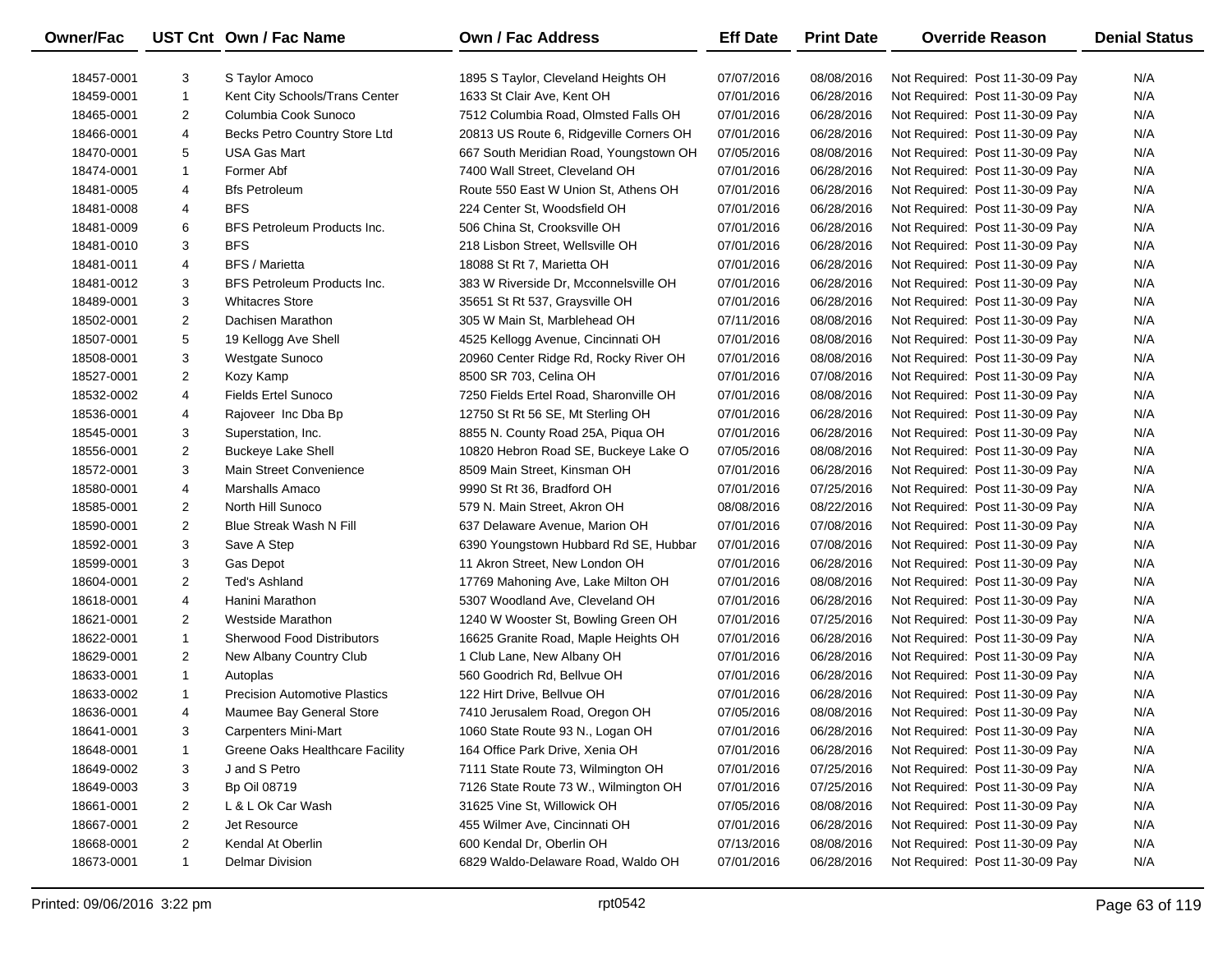| Owner/Fac  |                | UST Cnt Own / Fac Name           | Own / Fac Address                          | <b>Eff Date</b> | <b>Print Date</b> | <b>Override Reason</b>          | <b>Denial Status</b> |
|------------|----------------|----------------------------------|--------------------------------------------|-----------------|-------------------|---------------------------------|----------------------|
| 18673-0002 | 3              | Columbus Distributing Co.        | 4949 Freeway Drive East, Columbus OH       | 07/01/2016      | 06/28/2016        | Not Required: Post 11-30-09 Pay | N/A                  |
| 18676-0001 | $\mathbf{1}$   | R and R Grocery & Carry-Out, LLC | 12577 County Rd 2, Scottown OH             | 07/01/2016      | 06/28/2016        | Not Required: Post 11-30-09 Pay | N/A                  |
| 18682-0001 | 3              | 3935 Gas Inc.                    | 3935 W. 130th Street, Cleveland OH         | 07/01/2016      | 07/25/2016        | Not Required: Post 11-30-09 Pay | N/A                  |
| 18683-0001 | 4              | Als Bp                           | 6 E Broadway, Covington OH                 | 07/01/2016      | 08/08/2016        | Not Required: Post 11-30-09 Pay | N/A                  |
| 18687-0001 | $\mathbf{1}$   | Jefferson Justice Facility       | 16001 Dean Martin Boulevard, Steubenvi     | 07/01/2016      | 06/28/2016        | Not Required: Post 11-30-09 Pay | N/A                  |
| 18689-0001 | 4              | Pennzmart Fuel Express           | 2942 South St Rt 100, Tiffin OH            | 07/01/2016      | 06/28/2016        | Not Required: Post 11-30-09 Pay | N/A                  |
| 18692-0001 | 3              | Harwoods                         | 299 Indian Drive (Route 728), Lucasville O | 07/01/2016      | 08/08/2016        | Not Required: Post 11-30-09 Pay | N/A                  |
| 18698-0001 | 4              | Bp Of Jefferson                  | 4 S Chestnut Street, Jefferson OH          | 07/01/2016      | 08/08/2016        | Not Required: Post 11-30-09 Pay | N/A                  |
| 18715-0001 | 3              | <b>Carryout Express</b>          | 8400 St Rt 43, East Springfield OH         | 07/01/2016      | 07/25/2016        | Not Required: Post 11-30-09 Pay | N/A                  |
| 18731-0001 | $\overline{2}$ | Kansas Grain Inc                 | 6040 W Twp Rd 174, Kansas OH               | 07/01/2016      | 07/25/2016        | Not Required: Post 11-30-09 Pay | N/A                  |
| 18738-0001 | 3              | <b>Eastgate Shell</b>            | 2599 Albrecht Ave, Akron OH                | 07/01/2016      | 06/28/2016        | Not Required: Post 11-30-09 Pay | N/A                  |
| 18741-0001 | $\overline{2}$ | Ram Gopal Inc                    | 6790 Kellogg Avenue, Cincinnati OH         | 07/01/2016      | 06/28/2016        | Not Required: Post 11-30-09 Pay | N/A                  |
| 18744-0001 | 3              | <b>Major Tires</b>               | 518 Glendale Milford Road, Woodlawn OH     | 07/01/2016      | 06/28/2016        | Not Required: Post 11-30-09 Pay | N/A                  |
| 18760-0002 | $\mathbf{1}$   | City Hall                        | 5555 Turney Road, Garfield Heights OH      | 07/01/2016      | 06/28/2016        | Not Required: Post 11-30-09 Pay | N/A                  |
| 18762-0001 | 2              | Recker & Boerger                 | 10115 Transportation Way, Cincinnati OH    | 07/01/2016      | 06/28/2016        | Not Required: Post 11-30-09 Pay | N/A                  |
| 18769-0001 | $\overline{2}$ | Michaels Mini Mart               | 327 Pearl Road, Brunswick OH               | 07/11/2016      | 08/08/2016        | Not Required: Post 11-30-09 Pay | N/A                  |
| 18773-0001 | $\mathbf{1}$   | John F. Stambaugh & Co.          | 5063 Bevier Road, Plymouth OH              | 07/01/2016      | 07/08/2016        | Not Required: Post 11-30-09 Pay | N/A                  |
| 18774-0001 | 5              | T D Fuel Mart Inc.               | 25889 New Guilford Road, Bladensburg O     | 07/01/2016      | 08/08/2016        | Not Required: Post 11-30-09 Pay | N/A                  |
| 18778-0001 | 5              | Pit Stop II                      | 321 E. Perry Street, Tiffin OH             | 07/01/2016      | 06/28/2016        | Not Required: Post 11-30-09 Pay | N/A                  |
| 18780-0001 | 3              | <b>Express Gas</b>               | 7704 Detroit Avenue, Cleveland OH          | 07/01/2016      | 07/08/2016        | Not Required: Post 11-30-09 Pay | N/A                  |
| 18782-0001 | 4              | <b>High Caliber Pit Stop</b>     | 629 Chestnut Street, Coshocton OH          | 07/01/2016      | 08/08/2016        | Not Required: Post 11-30-09 Pay | N/A                  |
| 18785-0001 | 3              | Martys Coaches Corner            | 323 E High Avenue, New Philadelphia OH     | 08/11/2016      | 08/22/2016        | Not Required: Post 11-30-09 Pay | N/A                  |
| 18787-0001 | $\overline{2}$ | Lovejoy Foodmart                 | 525 W. Main Street, Plain City OH          | 07/01/2016      | 06/28/2016        | Not Required: Post 11-30-09 Pay | N/A                  |
| 18787-0002 | 4              | Village Mart                     | 10152 US Route 42, Marysville OH           | 07/01/2016      | 06/28/2016        | Not Required: Post 11-30-09 Pay | N/A                  |
| 18791-0001 | 3              | Halt, Inc.                       | 2110 Elm Road, Warren OH                   | 07/11/2016      | 08/08/2016        | Not Required: Post 11-30-09 Pay | N/A                  |
| 18792-0002 | 5              | <b>Community Fuel</b>            | 9668 State Route 125, West Union OH        | 07/01/2016      | 08/08/2016        | Not Required: Post 11-30-09 Pay | N/A                  |
| 18805-0001 | $\overline{2}$ | Solomon Oil Company              | 1555 Polaris Pkwy, Columbus OH             | 07/01/2016      | 08/08/2016        | Not Required: Post 11-30-09 Pay | N/A                  |
| 18808-0001 | 4              | <b>Baltimore Market</b>          | 1001 S. Main Street, Baltimore OH          | 07/01/2016      | 07/08/2016        | Not Required: Post 11-30-09 Pay | N/A                  |
| 18810-0001 | 3              | Strawberry Hill                  | 8606 Hayes Avenue, Sandusky OH             | 07/01/2016      | 06/28/2016        | Not Required: Post 11-30-09 Pay | N/A                  |
| 18812-0001 | 4              | Cedar Hill Sunoco                | 12404 Cedar Road, Cleveland Heights OH     | 07/01/2016      | 07/25/2016        | Not Required: Post 11-30-09 Pay | N/A                  |
| 18825-0001 | 2              | Grange Insurance                 | 650 S. Front Street, Columbus OH           | 07/01/2016      | 06/28/2016        | Not Required: Post 11-30-09 Pay | N/A                  |
| 18826-0002 | $\overline{2}$ | One Stop #2                      | 3070 Airport Highway, Toledo OH            | 07/01/2016      | 07/25/2016        | Not Required: Post 11-30-09 Pay | N/A                  |
| 18829-0001 | 4              | Dales Bp                         | 50 N Court St, Athens OH                   | 07/01/2016      | 08/08/2016        | Not Required: Post 11-30-09 Pay | N/A                  |
| 18836-0001 | 3              | <b>Brand's Marina</b>            | 451 W Lake Shore Dr, Port Clinton OH       | 07/01/2016      | 07/25/2016        | Not Required: Post 11-30-09 Pay | N/A                  |
| 18841-0001 | $\overline{2}$ | <b>Quality Food Mart</b>         | 502 S Yellow Springs, Springfield OH       | 07/01/2016      | 06/28/2016        | Not Required: Post 11-30-09 Pay | N/A                  |
| 18843-0001 | $\overline{2}$ | 333 Elyria Inc                   | 12502 Kinsman Road, Cleveland OH           | 07/01/2016      | 06/28/2016        | Not Required: Post 11-30-09 Pay | N/A                  |
| 18845-0002 | $\overline{2}$ | Johnston Farm and Indian Agency  | 9845 N. Hardin Road, Piqua OH              | 07/01/2016      | 06/28/2016        | Not Required: Post 11-30-09 Pay | N/A                  |
| 18845-0003 | 1              | Fort Ancient State Memorial      | 6123 State Route 350, Oregonia OH          | 07/01/2016      | 06/28/2016        | Not Required: Post 11-30-09 Pay | N/A                  |
| 18845-0004 | 2              | <b>Ohio Historical Society</b>   | 800 E. 17th Ave, Columbus OH               | 07/01/2016      | 06/28/2016        | Not Required: Post 11-30-09 Pay | N/A                  |
| 18848-0001 | 3              | Shimps Bowers Inc                | 2180 E Wheeling Ave, Cambridge OH          | 07/01/2016      | 06/28/2016        | Not Required: Post 11-30-09 Pay | N/A                  |
| 18858-0001 | $\mathbf{1}$   | Kalmbach Trucking, Inc.          | 11790 County Highway 4, Upper Sandusky     | 07/01/2016      | 06/28/2016        | Not Required: Post 11-30-09 Pay | N/A                  |
| 18860-0001 | $\overline{2}$ | <b>Reeds Service Station</b>     | 29703 State Route 41 N, Peebles OH         | 07/01/2016      | 08/08/2016        | Not Required: Post 11-30-09 Pay | N/A                  |
| 18863-0001 | 4              | BP of Goshen                     | 6778 Goshen Rd., Goshen OH                 | 07/01/2016      | 07/25/2016        | Not Required: Post 11-30-09 Pay | N/A                  |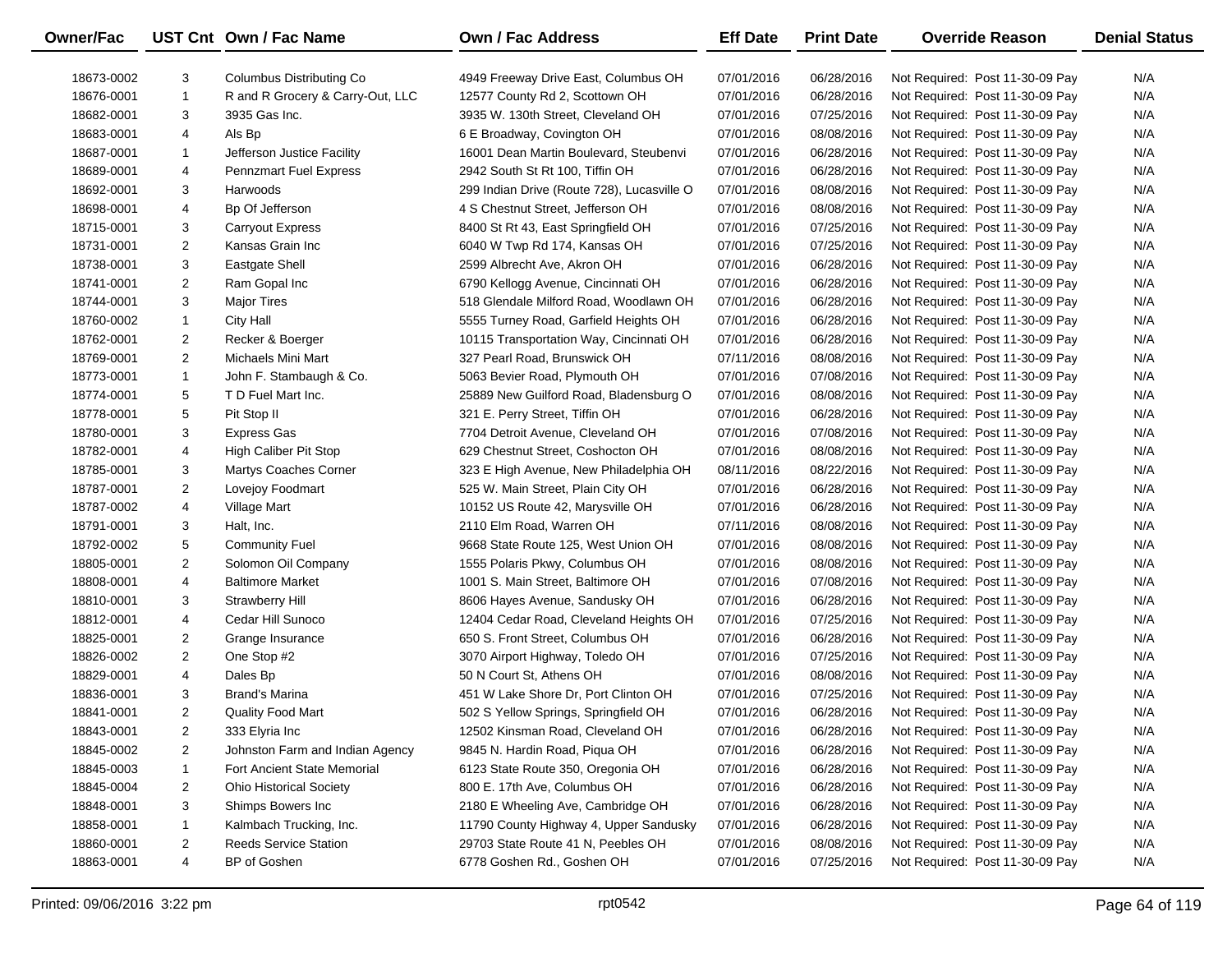| <b>Owner/Fac</b> |                | UST Cnt Own / Fac Name            | <b>Own / Fac Address</b>                 | <b>Eff Date</b> | <b>Print Date</b> | <b>Override Reason</b>          | <b>Denial Status</b> |
|------------------|----------------|-----------------------------------|------------------------------------------|-----------------|-------------------|---------------------------------|----------------------|
| 18864-0001       | 2              | <b>Shaks Korner</b>               | 2009 W. 21St Street, Lorain OH           | 07/01/2016      | 08/08/2016        | Not Required: Post 11-30-09 Pay | N/A                  |
| 18866-0001       | $\mathbf{1}$   | Belpre Wastewater Treatment Plant | 1400 Blennerhassett Ave, Belpre OH       | 08/25/2016      | 09/02/2016        | Not Required: Post 11-30-09 Pay | N/A                  |
| 18867-0001       | 2              | Truck Sales and Service, Inc.     | 1700 Shepler Church Ave., SW, Canton O   | 07/01/2016      | 07/08/2016        | Not Required: Post 11-30-09 Pay | N/A                  |
| 18868-0001       | $\overline{7}$ | <b>Fuel Depot</b>                 | 2 McWherter Dr, Delaware OH              | 07/01/2016      | 06/28/2016        | Not Required: Post 11-30-09 Pay | N/A                  |
| 18876-0015       | 3              | Mason Marathon #133               | 6391 Reading Rd., Mason OH               | 07/01/2016      | 06/28/2016        | Not Required: Post 11-30-09 Pay | N/A                  |
| 18876-0018       | $\overline{7}$ | Lykins Bulk Plant #0210           | 210 S. Wright Avenue, Blanchester OH     | 07/01/2016      | 06/28/2016        | Not Required: Post 11-30-09 Pay | N/A                  |
| 18876-0019       | 5              | Lykins Bulk Plant #0649           | 143 Pine Street, Gallipolis OH           | 07/01/2016      | 06/28/2016        | Not Required: Post 11-30-09 Pay | N/A                  |
| 18876-0020       | 6              | Lykins Bulk Plant #0643           | 3250 State Route 133, Bethel OH          | 07/01/2016      | 06/28/2016        | Not Required: Post 11-30-09 Pay | N/A                  |
| 18876-0021       | 3              | Lykins Milford Shell #0511        | 751 Main St, Milford OH                  | 07/01/2016      | 06/28/2016        | Not Required: Post 11-30-09 Pay | N/A                  |
| 18877-0001       | 3              | True North Location 101           | 5135 Market Street, Boardman OH          | 07/01/2016      | 07/25/2016        | Not Required: Post 11-30-09 Pay | N/A                  |
| 18877-0002       | 3              | True North Location 102           | 504 East Midlothian Blvd., Youngstown OH | 07/01/2016      | 07/25/2016        | Not Required: Post 11-30-09 Pay | N/A                  |
| 18877-0011       | 3              | True North Location 111           | 204 W Liberty, Hubbard OH                | 07/01/2016      | 07/25/2016        | Not Required: Post 11-30-09 Pay | N/A                  |
| 18877-0012       | 3              | True North Location 112           | 4230 E Market Street, Warren OH          | 07/01/2016      | 07/25/2016        | Not Required: Post 11-30-09 Pay | N/A                  |
| 18877-0015       | 3              | True North Location 115           | 15 E Main St, Orwell OH                  | 07/01/2016      | 07/25/2016        | Not Required: Post 11-30-09 Pay | N/A                  |
| 18877-0016       | 2              | True North Location 116           | 104 South Chestnut St. Jefferson OH      | 07/01/2016      | 07/25/2016        | Not Required: Post 11-30-09 Pay | N/A                  |
| 18877-0017       | 3              | True North Location 117           | 150 South Main, Andover OH               | 07/01/2016      | 07/25/2016        | Not Required: Post 11-30-09 Pay | N/A                  |
| 18877-0019       | 3              | True North Location 119           | 381 State Street, Conneaut OH            | 07/01/2016      | 07/25/2016        | Not Required: Post 11-30-09 Pay | N/A                  |
| 18877-0020       | 4              | True North Location 120           | 9354 State Route 14, Streetsboro OH      | 07/01/2016      | 07/25/2016        | Not Required: Post 11-30-09 Pay | N/A                  |
| 18877-0021       | 3              | True North Location 121           | 45 West Streetsboro Road, Hudson OH      | 07/01/2016      | 07/25/2016        | Not Required: Post 11-30-09 Pay | N/A                  |
| 18877-0022       | 3              | True North Location 122           | 2916 Oakwood, Cuyahoga Falls OH          | 07/01/2016      | 07/25/2016        | Not Required: Post 11-30-09 Pay | N/A                  |
| 18877-0024       | 3              | True North Location 124           | 1510 Boardman-Canfield, Boardman OH      | 07/01/2016      | 07/25/2016        | Not Required: Post 11-30-09 Pay | N/A                  |
| 18877-0025       | $\overline{2}$ | True North Location 125           | 13 N Aurora Rd, Aurora OH                | 07/01/2016      | 07/25/2016        | Not Required: Post 11-30-09 Pay | N/A                  |
| 18877-0026       | 3              | True North Location 201           | 950 Boardman-Poland Road, Boardman O     | 07/01/2016      | 07/25/2016        | Not Required: Post 11-30-09 Pay | N/A                  |
| 18877-0029       | 3              | True North Location 204           | 2203 East State St, Salem OH             | 07/01/2016      | 07/25/2016        | Not Required: Post 11-30-09 Pay | N/A                  |
| 18877-0030       | 3              | True North Location 205           | 8600 Glenwood Ave, Boardman OH           | 07/01/2016      | 07/25/2016        | Not Required: Post 11-30-09 Pay | N/A                  |
| 18877-0033       | 3              | True North Location 301           | 6432 Middleridge Road, Lorain OH         | 07/01/2016      | 07/25/2016        | Not Required: Post 11-30-09 Pay | N/A                  |
| 18877-0034       | 4              | True North Location 302           | 3016 Center Rd, Brunswick OH             | 07/01/2016      | 07/25/2016        | Not Required: Post 11-30-09 Pay | N/A                  |
| 18877-0038       | 3              | True North Location 308           | 2310 Lee Rd, Cleveland Heights OH        | 07/01/2016      | 07/25/2016        | Not Required: Post 11-30-09 Pay | N/A                  |
| 18877-0039       | 3              | True North Location 311           | 5567 Wilson Mills Rd, Highland Hts OH    | 07/01/2016      | 07/25/2016        | Not Required: Post 11-30-09 Pay | N/A                  |
| 18877-0040       | 3              | True North Location 312           | 28580 Chardon Road, Willoughby Hills OH  | 07/01/2016      | 07/25/2016        | Not Required: Post 11-30-09 Pay | N/A                  |
| 18877-0042       | 3              | True North Location 314           | 36400 Euclid Ave., Willoughby OH         | 07/01/2016      | 07/25/2016        | Not Required: Post 11-30-09 Pay | N/A                  |
| 18877-0043       | 3              | True North Location 315           | 26100 Chagrin Blvd, Beachwood OH         | 07/01/2016      | 07/25/2016        | Not Required: Post 11-30-09 Pay | N/A                  |
| 18877-0046       | 4              | True North Location 378           | 4035 Medina Road, Fairlawn OH            | 07/01/2016      | 07/25/2016        | Not Required: Post 11-30-09 Pay | N/A                  |
| 18877-0048       | 4              | True North Location 501           | 1031 So Reynolds Rd, Toledo OH           | 07/01/2016      | 07/25/2016        | Not Required: Post 11-30-09 Pay | N/A                  |
| 18877-0050       | 4              | True North Location 503           | 5855 Weckerly Road, Whitehouse OH        | 07/01/2016      | 07/25/2016        | Not Required: Post 11-30-09 Pay | N/A                  |
| 18877-0051       | 3              | True North Location 504           | 2202 So Reynolds Road, Toledo OH         | 07/01/2016      | 07/25/2016        | Not Required: Post 11-30-09 Pay | N/A                  |
| 18877-0052       | 3              | True North Location 507           | 933 W Boundary, Perrysburg OH            | 07/01/2016      | 07/25/2016        | Not Required: Post 11-30-09 Pay | N/A                  |
| 18877-0054       | 3              | True North Location 509           | 5473 Monroe St, Toledo OH                | 07/01/2016      | 07/25/2016        | Not Required: Post 11-30-09 Pay | N/A                  |
| 18877-0055       | 3              | True North Location 510           | 4310 W Central Ave, Toledo OH            | 07/01/2016      | 07/25/2016        | Not Required: Post 11-30-09 Pay | N/A                  |
| 18877-0056       | 3              | True North Location 511           | 4581 Monroe St, Toledo OH                | 07/01/2016      | 07/25/2016        | Not Required: Post 11-30-09 Pay | N/A                  |
| 18877-0064       | 4              | True North Location 704           | 1951 Stanley Avenue, Dayton OH           | 07/01/2016      | 07/25/2016        | Not Required: Post 11-30-09 Pay | N/A                  |
| 18877-0069       | 3              | True North Location 711           | 7360 Salem Avenue, Clayton OH            | 07/01/2016      | 07/25/2016        | Not Required: Post 11-30-09 Pay | N/A                  |
| 18877-0070       | 3              | True North Location 713           | 1951 Bellbrook Avenue, Xenia OH          | 07/01/2016      | 07/25/2016        | Not Required: Post 11-30-09 Pay | N/A                  |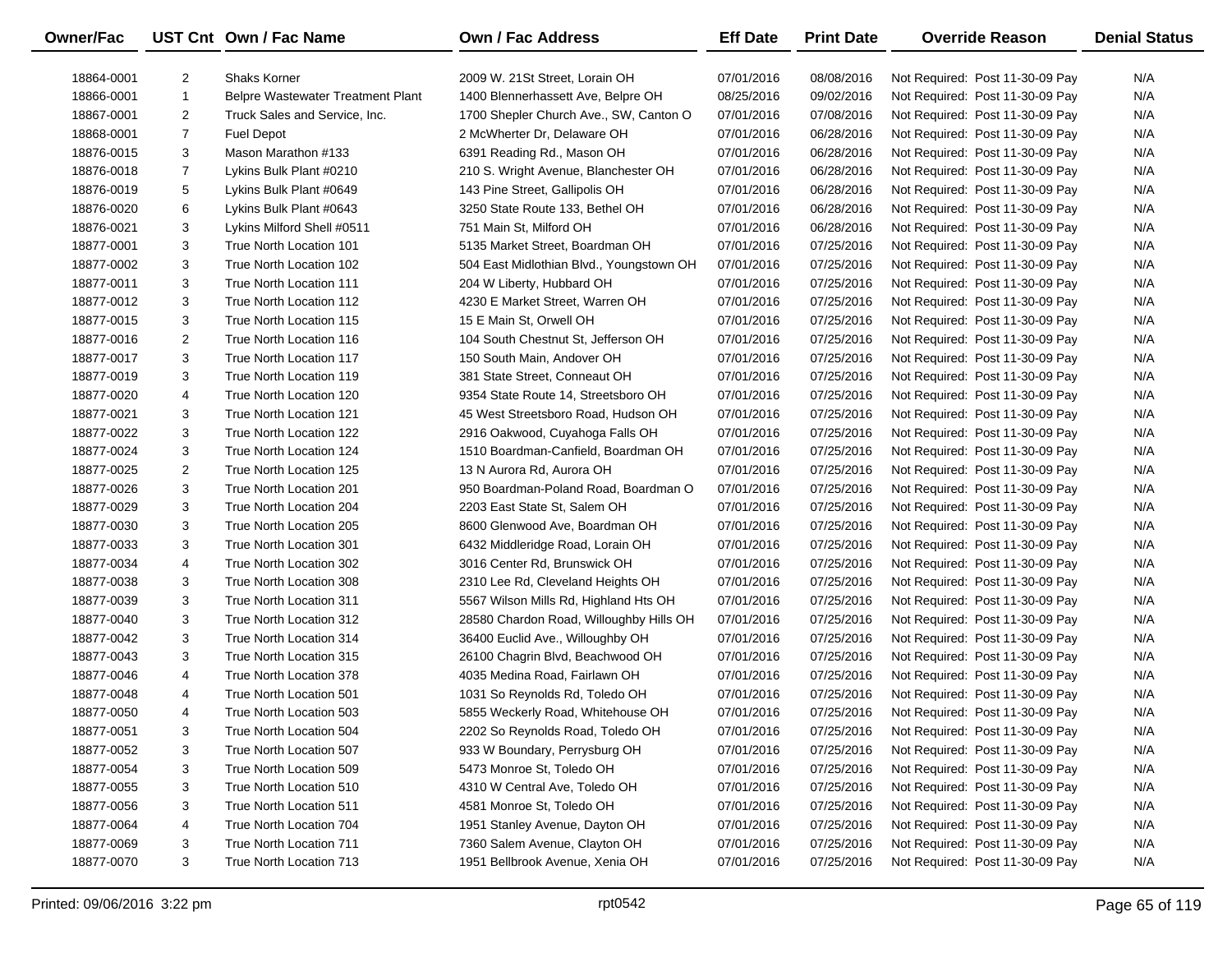| Owner/Fac  |                | UST Cnt Own / Fac Name   | <b>Own / Fac Address</b>                   | <b>Eff Date</b> | <b>Print Date</b> | <b>Override Reason</b>          | <b>Denial Status</b> |
|------------|----------------|--------------------------|--------------------------------------------|-----------------|-------------------|---------------------------------|----------------------|
| 18877-0071 | 4              | True North Location 715  | 600 South Street, Piqua OH                 | 07/01/2016      | 07/25/2016        | Not Required: Post 11-30-09 Pay | N/A                  |
| 18877-0073 | 3              | True North Location 719  | 584 West National Road, Vandalia OH        | 07/01/2016      | 07/25/2016        | Not Required: Post 11-30-09 Pay | N/A                  |
| 18877-0076 | 3              | True North Location 730  | 1298 South Dorset Road, Troy OH            | 07/01/2016      | 07/25/2016        | Not Required: Post 11-30-09 Pay | N/A                  |
| 18877-0077 | 4              | True North Location 734  | 4461 SR 725, Bellbrook OH                  | 07/01/2016      | 07/25/2016        | Not Required: Post 11-30-09 Pay | N/A                  |
| 18877-0078 | 5              | True North Location 757  | 12320 US Rt 35 NW, Jeffersonville OH       | 07/01/2016      | 07/25/2016        | Not Required: Post 11-30-09 Pay | N/A                  |
| 18877-0080 | 3              | True North Location 761  | 610 West Central, Springboro OH            | 07/01/2016      | 07/25/2016        | Not Required: Post 11-30-09 Pay | N/A                  |
| 18877-0095 | $\overline{2}$ | True North Location 134  | 5990 Youngstown Warren Road, Niles OH      | 07/01/2016      | 07/25/2016        | Not Required: Post 11-30-09 Pay | N/A                  |
| 18877-0097 | 3              | True North Location 127  | 1150 Bank Street, Painesville OH           | 07/01/2016      | 07/25/2016        | Not Required: Post 11-30-09 Pay | N/A                  |
| 18877-0102 | 2              | True North Location 721  | 2450 Needmore Rd, Dayton OH                | 07/01/2016      | 07/25/2016        | Not Required: Post 11-30-09 Pay | N/A                  |
| 18877-0103 | 3              | True North Location 720  | 6160 Wilmington Pike, Dayton OH            | 07/01/2016      | 07/25/2016        | Not Required: Post 11-30-09 Pay | N/A                  |
| 18877-0106 | 3              | True North Location #724 | 5737 US Route 68, Wilmington OH            | 07/01/2016      | 07/25/2016        | Not Required: Post 11-30-09 Pay | N/A                  |
| 18877-0109 | 3              | True North Location 804  | 1160 Central Ave Lawrence, Miamisburg O    | 07/01/2016      | 07/25/2016        | Not Required: Post 11-30-09 Pay | N/A                  |
| 18877-0111 | 3              | True North Location 371  | 20 Prospect Street, Berea OH               | 07/01/2016      | 07/25/2016        | Not Required: Post 11-30-09 Pay | N/A                  |
| 18877-0112 | 3              | True North Location 303  | 8952 Brecksville Road, Brecksville OH      | 07/01/2016      | 07/25/2016        | Not Required: Post 11-30-09 Pay | N/A                  |
| 18877-0113 | 3              | True North Location 1305 | 5918 Smith Road, Brookpark OH              | 07/01/2016      | 07/25/2016        | Not Required: Post 11-30-09 Pay | N/A                  |
| 18877-0114 | 3              | True North Location 1306 | 8501 E Washington St, Chagrin Falls Park ( | 07/01/2016      | 07/25/2016        | Not Required: Post 11-30-09 Pay | N/A                  |
| 18877-0122 | 3              | True North Location 373  | 13030 Brookpark Rd, Cleveland OH           | 07/01/2016      | 07/25/2016        | Not Required: Post 11-30-09 Pay | N/A                  |
| 18877-0131 | 4              | True North Location 325  | 905 Lorain Rt 57 Bell, Elyria OH           | 07/01/2016      | 07/25/2016        | Not Required: Post 11-30-09 Pay | N/A                  |
| 18877-0134 | 3              | True North Location 328  | 6004 Turney Road Rockside, Garfield Hgh    | 07/01/2016      | 07/25/2016        | Not Required: Post 11-30-09 Pay | N/A                  |
| 18877-0140 | 3              | True North Location 336  | 6411 Mayfield Rd, Mayfield Heights OH      | 07/01/2016      | 07/25/2016        | Not Required: Post 11-30-09 Pay | N/A                  |
| 18877-0143 | 3              | True North Location 339  | 7408 Mentor Ave, Mentor OH                 | 07/01/2016      | 07/25/2016        | Not Required: Post 11-30-09 Pay | N/A                  |
| 18877-0145 | 3              | True North Location 342  | 14 E Aurora Rd, Northfield OH              | 07/01/2016      | 07/25/2016        | Not Required: Post 11-30-09 Pay | N/A                  |
| 18877-0146 | 3              | True North Location 343  | 25199 Lorain Road, North Olmsted OH        | 07/01/2016      | 07/25/2016        | Not Required: Post 11-30-09 Pay | N/A                  |
| 18877-0148 | 3              | True North Location 345  | 21920 Miles, North Randall OH              | 07/01/2016      | 07/25/2016        | Not Required: Post 11-30-09 Pay | N/A                  |
| 18877-0149 | 3              | True North Location 346  | 27010 Chagrin Blvd, Orange Village OH      | 07/01/2016      | 07/25/2016        | Not Required: Post 11-30-09 Pay | N/A                  |
| 18877-0150 | 3              | True North Location 349  | 5811 Ridge Rd, Parma OH                    | 07/01/2016      | 07/25/2016        | Not Required: Post 11-30-09 Pay | N/A                  |
| 18877-0154 | 4              | True North Location 353  | 7515 Broadview, Seven Hills OH             | 07/01/2016      | 07/25/2016        | Not Required: Post 11-30-09 Pay | N/A                  |
| 18877-0157 | 3              | True North Location 356  | 14473 Cedar Road, South Euclid OH          | 07/01/2016      | 07/25/2016        | Not Required: Post 11-30-09 Pay | N/A                  |
| 18877-0158 | 3              | True North Location 357  | 15635 Royalton Rd, Strongsville OH         | 07/01/2016      | 07/25/2016        | Not Required: Post 11-30-09 Pay | N/A                  |
| 18877-0159 | 4              | True North Location 358  | 7798 Granger, Valley View OH               | 07/01/2016      | 07/25/2016        | Not Required: Post 11-30-09 Pay | N/A                  |
| 18877-0163 | 3              | True North Location 362  | 1145 Crocker Road, Westlake OH             | 07/01/2016      | 07/25/2016        | Not Required: Post 11-30-09 Pay | N/A                  |
| 18877-0164 | 3              | True North Location 363  | 34802 Ridge Road, Willoughby OH            | 07/01/2016      | 07/25/2016        | Not Required: Post 11-30-09 Pay | N/A                  |
| 18877-0166 | 3              | True North Location 372  | 34750 Chardon Rd, Willoughby Hills OH      | 07/01/2016      | 07/25/2016        | Not Required: Post 11-30-09 Pay | N/A                  |
| 18877-0167 | 3              | True North Location 366  | 2770 Bishop Road, Wickliffe OH             | 07/01/2016      | 07/25/2016        | Not Required: Post 11-30-09 Pay | N/A                  |
| 18877-0169 | 3              | True North Location 1369 | 8500 Mayfield Rd, Chesterland OH           | 07/01/2016      | 07/25/2016        | Not Required: Post 11-30-09 Pay | N/A                  |
| 18877-0172 | 3              | True North Location 375  | 17212 Lorain Rocky River, Cleveland OH     | 07/01/2016      | 07/25/2016        | Not Required: Post 11-30-09 Pay | N/A                  |
| 18877-0173 | 3              | True North Location 1405 | 26051 Euclid Avenue, Euclid OH             | 07/01/2016      | 07/25/2016        | Not Required: Post 11-30-09 Pay | N/A                  |
| 18877-0175 | 3              | True North Location 407  | 6668 Wilson Mills, Gates Mills OH          | 07/01/2016      | 07/25/2016        | Not Required: Post 11-30-09 Pay | N/A                  |
| 18877-0176 | 3              | True North Location 1419 | 5300 Warrensville Libby, Maple Heights O   | 07/01/2016      | 07/25/2016        | Not Required: Post 11-30-09 Pay | N/A                  |
| 18877-0177 | 3              | True North Location 365  | 23385 Lorain Clague, North Olmsted OH      | 07/01/2016      | 07/25/2016        | Not Required: Post 11-30-09 Pay | N/A                  |
| 18877-0185 | 3              | True North Location 728  | 11 North Springboro Pike, Dayton OH        | 07/01/2016      | 07/25/2016        | Not Required: Post 11-30-09 Pay | N/A                  |
| 18877-0187 | 3              | True North Location 707  | 1415 Smithville, Dayton OH                 | 07/01/2016      | 07/25/2016        | Not Required: Post 11-30-09 Pay | N/A                  |
| 18877-0189 | 3              | True North Location 710  | 7789 Brandt Pike, Dayton OH                | 07/01/2016      | 07/25/2016        | Not Required: Post 11-30-09 Pay | N/A                  |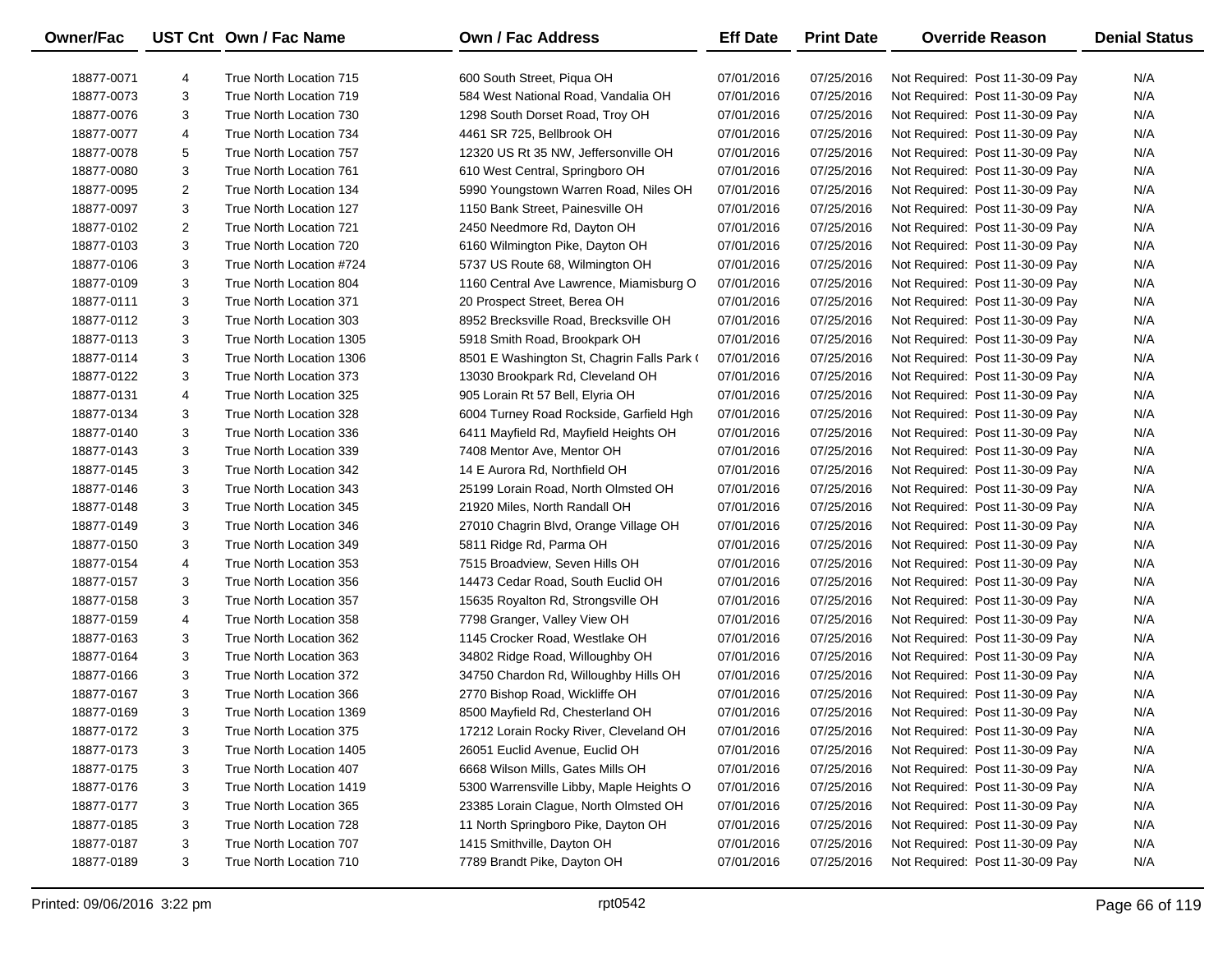| Owner/Fac  |                | UST Cnt Own / Fac Name          | Own / Fac Address                        | <b>Eff Date</b> | <b>Print Date</b> | <b>Override Reason</b>          | <b>Denial Status</b> |
|------------|----------------|---------------------------------|------------------------------------------|-----------------|-------------------|---------------------------------|----------------------|
| 18877-0194 | 3              | True North Location 737         | 1536 W Michigan, Sidney OH               | 07/01/2016      | 07/25/2016        | Not Required: Post 11-30-09 Pay | N/A                  |
| 18877-0196 | 3              | True North Location 732         | 1015 West Main, Tipp City OH             | 07/01/2016      | 07/25/2016        | Not Required: Post 11-30-09 Pay | N/A                  |
| 18877-0197 | 3              | True North Location 717         | 22 Ranchview Drive, Vandalia OH          | 07/01/2016      | 07/25/2016        | Not Required: Post 11-30-09 Pay | N/A                  |
| 18877-0208 | 3              | True North Location 1808A       | 2301 S Limestone Leffels, Springfield OH | 07/01/2016      | 07/25/2016        | Not Required: Post 11-30-09 Pay | N/A                  |
| 18877-0209 | 3              | True North Location 809         | 1789 W. Main Street, Troy OH             | 07/01/2016      | 07/25/2016        | Not Required: Post 11-30-09 Pay | N/A                  |
| 18877-0212 | 2              | True North Location 316         | 6170 Som Center Rd, Solon OH             | 07/01/2016      | 07/25/2016        | Not Required: Post 11-30-09 Pay | N/A                  |
| 18877-0213 | 4              | True North Location #505        | 298 West Dussel Drive, Maumee OH         | 07/01/2016      | 07/25/2016        | Not Required: Post 11-30-09 Pay | N/A                  |
| 18877-0214 | 3              | True North Location 801         | 1360 Miamisburg Centerville Road, Dayton | 07/01/2016      | 07/25/2016        | Not Required: Post 11-30-09 Pay | N/A                  |
| 18877-0217 | 3              | True North Location 330         | 6178 Brecksville Rd Rockside R, Independ | 07/01/2016      | 07/25/2016        | Not Required: Post 11-30-09 Pay | N/A                  |
| 18877-0220 | 3              | True North Location 348         | 6630 Ridge Ridgewood, Parma OH           | 07/01/2016      | 07/25/2016        | Not Required: Post 11-30-09 Pay | N/A                  |
| 18877-0221 | 3              | True North Location 376         | 7635 Pearl Rd I-71, Middleburg Heights O | 07/01/2016      | 07/25/2016        | Not Required: Post 11-30-09 Pay | N/A                  |
| 18877-0223 | 3              | True North Location 517         | 1000 Buck Rd, Rossford OH                | 07/01/2016      | 07/25/2016        | Not Required: Post 11-30-09 Pay | N/A                  |
| 18877-0224 | 3              | True North Location 519         | 6903 Angola Rd, Holland OH               | 07/01/2016      | 07/25/2016        | Not Required: Post 11-30-09 Pay | N/A                  |
| 18877-0225 | 4              | True North Location 518         | 822 Monroe, Toledo OH                    | 07/01/2016      | 07/25/2016        | Not Required: Post 11-30-09 Pay | N/A                  |
| 18877-0226 | 2              | True North 209                  | 72 N. Lake Street, Madison OH            | 07/01/2016      | 07/25/2016        | Not Required: Post 11-30-09 Pay | N/A                  |
| 18877-0227 | 2              | True North Location #601        | 777 E. Dublin Granville Road, Columbus O | 07/01/2016      | 07/25/2016        | Not Required: Post 11-30-09 Pay | N/A                  |
| 18877-0228 | 2              | True North Location # 602       | 3970 Morse Road, Columbus OH             | 07/01/2016      | 07/25/2016        | Not Required: Post 11-30-09 Pay | N/A                  |
| 18877-0229 | $\overline{2}$ | True North Location # 603       | 4733 Morse Road, Gahanna OH              | 07/01/2016      | 07/25/2016        | Not Required: Post 11-30-09 Pay | N/A                  |
| 18877-0230 | 2              | True North Location #604        | 8500 N. High Street, Lewis Center OH     | 07/01/2016      | 07/25/2016        | Not Required: Post 11-30-09 Pay | N/A                  |
| 18877-0231 | 3              | True North Location #605        | 5989 E. Main Street, Columbus OH         | 07/01/2016      | 07/25/2016        | Not Required: Post 11-30-09 Pay | N/A                  |
| 18877-0232 | 3              | True North Location #606        | 1195 Morse Road, Columbus OH             | 07/01/2016      | 07/25/2016        | Not Required: Post 11-30-09 Pay | N/A                  |
| 18877-0233 | 2              | True North Location #607        | 7332 E. State Route 36, Sunbury OH       | 07/01/2016      | 07/25/2016        | Not Required: Post 11-30-09 Pay | N/A                  |
| 18877-0234 | 2              | True North Location #608        | 1500 Rome Hilliard Road, Columbus OH     | 07/01/2016      | 07/25/2016        | Not Required: Post 11-30-09 Pay | N/A                  |
| 18877-0235 | 3              | True North Location #609        | 6790 Sawmill Road, Columbus OH           | 07/01/2016      | 07/25/2016        | Not Required: Post 11-30-09 Pay | N/A                  |
| 18877-0236 | 3              | True North Location # 610       | 2800 Bethel Road, Columbus OH            | 07/01/2016      | 07/25/2016        | Not Required: Post 11-30-09 Pay | N/A                  |
| 18877-0237 | 3              | True North Location # 611       | 5340 Tuttle Crossing Boulevard, Columbus | 07/01/2016      | 07/25/2016        | Not Required: Post 11-30-09 Pay | N/A                  |
| 18877-0238 | 3              | True North Location # 612       | 631 S. High Street, Columbus OH          | 07/01/2016      | 07/25/2016        | Not Required: Post 11-30-09 Pay | N/A                  |
| 18877-0240 | 3              | True North Location # 675       | 1955 Polaris Parkway, Columbus OH        | 07/01/2016      | 07/25/2016        | Not Required: Post 11-30-09 Pay | N/A                  |
| 18877-0241 | 3              | True North Location #676        | 3975 Ridge Mill Drive, Columbus OH       | 07/01/2016      | 07/25/2016        | Not Required: Post 11-30-09 Pay | N/A                  |
| 18877-0242 | 3              | True North Location #677        | 2441 Lockbourne Road, Columbus OH        | 07/01/2016      | 07/25/2016        | Not Required: Post 11-30-09 Pay | N/A                  |
| 18877-0243 | 3              | True North Location #678        | 611 S. State Street, Westerville OH      | 07/01/2016      | 07/25/2016        | Not Required: Post 11-30-09 Pay | N/A                  |
| 18877-0244 | 3              | True North Location #679        | 13885 N.W. Baltimore Road, Reynoldsburg  | 07/01/2016      | 07/25/2016        | Not Required: Post 11-30-09 Pay | N/A                  |
| 18877-0253 | 3              | TrueNorth Facility #418         | 1000 W. Royalton Road, Broadview Heigh   | 07/01/2016      | 07/25/2016        | Not Required: Post 11-30-09 Pay | N/A                  |
| 18877-0255 | 3              | True North Location #377        | 3131 Medina Road, Medina OH              | 07/01/2016      | 07/25/2016        | Not Required: Post 11-30-09 Pay | N/A                  |
| 18881-0001 | $\mathbf{1}$   | First Island Company            | 3 N Monroe St, Port Clinton OH           | 07/01/2016      | 06/28/2016        | Not Required: Post 11-30-09 Pay | N/A                  |
| 18883-0001 | 4              | King's Grand Central            | 500 E Main St, Junction City OH          | 07/01/2016      | 08/08/2016        | Not Required: Post 11-30-09 Pay | N/A                  |
| 18887-0004 | 2              | GetGo #3348                     | 909 East Main Street, Ravenna OH         | 07/01/2016      | 08/08/2016        | Not Required: Post 11-30-09 Pay | N/A                  |
| 18887-0005 | $\overline{a}$ | Giant Eagle #3656               | 45 5th St, Barberton OH                  | 07/01/2016      | 08/08/2016        | Not Required: Post 11-30-09 Pay | N/A                  |
| 18887-0006 | $\overline{a}$ | <b>Giant Eagle Fuel Station</b> | 1740 Hilliard-Rome Rd, Hilliard OH       | 07/01/2016      | 08/08/2016        | Not Required: Post 11-30-09 Pay | N/A                  |
| 18887-0007 | 2              | Giant Eagle #3657               | 185 West Ave, Tallmadge OH               | 07/01/2016      | 08/08/2016        | Not Required: Post 11-30-09 Pay | N/A                  |
| 18887-0008 | $\overline{a}$ | Giant Eagle #3658               | 6542 N Ridge Rd, North Madison OH        | 07/01/2016      | 08/08/2016        | Not Required: Post 11-30-09 Pay | N/A                  |
| 18887-0009 | $\overline{a}$ | <b>Busch Blvd Facility</b>      | 990 E Dublin-Granville Rd, Columbus OH   | 07/01/2016      | 08/08/2016        | Not Required: Post 11-30-09 Pay | N/A                  |
| 18887-0010 | $\overline{2}$ | Giant Eale #6501                | 1310 N Hamilton Rd, Columbus OH          | 07/01/2016      | 08/08/2016        | Not Required: Post 11-30-09 Pay | N/A                  |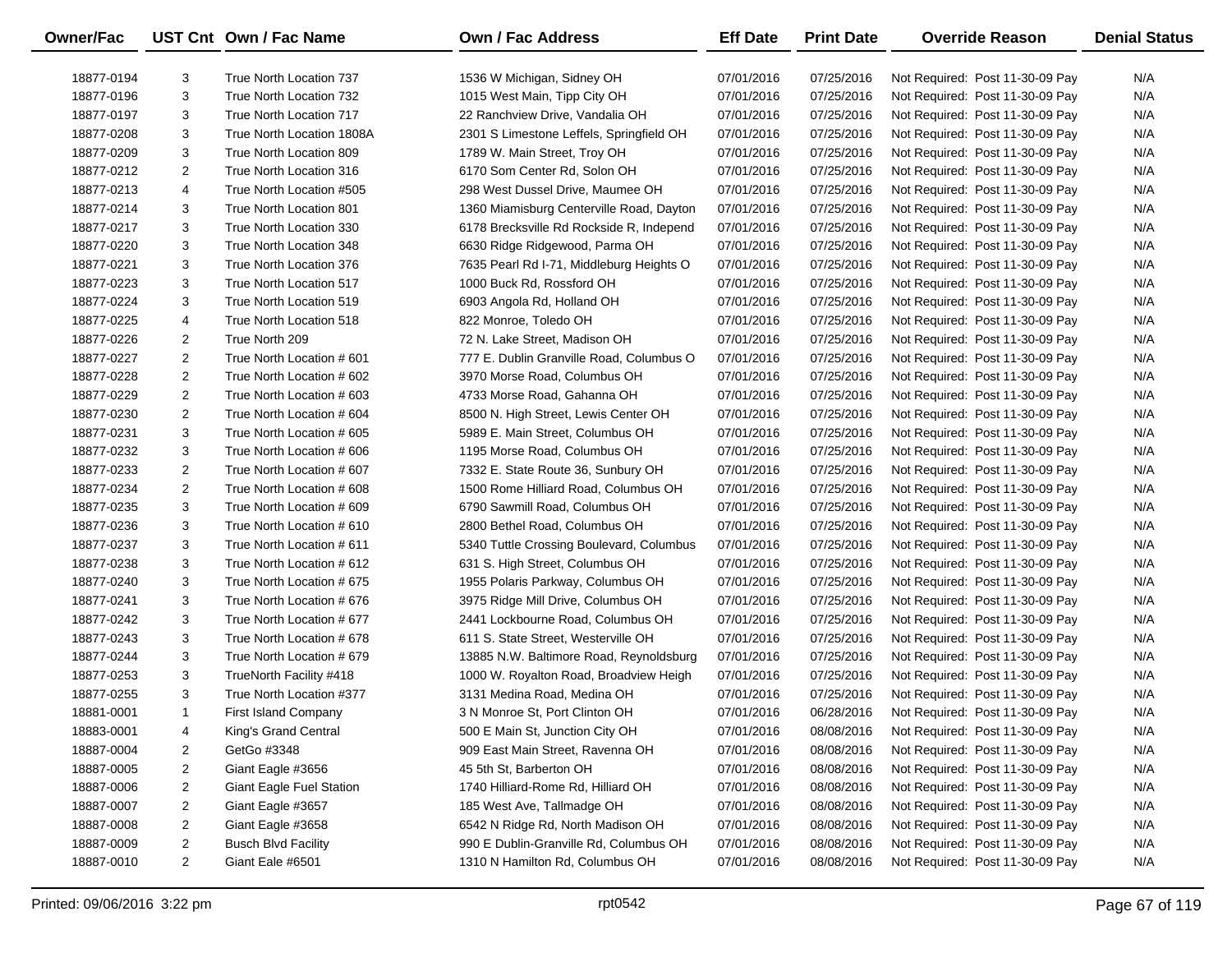| Owner/Fac  |                | UST Cnt Own / Fac Name        | Own / Fac Address                          | <b>Eff Date</b> | <b>Print Date</b> | <b>Override Reason</b>          | <b>Denial Status</b> |
|------------|----------------|-------------------------------|--------------------------------------------|-----------------|-------------------|---------------------------------|----------------------|
| 18887-0011 | 2              | <b>Giant Eagle</b>            | 6079 Andrews Rd, Mentor on the Lake OH     | 07/01/2016      | 08/08/2016        | Not Required: Post 11-30-09 Pay | N/A                  |
| 18887-0013 | $\overline{2}$ | Giant Eagle Fuel 3364         | 104 Raff Road SW, Canton OH                | 07/01/2016      | 08/08/2016        | Not Required: Post 11-30-09 Pay | N/A                  |
| 18887-0015 | 3              | GetGo from Giant Eagle #3220  | 2223 Kresge Drive, Amherst OH              | 07/01/2016      | 08/08/2016        | Not Required: Post 11-30-09 Pay | N/A                  |
| 18887-0016 | 3              | GetGo from Giant Eagle #3388  | 7418 Broadview Road, Parma OH              | 07/01/2016      | 08/08/2016        | Not Required: Post 11-30-09 Pay | N/A                  |
| 18887-0017 | 3              | GetGo from Giant Eage #3124   | 488 East Waterloo Rd., Akron OH            | 07/01/2016      | 08/08/2016        | Not Required: Post 11-30-09 Pay | N/A                  |
| 18887-0018 | 3              | GetGo from Giant Eagle #3229  | 3446 Center Road, Brunswick OH             | 07/01/2016      | 08/08/2016        | Not Required: Post 11-30-09 Pay | N/A                  |
| 18887-0019 | 3              | GetGo from Giant Eagle #3385  | 375 East Main Street, Canfield OH          | 07/01/2016      | 08/08/2016        | Not Required: Post 11-30-09 Pay | N/A                  |
| 18887-0020 | 3              | GetGo from Giant Eagle #3507  | 672 N State Street, Westerville OH         | 07/01/2016      | 08/08/2016        | Not Required: Post 11-30-09 Pay | N/A                  |
| 18887-0021 | 3              | Get Go from Giant Eagle #3297 | 22150 Center Ridge Rd., Rocky River OH     | 07/01/2016      | 08/08/2016        | Not Required: Post 11-30-09 Pay | N/A                  |
| 18887-0022 | 3              | Get Go from Giant Eagle #3075 | 6911 South Ave., Boardman OH               | 07/01/2016      | 08/08/2016        | Not Required: Post 11-30-09 Pay | N/A                  |
| 18887-0023 | 3              | GetGo from Giant Eagle #3356  | 2800 Mahoning Ave., Warren OH              | 07/01/2016      | 08/08/2016        | Not Required: Post 11-30-09 Pay | N/A                  |
| 18887-0024 | 3              | Get Go #3318                  | 480 Boardman Canfield Road, Boardman C     | 07/01/2016      | 08/08/2016        | Not Required: Post 11-30-09 Pay | N/A                  |
| 18887-0025 | 4              | GetGo #3201                   | 25500 Miles Rd, Warrensville Heights OH    | 07/01/2016      | 08/08/2016        | Not Required: Post 11-30-09 Pay | N/A                  |
| 18887-0026 | 4              | Get Go # 3132                 | 5163 Mahoning Ave, Austintown OH           | 07/01/2016      | 08/08/2016        | Not Required: Post 11-30-09 Pay | N/A                  |
| 18887-0027 | 4              | Get Go # 3383                 | 318 Center Street, Chardon OH              | 07/01/2016      | 08/08/2016        | Not Required: Post 11-30-09 Pay | N/A                  |
| 18887-0028 | $\overline{2}$ | <b>Giant Eagle</b>            | 8901 Hadden Road, Twinsburg OH             | 07/01/2016      | 08/08/2016        | Not Required: Post 11-30-09 Pay | N/A                  |
| 18887-0029 | 3              | Get Go #3216                  | 30200 Lake Shore Blvd, Willowick OH        | 07/01/2016      | 08/08/2016        | Not Required: Post 11-30-09 Pay | N/A                  |
| 18887-0030 | 3              | GetGo # 3504                  | 2888 Bethel Road, Columbus OH              | 07/01/2016      | 08/08/2016        | Not Required: Post 11-30-09 Pay | N/A                  |
| 18887-0031 | 4              | Get Go #3523                  | 625 S. 30th Street, Heath OH               | 07/01/2016      | 08/08/2016        | Not Required: Post 11-30-09 Pay | N/A                  |
| 18887-0032 | 3              | Get Go #3029                  | 1796 Canton Road, Akron OH                 | 07/01/2016      | 08/08/2016        | Not Required: Post 11-30-09 Pay | N/A                  |
| 18887-0033 | 4              | Get Go #3204                  | 10151 W. 130th Street, North Royalton OH   | 07/01/2016      | 08/08/2016        | Not Required: Post 11-30-09 Pay | N/A                  |
| 18887-0034 | $\overline{2}$ | Get Go #3605                  | 766 S. Union Street, Alliance OH           | 07/01/2016      | 08/08/2016        | Not Required: Post 11-30-09 Pay | N/A                  |
| 18887-0035 | 3              | GetGo #3199                   | 34179 Center Ridge Road, North Ridgevi     | 07/01/2016      | 08/08/2016        | Not Required: Post 11-30-09 Pay | N/A                  |
| 18887-0036 | 3              | GetGo #3152                   | 2046 Lincoln Way East, Massilon OH         | 07/01/2016      | 08/08/2016        | Not Required: Post 11-30-09 Pay | N/A                  |
| 18887-0037 | 3              | Getgo #3621                   | 2390 W. Prospect Road, Ashtabula OH        | 07/01/2016      | 08/08/2016        | Not Required: Post 11-30-09 Pay | N/A                  |
| 18887-0038 | 3              | GetGo #3620                   | 1711 Corporate Woods Parkway, Uniontow     | 07/01/2016      | 08/08/2016        | Not Required: Post 11-30-09 Pay | N/A                  |
| 18887-0039 | 4              | GetGo #3627                   | 1759 S. Broadway Avenue, Geneva OH         | 07/01/2016      | 08/08/2016        | Not Required: Post 11-30-09 Pay | N/A                  |
| 18887-0040 | 3              | GetGo # 3465                  | 14600 Snow Road, Brook Park OH             | 07/01/2016      | 08/08/2016        | Not Required: Post 11-30-09 Pay | N/A                  |
| 18887-0041 | 3              | GetGo # 3151                  | 119 Niles Cortland Road, Warren OH         | 07/01/2016      | 08/08/2016        | Not Required: Post 11-30-09 Pay | N/A                  |
| 18887-0042 | 3              | GetGo # 3513                  | 6825 E. Broad Street, Columbus OH          | 07/01/2016      | 08/08/2016        | Not Required: Post 11-30-09 Pay | N/A                  |
| 18887-0043 | 3              | GetGo # 3526                  | 2165 Stringtown Road, Grove City OH        | 07/01/2016      | 08/08/2016        | Not Required: Post 11-30-09 Pay | N/A                  |
| 18887-0044 | $\overline{2}$ | GetGo # 3509                  | 1825 W. 5th Avenue, Columbus OH            | 07/01/2016      | 08/08/2016        | Not Required: Post 11-30-09 Pay | N/A                  |
| 18887-0045 | 3              | GetGo #3514                   | 1020 Hill Road North, Pickerington OH      | 07/01/2016      | 08/08/2016        | Not Required: Post 11-30-09 Pay | N/A                  |
| 18887-0046 | 3              | GetGo # 3503                  | 9151 Columbus Pike, Lewis Center OH        | 07/01/2016      | 08/08/2016        | Not Required: Post 11-30-09 Pay | N/A                  |
| 18887-0048 | 3              | GetGo # 3231                  | 4660 Abbe Road, Sheffield Village OH       | 07/01/2016      | 08/08/2016        | Not Required: Post 11-30-09 Pay | N/A                  |
| 18887-0049 | 3              | GetGo # 3218                  | 5637 Transportation Boulevard, Garfield He | 07/01/2016      | 08/08/2016        | Not Required: Post 11-30-09 Pay | N/A                  |
| 18887-0050 | 4              | GetGo #3284                   | 1501 Travelers Pointe, Avon OH             | 07/01/2016      | 08/08/2016        | Not Required: Post 11-30-09 Pay | N/A                  |
| 18887-0051 | 4              | GetGo #3511                   | 1640 Fishinger Road, Upper Arlington OH    | 07/01/2016      | 08/08/2016        | Not Required: Post 11-30-09 Pay | N/A                  |
| 18887-0052 | 3              | GetGo # 3203                  | 6730 Pearl Road, Parma Heights OH          | 07/01/2016      | 08/08/2016        | Not Required: Post 11-30-09 Pay | N/A                  |
| 18887-0053 | 2              | GetGo # 3092                  | 5275 Mayfield Road, Lyndhurst OH           | 07/01/2016      | 08/08/2016        | Not Required: Post 11-30-09 Pay | N/A                  |
| 18887-0054 | 3              | GetGo # 3527                  | 9590 Sawmill Parkway, Powell OH            | 07/01/2016      | 08/08/2016        | Not Required: Post 11-30-09 Pay | N/A                  |
| 18887-0057 | 3              | GetGo #3515                   | 17675 Chillicothe Road, Chagrin Falls OH   | 07/01/2016      | 08/08/2016        | Not Required: Post 11-30-09 Pay | N/A                  |
| 18887-0058 | 3              | Giant Eagle Getgo #3389       | 302 S. Court Street, Medina OH             | 07/01/2016      | 08/08/2016        | Not Required: Post 11-30-09 Pay | N/A                  |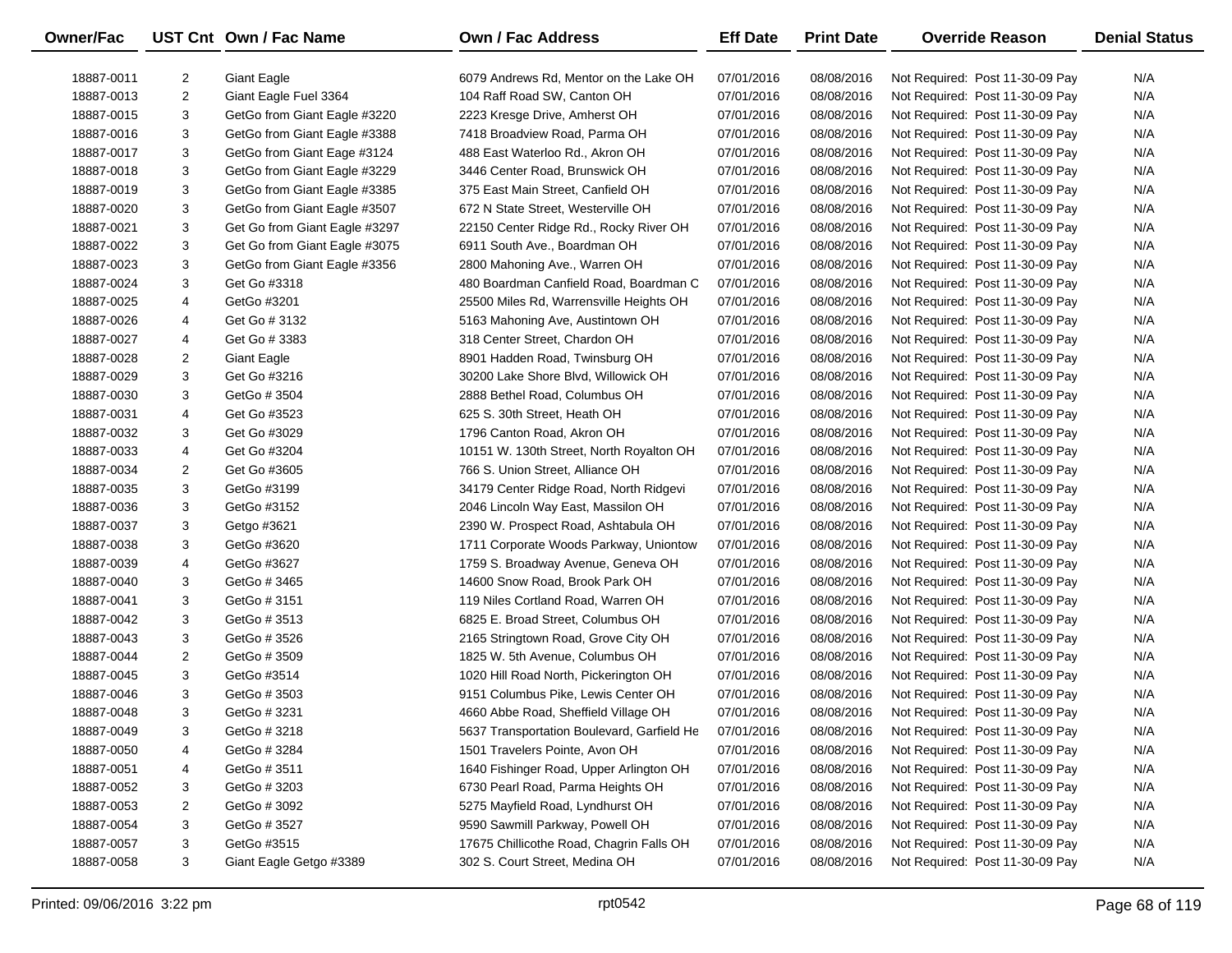| Owner/Fac  |                         | UST Cnt Own / Fac Name | <b>Own / Fac Address</b>                 | <b>Eff Date</b> | <b>Print Date</b> | <b>Override Reason</b>          | <b>Denial Status</b> |
|------------|-------------------------|------------------------|------------------------------------------|-----------------|-------------------|---------------------------------|----------------------|
| 18887-0059 | 3                       | GetGo # 3519           | 4758 W. Broad Street, Columbus OH        | 07/01/2016      | 08/08/2016        | Not Required: Post 11-30-09 Pay | N/A                  |
| 18887-0060 | 3                       | GetGo #3703            | 4072 Medina Road, Fairlawn OH            | 07/01/2016      | 08/08/2016        | Not Required: Post 11-30-09 Pay | N/A                  |
| 18887-0061 | 3                       | GetGo # 3664           | 2345 E. State Street, Salem OH           | 07/01/2016      | 08/08/2016        | Not Required: Post 11-30-09 Pay | N/A                  |
| 18887-0062 | 2                       | GetGo # 3238           | 1317 State Route 60N, Vermillion OH      | 07/01/2016      | 08/08/2016        | Not Required: Post 11-30-09 Pay | N/A                  |
| 18887-0063 | 4                       | GetGo # 3528           | 5465 New Albany Road W., New Albany O    | 07/01/2016      | 08/08/2016        | Not Required: Post 11-30-09 Pay | N/A                  |
| 18887-0064 | $\overline{\mathbf{c}}$ | GetGo # 3811           | 209 E. Bridge Street, Elyria OH          | 07/01/2016      | 08/08/2016        | Not Required: Post 11-30-09 Pay | N/A                  |
| 18887-0065 | 3                       | GetGo # 3512           | 2845 N. High Street, Columbus OH         | 07/01/2016      | 08/08/2016        | Not Required: Post 11-30-09 Pay | N/A                  |
| 18887-0066 | 3                       | GetGo # 3376           | 21991 Lorain Road, Fairview Park OH      | 07/01/2016      | 08/08/2016        | Not Required: Post 11-30-09 Pay | N/A                  |
| 18887-0067 | 3                       | GetGo #3529            | 6780 Hayden Run Road, Dublin OH          | 07/01/2016      | 08/08/2016        | Not Required: Post 11-30-09 Pay | N/A                  |
| 18887-0068 | 2                       | GetGo #3396 Stow       | 3845 Darrow Road, Stow OH                | 07/01/2016      | 08/08/2016        | Not Required: Post 11-30-09 Pay | N/A                  |
| 18887-0069 | 4                       | GetGo #3833            | 400 Northfield Road, Bedford OH          | 07/01/2016      | 08/08/2016        | Not Required: Post 11-30-09 Pay | N/A                  |
| 18887-0070 | 2                       | GetGo #3689            | 501 Union Avenue, Dover OH               | 07/01/2016      | 08/08/2016        | Not Required: Post 11-30-09 Pay | N/A                  |
| 18887-0071 | 2                       | GetGo #3618            | 907 W. Maple Street, Hartville OH        | 07/01/2016      | 08/08/2016        | Not Required: Post 11-30-09 Pay | N/A                  |
| 18887-0072 | $\overline{\mathbf{c}}$ | GetGo #3648            | 15400 W. High Street, Middlefield OH     | 07/01/2016      | 08/08/2016        | Not Required: Post 11-30-09 Pay | N/A                  |
| 18887-0073 | 4                       | GetGo #3230            | 3036 W. 117th Street, Cleveland OH       | 07/01/2016      | 08/08/2016        | Not Required: Post 11-30-09 Pay | N/A                  |
| 18887-0074 | 4                       | GetGo # 3517           | 2920 Stelzer Road, Columbus OH           | 07/01/2016      | 08/08/2016        | Not Required: Post 11-30-09 Pay | N/A                  |
| 18887-0075 | 2                       | GetGo #3387            | 3070 Cromer Avenue NW, Canton OH         | 07/01/2016      | 08/08/2016        | Not Required: Post 11-30-09 Pay | N/A                  |
| 18887-0076 | 4                       | GetGo #3537            | 3765 S. Hamilton Road, Groveport OH      | 07/01/2016      | 08/08/2016        | Not Required: Post 11-30-09 Pay | N/A                  |
| 18887-0077 | 3                       | GetGo                  | 8039 Day Drive, Parma OH                 | 07/01/2016      | 08/08/2016        | Not Required: Post 11-30-09 Pay | N/A                  |
| 18887-0078 | $\overline{\mathbf{c}}$ | GetGo #3632            | 15905 State Route 170, East Liverpool OH | 07/01/2016      | 08/08/2016        | Not Required: Post 11-30-09 Pay | N/A                  |
| 18887-0079 | 3                       | GetGo #3601            | 1056 Akron Road, Wadsworth OH            | 07/01/2016      | 08/08/2016        | Not Required: Post 11-30-09 Pay | N/A                  |
| 18887-0080 | 3                       | GetGo #3538            | 1416 Ety Shops Way, Lancaster OH         | 07/01/2016      | 08/08/2016        | Not Required: Post 11-30-09 Pay | N/A                  |
| 18887-0081 | 4                       | GetGo #3329            | 2780 E. 116th Street, Cleveland OH       | 07/01/2016      | 08/08/2016        | Not Required: Post 11-30-09 Pay | N/A                  |
| 18887-0082 | 2                       | GetGo #3381            | 6215 Whipple Avenue NW, North Canton O   | 07/01/2016      | 08/08/2016        | Not Required: Post 11-30-09 Pay | N/A                  |
| 18887-0083 | 2                       | GetGo #3359            | 9075 State Route 43, Streetsboro OH      | 07/01/2016      | 08/08/2016        | Not Required: Post 11-30-09 Pay | N/A                  |
| 18887-0084 | $\mathbf{1}$            | Riser Foods Inc        | 5300 Richmond Road, Bedford Heights OH   | 07/01/2016      | 08/08/2016        | Not Required: Post 11-30-09 Pay | N/A                  |
| 18887-0086 | 2                       | GetGo #3361            | 4951 Ridge Road, Cleveland OH            | 07/01/2016      | 08/08/2016        | Not Required: Post 11-30-09 Pay | N/A                  |
| 18887-0087 | $\overline{2}$          | GetGo #3360            | 27268 Lorain Road, North Olmsted OH      | 07/01/2016      | 08/08/2016        | Not Required: Post 11-30-09 Pay | N/A                  |
| 18887-0088 | 3                       | GetGo #3088            | 4955 Royalton Road, Broadview Heights O  | 07/01/2016      | 08/08/2016        | Not Required: Post 11-30-09 Pay | N/A                  |
| 18887-0089 | $\overline{\mathbf{c}}$ | GetGo #3878            | 1125 Main Street, Cuyahoga Falls OH      | 07/01/2016      | 08/08/2016        | Not Required: Post 11-30-09 Pay | N/A                  |
| 18887-0090 | $\overline{2}$          | GetGo #3440            | 4254 Mayfield Road, South Euclid OH      | 07/01/2016      | 08/08/2016        | Not Required: Post 11-30-09 Pay | N/A                  |
| 18887-0091 | $\overline{\mathbf{c}}$ | GetGo #3401            | 6725 Perimeter Loop Drive, Dublin OH     | 07/01/2016      | 08/08/2016        | Not Required: Post 11-30-09 Pay | N/A                  |
| 18887-0092 | 3                       | GetGo #3425            | 3120 W. Market Street, Fairlawn OH       | 07/01/2016      | 08/08/2016        | Not Required: Post 11-30-09 Pay | N/A                  |
| 18887-0093 | $\overline{2}$          | GetGo #3228            | 6477 Som Center Road, Solon OH           | 07/01/2016      | 08/08/2016        | Not Required: Post 11-30-09 Pay | N/A                  |
| 18887-0094 | $\overline{2}$          | GetGo #3219            | 2109 Elm Road N.E., Warren OH            | 07/01/2016      | 08/08/2016        | Not Required: Post 11-30-09 Pay | N/A                  |
| 18887-0095 | З                       | GetGo #3403            | 115 N. Chapel Street, Louisville OH      | 07/01/2016      | 08/08/2016        | Not Required: Post 11-30-09 Pay | N/A                  |
| 18887-0096 | 3                       | GetGo #3431            | 14013 Detroit Avenue, Cleveland OH       | 07/01/2016      | 08/08/2016        | Not Required: Post 11-30-09 Pay | N/A                  |
| 18887-0097 | 3                       | GetGo #3036            | 2816 State Road, Cuyahoga Falls OH       | 07/01/2016      | 08/08/2016        | Not Required: Post 11-30-09 Pay | N/A                  |
| 18887-0098 | 3                       | GetGo #3316            | 25476 Center Ridge Road, Westlake OH     | 07/01/2016      | 08/08/2016        | Not Required: Post 11-30-09 Pay | N/A                  |
| 18887-0099 | 3                       | GetGo #3357            | 1235 Mentor Avenue, Painesville OH       | 07/01/2016      | 08/08/2016        | Not Required: Post 11-30-09 Pay | N/A                  |
| 18887-0100 | 3                       | GetGo #3086            | 17573 Pearl Road, Strongsville OH        | 07/01/2016      | 08/08/2016        | Not Required: Post 11-30-09 Pay | N/A                  |
| 18887-0101 | 3                       | GetGo #3638            | 7750 Reynolds Road, Mentor OH            | 07/01/2016      | 08/08/2016        | Not Required: Post 11-30-09 Pay | N/A                  |
| 18887-0102 | 3                       | GetGo #3531            | 4051 Britton Parkway, Hilliard OH        | 07/01/2016      | 08/08/2016        | Not Required: Post 11-30-09 Pay | N/A                  |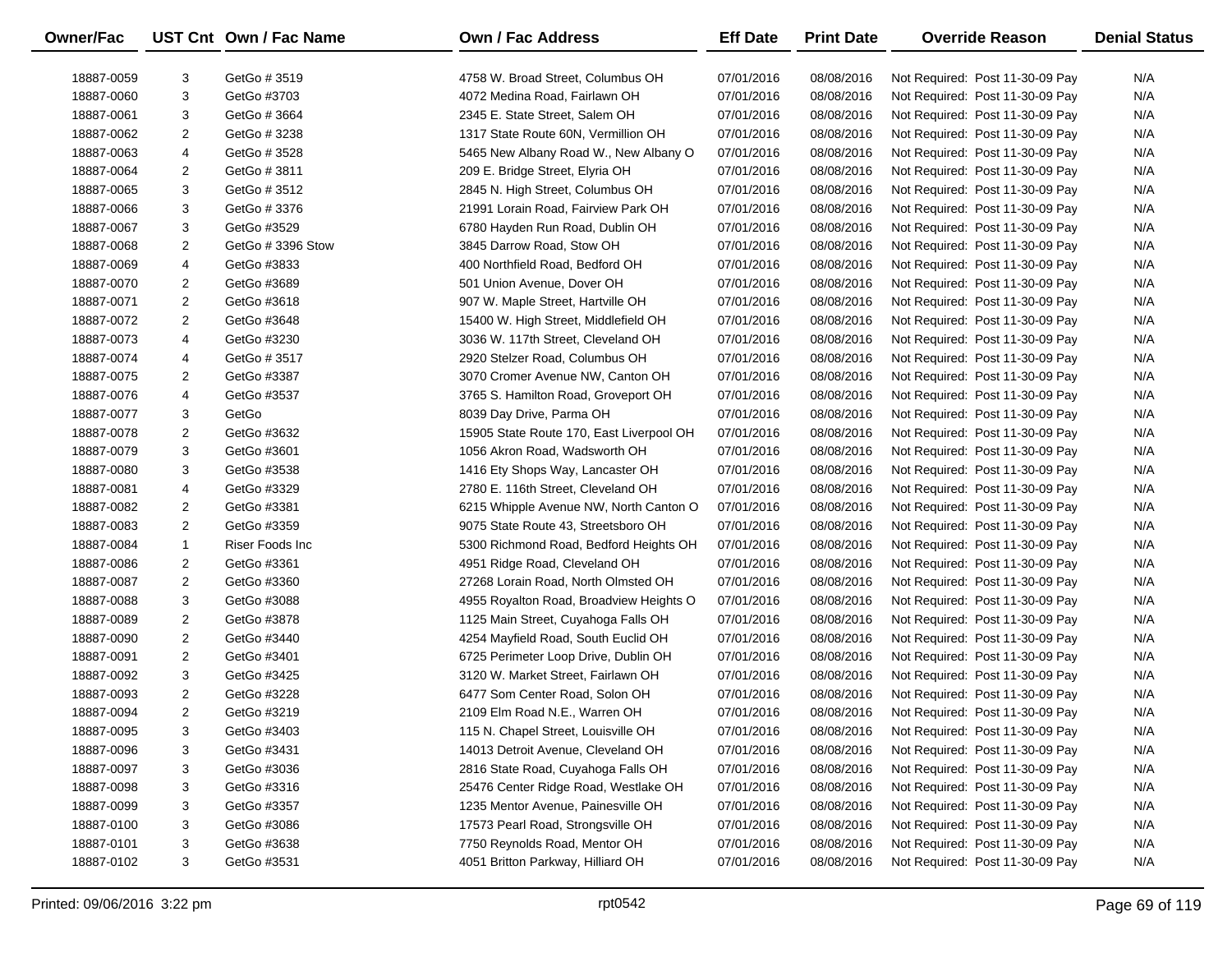| Owner/Fac  |                | UST Cnt Own / Fac Name                 | <b>Own / Fac Address</b>                  | <b>Eff Date</b> | <b>Print Date</b> | <b>Override Reason</b>          | <b>Denial Status</b> |
|------------|----------------|----------------------------------------|-------------------------------------------|-----------------|-------------------|---------------------------------|----------------------|
| 18887-0103 | 3              | GetGo #3539                            | 820 West 3rd Avenue, Columbus OH          | 07/01/2016      | 08/08/2016        | Not Required: Post 11-30-09 Pay | N/A                  |
| 18887-0104 | 3              | GetGo #3279                            | 265 E. Highland Road, Macedonia OH        | 07/01/2016      | 08/08/2016        | Not Required: Post 11-30-09 Pay | N/A                  |
| 18887-0105 | 3              | GetGo #3015                            | 33501 Just Imagine Drive, Avon OH         | 07/01/2016      | 08/08/2016        | Not Required: Post 11-30-09 Pay | N/A                  |
| 18887-0106 | 3              | GetGo #3625                            | 1896 West State Street, Alliance OH       | 07/01/2016      | 08/08/2016        | Not Required: Post 11-30-09 Pay | N/A                  |
| 18891-0001 | $\overline{2}$ | Mills Creek Marathon                   | 32700 Center Ridge Rd, N Ridgeville OH    | 07/01/2016      | 06/28/2016        | Not Required: Post 11-30-09 Pay | N/A                  |
| 18895-0001 | $\mathbf{1}$   | Republic Services, Inc.                | 11563 Mosteller Road, Cincinnati OH       | 07/01/2016      | 09/02/2016        | Not Required: Post 11-30-09 Pay | N/A                  |
| 18895-0003 | $\overline{2}$ | Republic Services, Inc.                | 1577 W. River Road, Dayton OH             | 07/01/2016      | 09/02/2016        | Not Required: Post 11-30-09 Pay | N/A                  |
| 18895-0004 | $\overline{c}$ | Republic Services, Inc.                | 450 Thacher Lane, Youngstown OH           | 07/01/2016      | 09/02/2016        | Not Required: Post 11-30-09 Pay | N/A                  |
| 18895-0006 | 5              | <b>Republic Waste Services</b>         | 933 Frank Road, Columbus OH               | 07/01/2016      | 09/02/2016        | Not Required: Post 11-30-09 Pay | N/A                  |
| 18895-0007 | $\overline{c}$ | <b>Republic Waste Services</b>         | 1339 Main Street, Cuyahoga Falls OH       | 07/01/2016      | 09/02/2016        | Not Required: Post 11-30-09 Pay | N/A                  |
| 18895-0008 | 3              | <b>Republic Waste Services</b>         | 2800 S. Erie, Massillon OH                | 07/01/2016      | 09/02/2016        | Not Required: Post 11-30-09 Pay | N/A                  |
| 18898-0001 | 3              | Stonebraker's Garage                   | 46730 Main Street Centerville Road #1, Ja | 07/01/2016      | 08/22/2016        | Not Required: Post 11-30-09 Pay | N/A                  |
| 18900-0001 | 3              | Seven Hills Sunoco                     | 10960 Hamilton Avenue, Cincinnati OH      | 07/07/2016      | 08/08/2016        | Not Required: Post 11-30-09 Pay | N/A                  |
| 18900-0002 | 2              | Compton Marathon                       | 1195 Compton Road, Cincinnati OH          | 07/07/2016      | 08/08/2016        | Not Required: Post 11-30-09 Pay | N/A                  |
| 18901-0001 | $\overline{2}$ | <b>Bogner Construction Company</b>     | 305 W. Mulberry Street, Wooster OH        | 07/01/2016      | 07/25/2016        | Not Required: Post 11-30-09 Pay | N/A                  |
| 18902-0001 | $\mathbf{1}$   | Medical Mutual of Ohio                 | 3737 Sylvania Avenue, Toledo OH           | 07/01/2016      | 07/08/2016        | Not Required: Post 11-30-09 Pay | N/A                  |
| 18908-0001 | $\mathbf{1}$   | <b>Truckway Leasing</b>                | 3379 Port Union Rd, Fairfield OH          | 07/01/2016      | 07/25/2016        | Not Required: Post 11-30-09 Pay | N/A                  |
| 18913-0001 | $\mathbf{1}$   | <b>ABB Automation Inc.</b>             | 29801 Euclid Ave, Wickliffe OH            | 07/01/2016      | 06/28/2016        | Not Required: Post 11-30-09 Pay | N/A                  |
| 18914-0001 | 2              | Spencerville Quick Stop                | 202 N. Broadway Street, Spencerville OH   | 07/01/2016      | 08/22/2016        | Not Required: Post 11-30-09 Pay | N/A                  |
| 18914-0002 | 4              | National Oil & Gas                     | 305 S. Main Street, New Knoxville OH      | 07/01/2016      | 08/22/2016        | Not Required: Post 11-30-09 Pay | N/A                  |
| 18914-0003 | 3              | The Point                              | 1150 Elida Road, Delphos OH               | 07/01/2016      | 08/22/2016        | Not Required: Post 11-30-09 Pay | N/A                  |
| 18914-0004 | -3             | Docksider Marathon                     | 303 S. Main Street, Celina OH             | 07/01/2016      | 08/22/2016        | <b>Property Transferred</b>     | N/A                  |
| 18914-0005 | 4              | Antwerp Deli                           | River And Monroe St, Antwerp OH           | 07/01/2016      | 08/22/2016        | Not Required: Post 11-30-09 Pay | N/A                  |
| 18914-0006 | 4              | Wapakoneta Marathon                    | 1003 Defiance Avenue, Wapakoneta OH       | 07/01/2016      | 08/22/2016        | Not Required: Post 11-30-09 Pay | N/A                  |
| 18914-0007 | 4              | St Marys Marathon                      | 202 W. South Street, St. Marys OH         | 07/01/2016      | 08/22/2016        | Not Required: Post 11-30-09 Pay | N/A                  |
| 18914-0008 | 3              | National Oil & Gas, Inc.               | 4970 State Route 66, New Bremen OH        | 07/01/2016      | 08/22/2016        | Not Required: Post 11-30-09 Pay | N/A                  |
| 18914-0009 | $\overline{c}$ | Black Gold Ventures Ohio, LLC          | 515 E. Market Street, Celina OH           | 07/01/2016      | 08/22/2016        | Not Required: Post 11-30-09 Pay | N/A                  |
| 18914-0010 | -4             | <b>Black Gold Ventures Indiana LLC</b> | 535 Trenton Ave, Findlay OH               | 07/01/2016      | 08/22/2016        | <b>Property Transferred</b>     | N/A                  |
| 18914-0010 | 4              | <b>Black Gold Ventures Indiana LLC</b> | 535 Trenton Ave, Findlay OH               | 07/01/2016      | 08/22/2016        | <b>Property Transferred</b>     | N/A                  |
| 18920-0001 | 2              | A and B Iron and Metal                 | 329 Washington Street, Dayton OH          | 07/01/2016      | 07/08/2016        | Not Required: Post 11-30-09 Pay | N/A                  |
| 18922-0001 | 5              | Greuey Fuel & Farm Supply LLC          | 1250 Front St, Malta OH                   | 07/01/2016      | 06/28/2016        | Not Required: Post 11-30-09 Pay | N/A                  |
| 18923-0002 | $\mathbf{1}$   | Sunbelts Rentals, Inc.                 | 1275 W. Mound Street, Columbus OH         | 07/01/2016      | 06/28/2016        | Not Required: Post 11-30-09 Pay | N/A                  |
| 18924-0001 | 3              | FHIT LLC                               | 6695 Perimeter Loop Road, Dublin OH       | 07/01/2016      | 06/28/2016        | Not Required: Post 11-30-09 Pay | N/A                  |
| 18934-0001 | $\overline{2}$ | Chickasaw Quick Stop                   | 23 W. Franklin St., Chickasaw OH          | 07/01/2016      | 06/28/2016        | Not Required: Post 11-30-09 Pay | N/A                  |
| 18940-0001 | 6              | <b>Bel-Morr Market</b>                 | 66440 Belmont-Morristown Rd, Belmont O    | 07/01/2016      | 06/28/2016        | Not Required: Post 11-30-09 Pay | N/A                  |
| 18943-0001 | З              | Savko Bros Properties II, LLC          | 875 Jason Way, Columbus OH                | 07/01/2016      | 06/28/2016        | Not Required: Post 11-30-09 Pay | N/A                  |
| 18944-0001 | 2              | Mesopotamia Filling Station            | 4366 St. Rt 87, Mesopotamia OH            | 07/29/2016      | 08/22/2016        | Not Required: Post 11-30-09 Pay | N/A                  |
| 18949-0001 | $\overline{2}$ | Big Daddy Mini Mart, Inc.              | 1627 E. 3rd Street, Dayton OH             | 07/01/2016      | 06/28/2016        | Not Required: Post 11-30-09 Pay | N/A                  |
| 18956-0001 | 1              | Triner Oil Co.                         | 4325 Manchester Avenue, Navarre OH        | 07/05/2016      | 08/08/2016        | Not Required: Post 11-30-09 Pay | N/A                  |
| 18957-0001 | 1              | Qualico Incorporated                   | 3201 E. 66th St., Cleveland OH            | 07/01/2016      | 06/28/2016        | Not Required: Post 11-30-09 Pay | N/A                  |
| 18959-0001 | $\overline{2}$ | <b>Estes Express Lines</b>             | 6459 Allen Road, West Chester OH          | 07/01/2016      | 06/28/2016        | Not Required: Post 11-30-09 Pay | N/A                  |
| 18959-0002 | 2              | <b>Estes Express Line</b>              | 1009 Frank Road, Columbus OH              | 07/01/2016      | 06/28/2016        | Not Required: Post 11-30-09 Pay | N/A                  |
| 18960-0002 | 4              | <b>Piedmont Minimart</b>               | 33195 Cadiz Piedmont Road, Piedmont O     | 07/01/2016      | 06/28/2016        | Not Required: Post 11-30-09 Pay | N/A                  |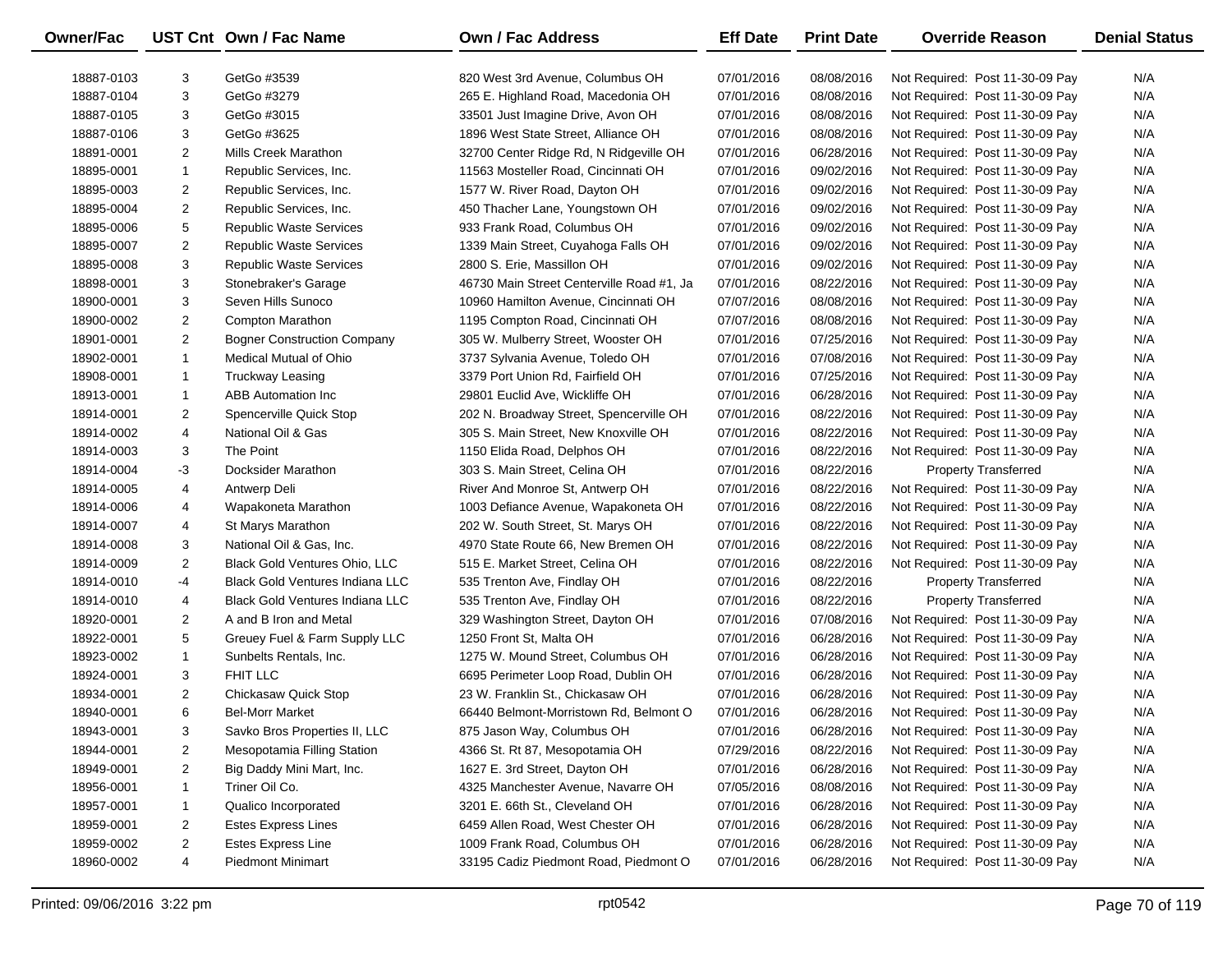| Owner/Fac  |                | UST Cnt Own / Fac Name             | Own / Fac Address                        | <b>Eff Date</b> | <b>Print Date</b> | <b>Override Reason</b>          | <b>Denial Status</b> |
|------------|----------------|------------------------------------|------------------------------------------|-----------------|-------------------|---------------------------------|----------------------|
| 18962-0001 | $\overline{2}$ | Brown County Asphalt Inc.          | 11254 Hamer Road, Georgetown OH          | 07/01/2016      | 06/28/2016        | Not Required: Post 11-30-09 Pay | N/A                  |
| 18964-0001 | $\overline{2}$ | Saeed A. Bhatti                    | d/b/a Gas City, Canton OH                | 07/01/2016      | 07/08/2016        | Not Required: Post 11-30-09 Pay | N/A                  |
| 18966-0001 | 4              | <b>Country Mini Mart LLC</b>       | 40 N Chillicothe St, South Charleston OH | 07/01/2016      | 08/08/2016        | Not Required: Post 11-30-09 Pay | N/A                  |
| 18977-0001 | 3              | <b>Sterling One Stop</b>           | 35 W Columbus St, Mt Sterling OH         | 07/01/2016      | 06/28/2016        | Not Required: Post 11-30-09 Pay | N/A                  |
| 18977-0002 | 3              | <b>Sterling BP</b>                 | 227 W. Columbus Street, Mt. Sterling OH  | 07/01/2016      | 06/28/2016        | Not Required: Post 11-30-09 Pay | N/A                  |
| 18979-0001 | 3              | <b>Eternity LLC</b>                | 1103 Gilman Street, Marietta OH          | 07/01/2016      | 07/08/2016        | Not Required: Post 11-30-09 Pay | N/A                  |
| 18990-0001 | $\mathbf{1}$   | Beach City Convenience Store       | 110 3rd Avenue NW, Beach City OH         | 07/29/2016      | 08/08/2016        | Not Required: Post 11-30-09 Pay | N/A                  |
| 18990-0001 | $\overline{c}$ | Beach City Convenience Store       | 110 3rd Avenue NW, Beach City OH         | 07/01/2016      | 08/08/2016        | Not Required: Post 11-30-09 Pay | N/A                  |
| 18994-0001 | $\overline{2}$ | <b>LBA Enterprises LLC</b>         | 425 S Mill St, Sugarcreek OH             | 07/01/2016      | 08/22/2016        | Not Required: Post 11-30-09 Pay | N/A                  |
| 18995-0001 | 4              | Super <sub>C</sub>                 | 992 E. Main Street, Smithfield OH        | 07/01/2016      | 07/08/2016        | Not Required: Post 11-30-09 Pay | N/A                  |
| 18999-0001 | $\mathbf{1}$   | Aultman Orrville Hospital          | 832 S. Main Street, Orrville OH          | 07/01/2016      | 06/28/2016        | Not Required: Post 11-30-09 Pay | N/A                  |
| 19002-0001 | $\mathbf{1}$   | Dalzell Cash & Carry               | 8233 Dalzell Road, Lower Salem OH        | 07/01/2016      | 08/08/2016        | Not Required: Post 11-30-09 Pay | N/A                  |
| 19008-0001 | 5              | Webb's Marathon                    | 164 E. Main Street, Centerburg OH        | 07/01/2016      | 07/25/2016        | Not Required: Post 11-30-09 Pay | N/A                  |
| 19012-0001 | 4              | Marathon                           | 2294 Lee Rd, Cleveland Heights OH        | 07/05/2016      | 08/08/2016        | Not Required: Post 11-30-09 Pay | N/A                  |
| 19013-0001 | 3              | Costco Gasoline #379               | 1100 E. Kemper Road, Springdale OH       | 07/01/2016      | 07/25/2016        | Not Required: Post 11-30-09 Pay | N/A                  |
| 19013-0002 | 3              | Costco Gasoline #384               | 9691 Waterstone Boulevard, Deerfield Tow | 07/01/2016      | 07/25/2016        | Not Required: Post 11-30-09 Pay | N/A                  |
| 19013-0003 | 3              | Costco Gasoline #343               | 35804 Detroit Road, Avon OH              | 07/01/2016      | 07/25/2016        | Not Required: Post 11-30-09 Pay | N/A                  |
| 19013-0004 | 3              | Costco Gasoline #632               | 1560 Gemini Place, Columbus OH           | 07/01/2016      | 07/25/2016        | Not Required: Post 11-30-09 Pay | N/A                  |
| 19013-0005 | 3              | Costco Gasoline #344               | 1409 Golden Gate Boulevard, Cleveland O  | 07/01/2016      | 07/25/2016        | Not Required: Post 11-30-09 Pay | N/A                  |
| 19013-0006 | 4              | Costco Gasoline #1007              | 3405 W. Central Road, Toledo OH          | 07/01/2016      | 07/25/2016        | Not Required: Post 11-30-09 Pay | N/A                  |
| 19013-0007 | 3              | Costco Gasoline, Strongsville #625 | 16692 Royalton Road, Strongsville OH     | 07/01/2016      | 07/25/2016        | Not Required: Post 11-30-09 Pay | N/A                  |
| 19013-0008 | 3              | Costco Gasoline #1160              | 3886 Stelzer Road, Columbus OH           | 07/01/2016      | 07/25/2016        | Not Required: Post 11-30-09 Pay | N/A                  |
| 19013-0009 | 3              | Costco Gasoline #1185              | 4330 Feedwire Road, Centerville OH       | 07/01/2016      | 07/25/2016        | Not Required: Post 11-30-09 Pay | N/A                  |
| 19013-0010 | 4              | Costco Gasoline                    | 26410 N. Dixie Highway, Perrysburg OH    | 07/01/2016      | 07/25/2016        | Not Required: Post 11-30-09 Pay | N/A                  |
| 19013-0011 | 4              | Costco Gasoline                    | 7300 State Route 161, Plain City OH      | 08/17/2016      | 09/02/2016        | Not Required: Post 11-30-09 Pay | N/A                  |
| 19015-0001 | 4              | Indian Hill Sunoco                 | 19365 Euclid Ave, Euclid OH              | 07/01/2016      | 06/28/2016        | Not Required: Post 11-30-09 Pay | N/A                  |
| 19021-0001 | $\overline{2}$ | Mike's Marathon                    | 4561 E. 131st St., Garfield Heights OH   | 07/01/2016      | 06/28/2016        | Not Required: Post 11-30-09 Pay | N/A                  |
| 19027-0001 | 3              | Agland Co Op                       | 1062 W High Ave, New Philadelphia OH     | 07/01/2016      | 07/08/2016        | Not Required: Post 11-30-09 Pay | N/A                  |
| 19027-0002 | 8              | Agland Co-Op, Inc.                 | 47345 Stumptown Road, Cadiz OH           | 07/01/2016      | 07/08/2016        | Not Required: Post 11-30-09 Pay | N/A                  |
| 19027-0003 | $\mathbf{1}$   | Agland Co-Op, Inc.                 | 1541 Canton Road, Carrollton OH          | 07/01/2016      | 07/08/2016        | Not Required: Post 11-30-09 Pay | N/A                  |
| 19027-0004 | 5              | Alliance Bulk Plant                | 14949 Oyster Road, Alliance OH           | 07/01/2016      | 07/08/2016        | Not Required: Post 11-30-09 Pay | N/A                  |
| 19027-0005 | 4              | <b>Carrollton Bulk Plant</b>       | 258 5th Street, Carrollton OH            | 07/01/2016      | 07/08/2016        | Not Required: Post 11-30-09 Pay | N/A                  |
| 19027-0006 | $\overline{2}$ | <b>Bellville Bulk Plant</b>        | 32 Fitting Avenue, Bellville OH          | 07/01/2016      | 07/08/2016        | Not Required: Post 11-30-09 Pay | N/A                  |
| 19027-0007 | 3              | Agland Co-Op, Inc.                 | 2000 Beeson Street N.E., Alliance OH     | 07/01/2016      | 07/08/2016        | Not Required: Post 11-30-09 Pay | N/A                  |
| 19033-0001 | 5              | Town Center Market #291            | 600 W. High Street, Mt Vernon OH         | 07/01/2016      | 07/08/2016        | Not Required: Post 11-30-09 Pay | N/A                  |
| 19033-0002 | 3              | Town Center Market #290            | 674 Sandusky Street, Mount Vernon OH     | 07/01/2016      | 07/08/2016        | Not Required: Post 11-30-09 Pay | N/A                  |
| 19033-0003 | 3              | Town Center Market #801            | 105 Newark Road, Mount Vernon OH         | 07/01/2016      | 07/08/2016        | Not Required: Post 11-30-09 Pay | N/A                  |
| 19035-0001 | 4              | The Depot                          | 7056 State Route 73, Otway OH            | 07/01/2016      | 06/28/2016        | Not Required: Post 11-30-09 Pay | N/A                  |
| 19036-0001 | 1              | Hyland Software, Inc.              | 28500 Clemens Rd, Westlake OH            | 07/01/2016      | 06/28/2016        | Not Required: Post 11-30-09 Pay | N/A                  |
| 19037-0001 | 4              | Ada Express Mart                   | 602 N. Main Street, Ada OH               | 07/01/2016      | 06/28/2016        | Not Required: Post 11-30-09 Pay | N/A                  |
| 19044-0001 | -1             | Hoovestol                          | 3401 Latcha Road, Millbury OH            | 07/01/2016      | 06/28/2016        | Not Required: Post 11-30-09 Pay | N/A                  |
| 19046-0001 | 3              | Oster Sand and Gravel              | 1955 Riverside Dr NW, Massillon OH       | 07/01/2016      | 06/28/2016        | Not Required: Post 11-30-09 Pay | N/A                  |
| 19051-0001 | 4              | Tony's 76                          | 305 W. Main Street, Port Washington OH   | 07/01/2016      | 08/22/2016        | Not Required: Post 11-30-09 Pay | N/A                  |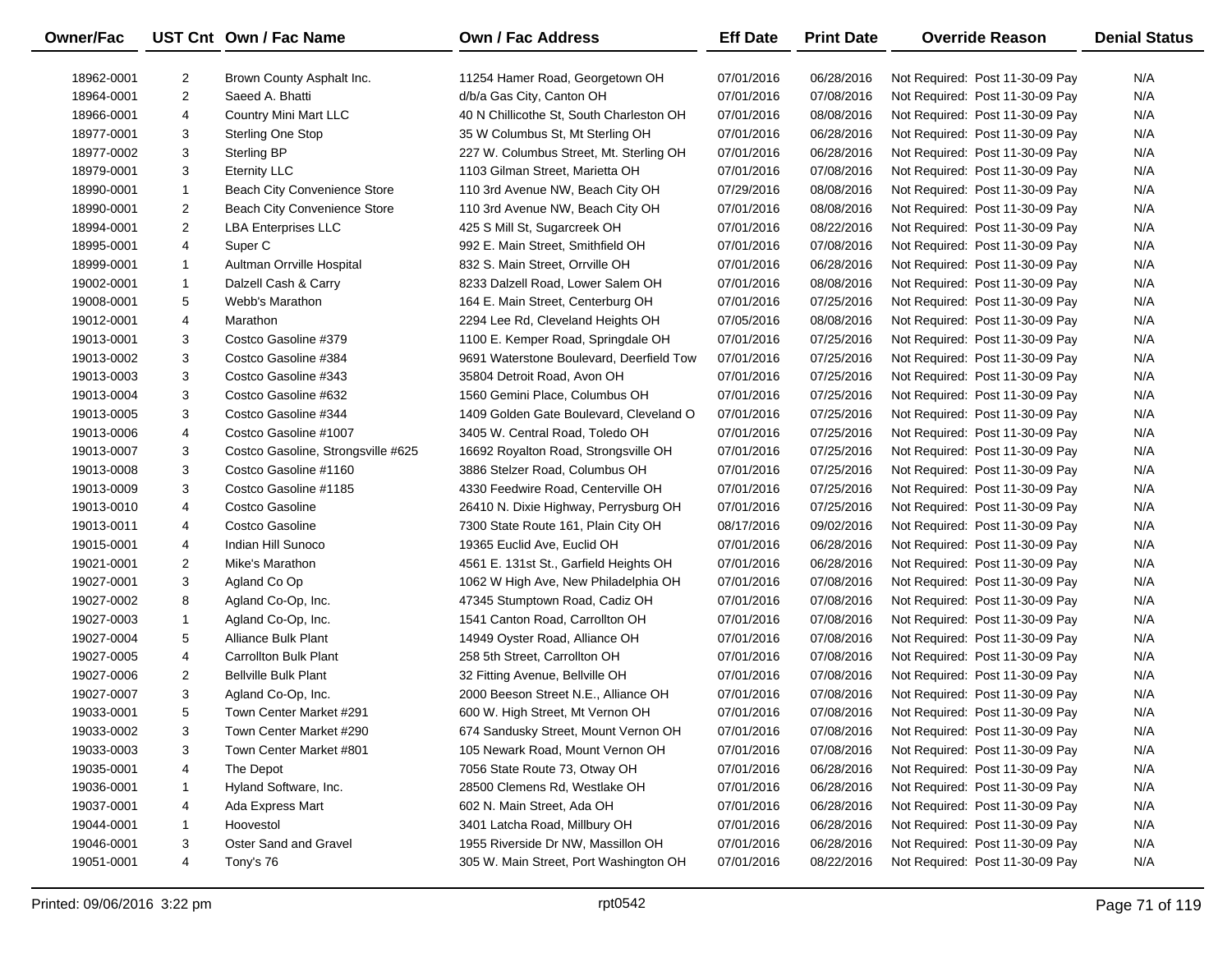| Owner/Fac  |                | UST Cnt Own / Fac Name                     | <b>Own / Fac Address</b>               | <b>Eff Date</b> | <b>Print Date</b> | <b>Override Reason</b>          | <b>Denial Status</b> |
|------------|----------------|--------------------------------------------|----------------------------------------|-----------------|-------------------|---------------------------------|----------------------|
| 19052-0001 | 1              | <b>Twin Towers Retirement</b>              | 5343 Hamilton Avenue, Cincinnati OH    | 07/01/2016      | 08/08/2016        | Not Required: Post 11-30-09 Pay | N/A                  |
| 19058-0001 | $\mathbf{1}$   | <b>Shelby County Correctional Facility</b> | 555 Gerhart Rd, Sidney OH              | 07/01/2016      | 06/28/2016        | Not Required: Post 11-30-09 Pay | N/A                  |
| 19060-0001 | 4              | McCartys Mini Mart                         | 01 McCarty Lane, Jackson OH            | 07/01/2016      | 06/28/2016        | Not Required: Post 11-30-09 Pay | N/A                  |
| 19065-0001 | 2              | Sams Food Market                           | 2277 Ohio Pike, Amelia OH              | 07/01/2016      | 06/28/2016        | Not Required: Post 11-30-09 Pay | N/A                  |
| 19069-0001 | $\mathbf{1}$   | Kraton Polymers US LLC                     | 2419 State Route 618, Belpre OH        | 07/01/2016      | 06/28/2016        | Not Required: Post 11-30-09 Pay | N/A                  |
| 19074-0001 | $\overline{2}$ | <b>Western Row Center</b>                  | 3189 Western Row Rd, Mason OH          | 07/01/2016      | 06/28/2016        | Not Required: Post 11-30-09 Pay | N/A                  |
| 19075-0001 | 5              | <b>Mikes Pit Stop</b>                      | 233 W Main St, Plain City OH           | 07/01/2016      | 06/28/2016        | Not Required: Post 11-30-09 Pay | N/A                  |
| 19076-0001 | 4              | <b>Liberty General Store</b>               | 12425 Beaver Pike, Jackson OH          | 07/01/2016      | 08/08/2016        | Not Required: Post 11-30-09 Pay | N/A                  |
| 19088-0001 | 3              | Sunshine Plus Inc.                         | 1000 W. Broad Street, Columbus OH      | 07/01/2016      | 08/08/2016        | Not Required: Post 11-30-09 Pay | N/A                  |
| 19098-0001 | $\overline{2}$ | <b>Bailey Mini Mart</b>                    | 2810 Bailey Road, Cuyahoga Falls OH    | 08/25/2016      | 09/02/2016        | Not Required: Post 11-30-09 Pay | N/A                  |
| 19099-0002 | $\mathbf{1}$   | West Chester Township                      | 9577 Beckett Road, West Chester OH     | 07/01/2016      | 06/28/2016        | Not Required: Post 11-30-09 Pay | N/A                  |
| 19103-0001 | $\overline{2}$ | <b>Charloe Store</b>                       | 20144 Road 138, Oakwood OH             | 07/01/2016      | 08/08/2016        | Not Required: Post 11-30-09 Pay | N/A                  |
| 19104-0001 | $\overline{2}$ | American United Oil Inc.                   | 342 E. Main Street, Ashland OH         | 07/01/2016      | 08/08/2016        | Not Required: Post 11-30-09 Pay | N/A                  |
| 19110-0001 | 3              | Citgo                                      | 3501 Lorain Avenue, Cleveland OH       | 07/01/2016      | 06/28/2016        | Not Required: Post 11-30-09 Pay | N/A                  |
| 19111-0001 | $\mathbf{1}$   | <b>Truckomat of Hebron</b>                 | 10770 Lancaster Road, Hebron OH        | 07/01/2016      | 06/28/2016        | Not Required: Post 11-30-09 Pay | N/A                  |
| 19115-0001 | 3              | WWCII Inc                                  | 9055 W State Route 2, Oak Harbor OH    | 07/05/2016      | 08/08/2016        | Not Required: Post 11-30-09 Pay | N/A                  |
| 19116-0001 | $\mathbf{1}$   | Wild Wings Inc                             | 6395 N Russell Rd, Oak Harbor OH       | 07/05/2016      | 08/08/2016        | Not Required: Post 11-30-09 Pay | N/A                  |
| 19124-0001 | 4              | <b>Barberton Marathon</b>                  | 1159 Wooster Road N., Barberton OH     | 07/01/2016      | 07/25/2016        | Not Required: Post 11-30-09 Pay | N/A                  |
| 19127-0001 | 2              | Sparta General Store                       | 7 E. Main Street, Sparta OH            | 07/01/2016      | 08/08/2016        | Not Required: Post 11-30-09 Pay | N/A                  |
| 19129-0001 | 5              | Beard Oil Co                               | 6990 State Route 117, Huntsville OH    | 07/01/2016      | 08/08/2016        | Not Required: Post 11-30-09 Pay | N/A                  |
| 19133-0001 | 3              | <b>Poland Shell</b>                        | 3190 Center Road, Poland OH            | 07/01/2016      | 06/28/2016        | Not Required: Post 11-30-09 Pay | N/A                  |
| 19137-0001 | $\overline{2}$ | The Woods                                  | 501 W Waterloo St, Canal Winchester OH | 07/01/2016      | 06/28/2016        | Not Required: Post 11-30-09 Pay | N/A                  |
| 19142-0001 | 3              | Jeff's Carry Out                           | 1 E. Main Street, Addyston OH          | 07/01/2016      | 08/08/2016        | Not Required: Post 11-30-09 Pay | N/A                  |
| 19143-0003 | 1              | PSC Metals - Wooster LLC                   | 972 Old Columbus Road, Wooster OH      | 07/01/2016      | 06/28/2016        | Not Required: Post 11-30-09 Pay | N/A                  |
| 19148-0002 | 5              | <b>Brecon Service Center</b>               | 11777 Solzmon Road, Cincinnati OH      | 07/01/2016      | 06/28/2016        | Not Required: Post 11-30-09 Pay | N/A                  |
| 19148-0006 | $\overline{2}$ | Little Miami Service Center                | 1099 State Route 28, Milford OH        | 07/01/2016      | 06/28/2016        | Not Required: Post 11-30-09 Pay | N/A                  |
| 19148-0007 | $\mathbf{1}$   | Monfort Heights Service Center             | 5445 Audro Drive, Cincinnati OH        | 07/01/2016      | 06/28/2016        | Not Required: Post 11-30-09 Pay | N/A                  |
| 19148-0008 | 3              | Queensgate Service Center                  | 424 Gest Street, Cincinnati OH         | 07/01/2016      | 06/28/2016        | Not Required: Post 11-30-09 Pay | N/A                  |
| 19148-0009 | $\overline{2}$ | <b>Todhunter Service Center</b>            | 593 Todhunter Road, Monroe OH          | 07/01/2016      | 06/28/2016        | Not Required: Post 11-30-09 Pay | N/A                  |
| 19149-0001 | 6              | Wichard Oil LLC                            | 518 West Plane Street, Bethel OH       | 07/01/2016      | 06/28/2016        | Not Required: Post 11-30-09 Pay | N/A                  |
| 19150-0001 | 1              | Quicken Loans Arena                        | 1 Center Court, Cleveland OH           | 07/01/2016      | 08/08/2016        | Not Required: Post 11-30-09 Pay | N/A                  |
| 19159-0001 | 4              | Elmore Sunoco                              | 1710 Elmore St, Cincinnati OH          | 07/01/2016      | 07/25/2016        | Not Required: Post 11-30-09 Pay | N/A                  |
| 19170-0001 | 4              | Five Star BP Parkman                       | 16220 Main Market Rd, Parkman OH       | 07/01/2016      | 07/08/2016        | Not Required: Post 11-30-09 Pay | N/A                  |
| 19181-0001 | $\overline{2}$ | Broad and Hague Marathon                   | 2805 W. Broad Street, Columbus OH      | 07/01/2016      | 06/28/2016        | Not Required: Post 11-30-09 Pay | N/A                  |
| 19183-0001 | $\overline{2}$ | Three Village Condominiums                 | 5150 Three Village Drive, Lyndhurst OH | 07/01/2016      | 06/28/2016        | Not Required: Post 11-30-09 Pay | N/A                  |
| 19184-0001 | $\overline{2}$ | <b>Houchens North Foods</b>                | 440 E. Washington Street, Sabina OH    | 07/01/2016      | 06/28/2016        | Not Required: Post 11-30-09 Pay | N/A                  |
| 19186-0001 | 3              | Toledo 24                                  | 5424 Telegraph Rd, Toledo OH           | 07/01/2016      | 07/25/2016        | Not Required: Post 11-30-09 Pay | N/A                  |
| 19189-0001 | 3              | <b>Bulk Plant Inc</b>                      | 409 Marion Pike, Coal Grove OH         | 07/01/2016      | 06/28/2016        | Not Required: Post 11-30-09 Pay | N/A                  |
| 19192-0001 | $\overline{2}$ | Parma Community General Hospital           | 7007 Powers Blvd, Parma OH             | 07/11/2016      | 08/08/2016        | Not Required: Post 11-30-09 Pay | N/A                  |
| 19193-0001 | 5              | <b>Scheetz Fuel Stop</b>                   | 46473 US Route 36, Coshocton OH        | 07/01/2016      | 06/28/2016        | Not Required: Post 11-30-09 Pay | N/A                  |
| 19194-0001 | 3              | Fohl Road Sunoco                           | 5506 Keiffer Avenue SW, Canton OH      | 07/01/2016      | 07/25/2016        | Not Required: Post 11-30-09 Pay | N/A                  |
| 19198-0001 | $\overline{2}$ | <b>Express Mart</b>                        | 5394 North Bend Road, Cincinnati OH    | 07/01/2016      | 07/25/2016        | Not Required: Post 11-30-09 Pay | N/A                  |
| 19199-0001 | 3              | Vine Street Sunoco                         | 5534 Vine Street, Cincinnati OH        | 07/01/2016      | 07/08/2016        | Not Required: Post 11-30-09 Pay | N/A                  |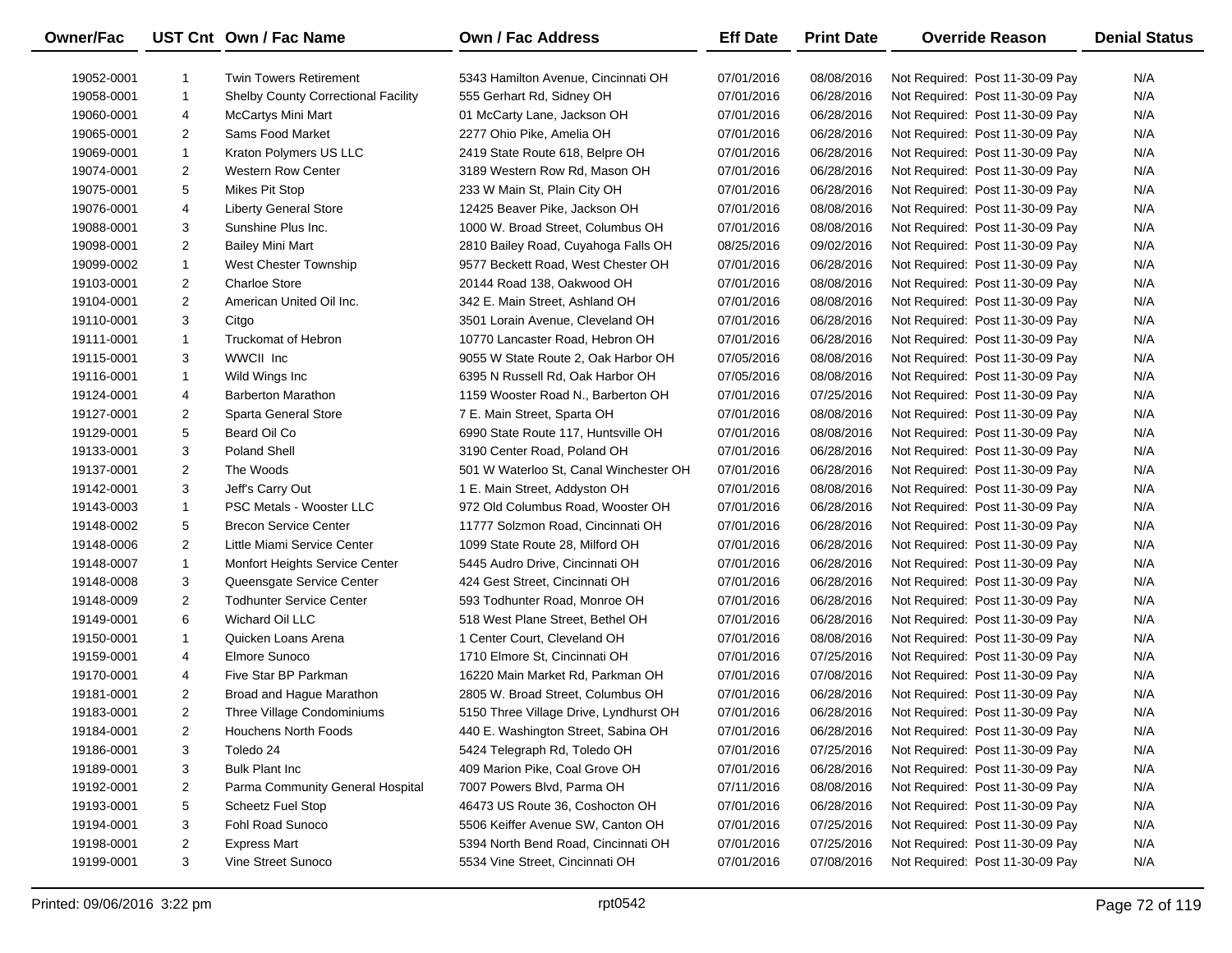| Owner/Fac  |                | UST Cnt Own / Fac Name                 | <b>Own / Fac Address</b>                   | <b>Eff Date</b> | <b>Print Date</b> | <b>Override Reason</b>          | <b>Denial Status</b> |
|------------|----------------|----------------------------------------|--------------------------------------------|-----------------|-------------------|---------------------------------|----------------------|
| 19203-0001 | 2              | <b>Convenient Food Mart Sunoco</b>     | 32505 Center Ridge Rd., North Ridgeville C | 07/01/2016      | 06/28/2016        | Not Required: Post 11-30-09 Pay | N/A                  |
| 19214-0001 | $\mathbf{1}$   | Southern Ohio Holding Organization, LL | 4585 Mulhauser Road, Hamilton OH           | 07/01/2016      | 07/25/2016        | Not Required: Post 11-30-09 Pay | N/A                  |
| 19215-0001 | 2              | Latham Lumber                          | 9445 St Rt 124 W, Latham OH                | 07/01/2016      | 06/28/2016        | Not Required: Post 11-30-09 Pay | N/A                  |
| 19216-0001 | 4              | Super Mart                             | 861 Washington St, Bergholz OH             | 07/01/2016      | 08/08/2016        | Not Required: Post 11-30-09 Pay | N/A                  |
| 19229-0001 | 3              | Oak Hill Sunoco                        | 2514 Mogadore Road, Akron OH               | 07/01/2016      | 06/28/2016        | Not Required: Post 11-30-09 Pay | N/A                  |
| 19235-0001 | 3              | <b>Mason Quick Mart</b>                | 131 E. Main Street, Mason OH               | 07/01/2016      | 07/25/2016        | Not Required: Post 11-30-09 Pay | N/A                  |
| 19237-0001 | 3              | Niekamp's Farm and Flea Market         | 6133 Olding Road, St Henry OH              | 07/01/2016      | 07/25/2016        | Not Required: Post 11-30-09 Pay | N/A                  |
| 19238-0001 | 4              | <b>Marathon Oil</b>                    | 960 N Leavitt, Amherst OH                  | 07/05/2016      | 08/08/2016        | Not Required: Post 11-30-09 Pay | N/A                  |
| 19241-0001 | 1              | Maple Knoll Village                    | 11100 Springfield Pike, Springdale OH      | 07/01/2016      | 06/28/2016        | Not Required: Post 11-30-09 Pay | N/A                  |
| 19243-0001 | 3              | <b>TSP 807</b>                         | 17005 St Rt 78, Caldwell OH                | 07/01/2016      | 06/28/2016        | Not Required: Post 11-30-09 Pay | N/A                  |
| 19243-0004 | 3              | <b>TSP 818</b>                         | 201 S Main Street, Woodsfield OH           | 07/01/2016      | 06/28/2016        | Not Required: Post 11-30-09 Pay | N/A                  |
| 19245-0001 | 1              | Village Mkt                            | 3819 US 52, Georgetown OH                  | 07/01/2016      | 06/28/2016        | Not Required: Post 11-30-09 Pay | N/A                  |
| 19254-0001 | 4              | Main Street Valero                     | 227 E. Main Street, Bellevue OH            | 07/07/2016      | 08/08/2016        | Not Required: Post 11-30-09 Pay | N/A                  |
| 19256-0001 | 3              | <b>BJ's Wholesale Club</b>             | 1673 Home Avenue, Akron OH                 | 07/01/2016      | 06/28/2016        | Not Required: Post 11-30-09 Pay | N/A                  |
| 19256-0002 | 3              | <b>BJ's Wholesale Club</b>             | 7000 Frank Avenue, North Canton OH         | 07/01/2016      | 06/28/2016        | Not Required: Post 11-30-09 Pay | N/A                  |
| 19256-0003 | 3              | <b>BJ's Wholesale Club</b>             | 6944 W. 130th Street, Middleburg Heights ( | 07/01/2016      | 06/28/2016        | Not Required: Post 11-30-09 Pay | N/A                  |
| 19256-0006 | 3              | <b>BJ's Wholesale Club</b>             | 38292 Colorado Avenue, Avon OH             | 07/01/2016      | 06/28/2016        | Not Required: Post 11-30-09 Pay | N/A                  |
| 19259-0001 | $\overline{2}$ | Waste Water Treatment Plant            | 100 Legion Road, Saint Clairsville OH      | 07/01/2016      | 06/28/2016        | Not Required: Post 11-30-09 Pay | N/A                  |
| 19259-0002 | $\overline{2}$ | City of St Clairsville Service         | 129 Reservoir Road, Saint Clairsville OH   | 07/01/2016      | 06/28/2016        | Not Required: Post 11-30-09 Pay | N/A                  |
| 19260-0001 | 4              | Sunoco Food Mart                       | 2001 Needmore Road, Dayton OH              | 07/28/2016      | 09/02/2016        | Not Required: Post 11-30-09 Pay | N/A                  |
| 19260-0002 | 3              | Gateway Sunoco                         | 750 E. Xenia Drive, Fairborn OH            | 07/01/2016      | 09/02/2016        | Not Required: Post 11-30-09 Pay | N/A                  |
| 19260-0003 | 3              | Marathon                               | 10 W. Dayton Drive, Fairborn OH            | 07/01/2016      | 09/02/2016        | Not Required: Post 11-30-09 Pay | N/A                  |
| 19262-0001 | $\overline{2}$ | Anchor Point Marina                    | 10905 Corduroy Rd, Curtice OH              | 07/27/2016      | 08/22/2016        | Not Required: Post 11-30-09 Pay | N/A                  |
| 19266-0001 | 5              | Timmy V's                              | 284 W. Main Street, McConnelsville OH      | 07/01/2016      | 08/08/2016        | Not Required: Post 11-30-09 Pay | N/A                  |
| 19277-0001 | 3              | <b>Baker's Store</b>                   | 8115 East Street, Adamsville OH            | 07/01/2016      | 06/28/2016        | Not Required: Post 11-30-09 Pay | N/A                  |
| 19280-0002 | 3              | Murphy USA # 6630                      | 9351 Mentor Ave, Mentor OH                 | 07/01/2016      | 08/08/2016        | Not Required: Post 11-30-09 Pay | N/A                  |
| 19280-0003 | 4              | Murphy USA # 6699                      | 1399 Leesburg Ave, Washington CH OH        | 07/01/2016      | 08/08/2016        | Not Required: Post 11-30-09 Pay | N/A                  |
| 19280-0004 | 4              | Murphy USA #6732                       | 2390 W Michigan St, Sidney OH              | 07/01/2016      | 08/08/2016        | Not Required: Post 11-30-09 Pay | N/A                  |
| 19280-0005 | 4              | Murphy USA #6731                       | 61215 Southgate Pkwy, Cambridge OH         | 07/01/2016      | 08/08/2016        | Not Required: Post 11-30-09 Pay | N/A                  |
| 19280-0006 | 4              | Murphy USA #6729                       | 12892 St Rt 664, Logan OH                  | 07/01/2016      | 08/08/2016        | Not Required: Post 11-30-09 Pay | N/A                  |
| 19280-0007 | 4              | Murphy USA # 6753                      | 1875 Scott St, Napoleon OH                 | 07/01/2016      | 08/08/2016        | Not Required: Post 11-30-09 Pay | N/A                  |
| 19280-0008 | 4              | Murphy USA #6754                       | 3219 Princeton Rd, Hamilton OH             | 07/01/2016      | 08/08/2016        | Not Required: Post 11-30-09 Pay | N/A                  |
| 19280-0009 | 3              | Murphey USA 6819                       | 200 Gunntown Rd, Bellfontaine OH           | 07/01/2016      | 08/08/2016        | Not Required: Post 11-30-09 Pay | N/A                  |
| 19280-0010 | 3              | Murphy USA #6816                       | 2640 Harding Hwy, Lima OH                  | 07/01/2016      | 08/08/2016        | Not Required: Post 11-30-09 Pay | N/A                  |
| 19280-0011 | 3              | Murphy USA #6833                       | 544 Harry Sauner Rd, Hillsboro OH          | 07/01/2016      | 08/08/2016        | Not Required: Post 11-30-09 Pay | N/A                  |
| 19280-0012 | 3              | Murphy Oil 6859                        | 1395 N. 21st, Newark OH                    | 07/01/2016      | 08/08/2016        | Not Required: Post 11-30-09 Pay | N/A                  |
| 19280-0014 | 3              | Murphy USA #6875                       | 2749 State Route 73, Wilmington OH         | 07/01/2016      | 08/08/2016        | Not Required: Post 11-30-09 Pay | N/A                  |
| 19280-0015 | 3              | Murphy Oil 6933                        | 1105 Ramada Street, Sandusky OH            | 07/01/2016      | 08/08/2016        | Not Required: Post 11-30-09 Pay | N/A                  |
| 19280-0016 | 3              | Murphy Oil 6946                        | 2869 E. State Street, Salem OH             | 07/01/2016      | 08/08/2016        | Not Required: Post 11-30-09 Pay | N/A                  |
| 19280-0017 | 3              | Murphy USA # 6934                      | 2856 Maysville Pike, Zanesville OH         | 07/01/2016      | 08/08/2016        | Not Required: Post 11-30-09 Pay | N/A                  |
| 19280-0018 | 3              | Murphy USA 6851                        | 14976 SR 93 S, Jackson OH                  | 07/01/2016      | 08/08/2016        | Not Required: Post 11-30-09 Pay | N/A                  |
| 19280-0019 | 3              | Murphy USA #6935                       | 1911 W. Dorothy lane, Moraine OH           | 07/01/2016      | 08/08/2016        | Not Required: Post 11-30-09 Pay | N/A                  |
| 19280-0023 | 3              | Murphy USA # 7122                      | 3220 Atlantic Blvd NE, Canton OH           | 07/01/2016      | 08/08/2016        | Not Required: Post 11-30-09 Pay | N/A                  |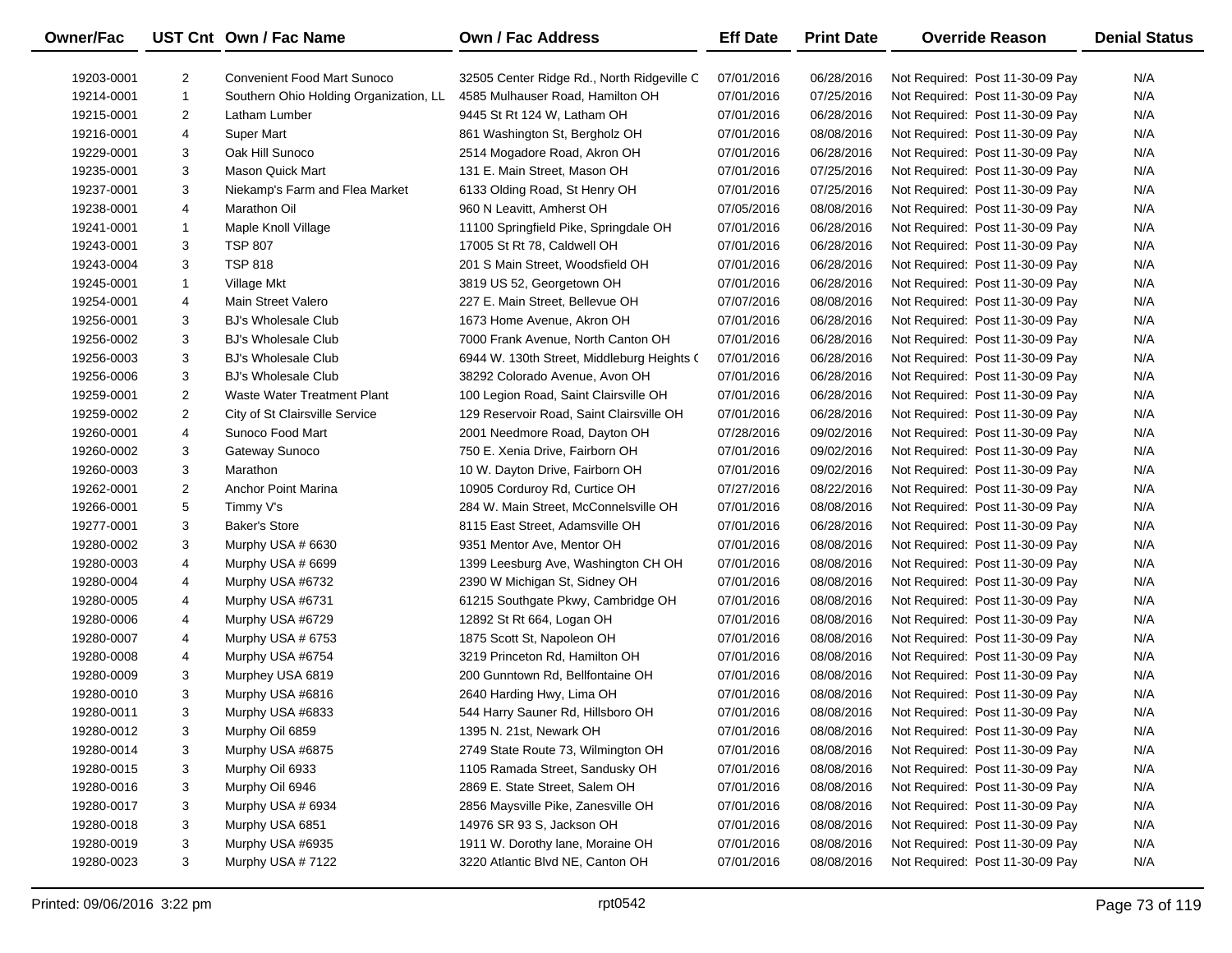| Owner/Fac  |                | UST Cnt Own / Fac Name                                                 | <b>Own / Fac Address</b>                  | <b>Eff Date</b> | <b>Print Date</b> | <b>Override Reason</b>          | <b>Denial Status</b> |
|------------|----------------|------------------------------------------------------------------------|-------------------------------------------|-----------------|-------------------|---------------------------------|----------------------|
| 19280-0024 | 3              | Murphy USA #7148                                                       | 920 Fangboner, Fremont OH                 | 07/01/2016      | 08/08/2016        | Not Required: Post 11-30-09 Pay | N/A                  |
| 19280-0025 | 3              | Murphy USA #7149                                                       | 491 East Airport Hwy, Wauseon OH          | 07/01/2016      | 08/08/2016        | Not Required: Post 11-30-09 Pay | N/A                  |
| 19280-0026 | 3              | Murphy USA #7167                                                       | 1934 Havemann Rd, Celina OH               | 07/01/2016      | 08/08/2016        | Not Required: Post 11-30-09 Pay | N/A                  |
| 19280-0027 | 3              | Murphy USA #7162                                                       | 7735 Hoke Road, Englewood OH              | 07/01/2016      | 08/08/2016        | Not Required: Post 11-30-09 Pay | N/A                  |
| 19280-0028 | 3              | Murphy USA #7168                                                       | 15669 State Route 67, Kenton OH           | 07/01/2016      | 08/08/2016        | Not Required: Post 11-30-09 Pay | N/A                  |
| 19280-0029 | 3              | Murphy USA #7169                                                       | 1281 Bellefontain Street, Wapakoneta OH   | 07/01/2016      | 08/08/2016        | Not Required: Post 11-30-09 Pay | N/A                  |
| 19280-0030 | 3              | Murphy USA #7151                                                       | 85 River Trace Lane, Chillicothe OH       | 07/01/2016      | 08/08/2016        | Not Required: Post 11-30-09 Pay | N/A                  |
| 19280-0031 | 3              | Murphy USA #7219                                                       | 23739 Airport Road, Coshocton OH          | 07/01/2016      | 08/08/2016        | Not Required: Post 11-30-09 Pay | N/A                  |
| 19280-0032 | 3              | Murphy USA #7248                                                       | 201 Town Center Boulevard, Van Wert OH    | 07/01/2016      | 08/08/2016        | Not Required: Post 11-30-09 Pay | N/A                  |
| 19280-0034 | 3              | Murphy USA #7293                                                       | 2481 Possum Run Road, Mansfield OH        | 07/01/2016      | 08/08/2016        | Not Required: Post 11-30-09 Pay | N/A                  |
| 19280-0035 | 3              | Murphy USA #7268                                                       | 1302 E. Ash Street, Piqua OH              | 07/01/2016      | 08/08/2016        | Not Required: Post 11-30-09 Pay | N/A                  |
| 19280-0036 | 3              | Murphy USA #7292                                                       | 1815 State Route 125 (A), Amelia OH       | 07/01/2016      | 08/08/2016        | Not Required: Post 11-30-09 Pay | N/A                  |
| 19280-0037 | 3              | Murphy USA #7294                                                       | 6045 N. Ridge Road, Madison OH            | 07/01/2016      | 08/08/2016        | Not Required: Post 11-30-09 Pay | N/A                  |
| 19280-0038 | 3              | Murphy USA #7309                                                       | 631 Coleman's Crossing Blvd, Marysville O | 07/01/2016      | 08/08/2016        | Not Required: Post 11-30-09 Pay | N/A                  |
| 19280-0039 | 3              | Murphy USA #7311                                                       | 2915 W. State Route 18, Tiffin OH         | 07/01/2016      | 08/08/2016        | Not Required: Post 11-30-09 Pay | N/A                  |
| 19280-0040 | 3              | Murphy USA #7310                                                       | 50 S. Tuttle Road, Springfield OH         | 07/01/2016      | 08/08/2016        | Not Required: Post 11-30-09 Pay | N/A                  |
| 19280-0042 | 3              | Murphy USA # 6666                                                      | 1118 S. Main Street, Bowling Green OH     | 07/01/2016      | 08/08/2016        | Not Required: Post 11-30-09 Pay | N/A                  |
| 19280-0044 | 3              | Murphy USA #7347                                                       | 1181 Trenton Avenue, Findlay OH           | 07/01/2016      | 08/08/2016        | Not Required: Post 11-30-09 Pay | N/A                  |
| 19280-0045 | 3              | Murphy USA #7163                                                       | 4030 Tuscarwas Street W., Canton OH       | 07/01/2016      | 08/08/2016        | Not Required: Post 11-30-09 Pay | N/A                  |
| 19280-0046 | 3              | Murphy USA #7397                                                       | 50 Hospitality Drive, Xenia OH            | 07/01/2016      | 08/08/2016        | Not Required: Post 11-30-09 Pay | N/A                  |
| 19280-0047 | 3              | Murphy USA #7371                                                       | 46118 US Route 20, Oberlin OH             | 07/01/2016      | 08/08/2016        | Not Required: Post 11-30-09 Pay | N/A                  |
| 19280-0048 | 3              | Murphy USA 7429                                                        | 1265 E. 2nd Street, Franklin OH           | 07/01/2016      | 08/08/2016        | Not Required: Post 11-30-09 Pay | N/A                  |
| 19280-0049 | 3              | Murphy USA #7432                                                       | 3589 E. Main Street, White Hall OH        | 07/01/2016      | 08/08/2016        | Not Required: Post 11-30-09 Pay | N/A                  |
| 19280-0050 | 3              | Murphy Express #8676                                                   | 389 County Road 120 S., South Point OH    | 07/01/2016      | 08/08/2016        | Not Required: Post 11-30-09 Pay | N/A                  |
| 19280-0051 | 3              | Murphy USA #7515                                                       | 262 Tallmadge Road, Kent OH               | 07/01/2016      | 08/08/2016        | Not Required: Post 11-30-09 Pay | N/A                  |
| 19280-0052 | 3              | Murphy USA #7513                                                       | 2016 Millennium Boulevard, Warren OH      | 07/01/2016      | 08/08/2016        | Not Required: Post 11-30-09 Pay | N/A                  |
| 19281-0001 | $\overline{2}$ | Roeder-Toledo Terminal                                                 | 1728 Drouillard, Oregon OH                | 07/01/2016      | 06/28/2016        | Not Required: Post 11-30-09 Pay | N/A                  |
| 19287-0001 | 3              | Perrysville C-Store, LLC                                               | 200 W. 3rd Street, Perrysville OH         | 07/01/2016      | 06/28/2016        | Not Required: Post 11-30-09 Pay | N/A                  |
| 19290-0001 | 1              | Chagrin Green LLC/Commerce Park 4 & : 23250 Chagrin Blvd, Beachwood OH |                                           | 07/01/2016      | 07/08/2016        | Not Required: Post 11-30-09 Pay | N/A                  |
| 19292-0001 | $\mathbf{1}$   | <b>Catholic Charities Services</b>                                     | 6753 State Road, Parma OH                 | 08/25/2016      | 09/02/2016        | Not Required: Post 11-30-09 Pay | N/A                  |
| 19298-0001 | 3              | Kirby Oil                                                              | 4200 Kirby Ave, Cincinnati OH             | 07/01/2016      | 06/28/2016        | Not Required: Post 11-30-09 Pay | N/A                  |
| 19301-0001 | $\overline{7}$ | <b>Brookys</b>                                                         | 10959 State Route 224, Ottawa OH          | 07/01/2016      | 06/28/2016        | Not Required: Post 11-30-09 Pay | N/A                  |
| 19306-0001 | 3              | New Miami Quick Stop                                                   | 667 Riverside Drive NW, New Miami OH      | 07/01/2016      | 07/25/2016        | Not Required: Post 11-30-09 Pay | N/A                  |
| 19307-0001 | $\overline{2}$ | <b>Universal Disposal</b>                                              | 9954 Old State Rd, Chardon OH             | 07/01/2016      | 06/28/2016        | Not Required: Post 11-30-09 Pay | N/A                  |
| 19310-0002 | $\overline{2}$ | Former Bellaire Trucking Company                                       | 66845 Pogue Rd, St Clairsville OH         | 07/01/2016      | 06/28/2016        | Not Required: Post 11-30-09 Pay | N/A                  |
| 19311-0001 | $\mathbf 1$    | <b>Richs Towing &amp; Service</b>                                      | 20529 First Ave, Middleburg Heights OH    | 07/01/2016      | 06/28/2016        | Not Required: Post 11-30-09 Pay | N/A                  |
| 19314-0001 | 3              | JAH Incorporated                                                       | 3907 Wheatley Rd, Richfield OH            | 07/01/2016      | 06/28/2016        | Not Required: Post 11-30-09 Pay | N/A                  |
| 19319-0001 | 4              | Penn Ohio Coal Co                                                      | 3596 State Route 39 NW, Dover OH          | 07/01/2016      | 07/25/2016        | Not Required: Post 11-30-09 Pay | N/A                  |
| 19320-0001 | $\overline{2}$ | Marathon Food Center                                                   | 1401 Sullivant Ave, Columbus OH           | 07/14/2016      | 08/08/2016        | Not Required: Post 11-30-09 Pay | N/A                  |
| 19323-0002 | 3              | Starv'n Sam Co.                                                        | 2110 Montana Avenue, Cincinnati OH        | 07/01/2016      | 08/08/2016        | Not Required: Post 11-30-09 Pay | N/A                  |
| 19323-0003 | 3              | Starv'n Sam Co.                                                        | 6464 Winton Road, Cincinnati OH           | 07/01/2016      | 08/08/2016        | Not Required: Post 11-30-09 Pay | N/A                  |
| 19324-0001 | 2              | The Store on Broadway and Penn                                         | 7 S Pennsylvania, Wellston OH             | 07/01/2016      | 08/08/2016        | Not Required: Post 11-30-09 Pay | N/A                  |
| 19330-0001 | 3              | Irace Automotive                                                       | 2265 W Market St, Akron OH                | 07/01/2016      | 08/08/2016        | Not Required: Post 11-30-09 Pay | N/A                  |
|            |                |                                                                        |                                           |                 |                   |                                 |                      |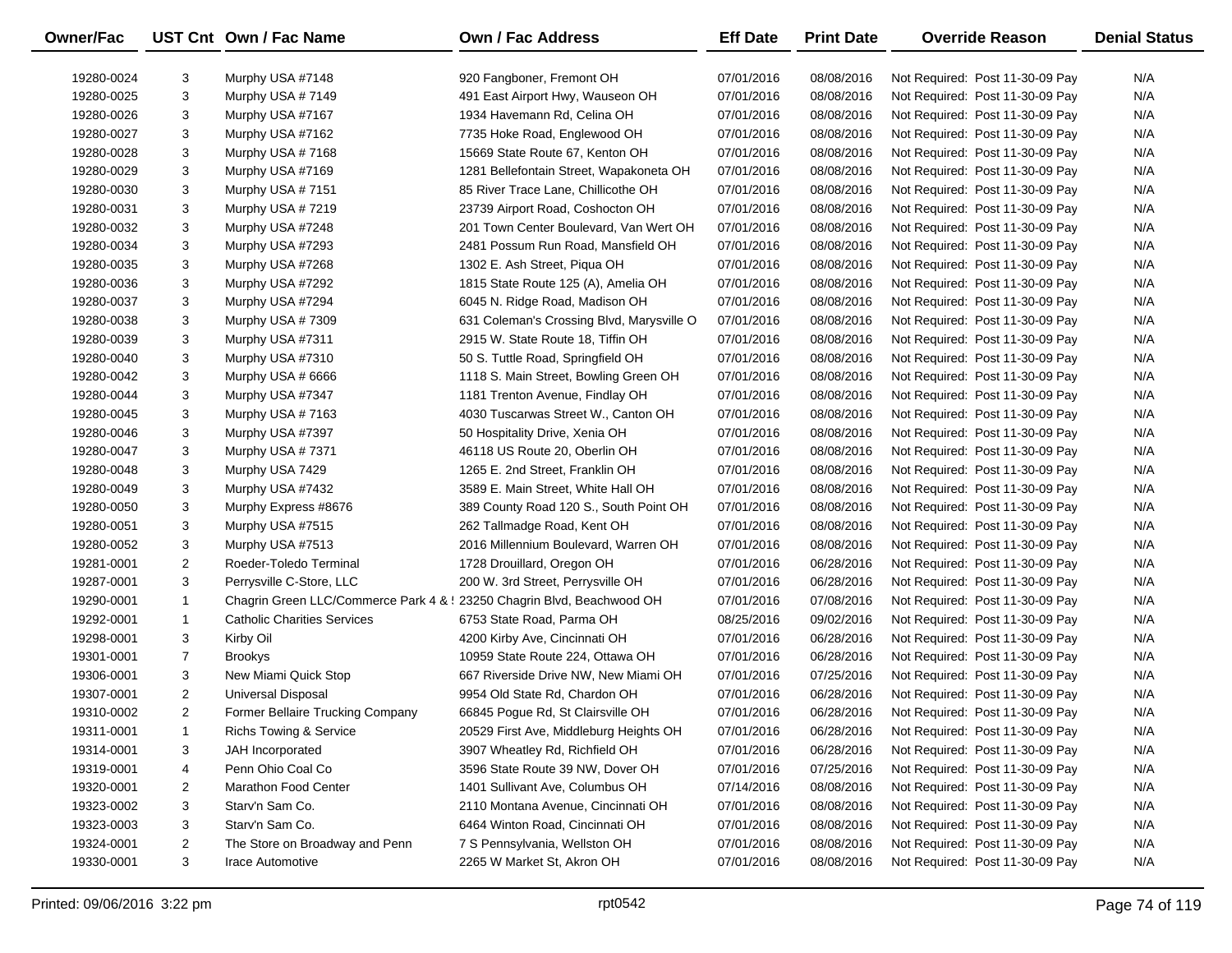| Owner/Fac  |                | UST Cnt Own / Fac Name               | Own / Fac Address                         | <b>Eff Date</b> | <b>Print Date</b> | <b>Override Reason</b>          | <b>Denial Status</b> |
|------------|----------------|--------------------------------------|-------------------------------------------|-----------------|-------------------|---------------------------------|----------------------|
| 19331-0001 | 3              | The Loading Zone                     | 431 Howard Street, Bridgeport OH          | 07/01/2016      | 06/28/2016        | Not Required: Post 11-30-09 Pay | N/A                  |
| 19337-0001 | $\mathbf{1}$   | W. O. Walker Center, Inc.            | 10524 Euclid Avenue, Cleveland OH         | 07/01/2016      | 06/28/2016        | Not Required: Post 11-30-09 Pay | N/A                  |
| 19338-0001 | 3              | <b>Wernerts Corner Station</b>       | 5001 Douglas Road, Toledo OH              | 07/01/2016      | 06/28/2016        | Not Required: Post 11-30-09 Pay | N/A                  |
| 19339-0001 | 5              | <b>EZ Stop Convenience Store</b>     | 3363 State Route 376, Stockport OH        | 07/01/2016      | 07/25/2016        | Not Required: Post 11-30-09 Pay | N/A                  |
| 19343-0001 | 3              | Midway Mini Mart                     | 13458 St Rt 38, South Solon OH            | 07/22/2016      | 08/22/2016        | Not Required: Post 11-30-09 Pay | N/A                  |
| 19351-0001 | 4              | YRC Inc. d/b/a YRC Freight (857)     | 5400 Fisher Road, Columbus OH             | 07/01/2016      | 08/22/2016        | Not Required: Post 11-30-09 Pay | N/A                  |
| 19351-0002 | 6              | YRC Inc. d/b/a YRC Freight (218)     | 5250 Brecksville Road, Cleveland OH       | 07/01/2016      | 08/22/2016        | Not Required: Post 11-30-09 Pay | N/A                  |
| 19351-0004 | $\overline{2}$ | USF Holland Inc. d/b/a Holland (319) | 3140 Massilon Road, Akron OH              | 07/01/2016      | 08/22/2016        | Not Required: Post 11-30-09 Pay | N/A                  |
| 19351-0005 | 2              | USF Holland Inc. d/b/a Holland (317) | 10720 Memphis Avenue, Brooklyn OH         | 07/01/2016      | 08/22/2016        | Not Required: Post 11-30-09 Pay | N/A                  |
| 19351-0006 | $\overline{2}$ | USF Holland Inc. d/b/a Holland (304) | 9970 Farr Court, Cincinnati OH            | 07/01/2016      | 08/22/2016        | Not Required: Post 11-30-09 Pay | N/A                  |
| 19351-0007 | $\mathbf{1}$   | USF Holland Inc. d/b/a Holland (314) | 2700 Valley Pike, Dayton OH               | 07/01/2016      | 08/22/2016        | Not Required: Post 11-30-09 Pay | N/A                  |
| 19351-0008 | 2              | USF Holland Inc. d/b/a Holland (313) | 4800 Journal Street, Columbus OH          | 07/01/2016      | 08/22/2016        | Not Required: Post 11-30-09 Pay | N/A                  |
| 19351-0009 | $\overline{2}$ | USF Holland Inc. d/b/a Holland (316) | 20820 Midstar Drive, Bowling Green OH     | 07/01/2016      | 08/22/2016        | Not Required: Post 11-30-09 Pay | N/A                  |
| 19351-0010 | $\overline{2}$ | YRC Inc. d/b/a YRC Freight (211)     | 1275 Oh Avenue, Copley OH                 | 07/01/2016      | 08/22/2016        | Not Required: Post 11-30-09 Pay | N/A                  |
| 19351-0012 | 4              | USF Holland Inc. d/b/a Holland (304) | 10074 Princeton Glendale Road, Cincinnati | 07/01/2016      | 08/22/2016        | Not Required: Post 11-30-09 Pay | N/A                  |
| 19351-0012 | $\mathbf{1}$   | USF Holland Inc. d/b/a Holland (304) | 10074 Princeton Glendale Road, Cincinnati | 08/22/2016      | 09/02/2016        | Not Required: Post 11-30-09 Pay | N/A                  |
| 19356-0001 | $\mathbf{1}$   | John Hinderer Honda                  | 1515 Hebron Road, Heath OH                | 07/01/2016      | 06/28/2016        | Not Required: Post 11-30-09 Pay | N/A                  |
| 19362-0001 | 3              | Kings Drive Through                  | 34 Grandin Road, Maineville OH            | 07/01/2016      | 07/25/2016        | Not Required: Post 11-30-09 Pay | N/A                  |
| 19371-0001 | 3              | <b>Campbell Store</b>                | 2209 Wilson Avenue, Campbell OH           | 07/01/2016      | 07/25/2016        | Not Required: Post 11-30-09 Pay | N/A                  |
| 19372-0002 | 3              | <b>Fairlawn Quality Scrub</b>        | 61 Ghent Road, Fairlawn OH                | 07/01/2016      | 08/22/2016        | Not Required: Post 11-30-09 Pay | N/A                  |
| 19378-0001 | 3              | Midway Market                        | 8208 Marysville Road, Ostrander OH        | 07/01/2016      | 06/28/2016        | Not Required: Post 11-30-09 Pay | N/A                  |
| 19381-0001 | 5              | <b>Botkins Marathon</b>              | 501 E. State Street, Botkins OH           | 07/01/2016      | 06/28/2016        | Not Required: Post 11-30-09 Pay | N/A                  |
| 19394-0002 | $\mathbf{1}$   | US Express Enterprises, Inc.         | 825 W. Leffel Lane, Springfield OH        | 07/01/2016      | 06/28/2016        | Not Required: Post 11-30-09 Pay | N/A                  |
| 19401-0001 | $\overline{2}$ | Four Seasons Mini Mart               | 49150 Calcutta Smith Ferry Road, East Li  | 07/01/2016      | 07/25/2016        | Not Required: Post 11-30-09 Pay | N/A                  |
| 19402-0001 | $\overline{2}$ | Huntsman Market, Inc.                | 6211 Blaine Highway, Chillicothe OH       | 07/01/2016      | 06/28/2016        | Not Required: Post 11-30-09 Pay | N/A                  |
| 19413-0001 | 4              | The Filling Station                  | 214 Bridge Street, Jackson OH             | 07/01/2016      | 08/08/2016        | Not Required: Post 11-30-09 Pay | N/A                  |
| 19413-0002 | 3              | Quick Stop                           | 430 E. Broadway Street, Jackson OH        | 07/01/2016      | 08/08/2016        | Not Required: Post 11-30-09 Pay | N/A                  |
| 19415-0002 | $\overline{2}$ | A & K Gas                            | 693 E. Fifth Avenue, Columbus OH          | 07/01/2016      | 08/22/2016        | Not Required: Post 11-30-09 Pay | N/A                  |
| 19422-0001 | $\overline{2}$ | C Plus Market                        | 4106 West Pike Rt 40, Zanesville OH       | 07/01/2016      | 06/28/2016        | Not Required: Post 11-30-09 Pay | N/A                  |
| 19426-0001 | $\overline{2}$ | The Filling Station                  | 5091 Delhi Pike, Cincinnati OH            | 07/01/2016      | 06/28/2016        | Not Required: Post 11-30-09 Pay | N/A                  |
| 19429-0001 | 3              | Beechwood Exxon                      | 3251 Mt Carmel Rd, Cincinnati OH          | 07/01/2016      | 07/25/2016        | Not Required: Post 11-30-09 Pay | N/A                  |
| 19430-0001 | 3              | Legg & Davis Construction Inc        | 2350 Scioto Harper Drive, Columbus OH     | 07/01/2016      | 07/25/2016        | Not Required: Post 11-30-09 Pay | N/A                  |
| 19437-0001 | $\overline{2}$ | Pier 75 Dry Rack Marina              | 299 Edwin Drive, Toledo OH                | 07/01/2016      | 06/28/2016        | Not Required: Post 11-30-09 Pay | N/A                  |
| 19440-0001 | 3              | Rapid Auto                           | 13415 Cleveland Avenue, Uniontown OH      | 08/01/2016      | 08/22/2016        | Not Required: Post 11-30-09 Pay | N/A                  |
| 19444-0001 | 3              | Stan's Bar & Grill Inc.              | 757 W. 2nd Street, Xenia OH               | 07/01/2016      | 06/28/2016        | Not Required: Post 11-30-09 Pay | N/A                  |
| 19453-0001 | 4              | <b>Clark Gas Station</b>             | 2626 E. Third St., Dayton OH              | 07/01/2016      | 09/02/2016        | Not Required: Post 11-30-09 Pay | N/A                  |
| 19453-0002 | 3              | <b>East Fifth Street Gas</b>         | 1737 E. 5th Street, Dayton OH             | 07/01/2016      | 09/02/2016        | Not Required: Post 11-30-09 Pay | N/A                  |
| 19454-0002 | 2              | Old Dominion Freight Line            | 2885 Alum Creek Drive, Columbus OH        | 07/01/2016      | 06/28/2016        | Not Required: Post 11-30-09 Pay | N/A                  |
| 19454-0003 | 1              | Old Dominion Freight Line Inc        | 6431 Centre Park Drive, West Chester OH   | 07/01/2016      | 06/28/2016        | Not Required: Post 11-30-09 Pay | N/A                  |
| 19467-0002 | 4              | Valero Gas Station                   | 301 N. Broad Street, Fairborn OH          | 07/01/2016      | 06/28/2016        | Not Required: Post 11-30-09 Pay | N/A                  |
| 19469-0002 | 3              | <b>Circle K #5204</b>                | 1150 S Broadway, Geneva OH                | 07/01/2016      | 07/25/2016        | Not Required: Post 11-30-09 Pay | N/A                  |
| 19469-0003 | 3              | <b>Circle K #5206</b>                | 5713 St Rt 193, Kingsville OH             | 07/01/2016      | 07/25/2016        | Not Required: Post 11-30-09 Pay | N/A                  |
| 19469-0006 | 3              | Dairy Mart 5217                      | 2166 Pleasant Ave, Hamilton OH            | 07/01/2016      | 07/25/2016        | Not Required: Post 11-30-09 Pay | N/A                  |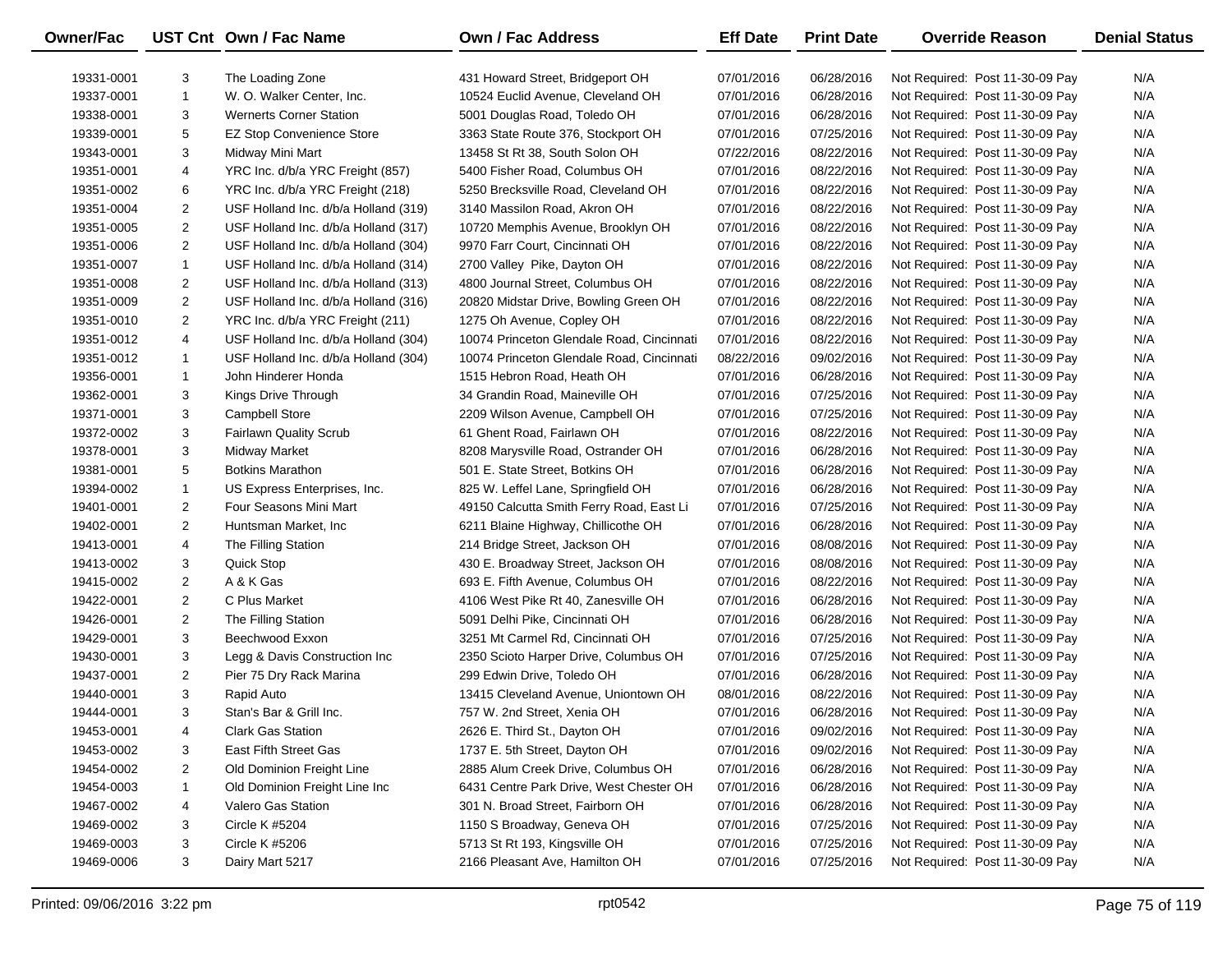| Owner/Fac  |                | UST Cnt Own / Fac Name | Own / Fac Address                        | <b>Eff Date</b> | <b>Print Date</b> | <b>Override Reason</b>          | <b>Denial Status</b> |
|------------|----------------|------------------------|------------------------------------------|-----------------|-------------------|---------------------------------|----------------------|
| 19469-0007 | 2              | Circle K #5220         | 5035 Hamilton Middletown Rd, Hamilton O  | 07/01/2016      | 07/25/2016        | Not Required: Post 11-30-09 Pay | N/A                  |
| 19469-0008 | 3              | Dairy Mart 5222        | 327 W Spring Street, Oxford OH           | 07/01/2016      | 07/25/2016        | Not Required: Post 11-30-09 Pay | N/A                  |
| 19469-0009 | 3              | Dairy Mart 5225        | 264 W Main St, Carrollton OH             | 07/01/2016      | 07/25/2016        | Not Required: Post 11-30-09 Pay | N/A                  |
| 19469-0010 | 3              | Circle K # 5228        | 1600 State Route 28, Loveland OH         | 07/01/2016      | 07/25/2016        | Not Required: Post 11-30-09 Pay | N/A                  |
| 19469-0011 | 3              | Circle K #5232         | 190 N Market St, East Palestine OH       | 07/01/2016      | 07/25/2016        | Not Required: Post 11-30-09 Pay | N/A                  |
| 19469-0012 | 3              | Circle K #5234         | 1827 S Lincoln, Salem OH                 | 07/01/2016      | 07/25/2016        | Not Required: Post 11-30-09 Pay | N/A                  |
| 19469-0013 | 3              | Circle K #5237         | 327 Main Street, W Lafayette OH          | 07/01/2016      | 07/25/2016        | Not Required: Post 11-30-09 Pay | N/A                  |
| 19469-0014 | 2              | Circle K #5241         | 13933 Lakewood Hts Blvd, Cleveland OH    | 07/01/2016      | 07/25/2016        | Not Required: Post 11-30-09 Pay | N/A                  |
| 19469-0015 | 2              | Circle K #5243         | 27190 Center Ridge Rd, Westlake OH       | 07/01/2016      | 07/25/2016        | Not Required: Post 11-30-09 Pay | N/A                  |
| 19469-0016 | 3              | Circle K 5248          | 825 N Rocky River Dr, Berea OH           | 07/01/2016      | 07/25/2016        | Not Required: Post 11-30-09 Pay | N/A                  |
| 19469-0017 | 3              | Dairy Mart #5250       | 7895 York Rd, Parma OH                   | 07/01/2016      | 07/25/2016        | Not Required: Post 11-30-09 Pay | N/A                  |
| 19469-0018 | 3              | Circle K #5251         | 25605 Miles Road, Warrensville Heights O | 07/01/2016      | 07/25/2016        | Not Required: Post 11-30-09 Pay | N/A                  |
| 19469-0019 | 2              | Circle K #5257         | 10215 Sawmill Pkwy, Liberty Township OH  | 07/01/2016      | 07/25/2016        | Not Required: Post 11-30-09 Pay | N/A                  |
| 19469-0021 | 3              | Dairy Mart 5265        | 8303 Sancus Rd, Columbus OH              | 07/01/2016      | 07/25/2016        | Not Required: Post 11-30-09 Pay | N/A                  |
| 19469-0022 | 3              | Dairy Mart 5268        | 5499 Hall Rd, Columbus OH                | 07/01/2016      | 07/25/2016        | Not Required: Post 11-30-09 Pay | N/A                  |
| 19469-0023 | 3              | Circle K #5278         | 15560 West High St, Middlefield OH       | 07/01/2016      | 07/25/2016        | Not Required: Post 11-30-09 Pay | N/A                  |
| 19469-0025 | 2              | Dairy Mart 5280        | 60 S Progress Dr, Xenia OH               | 07/01/2016      | 07/25/2016        | Not Required: Post 11-30-09 Pay | N/A                  |
| 19469-0026 | 3              | Circle K #5286         | 287 Main St, Byesville OH                | 07/01/2016      | 07/25/2016        | Not Required: Post 11-30-09 Pay | N/A                  |
| 19469-0027 | 3              | Circle K #5292         | 11435 Hamilton Avenue, Cincinnati OH     | 07/01/2016      | 07/25/2016        | Not Required: Post 11-30-09 Pay | N/A                  |
| 19469-0028 | 3              | Circle K #5295         | 101 E. Main Street, Scio OH              | 07/01/2016      | 07/25/2016        | Not Required: Post 11-30-09 Pay | N/A                  |
| 19469-0029 | 3              | Circle K #5297         | 1000 Lincoln, Steubenville OH            | 07/01/2016      | 07/25/2016        | Not Required: Post 11-30-09 Pay | N/A                  |
| 19469-0030 | 3              | Dairy Mart 5318        | 2806 Grove Ave, Lorain OH                | 07/01/2016      | 07/25/2016        | Not Required: Post 11-30-09 Pay | N/A                  |
| 19469-0031 | 3              | Circle K# 5320         | 36071 Chester Road, Avon OH              | 07/01/2016      | 07/25/2016        | Not Required: Post 11-30-09 Pay | N/A                  |
| 19469-0032 | 3              | Circle K# 5330         | 1821 Mahoning Avenue, Youngstown OH      | 07/01/2016      | 07/25/2016        | Not Required: Post 11-30-09 Pay | N/A                  |
| 19469-0033 | 3              | Circle K #5335         | 1051 N High St, Wadsworth OH             | 07/01/2016      | 07/25/2016        | Not Required: Post 11-30-09 Pay | N/A                  |
| 19469-0034 | 3              | Dairy Mart 5337        | 521 Pearl Rd, Brunswick OH               | 07/01/2016      | 07/25/2016        | Not Required: Post 11-30-09 Pay | N/A                  |
| 19469-0035 | 3              | Circle K# 5338         | 3809 Pearl Road, Medina OH               | 07/01/2016      | 07/25/2016        | Not Required: Post 11-30-09 Pay | N/A                  |
| 19469-0036 | $\overline{a}$ | Circle K #5339         | 2770 Boston Rd, Brunswick OH             | 07/01/2016      | 07/25/2016        | Not Required: Post 11-30-09 Pay | N/A                  |
| 19469-0037 | 3              | Circle K #5353         | 901 Main St, Dresden OH                  | 07/01/2016      | 07/25/2016        | Not Required: Post 11-30-09 Pay | N/A                  |
| 19469-0038 | 4              | Circle K #5357         | 5065 South Walnut Street, South Bloomfie | 07/01/2016      | 07/25/2016        | Not Required: Post 11-30-09 Pay | N/A                  |
| 19469-0039 | 3              | Circle K #5360         | 4307 SR 44, Rootstown OH                 | 07/01/2016      | 07/25/2016        | Not Required: Post 11-30-09 Pay | N/A                  |
| 19469-0040 | 3              | Circle K #5364         | 530 Chestnut St, North Ravenna OH        | 07/01/2016      | 07/25/2016        | Not Required: Post 11-30-09 Pay | N/A                  |
| 19469-0041 | 3              | Circle K #5365         | 1370 East Main St, Ravenna Township OH   | 07/01/2016      | 07/25/2016        | Not Required: Post 11-30-09 Pay | N/A                  |
| 19469-0042 | 3              | Circle K #5368         | 9425 State Route 14, Streetsboro OH      | 07/01/2016      | 07/25/2016        | Not Required: Post 11-30-09 Pay | N/A                  |
| 19469-0043 | 3              | Circle K #5369         | 1343 Tallmadge, Brimfield OH             | 07/01/2016      | 07/25/2016        | Not Required: Post 11-30-09 Pay | N/A                  |
| 19469-0044 | 3              | Circle K #5371         | 1304 SR 183 and 224, Atwater OH          | 07/01/2016      | 07/25/2016        | Not Required: Post 11-30-09 Pay | N/A                  |
| 19469-0045 | 3              | <b>Circle K #5380</b>  | 73 Melmore St, Tiffin OH                 | 07/01/2016      | 07/25/2016        | Not Required: Post 11-30-09 Pay | N/A                  |
| 19469-0046 | 3              | Circle K #5381         | 272 North Sandusky, Tiffin OH            | 07/01/2016      | 07/25/2016        | Not Required: Post 11-30-09 Pay | N/A                  |
| 19469-0047 | 3              | Dairy Mart 5385        | 6341 Navarre Rd SW, Navarre OH           | 07/01/2016      | 07/25/2016        | Not Required: Post 11-30-09 Pay | N/A                  |
| 19469-0048 | 3              | <b>Circle K #5386</b>  | 1198 Harrisburg Rd, Alliance OH          | 07/01/2016      | 07/25/2016        | Not Required: Post 11-30-09 Pay | N/A                  |
| 19469-0049 | 2              | <b>Circle K #5398</b>  | 2640 Fulton Drive NW, Canton OH          | 07/01/2016      | 07/25/2016        | Not Required: Post 11-30-09 Pay | N/A                  |
| 19469-0050 | 3              | Dairy Mart 5407        | 1383 Wooster Road, Barberton OH          | 07/01/2016      | 07/25/2016        | Not Required: Post 11-30-09 Pay | N/A                  |
| 19469-0051 | 3              | Circle K #5413         | 3634 Massilon Road, Uniontown OH         | 07/01/2016      | 07/25/2016        | Not Required: Post 11-30-09 Pay | N/A                  |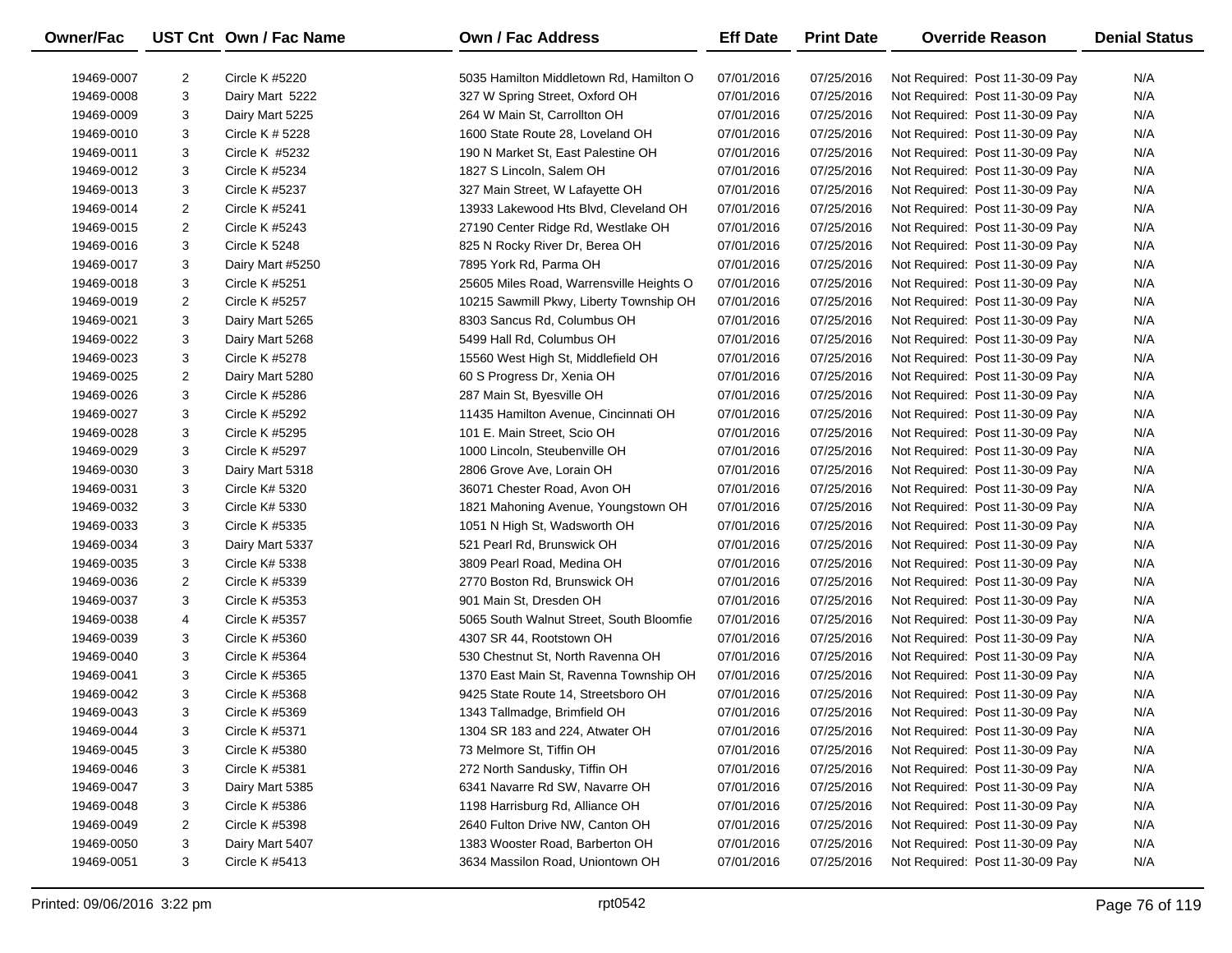| Owner/Fac  |                | UST Cnt Own / Fac Name | <b>Own / Fac Address</b>                 | <b>Eff Date</b> | <b>Print Date</b> | <b>Override Reason</b>          | <b>Denial Status</b> |
|------------|----------------|------------------------|------------------------------------------|-----------------|-------------------|---------------------------------|----------------------|
| 19469-0052 | 3              | <b>Circle K #5417</b>  | 750 Steels Corner Rd, Stow OH            | 07/01/2016      | 07/25/2016        | Not Required: Post 11-30-09 Pay | N/A                  |
| 19469-0053 | 3              | Circle K #5419         | 1830 East Waterloo Rd, Akron OH          | 07/01/2016      | 07/25/2016        | Not Required: Post 11-30-09 Pay | N/A                  |
| 19469-0055 | 2              | Circle K #5441         | 134 Main St, Creston OH                  | 07/01/2016      | 07/25/2016        | Not Required: Post 11-30-09 Pay | N/A                  |
| 19469-0056 | 3              | Circle K #5443         | 28350 Oregon Rd, Perrysburg OH           | 07/01/2016      | 07/25/2016        | Not Required: Post 11-30-09 Pay | N/A                  |
| 19469-0058 | 3              | Dairy Mart 5460        | 4251 N Kimberly Parkway, Columbus OH     | 07/01/2016      | 07/25/2016        | Not Required: Post 11-30-09 Pay | N/A                  |
| 19469-0059 | 3              | Dairy Mart 5464        | 4242 Morse Rd, Columbus OH               | 07/01/2016      | 07/25/2016        | Not Required: Post 11-30-09 Pay | N/A                  |
| 19469-0060 | 3              | Big Foot #59           | 1031 Harrison Ave, Harrison OH           | 07/01/2016      | 07/25/2016        | Not Required: Post 11-30-09 Pay | N/A                  |
| 19469-0061 | 4              | Macs #5485             | 130 W. High Street, Oxford OH            | 07/01/2016      | 07/25/2016        | Not Required: Post 11-30-09 Pay | N/A                  |
| 19469-0062 | 3              | Circle K #5322         | 1225 Holland Sylvania Rd, Toledo OH      | 07/01/2016      | 07/25/2016        | Not Required: Post 11-30-09 Pay | N/A                  |
| 19469-0063 | 3              | Dairy Mart 5402        | 310 Tallmadge Rd, Cuyahoga Falls OH      | 07/01/2016      | 07/25/2016        | Not Required: Post 11-30-09 Pay | N/A                  |
| 19469-0064 | $\overline{2}$ | Circle K #5304         | 8860 East Broad St, Reynoldsburg OH      | 07/01/2016      | 07/25/2016        | Not Required: Post 11-30-09 Pay | N/A                  |
| 19469-0065 | 3              | Dairy Mart #5355       | 254 E Broadway, New Lexington OH         | 07/01/2016      | 07/25/2016        | Not Required: Post 11-30-09 Pay | N/A                  |
| 19469-0066 | $\overline{2}$ | Circle K #5267         | 1573 Schrock Rd, Columbus OH             | 07/01/2016      | 07/25/2016        | Not Required: Post 11-30-09 Pay | N/A                  |
| 19469-0068 | 2              | Circle K #5266         | 3043 London Groveport Rd, Grove City OH  | 07/01/2016      | 07/25/2016        | Not Required: Post 11-30-09 Pay | N/A                  |
| 19469-0069 | $\overline{2}$ | Circle K #5223         | 5677 West Chester, Cincinnati OH         | 07/01/2016      | 07/25/2016        | Not Required: Post 11-30-09 Pay | N/A                  |
| 19469-0070 | 2              | Dairy Mart 5227        | 1114 Ohio Pike, Amelia (Union Township)  | 07/01/2016      | 07/25/2016        | Not Required: Post 11-30-09 Pay | N/A                  |
| 19469-0071 | 3              | Dairy Mart 5476        | 500 E Erie Ave, Lorain OH                | 07/01/2016      | 07/25/2016        | Not Required: Post 11-30-09 Pay | N/A                  |
| 19469-0072 | 2              | Circle K #5374         | 2094 Park Ave West, Ontario OH           | 07/01/2016      | 07/25/2016        | Not Required: Post 11-30-09 Pay | N/A                  |
| 19469-0073 | 3              | Circle K #5238         | 105 East Street, Galion OH               | 07/01/2016      | 07/25/2016        | Not Required: Post 11-30-09 Pay | N/A                  |
| 19469-0074 | 3              | Dairy Mart 5416        | 4936 Fishcreek Rd, Stow OH               | 07/01/2016      | 07/25/2016        | Not Required: Post 11-30-09 Pay | N/A                  |
| 19469-0075 | 3              | Dairy Mart 5341        | 3519 S County Rd, 25-A, Tipp City OH     | 07/01/2016      | 07/25/2016        | Not Required: Post 11-30-09 Pay | N/A                  |
| 19469-0076 | 3              | Dairy Mart 5351        | 60 W Main St, New Concord OH             | 07/01/2016      | 07/25/2016        | Not Required: Post 11-30-09 Pay | N/A                  |
| 19469-0077 | 3              | Circle K #5259         | 11005 Huron-Avery Rd, Milan Township O   | 07/01/2016      | 07/25/2016        | Not Required: Post 11-30-09 Pay | N/A                  |
| 19469-0078 | 3              | Circle K #5410         | 5075 Darrow Road, Hudson OH              | 07/01/2016      | 07/25/2016        | Not Required: Post 11-30-09 Pay | N/A                  |
| 19469-0079 | $\overline{2}$ | <b>Circle K #5252</b>  | 36170 Lakeshore Blvd, Eastlake OH        | 07/01/2016      | 07/25/2016        | Not Required: Post 11-30-09 Pay | N/A                  |
| 19469-0080 | 2              | Dairy Mart #5282       | 1150 E Dayton-Yellow Springs Rd, Fairbor | 07/01/2016      | 07/25/2016        | Not Required: Post 11-30-09 Pay | N/A                  |
| 19469-0081 | 3              | Dairy Mart #5288       | 7701 Main Street, Newton OH              | 07/01/2016      | 07/25/2016        | Not Required: Post 11-30-09 Pay | N/A                  |
| 19469-0082 | 2              | Circle K #5314         | 4819 Broadway, Sheffield OH              | 07/01/2016      | 07/25/2016        | Not Required: Post 11-30-09 Pay | N/A                  |
| 19469-0083 | $\overline{2}$ | Dairy Mart #5387       | 4163 Portage Street NW, Canton OH        | 07/01/2016      | 07/25/2016        | Not Required: Post 11-30-09 Pay | N/A                  |
| 19469-0084 | 3              | Circle K #5440         | 2349 Akron Rd, Wooster OH                | 07/01/2016      | 07/25/2016        | Not Required: Post 11-30-09 Pay | N/A                  |
| 19469-0085 | $\overline{2}$ | Dairy Mart #5216       | 6100 Dixie Hwy (SR 4), Fairfield OH      | 07/01/2016      | 07/25/2016        | Not Required: Post 11-30-09 Pay | N/A                  |
| 19469-0086 | 2              | Dairy Mart #5229       | 1213 St Rt 28, Milford OH                | 07/01/2016      | 07/25/2016        | Not Required: Post 11-30-09 Pay | N/A                  |
| 19469-0087 | 3              | Circle K #5253         | 1480 Broadway Avenue, Bedford OH         | 07/01/2016      | 07/25/2016        | Not Required: Post 11-30-09 Pay | N/A                  |
| 19469-0088 | $\overline{2}$ | Circle K #5254         | 8911 Day Dr, Parma OH                    | 07/01/2016      | 07/25/2016        | Not Required: Post 11-30-09 Pay | N/A                  |
| 19469-0089 | 3              | Circle K #5269         | 3749 Twin Creeks Drive, Columbus OH      | 07/01/2016      | 07/25/2016        | Not Required: Post 11-30-09 Pay | N/A                  |
| 19469-0090 | 2              | Dairy Mart #5272       | 1497 N Shoop Ave, Wauseon OH             | 07/01/2016      | 07/25/2016        | Not Required: Post 11-30-09 Pay | N/A                  |
| 19469-0091 | 2              | Circle K #5281         | 600 Orchard Lane, Beavercreek OH         | 07/01/2016      | 07/25/2016        | Not Required: Post 11-30-09 Pay | N/A                  |
| 19469-0092 | 3              | Dairy Mart #5468       | 3760 Snouffer Rd, Columbus OH            | 07/01/2016      | 07/25/2016        | Not Required: Post 11-30-09 Pay | N/A                  |
| 19469-0093 | 3              | Circle K #5233         | 335 N Market St, Lisbon OH               | 07/01/2016      | 07/25/2016        | Not Required: Post 11-30-09 Pay | N/A                  |
| 19469-0094 | 3              | Circle K #5202         | 411 E. Main Street, Ashland OH           | 07/01/2016      | 07/25/2016        | Not Required: Post 11-30-09 Pay | N/A                  |
| 19469-0095 | 2              | Circle K #5328         | 205 Ohio Street E., Sebring OH           | 07/01/2016      | 07/25/2016        | Not Required: Post 11-30-09 Pay | N/A                  |
| 19469-0096 | 3              | Circle K #5215         | 3871 Noble Ave, Bellaire OH              | 07/01/2016      | 07/25/2016        | Not Required: Post 11-30-09 Pay | N/A                  |
| 19469-0097 | 3              | Circle K #5236         | 502 S 7th St. Coshocton OH               | 07/01/2016      | 07/25/2016        | Not Required: Post 11-30-09 Pay | N/A                  |
|            |                |                        |                                          |                 |                   |                                 |                      |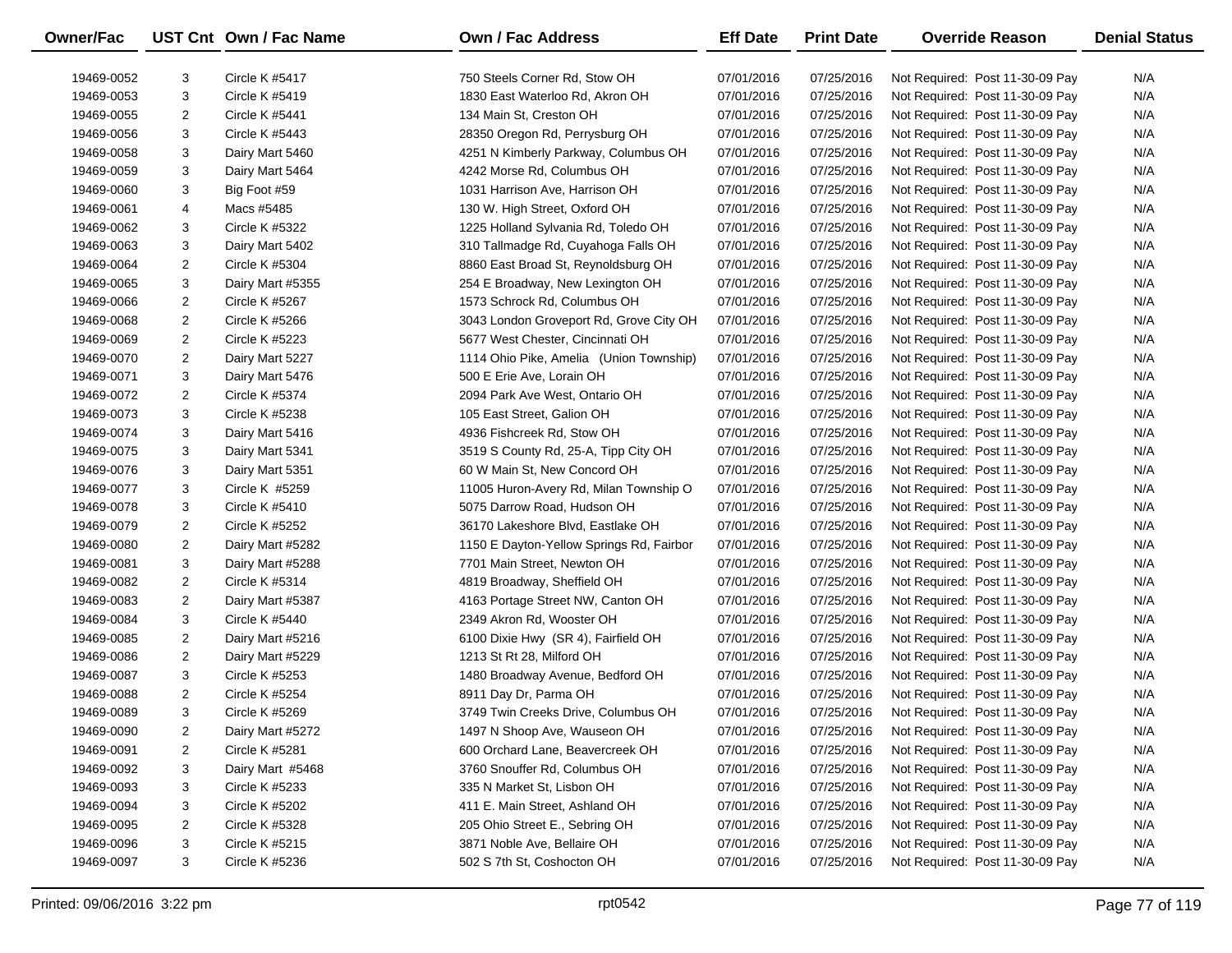| N/A<br>19469-0098<br>3<br>Dairy Mart #5399<br>707 N Union St, Alliance OH<br>07/01/2016<br>07/25/2016<br>Not Required: Post 11-30-09 Pay<br>3<br>N/A<br>141 Main Street, Crooksville OH<br>07/01/2016<br>07/25/2016<br>19469-0099<br>Dairy Mart #5356<br>Not Required: Post 11-30-09 Pay<br>3<br>07/01/2016<br>07/25/2016<br>N/A<br>19469-0101<br>Dairy Mart #5379<br>551 East Lytle Street, Fostoria OH<br>Not Required: Post 11-30-09 Pay<br>3<br>07/25/2016<br>N/A<br>19469-0104<br>Circle K #5209<br>5825 S Main St, Ashtabula OH<br>07/01/2016<br>Not Required: Post 11-30-09 Pay<br>2<br>Circle K #5501<br>07/01/2016<br>07/25/2016<br>N/A<br>19469-0106<br>26003 Broadway, Bedford OH<br>Not Required: Post 11-30-09 Pay<br>5<br>07/25/2016<br>N/A<br>19469-0107<br>Circle K #5500<br>1524 State Street Route 303, Streetsboro C<br>07/01/2016<br>Not Required: Post 11-30-09 Pay<br>3<br>07/25/2016<br>N/A<br>19469-0108<br>Circle K #5235<br>1125 E State Street, Salem OH<br>07/01/2016<br>Not Required: Post 11-30-09 Pay<br>2<br>07/01/2016<br>07/25/2016<br>N/A<br>19469-0109<br>Circle K #5231<br>780 State Street, Salem OH<br>Not Required: Post 11-30-09 Pay<br>5<br>07/01/2016<br>07/25/2016<br>N/A<br>19469-0110<br>Circle K # 5557<br>10630 Loveland Maderia Rd, Loveland OH<br>Not Required: Post 11-30-09 Pay<br>07/25/2016<br>N/A<br>19469-0111<br>4<br>Circle K # 5556<br>1299 N Memorial Dr, Lancaster OH<br>07/01/2016<br>Not Required: Post 11-30-09 Pay<br>5<br>07/25/2016<br>N/A<br>19469-0112<br>Circle K # 5558<br>1101 State Rt 28, Milford OH<br>07/01/2016<br>Not Required: Post 11-30-09 Pay<br>5<br>07/25/2016<br>N/A<br>Circle K # 5559<br>3200 S High St, Columbus OH<br>07/01/2016<br>Not Required: Post 11-30-09 Pay<br>19469-0113<br>4<br>07/01/2016<br>07/25/2016<br>N/A<br>19469-0114<br>Circle K #5570<br>221 W. Main Street, Bellevue OH<br>Not Required: Post 11-30-09 Pay<br>5<br>07/25/2016<br>N/A<br>Circle K #5566<br>1103 N. Water Street., Uhrichsville OH<br>07/01/2016<br>Not Required: Post 11-30-09 Pay<br>19469-0115<br>5<br>07/01/2016<br>07/25/2016<br>N/A<br>19469-0116<br>Circle K #5567<br>8035 Darrow Rd., Twinsburg OH<br>Not Required: Post 11-30-09 Pay<br>3<br>07/25/2016<br>N/A<br><b>Circle K #5568</b><br>1029 W. Main Street, Ravenna OH<br>07/01/2016<br>Not Required: Post 11-30-09 Pay<br>19469-0117<br>5<br>07/01/2016<br>07/25/2016<br>N/A<br>19469-0118<br>Circle K #5571<br>8154 Airport Highway, Holland OH<br>Not Required: Post 11-30-09 Pay<br>07/25/2016<br>N/A<br>19469-0119<br>4<br>Circle K #5569<br>100 Crystal Avenue, Findlay OH<br>07/01/2016<br>Not Required: Post 11-30-09 Pay<br>$\overline{7}$<br>07/01/2016<br>07/25/2016<br>N/A<br>19469-0120<br>Circle K #5564<br>5569 State Route 193, Kingsville OH<br>Not Required: Post 11-30-09 Pay<br>07/25/2016<br>N/A<br>19469-0122<br>4<br>Circle K # 5575<br>935 E. Tallmadge Avenue, Akron OH<br>07/01/2016<br>Not Required: Post 11-30-09 Pay<br>3<br>07/25/2016<br>N/A<br>19469-0123<br>Circle K # 5576<br>1750 Brittain Road, Akron OH<br>07/01/2016<br>Not Required: Post 11-30-09 Pay<br>3<br>07/25/2016<br>N/A<br>19469-0124<br>Circkle K $#$ 5577<br>997 Brown Street, Akron OH<br>07/01/2016<br>Not Required: Post 11-30-09 Pay<br>07/01/2016<br>07/25/2016<br>N/A<br>19469-0125<br>4<br>Circle K # 5578<br>3955 State Road, Cuyahoga Falls OH<br>Not Required: Post 11-30-09 Pay<br>3<br>07/25/2016<br>N/A<br>19469-0126<br>Circkle K $# 5579$<br>85 S. Main Street, Munroe Falls OH<br>07/01/2016<br>Not Required: Post 11-30-09 Pay<br>3<br>07/01/2016<br>07/25/2016<br>N/A<br>19469-0127<br>Circle K # 5580<br>13951 Triskett Road, Cleveland OH<br>Not Required: Post 11-30-09 Pay<br>3<br>07/25/2016<br>N/A<br>19469-0128<br>Circle K # 5581<br>1456 S. Cleveland-Massillon Road, Copley<br>07/01/2016<br>Not Required: Post 11-30-09 Pay<br>3<br>07/25/2016<br>N/A<br>19469-0129<br>Circle K # 5582<br>1683 W. Market Street, Akron OH<br>07/01/2016<br>Not Required: Post 11-30-09 Pay<br>3<br>07/25/2016<br>N/A<br>19469-0130<br>Circkle K # 5583<br>444 S. Maple Street, Akron OH<br>07/01/2016<br>Not Required: Post 11-30-09 Pay<br>07/01/2016<br>07/25/2016<br>N/A<br>19469-0131<br>4<br>Circle K # 5584<br>550 W. Waterloo Road, Akron OH<br>Not Required: Post 11-30-09 Pay<br>3<br>07/01/2016<br>07/25/2016<br>N/A<br>19469-0132<br>Circle K # 5585<br>170 Tallmadge Circle, Tallmadge OH<br>Not Required: Post 11-30-09 Pay<br>3<br>07/25/2016<br>N/A<br>19469-0133<br>Circle K # 5586<br>11 S. Cleveland-Massillon Road, Fairlawn (<br>07/01/2016<br>Not Required: Post 11-30-09 Pay<br>07/25/2016<br>N/A<br>19469-0134<br>4<br>Circle K # 5587<br>10302 Akron Road, Rittman OH<br>07/01/2016<br>Not Required: Post 11-30-09 Pay<br>3<br>07/01/2016<br>07/25/2016<br>N/A<br>19469-0135<br>Circle K # 5588<br>3130 S. Main Street, Coventry Twp OH<br>Not Required: Post 11-30-09 Pay<br>3<br>N/A<br>19469-0136<br>Circle K # 5589<br>7498 Broadview Road, Parma OH<br>07/01/2016<br>07/25/2016<br>Not Required: Post 11-30-09 Pay<br>3<br>07/25/2016<br>N/A<br>19469-0137<br>Circle K # 5590<br>1559 E. Market Street, Akron OH<br>07/01/2016<br>Not Required: Post 11-30-09 Pay<br>Circle K # 5591<br>3357 Manchester Road, Akron OH<br>Not Required: Post 11-30-09 Pay<br>07/01/2016<br>19469-0138<br>З<br>07/25/2016<br>N/A<br>3<br>07/01/2016<br>07/25/2016<br>N/A<br>19469-0139<br>Circle K # 5592<br>1949 N. Cleveland-Massillon Road, Bath O<br>Not Required: Post 11-30-09 Pay<br>3<br>07/25/2016<br>Not Required: Post 11-30-09 Pay<br>N/A<br>19469-0140<br>Circle K # 5593<br>641 W. Portage Trail, Cuyahoga Falls OH<br>07/01/2016<br>3<br>07/25/2016<br>N/A<br>19469-0141<br>Circle K # 5594<br>224 31st Street Southwest, Barberton OH<br>07/01/2016<br>Not Required: Post 11-30-09 Pay<br>3<br>07/01/2016<br>07/25/2016<br>Not Required: Post 11-30-09 Pay<br>N/A<br>19469-0142<br>Circle K # 5595<br>2806 Copley Road, Copley OH<br>3<br>07/25/2016<br>Not Required: Post 11-30-09 Pay<br>N/A<br>19469-0143<br>Circle K # 5596<br>2767 Albrecht Avenue, Akron OH<br>07/01/2016<br>3<br>1178 S. Arlington Street, Akron OH<br>07/01/2016<br>07/25/2016<br>Not Required: Post 11-30-09 Pay<br>N/A<br>19469-0144<br>Circle K # 5597<br>3<br>1526 S. Hawkins Avenue, Akron OH<br>07/25/2016<br>Not Required: Post 11-30-09 Pay<br>N/A<br>19469-0145<br>Circle K # 5598<br>07/01/2016 | Owner/Fac | UST Cnt Own / Fac Name | <b>Own / Fac Address</b> | <b>Eff Date</b> | <b>Print Date</b> | <b>Override Reason</b> | <b>Denial Status</b> |
|-----------------------------------------------------------------------------------------------------------------------------------------------------------------------------------------------------------------------------------------------------------------------------------------------------------------------------------------------------------------------------------------------------------------------------------------------------------------------------------------------------------------------------------------------------------------------------------------------------------------------------------------------------------------------------------------------------------------------------------------------------------------------------------------------------------------------------------------------------------------------------------------------------------------------------------------------------------------------------------------------------------------------------------------------------------------------------------------------------------------------------------------------------------------------------------------------------------------------------------------------------------------------------------------------------------------------------------------------------------------------------------------------------------------------------------------------------------------------------------------------------------------------------------------------------------------------------------------------------------------------------------------------------------------------------------------------------------------------------------------------------------------------------------------------------------------------------------------------------------------------------------------------------------------------------------------------------------------------------------------------------------------------------------------------------------------------------------------------------------------------------------------------------------------------------------------------------------------------------------------------------------------------------------------------------------------------------------------------------------------------------------------------------------------------------------------------------------------------------------------------------------------------------------------------------------------------------------------------------------------------------------------------------------------------------------------------------------------------------------------------------------------------------------------------------------------------------------------------------------------------------------------------------------------------------------------------------------------------------------------------------------------------------------------------------------------------------------------------------------------------------------------------------------------------------------------------------------------------------------------------------------------------------------------------------------------------------------------------------------------------------------------------------------------------------------------------------------------------------------------------------------------------------------------------------------------------------------------------------------------------------------------------------------------------------------------------------------------------------------------------------------------------------------------------------------------------------------------------------------------------------------------------------------------------------------------------------------------------------------------------------------------------------------------------------------------------------------------------------------------------------------------------------------------------------------------------------------------------------------------------------------------------------------------------------------------------------------------------------------------------------------------------------------------------------------------------------------------------------------------------------------------------------------------------------------------------------------------------------------------------------------------------------------------------------------------------------------------------------------------------------------------------------------------------------------------------------------------------------------------------------------------------------------------------------------------------------------------------------------------------------------------------------------------------------------------------------------------------------------------------------------------------------------------------------------------------------------------------------------------------------------------------------------------------------------------------------------------------------------------------------------------------------------------------------------------------------------------------------------------------------------------------------------------------------------------------------------------------------------------------------------------------------------------------------------------------------------------------------------------------------------------------------------------------------------------------------------------------------------------------------------------------------------------------------------------------------------------------------------------------------------------------------------------------------------------------------------------------------------------------------------------------------------------------------------------------------------------------------------------------------------------------------------------------------------------------------------------------------------------------------------------------------------------------------------------------------------------------|-----------|------------------------|--------------------------|-----------------|-------------------|------------------------|----------------------|
|                                                                                                                                                                                                                                                                                                                                                                                                                                                                                                                                                                                                                                                                                                                                                                                                                                                                                                                                                                                                                                                                                                                                                                                                                                                                                                                                                                                                                                                                                                                                                                                                                                                                                                                                                                                                                                                                                                                                                                                                                                                                                                                                                                                                                                                                                                                                                                                                                                                                                                                                                                                                                                                                                                                                                                                                                                                                                                                                                                                                                                                                                                                                                                                                                                                                                                                                                                                                                                                                                                                                                                                                                                                                                                                                                                                                                                                                                                                                                                                                                                                                                                                                                                                                                                                                                                                                                                                                                                                                                                                                                                                                                                                                                                                                                                                                                                                                                                                                                                                                                                                                                                                                                                                                                                                                                                                                                                                                                                                                                                                                                                                                                                                                                                                                                                                                                                                                                                                                                                                                                                                                                                                                                                                                                                                                                                                                                                                                                                                                       |           |                        |                          |                 |                   |                        |                      |
|                                                                                                                                                                                                                                                                                                                                                                                                                                                                                                                                                                                                                                                                                                                                                                                                                                                                                                                                                                                                                                                                                                                                                                                                                                                                                                                                                                                                                                                                                                                                                                                                                                                                                                                                                                                                                                                                                                                                                                                                                                                                                                                                                                                                                                                                                                                                                                                                                                                                                                                                                                                                                                                                                                                                                                                                                                                                                                                                                                                                                                                                                                                                                                                                                                                                                                                                                                                                                                                                                                                                                                                                                                                                                                                                                                                                                                                                                                                                                                                                                                                                                                                                                                                                                                                                                                                                                                                                                                                                                                                                                                                                                                                                                                                                                                                                                                                                                                                                                                                                                                                                                                                                                                                                                                                                                                                                                                                                                                                                                                                                                                                                                                                                                                                                                                                                                                                                                                                                                                                                                                                                                                                                                                                                                                                                                                                                                                                                                                                                       |           |                        |                          |                 |                   |                        |                      |
|                                                                                                                                                                                                                                                                                                                                                                                                                                                                                                                                                                                                                                                                                                                                                                                                                                                                                                                                                                                                                                                                                                                                                                                                                                                                                                                                                                                                                                                                                                                                                                                                                                                                                                                                                                                                                                                                                                                                                                                                                                                                                                                                                                                                                                                                                                                                                                                                                                                                                                                                                                                                                                                                                                                                                                                                                                                                                                                                                                                                                                                                                                                                                                                                                                                                                                                                                                                                                                                                                                                                                                                                                                                                                                                                                                                                                                                                                                                                                                                                                                                                                                                                                                                                                                                                                                                                                                                                                                                                                                                                                                                                                                                                                                                                                                                                                                                                                                                                                                                                                                                                                                                                                                                                                                                                                                                                                                                                                                                                                                                                                                                                                                                                                                                                                                                                                                                                                                                                                                                                                                                                                                                                                                                                                                                                                                                                                                                                                                                                       |           |                        |                          |                 |                   |                        |                      |
|                                                                                                                                                                                                                                                                                                                                                                                                                                                                                                                                                                                                                                                                                                                                                                                                                                                                                                                                                                                                                                                                                                                                                                                                                                                                                                                                                                                                                                                                                                                                                                                                                                                                                                                                                                                                                                                                                                                                                                                                                                                                                                                                                                                                                                                                                                                                                                                                                                                                                                                                                                                                                                                                                                                                                                                                                                                                                                                                                                                                                                                                                                                                                                                                                                                                                                                                                                                                                                                                                                                                                                                                                                                                                                                                                                                                                                                                                                                                                                                                                                                                                                                                                                                                                                                                                                                                                                                                                                                                                                                                                                                                                                                                                                                                                                                                                                                                                                                                                                                                                                                                                                                                                                                                                                                                                                                                                                                                                                                                                                                                                                                                                                                                                                                                                                                                                                                                                                                                                                                                                                                                                                                                                                                                                                                                                                                                                                                                                                                                       |           |                        |                          |                 |                   |                        |                      |
|                                                                                                                                                                                                                                                                                                                                                                                                                                                                                                                                                                                                                                                                                                                                                                                                                                                                                                                                                                                                                                                                                                                                                                                                                                                                                                                                                                                                                                                                                                                                                                                                                                                                                                                                                                                                                                                                                                                                                                                                                                                                                                                                                                                                                                                                                                                                                                                                                                                                                                                                                                                                                                                                                                                                                                                                                                                                                                                                                                                                                                                                                                                                                                                                                                                                                                                                                                                                                                                                                                                                                                                                                                                                                                                                                                                                                                                                                                                                                                                                                                                                                                                                                                                                                                                                                                                                                                                                                                                                                                                                                                                                                                                                                                                                                                                                                                                                                                                                                                                                                                                                                                                                                                                                                                                                                                                                                                                                                                                                                                                                                                                                                                                                                                                                                                                                                                                                                                                                                                                                                                                                                                                                                                                                                                                                                                                                                                                                                                                                       |           |                        |                          |                 |                   |                        |                      |
|                                                                                                                                                                                                                                                                                                                                                                                                                                                                                                                                                                                                                                                                                                                                                                                                                                                                                                                                                                                                                                                                                                                                                                                                                                                                                                                                                                                                                                                                                                                                                                                                                                                                                                                                                                                                                                                                                                                                                                                                                                                                                                                                                                                                                                                                                                                                                                                                                                                                                                                                                                                                                                                                                                                                                                                                                                                                                                                                                                                                                                                                                                                                                                                                                                                                                                                                                                                                                                                                                                                                                                                                                                                                                                                                                                                                                                                                                                                                                                                                                                                                                                                                                                                                                                                                                                                                                                                                                                                                                                                                                                                                                                                                                                                                                                                                                                                                                                                                                                                                                                                                                                                                                                                                                                                                                                                                                                                                                                                                                                                                                                                                                                                                                                                                                                                                                                                                                                                                                                                                                                                                                                                                                                                                                                                                                                                                                                                                                                                                       |           |                        |                          |                 |                   |                        |                      |
|                                                                                                                                                                                                                                                                                                                                                                                                                                                                                                                                                                                                                                                                                                                                                                                                                                                                                                                                                                                                                                                                                                                                                                                                                                                                                                                                                                                                                                                                                                                                                                                                                                                                                                                                                                                                                                                                                                                                                                                                                                                                                                                                                                                                                                                                                                                                                                                                                                                                                                                                                                                                                                                                                                                                                                                                                                                                                                                                                                                                                                                                                                                                                                                                                                                                                                                                                                                                                                                                                                                                                                                                                                                                                                                                                                                                                                                                                                                                                                                                                                                                                                                                                                                                                                                                                                                                                                                                                                                                                                                                                                                                                                                                                                                                                                                                                                                                                                                                                                                                                                                                                                                                                                                                                                                                                                                                                                                                                                                                                                                                                                                                                                                                                                                                                                                                                                                                                                                                                                                                                                                                                                                                                                                                                                                                                                                                                                                                                                                                       |           |                        |                          |                 |                   |                        |                      |
|                                                                                                                                                                                                                                                                                                                                                                                                                                                                                                                                                                                                                                                                                                                                                                                                                                                                                                                                                                                                                                                                                                                                                                                                                                                                                                                                                                                                                                                                                                                                                                                                                                                                                                                                                                                                                                                                                                                                                                                                                                                                                                                                                                                                                                                                                                                                                                                                                                                                                                                                                                                                                                                                                                                                                                                                                                                                                                                                                                                                                                                                                                                                                                                                                                                                                                                                                                                                                                                                                                                                                                                                                                                                                                                                                                                                                                                                                                                                                                                                                                                                                                                                                                                                                                                                                                                                                                                                                                                                                                                                                                                                                                                                                                                                                                                                                                                                                                                                                                                                                                                                                                                                                                                                                                                                                                                                                                                                                                                                                                                                                                                                                                                                                                                                                                                                                                                                                                                                                                                                                                                                                                                                                                                                                                                                                                                                                                                                                                                                       |           |                        |                          |                 |                   |                        |                      |
|                                                                                                                                                                                                                                                                                                                                                                                                                                                                                                                                                                                                                                                                                                                                                                                                                                                                                                                                                                                                                                                                                                                                                                                                                                                                                                                                                                                                                                                                                                                                                                                                                                                                                                                                                                                                                                                                                                                                                                                                                                                                                                                                                                                                                                                                                                                                                                                                                                                                                                                                                                                                                                                                                                                                                                                                                                                                                                                                                                                                                                                                                                                                                                                                                                                                                                                                                                                                                                                                                                                                                                                                                                                                                                                                                                                                                                                                                                                                                                                                                                                                                                                                                                                                                                                                                                                                                                                                                                                                                                                                                                                                                                                                                                                                                                                                                                                                                                                                                                                                                                                                                                                                                                                                                                                                                                                                                                                                                                                                                                                                                                                                                                                                                                                                                                                                                                                                                                                                                                                                                                                                                                                                                                                                                                                                                                                                                                                                                                                                       |           |                        |                          |                 |                   |                        |                      |
|                                                                                                                                                                                                                                                                                                                                                                                                                                                                                                                                                                                                                                                                                                                                                                                                                                                                                                                                                                                                                                                                                                                                                                                                                                                                                                                                                                                                                                                                                                                                                                                                                                                                                                                                                                                                                                                                                                                                                                                                                                                                                                                                                                                                                                                                                                                                                                                                                                                                                                                                                                                                                                                                                                                                                                                                                                                                                                                                                                                                                                                                                                                                                                                                                                                                                                                                                                                                                                                                                                                                                                                                                                                                                                                                                                                                                                                                                                                                                                                                                                                                                                                                                                                                                                                                                                                                                                                                                                                                                                                                                                                                                                                                                                                                                                                                                                                                                                                                                                                                                                                                                                                                                                                                                                                                                                                                                                                                                                                                                                                                                                                                                                                                                                                                                                                                                                                                                                                                                                                                                                                                                                                                                                                                                                                                                                                                                                                                                                                                       |           |                        |                          |                 |                   |                        |                      |
|                                                                                                                                                                                                                                                                                                                                                                                                                                                                                                                                                                                                                                                                                                                                                                                                                                                                                                                                                                                                                                                                                                                                                                                                                                                                                                                                                                                                                                                                                                                                                                                                                                                                                                                                                                                                                                                                                                                                                                                                                                                                                                                                                                                                                                                                                                                                                                                                                                                                                                                                                                                                                                                                                                                                                                                                                                                                                                                                                                                                                                                                                                                                                                                                                                                                                                                                                                                                                                                                                                                                                                                                                                                                                                                                                                                                                                                                                                                                                                                                                                                                                                                                                                                                                                                                                                                                                                                                                                                                                                                                                                                                                                                                                                                                                                                                                                                                                                                                                                                                                                                                                                                                                                                                                                                                                                                                                                                                                                                                                                                                                                                                                                                                                                                                                                                                                                                                                                                                                                                                                                                                                                                                                                                                                                                                                                                                                                                                                                                                       |           |                        |                          |                 |                   |                        |                      |
|                                                                                                                                                                                                                                                                                                                                                                                                                                                                                                                                                                                                                                                                                                                                                                                                                                                                                                                                                                                                                                                                                                                                                                                                                                                                                                                                                                                                                                                                                                                                                                                                                                                                                                                                                                                                                                                                                                                                                                                                                                                                                                                                                                                                                                                                                                                                                                                                                                                                                                                                                                                                                                                                                                                                                                                                                                                                                                                                                                                                                                                                                                                                                                                                                                                                                                                                                                                                                                                                                                                                                                                                                                                                                                                                                                                                                                                                                                                                                                                                                                                                                                                                                                                                                                                                                                                                                                                                                                                                                                                                                                                                                                                                                                                                                                                                                                                                                                                                                                                                                                                                                                                                                                                                                                                                                                                                                                                                                                                                                                                                                                                                                                                                                                                                                                                                                                                                                                                                                                                                                                                                                                                                                                                                                                                                                                                                                                                                                                                                       |           |                        |                          |                 |                   |                        |                      |
|                                                                                                                                                                                                                                                                                                                                                                                                                                                                                                                                                                                                                                                                                                                                                                                                                                                                                                                                                                                                                                                                                                                                                                                                                                                                                                                                                                                                                                                                                                                                                                                                                                                                                                                                                                                                                                                                                                                                                                                                                                                                                                                                                                                                                                                                                                                                                                                                                                                                                                                                                                                                                                                                                                                                                                                                                                                                                                                                                                                                                                                                                                                                                                                                                                                                                                                                                                                                                                                                                                                                                                                                                                                                                                                                                                                                                                                                                                                                                                                                                                                                                                                                                                                                                                                                                                                                                                                                                                                                                                                                                                                                                                                                                                                                                                                                                                                                                                                                                                                                                                                                                                                                                                                                                                                                                                                                                                                                                                                                                                                                                                                                                                                                                                                                                                                                                                                                                                                                                                                                                                                                                                                                                                                                                                                                                                                                                                                                                                                                       |           |                        |                          |                 |                   |                        |                      |
|                                                                                                                                                                                                                                                                                                                                                                                                                                                                                                                                                                                                                                                                                                                                                                                                                                                                                                                                                                                                                                                                                                                                                                                                                                                                                                                                                                                                                                                                                                                                                                                                                                                                                                                                                                                                                                                                                                                                                                                                                                                                                                                                                                                                                                                                                                                                                                                                                                                                                                                                                                                                                                                                                                                                                                                                                                                                                                                                                                                                                                                                                                                                                                                                                                                                                                                                                                                                                                                                                                                                                                                                                                                                                                                                                                                                                                                                                                                                                                                                                                                                                                                                                                                                                                                                                                                                                                                                                                                                                                                                                                                                                                                                                                                                                                                                                                                                                                                                                                                                                                                                                                                                                                                                                                                                                                                                                                                                                                                                                                                                                                                                                                                                                                                                                                                                                                                                                                                                                                                                                                                                                                                                                                                                                                                                                                                                                                                                                                                                       |           |                        |                          |                 |                   |                        |                      |
|                                                                                                                                                                                                                                                                                                                                                                                                                                                                                                                                                                                                                                                                                                                                                                                                                                                                                                                                                                                                                                                                                                                                                                                                                                                                                                                                                                                                                                                                                                                                                                                                                                                                                                                                                                                                                                                                                                                                                                                                                                                                                                                                                                                                                                                                                                                                                                                                                                                                                                                                                                                                                                                                                                                                                                                                                                                                                                                                                                                                                                                                                                                                                                                                                                                                                                                                                                                                                                                                                                                                                                                                                                                                                                                                                                                                                                                                                                                                                                                                                                                                                                                                                                                                                                                                                                                                                                                                                                                                                                                                                                                                                                                                                                                                                                                                                                                                                                                                                                                                                                                                                                                                                                                                                                                                                                                                                                                                                                                                                                                                                                                                                                                                                                                                                                                                                                                                                                                                                                                                                                                                                                                                                                                                                                                                                                                                                                                                                                                                       |           |                        |                          |                 |                   |                        |                      |
|                                                                                                                                                                                                                                                                                                                                                                                                                                                                                                                                                                                                                                                                                                                                                                                                                                                                                                                                                                                                                                                                                                                                                                                                                                                                                                                                                                                                                                                                                                                                                                                                                                                                                                                                                                                                                                                                                                                                                                                                                                                                                                                                                                                                                                                                                                                                                                                                                                                                                                                                                                                                                                                                                                                                                                                                                                                                                                                                                                                                                                                                                                                                                                                                                                                                                                                                                                                                                                                                                                                                                                                                                                                                                                                                                                                                                                                                                                                                                                                                                                                                                                                                                                                                                                                                                                                                                                                                                                                                                                                                                                                                                                                                                                                                                                                                                                                                                                                                                                                                                                                                                                                                                                                                                                                                                                                                                                                                                                                                                                                                                                                                                                                                                                                                                                                                                                                                                                                                                                                                                                                                                                                                                                                                                                                                                                                                                                                                                                                                       |           |                        |                          |                 |                   |                        |                      |
|                                                                                                                                                                                                                                                                                                                                                                                                                                                                                                                                                                                                                                                                                                                                                                                                                                                                                                                                                                                                                                                                                                                                                                                                                                                                                                                                                                                                                                                                                                                                                                                                                                                                                                                                                                                                                                                                                                                                                                                                                                                                                                                                                                                                                                                                                                                                                                                                                                                                                                                                                                                                                                                                                                                                                                                                                                                                                                                                                                                                                                                                                                                                                                                                                                                                                                                                                                                                                                                                                                                                                                                                                                                                                                                                                                                                                                                                                                                                                                                                                                                                                                                                                                                                                                                                                                                                                                                                                                                                                                                                                                                                                                                                                                                                                                                                                                                                                                                                                                                                                                                                                                                                                                                                                                                                                                                                                                                                                                                                                                                                                                                                                                                                                                                                                                                                                                                                                                                                                                                                                                                                                                                                                                                                                                                                                                                                                                                                                                                                       |           |                        |                          |                 |                   |                        |                      |
|                                                                                                                                                                                                                                                                                                                                                                                                                                                                                                                                                                                                                                                                                                                                                                                                                                                                                                                                                                                                                                                                                                                                                                                                                                                                                                                                                                                                                                                                                                                                                                                                                                                                                                                                                                                                                                                                                                                                                                                                                                                                                                                                                                                                                                                                                                                                                                                                                                                                                                                                                                                                                                                                                                                                                                                                                                                                                                                                                                                                                                                                                                                                                                                                                                                                                                                                                                                                                                                                                                                                                                                                                                                                                                                                                                                                                                                                                                                                                                                                                                                                                                                                                                                                                                                                                                                                                                                                                                                                                                                                                                                                                                                                                                                                                                                                                                                                                                                                                                                                                                                                                                                                                                                                                                                                                                                                                                                                                                                                                                                                                                                                                                                                                                                                                                                                                                                                                                                                                                                                                                                                                                                                                                                                                                                                                                                                                                                                                                                                       |           |                        |                          |                 |                   |                        |                      |
|                                                                                                                                                                                                                                                                                                                                                                                                                                                                                                                                                                                                                                                                                                                                                                                                                                                                                                                                                                                                                                                                                                                                                                                                                                                                                                                                                                                                                                                                                                                                                                                                                                                                                                                                                                                                                                                                                                                                                                                                                                                                                                                                                                                                                                                                                                                                                                                                                                                                                                                                                                                                                                                                                                                                                                                                                                                                                                                                                                                                                                                                                                                                                                                                                                                                                                                                                                                                                                                                                                                                                                                                                                                                                                                                                                                                                                                                                                                                                                                                                                                                                                                                                                                                                                                                                                                                                                                                                                                                                                                                                                                                                                                                                                                                                                                                                                                                                                                                                                                                                                                                                                                                                                                                                                                                                                                                                                                                                                                                                                                                                                                                                                                                                                                                                                                                                                                                                                                                                                                                                                                                                                                                                                                                                                                                                                                                                                                                                                                                       |           |                        |                          |                 |                   |                        |                      |
|                                                                                                                                                                                                                                                                                                                                                                                                                                                                                                                                                                                                                                                                                                                                                                                                                                                                                                                                                                                                                                                                                                                                                                                                                                                                                                                                                                                                                                                                                                                                                                                                                                                                                                                                                                                                                                                                                                                                                                                                                                                                                                                                                                                                                                                                                                                                                                                                                                                                                                                                                                                                                                                                                                                                                                                                                                                                                                                                                                                                                                                                                                                                                                                                                                                                                                                                                                                                                                                                                                                                                                                                                                                                                                                                                                                                                                                                                                                                                                                                                                                                                                                                                                                                                                                                                                                                                                                                                                                                                                                                                                                                                                                                                                                                                                                                                                                                                                                                                                                                                                                                                                                                                                                                                                                                                                                                                                                                                                                                                                                                                                                                                                                                                                                                                                                                                                                                                                                                                                                                                                                                                                                                                                                                                                                                                                                                                                                                                                                                       |           |                        |                          |                 |                   |                        |                      |
|                                                                                                                                                                                                                                                                                                                                                                                                                                                                                                                                                                                                                                                                                                                                                                                                                                                                                                                                                                                                                                                                                                                                                                                                                                                                                                                                                                                                                                                                                                                                                                                                                                                                                                                                                                                                                                                                                                                                                                                                                                                                                                                                                                                                                                                                                                                                                                                                                                                                                                                                                                                                                                                                                                                                                                                                                                                                                                                                                                                                                                                                                                                                                                                                                                                                                                                                                                                                                                                                                                                                                                                                                                                                                                                                                                                                                                                                                                                                                                                                                                                                                                                                                                                                                                                                                                                                                                                                                                                                                                                                                                                                                                                                                                                                                                                                                                                                                                                                                                                                                                                                                                                                                                                                                                                                                                                                                                                                                                                                                                                                                                                                                                                                                                                                                                                                                                                                                                                                                                                                                                                                                                                                                                                                                                                                                                                                                                                                                                                                       |           |                        |                          |                 |                   |                        |                      |
|                                                                                                                                                                                                                                                                                                                                                                                                                                                                                                                                                                                                                                                                                                                                                                                                                                                                                                                                                                                                                                                                                                                                                                                                                                                                                                                                                                                                                                                                                                                                                                                                                                                                                                                                                                                                                                                                                                                                                                                                                                                                                                                                                                                                                                                                                                                                                                                                                                                                                                                                                                                                                                                                                                                                                                                                                                                                                                                                                                                                                                                                                                                                                                                                                                                                                                                                                                                                                                                                                                                                                                                                                                                                                                                                                                                                                                                                                                                                                                                                                                                                                                                                                                                                                                                                                                                                                                                                                                                                                                                                                                                                                                                                                                                                                                                                                                                                                                                                                                                                                                                                                                                                                                                                                                                                                                                                                                                                                                                                                                                                                                                                                                                                                                                                                                                                                                                                                                                                                                                                                                                                                                                                                                                                                                                                                                                                                                                                                                                                       |           |                        |                          |                 |                   |                        |                      |
|                                                                                                                                                                                                                                                                                                                                                                                                                                                                                                                                                                                                                                                                                                                                                                                                                                                                                                                                                                                                                                                                                                                                                                                                                                                                                                                                                                                                                                                                                                                                                                                                                                                                                                                                                                                                                                                                                                                                                                                                                                                                                                                                                                                                                                                                                                                                                                                                                                                                                                                                                                                                                                                                                                                                                                                                                                                                                                                                                                                                                                                                                                                                                                                                                                                                                                                                                                                                                                                                                                                                                                                                                                                                                                                                                                                                                                                                                                                                                                                                                                                                                                                                                                                                                                                                                                                                                                                                                                                                                                                                                                                                                                                                                                                                                                                                                                                                                                                                                                                                                                                                                                                                                                                                                                                                                                                                                                                                                                                                                                                                                                                                                                                                                                                                                                                                                                                                                                                                                                                                                                                                                                                                                                                                                                                                                                                                                                                                                                                                       |           |                        |                          |                 |                   |                        |                      |
|                                                                                                                                                                                                                                                                                                                                                                                                                                                                                                                                                                                                                                                                                                                                                                                                                                                                                                                                                                                                                                                                                                                                                                                                                                                                                                                                                                                                                                                                                                                                                                                                                                                                                                                                                                                                                                                                                                                                                                                                                                                                                                                                                                                                                                                                                                                                                                                                                                                                                                                                                                                                                                                                                                                                                                                                                                                                                                                                                                                                                                                                                                                                                                                                                                                                                                                                                                                                                                                                                                                                                                                                                                                                                                                                                                                                                                                                                                                                                                                                                                                                                                                                                                                                                                                                                                                                                                                                                                                                                                                                                                                                                                                                                                                                                                                                                                                                                                                                                                                                                                                                                                                                                                                                                                                                                                                                                                                                                                                                                                                                                                                                                                                                                                                                                                                                                                                                                                                                                                                                                                                                                                                                                                                                                                                                                                                                                                                                                                                                       |           |                        |                          |                 |                   |                        |                      |
|                                                                                                                                                                                                                                                                                                                                                                                                                                                                                                                                                                                                                                                                                                                                                                                                                                                                                                                                                                                                                                                                                                                                                                                                                                                                                                                                                                                                                                                                                                                                                                                                                                                                                                                                                                                                                                                                                                                                                                                                                                                                                                                                                                                                                                                                                                                                                                                                                                                                                                                                                                                                                                                                                                                                                                                                                                                                                                                                                                                                                                                                                                                                                                                                                                                                                                                                                                                                                                                                                                                                                                                                                                                                                                                                                                                                                                                                                                                                                                                                                                                                                                                                                                                                                                                                                                                                                                                                                                                                                                                                                                                                                                                                                                                                                                                                                                                                                                                                                                                                                                                                                                                                                                                                                                                                                                                                                                                                                                                                                                                                                                                                                                                                                                                                                                                                                                                                                                                                                                                                                                                                                                                                                                                                                                                                                                                                                                                                                                                                       |           |                        |                          |                 |                   |                        |                      |
|                                                                                                                                                                                                                                                                                                                                                                                                                                                                                                                                                                                                                                                                                                                                                                                                                                                                                                                                                                                                                                                                                                                                                                                                                                                                                                                                                                                                                                                                                                                                                                                                                                                                                                                                                                                                                                                                                                                                                                                                                                                                                                                                                                                                                                                                                                                                                                                                                                                                                                                                                                                                                                                                                                                                                                                                                                                                                                                                                                                                                                                                                                                                                                                                                                                                                                                                                                                                                                                                                                                                                                                                                                                                                                                                                                                                                                                                                                                                                                                                                                                                                                                                                                                                                                                                                                                                                                                                                                                                                                                                                                                                                                                                                                                                                                                                                                                                                                                                                                                                                                                                                                                                                                                                                                                                                                                                                                                                                                                                                                                                                                                                                                                                                                                                                                                                                                                                                                                                                                                                                                                                                                                                                                                                                                                                                                                                                                                                                                                                       |           |                        |                          |                 |                   |                        |                      |
|                                                                                                                                                                                                                                                                                                                                                                                                                                                                                                                                                                                                                                                                                                                                                                                                                                                                                                                                                                                                                                                                                                                                                                                                                                                                                                                                                                                                                                                                                                                                                                                                                                                                                                                                                                                                                                                                                                                                                                                                                                                                                                                                                                                                                                                                                                                                                                                                                                                                                                                                                                                                                                                                                                                                                                                                                                                                                                                                                                                                                                                                                                                                                                                                                                                                                                                                                                                                                                                                                                                                                                                                                                                                                                                                                                                                                                                                                                                                                                                                                                                                                                                                                                                                                                                                                                                                                                                                                                                                                                                                                                                                                                                                                                                                                                                                                                                                                                                                                                                                                                                                                                                                                                                                                                                                                                                                                                                                                                                                                                                                                                                                                                                                                                                                                                                                                                                                                                                                                                                                                                                                                                                                                                                                                                                                                                                                                                                                                                                                       |           |                        |                          |                 |                   |                        |                      |
|                                                                                                                                                                                                                                                                                                                                                                                                                                                                                                                                                                                                                                                                                                                                                                                                                                                                                                                                                                                                                                                                                                                                                                                                                                                                                                                                                                                                                                                                                                                                                                                                                                                                                                                                                                                                                                                                                                                                                                                                                                                                                                                                                                                                                                                                                                                                                                                                                                                                                                                                                                                                                                                                                                                                                                                                                                                                                                                                                                                                                                                                                                                                                                                                                                                                                                                                                                                                                                                                                                                                                                                                                                                                                                                                                                                                                                                                                                                                                                                                                                                                                                                                                                                                                                                                                                                                                                                                                                                                                                                                                                                                                                                                                                                                                                                                                                                                                                                                                                                                                                                                                                                                                                                                                                                                                                                                                                                                                                                                                                                                                                                                                                                                                                                                                                                                                                                                                                                                                                                                                                                                                                                                                                                                                                                                                                                                                                                                                                                                       |           |                        |                          |                 |                   |                        |                      |
|                                                                                                                                                                                                                                                                                                                                                                                                                                                                                                                                                                                                                                                                                                                                                                                                                                                                                                                                                                                                                                                                                                                                                                                                                                                                                                                                                                                                                                                                                                                                                                                                                                                                                                                                                                                                                                                                                                                                                                                                                                                                                                                                                                                                                                                                                                                                                                                                                                                                                                                                                                                                                                                                                                                                                                                                                                                                                                                                                                                                                                                                                                                                                                                                                                                                                                                                                                                                                                                                                                                                                                                                                                                                                                                                                                                                                                                                                                                                                                                                                                                                                                                                                                                                                                                                                                                                                                                                                                                                                                                                                                                                                                                                                                                                                                                                                                                                                                                                                                                                                                                                                                                                                                                                                                                                                                                                                                                                                                                                                                                                                                                                                                                                                                                                                                                                                                                                                                                                                                                                                                                                                                                                                                                                                                                                                                                                                                                                                                                                       |           |                        |                          |                 |                   |                        |                      |
|                                                                                                                                                                                                                                                                                                                                                                                                                                                                                                                                                                                                                                                                                                                                                                                                                                                                                                                                                                                                                                                                                                                                                                                                                                                                                                                                                                                                                                                                                                                                                                                                                                                                                                                                                                                                                                                                                                                                                                                                                                                                                                                                                                                                                                                                                                                                                                                                                                                                                                                                                                                                                                                                                                                                                                                                                                                                                                                                                                                                                                                                                                                                                                                                                                                                                                                                                                                                                                                                                                                                                                                                                                                                                                                                                                                                                                                                                                                                                                                                                                                                                                                                                                                                                                                                                                                                                                                                                                                                                                                                                                                                                                                                                                                                                                                                                                                                                                                                                                                                                                                                                                                                                                                                                                                                                                                                                                                                                                                                                                                                                                                                                                                                                                                                                                                                                                                                                                                                                                                                                                                                                                                                                                                                                                                                                                                                                                                                                                                                       |           |                        |                          |                 |                   |                        |                      |
|                                                                                                                                                                                                                                                                                                                                                                                                                                                                                                                                                                                                                                                                                                                                                                                                                                                                                                                                                                                                                                                                                                                                                                                                                                                                                                                                                                                                                                                                                                                                                                                                                                                                                                                                                                                                                                                                                                                                                                                                                                                                                                                                                                                                                                                                                                                                                                                                                                                                                                                                                                                                                                                                                                                                                                                                                                                                                                                                                                                                                                                                                                                                                                                                                                                                                                                                                                                                                                                                                                                                                                                                                                                                                                                                                                                                                                                                                                                                                                                                                                                                                                                                                                                                                                                                                                                                                                                                                                                                                                                                                                                                                                                                                                                                                                                                                                                                                                                                                                                                                                                                                                                                                                                                                                                                                                                                                                                                                                                                                                                                                                                                                                                                                                                                                                                                                                                                                                                                                                                                                                                                                                                                                                                                                                                                                                                                                                                                                                                                       |           |                        |                          |                 |                   |                        |                      |
|                                                                                                                                                                                                                                                                                                                                                                                                                                                                                                                                                                                                                                                                                                                                                                                                                                                                                                                                                                                                                                                                                                                                                                                                                                                                                                                                                                                                                                                                                                                                                                                                                                                                                                                                                                                                                                                                                                                                                                                                                                                                                                                                                                                                                                                                                                                                                                                                                                                                                                                                                                                                                                                                                                                                                                                                                                                                                                                                                                                                                                                                                                                                                                                                                                                                                                                                                                                                                                                                                                                                                                                                                                                                                                                                                                                                                                                                                                                                                                                                                                                                                                                                                                                                                                                                                                                                                                                                                                                                                                                                                                                                                                                                                                                                                                                                                                                                                                                                                                                                                                                                                                                                                                                                                                                                                                                                                                                                                                                                                                                                                                                                                                                                                                                                                                                                                                                                                                                                                                                                                                                                                                                                                                                                                                                                                                                                                                                                                                                                       |           |                        |                          |                 |                   |                        |                      |
|                                                                                                                                                                                                                                                                                                                                                                                                                                                                                                                                                                                                                                                                                                                                                                                                                                                                                                                                                                                                                                                                                                                                                                                                                                                                                                                                                                                                                                                                                                                                                                                                                                                                                                                                                                                                                                                                                                                                                                                                                                                                                                                                                                                                                                                                                                                                                                                                                                                                                                                                                                                                                                                                                                                                                                                                                                                                                                                                                                                                                                                                                                                                                                                                                                                                                                                                                                                                                                                                                                                                                                                                                                                                                                                                                                                                                                                                                                                                                                                                                                                                                                                                                                                                                                                                                                                                                                                                                                                                                                                                                                                                                                                                                                                                                                                                                                                                                                                                                                                                                                                                                                                                                                                                                                                                                                                                                                                                                                                                                                                                                                                                                                                                                                                                                                                                                                                                                                                                                                                                                                                                                                                                                                                                                                                                                                                                                                                                                                                                       |           |                        |                          |                 |                   |                        |                      |
|                                                                                                                                                                                                                                                                                                                                                                                                                                                                                                                                                                                                                                                                                                                                                                                                                                                                                                                                                                                                                                                                                                                                                                                                                                                                                                                                                                                                                                                                                                                                                                                                                                                                                                                                                                                                                                                                                                                                                                                                                                                                                                                                                                                                                                                                                                                                                                                                                                                                                                                                                                                                                                                                                                                                                                                                                                                                                                                                                                                                                                                                                                                                                                                                                                                                                                                                                                                                                                                                                                                                                                                                                                                                                                                                                                                                                                                                                                                                                                                                                                                                                                                                                                                                                                                                                                                                                                                                                                                                                                                                                                                                                                                                                                                                                                                                                                                                                                                                                                                                                                                                                                                                                                                                                                                                                                                                                                                                                                                                                                                                                                                                                                                                                                                                                                                                                                                                                                                                                                                                                                                                                                                                                                                                                                                                                                                                                                                                                                                                       |           |                        |                          |                 |                   |                        |                      |
|                                                                                                                                                                                                                                                                                                                                                                                                                                                                                                                                                                                                                                                                                                                                                                                                                                                                                                                                                                                                                                                                                                                                                                                                                                                                                                                                                                                                                                                                                                                                                                                                                                                                                                                                                                                                                                                                                                                                                                                                                                                                                                                                                                                                                                                                                                                                                                                                                                                                                                                                                                                                                                                                                                                                                                                                                                                                                                                                                                                                                                                                                                                                                                                                                                                                                                                                                                                                                                                                                                                                                                                                                                                                                                                                                                                                                                                                                                                                                                                                                                                                                                                                                                                                                                                                                                                                                                                                                                                                                                                                                                                                                                                                                                                                                                                                                                                                                                                                                                                                                                                                                                                                                                                                                                                                                                                                                                                                                                                                                                                                                                                                                                                                                                                                                                                                                                                                                                                                                                                                                                                                                                                                                                                                                                                                                                                                                                                                                                                                       |           |                        |                          |                 |                   |                        |                      |
|                                                                                                                                                                                                                                                                                                                                                                                                                                                                                                                                                                                                                                                                                                                                                                                                                                                                                                                                                                                                                                                                                                                                                                                                                                                                                                                                                                                                                                                                                                                                                                                                                                                                                                                                                                                                                                                                                                                                                                                                                                                                                                                                                                                                                                                                                                                                                                                                                                                                                                                                                                                                                                                                                                                                                                                                                                                                                                                                                                                                                                                                                                                                                                                                                                                                                                                                                                                                                                                                                                                                                                                                                                                                                                                                                                                                                                                                                                                                                                                                                                                                                                                                                                                                                                                                                                                                                                                                                                                                                                                                                                                                                                                                                                                                                                                                                                                                                                                                                                                                                                                                                                                                                                                                                                                                                                                                                                                                                                                                                                                                                                                                                                                                                                                                                                                                                                                                                                                                                                                                                                                                                                                                                                                                                                                                                                                                                                                                                                                                       |           |                        |                          |                 |                   |                        |                      |
|                                                                                                                                                                                                                                                                                                                                                                                                                                                                                                                                                                                                                                                                                                                                                                                                                                                                                                                                                                                                                                                                                                                                                                                                                                                                                                                                                                                                                                                                                                                                                                                                                                                                                                                                                                                                                                                                                                                                                                                                                                                                                                                                                                                                                                                                                                                                                                                                                                                                                                                                                                                                                                                                                                                                                                                                                                                                                                                                                                                                                                                                                                                                                                                                                                                                                                                                                                                                                                                                                                                                                                                                                                                                                                                                                                                                                                                                                                                                                                                                                                                                                                                                                                                                                                                                                                                                                                                                                                                                                                                                                                                                                                                                                                                                                                                                                                                                                                                                                                                                                                                                                                                                                                                                                                                                                                                                                                                                                                                                                                                                                                                                                                                                                                                                                                                                                                                                                                                                                                                                                                                                                                                                                                                                                                                                                                                                                                                                                                                                       |           |                        |                          |                 |                   |                        |                      |
|                                                                                                                                                                                                                                                                                                                                                                                                                                                                                                                                                                                                                                                                                                                                                                                                                                                                                                                                                                                                                                                                                                                                                                                                                                                                                                                                                                                                                                                                                                                                                                                                                                                                                                                                                                                                                                                                                                                                                                                                                                                                                                                                                                                                                                                                                                                                                                                                                                                                                                                                                                                                                                                                                                                                                                                                                                                                                                                                                                                                                                                                                                                                                                                                                                                                                                                                                                                                                                                                                                                                                                                                                                                                                                                                                                                                                                                                                                                                                                                                                                                                                                                                                                                                                                                                                                                                                                                                                                                                                                                                                                                                                                                                                                                                                                                                                                                                                                                                                                                                                                                                                                                                                                                                                                                                                                                                                                                                                                                                                                                                                                                                                                                                                                                                                                                                                                                                                                                                                                                                                                                                                                                                                                                                                                                                                                                                                                                                                                                                       |           |                        |                          |                 |                   |                        |                      |
|                                                                                                                                                                                                                                                                                                                                                                                                                                                                                                                                                                                                                                                                                                                                                                                                                                                                                                                                                                                                                                                                                                                                                                                                                                                                                                                                                                                                                                                                                                                                                                                                                                                                                                                                                                                                                                                                                                                                                                                                                                                                                                                                                                                                                                                                                                                                                                                                                                                                                                                                                                                                                                                                                                                                                                                                                                                                                                                                                                                                                                                                                                                                                                                                                                                                                                                                                                                                                                                                                                                                                                                                                                                                                                                                                                                                                                                                                                                                                                                                                                                                                                                                                                                                                                                                                                                                                                                                                                                                                                                                                                                                                                                                                                                                                                                                                                                                                                                                                                                                                                                                                                                                                                                                                                                                                                                                                                                                                                                                                                                                                                                                                                                                                                                                                                                                                                                                                                                                                                                                                                                                                                                                                                                                                                                                                                                                                                                                                                                                       |           |                        |                          |                 |                   |                        |                      |
|                                                                                                                                                                                                                                                                                                                                                                                                                                                                                                                                                                                                                                                                                                                                                                                                                                                                                                                                                                                                                                                                                                                                                                                                                                                                                                                                                                                                                                                                                                                                                                                                                                                                                                                                                                                                                                                                                                                                                                                                                                                                                                                                                                                                                                                                                                                                                                                                                                                                                                                                                                                                                                                                                                                                                                                                                                                                                                                                                                                                                                                                                                                                                                                                                                                                                                                                                                                                                                                                                                                                                                                                                                                                                                                                                                                                                                                                                                                                                                                                                                                                                                                                                                                                                                                                                                                                                                                                                                                                                                                                                                                                                                                                                                                                                                                                                                                                                                                                                                                                                                                                                                                                                                                                                                                                                                                                                                                                                                                                                                                                                                                                                                                                                                                                                                                                                                                                                                                                                                                                                                                                                                                                                                                                                                                                                                                                                                                                                                                                       |           |                        |                          |                 |                   |                        |                      |
|                                                                                                                                                                                                                                                                                                                                                                                                                                                                                                                                                                                                                                                                                                                                                                                                                                                                                                                                                                                                                                                                                                                                                                                                                                                                                                                                                                                                                                                                                                                                                                                                                                                                                                                                                                                                                                                                                                                                                                                                                                                                                                                                                                                                                                                                                                                                                                                                                                                                                                                                                                                                                                                                                                                                                                                                                                                                                                                                                                                                                                                                                                                                                                                                                                                                                                                                                                                                                                                                                                                                                                                                                                                                                                                                                                                                                                                                                                                                                                                                                                                                                                                                                                                                                                                                                                                                                                                                                                                                                                                                                                                                                                                                                                                                                                                                                                                                                                                                                                                                                                                                                                                                                                                                                                                                                                                                                                                                                                                                                                                                                                                                                                                                                                                                                                                                                                                                                                                                                                                                                                                                                                                                                                                                                                                                                                                                                                                                                                                                       |           |                        |                          |                 |                   |                        |                      |
|                                                                                                                                                                                                                                                                                                                                                                                                                                                                                                                                                                                                                                                                                                                                                                                                                                                                                                                                                                                                                                                                                                                                                                                                                                                                                                                                                                                                                                                                                                                                                                                                                                                                                                                                                                                                                                                                                                                                                                                                                                                                                                                                                                                                                                                                                                                                                                                                                                                                                                                                                                                                                                                                                                                                                                                                                                                                                                                                                                                                                                                                                                                                                                                                                                                                                                                                                                                                                                                                                                                                                                                                                                                                                                                                                                                                                                                                                                                                                                                                                                                                                                                                                                                                                                                                                                                                                                                                                                                                                                                                                                                                                                                                                                                                                                                                                                                                                                                                                                                                                                                                                                                                                                                                                                                                                                                                                                                                                                                                                                                                                                                                                                                                                                                                                                                                                                                                                                                                                                                                                                                                                                                                                                                                                                                                                                                                                                                                                                                                       |           |                        |                          |                 |                   |                        |                      |
|                                                                                                                                                                                                                                                                                                                                                                                                                                                                                                                                                                                                                                                                                                                                                                                                                                                                                                                                                                                                                                                                                                                                                                                                                                                                                                                                                                                                                                                                                                                                                                                                                                                                                                                                                                                                                                                                                                                                                                                                                                                                                                                                                                                                                                                                                                                                                                                                                                                                                                                                                                                                                                                                                                                                                                                                                                                                                                                                                                                                                                                                                                                                                                                                                                                                                                                                                                                                                                                                                                                                                                                                                                                                                                                                                                                                                                                                                                                                                                                                                                                                                                                                                                                                                                                                                                                                                                                                                                                                                                                                                                                                                                                                                                                                                                                                                                                                                                                                                                                                                                                                                                                                                                                                                                                                                                                                                                                                                                                                                                                                                                                                                                                                                                                                                                                                                                                                                                                                                                                                                                                                                                                                                                                                                                                                                                                                                                                                                                                                       |           |                        |                          |                 |                   |                        |                      |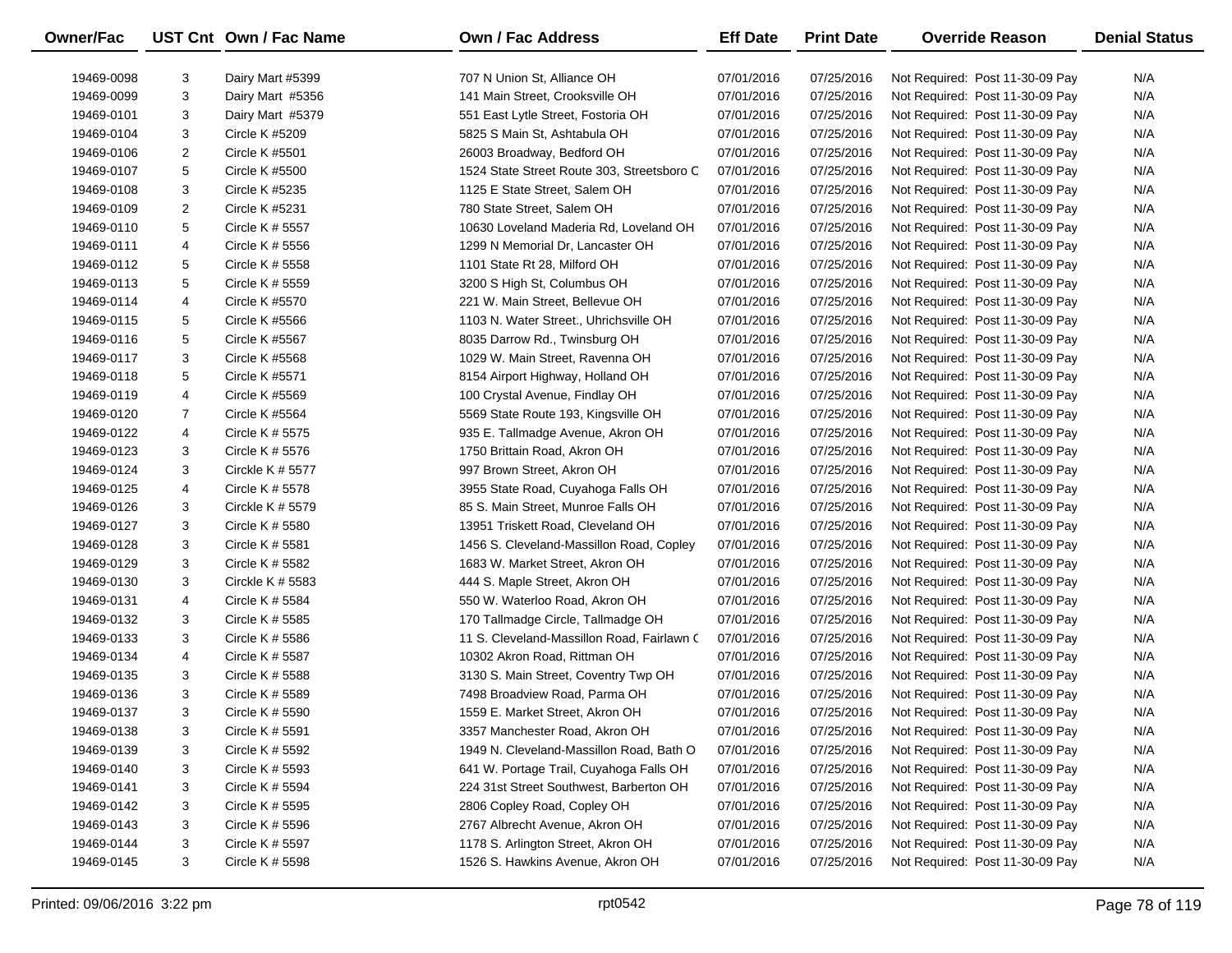| Owner/Fac  |                | UST Cnt Own / Fac Name | <b>Own / Fac Address</b>                 | <b>Eff Date</b> | <b>Print Date</b> | <b>Override Reason</b>          | <b>Denial Status</b> |
|------------|----------------|------------------------|------------------------------------------|-----------------|-------------------|---------------------------------|----------------------|
| 19469-0146 | 3              | Circle K # 5599        | 850 N. Mantua Street, Kent OH            | 07/01/2016      | 07/25/2016        | Not Required: Post 11-30-09 Pay | N/A                  |
| 19469-0147 | 3              | Circle K # 5600        | 1608 East Avenue, Akron OH               | 07/01/2016      | 07/25/2016        | Not Required: Post 11-30-09 Pay | N/A                  |
| 19469-0148 | 3              | Circle K $#5601$       | 635 N. Main Street, Akron OH             | 07/01/2016      | 07/25/2016        | Not Required: Post 11-30-09 Pay | N/A                  |
| 19469-0149 | 3              | Circle K # 5602        | 344 5th Streeet, Barberton OH            | 07/01/2016      | 07/25/2016        | Not Required: Post 11-30-09 Pay | N/A                  |
| 19469-0150 | 3              | Circle K # 5603        | 940 S. Arlington Street, Akron OH        | 07/01/2016      | 07/25/2016        | Not Required: Post 11-30-09 Pay | N/A                  |
| 19469-0151 | 3              | Circle K # 5604        | 1985 W. Market Street, Akron OH          | 07/01/2016      | 07/25/2016        | Not Required: Post 11-30-09 Pay | N/A                  |
| 19469-0152 | 3              | Circle K # 5605        | 650 E. Market Street, Akron OH           | 07/01/2016      | 07/25/2016        | Not Required: Post 11-30-09 Pay | N/A                  |
| 19469-0153 | 3              | Circle K # 5606        | 465 E. Cuyahoga Falls Avenue, Akron OH   | 07/01/2016      | 07/25/2016        | Not Required: Post 11-30-09 Pay | N/A                  |
| 19469-0154 | 4              | Circle K # 5607        | 440 W. Market Street, Akron OH           | 07/01/2016      | 07/25/2016        | Not Required: Post 11-30-09 Pay | N/A                  |
| 19469-0155 | 3              | Circle K # 5608        | 273 Darrow Road, Akron OH                | 07/01/2016      | 07/25/2016        | Not Required: Post 11-30-09 Pay | N/A                  |
| 19469-0156 | 3              | Circle K # 5609        | 1710 Wooster Road, Barberton OH          | 07/01/2016      | 07/25/2016        | Not Required: Post 11-30-09 Pay | N/A                  |
| 19469-0157 | 3              | Circle K # 5610        | 4155 S. Cleveland-Massillon Road, Norton | 07/01/2016      | 07/25/2016        | Not Required: Post 11-30-09 Pay | N/A                  |
| 19469-0158 | 3              | Circle K $# 5611$      | 11133 Ravenna Road, Twinsburg OH         | 07/01/2016      | 07/25/2016        | Not Required: Post 11-30-09 Pay | N/A                  |
| 19469-0159 | 3              | Circle K # 5612        | 1281 Copley Road, Akron OH               | 07/01/2016      | 07/25/2016        | Not Required: Post 11-30-09 Pay | N/A                  |
| 19469-0160 | 3              | Circle K # 5613        | 791 N. Cleveland-Massillon Road, Akron O | 07/01/2016      | 07/25/2016        | Not Required: Post 11-30-09 Pay | N/A                  |
| 19469-0161 | 3              | Circle K # 5614        | 1225 Pearl Road, Brunswick OH            | 07/01/2016      | 07/25/2016        | Not Required: Post 11-30-09 Pay | N/A                  |
| 19469-0162 | 3              | Circle K # 5615        | 2386 Bailey Road, Cuyahoga Falls OH      | 07/01/2016      | 07/25/2016        | Not Required: Post 11-30-09 Pay | N/A                  |
| 19469-0163 | 3              | Circle K # 5616        | 37032 Vine Street, Willoughby OH         | 07/01/2016      | 07/25/2016        | Not Required: Post 11-30-09 Pay | N/A                  |
| 19469-0164 | 3              | Circle K # 5617        | 2610 Ridgewood Road, Akron OH            | 07/01/2016      | 07/25/2016        | Not Required: Post 11-30-09 Pay | N/A                  |
| 19469-0165 | 3              | Circle K # 5618        | 1212 12th Street N.W., Canton OH         | 07/01/2016      | 07/25/2016        | Not Required: Post 11-30-09 Pay | N/A                  |
| 19469-0166 | 3              | Circle K # 5619        | 2709 Front Street, Cuyahoga Falls OH     | 07/01/2016      | 07/25/2016        | Not Required: Post 11-30-09 Pay | N/A                  |
| 19469-0167 | 3              | Circle K # 5620        | 924 E. Exchange Street, Akron OH         | 07/01/2016      | 07/25/2016        | Not Required: Post 11-30-09 Pay | N/A                  |
| 19469-0168 | 3              | Circle K # 5621        | 5270 Northfield Road, Maple Heights OH   | 07/01/2016      | 07/25/2016        | Not Required: Post 11-30-09 Pay | N/A                  |
| 19469-0169 | 3              | Circle K # 5622        | 5878 Smith Road, Brookpark OH            | 07/01/2016      | 07/25/2016        | Not Required: Post 11-30-09 Pay | N/A                  |
| 19469-0170 | 3              | Circle K # 5623        | 530 Center Road, Bedford OH              | 07/01/2016      | 07/25/2016        | Not Required: Post 11-30-09 Pay | N/A                  |
| 19469-0171 | 4              | Circle K # 5624        | 8700 Center Street, Seville OH           | 07/01/2016      | 07/25/2016        | Not Required: Post 11-30-09 Pay | N/A                  |
| 19469-0172 | 3              | Circle K # 5625        | 489 E. Bath Road, Cuyahoga Falls OH      | 07/01/2016      | 07/25/2016        | Not Required: Post 11-30-09 Pay | N/A                  |
| 19469-0173 | 4              | Circle K # 5626        | 3920 W. Tuscarawas Street, Canton OH     | 07/01/2016      | 07/25/2016        | Not Required: Post 11-30-09 Pay | N/A                  |
| 19469-0174 | 3              | Circle K # 5627        | 10216 Northfield Road, Northfield OH     | 07/01/2016      | 07/25/2016        | Not Required: Post 11-30-09 Pay | N/A                  |
| 19469-0175 | 3              | Circle K # 5628        | 3899 Eastern Road, Norton OH             | 07/01/2016      | 07/25/2016        | Not Required: Post 11-30-09 Pay | N/A                  |
| 19469-0176 | 2              | Circle K #5630         | 815 Broad Street, Wadsworth OH           | 07/01/2016      | 07/25/2016        | Not Required: Post 11-30-09 Pay | N/A                  |
| 19469-0178 | 3              | Circle K $#$ 5631      | 248 N. Fulton Street, Wauseon OH         | 07/01/2016      | 07/25/2016        | Not Required: Post 11-30-09 Pay | N/A                  |
| 19469-0179 | 2              | Circle K # 5632        | 103 N. Defiance Street, Archbold OH      | 07/01/2016      | 07/25/2016        | Not Required: Post 11-30-09 Pay | N/A                  |
| 19469-0180 | 4              | Circle K # 5633        | 106 Main Street, Montpelier OH           | 07/01/2016      | 07/25/2016        | Not Required: Post 11-30-09 Pay | N/A                  |
| 19469-0181 | 4              | Circle K # 5634        | 401 S. Wheeling Street, Oregon OH        | 07/01/2016      | 07/25/2016        | Not Required: Post 11-30-09 Pay | N/A                  |
| 19469-0182 | 4              | Circle K # 5635        | 5342 Lewis Avenue, Toledo OH             | 07/01/2016      | 07/25/2016        | Not Required: Post 11-30-09 Pay | N/A                  |
| 19469-0183 | 4              | Circle K # 5636        | 1245 N. Countyline Street, Fostoria OH   | 07/01/2016      | 07/25/2016        | Not Required: Post 11-30-09 Pay | N/A                  |
| 19469-0184 | 3              | Circle K # 5637        | 403 East Street, Liberty Center OH       | 07/01/2016      | 07/25/2016        | Not Required: Post 11-30-09 Pay | N/A                  |
| 19469-0185 | 4              | Circle K # 5638        | 2969 Tremainsville Road, Toledo OH       | 07/01/2016      | 07/25/2016        | Not Required: Post 11-30-09 Pay | N/A                  |
| 19469-0186 | 5              | Circle K # 5639        | 6008 Secor Road, Toledo OH               | 07/01/2016      | 07/25/2016        | Not Required: Post 11-30-09 Pay | N/A                  |
| 19469-0187 | $\overline{2}$ | Circle K # 5640        | 103 N. Prospect Street, Bowling Green OH | 07/01/2016      | 07/25/2016        | Not Required: Post 11-30-09 Pay | N/A                  |
| 19469-0188 | 3              | Circle K # 5641        | 777 Scott Street, Napoleon OH            | 07/01/2016      | 07/25/2016        | Not Required: Post 11-30-09 Pay | N/A                  |
| 19469-0189 | 3              | Circle K # 5642        | 923 S. Main Street, Bryan OH             | 07/01/2016      | 07/25/2016        | Not Required: Post 11-30-09 Pay | N/A                  |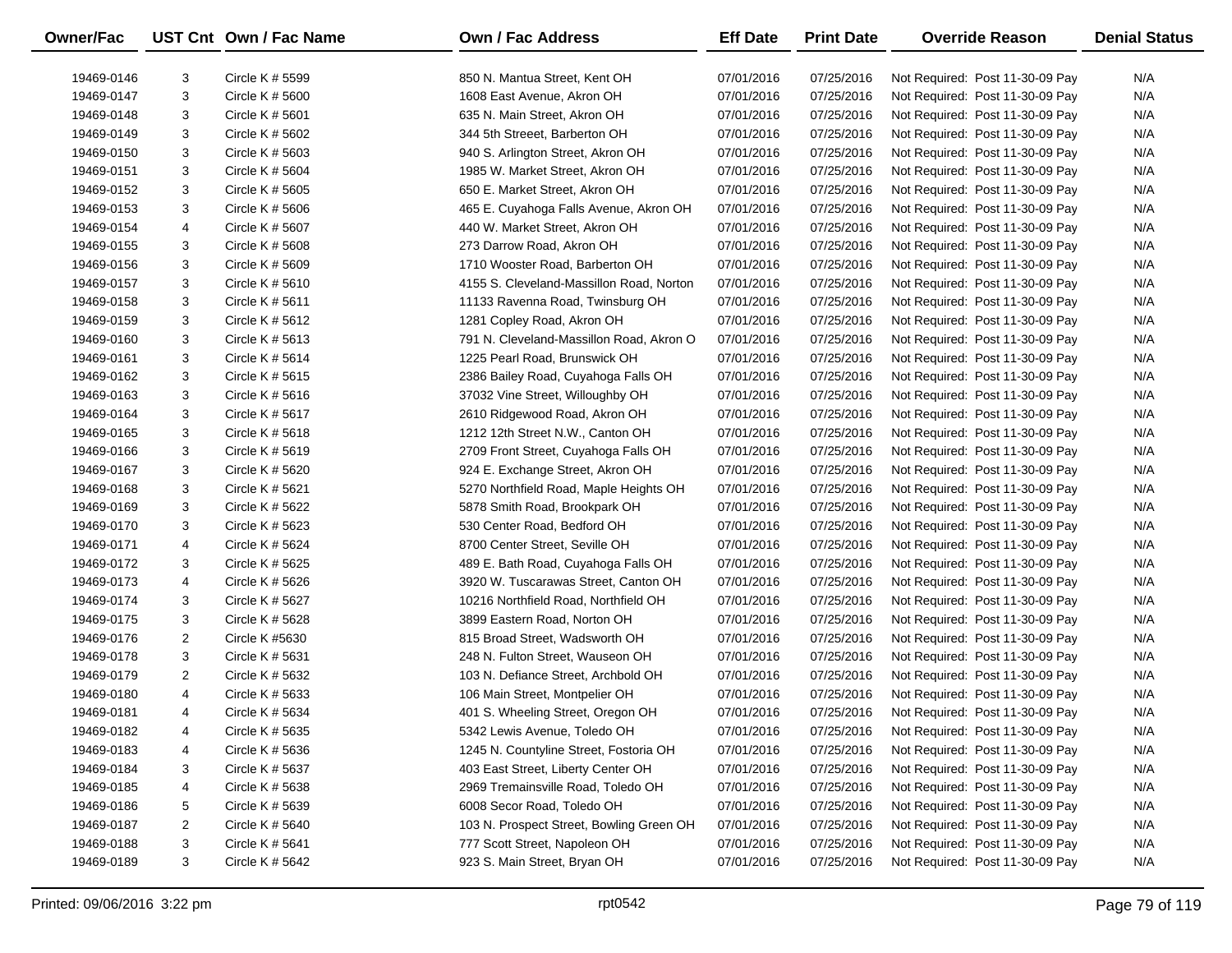| Owner/Fac  |                | UST Cnt Own / Fac Name              | <b>Own / Fac Address</b>                  | <b>Eff Date</b> | <b>Print Date</b> | <b>Override Reason</b>          | <b>Denial Status</b> |
|------------|----------------|-------------------------------------|-------------------------------------------|-----------------|-------------------|---------------------------------|----------------------|
| 19469-0190 | 3              | Circle K # 5643                     | 200 E. Main Street, Fayette OH            | 07/01/2016      | 07/25/2016        | Not Required: Post 11-30-09 Pay | N/A                  |
| 19469-0191 | $\overline{2}$ | Circle K # 5644                     | 495 E. Airport Highway, Wauseon OH        | 07/01/2016      | 07/25/2016        | Not Required: Post 11-30-09 Pay | N/A                  |
| 19469-0192 | 4              | Circle K # 5645                     | 26480 N. Dixie Highway, Perrysburg OH     | 07/01/2016      | 07/25/2016        | Not Required: Post 11-30-09 Pay | N/A                  |
| 19469-0193 | $\overline{2}$ | Circle K # 5646                     | 111 Commerce Lane, Bluffton OH            | 07/01/2016      | 07/25/2016        | Not Required: Post 11-30-09 Pay | N/A                  |
| 19469-0194 | 4              | Circle K # 5647                     | 4562 Woodville Road, Northwood OH         | 07/01/2016      | 07/25/2016        | Not Required: Post 11-30-09 Pay | N/A                  |
| 19469-0195 | 4              | Circle K # 5648                     | 1444 W. Alexis Road, Toledo OH            | 07/01/2016      | 07/25/2016        | Not Required: Post 11-30-09 Pay | N/A                  |
| 19469-0196 | 3              | Circle K # 5649                     | 904 E. 5th Street, Delphos OH             | 07/01/2016      | 07/25/2016        | Not Required: Post 11-30-09 Pay | N/A                  |
| 19469-0197 | 3              | Circle K # 5650                     | 806 W. Market Street, Tiffin OH           | 07/01/2016      | 07/25/2016        | Not Required: Post 11-30-09 Pay | N/A                  |
| 19469-0198 | 4              | Circle K # 5651                     | 6775 Dorr Street, Toledo OH               | 07/01/2016      | 07/25/2016        | Not Required: Post 11-30-09 Pay | N/A                  |
| 19469-0199 | 4              | Circle K # 5652                     | 2054 N. West Street (State Route 65), Lim | 07/01/2016      | 07/25/2016        | Not Required: Post 11-30-09 Pay | N/A                  |
| 19469-0200 | 4              | Circle K # 5653                     | 405 N. Sandusky Avenue, Bucyrus OH        | 07/01/2016      | 07/25/2016        | Not Required: Post 11-30-09 Pay | N/A                  |
| 19469-0201 | 4              | Circle K # 5654                     | 923 W. McPherson Way, Clyde OH            | 07/01/2016      | 07/25/2016        | Not Required: Post 11-30-09 Pay | N/A                  |
| 19469-0202 | 2              | Circle K # 5655                     | 286 Eastown Road, Lima OH                 | 07/01/2016      | 07/25/2016        | Not Required: Post 11-30-09 Pay | N/A                  |
| 19469-0203 | $\overline{2}$ | Circle K # 5656                     | 1219 W. Robb Avenue, Lima OH              | 07/01/2016      | 07/25/2016        | Not Required: Post 11-30-09 Pay | N/A                  |
| 19469-0204 | 4              | Circle K # 5657                     | 1220 Tiffin Avenue, Findlay OH            | 07/01/2016      | 07/25/2016        | Not Required: Post 11-30-09 Pay | N/A                  |
| 19469-0205 | 4              | Circle K # 5658                     | 117 N. Clinton Avenue, Defiance OH        | 07/01/2016      | 07/25/2016        | Not Required: Post 11-30-09 Pay | N/A                  |
| 19469-0206 | 2              | Circle K # 5665                     | 2535 Fulton Drive NW, Canton OH           | 07/01/2016      | 07/25/2016        | Not Required: Post 11-30-09 Pay | N/A                  |
| 19469-0209 | 4              | Circle K # 5668                     | 911 W. State Street, Alliance OH          | 07/01/2016      | 07/25/2016        | Not Required: Post 11-30-09 Pay | N/A                  |
| 19469-0210 | 3              | Circle K #5681                      | 500 E. State Street, Botkins OH           | 07/01/2016      | 07/25/2016        | Not Required: Post 11-30-09 Pay | N/A                  |
| 19469-0211 | $\overline{7}$ | Circle K # 5671                     | 103 Anthony Wayne Trail, Waterville OH    | 07/01/2016      | 07/25/2016        | Not Required: Post 11-30-09 Pay | N/A                  |
| 19469-0212 | 3              | Circle K # 5670                     | 1091 N. Main Street, Bowling Green OH     | 07/01/2016      | 07/25/2016        | Not Required: Post 11-30-09 Pay | N/A                  |
| 19469-0213 | 8              | Circle K # 5669                     | 996 S. Main Street, Bowling Green OH      | 07/01/2016      | 07/25/2016        | Not Required: Post 11-30-09 Pay | N/A                  |
| 19469-0214 | 5              | Circle K # 5672                     | 1602 E. Wooster Street, Bowling Green O   | 07/01/2016      | 07/25/2016        | Not Required: Post 11-30-09 Pay | N/A                  |
| 19469-0215 | 4              | Circle K # 5673                     | 1565 E. Alexis Road, Toledo OH            | 07/01/2016      | 07/25/2016        | Not Required: Post 11-30-09 Pay | N/A                  |
| 19469-0216 | 3              | Macs Convenience Stores, LLC - 5666 | 464 E. Sandusky Street, Findlay OH        | 07/01/2016      | 07/25/2016        | Not Required: Post 11-30-09 Pay | N/A                  |
| 19469-0217 | 4              | Circle K #5684                      | 2727 N. Main Street, Findlay OH           | 07/01/2016      | 07/25/2016        | Not Required: Post 11-30-09 Pay | N/A                  |
| 19469-0219 | 2              | Circle K # 5686                     | 2481 Petzinger Road, Columbus OH          | 07/01/2016      | 07/25/2016        | Not Required: Post 11-30-09 Pay | N/A                  |
| 19469-0220 | 3              | Circle K # 5687                     | 902 Ohio Pike, Cincinnati OH              | 07/01/2016      | 07/25/2016        | Not Required: Post 11-30-09 Pay | N/A                  |
| 19469-0221 | 3              | Circle K # 5689                     | 29605 Aurora Road, Solon OH               | 07/01/2016      | 07/25/2016        | Not Required: Post 11-30-09 Pay | N/A                  |
| 19469-0222 | 4              | CIrcle K # 5688                     | 320 E. Columbus Street, Thornville OH     | 07/01/2016      | 07/25/2016        | Not Required: Post 11-30-09 Pay | N/A                  |
| 19469-0223 | 4              | Circle K #5691                      | 12080 Lancaster Street, Millersport OH    | 07/01/2016      | 07/25/2016        | Not Required: Post 11-30-09 Pay | N/A                  |
| 19469-0224 | 4              | Circle K #5692                      | 249 S. Main Street, Utica OH              | 07/01/2016      | 07/25/2016        | Not Required: Post 11-30-09 Pay | N/A                  |
| 19469-0225 | 3              | Circle K #5694                      | 211 Cleveland Road, Norwalk OH            | 07/01/2016      | 07/25/2016        | Not Required: Post 11-30-09 Pay | N/A                  |
| 19469-0226 | 2              | Macs Convenience Stores, LLC #5696  | 3575 Main Street, Hilliard OH             | 07/01/2016      | 07/25/2016        | Not Required: Post 11-30-09 Pay | N/A                  |
| 19469-0227 | 3              | Circle K #5697                      | 4021 Parkman Road NW, Warren OH           | 07/01/2016      | 07/25/2016        | Not Required: Post 11-30-09 Pay | N/A                  |
| 19469-0228 | 3              | Circle K #5661                      | 105 North Spruce Street, St Marys OH      | 07/01/2016      | 07/25/2016        | Not Required: Post 11-30-09 Pay | N/A                  |
| 19469-0229 | 3              | Circle K #5701                      | 6665 Mayfield Road, Mayfield Heights OH   | 07/01/2016      | 07/25/2016        | Not Required: Post 11-30-09 Pay | N/A                  |
| 19469-0230 | 3              | Circle K #5693                      | 5999 North Ridge Road, Madison OH         | 07/01/2016      | 07/25/2016        | Not Required: Post 11-30-09 Pay | N/A                  |
| 19469-0231 | 3              | Circle K #5708                      | 3640 State Route 5, Cortland OH           | 07/01/2016      | 07/25/2016        | Not Required: Post 11-30-09 Pay | N/A                  |
| 19469-0232 | 3              | Circle K #5704                      | 9204 Reading Road, Reading OH             | 07/01/2016      | 07/25/2016        | Not Required: Post 11-30-09 Pay | N/A                  |
| 19469-0233 | 3              | Circle K #5703                      | 5127 Fulton Drive NW, Canton OH           | 07/01/2016      | 07/25/2016        | Not Required: Post 11-30-09 Pay | N/A                  |
| 19469-0234 | 3              | Circle K #5702                      | 3520 S. Arlington Road, Green OH          | 07/01/2016      | 07/25/2016        | Not Required: Post 11-30-09 Pay | N/A                  |
| 19469-0235 | 3              | Circle K #5705                      | 30 E. Cook Road, Mansfield OH             | 07/01/2016      | 07/25/2016        | Not Required: Post 11-30-09 Pay | N/A                  |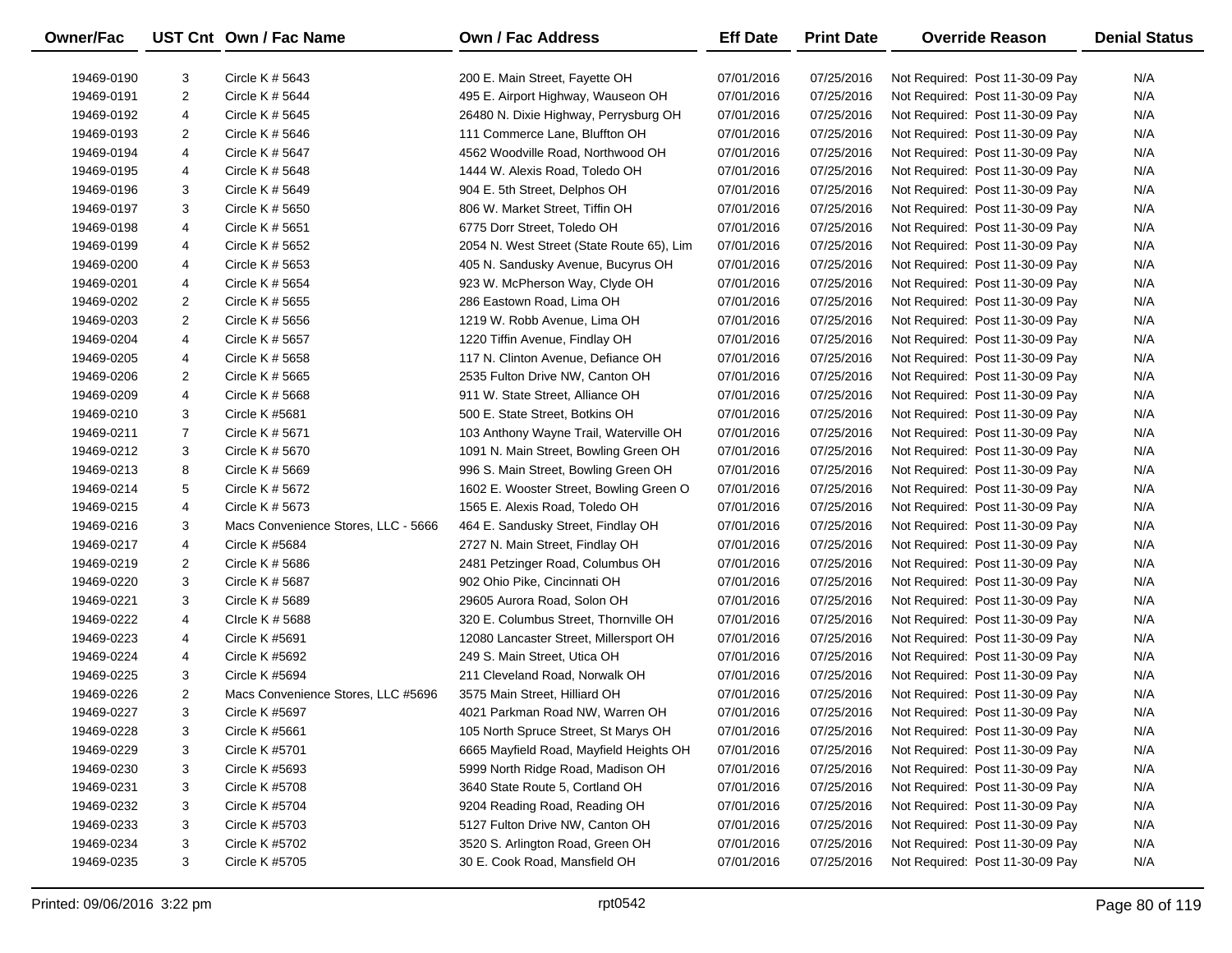| Owner/Fac  |                | UST Cnt Own / Fac Name                  | Own / Fac Address                         | <b>Eff Date</b> | <b>Print Date</b> | <b>Override Reason</b>          | <b>Denial Status</b> |
|------------|----------------|-----------------------------------------|-------------------------------------------|-----------------|-------------------|---------------------------------|----------------------|
| 19469-0236 | 3              | Circle K Store #5706                    | 418 Walton St E., Willard OH              | 07/01/2016      | 07/25/2016        | Not Required: Post 11-30-09 Pay | N/A                  |
| 19469-0237 | 3              | Circle K# 5685                          | 11800 Mayfield Road, Munson OH            | 07/01/2016      | 07/25/2016        | Not Required: Post 11-30-09 Pay | N/A                  |
| 19469-0238 | 3              | Circle K #5710                          | 1901 W. Main Street, Troy OH              | 08/25/2016      | 09/02/2016        | Not Required: Post 11-30-09 Pay | N/A                  |
| 19469-0239 | 3              | Circle K #5709                          | 3240 Mahoning Road, Canton OH             | 07/01/2016      | 07/25/2016        | Not Required: Post 11-30-09 Pay | N/A                  |
| 19469-0240 | 3              | Circle K #5264                          | 907 E. Main Street, Lancaster OH          | 07/11/2016      | 08/08/2016        | Not Required: Post 11-30-09 Pay | N/A                  |
| 19477-0001 | 3              | <b>Madison County Airport</b>           | 1281 US Highway 40 Southwest, London O    | 07/01/2016      | 06/28/2016        | Not Required: Post 11-30-09 Pay | N/A                  |
| 19481-0001 | 3              | <b>Starfire Express</b>                 | 1404 S. Main Street, Akron OH             | 07/01/2016      | 08/08/2016        | Not Required: Post 11-30-09 Pay | N/A                  |
| 19482-0001 | 2              | Cooke's Service, Inc.                   | 400 Water Street, Chardon OH              | 08/01/2016      | 08/22/2016        | Not Required: Post 11-30-09 Pay | N/A                  |
| 19487-0001 | $\overline{c}$ | Steel Valley Regional Transit Authority | 555 Adams Street, Steubenville OH         | 07/01/2016      | 06/28/2016        | Not Required: Post 11-30-09 Pay | N/A                  |
| 19489-0001 | 3              | Pit Stop 2                              | 1001 Elm Rd, Warren OH                    | 07/05/2016      | 08/08/2016        | Not Required: Post 11-30-09 Pay | N/A                  |
| 19494-0001 | 3              | Fredonia Mall LLC                       | 6754 North Street NW, Newark OH           | 07/01/2016      | 07/25/2016        | Not Required: Post 11-30-09 Pay | N/A                  |
| 19499-0001 | 3              | The Bell Station                        | 5196 Chillicothe Road, Chagrin Falls OH   | 07/01/2016      | 06/28/2016        | Not Required: Post 11-30-09 Pay | N/A                  |
| 19505-0001 | 4              | Sukhi Incorporated                      | 7434 Colerain Ave, Cincinnati OH          | 07/01/2016      | 07/08/2016        | Not Required: Post 11-30-09 Pay | N/A                  |
| 19506-0001 | $\overline{2}$ | <b>BSS</b> Enterprises Inc.             | 11444 Springfield Pk, Cincinnati OH       | 07/01/2016      | 07/25/2016        | Not Required: Post 11-30-09 Pay | N/A                  |
| 19509-0001 | 3              | A & C Development                       | 13940 Gar Highway, Chardon OH             | 07/01/2016      | 08/08/2016        | Not Required: Post 11-30-09 Pay | N/A                  |
| 19526-0001 | $\mathbf{1}$   | R.B. Stout, Inc.                        | 1285 N. Cleveland-Massillon Road, Akron C | 07/01/2016      | 08/08/2016        | Not Required: Post 11-30-09 Pay | N/A                  |
| 19527-0001 | 4              | USA Gas Mart                            | 2904 Belmont Ave, Youngstown OH           | 07/01/2016      | 08/08/2016        | Not Required: Post 11-30-09 Pay | N/A                  |
| 19528-0001 | 2              | Exxon                                   | 3106 Glenmore Avenue, Cincinnati OH       | 07/01/2016      | 07/25/2016        | Not Required: Post 11-30-09 Pay | N/A                  |
| 19532-0001 | 4              | Heartland Express Inc. of Iowa          | 1800 Lone Eagle, Columbus OH              | 07/01/2016      | 07/25/2016        | Not Required: Post 11-30-09 Pay | N/A                  |
| 19533-0001 | 3              | Harvard Gas USA                         | 7020 Harvard Ave 71st St, Cleveland OH    | 07/01/2016      | 06/28/2016        | Not Required: Post 11-30-09 Pay | N/A                  |
| 19538-0001 | 3              | The Old Canal Stop                      | 18766 State Route 104, Chillicothe OH     | 07/01/2016      | 07/25/2016        | Not Required: Post 11-30-09 Pay | N/A                  |
| 19543-0002 | 2              | Citgo                                   | 5430 Brandt Pike, Dayton OH               | 07/25/2016      | 08/22/2016        | Not Required: Post 11-30-09 Pay | N/A                  |
| 19549-0002 | 5              | Hanini Citgo                            | 13900 Kinsman Avenue, Cleveland OH        | 07/01/2016      | 08/22/2016        | Not Required: Post 11-30-09 Pay | N/A                  |
| 19549-0003 | 3              | Hanini Marathon-Superior                | 5300 Superior Ave 55th, Cleveland OH      | 07/01/2016      | 08/22/2016        | Not Required: Post 11-30-09 Pay | N/A                  |
| 19550-0001 | $\overline{c}$ | Midwest Auto Group                      | 6335 Perimeter Loop Road, Dublin OH       | 07/01/2016      | 06/28/2016        | Not Required: Post 11-30-09 Pay | N/A                  |
| 19552-0001 | 2              | Reiter Dairy, LLC                       | 1941 Commerce Circle, Springfield OH      | 07/07/2016      | 08/08/2016        | Not Required: Post 11-30-09 Pay | N/A                  |
| 19554-0001 | 3              | Sunoco Mini Mart                        | 28637 Euclid Avenue, Wickliffe OH         | 07/01/2016      | 08/08/2016        | Not Required: Post 11-30-09 Pay | N/A                  |
| 19558-0001 | 4              | Eaton Marathon                          | 38495 Royalton Road, Grafton OH           | 07/01/2016      | 06/28/2016        | Not Required: Post 11-30-09 Pay | N/A                  |
| 19559-0001 | 3              | 50 A Carryout & Grocery                 | 15918 State Route 550, Fleming OH         | 07/01/2016      | 08/08/2016        | Not Required: Post 11-30-09 Pay | N/A                  |
| 19565-0001 | 4              | Campus Sohio                            | 101 W Brooklyn St, Gambier OH             | 07/01/2016      | 06/28/2016        | Not Required: Post 11-30-09 Pay | N/A                  |
| 19569-0002 | 8              | Medina Landmark Inc                     | 901 W Smith Rd, Medina OH                 | 07/07/2016      | 08/08/2016        | Not Required: Post 11-30-09 Pay | N/A                  |
| 19569-0004 | 2              | West Salem Equity                       | 40 Equity St, West Salem OH               | 07/07/2016      | 08/08/2016        | Not Required: Post 11-30-09 Pay | N/A                  |
| 19569-0006 | 5              | Town and Country Co Op Inc              | 210 Huron St, Elyria OH                   | 07/07/2016      | 08/08/2016        | Not Required: Post 11-30-09 Pay | N/A                  |
| 19569-0007 | $\overline{2}$ | <b>Bill's Citgo Service</b>             | 204 S Center St, LaGrange OH              | 07/07/2016      | 08/08/2016        | Not Required: Post 11-30-09 Pay | N/A                  |
| 19569-0008 | $\overline{7}$ | Agrimark Farmers Coop Inc               | 1290 Middle Rowsburg Rd, Ashland OH       | 07/07/2016      | 08/08/2016        | Not Required: Post 11-30-09 Pay | N/A                  |
| 19577-0001 | 4              | Columbia Marathon                       | 24497 Sprague Road, Columbia Station O    | 07/01/2016      | 07/25/2016        | Not Required: Post 11-30-09 Pay | N/A                  |
| 19578-0001 | 2              | <b>Olmsted Falls Sunoco</b>             | 9796 Columbia Road, Olmsted Falls OH      | 07/01/2016      | 08/08/2016        | Not Required: Post 11-30-09 Pay | N/A                  |
| 19579-0002 | $\overline{a}$ | Gas & Go                                | 1530 Cherry Street, Toledo OH             | 07/01/2016      | 07/08/2016        | Not Required: Post 11-30-09 Pay | N/A                  |
| 19579-0004 | 2              | Gas & Go #20                            | 740 South Avenue, Toledo OH               | 07/01/2016      | 07/08/2016        | Not Required: Post 11-30-09 Pay | N/A                  |
| 19581-0001 | 3              | Delphos Fuel & Truck Wash               | 1770 E Fifth St, Delphos OH               | 07/01/2016      | 07/08/2016        | Not Required: Post 11-30-09 Pay | N/A                  |
| 19582-0001 | 2              | Haar's Five Point Marathon              | 200 Castalia Street, Bellevue OH          | 07/01/2016      | 06/28/2016        | Not Required: Post 11-30-09 Pay | N/A                  |
| 19586-0001 | 1              | Richland County Juvenile Justice Center | 411 S. Diamond Street, Mansfield OH       | 07/01/2016      | 06/28/2016        | Not Required: Post 11-30-09 Pay | N/A                  |
| 19587-0001 | $\overline{2}$ | The Detour-Coalton                      | 26 Broadway St, Coalton OH                | 07/01/2016      | 07/08/2016        | Not Required: Post 11-30-09 Pay | N/A                  |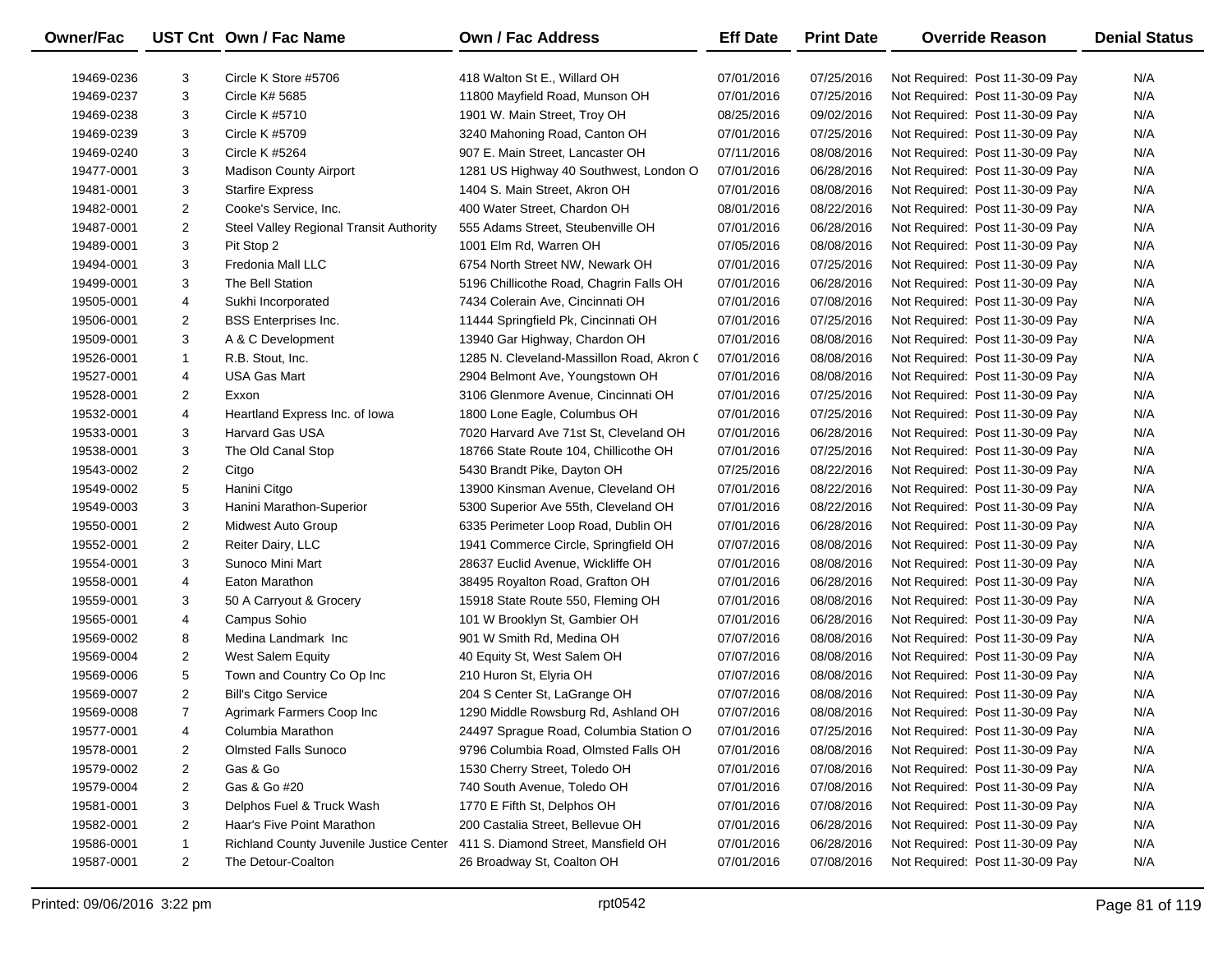| Owner/Fac  |                | UST Cnt Own / Fac Name            | Own / Fac Address                         | <b>Eff Date</b> | <b>Print Date</b> | <b>Override Reason</b>          | <b>Denial Status</b> |
|------------|----------------|-----------------------------------|-------------------------------------------|-----------------|-------------------|---------------------------------|----------------------|
| 19590-0001 | $\overline{2}$ | Pa's Sure Stop                    | 8942 United Lane, Athens OH               | 07/01/2016      | 06/28/2016        | Not Required: Post 11-30-09 Pay | N/A                  |
| 19593-0001 | 3              | <b>Tecumseh Landing</b>           | 10551 CR 286, Huntsville OH               | 07/01/2016      | 07/08/2016        | Not Required: Post 11-30-09 Pay | N/A                  |
| 19599-0001 | $\overline{2}$ | <b>Witten Grocery</b>             | 6216 Limerick Rd, Jackson OH              | 07/01/2016      | 06/28/2016        | Not Required: Post 11-30-09 Pay | N/A                  |
| 19605-0001 | 5              | 747 Sunoco                        | 12089 Princeton Pike, Springdale OH       | 07/01/2016      | 07/25/2016        | Not Required: Post 11-30-09 Pay | N/A                  |
| 19610-0001 | 4              | Ross BP                           | 4292 Hamilton Cleves Road, Ross OH        | 07/01/2016      | 07/25/2016        | Not Required: Post 11-30-09 Pay | N/A                  |
| 19615-0001 | 5              | Shaw & Euclid Gas USA             | 15317 Euclid Avenue, East Cleveland OH    | 07/01/2016      | 07/25/2016        | Not Required: Post 11-30-09 Pay | N/A                  |
| 19619-0001 | 4              | Unique Paving Materials Corp.     | 3993 East 93rd St, Cleveland OH           | 07/22/2016      | 08/22/2016        | Not Required: Post 11-30-09 Pay | N/A                  |
| 19620-0001 | $\mathbf{1}$   | Graves Lumber Company             | 1315 S Cleveland-Massillon Rd, Copley O   | 07/01/2016      | 06/28/2016        | Not Required: Post 11-30-09 Pay | N/A                  |
| 19627-0001 | 5              | Hunter's Run                      | 800 State Route 13 SE, Crooksville OH     | 07/01/2016      | 08/08/2016        | Not Required: Post 11-30-09 Pay | N/A                  |
| 19631-0001 | 3              | Sammy's Food Mart                 | 2426 Smithville, Dayton OH                | 07/01/2016      | 08/08/2016        | Not Required: Post 11-30-09 Pay | N/A                  |
| 19632-0001 | $\overline{2}$ | <b>Holiday Point Marina</b>       | 141F Tylers Way, Franklin Furnace OH      | 07/01/2016      | 08/08/2016        | Not Required: Post 11-30-09 Pay | N/A                  |
| 19635-0001 | 4              | Broadway Market & Cafe            | 700 E. North Broadway, Columbus OH        | 07/01/2016      | 06/28/2016        | Not Required: Post 11-30-09 Pay | N/A                  |
| 19637-0001 | $\mathbf{1}$   | Odyssey Logistics Inc.            | 551 Murray Road, Cincinnati OH            | 07/01/2016      | 06/28/2016        | Not Required: Post 11-30-09 Pay | N/A                  |
| 19644-0001 | $\overline{2}$ | <b>Toledo Shredding</b>           | 275 Millard Ave Bldg 3, Toledo OH         | 07/01/2016      | 06/28/2016        | Not Required: Post 11-30-09 Pay | N/A                  |
| 19646-0001 | $\mathbf{1}$   | Dick Masheter Ford                | 1100 S Hamilton Rd, Columbus OH           | 07/05/2016      | 08/08/2016        | Not Required: Post 11-30-09 Pay | N/A                  |
| 19647-0001 | 3              | Alvada Rental                     | 11960 US 224, Alvada OH                   | 07/01/2016      | 06/28/2016        | Not Required: Post 11-30-09 Pay | N/A                  |
| 19649-0001 | 5              | Sunoco                            | 7100 Coleraine Avenue, Cincinnati OH      | 07/01/2016      | 07/25/2016        | Not Required: Post 11-30-09 Pay | N/A                  |
| 19654-0001 | 4              | Salem Ave Sunoco                  | 3900 Salem Avenue, Dayton OH              | 07/01/2016      | 08/08/2016        | Not Required: Post 11-30-09 Pay | N/A                  |
| 19655-0001 | $\overline{2}$ | <b>Tri-City Airport</b>           | 18330 Harrisburg-Westville Road, Beloit O | 07/01/2016      | 06/28/2016        | Not Required: Post 11-30-09 Pay | N/A                  |
| 19657-0001 | 3              | <b>Brunswick Valero</b>           | 4236 Center Road, Brunswick OH            | 07/01/2016      | 06/28/2016        | Not Required: Post 11-30-09 Pay | N/A                  |
| 19663-0001 | 4              | A & T Mart Inc.                   | 5721 Market St, Youngstown OH             | 07/01/2016      | 07/25/2016        | Not Required: Post 11-30-09 Pay | N/A                  |
| 19664-0001 | 3              | Lorain Plant                      | 1807 E. 28th Street, Lorain OH            | 07/01/2016      | 07/08/2016        | Not Required: Post 11-30-09 Pay | N/A                  |
| 19664-0002 | $\overline{a}$ | Republic Engineered Products Inc. | 2633 8th Street NE, Canton OH             | 07/01/2016      | 07/08/2016        | Not Required: Post 11-30-09 Pay | N/A                  |
| 19666-0001 | $\overline{2}$ | The Loading Zone                  | 85610 Miller Station Road, Hopedale OH    | 07/01/2016      | 06/28/2016        | Not Required: Post 11-30-09 Pay | N/A                  |
| 19666-0002 | 5              | The Loading Zone                  | 5915 County Road 22A, Bloomingdale OH     | 07/01/2016      | 06/28/2016        | Not Required: Post 11-30-09 Pay | N/A                  |
| 19666-0003 | $\overline{a}$ | The Loading Zone                  | 101 N. Main Street, Bethesda OH           | 07/01/2016      | 06/28/2016        | Not Required: Post 11-30-09 Pay | N/A                  |
| 19666-0004 | 2              | The Loading Zone                  | 72090 Colerain Road, Bridgeport OH        | 07/01/2016      | 06/28/2016        | Not Required: Post 11-30-09 Pay | N/A                  |
| 19666-0005 | $\overline{2}$ | Scher-Cash, Inc.                  | 150 William Street, Yorkville OH          | 07/01/2016      | 06/28/2016        | Not Required: Post 11-30-09 Pay | N/A                  |
| 19666-0006 | 3              | The Loading Zone #8               | 52278 State Route 800, Jerusalem OH       | 07/01/2016      | 06/28/2016        | Not Required: Post 11-30-09 Pay | N/A                  |
| 19671-0001 | 3              | Pit Stop                          | 38 E Front St, New Holland OH             | 07/01/2016      | 06/28/2016        | Not Required: Post 11-30-09 Pay | N/A                  |
| 19674-0002 | $\mathbf{1}$   | Flight Options, LLC               | 26180 Curtiss Wright Parkway, Richmond H  | 07/01/2016      | 08/08/2016        | Not Required: Post 11-30-09 Pay | N/A                  |
| 19676-0002 | 3              | Wapok Food Mart (Clark Oil)       | 302 S. Willipie Street, Wapakoneta OH     | 07/01/2016      | 08/08/2016        | Not Required: Post 11-30-09 Pay | N/A                  |
| 19678-0001 | 3              | Village Food Mart                 | 6314 Main St, N Kingsville OH             | 07/01/2016      | 07/08/2016        | Not Required: Post 11-30-09 Pay | N/A                  |
| 19685-0001 | 3              | Clark Oil Svc Sta 1232            | 13925 Puritas Avenue, Cleveland OH        | 07/01/2016      | 06/28/2016        | Not Required: Post 11-30-09 Pay | N/A                  |
| 19687-0001 | $\overline{2}$ | Giant America Inc.                | 12436 Euclid Avenue, East Cleveland OH    | 07/01/2016      | 07/25/2016        | Not Required: Post 11-30-09 Pay | N/A                  |
| 19689-0001 | 4              | Knack's Sunoco                    | 5655 Manchester Road, Akron OH            | 07/01/2016      | 07/08/2016        | Not Required: Post 11-30-09 Pay | N/A                  |
| 19692-0001 | 5              | Sullivant Avenue Inc              | 3464 Sullivant Ave, Columbus OH           | 07/01/2016      | 08/08/2016        | Not Required: Post 11-30-09 Pay | N/A                  |
| 19692-0004 | 3              | Sullivant Avenue Inc.             | 4205 Red Bank Avenue, Cincinnati OH       | 07/01/2016      | 08/08/2016        | Not Required: Post 11-30-09 Pay | N/A                  |
| 19693-0001 | 2              | Star Gas                          | 701 W. North Street, Lima OH              | 07/01/2016      | 06/28/2016        | Not Required: Post 11-30-09 Pay | N/A                  |
| 19694-0001 | 2              | Gas Land                          | 2851 Larchmont Avenue, Warren OH          | 07/01/2016      | 06/28/2016        | Not Required: Post 11-30-09 Pay | N/A                  |
| 19695-0001 | 2              | Tantash Inc.                      | 818 E. 200th Street, Cleveland OH         | 07/25/2016      | 08/22/2016        | Not Required: Post 11-30-09 Pay | N/A                  |
| 19706-0001 | 3              | GetGo #3510                       | 331 Pike Street, Marietta OH              | 07/01/2016      | 06/28/2016        | Not Required: Post 11-30-09 Pay | N/A                  |
| 19709-0001 | 4              | Denison Gas USA                   | 6501 Denison Avenue, Cleveland OH         | 07/01/2016      | 06/28/2016        | Not Required: Post 11-30-09 Pay | N/A                  |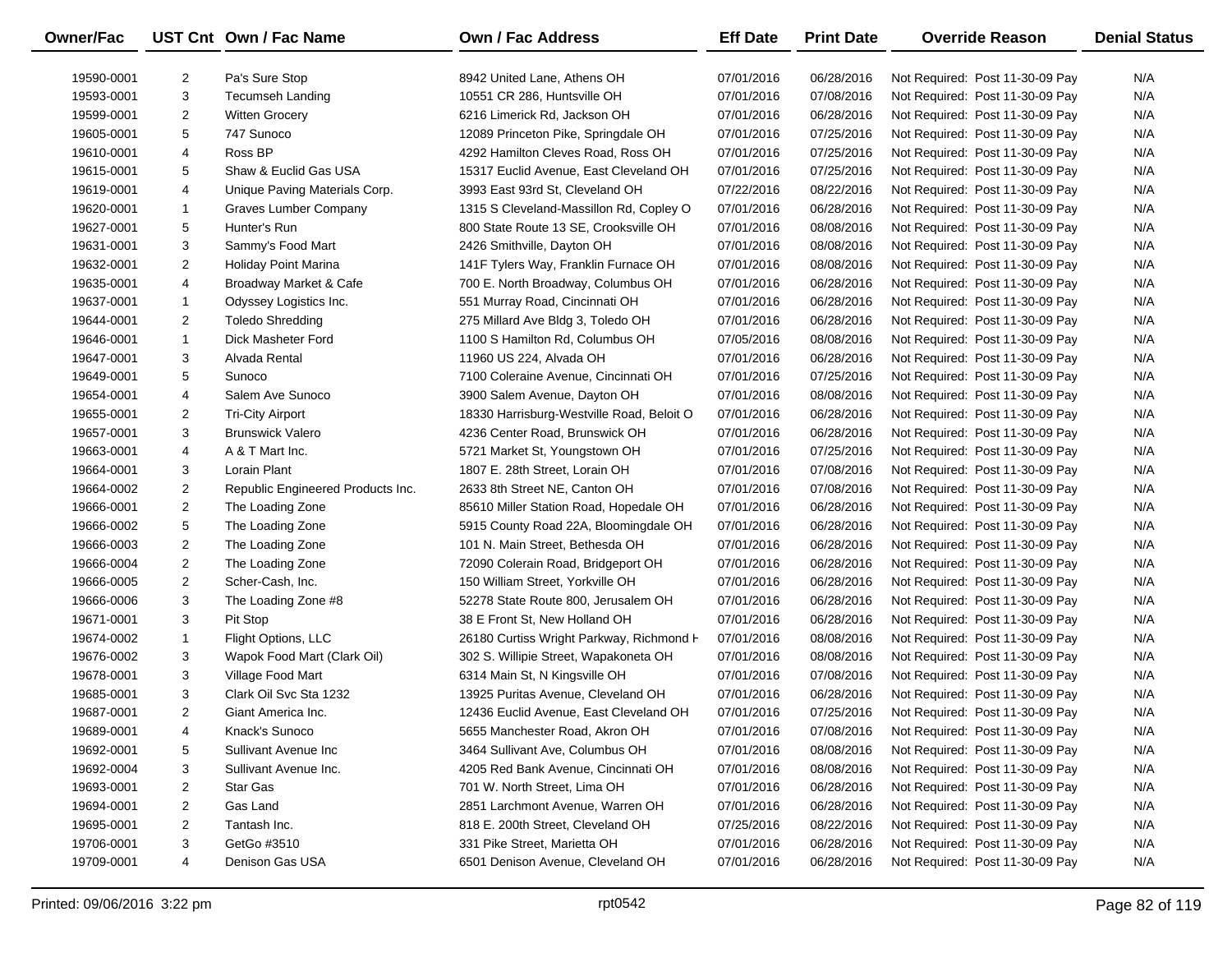| Owner/Fac  |                | UST Cnt Own / Fac Name                                                   | Own / Fac Address                        | <b>Eff Date</b> | <b>Print Date</b> | <b>Override Reason</b>          | <b>Denial Status</b> |
|------------|----------------|--------------------------------------------------------------------------|------------------------------------------|-----------------|-------------------|---------------------------------|----------------------|
| 19711-0001 | $\overline{2}$ | <b>Browns Marathon</b>                                                   | 5806 Storer Ave, Cleveland OH            | 07/01/2016      | 06/28/2016        | Not Required: Post 11-30-09 Pay | N/A                  |
| 19713-0001 | 3              | Dixie Marathon                                                           | 2693 Dixie Hwy/ Laurel, Hamilton OH      | 07/01/2016      | 06/28/2016        | Not Required: Post 11-30-09 Pay | N/A                  |
| 19719-0001 | 3              | #22 Dublin-Granville Sunoco                                              | 1623 E Dublin Granville Rd, Columbus OH  | 07/01/2016      | 08/08/2016        | Not Required: Post 11-30-09 Pay | N/A                  |
| 19723-0001 | 3              | <b>BP Sidney</b>                                                         | 125 Court St, Sidney OH                  | 07/01/2016      | 06/28/2016        | Not Required: Post 11-30-09 Pay | N/A                  |
| 19725-0001 | 3              | Sunset Sunoco                                                            | 100 Sunset Avenue, Harrison OH           | 07/01/2016      | 08/08/2016        | Not Required: Post 11-30-09 Pay | N/A                  |
| 19727-0001 | 3              | R & C Quick Stop                                                         | 63867 US Route 50 W, McArthur OH         | 07/01/2016      | 08/08/2016        | Not Required: Post 11-30-09 Pay | N/A                  |
| 19728-0001 | 3              | Middletown Sunoco                                                        | 6300 Germantown Road, Middletown OH      | 07/01/2016      | 06/28/2016        | Not Required: Post 11-30-09 Pay | N/A                  |
| 19729-0001 | 3              | <b>Country Corner Grocery</b>                                            | 2346 State Route 550, Bartlett OH        | 07/01/2016      | 06/28/2016        | Not Required: Post 11-30-09 Pay | N/A                  |
| 19735-0001 | $\mathbf{1}$   | <b>Waldmans Service</b>                                                  | 1800 Old SR 7, Rayland OH                | 07/01/2016      | 06/28/2016        | Not Required: Post 11-30-09 Pay | N/A                  |
| 19740-0001 | 3              | Beckys Fly Spot                                                          | 33260 St Rt 7, Fly OH                    | 07/01/2016      | 06/28/2016        | Not Required: Post 11-30-09 Pay | N/A                  |
| 19741-0001 | 3              | Boland's Mini Mart                                                       | US Route 52 West, West Portsmouth OH     | 07/01/2016      | 07/08/2016        | Not Required: Post 11-30-09 Pay | N/A                  |
| 19743-0001 | 4              | Sunoco                                                                   | 1226 Georgesville Rd, Columbus OH        | 07/01/2016      | 06/28/2016        | Not Required: Post 11-30-09 Pay | N/A                  |
| 19747-0001 | $\overline{2}$ | Kishmans IGA                                                             | 202 E High Street, Minerva OH            | 07/01/2016      | 06/28/2016        | Not Required: Post 11-30-09 Pay | N/A                  |
| 19750-0001 | $\overline{2}$ | R & D Giovanni's Pizza and Carryout                                      | 13758 St Rt 141, Kitts Hill OH           | 07/05/2016      | 08/08/2016        | Not Required: Post 11-30-09 Pay | N/A                  |
| 19756-0001 | 3              | Lima Memorial Hospital                                                   | 1001 Bellefontaine Avenue, Lima OH       | 07/01/2016      | 07/25/2016        | Not Required: Post 11-30-09 Pay | N/A                  |
| 19763-0001 | 5              | Ohio Valley Coal Co.                                                     | 56854 Pleasant Ridge Road, Alledonia OH  | 07/01/2016      | 06/28/2016        | Not Required: Post 11-30-09 Pay | N/A                  |
| 19769-0001 | 3              | Ro-Lin Farm Services, Inc.                                               | 8040 Conservancy Rd., Germantown OH      | 07/01/2016      | 06/28/2016        | Not Required: Post 11-30-09 Pay | N/A                  |
| 19775-0001 | $\mathbf{1}$   | Lake Tomahawk Marina                                                     | 47519 Tomahawk Dr., Negley OH            | 07/01/2016      | 08/08/2016        | Not Required: Post 11-30-09 Pay | N/A                  |
| 19776-0001 | $\mathbf{1}$   | <b>Great Lakes Museum</b>                                                | 601 Erieside Avenue, Cleveland OH        | 07/01/2016      | 07/08/2016        | Not Required: Post 11-30-09 Pay | N/A                  |
| 19779-0001 | $\mathbf{1}$   | The Renaissance                                                          | 26376 John Road, Olmsted Township OH     | 07/01/2016      | 06/28/2016        | Not Required: Post 11-30-09 Pay | N/A                  |
| 19781-0001 | $\mathbf{1}$   | Home City Ice                                                            | 20282 Hannan Pkwy, Walton Hills OH       | 07/01/2016      | 06/28/2016        | Not Required: Post 11-30-09 Pay | N/A                  |
| 19781-0002 | $\mathbf{1}$   | Home City Ice                                                            | 11920 Kempersprings Dr., Forest Park OH  | 07/01/2016      | 06/28/2016        | Not Required: Post 11-30-09 Pay | N/A                  |
| 19787-0003 | $\mathbf{1}$   | Thrifty Car Rental - Datahami Ltd. Partneı 760 Stelzer Road, Columbus OH |                                          | 07/01/2016      | 08/08/2016        | Not Required: Post 11-30-09 Pay | N/A                  |
| 19787-0004 | $\mathbf{1}$   | Thrifty Rent A Car                                                       | 2700 W. National Road, Dayton OH         | 07/01/2016      | 08/08/2016        | Not Required: Post 11-30-09 Pay | N/A                  |
| 19789-0001 | $\mathbf{1}$   | <b>WJW Television</b>                                                    | 5800 S. Marginal Rd., Cleveland OH       | 07/01/2016      | 07/08/2016        | Not Required: Post 11-30-09 Pay | N/A                  |
| 19789-0002 | $\mathbf{1}$   | <b>WJW Transmittor</b>                                                   | 4501 W. Pleasant Valley Rd., Parma OH    | 07/01/2016      | 07/08/2016        | Not Required: Post 11-30-09 Pay | N/A                  |
| 19790-0002 | $\mathbf{1}$   | Enterprise Rent A Car                                                    | 18715 Maplewood Avenue, Cleveland OH     | 07/01/2016      | 06/28/2016        | Not Required: Post 11-30-09 Pay | N/A                  |
| 19790-0003 | $\overline{2}$ | <b>National Car Rental</b>                                               | 18809 Maplewood Avenue, Cleveland OH     | 07/01/2016      | 06/28/2016        | Not Required: Post 11-30-09 Pay | N/A                  |
| 19796-0001 | $\mathbf{1}$   | Stone Transport Delta Terminal                                           | 321 W. Main St., Delta OH                | 07/01/2016      | 07/08/2016        | Not Required: Post 11-30-09 Pay | N/A                  |
| 19797-0001 | $\mathbf{1}$   | A. R. S.                                                                 | 200 Taylor Pkwy, Archbold OH             | 07/01/2016      | 06/28/2016        | Not Required: Post 11-30-09 Pay | N/A                  |
| 19805-0001 | 3              | Sutton's SUPERVALU                                                       | 605 N. Main Street, Arcanum OH           | 07/01/2016      | 07/25/2016        | Not Required: Post 11-30-09 Pay | N/A                  |
| 19806-0001 | $\overline{2}$ | Delaware Marathon                                                        | 715 Sunbury Rd., Delaware OH             | 07/22/2016      | 08/22/2016        | Not Required: Post 11-30-09 Pay | N/A                  |
| 19811-0001 | $\mathbf{1}$   | Bureau of Worker's Compensation                                          | 30 W. Spring Street, Columbus OH         | 07/01/2016      | 06/28/2016        | Not Required: Post 11-30-09 Pay | N/A                  |
| 19813-0001 | $\mathbf{1}$   | Minerva Lake Golf Course                                                 | 2955 Minerva Lake, Columbus OH           | 07/01/2016      | 06/28/2016        | Not Required: Post 11-30-09 Pay | N/A                  |
| 19814-0001 | 3              | Central Ohio Contractors Inc.                                            | 2879 Jackson Pike, Columbus OH           | 07/01/2016      | 06/28/2016        | Not Required: Post 11-30-09 Pay | N/A                  |
| 19815-0001 |                | Eastland Crane Co.                                                       | 4645 Groves Rd., Columbus OH             | 07/01/2016      | 07/25/2016        | Not Required: Post 11-30-09 Pay | N/A                  |
| 19824-0001 |                | Henry County Hospital                                                    | 1600 East Riverview Avenue, Napoleon O   | 07/01/2016      | 06/28/2016        | Not Required: Post 11-30-09 Pay | N/A                  |
| 19840-0001 | 4              | Sam's Deli                                                               | 812 Matzinger Road, Toledo OH            | 07/11/2016      | 08/08/2016        | Not Required: Post 11-30-09 Pay | N/A                  |
| 19850-0003 | 2              | Corporate Wings                                                          | 26460 Curtiss Wright Parkway, Highland H | 07/01/2016      | 08/22/2016        | Not Required: Post 11-30-09 Pay | N/A                  |
| 19851-0001 | 2              | Lorain County Regional Airport                                           | 44050 Russia Road, Elyria OH             | 07/01/2016      | 06/28/2016        | Not Required: Post 11-30-09 Pay | N/A                  |
| 19854-0001 | $\overline{2}$ | Acme Foods Fuel Center                                                   | 3235 Manchester Rd., Coventry Township ( | 07/01/2016      | 06/28/2016        | Not Required: Post 11-30-09 Pay | N/A                  |
| 19863-0001 | $\mathbf{1}$   | <b>McKinley Grand Hotel</b>                                              | 320 Market Ave. S., Canton OH            | 07/05/2016      | 08/08/2016        | Not Required: Post 11-30-09 Pay | N/A                  |
| 19864-0001 | $\mathbf{1}$   | Aultman Hospital                                                         | 2600 6th Street S.W., Canton OH          | 07/01/2016      | 06/28/2016        | Not Required: Post 11-30-09 Pay | N/A                  |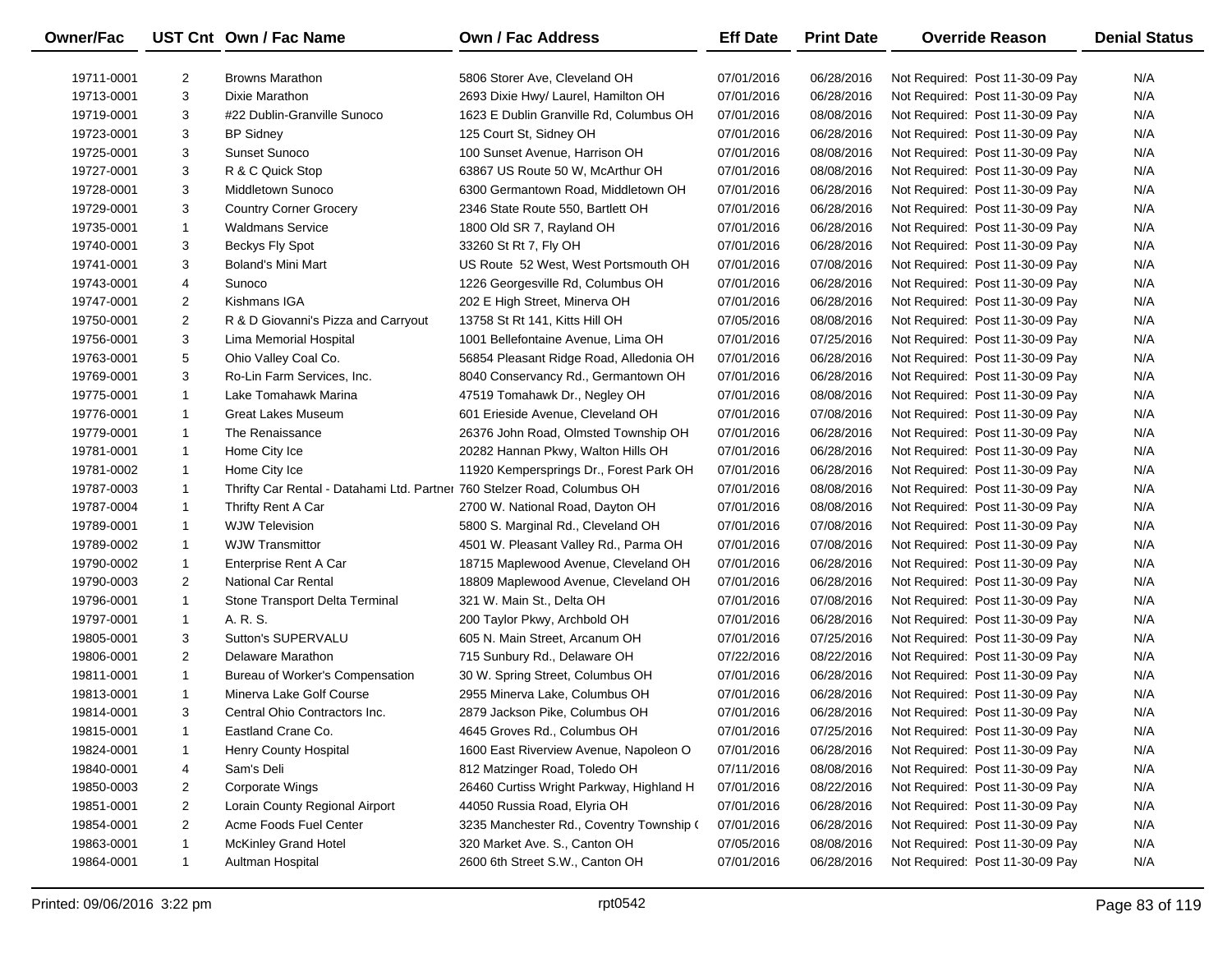| Owner/Fac  |                | UST Cnt Own / Fac Name                | <b>Own / Fac Address</b>                  | <b>Eff Date</b> | <b>Print Date</b> | <b>Override Reason</b>          | <b>Denial Status</b> |
|------------|----------------|---------------------------------------|-------------------------------------------|-----------------|-------------------|---------------------------------|----------------------|
| 19866-0001 | 1              | J. N. Stiffy Ltd.                     | 975 Post Rd. NW, Warren OH                | 07/01/2016      | 06/28/2016        | Not Required: Post 11-30-09 Pay | N/A                  |
| 19873-0001 | 3              | Jefferson Landmark                    | 1525 St Hwy 152, Bloomingdale OH          | 07/01/2016      | 06/28/2016        | Not Required: Post 11-30-09 Pay | N/A                  |
| 19873-0002 | 4              | Jefferson Landmark Marathon           | 40 Smithfield Street, Dillonvale OH       | 07/01/2016      | 06/28/2016        | Not Required: Post 11-30-09 Pay | N/A                  |
| 19878-0001 | 3              | Good Samaritan Hospital               | 2222 Philadelphia Avenue, Dayton OH       | 07/01/2016      | 07/08/2016        | Not Required: Post 11-30-09 Pay | N/A                  |
| 19878-0003 | 1              | Good Samaritian North Health Center   | 9000 N. Main Street, Dayton OH            | 07/01/2016      | 07/08/2016        | Not Required: Post 11-30-09 Pay | N/A                  |
| 19880-0001 | 4              | Genoa Mini Mart                       | 22210 State Route 51, Genoa OH            | 07/01/2016      | 06/28/2016        | Not Required: Post 11-30-09 Pay | N/A                  |
| 19890-0001 | 3              | Sylvania Shell                        | 4002 Secor Rd, Toledo OH                  | 07/05/2016      | 08/08/2016        | Not Required: Post 11-30-09 Pay | N/A                  |
| 19895-0002 | $\overline{2}$ | Clark                                 | 2725 W. Broad Street, Columbus OH         | 07/01/2016      | 08/22/2016        | Not Required: Post 11-30-09 Pay | N/A                  |
| 19898-0001 | $\overline{2}$ | Reham Food Mart Inc                   | 7910 Harvard Avenue, Cleveland OH         | 07/01/2016      | 06/28/2016        | Not Required: Post 11-30-09 Pay | N/A                  |
| 19898-0002 | 3              | Open Pantry                           | 4239 Lee Road, Cleveland OH               | 07/01/2016      | 06/28/2016        | Not Required: Post 11-30-09 Pay | N/A                  |
| 19902-0001 | 3              | <b>Kent Clarke</b>                    | 706 S. Water Street, Kent OH              | 07/01/2016      | 07/25/2016        | Not Required: Post 11-30-09 Pay | N/A                  |
| 19902-0003 | 3              | Midtown Shell Food Mart               | 5400 Euclid Avenue, Cleveland OH          | 07/01/2016      | 07/25/2016        | Not Required: Post 11-30-09 Pay | N/A                  |
| 19902-0004 | 3              | Lee Harvard Shell Foods               | 4060 Lee Road, Cleveland OH               | 07/01/2016      | 07/25/2016        | Not Required: Post 11-30-09 Pay | N/A                  |
| 19902-0005 | 3              | Shell Food Mart                       | 9203 Kinsman Road, Cleveland OH           | 07/01/2016      | 07/25/2016        | Not Required: Post 11-30-09 Pay | N/A                  |
| 19912-0001 | 4              | S & K Mini Mart                       | 110 N Main St, Ridgeway OH                | 07/01/2016      | 08/08/2016        | Not Required: Post 11-30-09 Pay | N/A                  |
| 19923-0001 | 4              | <b>HH&amp;G Stores Inc</b>            | 3445 Linden Ave, Dayton OH                | 07/01/2016      | 06/28/2016        | Not Required: Post 11-30-09 Pay | N/A                  |
| 19924-0001 | 3              | 22 Sunoco                             | 521 Lincoln Avenue, Lancaster OH          | 07/05/2016      | 08/08/2016        | Not Required: Post 11-30-09 Pay | N/A                  |
| 19931-0001 | $\overline{2}$ | Lofino's Fuel                         | 3245 Seajay Drive, Beavercreek OH         | 07/01/2016      | 08/08/2016        | Not Required: Post 11-30-09 Pay | N/A                  |
| 19934-0001 | 3              | Marshall Mini Mart                    | 11070 St Rt 506, Hillsboro OH             | 07/01/2016      | 07/08/2016        | Not Required: Post 11-30-09 Pay | N/A                  |
| 19939-0001 | $\overline{2}$ | Steve's Market and Deli #3            | 184 E Maple St, N Lewisburg OH            | 07/01/2016      | 06/28/2016        | Not Required: Post 11-30-09 Pay | N/A                  |
| 19947-0001 | $\overline{c}$ | Allen County RTA                      | 240 N. Central Avenue, Lima OH            | 07/01/2016      | 07/25/2016        | Not Required: Post 11-30-09 Pay | N/A                  |
| 19948-0001 | 3              | Shell Mini Mart                       | 4606 Warrensville Center Road, Cleveland  | 07/01/2016      | 07/08/2016        | Not Required: Post 11-30-09 Pay | N/A                  |
| 19950-0001 | 5              | W Erie Marathon Inc dba Lorain Gas US | 4935 W Erie Ave, Lorain OH                | 07/05/2016      | 08/08/2016        | Not Required: Post 11-30-09 Pay | N/A                  |
| 19952-0001 | 3              | <b>Market Place Express</b>           | 2 Remick Blvd, Springboro OH              | 07/25/2016      | 08/22/2016        | Not Required: Post 11-30-09 Pay | N/A                  |
| 19955-0001 | 4              | Turney Town Shell Inc                 | 5095 Turney Rd Mccracken, Garfield Heigh  | 07/05/2016      | 08/08/2016        | Not Required: Post 11-30-09 Pay | N/A                  |
| 19958-0001 | 3              | Ahmad Khalil                          | 3707 Germantown, Dayton OH                | 07/01/2016      | 06/28/2016        | Not Required: Post 11-30-09 Pay | N/A                  |
| 19959-0001 | 3              | 4125 West 3rd Street, LLC             | 4125 W Third St, Dayton OH                | 07/01/2016      | 08/08/2016        | Not Required: Post 11-30-09 Pay | N/A                  |
| 19959-0002 | 3              | Little Richmond Road Corp             | 4046 Free Pike Gettysburg, Dayton OH      | 07/01/2016      | 08/08/2016        | Not Required: Post 11-30-09 Pay | N/A                  |
| 19964-0001 | 3              | Mini Mart / Quality Mini Mart         | 3443 Burnett Avenue, Cincinnati OH        | 07/01/2016      | 07/08/2016        | Not Required: Post 11-30-09 Pay | N/A                  |
| 19967-0001 | 3              | DSC North 60 Service Ltd.             | 3960 N. State Route 60, McConnellsville O | 07/01/2016      | 06/28/2016        | Not Required: Post 11-30-09 Pay | N/A                  |
| 19970-0001 | 5              | Pettit's IGA                          | 107 Mill St, Williamsport OH              | 07/01/2016      | 06/28/2016        | Not Required: Post 11-30-09 Pay | N/A                  |
| 19975-0001 | 3              | Facility 1000                         | 959 Parsons Avenue, Columbus OH           | 07/01/2016      | 07/08/2016        | Not Required: Post 11-30-09 Pay | N/A                  |
| 19975-0002 | 3              | Mobile D/Town                         | 215 E. Rich Street, Columbus OH           | 07/01/2016      | 07/08/2016        | Not Required: Post 11-30-09 Pay | N/A                  |
| 19991-0001 | $\overline{7}$ | Teledyne Turbine Engine               | 1330 Laskey Road, Toledo OH               | 07/01/2016      | 08/08/2016        | Not Required: Post 11-30-09 Pay | N/A                  |
| 19991-0002 | 3              | Maumee Air Associates, Inc.           | 11371 W. Airport Service Road, Swanton O  | 07/01/2016      | 08/08/2016        | Not Required: Post 11-30-09 Pay | N/A                  |
| 19991-0003 | 2              | <b>Toledo Express Airport</b>         | 11013 Airport Highway, Swanton OH         | 07/01/2016      | 08/08/2016        | Not Required: Post 11-30-09 Pay | N/A                  |
| 19991-0004 | 1              | Owens Corning World Headquarters      | One Owens Corning Parkway, Toledo OH      | 07/01/2016      | 08/08/2016        | Not Required: Post 11-30-09 Pay | N/A                  |
| 19991-0006 | $\mathbf{1}$   | Toledo-Lucas County Port Authority    | 11340 W. Airport Service Road, Swanton O  | 07/01/2016      | 08/08/2016        | Not Required: Post 11-30-09 Pay | N/A                  |
| 20008-0001 | 3              | Geneva Clark DBA SRNP Inc             | 125 E. Main Street, Geneva OH             | 07/01/2016      | 06/28/2016        | Not Required: Post 11-30-09 Pay | N/A                  |
| 20010-0001 | 4              | <b>Jack's Harrison Sunoco</b>         | 10910 New Haven Road, Harrison OH         | 07/01/2016      | 08/08/2016        | Not Required: Post 11-30-09 Pay | N/A                  |
| 20011-0001 | 3              | <b>Chester Road Sunoco</b>            | 11585 Chester Road, Cincinnati OH         | 07/01/2016      | 08/08/2016        | Not Required: Post 11-30-09 Pay | N/A                  |
| 20013-0001 | 3              | Rybolt BP                             | 5488 Rybolt Road, Cincinnati OH           | 07/01/2016      | 08/08/2016        | Not Required: Post 11-30-09 Pay | N/A                  |
| 20018-0001 | $\mathbf{1}$   | Marina del Isle                       | 6801 E Harbor Rd, Marblehead OH           | 07/01/2016      | 06/28/2016        | Not Required: Post 11-30-09 Pay | N/A                  |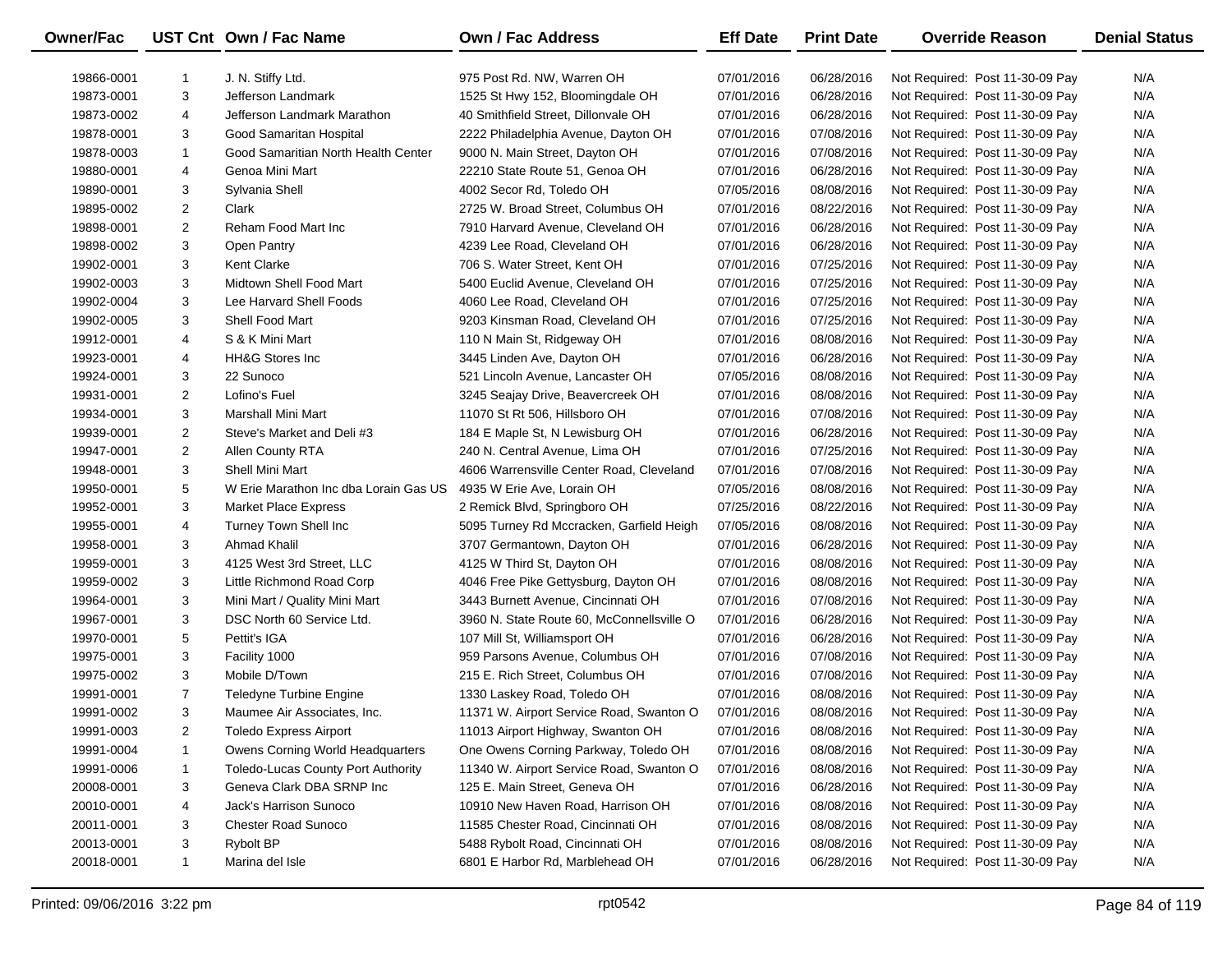| Owner/Fac  |                | UST Cnt Own / Fac Name               | Own / Fac Address                        | <b>Eff Date</b> | <b>Print Date</b> | <b>Override Reason</b>          | <b>Denial Status</b> |
|------------|----------------|--------------------------------------|------------------------------------------|-----------------|-------------------|---------------------------------|----------------------|
| 20032-0001 | 4              | <b>Pearl Bagley Enterprises</b>      | 7250 Pearl Road, Middleburg Heights OH   | 07/05/2016      | 08/08/2016        | Not Required: Post 11-30-09 Pay | N/A                  |
| 20034-0002 | 3              | Livingston Ave Gas Station Inc       | 6415 Madison Road, Cincinnati OH         | 07/01/2016      | 08/08/2016        | Not Required: Post 11-30-09 Pay | N/A                  |
| 20035-0001 | 3              | <b>Gels Market</b>                   | 451 Stachler Dr., St. Henry OH           | 07/01/2016      | 07/08/2016        | Not Required: Post 11-30-09 Pay | N/A                  |
| 20040-0001 | 4              | Martinsburg Marathon                 | 100 N. Market Street, Martinsburg OH     | 07/01/2016      | 07/08/2016        | Not Required: Post 11-30-09 Pay | N/A                  |
| 20043-0001 | 3              | ATD Enterprises Inc.                 | 6154 State Route 95, Mt. Gilead OH       | 07/01/2016      | 08/08/2016        | Not Required: Post 11-30-09 Pay | N/A                  |
| 20045-0001 | $\mathbf{1}$   | <b>Olivesburg General Store</b>      | 4778 SR 545, Ashland OH                  | 07/01/2016      | 08/08/2016        | Not Required: Post 11-30-09 Pay | N/A                  |
| 20054-0001 | 4              | Vihini Inc.                          | 10410 Kenwood Road, Blue Ash OH          | 07/01/2016      | 06/28/2016        | Not Required: Post 11-30-09 Pay | N/A                  |
| 20055-0001 | 3              | Subham, Inc.                         | 8186 Montgomery Road, Cincinnati OH      | 07/01/2016      | 06/28/2016        | Not Required: Post 11-30-09 Pay | N/A                  |
| 20060-0007 | 3              | Sunoco                               | 2080 Summit Row Blvd, Powell OH          | 07/01/2016      | 06/28/2016        | Not Required: Post 11-30-09 Pay | N/A                  |
| 20063-0001 | 4              | <b>KC Junction Ltd</b>               | 2860 South US Route 23, Alvada OH        | 07/01/2016      | 09/02/2016        | Not Required: Post 11-30-09 Pay | N/A                  |
| 20063-0002 | 3              | Soni Junction LLC                    | 260 S. Washington Street, Tiffin OH      | 07/01/2016      | 09/02/2016        | Not Required: Post 11-30-09 Pay | N/A                  |
| 20064-0001 | $\overline{2}$ | Hamilton & Main Sunoco               | 4600 E. Main Street, Columbus OH         | 07/01/2016      | 07/25/2016        | Not Required: Post 11-30-09 Pay | N/A                  |
| 20066-0001 | 3              | Adam Fadwa, LLC                      | 1432 Massillon Road, Akron OH            | 08/29/2016      | 09/02/2016        | Not Required: Post 11-30-09 Pay | N/A                  |
| 20068-0002 | 3              | <b>Blue Ash Marathon</b>             | 9210 Plainfield Road, Blue Ash OH        | 07/05/2016      | 08/08/2016        | Not Required: Post 11-30-09 Pay | N/A                  |
| 20072-0001 | 5              | M & K Mart                           | 8610 Waynesburg Road SE, Waynesburg C    | 07/01/2016      | 07/08/2016        | Not Required: Post 11-30-09 Pay | N/A                  |
| 20072-0002 | 4              | M & K Foodmart                       | 2120 E. Main Street, Louisville OH       | 07/01/2016      | 07/08/2016        | Not Required: Post 11-30-09 Pay | N/A                  |
| 20073-0001 | 3              | Aseal Inc.                           | 110 W. Mitchell Avenue, Cincinnati OH    | 07/20/2016      | 08/22/2016        | Not Required: Post 11-30-09 Pay | N/A                  |
| 20075-0001 | 3              | <b>Tylersville Sunoco</b>            | 7424 Tylersville Road, West Chester OH   | 07/01/2016      | 08/08/2016        | Not Required: Post 11-30-09 Pay | N/A                  |
| 20077-0001 | 3              | <b>Shaker Real Estate Properties</b> | 11603 Miles Avenue, Cleveland OH         | 07/01/2016      | 07/08/2016        | Not Required: Post 11-30-09 Pay | N/A                  |
| 20077-0002 | $\overline{7}$ | E. 185 Marathon                      | 1201 E. 185 Street, Cleveland OH         | 07/01/2016      | 07/08/2016        | Not Required: Post 11-30-09 Pay | N/A                  |
| 20077-0003 | 3              | Collinwood Marathon                  | 14021 Saint Clair Avenue, Cleveland OH   | 07/01/2016      | 07/08/2016        | Not Required: Post 11-30-09 Pay | N/A                  |
| 20077-0004 | 3              | Newburgh Heights Marathon            | 4723 Harvard Road, Newburgh Heights O    | 07/01/2016      | 07/08/2016        | Not Required: Post 11-30-09 Pay | N/A                  |
| 20077-0005 | 3              | <b>Buckeye Sunoco</b>                | 13009 Buckeye Road, Cleveland OH         | 07/01/2016      | 07/08/2016        | Not Required: Post 11-30-09 Pay | N/A                  |
| 20078-0001 | 4              | <b>Newton Falls Sunoco</b>           | 190 Milton Blvd, Newton Falls OH         | 07/01/2016      | 07/25/2016        | Not Required: Post 11-30-09 Pay | N/A                  |
| 20079-0001 | 4              | Shell                                | 1002 Alexis Road, Toledo OH              | 07/01/2016      | 06/28/2016        | Not Required: Post 11-30-09 Pay | N/A                  |
| 20081-0001 | 3              | Shell                                | 1538 Highland Ave, Lakewood OH           | 07/01/2016      | 06/28/2016        | Not Required: Post 11-30-09 Pay | N/A                  |
| 20082-0001 | 3              | <b>County Corral</b>                 | 7910 State Route 109, Delta OH           | 07/01/2016      | 08/08/2016        | Not Required: Post 11-30-09 Pay | N/A                  |
| 20083-0001 | 4              | Sunoco                               | 6313 Engle Road, Brookpark OH            | 07/01/2016      | 07/08/2016        | Not Required: Post 11-30-09 Pay | N/A                  |
| 20084-0001 | 6              | Crown East Ltd dba Marathon          | 4501 S Dixie Highway, Franklin OH        | 07/01/2016      | 07/25/2016        | Not Required: Post 11-30-09 Pay | N/A                  |
| 20091-0001 | 3              | Friendly Express Ltd.                | 3142 S. Main Street, Akron OH            | 07/01/2016      | 06/28/2016        | Not Required: Post 11-30-09 Pay | N/A                  |
| 20092-0001 | 3              | <b>Buckeye Station</b>               | 11970 Cincinnati-Zanesville Road, Stouts | 07/01/2016      | 08/08/2016        | Not Required: Post 11-30-09 Pay | N/A                  |
| 20093-0005 | 4              | <b>Transportation Facility</b>       | 6371 Shier-Rings Road, Dublin OH         | 07/01/2016      | 06/28/2016        | Not Required: Post 11-30-09 Pay | N/A                  |
| 20097-0001 | 4              | Gorby's Grocery                      | 50571 Richardson Ave, Negley OH          | 07/01/2016      | 08/08/2016        | Not Required: Post 11-30-09 Pay | N/A                  |
| 20113-0001 | $\mathbf{1}$   | Unknown                              | 7648 Wastler Rd., Clayton OH             | 07/01/2016      | 06/28/2016        | Not Required: Post 11-30-09 Pay | N/A                  |
| 20118-0004 | 3              | Sunoco Mart                          | 608 E. Main Street, Anna OH              | 07/01/2016      | 06/28/2016        | Not Required: Post 11-30-09 Pay | N/A                  |
| 20118-0005 | 3              | Hissowal, Inc.                       | 8001 Brandt Pike, Dayton OH              | 07/01/2016      | 06/28/2016        | Not Required: Post 11-30-09 Pay | N/A                  |
| 20118-0006 | 2              | Sunoco 6900                          | 6900 State Route 123, Franklin OH        | 07/01/2016      | 06/28/2016        | Not Required: Post 11-30-09 Pay | N/A                  |
| 20119-0001 | 2              | Sunoco                               | 4387 Orders Road, Grove City OH          | 07/01/2016      | 08/08/2016        | Not Required: Post 11-30-09 Pay | N/A                  |
| 20124-0001 | 4              | Sunoco Minimart (Bholupir One Inc)   | 36944 Vine Street, Willoughby OH         | 07/25/2016      | 08/22/2016        | Not Required: Post 11-30-09 Pay | N/A                  |
| 20130-0001 | 1              | <b>BlueLinx Corporation</b>          | 550 Munroe Falls, Tallmadge OH           | 08/10/2016      | 08/22/2016        | Not Required: Post 11-30-09 Pay | N/A                  |
| 20137-0001 | 2              | Callihan's Corner Store              | St Rt 224-511, Nova OH                   | 07/01/2016      | 07/08/2016        | Not Required: Post 11-30-09 Pay | N/A                  |
| 20138-0001 | 4              | Winton Rd Sunoco                     | 9177 Winton Road, Cincinnati OH          | 07/01/2016      | 06/28/2016        | Not Required: Post 11-30-09 Pay | N/A                  |
| 20143-0001 | $\overline{2}$ | Republic Services, Inc.              | 8123 Jones Road, Cleveland OH            | 07/01/2016      | 07/25/2016        | Not Required: Post 11-30-09 Pay | N/A                  |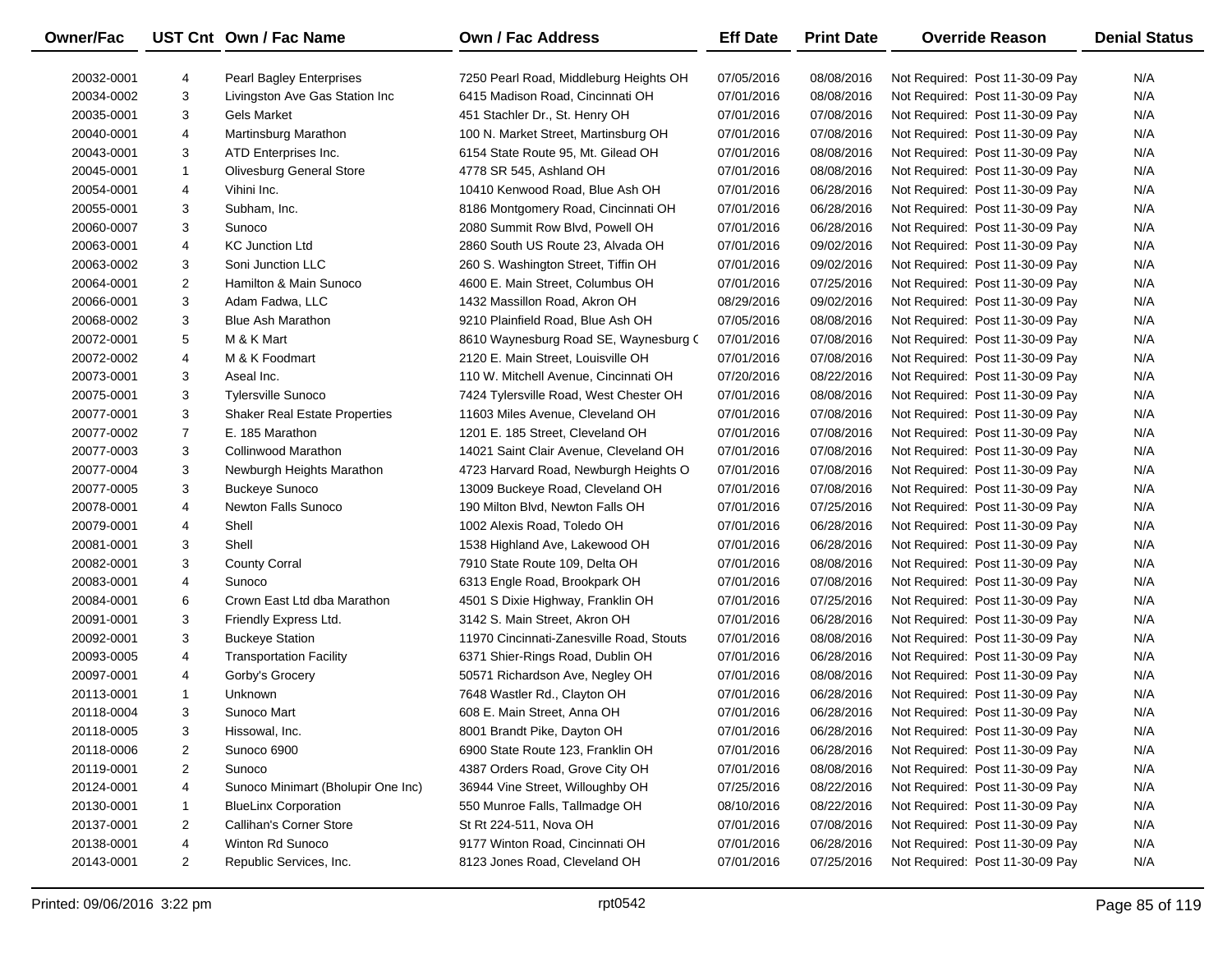| Owner/Fac  |                | UST Cnt Own / Fac Name           | <b>Own / Fac Address</b>                 | <b>Eff Date</b> | <b>Print Date</b> | <b>Override Reason</b>          | <b>Denial Status</b> |
|------------|----------------|----------------------------------|------------------------------------------|-----------------|-------------------|---------------------------------|----------------------|
| 20156-0001 | 3              | Avon Lake Shell                  | 33433 Lake Road, Avon Lake OH            | 07/01/2016      | 08/08/2016        | Not Required: Post 11-30-09 Pay | N/A                  |
| 20162-0002 | $\overline{2}$ | J & J Petroleum Inc.             | 533 S. High Street, Caledonia OH         | 07/01/2016      | 07/25/2016        | Not Required: Post 11-30-09 Pay | N/A                  |
| 20162-0003 | 3              | J & J Petroleum Inc.             | 1536 W. Broad Street, Columbus OH        | 07/01/2016      | 07/25/2016        | Not Required: Post 11-30-09 Pay | N/A                  |
| 20163-0001 | 3              | Weber Rd. Market                 | 900 Weber Road, Columbus OH              | 07/01/2016      | 06/28/2016        | Not Required: Post 11-30-09 Pay | N/A                  |
| 20164-0001 | 5              | Reddy Business Group LLC         | 4487 US Route 42, Mason OH               | 07/01/2016      | 06/28/2016        | Not Required: Post 11-30-09 Pay | N/A                  |
| 20175-0001 | 4              | Amawi Brothers LLC               | 15237 Euclid Ave, East Cleveland OH      | 07/01/2016      | 09/02/2016        | Not Required: Post 11-30-09 Pay | N/A                  |
| 20178-0001 | 3              | M And S Carryout                 | 590 Georgesville Road, Columbus OH       | 07/01/2016      | 07/08/2016        | Not Required: Post 11-30-09 Pay | N/A                  |
| 20181-0001 | 3              | Justop                           | 125 First Street, Hamler OH              | 07/01/2016      | 06/28/2016        | Not Required: Post 11-30-09 Pay | N/A                  |
| 20184-0001 | $\overline{2}$ | <b>Hideaway Carryout</b>         | 28521 Hide A Way Hills, Sugar Grove OH   | 07/05/2016      | 08/08/2016        | Not Required: Post 11-30-09 Pay | N/A                  |
| 20189-0001 | 3              | East 55th Shell                  | 2625 E. 55th Street, Cleveland OH        | 07/01/2016      | 06/28/2016        | Not Required: Post 11-30-09 Pay | N/A                  |
| 20190-0001 | $\overline{2}$ | <b>Zellair Properties LLC</b>    | 5430 Lauby Road, North Canton OH         | 07/01/2016      | 07/08/2016        | Not Required: Post 11-30-09 Pay | N/A                  |
| 20193-0001 | 3              | 871 Rocky River Inc              | 871 Rocky River Drive, Berea OH          | 07/01/2016      | 06/28/2016        | Not Required: Post 11-30-09 Pay | N/A                  |
| 20195-0001 | $\mathbf{1}$   | Car Parts Warehouse              | 721 Erie Street, Youngstown OH           | 07/01/2016      | 06/28/2016        | Not Required: Post 11-30-09 Pay | N/A                  |
| 20198-0001 | 5              | Batavia Mobil                    | 520 W Main St, Batavia OH                | 07/01/2016      | 07/25/2016        | Not Required: Post 11-30-09 Pay | N/A                  |
| 20221-0001 | 5              | Hill's Foodmart                  | 521 Elm Street, Racine OH                | 07/01/2016      | 06/28/2016        | Not Required: Post 11-30-09 Pay | N/A                  |
| 20232-0001 | 4              | <b>BJ Boss Incorporated</b>      | 1904 Copley Road, Akron OH               | 07/01/2016      | 06/28/2016        | Not Required: Post 11-30-09 Pay | N/A                  |
| 20234-0001 | $\mathbf{1}$   | <b>Crete Carrier Corporation</b> | 5400 Crosswind Drive, Columbus OH        | 07/01/2016      | 06/28/2016        | Not Required: Post 11-30-09 Pay | N/A                  |
| 20240-0001 | 3              | Amanda Carryout                  | 145 E. Main Street, Amanda OH            | 07/01/2016      | 06/28/2016        | Not Required: Post 11-30-09 Pay | N/A                  |
| 20244-0001 | $\overline{2}$ | <b>Bushman LLC</b>               | 207 N. Wooster Avenue, Strasburg OH      | 07/01/2016      | 07/08/2016        | Not Required: Post 11-30-09 Pay | N/A                  |
| 20245-0001 | 3              | Woodlawn Marathon LLC            | 401 Glendale Milford Road, Cincinnati OH | 07/01/2016      | 08/08/2016        | Not Required: Post 11-30-09 Pay | N/A                  |
| 20250-0001 | 4              | <b>Former Otermats Sunoco</b>    | 242 W Main St, Bellevue OH               | 07/01/2016      | 07/08/2016        | Not Required: Post 11-30-09 Pay | N/A                  |
| 20253-0001 | 3              | Bond Hill VP                     | 4600 Paddock Road, Cincinnati OH         | 07/01/2016      | 06/28/2016        | Not Required: Post 11-30-09 Pay | N/A                  |
| 20257-0003 | 3              | <b>Fuel Mart</b>                 | 159 S. 7th Street, Steubenville OH       | 07/01/2016      | 07/25/2016        | Not Required: Post 11-30-09 Pay | N/A                  |
| 20258-0001 | 4              | Clark                            | 205 N. Main Street, Rockford OH          | 07/01/2016      | 06/28/2016        | Not Required: Post 11-30-09 Pay | N/A                  |
| 20262-0001 | $\overline{2}$ | <b>Clark Station</b>             | 427 N. Court St., Medina OH              | 07/01/2016      | 06/28/2016        | Not Required: Post 11-30-09 Pay | N/A                  |
| 20263-0001 | 3              | <b>West Park Shell</b>           | 13960 Lorain Ave, Cleveland OH           | 07/01/2016      | 08/08/2016        | Not Required: Post 11-30-09 Pay | N/A                  |
| 20264-0001 | 3              | Cherry Grove Gas Station         | 533 Ohio Pike, Cincinnati OH             | 07/01/2016      | 06/28/2016        | Not Required: Post 11-30-09 Pay | N/A                  |
| 20265-0001 | 3              | Aossey Automotive Center         | 4644 N. Summit Street, Toledo OH         | 07/01/2016      | 08/08/2016        | Not Required: Post 11-30-09 Pay | N/A                  |
| 20266-0001 | 4              | <b>Marathon Service Center</b>   | 310 Second Street, Defiance OH           | 07/01/2016      | 08/22/2016        | Not Required: Post 11-30-09 Pay | N/A                  |
| 20269-0001 | 3              | <b>Valero Gas Station</b>        | 2118 East Main Street, Springfield OH    | 07/01/2016      | 06/28/2016        | Not Required: Post 11-30-09 Pay | N/A                  |
| 20271-0001 | 3              | Norton Marathon                  | 385 Norton Rd, Columbus OH               | 07/01/2016      | 06/28/2016        | Not Required: Post 11-30-09 Pay | N/A                  |
| 20272-0001 | $\overline{2}$ | Grab and Go                      | 5760 State Route 193, Kingsville OH      | 07/01/2016      | 07/25/2016        | Not Required: Post 11-30-09 Pay | N/A                  |
| 20281-0001 | 5              | Citgo                            | 7608 Superior Avenue, Cleveland OH       | 07/07/2016      | 08/08/2016        | Not Required: Post 11-30-09 Pay | N/A                  |
| 20282-0001 | $\overline{2}$ | Churchill Commons GetGo #3384    | 4700 Belmont Avenue, Youngstown OH       | 07/01/2016      | 07/08/2016        | Not Required: Post 11-30-09 Pay | N/A                  |
| 20284-0002 | $\overline{2}$ | Gasway                           | 4702 Memphis Avenue, Cleveland OH        | 07/01/2016      | 06/28/2016        | Not Required: Post 11-30-09 Pay | N/A                  |
| 20286-0001 | 2              | <b>Cornell's Express</b>         | 147 Mansfield Avenue, Shelby OH          | 07/01/2016      | 06/28/2016        | Not Required: Post 11-30-09 Pay | N/A                  |
| 20287-0001 | 3              | Singh Enterprises LLC            | 1200 W. Galbraith Road, Cincinnati OH    | 07/01/2016      | 07/08/2016        | Not Required: Post 11-30-09 Pay | N/A                  |
| 20288-0001 | 4              | Par Mar #44                      | 2943 State Route 141, Gallipolis OH      | 07/01/2016      | 06/28/2016        | Not Required: Post 11-30-09 Pay | N/A                  |
| 20288-0002 | 4              | Par Mar #43                      | 56 Vine St, Gallipolis OH                | 07/01/2016      | 06/28/2016        | Not Required: Post 11-30-09 Pay | N/A                  |
| 20288-0003 | 5              | Par Mar #40                      | 1547 Nye Avenue, Pomeroy OH              | 07/01/2016      | 06/28/2016        | Not Required: Post 11-30-09 Pay | N/A                  |
| 20288-0004 | 4              | Par Mar #42                      | 15054 St Rt 160, Vinton OH               | 07/01/2016      | 06/28/2016        | Not Required: Post 11-30-09 Pay | N/A                  |
| 20288-0005 | 4              | Par Mar # 41                     | 43109 State Route 689, Wilksville OH     | 07/01/2016      | 06/28/2016        | Not Required: Post 11-30-09 Pay | N/A                  |
| 20288-0006 | 4              | Woodford Express #4              | St Rt 650 & US 52, Hanging Rock OH       | 07/01/2016      | 06/28/2016        | Not Required: Post 11-30-09 Pay | N/A                  |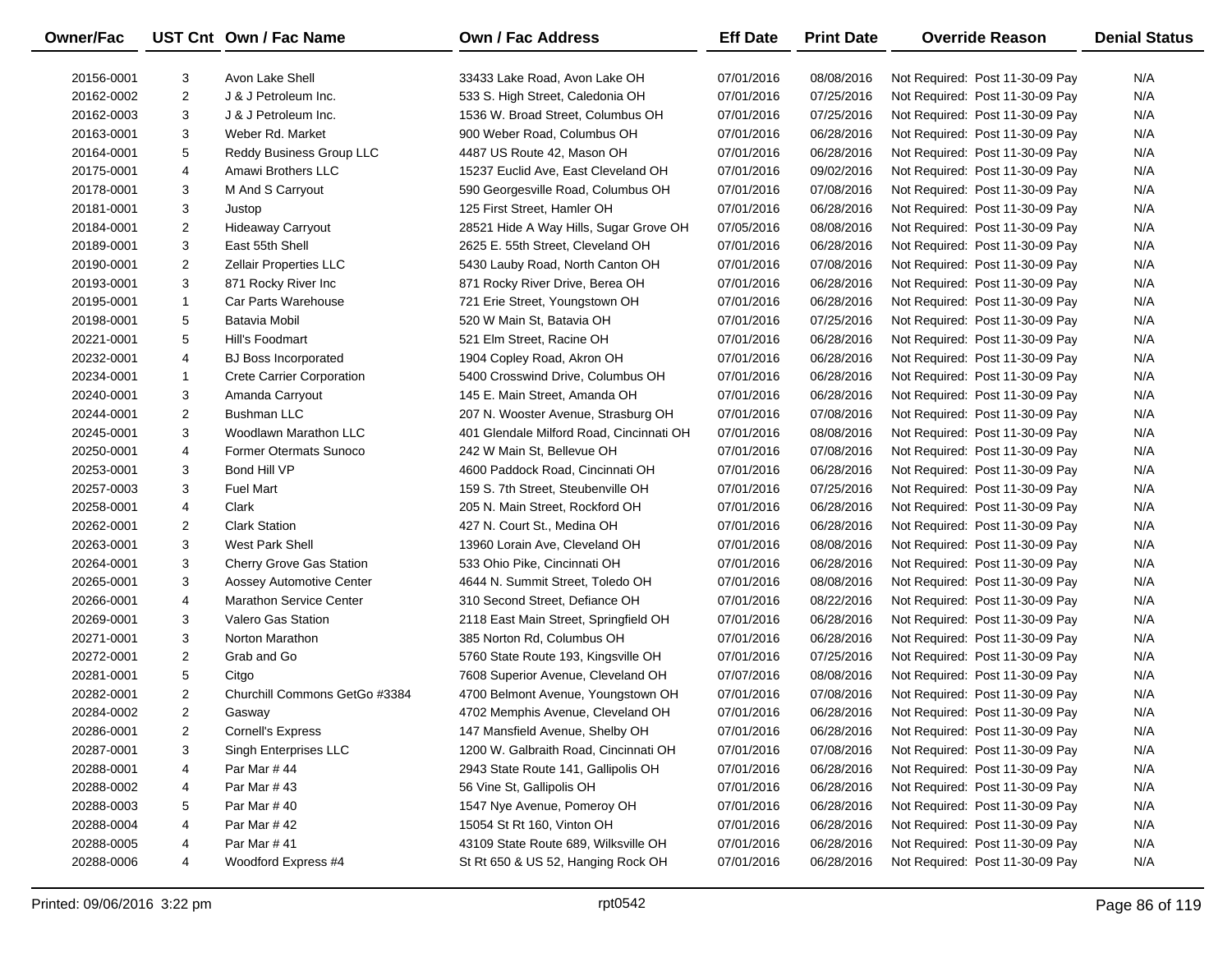| Owner/Fac  |                | UST Cnt Own / Fac Name       | <b>Own / Fac Address</b>                  | <b>Eff Date</b> | <b>Print Date</b> | <b>Override Reason</b>          | <b>Denial Status</b> |
|------------|----------------|------------------------------|-------------------------------------------|-----------------|-------------------|---------------------------------|----------------------|
| 20294-0001 | $\overline{2}$ | <b>Thone Sales LLC</b>       | 410 Ray St, Baltic OH                     | 07/01/2016      | 06/28/2016        | Not Required: Post 11-30-09 Pay | N/A                  |
| 20297-0002 | 4              | <b>Klines Service Center</b> | 5868 Co Rd 201, Millersburg OH            | 07/01/2016      | 07/25/2016        | Not Required: Post 11-30-09 Pay | N/A                  |
| 20297-0003 | 3              | 93 Fueling Station           | 754 State Route 93, Sugarcreek OH         | 07/01/2016      | 07/25/2016        | Not Required: Post 11-30-09 Pay | N/A                  |
| 20297-0004 | 3              | Millersburg East             | 7244 County Rd 623, Millersburg OH        | 07/01/2016      | 07/25/2016        | Not Required: Post 11-30-09 Pay | N/A                  |
| 20297-0005 | 4              | 585 Fuel Stop                | 2990 Old Airport Rd, Wooster OH           | 07/01/2016      | 07/25/2016        | Not Required: Post 11-30-09 Pay | N/A                  |
| 20297-0006 | $\mathbf{1}$   | Mantua Fuel Stop             | 4616 State Route 82, Mantua OH            | 07/01/2016      | 07/25/2016        | Not Required: Post 11-30-09 Pay | N/A                  |
| 20297-0007 | 3              | North Canton Fuel Stop       | 4704 Wayview Rd, N Canton OH              | 07/01/2016      | 07/25/2016        | Not Required: Post 11-30-09 Pay | N/A                  |
| 20297-0009 | 3              | M M Oil                      | 39 Cochran Street, Dalton OH              | 07/01/2016      | 07/25/2016        | Not Required: Post 11-30-09 Pay | N/A                  |
| 20299-0001 | 3              | D & S Petroleum              | 780 Scioto Street, Urbana OH              | 07/01/2016      | 08/08/2016        | Not Required: Post 11-30-09 Pay | N/A                  |
| 20301-0001 | 3              | St Paris Petroleum LLC       | 1242 St Paris Pike, Springfield OH        | 07/01/2016      | 06/28/2016        | Not Required: Post 11-30-09 Pay | N/A                  |
| 20308-0001 | 2              | Kirans Atwal                 | 200 North Sunset Drive, Piqua OH          | 07/01/2016      | 06/28/2016        | Not Required: Post 11-30-09 Pay | N/A                  |
| 20310-0001 | 5              | M J Grocery                  | 12548 St Rt 7 South, Gallipolis OH        | 07/01/2016      | 06/28/2016        | Not Required: Post 11-30-09 Pay | N/A                  |
| 20311-0001 | 3              | E 55 Shell                   | 5505 St Clair Ave 55th, Cleveland OH      | 07/01/2016      | 07/25/2016        | Not Required: Post 11-30-09 Pay | N/A                  |
| 20311-0002 | 3              | Pearl & Denison Shell        | 2424 Dennison Avenue, Cleveland OH        | 07/01/2016      | 07/25/2016        | Not Required: Post 11-30-09 Pay | N/A                  |
| 20312-0001 | 3              | 3020 Carnegie, LLC           | 3020 Carnegie Ave 30th, Cleveland OH      | 07/01/2016      | 06/28/2016        | Not Required: Post 11-30-09 Pay | N/A                  |
| 20315-0001 | $\mathbf{1}$   | Salem Air Park Ltd.          | 11718 Salem-Warren Rd, Salem OH           | 07/05/2016      | 08/08/2016        | Not Required: Post 11-30-09 Pay | N/A                  |
| 20318-0001 | 2              | Deli & Discount Tobacco      | 8681 Dayton Cincinnati Pike, Miamisburg O | 07/01/2016      | 06/28/2016        | Not Required: Post 11-30-09 Pay | N/A                  |
| 20326-0001 | 3              | Arthur's Shell               | 15400 Euclid Avenue, East Cleveland OH    | 07/01/2016      | 06/28/2016        | Not Required: Post 11-30-09 Pay | N/A                  |
| 20328-0001 | 3              | Naylor Brothers Inc.         | 1100 S. Zane Highway, Martins Ferry OH    | 07/01/2016      | 06/28/2016        | Not Required: Post 11-30-09 Pay | N/A                  |
| 20329-0001 | $\overline{2}$ | Valero                       | 2402 Brookpark Rd, Cleveland OH           | 07/01/2016      | 07/08/2016        | Not Required: Post 11-30-09 Pay | N/A                  |
| 20334-0001 | 4              | Sukmany, LLC                 | 1050 McGuffey Road, Youngstown OH         | 07/01/2016      | 06/28/2016        | Not Required: Post 11-30-09 Pay | N/A                  |
| 20335-0001 | 3              | Beesan Enterprises Inc.      | 1708 Youngstown Rd, Warren OH             | 07/01/2016      | 07/08/2016        | Not Required: Post 11-30-09 Pay | N/A                  |
| 20337-0001 | 3              | Marathon                     | 303 N. Detroit Street, Kenton OH          | 07/01/2016      | 08/08/2016        | Not Required: Post 11-30-09 Pay | N/A                  |
| 20340-0001 | 3              | Marathon                     | 1027 N Main St, Celina OH                 | 07/01/2016      | 06/28/2016        | Not Required: Post 11-30-09 Pay | N/A                  |
| 20340-0002 | 4              | Marathon                     | 925 E Columbus St, Kenton OH              | 07/01/2016      | 06/28/2016        | Not Required: Post 11-30-09 Pay | N/A                  |
| 20341-0001 | 3              | Quincy Gas, Incorporated     | 3939 Community College Ave, Cleveland O   | 07/01/2016      | 06/28/2016        | Not Required: Post 11-30-09 Pay | N/A                  |
| 20343-0001 | 4              | <b>Brandt Pike Duke</b>      | 2100 Brandt Pike, Dayton OH               | 07/01/2016      | 07/08/2016        | Not Required: Post 11-30-09 Pay | N/A                  |
| 20347-0001 | 3              | <b>Chestnut Food Mart</b>    | 185 Chestnut St, Painesville OH           | 07/01/2016      | 06/28/2016        | Not Required: Post 11-30-09 Pay | N/A                  |
| 20348-0001 | 3              | Fast Lane Food Mart          | 2974 Colerain Ave, Cincinnati OH          | 07/01/2016      | 07/25/2016        | Not Required: Post 11-30-09 Pay | N/A                  |
| 20349-0001 | 3              | 7 Hills Marathon             | 10981 Hamilton Ave, Cincinnati OH         | 07/05/2016      | 08/08/2016        | Not Required: Post 11-30-09 Pay | N/A                  |
| 20357-0001 | 3              | Camp Washington Sunoco       | 2740 Spring Grove Avenue, Cincinnati OH   | 07/01/2016      | 06/28/2016        | Not Required: Post 11-30-09 Pay | N/A                  |
| 20360-0001 | 3              | Kwik Stop - Citgo            | 4397 State Route 43, Kent OH              | 08/19/2016      | 09/02/2016        | Not Required: Post 11-30-09 Pay | N/A                  |
| 20368-0001 | 2              | 200 Public Square            | 200 Public Square, Suite 215, Cleveland O | 07/07/2016      | 08/08/2016        | Not Required: Post 11-30-09 Pay | N/A                  |
| 20370-0001 | 3              | <b>Lancaster Shell</b>       | 829 N High St, Lancaster OH               | 07/01/2016      | 08/08/2016        | Not Required: Post 11-30-09 Pay | N/A                  |
| 20372-0001 | 3              | Sunoco                       | 1550 W. Market Street, Akron OH           | 07/01/2016      | 08/08/2016        | Not Required: Post 11-30-09 Pay | N/A                  |
| 20377-0001 | 5              | Lakeside Fuel                | 3389 N Ridge Road, Perry OH               | 07/01/2016      | 07/08/2016        | Not Required: Post 11-30-09 Pay | N/A                  |
| 20380-0001 | 3              | Dale C. Walker               | 220 S. Mulberry Street, Logan OH          | 07/01/2016      | 06/28/2016        | Not Required: Post 11-30-09 Pay | N/A                  |
| 20382-0001 | 3              | Boars Head                   | 2818 Williams Batavia Pike, Batavia OH    | 07/01/2016      | 06/28/2016        | Not Required: Post 11-30-09 Pay | N/A                  |
| 20384-0001 | 3              | Lordstown Speed Check        | 6565 Tod Avenue S.W., Warren OH           | 07/01/2016      | 07/25/2016        | Not Required: Post 11-30-09 Pay | N/A                  |
| 20388-0001 | 3              | Max Mart                     | 310 Alexis Road, Toledo OH                | 07/01/2016      | 06/28/2016        | Not Required: Post 11-30-09 Pay | N/A                  |
| 20389-0001 | 5              | <b>Fast Mart</b>             | 1263 Ohio Pike, Amelia OH                 | 07/01/2016      | 07/25/2016        | Not Required: Post 11-30-09 Pay | N/A                  |
| 20394-0002 | 3              | Elza, Inc.                   | 1509 Lockbourne Road, Columbus OH         | 07/01/2016      | 07/08/2016        | Not Required: Post 11-30-09 Pay | N/A                  |
| 20395-0001 | $\overline{2}$ | Anderson Township Marathon   | 7210 Beechmont Ave., Cincinnati OH        | 07/01/2016      | 06/28/2016        | Not Required: Post 11-30-09 Pay | N/A                  |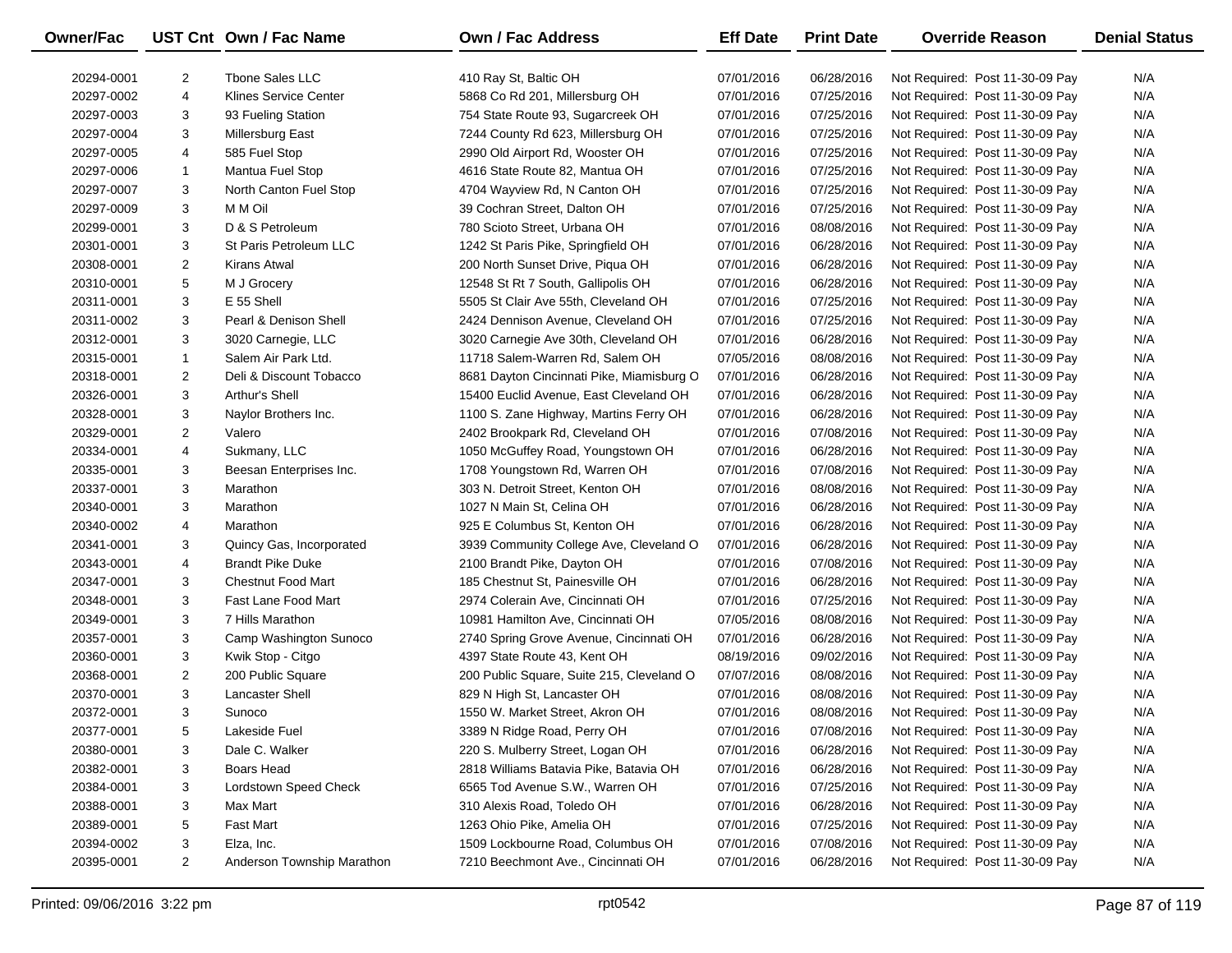| Owner/Fac  |                | UST Cnt Own / Fac Name                  | Own / Fac Address                           | <b>Eff Date</b> | <b>Print Date</b> | <b>Override Reason</b>          | <b>Denial Status</b> |
|------------|----------------|-----------------------------------------|---------------------------------------------|-----------------|-------------------|---------------------------------|----------------------|
| 20395-0002 | 3              | Maineville Quick Stop Store             | 8144 State Route 48, Maineville OH          | 07/01/2016      | 06/28/2016        | Not Required: Post 11-30-09 Pay | N/A                  |
| 20397-0001 | $\overline{2}$ | Pine St. Petroleum                      | 513 S. Pine Street, Lima OH                 | 07/01/2016      | 08/08/2016        | Not Required: Post 11-30-09 Pay | N/A                  |
| 20398-0001 | 5              | American Road Truckstop                 | 900 American Road, Napoleon OH              | 07/01/2016      | 06/28/2016        | Not Required: Post 11-30-09 Pay | N/A                  |
| 20399-0001 | 3              | <b>Kileys Market</b>                    | 60 W Pike, Fayetteville OH                  | 07/01/2016      | 06/28/2016        | Not Required: Post 11-30-09 Pay | N/A                  |
| 20402-0001 | 3              | Camargo Marathon                        | 8103 Camargo Road, Cincinnati OH            | 07/01/2016      | 06/28/2016        | Not Required: Post 11-30-09 Pay | N/A                  |
| 20403-0001 | 3              | Crown Mini Mart                         | 3675 Troy Road, Springfield OH              | 07/01/2016      | 08/08/2016        | Not Required: Post 11-30-09 Pay | N/A                  |
| 20406-0001 | 4              | Ramji Enterprises LLC dba Niles Fuel Pl | 140 W. Park Avenue, Niles OH                | 07/01/2016      | 07/08/2016        | Not Required: Post 11-30-09 Pay | N/A                  |
| 20406-0002 | 3              | Ramji Enterprises LLC dba Fuel Mart / G | 21820 Lake Shore Boulevard, Euclid OH       | 07/01/2016      | 07/08/2016        | Not Required: Post 11-30-09 Pay | N/A                  |
| 20409-0001 | $\mathbf{1}$   | Cole Valley Chevrolet                   | 203 S. Canal Street, Newton Falls OH        | 07/05/2016      | 08/08/2016        | Not Required: Post 11-30-09 Pay | N/A                  |
| 20410-0001 | 3              | Vedmata Incorporated                    | 6363 Pearl Road, Parma Heights OH           | 07/01/2016      | 07/25/2016        | Not Required: Post 11-30-09 Pay | N/A                  |
| 20412-0001 | $\overline{2}$ | Centerburg Hometown Market              | 3895 Columbus Road, Centerburg OH           | 07/01/2016      | 08/08/2016        | Not Required: Post 11-30-09 Pay | N/A                  |
| 20415-0001 | $\overline{2}$ | PT of Bluffton Airport Runway           | 1080 Navajo Drive, Bluffton OH              | 07/01/2016      | 06/28/2016        | Not Required: Post 11-30-09 Pay | N/A                  |
| 20416-0001 | 3              | D P Fuel                                | 3952 State Route 7, New Waterford OH        | 07/01/2016      | 06/28/2016        | Not Required: Post 11-30-09 Pay | N/A                  |
| 20416-0005 | $\overline{2}$ | Doss Petroleum                          | 212 N. Market Street, E Palestine OH        | 07/01/2016      | 06/28/2016        | Not Required: Post 11-30-09 Pay | N/A                  |
| 20424-0001 | 3              | Union Street Auto                       | 736 N. Union Street, Fostoria OH            | 07/01/2016      | 07/25/2016        | Not Required: Post 11-30-09 Pay | N/A                  |
| 20425-0001 | $\overline{2}$ | Stony Ridge Truck Plaza                 | 1250 Hamilton Lebanon Road E., Monroe C     | 07/01/2016      | 07/25/2016        | Not Required: Post 11-30-09 Pay | N/A                  |
| 20432-0001 | 4              | <b>BG Family Food Mart</b>              | 3520 Rhodes Avenue, New Boston OH           | 07/01/2016      | 07/08/2016        | Not Required: Post 11-30-09 Pay | N/A                  |
| 20433-0001 | 5              | Co-Alliance LLP                         | 975 Malinda Street, Zanesville OH           | 07/01/2016      | 06/28/2016        | Not Required: Post 11-30-09 Pay | N/A                  |
| 20434-0001 | 3              | Akron Food Mart                         | 737 Kenmore Boulevard, Akron OH             | 07/01/2016      | 08/08/2016        | Not Required: Post 11-30-09 Pay | N/A                  |
| 20435-0001 | $\mathbf{1}$   | U.S. Food Service, Inc.                 | 5445 Spellmire Drive, Cincinnati OH         | 07/01/2016      | 06/28/2016        | Not Required: Post 11-30-09 Pay | N/A                  |
| 20438-0001 | 3              | Sunoco                                  | 27179 Detroit Road, Westlake OH             | 07/01/2016      | 06/28/2016        | Not Required: Post 11-30-09 Pay | N/A                  |
| 20439-0001 | 4              | <b>Puritas Sunoco</b>                   | 15009 Puritas Road, Cleveland OH            | 07/07/2016      | 08/08/2016        | Not Required: Post 11-30-09 Pay | N/A                  |
| 20443-0001 | 3              | National Trail Country Store            | 6852 National Road Southeast (US Rt. 40),   | 07/01/2016      | 07/25/2016        | Not Required: Post 11-30-09 Pay | N/A                  |
| 20449-0001 | $\mathbf{1}$   | JDI Oak Tree Holdings, LLC              | 6200 Oak Tree Boulevard, Independence C     | 07/01/2016      | 07/25/2016        | Not Required: Post 11-30-09 Pay | N/A                  |
| 20450-0001 | 3              | Whitehall Shell Car Wash                | 4780 E. Broad Street, Whitehall OH          | 07/01/2016      | 06/28/2016        | Not Required: Post 11-30-09 Pay | N/A                  |
| 20455-0001 | 4              | Village BP LLC dba Nippers Corner       | 4 Xenia Avenue, Yellow Springs OH           | 07/01/2016      | 06/28/2016        | Not Required: Post 11-30-09 Pay | N/A                  |
| 20457-0001 | 3              | Exxon Convenience Store                 | 25570 Dixie Highway, Perrysburg OH          | 07/01/2016      | 06/28/2016        | Not Required: Post 11-30-09 Pay | N/A                  |
| 20458-0001 | 3              | Central Ohio Fuel Depot                 | 3500 Harding Highway E., Marion OH          | 07/01/2016      | 06/28/2016        | Not Required: Post 11-30-09 Pay | N/A                  |
| 20458-0002 | 3              | Card-N-Go Fuel Stop                     | 7867 N. State Route 53, Tiffin OH           | 07/01/2016      | 06/28/2016        | Not Required: Post 11-30-09 Pay | N/A                  |
| 20458-0003 | $\overline{2}$ | Central Ohio Farmers Co-Op, Inc.        | 901 W. Vine Street, Lima OH                 | 07/01/2016      | 06/28/2016        | Not Required: Post 11-30-09 Pay | N/A                  |
| 20459-0002 | 6              | Miamitown Marathon                      | 6383 Hamilton-Cleves Highway, Miamitow      | 07/01/2016      | 06/28/2016        | Not Required: Post 11-30-09 Pay | N/A                  |
| 20464-0001 | 3              | Marathon                                | 315 Looney Road, Piqua OH                   | 07/01/2016      | 07/08/2016        | Not Required: Post 11-30-09 Pay | N/A                  |
| 20471-0001 | 3              | <b>Ruscin's Shell Service Center</b>    | 125 Byers Road, Miamisburg OH               | 07/01/2016      | 07/25/2016        | Not Required: Post 11-30-09 Pay | N/A                  |
| 20473-0001 | 3              | <b>Fairfield County Engineer</b>        | 3026 W. Fair Avenue, Lancaster OH           | 07/01/2016      | 08/08/2016        | Not Required: Post 11-30-09 Pay | N/A                  |
| 20481-0001 | 5              | <b>Bethel BP</b>                        | 308 W. Plane Street, Bethel OH              | 07/01/2016      | 07/25/2016        | Not Required: Post 11-30-09 Pay | N/A                  |
| 20484-0004 | 3              | R & R Takhar Operations                 | 419 N. Main Street, New Carlisle OH         | 07/01/2016      | 06/28/2016        | Not Required: Post 11-30-09 Pay | N/A                  |
| 20485-0001 | 4              | Prabhu, LLC Facility                    | 110 W. Main Street, Owensville OH           | 07/01/2016      | 07/25/2016        | Not Required: Post 11-30-09 Pay | N/A                  |
| 20489-0001 | 4              | Shrinidhi Sunoco                        | 20710 S. Lakeland Boulevard, Euclid OH      | 07/25/2016      | 08/22/2016        | Not Required: Post 11-30-09 Pay | N/A                  |
| 20494-0001 | 2              | <b>Rite Stop</b>                        | 12115 Euclid Avenue, Cleveland OH           | 07/01/2016      | 06/28/2016        | Not Required: Post 11-30-09 Pay | N/A                  |
| 20503-0001 | 4              | Sunoco                                  | 10485 Northfield Road, Northfield Village O | 07/01/2016      | 07/08/2016        | Not Required: Post 11-30-09 Pay | N/A                  |
| 20517-0001 | 3              | <b>Pippens Market</b>                   | 5440 Olive Road, Dayton OH                  | 07/01/2016      | 08/08/2016        | Not Required: Post 11-30-09 Pay | N/A                  |
| 20518-0001 | 1              | <b>Bucyrus Community Hospital</b>       | 629 N. Sandusky Avenue, Bucyrus OH          | 07/11/2016      | 08/08/2016        | Not Required: Post 11-30-09 Pay | N/A                  |
| 20527-0001 | 3              | Main Street Marathon                    | 1007 Main Street, Hamilton OH               | 07/01/2016      | 06/28/2016        | Not Required: Post 11-30-09 Pay | N/A                  |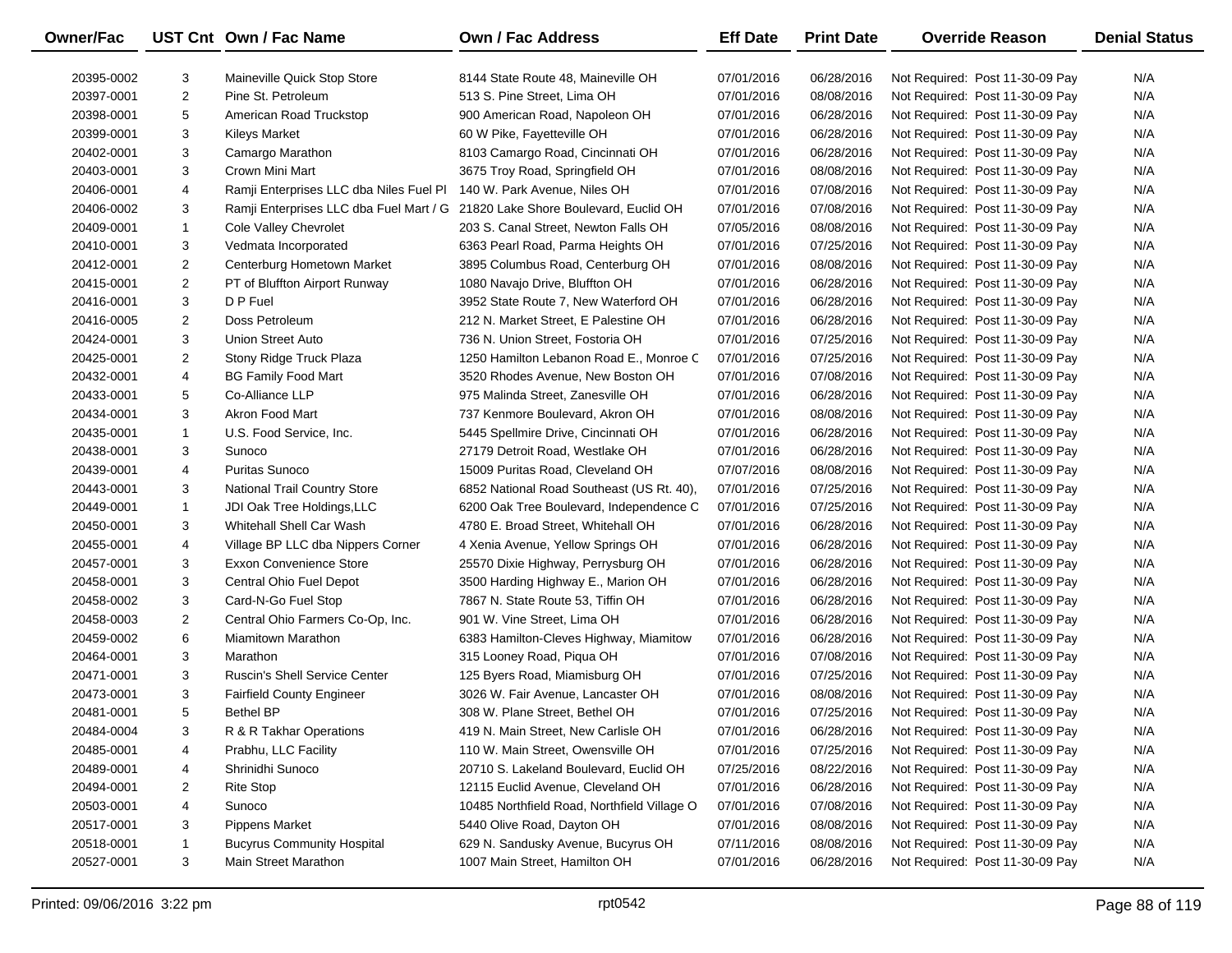| Owner/Fac  |                | UST Cnt Own / Fac Name             | Own / Fac Address                           | <b>Eff Date</b> | <b>Print Date</b> | <b>Override Reason</b>          | <b>Denial Status</b> |
|------------|----------------|------------------------------------|---------------------------------------------|-----------------|-------------------|---------------------------------|----------------------|
| 20532-0001 | 1              | Alicia Holding, LLC                | 180 N. Fourth Street, Steubenville OH       | 07/01/2016      | 06/28/2016        | Not Required: Post 11-30-09 Pay | N/A                  |
| 20537-0001 | 4              | The Roadside Hotspot               | 53160 Nu Beginning Road, Portland OH        | 07/01/2016      | 07/25/2016        | Not Required: Post 11-30-09 Pay | N/A                  |
| 20544-0001 | 3              | <b>Five Star Aviation</b>          | 26500 Curtis Wright Parkway, Highland He    | 07/01/2016      | 06/28/2016        | Not Required: Post 11-30-09 Pay | N/A                  |
| 20552-0001 | $\mathbf{1}$   | Ken's Transport                    | 17444 GAR Highway, Montville OH             | 07/01/2016      | 07/08/2016        | Not Required: Post 11-30-09 Pay | N/A                  |
| 20563-0001 | 3              | DKP LTD                            | 6825 Finzel Road, Whitehouse OH             | 07/01/2016      | 07/25/2016        | Not Required: Post 11-30-09 Pay | N/A                  |
| 20571-0003 | 2              | Tom's Carry Out                    | 329 Highway 7 N., Powhatan Point OH         | 07/01/2016      | 07/25/2016        | Not Required: Post 11-30-09 Pay | N/A                  |
| 20578-0001 | 3              | Concord Sun Mart                   | 9861 Johnnycake Ridge Road, Mentor OH       | 07/01/2016      | 06/28/2016        | Not Required: Post 11-30-09 Pay | N/A                  |
| 20579-0001 | 5              | Silver Star Fuel, Inc.             | 7929 County Road 107, Proctorville OH       | 07/01/2016      | 07/08/2016        | Not Required: Post 11-30-09 Pay | N/A                  |
| 20579-0002 | 2              | Silver Star Fuel, Inc.             | 25981 State Route 7 S, Crown City OH        | 07/01/2016      | 07/08/2016        | Not Required: Post 11-30-09 Pay | N/A                  |
| 20580-0001 | $\overline{2}$ | Clark Toledo, Inc.                 | 4484 Monroe Street, Toledo OH               | 07/01/2016      | 06/28/2016        | Not Required: Post 11-30-09 Pay | N/A                  |
| 20582-0001 | 3              | Sunoco A Plus                      | 6866 Center Street, Mentor OH               | 07/01/2016      | 07/08/2016        | Not Required: Post 11-30-09 Pay | N/A                  |
| 20582-0002 | 3              | <b>Convenient Food Mart</b>        | 4680 Corduroy Road, Mentor OH               | 07/01/2016      | 07/08/2016        | Not Required: Post 11-30-09 Pay | N/A                  |
| 20583-0001 | 5              | Majha LLC Property                 | 300 N. Mulberry Street, Mansfield OH        | 07/01/2016      | 07/25/2016        | Not Required: Post 11-30-09 Pay | N/A                  |
| 20585-0001 | 4              | Marathon                           | 5199 Salem Avenue, Dayton OH                | 07/01/2016      | 06/28/2016        | Not Required: Post 11-30-09 Pay | N/A                  |
| 20588-0001 | 5              | Alexis and Bennett Mini Mart       | 429 W. Alexis Road, Toledo OH               | 07/01/2016      | 06/28/2016        | Not Required: Post 11-30-09 Pay | N/A                  |
| 20592-0001 | 3              | Marathon                           | 1705 Diagonal Road, Akron OH                | 07/01/2016      | 06/28/2016        | Not Required: Post 11-30-09 Pay | N/A                  |
| 20600-0001 | 3              | Shell Field Ertel Road             | 7555 Fields Ertel Road, Cincinnati OH       | 07/01/2016      | 06/28/2016        | Not Required: Post 11-30-09 Pay | N/A                  |
| 20607-0001 | 3              | <b>Freeport Sunoco</b>             | 237 Main Street, Freeport OH                | 07/01/2016      | 07/08/2016        | Not Required: Post 11-30-09 Pay | N/A                  |
| 20608-0001 | 3              | Andi's Convenience Store           | 7501 Depot Street, Rogers OH                | 07/01/2016      | 06/28/2016        | Not Required: Post 11-30-09 Pay | N/A                  |
| 20613-0001 | $\overline{2}$ | Frank's Gas                        | 1976 Hubbard Road, Madison OH               | 07/01/2016      | 08/08/2016        | Not Required: Post 11-30-09 Pay | N/A                  |
| 20616-0001 | 3              | Bacon Road Gas                     | 426 Bacon Road, Painesville OH              | 07/01/2016      | 07/08/2016        | Not Required: Post 11-30-09 Pay | N/A                  |
| 20620-0001 | 3              | Red Head                           | 436 Main Street, Duncan Falls OH            | 07/01/2016      | 06/28/2016        | Not Required: Post 11-30-09 Pay | N/A                  |
| 20622-0001 | 3              | Joe's Gas                          | 161 Richmond Street, Painesville OH         | 07/01/2016      | 06/28/2016        | Not Required: Post 11-30-09 Pay | N/A                  |
| 20623-0001 | 3              | <b>Bluffton Shell</b>              | 467 State Route 103, Bluffton OH            | 07/01/2016      | 06/28/2016        | Not Required: Post 11-30-09 Pay | N/A                  |
| 20625-0001 | 3              | Mahesh Gas                         | 1520 Madison Avenue, Painesville OH         | 07/01/2016      | 06/28/2016        | Not Required: Post 11-30-09 Pay | N/A                  |
| 20642-0001 | 3              | <b>Sariis Enterprises Property</b> | 19300 Hilliard Boulevard, Rocky River OH    | 07/01/2016      | 06/28/2016        | Not Required: Post 11-30-09 Pay | N/A                  |
| 20645-0001 | 3              | Marathon                           | 205 S. Main Street, Bluffton OH             | 07/01/2016      | 07/25/2016        | Not Required: Post 11-30-09 Pay | N/A                  |
| 20649-0001 | 3              | Washington Square Shell            | 6001 Far Hills Avenue, Dayton OH            | 07/01/2016      | 06/28/2016        | Not Required: Post 11-30-09 Pay | N/A                  |
| 20652-0001 | 2              | Moe's Market                       | 4401 Hill Avenue, Toledo OH                 | 07/01/2016      | 08/22/2016        | Not Required: Post 11-30-09 Pay | N/A                  |
| 20654-0001 | 4              | The Amboy Mart                     | 512 W. Main Road, Conneaut OH               | 07/01/2016      | 08/08/2016        | Not Required: Post 11-30-09 Pay | N/A                  |
| 20660-0001 | $\mathbf{1}$   | Village Quick Stop                 | 80 W. Main Street, Martinsville OH          | 07/01/2016      | 06/28/2016        | Not Required: Post 11-30-09 Pay | N/A                  |
| 20661-0001 | 5              | Shree Gayatri Property             | 4248 Mount Carmel Tobasco Road, Cinci       | 07/01/2016      | 07/08/2016        | Not Required: Post 11-30-09 Pay | N/A                  |
| 20662-0001 | 5              | 4223 E. 49th Street Property       | 4223 E. 49th Street, Cuyahoga Heights OH    | 07/01/2016      | 07/08/2016        | Not Required: Post 11-30-09 Pay | N/A                  |
| 20663-0001 | 3              | <b>NSB Partners Property</b>       | 45880 National Road W., Saint Clairsville O | 07/01/2016      | 07/08/2016        | Not Required: Post 11-30-09 Pay | N/A                  |
| 20664-0001 | 3              | <b>Walton Hills Auto Service</b>   | 17975 Alexander Road, Walton Hills OH       | 07/01/2016      | 06/28/2016        | Not Required: Post 11-30-09 Pay | N/A                  |
| 20667-0001 | 3              | St. Bernard Shell                  | 10 W. Mitchell Avenue, Cincinnati OH        | 07/01/2016      | 07/08/2016        | Not Required: Post 11-30-09 Pay | N/A                  |
| 20668-0001 | 2              | Nihayah Amad Esmail Property       | 311 Columbia Street, Leetonia OH            | 07/01/2016      | 07/25/2016        | Not Required: Post 11-30-09 Pay | N/A                  |
| 20669-0001 | 4              | <b>Shawnee Grocery</b>             | 721 US Highway 52, Stout OH                 | 07/01/2016      | 08/08/2016        | Not Required: Post 11-30-09 Pay | N/A                  |
| 20670-0001 | 3              | Worthington Hills Marathon         | 7810 Olentangy River Road, Columbus OH      | 07/01/2016      | 08/08/2016        | Not Required: Post 11-30-09 Pay | N/A                  |
| 20672-0001 | 4              | Thind Petroleum Facility           | 1570 Morse Road, Columbus OH                | 07/01/2016      | 08/08/2016        | Not Required: Post 11-30-09 Pay | N/A                  |
| 20673-0001 | 3              | <b>Convenient Food Mart</b>        | 7413 N. Center Street, Mentor OH            | 07/01/2016      | 08/22/2016        | Not Required: Post 11-30-09 Pay | N/A                  |
| 20674-0001 | 2              | Thorne's IGA Marketplace           | 653 S. Union Avenue, Alliance OH            | 07/01/2016      | 07/25/2016        | Not Required: Post 11-30-09 Pay | N/A                  |
| 20675-0001 | 3              | Schild's IGA SuperCenter           | 171 Milan Avenue, Norwalk OH                | 07/01/2016      | 07/25/2016        | Not Required: Post 11-30-09 Pay | N/A                  |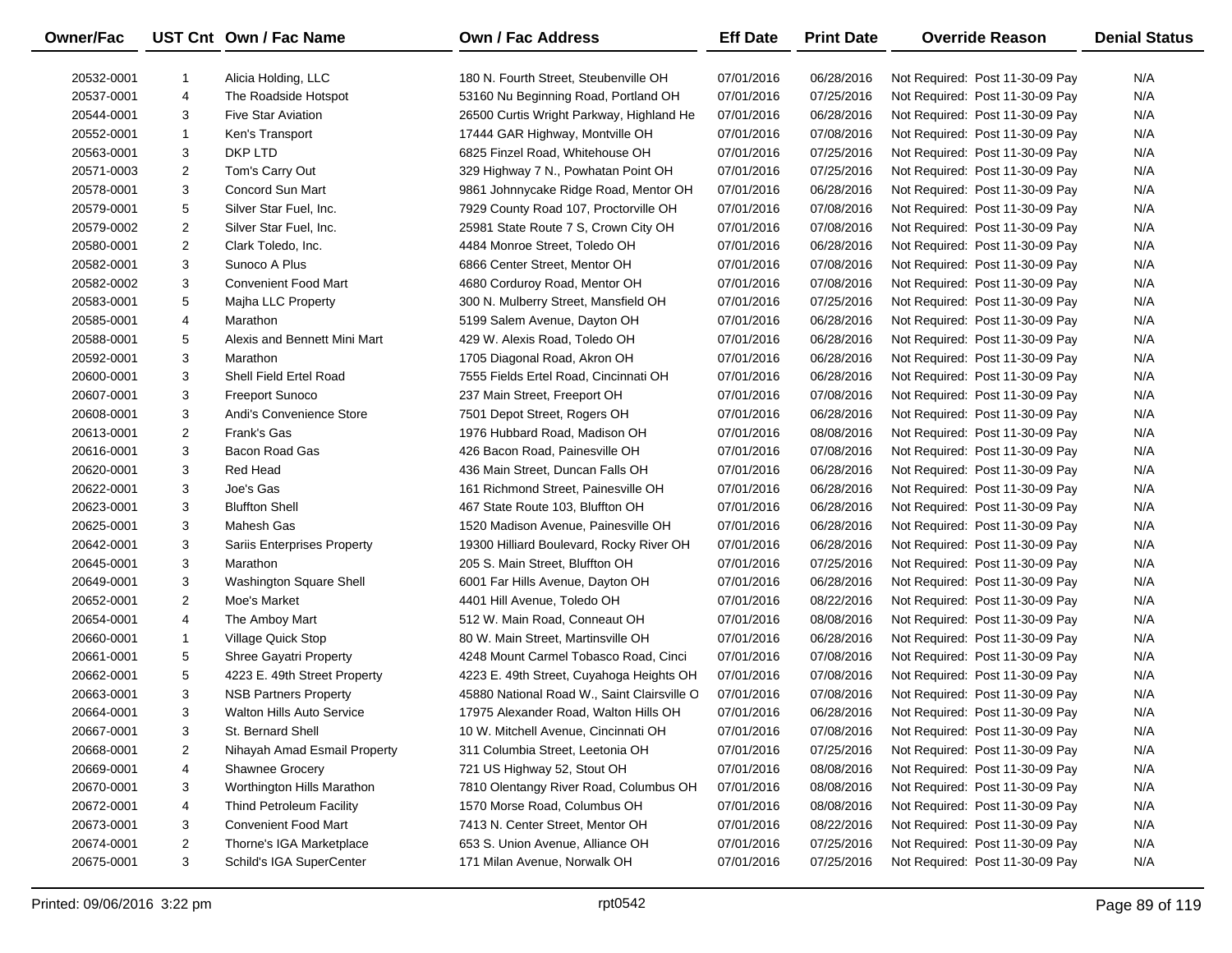| Owner/Fac  |                | UST Cnt Own / Fac Name            | Own / Fac Address                          | <b>Eff Date</b> | <b>Print Date</b> | <b>Override Reason</b>          | <b>Denial Status</b> |
|------------|----------------|-----------------------------------|--------------------------------------------|-----------------|-------------------|---------------------------------|----------------------|
| 20676-0001 | 3              | Schmidt's                         | 17255 Nashport Road, Nashport OH           | 07/01/2016      | 07/08/2016        | Not Required: Post 11-30-09 Pay | N/A                  |
| 20679-0001 | 3              | Lakeland Valero                   | 30460 Lakeland Boulevard, Wickliffe OH     | 07/01/2016      | 07/08/2016        | Not Required: Post 11-30-09 Pay | N/A                  |
| 20680-0001 | 3              | L & O Tire Facility               | 14575 State Route 119 E., Anna OH          | 07/01/2016      | 07/08/2016        | Not Required: Post 11-30-09 Pay | N/A                  |
| 20681-0001 | 3              | Nihar LLC                         | 1305 Vance Street, Carey OH                | 07/01/2016      | 08/08/2016        | Not Required: Post 11-30-09 Pay | N/A                  |
| 20690-0001 | $\overline{2}$ | <b>Andrews Connell Property</b>   | 464 Andrews Avenue, Youngstown OH          | 07/01/2016      | 06/28/2016        | Not Required: Post 11-30-09 Pay | N/A                  |
| 20700-0001 | 4              | <b>Buch's Truck Stop</b>          | 828 Kingsdale Road, Steubenville OH        | 07/01/2016      | 07/08/2016        | Not Required: Post 11-30-09 Pay | N/A                  |
| 20701-0001 | $\mathbf{1}$   | Windstream Western Reserve, Inc.  | 900 Lake Avenue, Ashtabula OH              | 07/01/2016      | 09/02/2016        | Not Required: Post 11-30-09 Pay | N/A                  |
| 20701-0002 | $\mathbf{1}$   | Windstream Western Reserve, Inc.  | 4616 Park Avenue, Ashtabula OH             | 07/01/2016      | 09/02/2016        | Not Required: Post 11-30-09 Pay | N/A                  |
| 20701-0004 | $\mathbf{1}$   | Windstream Ohio, Inc.             | 7322 Dorsey Mill Road S.E., Heath OH       | 07/01/2016      | 09/02/2016        | Not Required: Post 11-30-09 Pay | N/A                  |
| 20701-0005 | $\mathbf{1}$   | Windstream Western Reserve, Inc.  | 11677 Hayden Avenue, Hiram OH              | 07/01/2016      | 09/02/2016        | Not Required: Post 11-30-09 Pay | N/A                  |
| 20701-0006 | $\mathbf{1}$   | Windstream Western Reserve, Inc.  | 14948 S. State Avenue, Middlefield OH      | 07/01/2016      | 09/02/2016        | Not Required: Post 11-30-09 Pay | N/A                  |
| 20701-0007 | $\mathbf{1}$   | Windstream Ohio, Inc.             | 320 Deo Drive, Newark OH                   | 07/01/2016      | 09/02/2016        | Not Required: Post 11-30-09 Pay | N/A                  |
| 20701-0009 | $\mathbf{1}$   | Windstream Ohio, Inc.             | 66 N. 4th Street, Newark OH                | 07/01/2016      | 09/02/2016        | Not Required: Post 11-30-09 Pay | N/A                  |
| 20701-0010 | $\mathbf{1}$   | Windstream Western Reserve, Inc.  | 54 Leonard Avenue, Northfield OH           | 07/01/2016      | 09/02/2016        | Not Required: Post 11-30-09 Pay | N/A                  |
| 20702-0001 | $\mathbf{1}$   | Independent Steel Co., LLC        | 615 Liverpool Drive, Valley City OH        | 07/01/2016      | 06/28/2016        | Not Required: Post 11-30-09 Pay | N/A                  |
| 20703-0001 | 4              | Goldiebear LLC                    | 139 N. Plains Road, The Plains OH          | 07/01/2016      | 07/08/2016        | Not Required: Post 11-30-09 Pay | N/A                  |
| 20706-0001 | 3              | M and R Food Mart                 | 1033 Lake Road, Conneaut OH                | 07/01/2016      | 06/28/2016        | Not Required: Post 11-30-09 Pay | N/A                  |
| 20720-0001 | 3              | <b>Mason Marathon Station</b>     | 9751 Mason-Montgomery Road, Mason O        | 07/01/2016      | 08/08/2016        | Not Required: Post 11-30-09 Pay | N/A                  |
| 20724-0001 | $\overline{2}$ | <b>Mentor Sunoco</b>              | 8903 Mentor Avenue, Mentor OH              | 07/01/2016      | 06/28/2016        | Not Required: Post 11-30-09 Pay | N/A                  |
| 20743-0001 | 3              | <b>Convenient Food Mart</b>       | 4709 Clark Avenue, Cleveland OH            | 07/01/2016      | 06/28/2016        | Not Required: Post 11-30-09 Pay | N/A                  |
| 20745-0001 | $\overline{2}$ | RAQBA Inc. dba Brookville Express | 237 Market Street, Brookville OH           | 07/01/2016      | 07/25/2016        | Not Required: Post 11-30-09 Pay | N/A                  |
| 20746-0001 | $\overline{2}$ | Baker's IGA                       | 105 Walnut Street, Scio OH                 | 07/01/2016      | 06/28/2016        | Not Required: Post 11-30-09 Pay | N/A                  |
| 20746-0002 | $\overline{2}$ | Baker's IGA                       | 316 S. College Street, Newcomerstown OH    | 07/01/2016      | 06/28/2016        | Not Required: Post 11-30-09 Pay | N/A                  |
| 20749-0001 | $\overline{2}$ | Kenny's Convenience Mart          | 7482 N. State Route 139, Lucasville OH     | 07/01/2016      | 07/25/2016        | Not Required: Post 11-30-09 Pay | N/A                  |
| 20753-0001 | 3              | Imran Nazir Property              | 228 E. Erie Avenue, Lorain OH              | 07/01/2016      | 06/28/2016        | Not Required: Post 11-30-09 Pay | N/A                  |
| 20755-0001 | 3              | Alexandria Service Center         | 261 W. Main Street, Alexandria OH          | 07/01/2016      | 08/08/2016        | Not Required: Post 11-30-09 Pay | N/A                  |
| 20766-0001 | 3              | <b>Harper Point Shell</b>         | 11406 Montgomery Road, Cincinnati OH       | 07/01/2016      | 06/28/2016        | Not Required: Post 11-30-09 Pay | N/A                  |
| 20785-0001 | 5              | Tom's Marathon Convenient Mart    | 9959 Harrison Avenue, Harrison OH          | 07/01/2016      | 06/28/2016        | Not Required: Post 11-30-09 Pay | N/A                  |
| 20791-0001 | 4              | Mobile Mart                       | 1466 S. Hamilton Road, Columbus OH         | 07/01/2016      | 06/28/2016        | Not Required: Post 11-30-09 Pay | N/A                  |
| 20792-0001 | $\overline{7}$ | Premier Ag Co-op, Inc.            | 111 May Drive, Harrison OH                 | 07/01/2016      | 07/08/2016        | Not Required: Post 11-30-09 Pay | N/A                  |
| 20793-0001 | $\overline{2}$ | NOFA Oil Inc.                     | 4425 E. Livingston Avenue, Columbus OH     | 07/01/2016      | 07/08/2016        | Not Required: Post 11-30-09 Pay | N/A                  |
| 20793-0002 | 4              | NOFA Oil Inc.                     | 2097 E. Livingston Avenue, Columbus OH     | 07/01/2016      | 07/08/2016        | Not Required: Post 11-30-09 Pay | N/A                  |
| 20794-0001 | $\overline{2}$ | Mantua Jay Enterprise, Inc.       | 4737 State Route 82, Mantua OH             | 07/01/2016      | 06/28/2016        | Not Required: Post 11-30-09 Pay | N/A                  |
| 20797-0001 | 3              | Southland Automotive Inc.         | 7026 W. 130th Street, Middleburg Heights ( | 07/22/2016      | 08/22/2016        | Not Required: Post 11-30-09 Pay | N/A                  |
| 20801-0001 | $\overline{2}$ | Soin International Hangar #4      | 3540 Hangar Drive, Hangar #4, Dayton OH    | 07/01/2016      | 06/28/2016        | Not Required: Post 11-30-09 Pay | N/A                  |
| 20806-0001 | 4              | Cleves BP                         | 21 W. State Street, Cleves OH              | 07/01/2016      | 06/28/2016        | Not Required: Post 11-30-09 Pay | N/A                  |
| 20808-0001 | $\overline{2}$ | <b>Metro Express</b>              | 701 E. State Street, Trenton OH            | 07/22/2016      | 08/22/2016        | Not Required: Post 11-30-09 Pay | N/A                  |
| 20809-0001 | 1              | Judson Park                       | 2181 Ambleside Road, Cleveland OH          | 08/08/2016      | 08/22/2016        | Not Required: Post 11-30-09 Pay | N/A                  |
| 20813-0001 | 3              | <b>Marathon Gas</b>               | 1504 S. Main Street, Bellefontaine OH      | 07/01/2016      | 06/28/2016        | Not Required: Post 11-30-09 Pay | N/A                  |
| 20814-0001 | $\overline{2}$ | Raceway Pure Gas                  | 3040 Oberlin Avenue, Lorain OH             | 07/01/2016      | 06/28/2016        | Not Required: Post 11-30-09 Pay | N/A                  |
| 20818-0001 | 2              | Erie Islands Petroleum            | 411 Langram Avenue, Put In Bay OH          | 07/01/2016      | 07/08/2016        | Not Required: Post 11-30-09 Pay | N/A                  |
| 20819-0001 | 5              | <b>Quick Mart</b>                 | 3594 Liberty Avenue, Vermilion OH          | 07/01/2016      | 08/08/2016        | Not Required: Post 11-30-09 Pay | N/A                  |
| 20823-0001 | $\mathbf{1}$   | <b>Franklin Park Conservatory</b> | 1777 E. Broad Street, Columbus OH          | 07/01/2016      | 07/25/2016        | Not Required: Post 11-30-09 Pay | N/A                  |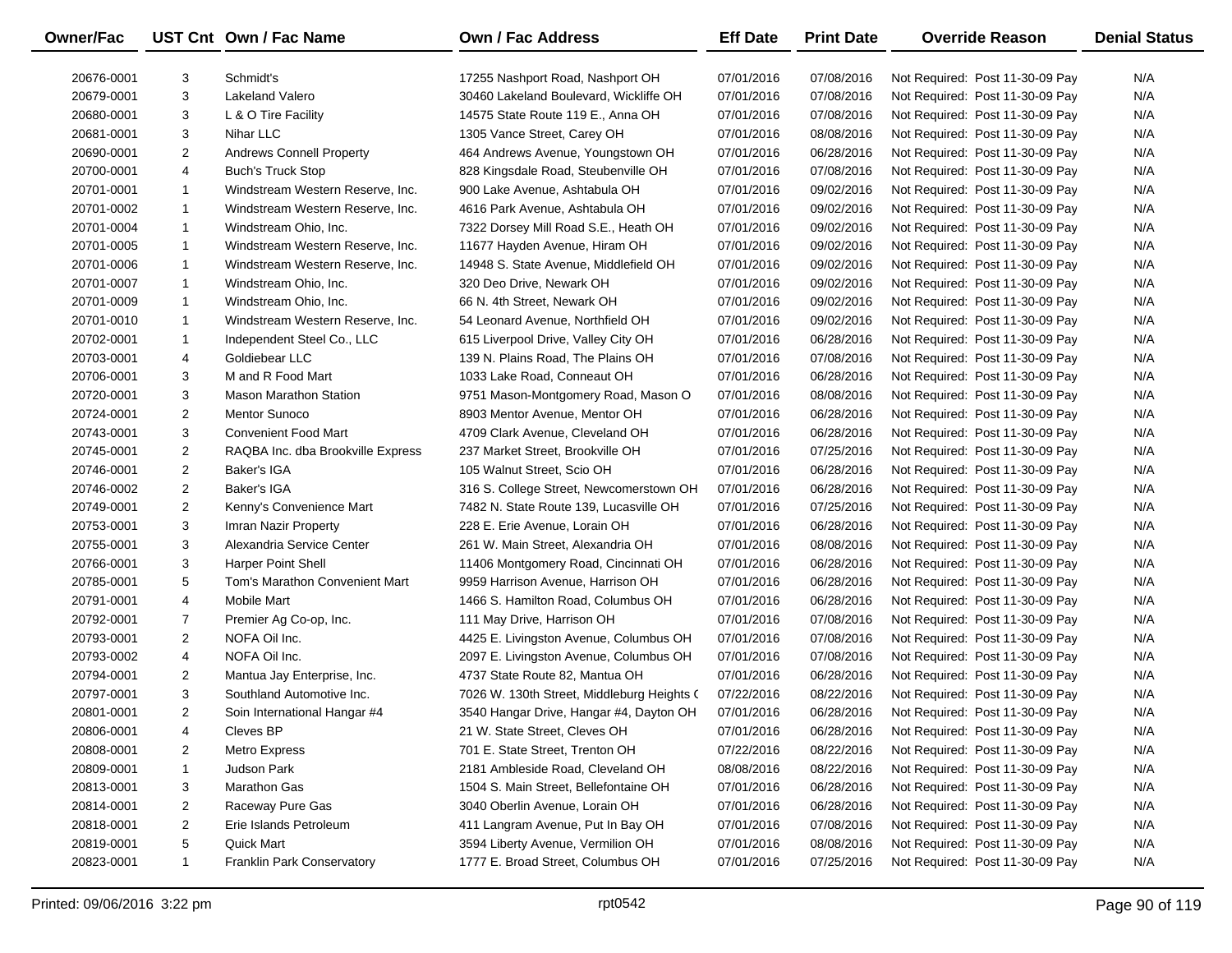| <b>Owner/Fac</b> |                | UST Cnt Own / Fac Name                                                    | <b>Own / Fac Address</b>                                                          | <b>Eff Date</b> | <b>Print Date</b> | <b>Override Reason</b>          | <b>Denial Status</b> |
|------------------|----------------|---------------------------------------------------------------------------|-----------------------------------------------------------------------------------|-----------------|-------------------|---------------------------------|----------------------|
| 20824-0001       | 3              | <b>Wilson Road Shell</b>                                                  | 845 N. Wilson Road, Columbus OH                                                   | 07/01/2016      | 06/28/2016        | Not Required: Post 11-30-09 Pay | N/A                  |
| 20834-0001       | 3              | 335 Pit Stop LLC                                                          | 17846 State Route 335, Beaver OH                                                  | 07/01/2016      | 06/28/2016        | Not Required: Post 11-30-09 Pay | N/A                  |
| 20844-0001       | 4              | <b>Nickel Saver</b>                                                       | 21 US Route 40 E., Lewisburg OH                                                   | 07/01/2016      | 06/28/2016        | Not Required: Post 11-30-09 Pay | N/A                  |
| 20848-0001       | 6              | <b>Friendly Express</b>                                                   | 830 Bank Street, Lodi OH                                                          | 07/01/2016      | 06/28/2016        | Not Required: Post 11-30-09 Pay | N/A                  |
| 20849-0001       | 6              | Valero South Paint Xpress                                                 | 520 S. Paint Street, Chillicothe OH                                               | 07/01/2016      | 07/08/2016        | Not Required: Post 11-30-09 Pay | N/A                  |
| 20860-0001       | 3              | Gateway Food & Fuel                                                       | 3819 Haverhill Drive, Toledo OH                                                   | 07/01/2016      | 08/08/2016        | Not Required: Post 11-30-09 Pay | N/A                  |
| 20863-0001       | $\overline{2}$ | <b>Shehy Market</b>                                                       | 786 Shehy Street, Youngstown OH                                                   | 07/01/2016      | 06/28/2016        | Not Required: Post 11-30-09 Pay | N/A                  |
| 20867-0001       | $\overline{2}$ | <b>Corporate Flight Alternatives</b>                                      | 3800 Tuskegee Airmen Drive, Vandalia OH                                           | 07/01/2016      | 06/28/2016        | Not Required: Post 11-30-09 Pay | N/A                  |
| 20868-0001       | $\mathbf{1}$   | <b>Buckeye Charters</b>                                                   | 8240 Expansion Way, Dayton OH                                                     | 07/01/2016      | 06/28/2016        | Not Required: Post 11-30-09 Pay | N/A                  |
| 20882-0001       | 5              | <b>Starfire Express</b>                                                   | 3499 W. Siebenthaler Avenue, Dayton OH                                            | 07/01/2016      | 07/25/2016        | Not Required: Post 11-30-09 Pay | N/A                  |
| 20883-0001       | $\overline{2}$ | S & S Fuel Ventures, Inc.                                                 | 5410 W. Alexis Road, Sylvania OH                                                  | 07/01/2016      | 06/28/2016        | Not Required: Post 11-30-09 Pay | N/A                  |
| 20891-0002       | 3              | W. Third 6101, LLC                                                        | 465 Nilles Road, Fairfield OH                                                     | 07/01/2016      | 08/08/2016        | Not Required: Post 11-30-09 Pay | N/A                  |
| 20895-0001       | 3              | Marathon                                                                  | 3601 Montgomery Road, Cincinnati OH                                               | 07/07/2016      | 08/08/2016        | Not Required: Post 11-30-09 Pay | N/A                  |
| 20895-0002       | 4              | Marathon                                                                  | 5567 Montgomery Road, Cincinnati OH                                               | 07/07/2016      | 08/08/2016        | Not Required: Post 11-30-09 Pay | N/A                  |
| 20895-0003       | 3              | Bra-Nu Enterprise, LLC                                                    | 2340 Gilbert Avenue, Cincinnati OH                                                | 07/07/2016      | 08/08/2016        | Not Required: Post 11-30-09 Pay | N/A                  |
| 20896-0001       | 3              | Seville Citgo                                                             | 8851 Wooster Pike, Seville OH                                                     | 07/01/2016      | 08/08/2016        | Not Required: Post 11-30-09 Pay | N/A                  |
| 20898-0001       | 3              | Conroy's Express                                                          | 3990 Belmont Avenue, Youngstown OH                                                | 07/01/2016      | 08/08/2016        | Not Required: Post 11-30-09 Pay | N/A                  |
| 20898-0002       | $\overline{2}$ | Conroy's Express                                                          | 950 Ohio Avenue, McDonald OH                                                      | 07/01/2016      | 08/08/2016        | Not Required: Post 11-30-09 Pay | N/A                  |
| 20898-0003       | 3              | Conroy's Express                                                          | 3670 S. Meridian Road, Youngstown OH                                              | 07/01/2016      | 08/08/2016        | Not Required: Post 11-30-09 Pay | N/A                  |
| 20898-0004       | 5              | Xpress Fuel Mart                                                          | 7598 Market Street, Boardman OH                                                   | 07/01/2016      | 08/08/2016        | Not Required: Post 11-30-09 Pay | N/A                  |
| 20898-0005       | $\overline{2}$ | Xpress Fuel Mart                                                          | 3520 Canfield Road, Youngstown OH                                                 | 07/01/2016      | 08/08/2016        | Not Required: Post 11-30-09 Pay | N/A                  |
| 20898-0006       | 3              | Xpress Fuel Mart                                                          | 4446 Logan Way, Youngstown OH                                                     | 07/01/2016      | 08/08/2016        | Not Required: Post 11-30-09 Pay | N/A                  |
| 20899-0001       | 3              | <b>Lindsays Shell Service</b>                                             | 2411 N. Verity Parkway, Middletown OH                                             | 07/01/2016      | 08/08/2016        | Not Required: Post 11-30-09 Pay | N/A                  |
| 20905-0001       | $\mathbf{1}$   | Synchrony Financial                                                       | 950 Forrer Boulevard, Kettering OH                                                | 07/01/2016      | 06/28/2016        | Not Required: Post 11-30-09 Pay | N/A                  |
| 20908-0001       | 3              | Shell                                                                     | 3406 E. Third Street, Dayton OH                                                   | 07/01/2016      | 07/25/2016        | Not Required: Post 11-30-09 Pay | N/A                  |
| 20915-0001       | $\overline{2}$ | G & R McCord Property                                                     | 5502 Monroe Street, Sylvania OH                                                   | 07/01/2016      | 06/28/2016        | Not Required: Post 11-30-09 Pay | N/A                  |
| 20916-0001       | 3              | Gas U.S.A.                                                                | 12797 Mayfield Road, Chardon OH                                                   | 07/21/2016      | 08/22/2016        | Not Required: Post 11-30-09 Pay | N/A                  |
| 20917-0001       | $\mathbf{1}$   |                                                                           | Kent State University College of Podiatric 6000 Rockside Woods Boulevard, Clevela | 07/01/2016      | 07/08/2016        | Not Required: Post 11-30-09 Pay | N/A                  |
| 20921-0001       | 5              | <b>Country Pantry</b>                                                     | 10960 Akron Canfield Road, Ellsworth OH                                           | 07/01/2016      | 08/08/2016        | Not Required: Post 11-30-09 Pay | N/A                  |
| 20923-0001       | $\overline{2}$ | Hendershot Leasing Company                                                | 56120 Dilles Bottom Road, Shadyside OH                                            | 07/01/2016      | 06/28/2016        | Not Required: Post 11-30-09 Pay | N/A                  |
| 20924-0001       | 4              | Laila Enterprises, LLC                                                    | 11701 Clifton Boulevard, Lakewood OH                                              | 07/01/2016      | 06/28/2016        | Not Required: Post 11-30-09 Pay | N/A                  |
| 20925-0001       | 4              | East 185th Street Shell                                                   | 1150 E. 185th Street, Cleveland OH                                                | 07/01/2016      | 06/28/2016        | Not Required: Post 11-30-09 Pay | N/A                  |
| 20927-0001       | 4              | W. Broad Sunoco                                                           | 4875 W. Broad Street, Columbus OH                                                 | 07/01/2016      | 08/08/2016        | Not Required: Post 11-30-09 Pay | N/A                  |
| 20929-0001       | $\mathbf{1}$   | Budget Rent A Car System, Inc.                                            | 3300 Valet Road, Vandalia OH                                                      | 07/01/2016      | 06/28/2016        | Not Required: Post 11-30-09 Pay | N/A                  |
| 20929-0003       | $\mathbf{1}$   | Budget Rent A Car System, Inc.                                            | 19719 Maplewood Avenue, Cleveland OH                                              | 07/01/2016      | 06/28/2016        | Not Required: Post 11-30-09 Pay | N/A                  |
| 20930-0001       | 3              | Eastside Mini Mart                                                        | 615 Oak Street, Toledo OH                                                         | 07/01/2016      | 07/25/2016        | Not Required: Post 11-30-09 Pay | N/A                  |
| 20933-0001       | $\overline{2}$ | Affinity Medical Center - Massillon Campu 875 8th Street NE, Massillon OH |                                                                                   | 07/01/2016      | 06/28/2016        | Not Required: Post 11-30-09 Pay | N/A                  |
| 20934-0001       | 3              | Auto Land                                                                 | 8497 Springboro Pike, Miamisburg OH                                               | 07/07/2016      | 08/08/2016        | Not Required: Post 11-30-09 Pay | N/A                  |
| 20941-0001       | 4              | Randolf Sunoco                                                            | 1497 State Route 44, Randolph OH                                                  | 07/01/2016      | 06/28/2016        | Not Required: Post 11-30-09 Pay | N/A                  |
| 20942-0001       | 1              | Catawba Landing                                                           | 5226 E. Gardner Road, Port Clinton OH                                             | 07/01/2016      | 06/28/2016        | Not Required: Post 11-30-09 Pay | N/A                  |
| 20953-0001       | $\overline{2}$ | <b>Marathon Gas Station</b>                                               | 1102 W. Mound Street, Columbus OH                                                 | 07/01/2016      | 08/08/2016        | Not Required: Post 11-30-09 Pay | N/A                  |
| 20954-0001       | 3              | Hudson Marathon                                                           | 5915 Darrow Road, Hudson OH                                                       | 07/01/2016      | 08/08/2016        | Not Required: Post 11-30-09 Pay | N/A                  |
| 20956-0001       | 3              | Shell                                                                     | 3613 Main Street, Dayton OH                                                       | 07/01/2016      | 06/28/2016        | Not Required: Post 11-30-09 Pay | N/A                  |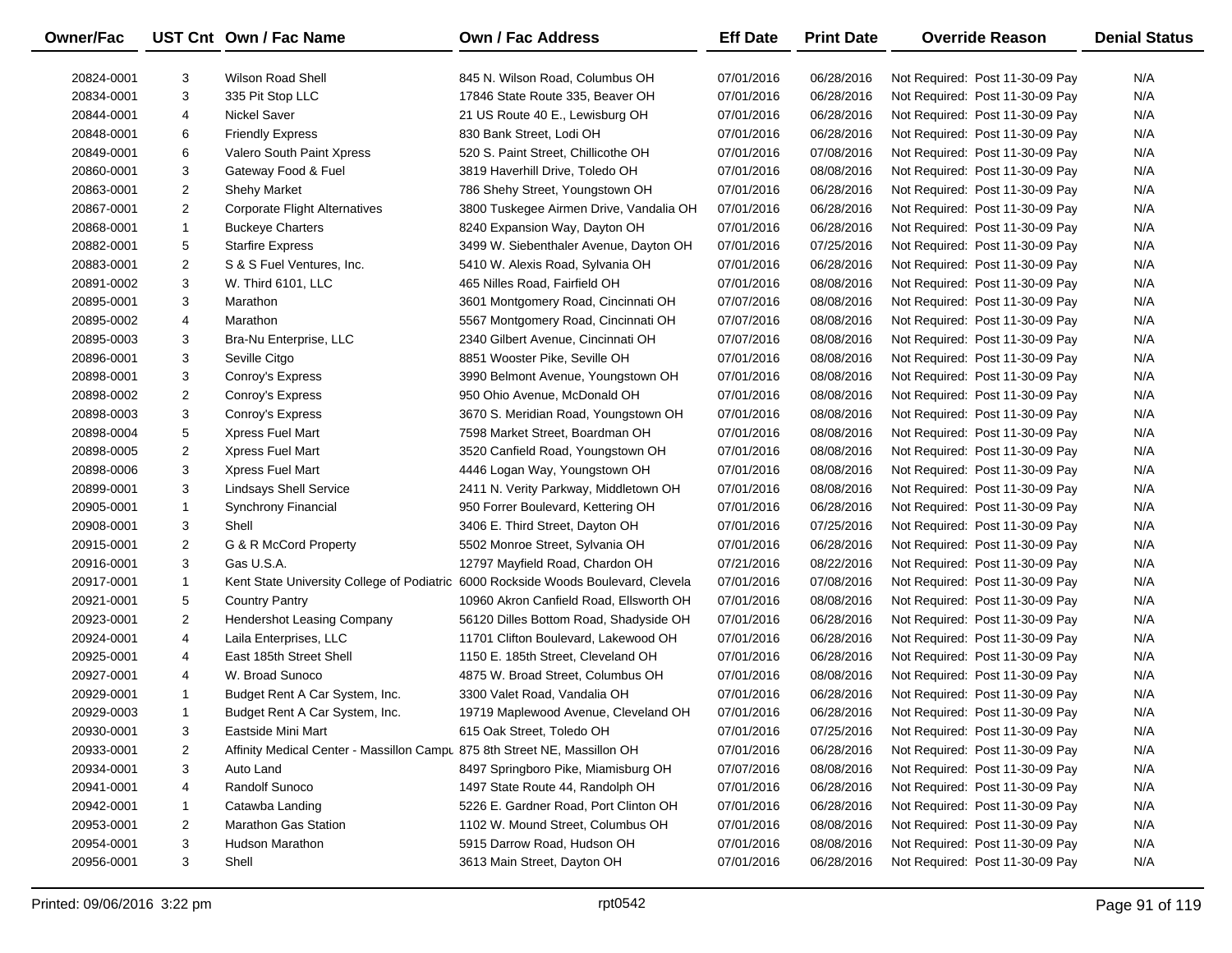| Owner/Fac  |                | UST Cnt Own / Fac Name             | Own / Fac Address                        | <b>Eff Date</b> | <b>Print Date</b> | <b>Override Reason</b>          | <b>Denial Status</b> |
|------------|----------------|------------------------------------|------------------------------------------|-----------------|-------------------|---------------------------------|----------------------|
| 20959-0001 | $\overline{2}$ | North Bend Express                 | 3295 N. Bend Road, Cincinnati OH         | 07/01/2016      | 07/08/2016        | Not Required: Post 11-30-09 Pay | N/A                  |
| 20964-0001 | $\mathbf{1}$   | Mahle Engine Components - USA      | 5130 N. State Route 60, McConnelsville O | 07/29/2016      | 08/22/2016        | Not Required: Post 11-30-09 Pay | N/A                  |
| 20967-0001 | 3              | <b>University Shell</b>            | 1224 S. Main Street, Dayton OH           | 07/01/2016      | 08/08/2016        | Not Required: Post 11-30-09 Pay | N/A                  |
| 20972-0001 | 4              | Thorne's Market                    | 344 S. Chestnut Street, Jefferson OH     | 07/01/2016      | 07/25/2016        | Not Required: Post 11-30-09 Pay | N/A                  |
| 20973-0001 | $\overline{2}$ | Clark Oil                          | 201 Richmond Street, Painesville OH      | 07/01/2016      | 06/28/2016        | Not Required: Post 11-30-09 Pay | N/A                  |
| 20974-0001 | $\overline{2}$ | Modern Development Corp.           | 3172 E. Livingston Avenue, Columbus OH   | 07/01/2016      | 08/22/2016        | Not Required: Post 11-30-09 Pay | N/A                  |
| 20974-0002 | 3              | Modern Development Corp.           | 1950 E. 17th Avenue, Columbus OH         | 07/01/2016      | 08/22/2016        | Not Required: Post 11-30-09 Pay | N/A                  |
| 20979-0001 | 3              | Convenience Food Mart              | 788 E. 200th Street, Euclid OH           | 07/01/2016      | 07/08/2016        | Not Required: Post 11-30-09 Pay | N/A                  |
| 20981-0001 | $\mathbf{1}$   | Airgas, Inc.                       | 2505 Shepler Church Road, Canton OH      | 07/01/2016      | 06/28/2016        | Not Required: Post 11-30-09 Pay | N/A                  |
| 20982-0001 | 5              | Valero at A & L Quik Mart          | 44987 State Route 14, Columbiana OH      | 07/01/2016      | 06/28/2016        | Not Required: Post 11-30-09 Pay | N/A                  |
| 20983-0001 | $\overline{2}$ | <b>Corner Market</b>               | 10 W. Main Street, Clarksville OH        | 07/01/2016      | 06/28/2016        | Not Required: Post 11-30-09 Pay | N/A                  |
| 20985-0001 | 3              | Lima Refining Co.                  | 1150 S. Metcalf Street, Lima OH          | 07/01/2016      | 07/08/2016        | Not Required: Post 11-30-09 Pay | N/A                  |
| 20988-0001 | 3              | Two Great Lake, Inc.               | 4030 E. 131st Street, Cleveland OH       | 07/01/2016      | 08/22/2016        | Not Required: Post 11-30-09 Pay | N/A                  |
| 20990-0001 | 4              | Deesee Oil Corp.                   | 12411 Kinsman Road, Burton OH            | 07/01/2016      | 06/28/2016        | Not Required: Post 11-30-09 Pay | N/A                  |
| 20991-0001 | 3              | Manjula One Inc.                   | 827 Front Street, Berea OH               | 07/01/2016      | 06/28/2016        | Not Required: Post 11-30-09 Pay | N/A                  |
| 20993-0001 | $\overline{2}$ | <b>Baltimore Sunoco</b>            | 539 S. Main Street, Baltimore OH         | 07/01/2016      | 06/28/2016        | Not Required: Post 11-30-09 Pay | N/A                  |
| 20994-0001 | 4              | Lakeside Plaza                     | 3180 Old Columbus Road, London OH        | 07/01/2016      | 06/28/2016        | Not Required: Post 11-30-09 Pay | N/A                  |
| 20995-0001 | 3              | N & N Quick Stop Carryout          | 199 W. Jackson Street, Grover Hill OH    | 07/01/2016      | 06/28/2016        | Not Required: Post 11-30-09 Pay | N/A                  |
| 20996-0001 | 3              | Carnegie-Cedar, LLC                | 8302 Carnegie Avenue, Cleveland OH       | 07/01/2016      | 07/08/2016        | Not Required: Post 11-30-09 Pay | N/A                  |
| 20999-0001 | $\overline{2}$ | P M Gas Mart                       | 4818 Pershing Avenue, Cleveland OH       | 07/01/2016      | 06/28/2016        | Not Required: Post 11-30-09 Pay | N/A                  |
| 21000-0001 | 3              | Sally's Station                    | 3519 Cleveland Avenue NW, Canton OH      | 07/01/2016      | 06/28/2016        | Not Required: Post 11-30-09 Pay | N/A                  |
| 21004-0001 | 3              | <b>Concord Corners</b>             | 7635 Crile Road, Concord OH              | 07/01/2016      | 06/28/2016        | Not Required: Post 11-30-09 Pay | N/A                  |
| 21005-0001 | $\mathbf{1}$   | <b>Sheraton Suites Columbus</b>    | 201 Hutchinson Avenue, Columbus OH       | 07/01/2016      | 06/28/2016        | Not Required: Post 11-30-09 Pay | N/A                  |
| 21006-0001 | 4              | Miamitown BP                       | 6310 State Route 128, Miamitown OH       | 07/01/2016      | 06/28/2016        | Not Required: Post 11-30-09 Pay | N/A                  |
| 21008-0001 | $\overline{2}$ | Greenfield Save-A-Lot              | 110 E. Jefferson Street, Greenfield OH   | 07/01/2016      | 07/08/2016        | Not Required: Post 11-30-09 Pay | N/A                  |
| 21012-0001 | 3              | <b>Broadway Marathon</b>           | 14218 Broadway Avenue, Garfield Heights  | 07/01/2016      | 06/28/2016        | Not Required: Post 11-30-09 Pay | N/A                  |
| 21013-0001 | 3              | Shell                              | 5810 Poland Struthers Road, Struthers OH | 07/01/2016      | 08/08/2016        | Not Required: Post 11-30-09 Pay | N/A                  |
| 21015-0001 | $\overline{2}$ | Marathon                           | 4351 Riverside Drive, Dayton OH          | 07/01/2016      | 08/08/2016        | Not Required: Post 11-30-09 Pay | N/A                  |
| 21016-0001 | $\overline{2}$ | <b>Manhattan Sunoco</b>            | 1708 E. Manhattan Boulevard, Toledo OH   | 07/01/2016      | 07/25/2016        | Not Required: Post 11-30-09 Pay | N/A                  |
| 21018-0001 | 9              | Travel Centers of America #15      | 8834 Lake Road, Seville OH               | 07/01/2016      | 08/22/2016        | Not Required: Post 11-30-09 Pay | N/A                  |
| 21018-0002 | 4              | Goasis                             | 715 US Highway 250 E., Ashland OH        | 07/01/2016      | 08/22/2016        | Not Required: Post 11-30-09 Pay | N/A                  |
| 21018-0003 | 9              | Dayton Travel Center               | 6762 State Route 127, Eaton OH           | 07/01/2016      | 08/22/2016        | Not Required: Post 11-30-09 Pay | N/A                  |
| 21018-0004 | 9              | <b>Columbus East Travel Center</b> | 10679 Lancaster Road, Hebron OH          | 07/01/2016      | 08/22/2016        | Not Required: Post 11-30-09 Pay | N/A                  |
| 21018-0005 | 8              | Jeffersonville Travel Center       | 12403 US Highway 35 NW, Jeffersonville O | 07/01/2016      | 08/22/2016        | Not Required: Post 11-30-09 Pay | N/A                  |
| 21018-0006 | $\overline{7}$ | Kingsville Travel Center           | 5551 State Route 193, Kingsville OH      | 07/01/2016      | 08/22/2016        | Not Required: Post 11-30-09 Pay | N/A                  |
| 21018-0007 | 5              | <b>Columbus West Travel Center</b> | 940 US Highway 41 NE, London OH          | 07/01/2016      | 08/22/2016        | Not Required: Post 11-30-09 Pay | N/A                  |
| 21018-0008 | 6              | North Canton Travel Center         | 4450 Portage Street NW, North Canton OH  | 07/01/2016      | 08/22/2016        | Not Required: Post 11-30-09 Pay | N/A                  |
| 21018-0009 | 7              | <b>Toledo Travel Center</b>        | 3483 Libbey Road, Perrysburg OH          | 07/01/2016      | 08/22/2016        | Not Required: Post 11-30-09 Pay | N/A                  |
| 21018-0010 | 5              | Youngstown Travel Center           | 5400 76 Drive, Youngstown OH             | 07/01/2016      | 08/22/2016        | Not Required: Post 11-30-09 Pay | N/A                  |
| 21019-0001 | 2              | 1 Stop Valero                      | 11935 Grafton Road, Grafton OH           | 07/01/2016      | 07/25/2016        | Not Required: Post 11-30-09 Pay | N/A                  |
| 21020-0001 | 3              | <b>Bridgetown Mini-Mart</b>        | 4258 Harrison Avenue, Cincinnati OH      | 07/18/2016      | 08/08/2016        | Not Required: Post 11-30-09 Pay | N/A                  |
| 21021-0015 | 3              | Easy Trip Store #1117              | 4100 Medina Road, Akron OH               | 07/01/2016      | 07/08/2016        | Not Required: Post 11-30-09 Pay | N/A                  |
| 21022-0001 | 5              | <b>River Crossing Marathon</b>     | 2530 Route 52, Aberdeen OH               | 07/01/2016      | 06/28/2016        | Not Required: Post 11-30-09 Pay | N/A                  |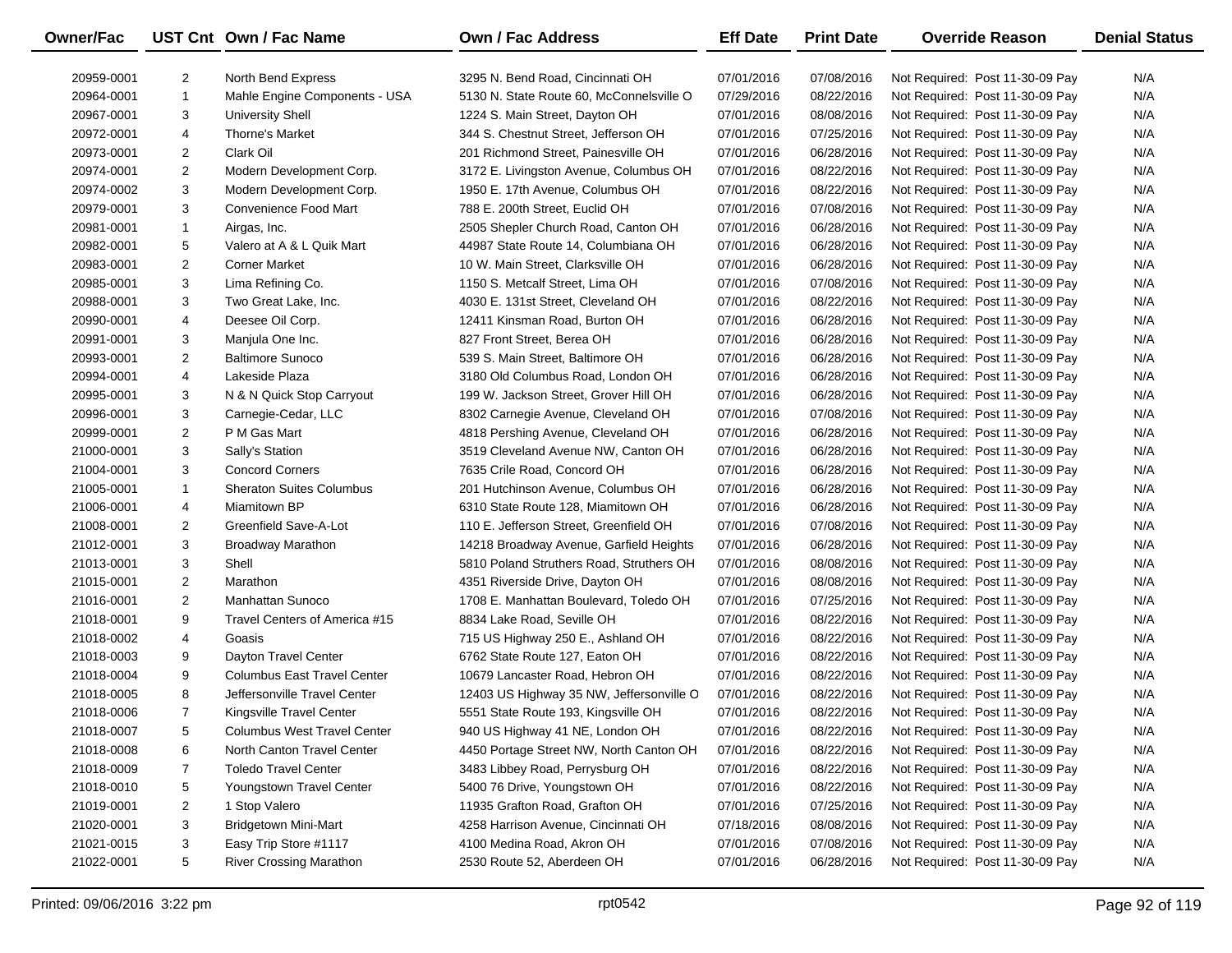| Owner/Fac  |                | UST Cnt Own / Fac Name                | Own / Fac Address                        | <b>Eff Date</b> | <b>Print Date</b> | <b>Override Reason</b>          | <b>Denial Status</b> |
|------------|----------------|---------------------------------------|------------------------------------------|-----------------|-------------------|---------------------------------|----------------------|
| 21023-0001 | -1             | RJ's General Store & Service Station  | 51812 Seneca Lake Road, Sarahsville OH   | 07/01/2016      | 07/08/2016        | Not Required: Post 11-30-09 Pay | N/A                  |
| 21025-0001 | 3              | Sonia Energy Co.                      | 1290 Woodman Drive, Dayton OH            | 07/01/2016      | 08/08/2016        | Not Required: Post 11-30-09 Pay | N/A                  |
| 21026-0001 | 4              | <b>Baltic &amp; Clifton Shell</b>     | 9510 Baltic Road, Cleveland OH           | 07/05/2016      | 08/08/2016        | Not Required: Post 11-30-09 Pay | N/A                  |
| 21027-0001 | 4              | Bagley & Interstate 71 Shell          | 17777 Bagley Road, Cleveland OH          | 07/13/2016      | 08/08/2016        | Not Required: Post 11-30-09 Pay | N/A                  |
| 21031-0001 | 3              | The Patriot's Travel Center           | 109 State Route 522, Wheelersburg OH     | 07/01/2016      | 08/08/2016        | Not Required: Post 11-30-09 Pay | N/A                  |
| 21032-0001 | 4              | Giant Ohio, LLC DBA Giant 441         | 2836 E. Waterloo Road, Akron OH          | 07/01/2016      | 07/25/2016        | Not Required: Post 11-30-09 Pay | N/A                  |
| 21032-0002 | 3              | Giant Ohio, LLC DBA Giant 446         | 1406 N. Main Street, North Canton OH     | 07/01/2016      | 07/25/2016        | Not Required: Post 11-30-09 Pay | N/A                  |
| 21032-0003 | 3              | Giant Ohio, LLC DBA Giant 445         | 5467 Wales Avenue NW, Massillon OH       | 07/01/2016      | 07/25/2016        | Not Required: Post 11-30-09 Pay | N/A                  |
| 21032-0004 | 3              | Giant Ohio, LLC DBA Giant 447         | 2211 Tuscarawas Street W., Canton OH     | 07/01/2016      | 07/25/2016        | Not Required: Post 11-30-09 Pay | N/A                  |
| 21032-0005 | 4              | Giant Ohio, LLC DBA Giant 440         | 10134 Avon Lake Road, Burbank OH         | 07/01/2016      | 07/25/2016        | Not Required: Post 11-30-09 Pay | N/A                  |
| 21032-0006 | $\overline{2}$ | Giant Ohio, LLC DBA Giant 438         | 3171 S. Arlington Street, Akron OH       | 07/01/2016      | 07/25/2016        | Not Required: Post 11-30-09 Pay | N/A                  |
| 21032-0007 | 4              | Giant Ohio, LLC DBA Giant #439        | 4625 Portage Street NW, North Canton OH  | 07/01/2016      | 07/25/2016        | Not Required: Post 11-30-09 Pay | N/A                  |
| 21032-0008 | 4              | Giant Ohio, LLC DBA Giant 433         | 1450 Brittain Road, Akron OH             | 07/01/2016      | 07/25/2016        | Not Required: Post 11-30-09 Pay | N/A                  |
| 21032-0009 | 4              | Giant Ohio, LLC DBA Giant 434         | 1609 Copley Road, Akron OH               | 07/01/2016      | 07/25/2016        | Not Required: Post 11-30-09 Pay | N/A                  |
| 21032-0010 | 3              | Giant Ohio, LLC DBA Giant 4423        | 778 Grant Street, Akron OH               | 07/01/2016      | 07/25/2016        | Not Required: Post 11-30-09 Pay | N/A                  |
| 21032-0011 | 3              | Giant Ohio, LLC DBA Giant 436         | 571 W. Waterloo Road, Akron OH           | 07/01/2016      | 07/25/2016        | Not Required: Post 11-30-09 Pay | N/A                  |
| 21032-0012 | 4              | Giant Ohio, LLC DBA Giant 437         | 316 E. Market Street, Akron OH           | 07/01/2016      | 07/25/2016        | Not Required: Post 11-30-09 Pay | N/A                  |
| 21032-0013 | 4              | Giant Ohio, LLC DBA Giant 443         | 4415 State Route 43, Kent OH             | 07/01/2016      | 07/25/2016        | Not Required: Post 11-30-09 Pay | N/A                  |
| 21032-0014 | 3              | Giant Ohio, LLC DBA Giant 432         | 3705 Cleveland-Massillon Road, Norton O  | 07/01/2016      | 07/25/2016        | Not Required: Post 11-30-09 Pay | N/A                  |
| 21032-0015 | 3              | Giant Ohio, LLC DBA Giant 4419        | 1434 E. Main Street, Kent OH             | 07/01/2016      | 07/25/2016        | Not Required: Post 11-30-09 Pay | N/A                  |
| 21032-0016 | 3              | Giant Ohio, LLCGiant Ohio, LLC DBA Gi | 3110 W. Market Street, Akron OH          | 07/01/2016      | 07/25/2016        | Not Required: Post 11-30-09 Pay | N/A                  |
| 21032-0017 | 3              | Giant Ohio, LLC DBA Giant 431         | 4471 State Route 44, Ravenna OH          | 07/01/2016      | 07/25/2016        | Not Required: Post 11-30-09 Pay | N/A                  |
| 21032-0018 | 4              | Giant Ohio, LLC DBA Giant 4424        | 6134 State Route 14, Ravenna OH          | 07/01/2016      | 07/25/2016        | Not Required: Post 11-30-09 Pay | N/A                  |
| 21032-0020 | 3              | Giant Ohio, LLC DBA Giant 444         | 3811 Cleveland Avenue NW, Canton OH      | 07/01/2016      | 07/25/2016        | Not Required: Post 11-30-09 Pay | N/A                  |
| 21032-0021 | 3              | Giant Ohio, LLC DBA Giant 429         | 1200 N. Market Street, Canton OH         | 07/01/2016      | 07/25/2016        | Not Required: Post 11-30-09 Pay | N/A                  |
| 21032-0022 | 4              | Giant Ohio, LLCGiant Ohio, LLC DBA Gi | 3101 Middlebranch Road, Canton OH        | 07/01/2016      | 07/25/2016        | Not Required: Post 11-30-09 Pay | N/A                  |
| 21032-0023 | 3              | Giant Ohio, LLC DBA Giant 425         | 2711 Lincoln Way E, Massillon OH         | 07/01/2016      | 07/25/2016        | Not Required: Post 11-30-09 Pay | N/A                  |
| 21032-0025 | 3              | Giant Ohio, LLC DBA Giant 427         | 13066 Cleveland Avenue, Uniontown OH     | 07/01/2016      | 07/25/2016        | Not Required: Post 11-30-09 Pay | N/A                  |
| 21032-0060 | 3              | Giant #449                            | 110 Shoup Mill Road, Dayton OH           | 07/01/2016      | 07/25/2016        | Not Required: Post 11-30-09 Pay | N/A                  |
| 21032-0061 | 5              | Giant #451                            | 2253 S. Limestone Street, Springfield OH | 07/01/2016      | 07/25/2016        | Not Required: Post 11-30-09 Pay | N/A                  |
| 21032-0062 | 4              | Giant #452                            | 4401 Portage Street N.W., N Canton OH    | 07/01/2016      | 07/25/2016        | Not Required: Post 11-30-09 Pay | N/A                  |
| 21032-0063 | 3              | Giant #453                            | 654 US Highway 250 E., Ashland OH        | 07/01/2016      | 07/25/2016        | Not Required: Post 11-30-09 Pay | N/A                  |
| 21033-0001 | 4              | <b>Buster's Corner Store</b>          | 87 E. Broad Street, Pataskala OH         | 07/07/2016      | 08/08/2016        | Not Required: Post 11-30-09 Pay | N/A                  |
| 21035-0001 | 4              | VSLL Company, LLC., Union Market 3    | 6270 W. 3rd Street, Dayton OH            | 07/01/2016      | 06/28/2016        | Not Required: Post 11-30-09 Pay | N/A                  |
| 21038-0001 | $\mathbf{1}$   | <b>TOD Homestead Cemetary</b>         | 2200 Belmont Avenue, Youngstown OH       | 07/01/2016      | 06/28/2016        | Not Required: Post 11-30-09 Pay | N/A                  |
| 21060-0001 | 3              | Welshfield General Store & Fuel LLC   | 13980 Main Market Road, Burton OH        | 07/01/2016      | 06/28/2016        | Not Required: Post 11-30-09 Pay | N/A                  |
| 21064-0001 | 4              | <b>Cross Creek General Store</b>      | 58522 US Highway 50, McArthur OH         | 07/01/2016      | 08/08/2016        | Not Required: Post 11-30-09 Pay | N/A                  |
| 21065-0001 | 2              | <b>Broadway Carryout</b>              | 660 N. Broadway Street, Lebanon OH       | 07/01/2016      | 08/08/2016        | Not Required: Post 11-30-09 Pay | N/A                  |
| 21066-0001 | 3              | <b>Suffield Carryout</b>              | 1435 State Route 43, Mogadore OH         | 07/14/2016      | 08/08/2016        | Not Required: Post 11-30-09 Pay | N/A                  |
| 21069-0001 | 4              | Sunoco Food Mart                      | 6504 Airport Highway, Holland OH         | 07/01/2016      | 08/08/2016        | Not Required: Post 11-30-09 Pay | N/A                  |
| 21072-0001 | $\overline{2}$ | Marathon Food Mart                    | 8811 N. Dixie Road, Dayton OH            | 07/01/2016      | 06/28/2016        | Not Required: Post 11-30-09 Pay | N/A                  |
| 21076-0001 | 3              | <b>BP</b>                             | 2315 N. Detroit Avenue, Toledo OH        | 07/05/2016      | 08/08/2016        | Not Required: Post 11-30-09 Pay | N/A                  |
| 21077-0001 | $\overline{2}$ | Cincinnati Financial Corp.            | 6200 S. Gilmore Road, Fairfield OH       | 07/01/2016      | 07/08/2016        | Not Required: Post 11-30-09 Pay | N/A                  |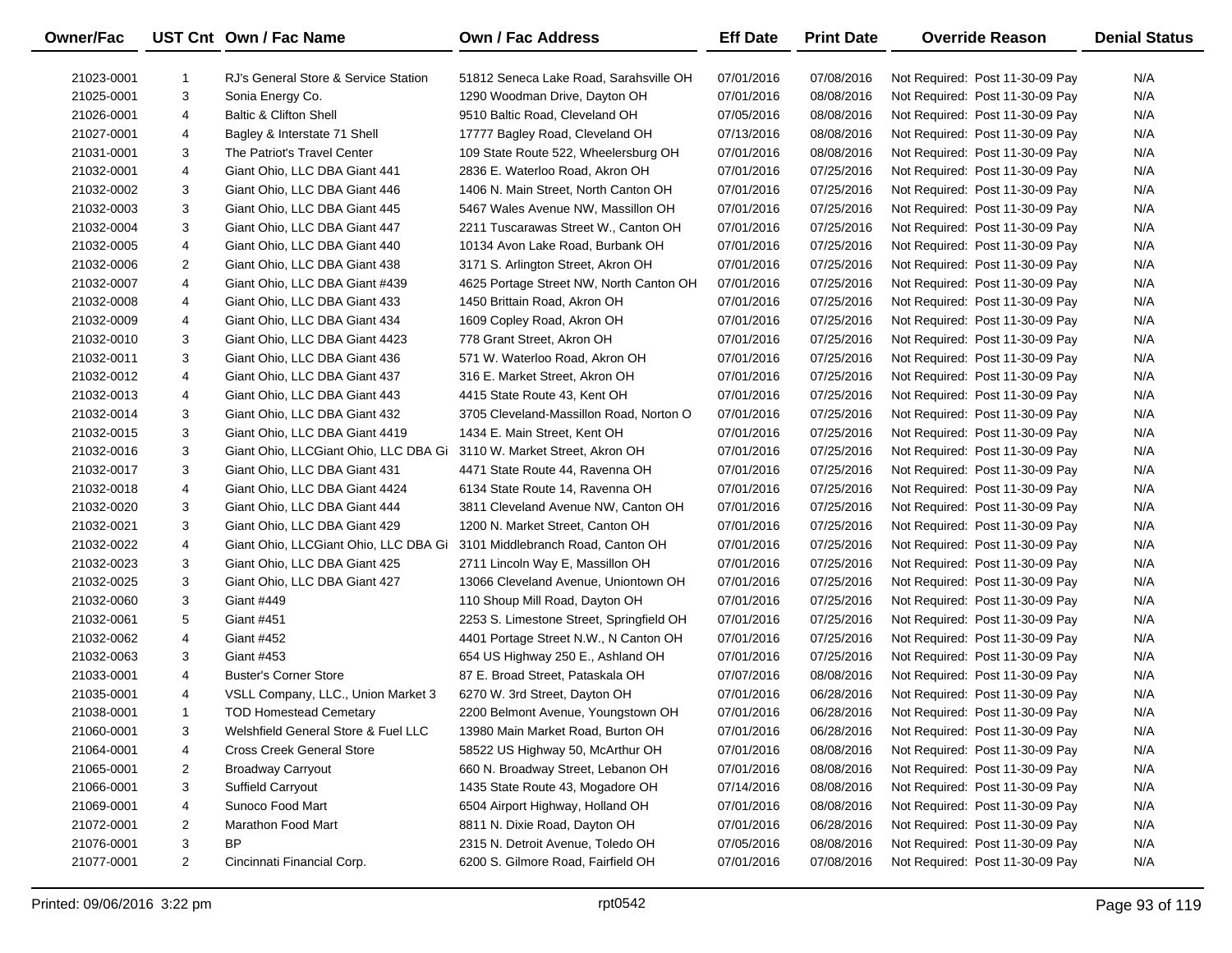| Owner/Fac  |                | UST Cnt Own / Fac Name                    | <b>Own / Fac Address</b>                 | <b>Eff Date</b> | <b>Print Date</b> | <b>Override Reason</b>          | <b>Denial Status</b> |
|------------|----------------|-------------------------------------------|------------------------------------------|-----------------|-------------------|---------------------------------|----------------------|
| 21077-0002 | 1              | Cincinnati Financial Corp. - Winton Facil | 8685 Winton Road, Cincinnati OH          | 07/01/2016      | 07/08/2016        | Not Required: Post 11-30-09 Pay | N/A                  |
| 21078-0001 | $\overline{2}$ | Sunoco Mart                               | 209 Beall Avenue, Wooster OH             | 07/01/2016      | 08/08/2016        | Not Required: Post 11-30-09 Pay | N/A                  |
| 21080-0001 | 2              | Fifth Third Center at One SeaGate         | 1 Seagate, Toledo OH                     | 07/01/2016      | 06/28/2016        | Not Required: Post 11-30-09 Pay | N/A                  |
| 21082-0001 | 2              | Rodhe's Gas n Go                          | 2105 Glen Drive, Millersburg OH          | 07/01/2016      | 06/28/2016        | Not Required: Post 11-30-09 Pay | N/A                  |
| 21086-0002 | 5              | Morinda Petroleum, LLC                    | 1250 W. Breese Road, Fort Shawnee OH     | 07/01/2016      | 06/28/2016        | Not Required: Post 11-30-09 Pay | N/A                  |
| 21089-0001 | 3              | <b>Mobile Mart</b>                        | 2727 Cleveland Avenue, Columbus OH       | 07/01/2016      | 06/28/2016        | Not Required: Post 11-30-09 Pay | N/A                  |
| 21094-0001 | 3              | <b>Fulton Denison Sunoco</b>              | 3742 Fulton Avenue, Cleveland OH         | 07/01/2016      | 07/25/2016        | Not Required: Post 11-30-09 Pay | N/A                  |
| 21100-0005 | 3              | Shell Stop                                | 101 N. Quarry Street, Bainbridge OH      | 07/01/2016      | 08/08/2016        | Not Required: Post 11-30-09 Pay | N/A                  |
| 21105-0001 | $\overline{2}$ | Shadi's Speed Check                       | 1680 Tod Avenue SW, Warren OH            | 07/01/2016      | 08/08/2016        | Not Required: Post 11-30-09 Pay | N/A                  |
| 21107-0001 | 3              | East 47 Marathon                          | 1001 Milligan Court, Sidney OH           | 07/01/2016      | 06/28/2016        | Not Required: Post 11-30-09 Pay | N/A                  |
| 21108-0001 | $\overline{2}$ | <b>Holtfield Station</b>                  | 620 S. High Street, Hillsboro OH         | 07/01/2016      | 06/28/2016        | Not Required: Post 11-30-09 Pay | N/A                  |
| 21124-0001 | 2              | Northside Convenience Mart                | 13365 State Route 235, Lakeview OH       | 08/22/2016      | 09/02/2016        | Not Required: Post 11-30-09 Pay | N/A                  |
| 21125-0001 | 4              | Middletown Citgo                          | 2501 N. Verity Parkway, Middletown OH    | 07/01/2016      | 08/08/2016        | Not Required: Post 11-30-09 Pay | N/A                  |
| 21127-0001 | 5              | A & M Citgo                               | 13819 W. Center Street, Burton OH        | 07/01/2016      | 06/28/2016        | Not Required: Post 11-30-09 Pay | N/A                  |
| 21129-0001 | 4              | The Korner Convenience Stores Enterpr     | 9457 State Route 160, Bidwell OH         | 07/01/2016      | 07/08/2016        | Not Required: Post 11-30-09 Pay | N/A                  |
| 21131-0001 | 3              | Claridon Mini Mart                        | 14745 Mayfield Road, E Claridon OH       | 07/01/2016      | 06/28/2016        | Not Required: Post 11-30-09 Pay | N/A                  |
| 21135-0001 | $\mathbf{1}$   | <b>Grandview Medical Center</b>           | 405 W. Grand Avenue, Dayton OH           | 07/01/2016      | 08/08/2016        | Not Required: Post 11-30-09 Pay | N/A                  |
| 21137-0001 | 2              | Harrison Ave Marathon                     | 6008 Harrison Avenue, Cincinnati OH      | 07/01/2016      | 07/08/2016        | Not Required: Post 11-30-09 Pay | N/A                  |
| 21147-0001 | 3              | <b>Russell Shell</b>                      | 14900 Chillicothe Road, Novelty OH       | 07/05/2016      | 08/08/2016        | Not Required: Post 11-30-09 Pay | N/A                  |
| 21155-0001 | 5              | Framco Services Inc.                      | 1160 Alliance Road NW, Minerva OH        | 07/01/2016      | 06/28/2016        | Not Required: Post 11-30-09 Pay | N/A                  |
| 21158-0001 | 3              | Dave's Food Mart                          | 84 Benedict Avenue, Norwalk OH           | 07/01/2016      | 06/28/2016        | Not Required: Post 11-30-09 Pay | N/A                  |
| 21165-0001 | 3              | <b>Green Acres Grocery</b>                | 8635 S. River Road, Blue Rock OH         | 07/01/2016      | 07/08/2016        | Not Required: Post 11-30-09 Pay | N/A                  |
| 21170-0001 | $\mathbf{1}$   | FairPoint Communications Inc.             | 36 N. Plum Street, Germantown OH         | 07/01/2016      | 06/28/2016        | Not Required: Post 11-30-09 Pay | N/A                  |
| 21171-0001 | 2              | Collinwood Marathon                       | 657 E. 152nd Street, Cleveland OH        | 07/01/2016      | 07/08/2016        | Not Required: Post 11-30-09 Pay | N/A                  |
| 21172-0001 | 3              | A-1 Drive Thru                            | 247 W. Main Street, Saint Clairsville OH | 07/01/2016      | 06/28/2016        | Not Required: Post 11-30-09 Pay | N/A                  |
| 21176-0001 | 3              | Winner's One Stop                         | 147 W. Sandusky Street, Mechanicsburg O  | 07/01/2016      | 07/25/2016        | Not Required: Post 11-30-09 Pay | N/A                  |
| 21178-0001 | 3              | <b>Clark Gas Station</b>                  | 5114 Old Troy Pike, Huber Heights OH     | 07/01/2016      | 08/08/2016        | Not Required: Post 11-30-09 Pay | N/A                  |
| 21181-0001 | 4              | A & L National LLC                        | 230 S. Main Street, Urbana OH            | 07/01/2016      | 08/08/2016        | Not Required: Post 11-30-09 Pay | N/A                  |
| 21181-0002 | 5              | A & L National LLC                        | 355 W. Main Street, St Paris OH          | 07/01/2016      | 08/08/2016        | Not Required: Post 11-30-09 Pay | N/A                  |
| 21184-0001 | $\overline{2}$ | <b>University Food</b>                    | 590 5th Avenue, Youngstown OH            | 07/01/2016      | 08/08/2016        | Not Required: Post 11-30-09 Pay | N/A                  |
| 21184-0003 | 2              | Coitsville Sunoco                         | 151 Struthers Liberty Road, Campbell OH  | 07/01/2016      | 08/08/2016        | Not Required: Post 11-30-09 Pay | N/A                  |
| 21184-0005 | 5              | <b>Cortland Sunoco</b>                    | 106 N. Mecca Street, Cortland OH         | 07/01/2016      | 08/08/2016        | Not Required: Post 11-30-09 Pay | N/A                  |
| 21184-0006 | 4              | <b>Westville Marathon</b>                 | 18 Westville Lake Road, Beloit OH        | 07/01/2016      | 08/08/2016        | Not Required: Post 11-30-09 Pay | N/A                  |
| 21184-0007 | 3              | <b>Fuel Mart</b>                          | 5301 76th Drive, Youngstown OH           | 07/01/2016      | 08/08/2016        | Not Required: Post 11-30-09 Pay | N/A                  |
| 21184-0008 | 2              | CJR Petroleum, Inc.                       | 3200 Market Street, Youngstown OH        | 07/01/2016      | 08/08/2016        | Not Required: Post 11-30-09 Pay | N/A                  |
| 21184-0009 | 5              | CJR Petroleum, Inc.                       | 407 W. Main Street, Canfield OH          | 07/01/2016      | 08/08/2016        | Not Required: Post 11-30-09 Pay | N/A                  |
| 21184-0010 | 3              | CJR Petroleum, Inc.                       | 150 N. Pricetown Road, Diamond OH        | 07/01/2016      | 08/08/2016        | Not Required: Post 11-30-09 Pay | N/A                  |
| 21184-0011 | 3              | CJR Petroleum, Inc.                       | 307 S. State Street, Girard OH           | 07/01/2016      | 08/08/2016        | Not Required: Post 11-30-09 Pay | N/A                  |
| 21186-0001 | 4              | Citicorp North America, Inc.              | 306 Greif Parkway, Delaware OH           | 07/01/2016      | 06/28/2016        | Not Required: Post 11-30-09 Pay | N/A                  |
| 21188-0001 | 2              | Dutch Cupboard Convenient Store           | 5117 W. Main Street, Berlin OH           | 07/01/2016      | 08/08/2016        | Not Required: Post 11-30-09 Pay | N/A                  |
| 21190-0001 | 4              | Sunoco Food Market                        | 13601 Lorain Avenue, Cleveland OH        | 07/01/2016      | 06/28/2016        | Not Required: Post 11-30-09 Pay | N/A                  |
| 21191-0001 | 4              | Eastgate Sunoco                           | 4514 Mt. Carmel Tobasco Road, Cincinnati | 07/01/2016      | 06/28/2016        | Not Required: Post 11-30-09 Pay | N/A                  |
| 21193-0001 | $\mathbf{1}$   | Home Office                               | 1640 E. 5th Avenue, Columbus OH          | 07/01/2016      | 08/08/2016        | Not Required: Post 11-30-09 Pay | N/A                  |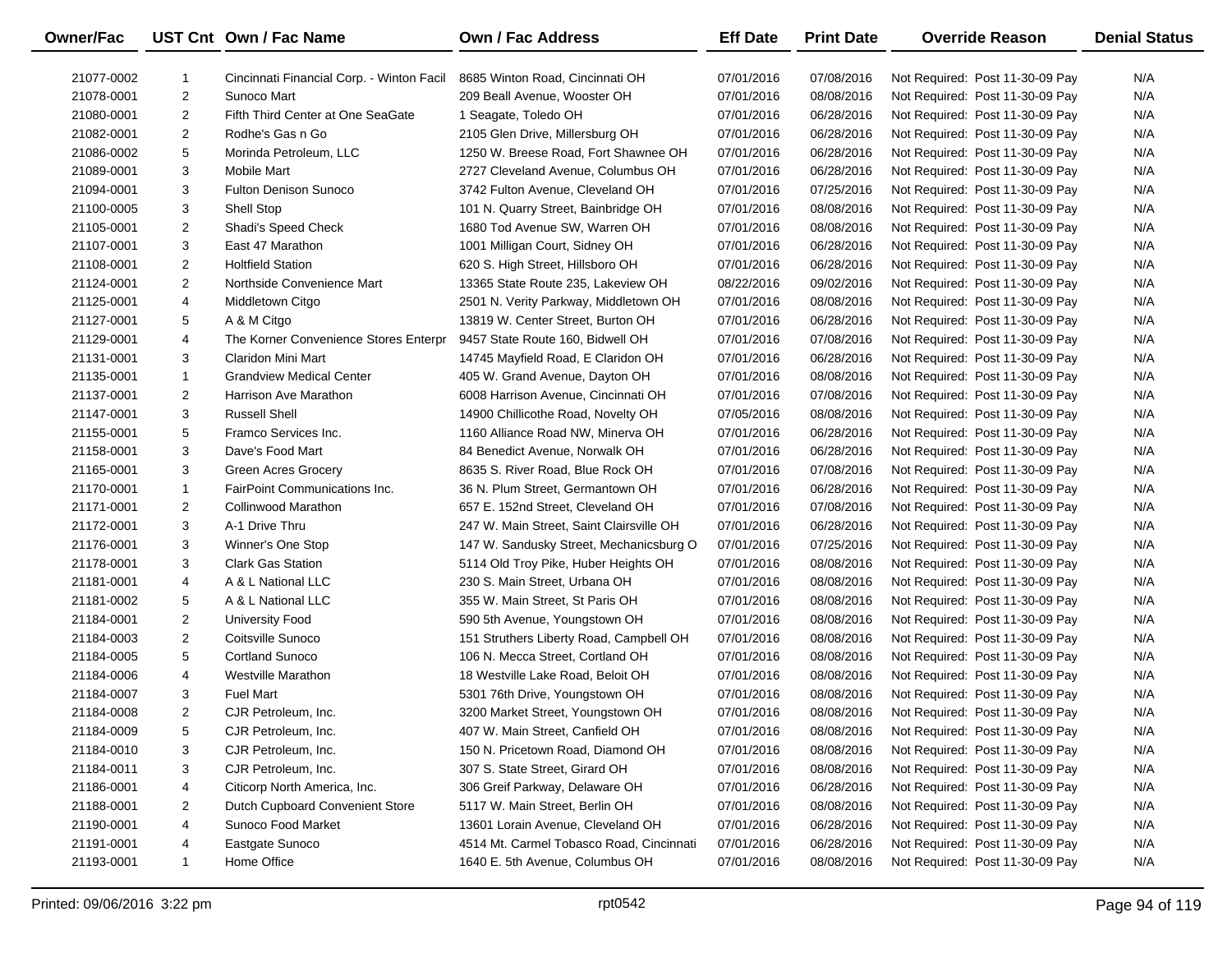| <b>Owner/Fac</b> |                | UST Cnt Own / Fac Name            | <b>Own / Fac Address</b>                  | <b>Eff Date</b> | <b>Print Date</b> | <b>Override Reason</b>          | <b>Denial Status</b> |
|------------------|----------------|-----------------------------------|-------------------------------------------|-----------------|-------------------|---------------------------------|----------------------|
| 21195-0001       | 4              | Deshmesh Truck Stop LLC           | 4541 State Route 20, Gibsonburg OH        | 07/01/2016      | 07/25/2016        | Not Required: Post 11-30-09 Pay | N/A                  |
| 21196-0001       | 4              | Airport Exxon                     | 4950 East Pike, Zanesville OH             | 07/01/2016      | 08/08/2016        | Not Required: Post 11-30-09 Pay | N/A                  |
| 21196-0002       | 3              | West Pike Pump & Pantry           | 2455 West Pike, Zanesville OH             | 07/01/2016      | 08/08/2016        | Not Required: Post 11-30-09 Pay | N/A                  |
| 21196-0003       | $\overline{2}$ | National Road Pump & Pantry       | 1460 Greenwood Avenue, Zanesville OH      | 07/01/2016      | 08/08/2016        | Not Required: Post 11-30-09 Pay | N/A                  |
| 21200-0001       | 3              | PCR Ohio, Inc.                    | 666 E. Hudson Street, Columbus OH         | 07/01/2016      | 07/25/2016        | Not Required: Post 11-30-09 Pay | N/A                  |
| 21210-0001       | 6              | Midway Gas Mart (Midway Marathon) | 2822 Old Dayton Pike, Germantown OH       | 07/01/2016      | 08/08/2016        | Not Required: Post 11-30-09 Pay | N/A                  |
| 21213-0001       | $\overline{2}$ | Sands Hill Mining                 | State Route 160 (3 Miles E. of Hamden), H | 07/01/2016      | 07/08/2016        | Not Required: Post 11-30-09 Pay | N/A                  |
| 21217-0001       | 4              | North Fork Mini Mart              | 1 Page Road, Chillicothe OH               | 07/01/2016      | 07/08/2016        | Not Required: Post 11-30-09 Pay | N/A                  |
| 21225-0001       | 2              | Circle H, LLC                     | 130 Melmore Street, Tiffin OH             | 07/01/2016      | 07/08/2016        | Not Required: Post 11-30-09 Pay | N/A                  |
| 21227-0001       | 3              | Shell                             | 1704 S. Raccoon Road, Youngstown OH       | 07/01/2016      | 07/08/2016        | Not Required: Post 11-30-09 Pay | N/A                  |
| 21229-0001       | 9              | Petro Stopping Center             | 26416 W. Service Road, Perrysburg OH      | 07/01/2016      | 08/22/2016        | Not Required: Post 11-30-09 Pay | N/A                  |
| 21229-0002       | 9              | Petro Stopping Center #320        | 1 Petro Place, Girard OH                  | 07/01/2016      | 08/22/2016        | Not Required: Post 11-30-09 Pay | N/A                  |
| 21229-0003       | 9              | Petro Stopping Center             | 12906 Deshler Road, North Baltimore OH    | 07/01/2016      | 08/22/2016        | Not Required: Post 11-30-09 Pay | N/A                  |
| 21229-0004       | 9              | Petro Stopping Center             | 9787 US Route 40 W., New Paris OH         | 07/01/2016      | 08/22/2016        | Not Required: Post 11-30-09 Pay | N/A                  |
| 21230-0001       | 4              | Giant Dayton, LLC DBA Giant 569   | 129 E. National Road, Vandalia OH         | 07/01/2016      | 07/25/2016        | Not Required: Post 11-30-09 Pay | N/A                  |
| 21230-0002       | 4              | Giant Dayton, LLC DBA Giant 594   | 2112 W. Main Street, Springfield OH       | 07/01/2016      | 07/25/2016        | Not Required: Post 11-30-09 Pay | N/A                  |
| 21230-0003       | 4              | Giant Dayton, LLC DBA Giant 586   | 4362 Indian Ripple Road, Beavercreek OH   | 07/01/2016      | 07/25/2016        | Not Required: Post 11-30-09 Pay | N/A                  |
| 21230-0004       | 3              | Giant Dayton, LLC dba Giant 572   | 3898 Salem Avenue, Dayton OH              | 07/01/2016      | 07/25/2016        | Not Required: Post 11-30-09 Pay | N/A                  |
| 21230-0005       | 4              | Giant Dayton, LLC DBA Giant 567   | 1016 W. Main Street, Tipp City OH         | 07/01/2016      | 07/25/2016        | Not Required: Post 11-30-09 Pay | N/A                  |
| 21230-0006       | 2              | Giant Dayton, LLC DBA Giant 583   | 2835 N. Fairfield Road, Beavercreek OH    | 07/01/2016      | 07/25/2016        | Not Required: Post 11-30-09 Pay | N/A                  |
| 21230-0007       | 5              | Giant Dayton, LLC DBA Giant 587   | 7780 Springboro Pike, Dayton OH           | 07/01/2016      | 07/25/2016        | Not Required: Post 11-30-09 Pay | N/A                  |
| 21230-0008       | 3              | Giant Dayton, LLC DBA Giant 593   | 2598 E. Main Street, Springfield OH       | 07/01/2016      | 07/25/2016        | Not Required: Post 11-30-09 Pay | N/A                  |
| 21230-0009       | 4              | Giant Dayton, LLC DBA Giant 595   | 2300 S. Limestone Street, Springfield OH  | 07/01/2016      | 07/25/2016        | Not Required: Post 11-30-09 Pay | N/A                  |
| 21230-0010       | 4              | Giant Dayton, LLC DBA Giant 575   | 2100 S. Edwin C. Moses, Dayton OH         | 07/01/2016      | 07/25/2016        | Not Required: Post 11-30-09 Pay | N/A                  |
| 21230-0011       | 3              | Giant Dayton, LLC DBA Giant 584   | 501 Woodman Drive, Riverside OH           | 07/01/2016      | 07/25/2016        | Not Required: Post 11-30-09 Pay | N/A                  |
| 21230-0012       | 2              | Giant Dayton, LLC DBA Giant 564   | 871 N. Broad Street, Fairborn OH          | 07/01/2016      | 07/25/2016        | Not Required: Post 11-30-09 Pay | N/A                  |
| 21230-0013       | 4              | Giant Dayton, LLC DBA Giant 577   | 2431 Needmore Road, Dayton OH             | 07/01/2016      | 07/25/2016        | Not Required: Post 11-30-09 Pay | N/A                  |
| 21230-0014       | 4              | Giant Dayton, LLC DBA Giant 581   | 7888 Troy Pike, Huber Heights OH          | 07/01/2016      | 07/25/2016        | Not Required: Post 11-30-09 Pay | N/A                  |
| 21230-0015       | 3              | Giant Dayton, LLC DBA Giant 563   | 1273 S. Main Street, Englewood OH         | 07/01/2016      | 07/25/2016        | Not Required: Post 11-30-09 Pay | N/A                  |
| 21230-0016       | 3              | Giant Dayton, LLC DBA Giant 585   | 3001 Kettering Boulevard, Kettering OH    | 07/01/2016      | 07/25/2016        | Not Required: Post 11-30-09 Pay | N/A                  |
| 21230-0017       | 4              | Giant Dayton, LLC DBA Giant 582   | 4000 Far Hills Avenue, Kettering OH       | 07/01/2016      | 07/25/2016        | Not Required: Post 11-30-09 Pay | N/A                  |
| 21230-0018       | 3              | Giant Dayton, LLC DBA Giant 576   | 3000 Linden Avenue, Dayton OH             | 07/01/2016      | 07/25/2016        | Not Required: Post 11-30-09 Pay | N/A                  |
| 21230-0019       | 3              | Giant Dayton, LLC DBA Giant 578   | 5835 N. Main Street, Dayton OH            | 07/01/2016      | 07/25/2016        | Not Required: Post 11-30-09 Pay | N/A                  |
| 21230-0020       | 3              | Giant Dayton, LLC DBA Giant 571   | 433 S. Main Street, Dayton OH             | 07/01/2016      | 07/25/2016        | Not Required: Post 11-30-09 Pay | N/A                  |
| 21230-0021       | 3              | Giant Dayton, LLC DBA Giant 579   | 4024 W. 3rd Street, Dayton OH             | 07/01/2016      | 07/25/2016        | Not Required: Post 11-30-09 Pay | N/A                  |
| 21230-0022       | 3              | Giant Dayton, LLC DBA Giant 574   | 3636 Germantown Road, Dayton OH           | 07/01/2016      | 07/25/2016        | Not Required: Post 11-30-09 Pay | N/A                  |
| 21230-0023       | 3              | Giant Dayton, LLC DBA Giant 573   | 500 Salem Avenue, Dayton OH               | 07/01/2016      | 07/25/2016        | Not Required: Post 11-30-09 Pay | N/A                  |
| 21230-0024       | 4              | Giant Dayton, LLC DBA Giant 591   | 1350 Upper Valley Pike, Springfield OH    | 07/01/2016      | 07/25/2016        | Not Required: Post 11-30-09 Pay | N/A                  |
| 21230-0025       | 3              | Giant Dayton, LLC DBA Giant 566   | 102 Byers Road, Miamisburg OH             | 07/01/2016      | 07/25/2016        | Not Required: Post 11-30-09 Pay | N/A                  |
| 21230-0026       | 4              | Giant Dayton, LLC DBA Giant 580   | 2361 S. Smithville Road, Kettering OH     | 07/01/2016      | 07/25/2016        | Not Required: Post 11-30-09 Pay | N/A                  |
| 21230-0027       | 4              | Giant Dayton, LLC DBA Giant 561   | 4311 Grand Avenue, Middletown OH          | 07/01/2016      | 07/25/2016        | Not Required: Post 11-30-09 Pay | N/A                  |
| 21230-0028       | 4              | Giant Dayton, LLC DBA Giant 568   | 1590 W. Main Street, Troy OH              | 07/01/2016      | 07/25/2016        | Not Required: Post 11-30-09 Pay | N/A                  |
| 21230-0029       | 3              | Giant Dayton, LLC DBA Giant 588   | 1580 W. Centerville Road, Dayton OH       | 07/01/2016      | 07/25/2016        | Not Required: Post 11-30-09 Pay | N/A                  |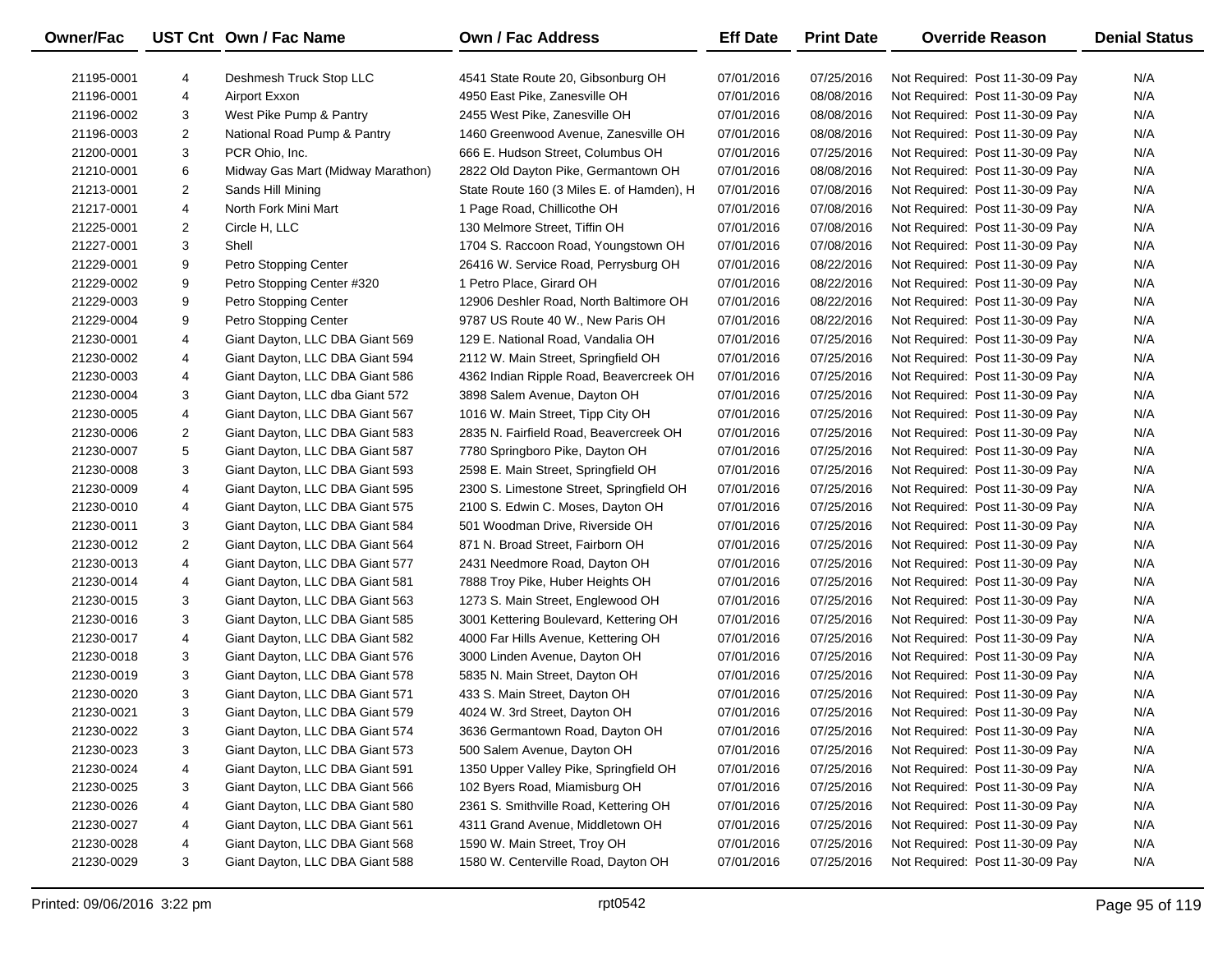| Owner/Fac  |                | UST Cnt Own / Fac Name                | Own / Fac Address                        | <b>Eff Date</b> | <b>Print Date</b> | <b>Override Reason</b>          | <b>Denial Status</b> |
|------------|----------------|---------------------------------------|------------------------------------------|-----------------|-------------------|---------------------------------|----------------------|
| 21230-0030 | 3              | Giant Dayton, LLC DBA Giant 590       | 6201 Wilmington Pike, Centerville OH     | 07/01/2016      | 07/25/2016        | Not Required: Post 11-30-09 Pay | N/A                  |
| 21230-0031 | 3              | Giant Dayton, LLC DBA Giant 592       | 2250 N. Limestone Street, Springfield OH | 07/01/2016      | 07/25/2016        | Not Required: Post 11-30-09 Pay | N/A                  |
| 21230-0032 | 4              | Giant Dayton, LLC DBA Giant 565       | 1040 E. Dayton Yellowsprings Road, Fairb | 07/01/2016      | 07/25/2016        | Not Required: Post 11-30-09 Pay | N/A                  |
| 21230-0033 | 3              | Giant Dayton LLC DBA Giant 562        | 3500 Roosevelt Avenue, Middletown OH     | 07/01/2016      | 07/25/2016        | Not Required: Post 11-30-09 Pay | N/A                  |
| 21230-0034 | 3              | Giant Dayton, LLC DBA Giant 570       | 326 W. Main Street, Xenia OH             | 07/01/2016      | 07/25/2016        | Not Required: Post 11-30-09 Pay | N/A                  |
| 21231-0001 | $\mathbf{1}$   | City of Hillsboro Water Plant         | 1486 N. High Street, Hillsboro OH        | 07/01/2016      | 07/25/2016        | Not Required: Post 11-30-09 Pay | N/A                  |
| 21233-0001 | 3              | Village Pantry #2712                  | 16350 Allenby Drive, Marysville OH       | 07/01/2016      | 06/28/2016        | Not Required: Post 11-30-09 Pay | N/A                  |
| 21233-0002 | 5              | Village Pantry #2713                  | 200 E. Sandusky Avenue, Bellefontaine O  | 07/01/2016      | 06/28/2016        | Not Required: Post 11-30-09 Pay | N/A                  |
| 21233-0003 | $\overline{2}$ | Village Pantry #2714                  | 350 S. Main Street, Kenton OH            | 07/01/2016      | 06/28/2016        | Not Required: Post 11-30-09 Pay | N/A                  |
| 21233-0004 | 3              | Village Pantry #2716                  | 1301 W. 5th Street, Marysville OH        | 07/01/2016      | 06/28/2016        | Not Required: Post 11-30-09 Pay | N/A                  |
| 21233-0005 | 5              | Village Pantry #2717                  | 404 W. Pike Street, Jackson Center OH    | 07/01/2016      | 06/28/2016        | Not Required: Post 11-30-09 Pay | N/A                  |
| 21233-0006 | 3              | Village Pantry #2720                  | 1138 N. Main Street, Bellefontaine OH    | 07/01/2016      | 06/28/2016        | Not Required: Post 11-30-09 Pay | N/A                  |
| 21233-0007 | 5              | Village Pantry #2721                  | 209 State Route 708, Russells Point OH   | 07/01/2016      | 06/28/2016        | Not Required: Post 11-30-09 Pay | N/A                  |
| 21233-0008 | 3              | Village Pantry #2722                  | 303 E. 5th Street, Marysville OH         | 07/01/2016      | 06/28/2016        | Not Required: Post 11-30-09 Pay | N/A                  |
| 21233-0009 | 5              | Village Pantry #2723                  | 319 Cretcher Avenue, DeGraff OH          | 07/01/2016      | 06/28/2016        | Not Required: Post 11-30-09 Pay | N/A                  |
| 21236-0001 | $\overline{2}$ | M & K Supermarket                     | 1619 Walnut Road SE, Massillon OH        | 07/01/2016      | 07/25/2016        | Not Required: Post 11-30-09 Pay | N/A                  |
| 21237-0001 | $\mathbf{1}$   | American Modern Insurance Group, Inc. | 7000 Midland Boulevard, Amelia OH        | 07/01/2016      | 07/25/2016        | Not Required: Post 11-30-09 Pay | N/A                  |
| 21239-0001 | $\overline{2}$ | Karoc Marathon                        | 402 W. Hoewisher Road, Sidney OH         | 07/01/2016      | 07/08/2016        | Not Required: Post 11-30-09 Pay | N/A                  |
| 21241-0001 | 3              | <b>Risingsun Market</b>               | 100 W. Main Street, Risingsun OH         | 07/01/2016      | 06/28/2016        | Not Required: Post 11-30-09 Pay | N/A                  |
| 21242-0001 | $\mathbf{1}$   | <b>Water Plant</b>                    | 445 Palmer Lane, Granville OH            | 07/01/2016      | 06/28/2016        | Not Required: Post 11-30-09 Pay | N/A                  |
| 21244-0001 | 3              | Georgesville Road Shell               | 1240 Georgesville Road, Columbus OH      | 07/01/2016      | 06/28/2016        | Not Required: Post 11-30-09 Pay | N/A                  |
| 21270-0001 | 3              | Rockside Sunoco                       | 6000 Rockside Road, Independence OH      | 07/01/2016      | 06/28/2016        | Not Required: Post 11-30-09 Pay | N/A                  |
| 21291-0001 | 5              | Rocky's Drive Thru                    | 560 Norton Avenue, Barberton OH          | 07/01/2016      | 07/08/2016        | Not Required: Post 11-30-09 Pay | N/A                  |
| 21292-0001 | 4              | Swami Petroleum Corporation           | 1006 Old State Route 74, Batavia OH      | 07/01/2016      | 07/25/2016        | Not Required: Post 11-30-09 Pay | N/A                  |
| 21310-0001 | 4              | EZ - Go Mart                          | 3500 Brookpark Road, Cleveland OH        | 07/01/2016      | 06/28/2016        | Not Required: Post 11-30-09 Pay | N/A                  |
| 21311-0001 | 4              | One Stop Sunoco #5                    | 15240 Triskett Road, Cleveland OH        | 07/01/2016      | 06/28/2016        | Not Required: Post 11-30-09 Pay | N/A                  |
| 21311-0002 | 4              | One Stop Sunoco #6                    | 13946 State Road, North Royalton OH      | 07/01/2016      | 06/28/2016        | Not Required: Post 11-30-09 Pay | N/A                  |
| 21311-0003 | 3              | One Stop Sunoco #7                    | 23370 Lorain Road, North Olmsted OH      | 07/01/2016      | 06/28/2016        | Not Required: Post 11-30-09 Pay | N/A                  |
| 21312-0001 | $\overline{2}$ | <b>ESAI Land LLC</b>                  | 2606 Jefferson Avenue, Cincinnati OH     | 07/05/2016      | 08/08/2016        | Not Required: Post 11-30-09 Pay | N/A                  |
| 21314-0001 | 4              | <b>BP Oil 25976</b>                   | 660 Neil Avenue, Columbus OH             | 07/01/2016      | 08/08/2016        | Not Required: Post 11-30-09 Pay | N/A                  |
| 21319-0001 | 4              | Marathon Mini Mart                    | 720 Selma Road, Springfield OH           | 07/01/2016      | 06/28/2016        | Not Required: Post 11-30-09 Pay | N/A                  |
| 21321-0003 | 4              | Ox, Inc.                              | 4491 State Route 725, Bellbrook OH       | 07/01/2016      | 06/28/2016        | Not Required: Post 11-30-09 Pay | N/A                  |
| 21321-0004 | 4              | Ox Inc.                               | 3960 Far Hills Avenue, Dayton OH         | 07/01/2016      | 06/28/2016        | Not Required: Post 11-30-09 Pay | N/A                  |
| 21321-0005 | 3              | Ox Inc.                               | 1652 North Detroit Street, Xenia OH      | 07/01/2016      | 06/28/2016        | Not Required: Post 11-30-09 Pay | N/A                  |
| 21322-0001 | $\mathbf{1}$   | St. Luke's Hospital                   | 5901 Monclova Road, Maumee OH            | 07/01/2016      | 06/28/2016        | Not Required: Post 11-30-09 Pay | N/A                  |
| 21326-0001 | -1             | North Point Tower                     | 1001 Lakeside Avenue, Cleveland OH       | 07/01/2016      | 06/28/2016        | Not Required: Post 11-30-09 Pay | N/A                  |
| 21327-0001 | 5              | <b>Stakely Automotive</b>             | 197 W. Columbus Street, Lithopolis OH    | 07/01/2016      | 06/28/2016        | Not Required: Post 11-30-09 Pay | N/A                  |
| 21330-0002 | 3              | <b>Beloit Fuel LLC</b>                | 13765 Main Street, Beloit OH             | 07/01/2016      | 08/08/2016        | Not Required: Post 11-30-09 Pay | N/A                  |
| 21346-0001 | 2              | <b>Bushnell Store</b>                 | 5915 Bushnell Road, Conneaut OH          | 07/01/2016      | 06/28/2016        | Not Required: Post 11-30-09 Pay | N/A                  |
| 21348-0001 | 2              | Philadelphia Oil, LLC                 | 2800 Philadelphia Drive, Dayton OH       | 07/01/2016      | 08/08/2016        | Not Required: Post 11-30-09 Pay | N/A                  |
| 21349-0001 | $\mathbf{1}$   | <b>Parks General Store</b>            | 36800 State Route 260, Graysville OH     | 07/01/2016      | 06/28/2016        | Not Required: Post 11-30-09 Pay | N/A                  |
| 21355-0001 | $\mathbf{1}$   | <b>Channel Grove Marina</b>           | 389 Channel Grove, Lakeside Marblehead   | 07/01/2016      | 07/08/2016        | Not Required: Post 11-30-09 Pay | N/A                  |
| 21356-0001 | 4              | Oak Speed Check                       | 1904 Oak Street, Youngstown OH           | 07/01/2016      | 07/08/2016        | Not Required: Post 11-30-09 Pay | N/A                  |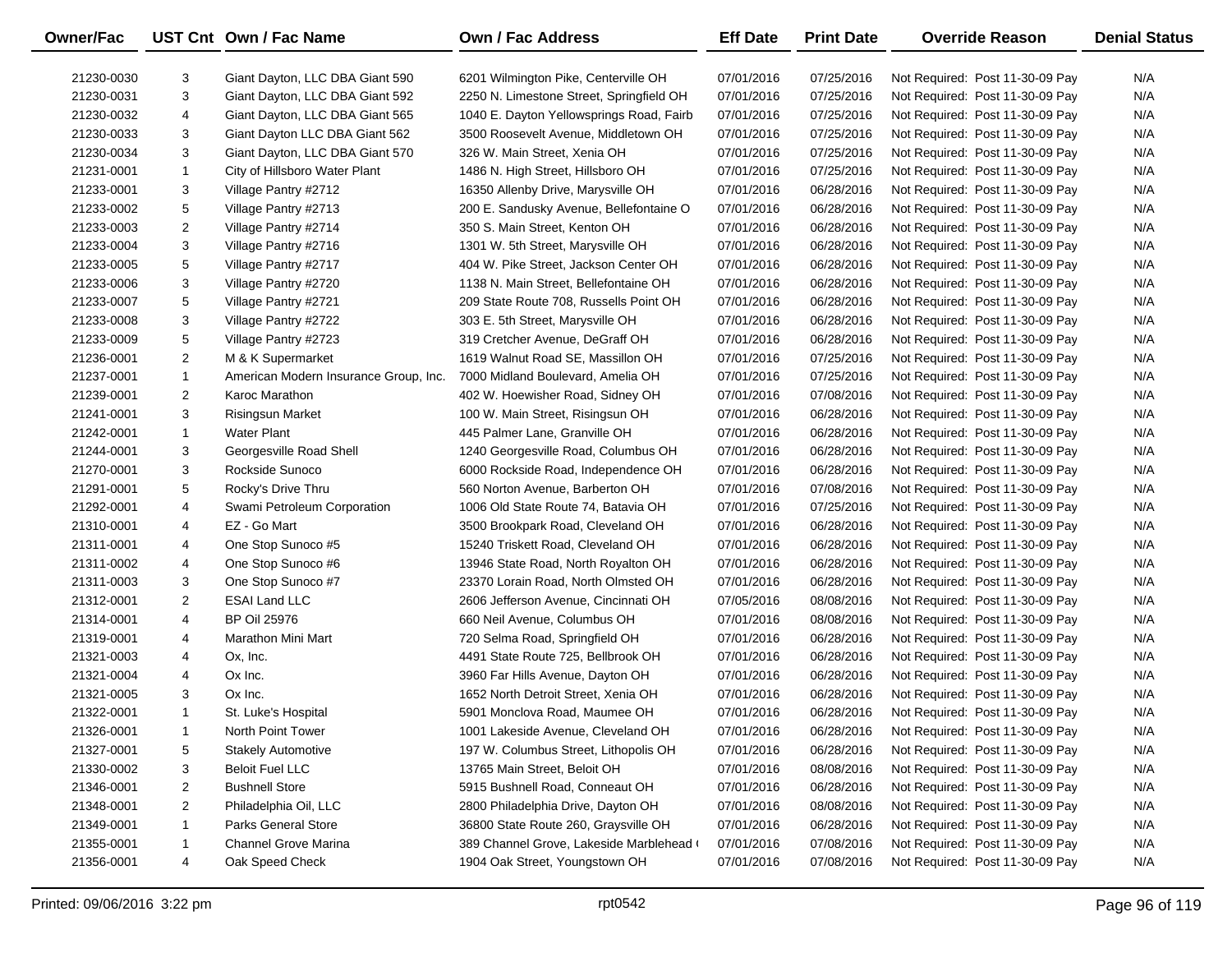| Owner/Fac  |                | UST Cnt Own / Fac Name                  | <b>Own / Fac Address</b>                 | <b>Eff Date</b> | <b>Print Date</b> | <b>Override Reason</b>          | <b>Denial Status</b> |
|------------|----------------|-----------------------------------------|------------------------------------------|-----------------|-------------------|---------------------------------|----------------------|
| 21358-0001 | 3              | <b>Gas Express</b>                      | 3726 Clark Avenue, Cleveland OH          | 07/05/2016      | 08/08/2016        | Not Required: Post 11-30-09 Pay | N/A                  |
| 21359-0001 | $\overline{2}$ | Taylorsville Petroleum LLC              | 4774 Taylorsville Road, Huber Heights OH | 07/01/2016      | 08/08/2016        | Not Required: Post 11-30-09 Pay | N/A                  |
| 21361-0001 | 5              | Clough Marathon                         | 8345 Clough Pike, Cincinnati OH          | 07/01/2016      | 06/28/2016        | Not Required: Post 11-30-09 Pay | N/A                  |
| 21362-0001 | 3              | <b>Buckeye Truck Stop</b>               | 5055 State Route 613, Leipsic OH         | 07/01/2016      | 07/08/2016        | Not Required: Post 11-30-09 Pay | N/A                  |
| 21370-0001 | 3              | Sunoco                                  | 10 Northfield Road, Bedford OH           | 07/01/2016      | 07/25/2016        | Not Required: Post 11-30-09 Pay | N/A                  |
| 21371-0001 | 3              | Big Mike's Gas N Go                     | 1333 W. Archer Drive, Troy OH            | 07/01/2016      | 07/08/2016        | Not Required: Post 11-30-09 Pay | N/A                  |
| 21371-0002 | 3              | Big Mike's Gas N Go                     | 8561 State Route 201, Tipp City OH       | 07/01/2016      | 07/08/2016        | Not Required: Post 11-30-09 Pay | N/A                  |
| 21371-0003 | 3              | Big Mikes Gas-N-Go #3                   | 1147 Marian Drive, Batavia OH            | 07/01/2016      | 07/08/2016        | Not Required: Post 11-30-09 Pay | N/A                  |
| 21371-0004 | 3              | Big Mike's Gas N Go                     | 3159 State Route 22-3, Loveland OH       | 07/01/2016      | 07/08/2016        | Not Required: Post 11-30-09 Pay | N/A                  |
| 21375-0001 | 3              | Clague & Center Ridge Shell Auto Care   | 23696 Center Ridge Road, Westlake OH     | 07/01/2016      | 07/25/2016        | Not Required: Post 11-30-09 Pay | N/A                  |
| 21376-0001 | 4              | ASP Sunoco                              | 5326 Turney Road, Garfield Heights OH    | 07/01/2016      | 07/08/2016        | Not Required: Post 11-30-09 Pay | N/A                  |
| 21378-0001 | $\overline{2}$ | Yunes Oil & Sons Inc.                   | 3945 W. 130th Street, Cleveland OH       | 07/01/2016      | 07/08/2016        | Not Required: Post 11-30-09 Pay | N/A                  |
| 21379-0001 | 3              | 7820 Reynoldsburg Sunoco Inc.           | 7820 E. Main Street, Reynoldsburg OH     | 07/01/2016      | 07/25/2016        | Not Required: Post 11-30-09 Pay | N/A                  |
| 21384-0001 | 3              | Pitt Stop                               | 10938 State Route 104, Lucasville OH     | 07/29/2016      | 08/22/2016        | Not Required: Post 11-30-09 Pay | N/A                  |
| 21387-0001 | $\overline{2}$ | Metalico Annaco                         | 943 Hazel Street, Akron OH               | 07/01/2016      | 06/28/2016        | Not Required: Post 11-30-09 Pay | N/A                  |
| 21397-0001 | $\mathbf{1}$   | National Church Residences Bristol Vill | 444 Cherry Street, Waverly OH            | 07/01/2016      | 06/28/2016        | Not Required: Post 11-30-09 Pay | N/A                  |
| 21399-0001 | 4              | Middle Avenue Marathon                  | 824 Middle Avenue, Elyria OH             | 07/01/2016      | 07/25/2016        | Not Required: Post 11-30-09 Pay | N/A                  |
| 21404-0001 | 4              | Alam Investment, LLC                    | 715 N. Wooster Avenue, Strasburg OH      | 07/01/2016      | 06/28/2016        | Not Required: Post 11-30-09 Pay | N/A                  |
| 21405-0001 | $\mathbf{1}$   | River Marine Inc.                       | 465 E. 5th Street, Ashtabula OH          | 07/01/2016      | 06/28/2016        | Not Required: Post 11-30-09 Pay | N/A                  |
| 21410-0001 | 4              | <b>Ashville Express</b>                 | 320 Long Street, Ashville OH             | 07/01/2016      | 08/08/2016        | Not Required: Post 11-30-09 Pay | N/A                  |
| 21411-0001 | 3              | Shell Food Mart                         | 9210 Cincinnati Columbus Road, West Che  | 07/01/2016      | 06/28/2016        | Not Required: Post 11-30-09 Pay | N/A                  |
| 21412-0001 | 3              | Shaker Square Marathon                  | 2781 S. Moreland Boulevard, Cleveland O  | 07/01/2016      | 06/28/2016        | Not Required: Post 11-30-09 Pay | N/A                  |
| 21412-0002 | 3              | Sunoco                                  | 11600 Shaker Boulevard, Cleveland OH     | 07/01/2016      | 06/28/2016        | Not Required: Post 11-30-09 Pay | N/A                  |
| 21415-0001 | $\overline{2}$ | Carlisle Food Mart                      | 801 Central Avenue, Carlisle OH          | 07/01/2016      | 06/28/2016        | Not Required: Post 11-30-09 Pay | N/A                  |
| 21416-0001 | $\overline{2}$ | Reet Inc.                               | 2425 N. Ridge Road E., Lorain OH         | 07/01/2016      | 06/28/2016        | Not Required: Post 11-30-09 Pay | N/A                  |
| 21418-0001 | 3              | Swaran Realty Inc.                      | 1744 W. Market Street, Warren OH         | 07/01/2016      | 07/08/2016        | Not Required: Post 11-30-09 Pay | N/A                  |
| 21420-0001 | 4              | <b>Broadview Clark</b>                  | 5874 Broadview Road, Parma OH            | 07/01/2016      | 08/08/2016        | Not Required: Post 11-30-09 Pay | N/A                  |
| 21421-0001 | $\mathbf{1}$   | <b>Truckway Leasing</b>                 | 5440 Renner Road, Columbus OH            | 07/01/2016      | 07/25/2016        | Not Required: Post 11-30-09 Pay | N/A                  |
| 21422-0001 | $\mathbf{1}$   | Diplomat Healthcare                     | 9001 W. 130th Street, North Royalton OH  | 07/01/2016      | 07/25/2016        | Not Required: Post 11-30-09 Pay | N/A                  |
| 21425-0001 | 3              | Broad & York Convenience Store          | 7032 E. Broad Street, Pataskala OH       | 07/01/2016      | 07/25/2016        | Not Required: Post 11-30-09 Pay | N/A                  |
| 21428-0001 | 4              | Sunoco 204                              | 204 E. Market Street, Celina OH          | 07/01/2016      | 07/25/2016        | Not Required: Post 11-30-09 Pay | N/A                  |
| 21430-0001 | $\overline{2}$ | Gateway Gas & Food Market, Inc.         | 1231 Market Street, Youngstown OH        | 07/01/2016      | 09/02/2016        | Not Required: Post 11-30-09 Pay | N/A                  |
| 21431-0001 | 4              | Geneva Food Mart                        | 148 S. Broadway Street, Geneva OH        | 07/18/2016      | 08/08/2016        | Not Required: Post 11-30-09 Pay | N/A                  |
| 21432-0001 | 3              | SAHA Realty of Cleveland, LLC           | 7310 Broadway Avenue, Cleveland OH       | 07/01/2016      | 06/28/2016        | Not Required: Post 11-30-09 Pay | N/A                  |
| 21434-0001 | $\overline{2}$ | Woodville One Stop Center, LLC          | 228 E. Main Street, Woodville OH         | 07/01/2016      | 06/28/2016        | Not Required: Post 11-30-09 Pay | N/A                  |
| 21435-0001 | 4              | Liberty Gas of Ohio                     | 14510 Kinsman Road, Cleveland OH         | 07/25/2016      | 08/22/2016        | Not Required: Post 11-30-09 Pay | N/A                  |
| 21438-0001 | 8              | R.D. Holder Oil Co., Inc.               | 706 W. Sandusky Avenue, Bellefontaine O  | 07/01/2016      | 07/25/2016        | Not Required: Post 11-30-09 Pay | N/A                  |
| 21442-0001 | 3              | Superior BP                             | 2535 Superior Avenue, Cleveland OH       | 07/01/2016      | 09/02/2016        | Not Required: Post 11-30-09 Pay | N/A                  |
| 21442-0002 | 3              | Carnegie BP                             | 900 Carnegie Avenue, Cleveland OH        | 07/01/2016      | 09/02/2016        | Not Required: Post 11-30-09 Pay | N/A                  |
| 21442-0003 | 3              | Medina Marathon                         | 429 S. Court Street, Medina OH           | 07/01/2016      | 09/02/2016        | Not Required: Post 11-30-09 Pay | N/A                  |
| 21442-0004 | 3              | <b>Circle K #5680</b>                   | 1207 Claremont Avenue, Ashland OH        | 07/01/2016      | 09/02/2016        | Not Required: Post 11-30-09 Pay | N/A                  |
| 21442-0005 | 4              | Marathon On the Square                  | 143 Broad Street, Wadsworth OH           | 07/01/2016      | 09/02/2016        | Not Required: Post 11-30-09 Pay | N/A                  |
| 21447-0001 | 3              | Leroy Country Store                     | 12868 Painesville Warren Road, Painesvil | 07/01/2016      | 06/28/2016        | Not Required: Post 11-30-09 Pay | N/A                  |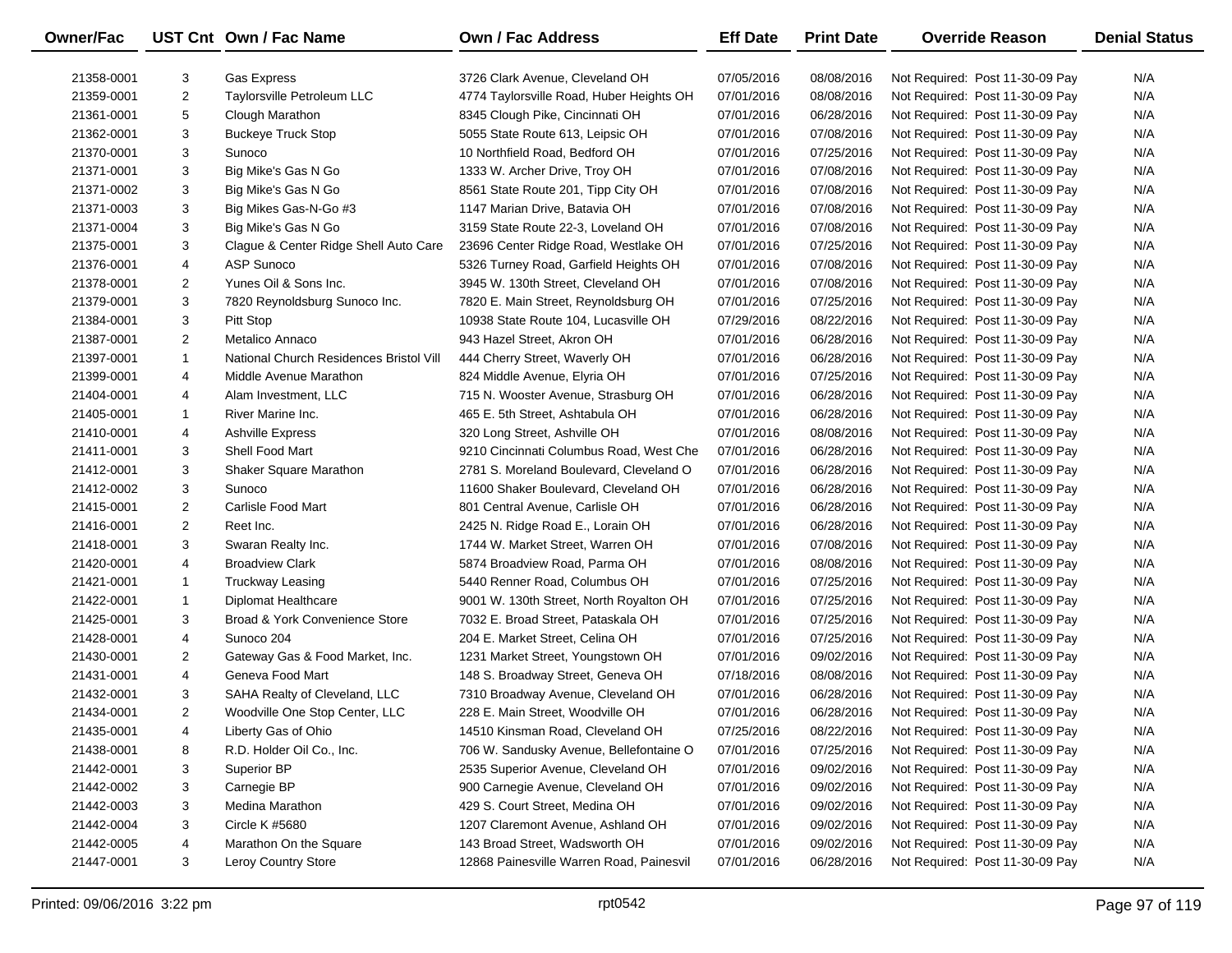| <b>Owner/Fac</b> |                         | UST Cnt Own / Fac Name                 | <b>Own / Fac Address</b>                  | <b>Eff Date</b> | <b>Print Date</b> | <b>Override Reason</b>          | <b>Denial Status</b> |
|------------------|-------------------------|----------------------------------------|-------------------------------------------|-----------------|-------------------|---------------------------------|----------------------|
| 21449-0001       | $\overline{2}$          | Ashville Beverage Center Inc.          | 500 N. Long Street, Ashville OH           | 07/01/2016      | 07/08/2016        | Not Required: Post 11-30-09 Pay | N/A                  |
| 21451-0001       | $\mathbf{1}$            | Dalps Fuel & Automotive, LLC           | 43201 Mount Hope Road, Lafferty OH        | 07/01/2016      | 06/28/2016        | Not Required: Post 11-30-09 Pay | N/A                  |
| 21460-0002       | $\overline{2}$          | Smithville Oil, LLC                    | 527 S. Smithville Road, Dayton OH         | 07/25/2016      | 08/22/2016        | Not Required: Post 11-30-09 Pay | N/A                  |
| 21461-0001       | 3                       | <b>Burton Landing LLC</b>              | 5205 State Route 22 W., Wilmington OH     | 07/01/2016      | 06/28/2016        | Not Required: Post 11-30-09 Pay | N/A                  |
| 21462-0001       | 3                       | Spee-D-Foods #33                       | 4445 Portage Street NW, North Canton OH   | 07/01/2016      | 06/28/2016        | Not Required: Post 11-30-09 Pay | N/A                  |
| 21465-0001       | 6                       | <b>Hickory Grove Country Market</b>    | 5525 State Route 339, Vincent OH          | 07/01/2016      | 06/28/2016        | Not Required: Post 11-30-09 Pay | N/A                  |
| 21466-0001       | 3                       | Gregs Marathon                         | 1020 W. Fair Avenue, Lancaster OH         | 07/01/2016      | 06/28/2016        | Not Required: Post 11-30-09 Pay | N/A                  |
| 21480-0001       | 5                       | Aum Guru, Inc.                         | 5030 S. Walnut Street, Ashville OH        | 07/01/2016      | 07/08/2016        | Not Required: Post 11-30-09 Pay | N/A                  |
| 21481-0001       | 3                       | Sunrise Hospitality Fuel Mart          | 3880 W. 4th Street, Mansfield OH          | 07/01/2016      | 06/28/2016        | Not Required: Post 11-30-09 Pay | N/A                  |
| 21482-0001       | 4                       | Rushsylvania One Stop                  | 125 N. Sandusky Street, Rushsylvania OH   | 07/01/2016      | 07/25/2016        | Not Required: Post 11-30-09 Pay | N/A                  |
| 21485-0001       | $\overline{2}$          | StoneWater Golf Club                   | 6019 Aberdeen Boulevard, Highland Heigh   | 07/05/2016      | 08/08/2016        | Not Required: Post 11-30-09 Pay | N/A                  |
| 21486-0001       | 3                       | <b>BP</b> of Chesterland               | 8501 Mayfield Road, Chesterland OH        | 07/01/2016      | 06/28/2016        | Not Required: Post 11-30-09 Pay | N/A                  |
| 21487-0001       | $\mathbf{1}$            | St Catherine's Manor Of Fostoria       | 25 Christopher Drive, Fostoria OH         | 07/01/2016      | 06/28/2016        | Not Required: Post 11-30-09 Pay | N/A                  |
| 21503-0001       | 3                       | Orient Sunoco                          | 6997 Harrisburg Pike, Orient OH           | 07/01/2016      | 08/08/2016        | Not Required: Post 11-30-09 Pay | N/A                  |
| 21507-0001       | $\overline{2}$          | <b>Carnival Fuel</b>                   | 1215 N. Memorial Drive, Lancaster OH      | 07/01/2016      | 06/28/2016        | Not Required: Post 11-30-09 Pay | N/A                  |
| 21509-0002       | 4                       | Corporate Wings Hopkins LLC            | 6200 Riverside Drive (Front), Cleveland O | 07/01/2016      | 07/25/2016        | Not Required: Post 11-30-09 Pay | N/A                  |
| 21510-0001       | $\overline{2}$          | Miami Mini Mart LLC                    | 1459 Oxford Trenton Road, Oxford OH       | 07/01/2016      | 08/08/2016        | Not Required: Post 11-30-09 Pay | N/A                  |
| 21511-0001       | 3                       | Waterway Gas & Wash Company            | 7010 N. Aurora Road, Aurora OH            | 07/01/2016      | 07/25/2016        | Not Required: Post 11-30-09 Pay | N/A                  |
| 21511-0002       | 3                       | Waterway Gas & Wash Company            | 30299 Chagrin Road, Pepper Pike OH        | 07/01/2016      | 07/25/2016        | Not Required: Post 11-30-09 Pay | N/A                  |
| 21514-0001       | 3                       | Shakti Petroleum, LLC                  | 2 E. Dayton Drive, Fairborn OH            | 07/01/2016      | 06/28/2016        | Not Required: Post 11-30-09 Pay | N/A                  |
| 21517-0001       | 4                       | London BP                              | 51 E. High Street, London OH              | 07/01/2016      | 06/28/2016        | Not Required: Post 11-30-09 Pay | N/A                  |
| 21517-0002       | 3                       | London One Stop                        | 157 S. Main Street, London OH             | 07/01/2016      | 06/28/2016        | Not Required: Post 11-30-09 Pay | N/A                  |
| 21521-0001       | 4                       | Kingston Valero                        | 10238 State Route 159, Kingston OH        | 07/01/2016      | 07/08/2016        | Not Required: Post 11-30-09 Pay | N/A                  |
| 21527-0001       | $\overline{2}$          | Belmont County Regional Airport Author | 62215 Fairview Road, Barnesville OH       | 07/01/2016      | 06/28/2016        | Not Required: Post 11-30-09 Pay | N/A                  |
| 21531-0001       | $\overline{2}$          | Manysha, Inc.                          | 2019 Harrisburg Road, Canton OH           | 07/01/2016      | 06/28/2016        | Not Required: Post 11-30-09 Pay | N/A                  |
| 21532-0001       | $\mathbf{1}$            | The Lindner Center of Hope             | 4075 Old Western Row Road, Mason OH       | 07/01/2016      | 07/08/2016        | Not Required: Post 11-30-09 Pay | N/A                  |
| 21544-0001       | 4                       | Sunoco                                 | 4425 Alum Creek Drive, Columbus OH        | 07/01/2016      | 07/08/2016        | Not Required: Post 11-30-09 Pay | N/A                  |
| 21545-0001       | 3                       | Khushubu LLC                           | 6050 Cheviot Road, Cincinnati OH          | 07/01/2016      | 06/28/2016        | Not Required: Post 11-30-09 Pay | N/A                  |
| 21548-0001       | 3                       | Kasey's Gas Mart                       | 1341 W. Market Street, Germantown OH      | 07/01/2016      | 08/08/2016        | Not Required: Post 11-30-09 Pay | N/A                  |
| 21553-0001       | 3                       | Childrens Medical Center of Dayton     | 1 Childrens Plaza, Dayton OH              | 07/05/2016      | 08/08/2016        | Not Required: Post 11-30-09 Pay | N/A                  |
| 21554-0001       | $\overline{2}$          | Perleen's Gas Services Inc.            | 220 State Street, Conneaut OH             | 07/01/2016      | 07/08/2016        | Not Required: Post 11-30-09 Pay | N/A                  |
| 21557-0001       | 3                       | Tiwana Petroleum LLC                   | 6224 Montgomery Road, Cincinnati OH       | 07/01/2016      | 06/28/2016        | Not Required: Post 11-30-09 Pay | N/A                  |
| 21559-0001       | 3                       | <b>Bell's Station Service</b>          | 703 Columbus Avenue, Washington Court I   | 07/25/2016      | 08/22/2016        | Not Required: Post 11-30-09 Pay | N/A                  |
| 21562-0001       | 3                       | Gas N Stuff                            | 144 S. Main Street, Hamden OH             | 07/01/2016      | 08/08/2016        | Not Required: Post 11-30-09 Pay | N/A                  |
| 21575-0001       | $\overline{\mathbf{c}}$ | Yaksh Enterprises, Inc.                | 2401 Cincinnati Dayton Road, Middletown ( | 07/01/2016      | 06/28/2016        | Not Required: Post 11-30-09 Pay | N/A                  |
| 21576-0001       | 5                       | Sober Systems LLC                      | 50708 National Road, St Clairsville OH    | 07/01/2016      | 08/08/2016        | Not Required: Post 11-30-09 Pay | N/A                  |
| 21578-0001       | 3                       | Babita Property Inc.                   | 155 S. Main Street, Miamisburg OH         | 07/01/2016      | 08/08/2016        | Not Required: Post 11-30-09 Pay | N/A                  |
| 21578-0002       | $\overline{2}$          | Babita Property Inc.                   | 435 N. Verity Parkway, Middletown OH      | 07/01/2016      | 08/08/2016        | Not Required: Post 11-30-09 Pay | N/A                  |
| 21582-0001       | 3                       | West Liberty Investments, LLC          | 101 S. Detroit Street, W Liberty OH       | 07/01/2016      | 06/28/2016        | Not Required: Post 11-30-09 Pay | N/A                  |
| 21601-0001       | 3                       | NWO Property Holdings, LLC             | 6700 Wales Road, Northwood OH             | 07/01/2016      | 07/08/2016        | Not Required: Post 11-30-09 Pay | N/A                  |
| 21604-0001       | 3                       | JR's Mini Mart                         | 14910 Lorain Avenue, Cleveland OH         | 07/05/2016      | 08/08/2016        | Not Required: Post 11-30-09 Pay | N/A                  |
| 21607-0001       | 4                       | <b>VPL Holding LLC</b>                 | 911 E. High Street, Bryan OH              | 07/01/2016      | 08/08/2016        | Not Required: Post 11-30-09 Pay | N/A                  |
| 21612-0001       | 3                       | Stake's Shortstop                      | 3052 State Route 3 S., Loudenville OH     | 07/01/2016      | 07/08/2016        | Not Required: Post 11-30-09 Pay | N/A                  |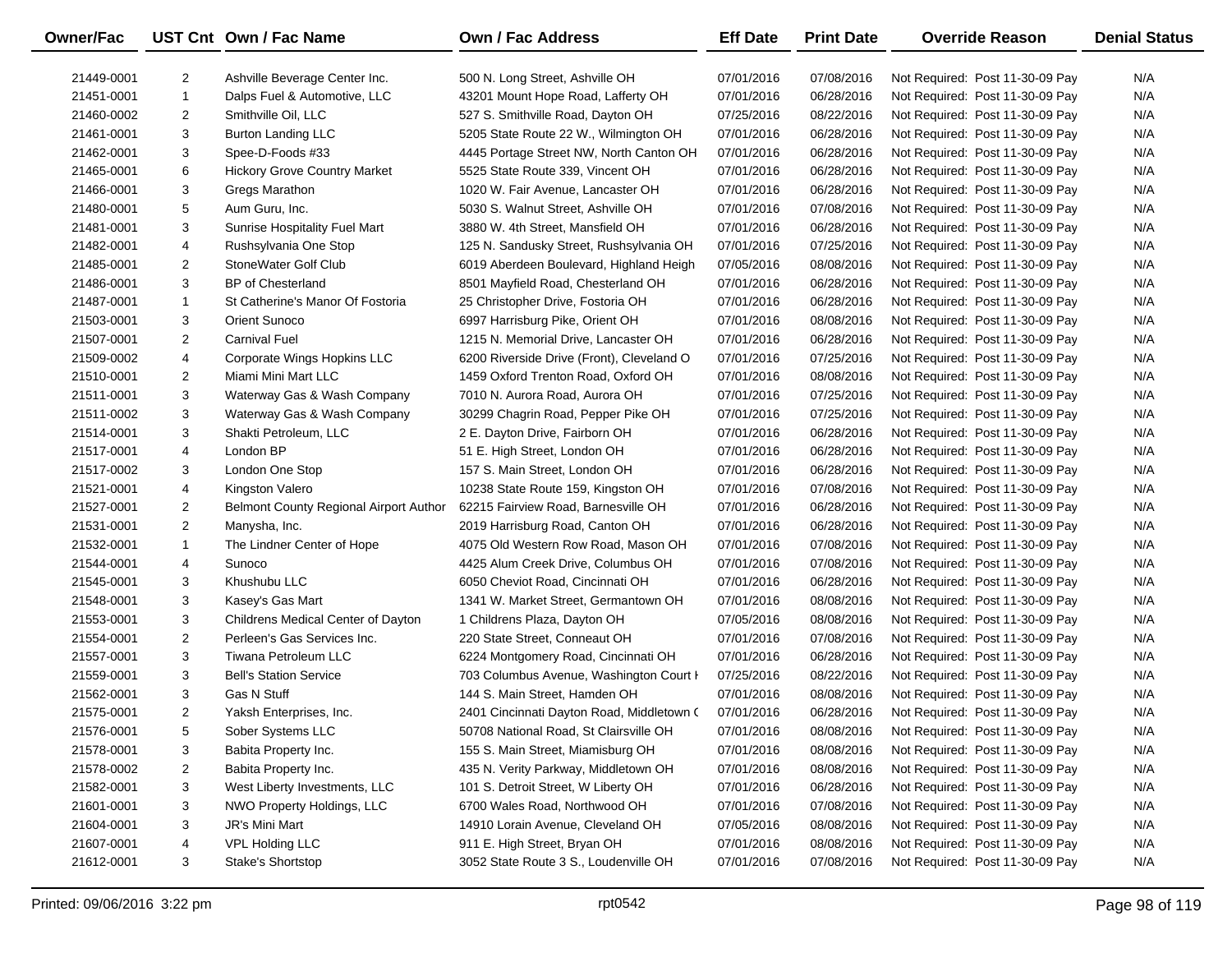| Owner/Fac  |                | UST Cnt Own / Fac Name                      | Own / Fac Address                       | <b>Eff Date</b> | <b>Print Date</b> | <b>Override Reason</b>          | <b>Denial Status</b> |
|------------|----------------|---------------------------------------------|-----------------------------------------|-----------------|-------------------|---------------------------------|----------------------|
| 21613-0001 |                | Flying Pig Express, LLC                     | 2186 Isaac Beal Road, Bucyrus OH        | 07/01/2016      | 06/28/2016        | Not Required: Post 11-30-09 Pay | N/A                  |
| 21617-0001 | $\mathbf{1}$   | <b>Courthouse Crossing Acquisitions LLC</b> | 30 W. Second Street, Dayton OH          | 07/01/2016      | 08/22/2016        | Not Required: Post 11-30-09 Pay | N/A                  |
| 21618-0001 | $\mathbf{1}$   | JCB Hardware, LLC                           | 3333 Stickney Avenue, Toledo OH         | 07/01/2016      | 07/25/2016        | Not Required: Post 11-30-09 Pay | N/A                  |
| 21623-0001 | 3              | Sunrise Sunoco                              | 616 N. Vance Street, Carey OH           | 07/01/2016      | 06/28/2016        | Not Required: Post 11-30-09 Pay | N/A                  |
| 21624-0001 | 4              | Leslee Ann Baird Property Circle K 5573     | 36024 Royalton Road, Grafton OH         | 07/01/2016      | 07/08/2016        | Not Required: Post 11-30-09 Pay | N/A                  |
| 21626-0001 | 4              | The Growler Stop                            | 3804 Church Street, Newtown OH          | 07/01/2016      | 07/08/2016        | Not Required: Post 11-30-09 Pay | N/A                  |
| 21628-0001 | $\overline{2}$ | <b>Village Station</b>                      | 2 E. Church Street, Milan OH            | 07/01/2016      | 07/25/2016        | Not Required: Post 11-30-09 Pay | N/A                  |
| 21630-0001 | $\overline{a}$ | Gas Land No. 2                              | 860 Parkman Road NW, Warren OH          | 07/01/2016      | 06/28/2016        | Not Required: Post 11-30-09 Pay | N/A                  |
| 21632-0001 | 3              | B & K Petroleum, Inc.                       | 1205 Sweitzer Street, Greenville OH     | 07/01/2016      | 06/28/2016        | Not Required: Post 11-30-09 Pay | N/A                  |
| 21634-0001 | 4              | Normac Company LLC                          | 222 Oxford State Road, Middletown OH    | 07/01/2016      | 06/28/2016        | Not Required: Post 11-30-09 Pay | N/A                  |
| 21641-0001 | 3              | Onkar Investments, LLC                      | 3337 Clifton Avenue, Cincinnati OH      | 07/01/2016      | 06/28/2016        | Not Required: Post 11-30-09 Pay | N/A                  |
| 21641-0002 | 3              | Onkar Investments, LLC                      | 3093 Queen City Avenue, Cincinnati OH   | 07/01/2016      | 06/28/2016        | Not Required: Post 11-30-09 Pay | N/A                  |
| 21643-0001 | 3              | Upson Enterprises, LLC                      | 25911 N. Lakeland Boulevard, Euclid OH  | 07/01/2016      | 06/28/2016        | Not Required: Post 11-30-09 Pay | N/A                  |
| 21644-0001 | 5              | Pump N Pack, LLC                            | 1115 Celina Road, Saint Marys OH        | 07/01/2016      | 06/28/2016        | Not Required: Post 11-30-09 Pay | N/A                  |
| 21649-0001 | 5              | Al's Convenience Store                      | 614 W. Market Street, Tiffin OH         | 07/01/2016      | 07/25/2016        | Not Required: Post 11-30-09 Pay | N/A                  |
| 21650-0001 | 4              | <b>OUMALAWIS, LLC</b>                       | 1535 Alum Creek Drive, Columbus OH      | 07/01/2016      | 07/08/2016        | Not Required: Post 11-30-09 Pay | N/A                  |
| 21650-0002 | $\overline{2}$ | OUMALAWIS, LLC                              | 3518 Broadway, Grove City OH            | 07/01/2016      | 07/08/2016        | Not Required: Post 11-30-09 Pay | N/A                  |
| 21650-0003 | 4              | OUMALAWIS, LLC                              | 3911 Sullivant Avenue, Columbus OH      | 07/01/2016      | 07/08/2016        | Not Required: Post 11-30-09 Pay | N/A                  |
| 21650-0004 | 3              | OUMALAWIS, LLC                              | 3980 N. Pearl Road, Medina OH           | 07/01/2016      | 07/08/2016        | Not Required: Post 11-30-09 Pay | N/A                  |
| 21650-0005 | 3              | OUMALAWIS, LLC                              | 4755 Refugee Road, Columbus OH          | 07/01/2016      | 07/08/2016        | Not Required: Post 11-30-09 Pay | N/A                  |
| 21652-0001 | $\mathbf{1}$   | MIRK, Inc.                                  | 7629 Chippewa Road, Orrville OH         | 07/01/2016      | 06/28/2016        | Not Required: Post 11-30-09 Pay | N/A                  |
| 21653-0001 | 3              | Tom's Wholesale Tires                       | 66 E. Main Street, East Palestine OH    | 07/01/2016      | 08/08/2016        | Not Required: Post 11-30-09 Pay | N/A                  |
| 21656-0001 | $\overline{2}$ | Summa Western Reserve Hospital, LLC         | 1900 23rd Street, Cuyahoga Falls OH     | 07/01/2016      | 07/08/2016        | Not Required: Post 11-30-09 Pay | N/A                  |
| 21658-0001 | 4              | Kahlon, Inc.                                | 2115 East Avenue, Akron OH              | 07/05/2016      | 08/08/2016        | Not Required: Post 11-30-09 Pay | N/A                  |
| 21659-0001 | 3              | Saini Stores, Inc.                          | 110 Akron Road, Wadsworth OH            | 07/01/2016      | 06/28/2016        | Not Required: Post 11-30-09 Pay | N/A                  |
| 21661-0001 | 4              | V1 Carryout                                 | 10048 US Highway 68, Georgetown OH      | 07/01/2016      | 06/28/2016        | Not Required: Post 11-30-09 Pay | N/A                  |
| 21663-0001 | 4              | G.B.S. Reynoldsburg, LLC                    | 6748 E. Main Street, Reynoldsburg OH    | 07/01/2016      | 08/08/2016        | Not Required: Post 11-30-09 Pay | N/A                  |
| 21667-0001 | 4              | R&M One Inc.                                | 2461 Navarre Avenue, Oregon OH          | 07/01/2016      | 07/08/2016        | Not Required: Post 11-30-09 Pay | N/A                  |
| 21667-0002 | 3              | R&M One Inc.                                | 495 S. Woodville Road, Mansfield OH     | 07/01/2016      | 07/08/2016        | Not Required: Post 11-30-09 Pay | N/A                  |
| 21667-0003 | 3              | Sunoco #1257                                | 1257 Park Avenue E., Mansfield OH       | 07/01/2016      | 07/08/2016        | Not Required: Post 11-30-09 Pay | N/A                  |
| 21668-0001 | 3              | <b>Fuel America</b>                         | 311 S. Main Street, Kenton OH           | 07/01/2016      | 08/08/2016        | Not Required: Post 11-30-09 Pay | N/A                  |
| 21670-0001 | 3              | North End Mini Mart                         | 950 N. Washington Street, Greenfield OH | 07/01/2016      | 08/08/2016        | Not Required: Post 11-30-09 Pay | N/A                  |
| 21670-0002 | 3              | Greenway Gas Mart                           | 203 N. Washington Street, Greenfield OH | 07/01/2016      | 08/08/2016        | Not Required: Post 11-30-09 Pay | N/A                  |
| 21670-0003 | $\overline{a}$ | West End Sunoco                             | 1006 W. Jefferson Street, Greenfield OH | 07/01/2016      | 08/08/2016        | Not Required: Post 11-30-09 Pay | N/A                  |
| 21670-0004 | $\overline{2}$ | East Main Mini Mart                         | 489 E. Main Street, Hillsboro OH        | 07/01/2016      | 08/08/2016        | Not Required: Post 11-30-09 Pay | N/A                  |
| 21670-0005 | 4              | Rocky Road Sunoco                           | 11111 N. Shore Drive, Hillsboro OH      | 07/01/2016      | 08/08/2016        | Not Required: Post 11-30-09 Pay | N/A                  |
| 21672-0001 | -1             | Grover C. Matthews Property                 | 20388 N. Benton West Road, North Benton | 07/01/2016      | 07/25/2016        | Not Required: Post 11-30-09 Pay | N/A                  |
| 21675-0001 | 5              | West Jefferson Marathon                     | 66 W. Main Street, West Jefferson OH    | 07/01/2016      | 08/08/2016        | Not Required: Post 11-30-09 Pay | N/A                  |
| 21676-0001 | 4              | Kwik Stop Sunoco                            | 320 W. Main Street, Circleville OH      | 07/01/2016      | 06/28/2016        | Not Required: Post 11-30-09 Pay | N/A                  |
| 21677-0001 | 4              | Countyline One Stop Center, LLC             | 6098 W. Fremont Road, Port Clinton OH   | 07/01/2016      | 06/28/2016        | Not Required: Post 11-30-09 Pay | N/A                  |
| 21679-0001 | 4              | Pearl Road, Inc.                            | 7606 Pearl Road, Middleburg Heights OH  | 07/01/2016      | 06/28/2016        | Not Required: Post 11-30-09 Pay | N/A                  |
| 21681-0001 | 3              | Lewisburg Petroleum, LLC                    | 1130 Park Avenue, Piqua OH              | 07/01/2016      | 08/08/2016        | Not Required: Post 11-30-09 Pay | N/A                  |
| 21681-0002 | 5              | Lewisburg Petroleum LLC                     | 6566 State Route 503, Lewisburg OH      | 07/01/2016      | 08/08/2016        | Not Required: Post 11-30-09 Pay | N/A                  |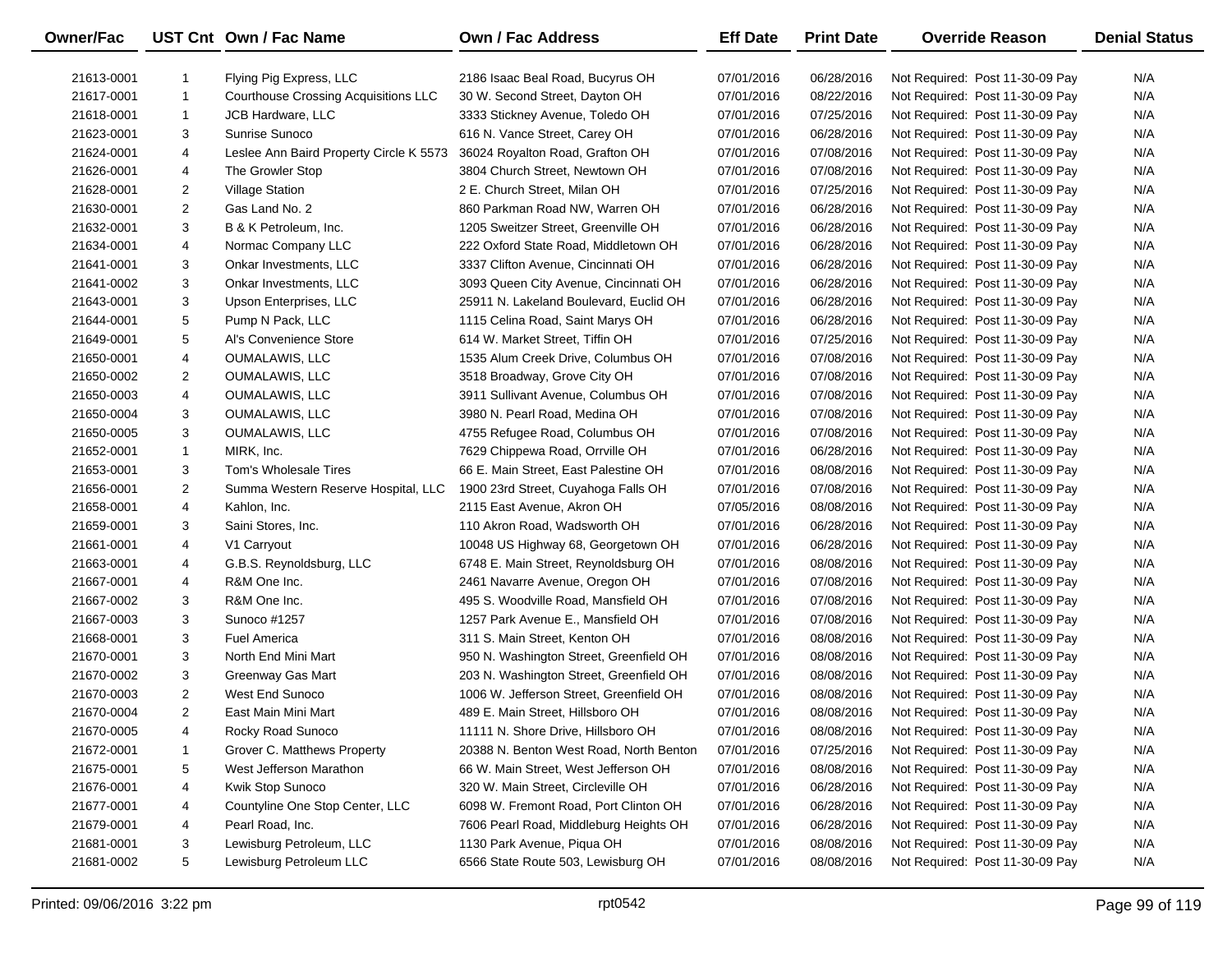| <b>Owner/Fac</b> |                | UST Cnt Own / Fac Name           | <b>Own / Fac Address</b>                   | <b>Eff Date</b> | <b>Print Date</b> | <b>Override Reason</b>          | <b>Denial Status</b> |
|------------------|----------------|----------------------------------|--------------------------------------------|-----------------|-------------------|---------------------------------|----------------------|
| 21684-0001       | $\overline{c}$ | <b>GM Lordstown Complex West</b> | 2369 Ellsworth Bailey Road SW, Lordstow    | 07/07/2016      | 08/08/2016        | Not Required: Post 11-30-09 Pay | N/A                  |
| 21687-0001       | $\overline{2}$ | The Station                      | 6967 State Route 377, Chesterhill OH       | 07/01/2016      | 08/08/2016        | Not Required: Post 11-30-09 Pay | N/A                  |
| 21689-0001       | 4              | MMS Petroleum Inc.               | 1905 Lee Road, Cleveland Heights OH        | 07/01/2016      | 07/08/2016        | Not Required: Post 11-30-09 Pay | N/A                  |
| 21691-0001       | 5              | DT Petroleum Service, Inc.       | 1105 W. Mansfield Street, Bucyrus OH       | 07/01/2016      | 07/08/2016        | Not Required: Post 11-30-09 Pay | N/A                  |
| 21692-0001       | 3              | Y & R Ltd.                       | 1053 Selma Road, Springfield OH            | 07/01/2016      | 06/28/2016        | Not Required: Post 11-30-09 Pay | N/A                  |
| 21694-0001       | $\overline{c}$ | Coshocton Trucking Corp.         | 441 Clow Lane, Coshocton OH                | 07/01/2016      | 07/08/2016        | Not Required: Post 11-30-09 Pay | N/A                  |
| 21704-0001       | 3              | Marathon #6430                   | 6430 Springfield Xenia Road, Springfield O | 07/01/2016      | 06/28/2016        | Not Required: Post 11-30-09 Pay | N/A                  |
| 21705-0001       | 3              | Villa Nova Drive Thru            | 182 E. Bank Road, St Marys OH              | 07/01/2016      | 07/08/2016        | Not Required: Post 11-30-09 Pay | N/A                  |
| 21706-0001       | $\overline{c}$ | Mt. Healthy Food Mart, LLC       | 8061 Hamilton Avenue, Mt. Healthy OH       | 07/01/2016      | 07/25/2016        | Not Required: Post 11-30-09 Pay | N/A                  |
| 21706-0002       | 3              | Manya Properties, LLC            | 5085 Pleasant Avenue, Fairfield OH         | 07/01/2016      | 07/25/2016        | Not Required: Post 11-30-09 Pay | N/A                  |
| 21706-0003       | 5              | Manya Properties, LLC            | 3406 Warsaw Avenue, Cincinnati OH          | 07/01/2016      | 07/25/2016        | Not Required: Post 11-30-09 Pay | N/A                  |
| 21707-0001       | 2              | Sharon Rd. Sunoco                | 2290 E. Sharon Road, Cincinnati OH         | 07/01/2016      | 07/08/2016        | Not Required: Post 11-30-09 Pay | N/A                  |
| 21710-0001       | 3              | Khush Oil LLC                    | 1616 Coshocton Road, Mount Vernon OH       | 07/01/2016      | 08/08/2016        | Not Required: Post 11-30-09 Pay | N/A                  |
| 21712-0001       | 3              | SA Alum Creek Inc.               | 1937 E. Livingston Avenue, Columbus OH     | 07/05/2016      | 08/08/2016        | Not Required: Post 11-30-09 Pay | N/A                  |
| 21713-0001       | 3              | Turkey Hill Minit Market #702    | 753 Hebron Road, Heath OH                  | 07/01/2016      | 06/28/2016        | Not Required: Post 11-30-09 Pay | N/A                  |
| 21713-0003       | 3              | Turkey Hill Minit Market #708    | 1425 Cassady Avenue, Columbus OH           | 07/01/2016      | 06/28/2016        | Not Required: Post 11-30-09 Pay | N/A                  |
| 21713-0004       | 3              | Turkey Hill Minit Market #709    | 5350 Tuttle Crossing Boulevard, Columbus   | 07/01/2016      | 06/28/2016        | Not Required: Post 11-30-09 Pay | N/A                  |
| 21713-0005       | 3              | Turkey Hill Minit Market #711    | 7447 State Route 3, Westerville OH         | 07/01/2016      | 06/28/2016        | Not Required: Post 11-30-09 Pay | N/A                  |
| 21713-0006       | 3              | Turkey Hill Minit Market #712    | 3900 S. High Street, Columbus OH           | 07/01/2016      | 06/28/2016        | Not Required: Post 11-30-09 Pay | N/A                  |
| 21713-0007       | 3              | Turkey Hill Minit Market #703    | 721 S. Hamilton Road, Whitehall OH         | 07/01/2016      | 06/28/2016        | Not Required: Post 11-30-09 Pay | N/A                  |
| 21713-0008       | 3              | Turkey Hill Minit Market #704    | 2685 N. High Street, Columbus OH           | 07/01/2016      | 06/28/2016        | Not Required: Post 11-30-09 Pay | N/A                  |
| 21713-0009       | 3              | Turkey Hill Minit Market #713    | 3000 Centerpoint Drive, Urbancrest OH      | 07/01/2016      | 06/28/2016        | Not Required: Post 11-30-09 Pay | N/A                  |
| 21713-0010       | 3              | Turkey Hill Minit Market #706    | 1880 E. Broad Street, Columbus OH          | 07/01/2016      | 06/28/2016        | Not Required: Post 11-30-09 Pay | N/A                  |
| 21713-0011       | 3              | Turkey Hill Minit Market #714    | 1910 Stringtown Road, Grove City OH        | 07/01/2016      | 06/28/2016        | Not Required: Post 11-30-09 Pay | N/A                  |
| 21713-0012       | 3              | Turkey Hill Minit Market #707    | 2740 Stratford Road, Delaware OH           | 07/01/2016      | 06/28/2016        | Not Required: Post 11-30-09 Pay | N/A                  |
| 21713-0013       | $\overline{4}$ | Turkey Hill Minit Market #705    | 1953 Morse Road, Columbus OH               | 07/01/2016      | 06/28/2016        | Not Required: Post 11-30-09 Pay | N/A                  |
| 21713-0015       | 3              | Turkey Hill Minit Market #717    | 950 Georgesville Road, Columbus OH         | 07/01/2016      | 06/28/2016        | Not Required: Post 11-30-09 Pay | N/A                  |
| 21713-0017       | 3              | Turkey Hill Minit Market #701    | 6195 Cleveland Avenue, Columbus OH         | 07/01/2016      | 06/28/2016        | Not Required: Post 11-30-09 Pay | N/A                  |
| 21713-0018       | 3              | Turkey Hill Minit Market #720    | 2731 Winchester Pike, Columbus OH          | 07/01/2016      | 06/28/2016        | Not Required: Post 11-30-09 Pay | N/A                  |
| 21713-0019       | 3              | Turkey Hill #721                 | 9880 Johnstown Road, New Albany OH         | 07/01/2016      | 06/28/2016        | Not Required: Post 11-30-09 Pay | N/A                  |
| 21714-0001       | 2              | Van Wert County Hospital         | 1250 S. Washington Street, Van Wert OH     | 07/01/2016      | 07/25/2016        | Not Required: Post 11-30-09 Pay | N/A                  |
| 21715-0001       | $\overline{c}$ | <b>Turney Town Sunoco</b>        | 4935 Turney Road, Garfield Heights OH      | 07/01/2016      | 06/28/2016        | Not Required: Post 11-30-09 Pay | N/A                  |
| 21783-0001       | $\overline{c}$ | Muskingum County Board of DD     | 1304 Newark Road (Rear), Zanesville OH     | 07/01/2016      | 06/28/2016        | Not Required: Post 11-30-09 Pay | N/A                  |
| 21786-0001       | $\mathbf{1}$   | CareSource                       | 230 N. Main Street, Dayton OH              | 07/01/2016      | 06/28/2016        | Not Required: Post 11-30-09 Pay | N/A                  |
| 21816-0001       | 4              | Digisha LLC                      | 1601 Germantown Road, Middletown OH        | 07/01/2016      | 06/28/2016        | Not Required: Post 11-30-09 Pay | N/A                  |
| 21823-0001       | 2              | 7363 Kingsgate Way, LLC          | 7363 Kingsgate Way, West Chester OH        | 07/01/2016      | 06/28/2016        | Not Required: Post 11-30-09 Pay | N/A                  |
| 21828-0002       | 4              | <b>BOA Investment, LLC</b>       | 7908 W. 130th Street, Strongsville OH      | 07/11/2016      | 08/08/2016        | Not Required: Post 11-30-09 Pay | N/A                  |
| 21846-0001       | 3              | ZZ Tanks, LLC                    | 395 E. Andrus Road, Northwood OH           | 07/01/2016      | 06/28/2016        | Not Required: Post 11-30-09 Pay | N/A                  |
| 21857-0002       | 3              | <b>Circle K #5667</b>            | 4235 Avery Road, Hilliard OH               | 07/01/2016      | 07/08/2016        | Not Required: Post 11-30-09 Pay | N/A                  |
| 21858-0001       | 4              | Angel Petroleum, LLC             | 22492 Brookpark Road, Cleveland OH         | 07/05/2016      | 08/08/2016        | Not Required: Post 11-30-09 Pay | N/A                  |
| 21868-0001       | 3              | North Reynolds Road Center, LLC  | 541 N. Reynolds Road, Toledo OH            | 07/01/2016      | 06/28/2016        | Not Required: Post 11-30-09 Pay | N/A                  |
| 21869-0001       | 3              | Suder Avenue Center, LLC         | 4810 Suder Avenue, Toledo OH               | 07/01/2016      | 06/28/2016        | Not Required: Post 11-30-09 Pay | N/A                  |
| 21870-0001       | 4              | Hill Avenue Center, LLC          | 3503 Hill Avenue, Toledo OH                | 07/01/2016      | 06/28/2016        | Not Required: Post 11-30-09 Pay | N/A                  |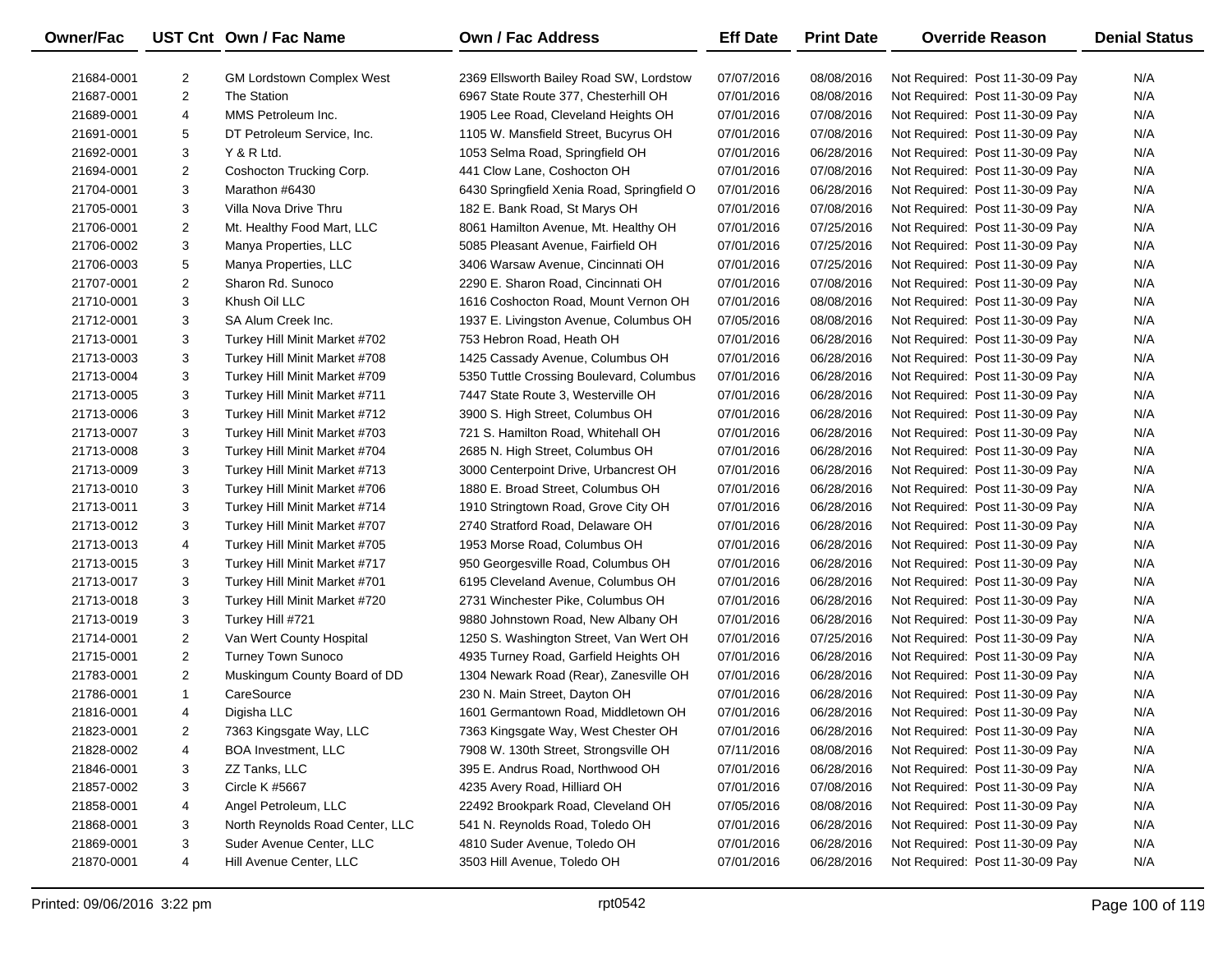| Owner/Fac  |                | UST Cnt Own / Fac Name                 | <b>Own / Fac Address</b>                   | <b>Eff Date</b> | <b>Print Date</b> | <b>Override Reason</b>          | <b>Denial Status</b> |
|------------|----------------|----------------------------------------|--------------------------------------------|-----------------|-------------------|---------------------------------|----------------------|
| 21871-0001 | 3              | North Holland Sylvania Road Center, LL | 2205 N. Holland Sylvania Road, Toledo O    | 07/01/2016      | 06/28/2016        | Not Required: Post 11-30-09 Pay | N/A                  |
| 21872-0001 | 4              | South Byrne Road Center, LLC           | 1455 S. Byrne Road, Toledo OH              | 07/01/2016      | 06/28/2016        | Not Required: Post 11-30-09 Pay | N/A                  |
| 21873-0001 | 4              | East Manhattan Boulevard Center, LLC   | 1407 E. Manhattan Boulevard, Toledo OH     | 07/01/2016      | 06/28/2016        | Not Required: Post 11-30-09 Pay | N/A                  |
| 21874-0001 | 4              | Oberlin Avenue Center, LLC             | 3105 Oberlin Avenue, Lorain OH             | 07/01/2016      | 06/28/2016        | Not Required: Post 11-30-09 Pay | N/A                  |
| 21875-0001 | 3              | East Main Street Center, LLC           | 1836 E. Main Street, Kent OH               | 07/01/2016      | 06/28/2016        | Not Required: Post 11-30-09 Pay | N/A                  |
| 21876-0001 | 4              | East 185th Street Center, LLC          | 910 E. 185th Street, Cleveland OH          | 07/01/2016      | 06/28/2016        | Not Required: Post 11-30-09 Pay | N/A                  |
| 21877-0001 | 5              | Moline Martin Road Center, LLC         | 3510 Moline Martin Road, Millbury OH       | 07/01/2016      | 06/28/2016        | Not Required: Post 11-30-09 Pay | N/A                  |
| 21878-0001 | 5              | Richmond Road Center, LLC              | 798 Richmond Road, Richmond Heights O      | 07/01/2016      | 06/28/2016        | Not Required: Post 11-30-09 Pay | N/A                  |
| 21879-0001 | 4              | Turney Road Center, LLC                | 700 Turney Road, Bedford OH                | 07/01/2016      | 06/28/2016        | Not Required: Post 11-30-09 Pay | N/A                  |
| 21881-0001 | 4              | Cleveland Street Center, LLC           | 645 Cleveland Street, Elyria OH            | 07/01/2016      | 06/28/2016        | Not Required: Post 11-30-09 Pay | N/A                  |
| 21882-0001 | 4              | Heatherdowns Boulevard Center, LLC     | 4411 Heatherdowns Boulevard, Toledo OH     | 07/01/2016      | 06/28/2016        | Not Required: Post 11-30-09 Pay | N/A                  |
| 21883-0001 | 3              | Vine Street Center, LLC                | 33945 Vine Street, Eastlake OH             | 07/01/2016      | 06/28/2016        | Not Required: Post 11-30-09 Pay | N/A                  |
| 21884-0001 | 3              | State Road Center, LLC                 | 2113 State Road, Cuyahoga Falls OH         | 07/01/2016      | 06/28/2016        | Not Required: Post 11-30-09 Pay | N/A                  |
| 21885-0001 | 4              | North Leavitt Road Center, LLC         | 979 N. Leavitt Road, Amherst OH            | 07/01/2016      | 06/28/2016        | Not Required: Post 11-30-09 Pay | N/A                  |
| 21886-0001 | 3              | Warrensville Center Road Center, LLC   | 5270 Warrensville Center Road, Maple Hei   | 07/01/2016      | 06/28/2016        | Not Required: Post 11-30-09 Pay | N/A                  |
| 21887-0001 | 5              | Woodville Road Center, LLC             | 1855 Woodville Road, Oregon OH             | 07/01/2016      | 06/28/2016        | Not Required: Post 11-30-09 Pay | N/A                  |
| 21889-0001 | $\mathbf{1}$   | 2434 Darnell Facility                  | 2434 Darnell Drive, Spring Valley OH       | 07/01/2016      | 06/28/2016        | Not Required: Post 11-30-09 Pay | N/A                  |
| 21906-0001 | 3              | AMS Construction Inc.                  | 10670 Loveland-Madeira Road, Loveland C    | 07/01/2016      | 07/08/2016        | Not Required: Post 11-30-09 Pay | N/A                  |
| 21911-0001 | 4              | Riyaguruom, Inc.                       | 2607 Tylersville Road, Indian Springs OH   | 07/11/2016      | 08/08/2016        | Not Required: Post 11-30-09 Pay | N/A                  |
| 21916-0001 | 5              | Union Sunoco                           | 3510 E. 116th Street, Cleveland OH         | 07/07/2016      | 08/08/2016        | Not Required: Post 11-30-09 Pay | N/A                  |
| 21920-0001 | $\overline{2}$ | Euclid & Noble Mini-Mart / Marathon    | 16049 Euclid Avenue, East Cleveland OH     | 07/01/2016      | 06/28/2016        | Not Required: Post 11-30-09 Pay | N/A                  |
| 21922-0001 | 3              | Ohio Food Mart, LLC                    | 382 Lexington Avenue, Mansfield OH         | 07/01/2016      | 06/28/2016        | Not Required: Post 11-30-09 Pay | N/A                  |
| 21924-0001 | $\overline{2}$ | Warrmike, Inc.                         | 4351 Northfield Road, Warrensville Heights | 07/01/2016      | 06/28/2016        | Not Required: Post 11-30-09 Pay | N/A                  |
| 21925-0001 | $\overline{2}$ | PNC Bank                               | 925 Dalton Avenue, Cincinnati OH           | 07/01/2016      | 08/08/2016        | Not Required: Post 11-30-09 Pay | N/A                  |
| 21925-0002 | 3              | PNC Bank                               | 4100 W. 150th Street, Cleveland OH         | 07/01/2016      | 08/08/2016        | Not Required: Post 11-30-09 Pay | N/A                  |
| 21925-0004 | $\mathbf{1}$   | PNC Bank                               | 1900 E. 9th Street, Cleveland OH           | 07/01/2016      | 08/08/2016        | Not Required: Post 11-30-09 Pay | N/A                  |
| 21933-0001 | $\overline{2}$ | J and T One Stop Shop, LLC             | 1132 Sharon Avenue, Zanesville OH          | 07/05/2016      | 08/08/2016        | Not Required: Post 11-30-09 Pay | N/A                  |
| 21935-0001 | 3              | <b>High Street BP</b>                  | 5385 N. High Street, Columbus OH           | 07/01/2016      | 06/28/2016        | Not Required: Post 11-30-09 Pay | N/A                  |
| 21937-0001 | 4              | Gill Oil LLC                           | 2289 Middletown Eaton Road, Middletown (   | 07/01/2016      | 07/08/2016        | Not Required: Post 11-30-09 Pay | N/A                  |
| 21940-0001 | 3              | Rozelle Creek Market Inc.              | 4152 Rozelle Creek Road, Chillicothe OH    | 07/01/2016      | 06/28/2016        | Not Required: Post 11-30-09 Pay | N/A                  |
| 21945-0001 | $\overline{2}$ | Melhem Properties Inc.                 | 3034 E. Broad Street, Columbus OH          | 07/01/2016      | 06/28/2016        | Not Required: Post 11-30-09 Pay | N/A                  |
| 21946-0001 | $\overline{2}$ | 2250 Wagoner Inc.                      | 2250 Wagoner Ford Road, Dayton OH          | 07/01/2016      | 06/28/2016        | Not Required: Post 11-30-09 Pay | N/A                  |
| 21948-0001 | 3              | Santosh Enterprises LLC                | 7539 Reading Road, Cincinnati OH           | 07/01/2016      | 06/28/2016        | Not Required: Post 11-30-09 Pay | N/A                  |
| 21949-0001 | 3              | J & V, Inc. d/b/a Ameristop            | 3791 Woodridge Road, Fairfield OH          | 07/01/2016      | 06/28/2016        | Not Required: Post 11-30-09 Pay | N/A                  |
| 21953-0001 | 4              | 250 Pit Stop, LLC                      | 73122 Pleasant Grove, Dillonvale OH        | 07/01/2016      | 06/28/2016        | Not Required: Post 11-30-09 Pay | N/A                  |
| 21954-0001 | 3              | STAG III Dayton, LLC Property          | 4646 Needmore Road, Dayton OH              | 07/01/2016      | 07/25/2016        | Not Required: Post 11-30-09 Pay | N/A                  |
| 21958-0001 | 3              | Mehak, Inc.                            | 1131 E. Tallmadge Avenue, Akron OH         | 07/01/2016      | 06/28/2016        | Not Required: Post 11-30-09 Pay | N/A                  |
| 21960-0003 | 4              | First National Bank of Waverly         | 1007 East Main Street, Chillicothe OH      | 07/01/2016      | 08/08/2016        | Not Required: Post 11-30-09 Pay | N/A                  |
| 21961-0001 | 3              | Platinum Petroleum, LLC                | 1601 Tuscarawas Avenue, Canton OH          | 07/01/2016      | 06/28/2016        | Not Required: Post 11-30-09 Pay | N/A                  |
| 21963-0001 | 5              | Miller Crossroads, LLC                 | 8309 Germany Road, Waverly OH              | 07/01/2016      | 06/28/2016        | Not Required: Post 11-30-09 Pay | N/A                  |
| 21964-0001 | 4              | SHLR Enterprise, LLC                   | 76 S. Main Street, Peebles OH              | 07/01/2016      | 08/08/2016        | Not Required: Post 11-30-09 Pay | N/A                  |
| 21974-0001 | 4              | Harvard Sunoco                         | 17510 Harvard Avenue, Cleveland OH         | 07/01/2016      | 06/28/2016        | Not Required: Post 11-30-09 Pay | N/A                  |
| 21975-0001 | $\mathbf{1}$   | <b>Ohio Judicial Center</b>            | 65 S. Front Street, Columbus OH            | 07/11/2016      | 08/08/2016        | Not Required: Post 11-30-09 Pay | N/A                  |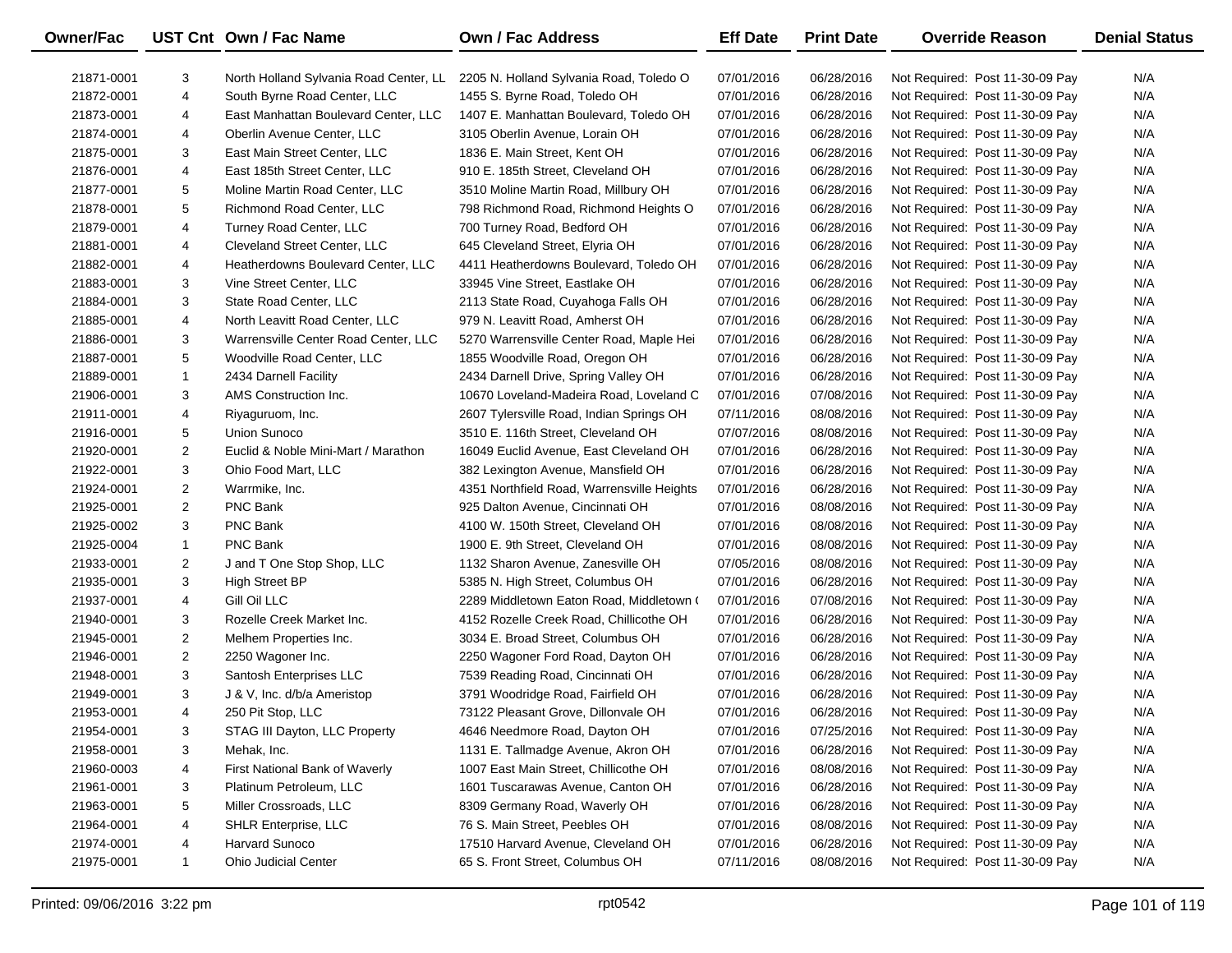| Owner/Fac  |                | UST Cnt Own / Fac Name                                                   | <b>Own / Fac Address</b>                 | <b>Eff Date</b> | <b>Print Date</b> | <b>Override Reason</b>          | <b>Denial Status</b> |
|------------|----------------|--------------------------------------------------------------------------|------------------------------------------|-----------------|-------------------|---------------------------------|----------------------|
| 21979-0001 | 3              | <b>B&amp;K Mini Mart Inc.</b>                                            | 1726 S. Broadway Street, Dayton OH       | 07/01/2016      | 07/25/2016        | Not Required: Post 11-30-09 Pay | N/A                  |
| 21980-0001 | 5              | <b>BMJ Real Estate, LLC</b>                                              | 5821 N. Detroit Avenue, Toledo OH        | 07/01/2016      | 07/25/2016        | Not Required: Post 11-30-09 Pay | N/A                  |
| 21980-0002 | 4              | <b>BMJ Real Estate, LLC</b>                                              | 7349 W. Central Avenue, Toledo OH        | 07/01/2016      | 07/25/2016        | Not Required: Post 11-30-09 Pay | N/A                  |
| 21980-0003 | 4              | <b>BMJ Real Estate, LLC</b>                                              | 5104 Suder Avenue, Toledo OH             | 07/01/2016      | 07/25/2016        | Not Required: Post 11-30-09 Pay | N/A                  |
| 21980-0004 | 4              | <b>BMJ Real Estate, LLC</b>                                              | 497 W. Dussel Drive, Maumee OH           | 07/01/2016      | 07/25/2016        | Not Required: Post 11-30-09 Pay | N/A                  |
| 21980-0005 | 4              | <b>BMJ Real Estate, LLC</b>                                              | 28311 Crossroads Parkway, Rossford OH    | 07/01/2016      | 07/25/2016        | Not Required: Post 11-30-09 Pay | N/A                  |
| 21980-0006 | 4              | <b>BMJ Real Estate, LLC</b>                                              | 4306 Sylvania Avenue, Toledo OH          | 07/01/2016      | 07/25/2016        | Not Required: Post 11-30-09 Pay | N/A                  |
| 21980-0007 | 4              | <b>BMJ Real Estate, LLC</b>                                              | 1456 Holland Sylvania Road, Maumee OH    | 07/01/2016      | 07/25/2016        | Not Required: Post 11-30-09 Pay | N/A                  |
| 21980-0008 | 3              | <b>BMJ Real Estate, LLC</b>                                              | 26475 Dixie Highway, Perrysburg OH       | 07/01/2016      | 07/25/2016        | Not Required: Post 11-30-09 Pay | N/A                  |
| 21980-0009 | 3              | <b>BMJ Real Estate, LLC</b>                                              | 3532 Stickney Avenue, Toledo OH          | 07/01/2016      | 07/25/2016        | Not Required: Post 11-30-09 Pay | N/A                  |
| 21980-0010 | 4              | <b>BMJ Real Estate, LLC</b>                                              | 3369 Navarre Road, Oregon OH             | 07/01/2016      | 07/25/2016        | Not Required: Post 11-30-09 Pay | N/A                  |
| 21980-0011 | 4              | <b>BMJ Real Estate, LLC</b>                                              | 10730 Fremont Pike, Perrysburg OH        | 07/01/2016      | 07/25/2016        | Not Required: Post 11-30-09 Pay | N/A                  |
| 21980-0012 | 3              | <b>BMJ Real Estate, LLC</b>                                              | 1670 E. Wooster Street, Bowling Green O  | 07/01/2016      | 07/25/2016        | Not Required: Post 11-30-09 Pay | N/A                  |
| 21980-0014 | 3              | <b>BMJ Real Estate, LLC</b>                                              | 3211 Briarfield Boulevard, Maumee OH     | 07/01/2016      | 07/25/2016        | Not Required: Post 11-30-09 Pay | N/A                  |
| 21980-0015 | 4              | <b>BMJ Real Estate, LLC</b>                                              | 6127 Monroe Street, Sylvania OH          | 07/01/2016      | 07/25/2016        | Not Required: Post 11-30-09 Pay | N/A                  |
| 21980-0016 | 2              | <b>BMJ Real Estate, LLC</b>                                              | 3126 Secor Road, Toledo OH               | 07/01/2016      | 07/25/2016        | Not Required: Post 11-30-09 Pay | N/A                  |
| 21980-0017 | 4              | <b>BMJ Real Estate, LLC</b>                                              | 6986 Airport Highway, Holland OH         | 07/01/2016      | 07/25/2016        | Not Required: Post 11-30-09 Pay | N/A                  |
| 21983-0001 | 6              | SM Realty, LLC                                                           | 16717 Royalton Road, Strongsville OH     | 07/01/2016      | 06/28/2016        | Not Required: Post 11-30-09 Pay | N/A                  |
| 21986-0001 | 5              | OM Shri Laxmi LLC                                                        | 2145 Needmore Road, Dayton OH            | 07/01/2016      | 06/28/2016        | Not Required: Post 11-30-09 Pay | N/A                  |
| 21987-0001 | 4              | <b>Country Store Foods</b>                                               | 10958 State Route 140, South Webster O   | 07/01/2016      | 06/28/2016        | Not Required: Post 11-30-09 Pay | N/A                  |
| 21990-0001 | $\overline{2}$ | <b>Fitchville Mart</b>                                                   | 1596 US Highway 250 S., New London OH    | 07/01/2016      | 08/08/2016        | Not Required: Post 11-30-09 Pay | N/A                  |
| 21991-0001 | 3              | Lealh & Singh, Inc.                                                      | 6171 Manchester Road, Akron OH           | 07/01/2016      | 07/08/2016        | Not Required: Post 11-30-09 Pay | N/A                  |
| 21992-0001 | 3              | Joseph Vincent Ferrara Property                                          | 7257 Sharon Warren Road, Brookfield OH   | 07/01/2016      | 07/25/2016        | Not Required: Post 11-30-09 Pay | N/A                  |
| 21994-0001 | 2              | Shree Uma, Inc.                                                          | 1302 S. State Route 123, Lebanon OH      | 07/01/2016      | 07/08/2016        | Not Required: Post 11-30-09 Pay | N/A                  |
| 21995-0001 | 3              | Difesa Solutions, LLC                                                    | 704 Sherrick Road S.E., Canton OH        | 07/01/2016      | 07/25/2016        | Not Required: Post 11-30-09 Pay | N/A                  |
| 21996-0001 | $\overline{2}$ | ZRNR Properties Enterprises, LLC                                         | 940 E. 222nd Street, Euclid OH           | 07/01/2016      | 06/28/2016        | Not Required: Post 11-30-09 Pay | N/A                  |
| 21997-0001 | $\overline{2}$ | Nayran, LLC                                                              | 204 Maple Street, Harveysburg OH         | 07/25/2016      | 08/22/2016        | Not Required: Post 11-30-09 Pay | N/A                  |
| 22003-0001 | 3              | Cellco Partnership dba VZW (data center 2000 Highland Road, Twinsburg OH |                                          | 07/01/2016      | 07/08/2016        | Not Required: Post 11-30-09 Pay | N/A                  |
| 22004-0001 | 3              | Two Towns Real Estate LLC                                                | 104 E. South Street, Arcanum OH          | 07/01/2016      | 08/08/2016        | Not Required: Post 11-30-09 Pay | N/A                  |
| 22004-0002 | 3              | Two Towns Real Estate LLC                                                | 425 S. Barron Street, Eaton OH           | 07/01/2016      | 08/08/2016        | Not Required: Post 11-30-09 Pay | N/A                  |
| 22006-0001 | 3              | Maharaja IWC Food Mart                                                   | 1901 W. 2nd Street, Xenia OH             | 07/01/2016      | 08/08/2016        | Not Required: Post 11-30-09 Pay | N/A                  |
| 22009-0001 | 3              | Nana's Service Station                                                   | 6407 Stewart Avenue, Cincinnati OH       | 07/01/2016      | 06/28/2016        | Not Required: Post 11-30-09 Pay | N/A                  |
| 22009-0002 | 4              | Shell                                                                    | 4598 Paddock Road, Cincinnati OH         | 07/01/2016      | 06/28/2016        | Not Required: Post 11-30-09 Pay | N/A                  |
| 22012-0001 | 4              | Bassi5, LLC                                                              | 2531 Valley Street, Dayton OH            | 07/01/2016      | 08/08/2016        | Not Required: Post 11-30-09 Pay | N/A                  |
| 22014-0001 | $\overline{2}$ | State Street Market Inc.                                                 | 11 State Street, Zanesville OH           | 07/01/2016      | 06/28/2016        | Not Required: Post 11-30-09 Pay | N/A                  |
| 22023-0001 | 2              | MKS Holdings, LLC                                                        | 13939 Lorain Avenue, Cleveland OH        | 08/29/2016      | 09/02/2016        | Not Required: Post 11-30-09 Pay | N/A                  |
| 22024-0001 | 3              | Five Points Country Conveneince Co.                                      | 8430 State Route 305, Burghill OH        | 07/01/2016      | 07/25/2016        | Not Required: Post 11-30-09 Pay | N/A                  |
| 22025-0001 | 3              | Y & S Enterprises, LLC                                                   | 7900 Reading Road, Cincinnati OH         | 07/01/2016      | 06/28/2016        | Not Required: Post 11-30-09 Pay | N/A                  |
| 22026-0001 | 3              | Chehar, Inc.                                                             | 1150 Tower Boulevard, Lorain OH          | 07/01/2016      | 06/28/2016        | Not Required: Post 11-30-09 Pay | N/A                  |
| 22027-0001 | 3              | Dashmesh Investors LLC                                                   | 1397 E. McPherson Highway, Clyde OH      | 07/01/2016      | 06/28/2016        | Not Required: Post 11-30-09 Pay | N/A                  |
| 22028-0001 | 4              | <b>Fair Price Station</b>                                                | 417 Harding Way E., Galion OH            | 07/01/2016      | 07/25/2016        | Not Required: Post 11-30-09 Pay | N/A                  |
| 22029-0001 | 3              | JD's Pit Stop, LLC                                                       | 2635 US Route 322, Orwell OH             | 07/01/2016      | 07/25/2016        | Not Required: Post 11-30-09 Pay | N/A                  |
| 22030-0001 | $\overline{2}$ | FAAS, Inc.                                                               | 1036 Pennsylvania Avenue, East Liverpool | 07/01/2016      | 07/25/2016        | Not Required: Post 11-30-09 Pay | N/A                  |
|            |                |                                                                          |                                          |                 |                   |                                 |                      |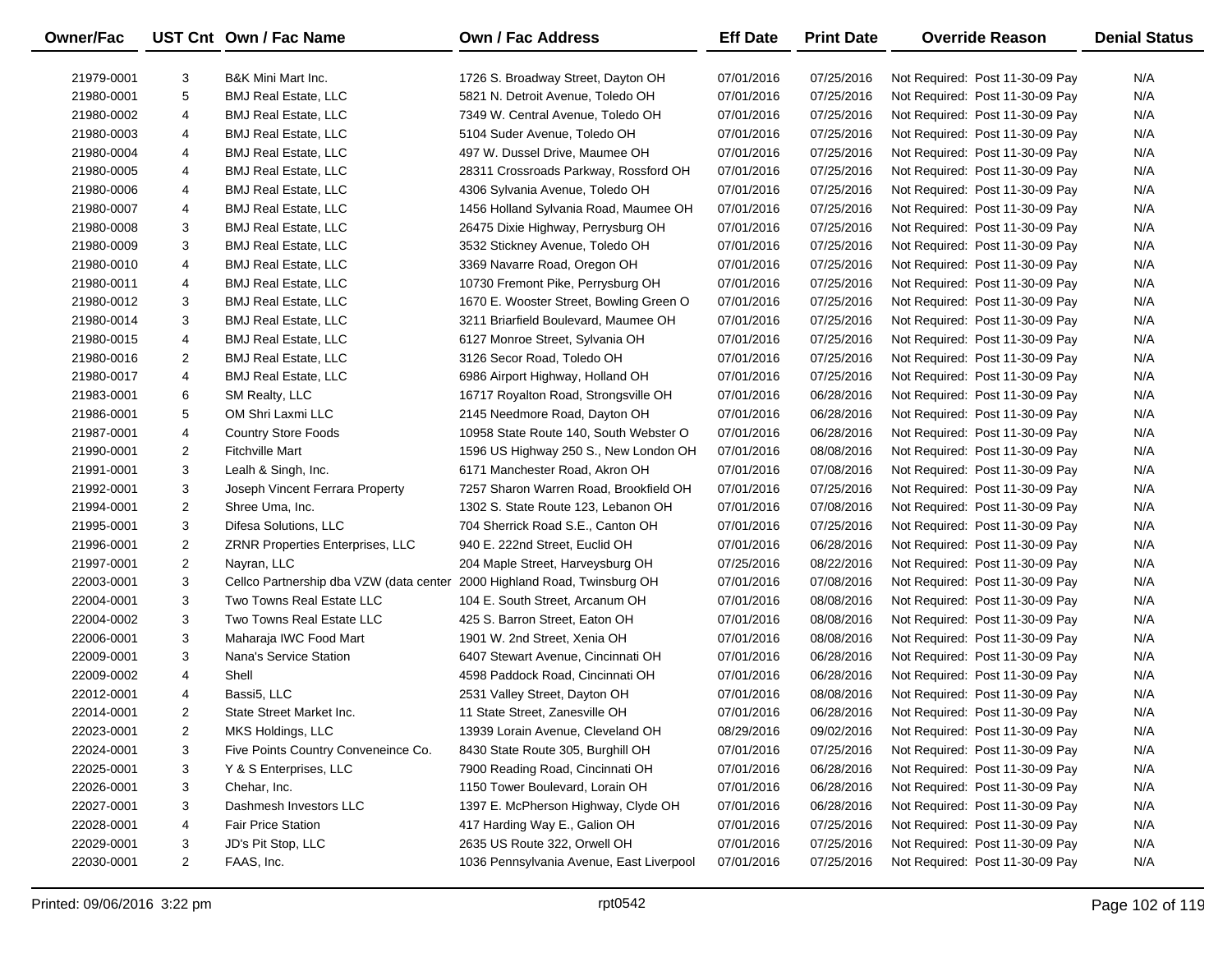| <b>Owner/Fac</b> |                | UST Cnt Own / Fac Name                     | <b>Own / Fac Address</b>                  | <b>Eff Date</b> | <b>Print Date</b> | <b>Override Reason</b>          | <b>Denial Status</b> |
|------------------|----------------|--------------------------------------------|-------------------------------------------|-----------------|-------------------|---------------------------------|----------------------|
| 22031-0001       | 3              | N.M.J., Inc.                               | 1354 Vernon Odom Boulevard, Akron OH      | 07/05/2016      | 08/08/2016        | Not Required: Post 11-30-09 Pay | N/A                  |
| 22037-0001       | 3              | West Pike Market Inc.                      | 9765 West Pike, Hopewell OH               | 07/01/2016      | 06/28/2016        | Not Required: Post 11-30-09 Pay | N/A                  |
| 22038-0001       | 5              | Chinar Oil LLC                             | 7809 Cincinnati Dayton Road, West Chest   | 07/01/2016      | 06/28/2016        | Not Required: Post 11-30-09 Pay | N/A                  |
| 22041-0001       | 5              | Bombay Dream LLC                           | 2325 South Avenue, Youngstown OH          | 07/01/2016      | 07/25/2016        | Not Required: Post 11-30-09 Pay | N/A                  |
| 22043-0001       | 3              | 2968 Ridge Road, LLC                       | 2968 Ridge Road, Medina OH                | 07/01/2016      | 07/08/2016        | Not Required: Post 11-30-09 Pay | N/A                  |
| 22056-0001       | 3              | Ahmad A. Mashqbeh Property                 | 1564 Mahoning Avenue, Youngstown OH       | 07/01/2016      | 08/08/2016        | Not Required: Post 11-30-09 Pay | N/A                  |
| 22064-0001       | 3              | Gas Zone Inc.                              | 3980 Erie Avenue, Cincinnati OH           | 07/01/2016      | 07/25/2016        | Not Required: Post 11-30-09 Pay | N/A                  |
| 22067-0001       | $\overline{2}$ | The Outpost                                | 7532 Ashridge Arnheim Road, Sardinia OH   | 07/01/2016      | 07/08/2016        | Not Required: Post 11-30-09 Pay | N/A                  |
| 22069-0001       | 4              | Ohio River Road Properties, LLC            | 220 Center Street, Wheelersburg OH        | 07/01/2016      | 08/08/2016        | Not Required: Post 11-30-09 Pay | N/A                  |
| 22075-0001       | 3              | Southeastern Valero                        | 41 Jones Road, Chillicothe OH             | 07/01/2016      | 07/08/2016        | Not Required: Post 11-30-09 Pay | N/A                  |
| 22075-0002       | 3              | Valero on Western                          | 21 Star Drive, Chillicothe OH             | 07/01/2016      | 07/08/2016        | Not Required: Post 11-30-09 Pay | N/A                  |
| 22081-0001       | $\mathbf{1}$   | <b>Frontier Communications Corporation</b> | 1039 Wilson Drive, Marion OH              | 07/01/2016      | 06/28/2016        | Not Required: Post 11-30-09 Pay | N/A                  |
| 22081-0002       | $\mathbf{1}$   | <b>Frontier Communications Corporation</b> | 111 S. Elmwood Avenue, Medina OH          | 07/01/2016      | 06/28/2016        | Not Required: Post 11-30-09 Pay | N/A                  |
| 22081-0003       | $\mathbf{1}$   | <b>Frontier Communications Corporation</b> | 53 N. Cleveland Massillon Road, Akron OH  | 07/01/2016      | 06/28/2016        | Not Required: Post 11-30-09 Pay | N/A                  |
| 22081-0004       | $\mathbf{1}$   | <b>Frontier Communications Corporation</b> | 29 W. Main Street, Norwalk OH             | 07/01/2016      | 06/28/2016        | Not Required: Post 11-30-09 Pay | N/A                  |
| 22081-0005       | $\mathbf{1}$   | <b>Frontier Communications Corporation</b> | 56 S. Main Street, Oberlin OH             | 07/01/2016      | 06/28/2016        | Not Required: Post 11-30-09 Pay | N/A                  |
| 22081-0006       | $\mathbf{1}$   | <b>Frontier Communications Corporation</b> | 124 N. Lyman Street, Wadsworth OH         | 07/01/2016      | 06/28/2016        | Not Required: Post 11-30-09 Pay | N/A                  |
| 22081-0007       | $\mathbf{1}$   | <b>Frontier Communications Corporation</b> | 167 E. Herrick Avenue, Wellington OH      | 07/01/2016      | 06/28/2016        | Not Required: Post 11-30-09 Pay | N/A                  |
| 22081-0008       | $\mathbf{1}$   | <b>Frontier Communications Corporation</b> | 229 W. Main Street, Oak Harbor OH         | 07/01/2016      | 06/28/2016        | Not Required: Post 11-30-09 Pay | N/A                  |
| 22081-0009       | $\mathbf{1}$   | <b>Frontier Communications Corporation</b> | 140 N. Main Street, Cadiz OH              | 07/01/2016      | 06/28/2016        | Not Required: Post 11-30-09 Pay | N/A                  |
| 22081-0010       | $\mathbf{1}$   | <b>Frontier Communications Corporation</b> | 320 Front Avenue S.W., New Philadelphia ( | 07/01/2016      | 06/28/2016        | Not Required: Post 11-30-09 Pay | N/A                  |
| 22081-0011       | $\mathbf{1}$   | <b>Frontier Communications Corporation</b> | 1315 Albert Street, Portsmouth OH         | 07/01/2016      | 06/28/2016        | Not Required: Post 11-30-09 Pay | N/A                  |
| 22081-0012       | $\mathbf{1}$   | <b>Frontier Communications Corporation</b> | 112 2nd Street S.W., Carrollton OH        | 07/01/2016      | 06/28/2016        | Not Required: Post 11-30-09 Pay | N/A                  |
| 22081-0013       | $\mathbf{1}$   | <b>Frontier Communications Corporation</b> | Sandusky Road, Burlington OH              | 07/01/2016      | 06/28/2016        | Not Required: Post 11-30-09 Pay | N/A                  |
| 22081-0014       | $\mathbf{1}$   | <b>Frontier Communications Corporation</b> | 602 Ridge Lane, Lucasville OH             | 07/01/2016      | 06/28/2016        | Not Required: Post 11-30-09 Pay | N/A                  |
| 22081-0015       | $\mathbf{1}$   | <b>Frontier Communications Corporation</b> | 518 Main Street, Piketon OH               | 07/01/2016      | 06/28/2016        | Not Required: Post 11-30-09 Pay | N/A                  |
| 22081-0017       | $\mathbf{1}$   | <b>Frontier Communications Corporation</b> | 215 E. Main Street, Wilmington OH         | 07/01/2016      | 06/28/2016        | Not Required: Post 11-30-09 Pay | N/A                  |
| 22081-0019       | $\mathbf{1}$   | <b>Frontier Communications Corporation</b> | 326 Pearl Street, Jackson OH              | 07/01/2016      | 06/28/2016        | Not Required: Post 11-30-09 Pay | N/A                  |
| 22081-0021       | $\mathbf{1}$   | <b>Frontier Communications Corporation</b> | 113 Pinckney Street, Circleville OH       | 07/01/2016      | 06/28/2016        | Not Required: Post 11-30-09 Pay | N/A                  |
| 22081-0022       | $\mathbf{1}$   | <b>Frontier Communications Corporation</b> | 10 Mulberry Street, Brookville OH         | 07/01/2016      | 06/28/2016        | Not Required: Post 11-30-09 Pay | N/A                  |
| 22081-0023       | $\mathbf{1}$   | <b>Frontier Communications Corporation</b> | 23 Overlook Street, Englewood OH          | 07/01/2016      | 06/28/2016        | Not Required: Post 11-30-09 Pay | N/A                  |
| 22081-0024       | $\mathbf{1}$   | <b>Frontier Communications Corporation</b> | 17-19 S. Market Street, Troy OH           | 07/01/2016      | 06/28/2016        | Not Required: Post 11-30-09 Pay | N/A                  |
| 22081-0025       | $\mathbf{1}$   | <b>Frontier Communications Corporation</b> | 107 N. Broadway Street, Trotwood OH       | 07/01/2016      | 06/28/2016        | Not Required: Post 11-30-09 Pay | N/A                  |
| 22081-0027       | $\mathbf{1}$   | Frontier Communications Corporation        | 226 N. Main Street, Celina OH             | 07/01/2016      | 06/28/2016        | Not Required: Post 11-30-09 Pay | N/A                  |
| 22081-0028       | $\mathbf{1}$   | <b>Frontier Communications Corporation</b> | 222 S. Prospect Street, Marion OH         | 07/01/2016      | 06/28/2016        | Not Required: Post 11-30-09 Pay | N/A                  |
| 22081-0029       | $\mathbf{1}$   | Frontier Communications Corporation        | 6627 Maplewood Avenue, Sylvania OH        | 07/01/2016      | 06/28/2016        | Not Required: Post 11-30-09 Pay | N/A                  |
| 22081-0030       | $\mathbf{1}$   | Frontier Communications Corporation        | 3126 McCord Road, Sylvania OH             | 07/01/2016      | 06/28/2016        | Not Required: Post 11-30-09 Pay | N/A                  |
| 22081-0031       | $\mathbf{1}$   | Frontier Communications Corporation        | 315 Broad Street, Ashland OH              | 07/01/2016      | 06/28/2016        | Not Required: Post 11-30-09 Pay | N/A                  |
| 22081-0032       | $\overline{2}$ | <b>Frontier Communications Corporation</b> | 1300 Columbus Sandusky Road N., Mario     | 07/01/2016      | 06/28/2016        | Not Required: Post 11-30-09 Pay | N/A                  |
| 22081-0033       | $\mathbf{1}$   | Frontier Communications Corporation        | 119 S. Market Street, Galion OH           | 07/01/2016      | 06/28/2016        | Not Required: Post 11-30-09 Pay | N/A                  |
| 22081-0034       | $\mathbf{1}$   | Frontier Communications Corporation        | 1121 Tuscarawas Avenue N.W., New Phil     | 07/01/2016      | 06/28/2016        | Not Required: Post 11-30-09 Pay | N/A                  |
| 22081-0035       | $\mathbf{1}$   | <b>Frontier Communications Corporation</b> | 160 W. Wooster Street, Bowling Green OH   | 07/01/2016      | 06/28/2016        | Not Required: Post 11-30-09 Pay | N/A                  |
| 22081-0036       | $\mathbf{1}$   | <b>Frontier Communications Corporation</b> | 18 S. 4th Street, Tipp City OH            | 07/01/2016      | 06/28/2016        | Not Required: Post 11-30-09 Pay | N/A                  |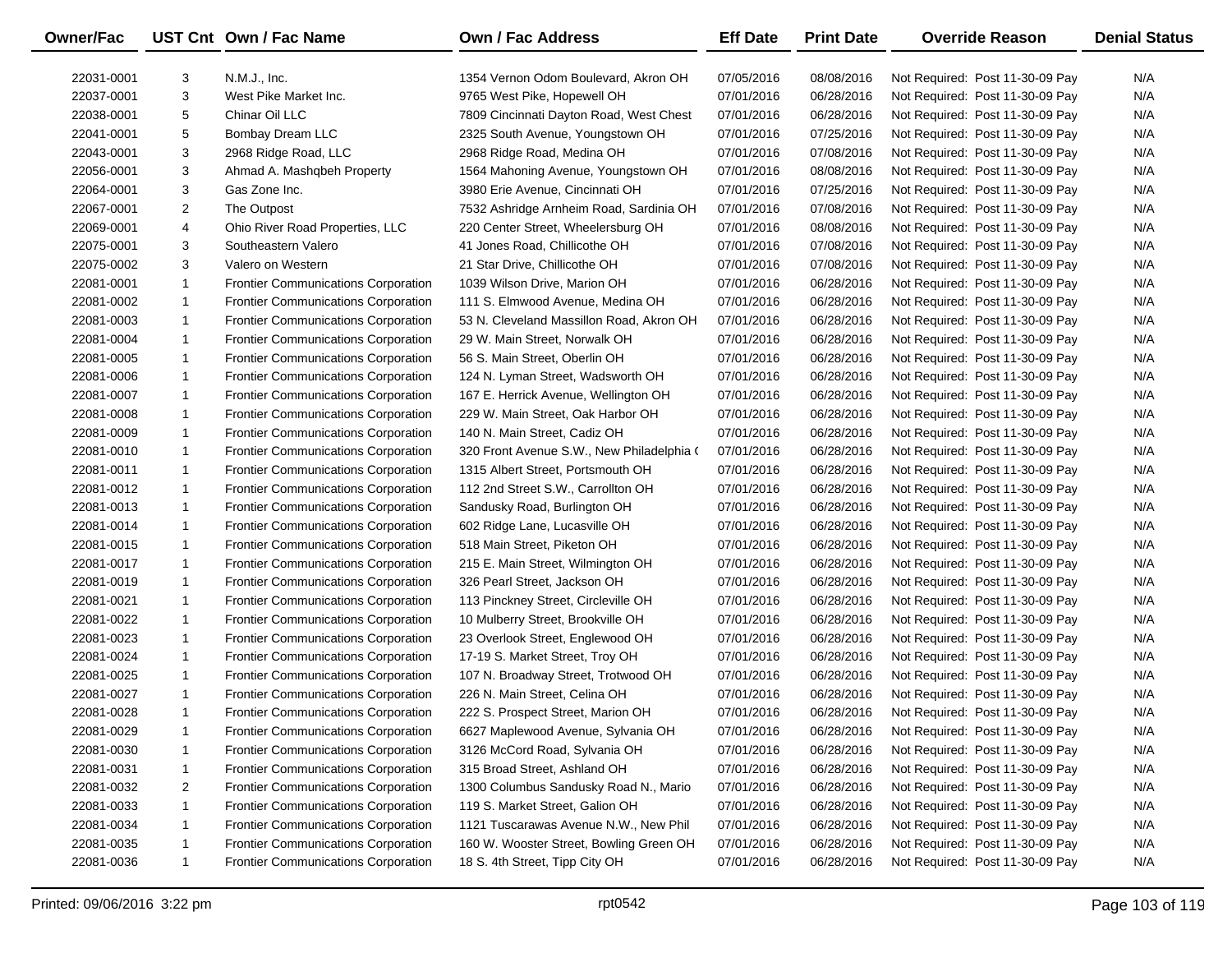| <b>Owner/Fac</b> |                | UST Cnt Own / Fac Name                     | <b>Own / Fac Address</b>                   | <b>Eff Date</b> | <b>Print Date</b> | <b>Override Reason</b>          | <b>Denial Status</b> |
|------------------|----------------|--------------------------------------------|--------------------------------------------|-----------------|-------------------|---------------------------------|----------------------|
| 22081-0037       | 1              | <b>Frontier Communications Corporation</b> | 114 N. Pleasant Street, Georgetown OH      | 07/01/2016      | 06/28/2016        | Not Required: Post 11-30-09 Pay | N/A                  |
| 22081-0038       | $\mathbf{1}$   | <b>Frontier Communications Corporation</b> | 120 Buckeye Street, Clyde OH               | 07/01/2016      | 06/28/2016        | Not Required: Post 11-30-09 Pay | N/A                  |
| 22081-0039       | $\mathbf{1}$   | Frontier Communications Corporation        | N. Curtice Road, Curtice OH                | 07/01/2016      | 06/28/2016        | Not Required: Post 11-30-09 Pay | N/A                  |
| 22081-0040       | $\mathbf{1}$   | Frontier Communications Corporation        | 203 W. Market Street, Baltimore OH         | 07/01/2016      | 06/28/2016        | Not Required: Post 11-30-09 Pay | N/A                  |
| 22081-0041       | $\mathbf{1}$   | <b>Frontier Communications Corporation</b> | 921 Steubenville Avenue, Cambridge OH      | 07/01/2016      | 06/28/2016        | Not Required: Post 11-30-09 Pay | N/A                  |
| 22081-0042       | $\mathbf{1}$   | <b>Frontier Communications Corporation</b> | 303 W. Main Street, West Union OH          | 07/01/2016      | 06/28/2016        | Not Required: Post 11-30-09 Pay | N/A                  |
| 22081-0043       | $\mathbf{1}$   | <b>Frontier Communications Corporation</b> | 25 E. Sandusky Street, Mechanicsburg OH    | 07/01/2016      | 06/28/2016        | Not Required: Post 11-30-09 Pay | N/A                  |
| 22081-0044       | $\mathbf{1}$   | Frontier Communications Corporation        | 19 E. Central Avenue, Delaware OH          | 07/01/2016      | 06/28/2016        | Not Required: Post 11-30-09 Pay | N/A                  |
| 22081-0045       | $\mathbf{1}$   | Frontier Communications Corporation        | Main Street and Shirley Street, Huron OH   | 07/01/2016      | 06/28/2016        | Not Required: Post 11-30-09 Pay | N/A                  |
| 22081-0046       | $\mathbf{1}$   | Frontier Communications Corporation        | Huron Street and Front Street, Milan OH    | 07/01/2016      | 06/28/2016        | Not Required: Post 11-30-09 Pay | N/A                  |
| 22081-0047       | $\mathbf{1}$   | <b>Frontier Communications Corporation</b> | 419 3rd Avenue, Chesapeake OH              | 07/01/2016      | 06/28/2016        | Not Required: Post 11-30-09 Pay | N/A                  |
| 22081-0048       | $\mathbf{1}$   | <b>Frontier Communications Corporation</b> | 114 W. Church Street, Oxford OH            | 07/01/2016      | 06/28/2016        | Not Required: Post 11-30-09 Pay | N/A                  |
| 22081-0049       | $\mathbf{1}$   | <b>Frontier Communications Corporation</b> | 117 N. Lynn Street, Bryan OH               | 07/01/2016      | 06/28/2016        | Not Required: Post 11-30-09 Pay | N/A                  |
| 22081-0050       | $\mathbf{1}$   | <b>Frontier Communications Corporation</b> | 100 N. Main Street, Minerva OH             | 07/01/2016      | 06/28/2016        | Not Required: Post 11-30-09 Pay | N/A                  |
| 22082-0001       | 3              | Barney's Convenience Mart                  | 2010 Ottawa River Road, Toledo OH          | 07/01/2016      | 07/25/2016        | Not Required: Post 11-30-09 Pay | N/A                  |
| 22082-0002       | 3              | Barney's Convenience Mart                  | 1130 Buck Road, Rossford OH                | 07/01/2016      | 07/25/2016        | Not Required: Post 11-30-09 Pay | N/A                  |
| 22085-0001       | 3              | Green Springs Energy, LLC                  | 8419 State Route 19, Green Springs OH      | 07/01/2016      | 06/28/2016        | Not Required: Post 11-30-09 Pay | N/A                  |
| 22086-0001       | $\mathbf{1}$   | St. Vincent Charity Hospital               | 2351 E. 22nd Street, Cleveland OH          | 07/01/2016      | 06/28/2016        | Not Required: Post 11-30-09 Pay | N/A                  |
| 22132-0001       | 3              | Coonskin Crossing, Inc.                    | 6 State Street, Amesville OH               | 07/01/2016      | 06/28/2016        | Not Required: Post 11-30-09 Pay | N/A                  |
| 22142-0001       | 8              | Phillips Oil, Inc.                         | 5201 Road 7, Leipsic OH                    | 07/01/2016      | 07/08/2016        | Not Required: Post 11-30-09 Pay | N/A                  |
| 22143-0001       | 4              | <b>Azhar Khan Facility</b>                 | 70 W. Aurora Road, Northfield OH           | 07/01/2016      | 07/25/2016        | Not Required: Post 11-30-09 Pay | N/A                  |
| 22144-0001       | 3              | Sai Station, Inc.                          | 3107 S. Canfield Niles Road, Canfield OH   | 07/01/2016      | 08/08/2016        | Not Required: Post 11-30-09 Pay | N/A                  |
| 22146-0001       | 8              | Millbury Bulk Plant                        | 3140 Moline Martin Road, Millbury OH       | 07/01/2016      | 06/28/2016        | Not Required: Post 11-30-09 Pay | N/A                  |
| 22150-0001       | 5              | 2727 Brice Road, LLC                       | 2727 Brice Road, Columbus OH               | 07/01/2016      | 07/08/2016        | Not Required: Post 11-30-09 Pay | N/A                  |
| 22158-0001       | $\overline{2}$ | Cramer Oil Wooster Bulk Plant              | 530 Palmer Street, Wooster OH              | 07/01/2016      | 06/28/2016        | Not Required: Post 11-30-09 Pay | N/A                  |
| 22160-0001       | 4              | Harsv Petroleum, LLC                       | 1219 E. High Avenue, New Philadelphia O    | 07/01/2016      | 08/08/2016        | Not Required: Post 11-30-09 Pay | N/A                  |
| 22165-0001       | $\overline{2}$ | D and K Market                             | 3542 Jasper Road, Jamestown OH             | 07/01/2016      | 07/08/2016        | Not Required: Post 11-30-09 Pay | N/A                  |
| 22166-0001       | 4              | Orab Holdings, LLC                         | 201 S. High Street, Mount Orab OH          | 07/01/2016      | 07/08/2016        | Not Required: Post 11-30-09 Pay | N/A                  |
| 22171-0001       | 4              | <b>Bethel Sunoco</b>                       | 622 W. Plane Street, Bethel OH             | 07/01/2016      | 06/28/2016        | Not Required: Post 11-30-09 Pay | N/A                  |
| 22172-0001       | 5              | Mercerville Convenience, LLC               | 9239 State Route 218, Crown City OH        | 07/01/2016      | 06/28/2016        | Not Required: Post 11-30-09 Pay | N/A                  |
| 22173-0001       | 4              | 514 North Market Realty, Inc.              | 514 N. Market Street, Lisbon OH            | 07/11/2016      | 08/08/2016        | Not Required: Post 11-30-09 Pay | N/A                  |
| 22173-0003       | 5              | 514 North Market Realty, Inc.              | 29011 State Route 62, Salem OH             | 07/11/2016      | 08/08/2016        | Not Required: Post 11-30-09 Pay | N/A                  |
| 22181-0001       | $\overline{2}$ | TJX Corporate Technology Center            | 6595 New Albany Road E., New Albany O      | 07/01/2016      | 07/08/2016        | Not Required: Post 11-30-09 Pay | N/A                  |
| 22182-0001       | 3              | New Philadelphia Bulk Plant                | 130 10th Street S.W., New Philadelphia O   | 08/11/2016      | 08/22/2016        | Not Required: Post 11-30-09 Pay | N/A                  |
| 22183-0001       | $\overline{2}$ | <b>JWW Realty, LLC</b>                     | 6295 Wilson Mills Road, Highland Heights ( | 07/01/2016      | 06/28/2016        | Not Required: Post 11-30-09 Pay | N/A                  |
| 22184-0001       | 3              | Manjit Kaur Bains Property                 | 1600 30th Street N.E., Canton OH           | 07/01/2016      | 08/08/2016        | Not Required: Post 11-30-09 Pay | N/A                  |
| 22192-0001       | 5              | Marblehead Sunoco                          | 5416 Port Clinton Eastern Road, Lakeside I | 07/01/2016      | 08/08/2016        | Not Required: Post 11-30-09 Pay | N/A                  |
| 22192-0002       | 4              | Fostoria Marathon                          | 202 N. Countyline Street, Fostoria OH      | 07/01/2016      | 08/08/2016        | Not Required: Post 11-30-09 Pay | N/A                  |
| 22192-0003       | 3              | Fostoria BP                                | 526 Sandusky Street, Fostoria OH           | 07/01/2016      | 08/08/2016        | Not Required: Post 11-30-09 Pay | N/A                  |
| 22194-0001       | 3              | Rodney L. Stevenson Facility               | 110 Walton Street West, Willard OH         | 07/01/2016      | 06/28/2016        | Not Required: Post 11-30-09 Pay | N/A                  |
| 22204-0001       | 4              | Batavia Enterprises, LLC                   | 2199 Winemiller Lane, Batavia OH           | 07/01/2016      | 06/28/2016        | Not Required: Post 11-30-09 Pay | N/A                  |
| 22205-0001       | 4              | Mt. Orab Enterprises, LLC                  | 570 N. High Street, Mount Orab OH          | 07/01/2016      | 07/08/2016        | Not Required: Post 11-30-09 Pay | N/A                  |
| 22208-0001       | 3              | Rambler's Roost Rest & Truck Stop          | 18191 Lincoln Highway, Middle Point OH     | 07/05/2016      | 08/08/2016        | Not Required: Post 11-30-09 Pay | N/A                  |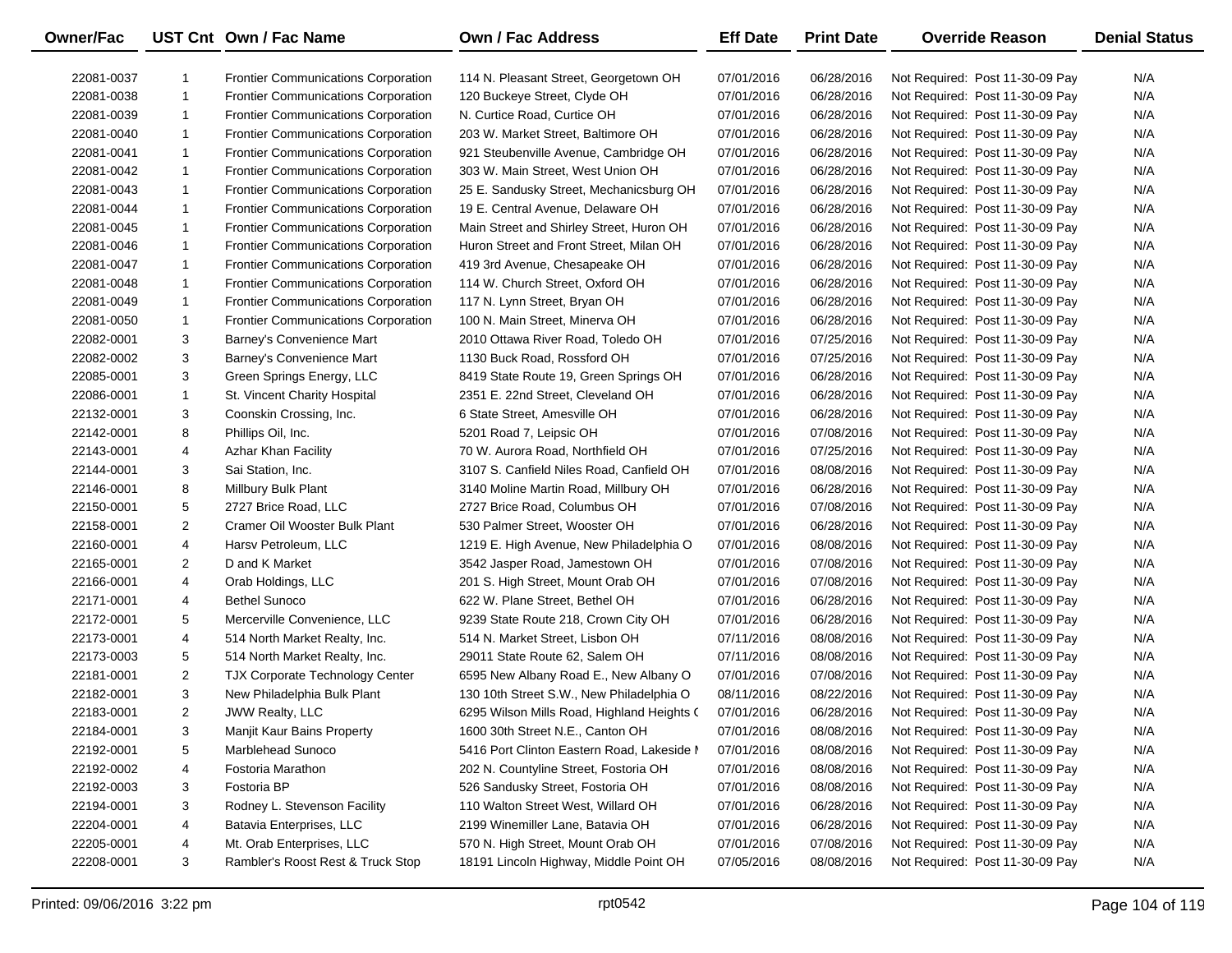| <b>Owner/Fac</b> |                | UST Cnt Own / Fac Name                                                         | Own / Fac Address                        | <b>Eff Date</b> | <b>Print Date</b> | <b>Override Reason</b>          | <b>Denial Status</b> |
|------------------|----------------|--------------------------------------------------------------------------------|------------------------------------------|-----------------|-------------------|---------------------------------|----------------------|
| 22215-0001       | 3              | Euclid Marathon                                                                | 470 E. 200th Street, Euclid OH           | 07/01/2016      | 07/25/2016        | Not Required: Post 11-30-09 Pay | N/A                  |
| 22219-0001       | 3              | <b>GBS Sawmill, LLC</b>                                                        | 3446 O'Connell Street, Powell OH         | 07/01/2016      | 08/08/2016        | Not Required: Post 11-30-09 Pay | N/A                  |
| 22221-0001       | $\mathbf{1}$   | <b>Heinzerling Foundation</b>                                                  | 1755 Heinzerling Drive, Columbus OH      | 07/01/2016      | 06/28/2016        | Not Required: Post 11-30-09 Pay | N/A                  |
| 22228-0001       | $\mathbf{1}$   | Warren Ohio Rehab Hospital Company, L 8747 Squires Lane, Warren OH             |                                          | 07/01/2016      | 07/08/2016        | Not Required: Post 11-30-09 Pay | N/A                  |
| 22230-0001       | 5              | Khushi Enterprises Inc.                                                        | 1144 State Route 131, Milford OH         | 07/01/2016      | 07/25/2016        | Not Required: Post 11-30-09 Pay | N/A                  |
| 22233-0001       | $\mathbf{1}$   | <b>Heather Hill Care Communities</b>                                           | 12340 Bass Lake, Chardon OH              | 07/01/2016      | 07/08/2016        | Not Required: Post 11-30-09 Pay | N/A                  |
| 22238-0001       | $\mathbf{1}$   | Gold'Has, LLC                                                                  | 1775 N. State Street, Girard OH          | 07/01/2016      | 06/28/2016        | Not Required: Post 11-30-09 Pay | N/A                  |
| 22242-0001       | 6              | Gurumukhi, Inc.                                                                | 741 Bank Street, Lodi OH                 | 07/01/2016      | 07/08/2016        | Not Required: Post 11-30-09 Pay | N/A                  |
| 22250-0001       | 3              | Worthington Hills BP                                                           | 7750 Olentangy River Road, Worthington O | 07/01/2016      | 06/28/2016        | Not Required: Post 11-30-09 Pay | N/A                  |
| 22260-0001       | 3              | Fuelcon, LLC                                                                   | 4501 W. 8th Street, Cincinnati OH        | 07/01/2016      | 06/28/2016        | Not Required: Post 11-30-09 Pay | N/A                  |
| 22263-0001       | $\overline{2}$ | <b>KHT Properties, LLC</b>                                                     | 6614 Norwalk Road, Medina OH             | 07/01/2016      | 07/25/2016        | Not Required: Post 11-30-09 Pay | N/A                  |
| 22264-0002       | 3              | <b>SHLR Management, LLC</b>                                                    | 3362 S. Bridge Street, Chillicothe OH    | 07/01/2016      | 08/08/2016        | Not Required: Post 11-30-09 Pay | N/A                  |
| 22266-0001       | $\overline{2}$ | Assad/Jundi Children's Irrevocable Trust   12531 Superior Avenue, Cleveland OH |                                          | 07/01/2016      | 07/25/2016        | Not Required: Post 11-30-09 Pay | N/A                  |
| 22266-0002       | 3              | <b>Express Gas</b>                                                             | 4025 E. 93rd Street, Cleveland OH        | 07/01/2016      | 07/25/2016        | Not Required: Post 11-30-09 Pay | N/A                  |
| 22267-0001       | 3              | MJM Land Group, LLC                                                            | 5012 Warrensville Center Road, Maple Hei | 07/01/2016      | 07/25/2016        | Not Required: Post 11-30-09 Pay | N/A                  |
| 22269-0001       | 3              | Yashvi, LLC                                                                    | 3749 Glenway Avenue, Cincinnati OH       | 07/01/2016      | 06/28/2016        | Not Required: Post 11-30-09 Pay | N/A                  |
| 22271-0001       | 4              | Isho's Bros Fuel Ventures, Inc.                                                | 2446 Alexis Road, Toledo OH              | 07/01/2016      | 07/08/2016        | Not Required: Post 11-30-09 Pay | N/A                  |
| 22272-0001       | 3              | Isho's Oil, Inc.                                                               | 1289 Conant Street, Maumee OH            | 07/01/2016      | 07/08/2016        | Not Required: Post 11-30-09 Pay | N/A                  |
| 22273-0001       | 3              | White Road, LLC                                                                | 91 Public Square, Andover OH             | 07/01/2016      | 06/28/2016        | Not Required: Post 11-30-09 Pay | N/A                  |
| 22276-0001       | $\overline{2}$ | Keith Farmer Property                                                          | 28424 Chieftain Drive, Logan OH          | 07/05/2016      | 08/08/2016        | Not Required: Post 11-30-09 Pay | N/A                  |
| 22277-0001       | 3              | Bath Petroleum Inc.                                                            | 100 E. Main Street, Greenville OH        | 07/01/2016      | 06/28/2016        | Not Required: Post 11-30-09 Pay | N/A                  |
| 22278-0001       | 3              | <b>Bourneville Valero</b>                                                      | 11342 State Route 50, Bourneville OH     | 07/01/2016      | 07/08/2016        | Not Required: Post 11-30-09 Pay | N/A                  |
| 22279-0001       | 5              | BDR Oil Inc.                                                                   | 2011 W. Michigan Street, Sidney OH       | 07/01/2016      | 06/28/2016        | Not Required: Post 11-30-09 Pay | N/A                  |
| 22280-0001       | 5              | Second Street Properties LLC                                                   | 590 W. Second Street, Xenia OH           | 07/01/2016      | 06/28/2016        | Not Required: Post 11-30-09 Pay | N/A                  |
| 22281-0001       | 3              | <b>Belfast Market</b>                                                          | 1901 State Route 73, Hillsboro OH        | 07/01/2016      | 08/08/2016        | Not Required: Post 11-30-09 Pay | N/A                  |
| 22283-0001       | $\overline{2}$ | Dharuv, Inc./Remington Market                                                  | 9390 Loveland Madeira Road, Cincinnati O | 07/01/2016      | 06/28/2016        | Not Required: Post 11-30-09 Pay | N/A                  |
| 22284-0001       | $\overline{2}$ | Toledo Refining Company, LLC                                                   | 1900 - 2100 Front Street, Toledo OH      | 07/01/2016      | 07/08/2016        | Not Required: Post 11-30-09 Pay | N/A                  |
| 22284-0002       | 3              | Toledo Refining Comany, LLC                                                    | 1819 Woodville Road, Oregon OH           | 07/01/2016      | 07/08/2016        | Not Required: Post 11-30-09 Pay | N/A                  |
| 22287-0001       | 5              | Ansh & Anshika, Inc.                                                           | 1434 US Route 52 W., Aberdeen OH         | 07/01/2016      | 06/28/2016        | Not Required: Post 11-30-09 Pay | N/A                  |
| 22289-0001       | 4              | Greentown, LLC                                                                 | 841 Martin Street, Greenville OH         | 07/01/2016      | 08/08/2016        | Not Required: Post 11-30-09 Pay | N/A                  |
| 22294-0001       | 4              | J & P Petroleum, LLC                                                           | 1192 S. Pennsylvania Avenue, Wellston O  | 07/01/2016      | 07/25/2016        | Not Required: Post 11-30-09 Pay | N/A                  |
| 22296-0001       | 3              | Lees, LLC                                                                      | 18018 Tontogany Creek Road, Tontogany (  | 07/01/2016      | 07/08/2016        | Not Required: Post 11-30-09 Pay | N/A                  |
| 22298-0001       | 3              | GBS Waggoner, LLC                                                              | 7700 Kennedy Road, Blacklick OH          | 07/01/2016      | 08/08/2016        | Not Required: Post 11-30-09 Pay | N/A                  |
| 22299-0001       | 3              | Lockland Oil, LLC                                                              | 100 S. Cooper Avenue, Lockland OH        | 07/01/2016      | 06/28/2016        | Not Required: Post 11-30-09 Pay | N/A                  |
| 22306-0001       | $\mathbf{2}$   | Pleasant Ridge BP                                                              | 6135 Montgomery Road, Cincinnati OH      | 07/01/2016      | 06/28/2016        | Not Required: Post 11-30-09 Pay | N/A                  |
| 22307-0001       | $\overline{c}$ | Columbus Energy #1, LLC                                                        | 2800 Sullivant Avenue, Columbus OH       | 07/01/2016      | 06/28/2016        | Not Required: Post 11-30-09 Pay | N/A                  |
| 22316-0001       | 5              | Kaplet's BP & Gift Shop                                                        | 64516 Wintergreen Road, Old Washington   | 07/01/2016      | 06/28/2016        | Not Required: Post 11-30-09 Pay | N/A                  |
| 22318-0001       | 4              | Marathon Rushmart Inc.                                                         | 3011 Market Street, Rushville OH         | 07/01/2016      | 06/28/2016        | Not Required: Post 11-30-09 Pay | N/A                  |
| 22318-0002       | 3              | Marathon Rushmart Inc.                                                         | 6475 Lancaster Thornville Road, Pleasant | 07/01/2016      | 06/28/2016        | Not Required: Post 11-30-09 Pay | N/A                  |
| 22319-0001       | 3              | Reed's                                                                         | 33427 State Route 78, Lewisville OH      | 07/01/2016      | 06/28/2016        | Not Required: Post 11-30-09 Pay | N/A                  |
| 22320-0001       | 4              | Gas USA #2                                                                     | 3266 W. 117th Street, Cleveland OH       | 07/01/2016      | 06/28/2016        | Not Required: Post 11-30-09 Pay | N/A                  |
| 22320-0002       | 3              | Gas USA #3                                                                     | 3101 Scranton Road, Cleveland OH         | 07/01/2016      | 06/28/2016        | Not Required: Post 11-30-09 Pay | N/A                  |
| 22320-0003       | 3              | Gas City                                                                       | 3074 W. 14th Street, Cleveland OH        | 07/01/2016      | 06/28/2016        | Not Required: Post 11-30-09 Pay | N/A                  |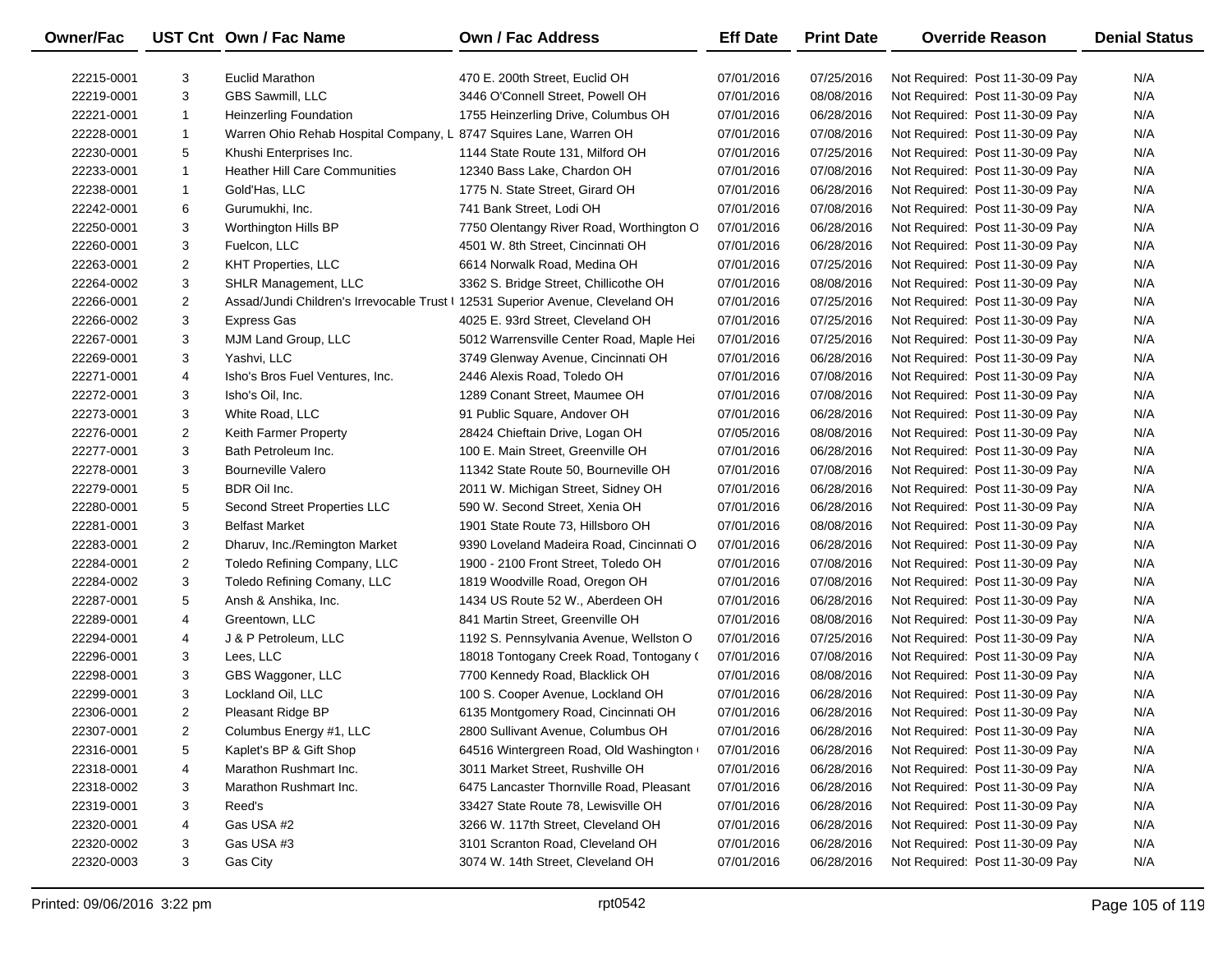| <b>Owner/Fac</b> |                | UST Cnt Own / Fac Name                 | <b>Own / Fac Address</b>                    | <b>Eff Date</b> | <b>Print Date</b> | <b>Override Reason</b>          | <b>Denial Status</b> |
|------------------|----------------|----------------------------------------|---------------------------------------------|-----------------|-------------------|---------------------------------|----------------------|
| 22321-0002       | 5              | 55 Rapid, LLC                          | 1712 E. 55th Street, Cleveland OH           | 07/01/2016      | 06/28/2016        | Not Required: Post 11-30-09 Pay | N/A                  |
| 22323-0001       | 5              | Doran-McQuiston, LLC                   | 201 W. Central Avenue, Camden OH            | 07/01/2016      | 08/22/2016        | Not Required: Post 11-30-09 Pay | N/A                  |
| 22326-0001       | $\overline{c}$ | <b>Perkins Convenient Food Mart</b>    | 1917 E. Perkins Avenue, Sandusky OH         | 07/01/2016      | 06/28/2016        | Not Required: Post 11-30-09 Pay | N/A                  |
| 22327-0001       | 4              | Green Savoree Mid-Ohio, LLC            | 7721 Steam Corners Road, Lexington OH       | 07/01/2016      | 08/22/2016        | Not Required: Post 11-30-09 Pay | N/A                  |
| 22329-0001       | 4              | Fares, Inc.                            | 4953 Springboro Pike, West Carrollton OH    | 07/01/2016      | 06/28/2016        | Not Required: Post 11-30-09 Pay | N/A                  |
| 22330-0001       | 3              | 665 Parsons, Inc.                      | 665 Parsons Avenue, Columbus OH             | 07/01/2016      | 07/25/2016        | Not Required: Post 11-30-09 Pay | N/A                  |
| 22332-0001       | $\overline{7}$ | Trupoint Cooperative, Inc.             | 1425 Rombach Avenue, Wilmington OH          | 07/01/2016      | 06/28/2016        | Not Required: Post 11-30-09 Pay | N/A                  |
| 22332-0002       | $\overline{2}$ | Trupoint Cooperative, Inc.             | 1860 Columbus Avenue, Springfield OH        | 07/01/2016      | 06/28/2016        | Not Required: Post 11-30-09 Pay | N/A                  |
| 22332-0003       | 3              | Trupoint Cooperative, Inc.             | 555 N. Broadway Street, Lebanon OH          | 07/01/2016      | 06/28/2016        | Not Required: Post 11-30-09 Pay | N/A                  |
| 22332-0004       | 4              | Trupoint Cooperative, Inc.             | 230 S. Ohio Street, Minster OH              | 07/01/2016      | 06/28/2016        | Not Required: Post 11-30-09 Pay | N/A                  |
| 22334-0001       | 3              | BR Petroleum, Inc.                     | 1301 Wapakoneta Avenue, Sidney OH           | 07/01/2016      | 06/28/2016        | Not Required: Post 11-30-09 Pay | N/A                  |
| 22335-0001       | 3              | H & F Food Mart, Inc.                  | 803 Apollo Drive, Wapakoneta OH             | 07/01/2016      | 06/28/2016        | Not Required: Post 11-30-09 Pay | N/A                  |
| 22335-0002       | 4              | H & F Food Mart, Inc.                  | 109 Defiance Street, Wapokeneta OH          | 07/01/2016      | 06/28/2016        | Not Required: Post 11-30-09 Pay | N/A                  |
| 22336-0001       | 4              | Ravenna Petroleum, LLC                 | 527 N. Freedom Street, Ravenna OH           | 07/05/2016      | 08/08/2016        | Not Required: Post 11-30-09 Pay | N/A                  |
| 22337-0001       | 4              | Union Food and Gas                     | 858 Union Boulevard, Englewood OH           | 07/28/2016      | 08/22/2016        | Not Required: Post 11-30-09 Pay | N/A                  |
| 22339-0001       | 4              | Grove Gas & Food, LLC                  | 5790 State Road, Parma OH                   | 07/01/2016      | 08/08/2016        | Not Required: Post 11-30-09 Pay | N/A                  |
| 22341-0001       | 3              | 2570 North High, LLC                   | 2570 N. High Street, Columbus OH            | 07/01/2016      | 07/25/2016        | Not Required: Post 11-30-09 Pay | N/A                  |
| 22342-0001       | 4              | 4751 East Main Street, LLC             | 4751 E. Main Street, Columbus OH            | 07/01/2016      | 07/25/2016        | Not Required: Post 11-30-09 Pay | N/A                  |
| 22343-0001       | $\overline{2}$ | Mini Food Mart                         | 4730 Cleveland Avenue SW, Canton OH         | 07/01/2016      | 06/28/2016        | Not Required: Post 11-30-09 Pay | N/A                  |
| 22345-0001       | $\overline{2}$ | My Sons, LLC                           | 11500 Saint Clair Avenue, Cleveland OH      | 07/05/2016      | 08/08/2016        | Not Required: Post 11-30-09 Pay | N/A                  |
| 22355-0001       | $\overline{2}$ | AIGO, LLC                              | 4360 Lee Road, Cleveland OH                 | 07/05/2016      | 08/08/2016        | Not Required: Post 11-30-09 Pay | N/A                  |
| 22357-0001       | $\overline{7}$ | Air Commerce, LLC                      | One Emery Plaza, Vandalia OH                | 08/26/2016      | 09/02/2016        | Not Required: Post 11-30-09 Pay | N/A                  |
| 22359-0001       | 3              | Gas USA - St. Clair                    | 12307 St. Clair Avenue, Cleveland OH        | 07/01/2016      | 06/28/2016        | Not Required: Post 11-30-09 Pay | N/A                  |
| 22360-0001       | $\overline{2}$ | Locust, Inc.                           | 1089 W. Locust Street, Wilmington OH        | 07/01/2016      | 06/28/2016        | Not Required: Post 11-30-09 Pay | N/A                  |
| 22363-0001       | 3              | <b>Broadway Shell</b>                  | 3088 Broadway, Grove City OH                | 07/01/2016      | 07/08/2016        | Not Required: Post 11-30-09 Pay | N/A                  |
| 22363-0002       | 4              | Etna Shell                             | 9702 Hazelton Etna Road, Pataskala OH       | 07/01/2016      | 07/08/2016        | Not Required: Post 11-30-09 Pay | N/A                  |
| 22369-0001       | 3              | 4853 Mahoning Ave Realty, LLC          | 4853 Mahoning Avenue NW, Warren OH          | 07/05/2016      | 08/08/2016        | Not Required: Post 11-30-09 Pay | N/A                  |
| 22377-0001       | 5              | Fram Group Operations, LLC             | 1600 N. Union Street, Fostoria OH           | 07/01/2016      | 06/28/2016        | Not Required: Post 11-30-09 Pay | N/A                  |
| 22380-0001       | 3              | JKAR, LLC                              | 1886 Tamarack Circle S., Columbus OH        | 07/01/2016      | 07/25/2016        | Not Required: Post 11-30-09 Pay | N/A                  |
| 22384-0001       | $\overline{c}$ | Shri Food Market Inc.                  | 979 Ohio Pike, Cincinnati OH                | 07/01/2016      | 06/28/2016        | Not Required: Post 11-30-09 Pay | N/A                  |
| 22402-0001       | $\overline{2}$ | API Mini Mart, Inc.                    | 6730 Clough Pike, Cincinnati OH             | 07/01/2016      | 08/08/2016        | Not Required: Post 11-30-09 Pay | N/A                  |
| 22403-0001       | 5              | Jai Bholenath, LLC                     | 13075 Worthington Road S.W., Pataskala C    | 07/01/2016      | 06/28/2016        | Not Required: Post 11-30-09 Pay | N/A                  |
| 22405-0001       | $\overline{2}$ | Lakhvir S. and Parminder K. Sidhu      | 5739 State Route 98, Tiro OH                | 07/01/2016      | 07/25/2016        | Not Required: Post 11-30-09 Pay | N/A                  |
| 22408-0001       | 3              | <b>Ozzies General Market</b>           | 9980 West Central Avenue, Sylvania OH       | 07/01/2016      | 06/28/2016        | Not Required: Post 11-30-09 Pay | N/A                  |
| 22411-0001       | $\mathbf{1}$   | FedEx Freight Inc.                     | 67200 Executive Drive, Saint Clairsville OH | 07/28/2016      | 08/22/2016        | Not Required: Post 11-30-09 Pay | N/A                  |
| 22412-0001       | 3              | Special Way                            | 721 N. 4th Street, Toronto OH               | 07/01/2016      | 07/25/2016        | Not Required: Post 11-30-09 Pay | N/A                  |
| 22420-0001       | 3              | T.L. Kane Leasing, Ltd.                | 363 31st Street, Barberton OH               | 07/01/2016      | 06/28/2016        | Not Required: Post 11-30-09 Pay | N/A                  |
| 22425-0001       | 4              | Marion Marathon                        | 885 E. Center Street, Marion OH             | 07/01/2016      | 07/08/2016        | Not Required: Post 11-30-09 Pay | N/A                  |
| 22427-0001       | 2              | South Fork Investments, LLC            | 2040 S. River Road, Zanesville OH           | 07/01/2016      | 06/28/2016        | Not Required: Post 11-30-09 Pay | N/A                  |
| 22430-0001       | 4              | Pearl Rd Real Estate, LLC              | 6229 Pearl Road, Parma Heights OH           | 07/01/2016      | 08/22/2016        | Not Required: Post 11-30-09 Pay | N/A                  |
| 22440-0001       | $\mathbf{1}$   | Sheraton Columbus Hotel at Capitol Squ | 75 E. State Street, Columbus OH             | 07/20/2016      | 08/22/2016        | Not Required: Post 11-30-09 Pay | N/A                  |
| 22449-0001       | 4              | JININ, LLC                             | 24849 Rockside Road, Bedford Heights O      | 07/01/2016      | 08/08/2016        | Not Required: Post 11-30-09 Pay | N/A                  |
| 22449-0002       | 3              | JININ, LLC                             | 5601 Warrensville Center Road, Maple Hei    | 07/01/2016      | 08/08/2016        | Not Required: Post 11-30-09 Pay | N/A                  |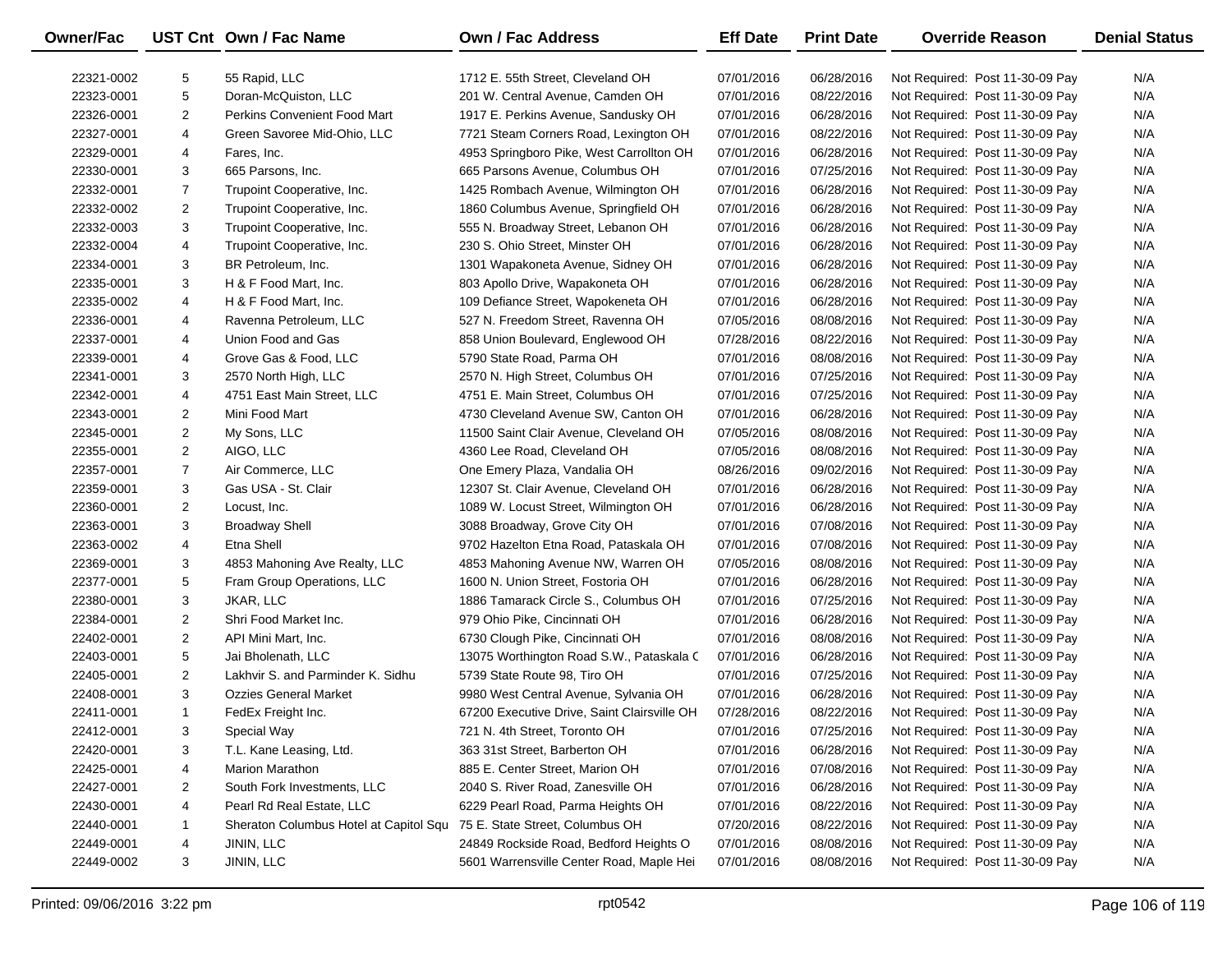| Owner/Fac  |                | UST Cnt Own / Fac Name                 | <b>Own / Fac Address</b>                    | <b>Eff Date</b> | <b>Print Date</b> | <b>Override Reason</b>          | <b>Denial Status</b> |
|------------|----------------|----------------------------------------|---------------------------------------------|-----------------|-------------------|---------------------------------|----------------------|
| 22449-0003 | 4              | JININ, LLC                             | 4591 Green Road, Warrensville Heights O     | 07/01/2016      | 08/08/2016        | Not Required: Post 11-30-09 Pay | N/A                  |
| 22449-0004 | 4              | JININ, LLC                             | 5460 Northfield Road, Maple Heights OH      | 07/01/2016      | 08/08/2016        | Not Required: Post 11-30-09 Pay | N/A                  |
| 22450-0001 | 3              | SD Investments, LLC                    | 4537 Scioto Darby Creek Road, Columbus      | 07/25/2016      | 08/22/2016        | Not Required: Post 11-30-09 Pay | N/A                  |
| 22451-0001 | 4              | YUG, LLC                               | 2050 Fair Road, Sidney OH                   | 07/01/2016      | 07/25/2016        | Not Required: Post 11-30-09 Pay | N/A                  |
| 22452-0001 | $\overline{2}$ | Vinman 10, LLC                         | 3003 Colorado Avenue, Lorain OH             | 07/01/2016      | 07/08/2016        | Not Required: Post 11-30-09 Pay | N/A                  |
| 22457-0001 | 3              | Woodman Investments, LLC               | 499 Woodman Drive, Dayton OH                | 07/01/2016      | 06/28/2016        | Not Required: Post 11-30-09 Pay | N/A                  |
| 22457-0002 | 3              | Shell Food Mart                        | 1650 Woodman Drive, Dayton OH               | 07/01/2016      | 06/28/2016        | Not Required: Post 11-30-09 Pay | N/A                  |
| 22462-0001 | $\overline{2}$ | Three A's, Inc.                        | 1601 E. 4th Street, Lima OH                 | 07/25/2016      | 08/22/2016        | Not Required: Post 11-30-09 Pay | N/A                  |
| 22464-0001 | $\overline{2}$ | Enterprise Hill Farm, Inc.             | 5264 Huber Road, Norwalk OH                 | 07/01/2016      | 07/25/2016        | Not Required: Post 11-30-09 Pay | N/A                  |
| 22467-0001 | $\mathbf{1}$   | <b>EMD Millipore Corporation</b>       | 2909 Highland Avenue, Norwood OH            | 07/01/2016      | 07/25/2016        | Not Required: Post 11-30-09 Pay | N/A                  |
| 22471-0001 | $\mathbf{1}$   | Lake Erie Correctional Institution     | 501 Thompson Road, Conneaut OH              | 07/01/2016      | 06/28/2016        | Not Required: Post 11-30-09 Pay | N/A                  |
| 22472-0001 | $\overline{c}$ | Gas and Food Mini Mart                 | 9790 E. Center Street, Windham OH           | 07/01/2016      | 06/28/2016        | Not Required: Post 11-30-09 Pay | N/A                  |
| 22473-0001 | 4              | RAH III, LLC                           | 779 E. Main Street, Jackson OH              | 07/05/2016      | 08/08/2016        | Not Required: Post 11-30-09 Pay | N/A                  |
| 22474-0001 | 3              | A Food Mart                            | 1920 E. Whipp Road, Kettering OH            | 07/28/2016      | 08/22/2016        | Not Required: Post 11-30-09 Pay | N/A                  |
| 22476-0001 | 3              | Arpita Fuels, Inc.                     | 650 Central Avenue, Carlisle OH             | 07/01/2016      | 08/08/2016        | Not Required: Post 11-30-09 Pay | N/A                  |
| 22482-0001 | $\overline{c}$ | GBS Stelzer, LLC                       | 2280 Stelzer Road, Columbus OH              | 07/01/2016      | 08/08/2016        | Not Required: Post 11-30-09 Pay | N/A                  |
| 22484-0001 | 3              | Sun Shop Gas and Carry-Out             | 1002 N. Lincoln Avenue, Bridgeport OH       | 07/01/2016      | 08/08/2016        | Not Required: Post 11-30-09 Pay | N/A                  |
| 22487-0001 | 8              | Northside Fuel Stop, LLC               | 1505 N. Sandusky Avenue, Bucyrus OH         | 07/01/2016      | 07/08/2016        | Not Required: Post 11-30-09 Pay | N/A                  |
| 22496-0001 | 4              | Kashif Iqbal Khan Facility             | 1704 Logan Avenue, Youngstown OH            | 07/01/2016      | 07/25/2016        | Not Required: Post 11-30-09 Pay | N/A                  |
| 22499-0001 | 3              | 5336 Real Estate, LLC                  | 5336 Broadview Road, Parma OH               | 07/01/2016      | 06/28/2016        | Not Required: Post 11-30-09 Pay | N/A                  |
| 22500-0001 | 4              | <b>Clark Gas and Foodmart</b>          | 934 Marion Road, Bucyrus OH                 | 07/01/2016      | 07/08/2016        | Not Required: Post 11-30-09 Pay | N/A                  |
| 22501-0001 | 4              | Chas Joel, LLC                         | 11837 Clay Pike Road, Buffalo OH            | 07/01/2016      | 06/28/2016        | Not Required: Post 11-30-09 Pay | N/A                  |
| 22501-0002 | 4              | Pit Stop                               | 2 North Zane Highway, Martins Ferry OH      | 07/01/2016      | 06/28/2016        | Not Required: Post 11-30-09 Pay | N/A                  |
| 22508-0001 | 3              | Hanini Express                         | 12800 Euclid Avenue, East Cleveland OH      | 07/01/2016      | 07/08/2016        | Not Required: Post 11-30-09 Pay | N/A                  |
| 22511-0001 | $\mathbf{1}$   | Ortner Airport, LLC                    | 9620 State Route 60 N., Wakeman OH          | 07/01/2016      | 06/28/2016        | Not Required: Post 11-30-09 Pay | N/A                  |
| 22513-0001 | $\overline{2}$ | Lakewood Petroleum, LLC                | 9109 US 62, Harrisburg OH                   | 07/11/2016      | 08/08/2016        | Not Required: Post 11-30-09 Pay | N/A                  |
| 22516-0001 | 3              | Clark                                  | 126 S. Washington Street, New Paris OH      | 07/01/2016      | 07/25/2016        | Not Required: Post 11-30-09 Pay | N/A                  |
| 22517-0001 | $\overline{2}$ | GBS Grandview, LLC                     | 658 Grandview Avenue, Columbus OH           | 07/29/2016      | 08/22/2016        | Not Required: Post 11-30-09 Pay | N/A                  |
| 22522-0001 | $\overline{2}$ | Speedy Gas #3                          | 4025 E. 131st Street, Cleveland OH          | 07/01/2016      | 06/28/2016        | Not Required: Post 11-30-09 Pay | N/A                  |
| 22528-0001 | $\overline{2}$ | KRJ'S, Inc.                            | 726 China Street, Crooksville OH            | 07/01/2016      | 07/25/2016        | Not Required: Post 11-30-09 Pay | N/A                  |
| 22531-0001 | $\overline{c}$ | Cabbage Patch Convenience Store        | 19492 State Route 637, Defiance OH          | 07/01/2016      | 06/28/2016        | Not Required: Post 11-30-09 Pay | N/A                  |
| 22538-0001 | 3              | Geetanjali Real Estate, LLC            | 4000 Park Avenue, Ashtabula OH              | 07/01/2016      | 07/08/2016        | Not Required: Post 11-30-09 Pay | N/A                  |
| 22538-0002 | 4              | Uni-Mart                               | 5941 Vrooman Road, Painesville OH           | 07/01/2016      | 07/08/2016        | Not Required: Post 11-30-09 Pay | N/A                  |
| 22542-0001 | 3              | <b>B &amp; H Resources, LLC</b>        | 28925 Lorain Road, North Olmsted OH         | 07/01/2016      | 06/28/2016        | Not Required: Post 11-30-09 Pay | N/A                  |
| 22543-0001 | $\mathbf{1}$   | Tank Wash Enterprises, LLC             | 5560 Brentlinger Drive, Dayton OH           | 07/01/2016      | 06/28/2016        | Not Required: Post 11-30-09 Pay | N/A                  |
| 22545-0001 | 4              | GK Petroleum, LLC                      | 51423 National Road E., Saint Clairsville O | 07/01/2016      | 06/28/2016        | Not Required: Post 11-30-09 Pay | N/A                  |
| 22546-0001 | 4              | AVM Holdings, Ltd. dba Apple Valley Ma | 21971 Coshocton Road, Howard OH             | 07/01/2016      | 07/25/2016        | Not Required: Post 11-30-09 Pay | N/A                  |
| 22546-0002 | 3              | AVGS Properties, Ltd.                  | 619 State Route 61, Marengo OH              | 07/01/2016      | 07/25/2016        | Not Required: Post 11-30-09 Pay | N/A                  |
| 22546-0003 | 2              | Winesburg Marathon                     | 2595 US Route 62, Winesburg OH              | 07/01/2016      | 07/25/2016        | Not Required: Post 11-30-09 Pay | N/A                  |
| 22547-0001 | $\overline{2}$ | Young Properties, LLC                  | 2230 Shepler Church Avenue, Canton OH       | 07/01/2016      | 06/28/2016        | Not Required: Post 11-30-09 Pay | N/A                  |
| 22551-0001 | 4              | JC's Convenience Plus                  | 77 State Route 325 N., Rio Grande OH        | 07/01/2016      | 06/28/2016        | Not Required: Post 11-30-09 Pay | N/A                  |
| 22553-0001 | 3              | Devine's Shop N Save                   | 368 N. Main Street, Hubbard OH              | 07/01/2016      | 08/08/2016        | Not Required: Post 11-30-09 Pay | N/A                  |
| 22554-0001 | 3              | Findlay Mobil # 402                    | 1303 N. Main Street, Findlay OH             | 07/01/2016      | 06/28/2016        | Not Required: Post 11-30-09 Pay | N/A                  |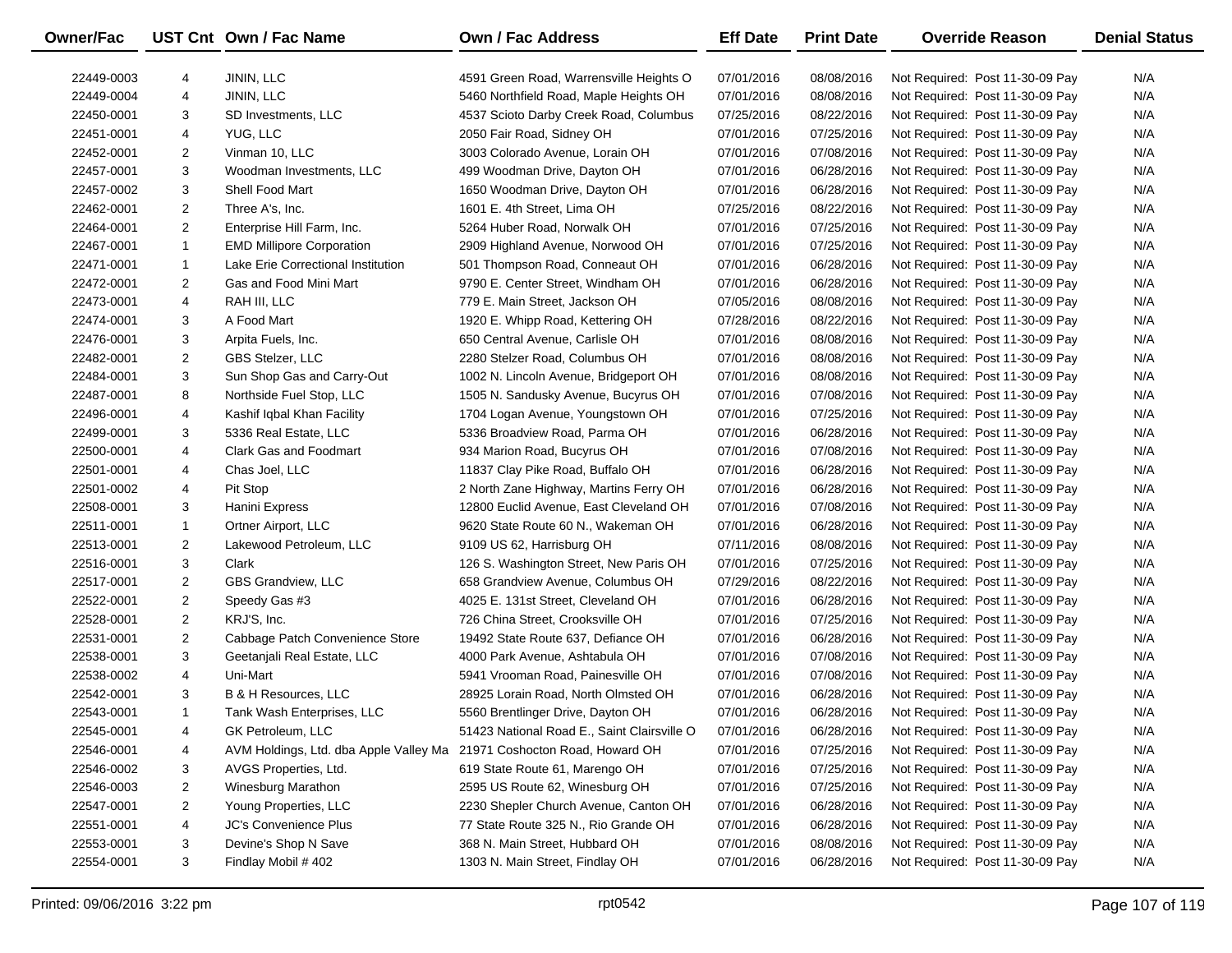| Owner/Fac  |                | UST Cnt Own / Fac Name        | <b>Own / Fac Address</b>                  | <b>Eff Date</b> | <b>Print Date</b> | <b>Override Reason</b>          | <b>Denial Status</b> |
|------------|----------------|-------------------------------|-------------------------------------------|-----------------|-------------------|---------------------------------|----------------------|
| 22554-0002 | 3              | Findlay Mobil #401            | 6477 Dixie Highway, Fairfield OH          | 07/01/2016      | 06/28/2016        | Not Required: Post 11-30-09 Pay | N/A                  |
| 22558-0001 | 3              | Pranaey International, LLC    | 6795 Glenn Highway, Cambridge OH          | 07/01/2016      | 06/28/2016        | Not Required: Post 11-30-09 Pay | N/A                  |
| 22579-0001 | $\overline{2}$ | Kindred Healthcare, Inc.      | 707 S. Edwin C Moses Boulevard, Dayton (  | 07/01/2016      | 06/28/2016        | Not Required: Post 11-30-09 Pay | N/A                  |
| 22581-0001 | 3              | Sunoco                        | 5990 Old Troy Pike, Huber Heights OH      | 07/01/2016      | 06/28/2016        | Not Required: Post 11-30-09 Pay | N/A                  |
| 22583-0001 | 3              | Ganesh Canton, LLC            | 2557 Cleveland Avenue NW, Canton OH       | 07/01/2016      | 06/28/2016        | Not Required: Post 11-30-09 Pay | N/A                  |
| 22587-0001 | 3              | FIRA Inc.                     | 9609 Cincinnati Columbus Road, Cincinna   | 07/01/2016      | 07/25/2016        | Not Required: Post 11-30-09 Pay | N/A                  |
| 22592-0001 | 4              | Herd Holdings, LLC            | 8 W. Coshocton Street, Johnstown OH       | 07/01/2016      | 07/08/2016        | Not Required: Post 11-30-09 Pay | N/A                  |
| 22593-0001 | 4              | 1590 Northwest LLC            | 1590 N. West Street, Lima OH              | 07/01/2016      | 06/28/2016        | Not Required: Post 11-30-09 Pay | N/A                  |
| 22604-0001 | 3              | GBS Pickerington, LLC         | 1225 Hill Road North, Pickerington OH     | 07/01/2016      | 08/08/2016        | Not Required: Post 11-30-09 Pay | N/A                  |
| 22606-0002 | 3              | Lehigh Gas - Site OH0115 LGWS | 40890 State Route 154, Lisbon OH          | 07/01/2016      | 07/08/2016        | Not Required: Post 11-30-09 Pay | N/A                  |
| 22606-0007 | 3              | Lehigh Gas - Site OH0109 LGWS | 736 Dresden Avenue, East Liverpool OH     | 07/01/2016      | 07/08/2016        | Not Required: Post 11-30-09 Pay | N/A                  |
| 22606-0013 | 4              | Lehigh Gas - Site OH0111 LGWS | 16067 State Route 170, East Liverpool OH  | 07/01/2016      | 07/08/2016        | Not Required: Post 11-30-09 Pay | N/A                  |
| 22606-0017 | 4              | Lehigh Gas - Site OH0046 LGPR | 5575 Dixie Highway, Fairfield OH          | 07/01/2016      | 07/08/2016        | Not Required: Post 11-30-09 Pay | N/A                  |
| 22606-0018 | 3              | Lehigh Gas - Site OH0093 LGWS | 14043 State Road, North Royalton OH       | 07/01/2016      | 07/08/2016        | Not Required: Post 11-30-09 Pay | N/A                  |
| 22606-0019 | 3              | Lehigh Gas - Site OH0045 LGPR | 3180 Montgomery Road, Loveland OH         | 07/01/2016      | 07/08/2016        | Not Required: Post 11-30-09 Pay | N/A                  |
| 22606-0020 | 4              | Lehigh Gas - Site OH0017 LGPR | 10843 Montgomery Road, Cincinnati OH      | 07/01/2016      | 07/08/2016        | Not Required: Post 11-30-09 Pay | N/A                  |
| 22606-0021 | 3              | Lehigh Gas - Site OH0092 LGPR | 14008 Lorain Avenue, Cleveland OH         | 07/01/2016      | 07/08/2016        | Not Required: Post 11-30-09 Pay | N/A                  |
| 22606-0022 | 3              | Lehigh Gas - Site OH0099 LGPR | 25525 Center Ridge Road, Westlake OH      | 07/01/2016      | 07/08/2016        | Not Required: Post 11-30-09 Pay | N/A                  |
| 22606-0023 | 4              | Lehigh Gas - Site OH0051 LGWS | 15150 Snow Road, Brookpark OH             | 07/01/2016      | 07/08/2016        | Not Required: Post 11-30-09 Pay | N/A                  |
| 22606-0024 | 4              | Lehigh Gas - Site OH0044 LGWS | 1386 State Route 125, Amelia OH           | 07/01/2016      | 07/08/2016        | Not Required: Post 11-30-09 Pay | N/A                  |
| 22606-0025 | 3              | Lehigh Gas - Site OH0090 LGWS | 25705 Chagrin Boulevard, Beachwood OH     | 07/01/2016      | 07/08/2016        | Not Required: Post 11-30-09 Pay | N/A                  |
| 22606-0026 | 3              | Lehigh Gas - Site OH0089 LGWS | 4774 E. Royalton Road, Broadview Height   | 07/01/2016      | 07/08/2016        | Not Required: Post 11-30-09 Pay | N/A                  |
| 22606-0027 | $\overline{2}$ | Lehigh Gas - Site OH0086 LGPR | 3735 Fulton Road, Cleveland OH            | 07/01/2016      | 07/08/2016        | Not Required: Post 11-30-09 Pay | N/A                  |
| 22606-0028 | 4              | Lehigh Gas - Site OH0088 LGPR | 10300 Brookpark Road, Brooklyn OH         | 07/01/2016      | 07/08/2016        | Not Required: Post 11-30-09 Pay | N/A                  |
| 22606-0029 | 3              | Lehigh Gas - Site OH0087 LGWS | 3100 W. 14th Street, Cleveland OH         | 07/01/2016      | 07/08/2016        | Not Required: Post 11-30-09 Pay | N/A                  |
| 22606-0030 | 3              | Lehigh Gas - Site OH0082 LGWS | 4006 Lee Road, Cleveland OH               | 07/01/2016      | 07/08/2016        | Not Required: Post 11-30-09 Pay | N/A                  |
| 22606-0031 | 3              | Lehigh Gas - Site OH0083 LGPR | 552 E. 152nd Street, Cleveland OH         | 07/01/2016      | 07/08/2016        | Not Required: Post 11-30-09 Pay | N/A                  |
| 22606-0032 | 3              | Lehigh Gas - Site OH0098 LGWS | 2701 Chester Avenue, Cleveland OH         | 07/01/2016      | 07/08/2016        | Not Required: Post 11-30-09 Pay | N/A                  |
| 22606-0033 | 4              | Lehigh Gas - Site OH0085 LGPR | 10202 Lorain Avenue, Cleveland OH         | 07/01/2016      | 07/08/2016        | Not Required: Post 11-30-09 Pay | N/A                  |
| 22606-0034 | 4              | Lehigh Gas - Site OH0101 LGPR | 5510 St Clair Avenue, Cleveland OH        | 07/01/2016      | 07/08/2016        | Not Required: Post 11-30-09 Pay | N/A                  |
| 22606-0035 | 4              | Lehigh Gas - Site OH0080 LGPR | 4161 W. 150th Street, Cleveland OH        | 07/01/2016      | 07/08/2016        | Not Required: Post 11-30-09 Pay | N/A                  |
| 22606-0036 | 4              | Lehigh Gas - Site OH0081 LGPR | 2801 Mayfield Road, Cleveland Heights O   | 07/01/2016      | 07/08/2016        | Not Required: Post 11-30-09 Pay | N/A                  |
| 22606-0037 | 4              | Lehigh Gas - Site OH0078 LGPR | 5200 Rockside Road, Independence OH       | 07/01/2016      | 07/08/2016        | Not Required: Post 11-30-09 Pay | N/A                  |
| 22606-0038 | 3              | Lehigh Gas - Site OH0079 LGWS | 17810 Bagley Road, Middleburg Heights O   | 07/01/2016      | 07/08/2016        | Not Required: Post 11-30-09 Pay | N/A                  |
| 22606-0039 | 4              | Lehigh Gas - Site OH0074 LGWS | 4910 Harvard Avenue, Newburgh Heights C   | 07/01/2016      | 07/08/2016        | Not Required: Post 11-30-09 Pay | N/A                  |
| 22606-0040 | 3              | Lehigh Gas - Site OH0075 LGWS | 23425 Lorain Road, North Olmsted OH       | 07/01/2016      | 07/08/2016        | Not Required: Post 11-30-09 Pay | N/A                  |
| 22606-0041 | 4              | Lehigh Gas - Site OH0076 LGWS | 25295 Lorain Road, North Olmsted OH       | 07/01/2016      | 07/08/2016        | Not Required: Post 11-30-09 Pay | N/A                  |
| 22606-0042 | 4              | Lehigh Gas - Site OH0077 LGWS | 8200 Columbia Road, Olmsted Falls OH      | 07/01/2016      | 07/08/2016        | Not Required: Post 11-30-09 Pay | N/A                  |
| 22606-0043 | 4              | Lehigh Gas - Site OH0071 LGPR | 5206 State Road, Parma OH                 | 07/01/2016      | 07/08/2016        | Not Required: Post 11-30-09 Pay | N/A                  |
| 22606-0044 | 4              | Lehigh Gas - Site OH0072 LGPR | 7510 Broadview Road, Parma OH             | 07/01/2016      | 07/08/2016        | Not Required: Post 11-30-09 Pay | N/A                  |
| 22606-0045 | 3              | Lehigh Gas - Site OH0073 LGWS | 6585 Ridge Road, Parma OH                 | 07/01/2016      | 07/08/2016        | Not Required: Post 11-30-09 Pay | N/A                  |
| 22606-0046 | 3              | Lehigh Gas - Site OH0069 LGPR | 13165 Larchmere Avenue, Shaker Heights    | 07/01/2016      | 07/08/2016        | Not Required: Post 11-30-09 Pay | N/A                  |
| 22606-0047 | 3              | Lehigh Gas - Site OH0070 LGPR | 20420 Chagrin Boulevard, Shaker Heights ( | 07/01/2016      | 07/08/2016        | Not Required: Post 11-30-09 Pay | N/A                  |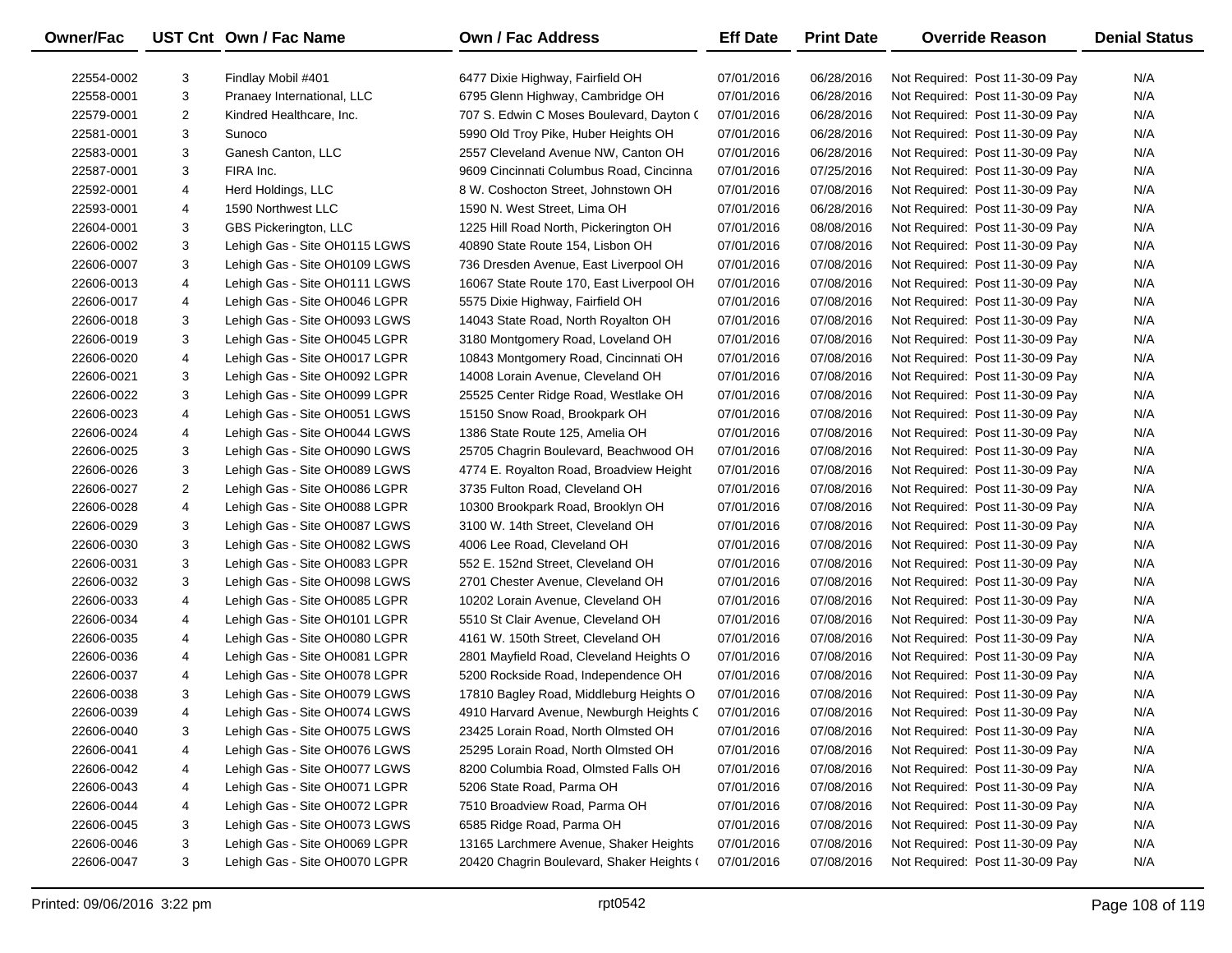| 22606-0048<br>3<br>Lehigh Gas - Site OH0065 LGWS<br>4282 Monticello Boulevard. South Euclid O<br>07/01/2016<br>07/08/2016<br>Not Required: Post 11-30-09 Pay<br>N/A<br>4<br>07/08/2016<br>N/A<br>22606-0049<br>Lehigh Gas - Site OH0066 LGPR<br>2159 S. Green Road, University Heights O<br>07/01/2016<br>Not Required: Post 11-30-09 Pay<br>3<br>Lehigh Gas - Site OH0067 LGPR<br>2643 Warrensville Road, University Heigh<br>N/A<br>22606-0050<br>07/01/2016<br>07/08/2016<br>Not Required: Post 11-30-09 Pay<br>3<br>Lehigh Gas - Site OH0100 LGPR<br>30812 Detroit Road, Westlake OH<br>07/01/2016<br>N/A<br>22606-0051<br>07/08/2016<br>Not Required: Post 11-30-09 Pay<br>$\overline{2}$<br>25466 Detroit Road, Westlake OH<br>07/01/2016<br>07/08/2016<br>N/A<br>22606-0052<br>Lehigh Gas - Site OH0068 LGWS<br>Not Required: Post 11-30-09 Pay<br>4<br>3065 W. 117th Street, Cleveland OH<br>07/01/2016<br>07/08/2016<br>N/A<br>22606-0053<br>Lehigh Gas - Site OH0064 LGPR<br>Not Required: Post 11-30-09 Pay<br>3<br>07/08/2016<br>N/A<br>22606-0054<br>Lehigh Gas - Site OH0061 LGPR<br>19400 Hilliard Boulevard, Rocky River OH<br>07/01/2016<br>Not Required: Post 11-30-09 Pay<br>3<br>07/08/2016<br>N/A<br>22606-0055<br>Lehigh Gas - Site OH0062 LGWS<br>11250 Granger Road, Garfield Heights OH<br>07/01/2016<br>Not Required: Post 11-30-09 Pay<br>3<br>07/01/2016<br>07/08/2016<br>N/A<br>22606-0056<br>Lehigh Gas - Site OH0063 LGPR<br>14718 Madison Avenue, Lakewood OH<br>Not Required: Post 11-30-09 Pay<br>3<br>3983 Mayfield Road, Cleveland Heights O<br>07/08/2016<br>N/A<br>22606-0057<br>Lehigh Gas - Site OH0058 LGWS<br>07/01/2016<br>Not Required: Post 11-30-09 Pay<br>4<br>07/08/2016<br>N/A<br>22606-0058<br>Lehigh Gas - Site OH0059 LGWS<br>801 N. Leavitt Road, Amherst OH<br>07/01/2016<br>Not Required: Post 11-30-09 Pay<br>4<br>07/01/2016<br>07/08/2016<br>N/A<br>22606-0059<br>Lehigh Gas - Site OH0060 LGWS<br>39105 Colorado Avenue, Avon OH<br>Not Required: Post 11-30-09 Pay<br>3<br>508 Avon Center Road, Avon Lake OH<br>07/01/2016<br>07/08/2016<br>N/A<br>22606-0060<br>Lehigh Gas - Site OH0057 LGWS<br>Not Required: Post 11-30-09 Pay<br>3<br>402 E. Bridge Street, Elyria OH<br>07/08/2016<br>N/A<br>22606-0061<br>Lehigh Gas - Site OH0054 LGWS<br>07/01/2016<br>Not Required: Post 11-30-09 Pay<br>4<br>3059 Grove Avenue, Lorain OH<br>07/08/2016<br>N/A<br>22606-0062<br>Lehigh Gas - Site OH0056 LGWS<br>07/01/2016<br>Not Required: Post 11-30-09 Pay<br>3<br>6151 Pfeiffer Road, Blue Ash OH<br>07/01/2016<br>07/08/2016<br>N/A<br>22606-0063<br>Lehigh Gas - Site OH0035 LGWS<br>Not Required: Post 11-30-09 Pay<br>4<br>07/01/2016<br>07/08/2016<br>N/A<br>22606-0064<br>Lehigh Gas - Site OH0034 LGWS<br>7380 Beechmont Avenue, Cincinnati OH<br>Not Required: Post 11-30-09 Pay<br>4<br>4001 Hauck Road, Cincinnati OH<br>07/01/2016<br>07/08/2016<br>N/A<br>22606-0065<br>Lehigh Gas - Site OH0032 LGPR<br>Not Required: Post 11-30-09 Pay<br>3<br>1550 Queen City Avenue, Cincinnati OH<br>07/01/2016<br>07/08/2016<br>N/A<br>22606-0066<br>Lehigh Gas - Site OH0030 LGWS<br>Not Required: Post 11-30-09 Pay<br>$\overline{2}$<br>07/01/2016<br>07/08/2016<br>N/A<br>22606-0067<br>Lehigh Gas - Site OH0016 LGPR<br>7799 Montgomery Road, Cincinnati OH<br>Not Required: Post 11-30-09 Pay<br>3<br>3590 Madison Road, Cincinnati OH<br>07/01/2016<br>07/08/2016<br>N/A<br>22606-0068<br>Lehigh Gas - Site OH0031 LGPR<br>Not Required: Post 11-30-09 Pay<br>4<br>07/01/2016<br>07/08/2016<br>N/A<br>22606-0069<br>Lehigh Gas - Site OH0029 LGPR<br>8020 Montgomery Road, Cincinnati OH<br>Not Required: Post 11-30-09 Pay<br>4<br>07/08/2016<br>N/A<br>22606-0070<br>Lehigh Gas - Site OH0028 LGPR<br>9855 Mason Montgomery Road, Mason O<br>07/01/2016<br>Not Required: Post 11-30-09 Pay<br>3<br>5591 S. State Route 741, Mason OH<br>07/08/2016<br>N/A<br>22606-0071<br>Lehigh Gas - Site OH0049 LGPR<br>07/01/2016<br>Not Required: Post 11-30-09 Pay<br>$\overline{2}$<br>20 N. Erie Avenue, Hamilton OH<br>07/08/2016<br>N/A<br>22606-0072<br>Lehigh Gas - Site OH0026 LGWS<br>07/01/2016<br>Not Required: Post 11-30-09 Pay<br>3<br>727 E. Main Street, Lebanon OH<br>07/08/2016<br>N/A<br>22606-0073<br>Lehigh Gas - Site OH0027 LGPR<br>07/01/2016<br>Not Required: Post 11-30-09 Pay<br>$\overline{2}$<br>2696 Madison Road, Cincinnati OH<br>07/08/2016<br>N/A<br>22606-0074<br>Lehigh Gas - Site OH0024 LGWS<br>07/01/2016<br>Not Required: Post 11-30-09 Pay<br>3<br>07/08/2016<br>N/A<br>22606-0075<br>Lehigh Gas - Site OH0022 LGWS<br>546 Wards Corner, Loveland OH<br>07/01/2016<br>Not Required: Post 11-30-09 Pay<br>3<br>543 Ohio Pike, Cincinnati OH<br>07/08/2016<br>N/A<br>22606-0076<br>Lehigh Gas - Site OH0023 LGWS<br>07/01/2016<br>Not Required: Post 11-30-09 Pay<br>3<br>07/08/2016<br>N/A<br>22606-0077<br>Lehigh Gas - Site OH0052 LGPR<br>29775 Clemens Road, Westlake OH<br>07/01/2016<br>Not Required: Post 11-30-09 Pay<br>4<br>07/08/2016<br>N/A<br>22606-0078<br>Lehigh Gas - Site OH0053 LGWS<br>4901 Fleet Avenue. Cleveland OH<br>07/01/2016<br>Not Required: Post 11-30-09 Pay<br>3<br>4545 Reading Road, Cincinnati OH<br>07/08/2016<br>N/A<br>22606-0079<br>Lehigh Gas - Site OH0018 LGWS<br>07/01/2016<br>Not Required: Post 11-30-09 Pay |
|---------------------------------------------------------------------------------------------------------------------------------------------------------------------------------------------------------------------------------------------------------------------------------------------------------------------------------------------------------------------------------------------------------------------------------------------------------------------------------------------------------------------------------------------------------------------------------------------------------------------------------------------------------------------------------------------------------------------------------------------------------------------------------------------------------------------------------------------------------------------------------------------------------------------------------------------------------------------------------------------------------------------------------------------------------------------------------------------------------------------------------------------------------------------------------------------------------------------------------------------------------------------------------------------------------------------------------------------------------------------------------------------------------------------------------------------------------------------------------------------------------------------------------------------------------------------------------------------------------------------------------------------------------------------------------------------------------------------------------------------------------------------------------------------------------------------------------------------------------------------------------------------------------------------------------------------------------------------------------------------------------------------------------------------------------------------------------------------------------------------------------------------------------------------------------------------------------------------------------------------------------------------------------------------------------------------------------------------------------------------------------------------------------------------------------------------------------------------------------------------------------------------------------------------------------------------------------------------------------------------------------------------------------------------------------------------------------------------------------------------------------------------------------------------------------------------------------------------------------------------------------------------------------------------------------------------------------------------------------------------------------------------------------------------------------------------------------------------------------------------------------------------------------------------------------------------------------------------------------------------------------------------------------------------------------------------------------------------------------------------------------------------------------------------------------------------------------------------------------------------------------------------------------------------------------------------------------------------------------------------------------------------------------------------------------------------------------------------------------------------------------------------------------------------------------------------------------------------------------------------------------------------------------------------------------------------------------------------------------------------------------------------------------------------------------------------------------------------------------------------------------------------------------------------------------------------------------------------------------------------------------------------------------------------------------------------------------------------------------------------------------------------------------------------------------------------------------------------------------------------------------------------------------------------------------------------------------------------------------------------------------------------------------------------------------------------------------------------------------------------------------------------------------------------------------------------------------------------------------------------------------------------------------------------------------------------------------------------------------------------------------------------------------------------------------------------------------------------------------------------------------------------------------------------------------------------------------------------------------------------------------------------------------------------------------------------------------------------------------------|
|                                                                                                                                                                                                                                                                                                                                                                                                                                                                                                                                                                                                                                                                                                                                                                                                                                                                                                                                                                                                                                                                                                                                                                                                                                                                                                                                                                                                                                                                                                                                                                                                                                                                                                                                                                                                                                                                                                                                                                                                                                                                                                                                                                                                                                                                                                                                                                                                                                                                                                                                                                                                                                                                                                                                                                                                                                                                                                                                                                                                                                                                                                                                                                                                                                                                                                                                                                                                                                                                                                                                                                                                                                                                                                                                                                                                                                                                                                                                                                                                                                                                                                                                                                                                                                                                                                                                                                                                                                                                                                                                                                                                                                                                                                                                                                                                                                                                                                                                                                                                                                                                                                                                                                                                                                                                                                                                                               |
|                                                                                                                                                                                                                                                                                                                                                                                                                                                                                                                                                                                                                                                                                                                                                                                                                                                                                                                                                                                                                                                                                                                                                                                                                                                                                                                                                                                                                                                                                                                                                                                                                                                                                                                                                                                                                                                                                                                                                                                                                                                                                                                                                                                                                                                                                                                                                                                                                                                                                                                                                                                                                                                                                                                                                                                                                                                                                                                                                                                                                                                                                                                                                                                                                                                                                                                                                                                                                                                                                                                                                                                                                                                                                                                                                                                                                                                                                                                                                                                                                                                                                                                                                                                                                                                                                                                                                                                                                                                                                                                                                                                                                                                                                                                                                                                                                                                                                                                                                                                                                                                                                                                                                                                                                                                                                                                                                               |
|                                                                                                                                                                                                                                                                                                                                                                                                                                                                                                                                                                                                                                                                                                                                                                                                                                                                                                                                                                                                                                                                                                                                                                                                                                                                                                                                                                                                                                                                                                                                                                                                                                                                                                                                                                                                                                                                                                                                                                                                                                                                                                                                                                                                                                                                                                                                                                                                                                                                                                                                                                                                                                                                                                                                                                                                                                                                                                                                                                                                                                                                                                                                                                                                                                                                                                                                                                                                                                                                                                                                                                                                                                                                                                                                                                                                                                                                                                                                                                                                                                                                                                                                                                                                                                                                                                                                                                                                                                                                                                                                                                                                                                                                                                                                                                                                                                                                                                                                                                                                                                                                                                                                                                                                                                                                                                                                                               |
|                                                                                                                                                                                                                                                                                                                                                                                                                                                                                                                                                                                                                                                                                                                                                                                                                                                                                                                                                                                                                                                                                                                                                                                                                                                                                                                                                                                                                                                                                                                                                                                                                                                                                                                                                                                                                                                                                                                                                                                                                                                                                                                                                                                                                                                                                                                                                                                                                                                                                                                                                                                                                                                                                                                                                                                                                                                                                                                                                                                                                                                                                                                                                                                                                                                                                                                                                                                                                                                                                                                                                                                                                                                                                                                                                                                                                                                                                                                                                                                                                                                                                                                                                                                                                                                                                                                                                                                                                                                                                                                                                                                                                                                                                                                                                                                                                                                                                                                                                                                                                                                                                                                                                                                                                                                                                                                                                               |
|                                                                                                                                                                                                                                                                                                                                                                                                                                                                                                                                                                                                                                                                                                                                                                                                                                                                                                                                                                                                                                                                                                                                                                                                                                                                                                                                                                                                                                                                                                                                                                                                                                                                                                                                                                                                                                                                                                                                                                                                                                                                                                                                                                                                                                                                                                                                                                                                                                                                                                                                                                                                                                                                                                                                                                                                                                                                                                                                                                                                                                                                                                                                                                                                                                                                                                                                                                                                                                                                                                                                                                                                                                                                                                                                                                                                                                                                                                                                                                                                                                                                                                                                                                                                                                                                                                                                                                                                                                                                                                                                                                                                                                                                                                                                                                                                                                                                                                                                                                                                                                                                                                                                                                                                                                                                                                                                                               |
|                                                                                                                                                                                                                                                                                                                                                                                                                                                                                                                                                                                                                                                                                                                                                                                                                                                                                                                                                                                                                                                                                                                                                                                                                                                                                                                                                                                                                                                                                                                                                                                                                                                                                                                                                                                                                                                                                                                                                                                                                                                                                                                                                                                                                                                                                                                                                                                                                                                                                                                                                                                                                                                                                                                                                                                                                                                                                                                                                                                                                                                                                                                                                                                                                                                                                                                                                                                                                                                                                                                                                                                                                                                                                                                                                                                                                                                                                                                                                                                                                                                                                                                                                                                                                                                                                                                                                                                                                                                                                                                                                                                                                                                                                                                                                                                                                                                                                                                                                                                                                                                                                                                                                                                                                                                                                                                                                               |
|                                                                                                                                                                                                                                                                                                                                                                                                                                                                                                                                                                                                                                                                                                                                                                                                                                                                                                                                                                                                                                                                                                                                                                                                                                                                                                                                                                                                                                                                                                                                                                                                                                                                                                                                                                                                                                                                                                                                                                                                                                                                                                                                                                                                                                                                                                                                                                                                                                                                                                                                                                                                                                                                                                                                                                                                                                                                                                                                                                                                                                                                                                                                                                                                                                                                                                                                                                                                                                                                                                                                                                                                                                                                                                                                                                                                                                                                                                                                                                                                                                                                                                                                                                                                                                                                                                                                                                                                                                                                                                                                                                                                                                                                                                                                                                                                                                                                                                                                                                                                                                                                                                                                                                                                                                                                                                                                                               |
|                                                                                                                                                                                                                                                                                                                                                                                                                                                                                                                                                                                                                                                                                                                                                                                                                                                                                                                                                                                                                                                                                                                                                                                                                                                                                                                                                                                                                                                                                                                                                                                                                                                                                                                                                                                                                                                                                                                                                                                                                                                                                                                                                                                                                                                                                                                                                                                                                                                                                                                                                                                                                                                                                                                                                                                                                                                                                                                                                                                                                                                                                                                                                                                                                                                                                                                                                                                                                                                                                                                                                                                                                                                                                                                                                                                                                                                                                                                                                                                                                                                                                                                                                                                                                                                                                                                                                                                                                                                                                                                                                                                                                                                                                                                                                                                                                                                                                                                                                                                                                                                                                                                                                                                                                                                                                                                                                               |
|                                                                                                                                                                                                                                                                                                                                                                                                                                                                                                                                                                                                                                                                                                                                                                                                                                                                                                                                                                                                                                                                                                                                                                                                                                                                                                                                                                                                                                                                                                                                                                                                                                                                                                                                                                                                                                                                                                                                                                                                                                                                                                                                                                                                                                                                                                                                                                                                                                                                                                                                                                                                                                                                                                                                                                                                                                                                                                                                                                                                                                                                                                                                                                                                                                                                                                                                                                                                                                                                                                                                                                                                                                                                                                                                                                                                                                                                                                                                                                                                                                                                                                                                                                                                                                                                                                                                                                                                                                                                                                                                                                                                                                                                                                                                                                                                                                                                                                                                                                                                                                                                                                                                                                                                                                                                                                                                                               |
|                                                                                                                                                                                                                                                                                                                                                                                                                                                                                                                                                                                                                                                                                                                                                                                                                                                                                                                                                                                                                                                                                                                                                                                                                                                                                                                                                                                                                                                                                                                                                                                                                                                                                                                                                                                                                                                                                                                                                                                                                                                                                                                                                                                                                                                                                                                                                                                                                                                                                                                                                                                                                                                                                                                                                                                                                                                                                                                                                                                                                                                                                                                                                                                                                                                                                                                                                                                                                                                                                                                                                                                                                                                                                                                                                                                                                                                                                                                                                                                                                                                                                                                                                                                                                                                                                                                                                                                                                                                                                                                                                                                                                                                                                                                                                                                                                                                                                                                                                                                                                                                                                                                                                                                                                                                                                                                                                               |
|                                                                                                                                                                                                                                                                                                                                                                                                                                                                                                                                                                                                                                                                                                                                                                                                                                                                                                                                                                                                                                                                                                                                                                                                                                                                                                                                                                                                                                                                                                                                                                                                                                                                                                                                                                                                                                                                                                                                                                                                                                                                                                                                                                                                                                                                                                                                                                                                                                                                                                                                                                                                                                                                                                                                                                                                                                                                                                                                                                                                                                                                                                                                                                                                                                                                                                                                                                                                                                                                                                                                                                                                                                                                                                                                                                                                                                                                                                                                                                                                                                                                                                                                                                                                                                                                                                                                                                                                                                                                                                                                                                                                                                                                                                                                                                                                                                                                                                                                                                                                                                                                                                                                                                                                                                                                                                                                                               |
|                                                                                                                                                                                                                                                                                                                                                                                                                                                                                                                                                                                                                                                                                                                                                                                                                                                                                                                                                                                                                                                                                                                                                                                                                                                                                                                                                                                                                                                                                                                                                                                                                                                                                                                                                                                                                                                                                                                                                                                                                                                                                                                                                                                                                                                                                                                                                                                                                                                                                                                                                                                                                                                                                                                                                                                                                                                                                                                                                                                                                                                                                                                                                                                                                                                                                                                                                                                                                                                                                                                                                                                                                                                                                                                                                                                                                                                                                                                                                                                                                                                                                                                                                                                                                                                                                                                                                                                                                                                                                                                                                                                                                                                                                                                                                                                                                                                                                                                                                                                                                                                                                                                                                                                                                                                                                                                                                               |
|                                                                                                                                                                                                                                                                                                                                                                                                                                                                                                                                                                                                                                                                                                                                                                                                                                                                                                                                                                                                                                                                                                                                                                                                                                                                                                                                                                                                                                                                                                                                                                                                                                                                                                                                                                                                                                                                                                                                                                                                                                                                                                                                                                                                                                                                                                                                                                                                                                                                                                                                                                                                                                                                                                                                                                                                                                                                                                                                                                                                                                                                                                                                                                                                                                                                                                                                                                                                                                                                                                                                                                                                                                                                                                                                                                                                                                                                                                                                                                                                                                                                                                                                                                                                                                                                                                                                                                                                                                                                                                                                                                                                                                                                                                                                                                                                                                                                                                                                                                                                                                                                                                                                                                                                                                                                                                                                                               |
|                                                                                                                                                                                                                                                                                                                                                                                                                                                                                                                                                                                                                                                                                                                                                                                                                                                                                                                                                                                                                                                                                                                                                                                                                                                                                                                                                                                                                                                                                                                                                                                                                                                                                                                                                                                                                                                                                                                                                                                                                                                                                                                                                                                                                                                                                                                                                                                                                                                                                                                                                                                                                                                                                                                                                                                                                                                                                                                                                                                                                                                                                                                                                                                                                                                                                                                                                                                                                                                                                                                                                                                                                                                                                                                                                                                                                                                                                                                                                                                                                                                                                                                                                                                                                                                                                                                                                                                                                                                                                                                                                                                                                                                                                                                                                                                                                                                                                                                                                                                                                                                                                                                                                                                                                                                                                                                                                               |
|                                                                                                                                                                                                                                                                                                                                                                                                                                                                                                                                                                                                                                                                                                                                                                                                                                                                                                                                                                                                                                                                                                                                                                                                                                                                                                                                                                                                                                                                                                                                                                                                                                                                                                                                                                                                                                                                                                                                                                                                                                                                                                                                                                                                                                                                                                                                                                                                                                                                                                                                                                                                                                                                                                                                                                                                                                                                                                                                                                                                                                                                                                                                                                                                                                                                                                                                                                                                                                                                                                                                                                                                                                                                                                                                                                                                                                                                                                                                                                                                                                                                                                                                                                                                                                                                                                                                                                                                                                                                                                                                                                                                                                                                                                                                                                                                                                                                                                                                                                                                                                                                                                                                                                                                                                                                                                                                                               |
|                                                                                                                                                                                                                                                                                                                                                                                                                                                                                                                                                                                                                                                                                                                                                                                                                                                                                                                                                                                                                                                                                                                                                                                                                                                                                                                                                                                                                                                                                                                                                                                                                                                                                                                                                                                                                                                                                                                                                                                                                                                                                                                                                                                                                                                                                                                                                                                                                                                                                                                                                                                                                                                                                                                                                                                                                                                                                                                                                                                                                                                                                                                                                                                                                                                                                                                                                                                                                                                                                                                                                                                                                                                                                                                                                                                                                                                                                                                                                                                                                                                                                                                                                                                                                                                                                                                                                                                                                                                                                                                                                                                                                                                                                                                                                                                                                                                                                                                                                                                                                                                                                                                                                                                                                                                                                                                                                               |
|                                                                                                                                                                                                                                                                                                                                                                                                                                                                                                                                                                                                                                                                                                                                                                                                                                                                                                                                                                                                                                                                                                                                                                                                                                                                                                                                                                                                                                                                                                                                                                                                                                                                                                                                                                                                                                                                                                                                                                                                                                                                                                                                                                                                                                                                                                                                                                                                                                                                                                                                                                                                                                                                                                                                                                                                                                                                                                                                                                                                                                                                                                                                                                                                                                                                                                                                                                                                                                                                                                                                                                                                                                                                                                                                                                                                                                                                                                                                                                                                                                                                                                                                                                                                                                                                                                                                                                                                                                                                                                                                                                                                                                                                                                                                                                                                                                                                                                                                                                                                                                                                                                                                                                                                                                                                                                                                                               |
|                                                                                                                                                                                                                                                                                                                                                                                                                                                                                                                                                                                                                                                                                                                                                                                                                                                                                                                                                                                                                                                                                                                                                                                                                                                                                                                                                                                                                                                                                                                                                                                                                                                                                                                                                                                                                                                                                                                                                                                                                                                                                                                                                                                                                                                                                                                                                                                                                                                                                                                                                                                                                                                                                                                                                                                                                                                                                                                                                                                                                                                                                                                                                                                                                                                                                                                                                                                                                                                                                                                                                                                                                                                                                                                                                                                                                                                                                                                                                                                                                                                                                                                                                                                                                                                                                                                                                                                                                                                                                                                                                                                                                                                                                                                                                                                                                                                                                                                                                                                                                                                                                                                                                                                                                                                                                                                                                               |
|                                                                                                                                                                                                                                                                                                                                                                                                                                                                                                                                                                                                                                                                                                                                                                                                                                                                                                                                                                                                                                                                                                                                                                                                                                                                                                                                                                                                                                                                                                                                                                                                                                                                                                                                                                                                                                                                                                                                                                                                                                                                                                                                                                                                                                                                                                                                                                                                                                                                                                                                                                                                                                                                                                                                                                                                                                                                                                                                                                                                                                                                                                                                                                                                                                                                                                                                                                                                                                                                                                                                                                                                                                                                                                                                                                                                                                                                                                                                                                                                                                                                                                                                                                                                                                                                                                                                                                                                                                                                                                                                                                                                                                                                                                                                                                                                                                                                                                                                                                                                                                                                                                                                                                                                                                                                                                                                                               |
|                                                                                                                                                                                                                                                                                                                                                                                                                                                                                                                                                                                                                                                                                                                                                                                                                                                                                                                                                                                                                                                                                                                                                                                                                                                                                                                                                                                                                                                                                                                                                                                                                                                                                                                                                                                                                                                                                                                                                                                                                                                                                                                                                                                                                                                                                                                                                                                                                                                                                                                                                                                                                                                                                                                                                                                                                                                                                                                                                                                                                                                                                                                                                                                                                                                                                                                                                                                                                                                                                                                                                                                                                                                                                                                                                                                                                                                                                                                                                                                                                                                                                                                                                                                                                                                                                                                                                                                                                                                                                                                                                                                                                                                                                                                                                                                                                                                                                                                                                                                                                                                                                                                                                                                                                                                                                                                                                               |
|                                                                                                                                                                                                                                                                                                                                                                                                                                                                                                                                                                                                                                                                                                                                                                                                                                                                                                                                                                                                                                                                                                                                                                                                                                                                                                                                                                                                                                                                                                                                                                                                                                                                                                                                                                                                                                                                                                                                                                                                                                                                                                                                                                                                                                                                                                                                                                                                                                                                                                                                                                                                                                                                                                                                                                                                                                                                                                                                                                                                                                                                                                                                                                                                                                                                                                                                                                                                                                                                                                                                                                                                                                                                                                                                                                                                                                                                                                                                                                                                                                                                                                                                                                                                                                                                                                                                                                                                                                                                                                                                                                                                                                                                                                                                                                                                                                                                                                                                                                                                                                                                                                                                                                                                                                                                                                                                                               |
|                                                                                                                                                                                                                                                                                                                                                                                                                                                                                                                                                                                                                                                                                                                                                                                                                                                                                                                                                                                                                                                                                                                                                                                                                                                                                                                                                                                                                                                                                                                                                                                                                                                                                                                                                                                                                                                                                                                                                                                                                                                                                                                                                                                                                                                                                                                                                                                                                                                                                                                                                                                                                                                                                                                                                                                                                                                                                                                                                                                                                                                                                                                                                                                                                                                                                                                                                                                                                                                                                                                                                                                                                                                                                                                                                                                                                                                                                                                                                                                                                                                                                                                                                                                                                                                                                                                                                                                                                                                                                                                                                                                                                                                                                                                                                                                                                                                                                                                                                                                                                                                                                                                                                                                                                                                                                                                                                               |
|                                                                                                                                                                                                                                                                                                                                                                                                                                                                                                                                                                                                                                                                                                                                                                                                                                                                                                                                                                                                                                                                                                                                                                                                                                                                                                                                                                                                                                                                                                                                                                                                                                                                                                                                                                                                                                                                                                                                                                                                                                                                                                                                                                                                                                                                                                                                                                                                                                                                                                                                                                                                                                                                                                                                                                                                                                                                                                                                                                                                                                                                                                                                                                                                                                                                                                                                                                                                                                                                                                                                                                                                                                                                                                                                                                                                                                                                                                                                                                                                                                                                                                                                                                                                                                                                                                                                                                                                                                                                                                                                                                                                                                                                                                                                                                                                                                                                                                                                                                                                                                                                                                                                                                                                                                                                                                                                                               |
|                                                                                                                                                                                                                                                                                                                                                                                                                                                                                                                                                                                                                                                                                                                                                                                                                                                                                                                                                                                                                                                                                                                                                                                                                                                                                                                                                                                                                                                                                                                                                                                                                                                                                                                                                                                                                                                                                                                                                                                                                                                                                                                                                                                                                                                                                                                                                                                                                                                                                                                                                                                                                                                                                                                                                                                                                                                                                                                                                                                                                                                                                                                                                                                                                                                                                                                                                                                                                                                                                                                                                                                                                                                                                                                                                                                                                                                                                                                                                                                                                                                                                                                                                                                                                                                                                                                                                                                                                                                                                                                                                                                                                                                                                                                                                                                                                                                                                                                                                                                                                                                                                                                                                                                                                                                                                                                                                               |
|                                                                                                                                                                                                                                                                                                                                                                                                                                                                                                                                                                                                                                                                                                                                                                                                                                                                                                                                                                                                                                                                                                                                                                                                                                                                                                                                                                                                                                                                                                                                                                                                                                                                                                                                                                                                                                                                                                                                                                                                                                                                                                                                                                                                                                                                                                                                                                                                                                                                                                                                                                                                                                                                                                                                                                                                                                                                                                                                                                                                                                                                                                                                                                                                                                                                                                                                                                                                                                                                                                                                                                                                                                                                                                                                                                                                                                                                                                                                                                                                                                                                                                                                                                                                                                                                                                                                                                                                                                                                                                                                                                                                                                                                                                                                                                                                                                                                                                                                                                                                                                                                                                                                                                                                                                                                                                                                                               |
|                                                                                                                                                                                                                                                                                                                                                                                                                                                                                                                                                                                                                                                                                                                                                                                                                                                                                                                                                                                                                                                                                                                                                                                                                                                                                                                                                                                                                                                                                                                                                                                                                                                                                                                                                                                                                                                                                                                                                                                                                                                                                                                                                                                                                                                                                                                                                                                                                                                                                                                                                                                                                                                                                                                                                                                                                                                                                                                                                                                                                                                                                                                                                                                                                                                                                                                                                                                                                                                                                                                                                                                                                                                                                                                                                                                                                                                                                                                                                                                                                                                                                                                                                                                                                                                                                                                                                                                                                                                                                                                                                                                                                                                                                                                                                                                                                                                                                                                                                                                                                                                                                                                                                                                                                                                                                                                                                               |
|                                                                                                                                                                                                                                                                                                                                                                                                                                                                                                                                                                                                                                                                                                                                                                                                                                                                                                                                                                                                                                                                                                                                                                                                                                                                                                                                                                                                                                                                                                                                                                                                                                                                                                                                                                                                                                                                                                                                                                                                                                                                                                                                                                                                                                                                                                                                                                                                                                                                                                                                                                                                                                                                                                                                                                                                                                                                                                                                                                                                                                                                                                                                                                                                                                                                                                                                                                                                                                                                                                                                                                                                                                                                                                                                                                                                                                                                                                                                                                                                                                                                                                                                                                                                                                                                                                                                                                                                                                                                                                                                                                                                                                                                                                                                                                                                                                                                                                                                                                                                                                                                                                                                                                                                                                                                                                                                                               |
|                                                                                                                                                                                                                                                                                                                                                                                                                                                                                                                                                                                                                                                                                                                                                                                                                                                                                                                                                                                                                                                                                                                                                                                                                                                                                                                                                                                                                                                                                                                                                                                                                                                                                                                                                                                                                                                                                                                                                                                                                                                                                                                                                                                                                                                                                                                                                                                                                                                                                                                                                                                                                                                                                                                                                                                                                                                                                                                                                                                                                                                                                                                                                                                                                                                                                                                                                                                                                                                                                                                                                                                                                                                                                                                                                                                                                                                                                                                                                                                                                                                                                                                                                                                                                                                                                                                                                                                                                                                                                                                                                                                                                                                                                                                                                                                                                                                                                                                                                                                                                                                                                                                                                                                                                                                                                                                                                               |
|                                                                                                                                                                                                                                                                                                                                                                                                                                                                                                                                                                                                                                                                                                                                                                                                                                                                                                                                                                                                                                                                                                                                                                                                                                                                                                                                                                                                                                                                                                                                                                                                                                                                                                                                                                                                                                                                                                                                                                                                                                                                                                                                                                                                                                                                                                                                                                                                                                                                                                                                                                                                                                                                                                                                                                                                                                                                                                                                                                                                                                                                                                                                                                                                                                                                                                                                                                                                                                                                                                                                                                                                                                                                                                                                                                                                                                                                                                                                                                                                                                                                                                                                                                                                                                                                                                                                                                                                                                                                                                                                                                                                                                                                                                                                                                                                                                                                                                                                                                                                                                                                                                                                                                                                                                                                                                                                                               |
|                                                                                                                                                                                                                                                                                                                                                                                                                                                                                                                                                                                                                                                                                                                                                                                                                                                                                                                                                                                                                                                                                                                                                                                                                                                                                                                                                                                                                                                                                                                                                                                                                                                                                                                                                                                                                                                                                                                                                                                                                                                                                                                                                                                                                                                                                                                                                                                                                                                                                                                                                                                                                                                                                                                                                                                                                                                                                                                                                                                                                                                                                                                                                                                                                                                                                                                                                                                                                                                                                                                                                                                                                                                                                                                                                                                                                                                                                                                                                                                                                                                                                                                                                                                                                                                                                                                                                                                                                                                                                                                                                                                                                                                                                                                                                                                                                                                                                                                                                                                                                                                                                                                                                                                                                                                                                                                                                               |
|                                                                                                                                                                                                                                                                                                                                                                                                                                                                                                                                                                                                                                                                                                                                                                                                                                                                                                                                                                                                                                                                                                                                                                                                                                                                                                                                                                                                                                                                                                                                                                                                                                                                                                                                                                                                                                                                                                                                                                                                                                                                                                                                                                                                                                                                                                                                                                                                                                                                                                                                                                                                                                                                                                                                                                                                                                                                                                                                                                                                                                                                                                                                                                                                                                                                                                                                                                                                                                                                                                                                                                                                                                                                                                                                                                                                                                                                                                                                                                                                                                                                                                                                                                                                                                                                                                                                                                                                                                                                                                                                                                                                                                                                                                                                                                                                                                                                                                                                                                                                                                                                                                                                                                                                                                                                                                                                                               |
|                                                                                                                                                                                                                                                                                                                                                                                                                                                                                                                                                                                                                                                                                                                                                                                                                                                                                                                                                                                                                                                                                                                                                                                                                                                                                                                                                                                                                                                                                                                                                                                                                                                                                                                                                                                                                                                                                                                                                                                                                                                                                                                                                                                                                                                                                                                                                                                                                                                                                                                                                                                                                                                                                                                                                                                                                                                                                                                                                                                                                                                                                                                                                                                                                                                                                                                                                                                                                                                                                                                                                                                                                                                                                                                                                                                                                                                                                                                                                                                                                                                                                                                                                                                                                                                                                                                                                                                                                                                                                                                                                                                                                                                                                                                                                                                                                                                                                                                                                                                                                                                                                                                                                                                                                                                                                                                                                               |
|                                                                                                                                                                                                                                                                                                                                                                                                                                                                                                                                                                                                                                                                                                                                                                                                                                                                                                                                                                                                                                                                                                                                                                                                                                                                                                                                                                                                                                                                                                                                                                                                                                                                                                                                                                                                                                                                                                                                                                                                                                                                                                                                                                                                                                                                                                                                                                                                                                                                                                                                                                                                                                                                                                                                                                                                                                                                                                                                                                                                                                                                                                                                                                                                                                                                                                                                                                                                                                                                                                                                                                                                                                                                                                                                                                                                                                                                                                                                                                                                                                                                                                                                                                                                                                                                                                                                                                                                                                                                                                                                                                                                                                                                                                                                                                                                                                                                                                                                                                                                                                                                                                                                                                                                                                                                                                                                                               |
| 4<br>N/A<br>22606-0080<br>Lehigh Gas - Site OH0021 LGWS<br>4900 Montgomery Road, Norwood OH<br>07/01/2016<br>07/08/2016<br>Not Required: Post 11-30-09 Pay                                                                                                                                                                                                                                                                                                                                                                                                                                                                                                                                                                                                                                                                                                                                                                                                                                                                                                                                                                                                                                                                                                                                                                                                                                                                                                                                                                                                                                                                                                                                                                                                                                                                                                                                                                                                                                                                                                                                                                                                                                                                                                                                                                                                                                                                                                                                                                                                                                                                                                                                                                                                                                                                                                                                                                                                                                                                                                                                                                                                                                                                                                                                                                                                                                                                                                                                                                                                                                                                                                                                                                                                                                                                                                                                                                                                                                                                                                                                                                                                                                                                                                                                                                                                                                                                                                                                                                                                                                                                                                                                                                                                                                                                                                                                                                                                                                                                                                                                                                                                                                                                                                                                                                                                    |
| 4<br>N/A<br>22606-0081<br>Lehigh Gas - Site OH0037 LGWS<br>249 W. Mitchell Avenue, Cincinnati OH<br>07/01/2016<br>07/08/2016<br>Not Required: Post 11-30-09 Pay                                                                                                                                                                                                                                                                                                                                                                                                                                                                                                                                                                                                                                                                                                                                                                                                                                                                                                                                                                                                                                                                                                                                                                                                                                                                                                                                                                                                                                                                                                                                                                                                                                                                                                                                                                                                                                                                                                                                                                                                                                                                                                                                                                                                                                                                                                                                                                                                                                                                                                                                                                                                                                                                                                                                                                                                                                                                                                                                                                                                                                                                                                                                                                                                                                                                                                                                                                                                                                                                                                                                                                                                                                                                                                                                                                                                                                                                                                                                                                                                                                                                                                                                                                                                                                                                                                                                                                                                                                                                                                                                                                                                                                                                                                                                                                                                                                                                                                                                                                                                                                                                                                                                                                                               |
| 3<br>07/01/2016<br>07/08/2016<br>N/A<br>22606-0082<br>Lehigh Gas - Site OH0033 LGWS<br>11775 Springfield Pike, Springdale OH<br>Not Required: Post 11-30-09 Pay                                                                                                                                                                                                                                                                                                                                                                                                                                                                                                                                                                                                                                                                                                                                                                                                                                                                                                                                                                                                                                                                                                                                                                                                                                                                                                                                                                                                                                                                                                                                                                                                                                                                                                                                                                                                                                                                                                                                                                                                                                                                                                                                                                                                                                                                                                                                                                                                                                                                                                                                                                                                                                                                                                                                                                                                                                                                                                                                                                                                                                                                                                                                                                                                                                                                                                                                                                                                                                                                                                                                                                                                                                                                                                                                                                                                                                                                                                                                                                                                                                                                                                                                                                                                                                                                                                                                                                                                                                                                                                                                                                                                                                                                                                                                                                                                                                                                                                                                                                                                                                                                                                                                                                                               |
| 1201 Omniplex Drive, Cincinnati OH<br>22606-0083<br>3<br>Lehigh Gas - Site OH0025 LGPR<br>07/01/2016<br>07/08/2016<br>Not Required: Post 11-30-09 Pay<br>N/A                                                                                                                                                                                                                                                                                                                                                                                                                                                                                                                                                                                                                                                                                                                                                                                                                                                                                                                                                                                                                                                                                                                                                                                                                                                                                                                                                                                                                                                                                                                                                                                                                                                                                                                                                                                                                                                                                                                                                                                                                                                                                                                                                                                                                                                                                                                                                                                                                                                                                                                                                                                                                                                                                                                                                                                                                                                                                                                                                                                                                                                                                                                                                                                                                                                                                                                                                                                                                                                                                                                                                                                                                                                                                                                                                                                                                                                                                                                                                                                                                                                                                                                                                                                                                                                                                                                                                                                                                                                                                                                                                                                                                                                                                                                                                                                                                                                                                                                                                                                                                                                                                                                                                                                                  |
| Lehigh Gas - Site OH0036 LGWS<br>1326 Hopple Street, Cincinnati OH<br>22606-0084<br>3<br>07/01/2016<br>07/08/2016<br>Not Required: Post 11-30-09 Pay<br>N/A                                                                                                                                                                                                                                                                                                                                                                                                                                                                                                                                                                                                                                                                                                                                                                                                                                                                                                                                                                                                                                                                                                                                                                                                                                                                                                                                                                                                                                                                                                                                                                                                                                                                                                                                                                                                                                                                                                                                                                                                                                                                                                                                                                                                                                                                                                                                                                                                                                                                                                                                                                                                                                                                                                                                                                                                                                                                                                                                                                                                                                                                                                                                                                                                                                                                                                                                                                                                                                                                                                                                                                                                                                                                                                                                                                                                                                                                                                                                                                                                                                                                                                                                                                                                                                                                                                                                                                                                                                                                                                                                                                                                                                                                                                                                                                                                                                                                                                                                                                                                                                                                                                                                                                                                   |
| Lehigh Gas - Site OH0094 LGWS<br>5219 Detroit Road, Sheffield OH<br>07/08/2016<br>Not Required: Post 11-30-09 Pay<br>22606-0085<br>07/01/2016<br>N/A<br>4                                                                                                                                                                                                                                                                                                                                                                                                                                                                                                                                                                                                                                                                                                                                                                                                                                                                                                                                                                                                                                                                                                                                                                                                                                                                                                                                                                                                                                                                                                                                                                                                                                                                                                                                                                                                                                                                                                                                                                                                                                                                                                                                                                                                                                                                                                                                                                                                                                                                                                                                                                                                                                                                                                                                                                                                                                                                                                                                                                                                                                                                                                                                                                                                                                                                                                                                                                                                                                                                                                                                                                                                                                                                                                                                                                                                                                                                                                                                                                                                                                                                                                                                                                                                                                                                                                                                                                                                                                                                                                                                                                                                                                                                                                                                                                                                                                                                                                                                                                                                                                                                                                                                                                                                     |
| Lehigh Gas - Site OH0048 LGPR<br>9171 Union Center Boulevard, West Chest<br>07/08/2016<br>Not Required: Post 11-30-09 Pay<br>22606-0086<br>3<br>07/01/2016<br>N/A                                                                                                                                                                                                                                                                                                                                                                                                                                                                                                                                                                                                                                                                                                                                                                                                                                                                                                                                                                                                                                                                                                                                                                                                                                                                                                                                                                                                                                                                                                                                                                                                                                                                                                                                                                                                                                                                                                                                                                                                                                                                                                                                                                                                                                                                                                                                                                                                                                                                                                                                                                                                                                                                                                                                                                                                                                                                                                                                                                                                                                                                                                                                                                                                                                                                                                                                                                                                                                                                                                                                                                                                                                                                                                                                                                                                                                                                                                                                                                                                                                                                                                                                                                                                                                                                                                                                                                                                                                                                                                                                                                                                                                                                                                                                                                                                                                                                                                                                                                                                                                                                                                                                                                                             |
| 22606-0087<br>Lehigh Gas - Site OH0095 LGWS<br>32393 Lorain Road, North Ridgeville OH<br>07/08/2016<br>Not Required: Post 11-30-09 Pay<br>2<br>07/01/2016<br>N/A                                                                                                                                                                                                                                                                                                                                                                                                                                                                                                                                                                                                                                                                                                                                                                                                                                                                                                                                                                                                                                                                                                                                                                                                                                                                                                                                                                                                                                                                                                                                                                                                                                                                                                                                                                                                                                                                                                                                                                                                                                                                                                                                                                                                                                                                                                                                                                                                                                                                                                                                                                                                                                                                                                                                                                                                                                                                                                                                                                                                                                                                                                                                                                                                                                                                                                                                                                                                                                                                                                                                                                                                                                                                                                                                                                                                                                                                                                                                                                                                                                                                                                                                                                                                                                                                                                                                                                                                                                                                                                                                                                                                                                                                                                                                                                                                                                                                                                                                                                                                                                                                                                                                                                                              |
| 3<br>Lehigh Gas - Site OH0096 LGWS<br>1700 Brookpark Road, Cleveland OH<br>07/08/2016<br>Not Required: Post 11-30-09 Pay<br>22606-0088<br>07/01/2016<br>N/A                                                                                                                                                                                                                                                                                                                                                                                                                                                                                                                                                                                                                                                                                                                                                                                                                                                                                                                                                                                                                                                                                                                                                                                                                                                                                                                                                                                                                                                                                                                                                                                                                                                                                                                                                                                                                                                                                                                                                                                                                                                                                                                                                                                                                                                                                                                                                                                                                                                                                                                                                                                                                                                                                                                                                                                                                                                                                                                                                                                                                                                                                                                                                                                                                                                                                                                                                                                                                                                                                                                                                                                                                                                                                                                                                                                                                                                                                                                                                                                                                                                                                                                                                                                                                                                                                                                                                                                                                                                                                                                                                                                                                                                                                                                                                                                                                                                                                                                                                                                                                                                                                                                                                                                                   |
| 22607-0001<br>110 Niles-Cortland Road S.E., Warren OH<br>08/22/2016<br>Not Required: Post 11-30-09 Pay<br>N/A<br>3<br>Adam May, Inc.<br>07/28/2016                                                                                                                                                                                                                                                                                                                                                                                                                                                                                                                                                                                                                                                                                                                                                                                                                                                                                                                                                                                                                                                                                                                                                                                                                                                                                                                                                                                                                                                                                                                                                                                                                                                                                                                                                                                                                                                                                                                                                                                                                                                                                                                                                                                                                                                                                                                                                                                                                                                                                                                                                                                                                                                                                                                                                                                                                                                                                                                                                                                                                                                                                                                                                                                                                                                                                                                                                                                                                                                                                                                                                                                                                                                                                                                                                                                                                                                                                                                                                                                                                                                                                                                                                                                                                                                                                                                                                                                                                                                                                                                                                                                                                                                                                                                                                                                                                                                                                                                                                                                                                                                                                                                                                                                                            |
| 22607-0003<br>ΒP<br>2670 Robbins Avenue, Niles OH<br>07/28/2016<br>08/22/2016<br>Not Required: Post 11-30-09 Pay<br>3<br>N/A                                                                                                                                                                                                                                                                                                                                                                                                                                                                                                                                                                                                                                                                                                                                                                                                                                                                                                                                                                                                                                                                                                                                                                                                                                                                                                                                                                                                                                                                                                                                                                                                                                                                                                                                                                                                                                                                                                                                                                                                                                                                                                                                                                                                                                                                                                                                                                                                                                                                                                                                                                                                                                                                                                                                                                                                                                                                                                                                                                                                                                                                                                                                                                                                                                                                                                                                                                                                                                                                                                                                                                                                                                                                                                                                                                                                                                                                                                                                                                                                                                                                                                                                                                                                                                                                                                                                                                                                                                                                                                                                                                                                                                                                                                                                                                                                                                                                                                                                                                                                                                                                                                                                                                                                                                  |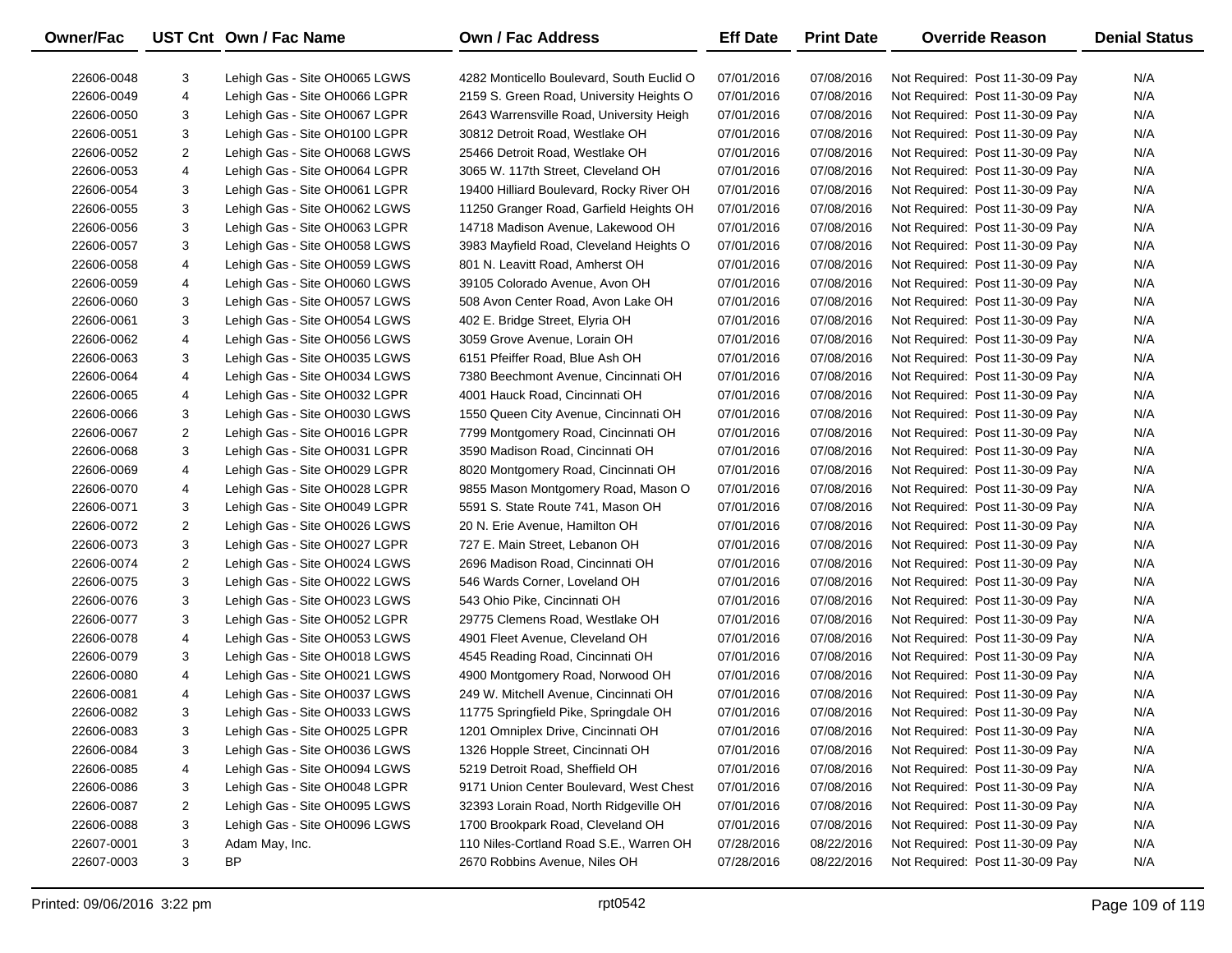| Owner/Fac  |                | UST Cnt Own / Fac Name                 | <b>Own / Fac Address</b>                  | <b>Eff Date</b> | <b>Print Date</b> | <b>Override Reason</b>          | <b>Denial Status</b> |
|------------|----------------|----------------------------------------|-------------------------------------------|-----------------|-------------------|---------------------------------|----------------------|
| 22607-0004 | 3              | <b>BP</b>                              | 1290 E. Market Street, Warren OH          | 07/28/2016      | 08/22/2016        | Not Required: Post 11-30-09 Pay | N/A                  |
| 22608-0001 | 3              | Kennedy Avenue Food Mart               | 5361 Kennedy Avenue, Cincinnati OH        | 07/01/2016      | 06/28/2016        | Not Required: Post 11-30-09 Pay | N/A                  |
| 22609-0002 | 5              | Nandini Oil, LLC                       | 700 Dalton Avenue, Cincinnati OH          | 07/01/2016      | 06/28/2016        | Not Required: Post 11-30-09 Pay | N/A                  |
| 22611-0001 | $\overline{c}$ | Great Lakeview, LLC                    | 11005 St Clair Avenue, Cleveland OH       | 07/01/2016      | 06/28/2016        | Not Required: Post 11-30-09 Pay | N/A                  |
| 22613-0001 | $\mathbf{1}$   | Northside Medical Center               | 500 Gypsy Lane, Youngstown OH             | 07/01/2016      | 06/28/2016        | Not Required: Post 11-30-09 Pay | N/A                  |
| 22617-0001 | $\overline{c}$ | Royal Gas Mart                         | 2850 W. 25th Street, Cleveland OH         | 07/01/2016      | 07/08/2016        | Not Required: Post 11-30-09 Pay | N/A                  |
| 22619-0001 | 3              | <b>Gateway Express</b>                 | 305 Clayton Street, Toledo OH             | 07/01/2016      | 08/08/2016        | Not Required: Post 11-30-09 Pay | N/A                  |
| 22620-0001 | $\overline{c}$ | WBS Columbus, LLC                      | 770 W. Broad Street, Columbus OH          | 07/01/2016      | 08/08/2016        | Not Required: Post 11-30-09 Pay | N/A                  |
| 22624-0001 | 3              | Haque Food Mart                        | 839 N. Hague Avenue, Columbus OH          | 07/01/2016      | 07/08/2016        | Not Required: Post 11-30-09 Pay | N/A                  |
| 22625-0001 | 4              | Five Points Marathon, LLC              | 969 E. 152nd Street, Cleveland OH         | 07/01/2016      | 06/28/2016        | Not Required: Post 11-30-09 Pay | N/A                  |
| 22626-0001 | 4              | ATM 42 Investments, LLC                | 935 US Highway 42 NE, London OH           | 08/15/2016      | 09/02/2016        | Not Required: Post 11-30-09 Pay | N/A                  |
| 22632-0001 | 3              | <b>Best Oil</b>                        | 1822 Mahoning Avenue, Youngstown OH       | 07/01/2016      | 06/28/2016        | Not Required: Post 11-30-09 Pay | N/A                  |
| 22634-0001 | 3              | Habbas Enterprises, LLC                | 6310 N. Center Street, Mentor OH          | 07/01/2016      | 07/25/2016        | Not Required: Post 11-30-09 Pay | N/A                  |
| 22636-0001 | 4              | Gurnam S. Lealh Property               | 134 E. Tuscarawas Avenue, Barberton OH    | 07/05/2016      | 08/08/2016        | Not Required: Post 11-30-09 Pay | N/A                  |
| 22638-0001 | 4              | Gas USA                                | 4126 Pearl Road, Cleveland OH             | 08/11/2016      | 08/22/2016        | Not Required: Post 11-30-09 Pay | N/A                  |
| 22644-0001 | 4              | Sahib Petroleum, LLC                   | 2455 Compton Road, Cincinnati OH          | 07/14/2016      | 08/08/2016        | Not Required: Post 11-30-09 Pay | N/A                  |
| 22645-0001 | 1              | Shenandoah General Store               | 12 State Route 603 W., Shiloh OH          | 07/01/2016      | 07/25/2016        | Not Required: Post 11-30-09 Pay | N/A                  |
| 22646-0001 | 4              | Hanoverton One Stop                    | 9889 State Route 9, Hanoverton OH         | 07/01/2016      | 06/28/2016        | Not Required: Post 11-30-09 Pay | N/A                  |
| 22649-0001 | 4              | Valley View Food, LLC                  | 1992 Elm Road NE, Warren OH               | 07/11/2016      | 08/08/2016        | Not Required: Post 11-30-09 Pay | N/A                  |
| 22650-0001 | 3              | Dayton Marathon                        | 1845 N. Main Street, Dayton OH            | 07/01/2016      | 08/22/2016        | Not Required: Post 11-30-09 Pay | N/A                  |
| 22651-0001 | 3              | <b>Convenient Food Mart</b>            | 3119 Hubbard Road, Madison OH             | 07/01/2016      | 07/25/2016        | Not Required: Post 11-30-09 Pay | N/A                  |
| 22654-0001 | 3              | 5501 Bigger Road Petroleum, LLC        | 5501 Bigger Road, Kettering OH            | 07/01/2016      | 06/28/2016        | Not Required: Post 11-30-09 Pay | N/A                  |
| 22655-0001 | 3              | South High Sunoco                      | 1690 S. High Street, Columbus OH          | 07/01/2016      | 07/08/2016        | Not Required: Post 11-30-09 Pay | N/A                  |
| 22656-0001 | 3              | B & K Beverage, LLC                    | 42 W. Main Street, Salineville OH         | 07/01/2016      | 06/28/2016        | Not Required: Post 11-30-09 Pay | N/A                  |
| 22657-0001 | $\mathbf{1}$   | Saia Motor Freight Line LLC            | 3010 E Crescentville Road, West Chester C | 07/01/2016      | 06/28/2016        | Not Required: Post 11-30-09 Pay | N/A                  |
| 22657-0002 | $\mathbf{1}$   | Saia Motor Freight Toledo              | 1919 E Manhattan Blvd, Toledo OH          | 07/01/2016      | 06/28/2016        | Not Required: Post 11-30-09 Pay | N/A                  |
| 22661-0001 | $\overline{c}$ | Lefferson Food Mart                    | 4301 Lefferson Road, Middletown OH        | 07/01/2016      | 08/08/2016        | Not Required: Post 11-30-09 Pay | N/A                  |
| 22662-0001 | 6              | Arpita Properties, LLC                 | 15 S. State Street, Phillipsburg OH       | 07/01/2016      | 08/08/2016        | Not Required: Post 11-30-09 Pay | N/A                  |
| 22663-0001 | 3              | Colorado Avenue Partners, LLC          | 1800 Colorado Avenue, Lorain OH           | 07/01/2016      | 06/28/2016        | Not Required: Post 11-30-09 Pay | N/A                  |
| 22665-0001 | $\mathbf{1}$   | Lakefront Lines, Inc.                  | 4991 Factory Drive, Fairfield OH          | 07/01/2016      | 07/25/2016        | Not Required: Post 11-30-09 Pay | N/A                  |
| 22665-0002 | $\overline{2}$ | Lakefront Lines, Inc.                  | 13315 Brookpark Road, Brookpark OH        | 07/01/2016      | 07/25/2016        | Not Required: Post 11-30-09 Pay | N/A                  |
| 22665-0003 | $\mathbf{1}$   | Lakefront Lines, Inc.                  | 3152 Hill Avenue, Toledo OH               | 07/01/2016      | 07/25/2016        | Not Required: Post 11-30-09 Pay | N/A                  |
| 22665-0004 | $\mathbf{1}$   | Lakefront Lines, Inc.                  | 3152 17th Avenue, Columbus OH             | 07/01/2016      | 07/25/2016        | Not Required: Post 11-30-09 Pay | N/A                  |
| 22669-0001 | 3              | Zeelex Enterprises, LLC                | 10602 Pleasant Valley Road, Parma OH      | 07/05/2016      | 08/08/2016        | Not Required: Post 11-30-09 Pay | N/A                  |
| 22671-0001 | 3              | RO 2091 Grafton, Inc.                  | 2091 Grafton Road, Elyria OH              | 07/01/2016      | 07/25/2016        | Not Required: Post 11-30-09 Pay | N/A                  |
| 22675-0001 | 3              | Keowee Fuel Services, LLC              | 1535 N. Keowee Street, Dayton OH          | 07/01/2016      | 08/08/2016        | Not Required: Post 11-30-09 Pay | N/A                  |
| 22677-0001 | 3              | Guilford Dairy Bar, LLC                | 32660 Guilford Road, Lisbon OH            | 07/01/2016      | 08/08/2016        | Not Required: Post 11-30-09 Pay | N/A                  |
| 22679-0001 | 2              | Medina Petroleum, Inc.                 | 6392 Lafayette Road, Medina OH            | 07/05/2016      | 08/08/2016        | Not Required: Post 11-30-09 Pay | N/A                  |
| 22682-0001 | 2              | 5503 Norton, LLC                       | 5503 Norton Road, Grove City OH           | 07/28/2016      | 08/22/2016        | Not Required: Post 11-30-09 Pay | N/A                  |
| 22685-0001 | 3              | Alt's Gas Station, LLC                 | 207 S. High Street, Columbus Grove OH     | 07/01/2016      | 06/28/2016        | Not Required: Post 11-30-09 Pay | N/A                  |
| 22689-0001 | 3              | Rolanano, Ltd.                         | 1683 State Road, Cuyahoga Falls OH        | 07/01/2016      | 07/08/2016        | Not Required: Post 11-30-09 Pay | N/A                  |
| 22692-0001 | 3              | Shah's J.T., LLC                       | 912 W. Galbraith Road, Cincinnati OH      | 07/01/2016      | 07/08/2016        | Not Required: Post 11-30-09 Pay | N/A                  |
| 22693-0001 | $\overline{2}$ | Southern Loggers Cooperative Chillicot | 2396 Bridge Street, Chillicothe OH        | 07/01/2016      | 06/28/2016        | Not Required: Post 11-30-09 Pay | N/A                  |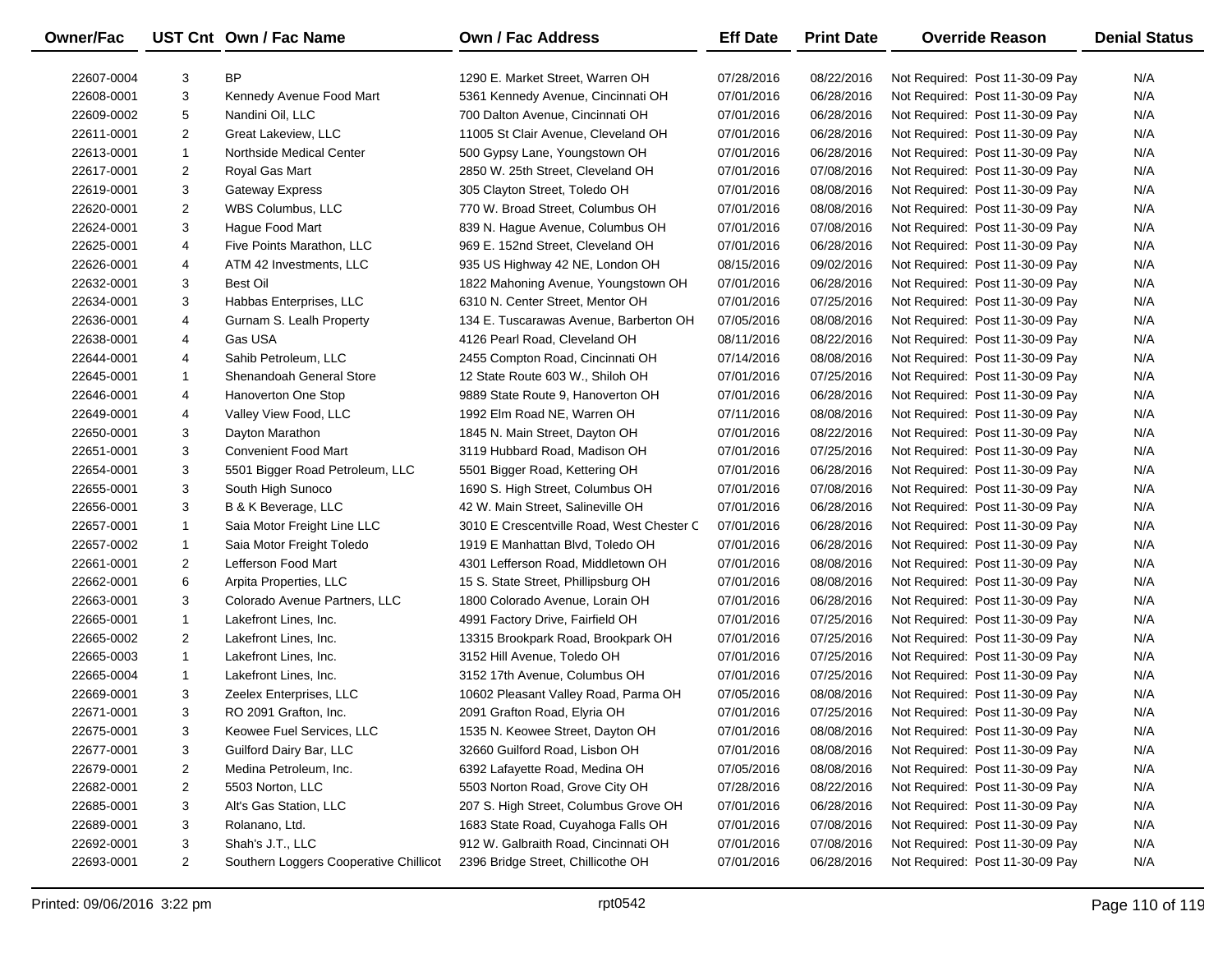| Owner/Fac  |                         | UST Cnt Own / Fac Name        | <b>Own / Fac Address</b>                  | <b>Eff Date</b> | <b>Print Date</b> | <b>Override Reason</b>          | <b>Denial Status</b> |
|------------|-------------------------|-------------------------------|-------------------------------------------|-----------------|-------------------|---------------------------------|----------------------|
| 22695-0001 | 4                       | Pari Oil, LLC                 | 1398 State Route 131, Milford OH          | 07/01/2016      | 06/28/2016        | Not Required: Post 11-30-09 Pay | N/A                  |
| 22707-0001 | 3                       | Kiser Lake Petroleum, LLC     | 5726 N. State Route 235, Conover OH       | 07/01/2016      | 08/08/2016        | Not Required: Post 11-30-09 Pay | N/A                  |
| 22710-0001 | 6                       | Anna Truck Stop, LLC          | 14262 State Route 119, Anna OH            | 07/01/2016      | 06/28/2016        | Not Required: Post 11-30-09 Pay | N/A                  |
| 22711-0001 | 5                       | Bud's One Stop, LLC           | 101 W. Main Street, McArthur OH           | 07/01/2016      | 07/25/2016        | Not Required: Post 11-30-09 Pay | N/A                  |
| 22711-0002 | 4                       | Cheshire Food Shop            | 7828 State Route 7 N, Cheshire OH         | 07/01/2016      | 07/25/2016        | Not Required: Post 11-30-09 Pay | N/A                  |
| 22713-0001 | 3                       | Eshaan Properties, LLC        | 5104 Lake Road W., Ashtabula OH           | 07/01/2016      | 07/08/2016        | Not Required: Post 11-30-09 Pay | N/A                  |
| 22725-0001 | 4                       | Rama Tika Retails, LLC        | 1368 N. Main Street, Mansfield OH         | 07/01/2016      | 08/08/2016        | Not Required: Post 11-30-09 Pay | N/A                  |
| 22725-0002 | 3                       | Friends Food Mart Facility #2 | 1605 West Fourth Street, Mansfield OH     | 07/01/2016      | 08/08/2016        | Not Required: Post 11-30-09 Pay | N/A                  |
| 22727-0001 | 3                       | Shopwise Foods                | 704 E. Main Street, Warsaw OH             | 07/01/2016      | 06/28/2016        | Not Required: Post 11-30-09 Pay | N/A                  |
| 22729-0001 | $\mathbf{1}$            | C-Z Company                   | 557 E. Tallmadge Avenue, Akron OH         | 07/01/2016      | 06/28/2016        | Not Required: Post 11-30-09 Pay | N/A                  |
| 22732-0001 | 3                       | 28021 Miles Rd., LLC          | 28021 Miles Road, Chagrin Falls OH        | 07/01/2016      | 08/22/2016        | Not Required: Post 11-30-09 Pay | N/A                  |
| 22734-0001 | 3                       | 400 High Street, Inc.         | 410 High Street, Fairport Harbor OH       | 07/01/2016      | 06/28/2016        | Not Required: Post 11-30-09 Pay | N/A                  |
| 22735-0001 | 3                       | 1202 Sunset Enterprises, Inc. | 1202 Sunset Avenue, Springfield OH        | 07/01/2016      | 06/28/2016        | Not Required: Post 11-30-09 Pay | N/A                  |
| 22736-0001 | 4                       | Valero Gas Station            | 322 W. Market Street, Troy OH             | 07/01/2016      | 07/25/2016        | Not Required: Post 11-30-09 Pay | N/A                  |
| 22737-0001 | 4                       | <b>Valero Gas Station</b>     | 1116 Bechtle Avenue, Springfield OH       | 07/01/2016      | 08/22/2016        | Not Required: Post 11-30-09 Pay | N/A                  |
| 22741-0001 | 4                       | Route 53 Service, LLC         | 8910 S. State Route 53, McCutchenville O  | 07/01/2016      | 08/08/2016        | Not Required: Post 11-30-09 Pay | N/A                  |
| 22745-0001 | 3                       | <b>Mobil Mart</b>             | 830 Parsons Avenue, Columbus OH           | 08/24/2016      | 09/02/2016        | Not Required: Post 11-30-09 Pay | N/A                  |
| 22748-0001 | 4                       | Sai Nath Properties, Ltd.     | 129 Western Avenue, Chillicothe OH        | 07/01/2016      | 06/28/2016        | Not Required: Post 11-30-09 Pay | N/A                  |
| 22748-0002 | 4                       | <b>HSB Mart</b>               | 901 Main Street, Belpre OH                | 07/01/2016      | 06/28/2016        | Not Required: Post 11-30-09 Pay | N/A                  |
| 22749-0001 | 3                       | 7941 Ravenna, LLC             | 7941 Ravenna Road, Painesville OH         | 07/01/2016      | 06/28/2016        | Not Required: Post 11-30-09 Pay | N/A                  |
| 22760-0001 | 1                       | Stream's Edge Properties, LLC | 8150 Tyler Boulevard, Mentor OH           | 07/01/2016      | 06/28/2016        | Not Required: Post 11-30-09 Pay | N/A                  |
| 22760-0002 | 1                       | Stream's Edge Properties, LLC | 103 Cairns Road, Mansfield OH             | 07/01/2016      | 06/28/2016        | Not Required: Post 11-30-09 Pay | N/A                  |
| 22764-0001 | 4                       | Fast Trac #107                | 310 Boardman-Canfield Road, Youngstow     | 07/01/2016      | 08/08/2016        | Not Required: Post 11-30-09 Pay | N/A                  |
| 22764-0002 | 3                       | Fast Trac #108                | 1090 Boardman-Poland Road, Poland OH      | 07/01/2016      | 08/08/2016        | Not Required: Post 11-30-09 Pay | N/A                  |
| 22764-0003 | 3                       | Fast Trac #106                | 735 McCartney Road, Youngstown OH         | 07/01/2016      | 08/08/2016        | Not Required: Post 11-30-09 Pay | N/A                  |
| 22764-0004 | 4                       | Fast Trac #104                | 2720 Salt Springs Road, Girard OH         | 07/01/2016      | 08/08/2016        | Not Required: Post 11-30-09 Pay | N/A                  |
| 22764-0005 | 4                       | Xpress Fuel Properties, LLC   | 51 East Marshall Road, McDonald OH        | 07/01/2016      | 08/08/2016        | Not Required: Post 11-30-09 Pay | N/A                  |
| 22764-0006 | 4                       | Fast Trac #109                | 3602 Mahoning Road, Youngstown OH         | 07/01/2016      | 08/08/2016        | Not Required: Post 11-30-09 Pay | N/A                  |
| 22764-0007 | 3                       | Fast Trac #103                | 599 E. Main Street, Canfield OH           | 07/01/2016      | 08/08/2016        | Not Required: Post 11-30-09 Pay | N/A                  |
| 22764-0008 | 4                       | Fast Trac #110                | 890 N. Canfield-Niles Road, Youngstown O  | 07/01/2016      | 08/08/2016        | Not Required: Post 11-30-09 Pay | N/A                  |
| 22764-0009 | 3                       | Fast Trac #111                | 5502 Mahoning Avenue, Youngstown OH       | 07/01/2016      | 08/08/2016        | Not Required: Post 11-30-09 Pay | N/A                  |
| 22764-0010 | 4                       | Fast Trac #105                | 2703 Belmont Avenue, Youngstown OH        | 07/01/2016      | 08/08/2016        | Not Required: Post 11-30-09 Pay | N/A                  |
| 22765-0001 | $\mathbf{1}$            | <b>WKBN-TV</b>                | 3930 Sunset Boulevard, Youngstown OH      | 07/01/2016      | 06/28/2016        | Not Required: Post 11-30-09 Pay | N/A                  |
| 22766-0001 | 3                       | <b>Forest Park Sunoco</b>     | 11010 Southland Boulevard, Forest Park O  | 08/03/2016      | 08/22/2016        | Not Required: Post 11-30-09 Pay | N/A                  |
| 22768-0001 | 3                       | Jenine, LLC - Gasland         | 945 Lincoln Avenue, Steubenville OH       | 07/01/2016      | 06/28/2016        | Not Required: Post 11-30-09 Pay | N/A                  |
| 22771-0001 | 3                       | <b>BP Babbitt</b>             | 24310 Lakeland Boulevard, Euclid OH       | 07/01/2016      | 08/08/2016        | Not Required: Post 11-30-09 Pay | N/A                  |
| 22774-0001 | 3                       | <b>Bluelick Oil, LLC</b>      | 3550 E. Bluelick Road, Lima OH            | 07/01/2016      | 06/28/2016        | Not Required: Post 11-30-09 Pay | N/A                  |
| 22779-0001 | 2                       | Bryan Wash N Fill             | 1114 S. Main Streeet, Bryan OH            | 07/01/2016      | 06/28/2016        | Not Required: Post 11-30-09 Pay | N/A                  |
| 22781-0001 | 2                       | The Chefs' Warehouse, Inc.    | 619 Linn Street, Cincinnati OH            | 07/01/2016      | 06/28/2016        | Not Required: Post 11-30-09 Pay | N/A                  |
| 22782-0001 | 3                       | McCauly's Carry Out           | 6788 Fields Ertel Road, Sharonville OH    | 07/01/2016      | 06/28/2016        | Not Required: Post 11-30-09 Pay | N/A                  |
| 22783-0001 | 3                       | Seville Bulk Plant            | 11 Market Street, Seville OH              | 07/01/2016      | 06/28/2016        | Not Required: Post 11-30-09 Pay | N/A                  |
| 22786-0001 | $\overline{\mathbf{c}}$ | Seville Petroleum, LLC        | 190 Center Street, Seville OH             | 07/05/2016      | 08/08/2016        | Not Required: Post 11-30-09 Pay | N/A                  |
| 22787-0001 | 4                       | <b>Ereeny Corporation</b>     | 1585 E. Dublin Granville Road, Columbus C | 07/25/2016      | 08/22/2016        | Not Required: Post 11-30-09 Pay | N/A                  |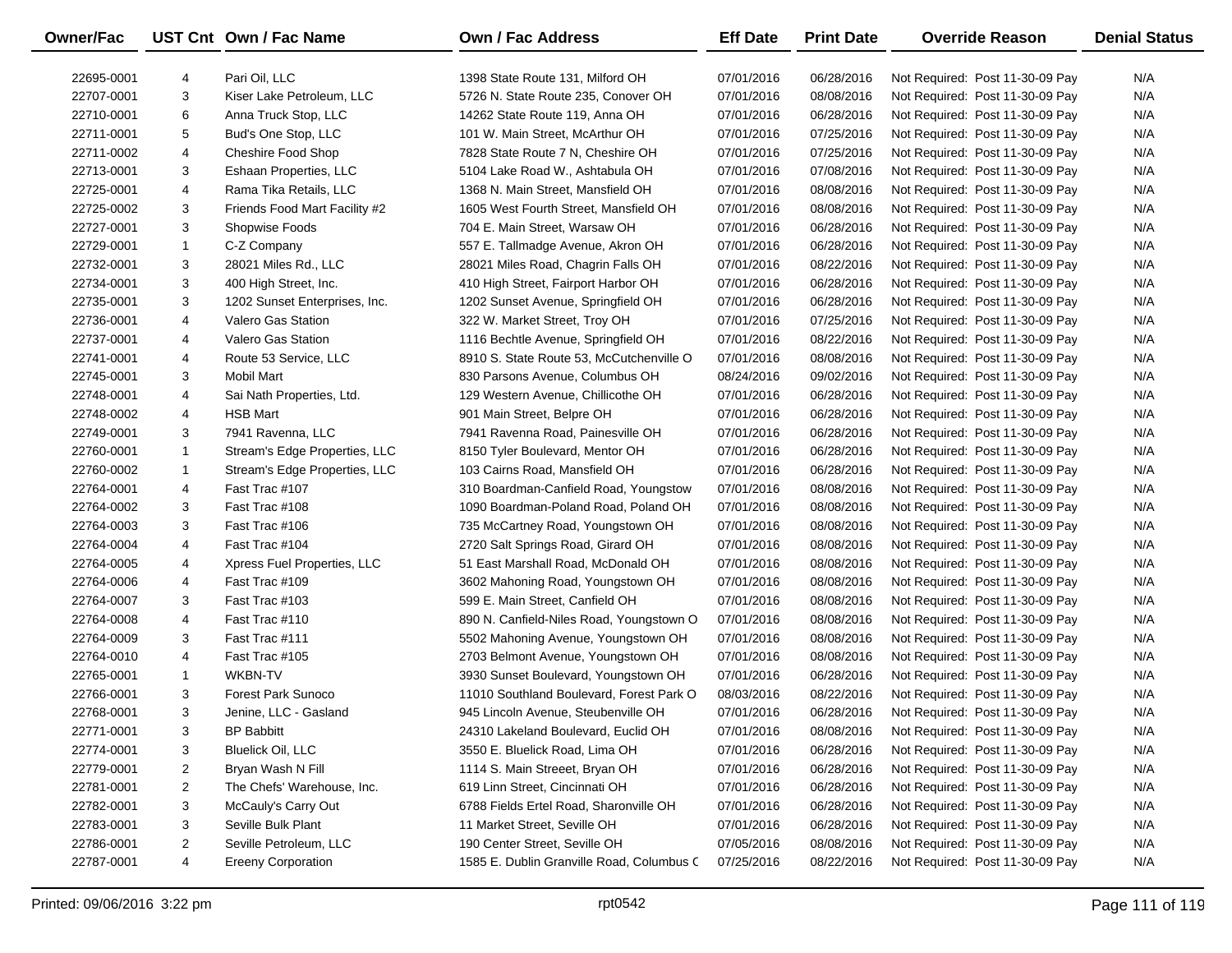| Owner/Fac  |                | UST Cnt Own / Fac Name              | <b>Own / Fac Address</b>                                                     | <b>Eff Date</b> | <b>Print Date</b> | <b>Override Reason</b>          | <b>Denial Status</b> |
|------------|----------------|-------------------------------------|------------------------------------------------------------------------------|-----------------|-------------------|---------------------------------|----------------------|
| 22788-0001 | 3              | <b>Waverly Valero</b>               | 11044 US Route 23, Waverly OH                                                | 07/01/2016      | 07/08/2016        | Not Required: Post 11-30-09 Pay | N/A                  |
| 22791-0001 | 4              |                                     | Indian Creek RV and Campground Resor 4710 Lake Road E., Geneva On The Lake ( | 07/01/2016      | 09/02/2016        | Not Required: Post 11-30-09 Pay | N/A                  |
| 22794-0001 | 3              | 27645 Lorain Road, LLC              | 27645 Lorain Road, North Olmsted OH                                          | 07/01/2016      | 06/28/2016        | Not Required: Post 11-30-09 Pay | N/A                  |
| 22797-0001 | 3              | Weaver's, LLC                       | 13352 US Highway 52, Friendship OH                                           | 07/01/2016      | 07/25/2016        | Not Required: Post 11-30-09 Pay | N/A                  |
| 22798-0001 | $\overline{c}$ | Hadico DBA Sunoco                   | 2051 Lisbon Road, East Liverpool OH                                          | 07/01/2016      | 08/22/2016        | Not Required: Post 11-30-09 Pay | N/A                  |
| 22799-0001 | 3              | John Q. Todd                        | 13408 State Route 164, Lisbon OH                                             | 07/01/2016      | 06/28/2016        | Not Required: Post 11-30-09 Pay | N/A                  |
| 22801-0001 | $\overline{2}$ | Irondale Bus Garage                 | 91 Rural Way, Irondale OH                                                    | 08/01/2016      | 08/22/2016        | Not Required: Post 11-30-09 Pay | N/A                  |
| 22804-0001 | $\overline{2}$ | Riverside Valero                    | 228 North Bridge Street, Chillicothe OH                                      | 07/01/2016      | 07/08/2016        | Not Required: Post 11-30-09 Pay | N/A                  |
| 22808-0001 | 3              | <b>Bp</b>                           | 3949 Spring Grove Avenue, Cincinnati OH                                      | 07/01/2016      | 07/08/2016        | Not Required: Post 11-30-09 Pay | N/A                  |
| 22809-0001 | 4              | SS Petroleum, Inc.                  | 23255 State Route 4, Marysville OH                                           | 07/01/2016      | 06/28/2016        | Not Required: Post 11-30-09 Pay | N/A                  |
| 22810-0001 | 3              | Neha & Richel Inc.                  | 7436 Wooster Pike, Cincinnati OH                                             | 07/01/2016      | 06/28/2016        | Not Required: Post 11-30-09 Pay | N/A                  |
| 22821-0001 | 5              | Williamsburg Market Inc.            | 609 W Main St, Williamsburg OH                                               | 07/01/2016      | 06/28/2016        | Not Required: Post 11-30-09 Pay | N/A                  |
| 22822-0001 | 4              | <b>Lancaster Shell</b>              | 2610 N. Columbus Street, Lancaster OH                                        | 07/01/2016      | 07/08/2016        | Not Required: Post 11-30-09 Pay | N/A                  |
| 22825-0001 | $\overline{c}$ | Spearman's Restaurant               | 26155 Coshocton Road, Howard OH                                              | 07/18/2016      | 08/08/2016        | Not Required: Post 11-30-09 Pay | N/A                  |
| 22826-0001 | $\overline{c}$ | Allan Grove LLC                     | 3139 Grove Avenue, Lorain OH                                                 | 07/01/2016      | 06/28/2016        | Not Required: Post 11-30-09 Pay | N/A                  |
| 22827-0001 | $\mathbf{1}$   | Crites Holdings, LLC                | 1000 Findlay Road, Lima OH                                                   | 07/01/2016      | 07/08/2016        | Not Required: Post 11-30-09 Pay | N/A                  |
| 22830-0001 | 4              | Quick One Stop                      | 35595 US Highway 35, Chillicothe OH                                          | 07/01/2016      | 07/25/2016        | Not Required: Post 11-30-09 Pay | N/A                  |
| 22832-0001 | 5              | Sunoco                              | 11209 State Road, North Royalton OH                                          | 07/01/2016      | 06/28/2016        | Not Required: Post 11-30-09 Pay | N/A                  |
| 22833-0001 | 3              | Pearl Bradly Citco                  | 5385 Pearl Road, Parma OH                                                    | 07/01/2016      | 07/08/2016        | Not Required: Post 11-30-09 Pay | N/A                  |
| 22835-0001 | $\mathbf{1}$   | <b>Burkhardt Farms LLC</b>          | 4295 Monnett New Winchester Rd, Bucyru                                       | 07/29/2016      | 08/22/2016        | Not Required: Post 11-30-09 Pay | N/A                  |
| 22836-0001 | 4              | Yankee Marathon                     | 1824 Oxford State Road, Middletown OH                                        | 07/01/2016      | 06/28/2016        | Not Required: Post 11-30-09 Pay | N/A                  |
| 22837-0001 | $\overline{c}$ | <b>Ohio City Express</b>            | 511 West Carmean Street, Ohio City OH                                        | 07/01/2016      | 06/28/2016        | Not Required: Post 11-30-09 Pay | N/A                  |
| 22840-0001 | 4              | Midd-Town Carryout Drive-Thru       | 2000 Central Avenue, Middletown OH                                           | 07/01/2016      | 08/08/2016        | Not Required: Post 11-30-09 Pay | N/A                  |
| 22842-0001 | 4              | East Liverpool King's Carryout, Inc | 2371 Lisbon Street, East Liverpool OH                                        | 07/01/2016      | 07/25/2016        | Not Required: Post 11-30-09 Pay | N/A                  |
| 22847-0001 | 5              | Little General Stores, Inc.         | 5321 Washington Rd, Albany OH                                                | 07/01/2016      | 06/28/2016        | Not Required: Post 11-30-09 Pay | N/A                  |
| 22849-0001 | 3              | BP On Reading                       | 8400 Reading Road, Cincinnati OH                                             | 07/01/2016      | 06/28/2016        | Not Required: Post 11-30-09 Pay | N/A                  |
| 22853-0001 | $\mathbf{1}$   | Joshua Bult                         | 2435 Shepler Church Avenue, Canton OH                                        | 07/01/2016      | 06/28/2016        | Not Required: Post 11-30-09 Pay | N/A                  |
| 22854-0001 | $\mathbf{1}$   | Rush Truck Centers of Ohio, Inc.    | 7655 Poe Avenue, Dayton OH                                                   | 07/01/2016      | 07/25/2016        | Not Required: Post 11-30-09 Pay | N/A                  |
| 22854-0002 | $\mathbf{1}$   | Rush Truck Centers of Ohio, Inc.    | 11775 Highway Drive, Cincinnati OH                                           | 07/01/2016      | 07/25/2016        | Not Required: Post 11-30-09 Pay | N/A                  |
| 22859-0001 | 5              | East 110 St Clair Properties LLC    | 6947 Saint Clair Avenue, Cleveland OH                                        | 07/01/2016      | 06/28/2016        | Not Required: Post 11-30-09 Pay | N/A                  |
| 22860-0001 | $\overline{c}$ | Marathon Refugee LLC                | 6750 Refugee Road, Columbus OH                                               | 07/01/2016      | 06/28/2016        | Not Required: Post 11-30-09 Pay | N/A                  |
| 22867-0001 | 3              | Super USA Food Store                | 1680 South Lincoln Avenue, Salem OH                                          | 07/01/2016      | 06/28/2016        | Not Required: Post 11-30-09 Pay | N/A                  |
| 22868-0001 | 3              | Sammy's Food Mart                   | 306 West Richmond Pike, Eaton OH                                             | 07/01/2016      | 06/28/2016        | Not Required: Post 11-30-09 Pay | N/A                  |
| 22869-0001 | 4              | U Save Food Mart                    | 66190 Hendrysburg Road, Barnesville OH                                       | 07/01/2016      | 06/28/2016        | Not Required: Post 11-30-09 Pay | N/A                  |
| 22870-0001 | 3              | A-1-Mobil                           | 726 West Broad Street, Columbus OH                                           | 07/01/2016      | 08/22/2016        | Not Required: Post 11-30-09 Pay | N/A                  |
| 22870-0002 | 3              | A - 1 Mart Plus                     | 895 Columbus Avenue, Lebanon OH                                              | 07/01/2016      | 08/22/2016        | Not Required: Post 11-30-09 Pay | N/A                  |
| 22871-0001 | 1              | Allstate Insurance Company          | 75 West Executive Parkway, Hudson OH                                         | 07/01/2016      | 06/28/2016        | Not Required: Post 11-30-09 Pay | N/A                  |
| 22872-0001 | 2              | <b>BBB Gasoline</b>                 | 33 West Walnut Street, Painesville OH                                        | 07/01/2016      | 06/28/2016        | Not Required: Post 11-30-09 Pay | N/A                  |
| 22873-0001 | 2              | B & B Food Mart, LLC                | 101 East Main Street, Union City OH                                          | 07/01/2016      | 06/28/2016        | Not Required: Post 11-30-09 Pay | N/A                  |
| 22875-0001 | 3              | Hanini - Union Marathon             | 11602 Union Avenue, Cleveland OH                                             | 07/01/2016      | 08/22/2016        | Not Required: Post 11-30-09 Pay | N/A                  |
| 22879-0001 | $\overline{2}$ | Triad Engineering & Contracting Co. | 9715 Clinton Road, Brooklyn OH                                               | 07/01/2016      | 06/28/2016        | Not Required: Post 11-30-09 Pay | N/A                  |
| 22883-0001 | $\mathbf{1}$   | Mondelez Global, LLC                | 2221 Front Street, Toledo OH                                                 | 07/01/2016      | 06/28/2016        | Not Required: Post 11-30-09 Pay | N/A                  |
| 22884-0001 | 3              | SIM7, Inc.                          | 2501 Dryden Road, Moraine OH                                                 | 07/01/2016      | 07/25/2016        | Not Required: Post 11-30-09 Pay | N/A                  |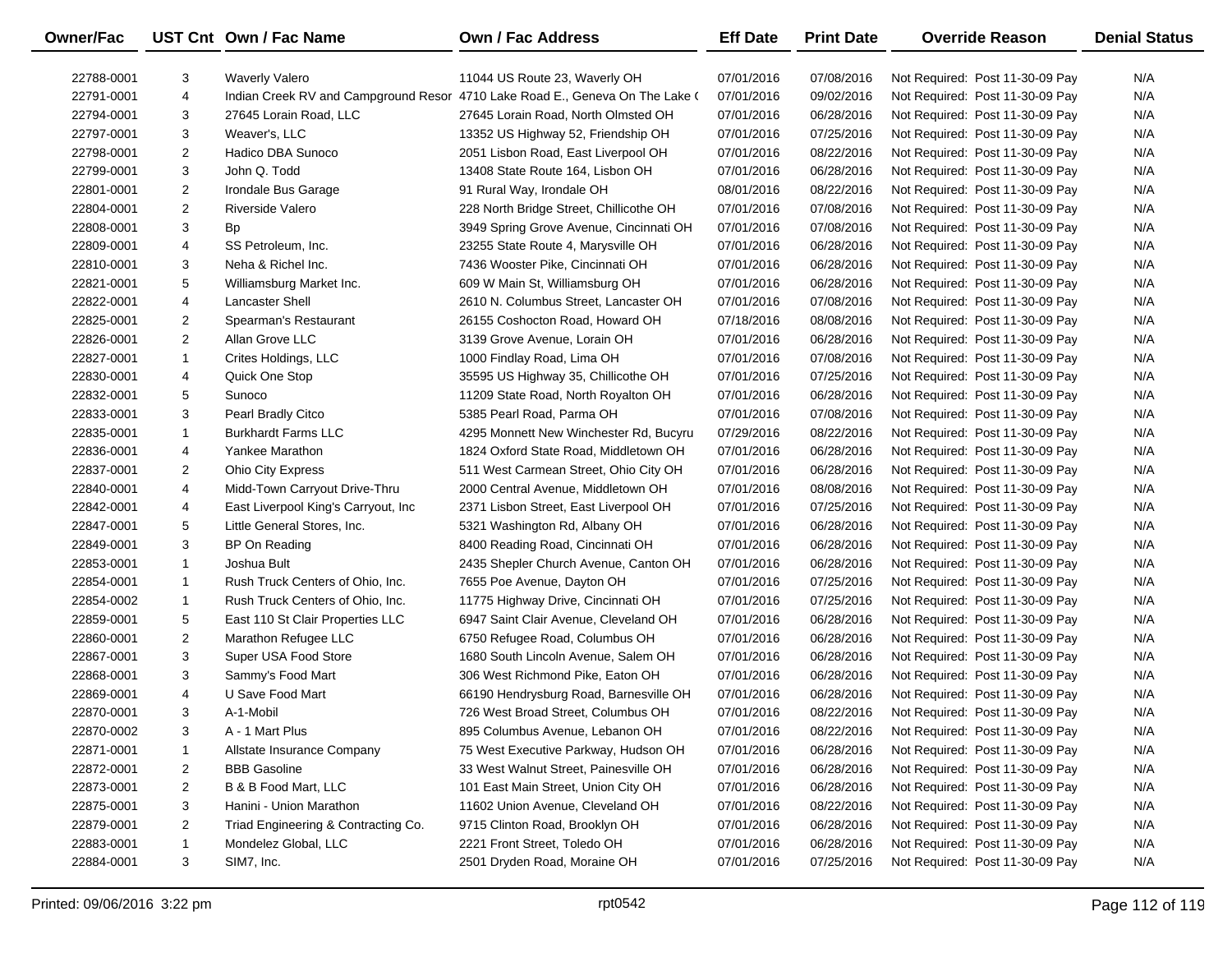| <b>Owner/Fac</b> |                | UST Cnt Own / Fac Name                                                    | <b>Own / Fac Address</b>                 | <b>Eff Date</b> | <b>Print Date</b> | <b>Override Reason</b>          | <b>Denial Status</b> |
|------------------|----------------|---------------------------------------------------------------------------|------------------------------------------|-----------------|-------------------|---------------------------------|----------------------|
| 22887-0001       | $\overline{2}$ | <b>Harrison Shamrock</b>                                                  | 4150 Harrison Ave, Cincinnati OH         | 07/01/2016      | 08/08/2016        | Not Required: Post 11-30-09 Pay | N/A                  |
| 22888-0001       | 4              | <b>MNH Marathon LLC</b>                                                   | 2098 James E Sauls Sr Drive, Batavia OH  | 07/01/2016      | 06/28/2016        | Not Required: Post 11-30-09 Pay | N/A                  |
| 22889-0001       | 3              | Tim's 93 Gas & Go LLC                                                     | 2986 State Route 93, Ironton OH          | 07/01/2016      | 08/08/2016        | Not Required: Post 11-30-09 Pay | N/A                  |
| 22890-0001       | 4              | <b>Clark Gas Station</b>                                                  | 936 West North Street, Springfield OH    | 07/01/2016      | 06/28/2016        | Not Required: Post 11-30-09 Pay | N/A                  |
| 22891-0001       | 3              | 5 K Carry Out & Grill                                                     | 1790 E. Melrose Avenue, Findlay OH       | 07/01/2016      | 06/28/2016        | Not Required: Post 11-30-09 Pay | N/A                  |
| 22894-0001       | 4              | American Freedom Energy, LLC                                              | S 430 State Route 109, Liberty Center OH | 07/01/2016      | 07/25/2016        | Not Required: Post 11-30-09 Pay | N/A                  |
| 22901-0001       | 4              | <b>Quick Stop</b>                                                         | 1827 State Route 505, Feesburg OH        | 07/01/2016      | 07/25/2016        | Not Required: Post 11-30-09 Pay | N/A                  |
| 22904-0001       | 4              | Amazing Clark LLC                                                         | 603 Findlay Road, Lima OH                | 07/01/2016      | 07/25/2016        | Not Required: Post 11-30-09 Pay | N/A                  |
| 22905-0001       | 3              | <b>SSJ Petroleum LLC</b>                                                  | 1041 Findlay Road, Lima OH               | 07/01/2016      | 06/28/2016        | Not Required: Post 11-30-09 Pay | N/A                  |
| 22908-0001       | 5              | Shell                                                                     | 352 W. Court Street, Washington Court Ho | 07/01/2016      | 07/08/2016        | Not Required: Post 11-30-09 Pay | N/A                  |
| 22909-0001       | 3              | Jiya Properties                                                           | 5755 State Route 128, Cleves OH          | 07/01/2016      | 06/28/2016        | Not Required: Post 11-30-09 Pay | N/A                  |
| 22910-0001       | 4              | Jara Properties                                                           | 5968 Springdale Road, Cincinnati OH      | 07/01/2016      | 06/28/2016        | Not Required: Post 11-30-09 Pay | N/A                  |
| 22918-0001       | 3              | Carnegie Gas Inc.                                                         | 8404 Carnegie Avenue, Cleveland OH       | 07/01/2016      | 06/28/2016        | Not Required: Post 11-30-09 Pay | N/A                  |
| 22920-0001       | 3              | Bialy Properties - 320, LLC                                               | 310 W. Mound Street, Circleville OH      | 07/25/2016      | 08/22/2016        | Not Required: Post 11-30-09 Pay | N/A                  |
| 22921-0001       | $\overline{2}$ | Express Lane                                                              | 224 Lancaster Pike, Circleville OH       | 07/01/2016      | 06/28/2016        | Not Required: Post 11-30-09 Pay | N/A                  |
| 22922-0001       | 3              | Gascon, Inc./ Gascon Reality, Inc.                                        | 5068 N. Ridge Road, Perry OH             | 07/01/2016      | 08/08/2016        | Not Required: Post 11-30-09 Pay | N/A                  |
| 22923-0001       | $\overline{2}$ | Midway Quick Mart, Inc.                                                   | 137 E. Huron Street, Jackson OH          | 07/01/2016      | 09/02/2016        | Not Required: Post 11-30-09 Pay | N/A                  |
| 22925-0001       | 5              | Loudonville Drive Thru and Gas                                            | 505 Wooster Road, Loudonville OH         | 07/01/2016      | 07/25/2016        | Not Required: Post 11-30-09 Pay | N/A                  |
| 22928-0001       | 3              | White Eyes Fuel                                                           | 26366 County Road 171, Fresno OH         | 07/01/2016      | 08/08/2016        | Not Required: Post 11-30-09 Pay | N/A                  |
| 22939-0001       | 3              | <b>River Road Food Mart</b>                                               | 5040 River Road, Fairfield OH            | 07/01/2016      | 07/08/2016        | Not Required: Post 11-30-09 Pay | N/A                  |
| 22942-0001       | 5              | 12388 Mayfield Road                                                       | 12388 Mayfield Road, Munson Township O   | 07/01/2016      | 08/08/2016        | Not Required: Post 11-30-09 Pay | N/A                  |
| 22943-0001       | $\mathbf{1}$   | Clinton Memorial Hospital                                                 | 610 West Main Street, Wilmington OH      | 07/01/2016      | 06/28/2016        | Not Required: Post 11-30-09 Pay | N/A                  |
| 22950-0001       | 3              | Patel & Singh, LLC                                                        | 101 Aetna Street, Bridgeport OH          | 07/01/2016      | 06/28/2016        | Not Required: Post 11-30-09 Pay | N/A                  |
| 22953-0001       | $\overline{2}$ | Circle K #5698                                                            | 1574 Kenny Road, Columbus OH             | 07/01/2016      | 07/25/2016        | Not Required: Post 11-30-09 Pay | N/A                  |
| 22964-0001       | $\overline{2}$ | <b>Cornerstone Convenience Store</b>                                      | 48 High Street, Glouster OH              | 07/01/2016      | 08/22/2016        | Not Required: Post 11-30-09 Pay | N/A                  |
| 22967-0001       | 3              | New USA Gas Mart                                                          | 317 Pine Street, Warren OH               | 07/01/2016      | 06/28/2016        | Not Required: Post 11-30-09 Pay | N/A                  |
| 22968-0001       | 4              | <b>Bedford Sunoco</b>                                                     | 667 Northfield Rd, Bedford OH            | 07/01/2016      | 07/08/2016        | Not Required: Post 11-30-09 Pay | N/A                  |
| 22969-0001       | 3              | Aldamen Real Estate LLC                                                   | 2121 Western Ave, Chillicothe OH         | 07/01/2016      | 07/25/2016        | Not Required: Post 11-30-09 Pay | N/A                  |
| 22970-0001       | 3              | Port 37 LLC                                                               | 10840 State Route 37 E, Malta OH         | 07/01/2016      | 06/28/2016        | Not Required: Post 11-30-09 Pay | N/A                  |
| 22972-0001       | 3              | Handy Mart                                                                | 102 South Street, Quincy OH              | 07/25/2016      | 08/22/2016        | Not Required: Post 11-30-09 Pay | N/A                  |
| 22973-0001       | $\mathbf{1}$   | Island Productions, LLC                                                   | 1233 Fox Road, Middle Bass Island OH     | 08/04/2016      | 08/22/2016        | Not Required: Post 11-30-09 Pay | N/A                  |
| 22976-0001       | 3              | Spring Valley Shell dba HK Petroleum L                                    | 899 South Main Street, Centerville OH    | 07/01/2016      | 06/28/2016        | Not Required: Post 11-30-09 Pay | N/A                  |
| 22977-0001       | 4              | Shubh Ashish, LLC dba Marathon, Stop N 43520 Middle Ridge Road, Lorain OH |                                          | 07/01/2016      | 08/08/2016        | Not Required: Post 11-30-09 Pay | N/A                  |
| 22979-0001       | $\overline{2}$ | Morgan's One Trip, LLC                                                    | 244 W. Main Street, Lucas OH             | 07/01/2016      | 07/08/2016        | Not Required: Post 11-30-09 Pay | N/A                  |
| 22981-0001       | 3              | 13100 Madison Avenue LLC                                                  | 13100 Madison Avenue, Lakewood OH        | 07/01/2016      | 08/22/2016        | Not Required: Post 11-30-09 Pay | N/A                  |
| 22982-0001       | -1             | Courtyard at Seasons                                                      | 7300 Dearwester Drive, Cincinnati OH     | 07/29/2016      | 08/22/2016        | Not Required: Post 11-30-09 Pay | N/A                  |
| 22987-0001       | 3              | <b>Coalton Express</b>                                                    | 50 Church Street, Coalton OH             | 07/01/2016      | 07/25/2016        | Not Required: Post 11-30-09 Pay | N/A                  |
| 22989-0001       | 1              | <b>Phillipsburg Airport</b>                                               | 53 North Street Ext, Phillipsburg OH     | 07/01/2016      | 07/25/2016        | Not Required: Post 11-30-09 Pay | N/A                  |
| 22990-0001       | 3              | Memorial One Stop Shop                                                    | 215 Memorial Parkway, Akron OH           | 07/01/2016      | 06/28/2016        | Not Required: Post 11-30-09 Pay | N/A                  |
| 22991-0001       | 1              | MCC-Norwood, LLC                                                          | 4500 Beech Street, Cincinnati OH         | 07/05/2016      | 08/08/2016        | Not Required: Post 11-30-09 Pay | N/A                  |
| 22992-0001       | $\overline{2}$ | <b>HBL Development LLC</b>                                                | 1016 Morse St, Akron OH                  | 07/01/2016      | 07/08/2016        | Not Required: Post 11-30-09 Pay | N/A                  |
| 22993-0001       | 3              | Winton Food Mart                                                          | 6120 Winton Road, Fairfield OH           | 07/01/2016      | 06/28/2016        | Not Required: Post 11-30-09 Pay | N/A                  |
| 22996-0001       | 4              | Williamsburg Property Management Inc.                                     | 15130 Eastwood Road, Williamburg OH      | 07/01/2016      | 08/08/2016        | Not Required: Post 11-30-09 Pay | N/A                  |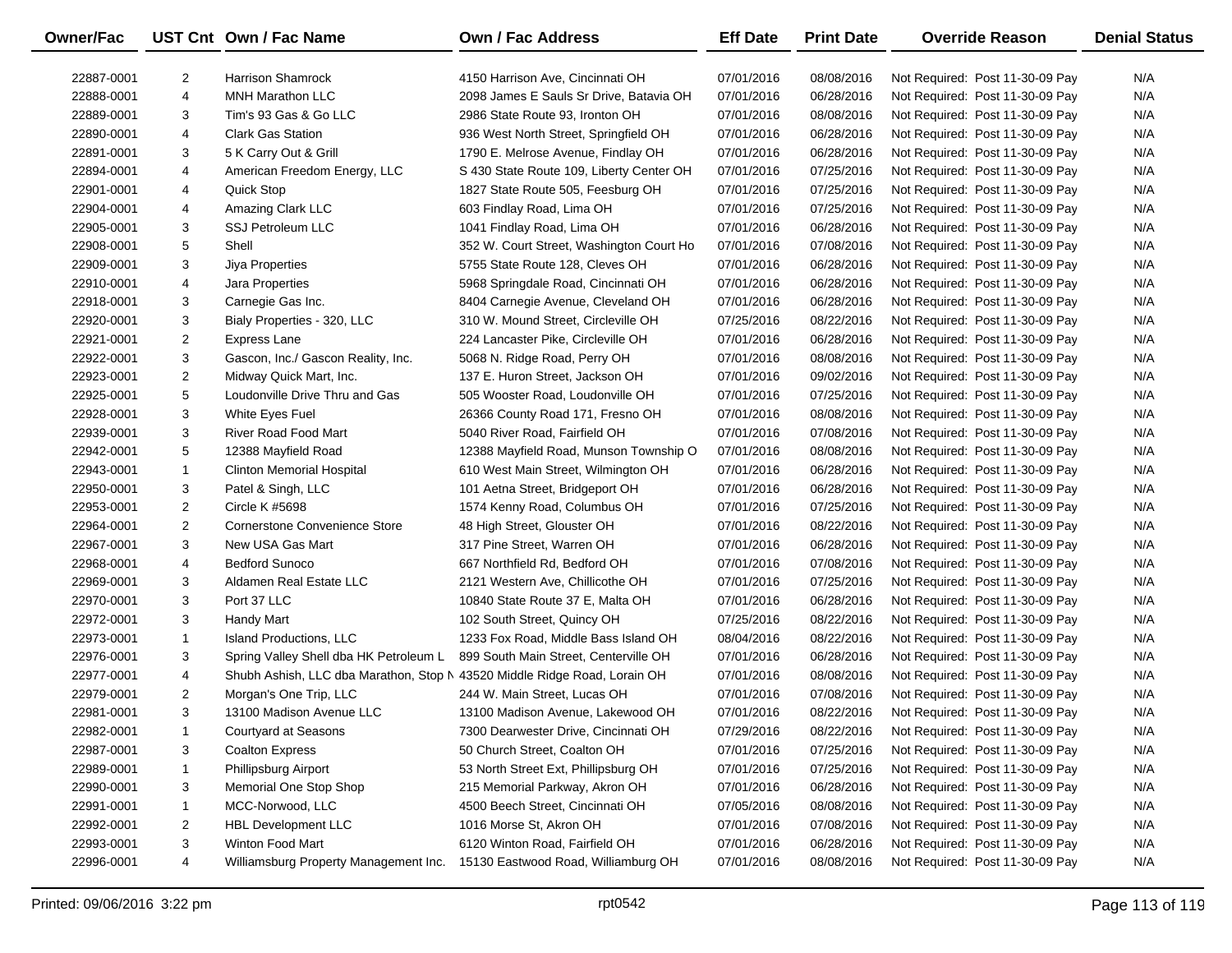| <b>Owner/Fac</b> |                         | UST Cnt Own / Fac Name                                             | <b>Own / Fac Address</b>                 | <b>Eff Date</b> | <b>Print Date</b> | <b>Override Reason</b>          | <b>Denial Status</b> |
|------------------|-------------------------|--------------------------------------------------------------------|------------------------------------------|-----------------|-------------------|---------------------------------|----------------------|
| 22998-0001       | 4                       | Fendi                                                              | 166 N Broad St, Bremen OH                | 07/01/2016      | 06/28/2016        | Not Required: Post 11-30-09 Pay | N/A                  |
| 22999-0001       | 3                       | East 93rd Street Sunoco                                            | 3363 E. 93rd Street, Cleveland OH        | 07/05/2016      | 08/08/2016        | Not Required: Post 11-30-09 Pay | N/A                  |
| 23000-0001       | 3                       | Dill Inc DBA Sunco                                                 | 2850 Grove Avenue, Lorain OH             | 07/01/2016      | 07/25/2016        | Not Required: Post 11-30-09 Pay | N/A                  |
| 23001-0001       | 4                       | Rajreena Enterprises LLC                                           | 3050 Lincoln Way East, Massillon OH      | 07/01/2016      | 06/28/2016        | Not Required: Post 11-30-09 Pay | N/A                  |
| 23003-0001       | 4                       | Dorothy Lane Property, LLC                                         | 3151 E. Dorothy Lane, Kettering OH       | 07/01/2016      | 06/28/2016        | Not Required: Post 11-30-09 Pay | N/A                  |
| 23005-0001       | 4                       | SNS Petroleum, LLC                                                 | 79 E. Main Street, Centerburg OH         | 07/01/2016      | 06/28/2016        | Not Required: Post 11-30-09 Pay | N/A                  |
| 23007-0001       | 4                       | A & J Petroleum Inc.                                               | 213 East Main Street, Gnadenhutten OH    | 07/01/2016      | 06/28/2016        | Not Required: Post 11-30-09 Pay | N/A                  |
| 23008-0001       | 4                       | Dick's Corner                                                      | 101 S. 2nd Street, Coshocton OH          | 07/01/2016      | 07/08/2016        | Not Required: Post 11-30-09 Pay | N/A                  |
| 23012-0001       | 8                       | Legacy Farmers Cooperative                                         | 6566 County Road 236, Findlay OH         | 07/01/2016      | 06/28/2016        | Not Required: Post 11-30-09 Pay | N/A                  |
| 23012-0002       | 3                       | Legacy Farmers Cooperative                                         | 622 W. Lytle Street, Fostoria OH         | 07/01/2016      | 06/28/2016        | Not Required: Post 11-30-09 Pay | N/A                  |
| 23016-0001       | 4                       | 171 Route 95 Shell                                                 | 6022 State Route 95, Mount Gilead OH     | 07/01/2016      | 07/25/2016        | Not Required: Post 11-30-09 Pay | N/A                  |
| 23032-0001       | 3                       | <b>Hutchison Shell</b>                                             | 1402 Bellefontaine Street, Wapakoneta OH | 07/01/2016      | 06/28/2016        | Not Required: Post 11-30-09 Pay | N/A                  |
| 23047-0001       | 3                       | Bowmans Carry Out LLC                                              | 21309 St Rt 125, Blue Creek OH           | 07/01/2016      | 07/08/2016        | Not Required: Post 11-30-09 Pay | N/A                  |
| 23052-0001       | 3                       | DW Realty, Ltd                                                     | 46502 Marietta Road, Caldwell OH         | 08/11/2016      | 08/22/2016        | Not Required: Post 11-30-09 Pay | N/A                  |
| 23057-0001       | 3                       | OM Shri Krishna Inc                                                | 7550 State Route 48, Waynesville OH      | 07/01/2016      | 06/28/2016        | Not Required: Post 11-30-09 Pay | N/A                  |
| 23058-0001       | 2                       | Soft Touch Auto Spa                                                | 325 N. Sandusky Avenue, Upper Sandusk    | 07/01/2016      | 07/08/2016        | Not Required: Post 11-30-09 Pay | N/A                  |
| 23059-0001       | 5                       | Elizabeth Place Holdings LLC                                       | 1 Elizabeth Place, Dayton OH             | 07/01/2016      | 07/08/2016        | Not Required: Post 11-30-09 Pay | N/A                  |
| 23060-0001       | $\overline{\mathbf{c}}$ | Narender R. Rao                                                    | 1088 Cadiz Rd, Wintersville OH           | 07/01/2016      | 06/28/2016        | Not Required: Post 11-30-09 Pay | N/A                  |
| 23061-0001       | $\overline{2}$          | K Foods Inc.                                                       | 308 W. Dayton Street, West Alexandria OH | 07/01/2016      | 06/28/2016        | Not Required: Post 11-30-09 Pay | N/A                  |
| 23061-0001       | $\mathbf{1}$            | K Foods Inc.                                                       | 308 W. Dayton Street, West Alexandria OH | 08/15/2016      | 08/22/2016        | Not Required: Post 11-30-09 Pay | N/A                  |
| 23062-0001       | 3                       | Sammi 6152 LLC                                                     | 4964 North Ridge West, Ashtabula OH      | 07/11/2016      | 08/08/2016        | Not Required: Post 11-30-09 Pay | N/A                  |
| 23063-0001       | 4                       | In N Out Mart                                                      | 432 Claremont Avenue, Ashland OH         | 07/01/2016      | 07/08/2016        | Not Required: Post 11-30-09 Pay | N/A                  |
| 23063-0002       | 3                       | <b>Troy Road Market</b>                                            | 1300 Troy Road, Ashland OH               | 07/01/2016      | 07/08/2016        | Not Required: Post 11-30-09 Pay | N/A                  |
| 23068-0001       | $\mathbf{1}$            | Con-Way Freight Xur                                                | 2401 N. Water Street, Uhrichsville OH    | 07/01/2016      | 06/28/2016        | Not Required: Post 11-30-09 Pay | N/A                  |
| 23069-0001       | 3                       | Clark #1624                                                        | 97 W. Main Street, Shelby OH             | 07/01/2016      | 07/25/2016        | Not Required: Post 11-30-09 Pay | N/A                  |
| 23072-0001       | 4                       | <b>Williams Fuel Stop</b>                                          | 106 N. Jackson Street, Oak Hill OH       | 07/01/2016      | 06/28/2016        | Not Required: Post 11-30-09 Pay | N/A                  |
| 23073-0001       | 4                       | Mike's BP                                                          | 5 N Pennsylvania Ave, Wellston OH        | 07/01/2016      | 06/28/2016        | Not Required: Post 11-30-09 Pay | N/A                  |
| 23074-0001       | 2                       | Park Marathon                                                      | 530 Cherry Street, Tuscarawas OH         | 07/01/2016      | 06/28/2016        | Not Required: Post 11-30-09 Pay | N/A                  |
| 23076-0001       | $\overline{2}$          | Aadi Real Estate, LLC                                              | 265 N. Washington Street, Tiffin OH      | 07/01/2016      | 06/28/2016        | Not Required: Post 11-30-09 Pay | N/A                  |
| 23079-0001       | 3                       | Spee-D-Foods #26                                                   | 1735 Cleveland Avenue NW, Canton OH      | 07/01/2016      | 06/28/2016        | Not Required: Post 11-30-09 Pay | N/A                  |
| 23081-0001       | 3                       | Rocky LLC                                                          | 910 North William Street, Paulding OH    | 07/01/2016      | 07/25/2016        | Not Required: Post 11-30-09 Pay | N/A                  |
| 23087-0001       | 3                       | Shree Swaminarayan Corporation dba H 6138 Broadview Road, Parma OH |                                          | 07/01/2016      | 06/28/2016        | Not Required: Post 11-30-09 Pay | N/A                  |
| 23089-0001       | $\overline{2}$          | Ohio Veterans Home                                                 | 3416 South Columbus Avenue, Sandusky C   | 07/01/2016      | 06/28/2016        | Not Required: Post 11-30-09 Pay | N/A                  |
| 23091-0001       | 3                       | <b>SSK Petroleum LLC</b>                                           | 1975 N. Danbury Road, Marblehead OH      | 07/05/2016      | 08/08/2016        | Not Required: Post 11-30-09 Pay | N/A                  |
| 23092-0001       | $\mathbf{1}$            | Jeffrey L. Wooten and Angel M. Wooten                              | 124 W Main St, St Paris OH               | 08/29/2016      | 09/02/2016        | Not Required: Post 11-30-09 Pay | N/A                  |
| 23093-0001       | 3                       | US 72 Property LLC                                                 | 360 N. Main Street, Cedarville OH        | 07/01/2016      | 06/28/2016        | Not Required: Post 11-30-09 Pay | N/A                  |
| 23094-0001       | 4                       | Dayton Avenue Property, LLC                                        | 410 Dayton Ave, Xenia OH                 | 07/01/2016      | 06/28/2016        | Not Required: Post 11-30-09 Pay | N/A                  |
| 23098-0001       | 3                       | Gas and Food                                                       | 8952 Pearl Road, Strongsville OH         | 07/25/2016      | 08/22/2016        | Not Required: Post 11-30-09 Pay | N/A                  |
| 23099-0001       | 4                       | Venkateshwara LLC                                                  | 24655 US Highway 23 S., Circleville OH   | 07/01/2016      | 07/25/2016        | Not Required: Post 11-30-09 Pay | N/A                  |
| 23101-0001       | 3                       | Stringtown Petroleum LLC                                           | 2375 Stringtown Road, Grove City OH      | 07/01/2016      | 06/28/2016        | Not Required: Post 11-30-09 Pay | N/A                  |
| 23102-0001       | 6                       | 1303 N. Main St Inc. dba Valero                                    | 1303 N. Main Street, Marion OH           | 07/01/2016      | 07/25/2016        | Not Required: Post 11-30-09 Pay | N/A                  |
| 23103-0001       | 4                       | <b>Market Fresh Foods</b>                                          | 301 E. Troy Pike, Covington OH           | 07/01/2016      | 08/08/2016        | Not Required: Post 11-30-09 Pay | N/A                  |
| 23105-0001       | 4                       | Skyways Petroleum LLC                                              | 2727 S. High Street, Columbus OH         | 07/05/2016      | 08/08/2016        | Not Required: Post 11-30-09 Pay | N/A                  |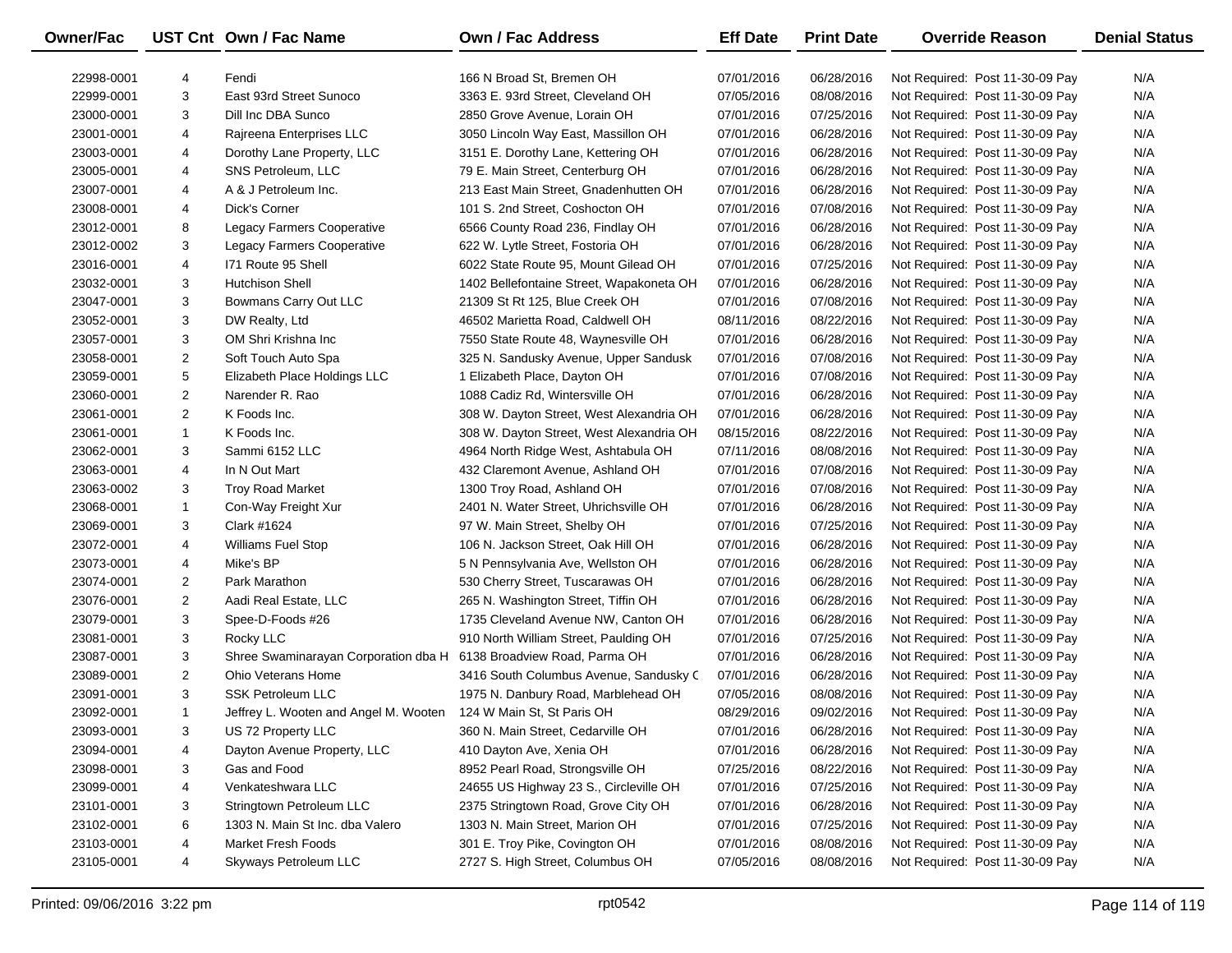| Owner/Fac  |                | UST Cnt Own / Fac Name                                        | <b>Own / Fac Address</b>                      | <b>Eff Date</b> | <b>Print Date</b> | <b>Override Reason</b>          | <b>Denial Status</b> |
|------------|----------------|---------------------------------------------------------------|-----------------------------------------------|-----------------|-------------------|---------------------------------|----------------------|
| 23105-0002 | 3              | Skyways Petroleum LLC                                         | 4441 Broadway, Grove City OH                  | 07/05/2016      | 08/08/2016        | Not Required: Post 11-30-09 Pay | N/A                  |
| 23106-0001 | 3              | <b>Eastside Station</b>                                       | 1020 E. Broad Street, Columbus OH             | 07/01/2016      | 08/08/2016        | Not Required: Post 11-30-09 Pay | N/A                  |
| 23108-0001 | $\overline{2}$ | Ganpati R & H Inc.                                            | 1711 Lockbourne Road, Columbus OH             | 07/01/2016      | 06/28/2016        | Not Required: Post 11-30-09 Pay | N/A                  |
| 23111-0001 | 3              | First Broadway, LLC                                           | 120 Broadway Avenue, Bedford OH               | 07/01/2016      | 08/08/2016        | Not Required: Post 11-30-09 Pay | N/A                  |
| 23112-0001 | 3              | Richmond Rd BP                                                | 4591 Richmond Road, Warrensville Heigh        | 07/01/2016      | 06/28/2016        | Not Required: Post 11-30-09 Pay | N/A                  |
| 23114-0001 | 2              | 7782 Tylers Place LLC                                         | 7782 Tylers Place Blvd, West Chester OH       | 07/01/2016      | 06/28/2016        | Not Required: Post 11-30-09 Pay | N/A                  |
| 23115-0001 | 3              | Waverly Travelers Center, LLC                                 | 14161 US Highway 23 North, Waverly OH         | 07/01/2016      | 08/08/2016        | Not Required: Post 11-30-09 Pay | N/A                  |
| 23116-0001 | 3              | <b>Westerville Road Duchess</b>                               | 2835 Westerville Road, Columbus OH            | 07/01/2016      | 07/08/2016        | Not Required: Post 11-30-09 Pay | N/A                  |
| 23117-0001 | 4              | Starfire                                                      | 1311 Maysville Avenue, Zanesville OH          | 07/01/2016      | 06/28/2016        | Not Required: Post 11-30-09 Pay | N/A                  |
| 23119-0001 | $\mathbf{1}$   | Mercy Franciscan Hospital Western Hills                       | 2841 Boudinot Avenue, Cincinnati OH           | 07/01/2016      | 08/08/2016        | Not Required: Post 11-30-09 Pay | N/A                  |
| 23121-0001 | 4              | Swifty                                                        | 256 Lafayette Rd., London OH                  | 07/01/2016      | 08/08/2016        | Not Required: Post 11-30-09 Pay | N/A                  |
| 23123-0001 | $\overline{2}$ | Siler Pit Stop, LLC                                           | State Route 108, S Main Street, Miller City ( | 07/01/2016      | 07/25/2016        | Not Required: Post 11-30-09 Pay | N/A                  |
| 23124-0002 | $\mathbf{1}$   | Nash Finch Company                                            | 1100 Prosperity Road, Lima OH                 | 07/01/2016      | 08/08/2016        | Not Required: Post 11-30-09 Pay | N/A                  |
| 23125-0001 | $\overline{2}$ | Deersville General Store                                      | 212 W. Main Street, Deersville OH             | 07/01/2016      | 08/08/2016        | Not Required: Post 11-30-09 Pay | N/A                  |
| 23126-0001 | 3              | <b>Buckeye Marathon</b>                                       | 8805 Buckeye Road, Cleveland OH               | 07/01/2016      | 08/08/2016        | Not Required: Post 11-30-09 Pay | N/A                  |
| 23127-0001 | 4              | <b>Gratis Food Center</b>                                     | 204 S. East Street, Gratis OH                 | 07/01/2016      | 07/08/2016        | Not Required: Post 11-30-09 Pay | N/A                  |
| 23132-0001 | 2              | I-71 Pit Stop                                                 | 1301 ST RT 123, Lebanon OH                    | 07/01/2016      | 06/28/2016        | Not Required: Post 11-30-09 Pay | N/A                  |
| 23134-0001 | $\overline{2}$ | Mari Supham, LLC                                              | 1319 E. 18th Street, Cleveland OH             | 07/01/2016      | 07/08/2016        | Not Required: Post 11-30-09 Pay | N/A                  |
| 23136-0001 | $\mathbf{1}$   | GSA #G5TSB-17909                                              | 2012 Ronald Reagan Drive, Cincinnati OH       | 07/01/2016      | 06/28/2016        | Not Required: Post 11-30-09 Pay | N/A                  |
| 23138-0001 | 3              | Price Hill Marathon                                           | 3431 Warsaw Ave, Cincinnati OH                | 07/01/2016      | 06/28/2016        | Not Required: Post 11-30-09 Pay | N/A                  |
| 23151-0001 | $\overline{2}$ | <b>Wolfe Market</b>                                           | 121 W. Pike St., Morrow OH                    | 07/01/2016      | 06/28/2016        | Not Required: Post 11-30-09 Pay | N/A                  |
| 23152-0001 | $\overline{2}$ | <b>Munson Corners Land Partners LLC</b>                       | 13906 Gar Highway, Chardon OH                 | 07/01/2016      | 07/08/2016        | Not Required: Post 11-30-09 Pay | N/A                  |
| 23154-0001 | 4              | S & P Oil Company, LLC                                        | 7942 US 23, Chillicothe OH                    | 07/01/2016      | 08/08/2016        | Not Required: Post 11-30-09 Pay | N/A                  |
| 23155-0001 | 5              | Speed Check Food Mart                                         | 2847 Parkman Road NW, Warren OH               | 07/01/2016      | 06/28/2016        | Not Required: Post 11-30-09 Pay | N/A                  |
| 23156-0001 | 3              | Kent Fuel and Minimart Inc.                                   | 1337 S. Water Street, Kent OH                 | 07/01/2016      | 07/25/2016        | Not Required: Post 11-30-09 Pay | N/A                  |
| 23157-0001 | 3              | Gene A. & Carol A. Dreher                                     | 4805 Lapperell Road, Peebles OH               | 07/01/2016      | 08/08/2016        | Not Required: Post 11-30-09 Pay | N/A                  |
| 23158-0001 | 4              | Lora King                                                     | 2732 East High Street, Newark OH              | 07/01/2016      | 08/08/2016        | Not Required: Post 11-30-09 Pay | N/A                  |
| 23161-0001 | 4              | Logan Elm Marathon                                            | 24539 US Route 23 South, Circleville OH       | 07/13/2016      | 08/08/2016        | Not Required: Post 11-30-09 Pay | N/A                  |
| 23163-0001 | $\overline{2}$ | <b>Randall Gas</b>                                            | 4889 Northfield Road, North Randall OH        | 07/28/2016      | 08/22/2016        | Not Required: Post 11-30-09 Pay | N/A                  |
| 23166-0001 | 3              | Turnpike Market Express LLC                                   | 505 Braceville Robinson Road SW, Newto        | 07/01/2016      | 06/28/2016        | Not Required: Post 11-30-09 Pay | N/A                  |
| 23170-0001 | 3              | Q's Gas N Go                                                  | 3585 W. 117th Street, Cleveland OH            | 07/01/2016      | 07/08/2016        | Not Required: Post 11-30-09 Pay | N/A                  |
| 23172-0001 | $\overline{2}$ | Valero                                                        | 3217 Oberlin Avenue, Lorain OH                | 07/01/2016      | 06/28/2016        | Not Required: Post 11-30-09 Pay | N/A                  |
| 23173-0001 | $\mathbf{1}$   | 1111 Superior LLC                                             | 1111 Superior Avenue, Cleveland OH            | 07/01/2016      | 07/25/2016        | Not Required: Post 11-30-09 Pay | N/A                  |
| 23215-0001 | 3              | Classy Clean BP Car Wash                                      | 5373 Youngstown Warren Road, Niles OH         | 07/01/2016      | 06/28/2016        | Not Required: Post 11-30-09 Pay | N/A                  |
| 23251-0001 | $\overline{2}$ | 26005 Chardon Road LLC                                        | 26005 Chardon Road, Richmond Heights O        | 07/05/2016      | 08/22/2016        | Not Required: Post 11-30-09 Pay | N/A                  |
| 23257-0001 | 4              | Norwood Sunoco                                                | 2265 Norwood Avenue, Norwood OH               | 07/01/2016      | 07/25/2016        | Not Required: Post 11-30-09 Pay | N/A                  |
| 23257-0002 | 4              | 3 S Property LLC                                              | 1145 West Ohio Pike, Amelia OH                | 07/01/2016      | 07/25/2016        | Not Required: Post 11-30-09 Pay | N/A                  |
| 23257-0003 | 4              | 3 S Property LLC                                              | 987 State Route 28, Milford OH                | 07/01/2016      | 07/25/2016        | Not Required: Post 11-30-09 Pay | N/A                  |
| 23262-0001 | 3              | Sami Quick Stop                                               | 2115 East Midlothian Boulevard, Struthers (   | 07/01/2016      | 08/08/2016        | Not Required: Post 11-30-09 Pay | N/A                  |
| 23263-0001 | $\overline{2}$ | Rasul Bro                                                     | 920 W Main Street, Washingtonville OH         | 07/01/2016      | 08/08/2016        | Not Required: Post 11-30-09 Pay | N/A                  |
| 23264-0001 | $\overline{2}$ | Thoburn Development, LLC DBA Johnen Rt 149 North, Flushing OH |                                               | 07/01/2016      | 07/08/2016        | Not Required: Post 11-30-09 Pay | N/A                  |
| 23265-0001 | 4              | Donald C. and Kathleen A. Lastoria                            | 8889 Brecksville Road, Brecksville OH         | 07/01/2016      | 07/25/2016        | Not Required: Post 11-30-09 Pay | N/A                  |
| 23268-0001 | 4              | Gas Station, Car Wash, and Convenienc                         | 15525 W. High Street, Middlefield OH          | 07/01/2016      | 08/08/2016        | Not Required: Post 11-30-09 Pay | N/A                  |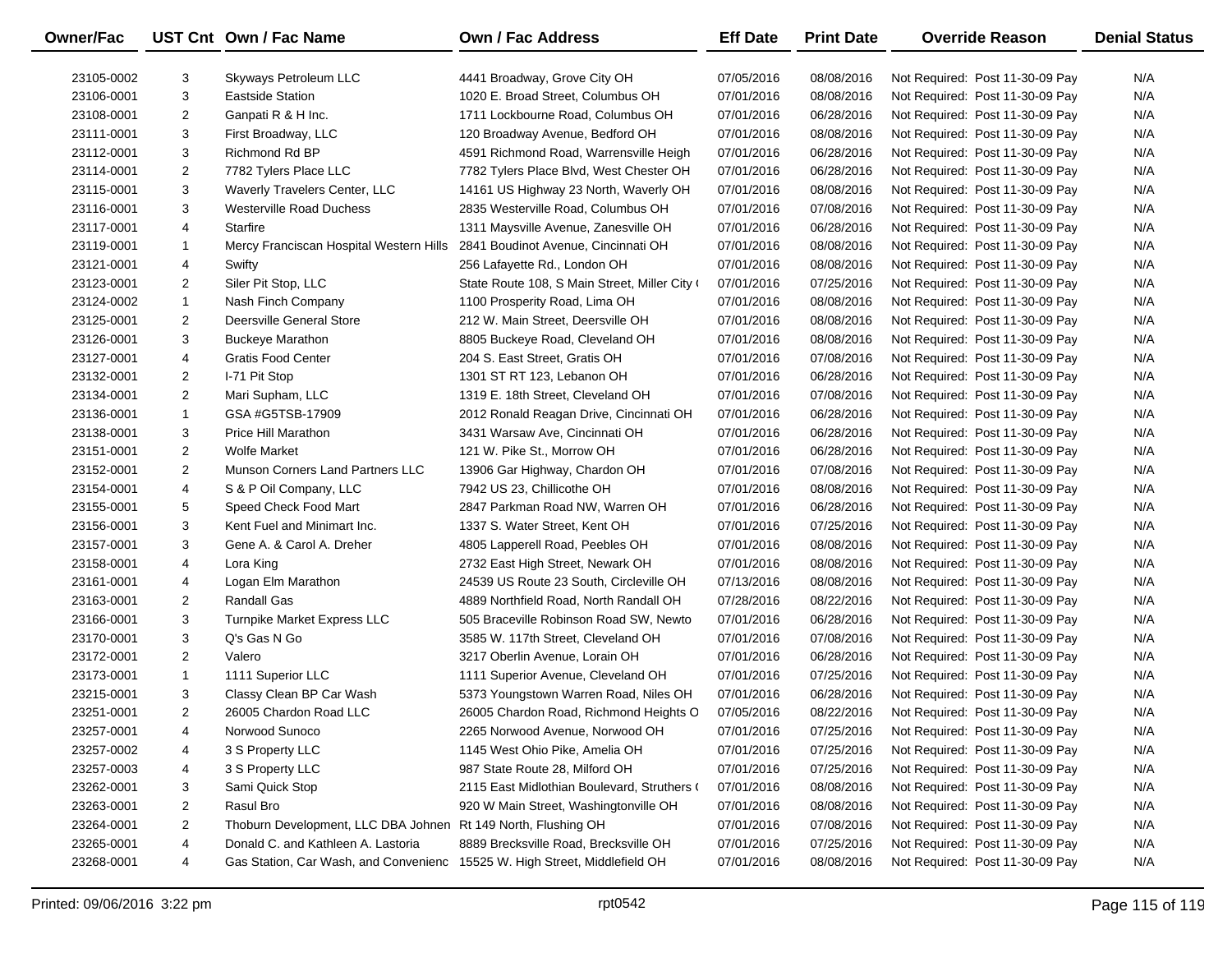| Owner/Fac  |                | UST Cnt Own / Fac Name         | <b>Own / Fac Address</b>                 | <b>Eff Date</b> | <b>Print Date</b> | <b>Override Reason</b>          | <b>Denial Status</b> |
|------------|----------------|--------------------------------|------------------------------------------|-----------------|-------------------|---------------------------------|----------------------|
| 23273-0001 |                | <b>Brothers Company LLC</b>    | 5430 Lauby Road, Bld #25, North Canton C | 07/07/2016      | 08/08/2016        | Not Required: Post 11-30-09 Pay | N/A                  |
| 23274-0001 | $\mathbf{1}$   | <b>Grain Clean Fuels</b>       | 1201 South Arlington Street, Akron OH    | 07/01/2016      | 07/08/2016        | Not Required: Post 11-30-09 Pay | N/A                  |
| 23278-0001 | 3              | Loveland BP                    | 226 Loveland Maderia Rd, Loveland OH     | 07/01/2016      | 08/08/2016        | Not Required: Post 11-30-09 Pay | N/A                  |
| 23279-0001 | 2              | Lewisville Carryout, LLC       | 33276 State Route 78, Lewisville OH      | 07/01/2016      | 06/28/2016        | Not Required: Post 11-30-09 Pay | N/A                  |
| 23282-0001 | $\overline{2}$ | Knoxville Carry Out            | 14696 State Highway 152, Toronto OH      | 07/01/2016      | 06/28/2016        | Not Required: Post 11-30-09 Pay | N/A                  |
| 23283-0001 | $\overline{2}$ | J-Ville Station, LLC           | 103 W. Main Street, Jeromesville OH      | 07/01/2016      | 08/08/2016        | Not Required: Post 11-30-09 Pay | N/A                  |
| 23284-0001 | 2              | Aksharvinay LLC                | 5375 W Erie Ave, Lorain OH               | 07/01/2016      | 06/28/2016        | Not Required: Post 11-30-09 Pay | N/A                  |
| 23286-0001 | 3              | One Stop Crossing LLC          | 20 Logan Thornville Road NE, Bremen OH   | 07/01/2016      | 07/25/2016        | Not Required: Post 11-30-09 Pay | N/A                  |
| 23287-0001 | $\mathbf{1}$   | <b>Prescott Tank Lines LLC</b> | 1226 Route 122, Lebanon OH               | 07/01/2016      | 07/08/2016        | Not Required: Post 11-30-09 Pay | N/A                  |
| 23288-0001 | 1              | R-J Diesel, LLC                | 35500 State Route 78, Lewisville OH      | 07/01/2016      | 06/28/2016        | Not Required: Post 11-30-09 Pay | N/A                  |
| 23289-0001 | 3              | Porter's BP LLC                | 1873 County Road MI, Okolona OH          | 07/01/2016      | 06/28/2016        | Not Required: Post 11-30-09 Pay | N/A                  |
| 23313-0001 | 4              | Spencerville Shell Station     | 106 E Fourth St, Spencerville OH         | 07/07/2016      | 08/08/2016        | Not Required: Post 11-30-09 Pay | N/A                  |
| 23338-0001 | 4              | Speedy Gas #4                  | 14001 Lakewood Heights Boulevard, Clev   | 07/01/2016      | 06/28/2016        | Not Required: Post 11-30-09 Pay | N/A                  |
| 23363-0001 | $\overline{2}$ | Clark                          | 1655 N. Gettysburg Avenue, Dayton OH     | 07/01/2016      | 07/25/2016        | Not Required: Post 11-30-09 Pay | N/A                  |
| 23364-0001 | 3              | <b>VGV Properties, LLC</b>     | 3069 State Rt 213, Steubenville OH       | 07/22/2016      | 08/22/2016        | Not Required: Post 11-30-09 Pay | N/A                  |
| 23368-0001 | 5              | Richies Citgo, Inc.            | 10846 Lower Valley Pike, Medway OH       | 07/01/2016      | 06/28/2016        | Not Required: Post 11-30-09 Pay | N/A                  |
| 23372-0003 | 3              | Certified Oil #435             | 210 N Washington Street, Van Wert OH     | 07/01/2016      | 08/22/2016        | Not Required: Post 11-30-09 Pay | N/A                  |
| 23372-0004 | 5              | Starfire                       | 3311 South County Road 25A, Troy OH      | 07/01/2016      | 08/22/2016        | Not Required: Post 11-30-09 Pay | N/A                  |
| 23372-0005 | 3              | 714 Short Stop                 | 714 E. Main Street, Van Wert OH          | 07/11/2016      | 08/22/2016        | Not Required: Post 11-30-09 Pay | N/A                  |
| 23374-0001 | 2              | W.H. Zimmer Generating Station | 1781 US Route 52, Moscow OH              | 07/01/2016      | 06/28/2016        | Not Required: Post 11-30-09 Pay | N/A                  |
| 23376-0001 | 5              | Jeep Fuel                      | 10573 Main Street, South Webster OH      | 07/01/2016      | 06/28/2016        | Not Required: Post 11-30-09 Pay | N/A                  |
| 23378-0001 | $\mathbf{1}$   | Lone Mountain Aircraft         | 3555 Hangar Drive, Vandalia OH           | 07/01/2016      | 08/08/2016        | Not Required: Post 11-30-09 Pay | N/A                  |
| 23388-0001 | 1              | The Fishing Pole Bait Shop     | 5071 State Route 350 W., Clarksville OH  | 07/01/2016      | 07/08/2016        | Not Required: Post 11-30-09 Pay | N/A                  |
| 23390-0001 | 5              | <b>Turnpike Shell</b>          | 8150 SH 108, Wauseon OH                  | 07/01/2016      | 06/28/2016        | Not Required: Post 11-30-09 Pay | N/A                  |
| 23392-0001 | 3              | Willoughby Petroleum Inc.      | 3312 N. Ridge Road E., Ashtabula OH      | 07/01/2016      | 07/08/2016        | Not Required: Post 11-30-09 Pay | N/A                  |
| 23394-0001 | $\overline{2}$ | Win Air of Columbus Inc.       | 700 Harcourt Road, Mount Vernon OH       | 07/01/2016      | 08/08/2016        | Not Required: Post 11-30-09 Pay | N/A                  |
| 23395-0001 | $\mathbf{1}$   | Hannibal Development, LLC      | 43840 State Route 7, Hannibal OH         | 07/01/2016      | 08/08/2016        | Not Required: Post 11-30-09 Pay | N/A                  |
| 23397-0001 | 4              | <b>Farmersville Sunoco</b>     | 363 N. Elm Street, Farmersville OH       | 07/01/2016      | 06/28/2016        | Not Required: Post 11-30-09 Pay | N/A                  |
| 23398-0001 | 3              | Trillium Farm Holdings, LLC    | 10513 Croton Road, Johnstown OH          | 07/01/2016      | 06/28/2016        | Not Required: Post 11-30-09 Pay | N/A                  |
| 23399-0001 | 4              | 8397 Vine Street LLC           | 8397 Vine Street, Cincinnati OH          | 07/05/2016      | 08/08/2016        | Not Required: Post 11-30-09 Pay | N/A                  |
| 23402-0001 | $\mathbf{1}$   | One Mill Run                   | 3455 Mill Run Drive, Hilliard OH         | 07/01/2016      | 07/08/2016        | Not Required: Post 11-30-09 Pay | N/A                  |
| 23403-0001 | 3              | <b>Winston Shell</b>           | 8151 Winton Road, Cincinnnati OH         | 07/01/2016      | 06/28/2016        | Not Required: Post 11-30-09 Pay | N/A                  |
| 23404-0001 | 3              | Loveland Shell                 | 10629 Loveland Madiera Road, Loveland C  | 07/01/2016      | 06/28/2016        | Not Required: Post 11-30-09 Pay | N/A                  |
| 23407-0001 | 4              | American Natural 30            | 2245 Southgate Parkway, Cambridge OH     | 07/01/2016      | 07/08/2016        | Not Required: Post 11-30-09 Pay | N/A                  |
| 23408-0001 | 3              | The Goody Nook                 | 2512 US Highway 22 W., Circleville OH    | 07/01/2016      | 07/25/2016        | Not Required: Post 11-30-09 Pay | N/A                  |
| 23409-0001 | 1              | <b>Rural King</b>              | 424 Hopewell Road, Waverly OH            | 07/01/2016      | 08/08/2016        | Not Required: Post 11-30-09 Pay | N/A                  |
| 23410-0001 | 3              | Willowick Market Inc.          | 27611 Euclid Avenue, Euclid OH           | 07/01/2016      | 08/08/2016        | Not Required: Post 11-30-09 Pay | N/A                  |
| 23414-0001 | 4              | Enon Foodmart                  | 6875 Dayton Springfield Road, Enon OH    | 07/01/2016      | 06/28/2016        | Not Required: Post 11-30-09 Pay | N/A                  |
| 23415-0001 | 3              | Chet and Fran's Country Store  | 27050 State Route 58, Wellington OH      | 07/01/2016      | 07/08/2016        | Not Required: Post 11-30-09 Pay | N/A                  |
| 23417-0001 | 5              | Classic Carryout, LLC          | 597 E. Main Street, Circleville OH       | 07/01/2016      | 06/28/2016        | Not Required: Post 11-30-09 Pay | N/A                  |
| 23419-0001 | 5              | Swiss Valley Oil Co.           | 223 Yoder Avenue, Sugarcreek OH          | 07/01/2016      | 08/08/2016        | Not Required: Post 11-30-09 Pay | N/A                  |
| 23419-0002 | 5              | Swiss Valley Oil Co.           | 399 Browns Lane, Coshocton OH            | 07/01/2016      | 08/08/2016        | Not Required: Post 11-30-09 Pay | N/A                  |
| 23419-0003 | $\overline{2}$ | Village Marathon               | 390 S. Whitewoman Street, Coshocton OH   | 07/01/2016      | 08/08/2016        | Not Required: Post 11-30-09 Pay | N/A                  |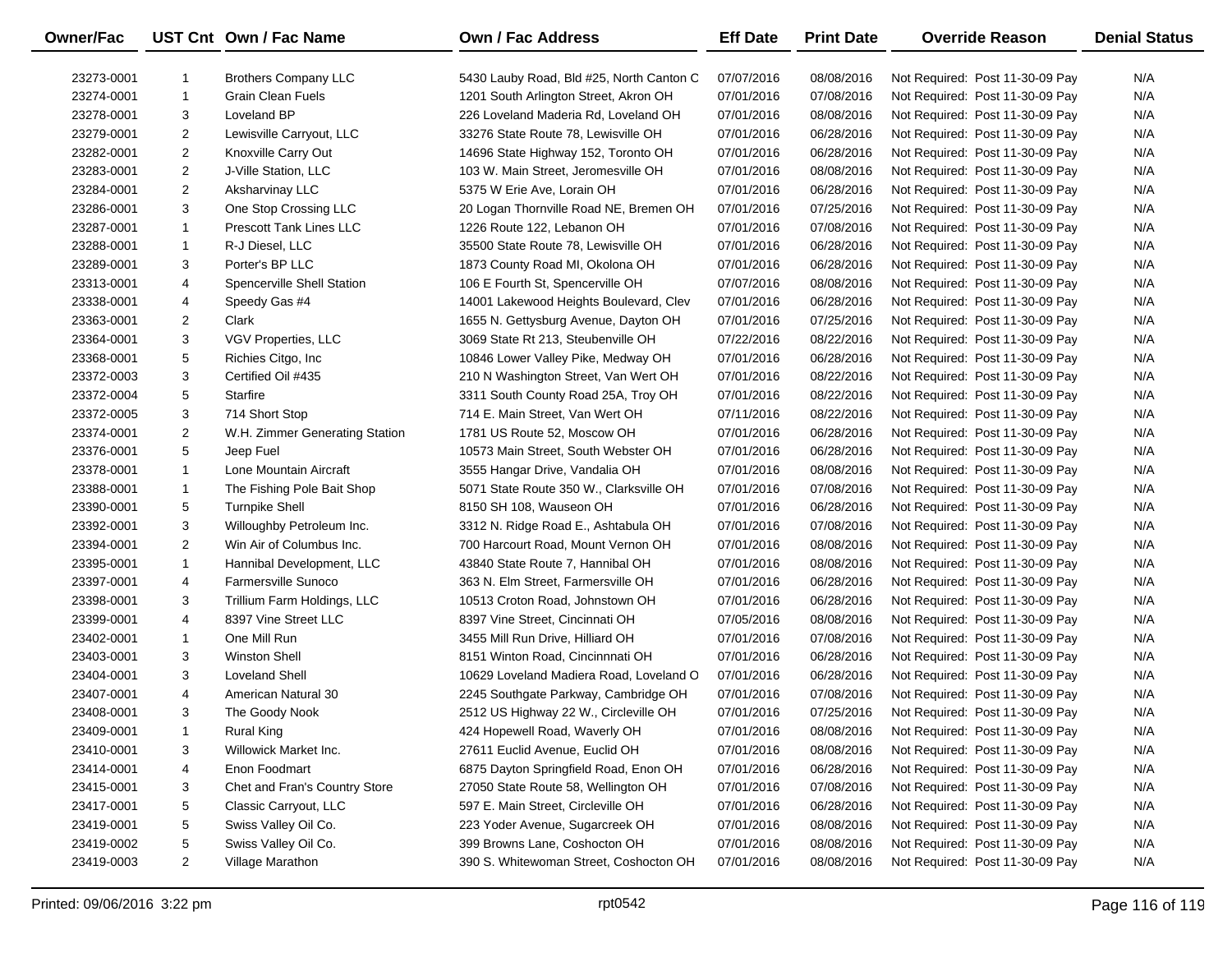| Owner/Fac  |                | UST Cnt Own / Fac Name                 | Own / Fac Address                         | <b>Eff Date</b> | <b>Print Date</b> | <b>Override Reason</b>          | <b>Denial Status</b> |
|------------|----------------|----------------------------------------|-------------------------------------------|-----------------|-------------------|---------------------------------|----------------------|
| 23419-0004 | $\overline{7}$ | Ullman Oil Co Hitchn Post              | 9810 Washington Street, Chagrin Falls OH  | 07/01/2016      | 08/08/2016        | Not Required: Post 11-30-09 Pay | N/A                  |
| 23421-0001 | 3              | Valero on Bridge                       | 61 N. Bridge Street, Chillicothe OH       | 07/01/2016      | 07/08/2016        | Not Required: Post 11-30-09 Pay | N/A                  |
| 23425-0001 | 3              | TS Petroleum, LLC                      | 89 S. Main Street, Fredericktown OH       | 07/05/2016      | 08/08/2016        | Not Required: Post 11-30-09 Pay | N/A                  |
| 23426-0001 | 3              | Ameristop                              | 1903 S. Alex Road, West Carrollton OH     | 07/01/2016      | 06/28/2016        | Not Required: Post 11-30-09 Pay | N/A                  |
| 23427-0001 | 3              | Afzaal, LLC                            | 2 East Scioto Street, Commercial Point OH | 07/01/2016      | 07/25/2016        | Not Required: Post 11-30-09 Pay | N/A                  |
| 23428-0001 | 4              | Jai Anjaneyam LLC                      | 2411 S. Dixie Highway, Dayton OH          | 07/11/2016      | 08/08/2016        | Not Required: Post 11-30-09 Pay | N/A                  |
| 23429-0001 | $\overline{2}$ | May-Emnett, LLC                        | 1280 Dogwood Ridge Road, Wheelersburg     | 07/01/2016      | 06/28/2016        | Not Required: Post 11-30-09 Pay | N/A                  |
| 23430-0001 | $\overline{2}$ | H & D Petroleum Ltd.                   | 800 S. Prospect Street, Ravenna OH        | 07/01/2016      | 06/28/2016        | Not Required: Post 11-30-09 Pay | N/A                  |
| 23432-0001 | 3              | <b>BS Market, LLC</b>                  | 6364 Bridgetown Road, Cincinnati OH       | 07/01/2016      | 06/28/2016        | Not Required: Post 11-30-09 Pay | N/A                  |
| 23439-0001 | $\overline{2}$ | Hogues IGA                             | 855 Kilbourne Street, Bellevue OH         | 07/01/2016      | 06/28/2016        | Not Required: Post 11-30-09 Pay | N/A                  |
| 23440-0001 | $\mathbf{1}$   | D & R's Fleet Service, LLC             | 11155 Mosteller Road, Sharonville OH      | 07/01/2016      | 08/08/2016        | Not Required: Post 11-30-09 Pay | N/A                  |
| 23441-0001 | 3              | 2nd Street Oil Inc.                    | 2014 Second Street, Cuyahoga Falls OH     | 07/01/2016      | 07/08/2016        | Not Required: Post 11-30-09 Pay | N/A                  |
| 23444-0001 | 3              | 56 Mini Mart                           | 10472 State Route 56 E., Circleville OH   | 07/01/2016      | 07/08/2016        | Not Required: Post 11-30-09 Pay | N/A                  |
| 23445-0001 | 3              | 4200 Mahoning Avenue, LLC              | 4200 Mahoning Avenue, Youngstown OH       | 07/01/2016      | 07/25/2016        | Not Required: Post 11-30-09 Pay | N/A                  |
| 23446-0001 | 4              | Georgetown Shell                       | 201 W. State Street, Georgetown OH        | 07/01/2016      | 07/08/2016        | Not Required: Post 11-30-09 Pay | N/A                  |
| 23449-0001 | 3              | Sunoco Hop-In                          | 1890 Som Center Road, Mayfield Heights C  | 07/01/2016      | 06/28/2016        | Not Required: Post 11-30-09 Pay | N/A                  |
| 23450-0001 | 3              | <b>Trotwood Shell</b>                  | 5201 Salem Avenue, Dayton OH              | 07/01/2016      | 08/08/2016        | Not Required: Post 11-30-09 Pay | N/A                  |
| 23452-0001 | 3              | 78 Quick Stop, LLC                     | 768 Lewisville Road, Woodsfield OH        | 07/01/2016      | 07/25/2016        | Not Required: Post 11-30-09 Pay | N/A                  |
| 23455-0001 | $\overline{2}$ | <b>Community Bus Service</b>           | 1415 Gibson Street, Youngstown OH         | 07/01/2016      | 06/28/2016        | Not Required: Post 11-30-09 Pay | N/A                  |
| 23456-0001 | $\overline{2}$ | Nashport Exxon                         | 6220 Frazeysburg Road, Nashport OH        | 07/01/2016      | 06/28/2016        | Not Required: Post 11-30-09 Pay | N/A                  |
| 23459-0001 | $\mathbf{1}$   | Pomeroy Opco, LLC dba Arbors at Pome   | 36759 Rocksprings Road, Pomeroy OH        | 07/01/2016      | 08/08/2016        | Not Required: Post 11-30-09 Pay | N/A                  |
| 23460-0001 | $\overline{2}$ | BWXT Nuclear Operations Group, Inc.    | 91 Stirling Avenue, Barberton OH          | 07/01/2016      | 06/28/2016        | Not Required: Post 11-30-09 Pay | N/A                  |
| 23489-0001 | 5              | Gateway Express Oregon                 | 2460 Navarre Avenue, Oregon OH            | 07/01/2016      | 08/08/2016        | Not Required: Post 11-30-09 Pay | N/A                  |
| 23496-0001 | 4              | Hirsch's Marathon                      | 455 W. Bagley Road, Berea OH              | 08/02/2016      | 09/02/2016        | Not Required: Post 11-30-09 Pay | N/A                  |
| 23527-0001 | 3              | 5837 Pearl LLC                         | 5837 Pearl Road, Parma Heights OH         | 07/01/2016      | 08/08/2016        | Not Required: Post 11-30-09 Pay | N/A                  |
| 23567-0001 | 3              | Painesville One Stop                   | 110 Liberty Street, Painesville OH        | 07/01/2016      | 06/28/2016        | Not Required: Post 11-30-09 Pay | N/A                  |
| 23576-0001 | 3              | B & D Foods LLC, dba Petro Mart        | 4144 Main Street, Hilliard OH             | 07/01/2016      | 06/28/2016        | Not Required: Post 11-30-09 Pay | N/A                  |
| 23593-0001 | 5              | Eagle Fuel LLC                         | 3851 E. Livingston Avenue, Columbus OH    | 08/05/2016      | 08/22/2016        | Not Required: Post 11-30-09 Pay | N/A                  |
| 23594-0001 | $\mathbf{1}$   | Greenville Industrial Warehousing, LLC | 501 Gray Avenue, Greenville OH            | 07/01/2016      | 08/08/2016        | Not Required: Post 11-30-09 Pay | N/A                  |
| 23595-0001 | 4              | Seeta Petroleum Inc.                   | 7500 Dixie Hwy, Fairfield OH              | 07/01/2016      | 06/28/2016        | Not Required: Post 11-30-09 Pay | N/A                  |
| 23644-0001 | 5              | Millville Bp                           | 811 Liberty St, Hamilton OH               | 07/01/2016      | 08/08/2016        | Not Required: Post 11-30-09 Pay | N/A                  |
| 23680-0001 | 3              | Clough Pike Shell                      | 4261 Mount Carmel Tobasco Road, Cinci     | 07/01/2016      | 08/08/2016        | Not Required: Post 11-30-09 Pay | N/A                  |
| 23760-0001 | 4              | Moreland One Stop Sunoco               | 34180 Chagrin Boulevard, Chagrin Falls O  | 07/01/2016      | 08/08/2016        | Not Required: Post 11-30-09 Pay | N/A                  |
| 23786-0001 | 3              | <b>Poland Gas Station</b>              | 57 N. Main Street, Poland OH              | 07/01/2016      | 06/28/2016        | Not Required: Post 11-30-09 Pay | N/A                  |
| 23787-0001 | 3              | Struble Real Estate Investments, LLC   | 2790 Struble Road, Cincinnati OH          | 07/01/2016      | 07/08/2016        | Not Required: Post 11-30-09 Pay | N/A                  |
| 23793-0001 | 3              | Sibley Mart                            | 2465 E. High Avenue, New Philadelphia O   | 07/01/2016      | 06/28/2016        | Not Required: Post 11-30-09 Pay | N/A                  |
| 23797-0001 | 3              | Local Mkt #715                         | 1621 Cobblestone Way, Marysville OH       | 07/01/2016      | 06/28/2016        | Not Required: Post 11-30-09 Pay | N/A                  |
| 23801-0001 | 3              | Sunoco Hop-In                          | 24200 Lakeshore Boulevard, Euclid OH      | 07/01/2016      | 08/08/2016        | Not Required: Post 11-30-09 Pay | N/A                  |
| 23802-0001 | 3              | Fifth Avenue Mobil                     | 1773 E. 5th Avenue, Columbus OH           | 07/01/2016      | 08/08/2016        | Not Required: Post 11-30-09 Pay | N/A                  |
| 23803-0001 | 4              | Ontario Food Mart, Inc. (Marathon)     | 3636 Park Avenue W., Ontario OH           | 07/01/2016      | 07/08/2016        | Not Required: Post 11-30-09 Pay | N/A                  |
| 23804-0001 | 2              | 7809 Old Rockside Road (OH), LLC       | 7809 Old Rockside Road, Independence O    | 07/01/2016      | 06/28/2016        | Not Required: Post 11-30-09 Pay | N/A                  |
| 23805-0001 | 2              | 16891 Brookpark Road (OH), LLC         | 16891 Brookpark Road, Brookpark OH        | 07/01/2016      | 06/28/2016        | Not Required: Post 11-30-09 Pay | N/A                  |
| 23811-0001 | 4              | Jerry and Del Book Property            | 10781 US Highway 52, Stout OH             | 08/08/2016      | 08/22/2016        | Not Required: Post 11-30-09 Pay | N/A                  |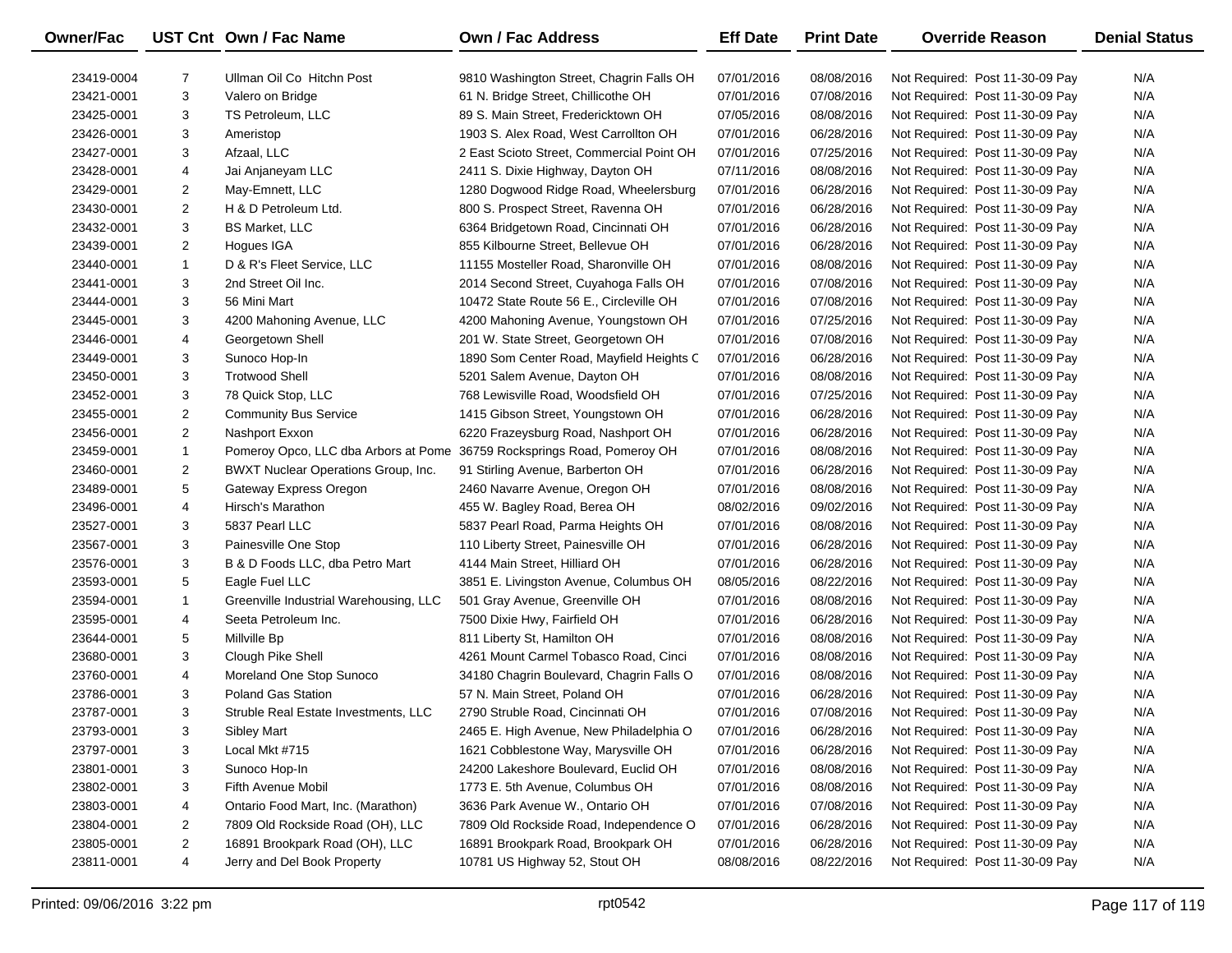| <b>Owner/Fac</b> |                | UST Cnt Own / Fac Name                                                   | Own / Fac Address                       | <b>Eff Date</b> | <b>Print Date</b> | <b>Override Reason</b>          | <b>Denial Status</b> |
|------------------|----------------|--------------------------------------------------------------------------|-----------------------------------------|-----------------|-------------------|---------------------------------|----------------------|
| 23814-0001       | $\overline{2}$ | 7730 BOND LLC                                                            | 7730 Bond Street, Glenwillow OH         | 07/01/2016      | 07/25/2016        | Not Required: Post 11-30-09 Pay | N/A                  |
| 23815-0001       | $\mathbf{1}$   | H C Bd Of Devel Disab Hope                                               | J-169 St Rt 65, McClure OH              | 07/01/2016      | 08/22/2016        | Not Required: Post 11-30-09 Pay | N/A                  |
| 23816-0001       | 3              | Sunoco                                                                   | 201 W Bridge St, Dublin OH              | 07/18/2016      | 08/08/2016        | Not Required: Post 11-30-09 Pay | N/A                  |
| 23817-0001       | $\mathbf{1}$   | Mary Guy                                                                 | 110 Jefferson Street, Dexter City OH    | 07/01/2016      | 07/25/2016        | Not Required: Post 11-30-09 Pay | N/A                  |
| 23818-0001       | $\mathbf{1}$   | Sandusky Harbor Marina                                                   | One Huron Street, Sandusky OH           | 07/01/2016      | 06/28/2016        | Not Required: Post 11-30-09 Pay | N/A                  |
| 23819-0001       | 6              | <b>Hicksville Shell</b>                                                  | 200 W. High St., Hicksville OH          | 07/01/2016      | 07/25/2016        | Not Required: Post 11-30-09 Pay | N/A                  |
| 23822-0001       | 3              | Bilaal Inc.                                                              | 20045 Lake Road, Rocky River OH         | 07/01/2016      | 06/28/2016        | Not Required: Post 11-30-09 Pay | N/A                  |
| 23823-0001       | 4              | <b>West Milton Sunoco</b>                                                | 1046 S. Miami Street, West Milton OH    | 07/01/2016      | 08/08/2016        | Not Required: Post 11-30-09 Pay | N/A                  |
| 23838-0001       | 4              | Norton Sunoco                                                            | 552 Norton Road, Columbus OH            | 07/01/2016      | 07/08/2016        | Not Required: Post 11-30-09 Pay | N/A                  |
| 23839-0001       | $\overline{2}$ | Hubbard Sunoco                                                           | 175 Youngstown-Hubbard Road, Hubbard (  | 07/01/2016      | 06/28/2016        | Not Required: Post 11-30-09 Pay | N/A                  |
| 23839-0002       | 3              | <b>Big Apple Super Market</b>                                            | 1108 McGuffey Road, Youngstown OH       | 07/01/2016      | 06/28/2016        | Not Required: Post 11-30-09 Pay | N/A                  |
| 23840-0001       | $\overline{2}$ | Detroit Auto Parts Plus, Inc.                                            | 4941 Pearl Rd, Cleveland OH             | 07/01/2016      | 07/08/2016        | Not Required: Post 11-30-09 Pay | N/A                  |
| 23843-0001       | 4              | Salem Gas Stop                                                           | 445 Prospect Street, Salem OH           | 07/01/2016      | 07/25/2016        | Not Required: Post 11-30-09 Pay | N/A                  |
| 23848-0001       | $\mathbf{1}$   | <b>NES Rentals</b>                                                       | 28363 Glenwood Road, Perrysburg OH      | 07/01/2016      | 08/08/2016        | Not Required: Post 11-30-09 Pay | N/A                  |
| 23849-0001       | 3              | GAR-CNG, LLC                                                             | 706 S. Friendship Drive, New Concord OH | 07/01/2016      | 08/08/2016        | Not Required: Post 11-30-09 Pay | N/A                  |
| 23850-0001       | 4              | Mobil                                                                    | 1104 Columbus Avenue, Washington Cour   | 07/01/2016      | 07/08/2016        | Not Required: Post 11-30-09 Pay | N/A                  |
| 23855-0001       | 4              | 598 East Waterloo Road Realty, LLC                                       | 598 E Waterloo Road, Akron OH           | 07/05/2016      | 07/25/2016        | Not Required: Post 11-30-09 Pay | N/A                  |
| 23856-0001       | 4              | Alliance Mini Mart                                                       | 3414 South Union Avenue, Alliance OH    | 07/01/2016      | 08/08/2016        | Not Required: Post 11-30-09 Pay | N/A                  |
| 23857-0001       | 3              | Canton Mini Mart                                                         | 3690 Cleveland SW, Canton OH            | 07/01/2016      | 08/08/2016        | Not Required: Post 11-30-09 Pay | N/A                  |
| 23862-0001       | 3              | RKG2801 LLC                                                              | 2801 Perry Drive SW, Canton OH          | 07/05/2016      | 08/08/2016        | Not Required: Post 11-30-09 Pay | N/A                  |
| 23867-0001       | $\overline{2}$ | Minit Mart #794                                                          | 221 N. Portage Street, Doylestown OH    | 07/01/2016      | 08/08/2016        | Not Required: Post 11-30-09 Pay | N/A                  |
| 23867-0002       | $\overline{2}$ | Minit Mart #790                                                          | 228 S Main St, Creston OH               | 07/01/2016      | 08/08/2016        | Not Required: Post 11-30-09 Pay | N/A                  |
| 23867-0003       | $\overline{2}$ | Minit Mart #791                                                          | 590 Lake Rd, Chippewa OH                | 07/01/2016      | 08/08/2016        | Not Required: Post 11-30-09 Pay | N/A                  |
| 23867-0004       | 4              | Minit Mart #792                                                          | 828 West Liberty St, Medina OH          | 07/01/2016      | 08/08/2016        | Not Required: Post 11-30-09 Pay | N/A                  |
| 23867-0005       | $\overline{2}$ | Minit Mart #793                                                          | 1033 S Court St, Medina OH              | 07/01/2016      | 08/08/2016        | Not Required: Post 11-30-09 Pay | N/A                  |
| 23867-0006       | $\overline{2}$ | Minit Mart #787                                                          | 10 E Sunset St, Rittman OH              | 07/01/2016      | 08/08/2016        | Not Required: Post 11-30-09 Pay | N/A                  |
| 23867-0007       | $\overline{2}$ | Minit Mart #795                                                          | 6550 Center Rd, Valley City OH          | 07/01/2016      | 08/08/2016        | Not Required: Post 11-30-09 Pay | N/A                  |
| 23867-0008       | 3              | Minit Mart #796                                                          | 1010 W Lafayette Rd, Medina OH          | 07/01/2016      | 08/08/2016        | Not Required: Post 11-30-09 Pay | N/A                  |
| 23867-0009       | 3              | Minit Mart #788                                                          | 825 Dover Road, Wooster OH              | 07/01/2016      | 08/08/2016        | Not Required: Post 11-30-09 Pay | N/A                  |
| 23869-0001       | 4              | Gary's Marathon Station                                                  | 2497 East Pike, Zanesville OH           | 07/01/2016      | 08/22/2016        | Not Required: Post 11-30-09 Pay | N/A                  |
| 23870-0001       | 3              | Santoch Oil LLC dba Seymour Food Mart 1900 Seymour Avenue, Cincinnati OH |                                         | 07/01/2016      | 08/08/2016        | Not Required: Post 11-30-09 Pay | N/A                  |
| 23877-0001       | 5              | West Jeff Express                                                        | 63 W. Main Street, West Jefferson OH    | 07/01/2016      | 07/25/2016        | Not Required: Post 11-30-09 Pay | N/A                  |
| 23887-0001       | 3              | Werk Road Shell                                                          | 5984 Glenway Avenue, Cincinnati OH      | 07/01/2016      | 08/22/2016        | Not Required: Post 11-30-09 Pay | N/A                  |
| 23891-0001       | 3              | <b>ASP Ventures LLC</b>                                                  | 59 Gano Road, Wilmington OH             | 08/26/2016      | 09/02/2016        | Not Required: Post 11-30-09 Pay | N/A                  |
| 23906-0001       | 3              | <b>Cleveland Road Shell</b>                                              | 1631 Cleveland Rd, Sandusky OH          | 09/01/2016      | 09/02/2016        | Not Required: Post 11-30-09 Pay | N/A                  |
| 23906-0002       | 3              | Huron Car Wash Shell                                                     | 805 S Main St, Huron OH                 | 09/01/2016      | 09/02/2016        | Not Required: Post 11-30-09 Pay | N/A                  |
| 23906-0003       | 3              | <b>Tiffin Shell</b>                                                      | 247 S. Sandusky Street, Tiffin OH       | 09/01/2016      | 09/02/2016        | Not Required: Post 11-30-09 Pay | N/A                  |
| 23906-0004       | 4              | <b>Berlin Road Shell</b>                                                 | 508 Berlin Road, Huron OH               | 09/01/2016      | 09/02/2016        | Not Required: Post 11-30-09 Pay | N/A                  |
| 23906-0005       | 4              | Rye Beach Hy Miller Shell                                                | 2026 Cleveland Road E., Huron OH        | 09/01/2016      | 09/02/2016        | Not Required: Post 11-30-09 Pay | N/A                  |
| 23906-0006       | 5              | Port Clinton Shell Hy Miler                                              | 1814 Perry St, Port Clinton OH          | 09/01/2016      | 09/02/2016        | Not Required: Post 11-30-09 Pay | N/A                  |
| 23906-0007       | 4              | Fremont Shell Hy Miller                                                  | 801 W State St, Fremont OH              | 09/01/2016      | 09/02/2016        | Not Required: Post 11-30-09 Pay | N/A                  |
| 23906-0008       | 4              | <b>Bucyrus Hy Miler</b>                                                  | 600 S Sandusky St, Bucyrus OH           | 09/01/2016      | 09/02/2016        | Not Required: Post 11-30-09 Pay | N/A                  |
| 23906-0009       | 5              | Venice Rd Hy Miler                                                       | 3223 Venice Road, Sandusky OH           | 09/01/2016      | 09/02/2016        | Not Required: Post 11-30-09 Pay | N/A                  |